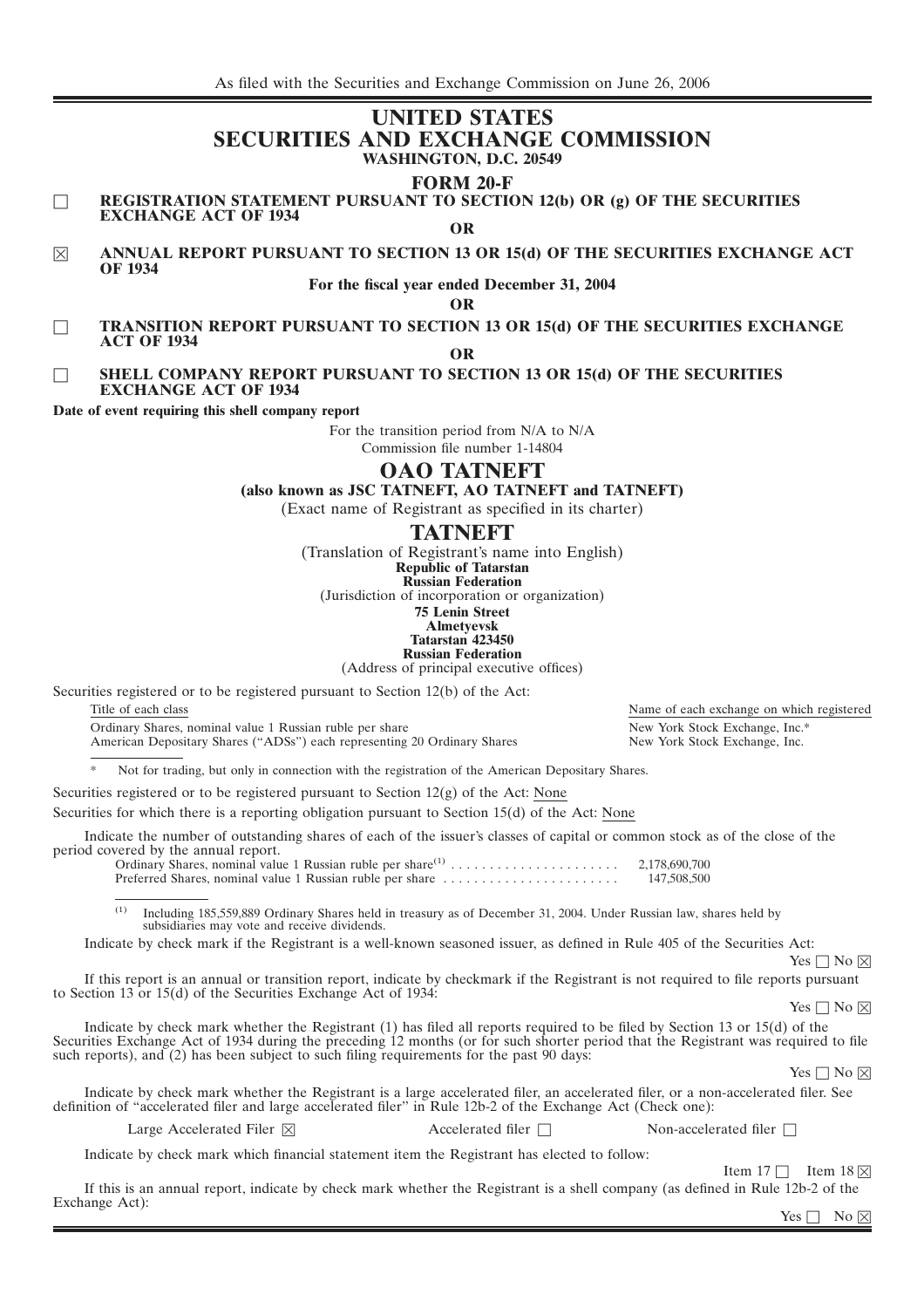# **TABLE OF CONTENTS**

| ITEM 1-IDENTITY OF DIRECTORS, SENIOR MANAGEMENT AND ADVISORS |
|--------------------------------------------------------------|
| ITEM 2-OFFER STATISTICS AND EXPECTED TIMETABLE               |
|                                                              |
|                                                              |
|                                                              |
| CAPITALIZATION AND INDEBTEDNESS                              |
| REASONS FOR THE OFFER AND USE OF PROCEEDS                    |
|                                                              |
|                                                              |
|                                                              |
|                                                              |
|                                                              |
|                                                              |
| OVERVIEW OF THE RUSSIAN OIL INDUSTRY                         |
|                                                              |
|                                                              |
|                                                              |
|                                                              |
|                                                              |
|                                                              |
|                                                              |
|                                                              |
|                                                              |
|                                                              |
| ITEM 5-OPERATING AND FINANCIAL REVIEW AND PROSPECTS          |
|                                                              |
|                                                              |
| LIQUIDITY AND CAPITAL RESOURCES                              |
|                                                              |
| OFF-BALANCE SHEET ARRANGEMENTS                               |
| CRITICAL ACCOUNTING POLICIES AND ESTIMATES                   |
|                                                              |
|                                                              |
|                                                              |
| ITEM 6-DIRECTORS, SENIOR MANAGEMENT AND EMPLOYEES            |
| DIRECTORS AND SENIOR MANAGEMENT                              |
|                                                              |
|                                                              |
|                                                              |
|                                                              |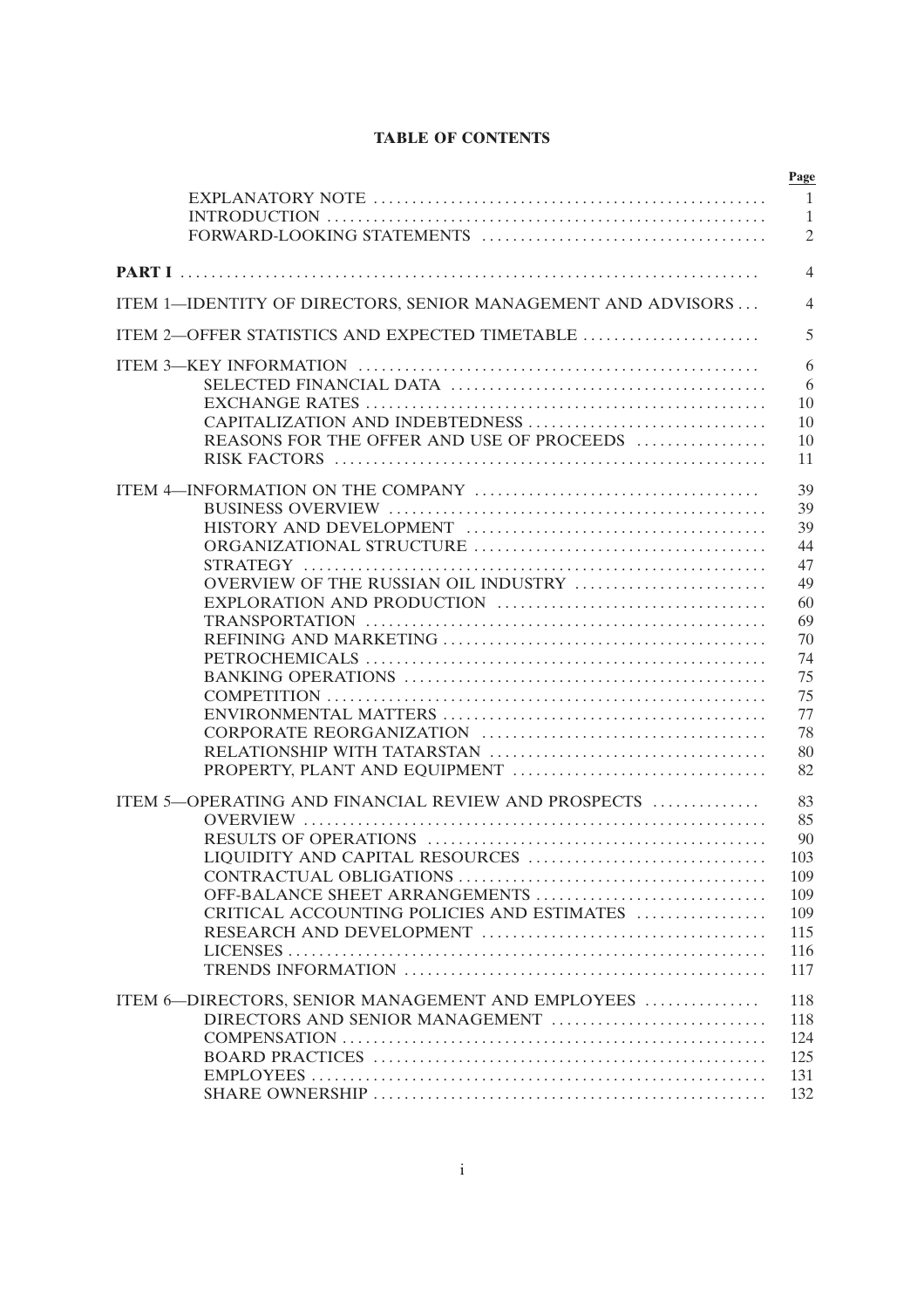# **Page**

| ITEM 7-MAJOR SHAREHOLDERS AND RELATED PARTY TRANSACTIONS         | 134<br>134 |
|------------------------------------------------------------------|------------|
|                                                                  |            |
|                                                                  | 136        |
| INTERESTS OF EXPERTS AND COUNSEL                                 | 138        |
|                                                                  | 139        |
| CONSOLIDATED STATEMENTS AND OTHER FINANCIAL                      |            |
|                                                                  | 139        |
|                                                                  | 139        |
|                                                                  | 139        |
|                                                                  | 139        |
|                                                                  | 140        |
|                                                                  |            |
|                                                                  | 141        |
|                                                                  | 141        |
|                                                                  | 147        |
| MEMORANDUM AND ARTICLES OF ASSOCIATION                           | 147        |
|                                                                  | 151        |
|                                                                  | 151        |
|                                                                  | 153        |
|                                                                  | 159        |
|                                                                  |            |
| ITEM 11-QUANTITATIVE AND QUALITATIVE DISCLOSURES ABOUT MARKET    |            |
|                                                                  | 160        |
| ITEM 12-DESCRIPTION OF SECURITIES OTHER THAN EQUITY SECURITIES   | 163        |
|                                                                  |            |
|                                                                  | 164        |
|                                                                  |            |
| ITEM 13—DEFAULTS, DIVIDEND ARREARAGES AND DELINQUENCIES          | 164        |
| ITEM 14-MATERIAL MODIFICATIONS TO THE RIGHTS OF SECURITY HOLDERS |            |
|                                                                  | 165        |
|                                                                  | 166        |
| ITEM 16A-AUDIT COMMITTEE FINANCIAL EXPERT                        | 167        |
|                                                                  | 168        |
| ITEM 16C-PRINCIPAL ACCOUNTANT FEES AND SERVICES                  | 169        |
|                                                                  |            |
|                                                                  | 170        |
|                                                                  | 170        |
|                                                                  | 171        |
|                                                                  | 172        |
| INDEX TO CONSOLIDATED FINANCIAL STATEMENTS                       | $F-1$      |
| APPENDIX A-TATNEFT'S BANKING OPERATIONS                          | $A-1$      |
|                                                                  |            |

<sup>\*</sup> The registrant has responded to Item 18 in lieu of responding to Item 17.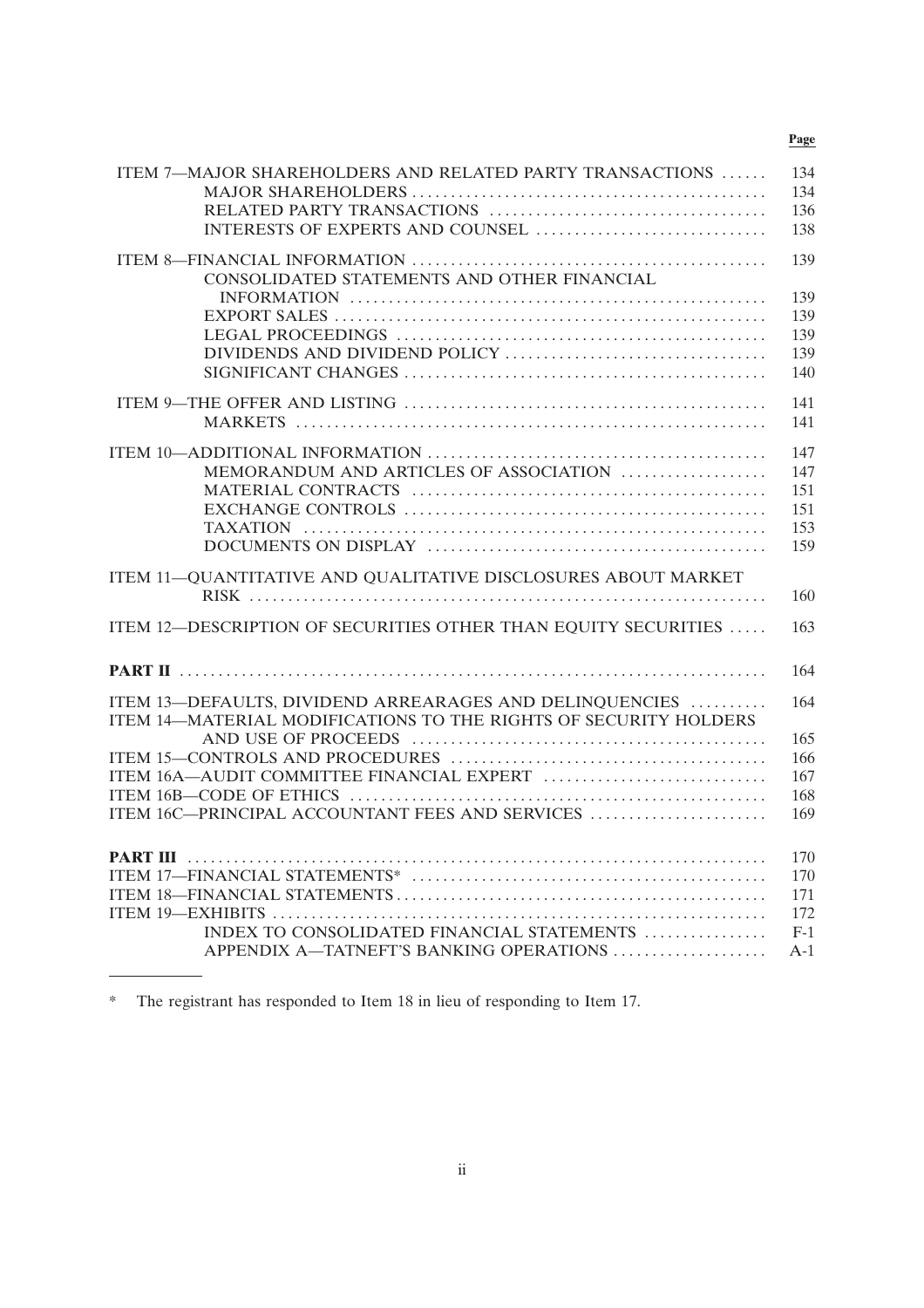#### **EXPLANATORY NOTE**

The filing of this annual report on Form 20-F has been delayed due to the late finalization of our U.S. Generally Accepted Accounting Principles (''U.S. GAAP'') financial statements for the year ended December 31, 2004 and time required to complete the audit of these financial statements. The audit of our U.S. GAAP financial statements for the year ended December 31, 2004 commenced only in the fall of 2005 due to the late filing of our annual report on Form 20-F for the year ended December 31, 2003, which was made with the U.S. Securities and Exchange Commission (the "SEC") on July 14, 2005. The late filing of our annual report on Form 20-F for the year ended December 31, 2003 was caused by an investigation into certain transactions identified by our independent auditor, Ernst & Young LLC (''Ernst & Young''), in the course of the audit of our U.S. GAAP financial statements for the year ended December 31, 2003. As Ernst & Young conducted their audit for the year ended December 31, 2003, they identified weaknesses in our control environment, some of which had also been noted by ZAO PricewaterhouseCoopers Audit (''PricewaterhouseCoopers''), their predecessor, and reported in our annual reports on Form 20-F for prior periods. In addition, Ernst & Young identified certain transactions the nature and business purposes of which were not immediately apparent. Ernst & Young notified the Audit Committee of the Board of Directors (the ''Audit Committee'') and advised them to retain independent counsel to conduct an investigation of these transactions. Our Audit Committee retained Kennedys as its independent legal counsel to conduct the investigation. Based on the documentation, information and evidence obtained by it, Kennedys' investigation, completed in April 2005, found no evidence of fraud but also found that our control environment (including our maintenance of books and records and internal controls) was inadequate under the applicable requirements of the Securities Exchange Act of 1934, as amended (the "Exchange Act"). We have taken and continue to take certain remedial measures to deal with these inadequacies. See ''Item 3—Risk Factors—Risks Relating to the Company—Our independent registered public accounting firm reported material weaknesses in our internal controls and we may not be able to remedy these material weaknesses or prevent future weaknesses'' and ''Item 15—Controls and Procedures.''

We revised our estimate of the net oil reserves as of January 1, 2005, as set out in the revised report issued by Miller and Lents, Ltd. (''Miller and Lents'') on March 20, 2006 (the ''Revised Reserves Report''), furnished to the SEC on Form 6-K on March 28, 2006. The revised report reflected a change in our oil price to U.S.\$17.47 per barrel (rather than the price of U.S.\$21.53 per barrel that had previously been used) and a change in the ownership interest in our Stepnoozerskoye and Yelginskoye fields. As a result, the estimate of our total proved reserves, previously 5,962.6 million barrels (''mmbbl''), was revised to 5,801.1 mmbbl through the economic lives of our licensed fields, and the estimate of our total proved reserves through the current license expiration was revised from 1,499.1 mmbbl to 1,476.1 mmbbl, as presented in the Revised Reserves Report. This revision may affect our future net revenues subsequent to January 1, 2005. See ''Exhibit 15.1—Report of Reserve Consultants, Miller and Lents, Ltd., dated March 20, 2006.''

#### **INTRODUCTION**

This annual report on Form 20-F includes audited consolidated financial statements of OAO Tatneft (''Tatneft'') and its consolidated subsidiaries (together with Tatneft, the ''Group'') as at December 31, 2004 and 2003, and for each of the years in the three-year period ended December 31, 2004. These financial statements have been prepared in accordance with U.S. GAAP. Information contained in such financial statements for periods prior to January 1, 2003 is expressed in constant rubles of December 31, 2002 purchasing power, except as otherwise indicated.

On December 31, 2004, the official ruble/U.S. dollar exchange rate reported by the Central Bank of the Russian Federation (the "Central Bank") was  $U.S.\$ \$1.00 = RR27.75. On June 23, 2006 the official ruble/U.S. dollar exchange rate reported by the Central Bank was U.S.\$1.00 = RR26.97. The Federal Reserve Bank of New York does not report a noon buying rate for rubles. In providing an exchange rate, we do not represent that ruble amounts have been, could have been or could be converted into U.S. dollars at that or any other exchange rate on that or any other date. See "Item 3—Key Information— Exchange Rates.''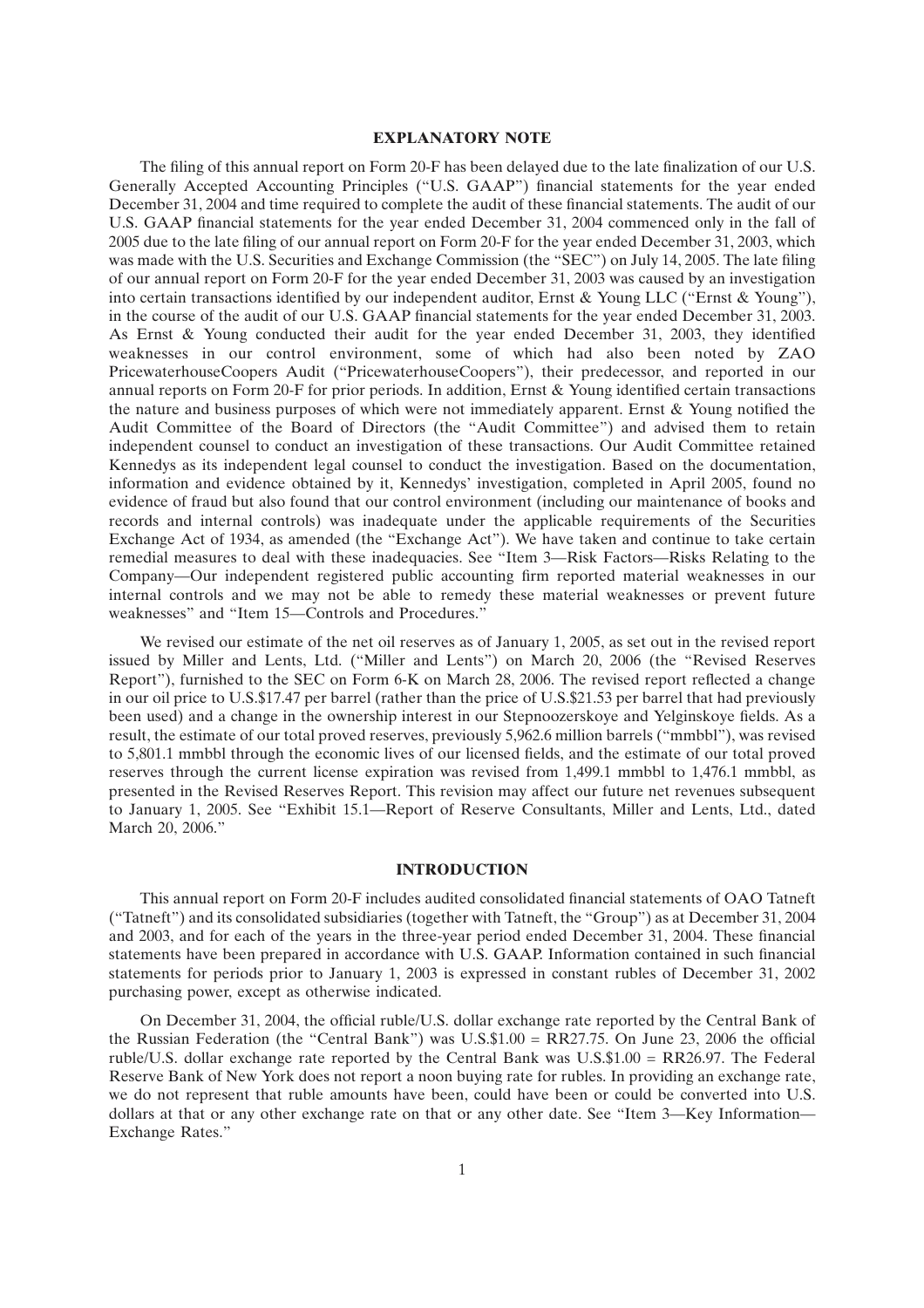Our records and financial statements for Russian purposes are prepared in accordance with the Regulations on Accounting and Reporting of the Russian Federation (''RAR''). RAR differ in significant respects from U.S. GAAP, and financial statements prepared in accordance with RAR are not included in this annual report.

Unless the context otherwise requires, in this annual report all references to the ''Company'' or "Tatneft" are to OAO Tatneft, and all references to "we," "us" or "our" are to Tatneft and its consolidated subsidiaries and references to ''you'' or ''your'' are to holders of our ADSs.

Certain information presented in this annual report is presented on the basis of official public documents published by Russian federal, regional and local governments and federal agencies, and has been presented on the authority of such documents. In addition, certain information presented herein is based on other third-party published sources. We have not independently verified the accuracy of such information.

This annual report contains information concerning our oil reserves derived from the reports of Miller and Lents, oil and gas consultants based in Houston, Texas, dated May 28, 2004 and the Revised Reserves Report (collectively, the ''Reserves Reports''), incorporated by reference from our reports on Form 6-K furnished to the SEC on July 23, 2004 and March 28, 2006, respectively. While the Reserves Reports have been prepared as set out in the definitions contained in SEC Regulation S-X, Rule 4-10(a), they are based on economic assumptions that may prove to be incorrect. For instance, as discussed above, estimates of our net oil reserves as of January 1, 2005 have been revised, as set out in the Revised Reserves Report. As a result, the estimate of our total proved reserves, previously 5,962.6 mmbbl, was revised to 5,801.1 mmbbl through the economic lives of our licensed fields, and the estimate of our total proved reserves through the current license expiration were revised from 1,499.1 mmbbl to 1,476.1 mmbbl. See ''Exhibit 15.1—Report of Reserve Consultants, Miller and Lents, Ltd., dated March 20, 2006.'' Our oil reserves could be further revised, as the economic assumptions on which the Reserves Reports are based may prove to be incorrect. In addition, the Russian economy is more unstable and subject to more significant and sudden changes than the economies of many other countries and, therefore, economic assumptions in the Russian Federation are subject to a high degree of uncertainty. Readers should not place undue reliance on the forward-looking statements in the Reserves Reports, on the ability of the Reserves Reports to predict actual reserves or on comparisons of similar reports concerning companies established in countries with more mature economic systems. As indicated in the Reserves Reports, the reserves information is based on the reserves of 63 and 73 developed and producing and seven undeveloped oil fields covered by exploration, production or combined exploration and production licenses as of January 1, 2004 and 2005, respectively.

Like many other Russian and European oil companies, we use the metric ton as the standard unit of measurement for quantities of crude oil. For convenience, certain amounts of crude oil have been translated from tons to barrels. These translations were made at the rate of 7.123 barrels per ton of crude oil, reflecting the weighted average density of our crude oil reserves. However, the actual density of our crude oil reserves may vary by approximately 10% above and below this weighted average, such that actual barrel amounts may vary from this convenience translation. See ''Item 4—Information on the Company—Exploration and Production.''

Columns in tables may not add to the stated totals due to rounding.

#### **FORWARD-LOOKING STATEMENTS**

Certain statements in this annual report are not historical facts and are ''forward-looking'' (as such term is defined in the U.S. Private Securities Litigation Reform Act of 1995). We may from time to time make written or oral forward-looking statements in reports to shareholders and in other communications. This annual report contains forward-looking statements under the headings ''Item 4—Information on the Company,'' ''Item 5—Operating and Financial Review and Prospects'' and ''Item 11—Quantitative and Qualitative Disclosures About Market Risk.'' Examples of such forward-looking statements include, but are not limited to:

• projections of revenues, income (or loss), earnings (or loss) per share, dividends, capital structure or other financial items or ratios;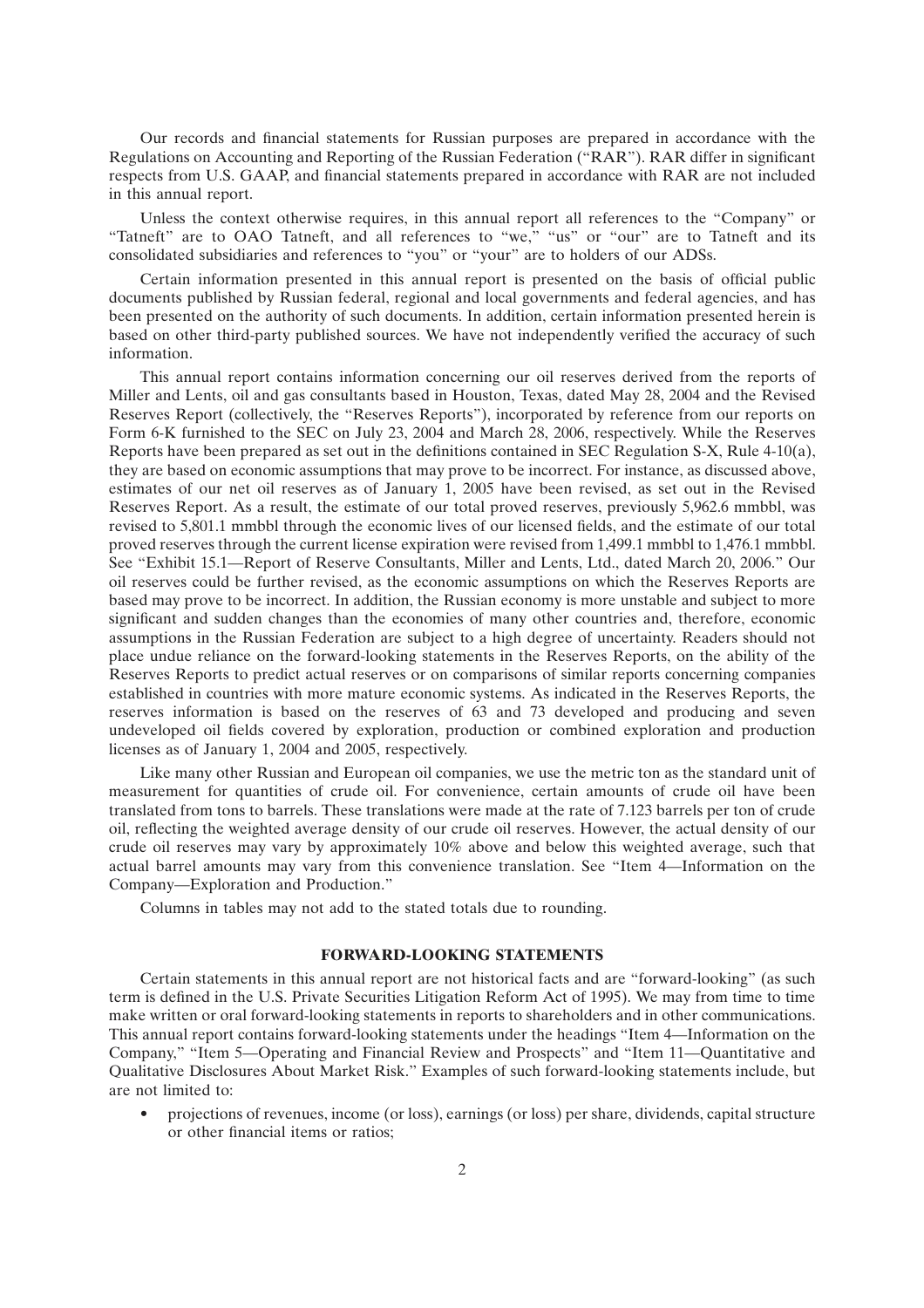- statements of our plans, objectives or goals, including those related to products or services;
- statements of future economic performance; and
- statements of assumptions underlying such statements.

Words such as "believes," "anticipates," "expects," "intends" and "plans" and similar expressions are intended to identify forward-looking statements but are not the exclusive means of identifying such statements.

By their very nature, forward-looking statements involve inherent risks and uncertainties, both general and specific, and risks exist that the predictions, forecasts, projections and other forward-looking statements will not be achieved. We caution readers that a number of important factors could cause actual results to differ materially from the plans, objectives, expectations, estimates and intentions expressed in such forward-looking statements. These factors include:

- inflation, interest rate, and exchange rate fluctuations;
- the price of oil:
- the effect of, and changes in, Russian or Tatarstan government policy;
- the effect of terrorist attack or other geopolitical instability, either within Russia or elsewhere;
- the effects of competition in the geographic and business areas in which we conduct operations;
- the effects of changes in laws, regulations, taxation or accounting standards or practices;
- our ability to increase market share and control expenses;
- acquisitions or divestitures;
- technological changes; and
- our success at managing the risks of the aforementioned factors.

This list of important factors is not exhaustive; when relying on forward-looking statements to make decisions with respect to our ADSs, investors and others should carefully consider the foregoing factors and other uncertainties and events, especially in light of the difficult political, economic, social and legal environment in which we operate. Such forward-looking statements speak only at the date on which they are made, and we do not undertake any obligation to update or revise any of them, whether as a result of new information, future events or otherwise. We do not make any representation, warranty or prediction that the results anticipated by such forward-looking statements will be achieved, and such forward-looking statements represent, in each case, only one of many possible scenarios and should not be viewed as the most likely or standard scenario.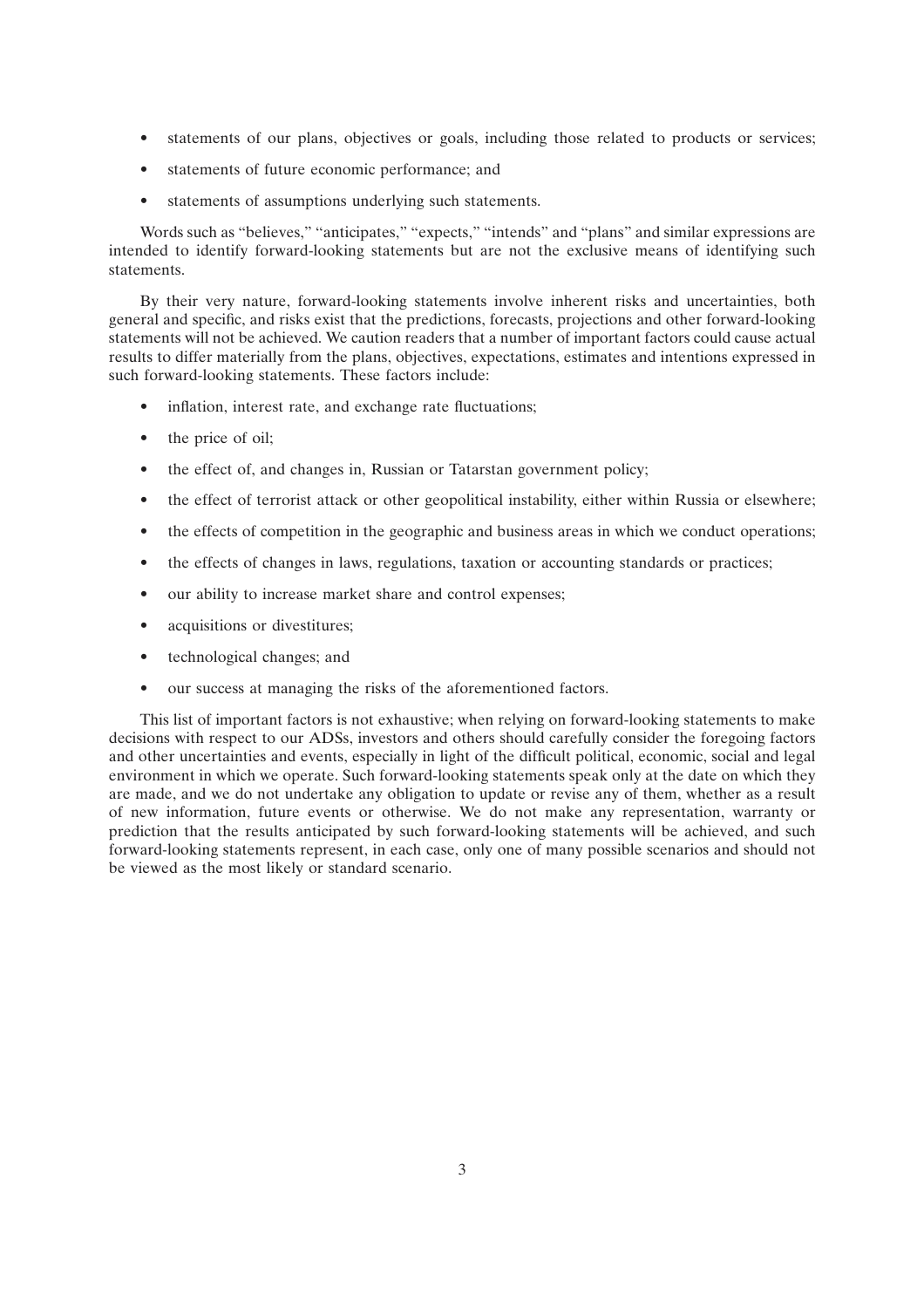# **PART I**

# **ITEM 1—IDENTITY OF DIRECTORS, SENIOR MANAGEMENT AND ADVISORS**

This Item is not applicable.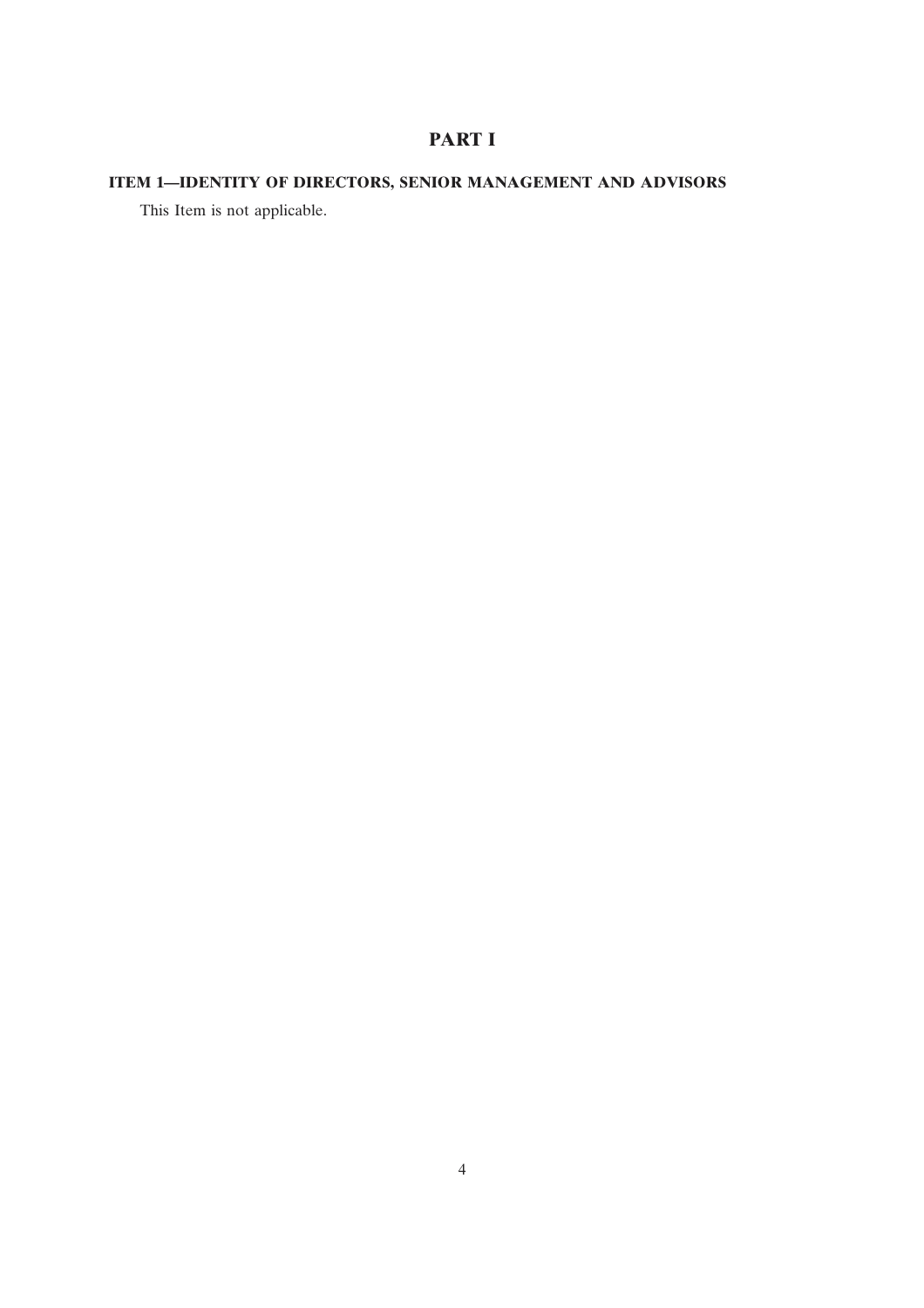# **ITEM 2—OFFER STATISTICS AND EXPECTED TIMETABLE**

This Item is not applicable.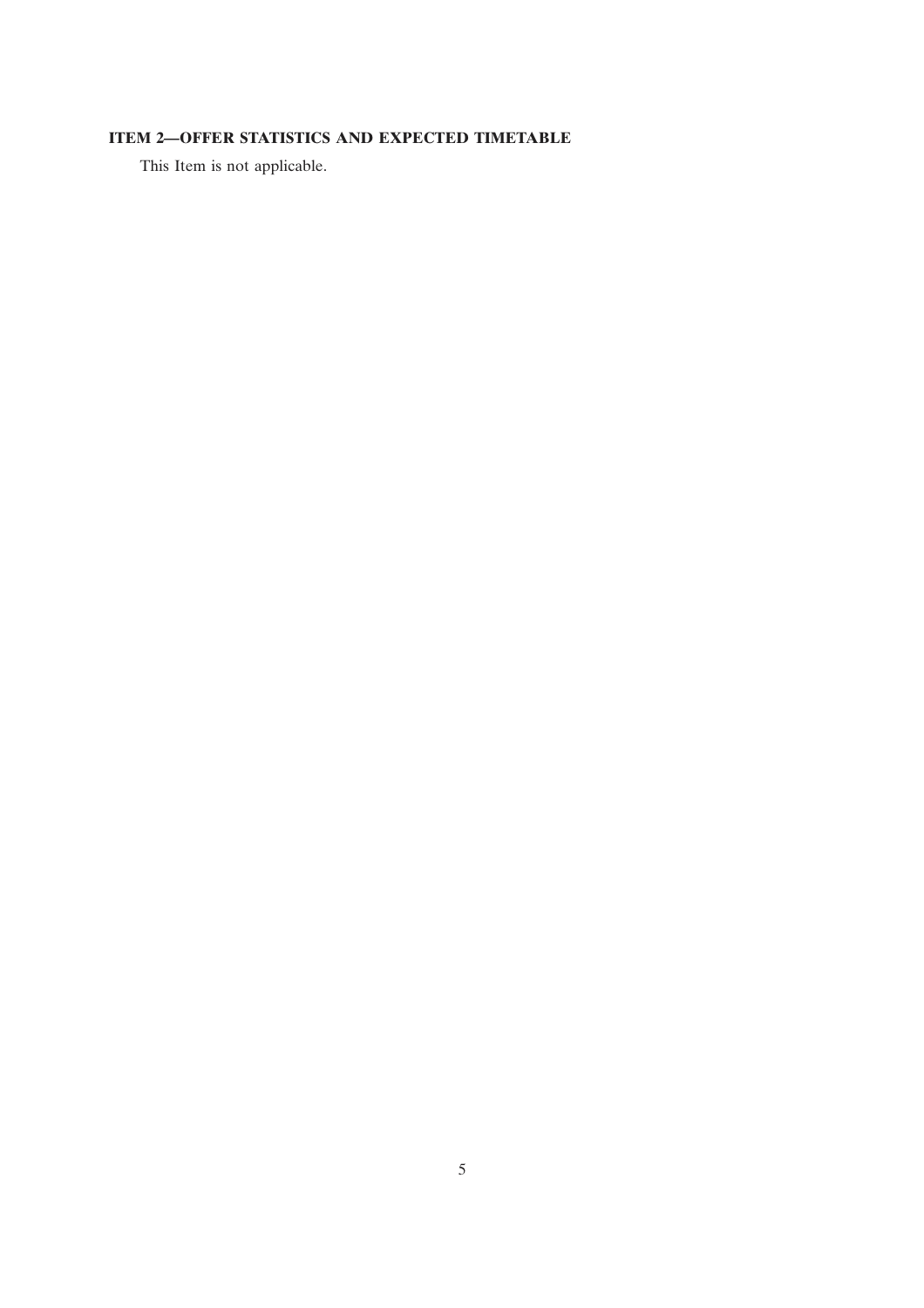## **ITEM 3—KEY INFORMATION**

#### **SELECTED FINANCIAL DATA**

The selected financial data set forth below is derived from the consolidated financial statements of Tatneft for each of the years in the five-year period ended December 31, 2004. The financial statements for the years ended December 31, 2004 and 2003 have been audited by Ernst & Young, independent auditors. The financial statements for each of the years in the three-year period ended December 31, 2002 have been audited by PricewaterhouseCoopers, independent auditors. The selected financial data as at December 31, 2004 and 2003 and for each of the years in the three-year period ended December 31, 2004 should be read in conjunction with, and are qualified in their entirety by reference to, our consolidated financial statements and the notes thereto included elsewhere in this annual report. The information below should also be read in conjunction with ''Item 5—Operating and Financial Review and Prospects.''

U.S. GAAP recognizes that the degree of inflation in a country's economy may become so great that conventional financial statements prepared in historical local currency lose much of their significance and general price-level financial statements become more meaningful. General price-level financial statements are financial statements that have been restated to account for inflation, and such financial statements are required by U.S. GAAP when a country's economy experiences ''hyperinflation.''

As measured by Russia's consumer price index, annual inflation in Russia was 10.9%, 11.7%, 12%, 15.1%, 18.8% and 20.1% in 2005, 2004, 2003, 2002, 2001 and 2000, respectively. Given Russia's past inflation history, Russia's economy was considered hyperinflationary for purposes of our consolidated financial statements for the year ended December 31, 2002 and prior periods, and such consolidated financial statements were prepared in accordance with Accounting Principles Board Statement No. 3, ''Financial Statements Restated for General Price-Level Changes'' (''APB 3''). These figures were thus expressed in millions of constant rubles as of December 31, 2002 purchasing power. At a meeting of the American Institute of Certified Public Accounts (''AICPA'') International Practices Task Force on November 25, 2002, the Task Force concluded that Russia would no longer be considered highly inflationary effective from January 1, 2003. See ''Item 5—Operating and Financial Review and Prospects—Overview—Inflation and foreign currency exchange rate fluctuations.''

The monetary gain included in our consolidated statements of operations for periods prior to January 1, 2003 reflects gains attributable to the effect of Russian inflation on the monetary liabilities we owed during each period, net of the loss attributable to the effect of inflation on monetary assets held. Assets and liabilities are called ''monetary'' for purposes of general price level accounting if their amounts are fixed by contract or otherwise in terms of numbers of currency units regardless of changes in specific prices or in the general price level. Examples of monetary assets and liabilities include accounts receivable, accounts payable and cash.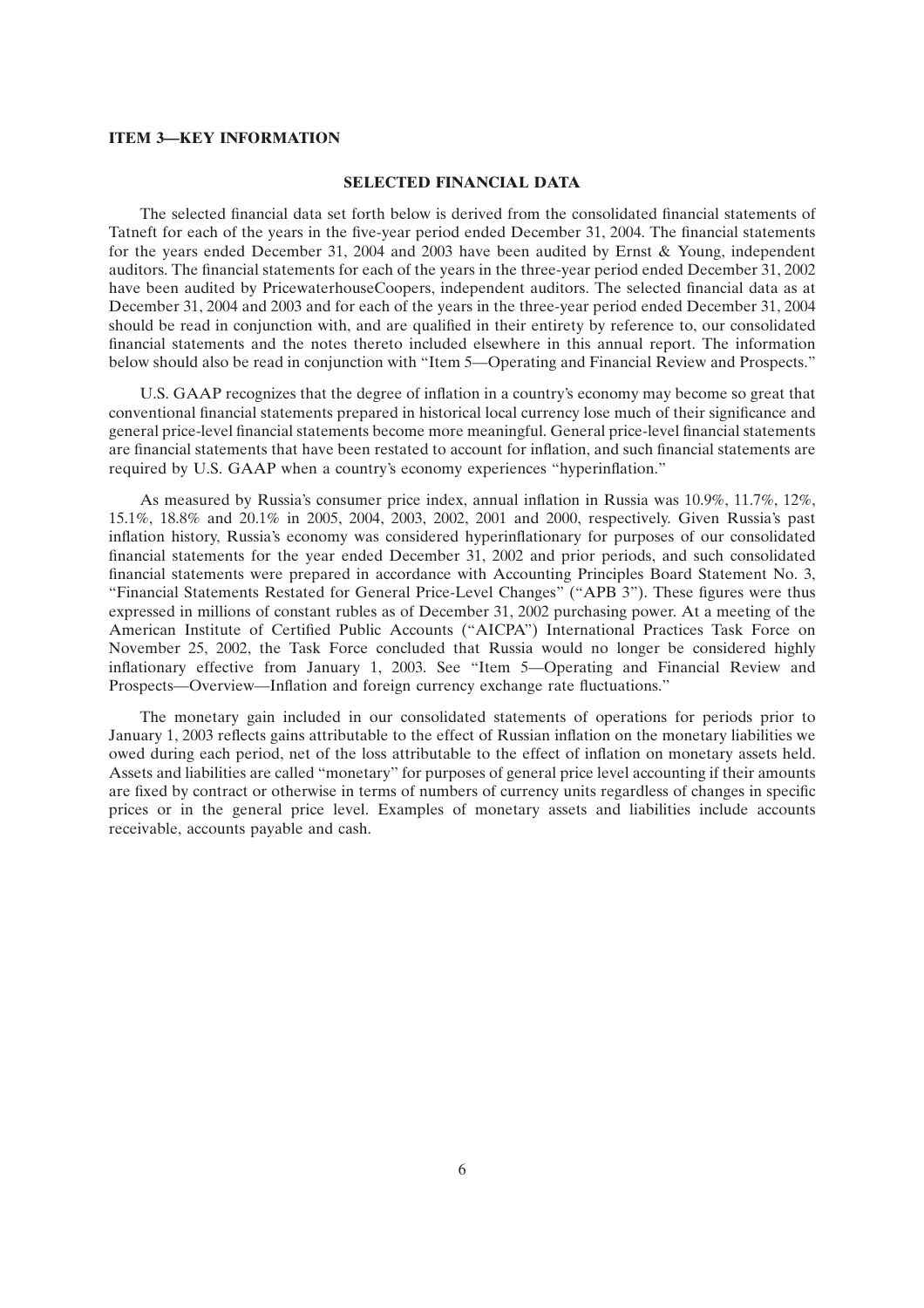|                                                                                              | Year Ended December 31, |           |                                     |                                                |            |
|----------------------------------------------------------------------------------------------|-------------------------|-----------|-------------------------------------|------------------------------------------------|------------|
|                                                                                              | 2004                    | 2003      | 2002                                | 2001                                           | 2000       |
|                                                                                              |                         |           |                                     | (in RR millions, except per share information) |            |
| <b>CONSOLIDATED STATEMENT OF</b>                                                             |                         |           |                                     |                                                |            |
| <b>OPERATIONS DATA</b>                                                                       |                         |           |                                     |                                                |            |
| Sales and other operating revenues, including                                                |                         |           |                                     |                                                |            |
| excise tax and export duties <sup>(1)</sup>                                                  | 206,782                 | 155,818   | 146,328                             | 156,861                                        | 199,503    |
|                                                                                              | 124,076                 | 93,155    | 84,394                              | 91,528                                         | 108,615    |
| Intersegment sales                                                                           | 124,076                 | 93,155    | 84,394                              | 91,528                                         | 108,615    |
| Refining and marketing $^{(1)}$ $\cdots\cdots\cdots\cdots\cdots\cdots\cdots$                 | 182,444                 | 134,158   | 125,673                             | 139,082                                        | 184,085    |
| Domestic sales                                                                               | 47,790                  | 34,891    | 36,279                              | 51,342                                         | 56,056     |
|                                                                                              | 20,436                  | 9,806     | 11,540                              | 7,702                                          | 1,757      |
| Export sales (Non-CIS) $\dots\dots\dots\dots\dots\dots\dots$                                 | 114,218                 | 89,461    | 77,854                              | 80,038                                         | 126,272    |
|                                                                                              | 13,614                  | 11,816    | 10,242                              | 5,444                                          | 2,427      |
| Intersegment sales                                                                           | 294                     | 233       | 322                                 | 1,311                                          | 54         |
| Tire sales (Domestic) $\dots \dots \dots \dots \dots \dots \dots$                            | 9,510                   | 7,764     | 7,046                               | 2,517                                          |            |
|                                                                                              | 1,875                   | 1,799     | 908                                 | 38                                             |            |
| Tire sales (Non-CIS) $\dots \dots \dots \dots \dots \dots \dots \dots$                       | 977                     | 739       | 814                                 | 163                                            |            |
| Refined products                                                                             | 958                     | 1,281     | 1,152                               | 1,415                                          | 2,373      |
|                                                                                              | 1,851                   | 1,531     | 1,180                               | 1,615                                          |            |
| Net interest income intersegment                                                             | 241                     | 530       | 335                                 | 265                                            |            |
| Net interest income                                                                          | 1,610                   | 1,001     | 845                                 | 1,350                                          |            |
|                                                                                              | 10,156                  | 9,177     | 10,038                              | 12,797                                         | 13,959     |
| Elimination of income from equity investments                                                |                         |           |                                     |                                                |            |
| reported separately in the consolidated                                                      |                         |           |                                     |                                                |            |
| statements of operations and comprehensive                                                   |                         |           |                                     |                                                |            |
| $income \ldots \ldots \ldots \ldots \ldots \ldots \ldots \ldots \ldots \ldots \ldots \ldots$ | (748)                   | (101)     | (148)                               | (501)                                          | (914)      |
| Elimination of intersegment sales                                                            | (124, 611)              | (93, 918) | (85,051)                            | (93, 104)                                      | (108, 669) |
| Total costs and other deductions                                                             |                         |           | $(169,818)$ $(141,474)$ $(128,549)$ | $(132,830)$ $(148,934)$                        |            |
|                                                                                              | (34,227)                | (31,799)  | (36,389)                            | (31,297)                                       | (24, 836)  |
| Purchased oil and refined products                                                           | (39,107)                | (28,997)  | (28,372)                            | (34, 104)                                      | (61, 587)  |
|                                                                                              | (861)                   | (812)     | (463)                               | (839)                                          | (740)      |
| Transportation                                                                               | (9,142)                 | (7,635)   | (5,683)                             | (5,183)                                        | (4,349)    |
| Selling, general and administrative                                                          | (16,941)                | (15,499)  | (16,031)                            | (17,282)                                       | (11,293)   |
| Bad debt charges and credits, net                                                            | 714                     | 262       | 261                                 | 1,027                                          | 233        |
| Depreciation, depletion and amortization                                                     | (9,237)                 | (8,850)   | (7,541)                             | (6, 139)                                       | (5,963)    |
|                                                                                              |                         |           |                                     |                                                |            |
| Loss on disposals of property, plant and equipment                                           |                         |           | (851)                               |                                                |            |
| and impairment of investments<br>Taxes other than income taxes <sup>(3)</sup>                | (726)                   | (2,325)   |                                     | (2,502)                                        | (2,604)    |
|                                                                                              | (59, 587)               | (43,378)  | (31,988)                            | (33,373)                                       | (37, 415)  |
| Maintenance of social infrastructure                                                         | (249)                   | (279)     | (199)                               | (491)                                          | (252)      |
|                                                                                              | (455)                   | (2,162)   | (1,293)                             | (593)                                          | (128)      |
| Other income (expenses)                                                                      | (1,668)                 | 313       | 1,525                               | 567                                            | 1,406      |
| Earnings from equity investments                                                             | 748                     | 101       | 148                                 | 501                                            | 914        |
|                                                                                              | 41                      | (225)     | (1,042)                             | (851)                                          | (591)      |
|                                                                                              |                         |           | 871                                 | 1,764                                          | 3,706      |
| Interest income                                                                              | 746                     | 303       | 804                                 | 1,517                                          |            |
| Interest expense                                                                             | (1,386)                 | (1,827)   | (2,855)                             | (2,875)                                        | (3,509)    |
|                                                                                              | (1,817)                 | 1,961     | 3,599                               | 511                                            | 886        |
| Income (loss) before income taxes and minority                                               |                         |           |                                     |                                                |            |
|                                                                                              | 35,296                  | 14,657    | 19,304                              | 24,598                                         | 51,975     |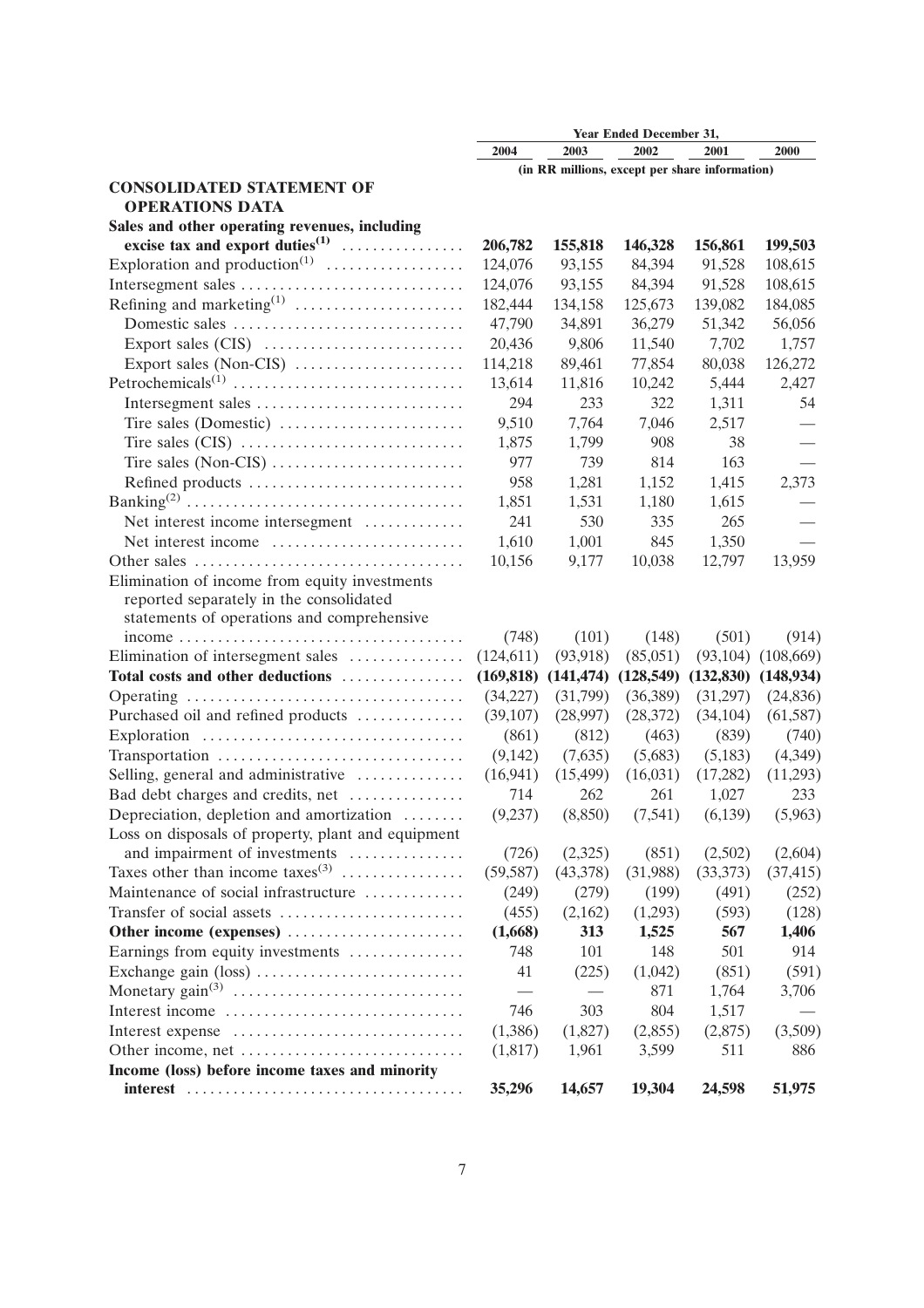|                                                             | <b>Year Ended December 31,</b>                 |         |                                |         |           |  |
|-------------------------------------------------------------|------------------------------------------------|---------|--------------------------------|---------|-----------|--|
|                                                             | 2004                                           | 2003    | 2002                           | 2001    | 2000      |  |
|                                                             | (in RR millions, except per share information) |         |                                |         |           |  |
| Total income tax (expense) benefit                          | (10, 861)                                      | (4,582) | (5,363)                        | (1,244) | (19, 482) |  |
|                                                             | (10,032)                                       | (6,070) | (4,743)                        | 7,072   | (10, 822) |  |
|                                                             | (829)                                          | 1,488   | (620)                          | (8,316) | (8,660)   |  |
| Income (loss) before minority interest                      | 24,435                                         | 10,075  | 13,941                         | 25,842  | 32,493    |  |
| Minority interest                                           | (1,025)                                        | 63      | (471)                          | (1,698) | (475)     |  |
| Cumulative effect of change in accounting                   |                                                |         |                                |         |           |  |
| principle, net of RR1,498 million tax                       |                                                | 4,742   |                                |         |           |  |
|                                                             | 23,410                                         | 14,880  | 13,470                         | 24,144  | 32,018    |  |
| Foreign currency translation adjustments                    | 15                                             | 3       | (20)                           | 163     |           |  |
| Unrealized holding gains on available-for-sale              |                                                |         |                                |         |           |  |
| securities, net of RR nil tax                               | 19                                             | 43      | 33                             | 2,329   | 763       |  |
| Less: reclassification adjustment for realized gains        |                                                |         |                                |         |           |  |
| included in net income                                      | (43)                                           | (33)    | (2,981)                        | (622)   |           |  |
| Comprehensive income (loss)                                 | 23,401                                         | 14,893  | 10,502                         | 26,014  | 32,781    |  |
| Basic net income (loss) per Ordinary Share <sup>(4)</sup>   | 10.88                                          | 4.70    | 6.24                           | 10.94   | 14.33     |  |
| Diluted net income (loss) per Ordinary Share <sup>(4)</sup> | 10.84                                          | 4.68    | 6.23                           | 10.92   | 14.33     |  |
|                                                             | 217.6                                          | 139     | 125                            | 219     | 287       |  |
| Dividends declared per Ordinary Share <sup>(6)</sup>        | 0.90                                           | 0.30    | 0.10                           | 0.10    | 0.30      |  |
| Equivalent U.S.\$ per Ordinary Share <sup>(7)</sup>         | 0.0325                                         | 0.0102  | 0.0031                         | 0.0031  | 0.0094    |  |
| Dividends declared per Preferred Share <sup>(6)</sup>       | 1.00                                           | 1.00    | 1.00                           | 1.00    | 0.60      |  |
| Equivalent U.S.\$ per Preferred Share <sup>(7)</sup>        | 0.0360                                         | 0.0340  | 0.0315                         | 0.0315  | 0.0189    |  |
|                                                             |                                                |         | <b>Year Ended December 31,</b> |         |           |  |

|                                                              | 2004     | 2003     | 2002     | 2001     | 2000     |
|--------------------------------------------------------------|----------|----------|----------|----------|----------|
|                                                              |          |          |          |          |          |
| <b>CONSOLIDATED STATEMENT OF CASH</b>                        |          |          |          |          |          |
| <b>FLOWS DATA</b>                                            |          |          |          |          |          |
| Net cash provided by operating activities $\dots\dots\dots$  | 27.791   | 20,000   | 8.683    | 15.259   | 21,466   |
| Net cash used in investing activities $\dots\dots\dots\dots$ | (22,105) | (19,150) | (11,770) | (17,512) | (17,907) |
| Net cash provided by financing activities                    | 3.969    | 533      | 5.563    | 4.024    | (2,579)  |
| Effect of foreign exchange on cash and cash                  |          |          |          |          |          |
|                                                              | (5)      | (3)      | 10       | (37)     | 96       |
| Effect of inflation accounting                               |          |          | (288)    | (393)    | (611)    |
| Net change in cash and cash equivalents                      | 9,650    | 1,380    | 2.198    | 1,341    | 465      |

|                                                                                        | (in RR millions) |         |         |         |         |  |
|----------------------------------------------------------------------------------------|------------------|---------|---------|---------|---------|--|
| <b>CONSOLIDATED BALANCE SHEET DATA</b>                                                 |                  |         |         |         |         |  |
| Total assets $\dots \dots \dots \dots \dots \dots \dots \dots \dots \dots \dots \dots$ | 309,561          | 262,717 | 226,288 | 229,069 | 201,937 |  |
| Total current assets                                                                   | 106,192          | 73.500  | 64,903  | 72,747  | 63,511  |  |
| Property, plant and equipment, net $\dots\dots\dots\dots$                              | 183,927          | 177,008 | 152,448 | 147,858 | 127,952 |  |
| Other assets $\dots\dots\dots\dots\dots\dots\dots\dots\dots\dots\dots\dots\dots$       | 19.442           | 12.209  | 8.937   | 8.464   | 10,474  |  |
|                                                                                        | 132,431          | 108,436 | 86,067  | 95,683  | 96,331  |  |
|                                                                                        | 71.713           | 54,233  | 48.140  | 66.789  | 51,310  |  |
| Total long-term liabilities <sup>(9)</sup>                                             | 60.718           | 54,203  | 37,927  | 28.894  | 45,021  |  |
| Minority interest                                                                      | 6.654            | 5.101   | 5.069   | 5.302   | 2,521   |  |
| Total shareholders' equity contracts of the contracts of 170.476                       |                  | 149.180 | 135.152 | 128.084 | 103.085 |  |

| 9,650            | 1,380   | 2.198   | 1.341   | 465                            |  |  |
|------------------|---------|---------|---------|--------------------------------|--|--|
|                  |         |         |         |                                |  |  |
| 2004             | 2003    | 2002    | 2001    | <b>2000</b>                    |  |  |
| (in RR millions) |         |         |         |                                |  |  |
|                  |         |         |         |                                |  |  |
| 309,561          | 262,717 | 226,288 | 229,069 | 201,937                        |  |  |
| 106.192          | 73.500  | 64,903  | 72,747  | 63,511                         |  |  |
| 183,927          | 177,008 | 152,448 | 147,858 | 127,952                        |  |  |
| 19.442           | 12.209  | 8.937   | 8.464   | 10.474                         |  |  |
| 132,431          | 108,436 | 86,067  | 95,683  | 96,331                         |  |  |
| 71.713           | 54,233  | 48.140  | 66.789  | 51,310                         |  |  |
| 60.718           | 54,203  | 37,927  | 28,894  | 45,021                         |  |  |
| 6.654            | 5.101   | 5.069   | 5.302   | 2.521                          |  |  |
| 170,476          | 149,180 | 135,152 | 128,084 | 103,085                        |  |  |
|                  |         |         |         | <b>Year Ended December 31,</b> |  |  |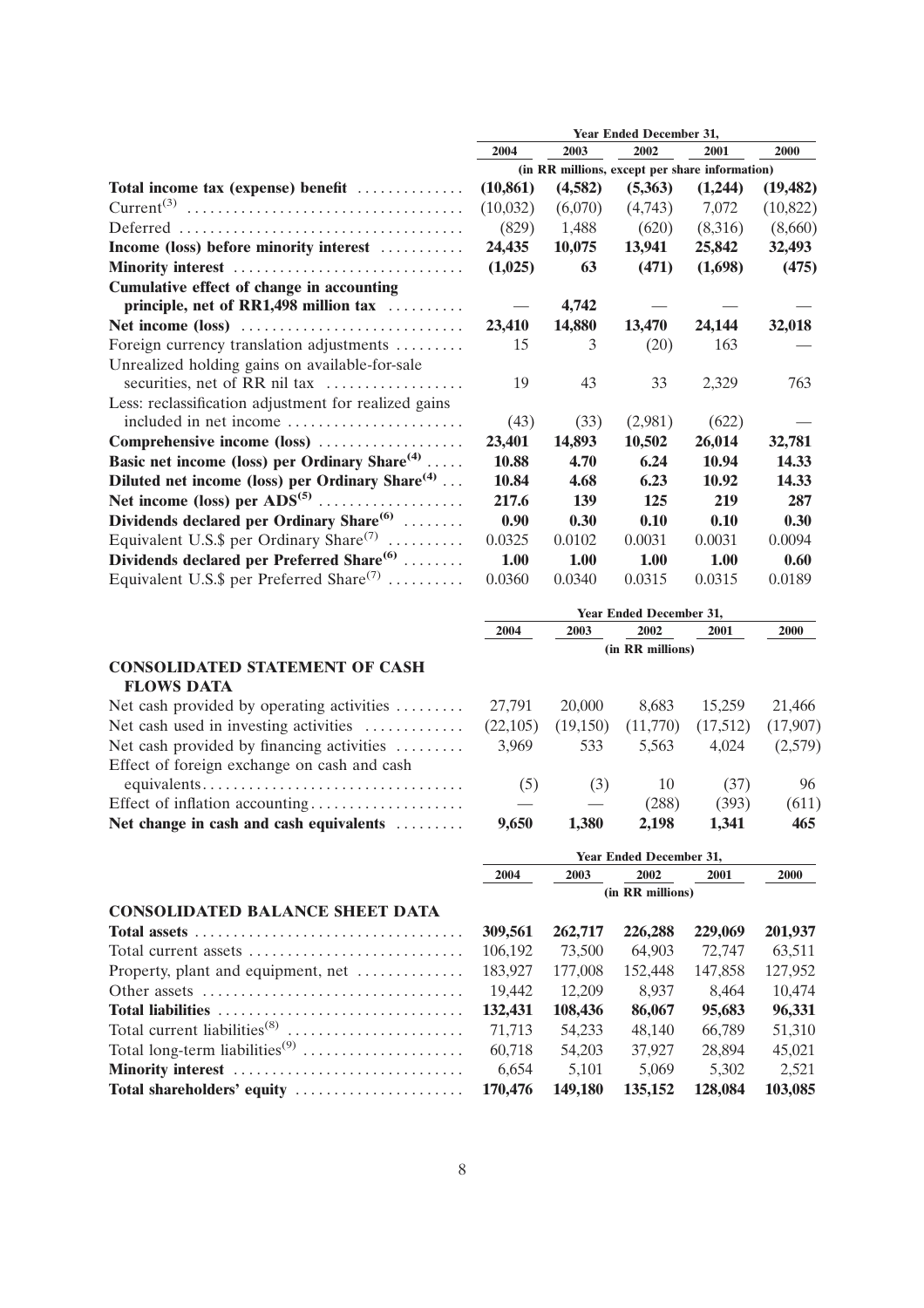|                  | As of December 31. |       |       |       |       |  |
|------------------|--------------------|-------|-------|-------|-------|--|
|                  | 2004               | 2003  | 2002  | 2001  | 2000  |  |
|                  | 2.327              | 2.327 | 2.327 | 2.327 | 2,327 |  |
|                  | 2.179              | 2.179 | 2.179 | 2.179 | 2.179 |  |
| Preferred Shares | 148                | 148   | 148   | 148   | 148   |  |

<sup>(1)</sup> For a discussion of certain important features of our crude oil and refined products sales reported under the exploration and production, refining and marketing and petrochemicals segments, see "Item 5—Operating and Fi

- (3) See ''Item 5—Operating and Financial Review and Prospects—Overview.''
- (4) Based on the number of Ordinary and Preferred Shares outstanding at December 31, 2004, 2003, 2002, 2001 and 2000 respectively. Per share data are calculated based on the two-class method. Under the two-class method of rights in undistributed earnings. Under this method, net income is reduced by the amount of dividends declared in the current period for each class of shares, and the remaining income is allocated to common and preferred shares to the extent that each class may share in income if all income for the period had been distributed.
- (5) Per ADS data reflects a ratio of 20 Ordinary Shares per ADS.
- (6) Dividends declared are stated in nominal rubles. Dividends are stated as approved for a specific year, at the shareholders' meeting held in the following year.
- (7) 2004 dividends are presented at the exchange rate of U.S.\$1.00 = RR27.75 reported by the Central Bank on December 31, 2004. Dividends for 2000-2003 are presented at the exchange rate of U.S.\$1.00 = RR29.45 reported by the Central Bank on December 31, 2003.
- (8) Includes short-term debt, notes payable and banking customer deposits of RR45,268 million, RR36,826 million,<br>RR31,508 million, RR44,327 million and RR25,914 million at December 31, 2004, 2003, 2002, 2001 and 2000, resp
- (9) Includes long-term debt, notes payable and banking customer deposits of RR13,645 million, RR15,618 million, RR16,640 million,<br>RR8,632 million and RR21,739 million at December 31, 2004, 2003, 2002, 2001 and 2000, respec

<sup>(2)</sup> For a discussion of certain features of our banking operations, see ''Appendix A—Tatneft's Banking Operations.''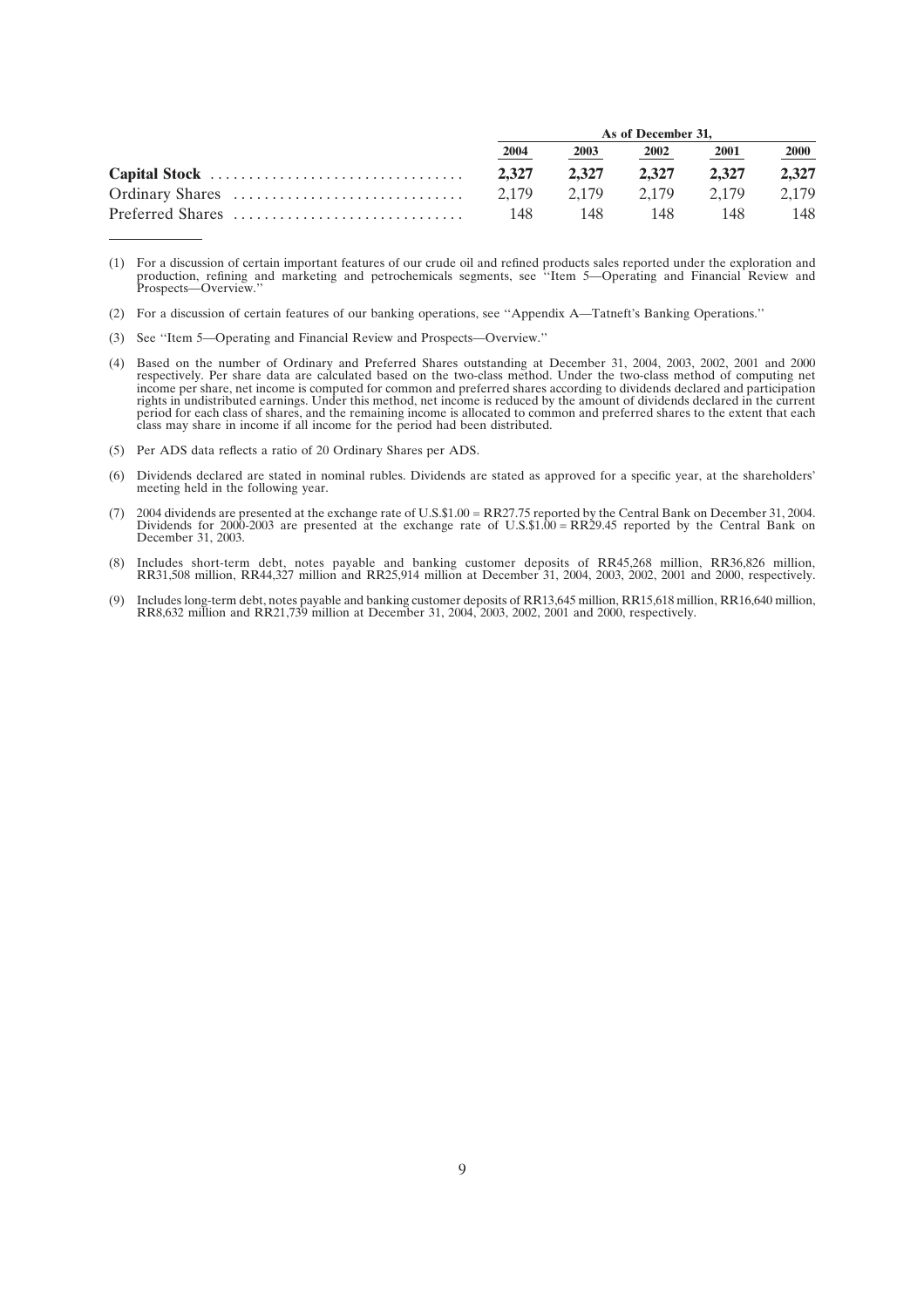## **EXCHANGE RATES**

The following table shows, for the periods indicated, certain information regarding the exchange rate between the ruble and the U.S. dollar, based on the official exchange rate quoted by the Central Bank and rounded to the nearest  $\frac{1}{100}$ <sup>th</sup> of a ruble. These rates may differ from the actual rates used in the preparation of our consolidated financial statements and other financial information appearing herein.

| <b>Period</b><br>end |       |                                                                                                                                                                                            |
|----------------------|-------|--------------------------------------------------------------------------------------------------------------------------------------------------------------------------------------------|
|                      | 28.13 |                                                                                                                                                                                            |
|                      | 29.18 |                                                                                                                                                                                            |
|                      | 31.35 |                                                                                                                                                                                            |
|                      | 30.68 |                                                                                                                                                                                            |
|                      | 28.81 |                                                                                                                                                                                            |
|                      | 28.31 |                                                                                                                                                                                            |
|                      |       |                                                                                                                                                                                            |
|                      | 28.41 |                                                                                                                                                                                            |
|                      | 28.20 |                                                                                                                                                                                            |
|                      | 27.88 |                                                                                                                                                                                            |
|                      | 27.57 |                                                                                                                                                                                            |
|                      | 27.06 |                                                                                                                                                                                            |
|                      |       | $Average(1)$ High Low<br>28.87 26.90<br>30.30 28.16<br>31.86 30.14<br>31.88 29.24<br>29.45 27.75<br>28.99 27.46<br>28.48 27.97<br>28.26 28.10<br>28.12 27.66<br>27.77 27.27<br>27.27 26.94 |

(1) The average of the exchange rates on the last business day of each month for the relevant annual period, and on each business day for which the Central Bank quotes the ruble to U.S. dollar exchange rate for the relevan

On June 23, 2006, the exchange rate of ruble to U.S. dollar established by the Central Bank was U.S.\$1.00 = RR26.97. The Federal Reserve Bank of New York does not report a noon buying rate for rubles. No representation is made that ruble or U.S. dollar amounts stated herein could have been converted into U.S. dollars or rubles, as the case may be, at any particular rate or at all. The ruble is generally not convertible outside Russia. See ''Item 10—Additional Information—Exchange Controls'' for a description of Russian currency exchange controls.

# **CAPITALIZATION AND INDEBTEDNESS**

This Item is not applicable.

#### **REASONS FOR THE OFFER AND USE OF PROCEEDS**

This Item is not applicable.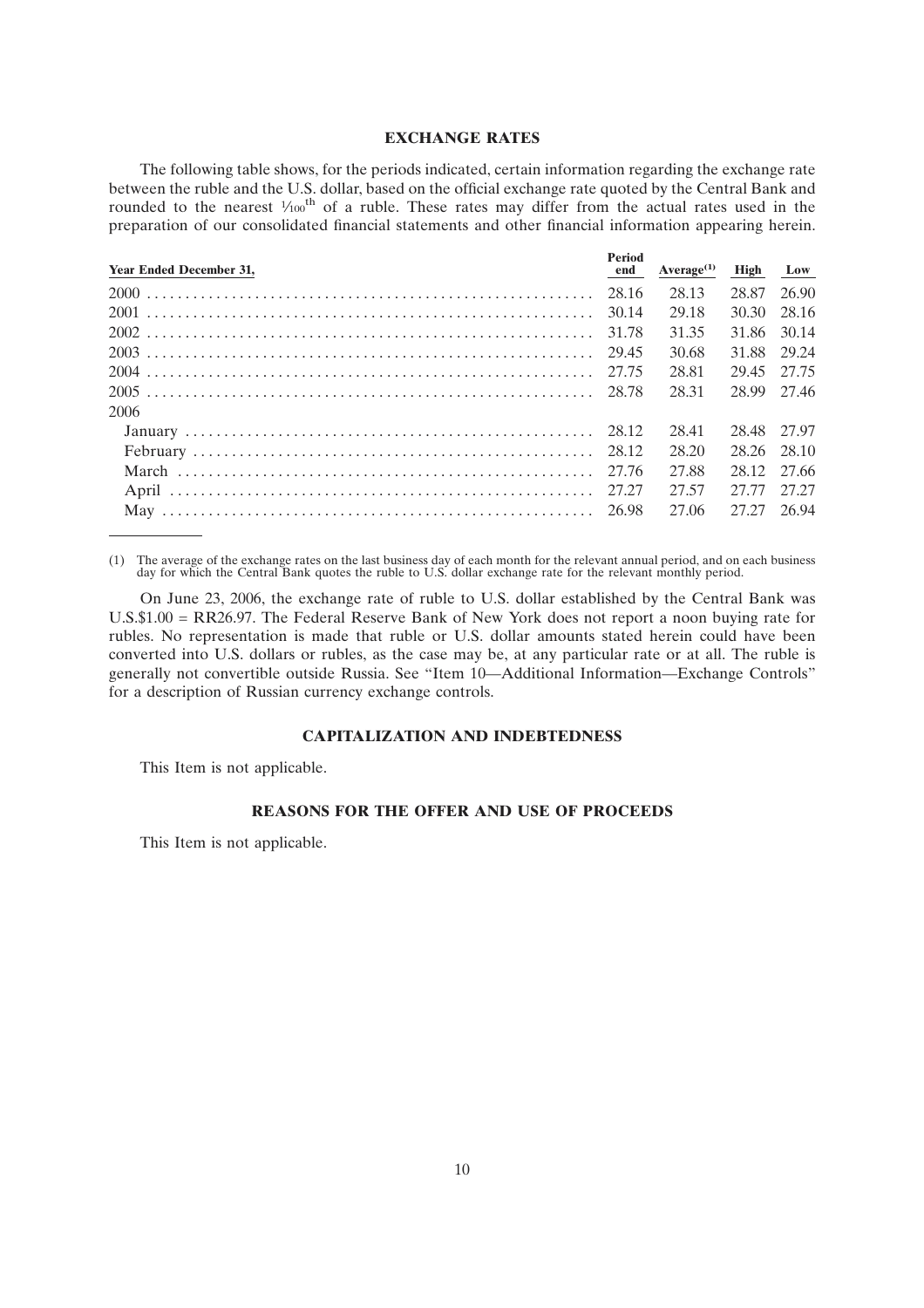#### **RISK FACTORS**

*We have described below the risks and uncertainties that our management believes are material, but these risks and uncertainties may not be the only ones we face. Additional risks and uncertainties, including those we currently do not know or deem immaterial, may also result in decreased revenues, increased expenses, or other events that could result in a decline in the price of our ADSs.*

#### **Risks Relating to the Russian Federation**

#### **Political and social risks**

## *Political and governmental instability could adversely affect the value of investments in Russia and the value of our ADSs*

Since 1991, Russia has sought to transform itself from a one-party state with a centrally planned economy to a pluralist democracy with a market-oriented economy. As a result of the sweeping nature of the reforms, and the failure of some of them, the Russian political system remains vulnerable to popular dissatisfaction, as well as to unrest by particular social and ethnic groups. The composition of the Russian Government—the prime minister and the other heads of federal ministries—has at times been highly unstable. Six different prime ministers, for example, headed Governments between March 1998 and May 2000. On December 31, 1999, President Yeltsin unexpectedly resigned and Vladimir Putin was subsequently elected President on March 26, 2000. Mr. Putin was reelected for a second four-year term on March 14, 2004. While President Putin has maintained governmental stability and even accelerated the reform process in some areas, he may adopt a different approach over time. In late February 2004, President Putin dismissed Mr. Kasyanov's Government and appointed Mikhail Fradkov as Prime Minister. Shortly after the appointment of Mr. Fradkov as Prime Minister, a Presidential decree significantly reduced the number of federal ministries, redistributed certain functions amongst various government agencies and announced plans for a major overhaul of the federal administrative system. For example, the Ministry of Energy, which had been responsible for implementing fuel and energy policy, was abolished, and its functions were divided between the Ministry of Industry and Energy and the Federal Energy Agency. In addition, from December 31, 2004, federal law gives the President a significant role in choosing regional governors. See "—Risks Relating to Tatarstan—Relations between Tatarstan and Russia may deteriorate, adversely affecting our business'' under this Item. Additionally, pursuant to legislation that was adopted in 2005 and took effect on December 7, 2005, single-member-district elections for the State Duma are to be eliminated, and all votes are instead to be cast on a party-list basis. Future changes in government, major policy shifts or lack of consensus among President Putin, the prime minister, Russia's parliament, regional governors and legislatures and powerful economic groups could also disrupt or reverse economic and regulatory reforms. Any disruption or reversal of the reform policies, recurrence of political or governmental instability or occurrence of conflicts with powerful economic groups could have a material adverse effect on our company and the value of investments in Russia, including our ADSs.

## *Conflicts between federal and regional authorities and other political conflicts could create an uncertain operating environment that could hinder our long-term planning ability and could adversely affect the value of investments in Russia*

The Russian Federation is a federation of 88 sub-federal political units (reduced from 89 units on December 1, 2005, and to be further reduced to 86 on January 1, 2007), consisting of republics, territories, regions, cities of federal importance and autonomous areas. The delineation of authority and jurisdiction among the members of the Russian Federation and the federal governmental authorities is often unclear and contested. Some of these sub-federal political units, such as Tatarstan, exercise considerable power over their internal affairs pursuant to the Russian Constitution or, in certain cases, pursuant to agreements with the federal authorities. Such an agreement was signed in 1994 between Tatarstan and the federal authorities, which expired in July 2005. A new agreement is currently under negotiation. See "-Risks Relating to Tatarstan—Relations between Tatarstan and Russia may deteriorate, adversely affecting our business'' under this Item. The Russian political system is therefore vulnerable to tension and conflict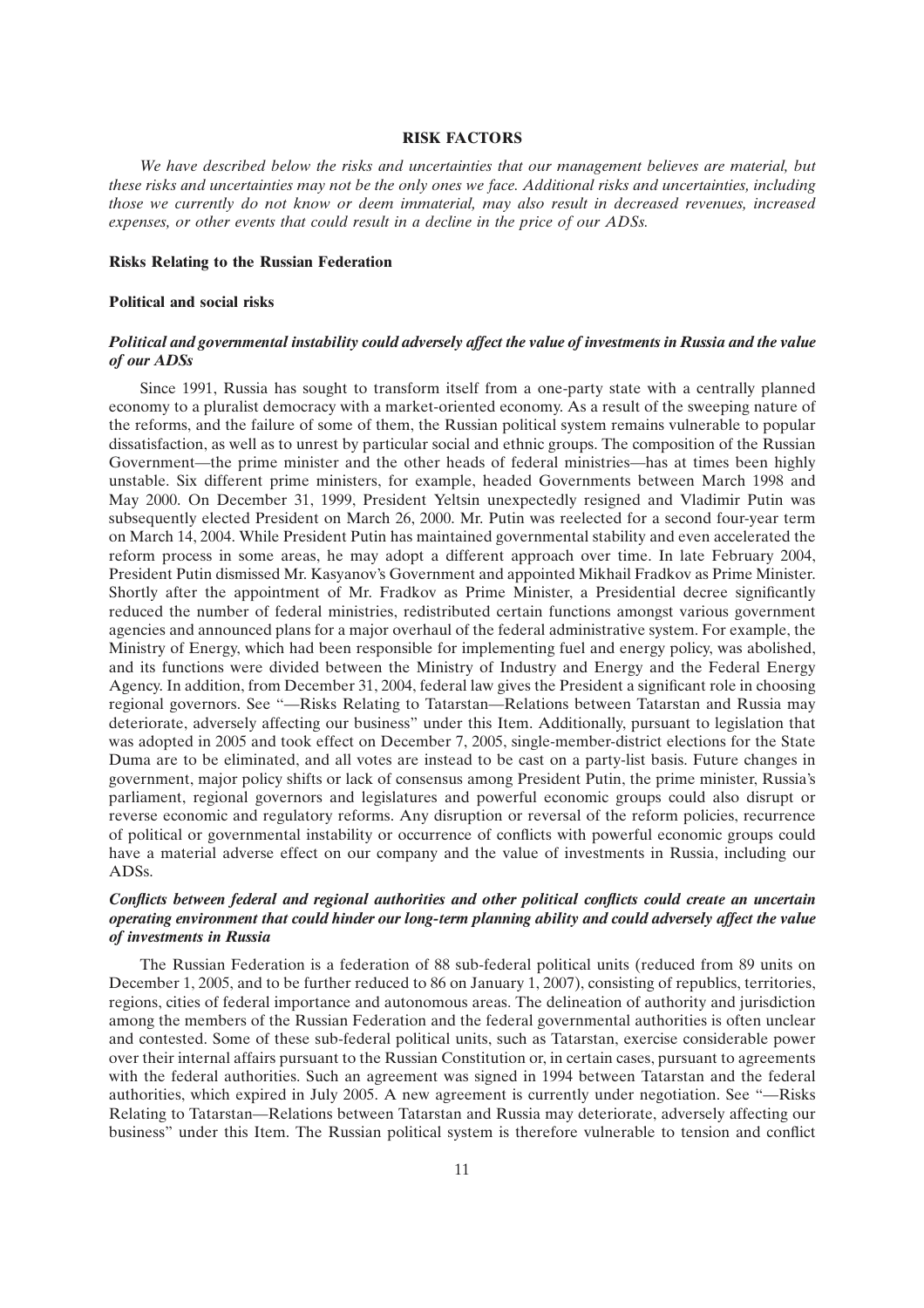between federal and regional authorities, and between different authorities within the federal government over various issues, including tax revenues, authority for regulatory matters and regional autonomy. Such tension and conflict have in the past often resulted in the enactment of conflicting legislation at various levels. Although the balance of authority between the federal government and sub-federal units has, with some exceptions, stabilized in recent years, a return to lack of consensus could hinder our long-term planning efforts and create uncertainties in our operating environment, both of which may prevent us from effectively and efficiently carrying out our business strategy and adversely affect our operations. See ''—Risks Relating to the Russian Legal System and Russian Legislation—Weaknesses relating to the Russian legal system and Russian legislation create an uncertain environment for investment and for business activity and thus could have a material adverse effect on the value of our ADSs'' under this Item.

Additionally, ethnic, religious, historical and other divisions have, on occasion, given rise to tensions, and in certain cases, to military conflict, such as the continuing conflict in Chechnya, which has brought normal economic activity within Chechnya to a halt and disrupted the economies of neighboring regions. Various armed groups in Chechnya have regularly engaged in guerrilla attacks in that area. Violence and attacks relating to this conflict have also spread to other parts of Russia, and several terrorist attacks were carried out by Chechen terrorists in Moscow in recent years. For example, in October 2002, a large group of Chechen guerrillas seized a Moscow theatre and held 700 people hostage for three days until Russian special forces overpowered them, leading to the death of 129 hostages and 41 terrorists. Terrorists, allegedly linked to Chechen guerillas, also seized a school in Beslan, North Ossetia in September 2004, leading to the deaths of over 330 persons. The further intensification of violence, including terrorist attacks and suicide bombings, or its continued spread to other parts of Russia, could have significant political consequences, including the imposition of a state of emergency in some or all of Russia. Moreover, any terrorist attacks and the resulting heightened security measures may cause disruptions to domestic commerce and exports from Russia, and could materially adversely affect our business and the value of investments in Russia, including our ADSs.

## *Crime and corruption could disrupt our ability to conduct our business and could adversely affect our financial condition and results of operations*

The political and economic changes in Russia since 1991 resulted in significant dislocations of authority, reduced policing and increased lawlessness. The local and international press has reported that significant organized criminal activity has arisen, particularly in large metropolitan centers. Property crimes in large cities have increased substantially. In addition, the local and international press has reported high levels of official corruption, including the bribing of officials for the purpose of initiating investigations by government agencies. Press reports have also described instances in which government officials engaged in selective investigations and prosecutions to further commercial interests of government officials or certain companies or individuals. Additionally, published reports have indicated that a significant number of Russian media outlets regularly publish disparaging articles in return for payment. The depredations of organized or other crime, demands of corrupt officials or claims that we have been involved in official corruption or illegal activities may in the future bring negative publicity, which could disrupt our ability to conduct our business effectively and could thus materially adversely affect our financial condition, results of operations or prospects and the value of our ADSs.

## *Social instability in Russia could lead to increased support for renewed centralized authority and a rise in nationalism or violence, which could adversely affect our ability to conduct our business effectively*

The failure of the government and many private enterprises to pay full salaries on a regular basis and the failure of salaries and benefits generally to keep pace with the rapidly increasing cost of living in Russia have led in the past, and could lead in the future, to labor and social unrest and increased support for a renewal of centralized authority, increased nationalism, restrictions on foreign involvement in the Russian economy, and increased violence. For example, in 2005, Russian pensioners organized street protests against government proposals to monetize in-kind benefits. These protests periodically blocked highways and streets in major Russian cities. Such sentiments could lead to large-scale nationalization or expropriation of foreign-owned assets or businesses or to restrictions on foreign ownership of Russian companies in the oil and gas industry. Any of these or similar consequences of social instability could restrict our operations and lead to the loss of revenue, materially adversely affecting us.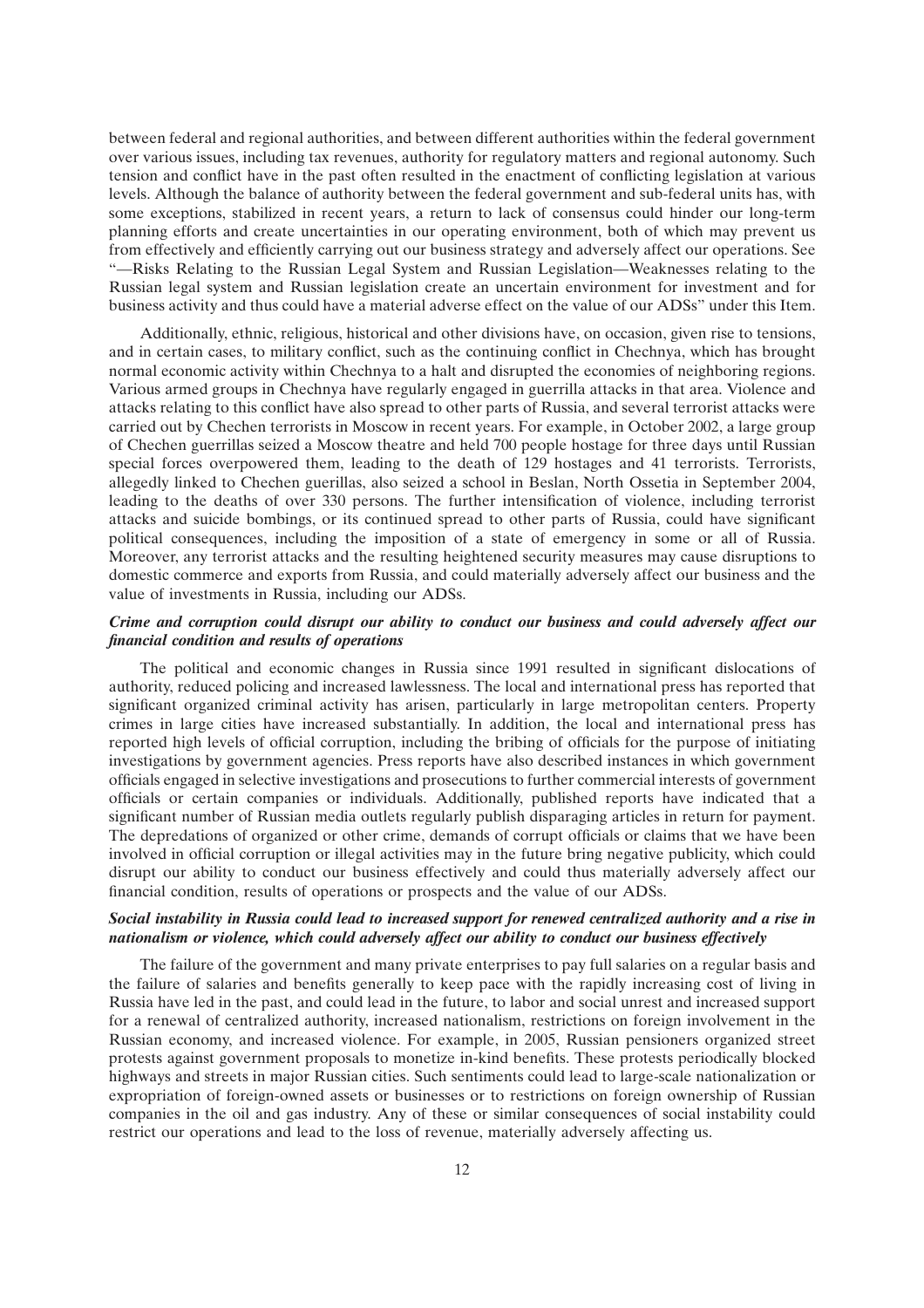### **Economic risks**

#### *Economic instability in Russia could adversely affect our business*

Since the dissolution of the Soviet Union, the Russian economy has experienced at various times:

- significant declines in gross domestic product;
- hyperinflation:
- an unstable currency;
- high government debt relative to gross domestic product;
- a weak banking system providing limited liquidity to Russian enterprises;
- a large number of loss-making enterprises that continued to operate due to the lack of effective bankruptcy proceedings;
- significant use of barter transactions and illiquid promissory notes to settle commercial transactions;
- widespread tax evasion;
- growth of black and grey market economies;
- pervasive capital flight;
- high levels of corruption and the penetration of organized crime into the economy;
- significant increases in unemployment and underemployment; and
- the impoverishment of a large portion of the Russian population.

The Russian economy has been subject to abrupt downturns. In particular, on August 17, 1998, in the face of a rapidly deteriorating economic situation, the Russian government defaulted on its rubledenominated securities, the Central Bank stopped its support of the ruble, and a temporary moratorium was imposed on certain hard currency payments. These actions resulted in an immediate and severe devaluation of the ruble and a sharp increase in the rate of inflation; a dramatic decline in the prices of Russian debt and equity securities; and an inability of Russian issuers to raise funds in the international capital markets. These problems were aggravated by the near collapse of the Russian banking sector after the events of August 17, 1998, as evidenced by the revocation of the banking licenses of a number of major Russian banks. This further impaired the ability of the banking sector to act as a consistent source of liquidity to Russian companies, and resulted in the losses of bank deposits in some cases.

Russia's inexperience with a market economy compared to more developed economies also poses numerous risks. The failure to satisfy liabilities is widespread among Russian businesses and the government. Furthermore, it is difficult for us to gauge the creditworthiness of some of our customers, as there are no reliable mechanisms, such as reliable credit reports or credit databases, for evaluating their financial condition. Consequently, we face the risk that some of our customers or other debtors will fail to pay us or fail to comply with the terms of their agreements with us, which could adversely affect our results of operations.

We also cannot assure you that recent trends in the Russian economy—such as the increase in the gross domestic product, a relatively stable ruble and a reduced rate of inflation—will continue or will not be abruptly reversed. Additionally, because Russia produces and exports large quantities of oil and natural gas, the Russian economy is especially vulnerable to fluctuations in the price of such commodities on the world market and a decline in the price of oil or natural gas could significantly slow or disrupt the Russian economy. Recent military conflicts and international terrorist activity have created significant uncertainty about the supply of oil and natural gas and such future events may continue to adversely affect the global economic environment, which could result in a decline in the demand for oil and natural gas. A strengthening of the ruble in real terms relative to the U.S. dollar, changes in monetary policy, inflation or other factors could adversely affect Russia's economy and our business in the future. Any such market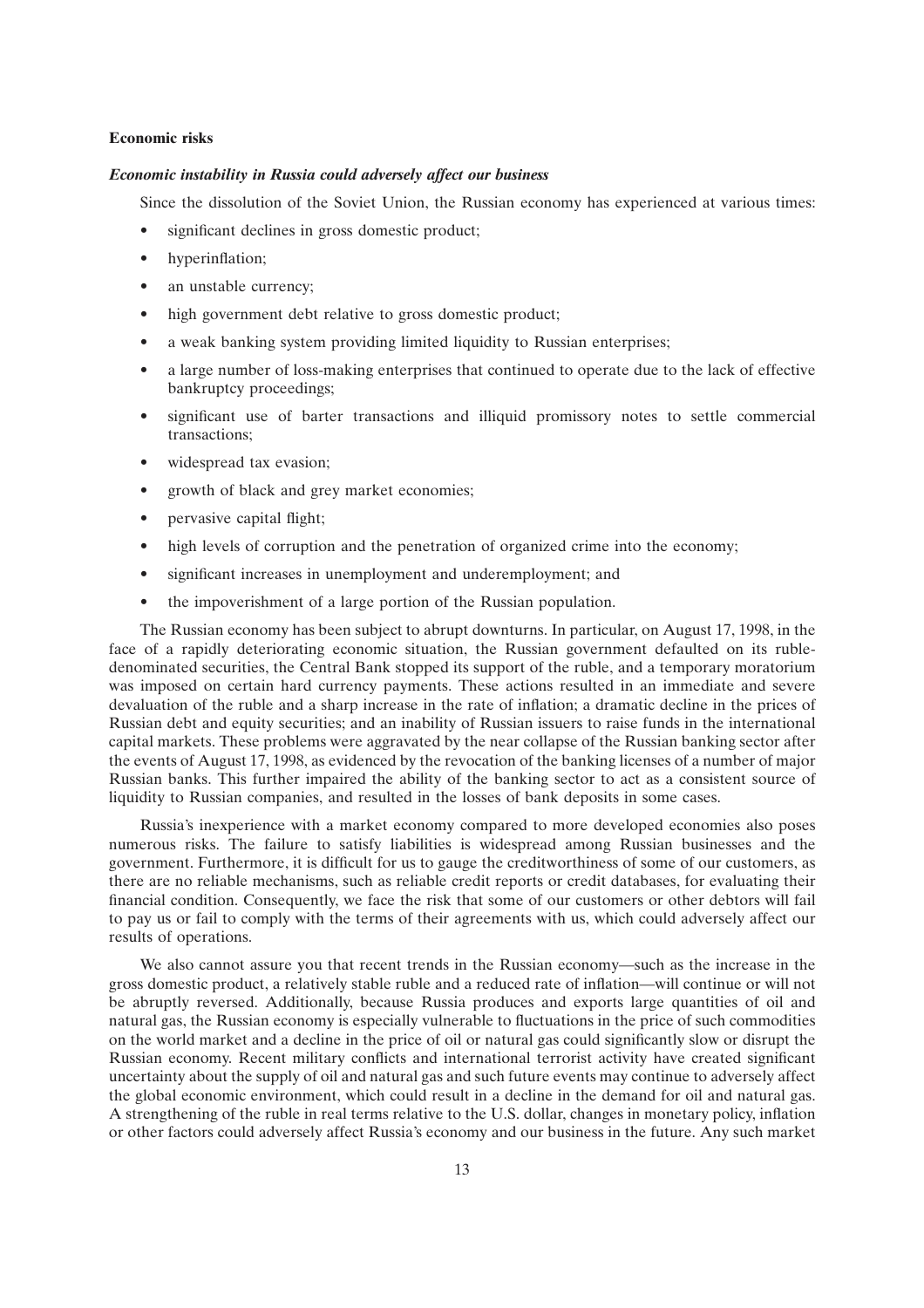downturn or economic slowdown could also severely limit our and our customers' access to capital, also adversely affecting our and our customers' businesses in the future.

#### *Russia's physical infrastructure is in poor condition, which could disrupt normal business activity*

Russia's physical infrastructure largely dates back to Soviet times and has not been adequately funded and maintained over the past decade. Particularly affected are the rail and road networks; power generation and transmission; communication systems; and building stock. For example, a cold spell in Russia in January 2006 placed enormous pressure on Russia's power systems leading Moscow's authorities to force power cutbacks to nonessential companies in the region to prevent a massive power blackout. In May 2005, a fire and explosion in one of the Moscow power substations built in 1963 caused a major multi-hour outage in a large section of Moscow and some surrounding regions. During the winter of 2000-2001, electricity and heating shortages in Russia's far-eastern Primorye region seriously disrupted the local economy. In August 2000, a fire at the main communications tower in Moscow interrupted television and radio broadcasting and the operation of mobile telephones for several weeks. Road conditions throughout Russia are poor, with many roads not meeting minimum quality requirements. In addition, the Russian railway system is a state-owned railroad transportation services monopoly. Our use of the railways exposes us to risks such as potential delivery disruptions due to the deteriorating physical condition of the railway infrastructure. The federal government is actively considering plans to reorganize the nation's telephone system, and restructuring of the electricity and rail sectors is in progress. Any such reorganization or restructuring may result in increased charges and tariffs while failing to generate the anticipated capital investment needed to repair, maintain and improve these systems.

Russia's poor physical infrastructure harms the national economy, disrupts the transportation of goods and supplies, adds costs to doing business in Russia and can interrupt regular business operations. Further deterioration in the physical infrastructure could have a material adverse effect on our business and the value of our ADSs.

## *Fluctuations in the global economy may adversely affect Russia's economy and our business*

Russia's economy is vulnerable to market downturns and economic slowdowns elsewhere in the world. As has happened in the past, financial problems or an increase in the perceived risks associated with investing in emerging economies could dampen foreign investment in Russia and adversely affect the Russian economy. Additionally, because Russia produces and exports large amounts of oil and natural gas, the Russian economy is especially vulnerable to changes in the prices of such commodities on world markets, and a decline in their prices could slow or disrupt the Russian economy. These developments could severely limit our access to capital and could adversely affect the purchasing power of our customers and thus our business.

#### *We face inflation risks that could adversely affect our results of operations*

The Russian economy has been characterized by high rates of inflation, including a rate of 84.4% in 1998, which subsided to 11.7% in 2004 and 10.9% in 2005. Certain of our costs, such as salaries, are sensitive to increases in the general price level in Russia. A significant portion of our revenues are either denominated in U.S. dollars or tightly linked to the U.S. dollar, and are affected primarily by international oil prices. Accordingly, our operating margins could be adversely affected if the inflation of our ruble costs in Russia is not balanced by a corresponding devaluation of the ruble against the U.S. dollar or an increase in oil prices.

## **Risks Relating to the Russian Legal System and Russian Legislation**

## *Weaknesses relating to the Russian legal system and Russian legislation create an uncertain environment for investment and for business activity and thus could have a material adverse effect on the value of our ADSs*

Russia is still developing the legal framework required to support a market economy. The following aspects of the Russian legal system create uncertainty with respect to many of the legal and business decisions that we make:

• conflicting local, regional and federal rules and regulations;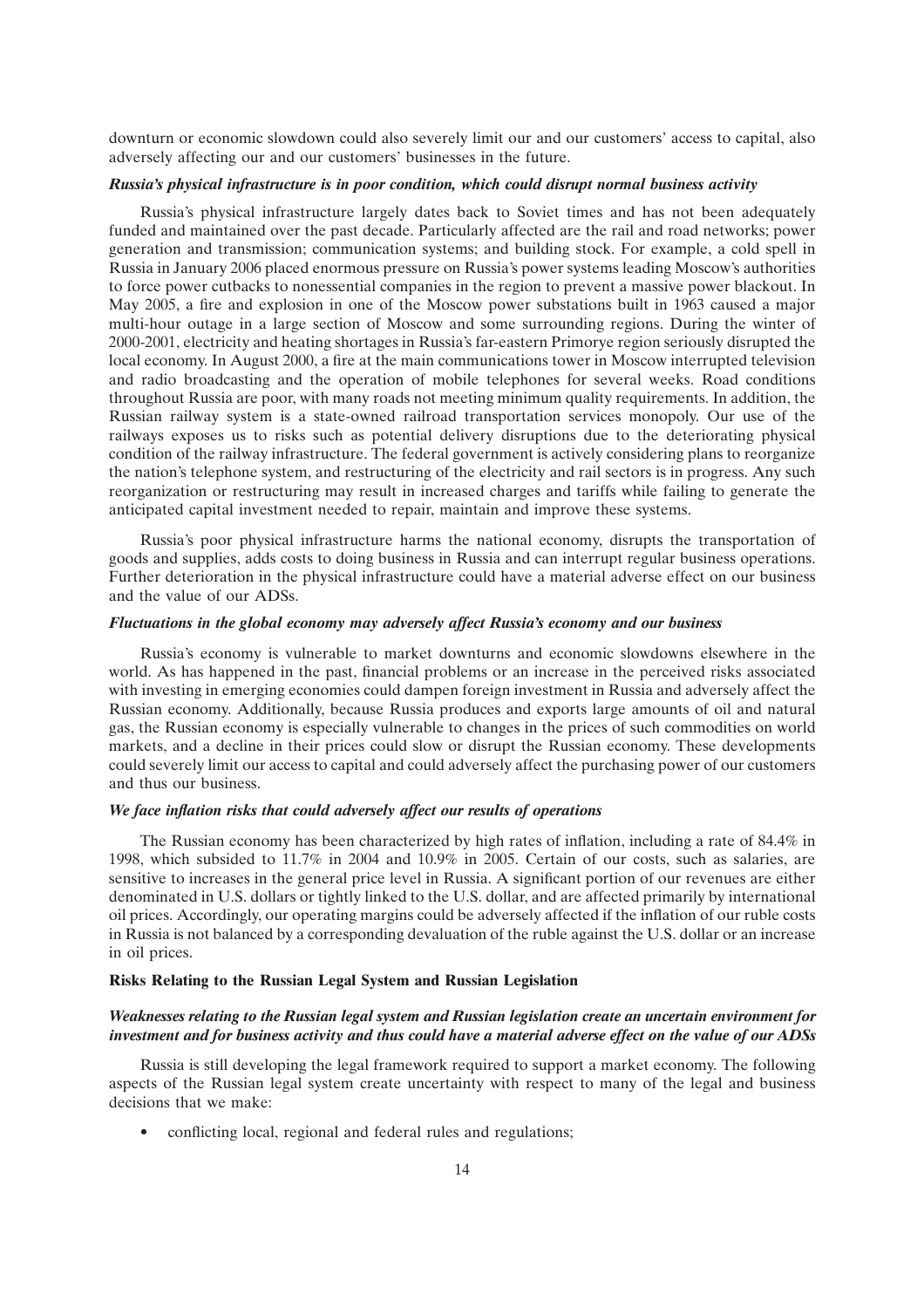- a lack of judicial and administrative guidance on interpreting Russian legislation;
- substantial gaps in the regulatory structure created by the delay or absence of implementing regulations for certain legislation;
- the relative inexperience of judges and courts in interpreting Russian legislation;
- corruption within the judiciary;
- lack of independence of the judiciary from other political branches;
- a high degree of discretion on the part of governmental authorities; and
- bankruptcy procedures that are not well developed and are subject to abuse.

All of these weaknesses could affect our ability to enforce our rights under our licenses and our contracts, or to defend ourselves against claims by others. Furthermore, due to these risks we cannot assure you that regulators, judicial authorities or third parties will not challenge our compliance with applicable laws, decrees and regulations.

#### *Russian laws and regulations may change in ways that adversely affect our business*

The Russian legal system and the body of laws on private enterprises continue to experience frequent changes. We cannot assure you that the legislature, federal or local regulators, or the President will not issue new edicts, decrees, laws or regulations adversely affecting our business, including:

- increasing state control over the activities of private companies;
- restricting exports of oil;
- increasing tariffs on oil exports:
- increasing governmental control over, or imposing limitations or restrictions, on foreign investment, imports and foreign personnel employed in business;
- increasing financial and currency controls relating to mandatory conversion of export proceeds and repatriation of profits;
- imposing limits on dividends and other payments;
- increasing protection of state-owned companies;
- increasing anti-monopoly controls that may limit our ability to consummate certain acquisitions; and
- raising the standards of environmental regulations to conform to more stringent international standards that may subject us to increased costs and expenses.

## *Lack of independence and inexperience of some members of the Russian judiciary, the difficulty of enforcing court decisions and governmental discretion in instigating, joining and enforcing claims could prevent us or you from obtaining effective redress in a court proceeding, which could have a material adverse effect on our business or on the value of our ADSs*

The independence of the judicial system and the prosecutor general's office, and their immunity from economic, political and nationalistic influences in Russia, remain largely unsatisfying. The court system is understaffed and underfunded. Judges and courts are generally inexperienced in the area of business and corporate law. As in other civil law countries, judicial precedents generally have no binding effect on subsequent decisions. Not all Russian legislation and court decisions are readily available to the public or organized in a manner that facilitates understanding. The Russian judicial system can be slow, and court orders are not always enforced or followed by law enforcement agencies. All of these factors make judicial decisions in Russia difficult to predict and effective redress uncertain. Additionally, court claims and governmental prosecutions are often used in furtherance of political aims. We may be subject to such claims or prosecutions and may not be able to receive a fair hearing.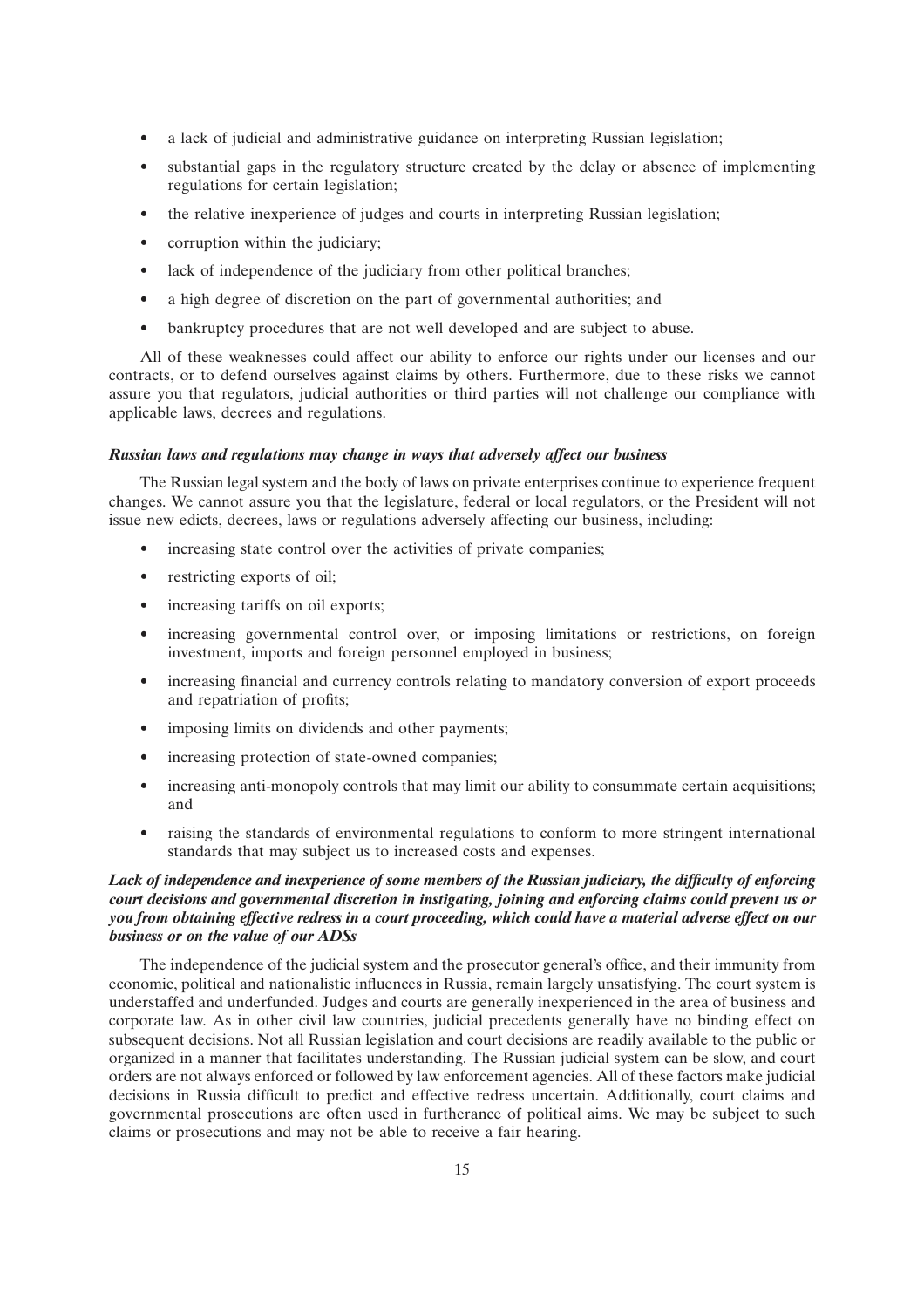These uncertainties also extend to property rights. During Russia's transformation from a centrally planned economy to a market economy, legislation was enacted to protect private property against expropriation and nationalization. However, it is possible that due to the lack of experience in enforcing these provisions and potential political factors, these protections would not be enforced in the event of an attempted expropriation or nationalization. Some government entities have tried to renationalize privatized businesses. Expropriation or nationalization of any of our entities, their assets or portions thereof, potentially without adequate compensation, could have a material adverse effect on us.

## *Unlawful, selective or arbitrary government action may have an adverse effect on our business and results of operations and the value of our ADSs*

We operate in an uncertain regulatory environment. Governmental authorities have a high degree of discretion in Russia and at times exercise their discretion selectively or arbitrarily, without hearing or prior notice, and sometimes in a manner that is inconsistent with or contrary to law. Moreover, government authorities also have the power in certain circumstances to interfere with the performance of, nullify or terminate contracts. Standard & Poor's, a division of the McGraw-Hill Companies, Inc., has expressed concerns that ''Russian companies and their investors can be subjected to government pressure through selective implementation of regulations and legislation that is either politically motivated or triggered by competing business groups.'' In this environment, our competitors may receive preferential treatment from the government, potentially giving them a competitive advantage over us.

Unlawful, selective or arbitrary governmental actions have reportedly included denial or withdrawal of licenses, sudden and unexpected tax audits, criminal prosecutions and civil actions. Federal and local government entities have also used common defects in matters surrounding share issuances and registration as pretexts for court claims and other demands to invalidate such issuances and registrations and/or to void transactions, often for political purposes. Unlawful, selective or arbitrary government action, if directed at us, could have a material adverse effect on our business and on the value of our ADSs.

## *Shareholder liability under Russian legislation could cause us to become liable for the obligations of our subsidiaries*

The Civil Code and the Russian Federal Law on Joint-Stock Companies of December 26, 1995 (the ''Joint-Stock Companies Law'') generally provide that shareholders in a Russian joint stock company are not liable for the obligations of the joint stock company and bear only the risk of loss of their investment. This may not be the case, however, when one person is capable of determining decisions made by another person. The person capable of determining such decisions is called an ''effective parent.'' The person whose decisions are capable of being so determined is called an "effective subsidiary." The effective parent bears joint and several responsibility for transactions concluded by the effective subsidiary in carrying out these decisions if:

- this decision-making capability is provided for in the charter of the effective subsidiary or in a contract between such entities; and
- the effective parent gives obligatory directions to the effective subsidiary.

In addition, an effective parent may be secondarily liable for an effective subsidiary's debts if an effective subsidiary becomes insolvent or bankrupt as a result of the action or inaction of an effective parent. This is the case without regard to how the effective parent's capability to determine decisions of the effective subsidiary arises. For example, this liability could arise through ownership of voting securities or by contract. In these instances, other shareholders of the effective subsidiary may claim compensation for the effective subsidiary's losses from the effective parent that caused the effective subsidiary to take action or fail to take action knowing that such action or failure to take action would result in losses. Until very recently, there were no decisions of the Russian courts based on this provision of the law. However, on January 26, 2006, a commercial arbitration state court (''*arbitrazh* court'') of the Moscow region, reviewing a case on appeal, rendered a decision that imposed a liability on the shareholders of a bankrupt company. Accordingly, in our position as an effective parent company, we could be liable in some cases for the debts of our effective subsidiaries. This potential shareholder liability, which, where applicable, is joint and several with the liability of the subsidiary, could materially adversely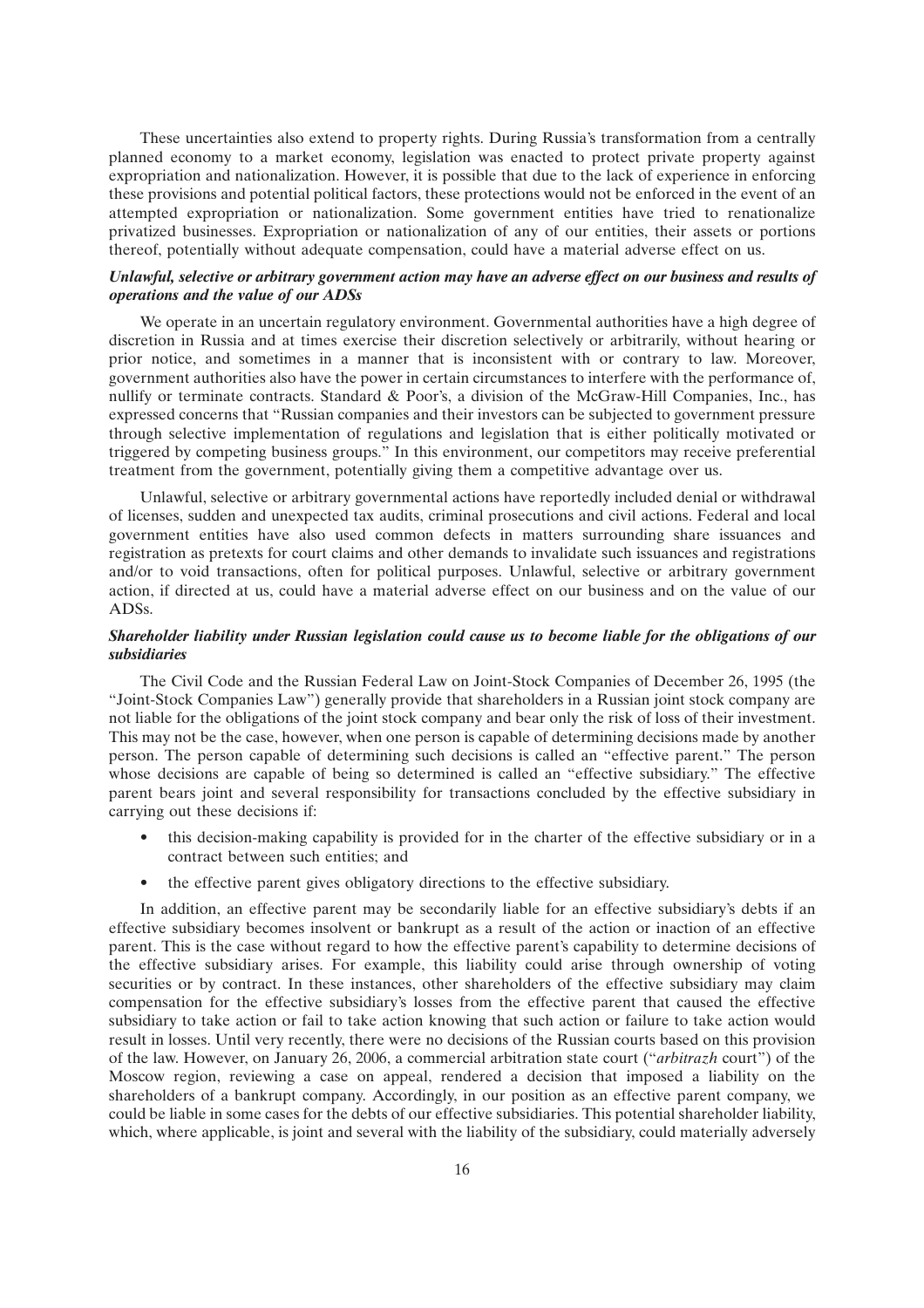affect us. As of December 31, 2004, the total liabilities of our consolidated Russian subsidiaries were U.S.\$18.9 million, excluding intercompany indebtedness.

A shareholder of an effective parent should not itself be liable for the debts of the effective parent's effective subsidiary, unless that shareholder is itself an effective parent of the effective parent. Accordingly, a shareholder of ours is not personally liable for our debts or those of our effective subsidiaries unless it controls our business.

## *Because of the weaknesses in Russian minority shareholder protection legislation, your ability to bring, or to recover in, an action against us will be limited*

In general, minority shareholder protection under Russian law derives from supermajority shareholder approval requirements for certain corporate actions, as well as from the ability of a shareholder to demand that the company purchase the shares held by that shareholder if that shareholder voted against or did not participate in voting on certain types of action. Companies are also required by Russian law to obtain the approval of disinterested shareholders for certain transactions with interested parties. While these protections are similar to the types of protections available to minority shareholders in U.S. corporations, in practice corporate governance standards for many Russian companies have proven to be poor, and minority shareholders in Russian companies have suffered losses due to abusive share dilutions, asset transfers and transfer pricing practices. Shareholders' meetings of certain Russian companies have been irregularly conducted, and shareholder resolutions have not always been respected by management. Shareholders of some companies have also suffered as a result of fraudulent bankruptcies initiated by hostile creditors.

In addition, the supermajority shareholder approval requirement is met by a vote of 75% of all voting shares that are present at a shareholders' meeting. Thus, controlling shareholders owning less than 75% of the outstanding shares of a company may have a 75% or more voting power if certain minority shareholders are not present at the meeting. In situations where controlling shareholders effectively have 75% or more of voting power at a shareholders' meeting, they are in a position to approve amendments to the charter of the company and other measures requiring supermajority shareholder approval, which could be prejudicial to the interests of minority shareholders.

Disclosure and reporting requirements and anti-fraud legislation have only recently been enacted in Russia. Most Russian companies and managers are not accustomed to restrictions on their activities arising from these requirements. The concept of fiduciary duties of management or directors to their companies and shareholders is also relatively new and is not well developed. Violations of disclosure and reporting requirements or breaches of fiduciary duties to us and our subsidiaries or to our shareholders could materially adversely affect the value of your investment in our ADSs.

While the Joint-Stock Companies Law provides that shareholders owning not less than one percent of the Company's stock may bring an action for damages on behalf of the company, Russian courts to date have very limited experience with respect to such lawsuits. Russian law does not contemplate class action litigation. Accordingly, your ability to pursue legal redress against us may be limited, reducing the protections available to you as a holder of ADSs.

## *You could be subject to a mandatory buy-out procedure initiated by any person acquiring more than 95% of our Ordinary Shares*

The newly adopted Federal Law No. 7-FZ ''On the Amendments to the Federal Law On Joint Stock Companies and other Legal Acts of the Russian Federation,'' dated December 27, 2005, which amends the Joint-Stock Companies Law, provides for the possibility of a squeeze-out of minority shareholders. Under this law, effective from July 1, 2006, a person acquiring, together with its affiliates, more than 95% of a company's shares is entitled to request, under certain conditions, a mandatory buy-out of the remaining shares purchased at market price from all the other shareholders. For a more detailed discussion on the provisions of this law, see ''Item 10—Additional Information—Memorandum And Articles Of Association—Change of Control Provisions.'' Therefore, you could be subject to a mandatory buy-out procedure upon request of a person acquiring more than 95% of our Ordinary Shares.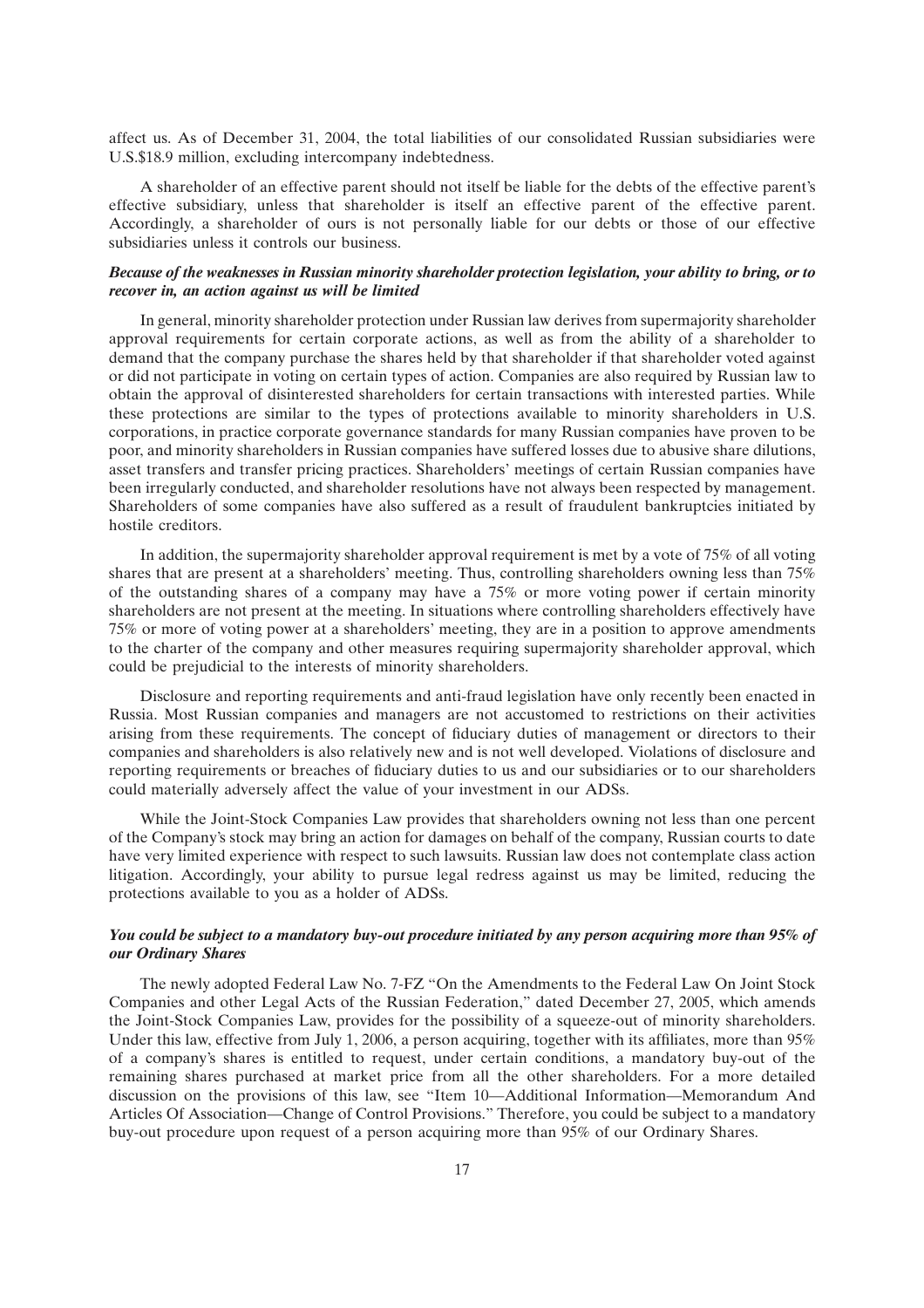## *Shareholder rights provisions under Russian law may impose additional costs on us, which could cause our financial results to suffer*

Russian law provides that shareholders, including holders of our ADSs, that voted against or did not participate in voting on certain matters, have the right to sell their shares to the company at market value, as determined in accordance with Russian law. The decisions that trigger this right to sell shares include:

- reorganization;
- approval by shareholders of a "major transaction," which, in general terms, is a transaction involving property worth more than 50% of the book value of our assets calculated according to RAR; and
- amendment of our charter that restricts the shareholder's rights.

Our obligation to purchase the shares in these instances is limited to 10% of our net assets calculated according to RAR, at the time the matter at issue is voted upon. Our or our subsidiaries' obligation to purchase shares in these circumstances could have an adverse effect on our cash flows and on our business.

## *Some transactions between us and interested parties require the approval of disinterested directors or shareholders and our failure to obtain approvals could cause our business to suffer*

We are required by Russian law and our charter, as amended, most recently on June 30, 2005 (the ''Charter''), and provisions on the Board of Directors to obtain the approval of disinterested directors or shareholders for certain transactions with ''interested parties.''

Under Russian law, the definition of an ''interested party'' includes members of our Board of Directors, our General Director, members of any of our management bodies, any person that owns, together with that person's close relatives and affiliates, at least 20% of our voting shares and any person who otherwise has the right to give mandatory instructions to the company if any of the above-listed persons, or a close relative or affiliate of such person, is:

- a party to a transaction with the company, whether directly or as a representative or intermediary, or a beneficiary of the transaction;
- the owner, together with any close relatives and affiliates, of at least 20% of the shares in the company that is a counterparty to a transaction, whether directly or as a representative or intermediary, or a beneficiary of the transaction; or
- a member of the board of directors or any management body of the company which is a counterparty to a transaction, whether directly or as a representative or intermediary, or a beneficiary of the transaction.

Due to the technical requirements of Russian law, entities within our consolidated group and other entities with which we deal on a regular basis may be deemed to be ''interested parties'' with respect to certain transactions between themselves. The failure to obtain approvals for interested party transactions when required to do so could adversely affect our business.

In addition, the concept of ''interested parties'' is defined with reference to the concepts of ''affiliated persons'' and ''group of persons'' under Russian law. These terms are subject to many different interpretations. Moreover, the provisions of Russian law that define which transactions must be approved as ''interested party'' transactions are subject to different interpretations, and we cannot be certain that our application of these concepts will not be subject to challenge. Any successful challenge could result in the invalidation of transactions that are important to our business.

## *Developing and uncoordinated regulation of Russian capital markets and corporate and securities laws could lead to insufficient protection of your rights as an investor in our ADSs*

The regulation and supervision of the securities market, financial intermediaries and issuers are considerably less developed in Russia than in the United States and Western Europe. Securities laws, including those relating to corporate governance, disclosure and reporting requirements have only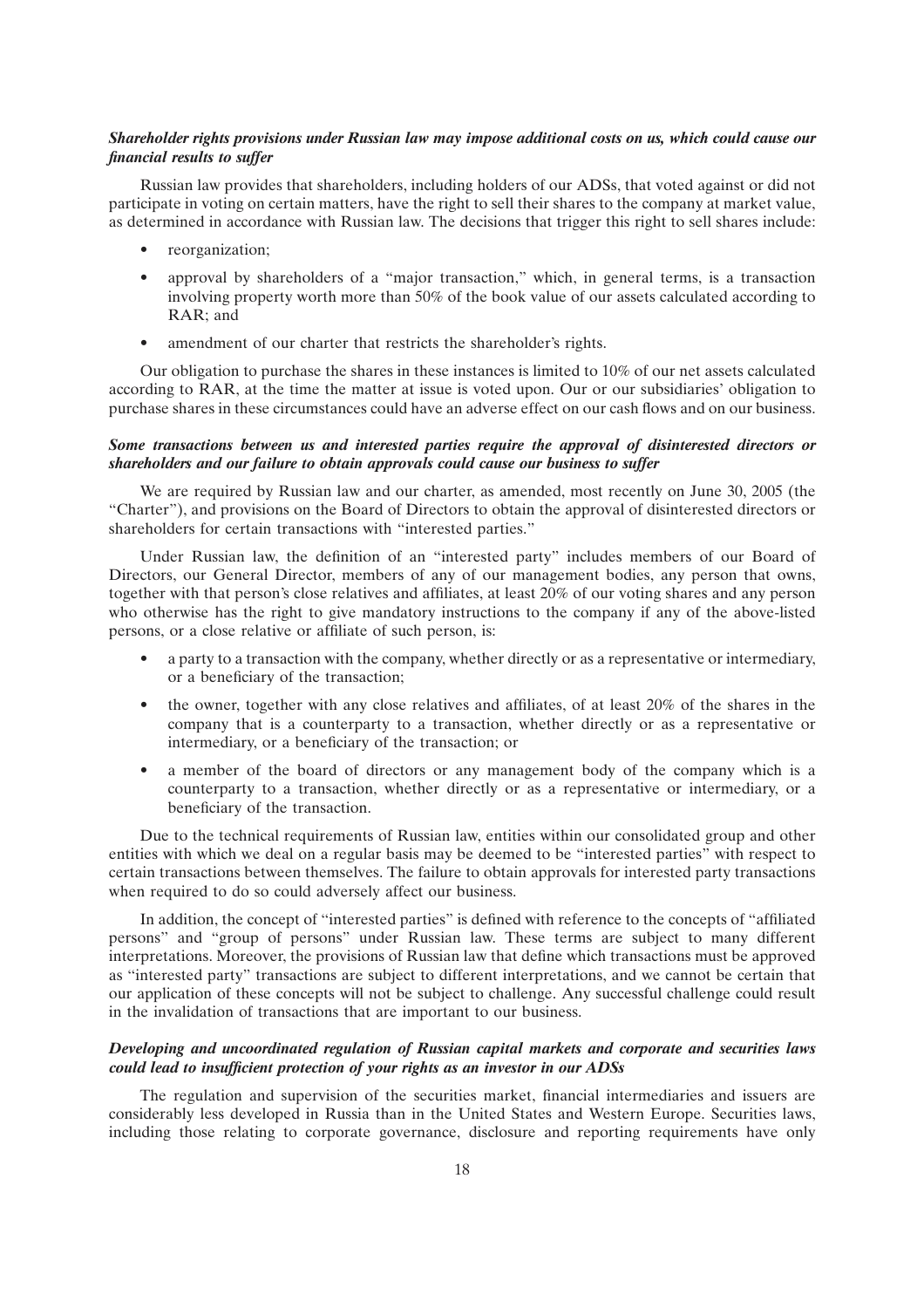recently been adopted and laws relating to anti-fraud safeguards, insider trading restrictions and fiduciary duties are rudimentary. In addition, the Russian securities market is regulated by several different authorities, which are often in competition with each other. These include:

- the Ministry of Finance:
- the Federal Antimonopoly Service:
- the Federal Service for Financial Markets (the "FSFM");
- the Central Bank; and
- various professional self-regulatory organizations.

The regulations of these various authorities are not always coordinated and may be contradictory. In addition, Russian corporate and securities rules and regulations can change rapidly, which may adversely affect our ability to conduct securities-related transactions. While some important areas are subject to virtually no oversight, the regulatory requirements imposed on Russian issuers in other areas result in delays in conducting securities offerings and in accessing the capital markets. It is often unclear whether, or how, regulations, decisions and letters issued by the various regulatory authorities apply to our company. As a result, we may be subject to fines or other enforcement measures despite our best efforts at compliance.

## *The lack of a central and rigorously regulated share registration system in Russia may result in improper record ownership of our shares, including the shares underlying your ADSs*

Ownership of shares in Russian joint stock companies is determined by entries in a share register and is evidenced by extracts from that register. Currently, there is no central registration system in Russia. Share registration is carried out by the companies themselves or, as in our case, if a company has more than 50 shareholders or so elects, by licensed registrars located throughout Russia. In addition, shareholders may elect to hold their shares through a depositary, which in turn is registered as the nominal holder of the shares in the registrar's records. Regulations have been issued by the Federal Commission on the Securities Market, the predecessor of the FSFM, regarding the licensing conditions for such registrars and depositaries and the procedures to be followed by them when performing the functions of a registrar or a depositary. In practice, however, these regulations have not been strictly enforced, and registrars generally have relatively low levels of capitalization and inadequate insurance coverage. Moreover, registrars and depositaries are not necessarily subject to effective governmental supervision. Due to the lack of a central and rigorously regulated share registration system in Russia, transactions in respect of a company's shares could be improperly or inaccurately recorded, and share registration could be lost through fraud, negligence, official and unofficial governmental actions or oversight by registrars or depositaries incapable of compensating shareholders for their misconduct. In addition, Russian courts have recently ruled that effectively no party shall be held liable in case of unlawful and fraudulent transfer of shares from owner's depositary account or account with the registrar.

## *You may be subject to Russian tax that might be withheld on trades of our Ordinary Shares, reducing their value*

Russian withholding tax on capital gains may arise from the disposition of Russian shares and securities, such as Ordinary Shares, by non-resident holders. Russian tax authorities may attempt to apply withholding tax on capital gains derived from trading our shares (but not ADSs which are listed and traded on exchanges outside Russia). However, no procedural mechanism currently exists to collect any tax from capital gains with respect to sales of shares made between non-resident holders.

The Russian tax authorities currently require Russian residents to withhold 20% of the entire disposal proceeds or 24% of disposal proceeds less the original cost and certain expenses (in case of holders that are legal entities) or 30% (in case of holders who are individuals) of the capital gain earned by a non-resident on any shares sold by such non-resident to a Russian resident if more than 50% of the assets in the Russian company whose securities are being sold consist of immovable property and such Russian company's shares are not listed and sold on exchanges outside Russia. A refund of all or a portion of the tax withheld may be available if an applicable tax treaty provides for an exemption or lower rate of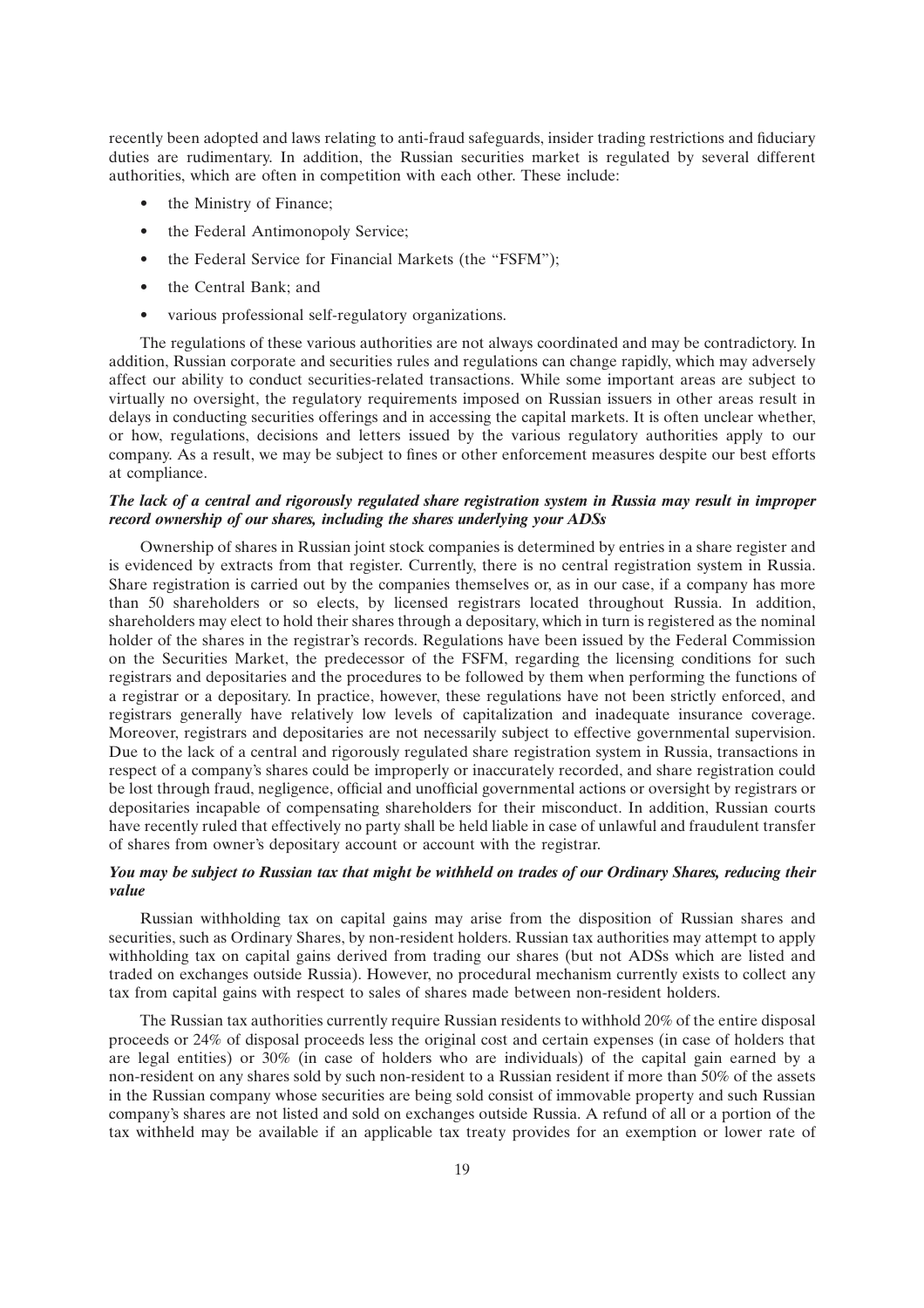withholding tax. However, obtaining the refund under any relevant tax treaties can be difficult due to the documentary requirements imposed by the Russian tax authorities. If any such tax is assessed, the value of our shares could be materially adversely affected. See ''Item 10—Additional Information—Taxation.''

### *Restrictive currency regulations may adversely affect our business and financial condition*

We have significant ruble-denominated revenues. Over the past decade, the ruble has at times fluctuated dramatically against the U.S. dollar. The Central Bank has from time to time imposed various currency control regulations in attempts to support the ruble, and may take further actions in the future. Although Russian companies are currently required only to repatriate their proceeds from export sales but not to convert them into rubles (mandatory conversion of 10% of such proceeds was abolished in May 2006), in the past Russian companies were required to convert as much as 75% of such repatriated proceeds, and under existing regulations the percentage of proceeds we are required to convert into rubles may be increased or decreased from time to time by the Russian authorities but may not exceed 30%. The restrictions on our ability to convert our ruble revenues into foreign currencies, or to reconvert to foreign currency the rubles we obtain pursuant to the mandatory repatriation and conversion requirements, may adversely affect our ability to pay overhead expenses outside Russia, meet debt obligations and efficiently carry on our business.

Federal Law No. 173-FZ ''On Currency Regulation and Currency Control,'' dated December 10, 2003 (the ''Currency Law''), introduced a new currency control regime, which broadly came into force in June 2004. The Currency Law empowered the Russian Government and the Central Bank to further regulate and restrict currency control matters, including operations involving foreign securities and foreign currency borrowings by Russian companies. It also abolished the need for Russian companies to obtain transaction-specific licenses from the Central Bank, envisaging instead the implementation of generally applicable restrictions on currency control operations, such as the deposit of mandatory reserves with authorized banks for certain currency operations, prior registration to open residents' foreign accounts, and the use of special accounts for certain currency operations. The Central Bank has issued some regulations that introduce currency controls, such as rules with respect to opening offshore bank accounts. Effective from July 2006, the Central Bank requirements to use special-purpose accounts and deposit mandatory reserves in connection with loans, operations with securities and residents' offshore bank accounts will be abolished. However, Central Bank practice has been subject to frequent changes and has not yet developed with respect to the application and enforcement of these new regulations.

The ruble is not convertible outside Russia and the Commonwealth of Independent States (the ''CIS''), and the ability of companies operating in Russia to convert rubles into other currencies may be subject to a special account and/or mandatory reserve requirements from time to time. Because of the limited development of the foreign currency market in Russia, we may experience difficulty converting rubles into other currencies. Furthermore, the Central Bank and the Russian Government may impose from time to time additional requirements under the Currency Law, such as restricting any grant by Russian companies of payment deferments of more than 180 days for commodities exports or requiring the deposit, interest free, of mandatory reserves where a Russian company receives a loan from a foreign entity the maturity of which is less than three years.

Additionally, any delay or other difficulty in converting rubles into a foreign currency to make a payment or any practical difficulty in the transfer of foreign currency could limit our ability to meet our payment and debt obligations, which could result in the acceleration of debt obligations and crossdefaults.

Furthermore, there are only a limited number of available ruble-denominated instruments in which we may invest our excess cash. Any balances maintained in rubles will give rise to losses if the ruble devalues against major foreign currencies. Moreover, these restrictions may prevent or delay our efforts to pursue attractive acquisition opportunities outside of Russia.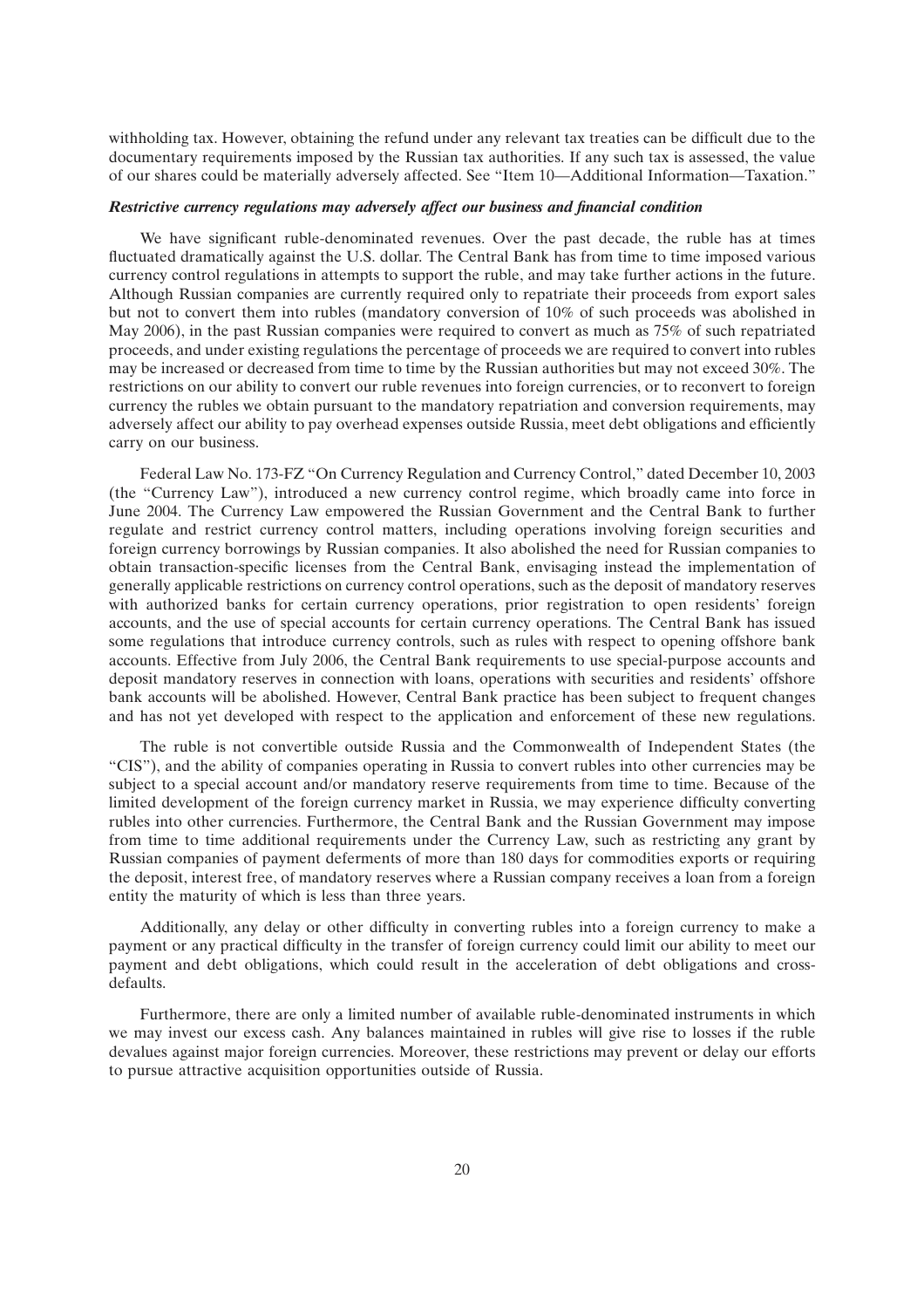## *Possible restrictions of foreign investments in strategic industries may limit your ability to hold or sell our ADSs*

According to Russian and international press reports, the Russian Ministry of Industry and Energy has prepared a draft law restricting foreign investments in certain ''strategic'' Russian industries. This draft law has not been submitted to, or approved by, the State Duma and therefore has not become public. The draft law reportedly provides that foreign investors may not own, directly or through a chain of affiliated companies, 50% or more of the share capital of a company involved in a ''strategic'' industry. In addition, a governmental approval will reportedly be required for acquisition by a foreign investor of more than 25% of a company involved in a ''strategic'' industry. On March 2, 2006, the *Kommersant* daily newspaper published a list of 39 ''strategic'' industries that might be influenced by the proposed law, which included production of natural resources. It is not clear whether foreign investors holding shares in a company involved in a ''strategic'' industry at the time of the entry into force of any such law would be affected by the provisions of the law. The entry into force of the discussed law could limit your ability to hold, sell or otherwise dispose our ADSs, and, as a result, could adversely affect the value of your investment in our ADSs and your position as a holder of our ADSs.

#### **Risks Relating to Tatarstan**

#### *Relations between Tatarstan and Russia may deteriorate, adversely affecting our business*

After the dissolution of the Soviet Union in 1991, certain politicians in Tatarstan, which has a significant non-Russian ethnic population that is predominantly Muslim, called for an independent Tatarstan state. In February 1994, Tatarstan and Russia signed a treaty under the terms of which Tatarstan enjoyed a high degree of autonomy. Since the treaty was signed, Tatarstan has existed peacefully within the Russian Federation. Russian authorities have repeatedly insisted on the revision of the treaty, claiming that it gives too much power to Tatarstan. This treaty expired in July 2005, as it has not been approved by the State Duma as required by Federal Law 95-FZ dated July 4, 2003 (as amended). A new agreement is currently under negotiation. See ''—Risks relating to the Russian Federation—Political and social risks—Conflicts between federal and regional authorities and other political conflicts could create an uncertain operating environment that could hinder our long-term planning ability and could adversely affect the value of investments in Russia'' under this Item. No assurance can be given that nationalism or other political, economic or religious tensions will not cause the relationship between Tatarstan and Russia to deteriorate, which would likely have a negative impact on us. For example, because Tatarstan is entirely surrounded by other regions of Russia and our principal markets are located outside of Tatarstan in Russia and in Europe, we ship substantially all of our crude oil to or through Russia and therefore rely on the cooperation of Russian authorities and the maintenance of good relations between Tatarstan and Russia.

Until December 31, 2004, the heads of the 88 sub-federal political units were directly elected by the residents of the relevant region. However, pursuant to Federal Law No. 184-FZ ''On General Principles of Organization of Legislative (Representative) and Executive Bodies of Sub-Federal Political Units of the Russian Federation,'' the heads of the 88 sub-federal political units, including the President of Tatarstan, are nominated by the President of the Russian Federation and then confirmed by the region's legislative body. In March 2005, President Putin first exercised this authority, dismissing Vladimir Loginov as the governor of Koryaksky autonomous district, after the region suffered a heating shortage. President Shaimiev was nominated by President Putin, and subsequently confirmed by the legislature of Tatarstan, in March 2005. Nonetheless, future appointments may cause a deterioration of the relationship between Tatarstan and Russia.

#### *The Tatarstan government has the power to exercise significant influence over our operations*

The Tatarstan government is able to exercise considerable influence over our operations through its indirect ownership interest in Tatneft, its legislative, taxation and regulatory powers, and significant informal pressures. As of May 15, 2006, OAO Svyazinvestneftekhim (''Svyazinvestneftekhim''), an entity wholly owned by the Tatarstan government, held, directly and through its subsidiary OOO Investneftekhim (''Investneftekhim''), approximately 33.59% of our capital stock and 35.87% of our Ordinary Shares. As of the date of this annual report, four members of our Board of Directors are members of the Tatarstan government.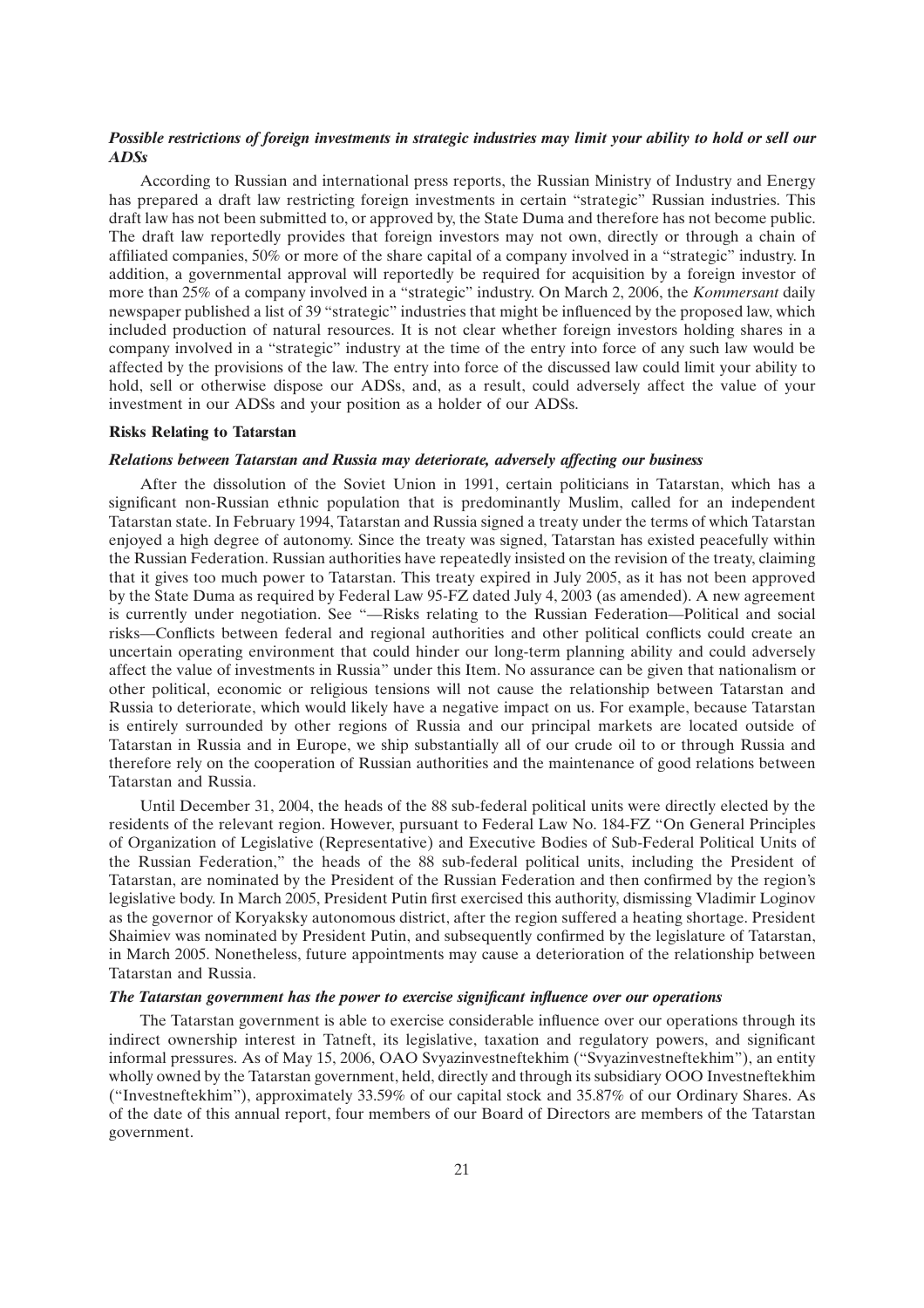Tatarstan also holds a ''Golden Share''—a special governmental right—in Tatneft. The exercise of its powers under the Golden Share enables the Tatarstan government to appoint one representative to our Board of Directors and Revision Committee and to veto certain major decisions, including those relating to changes in our share capital, amendments to our Charter, our liquidation or reorganization and ''major'' as well as ''interested party'' transactions as defined under Russian law. See ''Item 7—Major Shareholders and Related Party Transactions—Major Shareholders'' for a description of the Golden Share rights of the Tatarstan government.

#### *We may face pressures from the Tatarstan government to engage in certain business practices that we may not have independently chosen and that may not maximize shareholder value*

The President of Tatarstan has publicly encouraged us to create a vertically integrated oil company in Tatarstan and also to construct an oil refinery in Tatarstan, and we have made significant investments in new refining facilities in Nizhnekamsk, Tatarstan. The Tatarstan government also controls a number of our suppliers and contractors, such as the electricity producer OAO Tatenergo (''Tatenergo'') and the petrochemicals company OAO Nizhnekamskneftekhim (''Nizhnekamskneftekhim''). Consequently, we may be subject to pressures to enter into transactions that we might not otherwise contemplate with such suppliers and contractors. Although we believe that our relations with the Tatarstan government are currently good, the Tatarstan government has in the past and may in the future cause us to take actions that may not maximize shareholder value, such as maintaining employment levels, increasing expenditure on social assets, selling oil to certain customers, transferring exploration or production licenses to small Tatarstan oil companies (including companies not affiliated with Tatneft), acquiring specified companies or taking actions to raise funds for the benefit of Tatarstan.

## *Tatarstan legislation may be inconsistent with Russian legislation, and resolution of these inconsistencies is uncertain*

During the period from 1991 until February 1994, when the treaty between Russia and Tatarstan was signed, Tatarstan issued privatization and other legislation that was inconsistent with Russian legislation. The treaty gives Tatarstan law precedence over Russian legislation on certain matters. Recently, Tatarstan adopted a number of legislative acts intended to bring Tatarstan law generally into conformity with Russian legislation. However, there is continuing uncertainty about the application of Russian and Tatarstan law in Tatarstan in circumstances where there was in the past or currently remains a conflict between Russian and Tatarstan law. For example, our privatization was conducted primarily in accordance with Tatarstan law, even though there was conflicting Russian legislation under which we conceivably should have been privatized. We are not aware of any challenge to our privatization, but if challenged, our privatization might not be deemed valid under Russian law. Moreover, federal legislation on the Golden Share is in several respects inconsistent with pre-existing Tatarstan legislation. The Tatarstan legislation attaches broader powers to the Golden Share than the federal legislation. See ''Item 7—Major Shareholders and Related Party Transactions—Major Shareholders.'' It is not clear whether a court would adhere to the federal or Tatarstan legislation if in the future the Tatarstan government would attempt to exercise the broader powers attaching to the Golden Share pursuant to the Tatarstan legislation. In addition, we cannot be certain that we will not become subject to inconsistent regulatory demands in the future.

## **Risks Relating to the Company**

#### *We have experienced liquidity problems in the past and could experience them in the future*

As of December 31, 2004, our total indebtedness other than promissory notes, banking deposit certificates and banking customer deposits was RR27,619 million, of which approximately RR9,518 million was long-term indebtedness and RR18,101 million was short-term indebtedness. As of December 31, 2004, RR17,800 million of our indebtedness was denominated in U.S. dollars, incurred under loan facilities with various foreign banks and which includes the issuance of Eurobonds with a face value of U.S.\$125 million by OAO Bank Zenit (''Bank Zenit''), which were fully repaid in June 2006. Of this amount, approximately 50% was long-term indebtedness and approximately 50% was short-term indebtedness (including current portion of long-term indebtedness). At December 31, 2004, we had outstanding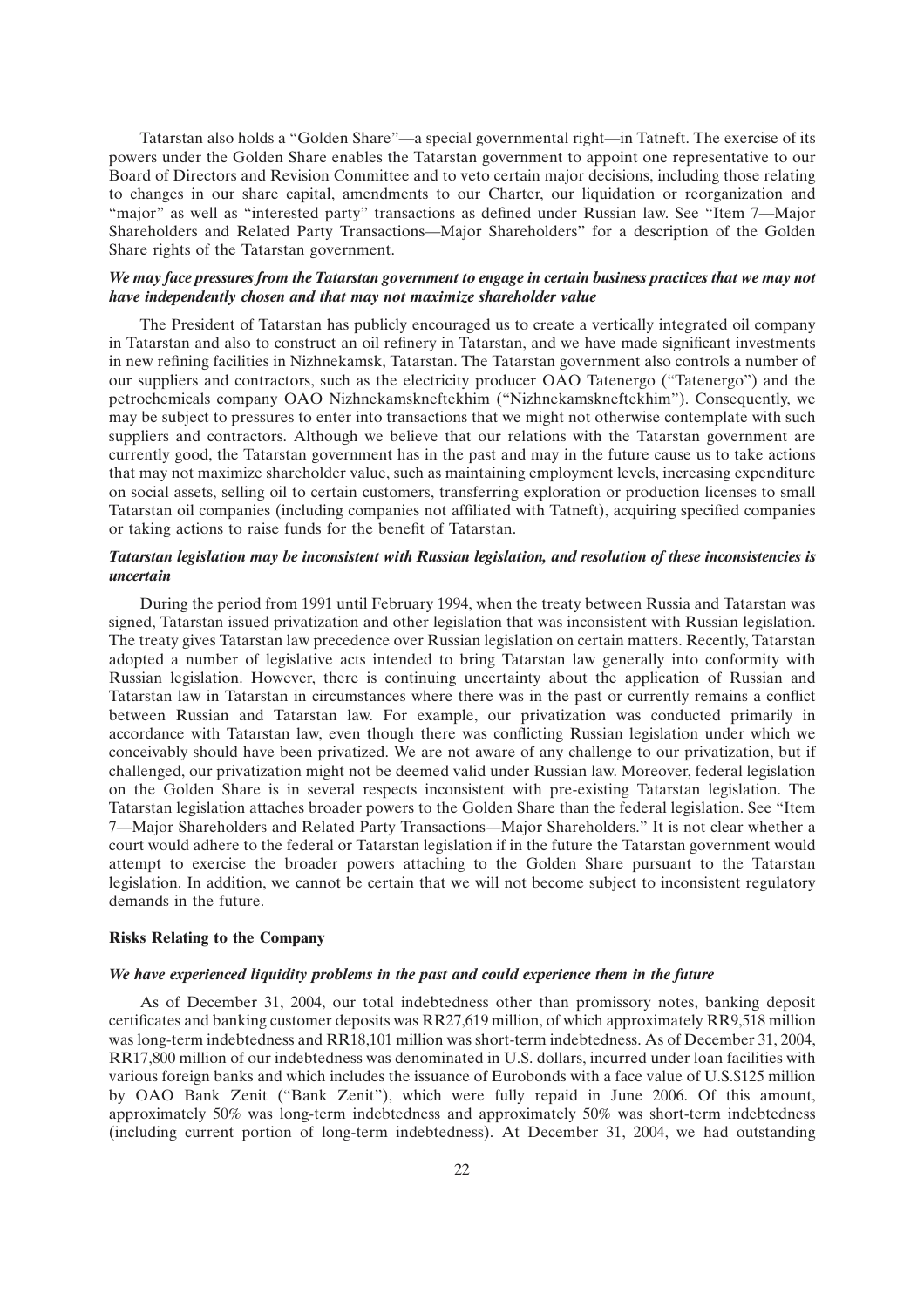RR2,998 million in promissory notes, RR6,444 million in bank promissory notes and RR24,597 million in banking customer deposits. A substantial portion of the revenues from our crude oil sales outside the CIS, our primary source of hard currency revenues, is pledged as collateral for our long-term hard currency indebtedness.

In mid-1998, we began to experience liquidity problems, which intensified in subsequent months, causing us to suspend certain payments of interest and principal to certain short-term hard currency creditors. This was primarily due to (i) the significant decrease in world crude oil prices which began in 1997 and continued throughout 1998 reducing our cash flow from exports; (ii) the turmoil in the Russian and international financial markets, most notably the financial crisis in Russia in 1998, which had a negative impact on the liquidity of our investments in Russian securities; and (iii) lending by us to Tatarstan, further reducing our available cash. Our suspension of payments to certain creditors resulted in export proceeds being temporarily retained by those creditors under security agreements in place, causing further cash flow difficulties.

In October 2000, we restructured RR13,635 million (U.S.\$484.7 million) of our hard currency indebtedness, including the principal and capitalized deferred interest. All amounts due under the restructuring agreement were repaid by March 2002.

In 2001 and 2002, we entered into secured loans arranged by BNP Paribas and Credit Suisse First Boston for an aggregate amount of U.S.\$625 million. In April 2004, we repaid a syndicated loan of U.S.\$100 million and borrowed a further U.S.\$375 million in bridge loans from BNP Paribas and Credit Suisse First Boston, U.S.\$187.5 million from each, for a period of six months, in connection with the proposed acquisition of the shares of Turkey's oil refining monopoly Tupras. See ''Item 7—Major Shareholders and Related Party Transactions—Related Party Transactions.'' We repaid both of these bridge loans in 2004. Our outstanding loans are currently collateralized by aggregate oil exports of 200,000 tons per month (subject to increases depending on crude oil prices). We have also entered into a number of short-term loans collateralized by crude oil export contracts.

Although we believe that the loan agreements were executed on terms beneficial to us, our level of hard currency indebtedness, combined with the uncertainty of world oil prices and instability in the Russian and international financial markets, could have material adverse consequences for us, including:

- limiting our access to additional financing;
- limiting our ability to invest in business development due to the obligation to divert a substantial portion of our hard currency revenues to debt service; and
- increasing our vulnerability to economic downturns and changing market conditions.

The terms of the loan agreements also impose certain financial ratios and constrain our ability to pledge our crude oil sales, which may limit our access to additional financing.

## *Future delays in the timely completion of our financial statements or filing of our annual reports could lead to negative consequences for us, including sanctions by the New York Stock Exchange or the London Stock Exchange, or cause us to be in default under our loan agreements*

The delays in the completion of the audits of our 2003 and 2004 financial statements prepared under U.S. GAAP and the consequent delay in the filing of this annual report have caused us to be in breach of the listing requirements of the New York Stock Exchange, Inc. ( the ''NYSE''). Pending the filing of this annual report, the NYSE has permitted our ADSs to continue to be traded on the exchange. Nonetheless, should such delays occur again in the future we may be subject to a number of possible consequences, including the possible commencement of suspension or delisting procedures by the NYSE. In addition, the commencement of suspension or delisting procedures by the NYSE may also lead the United Kingdom Listing Authority to review our listing on the London Stock Exchange Limited (the ''LSE'') and to take possible action, which could, among other possible sanctions, include suspension or delisting. If a suspension or delisting were to occur, on either the NYSE or the LSE, there would be significantly less liquidity in our ADSs, which could result in a decline in the market price of our ADSs. See ''—Our independent registered public accounting firm reported material weaknesses in our internal controls and we may not be able to remedy these material weaknesses or prevent future weaknesses'' under this Item.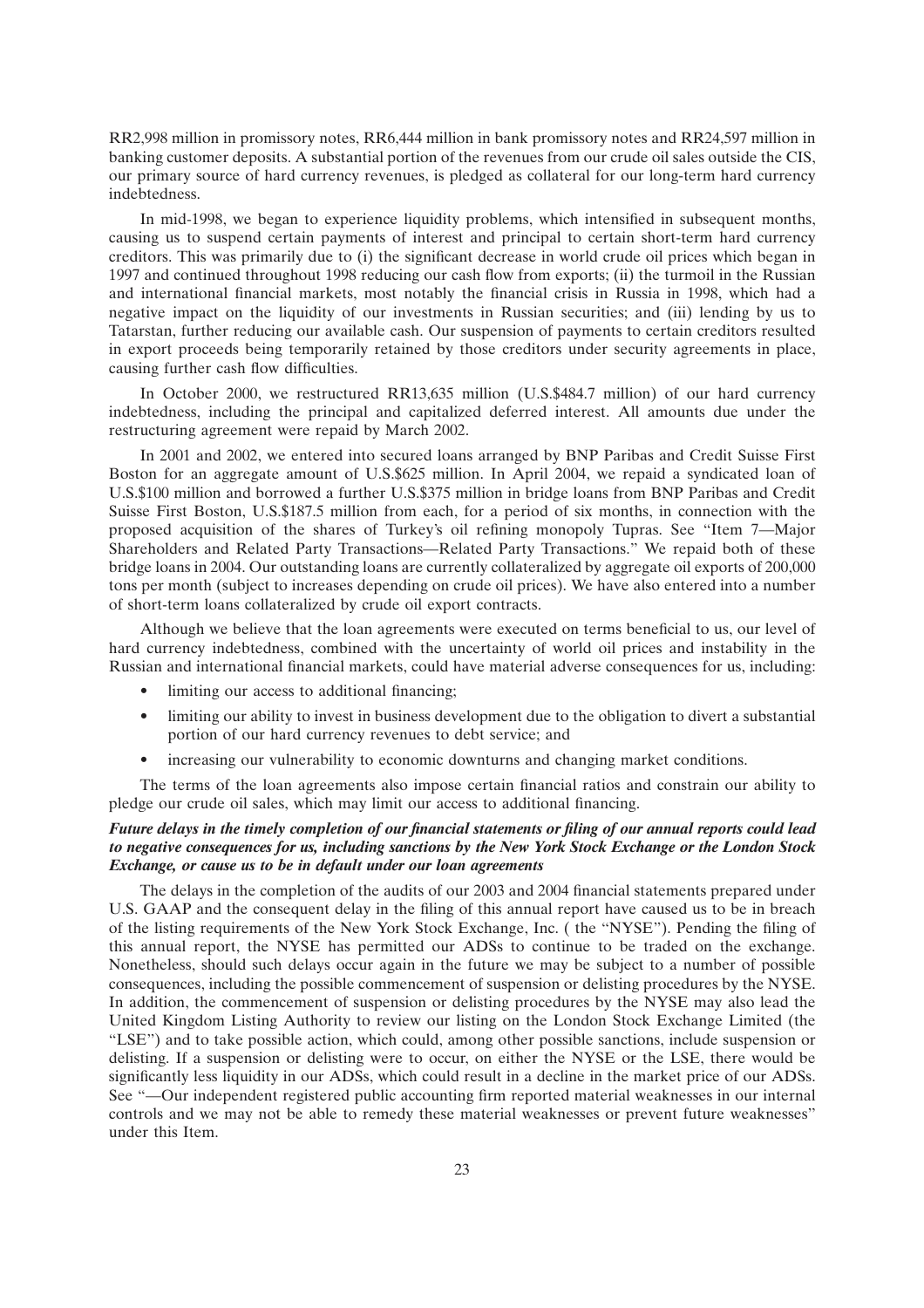In addition, delays in the completion of our audited 2003 and 2004 financial statements prepared under U.S. GAAP, and our interim consolidated financial statements for the six months ended June 30, 2005, caused us not to comply with one of the covenants contained in our loan agreement with BNP Paribas for U.S.\$300 million and in our loan agreement with Credit Suisse First Boston for U.S.\$200 million. See ''Item 5—Operating and Financial Review and Prospects—Liquidity and Capital Resources—Debt—Long-term foreign currency denominated debt.'' BNP Paribas notified us in April 2005 that it considered an event of default to have occurred under the loan agreement our failure to provide our audited 2003 U.S. GAAP financial statements and our interim U.S. GAAP consolidated financial statements for the six months ended June 30, 2004. However, we have provided BNP Paribas and Credit Suisse First Boston with our audited 2003 U.S. GAAP financial statements and we believe that by filing this annual report we have cured any event of default under our loan agreements. As such, we do not believe that BNP Paribas or Credit Suisse First Boston plan to attempt to accelerate payment of these loans or to enforce the related security. Nonetheless, should such delays occur again in the future we may be considered to be in default under certain of our loan agreements. Inability to obtain waivers for any such defaults could lead to acceleration of the payment of such loans, enforcement of the related security or, more generally, impairment of our ability to raise additional capital. See ''—Our independent registered public accounting firm reported material weaknesses in our internal controls and we may not be able to remedy these material weaknesses or prevent future weaknesses'' under this Item.

## *We sell a significant portion of our crude oil and refined products in the Russian market, where prices have historically been lower than in the international markets. These sales may adversely affect our revenues*

In 2004, we sold approximately 25% of our crude oil volumes (including purchased crude oil) and 55% of our refined products volumes (including purchased refined products) within Russia, accounting for approximately 16% of our total revenues from sales of crude oil and 47% of our total revenues from sales of refined products, respectively. Russian crude oil prices remain below international spot market price levels due to, *inter alia*, significantly lower transport costs, large regional surpluses in Russia and increasing domestic supplies. Domestic Russian prices for refined products also remain below international spot market prices for refined products.

## *We are dependent on Transneft, a state-owned company that controls the monopoly pipeline system, for the transport of nearly all of our crude oil, and our ability to export crude oil is limited by the system for allocating access to Transneft's pipelines*

Over 90% of the crude oil produced in Russia, and most of our crude oil, is transported through the Transneft system of trunk pipelines. OAO Transneft (''Transneft'') is a state-owned oil pipeline monopoly. The Transneft pipeline system is subject to breakdowns and leakage. By using multiple pipelines, however, Transneft has generally avoided serious disruptions in the transport of crude oil, and to date, we have not suffered significant losses arising from the failure of the pipeline system. A significant disruption in the pipeline system would, however, have a material adverse effect on our results of operations and financial condition.

Russian government authorities regulate access to Transneft's pipeline network. Pipeline capacity, including export pipeline capacity, is allocated quarterly to oil producers, generally in proportion to the amount of oil produced and delivered to Transneft's pipeline network in the prior quarter, planned oil production in the forthcoming quarter, and total pipeline capacity. Generally, a Russian oil company is given an allocation for export to non-CIS countries equal to approximately one-third of its total crude oil so produced and delivered to Transneft. Limitations on access to the export pipelines constrain the ability of producers to export crude oil, and limited port, shipping and railway facilities represent further constraints on the export of crude oil. Though these constraints have subsided in recent years, they have in the past, and may continue in the future, to have a significant impact on our cash flows and results of operations, since export prices are generally higher than domestic prices. Furthermore, failure to pay expenses or taxes to the Russian government could result in the termination or temporary suspension of our access to the export pipelines, which would materially adversely affect our results of operations and financial condition.

In 2001, a Russian court ruled that Transneft stop accepting shipments of crude oil by one of our competitors in response to a lawsuit filed by one of that oil company's shareholders. In 2002, Russian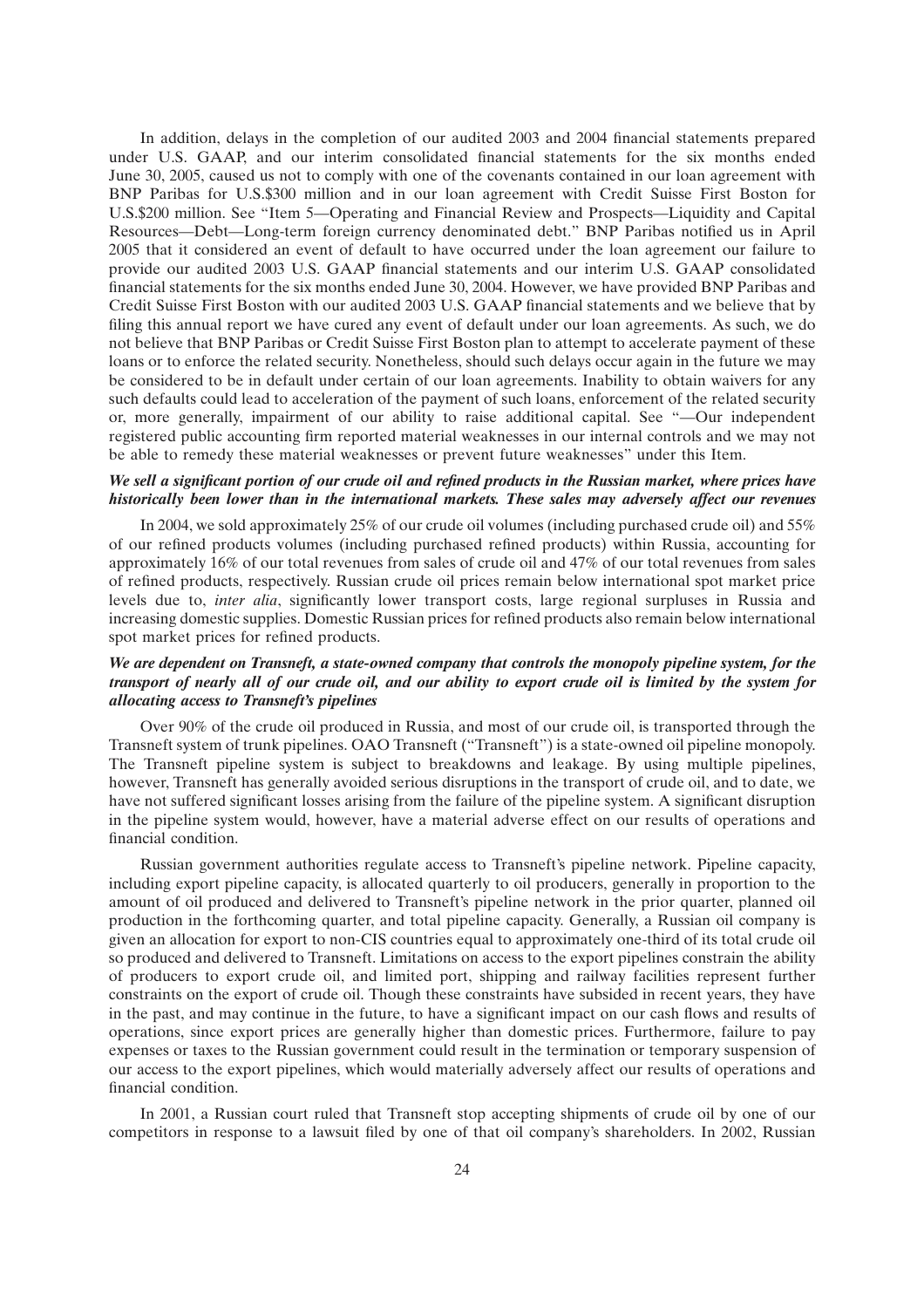courts on several occasions granted similar requests in lawsuits against other Russian companies. Such rulings were overturned quickly. However, we cannot be certain that similar lawsuits will not be filed against us in the future or that any such lawsuits will be resolved in our favor. Any interruption in access to Transneft's pipeline network resulting from any such lawsuits could have a material adverse effect on our results of operations and financial condition.

#### *A significant proportion of our crude oil production and reserves consists of high sulfur content oil, for which we receive a lower price and which has lower marketability than lower-sulfur content crude oil*

As of January 1, 2005, most of our proved oil reserves had a high sulfur content, defined as greater than 1.8% sulfur content by mass.

A significant proportion of our crude oil production (approximately 42.8% in 2005, 43.1% in 2004, 42.5% in 2003 and 41.1% in 2002) consists of this high sulfur content oil, and we expect this proportion to continue to increase in the future. Our high sulfur content crude oil, which has an average sulfur content of approximately 3.5% by mass, typically commands a lower price than low sulfur content crude oil. Currently, however, virtually all of our high sulfur content crude oil is blended with low sulfur content crude oil produced by us and by other companies when it is transported through the Transneft pipeline system. The blended crude oil sells for a single uniform price. Although we pay Transneft a premium of U.S.\$2.5 per ton (exclusive of value added tax (''VAT'')) of such blended and transported crude oil, we currently benefit overall from Transneft's practice of blending deliveries, as we generally receive a higher price for our blended crude oil than we would if either (i) the higher sulfur content crude oil were transported and sold separately or (ii) Transneft charged a premium for transporting high sulfur content crude that more closely matched the differential in world market price between high sulfur content crude oil and the blended crude oil that Transneft currently carries. There is currently no equalization scheme, often referred to as a ''quality bank,'' for differences in crude oil quality supplied to the Transneft pipeline system. In the past, Transneft and members of the Russian Government have raised, *inter alia*, the possibility that the oil companies whose high sulfur content oil is blended with low sulfur content oil when transported in the Transneft pipelines should pay compensation to oil companies transporting low sulfur content oil through Transneft pipelines. If these proposals are adopted, the current system will be changed to our significant detriment and our business and results of operations would be adversely affected. See ''Item 4—Information on the Company—Exploration and Production.''

We do not have arrangements with any refineries with respect to our shipments of high sulfur content crude oil, and the refineries could cease accepting such crude oil from us at any time. Moreover, there are a limited number of refineries in Europe that have the technical capabilities necessary to refine high sulfur content crude oil. We have taken steps to diversify our outlets for high sulfur content crude oil and believe that sufficient refining facilities for this oil will be available to us on acceptable terms in the future. We have made and will continue to make significant investments in the construction of the new Nizhnekamsk refining and petrochemical complex in order to ensure our continued access to facilities for refining high sulfur content crude oil. No assurance can be given, however, that we will succeed in following this strategy or that adequate refining facilities will continue to be available to us.

## *We must pay transportation expenses and tariffs to Transneft in order to maintain pipeline access, and these expenses and tariffs may be raised in the future, which could increase our costs*

We must pay transportation expenses to Transneft in order to maintain our access to export pipelines and seaports. Our failure to pay these expenses could result in the termination or temporary suspension of our access to these export pipelines and seaports, which would adversely affect our results of operations and financial condition. For example, in October 1998, as a result of our significant liquidity problems, we interrupted payments of transportation expenses to Transneft. Consequently, our export capacity was suspended until we resumed such payments. Further, if the tariffs that we pay for the transportation by pipeline of our crude oil were raised, our costs would increase, which could adversely affect our revenues, cash flows and results of operations.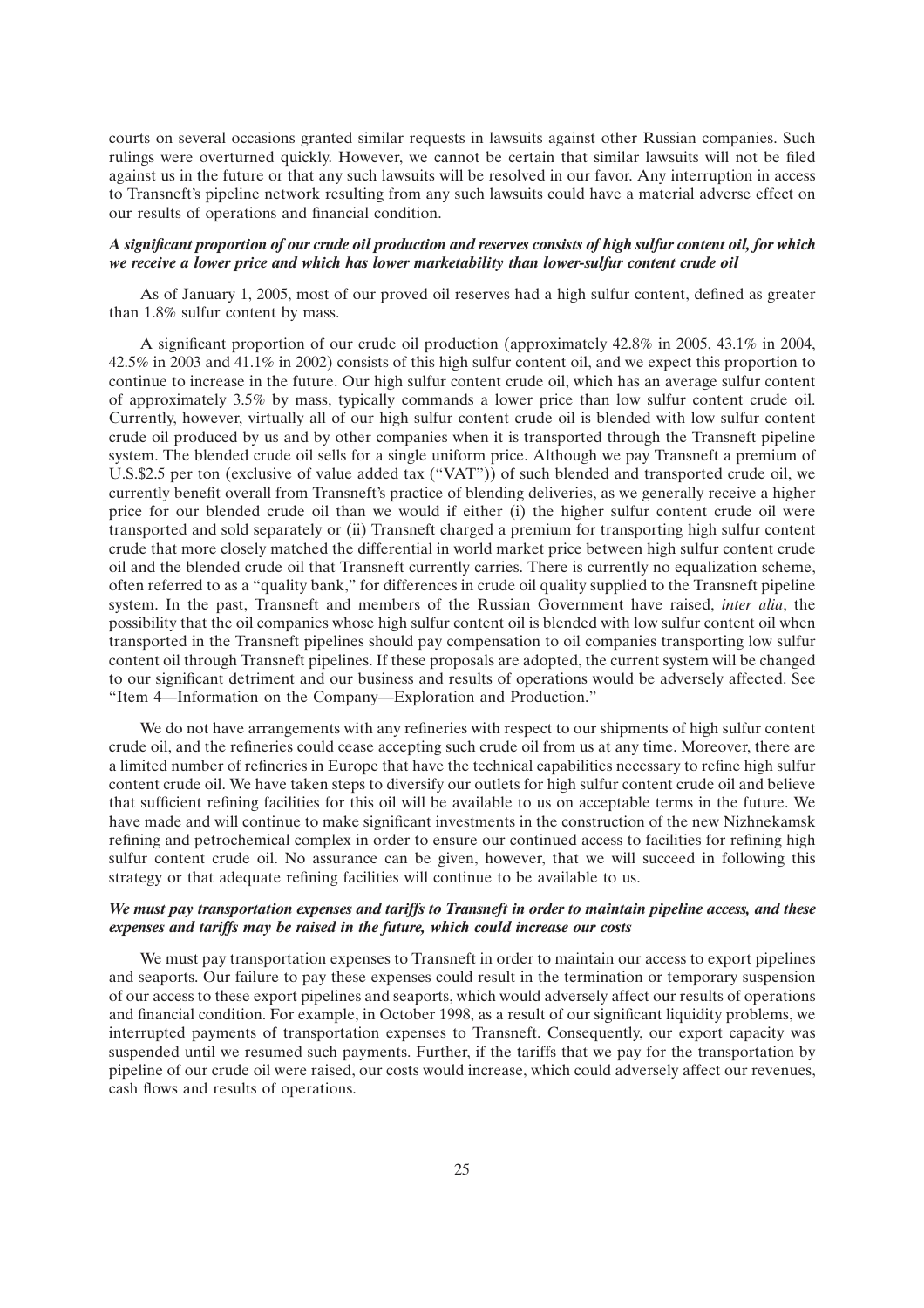## *We have historically had commercial relations with certain countries, including Libya, Iraq, Syria, Iran and Sudan, that are currently or have been until recently the subject of economic sanctions imposed by the United States and international organizations. Violations of existing international or U.S. sanctions could subject us to penalties that would have a material adverse affect on our results of operations*

International and U.S. sanctions have been imposed on companies engaging in certain types of transactions with specified countries or companies in those countries. The Tatarstan government and we have held discussions regarding possible transactions involving such countries, including Libya, Iraq, Syria, Iran and Sudan.

After the Libyan government opened its territory for international experts in September 2003, the U.N. lifted sanctions against Libya, and most U.S. trade sanctions were suspended in April 2004 and removed in September 2004. In October 2005, we, among nineteen other international oil companies, received a permit to explore and develop oil fields located in the central part of Libya.

U.N. and U.S. sanctions against Iraq have been lifted subsequent to the military action in Iraq in 2003. Prior to lifting of the sanctions we exported Iraqi oil under the U.N. oil-for-food program, participated in a consortium that includes Rosneft, a major Russian oil company indirectly owned by the Russian Federation (''Rosneft''), to develop Iraqi oil fields, drilled a number of oil wells in Iraq under U.N.-approved contracts and opened a representative office in Iraq. We believe that none of our activities in Iraq was prohibited by U.S. or international sanctions. We do not currently engage in any significant activities in Iraq.

We have opened a representative office in Iran and in February 2005 the government of Tatarstan and the government of Iran concluded an agreement pursuant to which we are expecting to register a joint venture with an Iranian entity in order to participate in various projects in Iran, including tenders for the development of oil fields. The terms of our participation in this venture have not yet been finalized. In 2002, we conducted work under a contract for demercaptanization (a process in which mercaptans—sulfur compounds—are removed from hydrocarbons) of refined products and oxidized gas in Iran and are currently performing contracts for testing microbiological bed stimulation technology in Iran. In addition, we have signed a contract to implement well casing technology in Iran and submitted proposals to participate in tenders to provide engineering services and to obtain production licenses for a group of Iranian oil fields. In March 2005, we concluded an agreement with the government of Syria and the Syrian Oil Company according to which we are to explore and to produce oil in eastern Syria. In the past, we and/or our affiliates discussed proposals for business projects in Sudan. We are currently not engaged, and are not contemplating to be engaged in the future, in any activities in Sudan.

In the future, we may enter into permitted transactions with other countries against which sanctions have been applied. If we violate existing U.S. or international sanctions, penalties could include a prohibition or limitation on our ability to obtain goods and services on the international market or to access the U.S. or international capital markets. However, we believe that we are not currently, and have not in the past been, involved in any transactions with Libya, Iraq, Syria, Iran and Sudan that could result in sanctions against us, and we intend to comply with international sanctions law in the future.

## *The Russian and Tatarstan governments can mandate deliveries of crude oil and refined products at less than market prices, adversely affecting our revenue and relationships with other customers*

The Russian and Tatarstan governments may direct us to deliver crude oil or refined products to certain government-designated customers, which generally take precedence over market sales. Government-directed deliveries may take several forms. We may be directed to make export sales, to make deliveries to government agencies, the military, agricultural producers or remote regions, or to specific consumers or refineries, such as Nizhnekamskneftekhim, or to domestic refineries in general. Government-directed deliveries may disrupt our relations with our customers, lead to delays in payments for crude oil and refined products or result in sales of our crude oil or refined products at below market prices.

Any failure to make government-directed deliveries may affect our ability to export our crude oil. For example, in November 1998 the Russian government threatened to revoke the export rights of four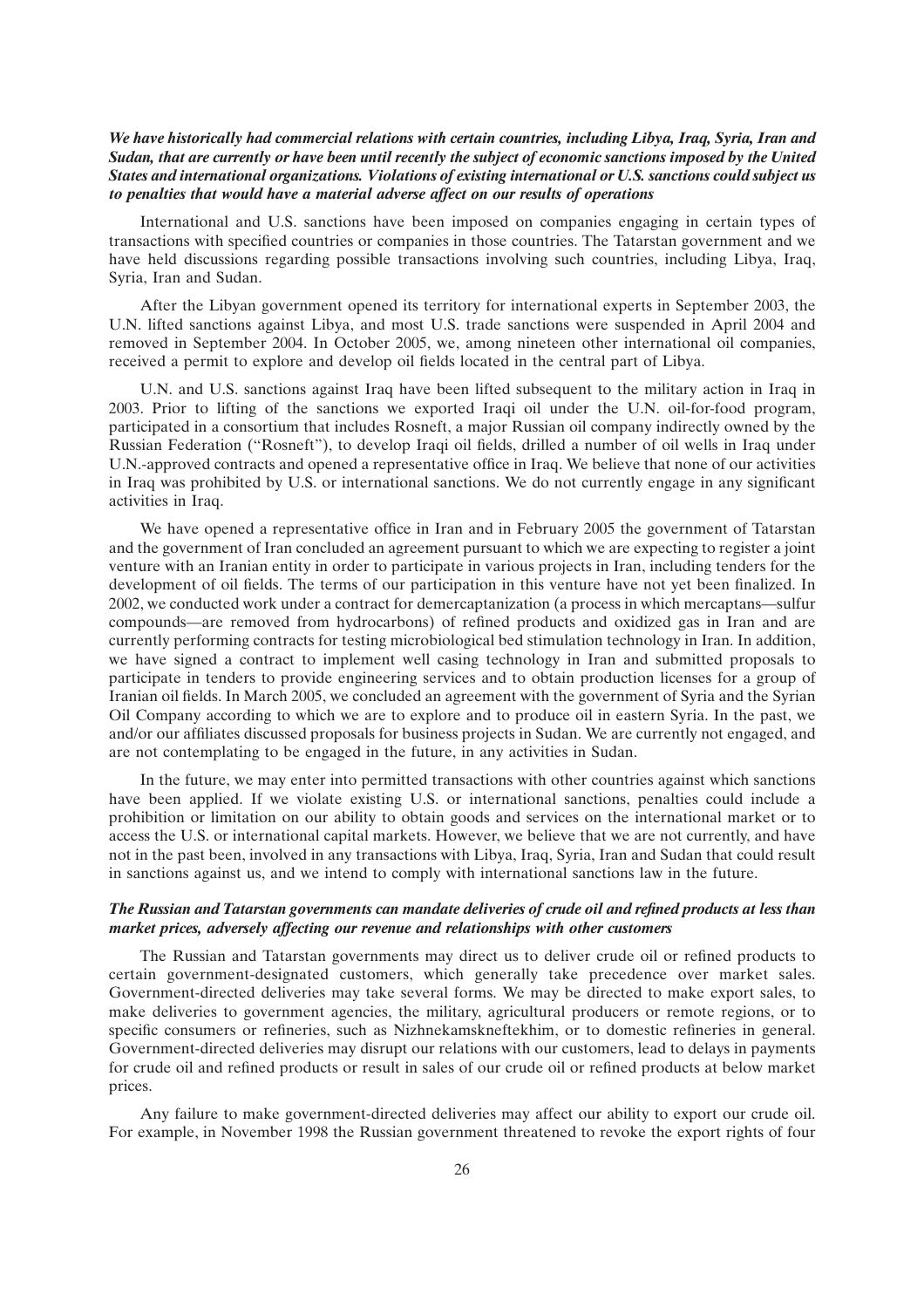Russian oil companies, including Tatneft, for failing to provide domestic refineries with steady supplies of oil. After receiving confirmation from us that we had been providing more than 50% of our crude oil to refineries located in the Russian Federation, the Russian government elected not to interrupt our exports. Any limitation of export rights could materially adversely affect our results of operations and financial condition.

## *We are dependent on oil refineries outside of Tatarstan*

While we produce the majority of our oil in Tatarstan, we have limited ability to process crude oil in this area. Acting at the urging of Tatarstan President Shaimiev, in 1999 we formed a joint venture company, OAO Nizhnekamsk Oil Refinery, with Nizhnekamskneftekhim and OAO Tataro-American Investments and Finance (''TAIF''), which was at the time a related party of the Group, to expand, upgrade, and operate the refinery in Nizhnekamsk—the only oil refinery in Tatarstan. From December 2001, OAO Nizhnekamsk Oil Refinery leased a TAIF-owned crude distilling unit (the ''CDU''). The CDU was installed at the Nizhnekamsk oil refinery in 2002 and is a vital asset for its operations. The upgrade included improvements to the CDU and construction of a base refining complex consisting of six additional refining units with a higher added value production. Following the completion of the upgrade, the partners were expected to contribute their assets, including the refining units, the construction of which they had financed, to the charter capital of OAO Nizhnekamsk Oil Refinery, receiving a stake in the company in proportion to the value of their contribution. Since 1999, our most significant capital expenditures were for the upgrade of the Nizhnekamsk oil refinery. Our total investment in the refinery through September 1, 2005 amounted to approximately RR8,450 million. In 2004, we delivered 5.84 million tons of crude oil to the Nizhnekamsk oil refinery, representing approximately 63% of all our domestic crude oil deliveries.

Following the completion of the Phase I base complex in December 2002, we were not able to agree with TAIF on the value of the CDU. In 2003, TAIF brought a case before the *arbitrazh* court of the Tatarstan Republic claiming the return of the CDU leased to OAO Nizhnekamsk Oil Refinery because of alleged breaches by OAO Nizhnekamsk Oil Refinery of several provisions of the lease agreement. On October 6, 2003 the *arbitrazh* court of the Tatarstan Republic ruled in favor of TAIF and this decision was upheld by the instance of appeals of the *arbitrazh* court of the Tatarstan Republic on January 13, 2004. As a consequence, OAO Nizhnekamsk Oil Refinery returned the CDU to TAIF. In addition, in early September 2005, we sold to TAIF our share in the production assets of OAO Nizhnekamsk Oil Refinery, including the refining units, for approximately U.S.\$315 million. While these production assets have not been physically removed from the Nizhnekamsk oil refinery, TAIF established a new legal entity to which it transferred these assets. Following this sale, OAO Nizhnekamsk Oil Refinery was left without production assets, and is now in the process of liquidation. While we are now building a new oil refining and petrochemical complex in Nizhnekamsk, until its completion, we have limited ability to process crude oil in Tatarstan, and are thus dependent on oil refineries outside of Tatarstan. Should these oil refineries be unable to refine our crude oil, this would have a material effect on our operations.

## *The Russian tax system imposes substantial burdens on us and is subject to frequent change and significant uncertainty*

We are subject to a broad range of taxes imposed at the federal, regional and local levels, including but not limited to excise taxes and export duties, income tax, value added tax, the unified natural resources production tax, property tax, social tax and pension contributions. We were subject to an effective income tax rate (current and deferred income tax expense/benefit as a percentage of income before income taxes and minority interest) of 30% and a total tax burden of 34% (income taxes and taxes other than income taxes as a percentage of sales and other operating revenue) in 2004.

Laws related to these taxes, such as the Russian Federation Tax Code (the ''Tax Code''), have been in force for a short period relative to tax laws in more developed market economies, and the government's implementation of these tax laws is often unclear or inconsistent. Accordingly, few precedents with regard to the interpretation of these laws have been established. Often, differing opinions regarding legal interpretation exist both between companies subject to such taxes and the government and within government ministries and organizations, such as the Federal Tax Service of the Russian Federation (the ''Federal Tax Service''), and its various inspectorates, creating uncertainties and areas of conflict.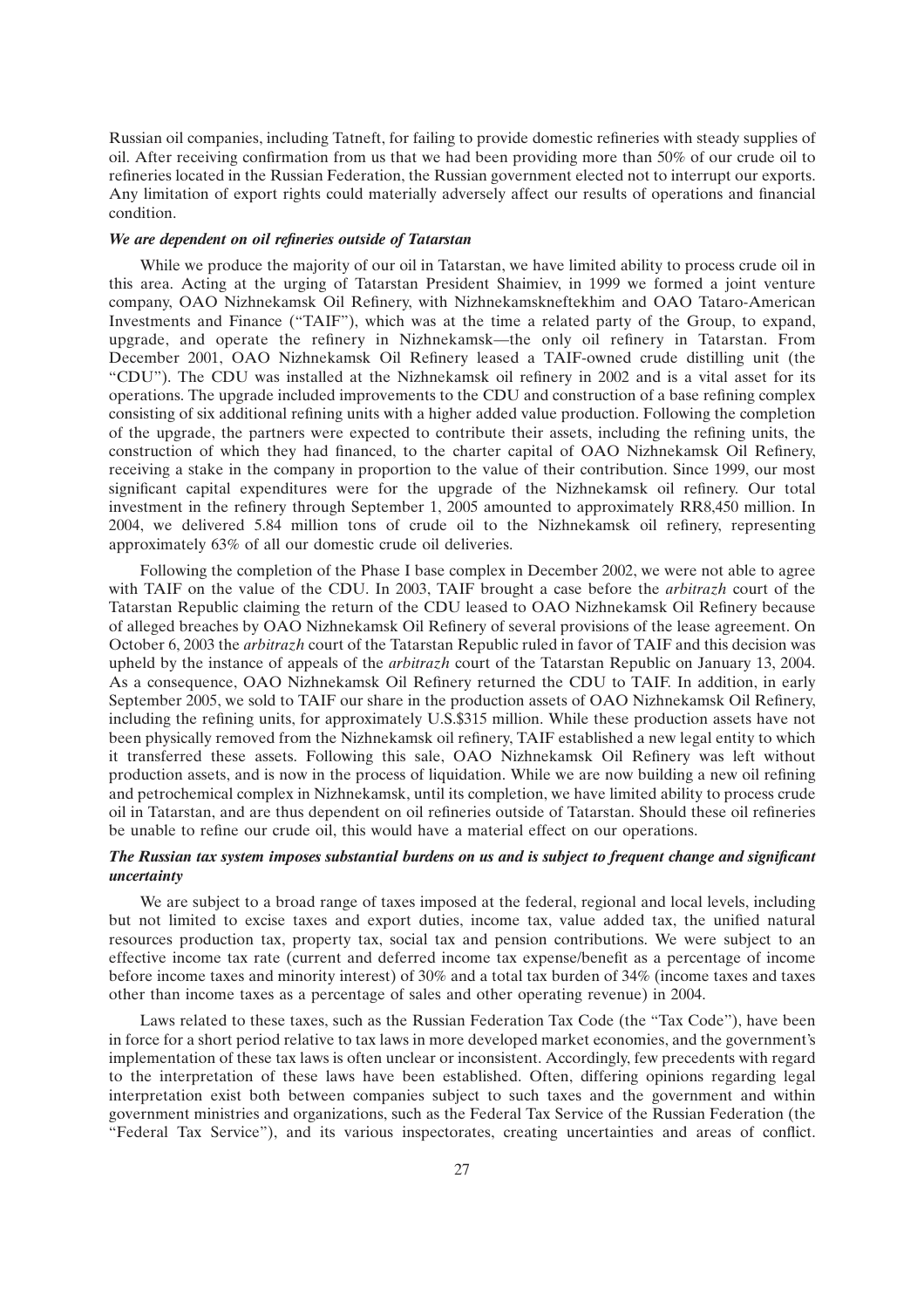Generally, tax declarations remain open and subject to inspection by tax and/or customs authorities for a period of three years following the tax year. The fact that a year has been reviewed by tax authorities does not close that year, or any tax declaration applicable to that year, from further review by an upper level of the tax authorities during the three-year period. Several Russian companies have recently been subjected to additional claims for taxes in prior years, including YUKOS, Vimpelcom and TNK-BP. In addition, on July 14, 2005, the Russian constitutional court issued a decision that allows the statute of limitations for tax liabilities to be extended beyond the three-year statutory term if a court determines that a taxpayer has obstructed or hindered a tax inspection. Because none of the relevant terms is defined, tax authorities may have broad discretion to argue that a taxpayer has ''obstructed'' or ''hindered'' an inspection and, ultimately, seek penalties beyond the three-year term. These facts create tax risks in Russia substantially greater than typically found in countries with more developed tax systems. In April 2005, we received a claim for back taxes from the federal tax authorities, based on their review of our tax filings for the years 2001, 2002 and 2003, in the amount of RR1,380 million. This amount includes both alleged non-payment and under-payment of taxes as well as fines and penalties. The amount of the tax claim was accrued in our financial statements as of December 31, 2003. While we could have challenged this claim, the issue of any such claim would have been uncertain, given the results of recent Russian companies' tax claims. In addition, the amounts claimed were significantly smaller than similar claims recently received by other Russian companies. Consequently, we paid in May 2005 the entire amounts claimed.

The taxation system in Russia is subject to inconsistent enforcement at the federal, regional and local levels, which complicates our tax planning and related business decisions. For example, tax laws are unclear with respect to the deductibility of certain expenses. This uncertainty exposes us to the possible imposition of significant fines and penalties and to enforcement measures despite our efforts at compliance, and could result in a greater than expected tax burden.

Financial statements of Russian companies are not consolidated for tax purposes. Therefore, each of our Russian entities pays its own Russian taxes and may not offset its profit or loss against the loss or profit, respectively, of another of our entities. Because Russian legislation contains no consolidation provisions, dividends within the entities comprising our group are subject to Russian taxes at each level (if dividends are paid by a Russian company to another Russian company, the tax base would be determined as the difference between dividends to be paid and dividends received). Currently, dividends payable to a Russian entity are taxed at 9%, and the payer is required to withhold the tax when paying the dividend.

The Russian government has recently revised the Russian tax system. The new tax system is intended to reduce the number of taxes and the overall tax burden on businesses and to simplify the tax laws. However, the revised tax system relies heavily on the judgments of local tax officials and fails to address many of the existing problems. Even in the event of further reforms to tax legislation, they may not result in a reduction of the tax burden on Russian companies and the establishment of a more efficient tax system. Conversely, they may introduce additional tax collection measures. For example, in May 2004, a law was approved that increased the base tax rate for the unified natural resources production tax from RR347 to RR419 per ton of crude oil starting from January 1, 2005. Effective June 1, 2006, crude oil export duty rates were adjusted upwards to U.S.\$199.8 per ton of crude oil from U.S.\$186.4 per ton of crude oil as of April 1, 2006. Accordingly, we may have to pay significantly higher taxes, which could have a material adverse effect on our business.

# *We maintain insurance against some, but not all, potential risks and losses affecting our operations. We cannot assure you that our insurance will be adequate to cover all of our losses or liabilities. Also, we cannot predict the continued availability of insurance at an acceptable cost*

Oil drilling and production activities are subject to numerous risks, including the risk that no commercially productive oil reserves will be found. The cost of drilling and completing wells is often uncertain. Oil drilling and production activities may be shortened, delayed or canceled as a result of a variety of factors, many of which are beyond our control. These factors include:

- unexpected drilling conditions:
- pressure or irregularities in formations;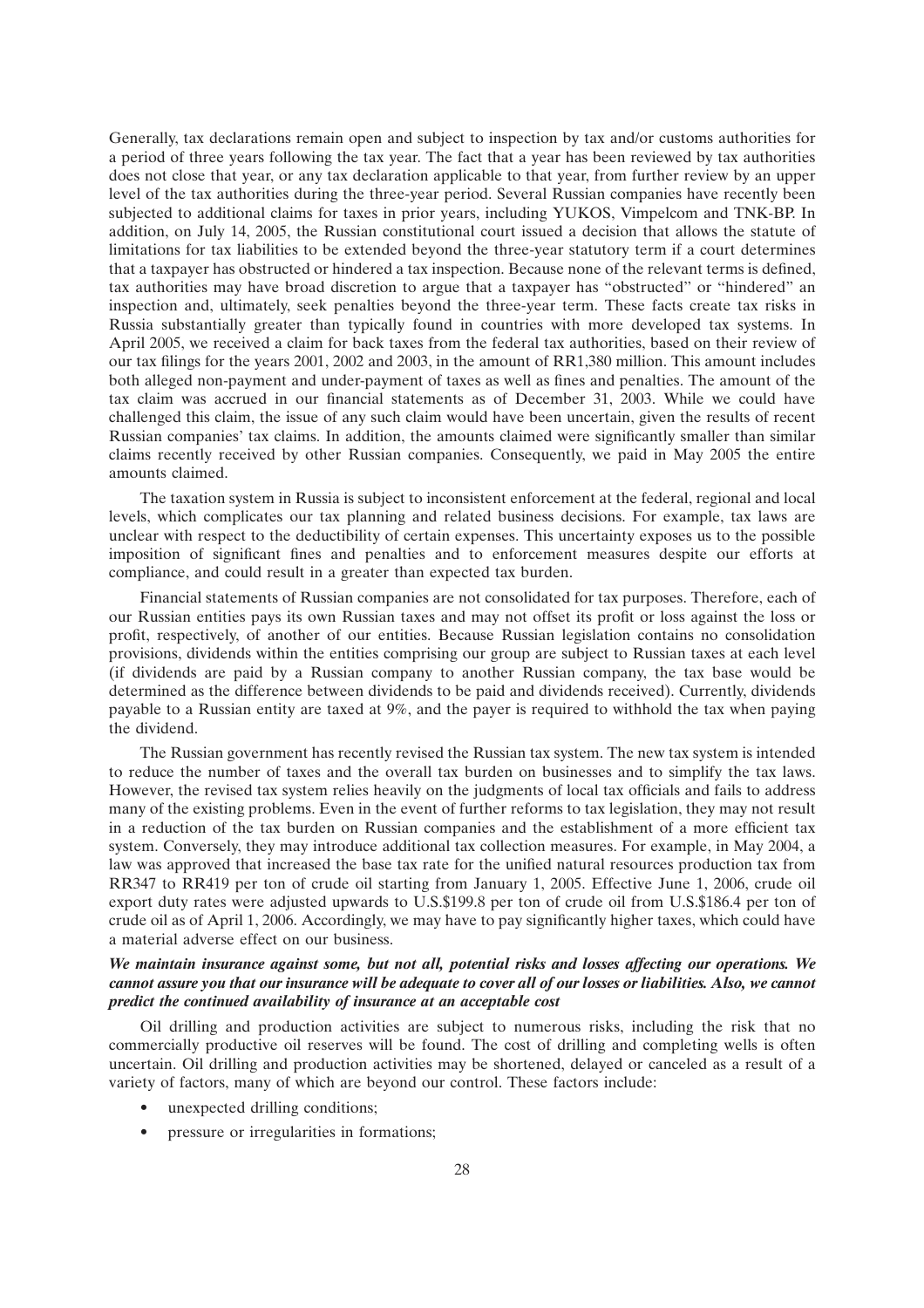- equipment failures or accidents;
- shortages in experienced labor or delays in the delivery of equipment;
- blowouts (*i.e*., uncontrolled releases of fluids, solids or gases) and surface cratering;
- pipe or cement failures;
- casing collapse; and
- embedded oil field drilling and service tools.

We only have a certain and potentially insufficient level of insurance coverage for expenses and losses that may arise in connection with property damage, work-related accidents and occupational disease, natural disasters and environmental contamination. We have no insurance coverage for loss of profits or other losses caused by the death or incapacitation of our senior managers. Accordingly, losses or liabilities arising from such events could increase our costs and have an adverse effect on our operations and financial condition.

## *Our main oil fields are considered ''mature'' and require increased capital expenditures to maintain production levels. Inability to finance these and other expenditures could have a material adverse effect on our financial condition and the results of our operations*

One of our key strategies has been to focus on rehabilitating existing wells to stabilize and optimize production. We anticipate that substantial expenditures will be required to maintain reservoir pressure in our key fields and otherwise to optimize production. Our business also requires other significant capital expenditures, including in exploration and development, production, transport, refining, and to meet our obligations under environmental laws and regulations. We expect to finance a substantial part of these capital expenditures out of cash flows from our operating activities. If international oil prices fall, however, we will have to finance our planned capital expenditures increasingly through bank borrowings and offerings of debt or equity securities in the international capital markets. If necessary, these financings may be secured by our exports of crude oil. During 2005 and 2004, up to 30% of our approximately 1.0 million tons per month and 1.1 million tons per month, respectively, of non-CIS crude oil exports, have been pledged as security for existing borrowings. No assurance can be given that we will be able to raise the financings required for our planned capital expenditures, on a secured basis or otherwise, on acceptable terms or at all. If we are unable to raise the necessary financing, we will have to reduce our planned capital expenditures. Any such reduction could adversely affect our ability to expand our business, and if the reductions are severe enough, could adversely affect our ability to maintain our operations at current levels.

# *Our exploration, development and production licenses may be suspended, amended or revoked prior to their scheduled expiration*

The licensing regime in Russia for the exploration, development and production of oil and natural gas is governed primarily by the Federal Law on Use of Subsoil of February 21, 1992, as amended (the ''Subsoil Law'') and regulations issued thereunder. Most of our licenses provide that fines may be imposed, or the licenses may be suspended, restricted or terminated if we fail to comply with license requirements, including the conditions that we make timely payments of levies and taxes for the use of the subsoil, if we systematically fail to provide information, if we go bankrupt or if we fail to fulfill any capital expenditure and/or production obligations or to meet certain environmental requirements.

Article 10 of the Subsoil Law also provides that a license to use a field must be extended by the relevant authorities at the initiative of the license holder if the extension is necessary to finish production in the field, provided that the licensee has not violated the terms of the license. We believe that our existing production licenses will be extended at or prior to their scheduled expiration and we will apply for extensions of our existing production licenses when appropriate.

We may not be able to, or may voluntarily decide not to, comply with the license conditions for some or all of our license areas. If the Russian government determines that we have failed to fulfill the specific terms of any of our licenses or if we operate in the license areas in a manner that violates Russian or local law, government regulators may impose fines on us or suspend or terminate our licenses, or we may not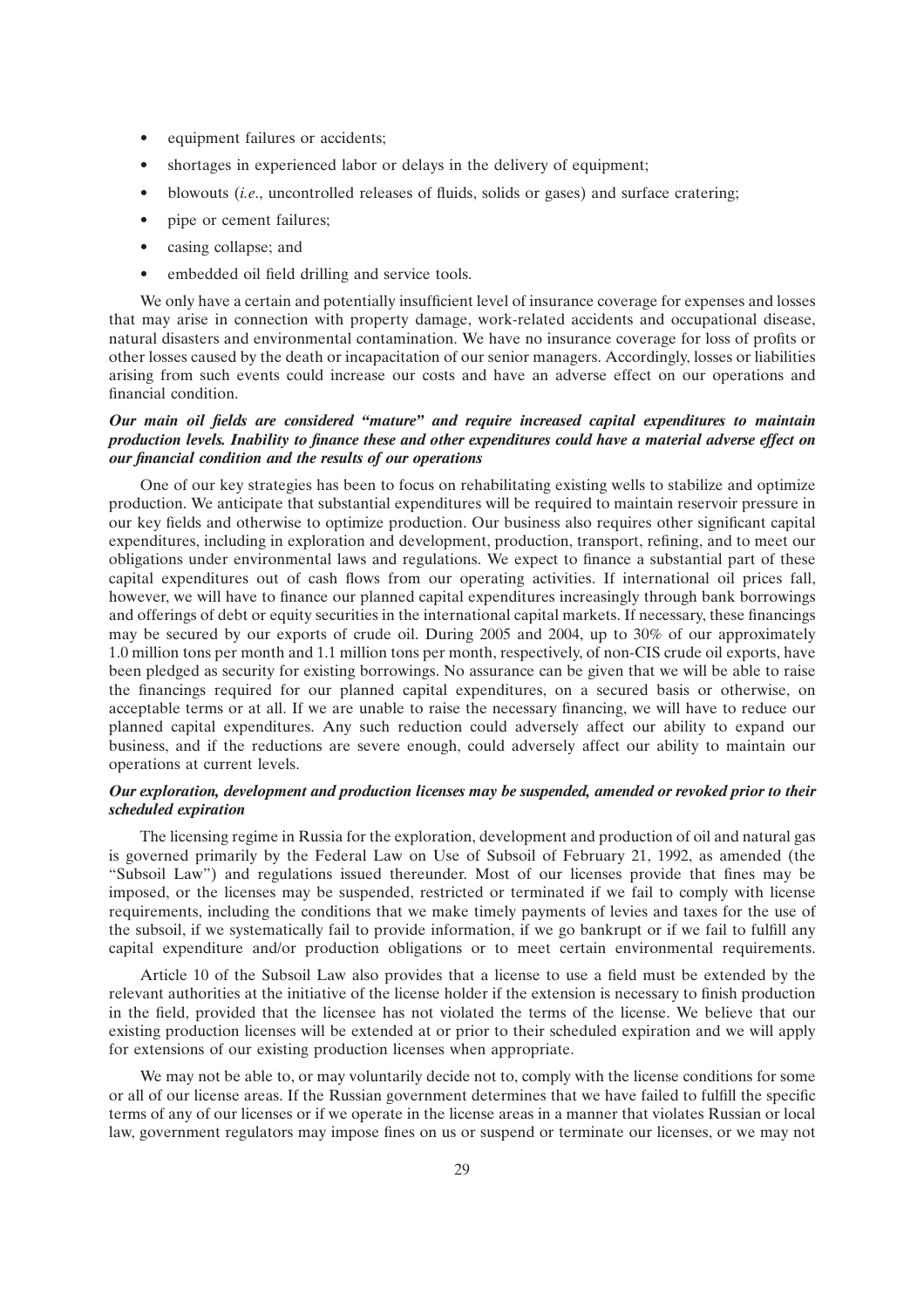be able to extend our licenses. Any of these events could have a material adverse effect on our operations and the value of our assets, or cause the price of our ADSs to decline. See ''Item 4—Information on the Company—Exploration and Production.''

## *Our inability to replace current production with new reserves will result in reduced production and will have a material adverse impact on our financial condition and results of our operations*

Since 1996, our oil production has generally remained stable. Increasing our crude oil production by developing our non-producing and undeveloped reserves will require significant capital expenditure. Though we believe that our current production levels are stable and sustainable as a result of our current development program, our exploration and production programs may not result in the replacement of current production with new reserves, such programs may not result in new, commercially viable operations and we may not be able to extend the life of our existing reserves. See ''Item 4—Information on the Company—Exploration and Production.''

## *We depend on our senior managers and other key personnel, the loss of any of whom could have an adverse impact on our business*

We depend on the continued services and performance of our senior management and other key personnel. If we lose the services of our senior managers or if any of our other executive officers or key employees should cease to take an active role in managing our affairs, we may not be able to operate our business as effectively as we anticipate and our operating results may suffer. In particular, we are heavily dependent upon our General Director, Shafagat F. Takhautdinov, and certain other key managers. We cannot assure you that their services, or those of other key managers, will continue to be available to us, and the loss of any one of these could materially adversely affect our business.

## *Failure to carry out our corporate reorganization program in its entirety or for it to have the desired effects may adversely affect our expected financial and operational results*

We have adopted a corporate reorganization program as part of our strategy for reducing costs and improving production efficiency. This program faces numerous difficulties, including local opposition to the transfer of social assets, such as schools and medical facilities, from our ownership or management to local jurisdictions. These have prevented or delayed and may well continue to prevent or delay the implementation of certain aspects of the corporate reorganization program. See ''Item 4—Information on the Company—Corporate Reorganization.''

## *Our independent registered public accounting firm reported material weaknesses in our internal controls and we may not be able to remedy these material weaknesses or prevent future weaknesses*

In connection with their audits of our consolidated financial statements for the years ended December 31, 2003 and 2004, Ernst & Young, our independent auditor, reported weaknesses in our internal controls, as had PricewaterhouseCoopers, our independent auditor in respect of prior periods. Specifically, our independent auditor found that our system of internal control lacks adequate processes and controls relating to the timely and accurate capture and recording of transactions in accordance with U.S. GAAP that would reduce to a relatively low level the risk that errors in amounts that would be material in relation to those financial statements may occur and may not be detected within a timely period by management in the normal course of business. In particular, our independent auditor found that, with respect to the preparation of our U.S. GAAP consolidated financial statements for the year ended December 31, 2004:

• Our personnel directly involved in the financial reporting under U.S. GAAP consist of seven employees. Given our size, the complexity of our business transactions, the number of locations involved and the increasing requirements from the regulatory bodies (including those of Sarbanes-Oxley Act of 2002), our independent auditor believes that the size of our financial reporting department is inadequate to meet the applicable U.S. GAAP and the SEC reporting requirements. There is a risk therefore that financial information may be materially misstated, since in the process of financial statement closing the results of various transactions may not be correctly summarized, reviewed, consolidated, edited and included into a variety of regulatory and financial reports.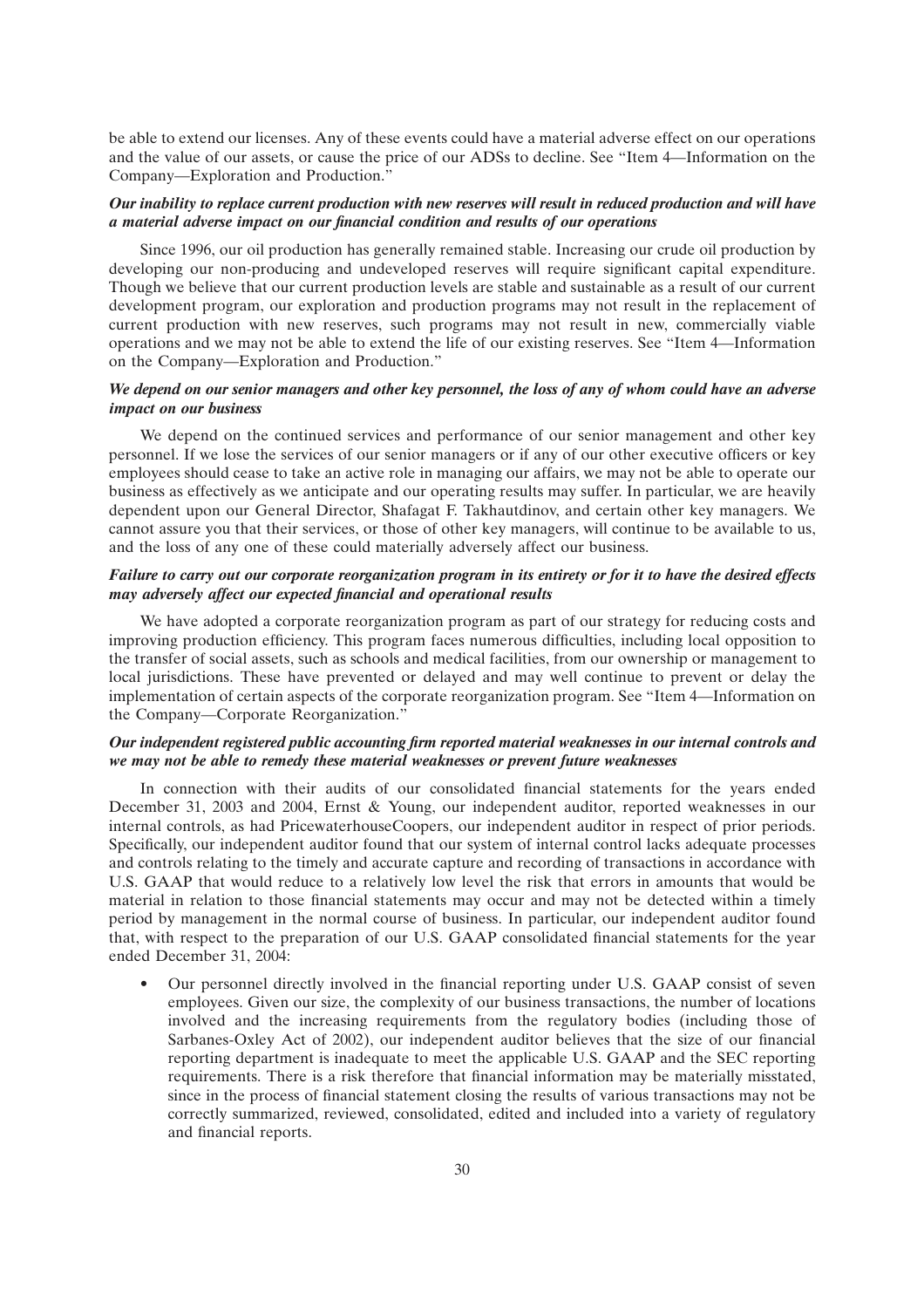- We do not have either integrated information systems or general ledgers which support dual Russian statutory and U.S. GAAP accounting. U.S. GAAP accounts are prepared with the use of spreadsheets, using Russian statutory accounting data as the initial inputs. Additionally, U.S. GAAP consolidation for the Group is performed using a complex spreadsheet. The lack of integrated information systems and the high volume of manual computations significantly increase the risk of unintentional material errors and create difficulties for us in preparing accurate and timely financial statements. Furthermore, our independent auditors note that we do not have computerized fixed assets registers for U.S. GAAP reporting purposes in respect of building and construction, and machinery and equipment. As a result, approximately RR27,229 million, or 15% of our consolidated fixed assets balance as at December 31, 2004, and approximately RR1,966 million, or 21% of our depreciation expense for 2004, were calculated with the use of spreadsheets, which, due to the human effort required, are prone to error.
- There is no process in place to ensure that the personnel charged with financial statement preparation are timely and fully informed by senior management about the substance of business transactions in order to determine their appropriate recognition in the consolidated financial statements prepared in accordance with U.S. GAAP.
- Our Executive Board controls the operations of OAO Tatneft, our parent company, only within the limits established by Russian legislation and our charter documents. We have a complex organization structure which includes more than one hundred subsidiaries and the structure changes from year to year. There is no written and clear policy establishing the role of senior executives of the Group in the internal control and oversight of the operations of the subsidiaries. Accordingly, there is a risk that certain significant business transactions that occur in the subsidiaries may not be properly authorized or approved by our senior executives, and these transactions may not be accurately disclosed or reported in the financial statements.
- There is no effective process in place to ensure that all entities (including those deemed immaterial) where we exercise control or significant influence are consolidated or equity accounted for in the U.S. GAAP financial statements, including consideration of variable interest entities, of which we may be the primary beneficiary or over which we may exert significant influence.
- There is no effective process in place to ensure that all related parties, as defined by U.S. GAAP and the SEC, are identified and the nature of relationships and respective transactions are reflected in the consolidated financial statements. In addition, the process that was in place during 2004 is not sufficient to allow us an opportunity to determine the identity of all counter-parties with which we enter into significant transactions.
- Given the seriousness of the material weaknesses discussed above, our independent auditor has recommended that the Audit Committee continues to be involved in the oversight of the financial reporting process, and in monitoring management's risk assessment processes (including the risks of fraud). Our independent auditor has also recommended that the Audit Committee provides guidance to our management in developing and implementing a plan to overcome the above material weaknesses in an acceptable and timely manner. Our independent auditor has further recommended that the Audit Committee establishes a policy for reporting to our Board of Directors to allow important information to be brought to the attention of senior management on a regular basis.

In addition, an independent legal investigation into certain transactions, undertaken at the request of our Audit Committee in connection with the audit of our U.S. GAAP financial statements for the year ended December 31, 2003, indicated the following weaknesses in our internal controls: a lack of written policies and procedures at the group level; certain transactions not properly communicated to accounting and finance; incorrect recording of transactions, including failure to properly record substantial amounts of money being loaned; and procuring stock for a possible stock-based compensation plan without a complete formulation of the plan resulting in a failure to properly record treasury stock. The investigation found that our control environment (including our maintenance of books and records and internal controls) was inadequate under the applicable requirements of the Exchange Act.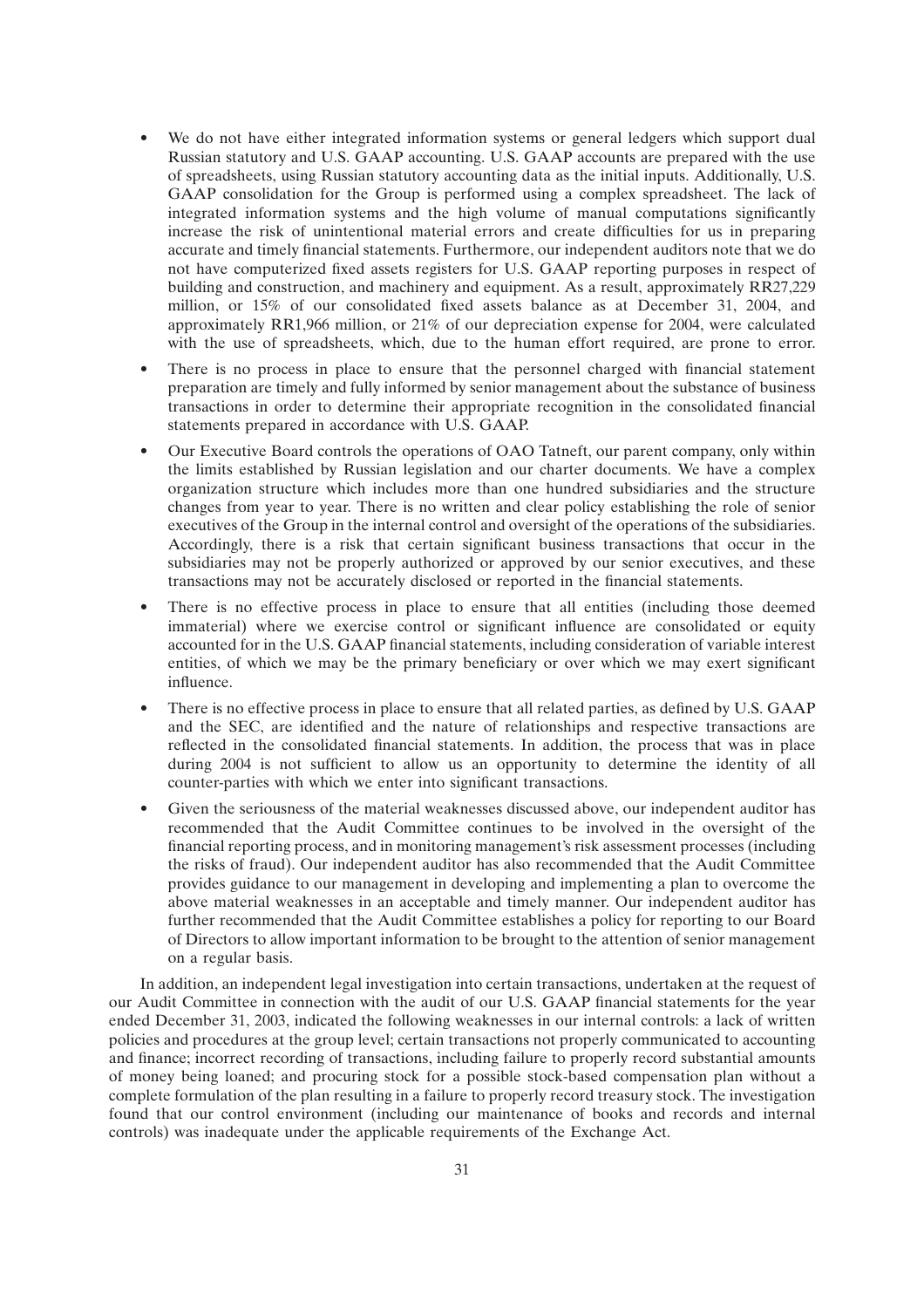One of the components of internal control is the control environment. The control environment reflects the tone of the organization, which influences the control consciousness of its personnel. The key factors affecting the control environment include among other things, participation of the Board of Directors, management's philosophy and clearly defined operating style, organizational structure, assignment of authority and responsibility and policies and procedures. Our independent auditor found that the lack of clearly defined and articulated policies and procedures, combined with a management tone, which does not stress the importance of controls within the organization, increases the risk of error or misstatement in reported financial results. In a weak control environment such as ours, there is usually a greater likelihood that the specific risks created by one identified deficiency will not be overcome by strengths in other areas or by the basic attitude of the organization toward controls.

For further discussion of the independent legal investigation, its conclusions and the steps that we are taking to remedy our control deficiencies, see ''Item 15—Controls and Procedures.'' Notwithstanding the steps we are taking to address these issues, we may not be successful in remedying these material weaknesses or preventing future material weaknesses. If we are unable to remedy these material weaknesses, there is a risk that we may not be able to prevent or detect a material misstatement of our annual or interim U.S. GAAP consolidated financial statements. In addition, any failure to implement new or improved internal controls, or resolve difficulties encountered in their implementation, could harm our operating results or cause us to fail to meet our reporting obligations. Inferior internal controls could also cause investors to lose confidence in our reported financial information, which could have a negative effect on the trading price of our shares and ADSs.

#### *We expect the oil industry in Russia to become increasingly competitive*

We expect that the ongoing restructuring of the oil and natural gas industry in Russia will lead to increased competition for new exploration and production licenses, access to capital resources, transportation infrastructure, sales and other aspects of the production and transportation process. Recently, the Russian oil industry has experienced significant consolidation, including the privatization sale of Slavneft, a large Russian oil company, to a consortium of shareholders who also control Tyumen Oil Company (''TNK'') and Sibneft, Russia's third and fifth largest oil companies, respectively; establishment of a strategic joint venture between BP and TNK on the basis of their respective Russian assets; the sale of Yuganskneftegaz, the most significant subsidiary of YUKOS, to Rosneft; and the acquisition of Sibneft, the fifth largest oil producer in Russia, by the state-owned Gazprom. These and other companies may have better access to financial and other resources than we do, and this may give them a competitive advantage. In addition, our domestic competitors may be strengthened through strategic acquisitions of additional assets, including in Tatarstan. Russneft, the tenth largest oil producer in Russia, has recently acquired significant production and refinery facilities in Russia and announced its plans to acquire additional facilities in the near future. See ''Item 4—Information on the Company— Competition.''

#### *Excessive appreciation of the ruble against the U.S. dollar would adversely affect our margins and cash flows*

After a protracted period of weakness, the ruble has appreciated against the U.S. dollar in recent years, including by 13.6% in 2004 and 3.9% in 2005 in real terms. Because our revenues are substantially linked to the U.S. dollar and our costs (other than a large portion of debt-service costs) are denominated primarily in rubles, the real appreciation of the ruble has already had and may continue to have an adverse effect on our business, results of operations, financial condition and cash flows by causing our costs to increase relative to our revenue.

#### **Risks Relating to the Oil Industry**

## *A substantial or extended decline in prices for crude oil and refined products could adversely affect our business, results of operations, financial condition, liquidity and our ability to finance planned capital expenditures*

Our revenues, profitability and future rate of growth depend substantially upon prevailing prices of crude oil and refined products. Historically, prices for oil have fluctuated widely in respect to changes in many factors. Factors that can cause this fluctuation include: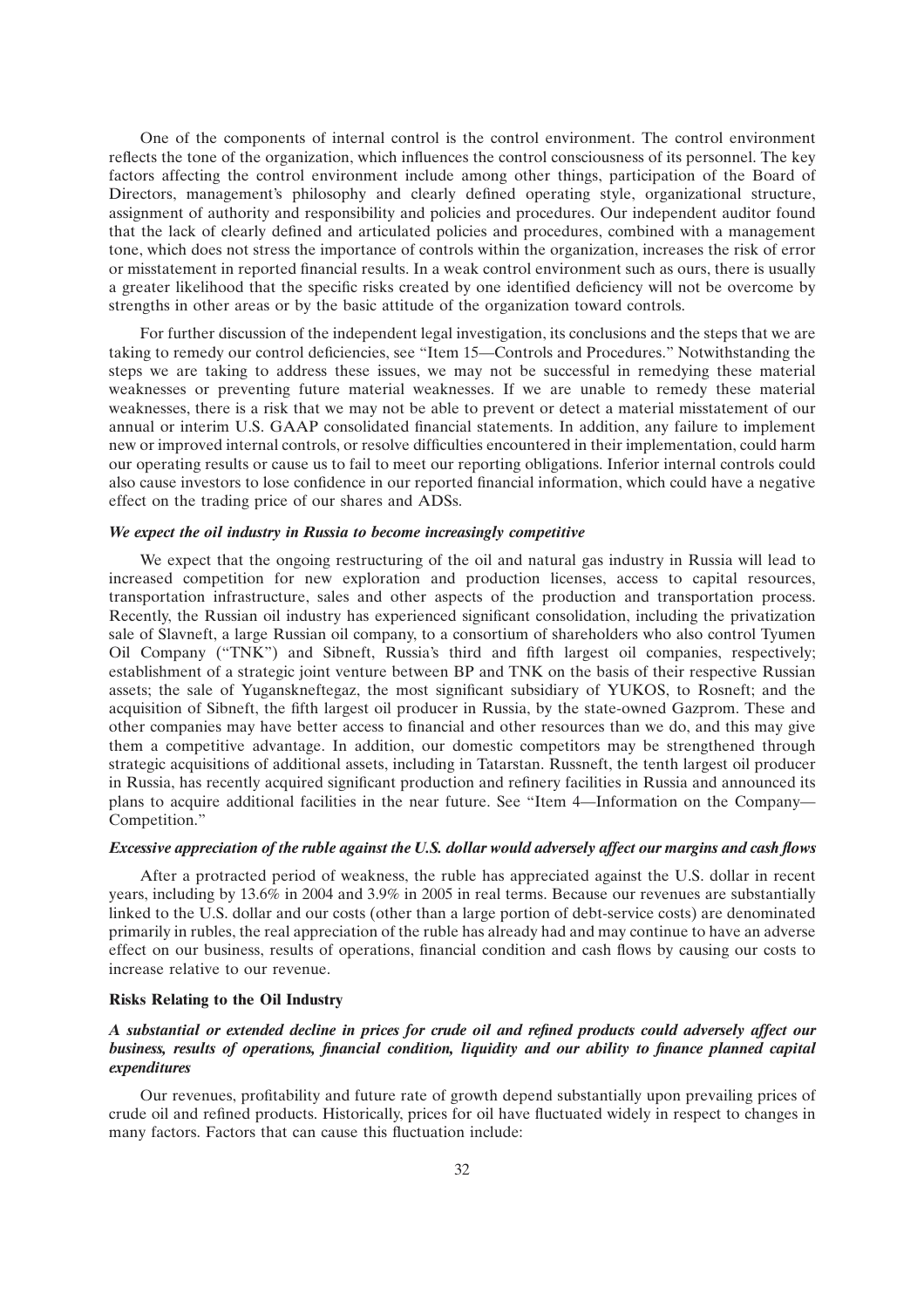- global and regional supply and demand, and expectations regarding future supply and demand, for crude oil and refined products;
- market uncertainty;
- weather conditions;
- domestic and foreign governmental regulations;
- prices and availability of alternative fuels;
- prices and availability of new technologies;
- the ability of the members of the Organization of Petroleum Exporting Countries (the ''OPEC''), and other crude oil producing nations, to set and maintain specified levels of production and prices;
- political and economic developments in oil producing regions, particularly the Middle East;
- Russian and foreign governmental regulations and actions, including export restrictions and taxes; and
- global and regional economic conditions.

The decline in world oil prices from October 1997 to December 1998 by more than 54% to less than U.S.\$10 per barrel was one of the primary reasons for our significant liquidity problems in the second half of 1998. See ''—Risks Relating to the Company—We have experienced liquidity problems in the past and could experience them in the future'' under this Item. While oil prices remain volatile, average price levels since 1998 have been consistently above the low levels reached in 1998. According to the International Energy Agency, the average prices of Brent crude, an international benchmark oil price, for the three years ended December 31, 2004, 2003 and 2002, were approximately U.S.\$38.22, U.S.\$28.83, and U.S.\$25.02 per barrel, respectively. The average price of Brent crude increased to U.S.\$54.38 per barrel in 2005 and the price of Brent crude was U.S.\$69.39 per barrel at June 1, 2006. Crude oil prices increased in 2005, 2004 and 2003, following a slight increase in 2002 and after declining significantly in 2001, as a result of export restrictions imposed by OPEC and certain other crude oil producing nations, including Russia, in 2003, improving global economic conditions and heightened tensions in the Middle East and war in Iraq. However, there can be no assurance that oil prices will not decline again. Because our crude oil export sales are the primary source of our hard currency revenues, including revenues needed to repay lines of credit from foreign lenders, and an important source of our earnings and cash flows, any decline in international crude oil or refined product prices is likely to have a material adverse effect on our financial position and results of operations.

Lower prices may also reduce the amount of oil that we can produce economically or reduce the economic viability of projects planned or in development. We may reduce our planned capital expenditures if international crude oil or refined product prices fall below the price assumptions used in our internal estimates.

We do not currently engage in any hedging transactions or other derivatives trading to reduce the impact of fluctuations of crude oil prices on our company.

## *The crude oil and natural gas reserves data in the Reserves Reports are only estimates and are inherently uncertain, and our actual production, revenues and expenditures with respect to our reserves may differ materially from these estimates*

The crude oil reserves data set forth in this annual report and the crude oil and natural gas reserves data set forth in the Reserves Reports, incorporated by reference into this annual report from our reports on Forms 6-K furnished to the SEC on July 23, 2004 and March 20, 2006, respectively, are estimates based primarily on internal engineering analyses that were audited by Miller and Lents, independent petroleum engineering consultants as of January 1, 2005 and 2004, respectively. The most recent reserves estimates were calculated using oil and natural gas prices for us in effect on January 1, 2005. Any significant price changes could have a material effect on the quantity and present values of our proved reserves.

Petroleum engineering is a subjective process of estimating underground accumulations of oil and natural gas that cannot be measured in an exact manner. Estimates of the value and quantity of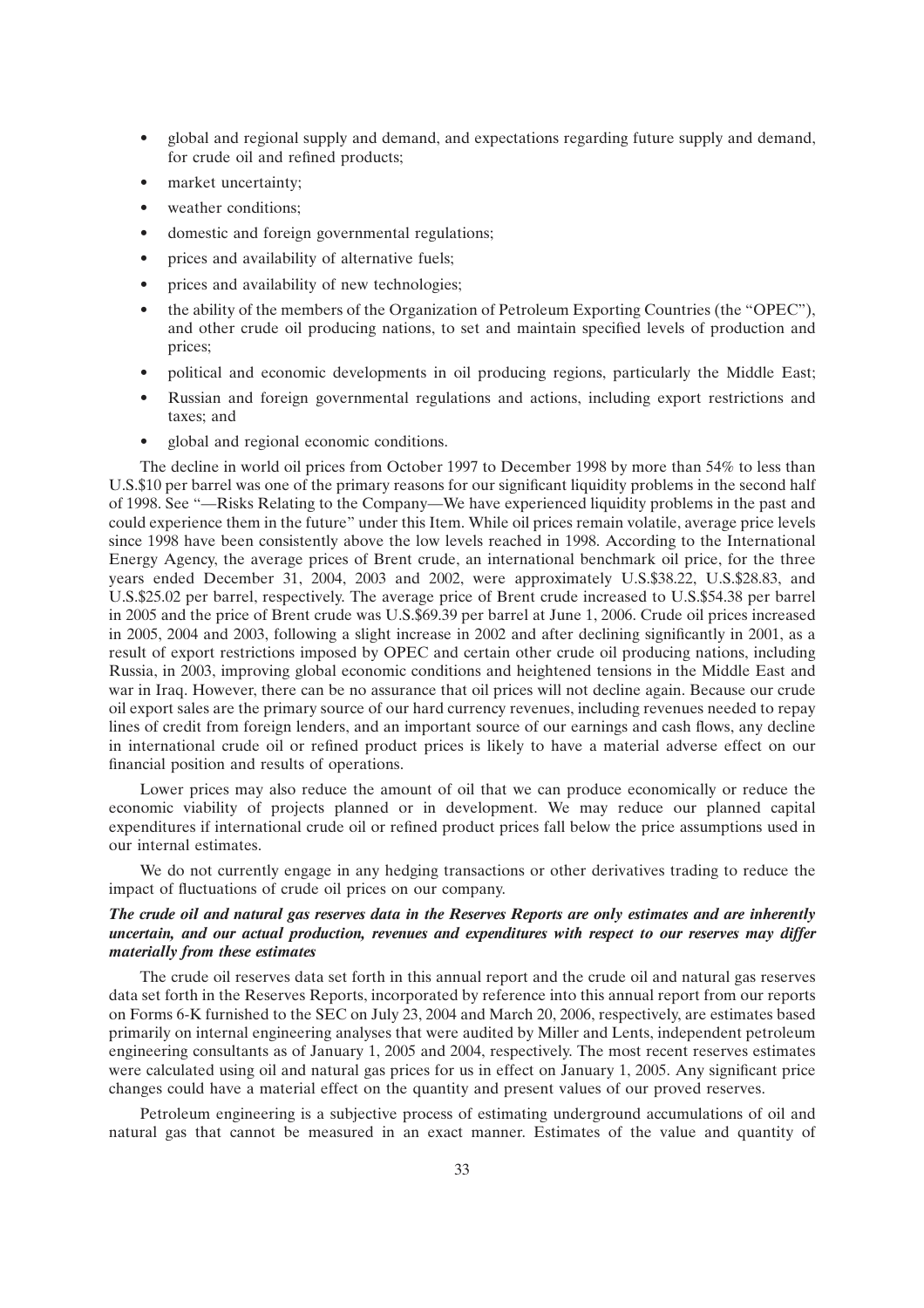economically recoverable oil and natural gas reserves, rates of production, future net revenues and cash flows and the timing of development expenditures necessarily depend upon a number of variable factors and assumptions, including the following:

- historical production from the area compared with production from other comparable producing areas;
- interpretation of geological and geophysical data;
- the assumed effects of regulations adopted by governmental agencies;
- assumptions concerning future percentages of international sales;
- assumptions concerning future oil and natural gas prices;
- capital expenditures; and
- assumptions concerning future operating costs, tax on the extraction of commercial minerals and excise taxes, development costs and workover and remedial costs.

Because all reserves estimates are subjective, each of the following items may differ materially from those assumed in estimating reserves as set forth in the Reserves Reports:

- the quantities and qualities of oil and natural gas that are ultimately recovered;
- the production and operating costs incurred;
- the amount and timing of future development expenditures; and
- future oil and natural gas sales prices.

Many of the factors, assumptions and variables involved in estimating reserves are beyond our control and assumptions and variables on which the Reserves Reports are based may prove to be incorrect over time. This is especially true in Russia, where there has been political and economic uncertainty in the recent past. Results of drilling, testing and production after the date of the estimates may require substantial upward or downward revisions in our reserves data. Furthermore, different reservoir engineers may make different estimates of reserves and cash flows based on the same available data. Actual production, revenues and expenditures with respect to reserves will vary from estimates and the variances may be material. Any downward adjustment could lead to lower future production and thus adversely affect our financial condition, future prospects and market value. See ''Item 4—Information on the Company—Exploration and Production.''

# *We may incur material costs to comply with, or as a result of, health, safety and environmental laws and regulations*

We incur, and expect to continue to incur, substantial capital and operating costs in order to comply with increasingly complex laws and regulations covering the protection of the environment and human health and safety.

The level of pollution and potential clean-up is impossible to assess without an environmental audit (which we have not undertaken) and consistent interpretation and enforcement of environmental laws by the federal, regional and local authorities (which has not occurred). In connection with our applications for licenses to explore and develop oil resources, we are generally required to make significant commitments concerning levels of pollutants that we release and remediation in the event of environmental contamination.

New laws and regulations, the imposition of tougher requirements in licenses, increasingly strict enforcement of, or new interpretations of, existing laws, regulations and licenses, or the discovery of previously unknown contamination may require further expenditures to:

- modify operations;
- install pollution control equipment;
- perform site clean-ups;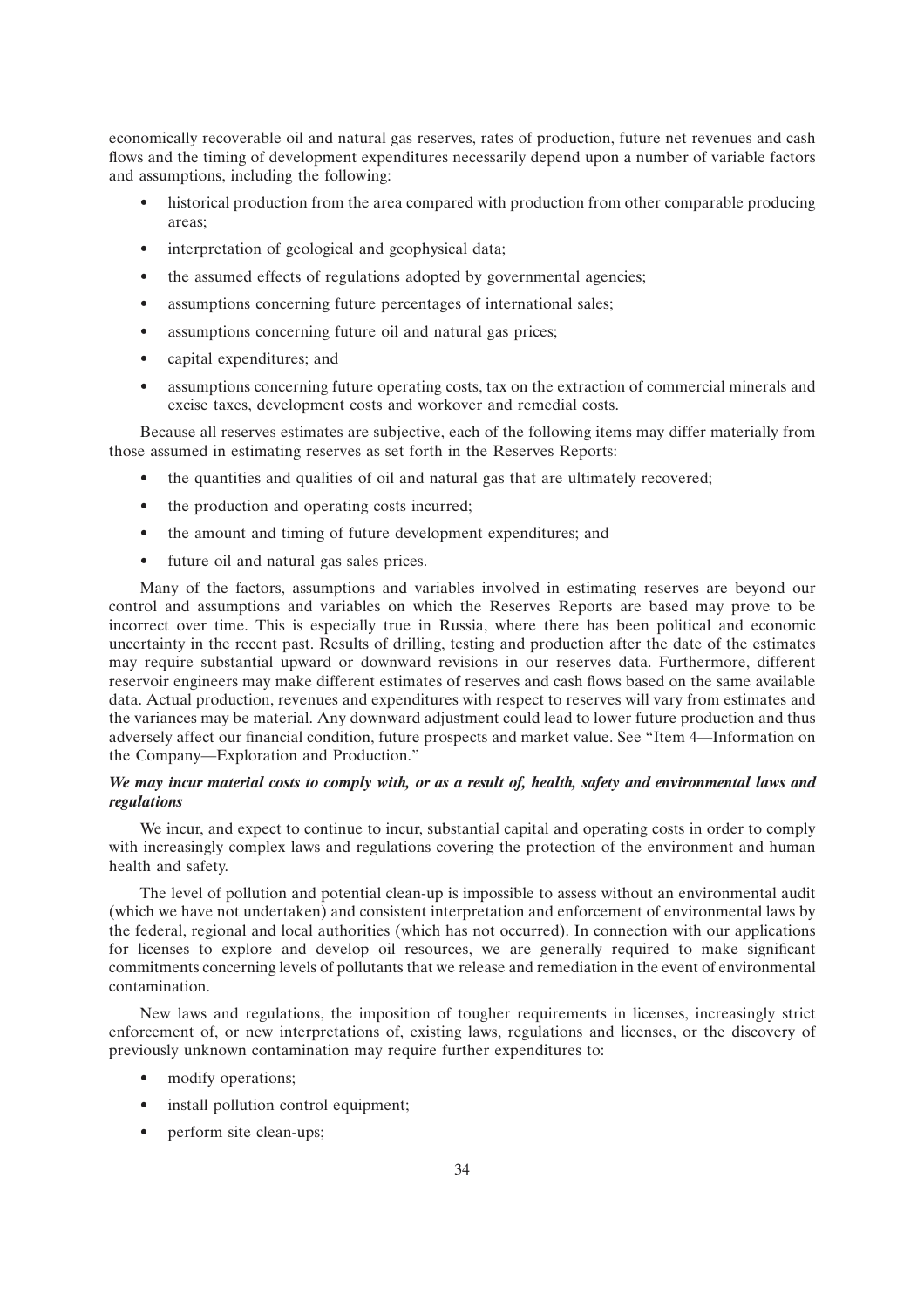- curtail or cease certain operations; or
- pay fees or fines or make other payments for pollution, discharges or other breaches of environmental requirements.

Furthermore, the implementation of the Kyoto Protocol to the United Nations Framework Convention on Climate Change from February 2005 (the ''Kyoto Protocol'') may impose new and/or additional rules or more stringent environmental norms. Such requirements may require additional capital expenditures or modifications in our operating practices.

Under existing legislation, we believe that there are no significant environmental liabilities, beyond the amounts that we have already incurred in order to comply with the environmental requirements, that will have a material adverse effect on our operating results or our financial position.

Although the costs of the measures taken to comply with the environmental regulations have not had a material adverse effect on our financial condition or results of operations to date, in the future the costs of such measures and liabilities related to environmental damage caused by us may increase. Furthermore, we do not have any insurance for environmental damage caused by our activities.

#### **Risks Relating to Investment in our ADSs**

#### *You may be unable to repatriate your earnings from our ADSs*

Russian currency control legislation pertaining to payment of dividends currently requires dividends on ordinary shares to be paid in rubles. Under this legislation, ruble dividends may be converted into U.S. dollars by the depositary for distribution to owners of ADSs without restriction. In addition, ADSs may be sold by non-residents of Russia for U.S. dollars outside Russia without regard to Russian currency control laws as long as the buyer is not a Russian resident for currency control purposes.

The ability of the depositary and other persons to convert rubles into U.S. dollars (or another hard currency) is also subject to the availability of U.S. dollars (or another hard currency) in Russia's currency markets. Although there is an existing market within Russia for the conversion of rubles into U.S. dollars, including the interbank currency exchange and over-the-counter and currency futures markets, the further development of this market is uncertain. At present, there is no market for the conversion of rubles into foreign currencies outside of Russia and no viable market in which to hedge ruble and ruble-denominated investments. See ''Item 10—Additional Information—Exchange Controls.''

# *Our ability to pay dividends is constrained by Russian accounting practices and our loan agreements with creditors*

We are permitted to pay dividends on our Ordinary Shares out of net profits, and dividends on Preferred Shares out of net profits and special funds designated for such purposes, in each case calculated in accordance with RAR, which differ in significant respects from U.S. GAAP. Any amounts available for distribution as dividends on our shares as determined under RAR may be significantly lower than the amounts that would have been determined under U.S. GAAP. In addition, our loan agreements with some of our hard currency lenders contain restrictions on the payment of dividends. See ''Item 8—Financial Information—Dividends and Dividend Policy.''

# *The market price of our shares and ADSs could be adversely affected by potential future sales*

The trading price of our shares and ADSs could be adversely affected as a result of sales of substantial numbers of our shares in the public market, or by the perception that this could occur. These factors could also make it more difficult to raise capital through equity or equity-linked offerings.

As of May 15, 2006, the Tatarstan government, through its wholly-owned entity Svyazinvestneftekhim and its subsidiary Investneftekhim, held approximately 33.59% of our capital stock and 35.87% of our Ordinary Shares. Svyazinvestneftekhim is free to dispose the Ordinary Shares it holds at any time. Significant dispositions of these shares could adversely affect the price of our ADSs.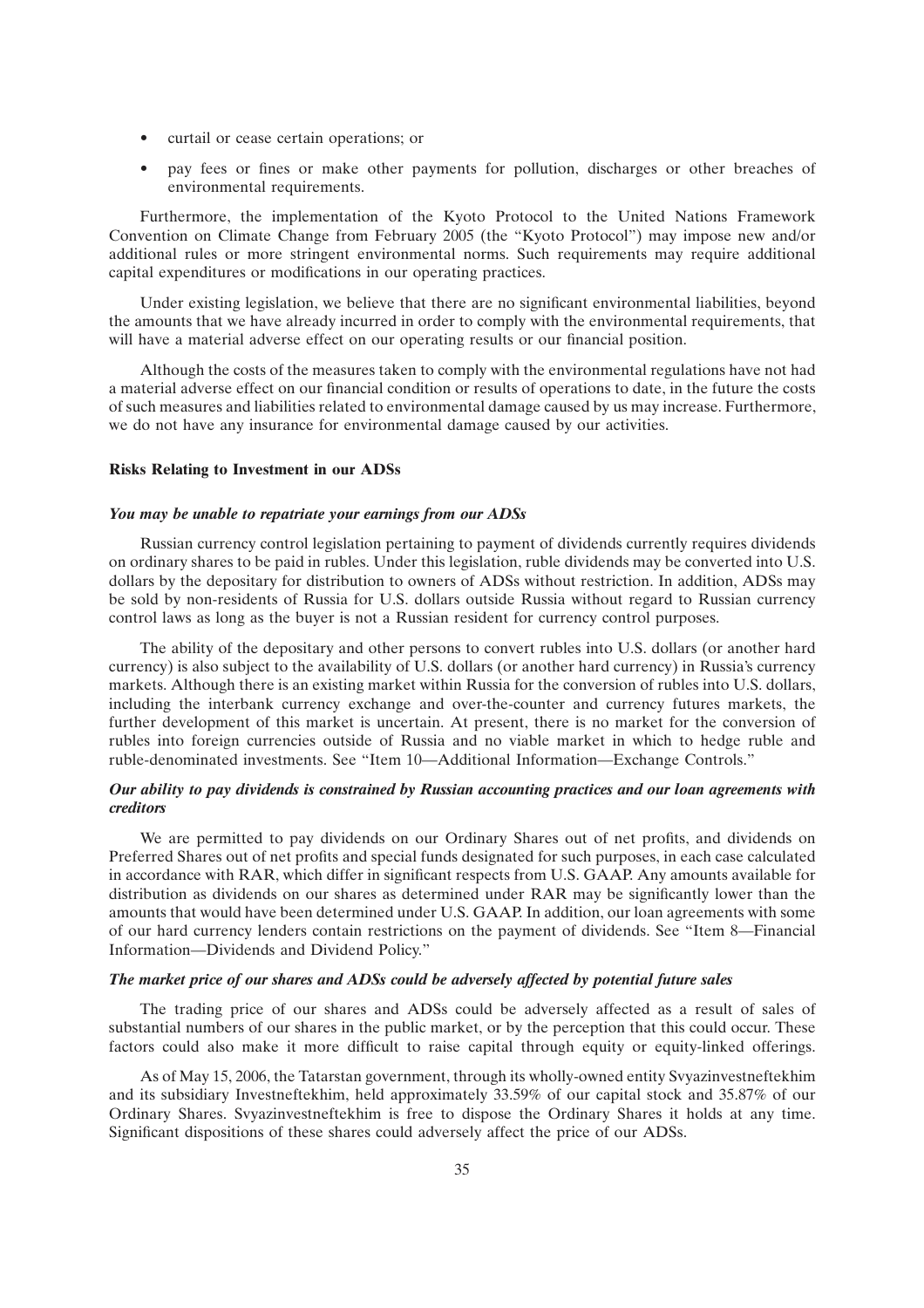#### *The rights of non-Russian residents to own or vote our shares or ADSs may be subject to restrictions*

According to the Law on the Securities Market and the regulations of the Russian Federal Commission on the Securities Market, the predecessor of the FSFM, the deposit of shares of a Russian company into an American Depositary Receipt (''ADR'') program requires the permission of the FSFM. Such permission may be denied, among other reasons, if more than 35% of the class of shares eligible for deposit into the ADR program will circulate outside Russia, including in the form of ADSs, or if the ADR program contemplates the voting of the shares underlying the ADSs other than in accordance with the instructions of the ADS holders. Our ADR program has no express limitations on the deposit of our Ordinary Shares into the program, and it contemplates that, in the absence of instructions from ADS holders, the depositary will give a proxy to vote the shares underlying such ADRs to our representative. There is uncertainty as to whether the FSFM regulation applies to ADR programs into which additional shares have been deposited and/or continue to be deposited in excess of 35% of the Ordinary Shares at the time of enactment of the regulation, or only to ADR programs established after the time of its enactment. Articles appearing in the press have noted that in January 2003, The Bank of New York ceased deposits of shares of another Russian company into its ADR program after the aggregate number of shares deposited into the program exceeded the amount permitted by the FSFM for this company. We have never applied to the FSFM or its predecessor entities for permission for our ADR program. The number of the Ordinary Shares deposited in our ADR program constitutes approximately 24.5% of our Ordinary Shares, and we may be required to limit the amount of the Ordinary Shares deposited in our ADR program to 35% of our Ordinary Shares. Accordingly, we can give no assurance that The Bank of New York, acting as one of the depositaries for our ADR program, will allow additional deposits of the Ordinary Shares if they exceed the 35% limitation. Furthermore, the FSFM regulation does not specify the consequences of violating the regulation. An assertion that the FSFM regulation and/or the limitation on shares deposited in the program apply to our ADR program could have a material adverse effect on the market price of our Ordinary Shares or ADSs.

# *Voting rights with respect to the shares represented by our ADSs are limited by the terms of the deposit agreement for our ADSs and relevant requirements of Russian law, which may prevent or delay the ability of ADS holders to exercise their rights*

ADS holders may exercise voting rights with respect to the Ordinary Shares represented by ADSs only in accordance with the provisions of the deposit agreement relating to the ADSs and relevant requirements of Russian law. However, there are practical limitations with respect to their ability to exercise their voting rights due to the additional procedural steps involved in communicating with them. For example, the Joint-Stock Companies Law and the Charter require us to notify shareholders at least 20 days in advance of any general meeting, 30 days in advance if the agenda of such meeting includes an item on the Company's reorganization and at least 50 days in advance of an extraordinary meeting relating to election of directors. Holders of our Ordinary Shares receive notice directly from us and are able to exercise their voting rights by either attending the meeting in person or voting by proxy.

By comparison, an ADS holder will not receive notice directly from us. Rather, in accordance with the deposit agreement, we will provide the notice to the depositary. The depositary has undertaken in turn, as soon as practicable thereafter, to mail to ADS holders the notice of such meeting, voting instruction forms and a statement as to the manner in which instructions may be given by holders. To exercise his or her voting right, the ADS holder must then instruct the depositary how to vote its shares. Because of this extra procedural step involving the depositary, the process for exercising voting rights may take longer for ADS holders than for holders of Ordinary Shares. ADSs for which the depositary does not receive timely voting instructions will not be voted. In addition, although securities regulations expressly permit the depositary to split the votes with respect to the shares underlying the ADSs in accordance with instructions from ADS holders, this regulation remains untested, and the depositary may choose to refrain from voting at all unless it receives instructions from all ADS holders to vote the shares in the same manner. ADS holders may thus have significant difficulty in exercising voting rights with respect to the shares underlying the ADSs.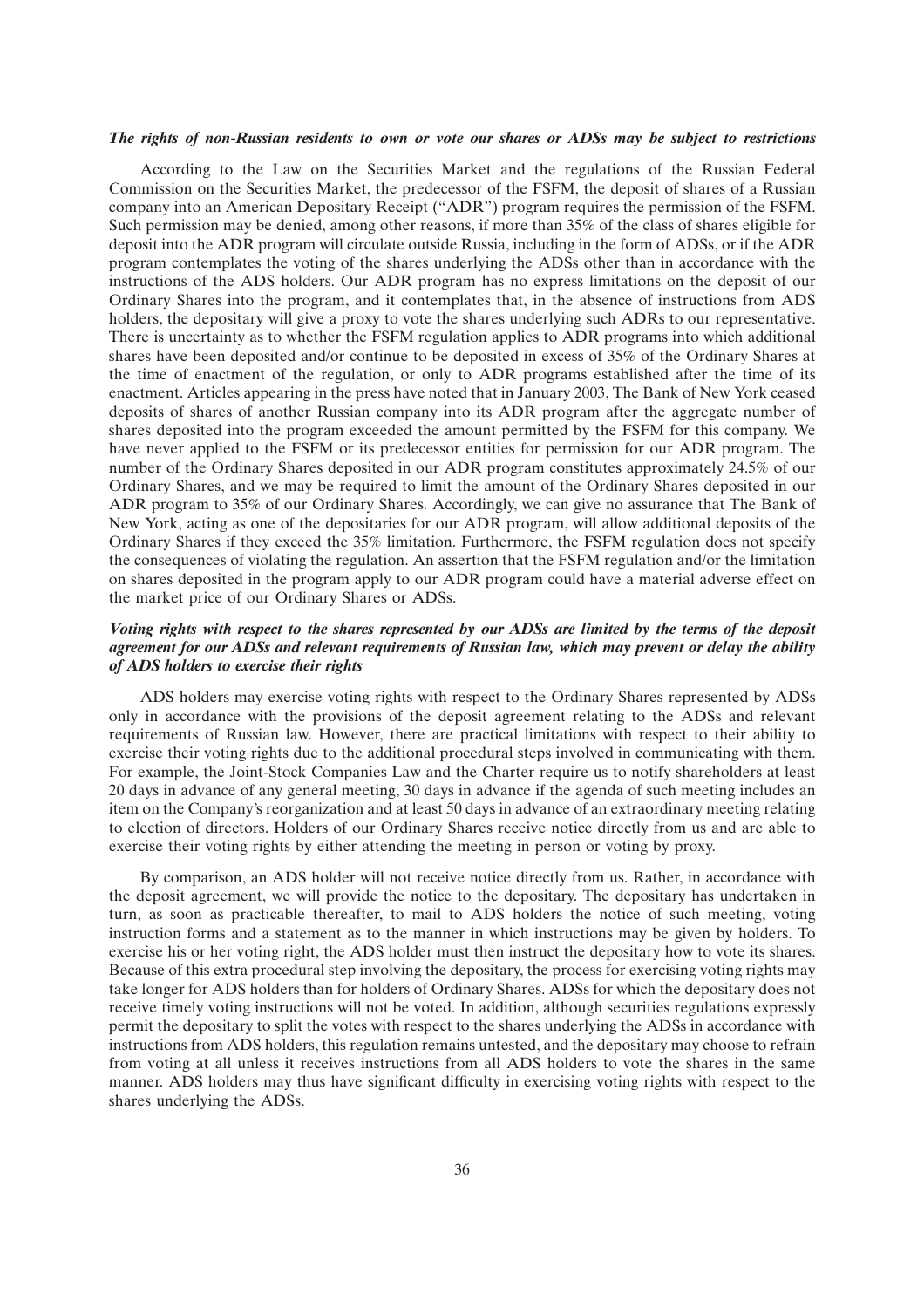# *Because the depositary may be considered the beneficial holder of the shares underlying the ADSs, these shares may be arrested or seized in legal proceedings in Russia against the depositary, adversely affecting the holders of our ADSs*

Russian regulations governing nominee holders, including global custodians and ADS depositaries in their custodial capacity, are underdeveloped and subject to varying interpretations. For example, it is unclear whether global custodians and ADS depositaries that are acting outside of Russia for non-Russian clients and investors but who are, on behalf of their clients and investors, holding in Russia through a Russian licensed custodian, securities issued by Russian companies, including our Ordinary Shares underlying our ADSs, are required to obtain a license from the FSFM to hold Russian securities on behalf of these clients and investors. If they do not obtain this license, their ''nominee holder'' status in Russia might not be recognized and therefore they may be viewed under Russian law as the beneficial owner. Because Russian law may not recognize ADS holders as beneficial owners of the underlying shares, it is possible that an ADS holder could lose all its rights to those shares if the depositary's assets in Russia are seized or arrested. In that case, an ADS holder would lose all the money invested in our ADSs.

Russian law may treat the depositary as the beneficial owner of the shares underlying the ADSs. This is different from the way other jurisdictions treat ADSs. In most states of the United States, for example, although shares may be held in the depositary's name or to its order, making it a ''legal'' owner of the shares, the ADS holders are the ''beneficial,'' or real owners. In those jurisdictions, an action against the depositary, the legal owner, would not result in the beneficial owners losing their shares. Russian law may not make the same distinction between legal and beneficial ownership, and a court may only recognize the rights of the depositary in whose name the shares are held, not the rights of ADS holders, to the underlying shares. Thus, in proceedings brought against a depositary, whether or not related to shares underlying ADSs, Russian courts may treat those underlying shares as the assets of the depositary, subject to seizure or arrest. We do not know yet whether the shares underlying the ADSs may be seized or arrested in Russian legal proceedings against a depositary. In the past, a lawsuit was filed against a depositary bank seeking the seizure of various Russian companies' shares represented by ADSs issued by that depositary. In the event that this type of suit were to be successful in the future, and if the shares underlying our ADSs were to be seized or arrested, the ADS holders involved would lose their rights to such underlying shares.

Given that under Russian law the depositary may also be viewed as the owner of the shares underlying the ADSs, the depositary may need to comply with various Russian legal requirements regarding aggregate share ownership in a Russian company. For example, under Russian law, a person must receive the prior approval of the Federal Antimonopoly Service, a successor to the Russian Ministry for Antimonopoly Policy and Support of Entrepreneurship, before holding more than 20% of a company the size of Tatneft. As of March 31, 2006, Bank of New York held approximately 24.5% of our Ordinary Shares.

# *You may have limited recourse against us and our officers and directors because we conduct our operations outside the United States and all of our officers and directors reside outside the United States*

Our presence outside the United States may limit your legal recourse against us. We do not have any presence in the United States and are incorporated under the laws of the Russian Federation. All of our directors and executive officers reside outside the United States. All or a substantial portion of our assets and the assets of our officers and directors are located outside the United States. As a result, you may not be able to effect service of process within the United States upon us or on our officers and directors. Similarly, you may not be able to obtain or enforce U.S. court judgments against us, our officers or directors, including actions based on the civil liability provisions of the federal securities laws of the United States. In addition, it may be difficult for you to enforce liabilities predicated upon U.S. securities laws in original actions brought in courts in jurisdictions outside the United States.

There is no treaty between the United States and the Russian Federation providing for reciprocal recognition and enforcement of foreign court judgments in civil and commercial matters. Similarly, you may not be able to obtain or enforce foreign judgments against us on the same basis. These limitations may deprive you of effective legal recourse for claims related to your investment in our ADSs.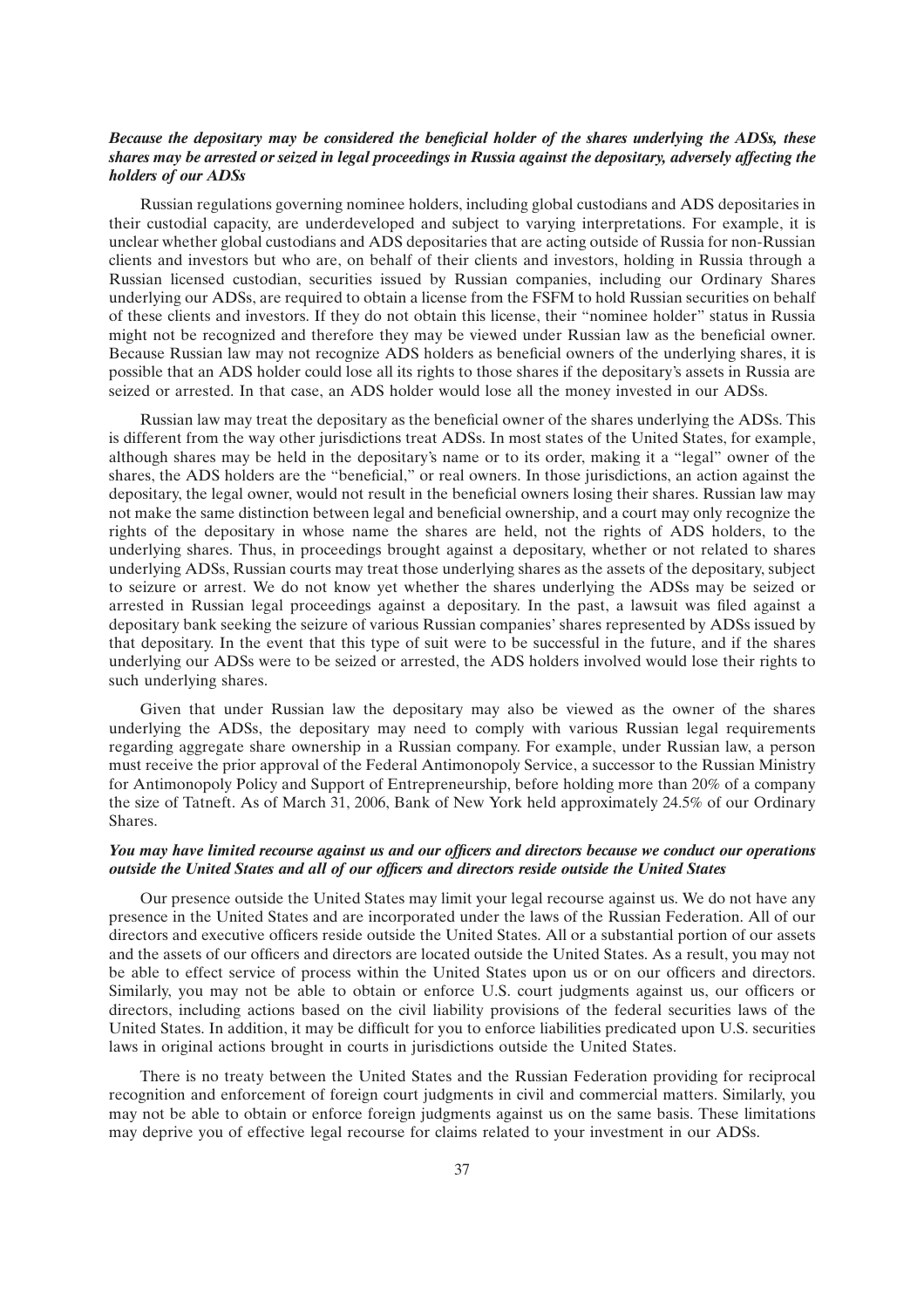The deposit agreement provides for controversies, claims and causes of action brought thereunder by any party thereto against us to be settled by arbitration in accordance with the Commercial Arbitration Rules of the American Arbitration Association, provided that any controversy, claim or cause of action relating to or based upon the provisions of the federal securities laws of the United States or the rules or regulations promulgated thereunder may, but need not, be submitted to arbitration. The Russian Federation is a party to the United Nations (New York) Convention on the Recognition and Enforcement of Foreign Arbitral Awards. However, it may be difficult to enforce arbitral awards in the Russian Federation due to a number of factors, including the inexperience of Russian courts in international commercial transactions, official and unofficial political resistance to enforcement of awards against Russian companies in favor of foreign investors, Russian courts' inability to enforce such orders, and corruption.

# *You may not be able to benefit from the United States-Russia double tax treaty*

The Russian tax rules applicable to U.S. holders of our ADSs are characterized by significant uncertainties and by an absence of interpretive guidance. Russian tax authorities have not provided any guidance regarding the treatment of ADS arrangements, and there can be no certainty as to how the Russian tax authorities will ultimately treat those arrangements. In particular, it is unclear whether Russian tax authorities will treat U.S. holders as the beneficial owners of the underlying shares and dividends and other proceeds relating to the underlying shares and, therefore, persons entitled to the underlying shares, for the purposes of the United States-Russia double tax treaty. If the Russian tax authorities do not treat U.S. holders as the beneficial owners of such dividends and proceeds, then the U.S. holders would not be able to benefit from the provisions of the United States-Russia double tax treaty. In this event, dividends paid to U.S. holders generally will be subject to Russian withholding tax at a rate of 15% for holders that are legal entities and 30% for individual holders rather than the reduced rate of 5% for corporate legal entities owning at least 10% or more of our outstanding voting shares and the rate of 10% in other cases under the United States-Russia double tax treaty. See ''Item 10—Additional Information—Taxation.''

# **Other Risks**

# *Terrorist activity and global instability could have an adverse effect on our business and share price*

On September 11, 2001, terrorist attacks were carried out against multiple targets in the United States causing the loss of many lives and extensive property damage. These events and their aftermath have had a significant effect on international financial and commodities markets. Any future acts of terrorism of such magnitude could have an adverse effect on the international financial and commodities markets and the global economy.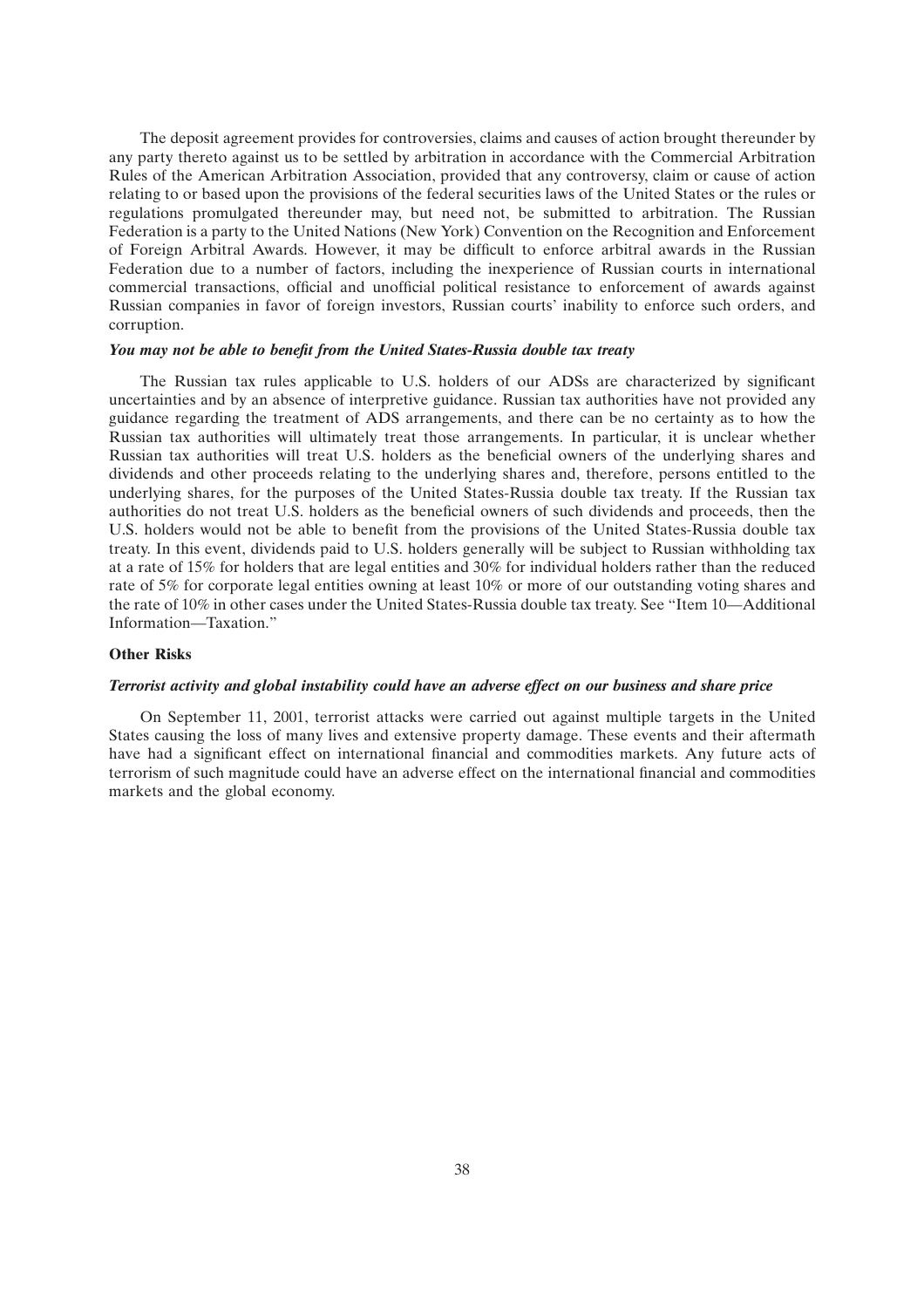# **ITEM 4—INFORMATION ON THE COMPANY**

# **BUSINESS OVERVIEW**

Tatneft is one of the largest producers of crude oil in Russia. Substantially all of our production and other operations are located in Tatarstan, a republic of Russia situated between the Volga River and the Ural Mountains and located approximately 750 kilometers southeast of Moscow. We currently hold most of the exploration and production licenses and produce over 80% of the crude oil produced in Tatarstan. As of January 1, 2004, our total proved reserves of crude oil were approximately 836.6 million tons (5,959 mmbbl) and as of January 1, 2005, our total proved reserves of crude oil were approximately 814.4 million tons (5,801.1 mmbbl). We revised our estimate of the net oil reserves as of January 1, 2005, as set out in the Revised Reserves Report. See ''Exhibit 15.1—Report of Reserve Consultants, Miller and Lents, Ltd., dated March 20, 2006'' and ''—Exploration and Production.'' In addition to crude oil production, in recent years we have diversified our operations by building up our refining capabilities, developing a network of retail service stations, creating a petrochemicals holding division centered around one of Russia's largest tire producers Nizhnekamskshina and providing banking services through Bank Zenit and AB Bank Devon-Credit (''Bank Devon-Credit''). In April 2005, our wholly-owned subsidiary, Tatneft Oil AG, sold its 26.75% stake in Bank Zenit to three companies acting for the benefit of certain beneficiaries of Urals Energy NV (''Urals Energy''). This transaction had the effect of reducing our ownership interest in Bank Zenit from 52.70% to 25.95%. In May 2006 we acquired 48.92% of newly issued shares in Bank Zenit, thus increasing our stake to 39.73%. In December 2005, we sold all of our shares, 92%, in Bank Devon-Credit to Bank Zenit. See Appendix A to this report. Our sales and other operating revenues were RR206,782 million, RR155,818 million and RR146,328 million for the years ended December 31, 2004, 2003 and 2002, respectively. We employed approximately 80,560 persons as of December 31, 2005.

### **HISTORY AND DEVELOPMENT**

Tatneft is an open joint-stock company organized under the laws of Russia and Tatarstan. Our principal business is to explore for, develop, produce and market crude oil. Our registered office is located at 75 Lenin Street, Almetyevsk, Tatarstan 423450, Russian Federation (telephone: 7-8553-250-700). Our main offices and virtually all of our administrative staff are located in Almetyevsk, a city located approximately 950 kilometers southeast of Moscow and 250 kilometers southeast of Kazan, the capital of Tatarstan. Our agent for service of process in the United States in connection with any suit or proceeding arising out of, or relating to, our Ordinary Shares, ADSs or the deposit agreement pursuant to which they were issued is Puglisi & Associates, located at 850 Library Avenue, Suite 204, P.O. Box 885, Newark, Delaware 19715, United States of America.

Tatneft is the legal successor to the Soviet-era production association ''PA Tatneft,'' which was formed in 1950, along with several other oil production-related state enterprises in Tatarstan. As part of the process of privatization of state-owned enterprises following the dissolution of the Soviet Union, substantially all of the assets of these enterprises were transferred to us, and we became an open joint-stock company in January 1994. For the history of our privatization, see "Item 7-Major Shareholders and Related Party Transactions—Major Shareholders—Shareholding Structure.''

The first oil was discovered in Tatarstan in 1943, and Romashkinskoye oil field, the largest oil field in Tatarstan, was discovered in 1948. PA Tatneft received the right to develop the Romashkinskoye field in 1950 when PA Tatneft was formed. It was soon thereafter given the right to develop what is now Tatneft's second largest oil field, the Novo-Yelkhovskoye field. Tatneft still produces most of its crude oil from these two fields. PA Tatneft subsequently also acquired licenses to numerous smaller fields in Tatarstan. See ''—Exploration and Production'' under this Item.

Tatneft's core exploration and production activities are currently organized along geographic lines, although a number of exploration and production support functions have been centralized. Our core exploration and production activities are carried out by 11 units known as the Oil and Gas Production Departments, or by their Russian acronym "NGDUs." Two of these units are expected to be merged into two other existing units in 2006. Each NGDU is responsible for the exploration and production of crude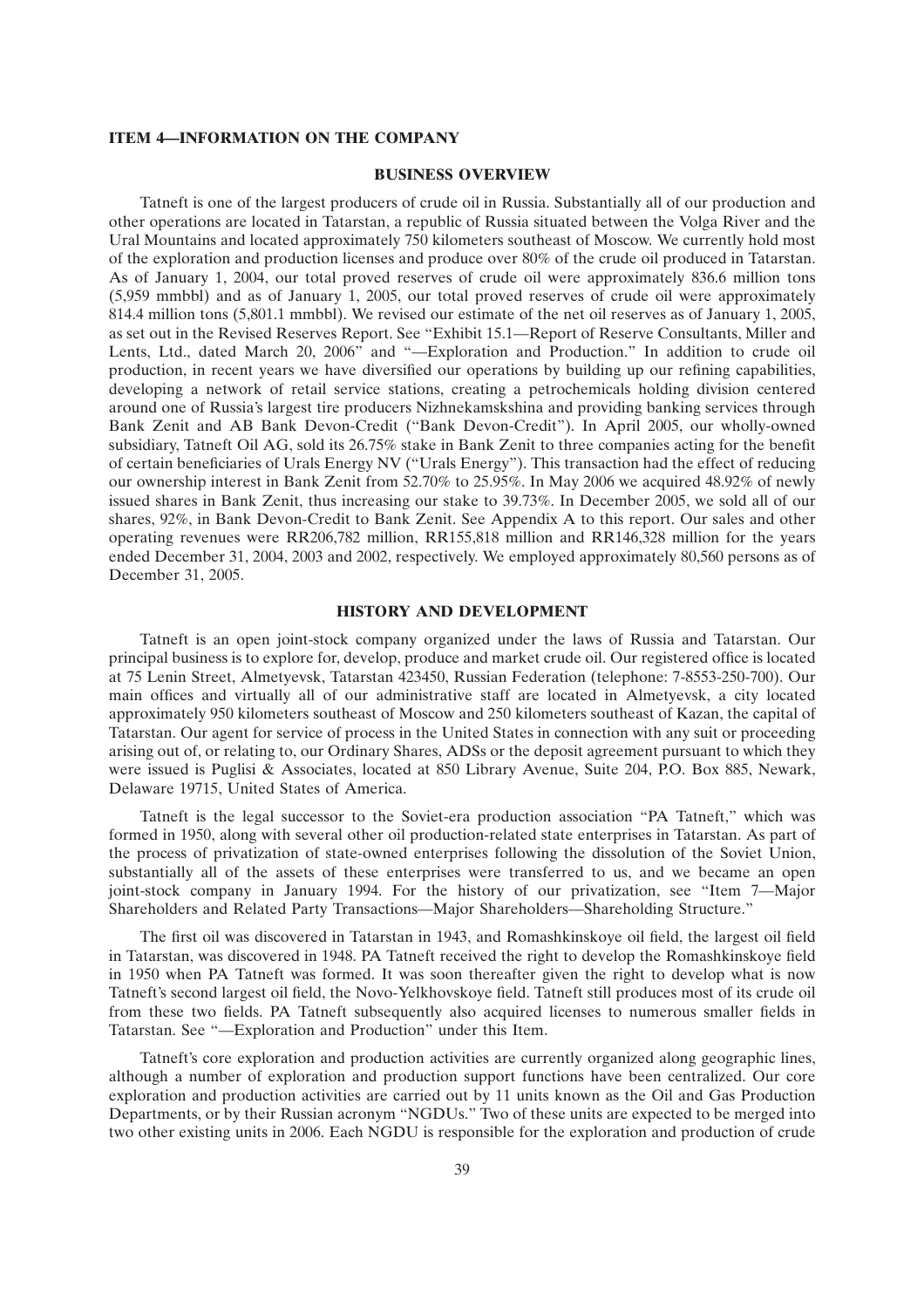oil on specified sections of oil fields. Each NGDU historically combined exploration and production activities (production wells, oil preparation and storage units, maintenance units, automation shops and research units) with exploration and production support capabilities (transport and construction) and certain ''social'' activities (housing and agriculture). As part of a reorganization program, our exploration and production support capabilities and certain social assets have been transferred into separate service companies (in the areas of drilling, well rehabilitation, production services, construction and assembly) and other companies (*e.g*., road construction and maintenance companies and collective farms). Certain other social assets are being transferred to local authorities (*e.g*., housing) in order to allow Tatneft to focus on its core exploration and production functions. We intend to retain control over the new exploration and production service companies but may not retain control over the other companies. See ''—Corporate Reorganization'' under this Item for more information.

Our other business segments are refining and marketing (including our interests in the Nizhnekamsk oil refinery (until September 2005) and the Kichuyi oil refinery, our gas production, transportation and refining division Tatneftegaspererabotka, interests in oil trading companies and gas stations), petrochemicals (including our interests in one of the largest Russian tire producers, Nizhnekamskshina, and its technologically-integrated enterprises and management company OOO Tatneft-Neftekhim (''Tatneft-Neftekhim'')) and banking operations (including, until December 2005, majority stakes in Bank Devon-Credit, an Almetyevsk-based retail and commercial bank that serves southeastern Tatarstan, and, until April 2005, Bank Zenit, the sixteenth largest Russian bank by net profit, the twentieth by net assets and the twenty-fourth by capital as of April 1, 2006, as calculated under RAR, according to *Kommersant: Money* magazine, a leading Russian business weekly). For a further discussion of our banking operations see Appendix A to this annual report.

We have a number of oil production joint ventures. These include ZAO TATEX ("TATEX"), which installs Tatneft's unique vapor recovery system in its holding tanks and produces small amounts of crude oil from one field using horizontal drilling techniques; ZAO Tatoilgas (''Tatoilgas''), which specializes in the recovery of oil from sludge and operates several small oil fields in Tatarstan; and ZAO Kalmtatneft (''Kalmtatneft''), a small oil company engaged in crude oil exploration and production activities in the Republic of Kalmykia, Russia, which we and the regional oil company Kalmneft established in May 2000, and in which we own 50%. In addition, we have entered into a joint operations agreement with ZAO Ritek-Vnedreniye (''Ritek-Vnedreniye''), pursuant to which Ritek-Vnedreniye operates the third block of the Pavlovskoye area of the Romashkinskoye oil field. We are entitled to 60% of the economic benefit from Ritek-Vnedreniye's production from this area.

In 2001, we increased our shareholdings in Nizhnekamskshina from 34.6% to 51.7%, in Bank Devon-Credit from approximately 27% to approximately 51%, in ZAO IFK Solid (''IFK Solid''), a Russian broker-dealer, from approximately 55% to approximately 59.7% and in OAO Bank Ak Bars (''Bank Ak Bars''), the largest private bank registered in the Russian Federation and located in the Republic of Tatarstan in terms of assets and number of retail customers, from approximately 10% to approximately 13%. In the second quarter of 2001, we acquired approximately 40% of the shares of the Minnibaevsk Gas Refinery, which we had held as collateral for a loan to the government of Tatarstan. We also acquired an approximately 27% interest in OAO Health Recovery Complex Zelenaya Rostsha, a company operating a resort and recovery center on the shores of the Black Sea, and established ZAO Yarpolymermash-Tatneft (''Yarpolymermash-Tatneft''), formed on the basis of the assets of the Yaroslavl Polymer Machine Plant, to produce equipment for processing materials for tire production. In the course of 2001, our major divestitures included the sale of our 5.5% stake in OAO Norsi Oil, the operator of the Norsi oil refinery in Nizhny Novgorod. In December 2001, our joint venture OAO Nizhnekamsk Oil Refinery entered into an agreement with TAIF for the lease of the CDU, a vital asset for the Nizhnekamsk oil refinery operations.

In 2002, a reverse stock split carried out by the Minnibaevsk Gas Refinery resulted in our ownership of 100% of its outstanding shares, the minority shareholders having been cashed out. Subsequently, we transferred the assets of Minnibaevsk Gas Refinery into our newly-formed unincorporated gas production, transportation and refining division Tatneftegaspererabotka. We also increased our stake in Bank Devon-Credit to approximately 92.2% and in Bank Ak Bars to approximately 17.9% and divested our approximately 12.8% interest in OAO Tatfondbank.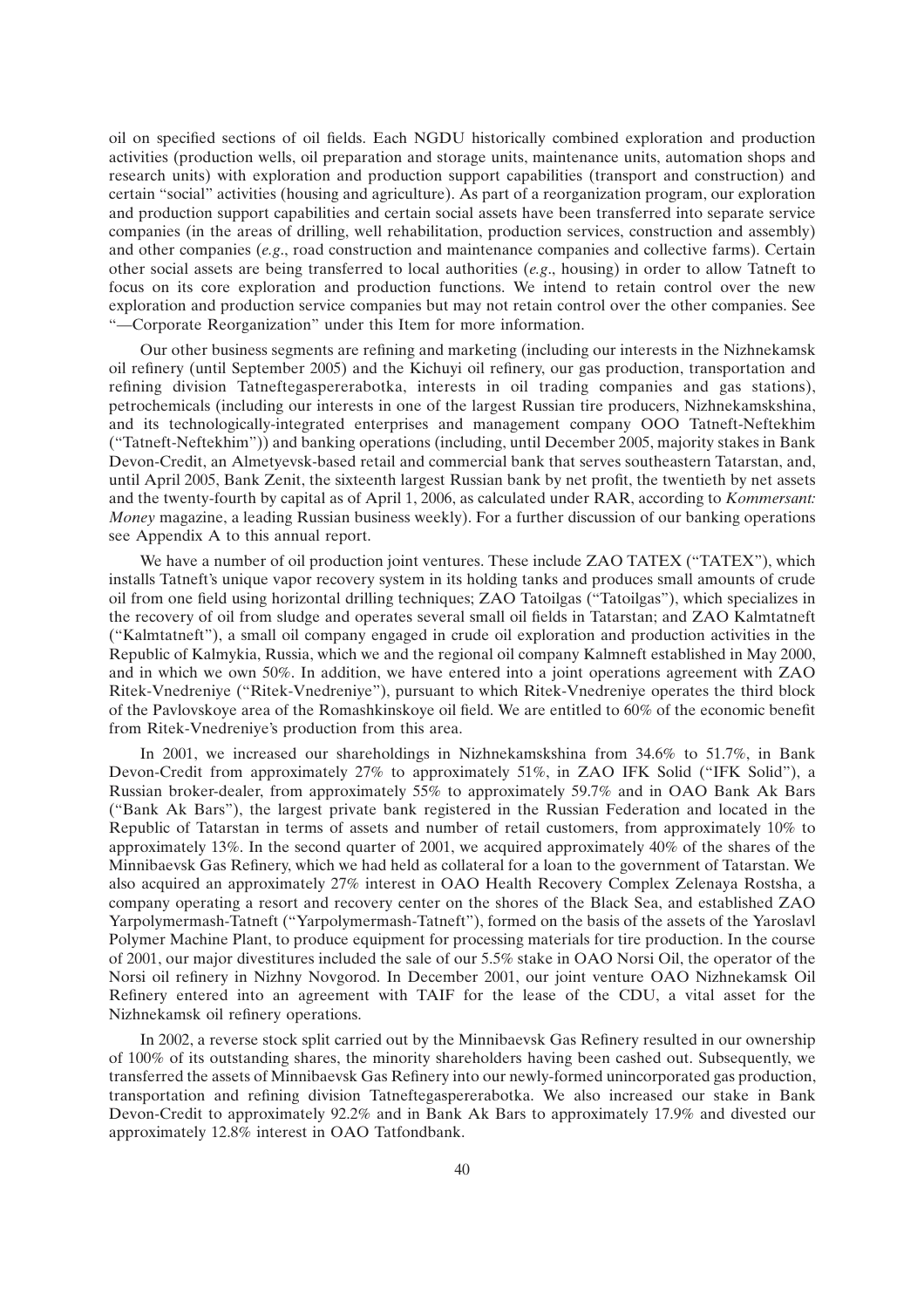In 2003, we increased our stake in Nizhnekamskshina from 51.7% to 76.01% following a new share issuance by Nizhnekamskshina. We also raised our ownership interest in Bank Ak Bars from approximately 17.9% to approximately 21.77% and in ZAO Chulpan (''Chulpan''), an insurance company, from 79.6% to 95.8%, divested our interests in 21 agricultural companies and sold our 75.01% stake in OAO Tatincom-T (''Tatincom-T''), a regional cellular telecommunications company. In the same period we allowed our stake in Tatnefteotdacha, a joint venture that specializes in recovering hard-to-extract oil and increasing oil production efficiency, to decline from 14.5% to 3.5% following an additional share issuance in which we did not participate. In the beginning of 2003, we also increased our ownership in OAO Finansovaya Lizingovaya Kompania, a leasing company, from 12% to 21%. In October of 2003, we sold our interest in this company for RR676 million, resulting in a loss of RR99 million. In 2003, TAIF brought a case before the *arbitrazh* court of the Tatarstan Republic claiming the return of the CDU leased to OAO Nizhnekamsk Oil Refinery because of alleged breaches by OAO Nizhnekamsk Oil Refinery of several provisions of the lease agreement. On October 6, 2003 the *arbitrazh* court of the Tatarstan Republic ruled in favor of TAIF. In December 2003, together with the government of Tatarstan, OAO Tatneftekhiminvest-Holding, a holding company of the government of Tatarstan, Nizhnekamskneftekhim, LG International Corp. and LG Engineering and Construction Corp., we signed a letter of intent contemplating future joint work on the construction of an oil refining and petrochemical complex in Tatarstan. We subsequently formed OAO TKNK (''TKNK'') in order to carry out feasibility studies and arrange for financing of the construction of the oil refining and petrochemical complex. We held a 45.5% interest in TKNK, Nizhnekamskneftekhim held a 36.4% interest, Svyazinvestneftekhim held a 9.1% interest and LG International Corp. held a 9.1% interest.

In 2004, we acquired 33.3% of OAO Kalmneftegaz (''Kalmneftegaz''), which holds four licenses to explore and develop four oil fields in Kalmykia and two licenses for geological survey in Kalmykia. We also acquired 51% of ZAO Abdulinskneftegaz, which holds one geological survey license for oil fields in the Orenburg region. Over the course of 2004, we have acquired and established a number of oil production subsidiaries, such as OOO Tatneft-Abdulino (''Tatneft-Abdulino''), OOO Tatneft Severny (''Tatneft Severny'') and ZAO Tatneft-Samara (''Tatneft-Samara''). We own 75.1% in each of Tatneft-Abdulino and Tatneft Severny, which hold one and two subsoil licenses, respectively, for the exploration of hydrocarbon materials in deposits in the Orenburg region. Tatneft-Abdulino and Tatneft Severny each also received an additional license for the exploration of hydrocarbon materials in deposits in the Orenburg region in a license tender held on March 29, 2005. We also hold a 74.9% interest in Tatneft-Samara, which holds three subsoil licenses for the exploration of hydrocarbon deposits in the Samara region and recently received an additional two licenses for the exploration and production of hydrocarbon materials in deposits in the Samara region in a license tender held on February 22, 2005.

In January 2004, the instance of appeals of the *arbitrazh* court of the Tatarstan Republic upheld the decision of the *arbitrazh* court of the Tatarstan Republic to return to TAIF the CDU leased by OAO Nizhnekamsk Oil Refinery. As a consequence, OAO Nizhnekamsk Oil Refinery returned the CDU to TAIF. In September 2004, TKNK entered into a non-binding engineering, procurement and construction works arrangement with LG International Corp. and LG Engineering and Construction Corp. that sets forth the basic terms by which the LG entities are to carry out engineering, procurement and construction work on an oil refinery and petrochemical complex in Nizhnekamsk. TKNK and the LG entities entered into a further non-binding engineering, procurement and construction work arrangement in December 2004 that provided for the construction of certain refining equipment in Nizhnekamsk. In May 2004, Tatneft provided TKNK with a U.S.\$4.3 million loan for financing feasibility studies and services as part of developing the oil refining and petrochemical complex. In addition, Tatneft has invested RR40 million in the first phase of the construction of the oil refining plant.

During 2004, we raised our ownership interest in Bank Zenit from 50% plus one share to 52.7%. We also raised our ownership interest in Bank Ak Bars from 21.77% to 29.46%. Our participation in Chulpan decreased in 2004 from 95.8% to 45.5%, as a result of two share issuances undertaken by Chulpan, in which we did not participate. In accordance with our expansion strategy, we concluded in 2004 an agency agreement with Integrated Petroleum Services Co. to market Tatneft's technologies and services in Oman.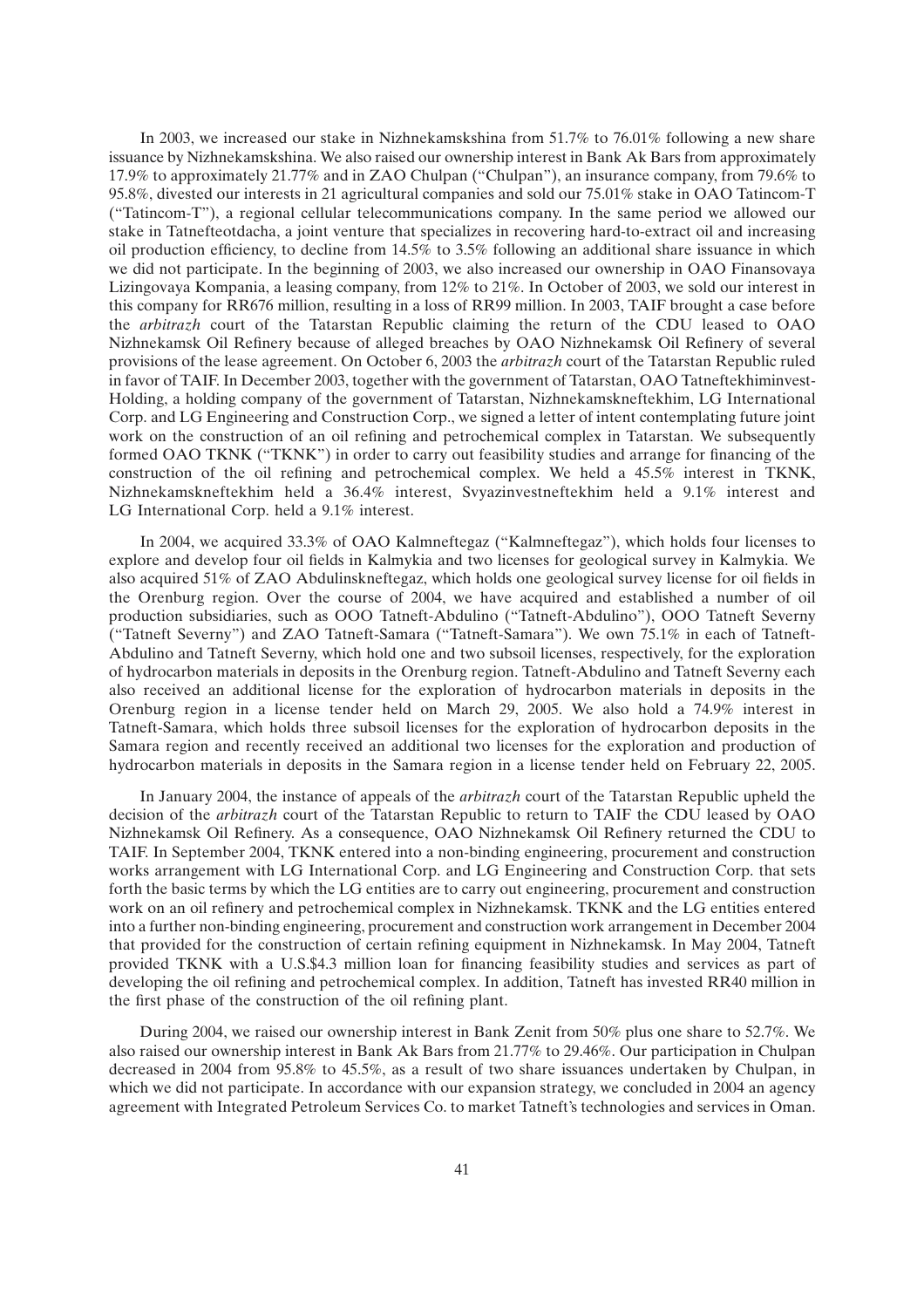We also continued our program of transferring our social assets to public ownership. We transferred to public ownership assets with a net book value of RR455 million, RR2,162 million and RR1,293 million in the years ended December 31, 2004, 2003 and 2002, respectively.

We have not been the subject of any public takeover offers by third parties in the past three years.

### **Developments in 2005 and 2006**

Our capital expenditures for 2005 (exclusive of acquisitions) were approximately RR18,000 million, which were financed through operating cash flows and debt. Our most significant current capital commitment for 2005 was made on production development, drilling development and other equipment to maintain current crude oil production. We have also made significant investments in the Nizhnekamsk oil refinery.

### *Production*

Over the course of 2005 we have acquired and established a number of oil production subsidiaries and joint-ventures, including ZAO Severgeologia (''Severgeologia'') and ZAO Severgaznefteprom (''Severgaznefteprom''), with a share ownership of 50% of each of these two entities. Severgeologia and Severgaznefteprom each hold two geological survey licenses for oil fields in Nenetsk Autonomous District. We, along with Rosneft, which owns the remaining portion in these entities, have developed a geological exploration program for 2005 to 2007. While at this stage we cannot predict the level of capital investment that may be required of us in connection with Severgeologia and Severgaznefteprom, preliminary studies suggest that the total necessary investment for the exploration and production will amount to RR1.4 billion. In 2005, we also acquired 70% of OAO Ilekneft (''Ilekneft''), which holds one production license and two combined exploration and production licenses in the Orenburg region.

## *Oil Refining and Petrochemical Plants*

In early September 2005, we sold to TAIF our share in the production assets of OAO Nizhnekamsk Oil Refinery, including the refining units, for approximately U.S.\$315 million. While these production assets have not been physically removed from the Nizhnekamsk oil refinery, TAIF established a new legal entity to which it transferred these assets. Following this sale, OAO Nizhnekamsk Oil Refinery was left without production assets, and is now in the process of liquidation. See "Item 3—Key Information—Risk Factors—Risks Relating to the Company—We are dependent on oil refineries outside of Tatarstan.'' In October 2005, we entered into a long-term supply contract with TAIF in order to supply up to 650,000 tons per month of crude oil to TAIF at market price to be refined by the Nizhnekamsk oil refinery.

In accordance with the decision of the Security Counsel of the Republic of Tatarstan and subsequent decisions of our Board of Directors, in September 2005, together with Svyazinvestneftekhim, we founded ZAO Nizhnekamsk Oil Refinery to build an oil refining and petrochemical complex in Nizhnekamsk. We directly own 40% of the new company and Svyazinvestneftekhim owns 9%. The remaining 51% is indirectly held by International Petro-Chemical Growth Fund Limited (''IPCG Fund''), an open-ended investment company incorporated in Jersey, Channel Islands. The new complex will comprise an oil refinery with a refining capacity of 7 million tons of oil per year, construction of which is expected to be completed in 2008, a deep refining unit with a fuel oil capacity of 3.5 million of tons, construction of which is expected be completed in 2009, and a petrochemical plant producing products based on aromatics that is projected to be opened in 2010. The initial construction works (including the preparation of the site, etc.) commenced in September 2005. The total projected cost of this new refinery and petrochemical complex is approximately U.S.\$3.2 billion. As of December 31, 2005, our investments in ZAO Nizhnekamsk Oil Refinery amounted to approximately RR240 million, and our projected investments for 2006 are approximately RR6.5 billion. These funds have been and will continue to be lent to ZAO Nizhnekamsk Oil Refinery and used by the latter to finance initial construction phase as well as to cover certain administrative and operational expenses. We expect ZAO Nizhnekamsk Oil Refinery to repay these loans to us once the project finance funding for the project has been obtained by ZAO Nizhnekamsk Oil Refinery from outside financiers. The project financing is expected to be opened in 2007. In May 2006, we retained BNP Paribas to advise us on the possible structure of the financing of the new refinery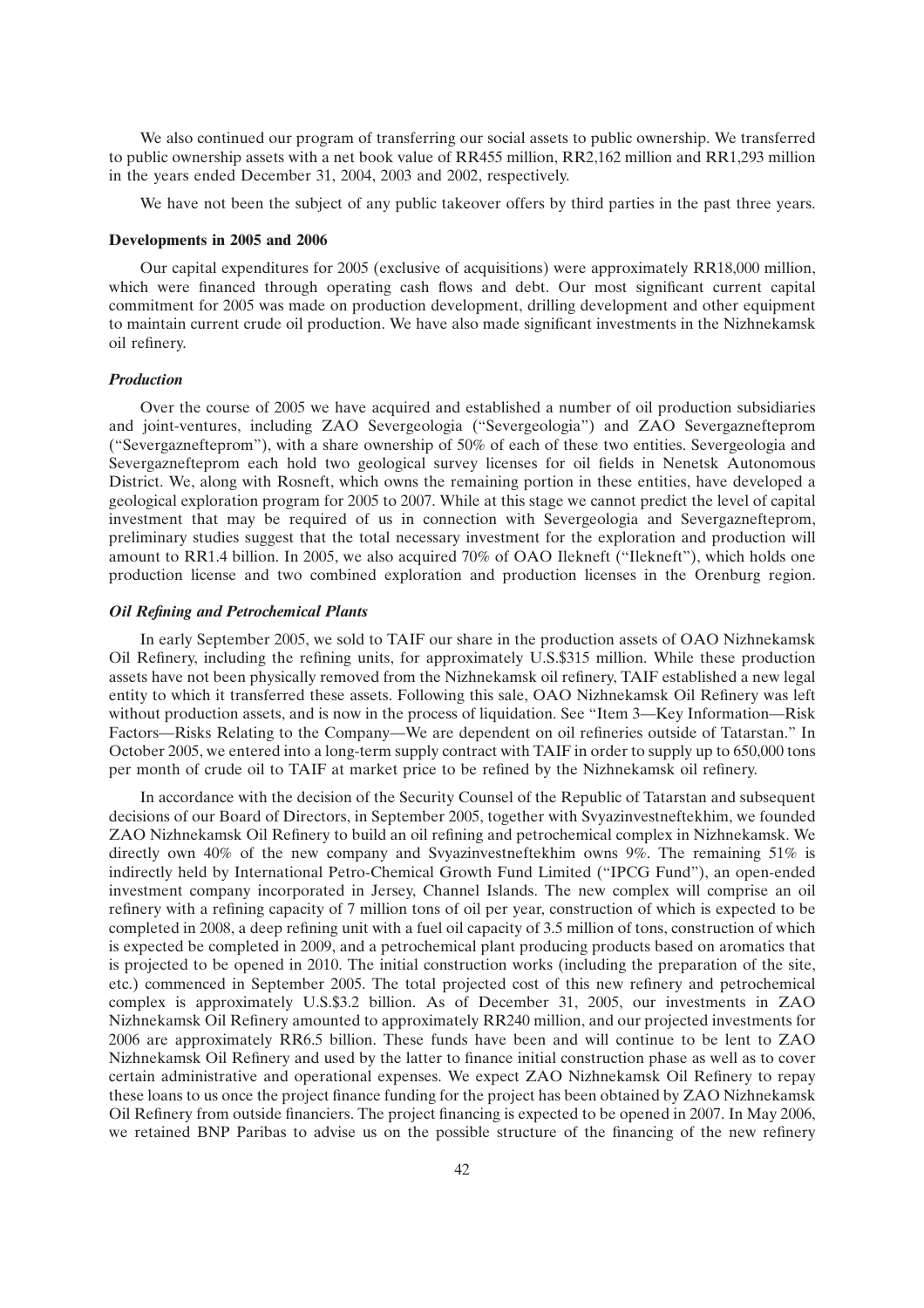complex. In connection with this project, we applied for financial support for the construction and upgrade of existing infrastructure relating to the new Nizhnekamsk refinery (such as pipelines and railways) to the Ministry of Economic Development and Trade of the Russian Federation, which oversees the Investment Fund of The Russian Federation. On June 14, 2006 the State Investment Commission made a preliminary recommendation to the Government of the Russian Federation to approve financial support in the amount of RR16.5 billion. The final decision is expected to be made by the Government of the Russian Federation in July 2006.

In June 2005, all work on the TKNK project was suspended as the joint venture parties could not reach an agreement with respect to its financing and as we designed the project to build a new refinery complex in Nizhnekamsk.

#### *Operations Outside Tatarstan*

In May 2005, we registered a joint venture with Omani company Hamed International Marketing and Services Co. LLC to promote our products and services in Oman and other countries in the region. In 2005, we held discussions with the state-owned Petroleum Development Company of Oman regarding local well-casing technology for problem wells. In 2005, we also signed an agreement with an Omani firm for the development of special-sized well casings.

In October 2005, we, among nineteen other international oil companies, received a permit to explore and develop petroleum in the Gedames basin located in the central part of Libya, which is the site where Africa's largest known crude-oil reserves are located. In December 2005, we entered into an exploration and production sharing agreement with the National Oil Corporation of Libya (''NOCL'') to that effect. We currently expect that exploration works at this project will take three to four years, and we anticipate that our initial exploration and development expenses in this project will be approximately U.S.\$23 million through 2008. At this stage we cannot predict the level of reserves on these fields and the level of capital investment that may be required from us in connection with the development of any reserves that may be discovered. In accordance with the applicable Libyan laws and regulations, development and production activities will be carried out through a joint venture. Although the joint venture agreement has not been signed yet, the form of such agreement was approved in a schedule to the exploration and production sharing agreement signed with NOCL in 2005 as described above.

In March 2005, we concluded an agreement with the government of Syria and the Syrian Oil Company according to which we are to explore for oil in eastern Syria and to develop a field on the basis of a 25-year production sharing agreement. We are required to spend at least U.S.\$7 million on exploration activities over three years, but we may extend this for two additional two-year periods, provided that we make additional minimum expenditures of U.S.\$6.3 million and U.S.\$12.8 million, respectively. We currently conduct no exploration or production activities in Syria as no agreement has been reached on the financing of the joint venture for the development of the field.

We have opened a representative office in Iran, and in February 2005 the government of Tatarstan and the government of Iran concluded an agreement pursuant to which we are expecting to register a joint venture with an Iranian entity in order to participate in various projects in Iran, including tenders for the development of oil fields. Our participation in this venture and the terms of any such participation have not yet been finalized. Our final decision as to our participation in Iranian projects will take into account the possible international sanctions imposed on Iran.

## *Banking Operations*

In April 2005, our wholly-owned subsidiary Tatneft Oil AG sold its 26.75% stake in Bank Zenit to three companies acting for the benefit of certain beneficiaries of Urals Energy. This transaction had the effect of reducing our ownership interest in Bank Zenit to 25.95%. In May 2006, we acquired 48.92% of newly issued shares in Bank Zenit, as a result of which our total shareholding in Bank Zenit currently is 39.73%.

In 2005, we increased our shareholding in Bank Ak Bars to 29.98% and in 2006 we further increased it to 32.27%.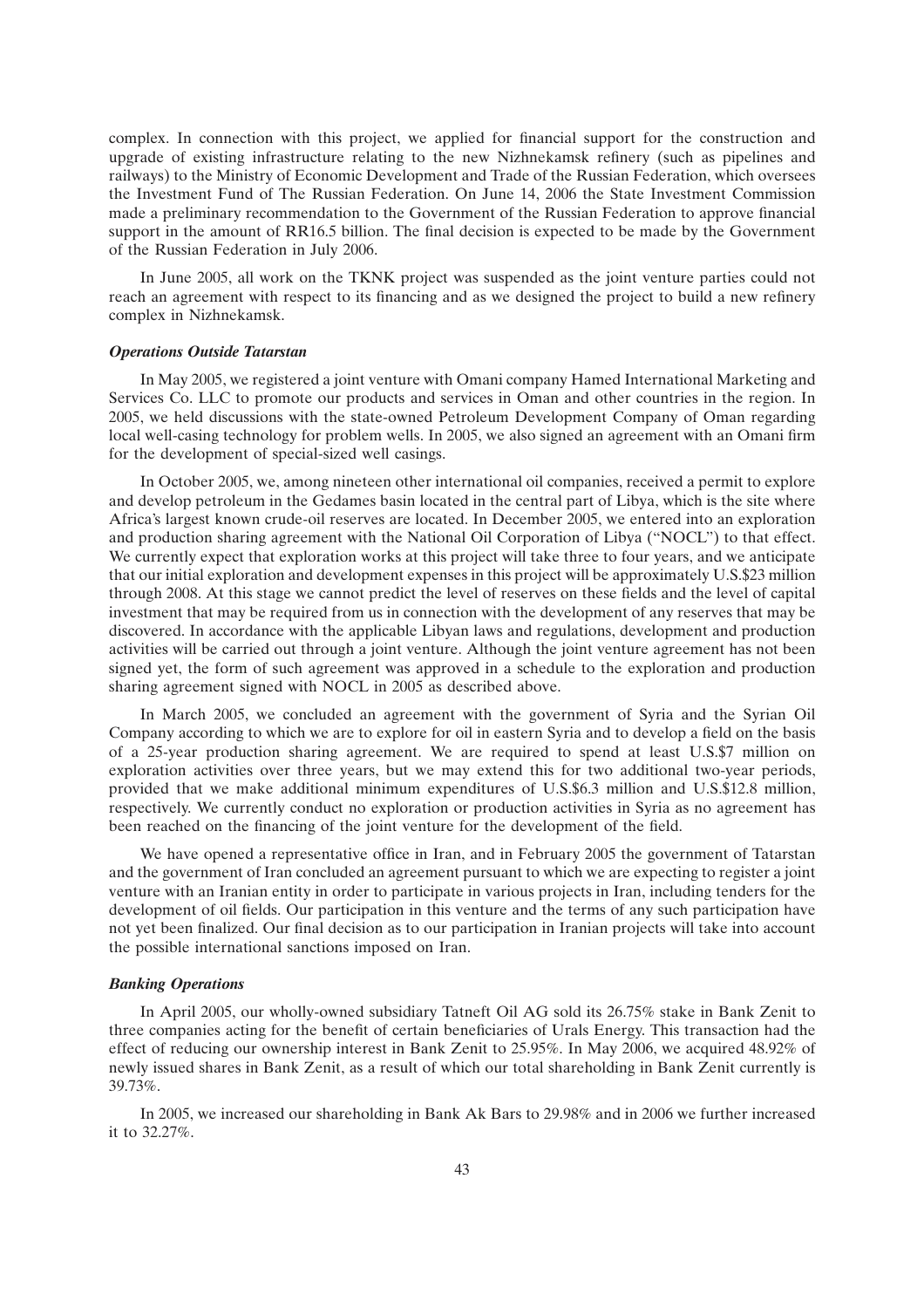In December 2005, we sold all of our shares in Bank Devon-Credit, representing 92% of the total outstanding shares of Bank Devon-Credit, to Bank Zenit. Prior to this sale, Bank Zenit owned 3.2% of the shares of Bank Devon-Credit.

As a result of the sale of a significant part of our participation in Bank Zenit and of all our participation in Bank Devon-Credit, we no longer consider our banking activities to be significant to our operations. For more comprehensive information about our sale of the shares of Bank Zenit and Bank Devon-Credit, see Note 22 to our audited consolidated financial statements included in this annual report.

#### *Other Developments*

On December 23, 2005, our subsidiary Tatneft Oil AG acquired participation shares with the total value of U.S.\$394.4 million in an open-ended investment company IPCG Fund, incorporated in Jersey, Channel Islands, by contributing 116 million ordinary shares of Tatneft, treasury shares of the Group, and U.S.\$1 million in cash into the fund. IPCG Fund invests its assets primarily in equity and debt of companies operating in, or whose activities are connected to, the Russian Federation in general, and in or to the Republic of Tatarstan, in particular, with a priority for entities operating in the oil and chemicals industry and, to a lesser extent, the banking sector. IPCG Fund's investment objective is to achieve medium and long-term capital appreciation of its investments. IPCG Fund is managed by MARS Capital Management Limited, a company regulated by Jersey Financial Services Commission. IPCG Fund is an indirect shareholder of ZAO Nizhnekamsk Oil Refinery and is expected to participate in the financing of the new refinery and petrochemical complex, including through participation of additional investors in the fund.

In late December 2005, we sold all of our shares in IFK Solid, representing 59.7% of the total outstanding shares of IFK Solid. This company was not considered as material to our financial condition or results of operations.

In August 2005, our wholly-owned subsidiary Tatneft Oil AG acquired from a third party two land plots in the city of Kazan, Tatarstan, of a total size of approximately 2 million square meters for U.S.\$46.6 million. The acquisition was made on market terms for investment purposes.

In March-April 2006, we acquired 100% of the shares of OAO LDS-1000, the owner of the ice hockey arena in the city of Kazan, for RR2.1 billion.

In March 2006, we entered into a general cooperation agreement with OAO Avtovaz (''Avtovaz''), a large Russian car manufacturer. Pursuant to this agreement, we will supply Avtovaz with petrochemical complex products, including synthetic motor oils and high quality gasoline and tires manufactured by Nizhnekamskshina. This agreement will remain in force for three years and it will be automatically extended for each subsequent year, unless the parties agree to its termination.

In July 2005, we entered into a six-month crude oil sales contract with Ukrtatoil Limited to supply 3.5 million tons in total at market price.

# **ORGANIZATIONAL STRUCTURE**

# **General**

Our operations are currently divided into the following main segments:

- exploration and production;
- refining and marketing;
- petrochemicals; and
- banking.

Our exploration and production segment is the largest segment, and comprises the majority of our structural subdivisions. It consists of 11 NGDUs (two of these units are expected to be merged into two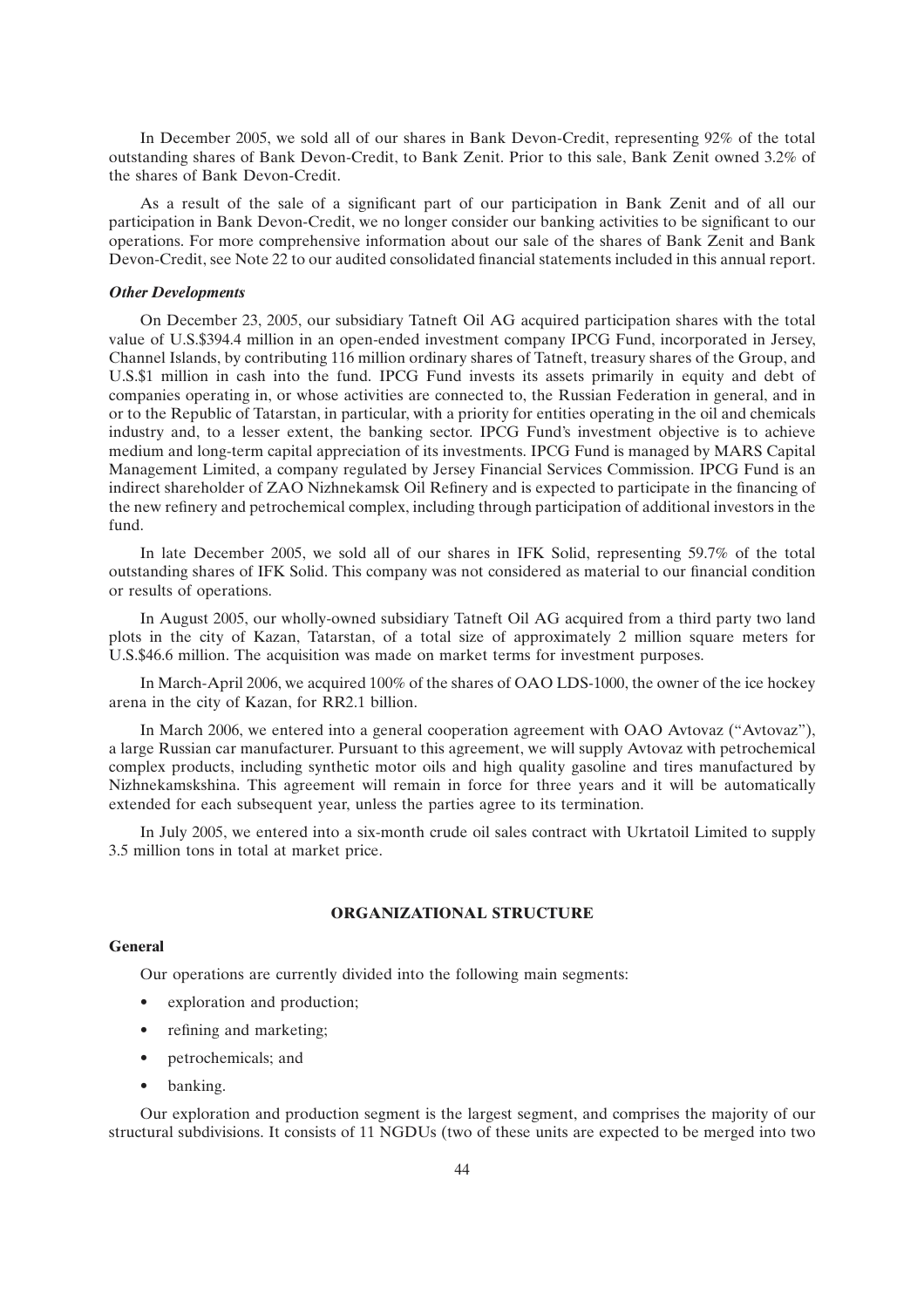other existing units in 2006); a natural gas production, transportation and refining subdivision; three well repair and reservoir oil yield improvement subdivisions; a chemical production subdivision (Neftekhimservis); two pumping equipment repair centers; a research and development institute; and subdivisions responsible for geological exploration, communications and information support, drilling fluid delivery, security and logistics, operations outside Tatarstan and other matters. This segment also includes service subsidiaries over which we continue to retain control.

Our refining and marketing segment consisted of our interests in OAO Nizhnekamsk Oil Refinery (until September 2005) and the Kichuyi oil refinery and a minority stake in ZAO Ukrtatnafta (''Ukrtatnafta''); OOO Tatneft-Centernefteproduct and OOO Tatneft - Moskvanefteproduct, management companies for Tatneft-branded gas station network; and certain other oil trading and ancillary companies.

Our petrochemicals segment has been consolidated into a management company, Tatneft-Neftekhim, which manages Nizhnekamskshina and the companies technologically integrated with it, including OAO Nizhnekamsk Industrial Carbon Plant (''Nizhnekamsk Industrial Carbon Plant''), Yarpolymermash-Tatneft and Nizhnekamsk Mechanical Plant. OOO Tatneft-Neftekhimsnab and OOO Trading House Kama are responsible, respectively, for procuring supplies and marketing products produced by the companies of this segment.

Bank Zenit (until April 2005) and Bank Devon-Credit (until December 2005) constituted our banking segment. We also hold stakes in a number of other financial services companies.

We have non-core assets, such as social and cultural facilities, road construction companies, transportation companies, telecommunications companies and other ancillary enterprises, most of which we plan to sell in the course of our continuing reorganization.

# **Joint Ventures, Subsidiaries and Associated Companies**

We have a number of oil production joint ventures. These include TATEX, in which we own 50% and which is accounted for under the equity method in our consolidated financial statements, Kalmtatneft, in which we own 50% and which is accounted for under the equity method in our consolidated financial statements, and Tatoilgas, in which we currently own 50% but maintain management control and which is fully consolidated. We are also party to a joint operations agreement with Ritek-Vnedreniye pursuant to which Ritek-Vnedreniye operates an oil field that is licensed to us, and we provide various services to Ritek-Vnedreniye in connection with its operations. We are entitled to 60% of the economic benefit from Ritek-Vnedreniye's operations of this field.

Currently, oil production by the joint ventures is limited. We believe that the primary benefits of the joint ventures are their contribution to us of new technologies and techniques that increase productivity and well recoverability and the introduction of new approaches to improve our organization and efficiency.

With the exception of Tatneft Oil AG and its subsidiaries, including our Western European marketing agent Tatneft Europe AG (''Tatneft Europe''), which are incorporated in Switzerland, all of our significant joint ventures, subsidiaries and associates are incorporated in the Russian Federation.

The joint ventures are:

- *TATEX.* TATEX is a joint venture with the U.S. company Texneft (a subsidiary of Devon Energy Corp.) in which we each held a 50% interest as of December 31, 2004. TATEX has installed oil vapor recovery systems on all of Tatneft's oil holding tanks to capture natural gas; TATEX subsequently sells this natural gas. TATEX has also obtained rights to the Onbiyskoye oil field, previously developed by Tatneft, where TATEX produces oil. In 2005, TATEX produced approximately 492,100 tons (3.50 mmbbl) of oil, 492,633 tons (3.50 mmbbl) of oil in 2004 and 486,141 tons (3.46 mmbbl) of oil in 2003.
- *Tatoilgas.* At December 31, 2004, we owned 50% of the voting shares of Tatoilgas, a joint venture with the German firm Mineralol-Rohstoff-Handel, GmbH. Tatoilgas recovers oil from sludge and holds production licenses for two small oil fields in Tatarstan. In 2005, Tatoilgas produced approximately 267,691 tons (1.91 mmbbl) of oil, and 257,198 tons (1.83 mmbbl) of oil in 2004. Tatoilgas is consolidated in our consolidated financial statements.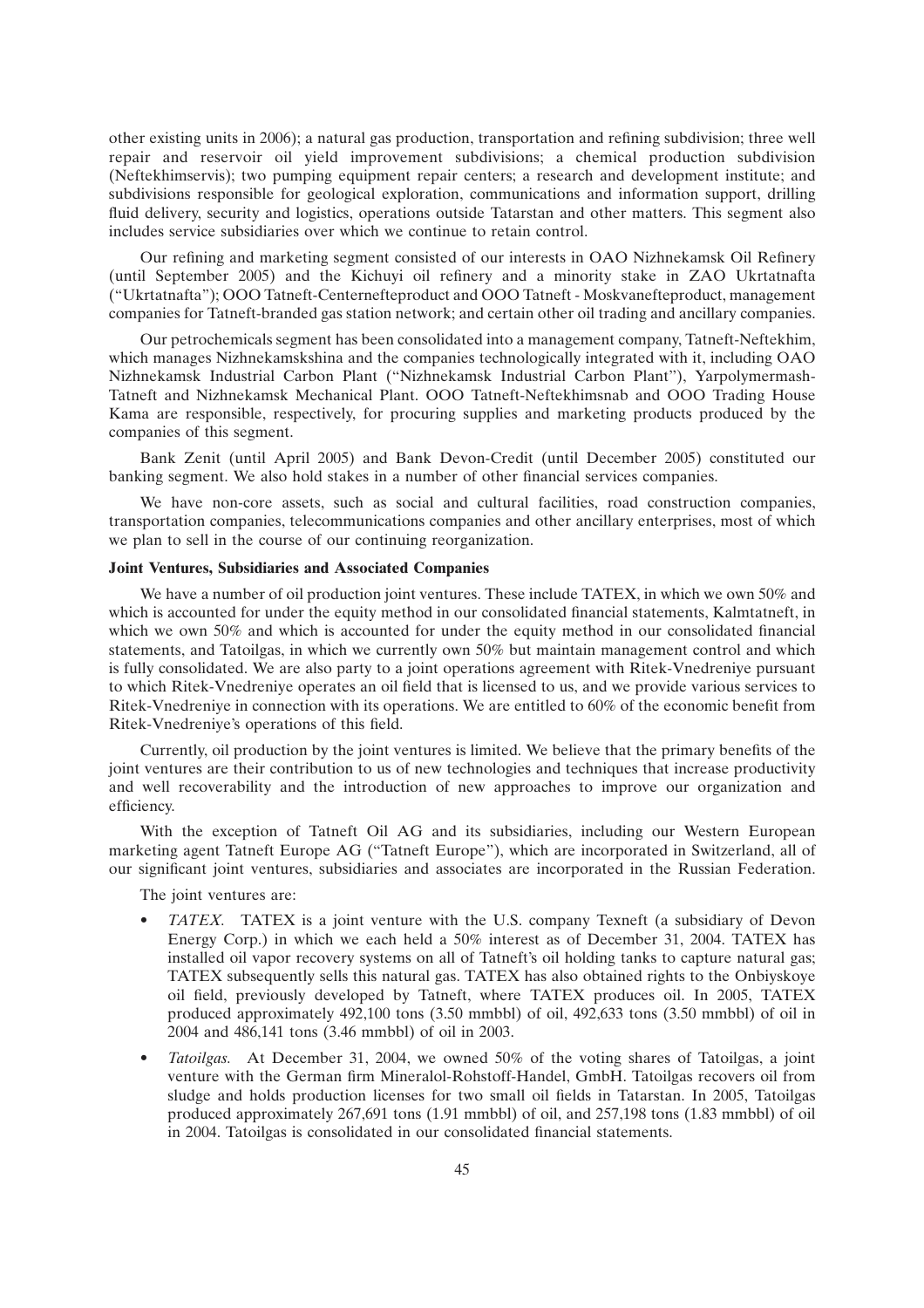• *Kalmtatneft.* We own 50% of Kalmtatneft, which holds four licenses to explore and develop four oil fields in Kalmykia.

We control a number of subsidiary companies and have minority stakes in a number of other companies, including those described below. Except for Nizhnekamskshina and Bank Zenit (until April 2005), we do not believe that any of these companies is material to our financial condition or results of operations.

- *Nizhnekamskshina.* We purchased approximately 34.6% of Nizhnekamskshina in 2000 from the Tatarstan government as part of our strategy to become a vertically integrated oil company. In 2001, we increased our stake to 51.7% and Nizhnekamskshina was consolidated in our consolidated financial statements from September 30, 2001. In 2003 we increased our stake to 76.01% following an additional share issuance by Nizhnekamskshina. Nizhnekamskshina is one of the largest tire manufacturing plants in Russia, and supplies products to both domestic and foreign markets. The Tatarstan government holds a Golden Share in Nizhnekamskshina that permits it to veto certain board and shareholder decisions and to appoint representatives to Nizhnekamskshina's management bodies.
- *Bank Zenit.* Until April 2005, we owned 52.7% of Bank Zenit, a Russian commercial bank founded in December 1994 and based in Moscow, having increased our holdings from 50% plus one share in 2004. Bank Zenit has branches in Rostov-on-Don, Nizhny Novgorod, Almetyevsk, Gorno-Altaisk, St. Petersburg, Kemerovo and Kursk, a representative office in Kazan and additional offices in Kazan and Nizhnekamsk. In April 2005, our wholly-owned subsidiary Tatneft Oil AG sold its 26.75% stake in Bank Zenit to three companies acting for the benefit of certain beneficiaries of Urals Energy. This transaction had the effect of reducing our ownership interest in Bank Zenit to 25.95%. In May 2006, we acquired 48.92% of newly-issued shares in Bank Zenit, increasing our current shareholding to 39.73%. See ''Appendix A—Tatneft's Banking Operations.''
- *IFK Solid.* As of December 31, 2004, we owned approximately 59.7% of IFK Solid. IFK Solid is a market maker in our shares in the Russian equity markets and also acted as a financial advisor and agent to us for transactions in the Russian equity markets and in connection with our stock option plan. See ''Item 9—The Offer and Listing—Markets—Activities of the Company and its Affiliates in the Market'' and ''Item 6—Directors, Senior Management and Employees— Compensation.'' In late December 2005, we sold the totality of our stake in IFK Solid.
- *Bank Ak Bars.* We currently own approximately 32.27% of Bank Ak Bars.
- *Bank Devon-Credit.* As of December 31, 2004, we owned approximately 92% of Bank Devon-Credit, a Russian commercial and retail bank. Bank Devon-Credit serves Tatneft and much of the local population in Almetyevsk and the southeast of Tatarstan through a network of 13 branch offices. We sold the totality of our stake in Bank Devon-Credit in December 2005 to Bank Zenit.
- *Tatneft, Solid & Co.* Tatneft is both a general partner and a limited partner in Tatneft, Solid & Co., a limited partnership set up to purchase our Ordinary Shares. See ''Item 9—The Offer and Listing—Markets—The Ordinary Share Market.''
- *Chulpan.* As of December 31, 2004, we owned approximately 45.5% of Chulpan, an Almetyevskbased company that provides voluntary medical and property insurance services. Our participation in this company was diluted in 2005 as a result of two share issuances undertaken by Chulpan, in which we did not participate.
- *Marketing Agents.* We have formed a number of subsidiaries that act as sales agents dedicated to working with specific refineries and markets. One of these agents, Tatneft Europe, registered in Switzerland, is one of the major offtakers of our oil. Each of the sales agents is consolidated in our consolidated financial statements.
- *OAO Tatneftegeofizika.* We own 88.1% of a geophysical services company, OAO Tatneftegeofizika (''Tatneftegeofizika''), which provides services in the discovery and exploration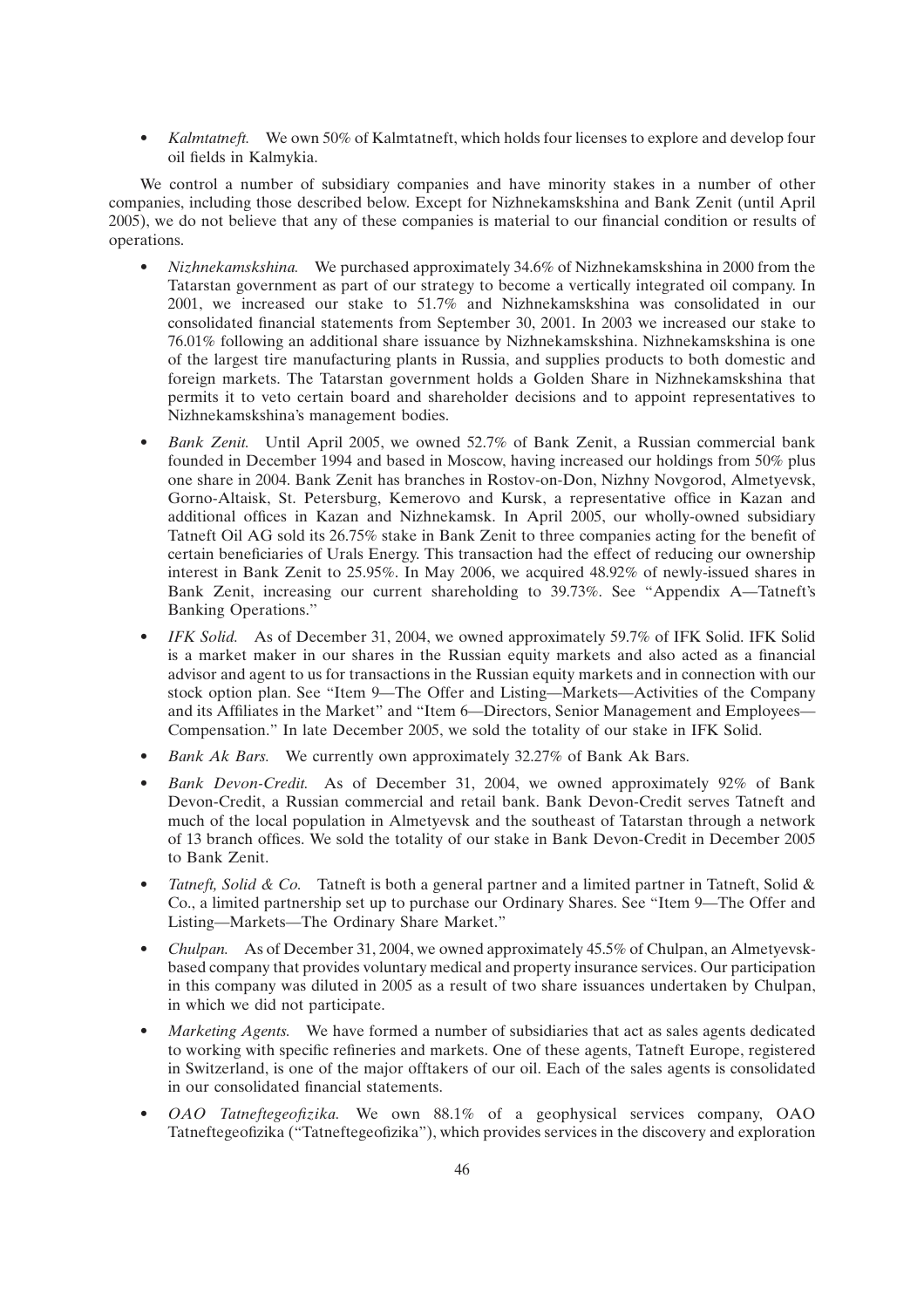of oil and natural gas reserves in Tatarstan, Siberia and outside of Russia (including Egypt, India, Kazakhstan, Libya and Turkey). The Tatarstan government holds a Golden Share in Tatneftegeofizika that permits it to veto certain board and shareholder decisions and appoint representatives to the company's management bodies.

- *Nizhnekamsk Industrial Carbon Plant.* We own 77.1% of Nizhnekamsk Industrial Carbon Plant. Nizhnekamskshina uses the carbon plant products as raw materials, and this acquisition is part of our efforts to create a vertically integrated group.
- *OAO Nizhnekamsk Oil Refinery.* We hold 63% of OAO Nizhnekamsk Oil Refinery, which operated the production facilities at the Nizhnekamsk oil refinery, previously owned by us and other shareholders. In early September 2005, we sold our share in the production assets of OAO Nizhnekamsk oil refinery. Following this sale, OAO Nizhnekamsk Oil Refinery was left without production capacity, and is now in process of liquidation. See ''—Refining and Marketing— Refined Products'' under this Item and ''Item 3—Key Information—Risk Factors—Risks Relating to the Company—We are dependent on oil refineries outside of Tatarstan.''
- *Yarpolymermash-Tatneft.* In 2001, we formed Yarpolymermash-Tatneft, of which we currently own 51%, based on the assets of the Yaroslavl Polymer Machine Plant, to manufacture equipment for processing materials for tire production.
- *Ukrtatnafta.* We own 8.6% of Ukrtatnafta. Ukrtatnafta holds a 100% interest in the Kremenchug refinery in Ukraine, one of the largest refineries for high sulfur content crude oil in the CIS. The Tatarstan government holds 28.8% of Ukrtatnafta. The Ukrainian government currently owns approximately 46% of Ukrtatnafta's shares. There is currently a dispute between the Ukrainian government and certain holding companies of Ukrtatnafta over 18% of Ukrtatnafta's shares.

# **STRATEGY**

Our strategic objectives are to enhance our position as a leading crude oil producer in Russia and to become an internationally recognized oil company. We seek to fulfill these objectives by (i) creating a vertically integrated oil company, (ii) maintaining production from our existing crude oil reserves base in Tatarstan, (iii) expanding and diversifying our reserves base outside Tatarstan and (iv) improving our corporate governance, through the following strategic initiatives:

*Shaping and improving our structure as a vertically integrated oil company.* We intend to increase our refining capacity and to expand our petrochemicals activities and retail gasoline operations in order to become a vertically integrated oil company. The government of Tatarstan, our major shareholder, is actively encouraging this approach. We believe that increasing our presence in these market sectors is the most effective strategy for mitigating the potential risks presented by possible fluctuations in global crude oil prices and demand.

We intend to continue to develop our relationships with refineries that have installed, or plan to install, the equipment necessary to convert heavy fraction high sulfur content crude oil, which constitutes a large proportion of our production, into higher-value products such as gasoline, jet fuel and diesel. As part of this strategy, in September 2005, together with Svyazinvestneftekhim, we founded ZAO Nizhnekamsk Oil Refinery to build an oil refining and petrochemical complex in Nizhnekamsk. We directly own 40% of the new company and Svyazinvestneftekhim owns 9%. The remaining 51% is indirectly held by IPCG Fund. The new complex will comprise an oil refinery with a refining capacity of 7 million tons of oil per year, construction of which is expected to be completed in 2008, a deep refining unit with a fuel oil capacity of 3.5 million of tons, construction of which is expected be completed in 2009, and a petrochemical plant producing products based on aromatics that is projected to be opened in 2010. The initial construction works (including the preparation of the site, etc.) commenced in September 2005. The total projected cost of this new refinery and petrochemical complex is approximately U.S.\$3.2 billion. As of December 31, 2005, our investments in ZAO Nizhnekamsk Oil Refinery amounted to approximately RR240 million, and our projected investments for 2006 are approximately RR6.5 billion. These funds have been and will continue to be lent to ZAO Nizhnekamsk Oil Refinery and used by the latter to finance initial construction phase as well as to cover certain administrative and operational expenses. We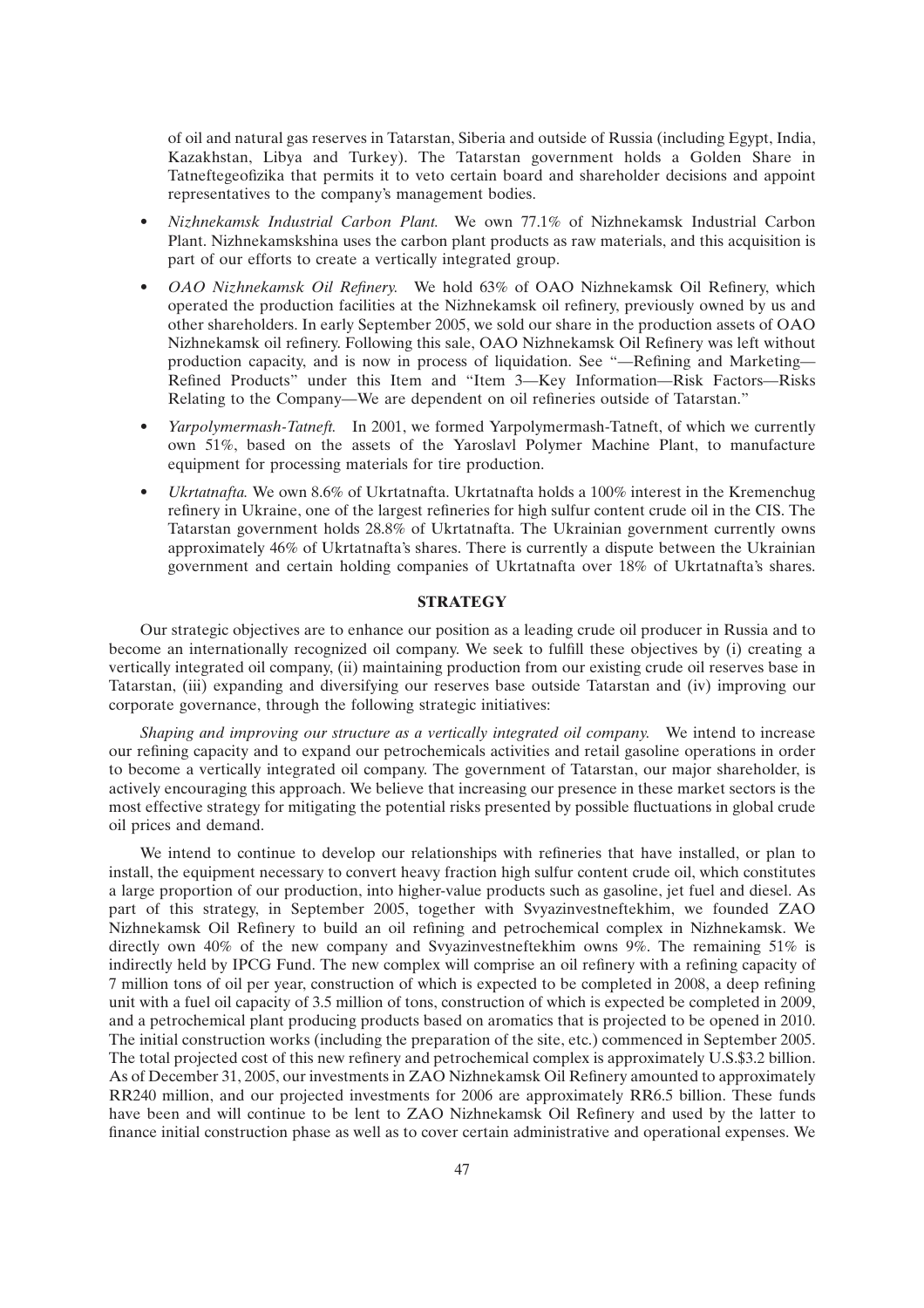expect ZAO Nizhnekamsk Oil Refinery to repay these loans to us once the project finance funding for the project has been obtained by ZAO Nizhnekamsk Oil Refinery from outside financiers. The project financing is expected to be opened in 2007. In May 2006, we retained BNP Paribas to advise us on the possible structure of the financing of the new refinery complex. In connection with this project, we applied for financial support for the construction and upgrade of existing infrastructure relating to the new Nizhnekamsk refinery (such as pipelines and railways) to the Ministry of Economic Development and Trade of the Russian Federation, which, oversees the Investment Fund of The Russian Federation. On June 14, 2006 the State Investment Commission made a preliminary recommendation to the Government of the Russian Federation to approve financial support in the amount of RR16.5 billion. The final decision is expected to be made by the Government of the Russian Federation in July 2006.

In addition to investing in our refining activities, we own a 76.01% stake in Nizhnekamskshina, one of the largest tire-producing factories in the Russian Federation, located in the city of Nizhnekamsk. We also own a 77.1% share of Nizhnekamsk Industrial Carbon Plant, a major supplier of technical carbon to tire manufacturers in Russia, including Nizhnekamskshina. We also formed Yarpolymermash-Tatneft, of which we own 51%, in 2001 based on the assets of Yaroslavl Polymer Machine Plant to construct equipment for processing materials for tire production. In 2000, we established control over a large producer of chemical reagents, OAO Tatneftekhimservice. We also constructed a plant in Nizhnekamsk for the production of synthetic lubricants for engines and machinery. To increase the efficiency of our petrochemicals operations, in 2002 we created the management company Tatneft-Neftekhim and transferred control over our shares in Nizhnekamskshina, Nizhnekamsk Industrial Carbon Plant, Yarpolymermash-Tatneft and other petrochemicals companies to it.

We are also currently expanding the Tatneft-controlled network of retail gasoline sales outlets both inside and outside Tatarstan, particularly in Moscow, St. Petersburg and the Moscow, Chuvashiya, Ulyanovsk, Arkhangelsk, Vladimir and Leningrad regions in Russia, as well as in Ukraine. We are conducting this expansion both directly and through our subsidiaries and affiliates. As of January 1, 2006, there were 553 Tatneft-controlled service stations throughout Russia and Ukraine, including 408 in Russia and 145 in Ukraine. Tatneft-controlled service stations sold 1 million tons of refined products in 2005. We are currently implementing a program to increase the number of our controlled service stations.

*Maintain crude oil production from existing fields.* In the mid-term, we plan to maintain production from our existing fields at approximately the current level, subject to the absence of significant adverse changes in taxation. We believe that this level of production will optimize the long-term value of the reserves base while generating cash flows to support our current operations. In addition, by maintaining production from our existing fields we may benefit from the introduction of a differentiated unified natural resources production tax that would apply a lower tax rate to oil companies with mature fields. See ''—Overview of the Russian Oil industry—Current System of Oil-Related Taxes and Payments—The Unified Natural Resources Production Tax'' under this Item. We expect to continue to implement our well rehabilitation program to increase the use of secondary and tertiary recovery methods in order to maintain production levels. Our ability to carry out these programs will be limited by the extent to which we are able to provide the necessary financing. We also are actively pursuing opportunities to use new technologies in order to maximize the recovery from our existing reserves base. See ''Item 4—Information on the Company—Exploration and Production.''

We are currently exploring bitumen reserves in Tatarstan, with a view to begin in 2007 the production of bitumen from these reserves. In order to drill these reserves, we are using Steam Assisted Gravity Drainage Solutions-based technology. We will proceed to the development of the bitumen production only if this production proves economically viable. In particular, the production of bitumen is currently subject to a significant tax burden. Taxation of bitumen production may be revised by the new tax law introducing a differentiated rate for the unified natural resources production tax and designed to stimulate development of new oil fields in certain regions. See ''Item 4—Information on the Company— Exploration and Production.''

*Expansion of reserves base outside Tatarstan.* We intend to expand and diversify our reserves base by gaining access to reserves outside Tatarstan, particularly in Kalmykia, the Ulyanovsk, Samara, Orenburg, Saratov and Murmansk regions, Astrakhan, and the Chuvash Republic. We intend selectively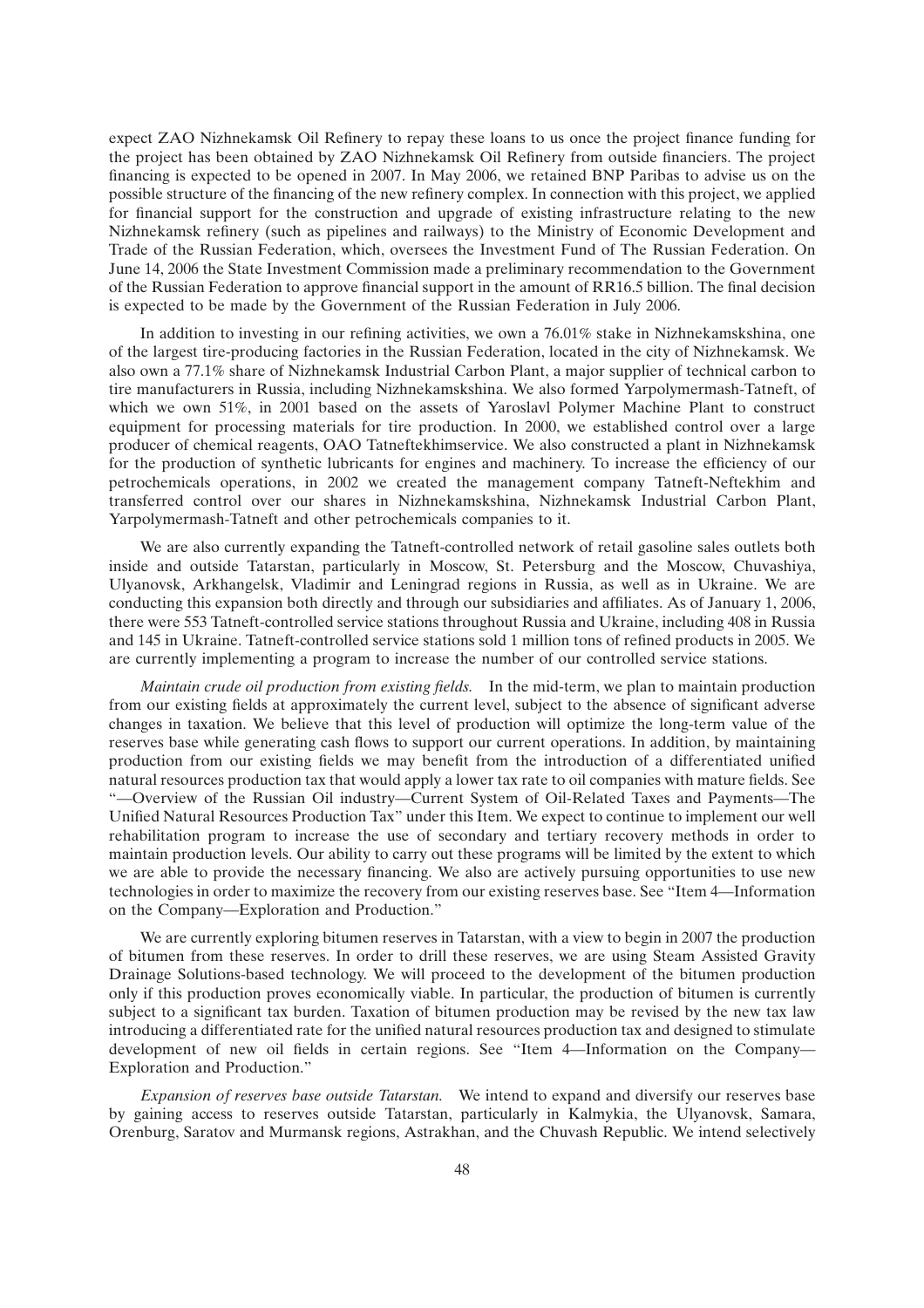to establish strategic alliances to develop and operate oil fields in order to facilitate this process. Outside the Russian Federation, we participate or intend to participate in projects in Oman, Libya, Iraq, Syria and Iran, subject to compliance with applicable international sanctions regimes.

*Improving our corporate governance.* We are seeking to improve our corporate governance in accordance with Russian and international standards, such as the Principles of Corporate Governance of the Organization for European Cooperation and Development and the model Code of Corporate Conduct approved by the Russian Government. Among the areas we are trying to improve are the transparency of financial activity, informational transparency, responsibility to shareholders and corporate social responsibility. Steps taken in recent years towards improving our corporate governance have included establishing the Audit Committee, Disclosure Committee and Corporate Governance Committee, progressive implementation of non-financial modules of the SAP R/3 corporate management system and divestiture of non-core assets.

However, Ernst & Young, our independent auditor, and PricewaterhouseCoopers, our independent auditor until 2003, have identified weaknesses in our control environment. For further information regarding weaknesses in our control environment, see ''Item 3—Key Information—Risk Factors—Risks Relating to the Company—Our independent registered public accounting firm reported material weaknesses in our internal controls and we may not be able to remedy these material weaknesses or prevent future weaknesses'' and ''Item 15—Controls and Procedures.''

## **OVERVIEW OF THE RUSSIAN OIL INDUSTRY**

*The information presented herein is presented on the basis of official public documents, including, without limitation, the laws, regulations and rules cited therein, and has been presented on the authority of such documents unless otherwise indicated.*

### **Background**

Since the dissolution of the Soviet Union, the oil industry in Russia has undergone a major restructuring. Under the Soviet regime, the incentive system focused on the quantity of crude oil produced without regard to the quality of the oil. Furthermore, the domestic prices for oil and refined products were maintained by the state at artificially low levels, and the maximization of economic value played little or no part in the production decisions. As a result, producers had little incentive to produce crude oil from which a relatively high percentage of premium products could be refined, and over-production and under-maintenance of equipment were widely prevalent in the system.

The privatization of the Russian oil industry was launched by Presidential Decree No. 1403, issued on November 17, 1992, which established the federal framework for privatizing Russian oil companies and the basis for the transformation of state-owned exploration, production, refining and distribution enterprises into several major vertically integrated companies. Initially the major Russian oil companies essentially functioned as holding companies with shares in separate production, refining and distribution subsidiaries. The process of vertical integration of such companies was facilitated by a further Russian Presidential decree No. 327, issued on April 1, 1995, allowing the integration of subsidiaries into vertically integrated companies through share exchanges.

Other major Russian oil companies, such as Tatneft, also possess significant crude oil reserves and exploration and production capabilities, but do not currently possess significant independent refining capabilities. These entities were also formed through the transformation of separate state-owned exploration and production enterprises into new companies during the privatization process.

The Russian government's shares in several vertically-integrated oil companies were placed under fiduciary management with banks and other institutions in the ''loan-for-shares'' program held in late 1995 under which the institutions extended loans to the government in return for the right to manage the shares. When these loans were not repaid at maturity, the lending institutions generally acquired the right to sell the stakes they had managed to settle the loans, which has resulted in the sale of the managed shares of Surgutneftegaz, Sidanco, Sibneft and YUKOS.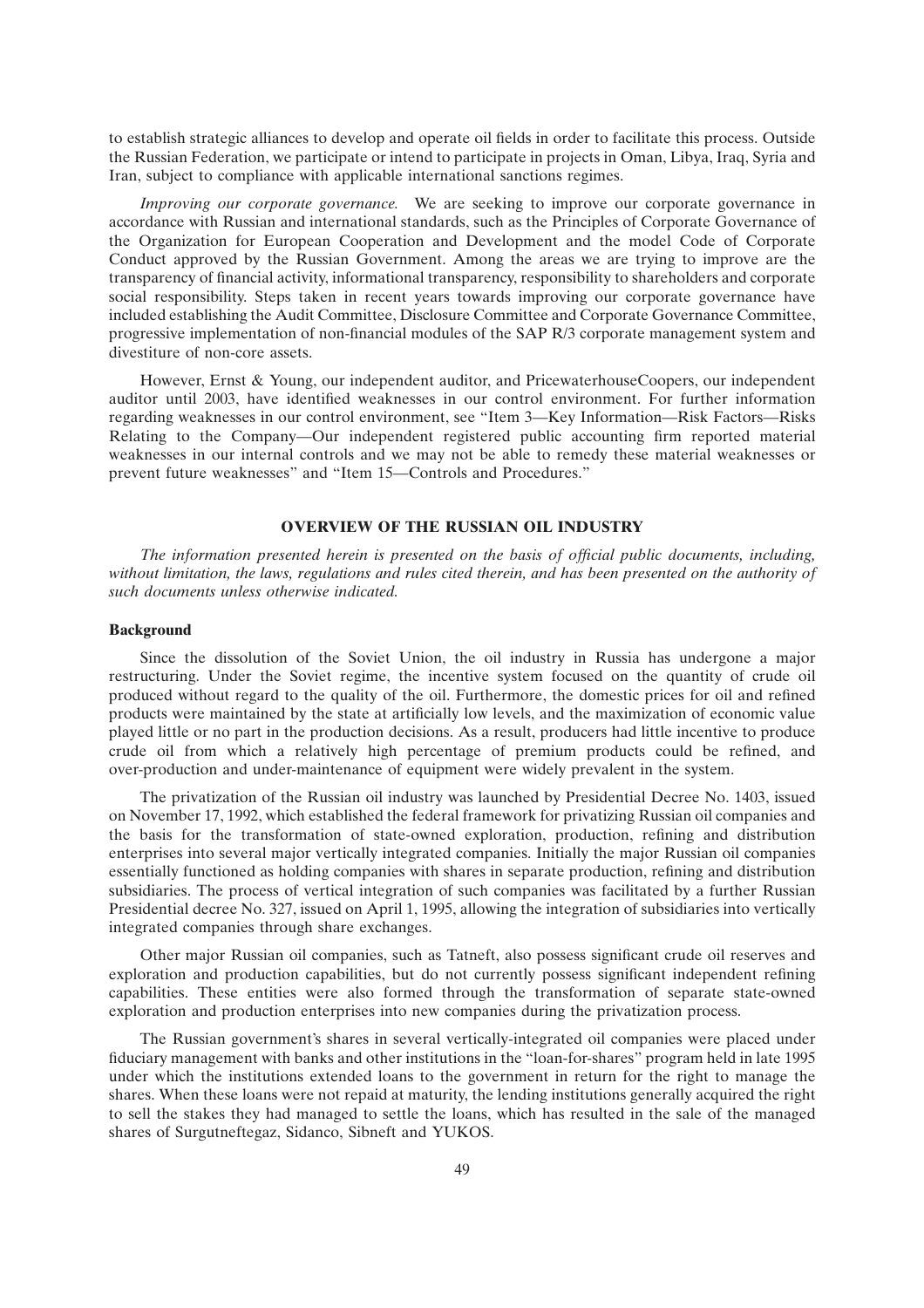The Russian government continued to privatize Russian oil companies that remained under its control. Privatization of an 85% government stake in ONAKO was completed in 2000. In May 2002, the government sold 36.82% of Eastern Oil Company through an auction to YUKOS and sold approximately 6% in LUKOIL in December 2002. In November 2002, the government of Belarus sold its 10.83% stake in Slavneft to a consortium of shareholders of TNK and Sibneft, and the Russian government sold its 74.95% in Slavneft at an auction held in December 2002 to the same consortium. The Russian government sold its remaining 7.6% stake in LUKOIL in a privatization auction to ConocoPhillips in September 2004.

The Russian oil industry has also recently undergone a wave of consolidation. In February 2003, Alfa Group and Access-Renova (together, TNK's, ONAKO's and Sidanko's majority shareholders) and BP announced plans to combine their oil and natural gas operations in Russia and Ukraine, and this transaction was completed in August 2003. The new holding company, TNK-BP, created on the basis of the combined assets of TNK, ONAKO, Sidanco and BP's Russian assets (excluding BP's assets in the Sakhalin Islands), is owned 50% each by BP and the combined Alfa-Access-Renova and is the third-largest oil company in Russia by reserves and production. Alfa-Access-Renova and BP subsequently reached an agreement to contribute TNK's 50% stake in Slavneft to TNK-BP, and announced the completion of this transaction in January 2004. In April 2003, YUKOS and Sibneft announced that their respective shareholders had reached an agreement in principle on effecting a merger and this transaction was completed with effect in October 2003. However, pursuant to claims for back taxes against YUKOS by the Russian government, the merger has since been reversed. In December 2004, the Russian government auctioned a 76.8% stake in Yuganskneftegaz, YUKOS' largest production subsidiary, in partial settlement of back tax claims against YUKOS, to Rosneft. In October 2005, Gazprom Finance B.V., a subsidiary of Gazprom, acquired approximately 76% of the shares of Sibneft, in line with Gazprom's new long-term strategy to become a diversified energy group represented in all energy sectors. Gazprom has publicly announced plans to proceed to further acquisitions of oil assets in Russia and abroad.

The various oil companies differ as to their size of operations, geographic focus and management philosophy. Moreover, the Russian government has applied different policies with respect to such companies at various times during the privatization process. Some companies seek foreign ventures beyond neighboring countries, while others concentrate primarily on opportunities in their historical region of operations or within the former Soviet Union. In addition, Russian oil companies may acquire additional assets through mergers or other forms of combination.

#### **Production**

Oil production in Russia declined between the late 1980s and 1997. The decrease in production was attributable to many factors, including overproduction of wells during the Soviet period, lack of funds for capital expenditures to maintain operations, inefficient secondary recovery methods, insufficient transportation capacity in the pipeline system, losses during transit and reduced demand attributable to the Russian economic recession. In 1997, production increased by approximately 1.3% to approximately 305 million tons (2,172.5 mmbbl) as compared to 1996. After a slight decrease by approximately 0.8% to 303.2 million tons (2,159.7 mmbbl) in 1998, Russian crude oil production began to increase starting 1999. This rise has resulted from several factors, including relatively high world and domestic oil prices, increased rehabilitation of non-operational wells and increased export opportunities.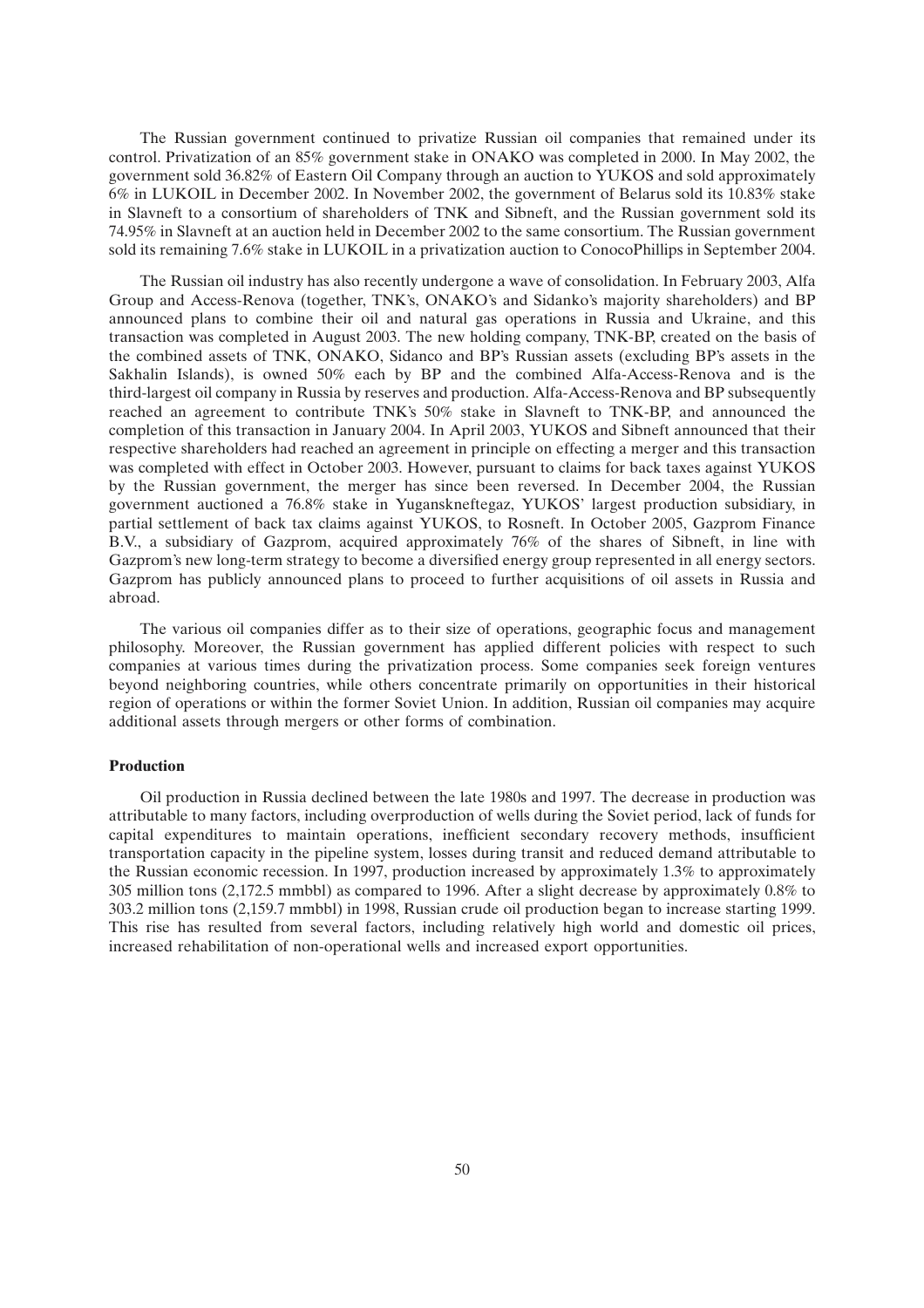| Year |                    | Russian production of crude oil Change from prior year |          |
|------|--------------------|--------------------------------------------------------|----------|
|      | (millions of tons) | (mmbbl)                                                |          |
|      | 305.0 2.172.5      |                                                        | $0.6\%$  |
|      | 312.7              | 2.227.4                                                | 2.5%     |
|      | 336.9              | 2.399.7                                                | $7.7\%$  |
|      | 379.6              | 2.703.9                                                | $12.7\%$ |
|      | 4214               | 3.001.6                                                | $11.0\%$ |
|      | 458.8              | 3.268.1                                                | 8.9%     |
|      | 470.0              | 3,349.2                                                | 2.5%     |

The table below sets forth data on Russian oil production for the years indicated:

### *Source: BP Statistical Review of World Energy.*

In general, reforms in regulation are now prompting the Russian oil industry to adopt commerciallyoriented production practices. These reforms included the liberalization of crude oil and refined product prices and the elimination of export quotas and licensing requirements in early 1995. However, domestic pricing remained until recently significantly below world levels, hampering the ability of companies to reinvest or modernize production practices, equipment and facilities. The following table shows approximate crude oil production levels of the largest Russian oil companies in 2005, 2004, 2003 and 2002:

| Company |              | $2004^{(2)}$       | $2003^{(2)}$ | $2002^{(2)}$ |
|---------|--------------|--------------------|--------------|--------------|
|         |              | (millions of tons) |              |              |
|         | 24.4         | 85.7               | 80.7         | 69.9         |
|         | 873          | 84.1               | 78.9         | 75.5         |
|         | 74.9         | 70.3               | 43.0         | $37.5^{(3)}$ |
|         | 63.5         | 59.6               | 54.0         | 49.2         |
|         | 32.8         | 34.0               | 31.4         | 26.3         |
|         | $25.6^{(6)}$ | $25.4^{(6)}$       | $24.9^{(6)}$ | $24.9^{(6)}$ |
|         | (7)          | (7)                | 18.6         | 16.3         |
|         | 24.0         | 22.0               | 18.1         | 16.2.        |
|         | 73.9         | 21.6               | 17.8         | 16.1         |
|         | 119          | 12.0               | 120          | 12.0         |

*Source: Interfax Petroleum Report, except for Tatneft.*

- (1) Includes production at Yuganskneftegaz through 2004.
- (2) Totals exclude the share of production of affiliated joint ventures.
- (3) Including the production of ONACO.
- (4) Data for periods prior to 2004 is for TNK only.
- (5) Excludes production attributable to Slavneft.
- (6) Including annual production attributable to our joint venture Tatoilgas, which is consolidated into our consolidated financial statements, of approximately 267,691 tons, 257,198 tons, 265,301 tons and 291,000 tons in the years ended December 31, 2005, 2004, 2003 and 2002, respectively. Including also approximately 173,783 tons (1.2 mmbbl), 173,495 tons (1.2 mmbbl), 169,193<br>tons (1.2 mmbbl) and 172,000 tons (1.2 mmbbl) in the years ended December 31, 2005, 2004, 2003 and produced at the third-block of the Pavlovskoye area of the Romashkinskoye oil field operated by Ritek-Vnedreniye under a joint operations agreement with us.
- (7) Included within TNK-BP starting from 2004.
- (8) Includes production at Yuganskneftegaz from 2005.

# **Crude Oil Prices**

Domestic oil prices in Russia do not reflect world levels or international supply and demand fundamentals. Constraints on exports have kept domestic oil prices below export prices and hindered a significant real increase in the domestic price of crude oil. In addition, in June 1999, the Russian government signed an agreement with leading Russian industries to impose price controls on energy,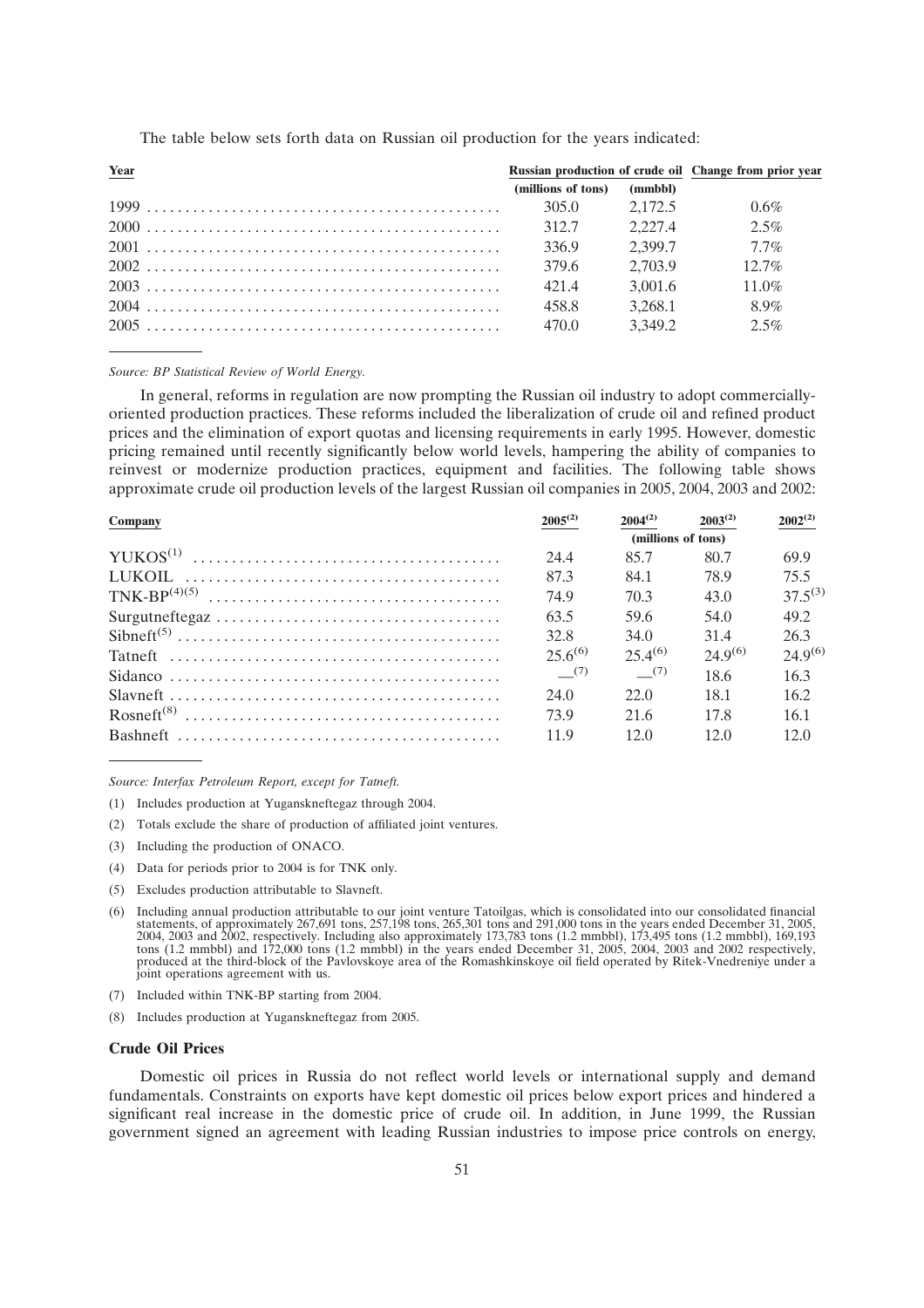metals and transportation, further restricting the increase in the domestic price of crude oil. In September 2005, pursuant to a request of the Russian government, the leading Russian oil companies agreed to freeze the prices on refined products until the end of 2005. In March 2006, this freeze was extended until summer 2006. However, at times, selling crude oil domestically has been more profitable than exporting it in light of transportation costs, the taxation regime and the margins available on refined products.

Prior to 1995, Russia carried out a policy of controlling domestic oil prices and exports in order to ensure a low-cost domestic supply of crude oil. Beginning in 1995, oil prices have been liberalized by elimination of these controls. Moreover, there has been substantial liberalization of the program of mandatory sales at fixed prices to governmental authorities.

In the second quarter of 1998, domestic crude oil prices, which had been previously unaffected by the decline in world market prices, decreased significantly. This reduced the profitability of domestic crude oil sales and had a negative impact on the operations of Russian oil companies. The increase in world and domestic oil prices in the second part of 1999 significantly helped Russian oil companies to increase profitability. World oil prices have increased significantly since January 1999, when the price was approximately U.S.\$10.33 per barrel, resulting in windfall profits for Russia's major oil producers. According to the International Energy Agency, the average prices of Brent crude, an international benchmark oil, for the four years ended December 31, 2005, 2004, 2003 and 2002, were approximately U.S.\$54.38, U.S.\$38.22, U.S.\$28.83 and U.S.\$25.02 per barrel, respectively. The price of Brent crude was U.S.\$69.39 per barrel at June 1, 2006. Crude oil prices increased during 2004 over the level at the end of 2003 as a result of export restrictions imposed by OPEC and certain other crude oil producing nations, including Russia, increased demand and uncertainty with respect to the situation in Iraq and the Middle East more generally. International crude oil prices also increased in 2005 as compared to 2004 resulting from an increase in global demand and the lack of spare oil production capacities, including as a result of the Hurricanes Katrina and Rita.

Domestic prices have also risen from U.S.\$30 to U.S.\$35 per ton in January 1999 to an average of U.S.\$91.60 per ton for 2001, declining in 2002 to an average of U.S.\$83.70. Domestic prices were an average of RR2,439 per ton (U.S.\$82.82 at the exchange rate prevalent on December 31, 2004) in 2004 and RR5,450 per ton (U.S.\$192.51 at the exchange rate prevalent on December 31, 2005) in 2005.

# **Crude Oil Exports**

Russian oil companies have significantly increased their crude oil exports since 1991 in light of the fall in domestic demand, a substantial gap between domestic and foreign prices and the elimination of export quotas and licensing requirements. The trunk pipelines for the transport of crude oil and refined products in Russia are controlled by Transneft and OAO Transnefteprodukt (''Transnefteprodukt''), both of which are state-controlled monopoly companies. The Russian government is expected to retain control over these entities for the foreseeable future. Since September 11, 2001, the pipeline capacity, including export pipeline capacity, and terminal access have been allocated among oil producers and their parent companies in proportion to the volumes of oil produced and delivered to the Transneft pipeline system (and not in proportion only to oil production levels, as was previously the case) in the prior quarter, planned oil production in the forthcoming quarter, and total pipeline capacity. As a consequence, most producers are able to export only between 30—35% of their oil production through the Transneft system. Limitations on access to the pipeline network act as a constraint on the ability of producers to export crude oil, and limited port, shipping and railway facilities further constrain exports of crude oil. Furthermore, Russian oil companies are required to pay taxes owed to the Russian government in order to maintain their access to export pipelines and terminals. See ''—Regulation of the Russian Oil Industry—Oil and Refined Products Transportation Regime'' under this Item. Although there are Russian government-sponsored and private programs to improve pipeline and port capacity, it does not appear likely that the situation will improve significantly in the medium term.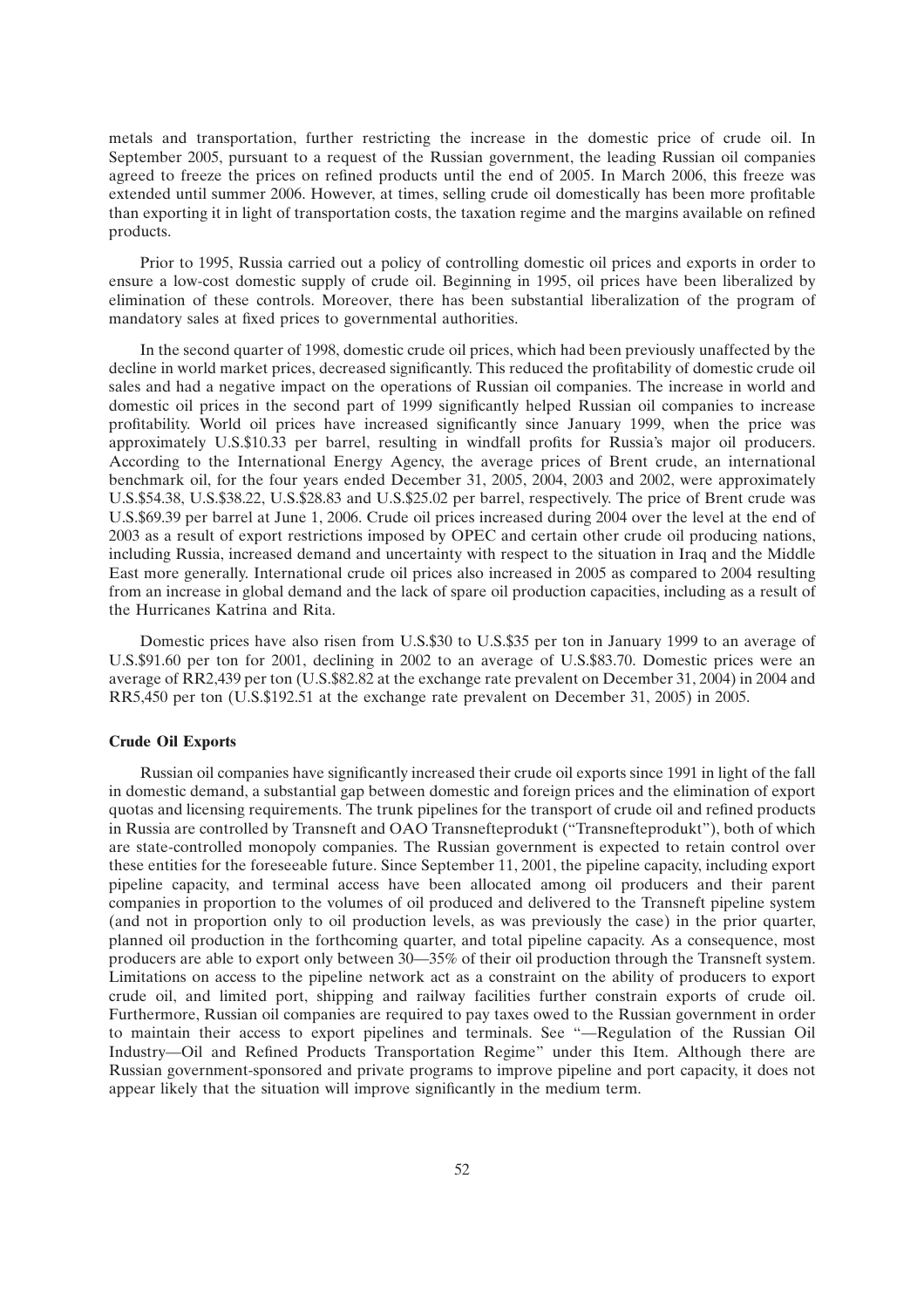In 2005, Russia exported approximately 204.1 million tons of crude oil to non-CIS countries, a 12% increase from 2004. In 2004 and 2003, Russian exports of crude oil to non-CIS countries amounted to approximately 200.9 million tons and 155.0 million tons, respectively. This represented a 30% increase from 2003, and a 12% increase from 2002. The following table shows approximate export volumes of crude oil for deliveries to non-CIS countries by certain Russian oil companies in 2005, 2004, 2003 and 2002:

| Company | 2005 | 2004               | $2003^{(2)}$ | $2002^{(2)}$ |
|---------|------|--------------------|--------------|--------------|
|         |      | (millions of tons) |              |              |
|         | 1.6  | 34.0               | 29.6         | 25.6         |
|         | 34.2 | 33.0               | 27.1         | 25.9         |
|         | 37.6 | 30.8               | 18.8         | 14.8         |
|         | 27.5 | 20.9               | 18.3         | 17.5         |
|         | 159  | 134                | 11.6         | 10.5         |
|         | 12.1 | 130                | 131          | 10.9         |
|         | (4)  | (4)                | 8.3          | 5.2          |
|         | 5.1  | 82                 | 5.8          | 5.5          |
|         | 34.2 | 68                 | 64           | 6.1          |
|         | 4.3  | 39                 | 39           | 4.1          |

*Source: Interfax Petroleum Report, except for Tatneft.*

(1) Includes production at Yuganskneftegaz through 2004.

(2) These totals exclude production of affiliated joint ventures and oil purchased from third parties.

(3) Data for periods prior to 2004 is for TNK only.

(4) Included within TNK-BP starting from 2004.

(5) Includes production at Yuganskneftegaz from 2005.

#### **Refining**

The current refining market in Russia is characterized by overcapacity. Refinery utilization since 1995 has remained at approximately 60%, which is relatively low by international measures. This rate has increased in recent years. Primary oil refining was 174.8 million tons in 2002, 190.0 million tons in 2003, 195.0 million tons in 2004 and 207.4 million tons in 2005. This generally increasing trend reflects the growth in exports of refined products, since domestic consumption remained relatively stable. Russian vertically-integrated oil companies are now typically seeking to increase the utilization of their refining capacities as Russian domestic prices for refined products have risen and the Russian Government has raised the export tariffs on crude oil to a point where domestic sales of refined products now present an economic alternative to oil exports.

## **Regulation of the Russian Oil Industry**

#### *General*

Regulation of the oil industry in Russia is still evolving, with federal, regional and local authorities each promulgating rules.

At the federal level, the Ministry of Industry and Energy is the principal authority that sets governmental policy for the industry and coordinates the activities of oil companies. The Federal Tariff Service and the Ministry of Industry and Energy address issues in the oil industry related to access to Transneft's truck oil pipelines and tariffs. The Ministry of Natural Resources is the principal authority that sets government policy for the use of subsoil and licenses the use of subsoil resources, as described below. The Federal Service for the Supervision of the Use of Natural Resources, acting under the Ministry of Natural Resources, oversees compliance with the terms and conditions of licenses issued by the Ministry of Natural Resources and environmental legislation and oversees exploration and geological prospecting for the oil and gas industries. In certain circumstances (such as the use of subsoil resources on the continental shelf), licenses are granted by the government of the Russian Federation. Regional and local authorities enforce their taxation regimes, administer land-use regulations and oversee compliance with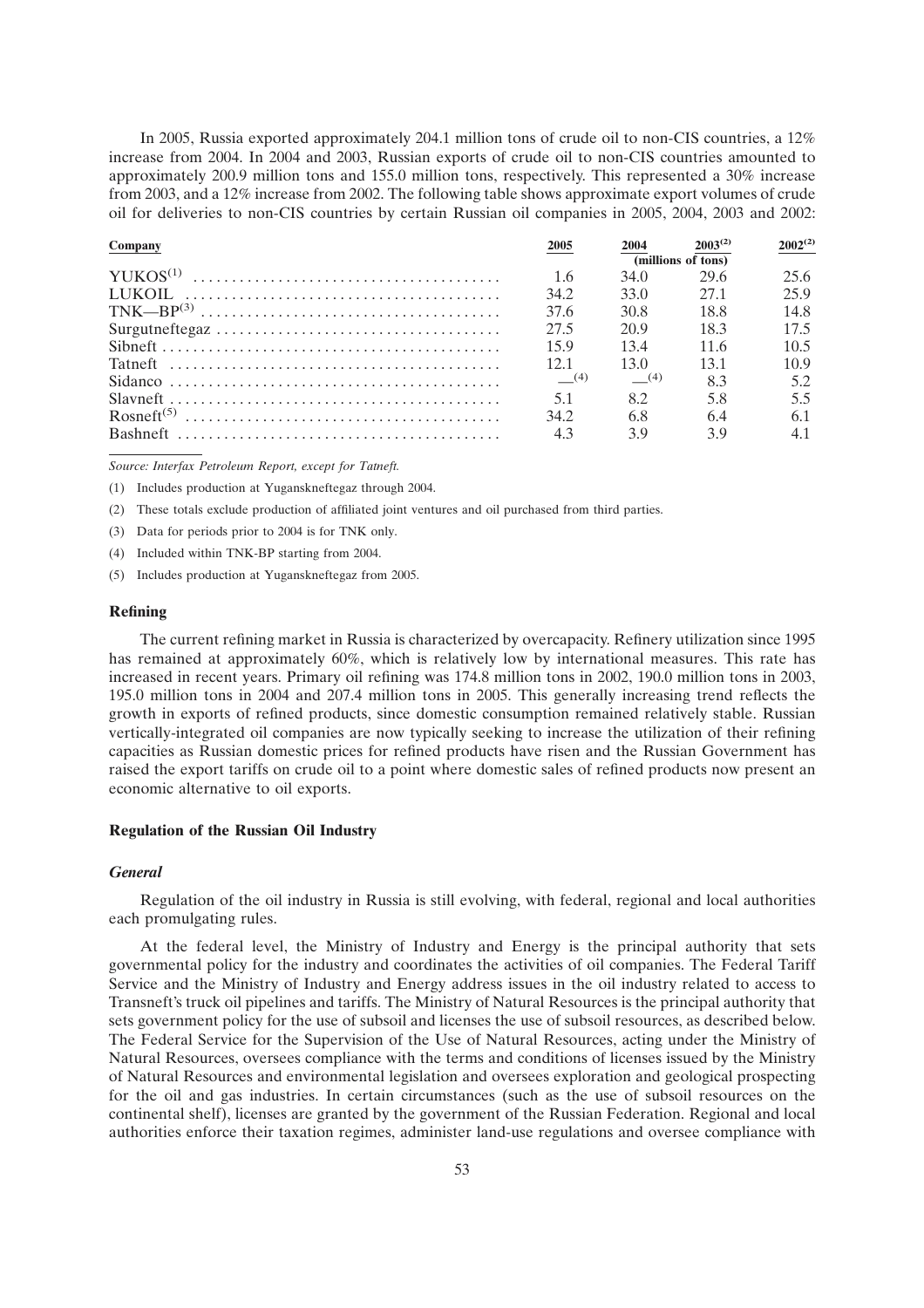environmental and worker safety rules. Local and regional authorities also exercise some control over the use of the national and local pipeline grid through their jurisdiction to regulate land use and environmental matters. The Federal Antimonopoly Service supervises competition in the Russian oil industry sector.

According to Russian and international press reports, the Ministry of Industry and Energy has prepared a draft law restricting foreign investments in certain ''strategic'' Russian industries. This draft law has not been submitted to, or approved by, the State Duma and therefore has not become public. The draft law reportedly provides that foreign investors may not own, directly or through a chain of affiliated companies, 50% or more of the share capital of a company involved in a ''strategic'' industry. In addition, a governmental approval will reportedly be required for acquisition by a foreign investor of more than 25% of a company involved in a ''strategic'' industry. On March 2, 2006, the *Kommersant* daily newspaper published a list of 39 "strategic" industries that might be influenced by the proposed law, which included production of natural resources. See ''Item 3—Key Information—Risk Factors—Risks Relating to the Russian Legal System and Russian Legislation—Possible restrictions of foreign investments in strategic industries may limit your ability to hold or sell our ADSs.''

### *Licensing*

The licensing regime for use of subsoil for geological research, exploration and production of mineral resources is established primarily by Subsoil Law, and the regulations thereunder. Until January 2000, when important amendments to the Subsoil Law were introduced, exploration licenses were typically granted for up to five years, while production licenses were granted for up to twenty years and licenses for combined activities were granted for up to twenty-five years. Under the Subsoil Law, as currently in effect, the maximum term of an exploration license remains five years and a production license may be issued for the useful life of the mineral reserves field, calculated on the basis of a feasibility study for exploration and production that ensures rational use and protection of the subsoil. A license recipient is also usually granted rights to use the land surrounding the license area.

Important amendments to the Subsoil Law, passed in August 2004, significantly changed the procedure for awarding exploration and production licenses, in particular abolishing the joint grant of licenses by federal and regional authorities. Under the 2004 amendments, production licenses and combined exploration and production licenses are awarded by tender or auction conducted by the Federal Services for the Supervision of the Use of Natural Resources. While the auction or tender commission includes a representative of the relevant region, the separate approval of regional authorities is no longer required in order to issue subsoil licenses. The winning bidder in a tender is expected to submit the most technically competent, financially attractive and environmentally sound proposal that meets published tender terms and conditions. Licenses for geological exploration and production may also be issued without the holding of an auction or tender by the decision of the federal authorities to holders of exploration licenses that discover mineral resource deposits through exploration work conducted at their own expense.

Licenses may be transferred only under certain limited circumstances that are identified in the Subsoil Law, including the reorganization or merger of the license holder or in the event that an initial license holder transfers its license to a legal entity in which it has at least a 50% ownership interest, provided that the transferee possesses the equipment and authorizations necessary to conduct the exploration or production activity that is covered by the transferred license.

A license holder has the right to develop and sell oil extracted from the license area. The Russian Federation, however, retains ownership of all subsoil resources at all times, and the license holder only has rights to the crude oil when extracted.

Licenses generally require the license holder to make various commitments, including:

- extracting annually an agreed target amount of reserves;
- conducting agreed drilling and other exploratory and development activities;
- protecting the ecology in the fields from damage;
- providing geological information and data to the relevant authorities;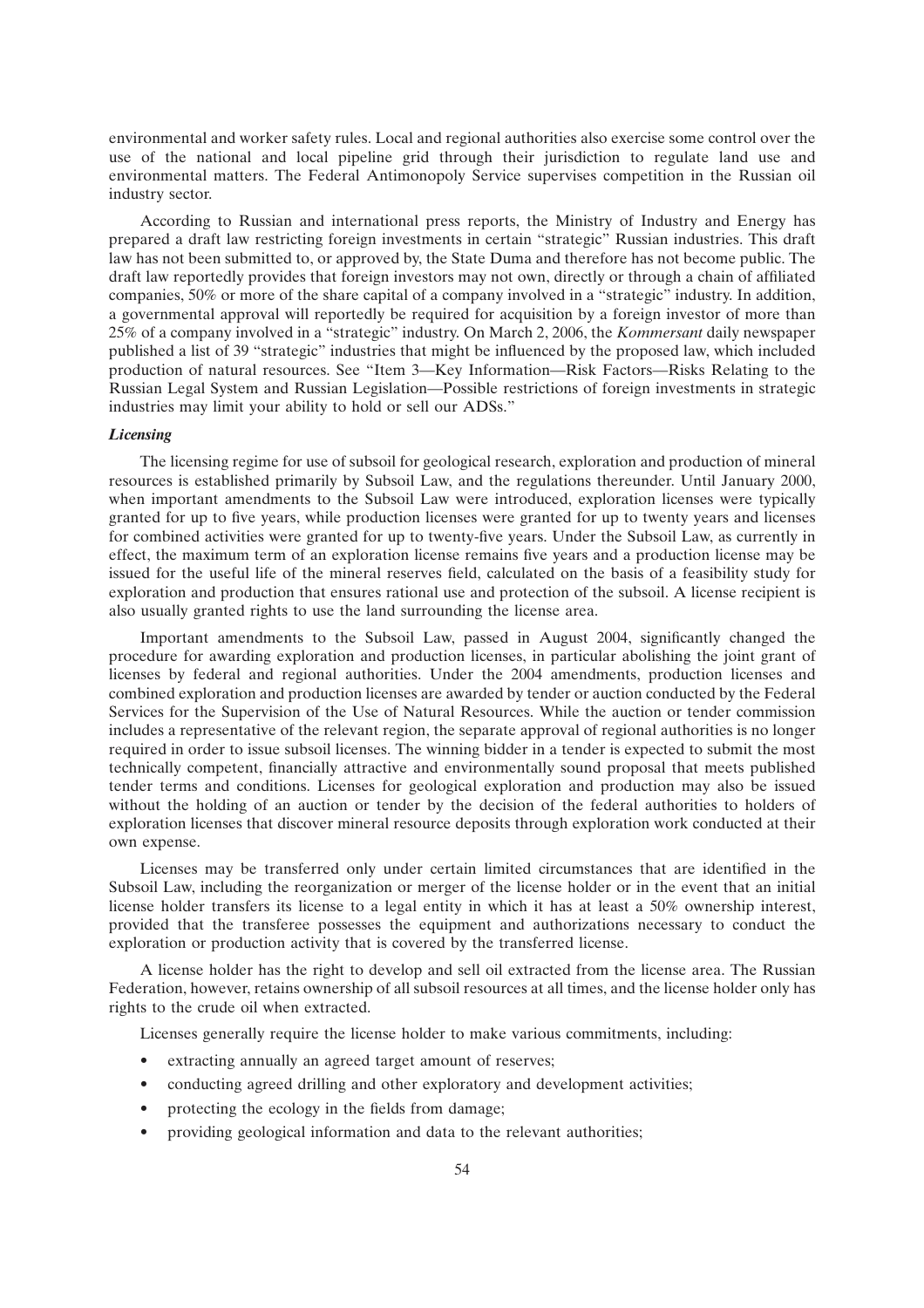- submitting on a regular basis formal progress reports to regional authorities; and
- paying certain royalty and other obligatory payments when due.

Article 10 of the Subsoil Law also provides that a license to use a field must be extended by the relevant authorities at the initiative of the license holder if the extension is necessary to finish production in the field, provided that the licensee has not violated the terms of the license. We believe that our existing production licenses will be extended at or prior to their scheduled expiration and we will apply for extensions of our existing production licenses when appropriate. However, in the event that the Russian government determines that we have not complied with the terms of one of our licenses, it may not extend the license upon the expiration of its current period. See ''Item 4—Information on the Company—Exploration and Production.''

The Federal Service for the Supervision of the Use of Natural Resources, or its regional division, oversees compliance with the terms of licenses. A licensee can be fined for failing to comply with a subsoil production license and a subsoil production license can be revoked, suspended or limited in certain circumstances, including:

- breach or violation by the licensee of material terms and conditions of the license;
- repeated violation by the licensee of the subsoil regulations;
- failure by the licensee to commence operations within a required period of time or to produce required volumes, both as specified in the license;
- the occurrence of an emergency situation;
- the emergence of a direct threat to the life or health of people working or residing in the area affected by the operations under the license;
- liquidation of the licensee; and
- non-submission of reporting data in accordance with the legislation.

In the case of expiration of the term of a license or early termination of subsoil use, all oil and natural gas facilities in the relevant licensing area, including underground facilities, must be removed or properly abandoned. In accordance with removal and abandonment regulations, all mining facilities, including oil and natural gas wells, must be maintained at a level that is safe for the population, the environment, buildings and other facilities. Abandonment procedures must also secure the conservation of the relevant oil and natural gas field, mining facilities and wells. Our estimates of future abandonment costs consider present regulatory or license requirements and are based upon our management's experience of the costs and requirements of such activities. Most of these costs are not expected to be incurred until several years, or decades, in the future and will be funded from our general resources at the time of removal. For a further discussion of our treatment of our asset removal obligations, see Note 11 to our audited consolidated financial statements included in this annual report.

Certain activities relating to the oil and gas industry require specific licenses. These include the construction, operation, repair, manufacture and installation of oil and natural gas producing equipment and refining facilities, the storage of oil and natural gas and their respective products, the processing and transportation of hydrocarbons and hydrocarbon products and the construction and manufacturing of buildings and other structures connected with oil and natural gas activities. The Ministry of Industry and Energy and the Federal Service for Environmental, Technology and Nuclear Supervision, the designated government agency, are authorized to issue these specific licenses.

# *Land Use Permits*

In addition to a subsoil production license, permission to use surface land within the specified licensed area is necessary. A majority of land plots in the Russian Federation are owned by federal, regional or municipal authorities that can sell, lease or grant other use rights to the land to third parties through public auctions or tenders or through private negotiations.

Land use permits are typically issued with respect to specified areas, upon the submission of standardized reports, technical studies, pre-feasibility studies, budgets and impact statements. A land use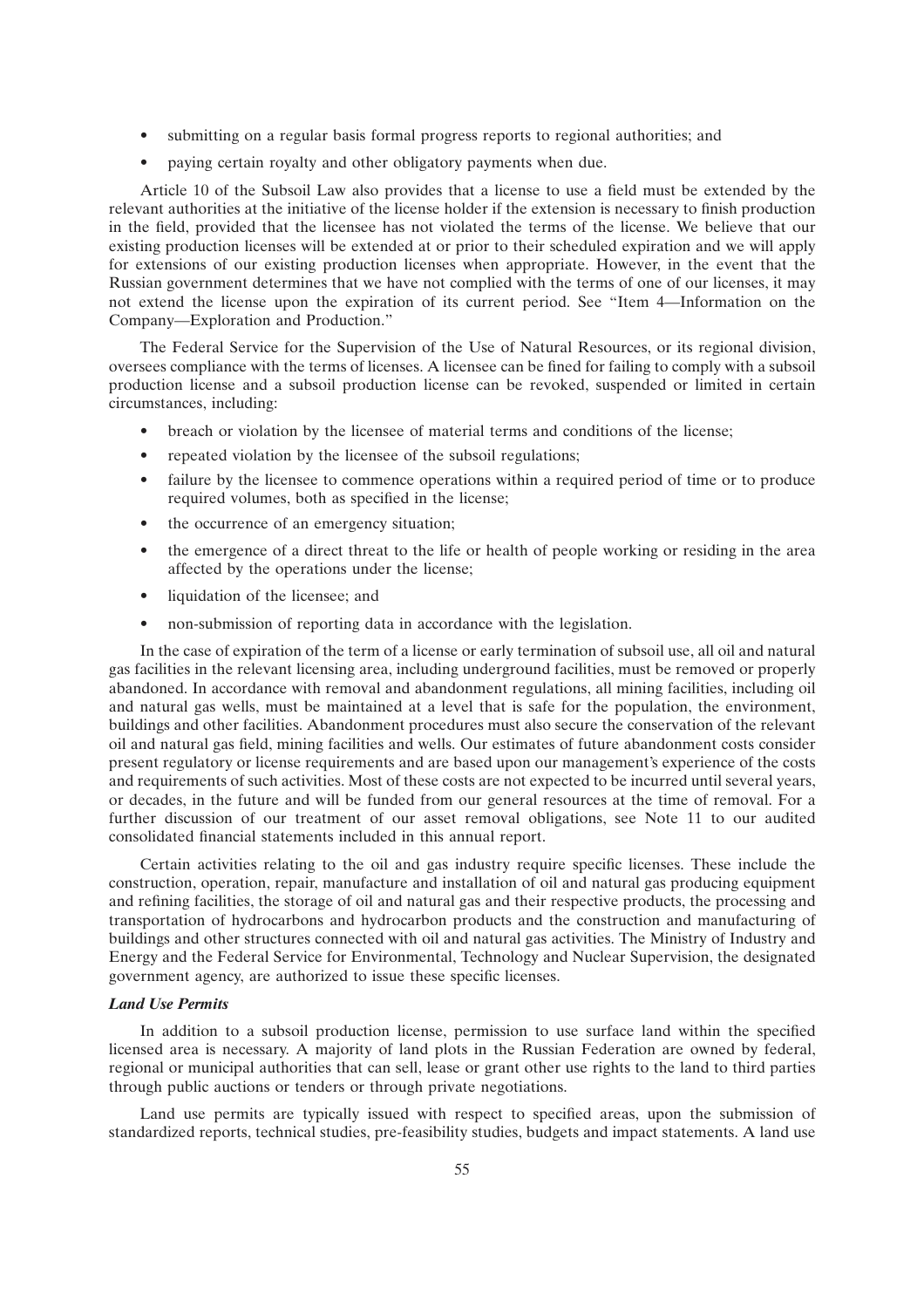permit generally requires that the holder make lease payments and revert the land plot to a condition sufficient for future use, at the licensee's expense, upon the expiration of the permit.

# *System of Payments for the Use of Subsoil*

Beginning January 1, 2002, the previously existing system of payments for the use of subsoil was modified by merging royalties, excise taxes and mineral restoration payments into a single tax called the unified natural resources production tax. Further, based on amendments to the Subsoil Law, the following types of payment obligations were established:

- one-time payments in cases specified in the license;
- regular payments for subsoil use, such as rent payments for the right to conduct prospecting/ appraising and exploration work;
- payments to the state for geological subsoil information;
- fees for the right to participate in tenders and auctions; and
- fees for the issuance of licenses.

The rates at which payments are to be levied are usually established in a license by federal authorities within a range of minimum and maximum rates established by the Subsoil Law. These rates are not significant.

#### *Production Sharing Agreements*

Petroleum operations carried out under production sharing agreements (''PSAs'') are governed by separate laws. A PSA is a contract between the Russian Government or its authorized body, acting on behalf of the Russian Federation, and one or more investors whereby the investor agrees to bear the costs and risks of exploration and production of a mineral resource and the parties agree to share the output in predetermined proportions. PSAs aim to reduce an investor's risk by providing a stable legal and fiscal framework for long-term and large investments. Since the enactment of the Law on Production Sharing Agreements in 1995, a number of oil fields were approved by other federal laws as eligible for PSAs. However, to date, very few PSAs have been conducted with respect to these fields.

PSA laws provide that operations conducted under a PSA are to be governed by the PSA itself and are not to be affected by contrary provisions of any other legislation, including laws relating to subsoil licenses. Furthermore, PSAs entered into by the Russian government prior to the enactment of the PSA laws are recognized under a grandfather clause.

We do not participate in any PSA arrangements in Russia.

### *Oil and Refined Products Transportation Regime*

From 1995, as part of its plan to deregulate prices and liberalize export controls, the Russian government established equal pipeline and terminal access procedures for all oil companies in proportion to the actual production volume of each company. This system allows Russian oil companies to export, on average, 30-35% of crude oil produced.

Over 90% of the oil produced in Russia is transported through Transneft, the state-owned monopoly owner and operator of Russia's trunk crude oil and export pipelines. Transportation of oil is based on contracts with Transneft and its subsidiaries, which set forth the basic obligations of the contracting parties, including the right of Transneft to blend or substitute a company's oil with oil of other producers. Transneft establishes and collects on prepayment terms a ruble tariff on domestic shipments and an additional hard currency tariff on exports. The Federal Tariff Service is authorized to periodically review and set the tariff rates applicable for each segment of the pipeline. The Druzhba pipeline, which is operated by Transneft in Russia and extends from central Russia (near to our production fields) to markets in the Czech Republic, Germany, Hungary, Poland and Slovakia, has throughput capacity of approximately 1.5 mmbbl of oil per day and currently accommodates over a third of total Russian exports.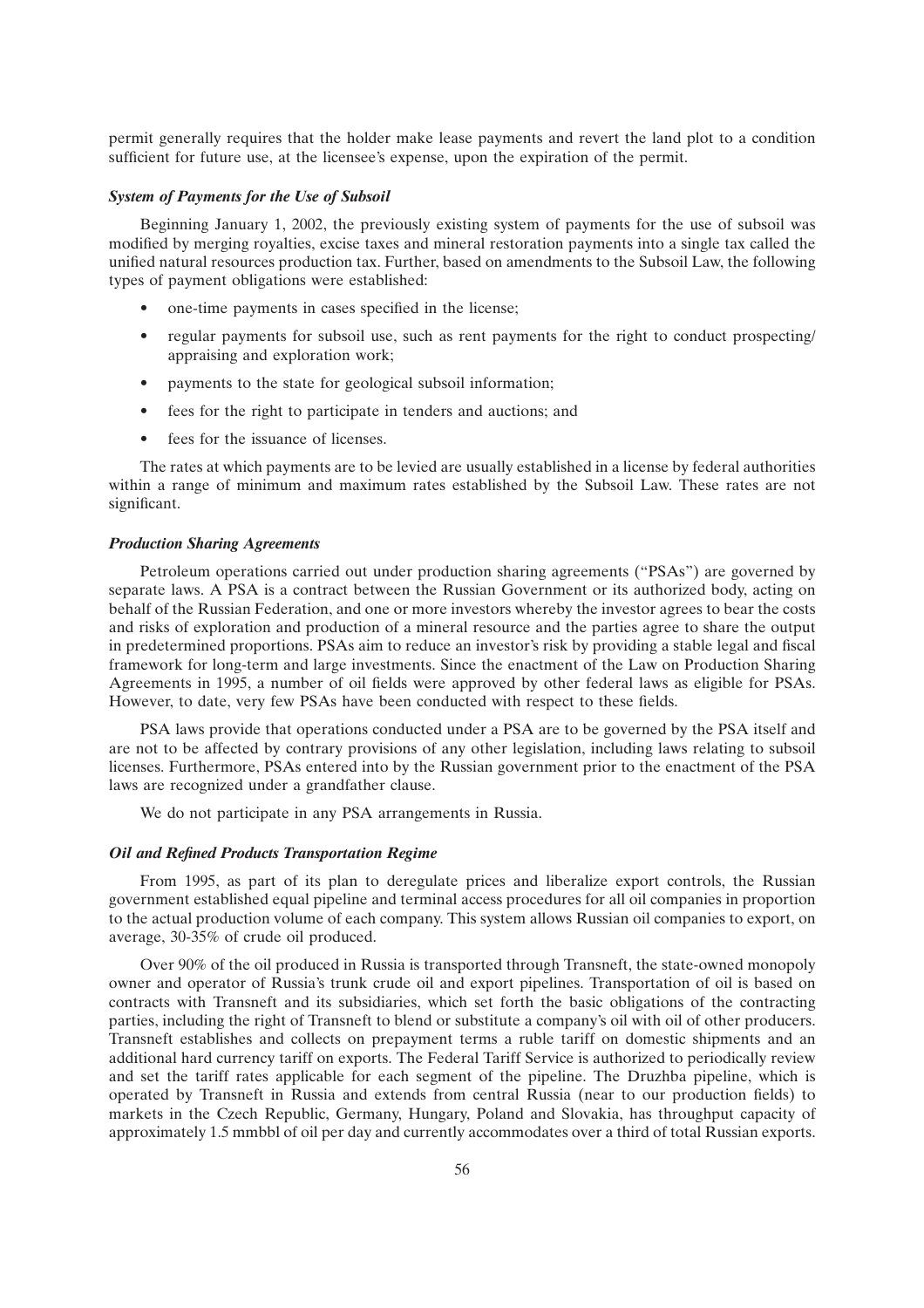Currently, the allocation of pipeline and terminal access rights is overseen by the Ministry of Industry and Energy, which approves quarterly schedules that, among other things, detail the precise volumes of oil that each oil producer can pump through the Transneft system. These quarterly schedules provide certain stability in the export regime for Russian oil companies. Once the access rights are allocated, oil producers generally cannot increase their allotted capacity in the export pipeline system, although they do have limited flexibility in altering delivery routes. Oil producers are generally allowed to assign their access rights to third parties.

In 2001, the Russian government began reforming the system of pipeline allocation and terminal access rights. Since September 2001, pipeline and terminal access rights have been distributed among oil producers and their parent companies in proportion to the volumes of oil produced and delivered to the Transneft pipeline system in prior periods (not only in proportion to oil production volumes).

Generally, Transneft has no ability to transport individual batches of crude oil, which results in the blending of crude oil of differing qualities. Transneft does not currently operate a system whereby companies, including Tatneft, shipping heavy and sour (high sulfur content) crude compensate the shippers of higher-quality crude oil for deterioration in crude quality due to blending. Although the introduction of a blending compensation system, often referred to as a "quality bank," is currently under discussion between Transneft and the Russian government, these proposals are generally met with aggressive resistance by producers, including Tatneft, with reserves of a lower quality and regional authorities where such reserves are located.

Refined products are transported by similar means as crude oil, including railways, sea transportation and specially designed pipelines for refined products. The majority of refined products, however, are transported by railways. The regime for the transportation of refined products is generally similar to the regime for the transportation of crude oil. In particular, the rules provide for equal access to refined products pipelines, which currently transport primarily gasoline and diesel fuel.

#### *Imports and Exports*

In the past, the Russian government imposed seasonal limitations on the export of certain refined products (such as diesel fuel, fuel oil, gasoline and jet fuel). No such restrictions are in effect at present. However, the Ministry of Energy, the predecessor of the Ministry of Industry and Energy, proposed seasonal regulation of export duties on refined products and the imposition of state non-tariff limitations on the domestic refined products market. Effective from May 6, 2006, pursuant to the amended Government Regulation No. 939 of December 9, 2000, refined products are subject to the following export customs duties rates: U.S.\$137.9 per ton for light refined products and U.S.\$120 per ton for dark refined products (as compared to U.S.\$120.7 per ton and U.S.\$65 per ton, respectively, prior to May 6, 2006).

To protect national economic interests, the Russian government implements tariff regulations through the use of export duties. The amounts of export duties vary depending on existing crude oil prices.

## *Environmental Protection*

Petroleum operations are subject to extensive federal and regional environmental laws and regulations. These laws and regulations set various standards for health and environmental quality, provide for penalties and other liabilities for the violation of such standards, and establish, in certain circumstances, obligations to compensate for environmental damage and restore environmental conditions.

The Russian Federal Law on Environmental Protection dated January 10, 2002 (the ''Environmental Protection Law") established a "pay-to-pollute" regime administered by the Federal Service for Ecological, Technological and Nuclear Supervision and other federal and regional authorities. Fees are assessed both for pollution within the limits agreed of emissions and effluents and for pollution in excess of these limits. There are additional fines for certain other breaches of environmental regulations. The Environmental Protection Law does not stipulate precise requirements for the clean-up of pollution, although it does contain an obligation to provide full compensation for all environmental losses caused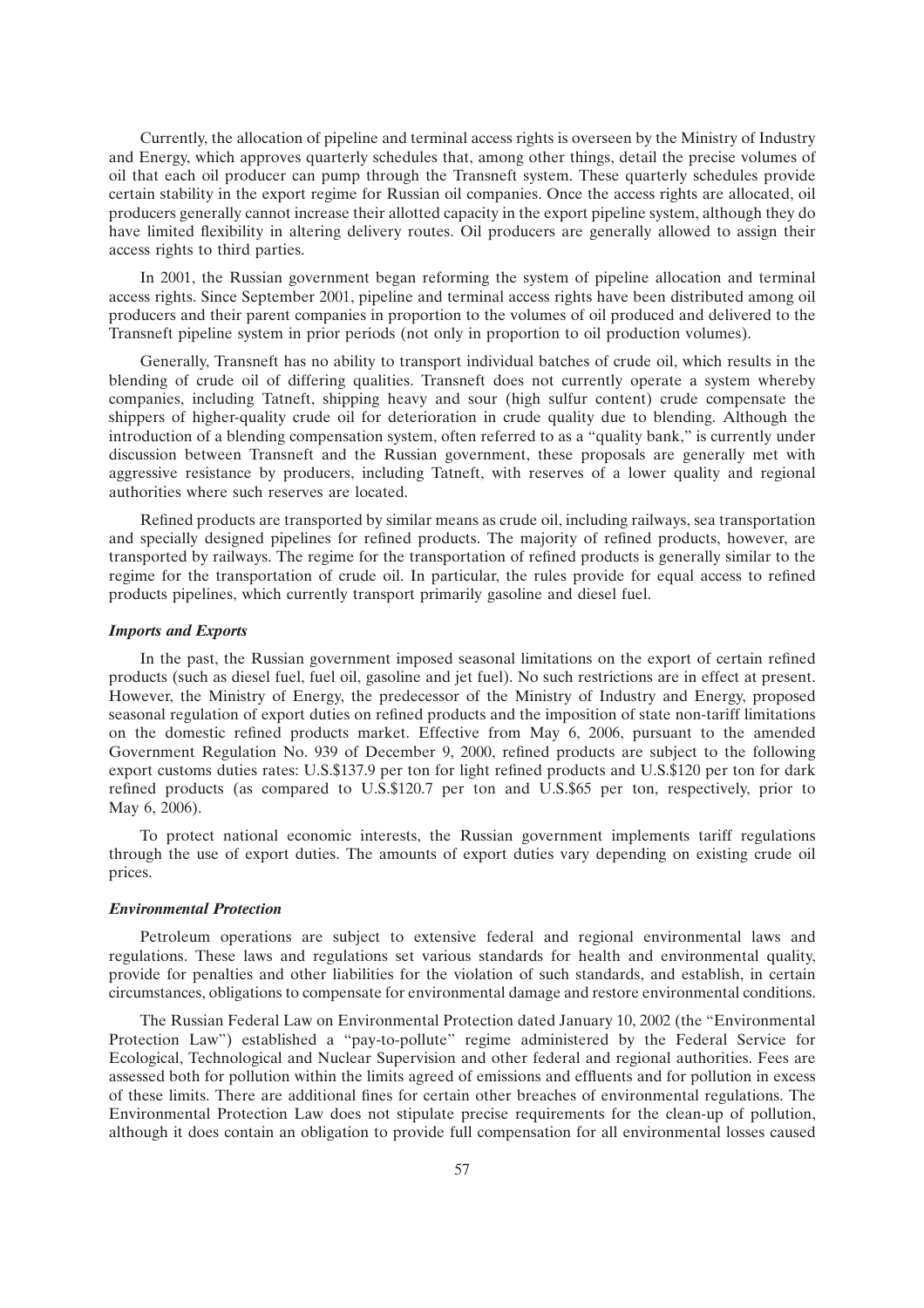by pollution. The rates of the ''pay-to-pollute'' regime are determined by the Government Decree No. 344 ''On Rates of Payments for Pollutant Emissions Into the Air by Stationary and Mobile Sources, Pollutant Disposals Into Surface and Underground Waters, Disposal of Production and Consumption Waste'' dated June 12, 2003.

Natural resources development matters are subject to periodic environmental evaluation. While these evaluations have in the past generally not resulted in substantial limitations on natural resources exploration and development activities, they are expected to become increasingly strict in the future. Furthermore, the implementation of the Kyoto Protocol may impose new and/or additional rules or more stringent environmental norms. Such requirements may require additional capital expenditures or modifications in operating practices. The impact on us will depend on, among other factors, the base level against which permissible levels of emissions are to be measured and the allocation of quotas for such emissions, which is currently uncertain.

#### **Current System of Oil-Related Taxes and Payments**

In general, the Russian oil industry is subject to the same burdensome tax regime as other industries. In addition, the oil companies are subject to industry-specific taxes. As noted above under ''—Regulation of the Russian Oil Industry—Oil and Refined Products Transportation Regime,'' the Russian government may impose restrictions on the export of crude oil and oil products by companies that have arrears to tax authorities at any level of government.

# *The Unified Natural Resources Production Tax*

Federal Law No. 126-FZ of August 8, 2001, which amended the Tax Code and became effective on January 1, 2002 (the ''Natural Resources Tax Law''), amended the previously existing regime of mineral resource restoration payments, royalties and excise taxes on the production of oil and gas condensate and replaced all such taxes with the unified natural resources production tax, a tax on the extraction of commercial minerals.

For the year ended December 31, 2004, the base tax rate for the unified natural resources production tax was set at RR347 per ton of crude oil produced, and was increased to RR419 per ton of crude oil produced effective from January 1, 2005, and is adjusted monthly depending on the market price of Urals blend and the ruble exchange rate. The tax becomes zero if the Urals blend price falls to or below U.S.\$9.00 per barrel (U.S.\$8.00 per barrel prior to January 1, 2005). For the year ended December 31, 2003, the average effective rate for the unified natural resources production tax, based on the Urals blend market price and ruble exchange rates, was RR801 per ton of crude oil produced. At December 31, 2004, the effective rate for the unified natural resources production tax was RR1,037.67 per ton and RR2,061.48 per ton at December 31, 2005. Pursuant to the Tax Code, from January 1, 2007, the unified natural resources production tax rate is set by law at 16.5% of the value of extracted crude oil, calculated either by reference to actual sale prices of natural resources or the deemed value of natural resources (determined by the oil producer based on its tax declaration) net of VAT less export duties, transportation expenses and certain other distribution expenses.

On June 7, 2006 a draft law was passed in the first reading (from three mandatory readings) by the State Duma introducing a differentiated rate for the unified natural resources production tax, with the effect that oil companies with more mature fields would pay a lower rate than those with better quality reserve deposits. The introduction of a differentiated unified natural resources production tax may benefit us because the majority of our fields are considered mature. Under the draft law, the tax rate for the production of oil would be set at RR419 per ton starting January 1, 2007 through December 31, 2016. This tax rate would be applied with a coefficient based on the levels of the international oil prices and the levels of maturity of the oil fields. Such formula would benefit producers of oil fields having a maturity level superior to 80%, with a 30% decrease in tax expenses compared to the current expenses for oil fields having a maturity level of 100%. In addition, the aforementioned law is designed to stimulate development of new oil fields in the region referred to as Eastern-Siberian Oil and Gas Province (which include Yakutia, the Irkutsk region and Krasnoyarskyi Krai). Under the draft law, the tax rate would be set at 0% up to a total of 25 million tons of oil produced in the oil fields in the Eastern-Siberian Oil and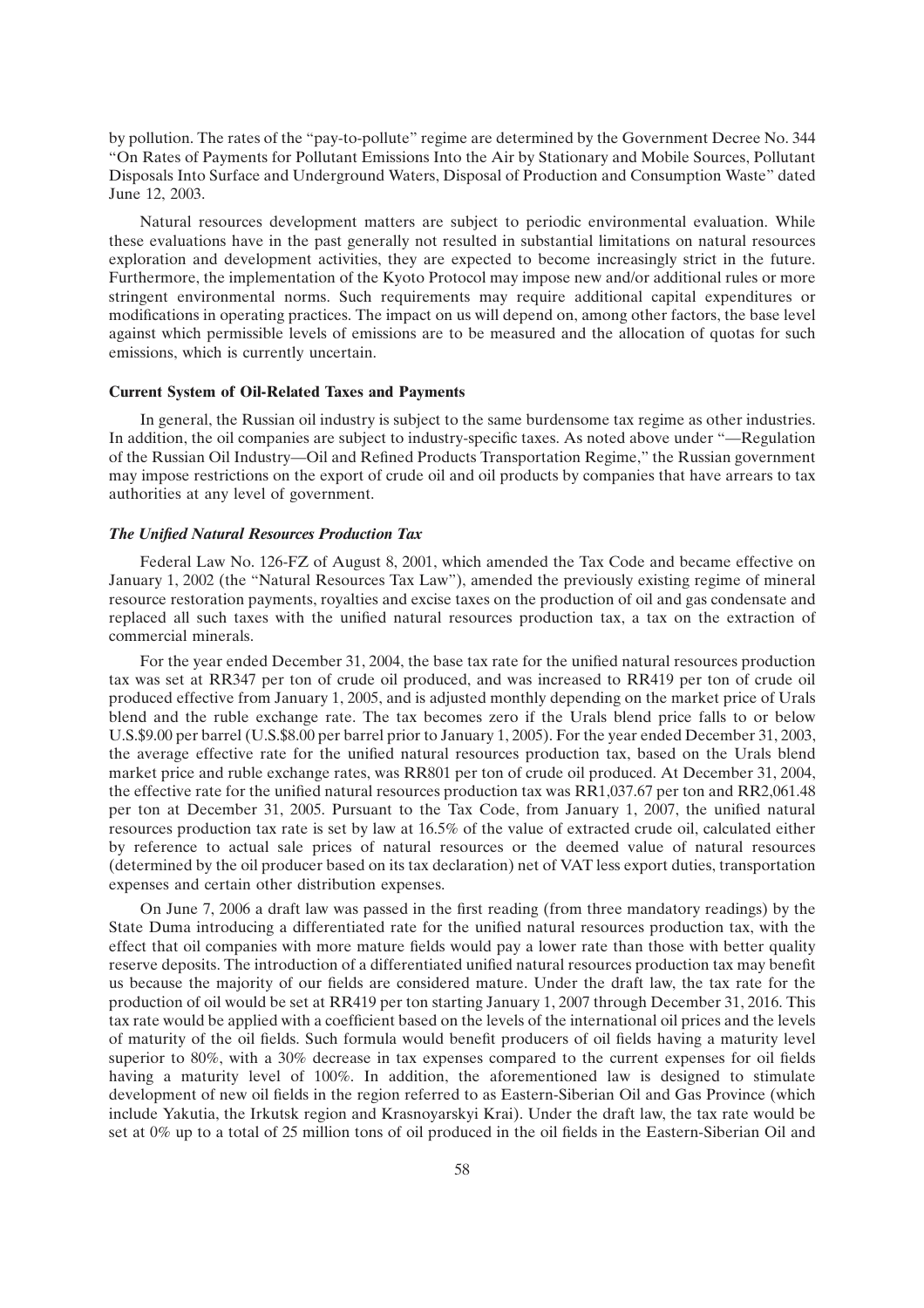Gas Province. Development of such fields would have a 10-year term for production and exploration licenses and a 15-year term for licenses for production and geological survey. However, as there can be no assurances that the draft law will be enacted as passed in the first reading, at this stage we cannot speculate as to the impact that a differentiated tax rate would have on our operations.

#### *Oil-related Export Duties*

In early 1999, the Russian government reintroduced export customs duties on crude oil and oil products. Following increases in world oil prices, the export customs duties have been steadily increasing. In September 2001 the Law on Customs Tariff (the "Law on Customs Tariff") was amended to establish the rates of export customs duties for crude oil based on the average price of Urals blend for the two preceding months.

The rates of customs duties established by the Russian government in accordance with the framework set out in the amended Law on Customs Tariff are as follows:

| Average Price for Urals Crude Oil Blend <sup>(1)</sup>           | <b>Export customs duties</b>                               |  |  |  |  |  |
|------------------------------------------------------------------|------------------------------------------------------------|--|--|--|--|--|
| Up to U.S.\$109.50 per ton $(U.S.\$15.37$ per                    | $0\%$                                                      |  |  |  |  |  |
| U.S.\$109.50 to U.S.\$146 per ton                                | 35% of the difference between the actual price             |  |  |  |  |  |
| (U.S.\$15.37 to U.S.\$20.50 per barrel). $\dots$                 | (per ton) and $U.S.\$109.50$                               |  |  |  |  |  |
| U.S.\$146 to U.S.\$182.50 per ton                                | U.S.\$12.78 plus $45\%^{(2)}$ of the difference between    |  |  |  |  |  |
| $(U.S.\$20.50 \text{ to } U.S.\$25.62 \text{ per barrel}) \dots$ | the actual price (per ton) and U.S.\$146                   |  |  |  |  |  |
| Greater than U.S.\$182.50 per ton                                | U.S.\$29.2 plus $65\%^{(3)}$ of the difference between the |  |  |  |  |  |
| $(U.S.\$25.62$ per barrel).                                      | actual price (per ton) and U.S.\$182.50                    |  |  |  |  |  |

(1) The Urals crude oil blend price is calculated as the price for Urals blend on world markets (Mediterranean and Rotterdam) for the two months immediately preceding the current two-month period.

(2) This rate was 35% prior to June 2004.

(3) This rate was 40% prior to June 2004.

The current customs export duty established by the Russian government (effective from June 1, 2006) is U.S.\$199.8 per ton (U.S.\$28.05 per barrel).

## *Oil-related Payments for the Right to Explore and Appraise Oil Fields and Prospect for Natural Resources*

Historically, Russian oil companies made payments for the right to explore and appraise oil fields, as well as payments for the right to prospect for natural resources as a percentage of the value of exploration and appraisal works (1-2%) and the value of prospecting works (3-5%).

Starting from 2002, the Natural Resources Tax Law introduced a new approach to the calculation of these payments. This law linked the payments to the size of the license area provided to the user of the subsoil. The minimum and the maximum rates of quarterly payments are set by Federal Law No. 57-FZ of May 29, 2002: (i) the rate for the right to explore and appraise oil fields is from RR120 (RR50 for offshore areas) per square kilometer to RR360 (RR150 for offshore areas) per square kilometer; and (ii) the rate for the right to prospect for natural resources from RR5,000 (RR4,000 for offshore areas) per square kilometer to RR20,000 (RR16,000 for offshore areas) per square kilometer as set by the regional authorities. Exact rates for specific areas are to be set by regional authorities for onshore areas and the Ministry of Natural Resources for offshore areas. Where these specific rates have not been set, the above maximum rates shall apply.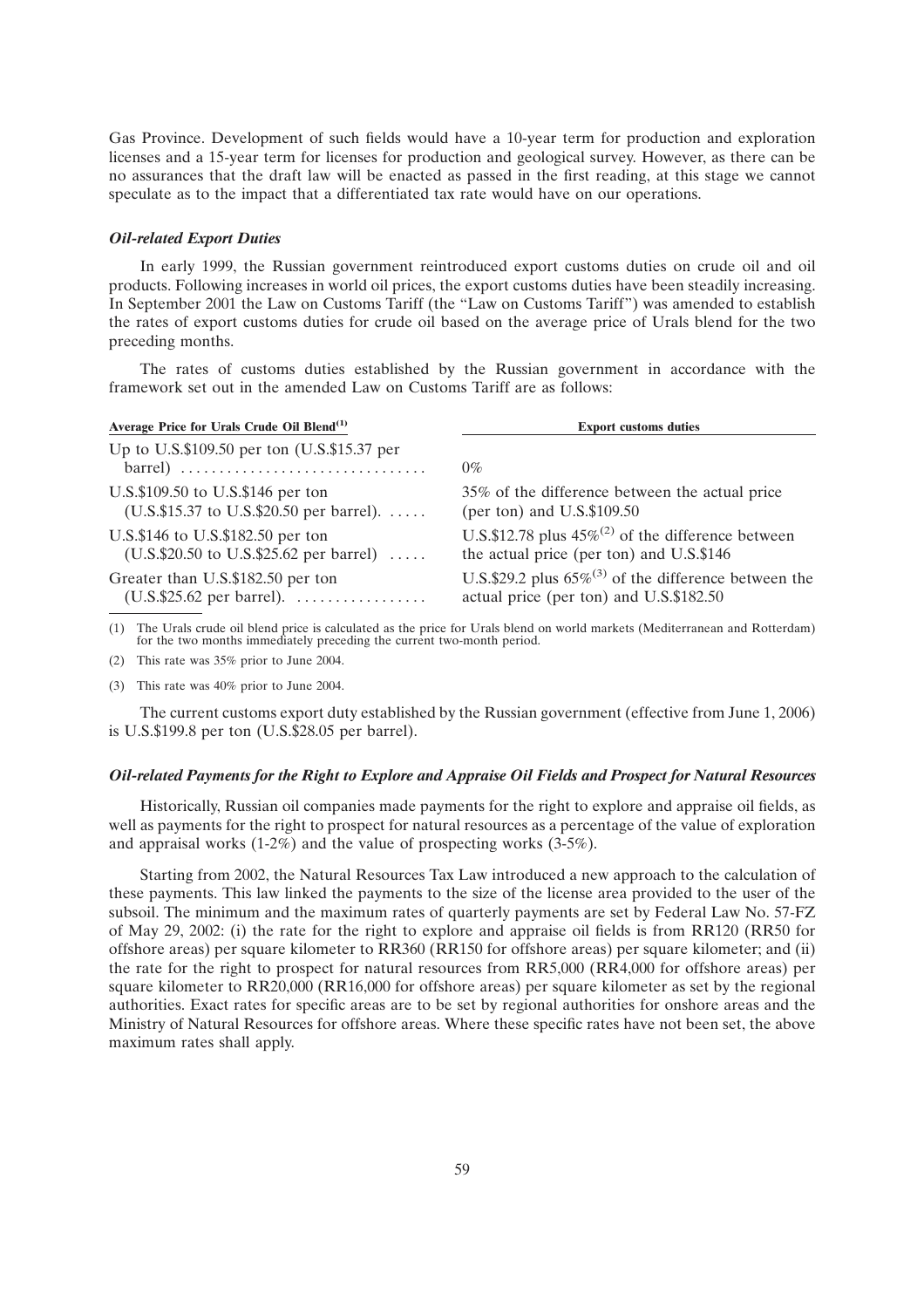#### *Current Excise Tax on Oil Products*

Historically gasoline, diesel fuel and motor oils were subject to a fuel sales tax at 25% of their value. Excise tax was payable only with respect to gasoline. Effective January 1, 2001, this fuel sales tax has been abolished, and excise tax became applicable to all of the above products. The current excise tax rates on oil products are as follows:

| <b>Oil Product</b>                                                                                                               | Rate per ton |
|----------------------------------------------------------------------------------------------------------------------------------|--------------|
|                                                                                                                                  | (RR)         |
| Gasoline with octane numbers not exceeding "80" (low octane gasoline)                                                            | 2.460        |
| Gasoline with octane numbers exceeding "80" (high octane gasoline) $\dots\dots$                                                  | 3.360        |
| Diesel fuel $\cdots$ $\cdots$ $\cdots$ $\cdots$ $\cdots$ $\cdots$ $\cdots$ $\cdots$ $\cdots$ $\cdots$ $\cdots$ $\cdots$ $\cdots$ | 1.000        |
|                                                                                                                                  | 2.732        |

### **EXPLORATION AND PRODUCTION**

#### **Reserves and Fields**

## *General*

Unless otherwise noted, all presentations of reserves in the following section are with respect to net reserves. Net reserves exclude quantities due to others when produced.

Our oil and gas fields are located principally in Tatarstan. We obtain licenses from the governmental authorities to explore and produce oil and gas from these fields. Most of our existing production licenses expire from 2013 to 2019, and the license for our largest field, Romashkinskoye, expires in 2013. The economic lives of our licensed fields extend significantly beyond the license expiration dates. Under Russian law, we are entitled to renew our licenses to the end of the economic lives of the fields, provided certain conditions are met. Article 10 of the Subsoil Law provides that a license to use a field ''shall be'' extended at its scheduled termination at the initiative of the subsoil user if necessary to finish production in the field, provided that there are no violations of the conditions of the license. The legislative history of Article 10 indicates that the term ''shall'' replaced the term ''may'' in August 2004, clarifying that the subsoil user has an absolute right to extend the license term so long as it has not violated the conditions of the license. We have recently received a letter dated April 4, 2006, from the Tatarstan branch of the Federal Services for the Supervision of the Use of Natural Resources under the Ministry of Natural Resources of the Russian Federation, confirming that, to date, it has not identified any violations of the terms of our licenses that could prevent their extension and that, based on approved development plans and in accordance with the Subsoil Law, our licenses will be extended at our request. Our right to extend our licenses is, however, dependent on our continuing to comply with the terms of our licenses, and we have the ability and intent to do so. We plan to request the extension of our licenses. Our current production plans are based on the assumption, which we consider to be reasonably certain, that we will be able to extend all of our existing licenses. These plans have been designed on the basis that we will be producing crude oil through the economic lives of our fields and not with a view to exploiting our reserves to maximum effect only through the license expiration dates.

Miller and Lents, our independent oil and gas consultants, have confirmed our view that it is ''reasonably certain'' that we will be allowed to produce oil from our reserves after the expiration of our existing production licenses and until the end of the economic lives of the fields. ''Reasonable certainty'' is the applicable standard for defining proved reserves under the SEC's Regulation S-X, Rule 4-10. Accordingly, we have included in proved reserves in this annual report on Form 20-F all reserves that otherwise meet the standards for being characterized as ''proved'' and that we estimate we can produce through the economic lives of our licensed fields.

We revised our estimate of the net oil reserves as of January 1, 2005, as set out in the Revised Reserves Report. The revised report reflected a change in our oil price to U.S.\$17.47 per barrel (rather than the price of U.S.\$21.53 per barrel that had previously been used) and a change in the ownership interest in our Stepnoozerskoye and Yelginskoye fields. As a result, the estimate of our total proved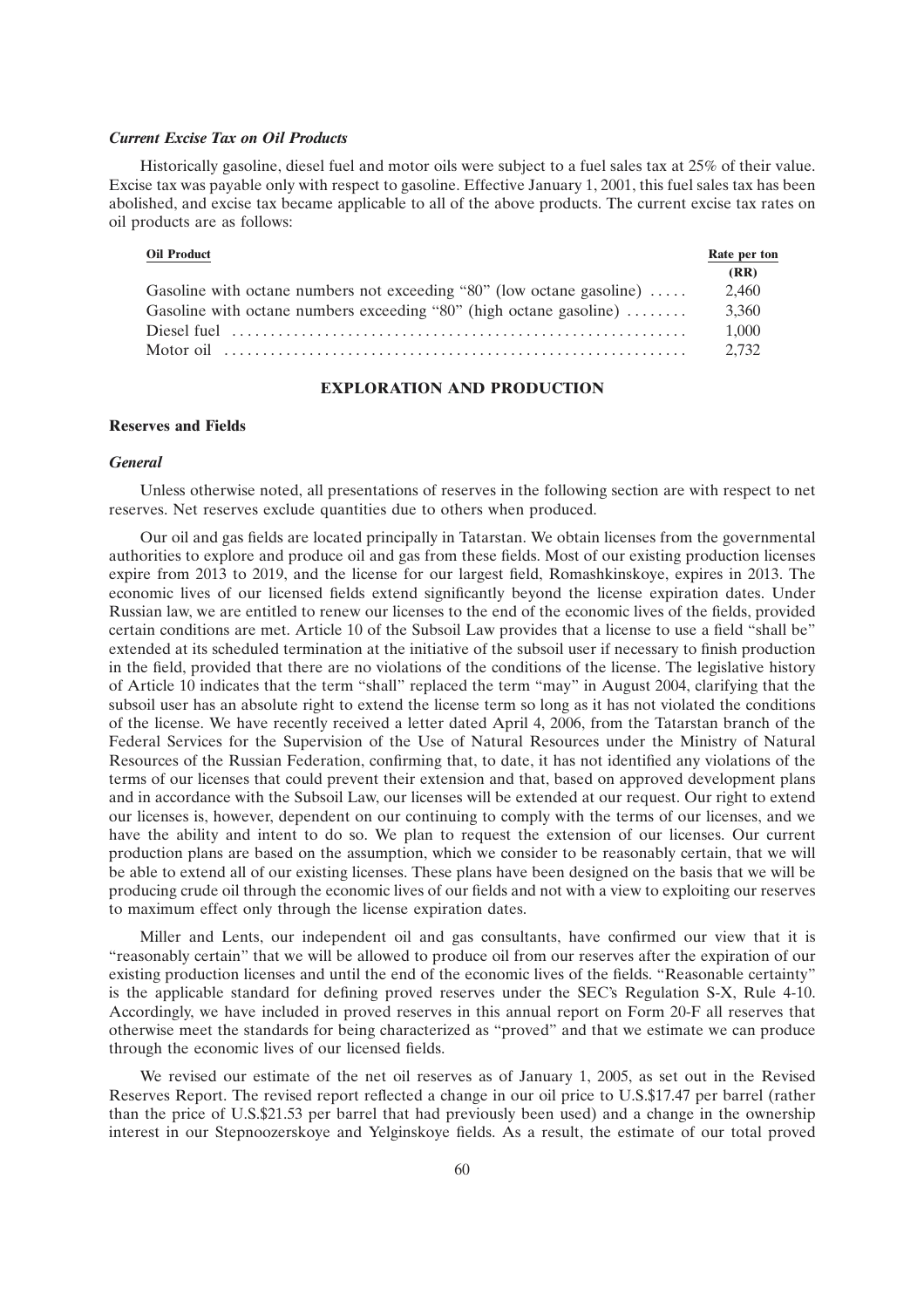reserves, previously 5,962.6 mmbbl, was revised to 5,801.1 mmbbl through the economic lives of our licensed fields, and the estimate of our total proved reserves through the current license expiration was revised from 1,499.1 mmbbl to 1,476.1 mmbbl, as presented in the Revised Reserves Report. See ''Exhibit 15.1—Report of Reserve Consultants, Miller and Lents, Ltd., dated March 20, 2006.''

The SEC staff have indicated that proved reserves generally should be limited to those that can be produced through the license expiration date unless there is a long and clear track record which supports the conclusion that the extension of the license will be granted as a matter of course. We believe that the extension of our licenses is a matter of course as fully described above. To assist the reader in understanding the proved oil reserves that will be produced during the existing license periods and those that will be produced during the period of the expected license extension, we have presented reserves information in this annual report on Form 20-F for each of these two periods.

Classification of reserves in Russia currently differs from classifications established in other countries, including the United States. In November 2005, the Russian Ministry of Natural Resources approved a new classification of reserves that should bring the Russian classification into line with international standards, in particular with the classification of petroleum reserves and resources established by the United Nations (WPC/SPE/AAPG). The new classification is expected to come into effect on January 1, 2009.

For a discussion of the accounting treatment of depletion, depreciation and amortization of our oil producing assets, see ''Item 5—Operating and Financial Review and Prospects—Critical Accounting Policies and Estimates'' and Note 3 and Note 11 to our audited consolidated financial statements included in this annual report.

### *Reserves and Reserves by Fields*

The following tables present our net proved reserves at January 1, 2005, 2004, 2003 and 2002.

| <b>Reserve Category</b>                   | <b>Proved Reserves Through the Economic Lives of Our Licensed Fields</b><br>As of January $1^{(1)}$ |                |             |                |                     |                |             |                |  |
|-------------------------------------------|-----------------------------------------------------------------------------------------------------|----------------|-------------|----------------|---------------------|----------------|-------------|----------------|--|
|                                           | 2005                                                                                                |                | 2004        |                | 2003                |                | 2002        |                |  |
|                                           | <b>Tons</b>                                                                                         | <b>Barrels</b> | <b>Tons</b> | <b>Barrels</b> | <b>Tons</b>         | <b>Barrels</b> | <b>Tons</b> | <b>Barrels</b> |  |
|                                           |                                                                                                     |                |             |                | (millions of units) |                |             |                |  |
| Proved Developed Reserves $776.3$ 5,529.8 |                                                                                                     |                | 783.7       | 5,582.4        | 774.8               | 5,518.6        | 706.8       | 5.034.8        |  |
| Proved Undeveloped Reserves               | 38.1                                                                                                | 271.2          | 52.8        | 376.6          | 63.6                | 453.4          | 58.9        | 419.9          |  |
| <b>Total Proved Reserves</b>              | 814.4                                                                                               | 5,801.1        | 836.6       | 5,959.0        | 838.4               | 5,972.0        | 765.7       | 5,454.7        |  |

| <b>Reserve Category</b>                         | Thorea reserves Through Current Electise Explorations<br>As of January $1^{(1)}$ |                |       |                |             |                |       |                |  |
|-------------------------------------------------|----------------------------------------------------------------------------------|----------------|-------|----------------|-------------|----------------|-------|----------------|--|
|                                                 | 2005                                                                             |                | 2004  |                | 2003        |                | 2002  |                |  |
|                                                 | Tons                                                                             | <b>Barrels</b> | Tons  | <b>Barrels</b> | <b>Tons</b> | <b>Barrels</b> | Tons  | <b>Barrels</b> |  |
|                                                 | (millions of units)                                                              |                |       |                |             |                |       |                |  |
| Proved Developed Reserves $200.8$ 1,430.5 279.0 |                                                                                  |                |       | 1,978.6        | 308.0       | 2,194.1        | 328.3 | 2,338.8        |  |
| Proved Undeveloped Reserves                     | 6.4                                                                              | 45.6           | 19.2  | 137.0          | 23.5        | 167.5          | 24.3  | 173.1          |  |
| <b>Total Proved Reserves</b>                    | 207.2                                                                            | 1.476.1        | 298.2 | 2,115.6        | 331.5       | 2,361.6        | 352.6 | 2.511.9        |  |

**Proved Reserves Through Current License Expirations**

(1) Columns may not total due to rounding.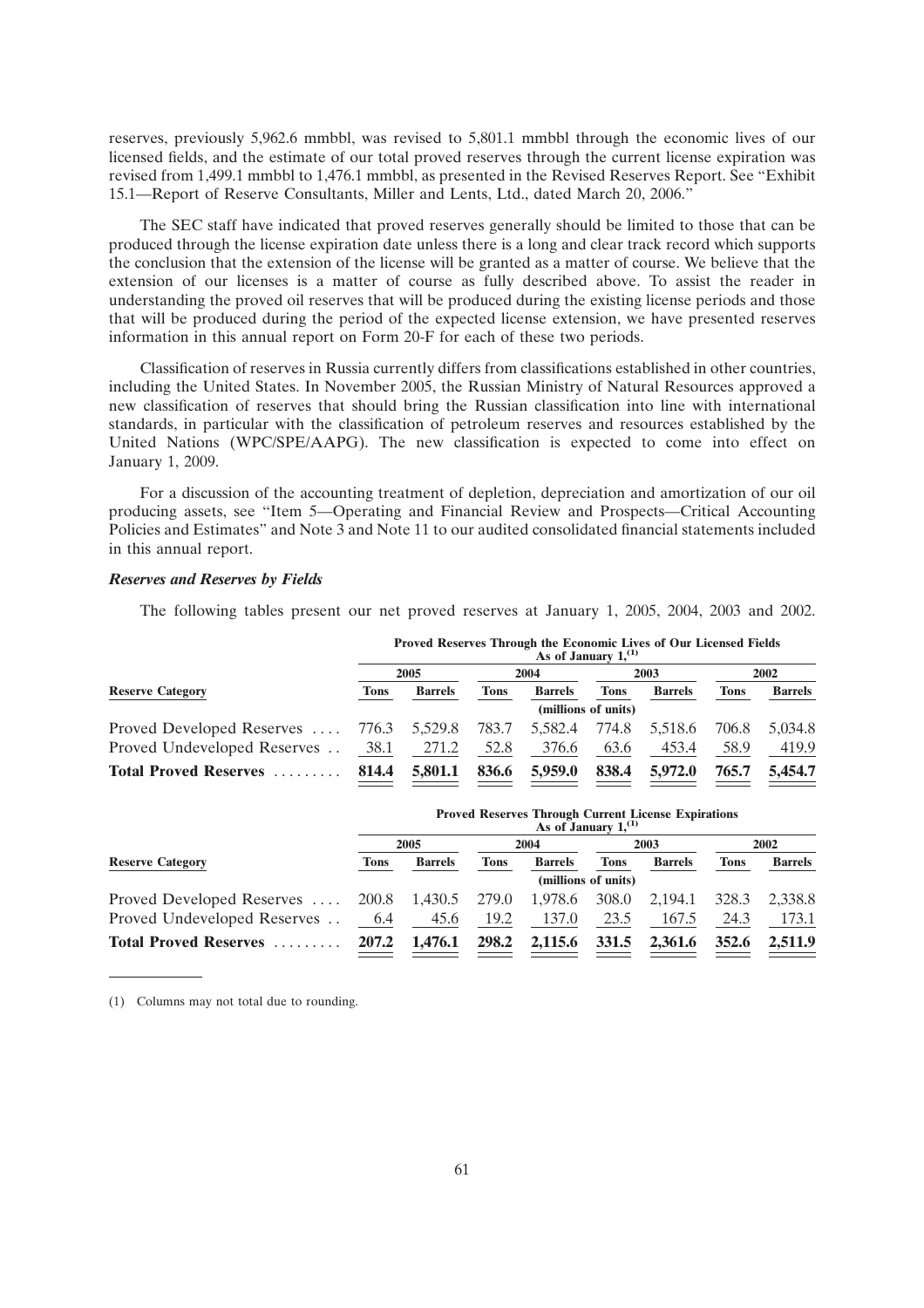The following tables present, by major field, our net proved reserves through the economic lives of our licensed fields, at January 1, 2005, 2004, 2003 and 2002.

|                       | Proved Reserves Through the Economic Lives of our Licensed Fields <sup>(1)(2)</sup> |                |             |                |                     |                |             |                |  |
|-----------------------|-------------------------------------------------------------------------------------|----------------|-------------|----------------|---------------------|----------------|-------------|----------------|--|
|                       | 2005                                                                                |                | 2004        |                | 2003                |                | 2002        |                |  |
| <b>Field</b>          | <b>Tons</b>                                                                         | <b>Barrels</b> | <b>Tons</b> | <b>Barrels</b> | <b>Tons</b>         | <b>Barrels</b> | <b>Tons</b> | <b>Barrels</b> |  |
|                       |                                                                                     |                |             |                | (millions of units) |                |             |                |  |
| Romashkinskoye  444.7 |                                                                                     | 3,167.5        | 471.0       | 3.354.9        | 455.4               | 3,243.6        | 432.1       | 3.078.6        |  |
| Novo-Yelkhovskoye     | 79.5                                                                                | 566.0          | 72.3        | 514.8          | 69.5                | 494.7          | 67.3        | 479.1          |  |
| Bavlinskoye           | 48.7                                                                                | 346.7          | 52.5        | 374.1          | 51.5                | 366.6          | 44.9        | 319.9          |  |
| Sabanchinskoye        | 15.3                                                                                | 109.2          | 15.2        | 108.9          | 15.6                | 110.8          | 15.4        | 109.8          |  |
| Others                | 226.3                                                                               | 1,611.8        | 225.5       | 1,606.3        | 246.6               | 1,756.2        | 206.0       | 1,467.3        |  |
|                       | 814.4                                                                               | 5,801.1        | 836.6       | 5,959.0        | 838.4               | 5,972.0        | 765.7       | 5,454.7        |  |

|                                                       | Proved Developed Reserves Through the Economic Lives of our Licensed Fields <sup>(1)(2)</sup> |                |             |                |                     |                |             |                |  |
|-------------------------------------------------------|-----------------------------------------------------------------------------------------------|----------------|-------------|----------------|---------------------|----------------|-------------|----------------|--|
|                                                       | 2005                                                                                          |                |             | 2004           | 2003                |                | 2002        |                |  |
| <b>Field</b>                                          | <b>Tons</b>                                                                                   | <b>Barrels</b> | <b>Tons</b> | <b>Barrels</b> | <b>Tons</b>         | <b>Barrels</b> | <b>Tons</b> | <b>Barrels</b> |  |
|                                                       |                                                                                               |                |             |                | (millions of units) |                |             |                |  |
| Romashkinskoye  439.6 3,131.4                         |                                                                                               |                | 465.1       | 3,312.7        | 446.2               | 3,178.4        | 426.7       | 3.039.3        |  |
| Novo-Yelkhovskoye $\ldots$ 78.7                       |                                                                                               | 560.8          | 71.7        | 510.6          | 68.8                | 490.3          | 66.6        | 474.1          |  |
| Bavlinskoye $\ldots \ldots \ldots \ldots \ldots$ 40.1 |                                                                                               | 285.8          | 39.1        | 278.2          | 35.1                | 250.1          | 28.5        | 202.8          |  |
| Sabanchinskoye $\dots \dots \dots \dots \dots$ 14.5   |                                                                                               | 103.4          | 14.3        | 102.1          | 14.6                | 104.0          | 14.2        | 101.0          |  |
|                                                       |                                                                                               | 1,448.5        | 193.6       | 1,378.9        | 210.0               | 1,495.8        | 171.0       | 1,217.6        |  |
|                                                       |                                                                                               | 5,529.8        | 783.7       | 5,582.4        | 774.8               | 5,518.6        | 707.0       | 5,034.8        |  |

**Proved Undeveloped Reserves Through the Economic Lives of our Licensed Fields<sup>(1)(2)</sup>** 

|                   | 2005        |                |               | 2004           |                     | 2003           | 2002        |                |
|-------------------|-------------|----------------|---------------|----------------|---------------------|----------------|-------------|----------------|
| <b>Field</b>      | <b>Tons</b> | <b>Barrels</b> | <b>Tons</b>   | <b>Barrels</b> | <b>Tons</b>         | <b>Barrels</b> | <b>Tons</b> | <b>Barrels</b> |
|                   |             |                |               |                | (millions of units) |                |             |                |
| Romashkinskoye    | 5.1         | 36.1           | 5.9           | 42.2           | 9.2                 | 65.2           | 5.5         | 39.3           |
| Novo-Yelkhovskoye | 0.7         | 5.1            | $0.6^{\circ}$ | 4.2            | 0.6                 | 4.4            | 0.7         | 5.0            |
| Bavlinskoye       | 8.6         | 60.9           | 13.5          | 95.9           | 16.4                | 116.5          | 16.4        | 117.1          |
| Sabanchinskoye    | 0.8         | 5.9            | 0.95          | 6.8            | 1.0                 | 6.8            | 1.2         | 8.8            |
| Others            | 22.9        | 163.3          | 31.9          | 227.4          | 36.6                | 260.4          | 35.1        | 249.7          |
| <b>Total</b>      | 38.1        | 271.2          | 52.8          | 376.6          | 63.6                | 453.4          | 58.9        | 419.9          |

(1) Columns may not total due to rounding.

(2) For convenience, throughout this annual report certain amounts of crude oil have been translated from tons to barrels. These translations were made at the rate of 7.123 barrels per ton of crude oil, reflecting the weig may have a different weighted density than that of our total average crude oil reserves.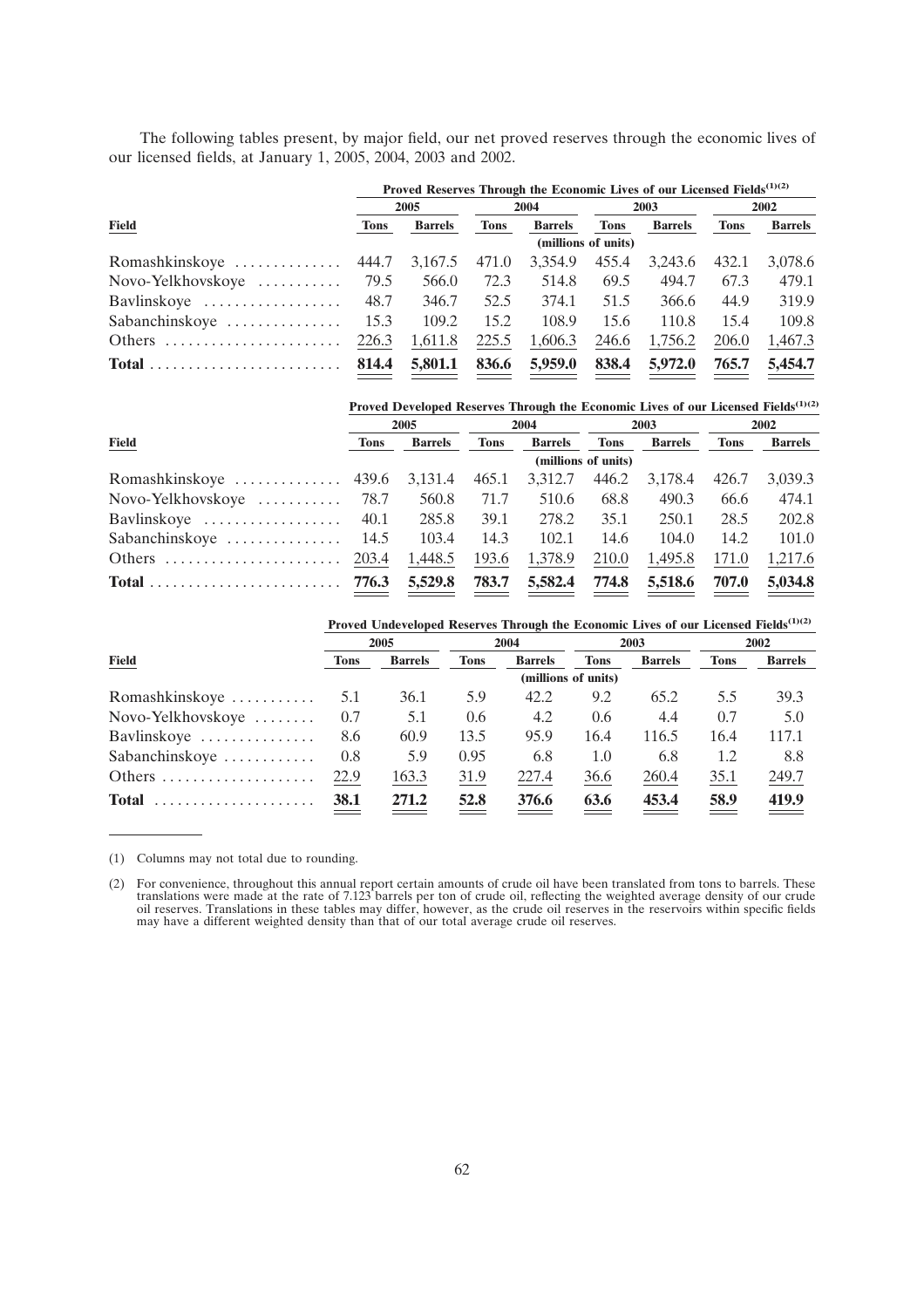The following tables present, by major field, our net proved reserves for the periods through the current license expiration dates, at January 1, 2005, 2004, 2003 and 2002.

|                                                         | Proved Reserves Through the Current License Expirations <sup>(1)(2)</sup> |                |             |                |                     |                |             |                |  |
|---------------------------------------------------------|---------------------------------------------------------------------------|----------------|-------------|----------------|---------------------|----------------|-------------|----------------|--|
|                                                         | 2005                                                                      |                |             | 2004           | 2003                |                | 2002        |                |  |
| <b>Field</b>                                            | <b>Tons</b>                                                               | <b>Barrels</b> | <b>Tons</b> | <b>Barrels</b> | <b>Tons</b>         | <b>Barrels</b> | <b>Tons</b> | <b>Barrels</b> |  |
|                                                         |                                                                           |                |             |                | (millions of units) |                |             |                |  |
| Romashkinskoye $\dots \dots \dots \dots \dots 117.4$    |                                                                           | 835.9          | 161.6       | 1.149.1        | 169.3               | 1,205.7        | 183.1       | 1.304.0        |  |
| Novo-Yelkhovskoye                                       | 18.1                                                                      | 129.0          | 27.9        | 196.7          | 30.5                | 217.0          | 34.8        | 248.2          |  |
| Bavlinskove                                             | 8.1                                                                       | 57.5           | 18.8        | 130.5          | 18.6                | 132.7          | 19.4        | 138.5          |  |
| Sabanchinskoye                                          | 5.2                                                                       | 36.9           | 5.9         | 41.6           | 6.4                 | 45.8           | 7.0         | 49.7           |  |
| Others $\dots\dots\dots\dots\dots\dots\dots\dots\dots$  | 58.5                                                                      | 416.7          | 84.0        | 597.7          | 106.8               | 760.4          | 108.3       | 771.4          |  |
| $Total \dots \dots \dots \dots \dots \dots \dots \dots$ | 207.2                                                                     | 1,476.1        | 298.2       | 2,115.6        | 331.5               | 2,361.6        | 352.6       | 2,511.9        |  |

|                                                         | Proved Developed Reserves Through the Current License Expirations <sup>(1)(2)</sup> |                |             |                |                     |                |             |                |  |
|---------------------------------------------------------|-------------------------------------------------------------------------------------|----------------|-------------|----------------|---------------------|----------------|-------------|----------------|--|
|                                                         | 2005                                                                                |                | 2004        |                | 2003                |                | 2002        |                |  |
| <b>Field</b>                                            | <b>Tons</b>                                                                         | <b>Barrels</b> | <b>Tons</b> | <b>Barrels</b> | <b>Tons</b>         | <b>Barrels</b> | <b>Tons</b> | <b>Barrels</b> |  |
|                                                         |                                                                                     |                |             |                | (millions of units) |                |             |                |  |
|                                                         |                                                                                     | 826.7          | 159.6       | 1.131.3        | 165.4               | 1,178.3        | 180.3       | 1.284.6        |  |
| Novo-Yelkhovskoye                                       | 17.8                                                                                | 127.0          | 27.3        | 193.9          | 30.0                | 213.8          | 34.3        | 244.3          |  |
| Bavlinskove                                             | 6.6                                                                                 | 46.9           | 13.8        | 97.6           | 13.0                | 92.4           | 13.1        | 93.0           |  |
| Sabanchinskoye                                          | 4.9                                                                                 | 35.2           | 5.5         | 38.5           | 6.1                 | 43.1           | 6.4         | 45.8           |  |
| Others                                                  | 55.4                                                                                | 394.8          | 72.9        | 517.3          | 93.6                | 666.5          | 94.2        | 671.0          |  |
| $Total \dots \dots \dots \dots \dots \dots \dots \dots$ | <b>200.8</b>                                                                        | 1.430.5        | 279.0       | 1,978.6        | <b>308.0</b>        | 2,194.1        | 328.3       | 2,338.8        |  |

| Proved Undeveloped Reserves Through the Current License Expirations <sup>(1)(2)</sup> |             |                |             |                |                     |                |      |                |  |
|---------------------------------------------------------------------------------------|-------------|----------------|-------------|----------------|---------------------|----------------|------|----------------|--|
|                                                                                       | 2005        |                | 2004        |                | 2003                |                | 2002 |                |  |
| <b>Field</b>                                                                          | <b>Tons</b> | <b>Barrels</b> | <b>Tons</b> | <b>Barrels</b> | <b>Tons</b>         | <b>Barrels</b> | Tons | <b>Barrels</b> |  |
|                                                                                       |             |                |             |                | (millions of units) |                |      |                |  |
| Romashkinskoye                                                                        | -1.3        | 9.3            | 2.5         | 17.9           | 3.8                 | 27.4           | 2.7  | 19.4           |  |
| Novo-Yelkhovskoye                                                                     | 0.3         | 2.0            | 0.4         | 2.7            | 0.4                 | 3.2            | 0.5  | 3.9            |  |
| Bavlinskove                                                                           | 1.5         | 10.5           | 4.6         | 32.8           | 5.7                 | 40.3           | 6.4  | 45.5           |  |
| Sabanchinskoye                                                                        | 0.2         | 1.7            | 0.4         | 3.1            | 0.4                 | 2.7            | 0.5  | 3.9            |  |
| Others                                                                                | 3.1         | 22.0           | 11.3        | 80.4           | 13.2                | 93.9           | 14.1 | 100.4          |  |
|                                                                                       | 6.4         | 45.6           | 19.2        | <b>137.0</b>   | 23.5                | 167.5          | 24.3 | 173.1          |  |

(1) Columns may not total due to rounding.

(2) For convenience, throughout this annual report certain amounts of crude oil have been translated from tons to barrels. These translations were made at the rate of 7.123 barrels per ton of crude oil, reflecting the weighted average density of our crude<br>oil reserves. Translations in these tables may differ, however, as the crude oil reserves in th may have a different weighted density than that of our total average crude oil reserves.

In the discussion that follows we focus on our proved reserves that we estimate we can produce through the economic lives of our licensed fields. According to appraisals of our reserves performed by the engineering firm Miller and Lents, as of January 1, 2005, our reserves had decreased by 0.2% in 2003 and by 2.7% in 2004, bringing the total volume of proved developed and undeveloped reserves to 836.6 million tons (5,959.0 mmbbl) and 814.4 million tons (5,801.1 mmbbl) as of January 1, 2004 and 2005, respectively. We had 783.7 million tons (5,582.4 mmbbl) and 776.3 million tons (5,529.8 mmbbl) of proved developed reserves at January 1, 2004 and 2005, respectively, of which proved developed producing reserves accounted for approximately 493.5 million tons (3,515.3 mmbbl) or 59% of the total proved reserves and 484.9 million tons (3,453.9 mmbbl) or 59.5% of the total proved reserves, respectively. The slight decline in our reserves during 2003 is primarily attributable to fluctuations in price and cost levels that impact the economic viability of recovering oil from certain of our fields. Our reserves decreased in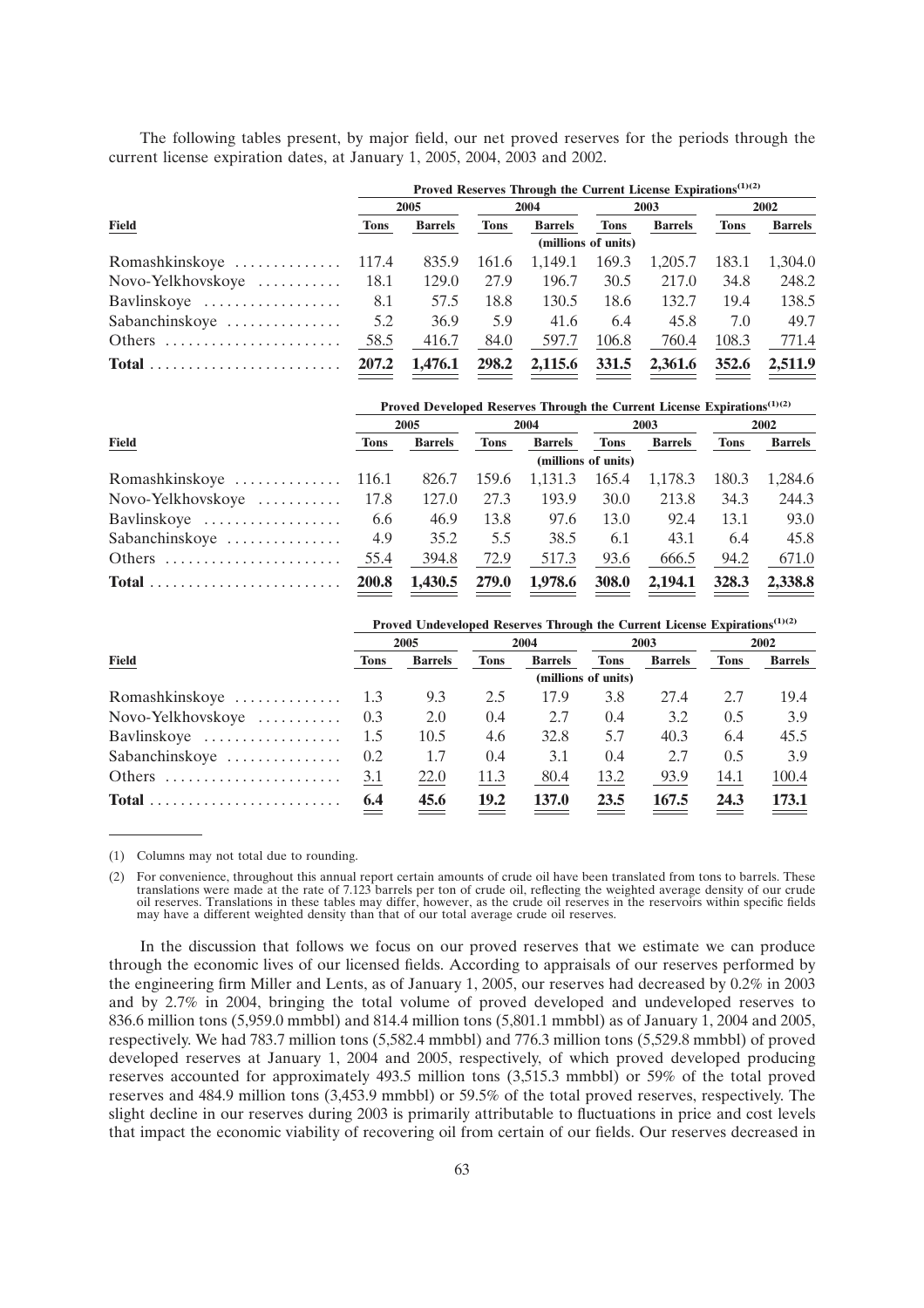2004 as compared to 2003 as a result of the revision of the estimates of our net oil reserves as of January 1, 2005 as set out in the Revised Reserves Report. See ''Item 3—Key Information—Risk Factors—Risks Relating to the Oil Industry—The crude oil and natural gas reserves data in the Reserves Reports are only estimates and are inherently uncertain, and our actual production, revenues and expenditures with respect to our reserves may differ materially from these estimates'' and ''Exhibit 15.1—Report of Reserve Consultants, Miller and Lents, Ltd., dated March 20, 2006.'' Most of our reserves consist of crude oil with a high sulfur content (over 1.8% sulfur by mass), and the average sulfur content of the high sulfur content crude oil that we produce is approximately 3.5% by mass. This high sulfur content crude oil typically commands a lower price in the market, although the impact of this is mitigated by Transneft's practice of blending high and low-sulfur crude oil. See ''—Transportation'' under this Item. In 2005 and 2004, approximately 42.8% and 43.1%, respectively, of our total oil production volume was high sulfur content crude oil. See "-High Sulfur Content Crude Oil" under this Item for additional information.

Our crude oil reserves currently have a water cut of approximately 83% when produced, meaning that 83% of the fluid produced is water. The crude oil and extracted water are separated in field separation facilities. The crude oil is then transferred into the Transneft pipeline system for further distribution and the remaining water is re-injected into our wells to maintain reservoir pressure.

We are expanding our reserves outside Tatarstan into other regions of Russia, including Kalmykia, the Samara region and the Orenburg region. We currently hold licenses for exploration in the Ulyanovsk region, the Chuvash Republic, the Samara region and the Nenetsk Autonomous District and a joint exploration and production license for the Matrosovskoye oil field, located in both Tatarstan and the Orenburg region. In December 2002, the area of the initial subsoil license for the Matrosovskoye oil field was expanded due to the inclusion of a deposit in the Orenburg region, which was previously explored under a separate subsoil license. See ''Item 5—Operating and Financial Review and Prospects— Licenses.''

We also have plans to acquire exploration, development or production rights in Oman, Libya, Iraq, Syria and Iran. In May 2005 we registered a joint venture with Omani company Hamed International Marketing and Services Co. LLC to promote our products and services in Oman and other countries in the region. In October 2005, we, among nineteen other international oil companies, won on a tender a permit to explore and develop petroleum in the Gedames basin located in the central part of Libya, which is the site where Africa's largest known crude-oil reserves are located. U.N. and U.S. sanctions against Iraq have been lifted subsequent to the military action in Iraq in 2003. Prior to the lifting of the sanctions we exported Iraqi oil under the U.N. oil-for-food program, participated in a consortium that included Rosneft to develop Iraqi oil fields, drilled a number of oil wells in Iraq under U.N.-approved contracts and opened a representative office in Iraq. We do not currently engage in any significant activities in Iraq. In November 2003, the Syrian government selected us to explore and develop a production block in eastern Syria, and in March 2005 we concluded an agreement with the government of Syria and the Syrian Oil Company according to which we are to explore for oil in this area and to produce oil on the basis of a 25-year production sharing agreement. We are also planning to participate in future tenders for the development of oil fields in Syria. We do not yet conduct any exploration or production activities in Syria as no agreement has been reached on the financing of the joint venture for the development of the field. We have opened a representative office in Iran and in February 2005 the government of Tatarstan and the government of Iran concluded an agreement pursuant to which we are expecting to register a joint venture with an Iranian entity in order to participate in various projects in Iran, including tenders for the development of oil fields. The terms of our participation in this venture have not yet been finalized. Our final decision as to our participation in Iranian projects will take into account the possible international sanctions imposed on Iran. We believe that our operations in Iran and Syria have been conducted in full compliance with applicable Russian, U.S. and international law.

Since January 1, 2002, we have funded our exploration operations, including exploratory drilling, from internal funds. Prior to 2002, we funded these activities primarily through funds that we received from the Tatarstan Mineral Restoration Fund (the ''Restoration Fund''). We were required to contribute to the Restoration Fund an amount equal to 8.0% of our total expected sales proceeds (net of VAT and excise tax) for all crude oil that we extracted, and received back from the Tatarstan government each year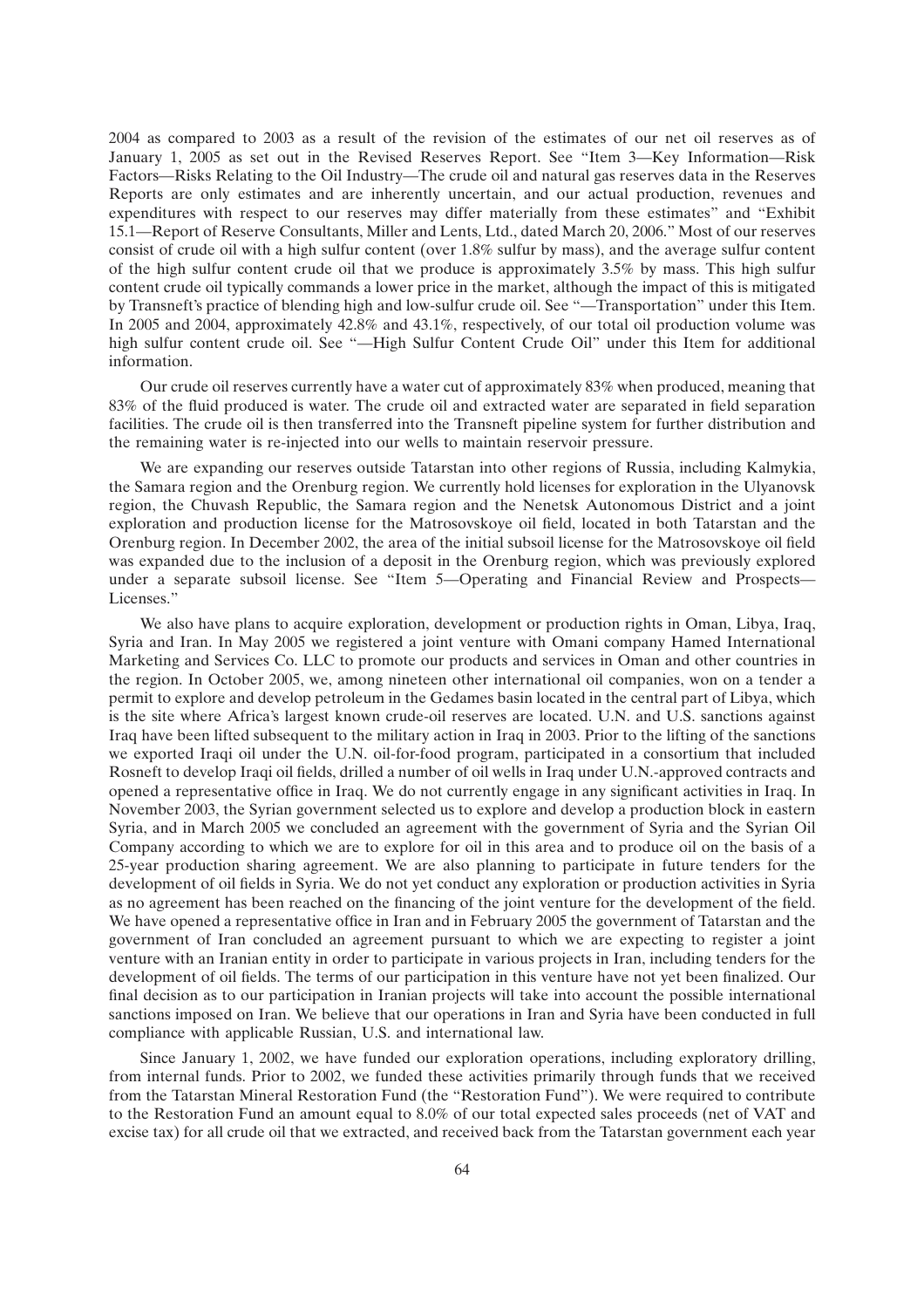a portion of our required contribution. The decision to remit any funds to us and the amount of any funds so remitted was at the discretion of the Tatarstan government. In 2001, we received back approximately RR563.5 million, or 9.6% of our contribution. We could carry-forward to subsequent years any amounts received but not used in the year of receipt. These funds had to be used to conduct exploration activities in Tatarstan relating to increasing recoverability of oil from existing deposits, certain purchases of new equipment, and certain research and development activities. The Tatarstan government had to approve the use of these funds. Due to a change in Russian legislation, since January 1, 2002 we no longer make contributions to the Restoration Fund. Moreover, we do not expect to receive any additional funds in connection with our contributions to the Restoration Fund made in prior periods. We are also seeking opportunities to acquire new fields that we consider economically viable. From time to time, we acquire small fields in Tatarstan.

## *High Sulfur Content Crude Oil*

High sulfur content crude oil, defined as crude oil containing more than 1.8% of sulfur by mass, represents most of our total proved reserves. Our high sulfur content crude oil contains on average 3.5% sulfur by mass. We believe that high sulfur content crude oil as a proportion of our production will increase in the future due to the maturation of our low sulfur content crude oil fields and the resulting decrease in production volumes. The amount of high sulfur content crude oil as a percentage of our crude oil production steadily increased from 1986 (20.2%) to 1992 (28.1%). In 1993 and 1994, high sulfur content crude oil represented a smaller portion of our crude oil production (26.1% in 1993 and 22.9% in 1994), as we experienced difficulties in exporting high sulfur content crude oil to the Kremenchug refinery in Ukraine due to the temporary disruption of trading relations between Russia and other CIS countries. Our production of high sulfur content crude oil increased to approximately 41.1% of our total oil production in 2002, 42.5% in 2003, 43.1% in 2004 and 42.8% in 2005 as a result of renewed shipments to Kremenchug starting in 1995, the establishment of new arrangements with refineries, in Nizhnekamsk and elsewhere, that are capable of refining high sulfur content crude oil, and our ability to transport our high sulfur content crude oil through the national pipeline system. The new oil refining and petrochemical complex in Nizhnekamsk will allow us to refine up to 7 million tons of high sulfur content crude oil per year.

## **Production**

#### *Overview*

In the years ended December 31, 2005 and 2004, we produced approximately 25.6 million tons (182.4 mmbbl) and 25.4 million tons (181.6 mmbbl) of crude oil, respectively, not including our share of production by TATEX, a joint venture that is accounted for by the equity method. This represented approximately 5.7% and 5.5% of the total crude oil production in Russia in 2005 and 2004, making Tatneft the sixth largest crude oil producer in Russia. The table below sets forth our production levels for the years ended December 31, 2005, 2004, 2003 and 2002:

| <b>Year Ended December 31,</b> |                 |                 |                |                 |                |                 |                |  |
|--------------------------------|-----------------|-----------------|----------------|-----------------|----------------|-----------------|----------------|--|
|                                | $2005^{(1)(2)}$ | $2004^{(1)(2)}$ |                | $2003^{(1)(2)}$ |                | $2002^{(1)(2)}$ |                |  |
| <b>Tons</b>                    | <b>Barrels</b>  | Tons            | <b>Barrels</b> | <b>Tons</b>     | <b>Barrels</b> | <b>Tons</b>     | <b>Barrels</b> |  |
| (in millions)                  |                 |                 |                |                 |                |                 |                |  |
| 25.6                           | 182.4           | 25.4            | 181.6          | 24.9            |                | 24.9            | 177.3          |  |

(1) Includes annual production attributable to our joint venture Tatoilgas, which is consolidated with our results, of approximately 267,691 tons (1.9 mmbbl), 257,198 tons (1.8 mmbbl), 265,301 tons (1.9 mmbbl) and 291,000 tons (2.1 mmbbl) in the years ended December 31, 2005, 2004, 2003 and 2002, respectively.

(2) Includes approximately 173,783 tons (1.2 mmbbl), 173,495 tons (1.2 mmbbl), 169,193 tons (1.2 mmbbl) and 172,000 tons (1.2 mmbbl) in the years ended December 31, 2005, 2004, 2003 and 2002 respectively, produced at the third-block of the Pavlovskoye area of the Romashkinskoye oil field operated by Ritek-Vnedreniye under a joint operations agreement with us.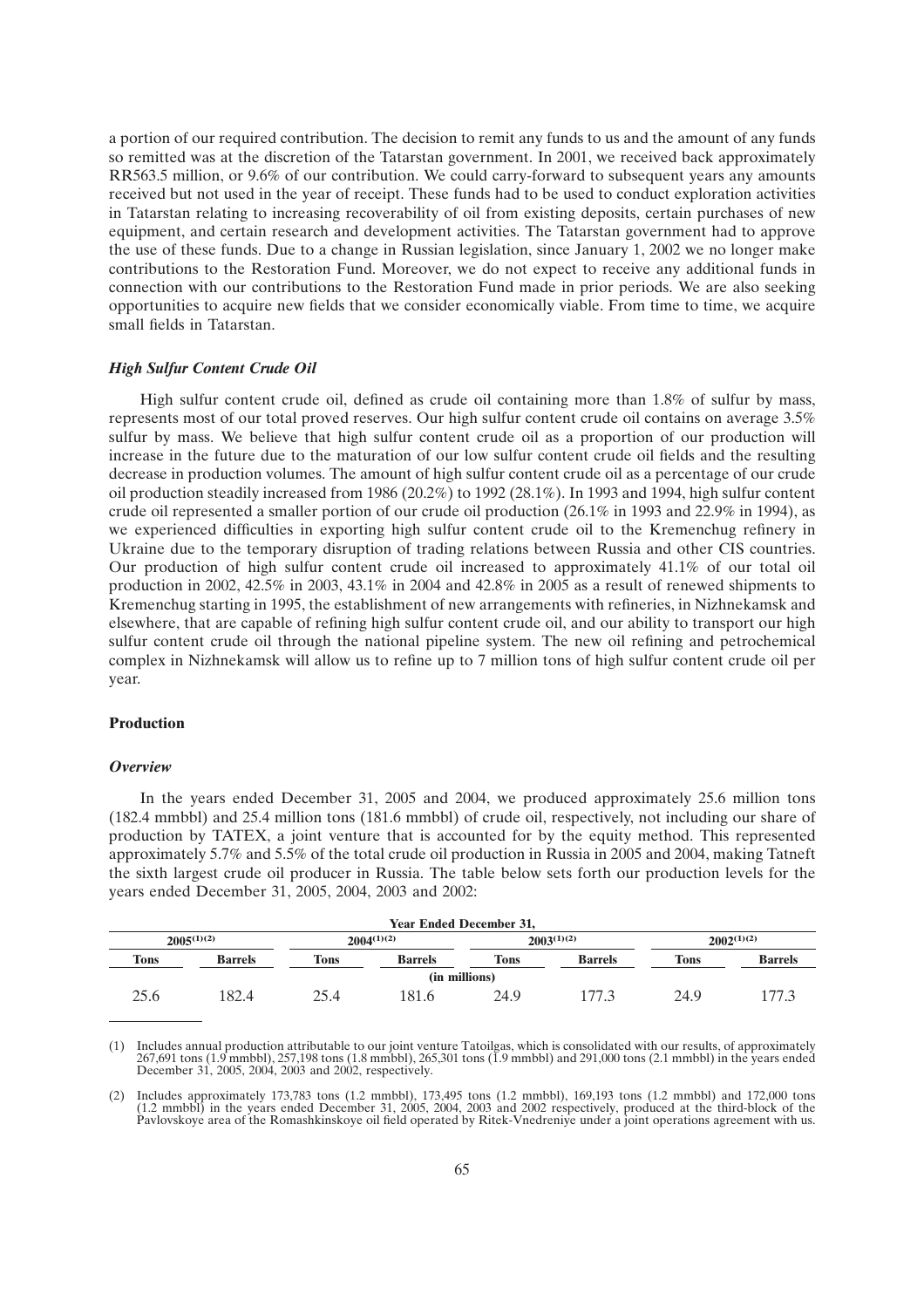Our largest oil field is the Romashkinskoye field, from which we produced approximately 15.0 million tons (106.8 mmbbl) of crude oil in 2005, 14.8 million tons (105.4 mmbbl) in 2004 and 14.5 million tons (103.5 mmbbl) in 2003. We produced approximately the same quantities of crude oil from this field in prior years, our production amounting to 14.4 million tons (102.6 mmbbl) in 2002. The field was discovered in 1948 and reached peak production levels in 1970. The field is one of the largest in Russia in terms of reserves and physical size, covering an area of approximately 520,309 hectares (approximately 2,000 square miles).

Our second largest oil field is the Novo-Yelkhovskoye field, from which we produced approximately 2.5 million tons (17.6 mmbbl) of crude oil in 2005, 2.4 million tons (17.1 mmbbl) in 2004 and 2.4 million tons (17.1 mmbbl) in each of 2003 and 2002. The field was discovered in 1956, began producing in 1958, and reached peak production levels in 1976. The field covers an area of approximately 124,543 hectares (approximately 479 square miles).

Our third largest oil field is the Bavlinskoye field, which was first discovered in 1946 and began production in the same year. The field reached peak production levels in 1957. Production from the field was approximately 0.9 million tons (6.6 mmbbl) of crude oil in 2005, approximately 0.9 million tons (6.1 mmbbl) in 2004 and 0.8 million tons (5.8 mmbbl) in 2003. We produced approximately 779,600 tons (5.7 mmbbl) in 2002 from this field. The field covers an area of 46,989 hectares (approximately 181 square miles).

We reached our peak production levels of approximately 100 million tons (712.0 mmbbl) of crude oil per year in the mid-1970s. Our production declined from 1980 to 1993 due to the maturation of production from the Romashkinskoye and Novo-Yelkhovskoye fields. The reduction in output was compounded by the Russian economic recession of the early 1990s following the dissolution of the Soviet Union, which led to a downturn in demand for crude oil in Russia and a lack of capital investment. Since 1994, our production, combined with that of our joint ventures, has stabilized at approximately 24 to 25 million tons per year. We achieved this stabilization of production by utilizing a broad range of advanced oil extraction techniques, including hydrodynamic, geophysical, chemical, thermal, gas and microbiological technologies. Other factors contributing to the stabilization of production volumes since 1994 have included:

- a more favorable Tatarstan tax regime through the end of 2000, providing increased economic incentives to bring a number of non-operational wells into production;
- the impact of our well rehabilitation program; and
- employment of secondary and tertiary recovery techniques to increase well productivity.

#### *Tax benefits*

In 1999 and 2000, we benefited from certain tax reductions and exemptions granted by Tatarstan with respect to some of the revenues derived from low-productivity wells. Other Tatarstan laws provided additional benefits, including a return of certain amounts of that portion of the royalties for the use of the subsoil that was payable to Tatarstan, and an exemption from property taxes on related wells and fixed assets, including, from January 1, 1998, amounts that had previously been payable to local authorities.

Tatarstan had in the past granted to us tax benefits with respect to some of the revenues derived from wells on newly exploited oil fields and from crude oil produced using secondary and tertiary crude oil recovery techniques, including an exemption from payments to the Restoration Fund in respect of such crude oil. Certain other Tatarstan tax benefits also aided us in the past in maintaining production volumes, including the return to us of up to 80% of the amount otherwise allocable to the Restoration Fund in 1995 and 1996, approximately 42% to 49% from 1997 through 1999, approximately 13.5% in 2000 and approximately 9.6% in 2001. As a result of reconciling the Russian and Tatarstan tax regimes, we no longer enjoy any specific tax benefits in Tatarstan. In 2002, the Tatarstan government set for us the minimum rates permitted by Russian legislation for payments for the right to explore and appraise oil fields and prospect for natural resources. However, effective from January 1, 2003, the Tatarstan government raised the rates to the maximum level permitted by the legislation. In 2005 and 2004, the rates for the right to explore and appraise oil fields in Tatarstan, Ulyanovsk and Orenburg regions were RR360 per square kilometer (compared to RR360 per square kilometer in 2003 and RR120 per square kilometer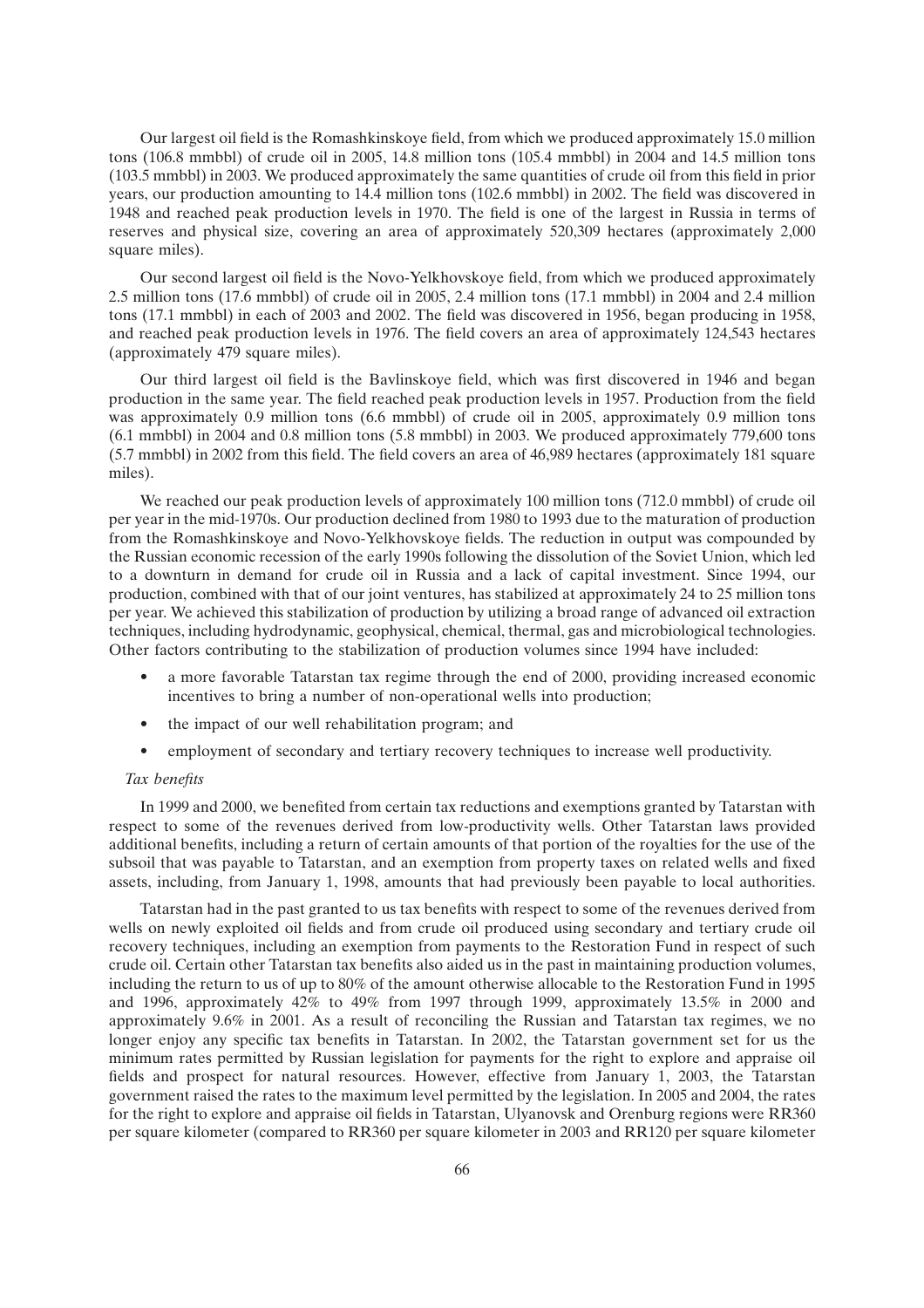in 2002) and RR20,000 per square kilometer for the right to prospect natural resources (compared to RR20,000 and RR5,000 per square kilometer in 2003 and 2002, respectively).

Prior to January 1, 2002, we benefited from tax reductions granted by Russian Government Regulation No. 1213 of November 1, 1999. This regulation allowed the Ministry of Natural Resources to exempt oil companies from payments for oil production and from royalties for the use of subsoil owed to the federal government with respect to oil produced from rehabilitated and previously inactive wells as of January 1, 1999.

On June 7, 2006 a draft law was passed in the first reading by the State Duma introducing a differentiated rate for the unified natural resources production tax. For further information, see ''—Overview of the Russian Oil Industry—Current System of Oil-Related Taxes and Payments—The Unified Natural Resources Production Tax'' under this Item.

### *Well rehabilitation*

Well rehabilitation primarily involves replacing or reconditioning pumps, replacing corroded pipes, and clearing well bores in order to bring wells back into production. At December 31, 2005 and 2004, approximately 12% and 23% of our production wells were non-operational, respectively, compared to approximately 20% as of December 31, 2003.

## *Secondary and tertiary recovery*

As most of our oil fields, including Romashkinskoye, our largest, are in a mature stage of development, we have designed and successfully implemented a range of measures aimed at maintaining and even increasing production volumes from these mature fields. We plan to continue our well stimulation program, subject to providing necessary financing. We produced approximately 11.2 million tons (79.8 mmbbl), or 44.4% of our total crude oil produced in 2005, using secondary and tertiary recovery techniques, approximately 11.3 million tons (80.5 mmbbl), or 45.1% of our total crude oil produced in 2004, and 11.2 million tons (79.6 mmbbl), or 45.3% of our total crude oil produced in 2003, using these techniques. We intend to continue to use these and other enhanced recovery techniques to optimize our production of crude oil and expect that crude oil produced using these methods will increase as a percentage of our total production. These advanced techniques include flow rate and water injection pattern management, horizontal drilling, hydraulic rupture of formations and chemical, microbiological and thermal recovery techniques. We continue to explore technologies that will enhance these methods.

### *Production Costs*

Our overall crude oil production costs have generally increased in recent years. In 2004, such costs increased by 10.8% due to the increase in taxes; however, at the same time our operating costs decreased by 3.2%. Our direct operating costs for crude oil extraction (the ''lifting expenses'') per barrel increased in 2004 to U.S.\$2.48 due to the real appreciation of the Russian ruble against the U.S. dollar as compared to 2003. These costs remained virtually unchanged in 2003 (U.S.\$2.46 compared to U.S.\$2.47 in 2002), with the positive effects from our cost reduction program offset by the real appreciation of the ruble against the U.S. dollar. Direct operating costs do not include accretion of liability in accordance with SFAS 143, "Accounting for Asset Retirement Obligations" ("SFAS 143"). At the same time, the growth in transportation expenses, increase in taxes other than income taxes and higher depreciation, depletion and amortization expenses resulted in an overall 23% increase in per barrel production costs from U.S.\$11.92 in 2003 to U.S.\$15.55 in 2004, as compared to a 25% increase in 2003. We expect that the production costs in 2005 will be at the same level as in 2004.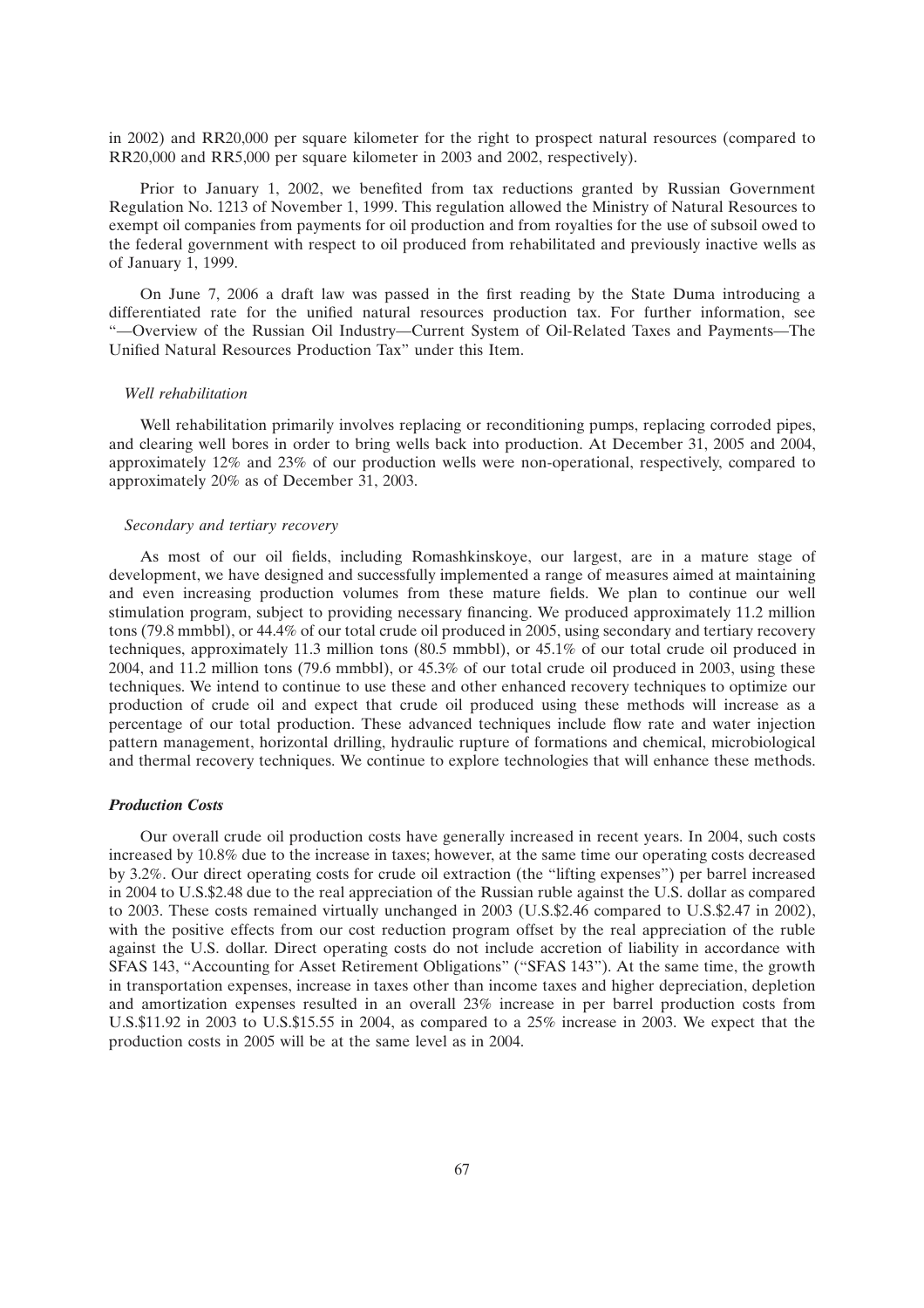The table below illustrates the dynamics of our production costs and average production costs per ton (excluding the unified natural resources production tax) over the periods indicated:

|  | <b>Year ended December 31,</b> |  |
|--|--------------------------------|--|
|  | 2004 2003 2002                 |  |
|  |                                |  |
|  |                                |  |
|  |                                |  |
|  |                                |  |
|  |                                |  |

### *Wells*

We had 42,675 wells as of December 31, 2005, including 18,867 active production wells and 8,602 active injection wells. As of December 31, 2004, we possessed a total of 42,635 wells. Of these, 18,659 were active production wells and 8,504 were active injection wells. Tatneft possessed a total of 42,322 wells as of December 31, 2003, of which 19,209 were active production wells and 8,431 were active injection wells. Production wells are used to extract oil, while injection wells are used to pump water or other agents into the reservoir in order to maintain pressure and to enhance crude oil recovery.

The table below sets forth information on our wells in the years ended December 31, 2005, 2004, 2003 and 2002:

|                                                                                                    | <b>Year ended December 31.</b> |        |        |        |
|----------------------------------------------------------------------------------------------------|--------------------------------|--------|--------|--------|
|                                                                                                    | 2005                           | 2004   | 2003   | 2002   |
|                                                                                                    | 21.460                         | 24.154 | 24,095 | 23,887 |
| in operation $\dots \dots \dots \dots \dots \dots \dots \dots \dots \dots \dots \dots \dots \dots$ | 18.867                         | 18.659 | 19.209 | 19.832 |
|                                                                                                    | 2.593                          | 5.495  | 4.886  | 4.055  |
|                                                                                                    | 9.393                          | 9.220  | 9.017  | 8.831  |
| in operation $\dots \dots \dots \dots \dots \dots \dots \dots \dots \dots \dots \dots \dots \dots$ | 8.602                          | 8.504  | 8.431  | 8.259  |
|                                                                                                    | 791                            | 716    | 586    | 572    |
|                                                                                                    | 30,853                         | 33,374 | 33.112 | 32.718 |
|                                                                                                    | 11,822                         | 9,261  | 9,210  | 9,205  |
| <b>Total</b>                                                                                       | 42,675                         | 42,635 | 42,322 | 41,923 |
|                                                                                                    |                                |        |        |        |

(1) Includes wells that are temporarily inactive, wells due to be rehabilitated or stimulated and wells that are used for testing purposes only.

(2) Includes wells due to be rehabilitated.

(3) Examples of other wells include irreparable wells that have been abandoned or dismantled and special purpose wells.

The table below sets out the drilling activity of Tatneft and our joint ventures in the years ended December 31, 2005, 2004, 2003 and 2002:

|                         | <b>Year ended December 31.</b> |      |                   |       |  |
|-------------------------|--------------------------------|------|-------------------|-------|--|
| <b>Type of Drilling</b> | 2005                           | 2004 | 2003              | 2002  |  |
|                         |                                |      | (thousand meters) |       |  |
|                         | 502.5                          | 5219 | 646.0             | 699.1 |  |
|                         | 529                            | 50.1 | 514               | 57.7  |  |

Tatneft drilled 354 new production wells in 2005, 350 new production wells in 2004, 414 new production wells in 2003 and 417 new production wells in 2002. Our joint ventures drilled 36, 33, 40 and 42 new production wells in 2005, 2004, 2003 and 2002, respectively. We generally drill more wells in the second half of the year than in the first half of the year, as weather conditions and poor roads make it difficult to drill during the spring. Most exploration activities conducted in the years ended December 31, 2004, 2003 and 2002 took place in the southern and eastern parts of Tatarstan. In addition,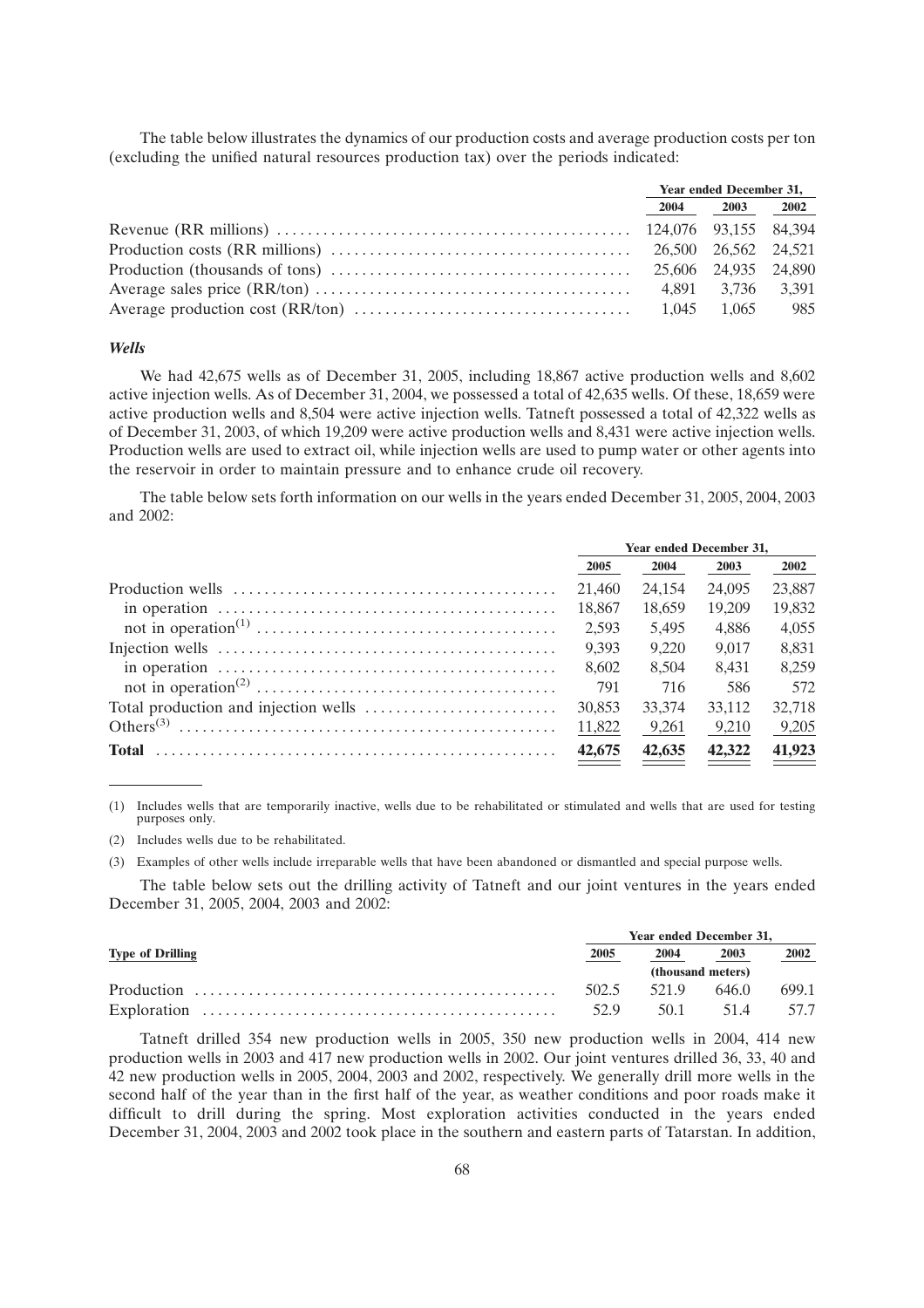our oil services subsidiaries drilled 196.9 thousand meters, 160.5 thousand meters and 176.7 thousand meters for third parties, primarily small independent oil companies operating in Tatarstan in 2004, 2003 and 2002, respectively.

In the years ended December 31, 2005, 2004 and 2003, approximately 667, 598 and 816 production wells were taken out of operation (representing approximately 3.1%, 2.8% and 3.4% of the total production wells), respectively. We rehabilitated 1,134 production wells in 2005, 3,545 production wells in 2004 and 2,570 production wells in 2003, accounting for 5.3%, 18.9% and 13.4% of the active producing wells as of December 31, 2005, 2004 and 2003, respectively. In the year ended December 31, 2002, approximately 531 wells were taken out of operation. We rehabilitated 2,745 wells in 2002, accounting for approximately 13.6% of the active producing wells as of December 31, 2002.

We improved production at 1,250 production wells (representing 6.5% of the active production wells) and at 1,497 production wells (accounting for approximately 7.5% of active production wells) as of December 31, 2003 and 2002, respectively. In 2004, we improved production at approximately the same number of wells as in 2004.

# **TRANSPORTATION**

We transport most of our crude oil through the pipeline system operated by Transneft, Russia's monopoly pipeline operator. The Ministry of Industry and Energy allocates usage of the pipeline network for export deliveries to oil producers on a quarterly basis.

Currently, the pipeline capacity, including non-CIS export pipeline capacity, and terminal access are allocated among oil producers on a quarterly basis in proportion to the volume of oil produced and delivered to the Transneft pipeline system in the prior quarter, planned oil production in the forthcoming quarter, and total pipeline capacity. Our non-CIS export pipeline allocation is equivalent to approximately one-third of the oil we produce and deliver to Transneft. Failure to pay taxes to the Russian government could result in the termination or temporary suspension of our access to the export pipelines. We do not believe that our share of pipeline export capacity will be materially adjusted in the near future. See ''Item 3—Key Information—Risk Factors—Risks Relating to the Company.''

Transneft sets the tariff rates for using its pipelines subject to the oversight of the Federal Tariffs Service, a successor to the Federal Energy Commission, which also regulates the activities of natural monopolies in petroleum and energy transmission networks. Pipeline transportation costs have risen substantially over the past several years. The overall price to transport crude oil depends on the number of Transneft ''districts'' through which the oil is transported. Currently, the pipeline tariff (determined using the Central Bank's ruble/U.S. dollar exchange rate at May 4, 2006 and exclusive of VAT) for us to transport crude oil to Butinge is approximately U.S.\$14.40 per ton; to Moscow approximately U.S.\$7.18 per ton; to the Kremenchug refinery approximately U.S.\$10.18 per ton; to Primorsk approximately U.S.\$14.59 per ton; to Novorossisk approximately U.S.\$13.71 per ton; and to Germany approximately U.S.\$10.94 per ton. In addition, Transneft charges a premium of U.S.\$2.5 per ton (exclusive of VAT) to deliver high sulfur content crude oil when it is mixed with other, low sulfur content crude oil. See ''—Exploration and Production—Reserves and Fields—High Sulfur Content Crude Oil'' under this Item for additional information on high sulfur content crude oil.

Transportation costs for the shipment of our crude oil are covered out of the price of crude oil exported to both CIS and non-CIS countries. We pay these rates in advance. Domestic prices do not include transportation costs, because we charge domestic buyers separately for the cost of transportation. We pay transportation costs with respect to tolling arrangements, as crude oil delivered under such contracts remains our property.

In addition to transportation of crude oil via Transneft, we transport a portion of our refined products through the Transnefteprodukt pipeline. Transnefteprodukt is also a state-controlled entity, specializing in the transportation of refined products. The Transnefteprodukt system is less extensive than the Transneft system. The Federal Tariffs Service also has responsibility for setting the tariff rates for Transnefteprodukt.

In 2002, we started shipping crude oil and refined products by railroad from the Nizhnekamsk oil refinery's oil-loading platform and in 2003 from Tikhoretskaya oil-loading platform. Our total rail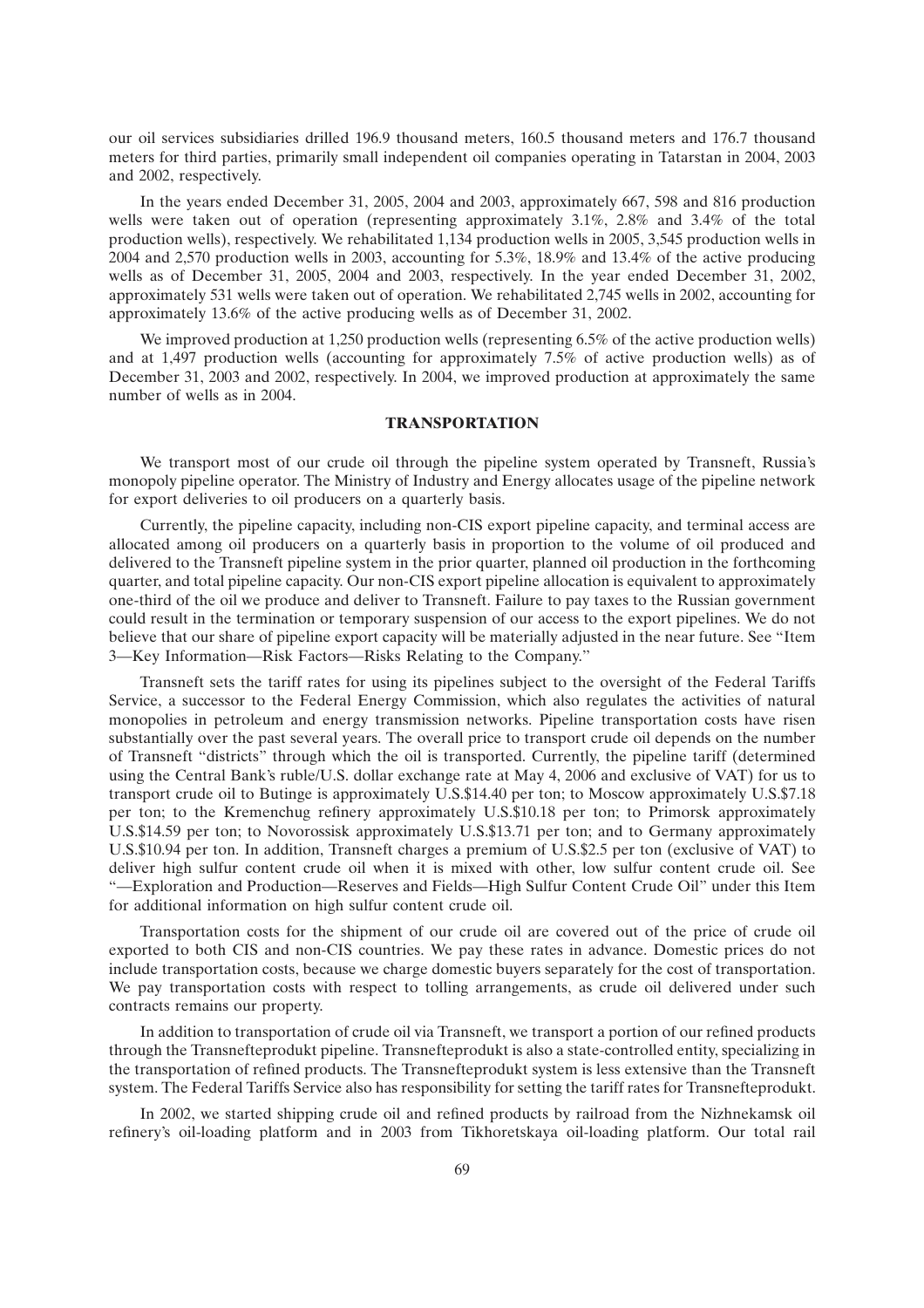shipments were 2.1 million tons (15.2 mmbbl) of refined products and 0.03 million tons (0.2 mmbbl) of crude oil in 2005, 4.3 million tons (30.4 mmbbl) of refined products and 1.3 million tons (9.4 mmbbl) of crude oil in 2004, 3.2 million tons (22.8 mmbbl) of refined products and 2.3 million tons (16.4 mmbbl) of crude oil in 2003 and approximately 4.6 million tons (32.6 mmbbl) of refined products and 48,400 tons (0.3 mmbbl) of crude oil in 2002.

Since November 2002, we have accumulated a fleet of railroad cars capable of carrying oil and oil products and formed a subsidiary, OOO Tatneft-Trans, to operate these and leased rail cars and to coordinate transportation of our products via rail-road. As of December 31, 2005, we operated 1,168 rail cars, including 950 rail cars that we owned, 1,162 rail cars, including 950 rail cars that we owned as of December 31, 2004, and 1,166 rail cars, including 950 rail cars that we owned as of December 31, 2003.

## **REFINING AND MARKETING**

### **Crude Oil**

We have three markets for the crude oil that we produce ourselves or purchase from other producers: (i) the domestic Russian market; (ii) the market for exports to the CIS; and (iii) the market for exports to non-CIS countries. In recent years, we have shifted the focus of our domestic Russian market activities to selling refined products instead of selling primarily crude oil. Since we own and lease limited refining capacity, we generally either sell crude oil directly or through intermediaries and then purchase refined products produced from our oil for further resale, or transfer oil to refineries for refining under processing arrangements and receive in return refined products for sale into the market. We currently no longer have processing arrangements. See ''—Refined Products'' under this Item.

The table below sets forth certain data with respect to the sales volumes of crude oil that we produced and purchased from other producers for the years ended December 31, 2004, 2003 and 2002:

| <b>Year Ended December 31,</b> |                |              |             |                |              |        |                                             |              |  |
|--------------------------------|----------------|--------------|-------------|----------------|--------------|--------|---------------------------------------------|--------------|--|
| 2004                           |                |              |             | 2003           |              |        | 2002                                        |              |  |
| Tons                           | <b>Barrels</b> | $\%$         | <b>Tons</b> | <b>Barrels</b> | $\%$         | Tons   | <b>Barrels</b>                              | $\%$         |  |
|                                |                |              |             |                |              |        |                                             |              |  |
|                                |                |              |             |                |              |        |                                             |              |  |
| 5.329                          | 37,959         | 24.7         | 6.153       | 43.828         | 28.1         | 5.402  | 38,478                                      | 26.6         |  |
| 3,153                          | 22,459         | 14.7         | 2.637       | 18,783         | 12.0         | 4.077  | 29,040                                      | 20.0         |  |
| 13,035                         | 92,848         | 60.6         | 13,124      | 93,482         | 59.9         | 10.861 | 77,363                                      | 53.4         |  |
| 21,517                         | 153,266        | <b>100.0</b> | 21,914      | 156,093        | <b>100.0</b> | 20,340 | 144,881                                     | <b>100.0</b> |  |
|                                |                |              |             |                |              |        | (in thousands of units, except percentages) |              |  |

(1) Includes purchases of 3,673, 5,310 and 4,679 thousand tons in the years ended December 31, 2004, 2003 and 2002, respectively.

Our domestic sales volumes decreased in 2004 in comparison with 2003 primarily due to a decrease in our deliveries to the Moscow oil refinery. We increased slightly export sales in 2004 in comparison to 2003. Export sales were previously generally made at a higher price than were domestic sales, and we are required to export certain volumes of crude oil in connection with our obligations under some of our loan agreements. See ''Item 5—Operating and Financial Review and Prospects—Liquidity and Capital Resources—Debt.''

Revenues from sales of crude oil accounted for approximately 59% of total sales revenues in 2004, compared to 58% in 2003.

#### *Non-CIS Crude Oil Export Sales*

We charge world market prices for crude oil exported to non-CIS countries, including the Baltic States. Although the average price for non-CIS exports is higher than CIS and domestic prices, we are prevented from exporting additional amounts of oil to non-CIS countries due to our limited access to the Transneft pipeline network. See ''—Transportation'' under this Item.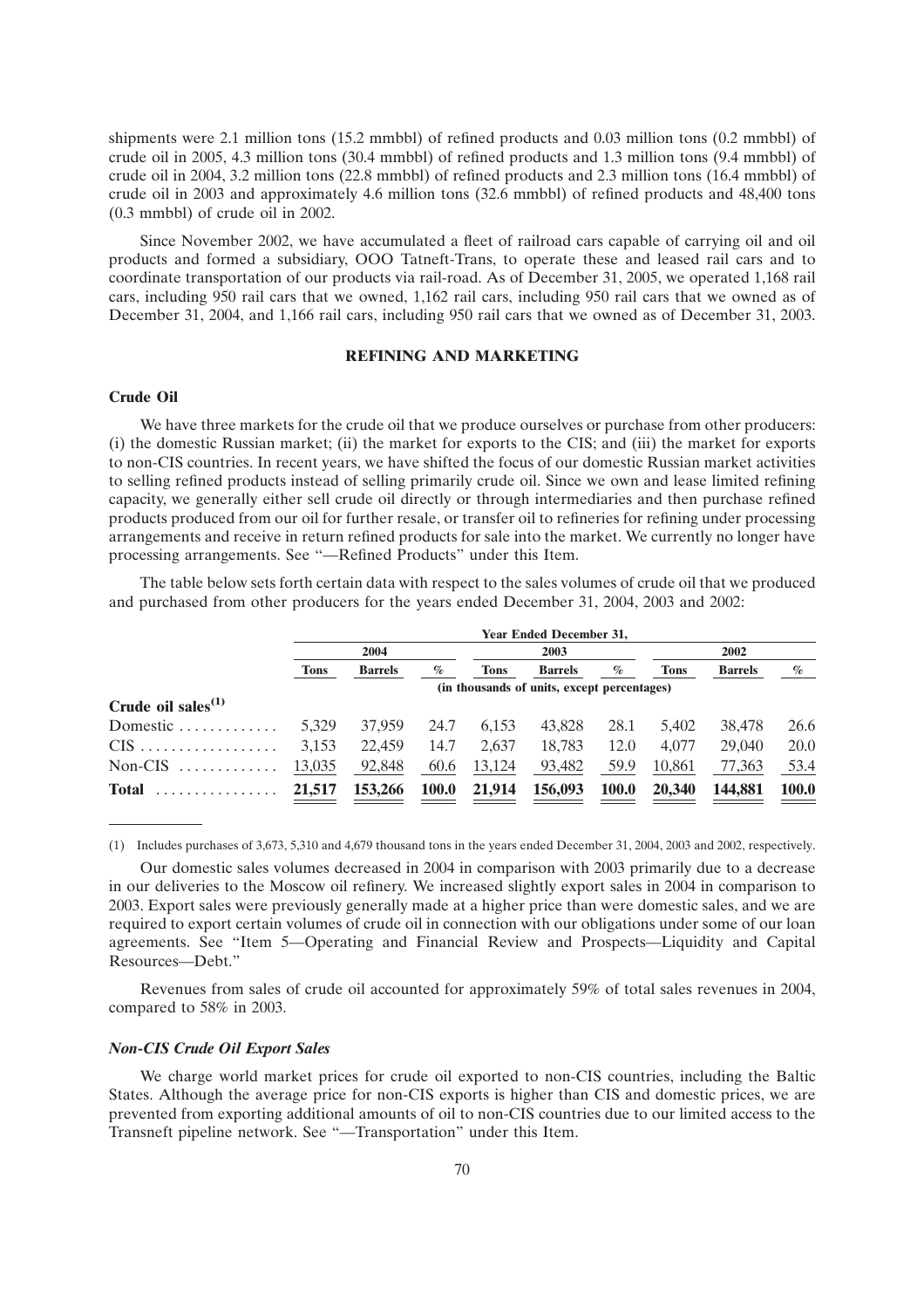In 2005, 2004 and 2003, approximately 21.9%, 14.0% and 26.6% of our non-CIS deliveries, respectively, were supplied to customers located in Germany, Poland, the Czech Republic and Slovakia via the Druzhba pipeline. The remainder of our oil was exported via the ports of Novorossisk, Primorsk, Butinge, Odessa and Yuzhnyi primarily to customers located in Turkey, France and Germany, or via the Transneft pipeline system to the Baltic States.

We sell most of the oil that we export to international oil traders. Approximately 30%, or 0.3 million tons per month, of our export sales are made pursuant to long-term contracts securing our long-term loan agreements, and the remaining export volumes are sold on the basis of spot contracts. We generally conclude export sales for delivery at the relevant port (in the case of shipment by oil carrier) or for delivery at the Russian border (in the case of cross-border pipeline transport) and usually receive payment for exports to non-CIS countries within one to two months of delivery. The price of non-CIS exports generally must cover transportation costs that we pay to Transneft. See ''—Transportation'' under this Item. In 2004, our non-CIS export crude oil prices per ton increased to RR6,575 compared to an average in 2003 of RR5,296 due to the increase in demand.

We make our non-CIS export sales for hard currency. A substantial portion of our non-CIS foreign currency export volumes is pledged as security for our foreign currency loans. During 2005 and 2004, up to 30% of our approximately 1.0 million tons per month and 1.1 million tons per month, respectively, of non-CIS crude oil exports, have been pledged as security for existing borrowings. See ''Item 3—Key Information—Risk Factors—Risks Relating to the Company," "—Relationship with Tatarstan" under this Item and ''Item 5—Operating and Financial Review and Prospects—Liquidity and Capital Resources— Debt.''

We currently do not hedge our foreign currency exposure (except, to a certain extent, for Bank Zenit (until April 2005) in connection with its own operations), but may do so in the future to the extent that we are able to do so. See "Item 10—Additional Information—Exchange Controls" and "Item 11— Quantitative and Qualitative Disclosures about Market Risk—Derivatives.''

## *CIS Crude Oil Export Sales*

CIS exports comprise exports to member nations of the CIS other than Russia, and represent primarily exports to the Kremenchug refinery in Ukraine operated by Ukrtatnafta. CIS crude oil prices have historically been lower than the prices we are able to realize on our non-CIS exports but have historically been higher than domestic prices. We delivered approximately 4.4 million tons (31.5 mmbbl) of crude oil to the Kremenchug refinery, representing approximately 88% of our CIS oil sales in 2005, and 3.09 million tons (22.0 mmbbl) of crude oil, representing almost all of our CIS oil sales, in 2004. In 2003, we delivered approximately 2.56 million tons (18.5 mmbbl) of crude oil to the Kremenchug refinery, representing approximately 97% of our CIS crude oil sales. The price of CIS exports generally must cover transportation costs that we are required to pay to Transneft. See ''—Transportation'' under this Item. CIS average crude oil prices per ton increased to RR5,357 in 2004 from RR3,591 in 2003, a 49% increase, due to the increase in demand.

## *Domestic Crude Oil Sales and Deliveries*

Domestic crude oil prices are normally lower than world market prices and are only relatively correlated with them. Domestic crude oil prices result from the supply and demand imbalance within the domestic market, which owing to the limitations on export is generally oversupplied. In 2004, our domestic prices per ton averaged RR3,702, compared to average price of RR1,844 per ton in 2003, representing a 101% increase, driven by an increase in demand of domestic refineries.

We conclude a significant portion of our domestic crude oil sales with a number of domestic oil dealers, who then sell oil to refineries. We have long-standing relationships with many of the domestic oil dealers, but do not currently maintain any material long-term contractual commitments. We also transferred oil until April 2004 under processing arrangements with third parties, under which we receive refined products for sale into the market.

Most of the crude oil sold to domestic oil dealers or transferred by us under processing arrangements was ultimately delivered to the Nizhnekamsk oil refinery (until September 2005) and the Moscow oil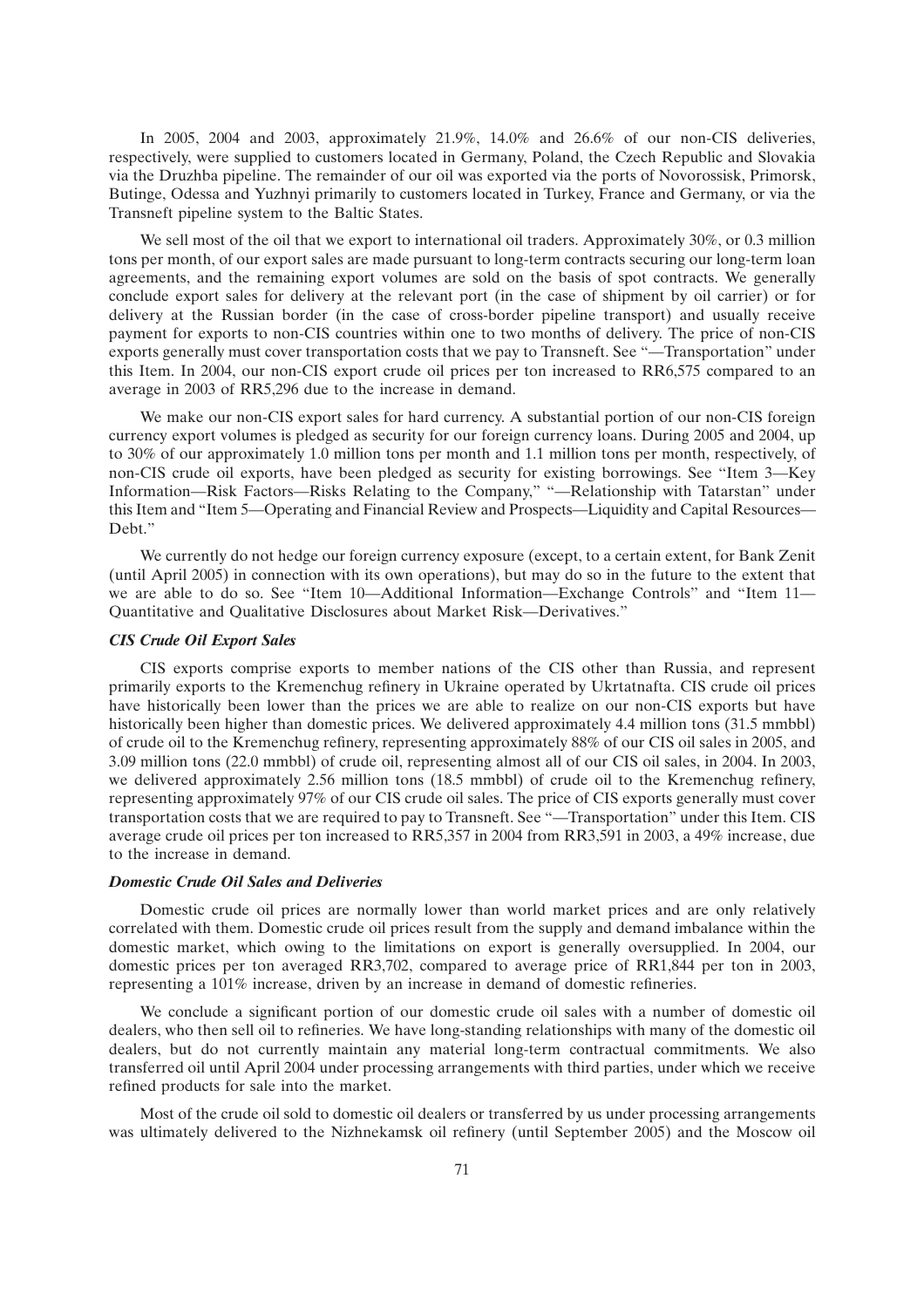refinery (until April 2004). In 2005, 2004 and 2003, approximately 73%, 78% and 58%, respectively, of our total domestic crude oil shipment volumes were ultimately delivered to these two refineries, including approximately 54%, 63% and 50%, respectively, to the Nizhnekamsk oil refinery. Deliveries were also made to other refineries located throughout European Russia, including in Ufa, Ryazan and Nizhny Novgorod. In total, approximately 7.4 million tons, 9.2 million tons and 8.3 million tons were delivered to domestic refineries, representing approximately 27%, 38% and 34% of all our deliveries (excluding purchased oil) in 2005, 2004 and 2003, respectively. The decrease of deliveries to domestic refineries in 2005 is mainly due to the increase in deliveries to the Kremenchug refinery in Ukraine.

We also engage in swap transactions with other Russian oil companies whereby we undertake to deliver our oil to certain refineries in Russia or the CIS in exchange for delivery of oil of equivalent value to refineries in or adjacent to regions of Russia where we have retail operations. Such swap arrangements are beneficial to us and our counterparties insofar as they result in reduction of transportation costs and improved marketing efficiencies. The total volume of such swap transactions amounted to 1.2 million tons, 0.4 million tons and 2.1 million tons in 2005, 2004 and 2003, respectively. In 2002, swap transactions amounted to 2.7 million tons.

## *High Sulfur Content Crude Oil Sales*

High sulfur content crude oil has a lower market value than crude oil with low sulfur content. The national pipeline operator, Transneft, charges a premium of U.S.\$2.5 per ton (exclusive of VAT) for blending and transporting crude oil with a sulfur content of more than 1.8%, which includes our high sulfur content crude. The fee is payable in rubles, converted at the official ruble/U.S. dollar exchange rate as reported by the Central Bank in effect on the first day of each month. Transneft's current practice of blending our high sulfur content crude oil benefits us. See ''Item 3—Key Information—Risk Factors— Risks Relating to the Company—A significant proportion of our crude oil production and reserves consists of high sulfur content oil, for which we receive a lower price and which has lower marketability than lower-sulfur content crude oil.'' We blended and shipped virtually all of our high sulfur content crude oil production.

## **Refined Products**

Tatneft did not receive or acquire any refining capacity in connection with the privatization of the Russian oil and natural gas sector. However, we have increasingly been developing our refining capabilities and reducing our reliance on purchases of refined products produced from our crude oil from third parties. The table below sets forth our refined product sales for the years ended December 31, 2004, 2003 and 2002:

|                                      | <b>Year Ended December 31,</b> |                |              |             |                                             |              |             |                |              |
|--------------------------------------|--------------------------------|----------------|--------------|-------------|---------------------------------------------|--------------|-------------|----------------|--------------|
|                                      |                                | 2004           |              |             | 2003                                        |              | 2002        |                |              |
|                                      | <b>Tons</b>                    | <b>Barrels</b> | $\%$         | <b>Tons</b> | <b>Barrels</b>                              | %            | <b>Tons</b> | <b>Barrels</b> | $\%$         |
|                                      |                                |                |              |             | (in thousands of units, except percentages) |              |             |                |              |
| Refined product sales <sup>(1)</sup> |                                |                |              |             |                                             |              |             |                |              |
| Domestic                             | 6.202                          | 44,177         | 55.0         | 7.271       | 51.791                                      | 61.3         | 7.403       | 52,732         | 58.6         |
| $CIS$                                | 459                            | 3.270          | 4.1          | 63          | 449                                         | 0.5          |             | 50             | 0.1          |
| $Non-CIS$                            | 4,609                          | 32,830         | 10.9         | 4,523       | 32,217                                      | 38.2         | 5,216       | 37,153         | 41.3         |
| <b>Total</b><br>.                    | 11,270                         | 80,277         | <b>100.0</b> | 11,857      | 84,457                                      | <b>100.0</b> | 12,626      | 89,935         | <b>100.0</b> |

(1) Includes purchases of 4,177, 4,086 and 4,490 thousand tons in the years ended December 31, 2004, 2003 and 2002, respectively.

In August 1997, Tatarstan President Shaimiev announced plans to expand and upgrade the petrochemicals complex at Nizhnekamsk, owned by Nizhnekamskneftekhim, in order to enable Tatarstan to become independent from refineries located elsewhere. To this end, we entered into discussions with Nizhnekamskneftekhim and TAIF, both of which are related parties under the influence of the Tatarstan government. These discussions resulted in an agreement to form a joint venture company OAO Nizhnekamsk Oil Refinery to expand, upgrade and operate the Nizhnekamsk oil refinery. Our total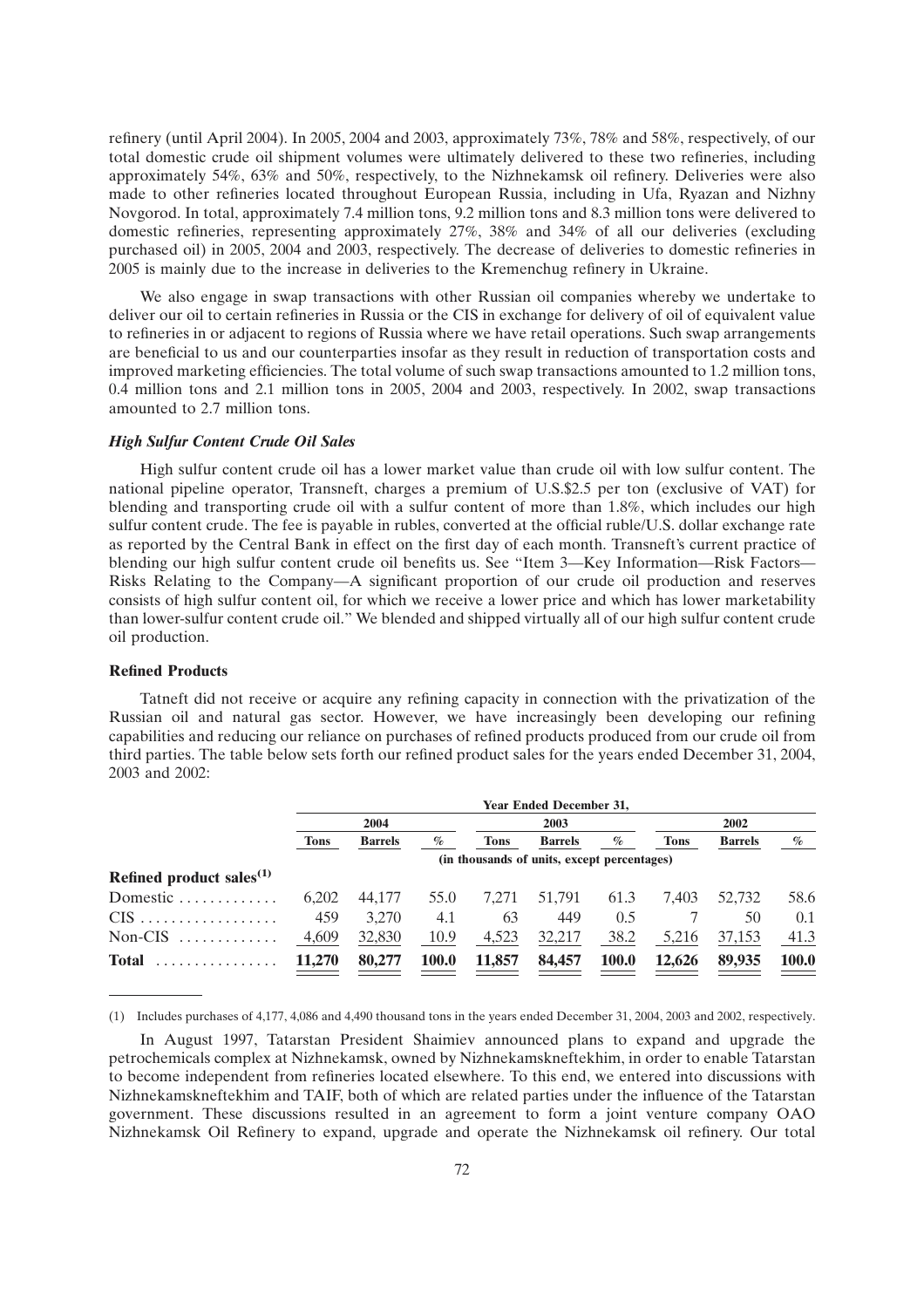investment in the refinery amounted to approximately RR8,450 million as of September 1, 2005. The Phase I Base Complex of the refinery was brought on stream in 2002, and we intended to further expand and upgrade this facility. However, OAO Nizhnekamsk Oil Refinery has been involved in a dispute with TAIF over the lease of the CDU owned by TAIF. This dispute resulted in the return by OAO Nizhnekamsk Oil Refinery of the CDU to TAIF, and in the sale of substantially all our production assets of OAO Nizhnekamsk Oil Refinery to TAIF. In October 2005, we entered into a long-term supply contract with TAIF in order to supply up to 650,000 tons per month of crude oil to TAIF at market price to be refined by the Nizhnekamsk oil refinery. For further discussion see "Item 3—Key Information— Risk Factors—Risks Relating to the Company—We are dependent on oil refineries outside of Tatarstan.'' We have also formed TKNK, a joint venture with Nizhnekamskneftekhim, Svyazinvestneftekhim and LG International Corp. to carry out a feasibility study and construction of an oil refining and petrochemicals complex in Tatarstan. However, in June 2005, all work on the TKNK project was suspended as the joint venture parties could not reach an agreement with respect to its financing and as we designed the project to built a new refinery complex in Nizhnekamsk. See ''—History and Development'' under this Item.

In accordance with the decision of the Security Counsel of the Republic of Tatarstan and subsequent decisions of our Board of Directors, in September 2005, together with Svyazinvestneftekhim, we founded ZAO Nizhnekamsk Oil Refinery to build an oil refining and petrochemical complex in Nizhnekamsk. We directly own 40% of the new company and Svyazinvestneftekhim owns 9%. The remaining 51% is indirectly held by IPCG Fund. The new complex will comprise an oil refinery with a refining capacity of 7 million tons of oil per year, construction of which is expected to be completed in 2008, a deep refining unit with a fuel oil capacity of 3.5 million of tons, construction of which is expected be completed in 2009, and a petrochemical plant producing products based on aromatics that is projected to be opened in 2010. The initial construction works (including the preparation of the site, etc.) commenced in September 2005. We expect that completion of this new complex should decrease our dependence on refineries outside of Tatarstan and should enable us to produce more environmentally-friendly and more competitive oil products. See ''—History and Development—Developments in 2005 and 2006'' under this Item.

We own a small oil refinery in Kichuyi, Tatarstan, which began operating in 1995. This refinery is one of the most technologically modern oil refineries in Russia. It has an annual refining capacity of 400,000 tons (approximately 2.85 mmbbl) and produces gasoline and diesel fuel to serve primarily our fuel needs and those of local residents of the Almetyevsk region.

We also own the Minnibaevsk Gas Refinery in Tatarstan. Deliveries from the Minnibaevsk Gas Refinery totaled 0.9 million tons of gas products in each of 2003 and 2004, of which approximately 56% were delivered to Nizhnekamskneftekhim, 1% exported, and the balance sold to various domestic customers. In 2005, deliveries from the Minnibaevsk Gas Refinery totaled 0.8 million tons of gas products, of which approximately 11.5% were delivered to Nizhnekamskneftekhim, 19.48% were exported and the balance was sold to domestic customers.

We own an 8.6% interest in Ukrtatnafta, a company with a 100% ownership interest in the Kremenchug refinery in Ukraine, one of the largest refineries for high sulfur content crude oil in the CIS. The government of Tatarstan owns 28.8% of the outstanding share capital of Ukrtatnafta. The Ukrainian government currently owns, through NK Naftogas of Ukraine, approximately 46% of Ukrtatnafta's shares. There is currently a dispute between the Ukrainian government and certain holding companies of Ukrtatnafta over 18% of Ukrtatnafta's shares. The Ukrainian government announced its intention to privatize these shares in an auction. However, the terms of the auction are unclear. We may consider participating in the auction once its terms are officially announced. We may also become involved in additional alliances and equity participations with certain refineries to which we deliver crude oil or which we consider economically viable. See ''—Organizational Structure—Joint Ventures, Subsidiaries and Associated Companies'' under this Item.

As a result of measures that we have undertaken in recent years in the areas of sales and marketing of refined products, our sales structure has undergone significant changes. Further development of our retail network has resulted in increased sales of refined products in domestic markets. Due to the fact that we lease limited own refining capacity, we sell crude oil to intermediaries, who then refine oil in domestic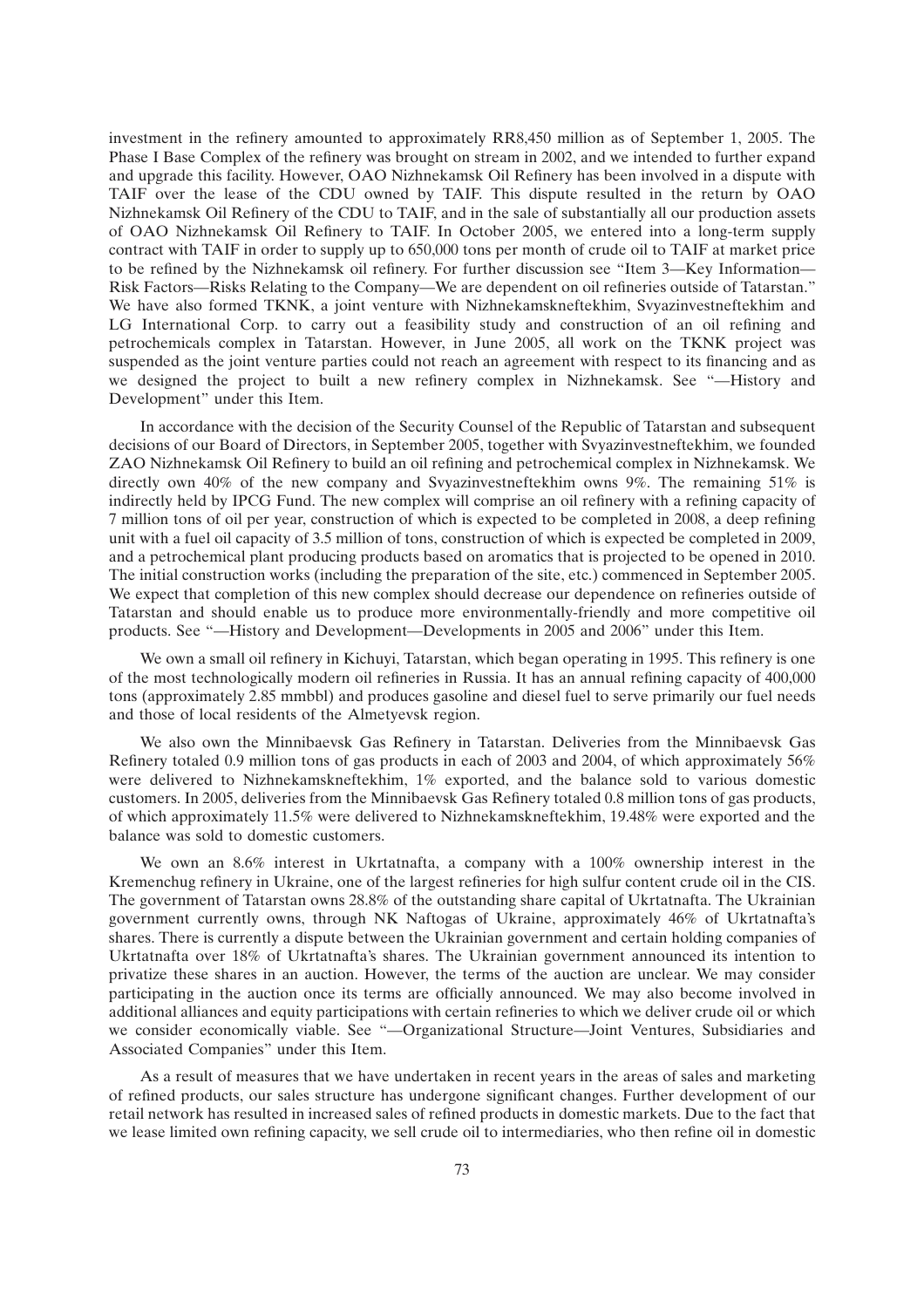refineries, following which we purchase refined products processed from our oil. In 2004, we purchased refined products totaling approximately 4.2 million tons, of which we exported 1.8 million tons. We sold refined products totaling 11.3 million tons, 11.9 million tons and 12.6 million tons, and earned revenue of RR60,121 million, RR43,831 million and RR44,876 million from these sales for the years ended December 31, 2004, 2003 and 2002, respectively. The decreasing volume of these sales is attributable to a shift away from purchases and resales of refined products in favor of an increased emphasis on selling our own refined products.

Processing arrangements, primarily with the Nizhnekamsk oil refinery until September 2005, accounted for a significant portion of our crude oil product sales in 2004. Under such arrangements, a refinery processes crude oil for us in exchange for either a portion of crude oil, refined products, or a payment made by us. We retain ownership of the crude oil and of the related derivative products throughout the refining process.

We are also actively engaged in developing our retail sales network for refined products. As of January 1, 2006, there were 553 Tatneft-controlled service stations throughout Russia and Ukraine, including 408 in Russia and 145 in Ukraine. Tatneft-controlled service stations sold 1 million ton of refined products in 2005. We are currently implementing a program to increase the number of our controlled service stations.

## **PETROCHEMICALS**

We did not receive or acquire any petrochemicals companies or operations in connection with the privatization of the Russian oil and gas sector. However, in an attempt to create a vertically integrated company, since 2000 we have been increasing our petrochemicals capabilities. In 2000, we purchased an approximately 34.6% stake in Nizhnekamskshina from the Tatarstan government, subsequently increasing our stake to 76.01% through additional purchases and participation in a new share issuance. Nizhnekamskshina has been consolidated in our consolidated financial statements from September 30, 2001.

Nizhnekamskshina is one of the largest tire manufacturers in Russia, accounting for approximately 28.4%, 29.0% and 27.7% of all tires produced in Russia in 2005, 2004 and 2003, respectively, and supplying its products to both domestic and foreign markets. Nizhnekamskshina consists of two divisions, a mass tire plant that produces tires for light-weight vehicles and a truck tires plant. Approximately 21.1%, 27.0% and 26.0% of the tires produced by Nizhnekamskshina in 2005, 2004 and 2003, respectively, were supplied to car manufacturers (25.9% in 2002); 58.8%, 53.0% and 53.6% were sold on the secondary market (60.3% in 2002); and 20.1%, 20.0% and 20.3% were exported (13.7% in 2002), including approximately 16.6%, 15.0% and 15.4% (10.3% in 2002) to customers in the CIS. We are in the process of renovating the manufacturing facilities at Nizhnekamskshina, and intend to attract investment and know-how from Western partners. To this end, in May 2002 Nizhnekamskshina entered into an agreement with Italian tire producer Pirelli to use Pirelli's know-how and equipment, and in July 2004 we started producing tires for light passenger vehicles using this technology in the production of up to two million tires annually under the Kama-Euro brand. From July to December 2004, we shipped 102,700 of these tires. In 2005, we produced 10.3 million tires, and we plan to produce 11.1 million tires in 2006.

We also acquired approximately 77.1% of Nizhnekamsk Industrial Carbon Plant in 2000 from the Tatarstan government. Nizhnekamskshina obtains raw materials from Nizhnekamsk Industrial Carbon Plant. Nizhnekamsk Industrial Carbon Plant also sells its products to other Russian tire manufacturers and exports its products to Poland, Bulgaria, India, China, Vietnam, Indonesia, Turkey and other countries. In addition, we formed and own 51% of Yarpolymermash-Tatneft, which is based on the assets of the Yaroslavl Polymer Machine Plant, in order to manufacture equipment for processing materials for tire production. In 2003, we commenced production at OOO Tatneft-Nizhnekamskneftekhimoil, a polyalphaolefin-based synthetic lubricants plant that is the only such enterprise in Russia. In the first half of 2004 the production of polyalphaolefin-based synthetic lubricants was conducted on a transitional basis. In December 2004, programs were approved to update the oils to international standards and on the production of new products. These programs require an investment of approximately RR79.9 million. Polyalphaolefin-based synthetic lubricants are also used at the plant for the production of high-quality greasing substances, such as engine, transmission, refrigerator and synthetic oils. The American Oil Institute has issued a license on the conformity of our engine oil ''Tatneft-Profy'' with the API standards.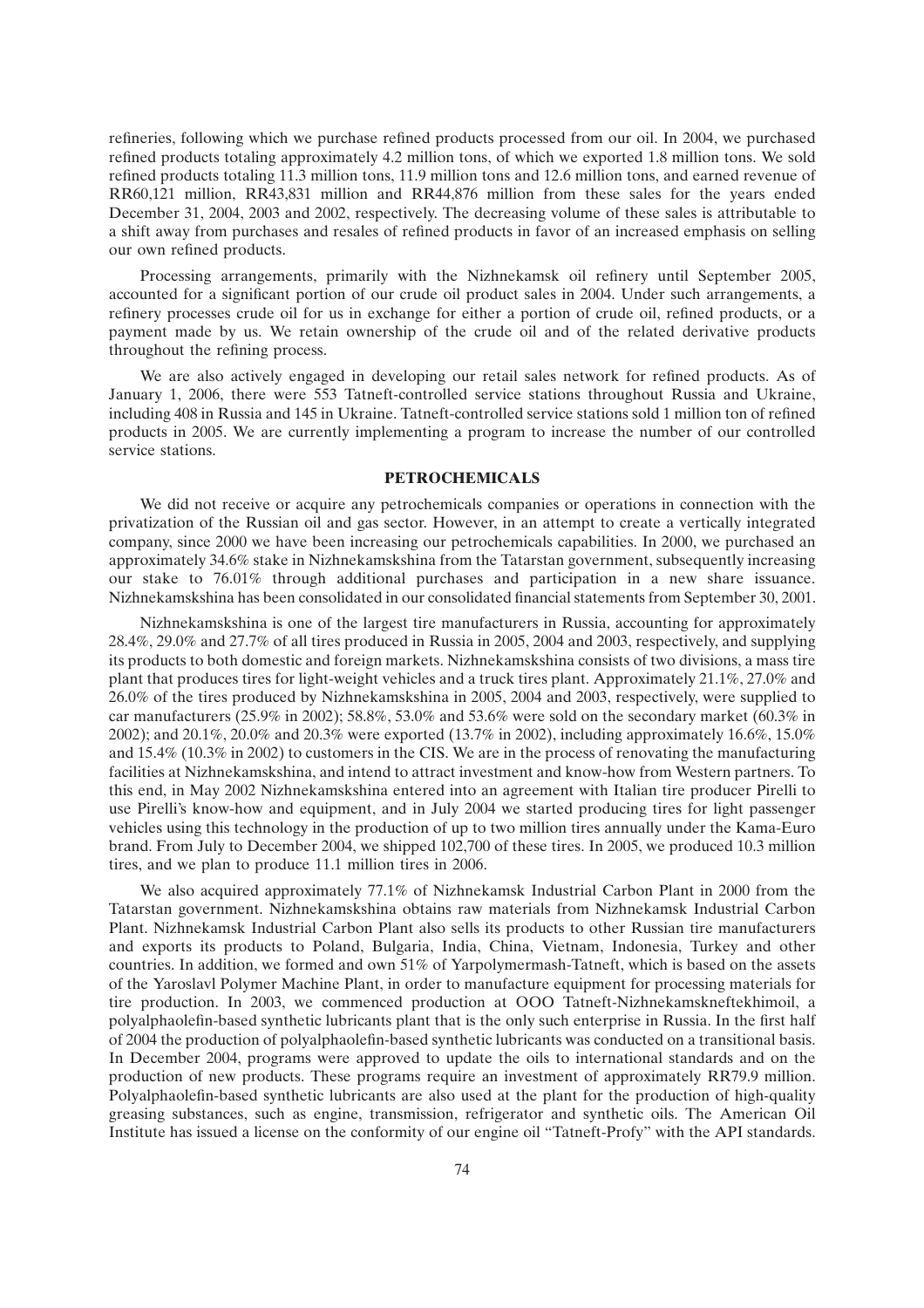In 2002, we created Tatneft-Neftekhim, a management company for our petrochemicals operations, and transferred to it our holdings in Nizhnekamskshina, Nizhnekamsk Industrial Carbon Plant, Yarpolymermash-Tatneft, Tatneft-Nizhnekamskneftekhimoil, OOO Trading House Kama, a marketing subsidiary of Nizhnekamskshina, and other petrochemicals companies.

## **BANKING OPERATIONS**

In 2004, we conducted our banking operations through, and consolidated the results of, Bank Zenit and Bank Devon-Credit and we owned shares in a number of banking and financial entities. We have recently decreased our activities in these market sectors following the sale in 2005 of our controlling share in most of our significant banking subsidiaries. As of December 31, 2004, our most significant banking subsidiaries were as follows:

- *Bank Zenit.* As of December 31, 2004, we owned 52.70% of Bank Zenit, a Russian commercial bank founded in December 1994 and based in Moscow. Bank Zenit has branches in Rostov-on-Don, Nizhny Novgorod, Almetyevsk, Gorno-Altaisk, St. Petersburg, Kemerovo and Kursk, a representative office in Kazan and additional offices in Kazan and Nizhnekamsk. We increased our stake from 50% plus one share to 52.70% in 2004, then reduced it to 26.95% in 2005 as a result of the sale by our wholly-owned subsidiary, Tatneft Oil AG, of its 26.75% stake in April 2005 to three companies acting on behalf of certain beneficiaries of Urals Energy. As of May 5, 2006, we owned 39.73% of Bank Zenit, as a result of the acquisition in May 2006 of its newly issued shares.
- *Bank Devon-Credit.* As of December 31, 2004, we owned approximately 92% of Bank Devon-Credit, a Russian commercial and retail bank. Bank Devon-Credit serves Tatneft and a significant portion of the local population in Almetyevsk and the southeast of Tatarstan through a network of 13 branch offices. In December 2005, we sold all our shares of Bank Devon-Credit to Bank Zenit.
- *Bank Ak Bars.* As of December 31, 2004 we owned approximately 29.46% of Bank Ak Bars, the largest private bank located in the Republic of Tatarstan in terms of assets and number of retail customers. In 2005 we increased our shareholding to 29.98% of the share capital of this bank and further increased it to 32.27% in 2006. Bank Ak Bars has held approximately 1% of Tatneft's Ordinary Shares since 2000.

As a result of the sale of a significant part of our participation in Bank Zenit and of all our participation in Bank Devon-Credit in 2005, we no longer consider our banking activities to be significant to our operations. For more comprehensive information about our sale of the shares of Bank Zenit and Bank Devon-Credit, see Note 22 to our audited consolidated financial statements included in this annual report. For a more detailed discussion of our banking operations in general see ''Appendix A—Tatneft's Banking Operations.''

#### **COMPETITION**

### **Oil and Refined Products**

We currently hold most of the licenses for oil exploration and production within Tatarstan. We consider all other major Russian oil companies, including Rosneft (particularly following its acquisition of the former YUKOS subsidiary Yuganskneftegaz in December 2004), LUKOIL, Surgutneftegaz, TNK-BP and Gazprom Neft (formerly Sibneft, after its acquisition by Gazprom in October 2005), to be our principal competitors in our core business segments. We compete with these and other oil companies for customers both within Russia and internationally, primarily for sales of crude oil.

We believe that our drilling costs are less than those for oil companies operating in Siberia. Our oil reserves are generally closer to the surface than in Siberia, and are located in more geographically accessible terrain. While the main productive horizons in Siberia are found at a depth of approximately 2,300 to 2,400 meters, our main productive horizons lie at a depth of approximately 1,200 to 1,700 meters. We also believe our location gives us a transportation cost advantage over companies operating in Siberia, as we are located closer to major markets in Moscow and Eastern and Western Europe. In addition, while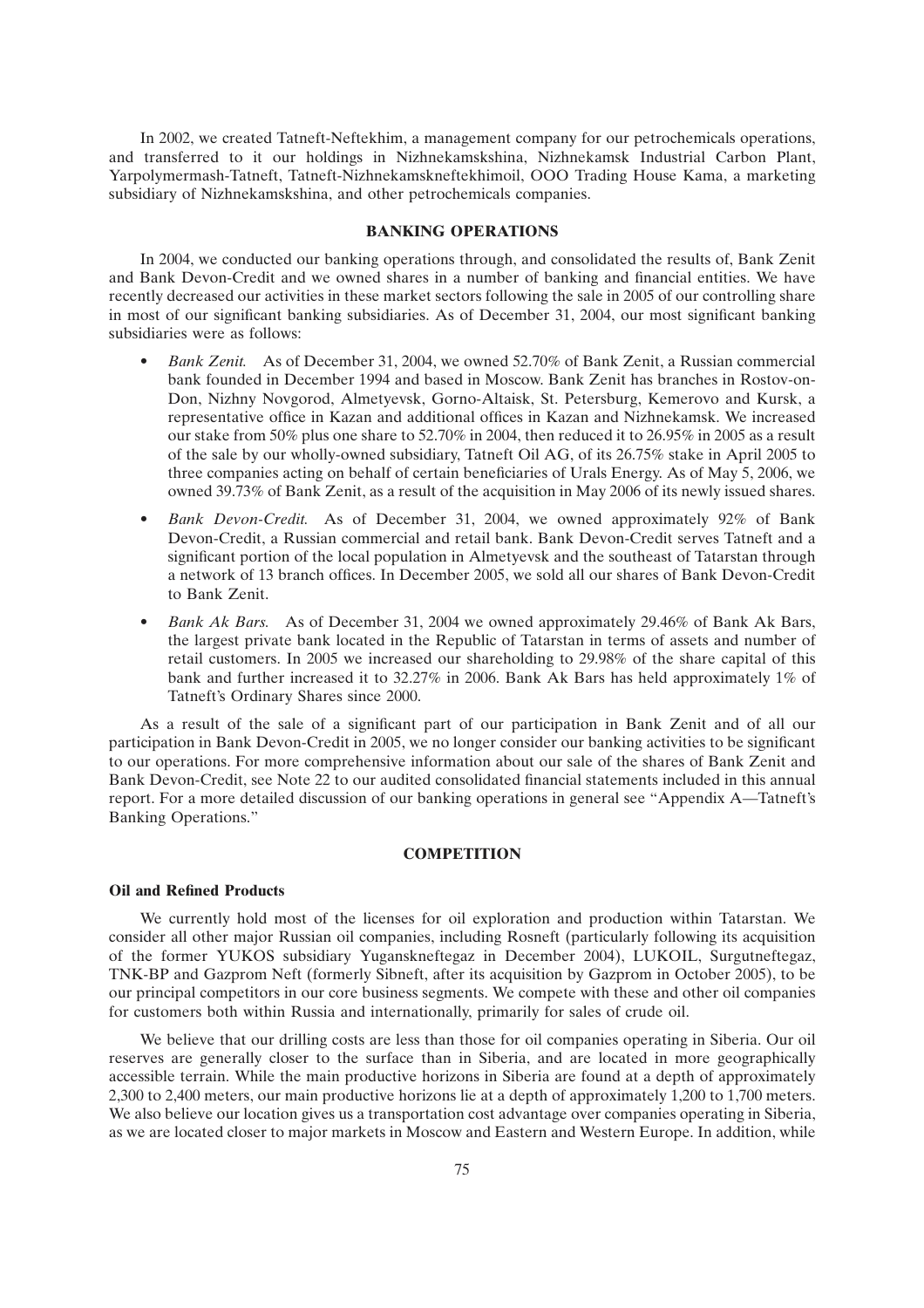we have mature fields and while we produce high sulfur content crude oil, we believe that this has not to date contributed to a higher cost per barrel compared to the other Russian oil companies.

We expect to experience increasing levels of competition in the industry. A number of other Russian oil companies, as well as foreign oil companies, compete on bids for licenses and offer services in Russia, increasing the competition that we face. Foreign-owned companies in particular may have access to greater financial and other resources than we do, which may give them a competitive advantage. We also expect to experience increasing competition due to the limited quantities of unexploited and unallocated oil reserves remaining in Russia, and the effects of, and financial resources provided by, increased foreign investment into the Russian oil industry. Full implementation of the PSA laws could substantially increase levels of interest of foreign and domestic companies in oil production in Russia and further increase the level of competition we face even within Tatarstan. Strategic acquisitions of additional assets, such as mergers or other forms of combination, may also strengthen our domestic competitors. For example, in 2002, 2003 and 2004 the Russian oil industry experienced substantial consolidation, including the privatization sale of Slavneft, a large vertically-integrated oil company, to the shareholders of TNK and Sibneft, at the time Russia's third and fifth largest oil companies, respectively; the formation of TNK-BP, a joint venture between TNK and BP that combined the assets of TNK, Sidanko and ONACO oil companies and TNK's share in Slavneft with the Russian assets of BP (excluding investments in Sakhalin 5), and Yuganskneftegaz—the largest production subsidiary of YUKOS—was sold at auction by the Russian government in partial settlement of tax claims against YUKOS and subsequently acquired by Rosneft. In addition, in September 2004, the Russian government sold its remaining 7.6% stake in LUKOIL in a privatization auction to ConocoPhillips. In October 2005 Gazprom acquired approximately 76% of shares of Sibneft. These competitors may have better access to financial and other resources and greater political influence than we do.

#### **Petrochemicals**

In the petrochemicals sector we compete for the Russian and CIS tire markets primarily with other Russian tire manufacturers, such as the Yaroslavl, Omsk, Moscow, Kirov, Krasnoyarsk, Voronezh, Volzhsky, Barnaul, NIIShP, Ural and Petroshina tire companies, as well as Ukrainian tire plant Rosava. The Omsk, Yaroslavl, Volzhsky and Ural tire companies, accounting for approximately 46.4% of tires produced in Russia, are controlled by Sibur, a petrochemicals subsidiary of Gazprom, Russia's state-controlled largest company and natural gas transportation monopoly and the world's largest producer of natural gas. The Kirov, Krasnoyarsk and Voronezh tire companies, accounting for approximately 18.3% of tires produced in Russia in 2003, as well as Rosava, are controlled by AMTEL, a Russian petrochemicals holding. Several of our competitors have entered into joint ventures with major international tire manufacturers, and several international tire manufacturers, including Goodyear, Michelin, Continental, Pirelli and Nokian Tires, have announced plans or taken steps to enter the Russian tire manufacturing market. We expect to experience increasing levels of competition in the petrochemicals segment in the coming years. For example, Nokian Tires has announced its decision to build a new plant in Vsevolzhsk and within three years to produce 3.5 million tires per year (with a maximum production capacity of 8-9 million tires per year). In addition, in 2004, Michelin opened a plant that produces extra class radial tires and sport tires in Davidovo (in the Moscow region) and has announced plans to reach a production capacity of 2.1 million tires per year in 2005.

## **Banking**

The Russian market for financial and banking services is also highly competitive. Although the Russian banking industry is dominated by a few Moscow-based banks, according to the Central Bank, 1,238 banks and other non-bank credit organizations were licensed to conduct banking transactions in Russia as of April 1, 2006. The total assets of banks in Russia were RR10.4 trillion and the twenty largest banks accounted for 62.6% of all banking sector assets (under RAR) in Russia. Due to the large number of banks in Russia and the varying focuses of many of those banks, Bank Zenit faces competition from different banks in each of the business sectors and various regions of Russia in which it operates. In the corporate banking sector, Bank Zenit's primary competitors are OAO Alfa Bank (''Alfa Bank''), MDM Bank (''MDM Bank'') and OAO Uralsib Bank. In the investment banking sector, Bank Zenit's primary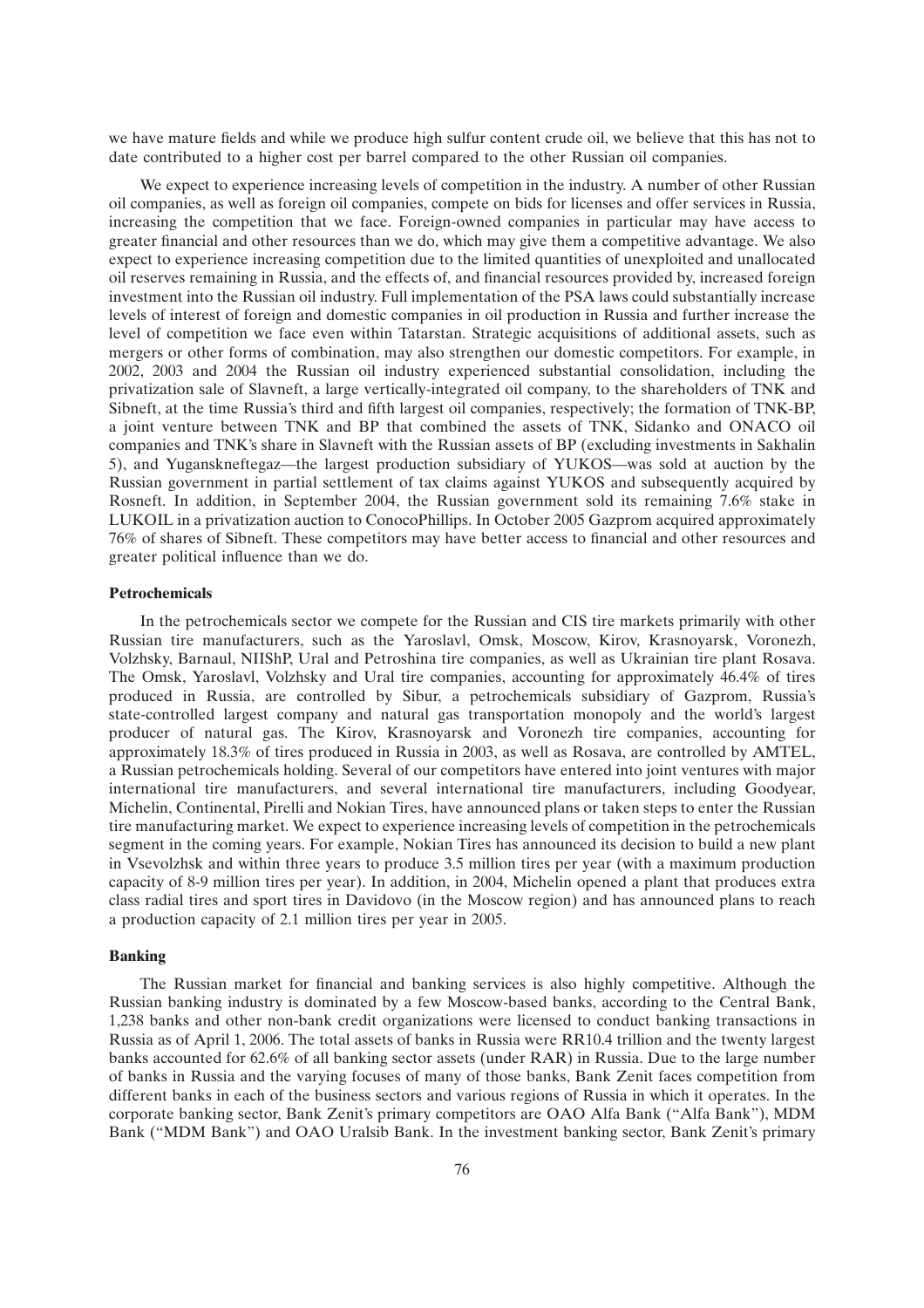competitors are Alfa Bank, MDM Bank and Investment Bank ''Trust.'' In the private banking sector, Bank Zenit's primary competitors are Financial Corporation NIKoil, Rosbank, Alfa Bank, ING Bank (Eurasia) ZAO and Raiffeisen Bank Austria LLC. Currently, we do not view Bank Zenit as having a competitive position in the Russian retail banking sector. Russian banks expect to face increased competition as a result of recent and proposed Russian banking reforms, which are likely to facilitate further entry of experienced international banks into the Russian market. In addition, many of our banking competitors possess greater resources, both in terms of assets and business volume, and have better access to funding, making them less vulnerable to economic downturns. For a more detailed discussion of our banking operations in general see ''Appendix A—Tatneft's Banking Operations.''

# **ENVIRONMENTAL MATTERS**

We are currently subject to environmental legislation enacted by both Russia and Tatarstan. The Russian legislation provides grounds for requiring polluters to clean up environmental pollution. Environmental authorities may impose fines for breaches of environmental and sanitation standards as a payment for remediation of the damage caused to the environment. We actively pursue policies, however, that are designed to reduce pollution and its effects, particularly with respect to water, soil and air. Furthermore, the implementation of the Kyoto Protocol may impose new and/or additional rules or more stringent environmental norms. Such requirements may require additional capital expenditures or modifications in operating practices. The impact on us will depend on, among other factors, the base level against which permissible levels of emissions are to be measured and the allocation of quotas for such emissions, which is currently uncertain.

The Russian Government adopted a regulation on October 12, 2005 incorporating the Special Technical Regulation on Requirements to emissions of hazardous substances by automotive vehicles circulating on the territory of the Russian Federation. Pursuant to this regulation, all fuels (gasoline and oil fuels) must meet certain ecologic standards (Euro-2) from April 21, 2006, certain stricter ecologic standards (Euro-3) from January 2008, and certain even stricter ecologic standards (Euro-4) from 2010. We intend to base the infrastructure of the new refining complex in Nizhnekamsk on the latest technology in order to meet these ecological requirements. For further information on the new Nizhnekamsk facility, see ''—History and Development—Developments in 2005 and 2006'' under this Item.

All four of the main rivers located in the territory of our operations previously tested positive in excess of safe levels for chlorides (chemicals derived from the oil production process) and oil products, which characterizes the impact of oil producing industry on these rivers. Levels of chloride contamination in local rivers peaked in 1986, have recently dropped below the maximum allowable concentrations established by law and continue to decrease. We use the system of circulating and repeated water supply in oil production where water is used in maintaining the steam pressure after the oil treatment.

We have responded to problems of pipeline corrosion by implementing a technology, which we have developed, for coating pipes on the inside with corrosion-resistant material (polyethylene). Almost all of our wastewater carrying pipelines have now been replaced with such polyethylene-coated pipes and we continue to replace our oil-gathering networks. Where the use of polyethylene-coated pipes is technically impossible, we use pipes with an internal polymer coating. Along with other corrosion control methods, we have successfully used corrosion inhibitors and electro-chemical protection of oil producing equipment. We develop and implement measures for diagnostics of the technical state of oil-producing pipes on an annual basis. We also organized a permanent monitoring of corrosion of oil-producing equipment for assessment of maintaining resources for safe use and prevention of environmental risks.

To protect underground drinking water sources we have engaged in a well rehabilitation program involving liquidation of old wells, drilling of stand-by wells, construction of more environmentally safe well constructions and hydroisolation of storage pits during well drilling and repair work.

We have developed a complex of measures to ensure ecologically safe construction and repair of the wells and other oil producing facilities. We have organized a supervising service that monitors compliance of the production technology with legal requirements.

We have an opportunity to conduct purification and recovery of contaminated soil as the need arises, as well as recovery of the oil sludge earlier collected in ponds.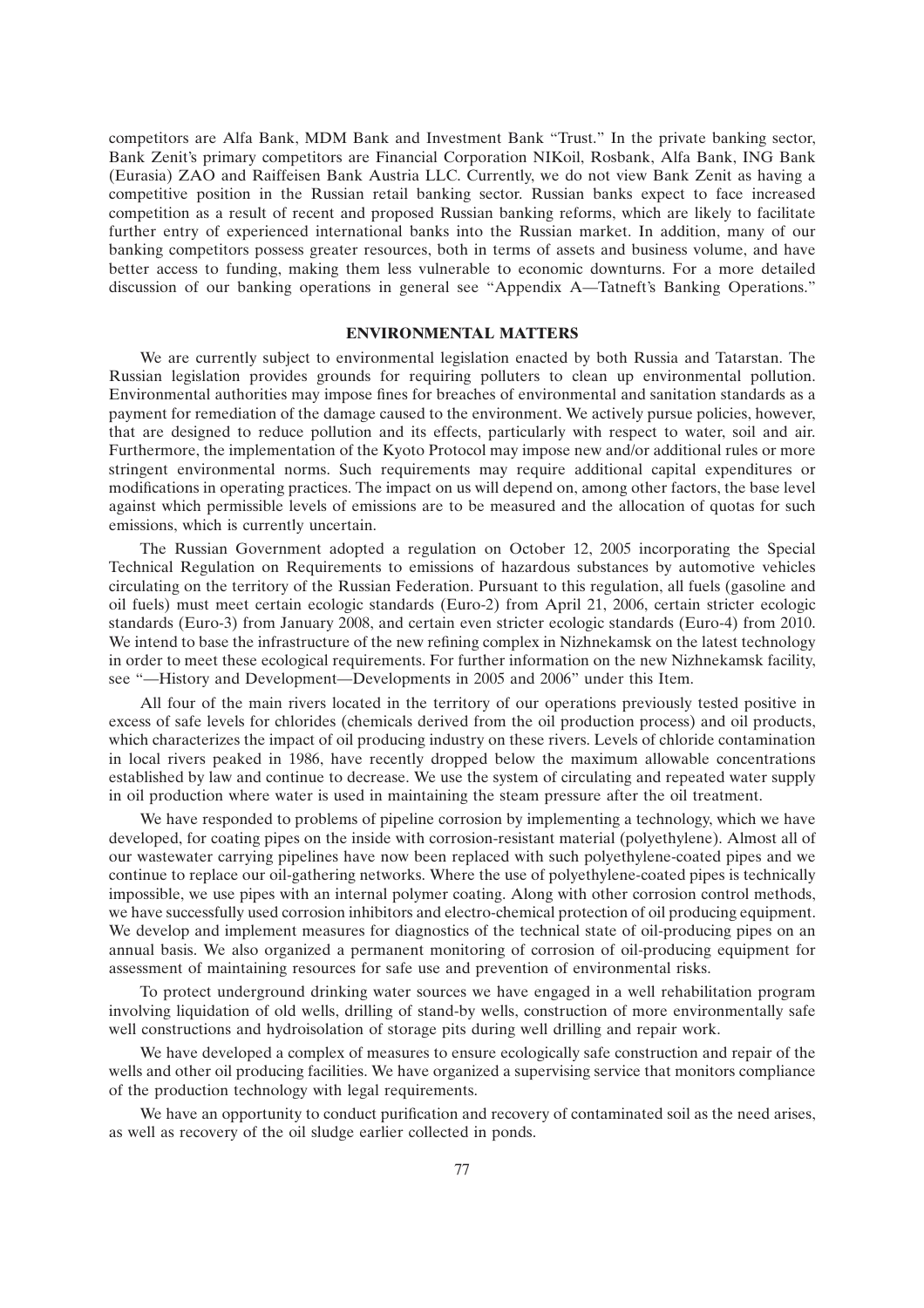Through our joint venture TATEX we have been installing vapor recovery equipment on our oil storage tanks. In 2003, two additional vapor recovery systems became operational. In 2004, two more vapor recovery systems became operational and we completed construction on an additional three vapor recovery systems. Currently there are 40 vapor recovery systems in operation, equipping all of our storage tanks. This program has helped to reduce substantially emissions of hydrocarbons from our facilities into the atmosphere. We have reduced sulfur dioxide emissions by installing facilities for sulfur cleaning.

After making an economic assessment we created facilities and introduced technologies for processing used tires, luminescent lamps, oil sludge, used motor oils and wires and other production waste because environmental regulations changed and became more strict in respect of handling of waste.

We maintain special laboratories to monitor the surface and ground waters and control the atmospheric air in the territory where we conduct our activities.

When designing a project, the infrastructure projections take into account the possible impact of the designed project on the environment. This impact is evaluated by internal studies, which results are then submitted for independent ecological expertise. In addition, our operations are subject from time to time to ecological compliance reviews.

## **CORPORATE REORGANIZATION**

Following the dissolution of the Soviet Union and due to the subsequent disruption of relations with oil industry equipment manufacturers located within the CIS, most of which were located outside Russia, our predecessor production associations created internal service enterprises such as the Central Production Service Department, the Electric Equipment Service Department and the Subsoil and Wells Repair Service Department. At the same time, in response to disruptions in other sectors of the economy, they increased the number of non-core activities, such as production and processing of agricultural products.

In order to reduce our operating costs and to improve our focus on our core business of exploration and production, we are currently implementing a program of corporate reorganization that was initially approved by our Board of Directors in 1996. The key tasks of the reorganization program are:

- enhancing oil and natural gas production potential;
- transferring to subsidiaries functions that are unrelated to our core activities;
- reducing extraction and auxiliary production expenses by: (i) reducing the number of divisions and (ii) optimizing utilization of production facilities;
- improving efficiencies in utilization of personnel; and
- reducing social benefit costs.

The first stage of the corporate reorganization program concentrated on transferring certain support services that had been provided within each NGDU or by other departments into newly formed subsidiaries expected to provide services on an independent and competitive basis and on divesting social assets and responsibilities by gradually transferring these to local authorities.

We have now completed the first stage of the reorganization by separating out more than 40 former departments engaged in oil production services and transferring a number of social assets to local authorities. We are currently in the second stage of our reorganization, in which we are seeking to transform our company into a vertically integrated holding company and improve management efficiencies. To this end, we are acquiring and increasing our interests in petrochemical and oil-refining enterprises, such as Nizhnekamskshina, ZAO Nizhnekamsk Oil Refinery, Yarpolymermash-Tatneft and Nizhnekamsk Industrial Carbon Plant, and in enterprises that sell crude oil and oil products or provide oil services, such as Tatneft Europe.

In order to improve our vertically integrated structure, in 2002 we created Tatneft-Neftekhim, a management company for our petrochemicals operations, and transferred to it our holdings in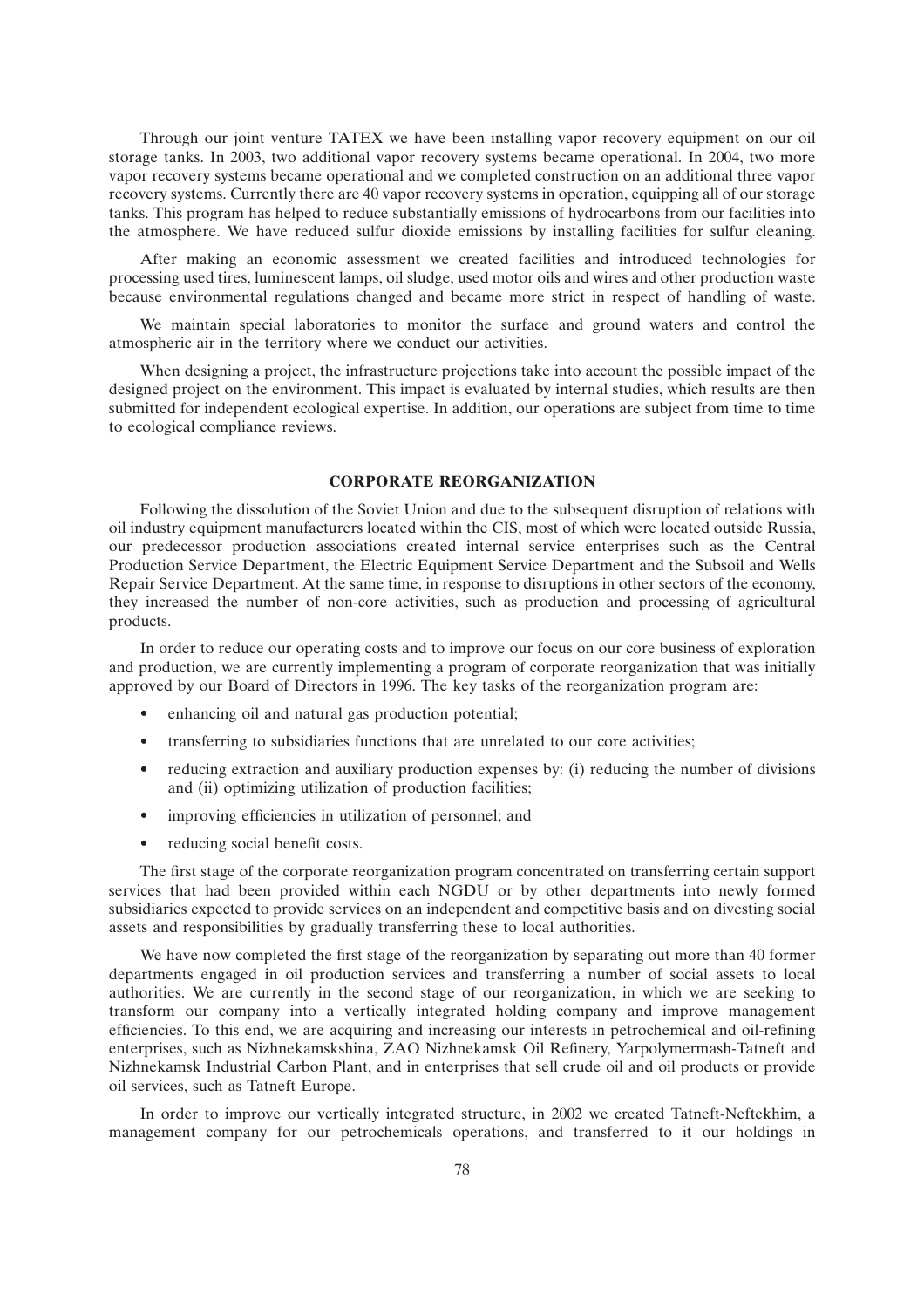Nizhnekamskshina, Nizhnekamsk Industrial Carbon Plant, Yarpolymermash-Tatneft and other petrochemicals companies. We also proceeded with a merger of our natural gas and natural gas products collection, refining and transportation assets into the Tatneftegaspererabotka division, established a drilling management company OOO Tatneft-Bureniye, consolidated management of Tatneft-branded gas stations in OOO Tatneft-Centernefteproduct and continued with our internal restructuring in order to optimize costs and corporate governance. As part of our internal restructuring, we took additional steps to streamline management and improve efficiency by centralizing and restructuring our logistics services and reducing the number of employees engaged in general construction, machine tool, special-purpose machinery and related services. In 2003, we divested our stakes in 21 agricultural companies and formed a subsidiary, OOO Tatneft-Aktiv, to optimize leasing of various assets not necessary for our ongoing operations to third parties. In compliance with our long-term strategy to dispose non-core assets, in 2005, we sold our entire stake in Bank Devon-Credit, as well as a significant portion of our stake in Bank Zenit and IFK Solid.

## **Further Reorganization Plans**

We have approved a corporate reorganization program for 2005 to 2007, which is aimed at further transferring support services, currently provided within each NGDU, to newly formed subsidiaries. In accordance with this program we plan to transfer the following functions unrelated to our core activities to subsidiaries:

- public transport;
- construction and installation works:
- repair and maintenance of our conventional pumping units;
- downhole logging works:
- chemical analytical works; and
- security of industrial facilities.

In an effort to reduce our costs, we intend to separate out some of our small service units into economically independent operations. In so doing, we intend to take advantage of the tax benefits available to small businesses. At this stage, we will continue with our program of divesting non-core assets.

We do not plan to retain a controlling interest in all of the newly created service companies and, where we do retain a controlling interest, we expect to transfer minority interests in these companies either to the management and workers of each company or to outside investors. We also plan to retain legal title to certain of the property to be used by the new service companies and to lease it to these companies. The service companies are expected to compete to provide services to Tatneft and to market their services to other exploration and production companies, though in the first several years following their creation we expect to remain the primary customer of such companies. We do not intend to retain control of the road construction companies or maintenance companies, and these entities may become independent of our group. The road construction and maintenance companies have already been registered as limited liability companies.

We do not expect that any significant financial charges will arise as a result of such reorganization.

#### **Social Assets**

We currently own certain social assets, including sports and leisure facilities. We manage other social assets, such as housing and kindergartens, which are the property of Tatarstan but have been provided to us under the principle of ''economic management'' pursuant to agreements with the Tatarstan government. At December 31, 2004, 2003 and 2002, we held social assets with a net book value of RR4,732 million, RR4,870 million and RR5,833 million, respectively. We transferred social assets with a combined net book value of RR455 million, RR2,162 million (including medical equipment with a net book value of RR1,917 million) and RR1,293 million in the years ended December 31, 2004, 2003 and 2002, respectively, to public ownership. We also incurred social infrastructure expenses of RR249 million, RR279 million and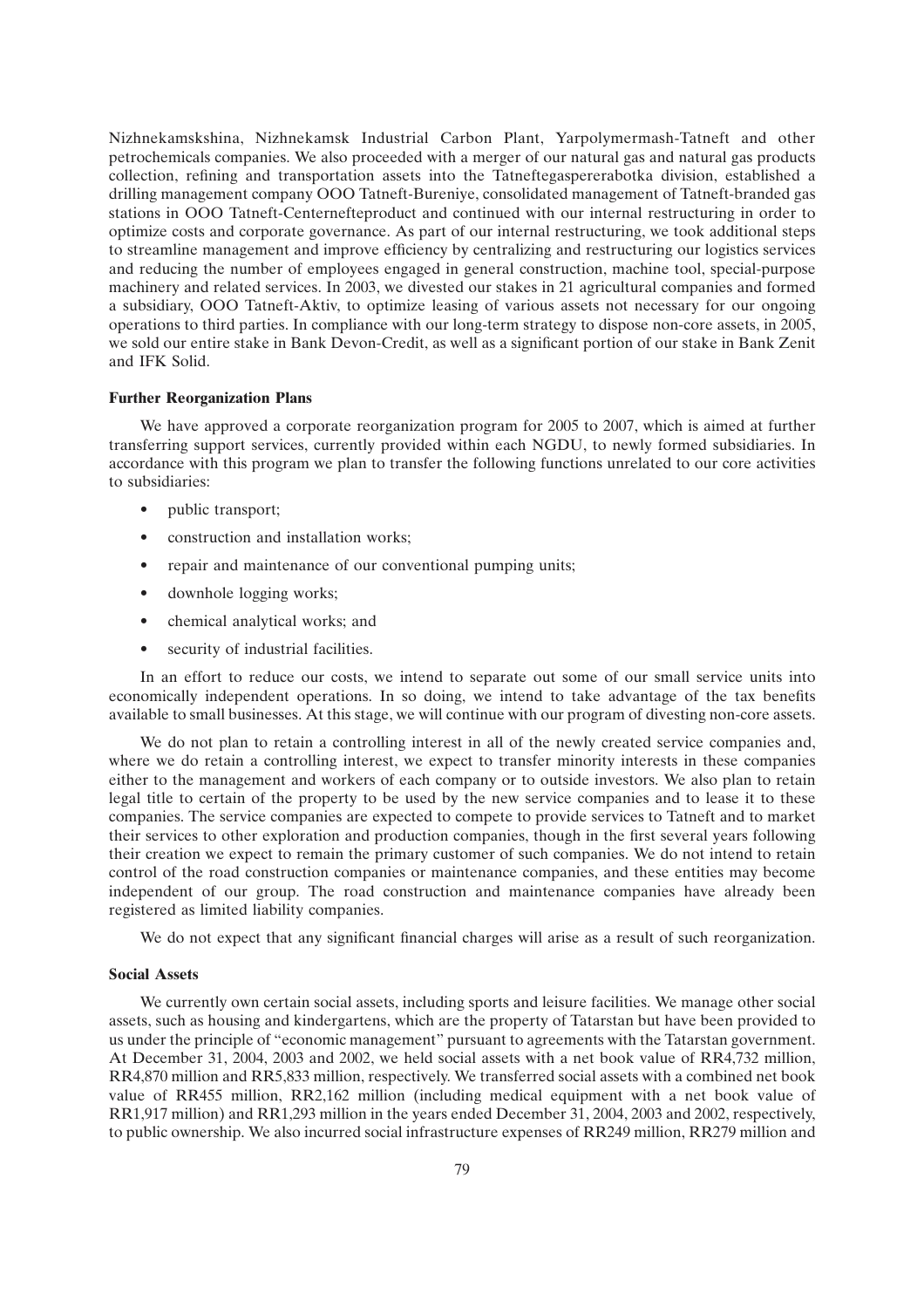RR199 million for the years ended December 31, 2004, 2003 and 2002, respectively, for maintenance primarily relating to housing, schools and cultural buildings.

We have also developed a long-term home construction program, which is aimed at reducing housing shortages in the regions in which we operate. One of the most important aspects of the program is the provision of non-interest bearing loans to employees (except for executive officers) for home and apartment purchases. In 2003 and 2004, we issued RR58.63 million and RR50 million, respectively, in housing loans, enabling more than 5% of our employees who qualified as in need of improved housing to acquire new housing. From 2005, we construct houses for our employees financed by the Governmental Housing Fund of the Republic of Tatarstan.

## **RELATIONSHIP WITH TATARSTAN**

As of May 15, 2006, Svyazinvestneftekhim, a company wholly-owned by the government of Tatarstan, held, directly and through its subsidiary Investneftekhim, approximately 33.59% of our capital stock and 35.87% of our Ordinary Shares. The Tatarstan government also holds a Golden Share, which gives it the power to appoint a representative to our Board of Directors and Revision Committee and veto certain corporate decisions. The Golden Share currently has an indefinite term. For a description of the Golden Share rights see ''Item 7—Major Shareholders and Related Party Transactions—Major Shareholders'' and ''Item 3—Key Information—Risk Factors—Risk Relating to Tatarstan—Tatarstan legislation may be inconsistent with Russian legislation, and resolution of these inconsistencies is uncertain.'' Through its indirect participation in Tatneft, its legislative, taxation and regulatory powers, and also through significant informal pressures, the Tatarstan government is able to exercise considerable influence over us. The Tatarstan government has used its influence in the past to mandate oil sales and to cause us to raise capital for the benefit of Tatarstan or to pay the debts of Tatarstan when independently we may not have entered into such transactions. See "Item 3—Key Information—Risk Factors—Risks" Relating to the Company'' and ''Item 3—Key Information—Risk Factors—Risks Relating to Tatarstan.''

Tatarstan continues to own, directly or indirectly, controlling or substantial minority stakes in virtually all of the major enterprises in Tatarstan, except for OAO Kamaz (a major customer of Nizhnekamskshina), which is controlled by the Russian federal government. The specific nature of Tatarstan's interest in each enterprise cannot be determined, however, and therefore detailed information is not available to us about the extent of Tatarstan's involvement in certain transactions into which we may enter. Nonetheless, we are aware that, as a result of Tatarstan's involvement in other enterprises, Tatarstan has an interest in a number of transactions involving us, including the following:

- *Tatenergo*. Our companies receive most of their electricity from Tatenergo, wholly-owned by Tatarstan, the primary provider of electric power in Tatarstan.
- *Nizhnekamskneftekhim*. Through domestic sales agents we deliver some of our crude oil products to Nizhnekamskneftekhim, the largest petrochemicals company in Tatarstan. Nizhnekamskneftekhim is also a shareholder in OAO Nizhnekamsk Oil Refinery and TKNK.
- *TAIF*. TAIF, which was previously affiliated with Tatarstan, owns the CDU at the Nizhnekamsk oil refinery, previously leased to OAO Nizhnekamsk Oil Refinery. In 2004, OAO Nizhnekamsk Oil Refinery returned the CDU to TAIF as a result of a court judgment. In early September 2005, we sold to TAIF our share in the production assets of OAO Nizhnekamsk Oil Refinery, including the refining units. See ''Item 3—Key Information—Risk Factors—Risks Relating to the Company—We are dependent on oil refineries outside of Tatarstan.'' In October 2005, we entered into a long-term supply contract with TAIF in order to supply up to 650,000 tons per month of crude oil to TAIF at market price to be refined by the Nizhnekamsk oil refinery.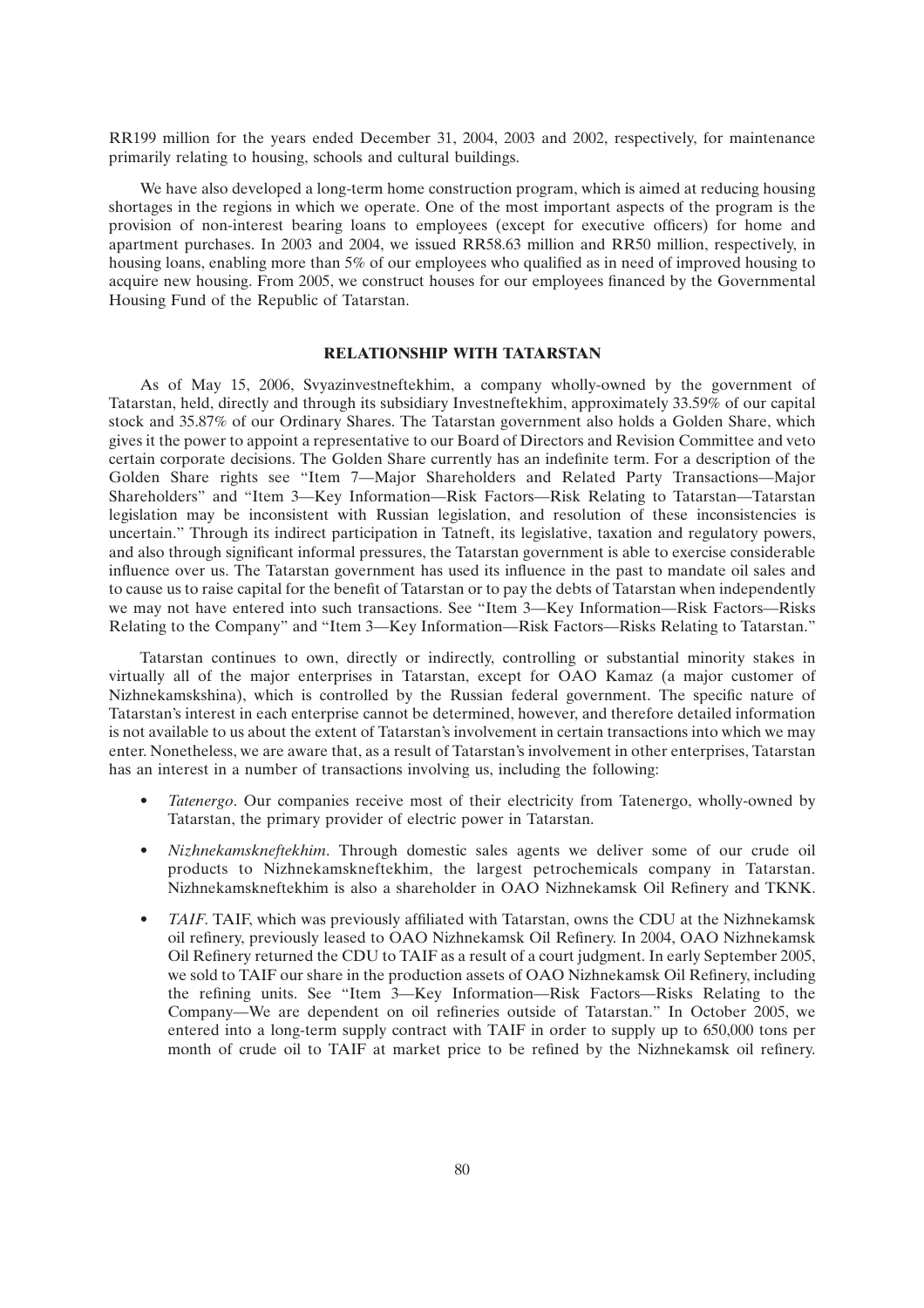In the mid-1990s, we informally agreed with the Tatarstan government that we would use up to 50% of our export receivables to secure loans for the benefit of the Tatarstan government. See ''Item 3—Key Information—Risk Factors—Risks Relating to Tatarstan.'' In 1997 and 1998, we received funds under these loans and then on-loaned them to the Tatarstan government (and in certain cases retained a portion of the funds with respect of amounts then owed to us by the Tatarstan government). These on-loans were to be repaid directly by the Tatarstan government, or indirectly through a reduction in our obligations to Tatarstan. Our own loans obtained in order to make these on-loans to Tatarstan were restructured through the Restructuring Agreement entered into with our creditors on October 31, 2000 (we repaid all amounts due under the Restructuring Agreement in 2002). The Tatarstan government reduced its outstanding obligation to us under these on-loans by transferring controlling interests in a local telecommunications company, Tatincom-T, and a geophysical services company, Tatneftegeofizika, in 1999 and discharged RR73 million and RR4,368 million in 2000 and 1999, respectively, through relief of tax liabilities and cash and cash equivalent payments. In 2001, the Tatarstan government settled the remaining balance of the loan through tax liability relief and the transfer to us of shares in companies in Tatarstan, such as Bank Ak Bars and OAO Kamaz.

In the past we have also guaranteed the obligations of other Tatarstan entities in which the Tatarstan government had an interest. In 1998, we entered into a guarantee agreement for a U.S.\$50 million loan made by Société Générale to TAIF, which was previously partly owned by the Tatarstan government. Under the terms of the guarantee, we agreed to meet all of TAIF's obligations under the loan agreement. As a result of TAIF's failure to repay the loan in full, we became liable for paying U.S.\$19 million to Société Générale. This obligation was restructured under the terms of the Restructuring Agreement.

Through 2000, Tatarstan had a special tax regime in relation to our operations. This tax regime provided significant tax savings for us. We have not enjoyed any significant tax benefits from Tatarstan since 2000.

Resolution of the Cabinet of Ministers of Tatarstan No. 462 reduced tariffs for power resources used by us by 27% beginning in the third quarter of 1998 and continuing through the final quarter of 1999. We have not received any similar benefits since 1999.

The President of Tatarstan has publicly encouraged us to construct an oil refinery in Tatarstan, and we have made substantial investments in refining facilities at the Nizhnekamsk oil refinery through OAO Nizhnekamsk Oil Refinery. We sold our production assets in OAO Nizhnekamsk Oil Refinery to TAIF in September 2005. See ''—History and Development—Developments in 2005 and 2006'' under this Item. The Tatarstan government has also actively encouraged us to create a vertically integrated oil company in Tatarstan and to explore bitumen reserves. See ''—Strategy'' under this Item.

In 2003, at the request of the Tatarstan government, we provided an interest-free loan in the amount of RR1,197 million to the Republican State Unitary Company ''Nedoimka,'' which is wholly owned by the government of Tatarstan, in exchange for long-term notes receivable due in 2022. The government of Tatarstan used the proceeds of this transaction to finance social expenditures. We believe that these long-term notes receivable are not recoverable. Consequently, we wrote off the long-term notes receivable in fiscal year 2003, resulting in a charge to operations of RR1,197 million. See Note 10 to our audited consolidated financial statements.

In September 2004, we borrowed RR2 billion under a loan agreement with Svyazinvestneftekhim. The purpose of the loan was to finance construction of a new refinery by TKNK. See ''—History and Development'' under this item. The amount of loan outstanding as of December 31, 2004 was RR2 billion. The loan interest rate is 0.01% per annum, and the loan matures in March 2014. We repaid this loan in February 2005. See ''Item 7—Major Shareholders and Related Party Transactions—Related Party Transactions.''

In January 2004, at the request of the Tatarstan government, we purchased interest-free promissory notes redeemable in 2024 in the amount of RR960 million from ''Tatgospostavki,'' which is wholly owned by the government of Tatarstan. The government of Tatarstan used the proceeds of this transaction to finance social expenditures.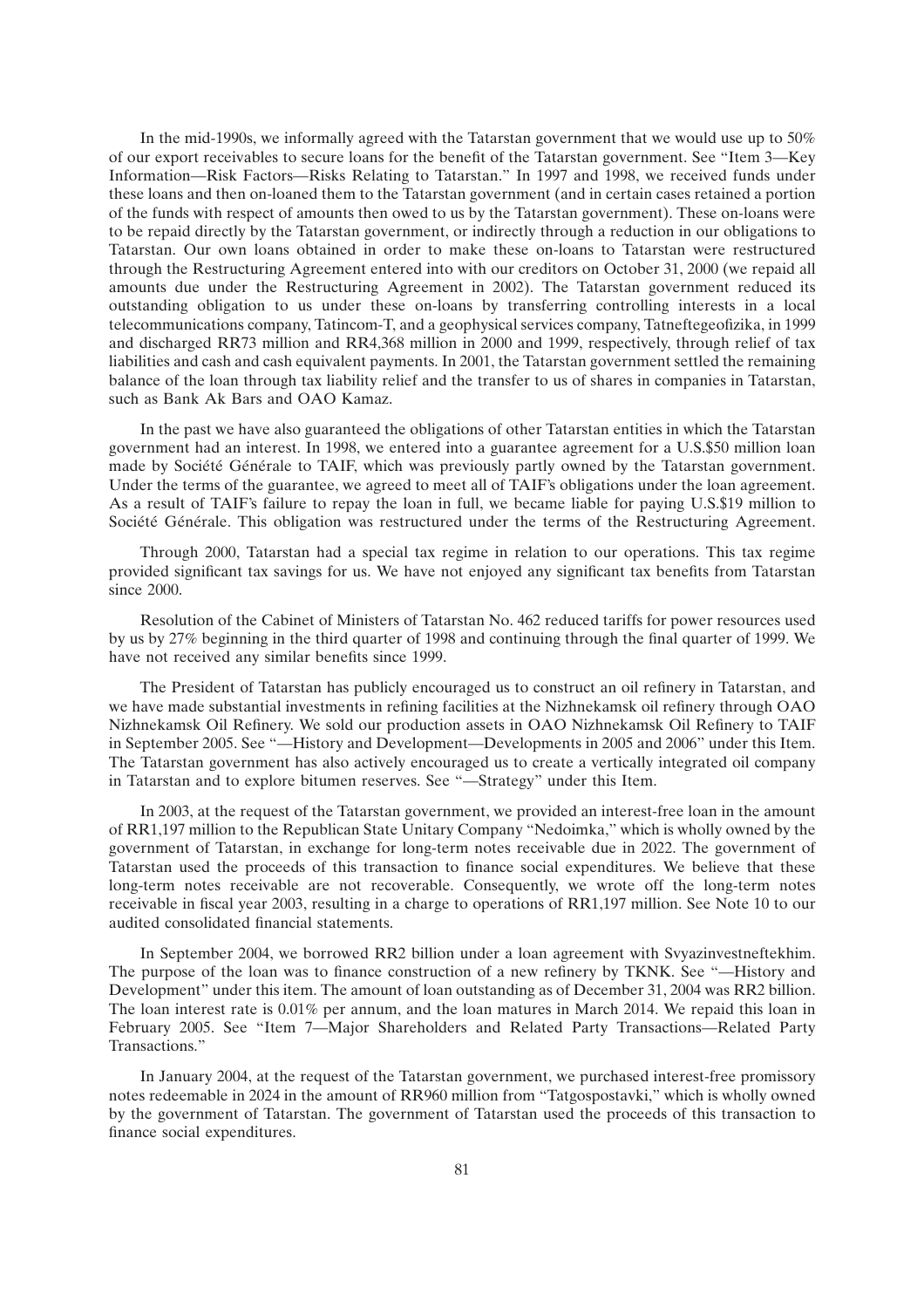## **PROPERTY, PLANT AND EQUIPMENT**

Substantially all of our material tangible fixed assets, consisting of interests in crude oil and natural gas reserves, refining facilities, gas stations, storage, manufacturing and transportation facilities and other property, are located in Tatarstan. For a description of our reserves, sources of crude oil, refining facilities, gas station operations and other facilities see ''—History and Development,'' ''—Exploration and Production,'' ''—Refining and Marketing'' and ''—Petrochemicals'' under this Item. In 1999, we started acquiring gas stations outside of Tatarstan, in particular in Moscow, the Moscow region, Vladimir, the Volga and Urals regions, the Leningrad region, Nizhny Novgorod and Arkhangelsk, as well as in Ukraine. In 2002, in a series of transactions we purchased 16,767 hectares of land underneath most of our production properties located in Tatarstan from the Tatarstan government for RR330 million. In early September 2005, we sold to TAIF our share in the production assets of OAO Nizhnekamsk Oil Refinery, including the refining units, for approximately U.S.\$315 million.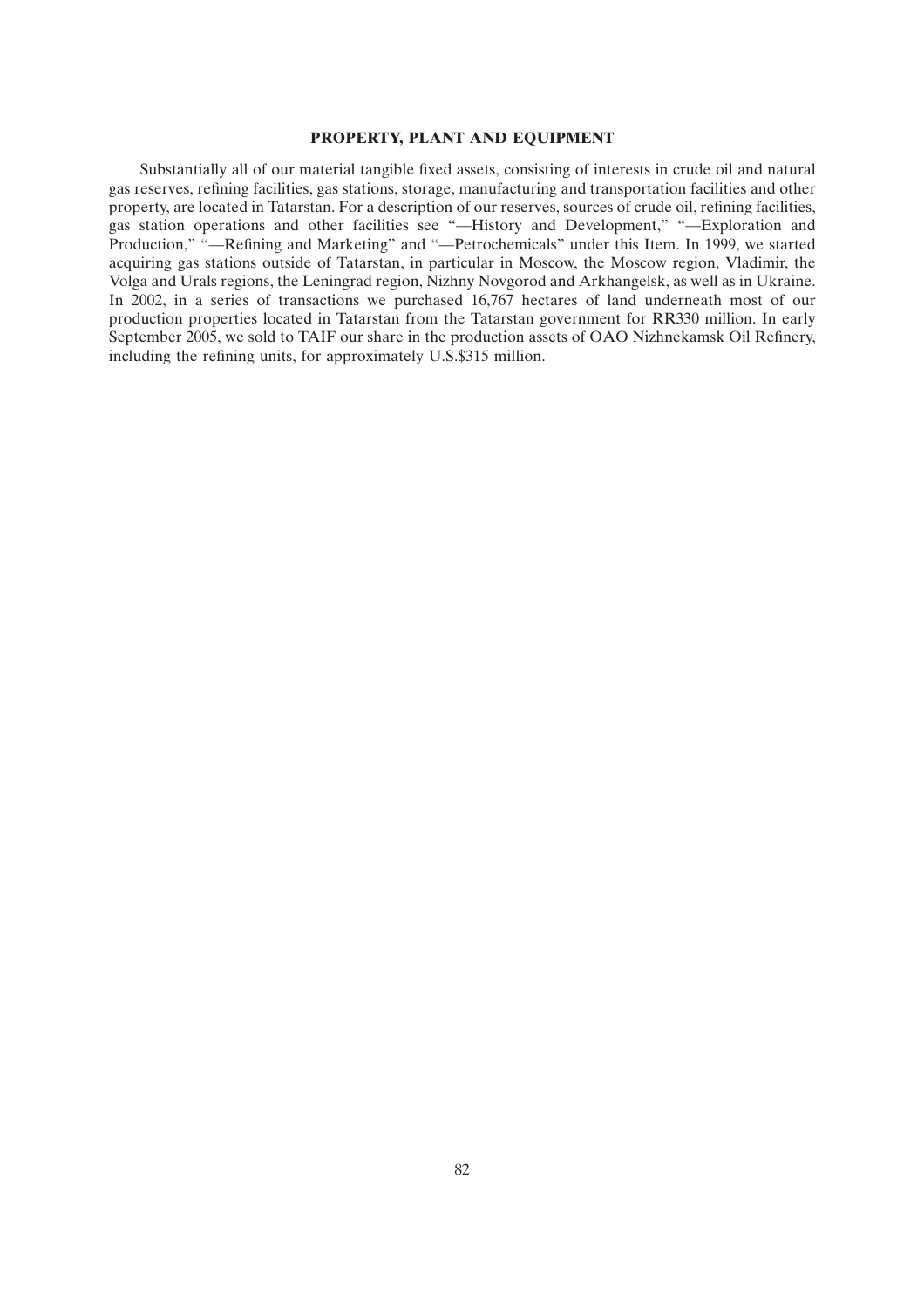## **ITEM 5—OPERATING AND FINANCIAL REVIEW AND PROSPECTS**

The following discussion of our financial condition and results of operations is based on and should be read in conjunction with our audited consolidated financial statements as at December 31, 2004 and 2003 and for each of the years in the three-year period ended December 31, 2004. In each case, these statements should also be read together with the accompanying notes and supplemental information appearing elsewhere in this annual report. These financial statements have been prepared in accordance with U.S. GAAP. This discussion includes forward-looking statements that involve risks and uncertainties. Actual results could differ materially from those anticipated in the forward-looking statements as a result of numerous factors, including certain factors discussed later in this Item.

For convenience, certain amounts of crude oil have been translated from tons to barrels. These translations were made at the rate of 7.123 barrels per ton of crude oil, reflecting the weighted average density of our crude oil reserves. However, the actual density of our crude oil reserves may vary by approximately 10% above or below this weighted average, such that actual barrel amounts may vary from this convenience translation. See ''Item 4—Information on the Company—Exploration and Production.''

Russia's economy was considered hyperinflationary for purposes of our consolidated financial statements for the year ended December 31, 2002 and prior periods, and such consolidated financial statements were prepared in accordance with APB 3. All ruble amounts for periods prior to January 1, 2003 are thus expressed in constant rubles as of December 31, 2002 purchasing power, except as indicated otherwise. At a meeting of the AICPA International Practices Task Force on November 25, 2002, the Task Force concluded that Russia will no longer be considered highly inflationary effective from January 1, 2003.

As discussed herein, this discussion of our financial condition and results of operations gives effect to the restatements of our consolidated financial statements for the year ended December 31, 2002 described below in ''Restatements of Previously Issued Financial Statements.''

## **Restatements of Previously Issued Financial Statements**

Our consolidated financial statements for the year ended December 31, 2002 have been restated to reflect the effects of changes in calculation of deferred income taxes and depreciation, depletion and amortization as described below.

### *Deferred Taxes*

For the year ended December 31, 2002, as permitted by the legislation of the Russian Federation, we recorded a statutory revaluation of its property, plant and equipment tax base amounting to RR 11,893 million, and inappropriately recorded a decrease in its deferred tax liability of RR2,854 million calculated on the entire amount of this statutory revaluation. Only a portion of this statutory revaluation, however, will be deductible in the future for tax purposes and as such the tax base of property, plant and equipment as of December 31, 2002 was overstated resulting in an understatement of deferred tax liabilities as of December 31, 2002 amounting to RR2,158 million. Deferred tax liabilities as of December 31, 2002 and the corresponding deferred tax expenses and benefits for the year then ended were also restated as a result of a restatement of property, plant and equipment, net of accumulated depreciation, depletion and amortization, as of December 31, 2002 as discussed below in the amounts of RR111 million and RR50 million, respectively.

## *Depreciation, Depletion and Amortization Calculation*

We have been depleting oil and gas properties on a unit-of-production basis over total proved reserves, and not proved developed reserves, as required by U.S. GAAP. We originally believed that the difference between the two classes of reserves was not material and that the impact on the calculation of depreciation, depletion and amortization would also not be material. As a result of a recalculation of depreciation, depletion and amortization using proved developed reserves, on a cumulative basis, we no longer believe that assumption to be appropriate.

The consolidated financial statements for the year ended December 31, 2002 have been restated to adjust deferred income taxes for the non-deductible amount of the statutory revaluation and to adjust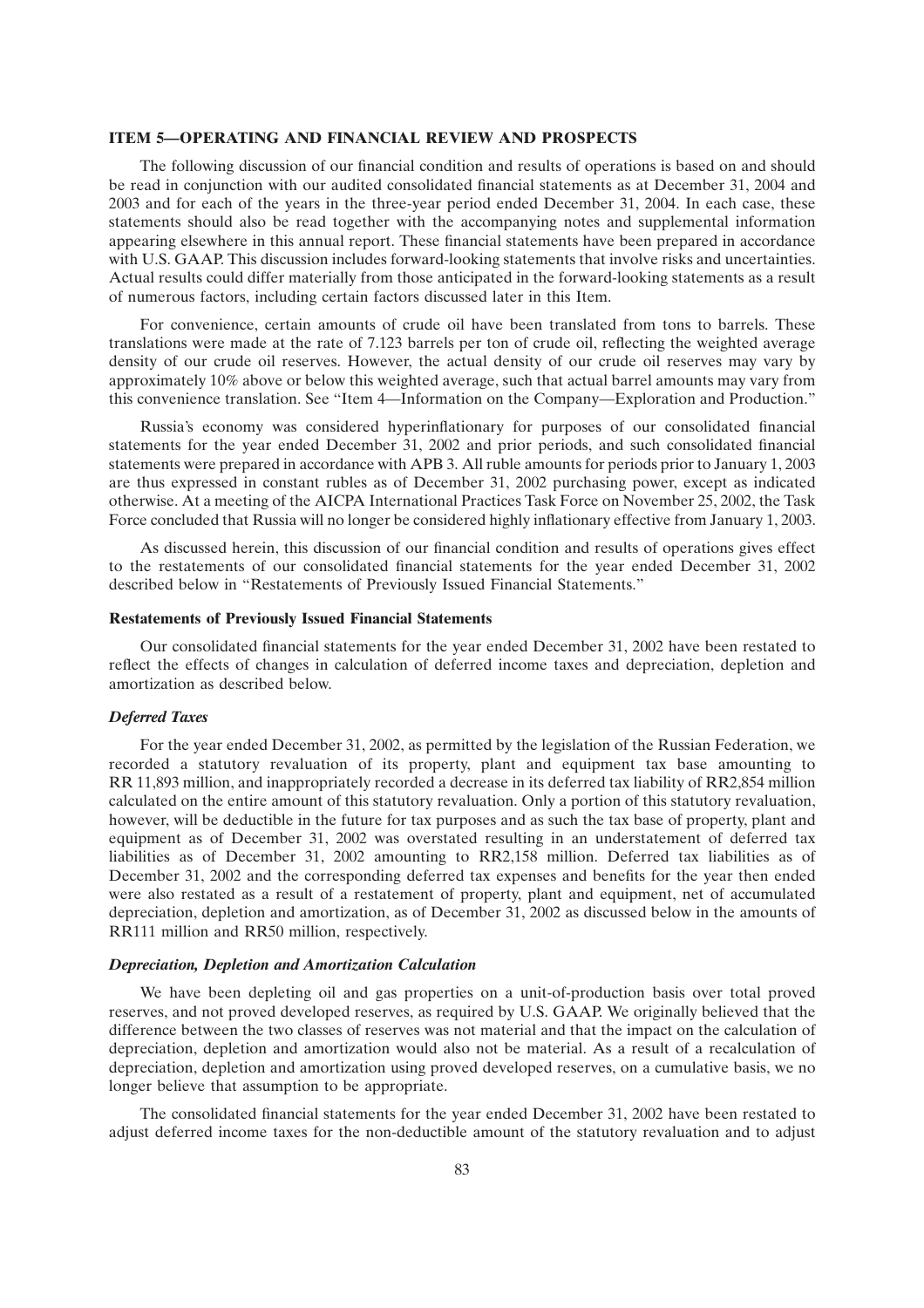depreciation, depletion and amortization for the impact of using total proved reserves, instead of proved developed reserves as follows:

|                                                      | <b>Year Ended December 31, 2002</b> |             |
|------------------------------------------------------|-------------------------------------|-------------|
|                                                      | As reported                         | As restated |
|                                                      | (in RR millions)                    |             |
|                                                      | 1.488                               | (620)       |
| Depreciation, depletion and amortization adjustments | (7,325)                             | (7,541)     |
|                                                      | 15,793                              | 13,470      |
| Income per share                                     |                                     |             |
| <b>Basic</b>                                         |                                     |             |
|                                                      | 7.32                                | 6.24        |
|                                                      | 8.20                                | 7.12        |
| Diluted                                              |                                     |             |
| Common                                               | 7.32                                | 6.23        |
|                                                      | 8.20                                | 7.11        |

#### **Developments in 2005 and 2006**

In February 2005, we entered into a loan agreement with Bank Ak Bars, under which we borrowed U.S.\$35.69 million at 5.5% per annum, which we repaid in full in September 2005.

In April 2005, we received a claim for back taxes from the federal tax authorities, based on their review of our tax filings for the years 2001, 2002 and 2003, in the amount of RR1,380 million. This amount includes both alleged non-payment and under-payment of taxes as well as fines and penalties. The amount of the tax claim was accrued in our financial statements as of December 31, 2003. While we could have challenged this claim, the issue of any such claim would have been uncertain, given the results of recent Russian companies' tax claims. In addition, the amounts claimed were significantly smaller than similar claims recently received by other Russian companies. Consequently, we paid in May 2005 the entire amount claimed.

In April 2005, our wholly-owned subsidiary, Tatneft Oil AG, sold its 26.75% stake in Bank Zenit to three companies acting for the benefit of certain beneficiaries of Urals Energy. The sale of Bank Zenit's shares resulted in a loss on disposal of approximately RR670 million. This transaction had the effect of reducing our ownership interest in Bank Zenit to 25.95%. In May 2006, we acquired 48.92% of newly issued shares in Bank Zenit, as a result of which our total shareholding in Bank Zenit currently is 39.73%.

In July 2005, we provided a subordinated loan to Bank Zenit in the amount of RR1.7 billion, maturing in 7 years, bearing interest at 8.5% per annum. See ''Item 7—Major Shareholders and Related Party Transactions—Related Party Transactions.''

In early September 2005, we sold to TAIF our share in the production assets of OAO Nizhnekamsk Oil Refinery, including the refining units, for approximately U.S.\$315 million.

In December 2005, we sold all of our shares, 92%, in Bank Devon-Credit to Bank Zenit, which already owned 3.2% shares in Devon-Credit bank. The sale of the shares of Bank Devon-Credit resulted in a loss on disposal of approximately RR700 million.

In late December 2005, we sold all of our shares in IFK Solid, representing 59.7% of the total outstanding shares of IFK Solid.

In March-April 2006, we acquired 100% of the shares of OAO LDS-1000, the owner of the ice hockey arena in the city of Kazan, for RR2.1 billion.

In February 2006, we transferred RR2 billion into fiduciary management to Investment Bank Vesta, LLC, a related party, which is controlled by an affiliate of one of our senior executives. See ''Item 7—Major Shareholders and Related Party Transactions—Related Party Transactions.''

In April 2006, we provided a subordinated loan to Bank Devon-Credit in the amount of RR900 million, maturing in 7 years, bearing a 7.5% interest per annum. See ''Item 7—Major Shareholders and Related Party Transactions—Related Party Transactions.''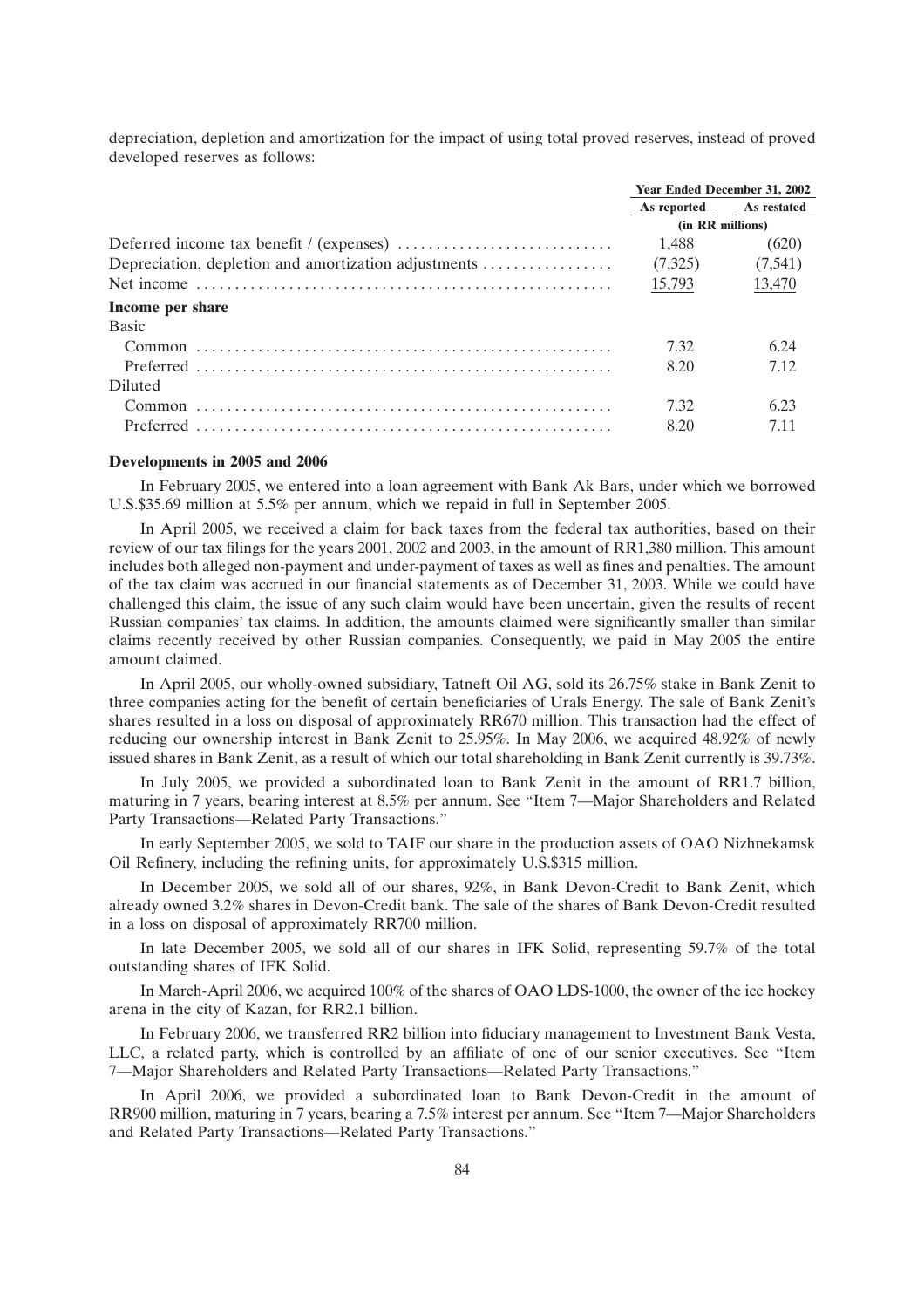### **OVERVIEW**

Our financial results have been and will continue to be affected significantly by several factors attributable to the special characteristics of the Russian economy and our primary product markets. These factors include crude oil and refined product prices; constraints on the export sale of crude oil and refined products; transportation costs; and inflation and foreign currency exchange rate fluctuations. Each of these factors is discussed in more detail below.

## **Crude Oil and Refined Product Prices**

Our operations are significantly affected by changes in crude oil and refined product prices, both in export markets and in Russia. These prices are affected by external factors over which we have no control, such as global economic conditions, demand growth, inventory levels, weather, competing fuel prices and global and domestic supply. Export and domestic prices for crude oil and refined products have been highly volatile, depending on the balance between supply and demand and on OPEC production levels.

Historically, crude oil prices in the Russian market have been lower (and at times substantially lower) than prices in the international market. Moreover, there is no independent or uniform market price for crude oil in Russia primarily because a significant portion of crude oil allocated for sale in Russia is produced by vertically integrated Russian oil companies and is refined by the same vertically integrated companies. Crude oil that is not exported from Russia, refined by the producer or otherwise sold is offered for sale in the domestic market at prices determined on a transaction-by-transaction basis.

Most of the crude oil that we sell is transported through the Transneft pipeline system. Transneft is a state-controlled company. Our crude oil is blended in the Transneft pipeline system with other crude oil of varying qualities to produce an export blend commonly referred to as Urals. Although we pay Transneft a premium of U.S.\$2.5 per ton (exclusive of VAT) of such blended and transported crude oil, we benefit from this blending, as the quality of our crude oil is generally lower than that produced by other Russian major oil companies (predominantly those producing crude oil in West Siberia) due to the relatively high sulfur content of the crude oil that we produce. There is currently no equalization scheme for differences in crude oil quality supplied to the Transneft pipeline system, and the implementation of any such scheme is not determinable at present. If these proposals are adopted, the current system will be changed to our significant detriment and our business and results of operations would be adversely affected. See ''Item 3—Key Information—Risk Factors—Risks Relating to the Company—A significant proportion of our crude oil production and reserves consists of high sulfur content oil, for which we receive a lower price and which has lower marketability than lower-sulfur content crude oil.''

#### **Constraints on the Export Sale of Crude Oil and Refined Products**

We transport substantially all of the crude oil that we sell in export markets through trunk pipelines in Russia that are controlled by Transneft. The Russian government is expected to retain control over Transneft for the foreseeable future. Although pipeline capacity in Russia has increased in recent years, this capacity has not kept up with increases in production experienced by Russian oil and gas companies, and therefore the capacity of the pipeline network acts as a constraint on exports and indirectly on oil production in Russia. Currently, there are government-sponsored and private programs to increase pipeline capacity.

Tatneft also used the Russian rail network to transport the crude oil and refined products. However, the Russian rail network has limited capacity and the Russian government may allocate use of the Russian railway system on a preferential basis to domestic deliveries. Moreover, the system is subject to disruption as a result of its declining physical condition, a shortage of railcars, the limited capacity of border stations and spills and leakages, including those due to poorly maintained tank cars.

A significant proportion of our crude oil and refined products transported by pipeline and rail is delivered to marine terminals for onward transportation. There are significant constraints present in Russia's oil shipment terminals due to geographic location, weather conditions and port capacity limitations.

In addition, our ability to sell crude oil in export markets may be constrained by the Russian government and its agencies, which seek to ensure the availability of sufficient supplies of crude oil and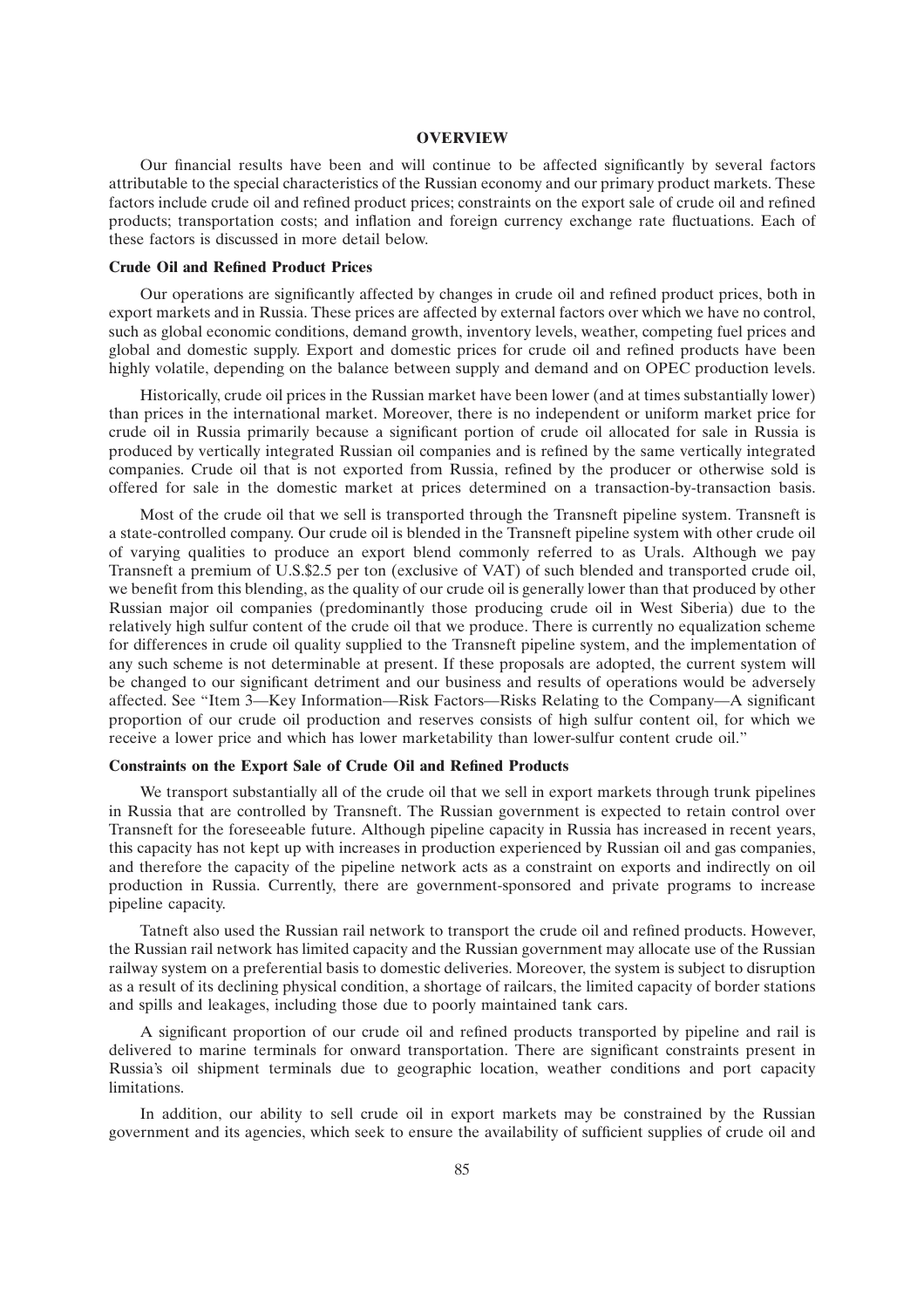refined products on the domestic market. We believe that physical and governmental constraints on export sales of crude oil and refined products may continue in the future.

## **Transportation Costs**

We incur transportation costs for the delivery of crude oil to refineries and for the delivery of crude oil and refined products to export markets. Transneft collects, on a prepayment basis, a ruble tariff on domestic crude oil shipments and a combined ruble and hard currency tariff on exports. A significant proportion of our refined products are transported using the Transnefteprodukt pipeline system. However, the Transnefteprodukt system is not as extensive as the Transneft system for transporting crude oil.

Prior to March 2004, the Russian Federal Energy Commission periodically reviewed and set the tariff rates for each segment of the Transneft and the Transnefteprodukt pipelines. In March 2004, the Federal Energy Commission was reorganized into the Federal Tariffs Service, which has now assumed this role.

We are also subject to tariffs for crude oil and refined products that we transport by railway.

### **Inflation and Foreign Currency Exchange Rate Fluctuations**

A significant part of our revenues are derived from export sales of crude oil and refined products, which are denominated in U.S. dollars. Our operating costs are primarily denominated in rubles.

Accordingly, the relative movements of ruble inflation and ruble/U.S. dollar exchange rates can significantly affect our results of operations. In particular, our operating margins are generally adversely affected by a real appreciation of the ruble against the U.S. dollar (*i.e*., by an inflation rate that is higher than the rate at which the ruble is devaluing against the U.S. dollar) because this will generally cause costs to increase relative to revenues. We have not historically used financial instruments to hedge against foreign currency exchange rate fluctuations. Our operating margins have been adversely affected recently due to the recent appreciation of the ruble against the U.S. dollar.

As measured by Russia's CPI, annual inflation in Russia was 11.7%, 12.0%, 15.1%, 18.8%, 20.1% and 37.0% in 2004, 2003, 2002, 2001, 2000 and 1999 respectively. Given Russia's past inflation history, Russia's economy was considered hyperinflationary for purpose of our consolidated financial statements for the year ended December 31, 2002 and prior periods, and such consolidated financial statements were prepared in accordance with APB 3. These figures were thus expressed in millions of constant rubles as of December 31, 2002 purchasing power. At a meeting of the AICPA International Practices Task Force on November 25, 2002, the Task Force concluded that Russia would no longer be considered highly inflationary effective from January 1, 2003.

The following table shows the inflation rate in Russia, the period-end and average ruble/U.S. dollar exchange rates, the rates of nominal devaluation (appreciation) of the ruble against the U.S. dollar, and the rates of real change in the value of the ruble against the U.S. dollar for the periods indicated.

|                                                              | <b>Year ended December 31,</b> |          |          |           |  |
|--------------------------------------------------------------|--------------------------------|----------|----------|-----------|--|
|                                                              | 2005                           | 2004     | 2003     | 2002      |  |
|                                                              | $10.9\%$                       | $11.7\%$ | $12.0\%$ | $15.1\%$  |  |
|                                                              | 28.78                          | 27.75    | 29.45    | 31.78     |  |
|                                                              | 28.31                          | 28.81    | 30.68    | 31.35     |  |
| Nominal appreciation (devaluation) of the ruble $\dots\dots$ | $(3.7\%)$                      | 5.8%     | 7.3%     | $(5.4\%)$ |  |
|                                                              | 6.9%                           | $18.5\%$ | 20.9%    | $9.2\%$   |  |

#### *Sources: Goskomstat and Central Bank.*

At present, the ruble is not a convertible currency outside the CIS. Exchange restrictions and controls exist with respect to the conversion of rubles into other currencies. For instance, between March 1999 and the first half of August 2001, we were required to sell 75% of our hard currency export proceeds to authorized banks in exchange for rubles. From the second half of August 2001, this rate was decreased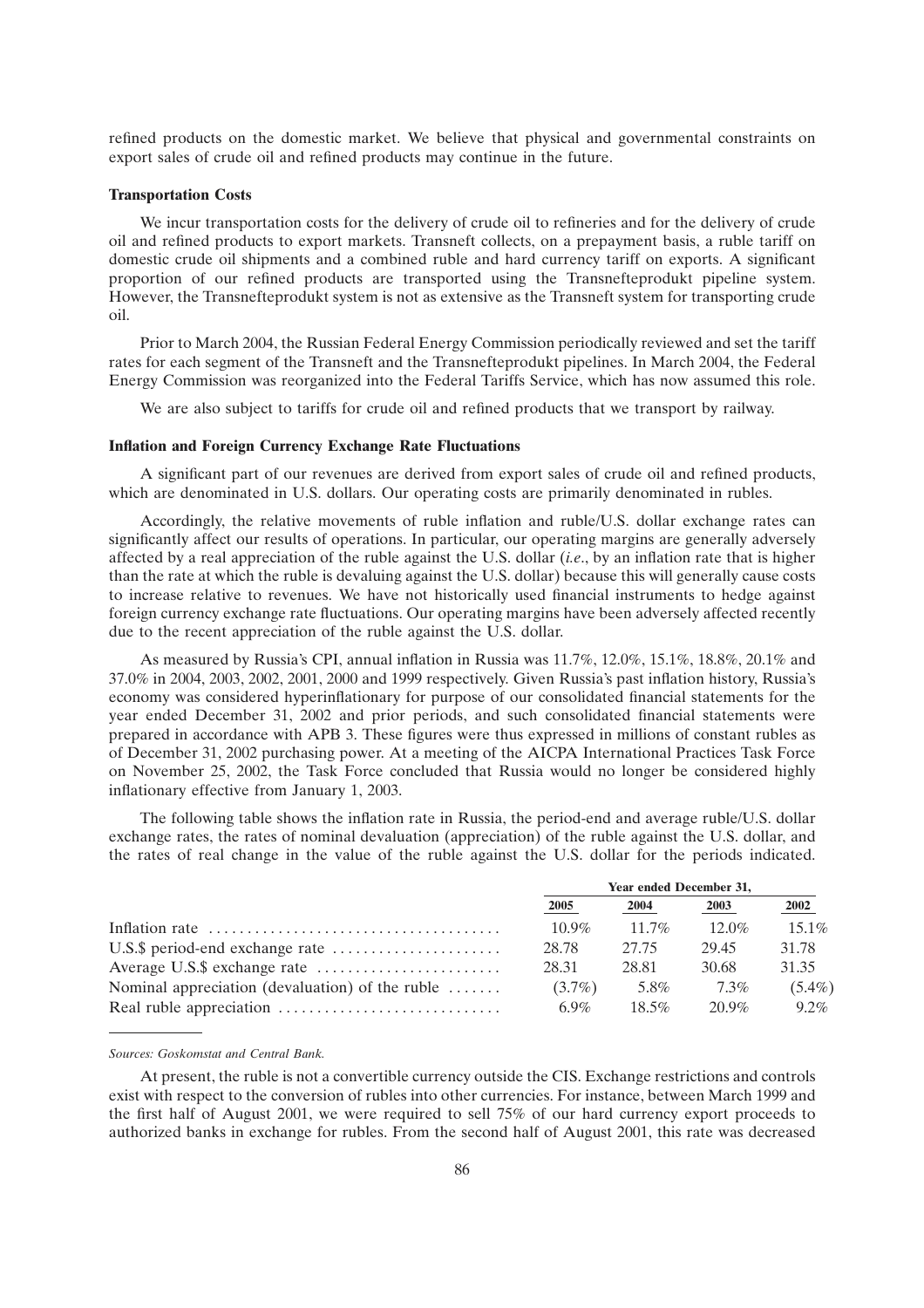to 50%. In July 2003 the Central Bank was given the authority to set this rate between 0% and 30%, and established a rate of 25%. In November 2004, the Central Bank further reduced the rate to 10% effective from December 2004. In May 2006, the Central Bank abolished the requirement to convert hard currency proceeds. See ''Item 10—Additional Information—Exchange Controls—Capital import and export restrictions.''

In December 2003, the Currency Law was signed by President Putin. Most provisions of the Currency Law came into effect on June 18, 2004. The Currency Law significantly liberalizes the exchange control regime in Russia and expands the ability of Russian individuals and legal entities to engage in banking and financial transactions outside of Russia. Effective from January 1, 2007, the Currency Law will remove most of the restrictions previously imposed by the Russian Government and the Central Bank on transactions between Russian and non-Russian residents. However, pursuant to the Currency Law, from June 2004, the Russian Government and the Central Bank were empowered to regulate and restrict currency control matters, including operations involving foreign securities and foreign currency borrowings by Russian companies. The Central Bank has issued some regulations that introduce rules with respect to depositing mandatory reserves, opening offshore bank accounts and mandatory use of special-purpose accounts (all these regulations to be abolished from July 2006).

## **Taxation**

We are subject to numerous taxes that have had a significant effect on the results of operations. Russian tax legislation is and has been subject to varying interpretations and frequent changes.

The Tax Code was amended in August 2001, effective from January 1, 2002. As a result of this amendment, two new chapters of the Tax Code were introduced that have affected our results of operations. Under the first of these chapters, the maximum income tax rate for income received from ordinary activities was reduced from 35% to 24%, the tax rate for dividends received from domestic companies was reduced from 15% to 6%, increasing to 9% in 2005, and the tax rate for dividends received from foreign companies was reduced from 35% to 15%. However, investment tax credits that could be used to reduce income tax by up to 50% were abolished. Under the second chapter, a unified natural resources production tax on the extraction of commercial minerals was introduced. This unified natural resources production tax replaced the mineral restoration tax, royalty tax and excise tax on crude oil. In addition, road users tax was abolished effective January 1, 2003.

In addition to income taxes, we are also subject to:

- unified natural resources production tax;
- export duties;
- excise taxes on refined products;
- value added taxes;
- property taxes;
- land tax:
- vehicle tax;
- other local taxes and levies; and
- tax penalties and interest.

These taxes have had a significant effect on our results of operations, and represented 34%, 28% and 22% of our total sales and other operating revenues in the years ended December 31, 2004, 2003 and 2002, respectively. These taxes also represented 35% of total costs and other deductions in the year ended December 31, 2004, 31% in the year ended December 31, 2003 and 25% in the year ended December 31, 2002.

These taxes are reflected in taxes other than income taxes in our consolidated statements of operations. In addition, we are subject to payroll-based taxes, which are included as salary costs within selling, general and administrative expenses or operating expenses, as appropriate.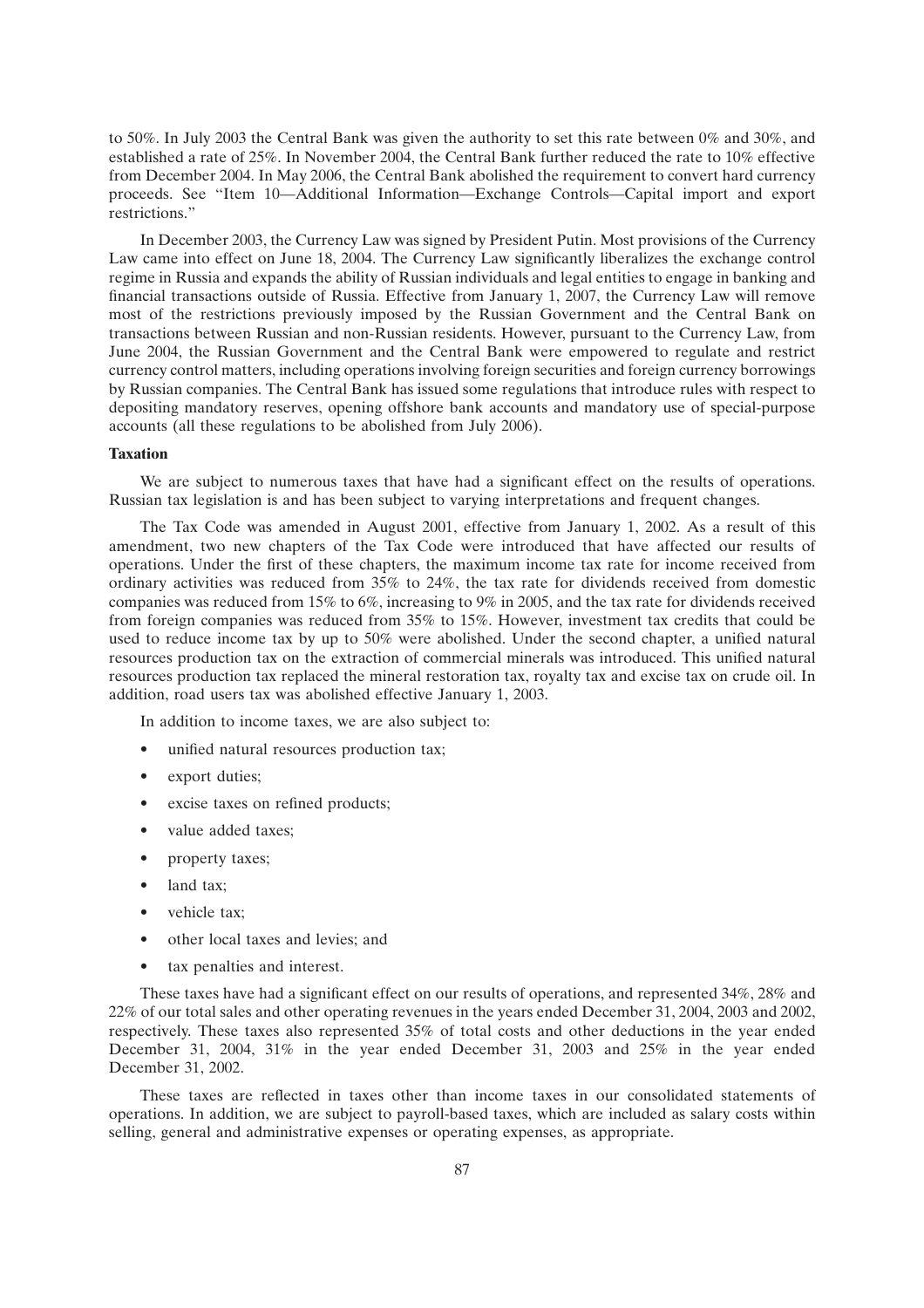The table below presents a summary of statutory tax rates to which we and most of our subsidiaries were subject during the years ended December 31, 2005, 2004, 2003 and 2002:

|                                                                                     |            |            | <b>Year Ended December 31,</b> |                |                                                    |
|-------------------------------------------------------------------------------------|------------|------------|--------------------------------|----------------|----------------------------------------------------|
| <b>Tax</b>                                                                          | 2005       | 2004       | 2003                           | 2002           | <b>Taxable base</b>                                |
| Income tax—maximum rate<br>$\sim$ $\sim$                                            | 24%        | 24%        | 24%                            | 24%            | Taxable income                                     |
|                                                                                     | 18%        | 18%        | 20%                            | 20%            | Added value                                        |
| Unified natural resources<br>production tax, average $\dots$                        | RR1,873    | RR1,053    | <b>RR801</b>                   | RR668          | Metric ton produced (crude oil)                    |
| Refined products excise tax:                                                        |            |            |                                |                |                                                    |
| High octane gasoline $\ldots$ .                                                     | RR3,629    | RR3,360    | RR3,000                        | RR2,072        |                                                    |
| Low octane gasoline $\dots$                                                         | RR2,657    | RR2,460    | RR2,190                        | RR1,512        |                                                    |
|                                                                                     | RR1,080    | RR1,000    | <b>RR890</b>                   | <b>RR616</b>   |                                                    |
| Motor fuel $\dots\dots\dots\dots$                                                   | RR2,951    | RR2,732    | RR2,440                        | RR1,680        | Metric ton produced and sold domestically $^{(1)}$ |
| Crude oil export duty,<br>$average^{(2)} \dots \dots \dots \dots \dots$ U.S.\$130.6 |            | U.S.\$55.9 | U.S.\$30.4                     | U.S.\$18.6     | Metric ton exported                                |
| Refined products export duty,<br>average: $(3)$                                     |            |            |                                |                |                                                    |
| Light distilled products<br>(gasoline products) and<br>mid-distilled products       |            |            |                                |                |                                                    |
| $(diesel fuel) \dots \dots \dots$                                                   | U.S.\$92.3 | U.S.\$38.0 | U.S.\$27.4                     | EUR30.0        |                                                    |
| Fuel oil $(maxut)$                                                                  | U.S.\$52.7 | U.S.\$36.7 | U.S.\$27.4                     | <b>EUR15.1</b> | Metric ton exported                                |
| Road users $\tan(4)$                                                                |            |            |                                | $1.0\%$        | Net revenues                                       |
| Property tax—maximum rate                                                           | 2.2%       | 2.2%       | 2.0%                           | 2.0%           | Taxable property                                   |

(1) Excise taxes are paid on refined products produced and sold domestically. Prior to January 1, 2003, following changes to the Tax Code, excise tax was paid by the producers of refined products. From January 1, 2003, excise taxes are paid by the sellers of refined products to end customers, while producers and intermediary re-sellers accrue excise tax and subsequently recover it subject to certain conditions set by the Russian legislation.

(2) From February 1, 2002, crude oil export duties have been denominated in U.S. dollars. Prior to February 1, 2002, crude oil export duties were denominated in euro.

(3) From January 1, 2003, refined products export duties have been denominated in U.S. dollars. Prior to January 1, 2003, refined products export duties were denominated in euro.

(4) Abolished from January 1, 2003.

In the year ended December 31, 2004 overall tax expense increased significantly compared with the year ended December 31, 2003. Unified natural resources production tax increased by 33%, average crude oil export duties by 84% and average refined products export duty by 37%. Excise tax on refined products decreased by 24%.

The unified natural resources production tax increased in 2004 as a result of the increase in the base tax rate due to the increase in Urals blend price by 26%, partly offset by the appreciation of the ruble against the U.S. dollar by 6%. Through December 31, 2003, the base tax rate for the unified natural resources production tax was set at RR340 per ton of crude oil produced, increasing to RR347 per ton of crude oil produced in 2004 and to RR419 per ton of crude oil produced effective from January 1, 2005. The rate is adjusted monthly depending on the market price of Urals blend and the ruble exchange rate, and becomes zero if the Urals blend price falls to or below U.S.\$8.00 per barrel (U.S.\$9.00 from January 1, 2005). From January 1, 2007, the unified natural resources production tax rate is set by law at 16.5% of the value of extracted crude oil, calculated either by reference to actual sale prices of natural resources or the deemed value of natural resources net of VAT less export duties, transportation expenses and certain other distribution expenses.

Pursuant to the draft law passed in the first reading by the State Duma on June 7, 2006 and introducing a differentiated rate for the unified natural resources production tax, the tax rate for the production of oil will be set at RR419 per ton starting January 1, 2007 through December 31, 2016. This tax rate will be applied with a coefficient based on the levels of the international oil prices and the levels of maturity of the oil fields. Under the draft law, the tax rate will be set at 0% up to a total of 25 million tons of oil produced in the oil fields in the Eastern-Siberian Oil and Gas Province. See ''Item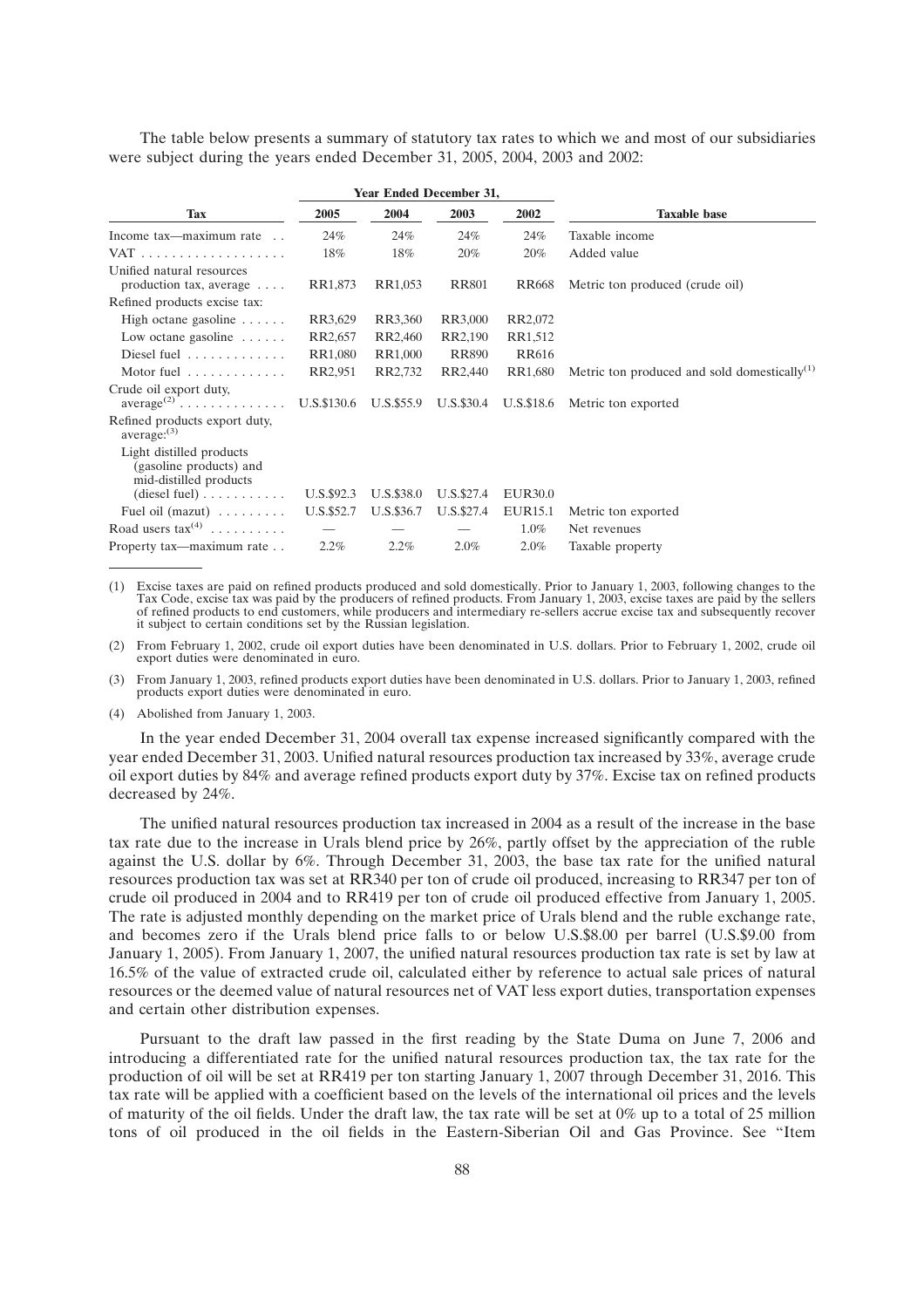4—Information on the Company—Overview of the Russian Oil Industry—Current System of Oil-Related Taxes and Payments—The Unified Natural Resources Production Tax.''

Maximum rates of export duties for crude oil were established by Russian Federal Law No. 33-FZ dated May 7, 2004, as amended. The maximum rates depend on a lagged average of Urals blend prices. Effective from June 11, 2004, the export duty rates were increased as follows. These rates start at zero when the lagged Urals blend price is at or below U.S.\$109.5 per metric ton. The export duty rates then increase by U.S.\$0.35 per ton for each U.S.\$1.00 increase in the lagged Urals blend price when the lagged Urals blend price is between U.S.\$109.5 and U.S.\$146.0 per ton, by U.S.\$0.45 per ton for each U.S.\$1.00 increase in the lagged Urals blend price when the lagged Urals blend price is between U.S.\$146.0 and U.S.\$182.5 per ton, and by U.S.\$0.65 per ton for each U.S.\$1.00 increase in the lagged Urals blend price when the lagged Urals blend price is above U.S.\$182.5 per ton.

During the year ended December 31, 2003, export duties on refined products were limited to 90% of the export duties on crude oil. This limitation was lifted effective from January 16, 2004. Rates of export duties on refined products are now established by the Russian government based on the levels of demand of refined products in the domestic and international markets.

Crude oil and refined products exported to CIS countries, other than Ukraine, are not subject to export duties. We currently benefit from this provision only to a limited extent as the majority of our crude oil export sales are to the Kremenchug refinery in Ukraine.

From January 1, 2004, refined products excise tax rates increased to RR3,360 per metric ton of high octane gasoline, RR2,460 per metric ton of low octane gasoline, RR1,000 per metric ton of diesel fuel and RR2,732 per metric ton of motor fuel. From January 1, 2005 the excise tax rates are RR3,629 per metric ton for high octane gasoline, RR2,657 per metric ton for low octane gasoline, RR1,080 per metric ton for diesel fuel and RR2,951 per metric ton for motor fuel. Effective from January 1, 2006, excise tax for straight run gasoline (naphtha) was introduced at the rate of RR 2,657 per metric ton. Accrued excise tax for straight run gasoline could be subsequently recovered if it is used for petrochemical production.

From January 1, 2004, the maximum property tax rate was increased from 2% to 2.2%. However, local authorities set the actual tax rates. The property tax rate in Tatarstan is 2.2% for 2005 and 2004.

We are subject to VAT on most of our purchases. Until December 31, 2003, the VAT rate was 20%, reduced to 18% from January 1, 2004. VAT paid is recoverable against VAT received on domestic sales. Export sales are not subject to VAT. Input VAT related to export sales is recoverable from the Russian government. Our results of operations exclude the impact of VAT.

Effective income taxes have also had a significant effect on our financial results, representing 25%, 31% and 24% of income before income taxes and minority interest in the years ended December 31, 2004, 2003 and 2002, respectively.

In the context of the significant regulatory changes related to Russia's transition from a centrally planned to a market economy over the past decade and the general instability of the new market institutions introduced in connection with this transition, taxes, tax rates and implementation of taxation in Russia have experienced numerous changes. Although there are signs of improved political stability in Russia, further changes to the tax system may be introduced which may adversely affect our financial performance. In addition, uncertainty related to Russian tax laws exposes us to the possibility of enforcement measures and the risk of significant fines and could result in a greater than expected tax burden.

For more information on the current system of oil-related taxation see "Item 3—Key Information— Risk Factors—Risks Relating to the Company—The Russian tax system imposes substantial burdens on us and is subject to frequent change and significant uncertainty.''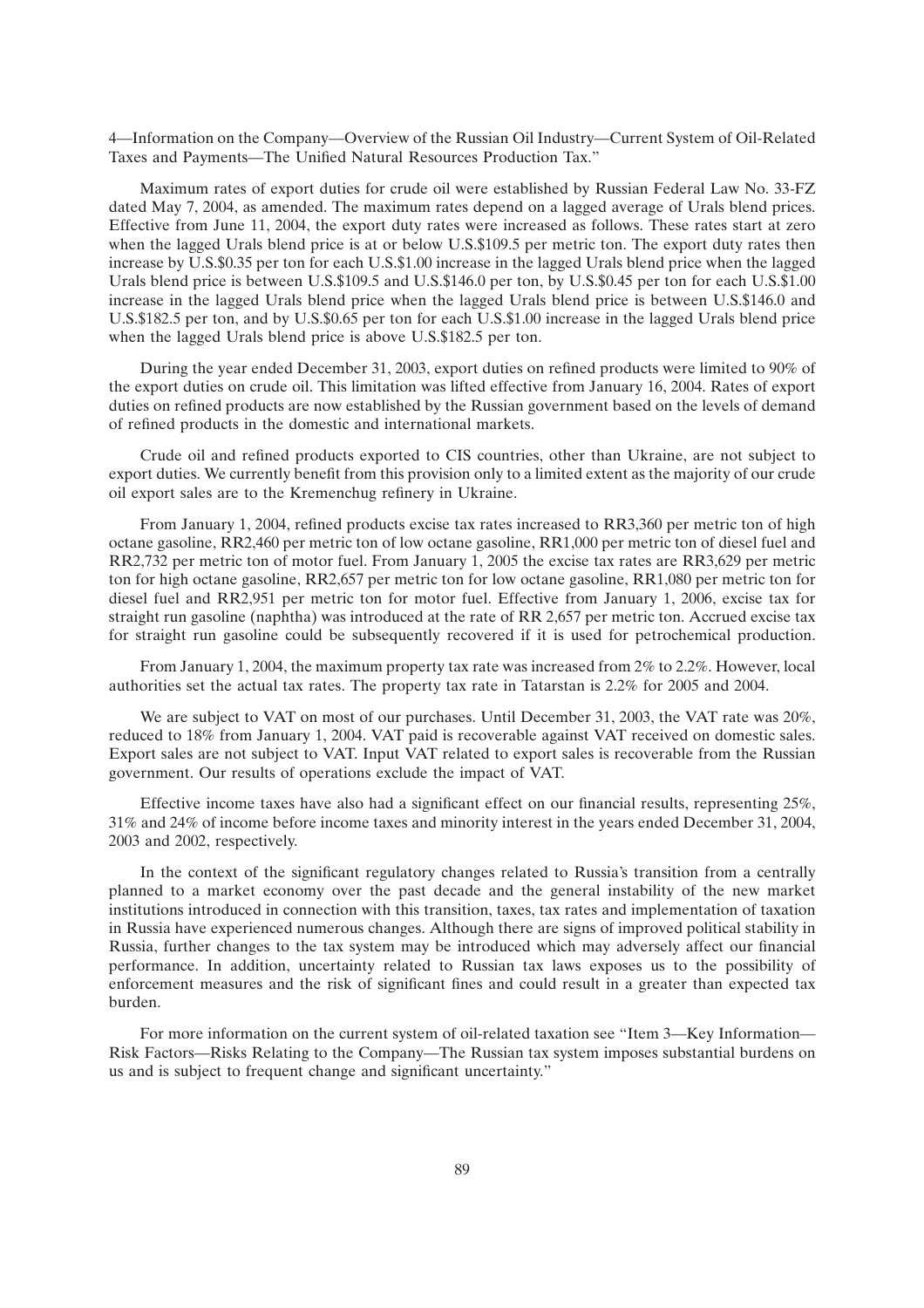# **RESULTS OF OPERATIONS**

The following table shows certain key business and financial indicators:

|                                                                               | <b>Year Ended December 31,</b> |                           |        |                             |       |  |  |
|-------------------------------------------------------------------------------|--------------------------------|---------------------------|--------|-----------------------------|-------|--|--|
|                                                                               | 2004                           | % Change on<br>prior year | 2003   | $%$ Change on<br>prior year | 2002  |  |  |
| Crude oil production (in millions of metric                                   |                                |                           |        |                             |       |  |  |
|                                                                               | 25.4                           | $2.0\%$                   | 24.9   | $0.1\%$                     | 24.9  |  |  |
| Refining and tolling throughput (in millions                                  |                                |                           |        |                             |       |  |  |
| of metric tons) $\dots \dots \dots \dots \dots \dots \dots \dots$             | 7.2                            | $(14.3\%)$                | 8.4    | $(1.2\%)$                   | 8.5   |  |  |
| Cash flow from operating activities (in RR                                    |                                |                           |        |                             |       |  |  |
| millions) $\ldots \ldots \ldots \ldots \ldots \ldots \ldots \ldots \ldots$    | 27.791                         | 39.0%                     | 20,000 | 130.3%                      | 8.683 |  |  |
| Basic net income per share (in RR)                                            |                                |                           |        |                             |       |  |  |
|                                                                               | 10.88                          | 57.1%                     | 6.93   | $11.1\%$                    | 6.24  |  |  |
| Preferred                                                                     | 11.91                          | 52.3%                     | 7.82   | 9.8%                        | 7.12  |  |  |
| Diluted net income per share (in RR)                                          |                                |                           |        |                             |       |  |  |
|                                                                               | 10.84                          | 57.1%                     | 6.90   | $10.8\%$                    | 6.23  |  |  |
| $Preferred \dots \dots \dots \dots \dots \dots \dots \dots \dots \dots \dots$ | 11.87                          | 52.2%                     | 7.80   | $9.7\%$                     | 7.11  |  |  |
|                                                                               |                                |                           |        |                             |       |  |  |

# **Year Ended December 31, 2004 vs. Year Ended December 31, 2003**

# **Sales and other operating revenues**

A breakdown of sales and other operating revenues is provided in the following table:

| <b>Year Ended December 31,</b> |         |
|--------------------------------|---------|
| 2004                           | 2003    |
| (in RR millions)               |         |
| 122.323                        | 90.327  |
| 60.121                         | 43,831  |
| 13,320                         | 11,583  |
| 9,408                          | 9,076   |
| 1,610                          | 1,001   |
| 206,782                        | 155,818 |

Sales and other operating revenues totaled RR206,782 million for the year ended December 31, 2004, an increase of 33% compared to RR155,818 million for the year ended December 31, 2003. The increase is mainly attributable to an increase in crude oil and in refined products sales prices.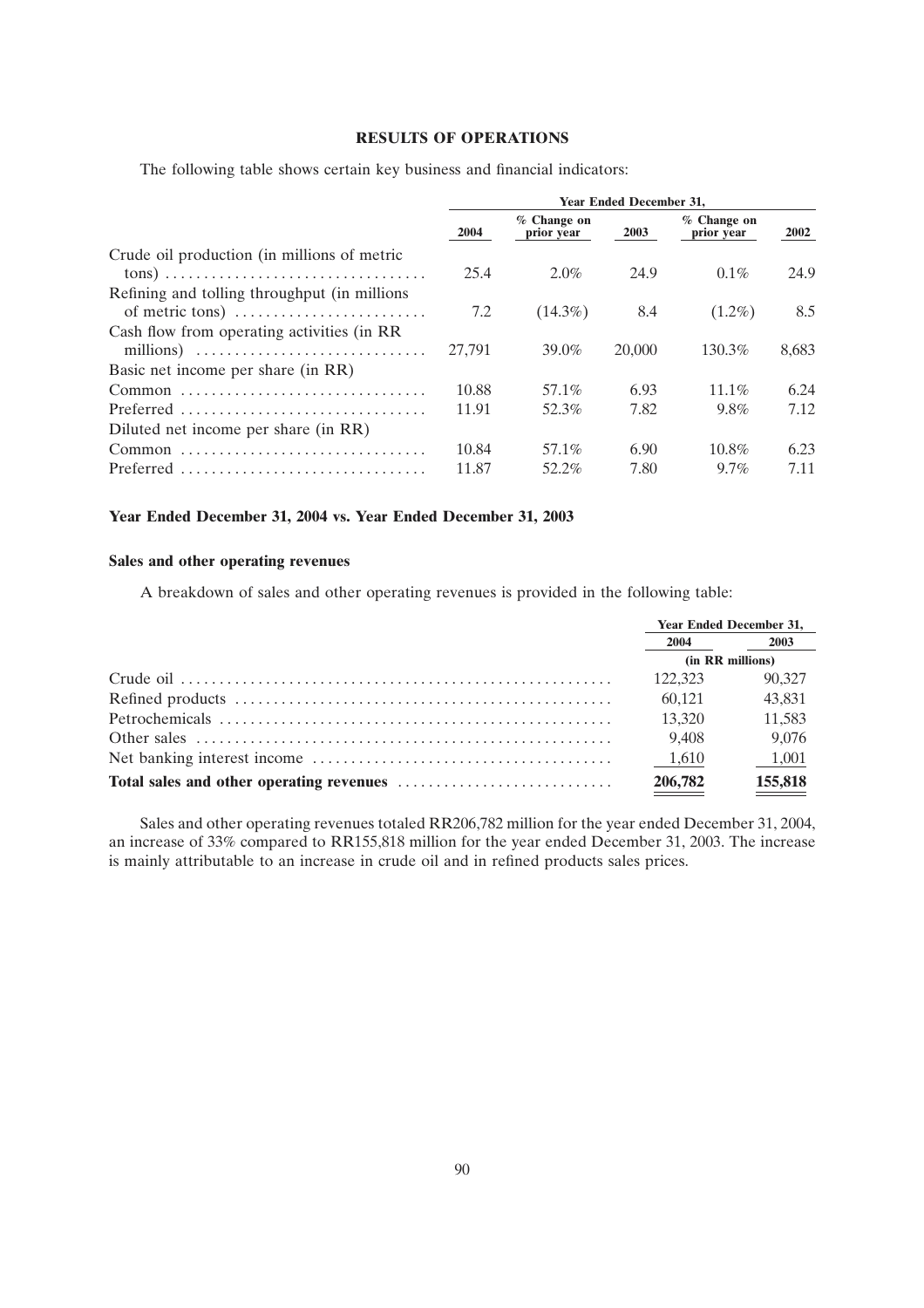|  | The table below provides an analysis of the changes in revenues from sales of crude oil: |  |
|--|------------------------------------------------------------------------------------------|--|
|  |                                                                                          |  |

|                                                                                                                   | <b>Year Ended December 31,</b> |        |
|-------------------------------------------------------------------------------------------------------------------|--------------------------------|--------|
|                                                                                                                   | 2004                           | 2003   |
|                                                                                                                   |                                |        |
|                                                                                                                   | 19.727                         | 11,346 |
|                                                                                                                   | 5.329                          | 6.153  |
|                                                                                                                   | 3,702                          | 1.844  |
| CIS export sales of crude oil                                                                                     |                                |        |
|                                                                                                                   | 16,890                         | 9.470  |
|                                                                                                                   | 3.153                          | 2.637  |
|                                                                                                                   | 5.357                          | 3.591  |
| Non-CIS export sales of crude oil                                                                                 |                                |        |
|                                                                                                                   | 85,706                         | 69.511 |
|                                                                                                                   | 13.035                         | 13.124 |
| Price (in RR per ton) $\dots \dots \dots \dots \dots \dots \dots \dots \dots \dots \dots \dots \dots \dots \dots$ | 6.575                          | 5,296  |

Revenues from sales of crude oil increased by 35% to RR122,323 million for the year ended December 31, 2004 compared to RR90,327 million for the year ended December 31, 2003. This increase is attributable to a RR16,195 million increase in non-CIS export sales, a RR8,381 million increase in domestic sales and a RR7,420 million increase in CIS export sales. Revenue from sales of crude oil increased to 59% of total sales and other operating revenues in 2004, from 58% in 2003.

Revenues from domestic sales of crude oil increased by 74% to RR19,727 million in 2004 from RR11,346 million in 2003, notwithstanding a 13% decrease in volumes sold. This increase resulted from the 101% increase in selling prices in the year ended December 31, 2004, compared to the prices at which crude oil was sold in the year ended December 31, 2003. Revenues from domestic sales increased to 10% of total sales and other operating revenues for the year ended December 31, 2004, as compared to 7% for the year ended December 31, 2003.

Revenues from CIS export sales of crude oil increased by 78% to RR16,890 million in 2004 from RR9,470 million in 2003 due to a 20% increase in volumes sold and a 49% increase in selling prices during the year ended December 31, 2004 compared to the year ended December 31, 2003. We continued to provide crude oil on a regular basis to the Kremenchug refinery in Ukraine, which accounted for almost all of our CIS export sales. Revenues from CIS export sales increased to 8% of total sales and other operating revenues for the year ended December 31, 2004, as compared to 6% for the year ended December 31, 2003.

Revenues from non-CIS export sales of crude oil increased by 23% to RR85,706 million in 2004 from RR69,511 million in 2003. While volumes of non-CIS crude oil export sales decreased by 1%, selling prices increased by 24% during the year ended December 31, 2004, compared to the year ended December 31, 2003. We decreased our crude oil rail shipments in 2004 as rail shipments are more costly than transportation via Transneft. Revenues from non-CIS export sales increased to 41% of total sales and other operating revenues for the year ended December 31, 2004, as compared to 45% for the year ended December 31, 2003.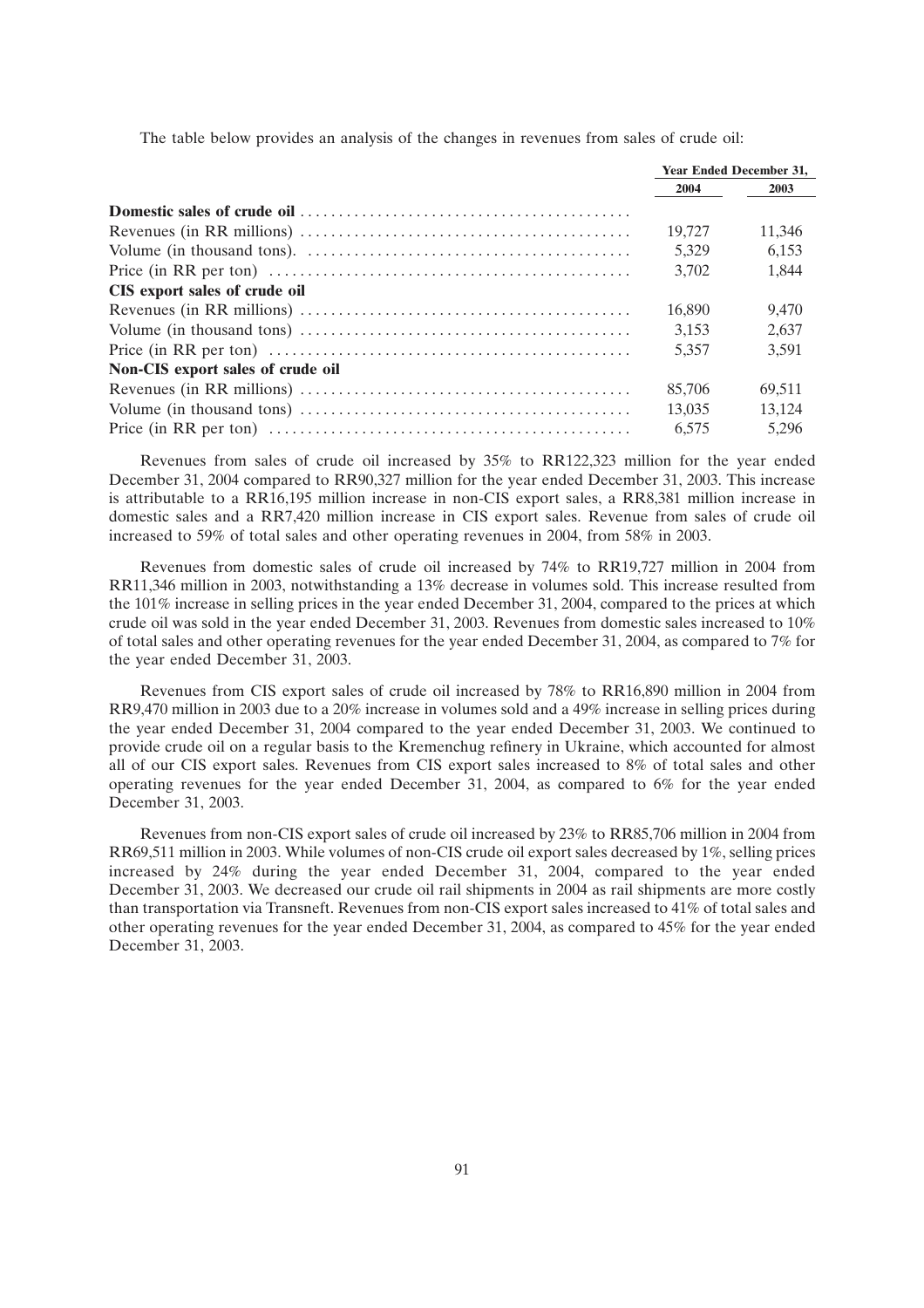The table below provides an analysis of the changes in revenues from sales of refined products:

|                                                 | <b>Year Ended December 31,</b> |        |
|-------------------------------------------------|--------------------------------|--------|
|                                                 | 2004                           | 2003   |
| Domestic sales of refined products              |                                |        |
|                                                 | 28,063                         | 23,545 |
|                                                 | 6.202                          | 7.271  |
|                                                 | 4.525                          | 3.238  |
| CIS export sales of refined products            |                                |        |
|                                                 | 3,546                          | 336    |
|                                                 | 459                            | 63     |
|                                                 | 7.725                          | 5.333  |
| <b>Non-CIS</b> export sales of refined products |                                |        |
|                                                 | 28.512                         | 19.950 |
|                                                 | 4.609                          | 4.523  |
|                                                 | 6.186                          | 4.411  |

Revenues from sales of refined products amounted to RR60,121 million for the year ended December 31, 2004 compared to RR43,831 million for the year ended December 31, 2003, a 37% increase. This increase is mainly attributable to a RR8,562 million increase in non-CIS export sales, together with a RR4,518 million increase in domestic sales and a RR3,220 million in CIS export sales. Refined products that we sell are primarily gasoline, fuel oil, diesel fuel and naphtha. Revenues from sales of refined products increased to 29% of total sales and other operating revenues in 2004, from 28% in 2003.

Revenues from domestic sales of refined products increased by 19%, to RR28,063 million in 2004, from RR23,545 million in 2003 due to a 40% increase in the average selling price during the year ended December 31, 2004 compared to the selling prices in the year ended December 31, 2003, partly offset by a 15% decrease in sales volumes. The decrease in volumes sold was due to a 49% decline in the processing throughput at the Moscow refinery due to the change from processing to direct sales arrangements in 2004, from 1,494 thousand tons in 2003 to 756 thousand tons in 2004, and a 6% decline in the refining throughput at the Nizhnekamsk refinery, from 6,081 thousand tons in 2003 to 5,735 thousand tons in 2004. This decrease was partly offset by a 2% increase in the volumes of refined products purchased for re-sale to 4,177 thousand tons in 2004 from 4,086 thousand tons in 2003. Revenues from domestic sales of refined products decreased to 14% of our total sales and other operating revenues in 2004, as compared to 15% in 2003.

Revenues from CIS export sales of refined products increased to RR3,546 million in 2004 from RR336 million in 2003. We significantly increased sales of refined products in Ukraine through a local retail network of gas stations and we also continued to provide refined products in Belarus and Kazakhstan.

Revenues from non-CIS export sales of refined products increased by 43%, to RR28,512 million in 2004, from RR19,950 million in 2003, primarily due to a 40% increase in average selling price per ton. Revenues from non-CIS export sales of refined products increased as a percentage of our total sales and other operating revenues, to 14% in 2004, as compared to 13% in 2003.

Revenues from sales of petrochemical products increased by 15% to RR13,320 million in 2004, from RR11,583 million in 2003. The increase was primarily attributable to a 20% increase in revenue from tire sales, to RR12,362 million in 2004, from RR10,302 million in 2003. This increase was attributable to both increased prices and higher volumes of tires sold. We increased production of tires by 6% to 11.2 million tires in 2004 from 10.7 million tires in 2003. The average selling price increased due to an increase in CIS and non-CIS export sales of tires, where average tire prices are higher than in Russia. Revenues from sales of petrochemicals constituted 6% of our total sales and other operating revenue in 2004, decreasing from 7% in 2003.

Revenues from other sales increased by 4%, to RR9,408 million, in 2004 from RR9,076 million in 2003. Other sales primarily comprise sales of materials and equipment and various field services provided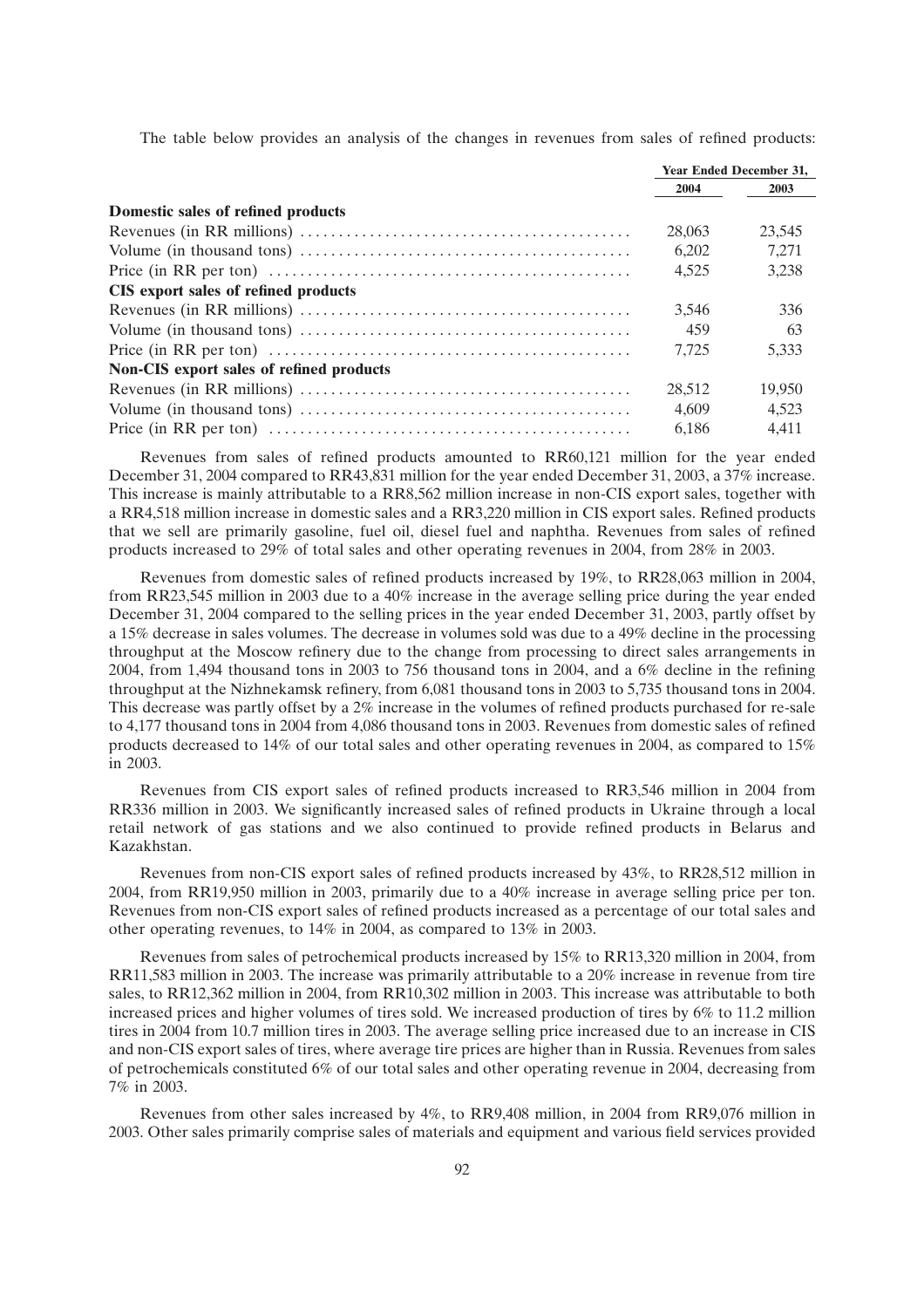by our production subsidiaries to third parties (such as drilling, lifting, construction, repairs and geophysical works). The increase in other sales is mainly attributable to growth in our drilling sales and in processing fees received by the Nizhnekamsk oil refinery from third parties. Revenues from other sales constituted 5% of our total sales and other operating revenue in 2004, down from 6% in 2003.

Net banking interest income increased by 61%, to RR1,610 million, in 2004 from RR1,001 million in 2003, largely as a result of an increase in the volume of the banking activities of Bank Zenit and Bank Devon-Credit. Banking interest income increased by 34%, to RR3,844 million, in 2004 from RR2,859 million in 2003 due to an increase in banking loans and advances to customers from RR20,146 million as of December 31, 2003 to RR29,692 million as of December 31, 2004. Banking interest expense increased by 20%, to RR2,234 million, in 2004 from RR1,858 million in 2003 due to the increase of activity of our banking subsidiaries.

## **Costs and other deductions**

Total costs and other deductions increased by 20% to RR169,818 million in 2004 from RR141,474 million in 2003. This increase resulted primarily from a 37% increase in taxes other than income taxes, a 20% increase in transportation costs and a 35% increase in purchased oil and refined products, partly offset by a 78% decrease in loss on disposals and impairment of investments and a 79% decrease in transfer of social assets constructed after privatization. A breakdown of costs and other deductions is provided in the following table.

|                                                                      | <b>Year Ended December 31,</b> |         |
|----------------------------------------------------------------------|--------------------------------|---------|
|                                                                      | 2004                           | 2003    |
|                                                                      | (in RR millions)               |         |
|                                                                      | 34,227                         | 31,799  |
|                                                                      | 39,107                         | 28,997  |
|                                                                      | 861                            | 812     |
|                                                                      | 9.142                          | 7.635   |
|                                                                      | 16,941                         | 15,499  |
|                                                                      | (714)                          | (262)   |
|                                                                      | 9.237                          | 8.850   |
| Loss on disposals of property, plant and equipment and impairment of |                                |         |
|                                                                      | 726                            | 2,325   |
|                                                                      | 59.587                         | 43.378  |
|                                                                      | 249                            | 279     |
| Transfer of social assets constructed after privatization            | 455                            | 2,162   |
|                                                                      | 169,818                        | 141,474 |

Operating expenses increased by 8%, to RR34,227 million, in 2004 from RR31,799 million in 2003. Operating expenses include the following main categories: lifting expenses; refining and processing expenses; cost of petrochemical products; cost of materials other than oil and gas refined products purchased for re-sale; and other direct costs. Lifting expenses remained approximately unchanged in 2004 in comparison with 2003 due to a cost-saving program implemented by the management. Refining expenses increased by approximately RR700 million primarily due to the increase in renting expenses of the Nizhnekamsk oil refinery. Processing fees paid to external refineries decreased by approximately RR600 million in 2004, primarily due to the termination in 2004 of processing at the Moscow oil refinery. Cost of petrochemical products increased by approximately RR1,100 million to RR8,950 million in 2004, mainly due to the increased raw materials prices, transportation costs and other associated costs. Accretion of asset retirement obligation under SFAS 143, which is included in operating costs, increased by 10% to RR1,709 million in 2004 from RR 1,548 million in 2003. Other costs increased as a result of the increase in compensation expense in respect of the stock compensation plan approved by our Board of Directors on December 31, 2000, from RR179 million in 2003 to RR426 million in 2004, as well as the change in crude oil and refined products inventory in 2004 resulting in an increase of costs.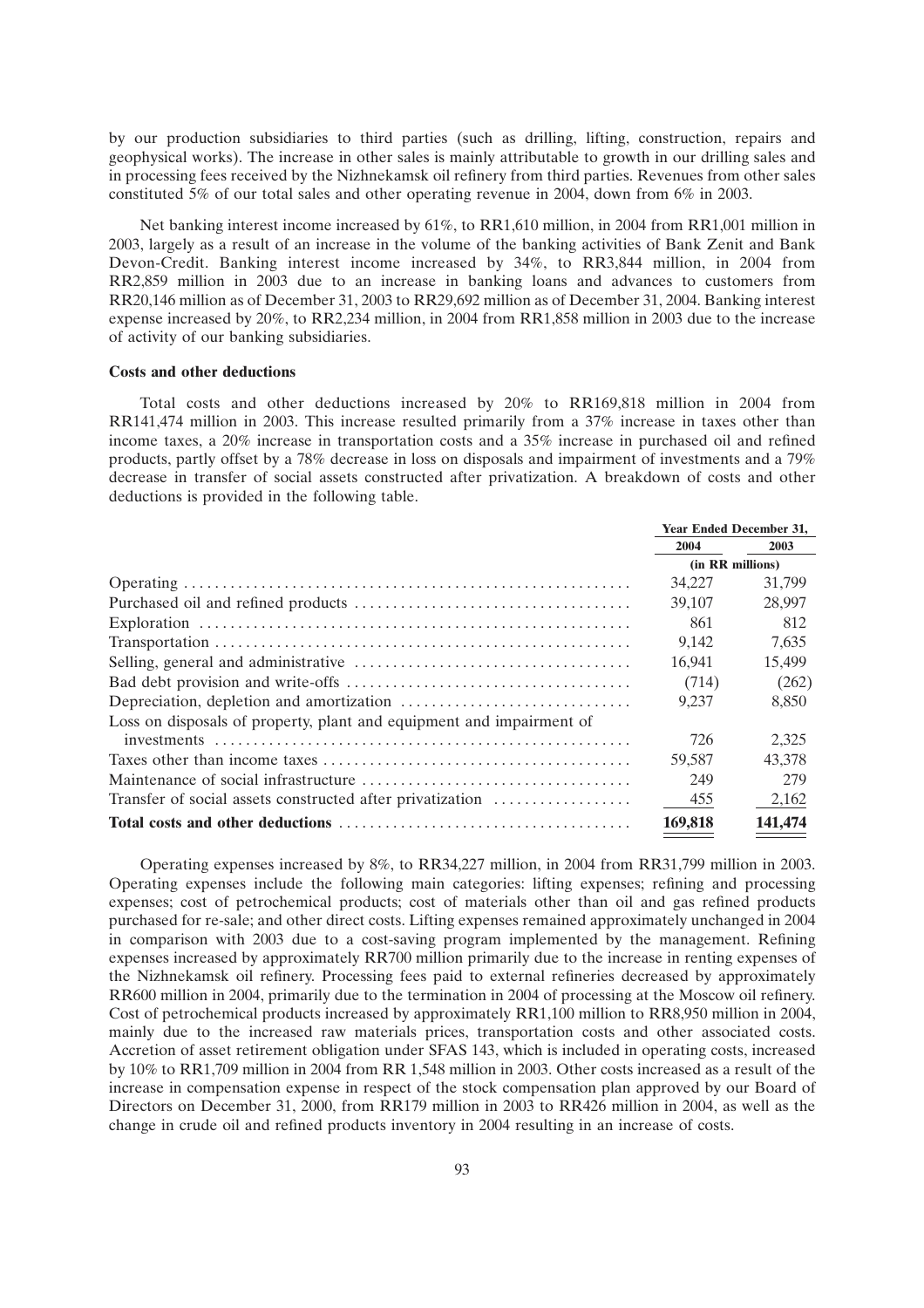A summary of purchased oil and refined products for 2004 and 2003 is as follows:

|                                                           | <b>Year Ended December 31,</b> |        |
|-----------------------------------------------------------|--------------------------------|--------|
|                                                           | 2004                           | 2003   |
|                                                           | 22.725                         | 14.158 |
|                                                           | 4.177                          | 4.086  |
|                                                           | 5.441                          | 3.465  |
|                                                           | 16.382                         | 14,839 |
|                                                           | 3,673                          | 5.310  |
|                                                           | 4,460                          | 2,795  |
| Total purchased oil and refined products (in RR millions) | 39,107                         | 28,997 |

Expenses related to the purchase of oil and refined products totaled RR39,107 million for the year ended December 31, 2004, an increase of 35%, compared to RR28,997 million for the year ended December 31, 2003. Purchases of refined products increased by 61%, to RR22,725 million, in 2004 from RR14,158 million in 2003, due to a 57% increase in average purchase price per ton, both in the domestic market and in Ukraine, where we had increased purchases in 2004 and where the prices are higher than in Russia. Purchases of crude oil increased by 10%, to RR16,382 million, in 2004 from RR14,839 million in 2003, as a result of a 60% increase in average purchase prices, partially offset by a 31% decrease in volumes purchased. The increase in the average purchase price resulted from increased purchases in the international market (primarily in Ukraine), where purchase prices are higher than in the domestic market, to 553 thousand tons in 2004 from 104 thousand tons in 2003. Purchases of crude oil and refined products constituted approximately 19% of our total sales and other operating revenues both in 2004 and 2003. Purchases of crude oil and refined products are related to swap transactions with other Russian oil companies whereby we undertake to deliver our oil to certain refineries in Russia or the CIS in exchange for delivery of oil of equivalent value to refineries in or adjacent to regions of Russia where we have retail operations. The total volume of such swap transactions amounted to 0.4 million tons and 2.1 million tons in 2004 and 2003, respectively.

Exploration expenses increased by 6% to RR861 million in 2004 from RR812 million in 2003. This increase is due to increased exploration activities in Kalmykia, the Nenetsk Autonomous District, the Orenburg region and the Samara region. Exploration expenses represented less than 1% of our total sales and other operating revenues in both 2004 and 2003.

Transportation expenses increased by 20%, to RR9,142 million, in 2004 from RR7,635 million in 2003. This increase was primarily due to an increase in Transneft's transportation tariffs as well as increased export sales of crude oil within the CIS. Transportation expenses are incurred in the delivery of crude oil and refined products to final customers and to refineries for processing. Transportation expenses constituted 4% of our total sales and other operating revenues in 2004, as compared to 5% in 2003.

Selling, general and administrative expenses increased by 9%, to RR16,941 million, in 2004 from RR15,499 million in 2003. This increase resulted mainly from an increase in charity and sponsorship expenses and land leasing expenses. Certain selling, general and administrative expenses are by nature fixed costs, which are not directly attributable to production, such as general business costs, insurance, advertising, management expenses, legal fees, consulting, audit services and others. Production overhead costs remained on the same level as in 2003. Selling, general and administrative expenses constituted 8% of our total sales and other operating revenues in 2004, a decrease from 10% in 2003.

Bad debt provision and write-offs amounted to RR714 million credit in 2004 compared with RR262 million credit in 2003. This increase primarily resulted from the reversal of bad debt provision on certain long-term loans as we no longer considered them non-recoverable.

Depreciation, depletion and amortization increased by 4%, to RR9,237 million, in 2004 from RR8,850 million in 2003. The increase is attributable to continued investments in oil and natural gas properties and retail gas stations. Depreciation, depletion and amortization constituted 5% of our total sales and other operating revenues in 2004, as compared to 6% in 2003.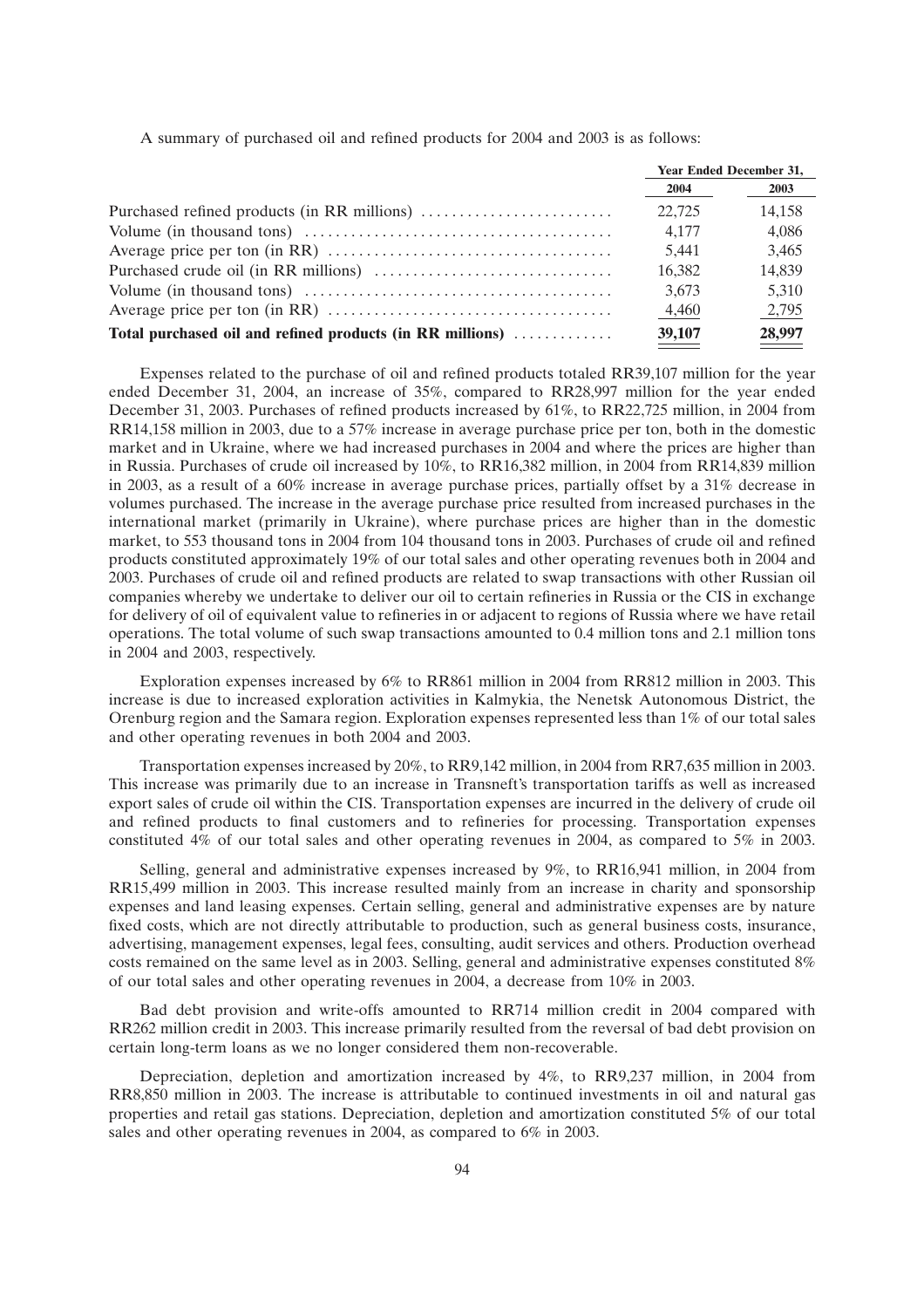Loss on disposals of property, plant and equipment and impairment of investments decreased by 69% to RR726 million, in 2004 from RR2,325 million in 2003. This decrease is mainly due to a RR1,197 million write off in 2003 of long-term notes receivable, issued by the Republican State Unitary Company ''Nedoimka,'' which we do not consider to be recoverable. See ''Item 7—Major Shareholders and Related Party Transactions—Related Party Transactions'' and Note 19 to our audited consolidated financial statements. Decrease in loss was also attributable to decreased loss on disposal of fixed assets. Loss on disposals and impairment constituted less than 1% of our total sales and other operating revenues in 2004.

Taxes other than income taxes increased by 37%, to RR59,587 million, in 2004 from RR43,378 million in 2003. Expenditures on export duties increased by 61%, to RR29,232 million, from RR18,174 million, and expenditures on the unified production tax increased by 33%, to RR26,418 million from RR19,818 million. Export duties and the unified production tax rates are linked to crude oil market prices, which increased in 2004 compared with 2003. Expenditures on excise tax decreased by 24% to RR1,548 million in 2004 from RR2,031 million in 2003, as a result of the decrease of refining and processing in 2004 and decrease of purchases of taxable refined products (diesel fuel and petrol fuels). Tax penalties and interest decreased to virtually nil in 2004 from RR686 million in 2003. Tax penalties and interest in 2003 resulted from recognition of restructured tax interest on VAT related to prior years (RR501 million) and partially from a claim for back taxes from the federal tax authorities, received in April 2005 and recognized in the year ended 31 December 2003. See "—Developments in 2005 and 2006" under this Item. We expect to repay all the restructured VAT payable in accordance with the schedule agreed. See ''Item 3—Key Information—Risk Factors—Risks Relating to the Russian Legal System and Russian Legislation.'' Other taxes mainly include land tax and VAT, which was not qualified for recovery.

Maintenance of social infrastructure expenses decreased by 11%, to RR249 million, in 2004 from RR279 million in 2003. Social expenses are subject to variations depending on social needs, which were as important in 2004 as they were in 2003. Maintenance of social infrastructure remained well below 1% of total sales and other operating revenues in both 2004 and 2003.

Transfer of social assets constructed after privatization decreased by 79% to RR455 million in 2004 from RR2,162 million in 2003. Transfer of social assets in 2003 was primarily driven by the transfer of medical equipment to Medical Center with a net book value of RR1,917 million. Expenses related to the transfer of social assets constituted less than 1% of total sales and other operating revenues in 2004 and 2003.

#### **Production costs per barrel**

Below is an analysis of our production costs in U.S. dollar per barrel:

| <b>Year Ended December 31,</b> |              |               |
|--------------------------------|--------------|---------------|
| $2004^{(1)}$                   | $2003^{(2)}$ | <b>Change</b> |
| (in U.S.S.)                    |              |               |
| 2.48                           | 2.46         | $1\%$         |
| 1.13                           | 1.12         | $1\%$         |
| 1.15                           | 1.01         | 14%           |
| 9.40                           | 6.05         | 55%           |
| 1.39                           | 1.28         | $9\%$         |
| 15.55                          | 11.92        | 30%           |

<sup>(1)</sup> The conversion factors are 1 ton  $= 7.123$  barrels and U.S.\$1  $= RR28.81$ .

<sup>(2)</sup> The conversion factors are 1 ton = 7.123 barrels and U.S. $$1 = RR30.69$ .

Lifting and general and administrative expenses are expenses related to oil and natural gas production and incurred by our oil and natural gas producing divisions and subsidiaries. Total production expenses include lifting, general and administrative and transportation expenses, and exclude costs incurred in conjunction with services rendered to third parties, goods produced or purchased and then subsequently sold and other auxiliary activities of the exploration and production segment unrelated to the extraction of oil and natural gas reserves.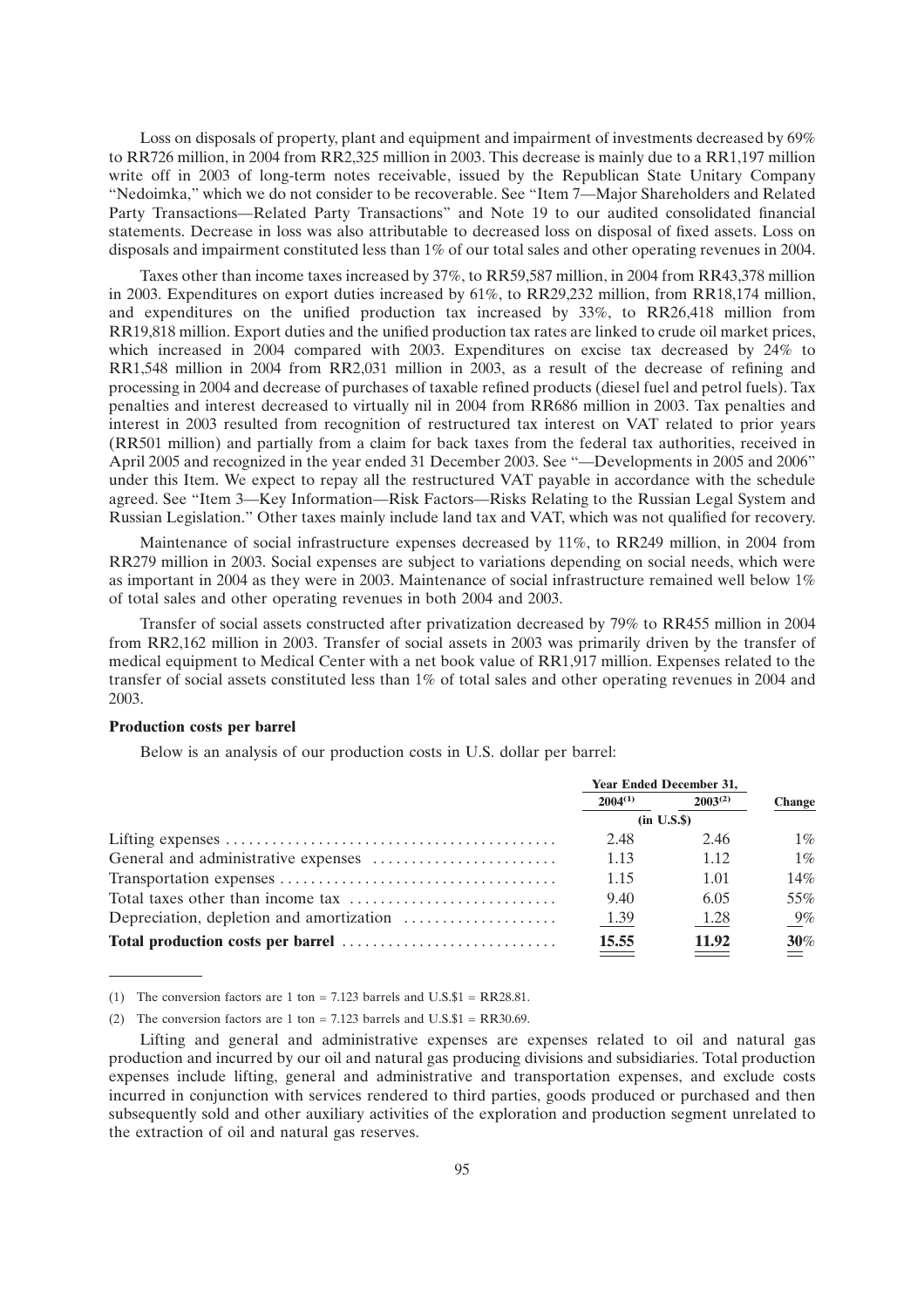Our lifting expenses averaged U.S.\$2.48 per barrel in 2004 compared to U.S.\$2.46 per barrel in 2003. Lifting expenses increased due to the real appreciation of the Russian ruble against the U.S. dollar partially offset by our cost-saving program. Direct operating costs do not include accretion of liability in accordance with SFAS 143.

General and administrative expenses include expenses incurred by our production divisions relating to crude oil production. The 1% increase in general and administrative expenses per barrel of produced oil was primarily the result of the real appreciation of the Russian ruble against the U.S. dollar.

The 14% increase in transportation expenses per barrel of produced oil was primarily due to the increased CIS export sales of crude oil and to the increase in transportation tariffs.

The increase in total taxes other than income tax per barrel of produced oil was primarily the result of increases in export duty and the unified natural resources production tax, which are linked to market crude oil prices. The effective unified natural resources production tax increased by 40% to U.S.\$5.07 per barrel in 2004 from U.S.\$3.64 per barrel in 2003, while the export duty rate per barrel (applied to total produced crude oil) increased by 79% to U.S.\$4.25 per barrel in 2004 from U.S.\$2.38 per barrel in 2003.

The increase in the depreciation expense per barrel of produced crude oil was primarily the result of continued significant investment in the development of oil fields.

## **Other income and expenses**

Other expenses totaled RR1,668 million for the year ended December 31, 2004, a substantial increase compared to other income of RR313 million for the year ended December 31, 2003. As a percentage of total sales and other operating revenues, other income (expenses) accounted for less than 1% during 2004 and 2003.

Earnings from equity investments increased to RR748 million in 2004 from RR101 million in 2003 due to higher income received from our equity affiliates and joint ventures in 2004, in particular TATEX.

Foreign exchange gains amounted to RR41 million in 2004 compared to a loss of RR225 million in 2003. The gain resulted from the appreciation of the Russian ruble against the U.S. dollar.

Interest expense net of interest income decreased by 58% to RR640 million in 2004 from RR1,524 million in 2003, as a result of an increase in interest income to RR746 million in 2004 from RR303 million in 2003 due to the interest income collected from the loan granted to Efremov Kautschuk GmbH in connection with the proposed acquisition of the shares of Turkey's oil refining monopoly Tupras (loan granted from the proceeds of U.S.\$375 million bridge loans from BNP Paribas and Credit Suisse First Boston). This increase was accompanied by a decrease in interest expense to RR1,386 million in 2004 from RR1,827 million in 2003, which resulted from the repayment of debt (average debt decreased in 2004 compared with 2003 by 6%) and appreciation of the ruble, as the majority of our debt is denominated in foreign currency.

Other net income amounted to RR1,817 million loss in 2004 compared to a RR1,961 million gain in 2003. In 2003, we recorded a gain of RR2,251 million as a result of the offset of income tax, VAT and unified production tax liability due to a favorable court decision in a lawsuit filed by us against the Tax Ministry of Tatarstan in December 2002. Other net income partially offsets other net banking expense, which increased to RR1,888 million in 2004 from RR1,362 million in 2003, primarily due to increased net gains from dealing in foreign currencies and securities.

## **Income taxes**

Income taxes increased to RR10,861 million in 2004 from RR4,582 million in 2003. Current income tax increased by 65% to RR10,032 million in 2004 from RR 6,070 million in 2003, as a result of higher statutory profit recognized by us. The deferred tax decreased to a RR829 million expense in 2004 from a RR1,488 million benefit in 2003.

## **Minority interest**

Minority interest amounted to RR1,025 million charge in 2004, down from RR63 million credit in 2003 reflecting increased income recognized in 2004 by our non-wholly owned subsidiaries, such as Tatoilgas, Chulpan, Nizhnekamskshina, Bank Zenit and Bank Devon-Credit.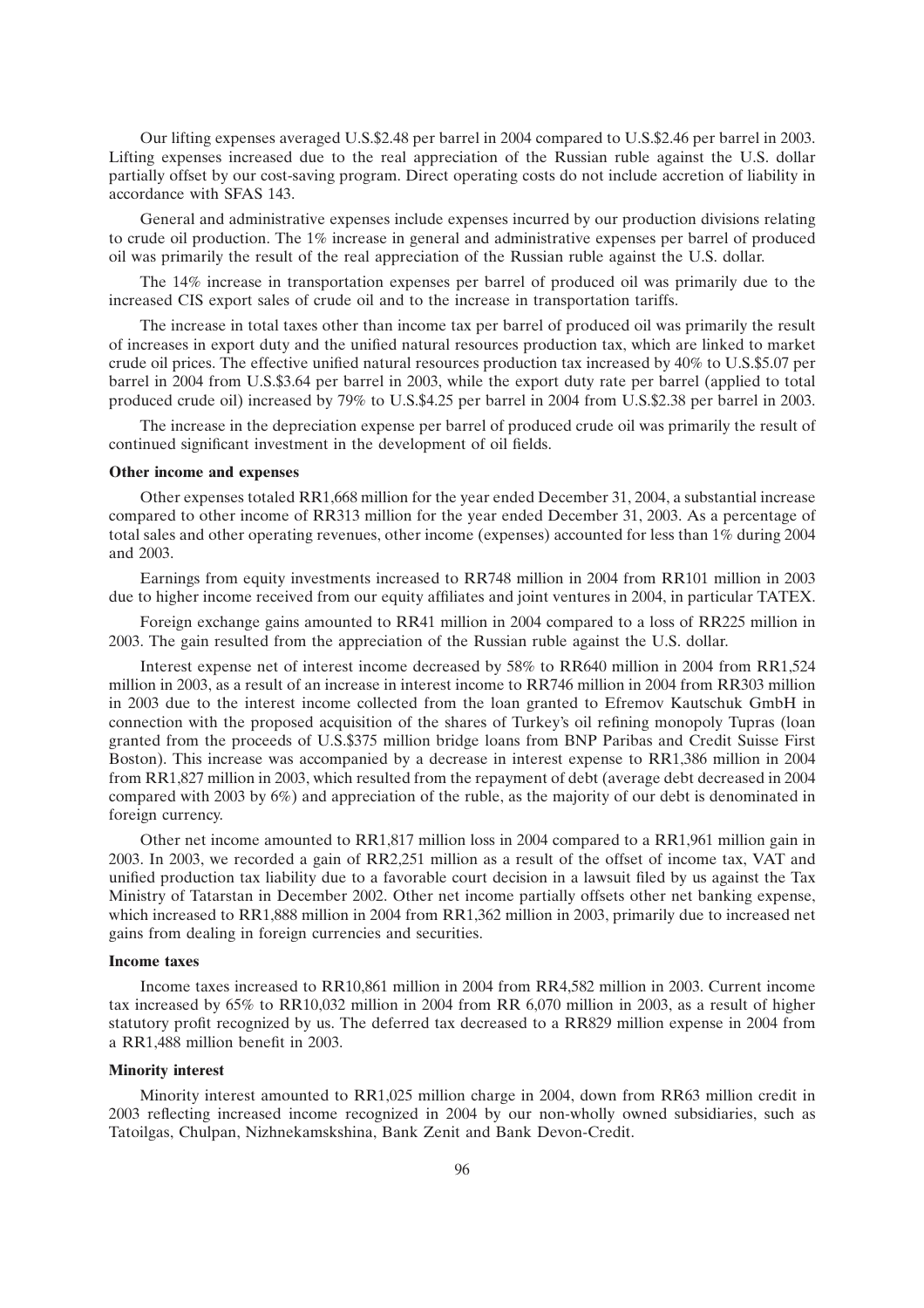### **Year Ended December 31, 2003 vs. Year Ended December 31, 2002**

# **Sales and other operating revenues**

A breakdown of sales and other operating revenues is provided in the following table:

| <b>Year Ended December 31,</b> |         |
|--------------------------------|---------|
| 2003                           | 2002    |
| (in RR millions)               |         |
| 90.327                         | 81.297  |
| 43.831                         | 44,376  |
| 11,583                         | 9,920   |
| 9,076                          | 9,890   |
| 1,001                          | 845     |
| 155,818                        | 146,328 |

Sales and other operating revenues totaled RR155,818 million for the year ended December 31, 2003, an increase of 6% compared to RR146,328 million for the year ended December 31, 2002. The increase is mainly attributable to an increase in crude oil sales and petrochemical sales, partially offset by a decrease in sales of refined products and other sales.

The table below provides an analysis of the changes in sales revenues of crude oil:

|                                   | <b>Year Ended December 31,</b> |        |
|-----------------------------------|--------------------------------|--------|
|                                   | 2003                           | 2002   |
|                                   |                                |        |
|                                   | 11,346                         | 11.901 |
|                                   | 6.153                          | 5.402  |
|                                   | 1.844                          | 2.203  |
| CIS export sales of crude oil     |                                |        |
|                                   | 9.470                          | 11.510 |
|                                   | 2.637                          | 4.077  |
|                                   | 3.591                          | 2.823  |
| Non-CIS export sales of crude oil |                                |        |
|                                   | 69,511                         | 57.886 |
|                                   | 13.124                         | 10.861 |
|                                   | 5,296                          | 5.330  |

Sales revenues of crude oil increased by 11% to RR90,327 million for the year ended December 31, 2003 compared to RR81,297 million for the year ended December 31, 2002. This increase is attributable to a RR11,625 million increase in non-CIS export sales, partially offset by a RR555 million decrease in domestic sales and a RR2,040 million decrease in CIS export sales.

Revenues from domestic sales of crude oil decreased by 5% to RR11,346 million in 2003 from RR11,901 million in 2002, notwithstanding a 14% increase in volumes of crude oil sold. Domestic prices were exceptionally low in the first half of 2003 and increased only at year-end. As a result, selling prices were 16% lower in 2003 than in 2002. Revenues from domestic crude oil sales decreased to 7% of total sales and other operating revenues for the year ended December 31, 2003, as compared to 8% for the year ended December 31, 2002.

Revenues from CIS export sales of crude oil decreased by 18% to RR9,470 million in 2003 from RR11,510 million in 2002. This decline was due to a 35% decrease in volumes sold, partially offset by a 27% increase in average selling prices to RR3,591 per ton for the year ended December 31, 2003 compared to RR2,823 per ton for the year ended December 31, 2002. Revenues from CIS export sales decreased to 6% of total sales and other operating revenues for the year ended December 31, 2003, as compared to 8% for the year ended December 31, 2002.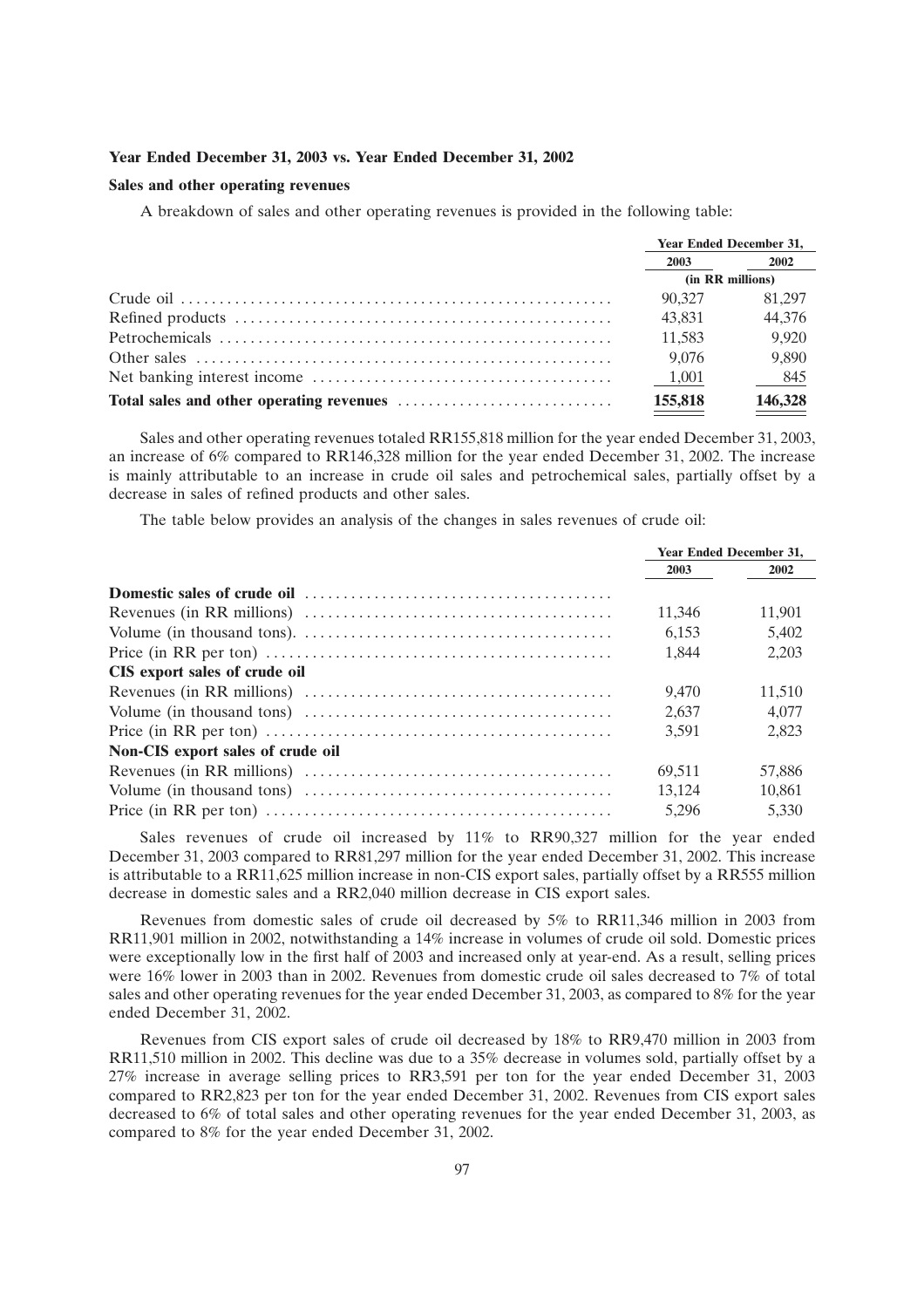Revenues from non-CIS export sales of crude oil increased by 20% to RR69,511 million in 2003 from RR57,886 million in 2002. The price per ton of non-CIS exports decreased because we increased volumes of crude oil shipped by rail in 2003. Rail shipments are more costly than transportation via Transneft. The 21% increase in volumes sold is attributable to the use of railway deliveries for crude oil in 2003. Prior to 2003, we did not engage in railway deliveries on a commercial basis. Non-CIS average crude oil prices remained relatively unchanged in 2003 as compared to 2002. Revenues from non-CIS export sales increased to 45% of total sales and other operating revenues for the year ended December 31, 2003, as compared to 40% for the year ended December 31, 2002.

The table below provides an analysis of the changes in sales revenues of refined products:

|                                                                                                                   | <b>Year Ended December 31.</b> |        |
|-------------------------------------------------------------------------------------------------------------------|--------------------------------|--------|
|                                                                                                                   | 2003                           | 2002   |
|                                                                                                                   |                                |        |
|                                                                                                                   | 23,545                         | 24,378 |
|                                                                                                                   | 7,271                          | 7.403  |
|                                                                                                                   | 3.238                          | 3.293  |
| CIS export sales of refined products                                                                              |                                |        |
|                                                                                                                   | 336                            | 30     |
|                                                                                                                   | 63                             |        |
| Price (in RR per ton) $\dots \dots \dots \dots \dots \dots \dots \dots \dots \dots \dots \dots \dots \dots \dots$ | 5.333                          | 4.305  |
| <b>Non-CIS</b> export sales of refined products                                                                   |                                |        |
|                                                                                                                   | 19.950                         | 19.968 |
|                                                                                                                   | 4.523                          | 5.216  |
|                                                                                                                   | 4.411                          | 3.829  |

Sales revenues of refined products amounted to RR43,831 million for the year ended December 31, 2003 compared to RR44,376 million for the year ended December 31, 2002, a 1% decrease. This slight decrease was primarily due to a decrease in the volume of refined products sold domestically, partially offset by an increase in both the price and volumes of CIS export sales. Refined products that we sell are primarily gasoline, fuel oil, diesel fuel and naphtha. Sales revenues of refined products decreased to 28% of total sales and other operating revenues in 2003, from 31% in 2002.

Revenues from domestic sales of refined products decreased by 3%, to RR23,545 million, in 2003 from RR24,378 million in 2002 due to the combined effects of a 2% decrease in sales volumes and a 2% decrease in prices. Average selling prices decreased due to a shift in the mix of products to heavier, generally less expensive refined products than in 2002. The share of light refined products, especially gasoline, decreased due to a 50% decline in processing throughput at the Moscow refinery of our products, from 2,968 thousand tons in 2002 to 1,494 thousand tons in 2003. This decrease was partially offset by a 22% increase in refining throughput at the Nizhnekamsk refinery, from 4,992 thousand tons in 2002 to 6,081 thousand tons in 2003. Revenues from domestic sales of refined products decreased to 15% of our total sales and other operating revenues in 2003, as compared to 17% in 2002.

Revenues from CIS export sales of refined products increased to RR336 million, in 2003 from RR30 million in 2002 primarily due to sales to new customers in Belarus and Kazakhstan.

Revenues from non-CIS export sales of refined products decreased, to RR19,950 million in 2003, from RR19,968 million in 2002, due to a 13% decline in volumes sold, which was largely offset by a 15% increase in average selling price per ton. The decline in volumes sold was due to decreased processing throughput at the Moscow refinery. Revenues from non-CIS export sales of refined products decreased slightly as a percentage of our total sales and other operating revenues, to 13% in 2003, as compared to 14% in 2002.

Revenues from sales of petrochemical products increased by 17% to RR11,583 million in 2003, from RR9,920 million in 2002. The increase was primarily attributable to a 17% increase in revenues from tire sales, to RR10,302 million in 2003, from RR8,768 million in 2002. This revenue was attributable to both increased prices and higher volumes of tires sold. We increased production of tires by 9% to 10.7 million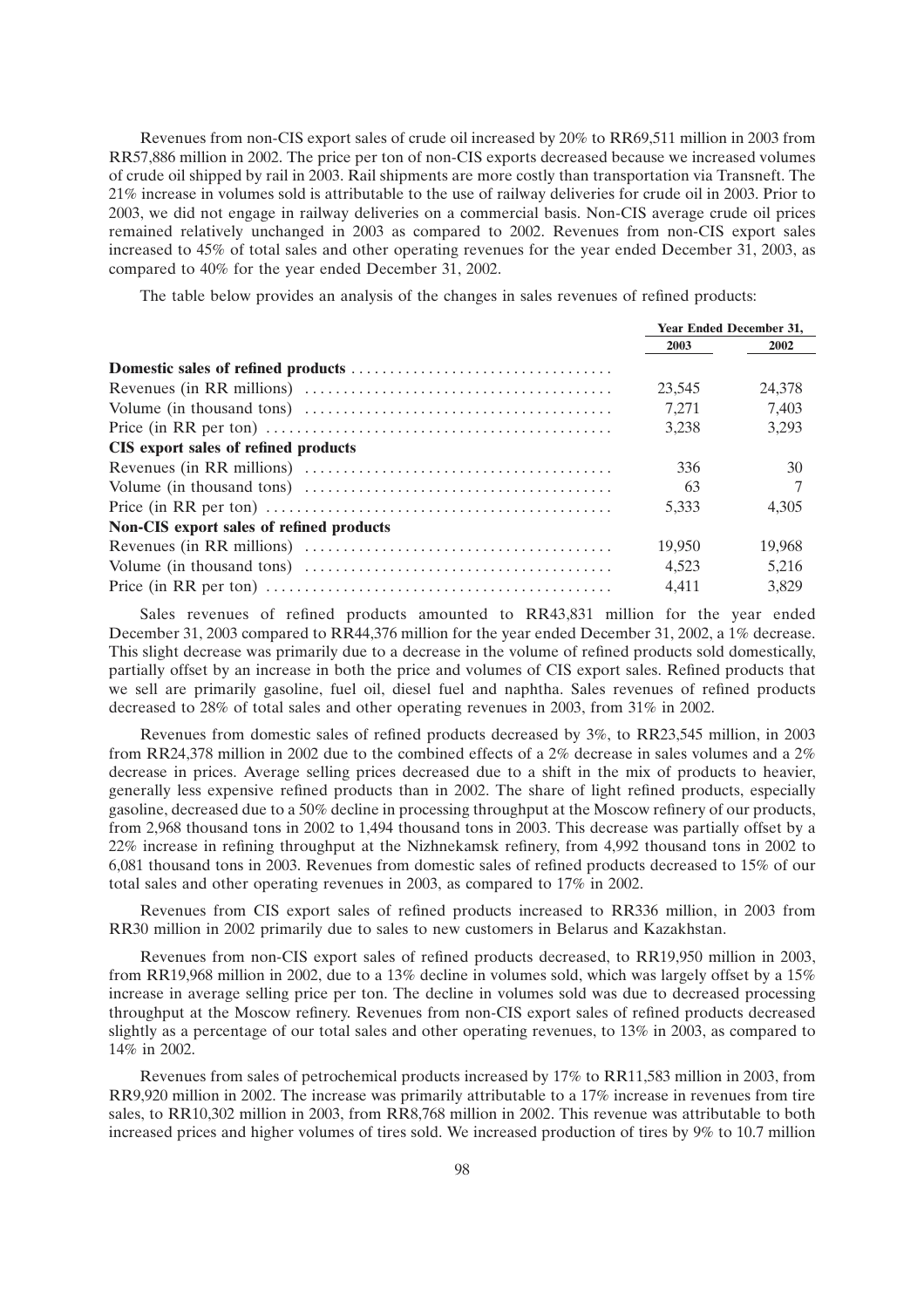tires in 2003 from 9.8 million tires in 2002. The average selling price increased due to an increase in CIS and non-CIS export sales of tires, where average tire prices are higher than in Russia. Sales of petrochemicals constituted 7% of our total sales and other operating revenue in 2003, unchanged from 2002.

Other sales decreased by 8%, to RR9,076 million, in 2003 from RR9,890 million in 2002. This decrease is attributable to our ongoing strategy to reduce the number and level of our non-core activities. Other sales primarily comprise sales of materials and equipment and various field services provided by our production subsidiaries to third parties (such as drilling, lifting, construction, repairs and geophysical works). Other sales constituted 6% of our total sales and other operating revenue in 2003, down from 7% in 2002.

Net banking interest income increased by 18%, to RR1,001 million, in 2003 from RR845 million in 2002, largely as a result of an increase in the volume of our banking activities. Interest income increased 28%, to RR2,859 million, in 2003 from RR2,236 million in 2002 due to an increase in banking loans and advances to customers from RR11,352 million as of December 31, 2002 to RR20,146 million as of December 31, 2003, partially offset by a decrease in weighted average interest rates. Interest expense increased by 34%, to RR1,858 million, in 2003 from RR1,391 million in 2002 due to the issuance of Eurobonds with a face value of U.S.\$125 million by Bank Zenit and an increase in term and demand banking customer deposits.

### **Costs and other deductions**

A breakdown of costs and other deductions is provided in the following table:

|                                                                      | <b>Year Ended December 31.</b> |         |
|----------------------------------------------------------------------|--------------------------------|---------|
|                                                                      | 2003                           | 2002    |
|                                                                      | (in RR millions)               |         |
|                                                                      | 31.799                         | 36,389  |
|                                                                      | 28,997                         | 28,372  |
|                                                                      | 812                            | 463     |
|                                                                      | 7.635                          | 5,683   |
|                                                                      | 15.499                         | 16.031  |
|                                                                      | (262)                          | (261)   |
|                                                                      | 8,850                          | 7,541   |
| Loss on disposals of property, plant and equipment and impairment of |                                |         |
|                                                                      | 2.325                          | 851     |
|                                                                      | 43.378                         | 31,988  |
|                                                                      | 279                            | 199     |
| Transfer of social assets constructed after privatization            | 2,162                          | 1.293   |
|                                                                      | 141,474                        | 128,549 |

Operating expenses decreased by 13%, to RR31,799 million, in 2003 from RR36,389 million in 2002. Operating expenses include the following main categories: lifting expenses; refining and processing expenses; cost of petrochemical products; cost of materials other than oil and gas refined products purchased for re-sale; and other direct costs. Lifting expenses decreased by approximately RR1,200 million due to cost-saving programs implemented by management. Refining expenses decreased due to changes in excise tax legislation. Prior to January 1, 2003, producers of refined products were responsible for paying excise tax, with the effect that excise tax of RR1,318 million was invoiced to us by external refineries in 2002. We included this cost in operating expenses. From January 1, 2003, excise tax is paid by sellers of refined products, as a result of which we now include excise tax within taxes other than income tax. Processing fees paid to external refineries decreased by approximately RR270 million in 2003, primarily due to decreased processing at the Moscow refinery. In addition, cost of other sales decreased as we continue to reduce our non-core activities, such as utilities and communication services, and sales of materials. Operating expenses decreased to 20% of total sales and other operating revenues in the year ended December 31, 2003 as compared to 25% in the year ended December 31, 2002.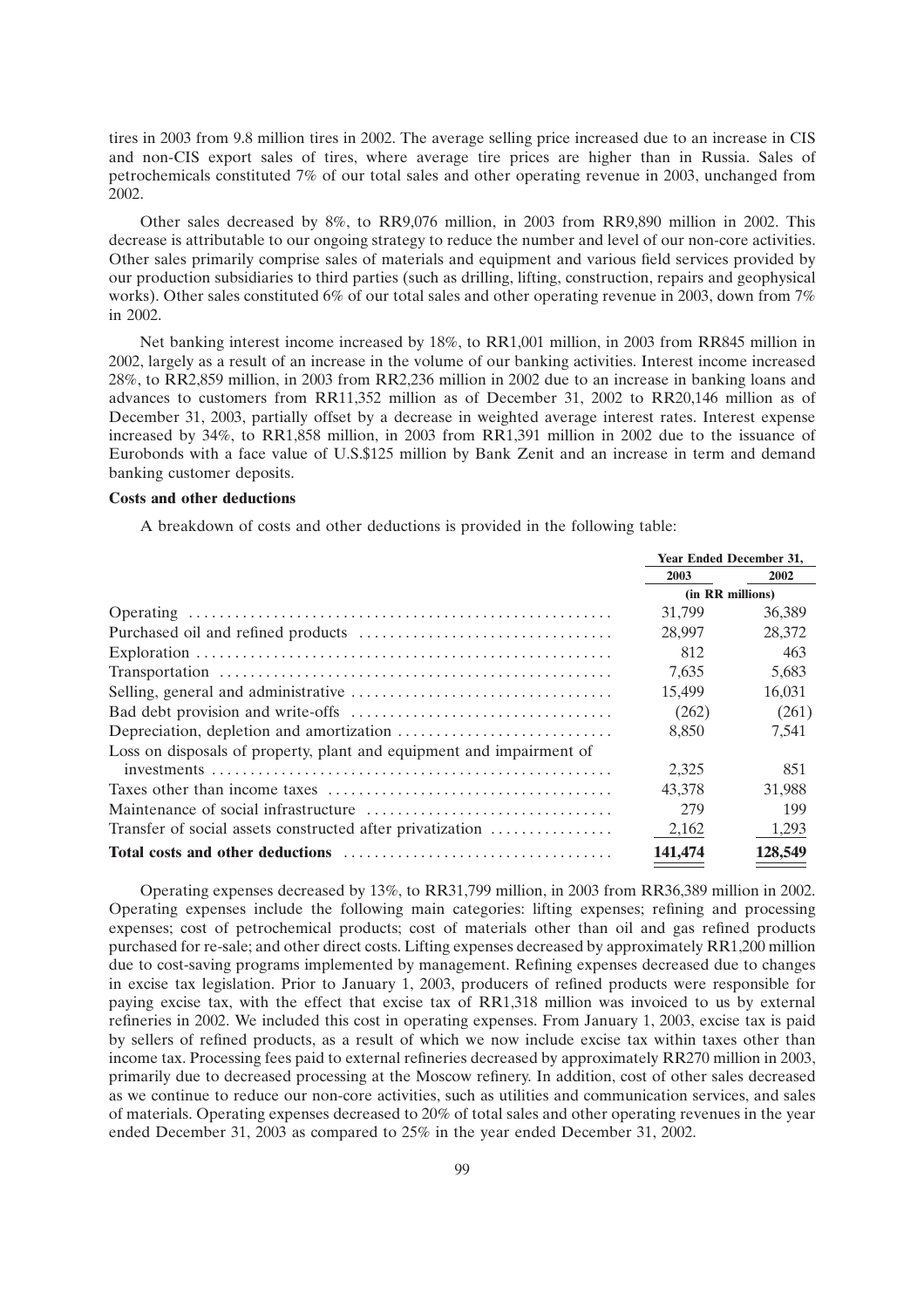A summary of purchased oil and refined products for 2003 and 2002 is as follows:

|                                                           | <b>Year Ended December 31,</b> |        |
|-----------------------------------------------------------|--------------------------------|--------|
|                                                           | 2003                           | 2002   |
|                                                           | 14.158                         | 14.337 |
|                                                           | 4.086                          | 4.490  |
|                                                           | 3.465                          | 3.193  |
|                                                           | 14,839                         | 14,035 |
|                                                           | 5.310                          | 4.679  |
|                                                           | 2,794                          | 2,999  |
| Total purchased oil and refined products (in RR millions) | 28,997                         | 28,372 |

Expenses related to the purchase of oil and refined products totaled RR28,997 million for the year ended December 31, 2003, an increase of 2%, compared to RR28,372 million for the year ended December 31, 2002. Purchases of refined products decreased by 1%, to RR14,158 million, in 2003 from RR14,337 million in 2002, due to a 9% decrease in the volume of refined products purchased, partially offset by a 9% increase in the average price per ton. Purchases of crude oil increased by 6%, to RR14,839 million, in 2003 from RR14,035 million in 2002, as a result of a 13% increase in volumes purchased partially offset by a 7% decrease in purchase price. Purchases of crude oil and refined products constituted 19% of our total sales and other operating revenues in 2003, unchanged from 2002. These purchases are related to swap transactions with other Russian oil companies whereby we undertake to deliver our oil to certain refineries in Russia or the CIS in exchange for delivery of oil of equivalent value to refineries in or adjacent to regions of Russia where we have retail operations. The total volume of such swap transactions amounted to 0.4 million tons, 2.1 million tons, 2.7 million tons and 2.5 million tons in 2004, 2003, 2002 and 2001, respectively.

Exploration expenses increased by 75% to RR812 million in 2003 from RR463 million in 2002. This increase is due to increased exploration activities in Kalmykia, the Nenetsk Autonomous District, the Orenburg region and the Samara region. Exploration expenses constituted less than 1% of our total sales and other operating revenues in both 2003 and 2002.

Transportation expenses increased by 34%, to RR7,635 million, in 2003 from RR5,683 million in 2002. This increase was primarily due to an increase in Transneft's transportation tariffs as well as increased export sales of crude oil. Additionally, in 2003 we significantly increased export crude oil sales by railway in order to overcome restrictions on crude oil exports through the Transneft pipeline system. Transportation expenses are incurred in the delivery of crude oil and refined products to final customers and to refineries for processing. Transportation expenses constituted 5% of our total sales and other operating revenues in 2003, as compared to 4% in 2002.

Selling, general and administrative expenses decreased by 3%, to RR15,499 million, in 2003 from RR16,031 million in 2002. Certain selling, general and administrative expenses are by nature fixed costs and are not directly attributable to production, such as general business costs, insurance, advertising, management expenses, legal fees, consulting, audit services and others. Selling, general and administrative expenses constituted 10% of our total sales and other operating revenues in 2003, a decrease from 11% in 2002.

Bad debt provision and write-offs remained virtually unchanged, resulting in a benefit of RR262 million in 2003, compared with a benefit of RR261 million in 2002.

Depreciation, depletion and amortization increased by 17%, to RR8,850 million, in 2003 from RR7,541 million in 2002. The increase is attributable to continued investments in property, plant and equipment, including oil and natural gas properties, retail gas stations and tank cars. Additional charges were incurred as a result of our adoption of SFAS 143, effective January 1, 2003, which requires us to record future costs that are associated with future asset retirement obligations, and the use of capital leases in 2003. See "--Critical Accounting Policies and Estimates" under this Item. Depreciation, depletion and amortization constituted 6% of our total sales and other operating revenues in 2003, as compared to 5% in 2002.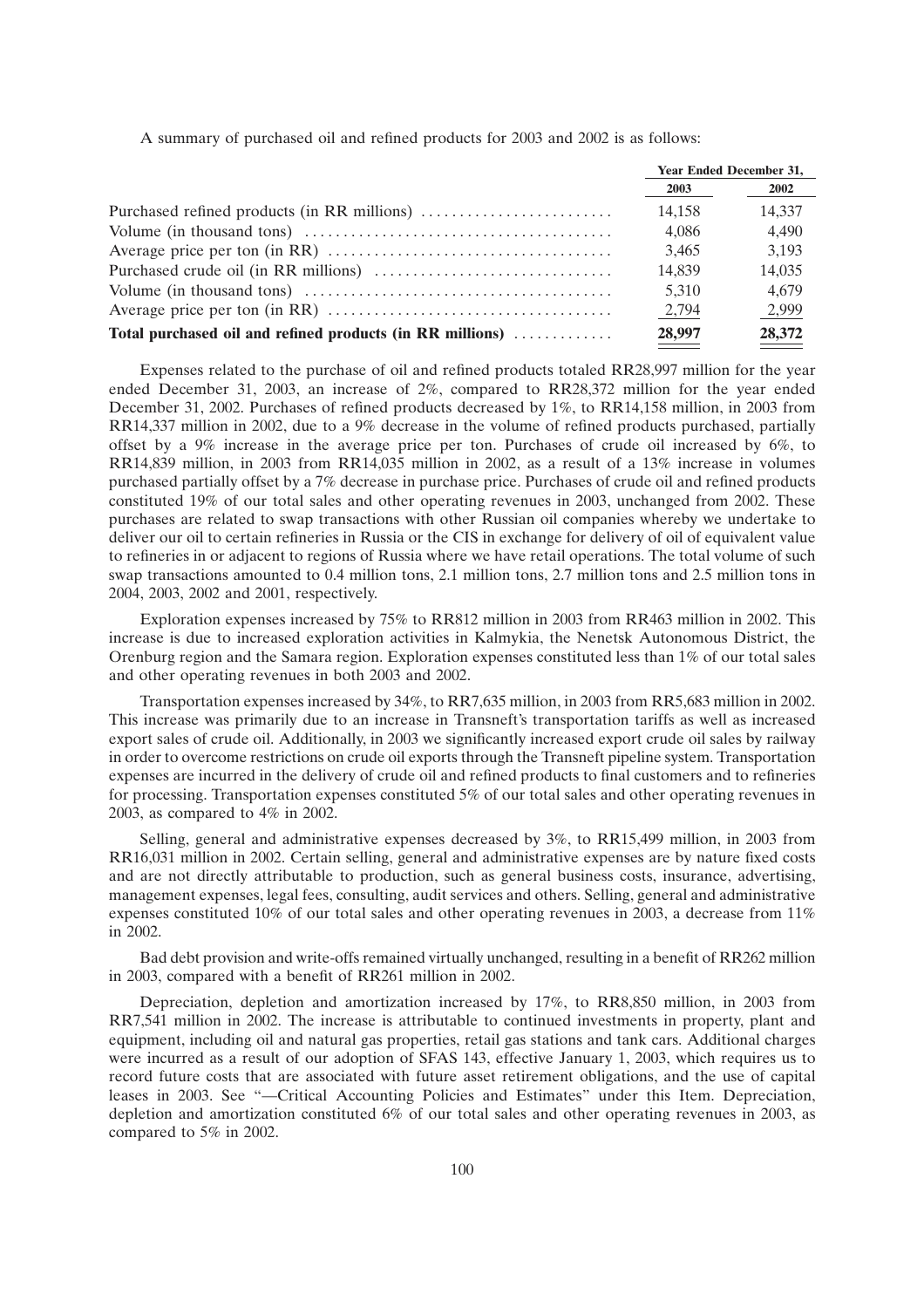Loss on disposals of property, plant and equipment and impairment of investments increased by 173%, to RR2,325 million, in 2003 from RR851 million in 2002. This increase is partially due to a RR1,197 million write off of long-term notes receivable, issued by the Republican State Unitary Company ''Nedoimka,'' which we do not consider to be recoverable. See ''Item 7—Major Shareholders and Related Party Transactions—Related Party Transactions'' and Note 10 to our audited consolidated financial statements. Losses on disposals and impairment in 2003 were also partially due to losses on disposals of subsidiaries not considered to be part of our core operations. Loss on disposals and impairments constituted less than 1% of our total sales and other operating revenues in 2003 and 2002.

Taxes other than income taxes increased by 36%, to RR43,378 million, in 2003 from RR31,988 million in 2002. Expenditures on export duties increased by 53%, to RR18,174 million, from RR11,890 million, and expenditures on unified production tax increased by 17%, to RR19,819 million from RR16,940 million. The rates of export duties and the unified natural resources production tax are linked to crude oil market prices, which increased in 2003 compared with 2002. Expenditures on excise tax increased to RR2,031 million from RR104 million as a result of a change in tax legislation. As of January 1, 2003, payments of excise tax were shifted from the producers of refined products to sellers of refined products to end customers. Excise tax is accrued on each intermediary re-sale of refined products and subsequently recovered subject to certain conditions set by legislation. Road users tax was abolished effective January 1, 2003. In 2002, our road users tax burden amounted to RR1,079 million. Taxes other than income tax increased to 28% of total sales and other operating revenues in the year ended December 31, 2003 compared to 22% in the year ended December 31, 2002. Tax penalties and interest increased by 535%, to RR686 million, in 2003, from RR108 million in 2002, partially resulting from our recognition of restructured tax interest on VAT related to prior years (RR501 million) and partially from a claim for back taxes from the federal tax authorities, received in April 2005. See ''—Developments in 2005 and 2006'' under this Item. This restructured tax interest may be written-off if we are able to repay the restructured VAT payable. We expect to repay all the restructured VAT payable in accordance with the schedule agreed. See ''Item 3—Key Information—Risk Factors—Risks Relating to the Russian Legal System and Russian Legislation.''

Maintenance of social infrastructure expenses increased by 40%, to RR279 million, in 2003 from RR199 million in 2002. This increase was mainly due to celebrations of the fiftieth anniversary of Almetyevsk and the sixtieth anniversary of discovery of crude oil in Tatarstan. Maintenance of social infrastructure remained well below 1% of total sales and other operating revenues in both 2003 and 2002.

Expenses arising from the transfer of social assets increased by 67%, to RR2,162 million, in 2003 from RR1,293 million in 2002. This increase reflects our continued divestiture of social assets. The timing of these transfers is dependent on discussions with the government of Tatarstan. Expenses related to the transfer of social assets constituted 1% of total sales and other operating revenues in 2003 and 2002.

### **Production costs per barrel**

Below is an analysis of our production costs in U.S. dollar per barrel:

| <b>Year Ended December 31,</b> |              |               |  |
|--------------------------------|--------------|---------------|--|
| $2003^{(1)}$                   | $2002^{(2)}$ | <b>Change</b> |  |
| (in U.S.S.)                    |              |               |  |
| 2.46                           | 2.47         | $0\%$         |  |
| 1.12                           | 1.11         | $1\%$         |  |
| 1.01                           | 0.56         | 80%           |  |
| 6.05                           | 4.39         | 38%           |  |
| 1.28                           | 1.02         | 25%           |  |
| 11.92                          | 9.55         | 25%           |  |

(1) The conversion factors are 1 ton = 7.123 barrels; U.S. $$1 = RR30.69$ .

(2) The conversion factors are 1 ton  $= 7.123$  barrels and U.S.\$1  $= RR31.35$ .

Lifting and general and administrative expenses are expenses related to oil and natural gas production and incurred by our oil and natural gas producing divisions and subsidiaries. Total production expenses include lifting, general and administrative and transportation expenses, and exclude costs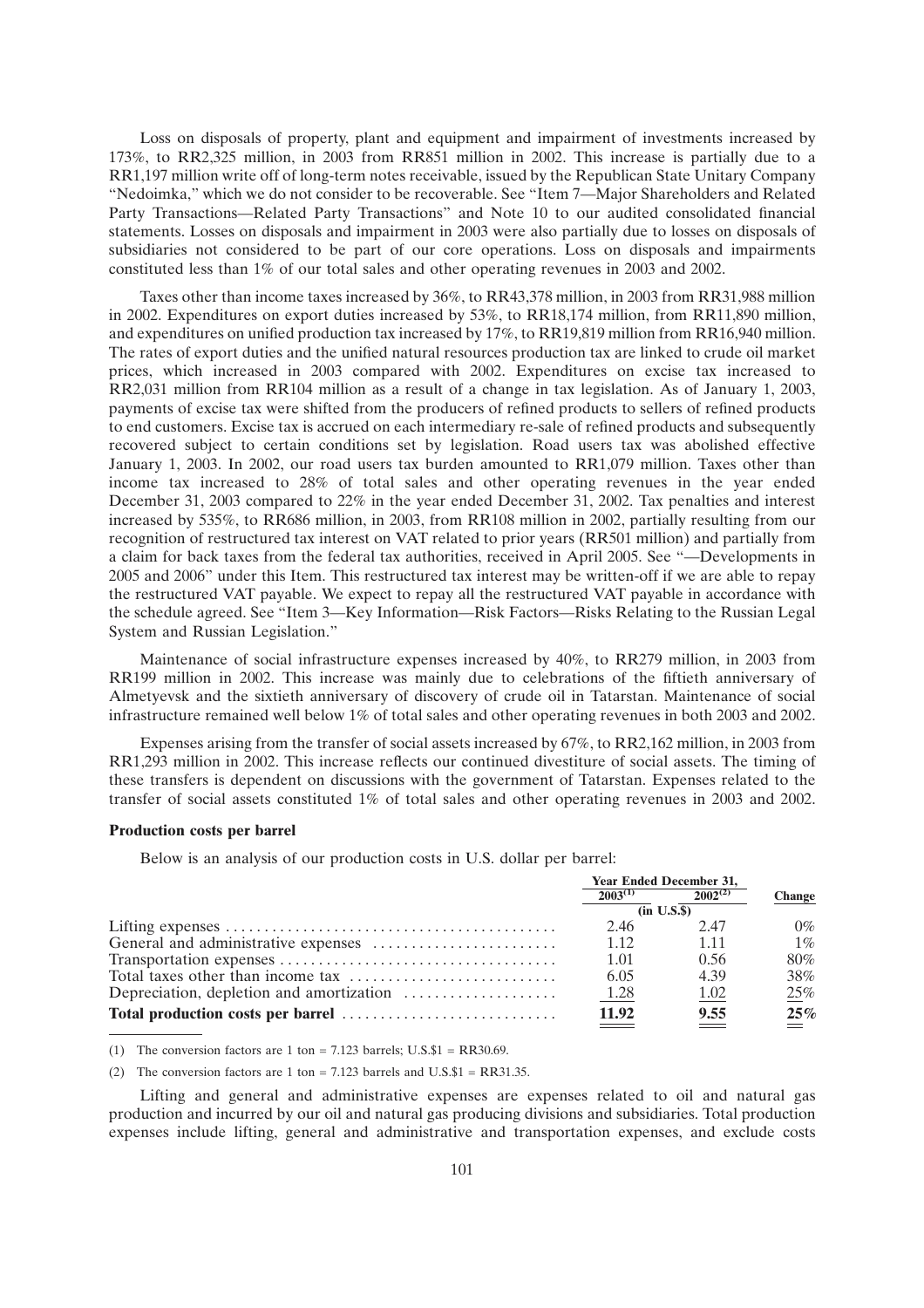incurred in conjunction with services rendered to third parties, goods produced or purchased and then subsequently sold and other auxiliary activities of the exploration and production segment unrelated to the extraction of oil and natural gas reserves.

Our lifting expenses averaged U.S.\$2.46 per barrel in 2003 compared to U.S.\$2.47 per barrel in 2002. Lifting expenses decreased slightly due to a cost-saving program implemented by our management, partially offset by the real appreciation of the Russian ruble against the U.S. dollar. Lifting expenses exclude liabilities accrued in accordance with SFAS 143.

General and administrative expenses include expenses incurred by our production divisions relating to crude oil production. The 1% increase in general and administrative expenses per barrel of produced oil was primarily the result of increased overhead of our production divisions.

The 80% increase in transportation expenses per barrel of produced oil was primarily due to the combined effect of increases in Transneft's tariffs and in non-CIS export sales of crude oil, including railway deliveries.

The increase in total taxes other than income tax per barrel of produced oil was primarily the result of increases in export duty and the unified natural resources production tax, which are linked to market crude oil prices. The effective unified natural resources production tax increased by 27% to U.S.\$3.64 per barrel in 2003 from U.S.\$2.86 per barrel in 2002, while the export duty rate per barrel increased by 72% to U.S.\$2.38 per barrel in 2003 from U.S.\$1.38 per barrel in 2002.

The increase in the depreciation expense per barrel of produced crude oil was primarily the result of continued significant investment in the development of oil fields and the adoption of SFAS 143 effective January 1, 2003.

## **Other income and expenses**

Other income (expenses) totaled RR313 million for the year ended December 31, 2003, a decrease of 79% compared to RR1,525 million for the year ended December 31, 2002. As a percentage of total sales and other operating revenues, other income accounted for less than 1% during 2003 and 2% during 2002.

Earnings from equity investments decreased by 32% to RR101 million in 2003 from RR148 million in 2002 due to lower income received from our equity affiliates and joint ventures in 2003.

Foreign exchange losses decreased by 78% to RR225 million in 2003 from RR1,042 million in 2002. This was due to the appreciation of the ruble against the U.S. dollar.

There was no monetary gain or loss in 2003 because Russia's economy ceased to be considered hyperinflationary from January 1, 2003. Monetary loss amounted to RR871 million in 2002.

Interest expense net of interest income decreased by 20% to RR1,524 million in 2003 from RR2,051 million in 2002, as a result of a decrease in interest expense from RR2,855 million in 2002 to RR1,827 million in 2003, partially offset by a decrease in interest income to RR303 million in 2003 from RR804 million in 2002. Decrease of net interest expense is due to repayment of debt and the Russian ruble appreciation in 2003.

Other income decreased by 46% to RR1,961 million in 2003 from RR3,599 million in 2002. Other income in 2002 was primarily driven by the redemption of Tatneft Finance Eurobonds, which resulted in a net realized holding gain of RR3,408 million. In 2003, we recorded a gain of RR2,251 million as a result of the offset of income tax, VAT and unified production tax liability due to a favorable court decision in a lawsuit filed by us against the Tax Ministry of Tatarstan in December 2002. Other net banking expense, which is included in other income, increased by 102% to RR 1,362 million in 2003 from RR 673 million in 2002. Other net banking expense increased primarily due to increased salary costs.

### **Income taxes**

Income taxes decreased by 15% to RR4,582 million in 2003 from RR5,363 million in 2002. Current income tax increased by 28% to RR6,070 million in 2003 from RR4,743 million in 2002, which is due to higher statutory profit recognized by us and partially due to a claim for back taxes from the federal tax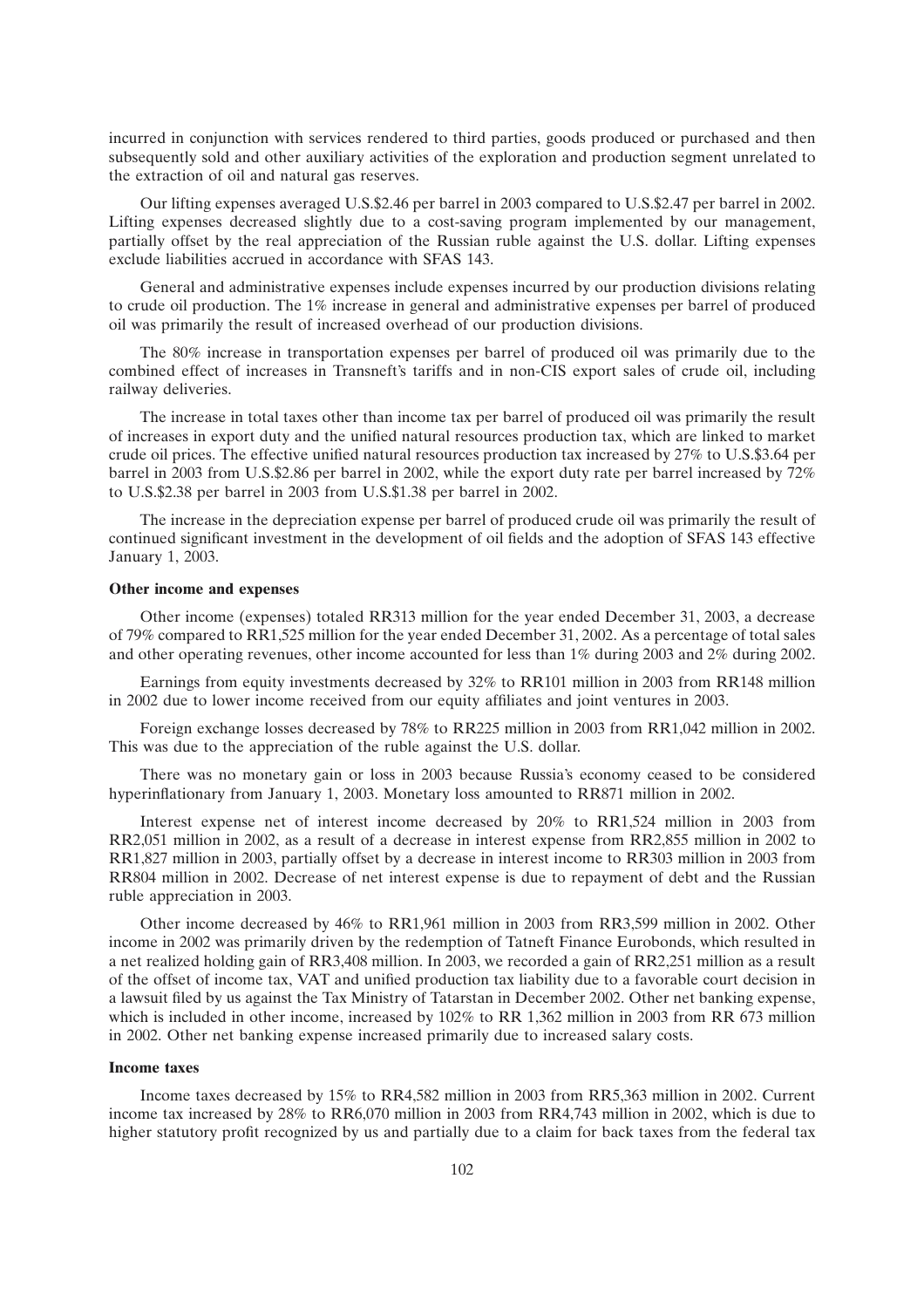authorities, received in April 2005 and booked in 2003. See ''—Developments in 2005 and 2006'' under this Item. The deferred tax changed from a RR620 million expense in 2002 to a RR1,488 million benefit in 2003. See ''—Restatements of Previously Issued Financial Statements'' under this Item.

### **Minority interest**

Minority interest increased to RR63 million credit in 2003 from RR 471 million charge in 2002 reflecting losses incurred by our non-wholly owned subsidiaries and disposal of certain of our subsidiaries in 2003, such as Tatincom-T. See ''Item 4—Information on the Company—History and Development.''

# **LIQUIDITY AND CAPITAL RESOURCES**

### **Cash Flows**

The amounts in the Consolidated Statements of Cash Flows for periods prior to January 1, 2003 show actual nominal cash flows restated to the December 31, 2002 purchasing power of the ruble. Amounts for periods starting from January 1, 2003 are presented in nominal terms. The following table shows certain key financial indicators:

|                                                                                                                 | Year ended December 31, |                                     |  |
|-----------------------------------------------------------------------------------------------------------------|-------------------------|-------------------------------------|--|
|                                                                                                                 |                         | $2004$ 2003                         |  |
|                                                                                                                 |                         | (RR millions, except current ratio) |  |
| Total assets $\ldots$ $\ldots$ $\ldots$ $\ldots$ $\ldots$ $\ldots$ $\ldots$ $\ldots$ $\ldots$ $\ldots$ $\ldots$ | 309.561                 | 262.717                             |  |
| Total liabilities (108.436) (108.436) (108.436)                                                                 |                         |                                     |  |
| Current ratio                                                                                                   | 1.49                    | 1.36                                |  |
|                                                                                                                 | 27.619                  | 26,009                              |  |
|                                                                                                                 | 170.476                 | 149,180                             |  |

At December 31, 2004, our cash holdings consisted of cash, cash equivalents, and restricted cash, including U.S. dollar-denominated amounts of RR7,583 million (U.S.\$273 million), of which holdings of RR274 million (U.S.\$9.5 million) were restricted.

As of December 31, 2004, our working capital amounted to RR34,787 million, compared to RR19,267 million as of December 31, 2003. As of December 31, 2004, our current ratio increased by 10% compared to December 31, 2003. Our current ratio is calculated as current assets divided by current liabilities. The increase in our working capital is primarily attributable to an increase in cash and cash equivalents and accounts receivable (including accounts receivable from related parties) partially offset by an increase in short-term debt and trade accounts payable.

We believe that our working capital is sufficient for our present requirements.

The following table shows our cash flows for the years ended December 31, 2004, 2003 and 2002:

|                                                         | <b>Year Ended December 31,</b> |          |          |
|---------------------------------------------------------|--------------------------------|----------|----------|
|                                                         | 2004                           | 2003     | 2002     |
|                                                         | (in RR millions)               |          |          |
|                                                         | 27.791                         | 20,000   | 8.683    |
|                                                         | (22,105)                       | (19,150) | (11,770) |
|                                                         | 3.969                          | 533      | 5,563    |
| Effect of foreign exchange on cash and cash equivalents | (5)                            | (3)      | 10       |
|                                                         |                                |          | (288)    |
|                                                         | 9.650                          | 1.380    | 2.198    |

In 2004 and 2003, the major sources of our liquidity were cash flows from operating activities and funds borrowed under credit facilities described under ''—Debt'' below.

## *Net cash provided by operating activities*

Net cash provided by operating activities increased by 39% to RR27,791 million in 2004 from RR20,000 million in 2003, which was primarily related to higher net income received in 2004 due to higher oil prices.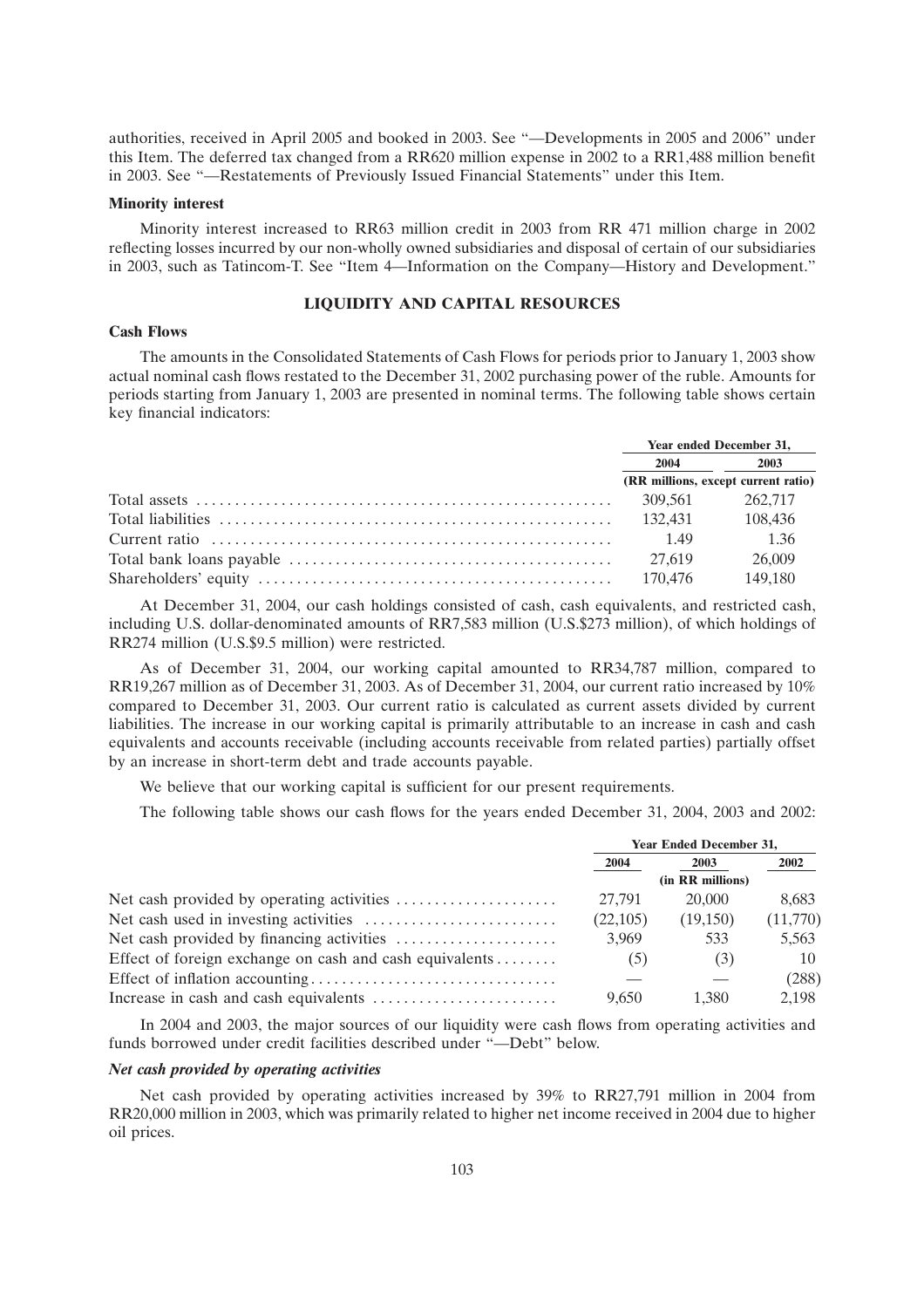Net cash provided by operating activities increased to RR20,000 million in 2003 from RR8,683 million in 2002. Despite the lower income before cumulative effect of change in accounting principles in 2003, changes in working capital exercised a positive effect on net cash provided by operating activities.

### *Net cash used in investing activities*

Net cash used in investing activities increased by 15% to RR22,105 million in 2004 from RR19,150 million in 2003, which is mainly due to the increased investment activity in 2004.

Net cash used in investing activities increased by 63% to RR19,150 million in 2003 from RR11,770 million in 2002, primarily due to the fact that our proceeds from disposal of investments decreased in 2003 as compared to 2002.

### *Net cash provided by financing activities*

Net cash provided by financing activities increased to RR3,969 million in 2004 from RR533 million in 2003. This increase resulted primarily from an increase in proceeds from issuance of debt from RR39,468 million in 2003 to RR87,982 million in 2004, and an increase in banking customer deposits (related parties) from a RR486 million decrease in 2003 to a RR2,645 increase in 2004. This was partially offset by an increase in repayment of debt, which amounted to RR88,227 million in 2004 as compared to RR42,788 million in 2003.

Net cash provided by financing activities totaled RR533 million in 2003, a decrease from net cash provided by financing activities of RR5,563 million in 2002. The decrease was due to the repayment of short-term and long-term debt and repayment of capital lease obligations in 2003.

## **Capital Expenditures**

We make some of our capital expenditures using consideration other than cash. In the years ended December 31, 2004 and 2003, our operating cash flows exceeded our cash capital expenditures and were above our combined cash and non-cash capital expenditures.

Our total capital expenditures amounted to RR19,143 million during the year ended December 31, 2004, as compared to RR25,940 during the year ended December 31, 2003 and to RR15,525 during the year ended December 31, 2002. We planned a capital expenditure program for 2005 of approximately RR11,400 million, exclusive of acquisitions, which was expected to be funded primarily through internally generated cash flow and, if necessary, through additional borrowings.

Following is a table of our cash and non-cash capital expenditures:

|                                             | <b>Year Ended December 31,</b> |                  |        |
|---------------------------------------------|--------------------------------|------------------|--------|
|                                             | 2004                           | 2003             | 2002   |
|                                             |                                | (in RR millions) |        |
|                                             | 12.255                         | 12.679           | 13.100 |
|                                             | 5.022                          | 9.912            |        |
|                                             | 1.241                          | 2.223            |        |
| Mutual cancellations and barter settlements | 625                            | 1,126            | 2,425  |
|                                             | 19,143                         | 25,940           | 15,525 |

Most of our capital expenditures are made in the exploration and production segment to maintain oil production levels. Capital expenditures in refining and marketing were made to improve the oil refining capacities of the Nizhnekamsk oil refinery until September 2005 and expand our gas stations operations. Capital expenditures in the petrochemicals segment are mainly related to capital expenditures of Nizhnekamskshina, Nizhnekamsk Industrial Carbon Plant and Yarpolymermash-Tatneft to support production and sale of automobile tires.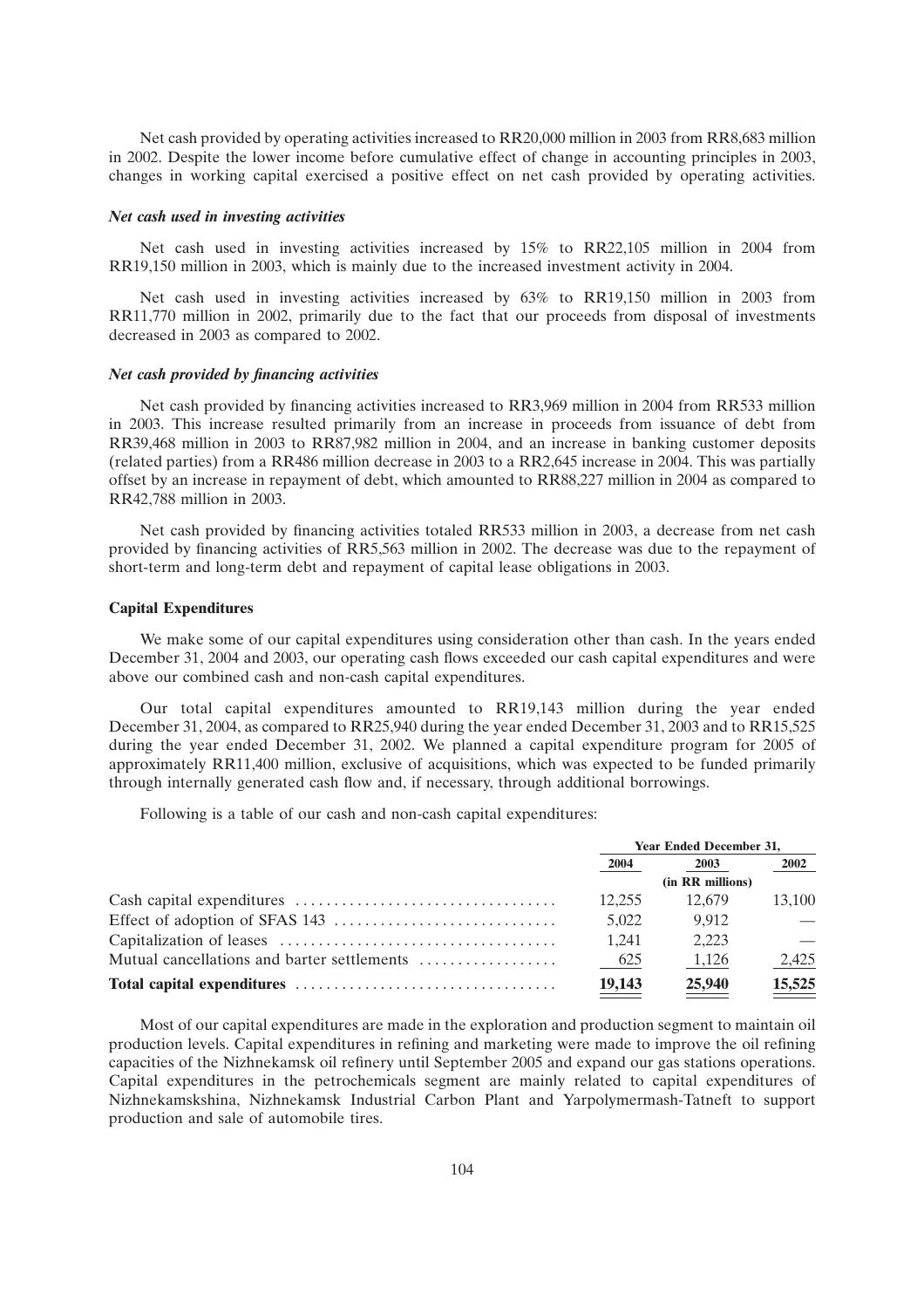Following is a table of our capital expenditures by segment:

|                                                                                 | <b>Year Ended December 31,</b> |        |        |
|---------------------------------------------------------------------------------|--------------------------------|--------|--------|
|                                                                                 | 2004                           | 2003   | 2002   |
|                                                                                 | (in RR millions)               |        |        |
| Exploration and production $\dots\dots\dots\dots\dots\dots\dots\dots\dots\dots$ | 15.210                         | 21.320 | 10.519 |
|                                                                                 | 1.411                          | 2.766  | 3,576  |
|                                                                                 | 2.278                          | 1.768  | 818    |
|                                                                                 | 243                            | - 86   | 612    |
|                                                                                 | 19,143                         | 25,940 | 15,525 |

We had capital expenditures for 2004 of approximately RR14,120 million. Future capital expenditures are expected to be made principally on production development, drilling development and other equipment in order to maintain current crude oil production. While we aim to finance the major part of our investments in the new Nizhnekamsk refining and petrochemical complex, our single most significant current capital commitment, through a project finance funding, we may also make significant investments from our own funds. See ''Item 4—Information on the Company—Refining and Marketing—Refined Products''. We also plan to make significant investments in the development of our retail gas station network and the development of our petrochemicals operations, including upgrading production at Nizhnekamskshina. Our capital expenditures will be dependent on the sufficiency of cash flows. See ''Item 4—Information on the Company.'' Capital expenditures on social assets will continue to be substantial, although we believe they will be lower than in the past as a result of the implementation of our cost restructuring plans. See ''Item 4—Information on the Company—Corporate Reorganization—Social Assets.''

We expect to finance substantially all of our capital expenditures from cash from operating activities, primarily sales of crude oil and refined and petrochemical products. The actual amount and timing of capital expenditures made are subject to change depending on economic and political conditions.

We operate a central treasury function, initially through allocation of our budget, which is reviewed each month by our budget committee and the Board. Payments are either classed as centralized, paid by Tatneft, or decentralized, paid directly by the relevant organizational department. Centralized payment requests are reviewed by the Chief Accountant and the Head of Finance Department. Payments made by the organizational departments are overseen by the head of the relevant unit. Over 99% of all of our expenses are paid via centralized payments.

## **Debt**

Our borrowings of short-term debt and long-term debt net of repayments of short-term debt and long-term debt were RR1,610 million and RR(3,320) million for the periods ended December 31, 2004 and December 31, 2003, respectively.

The overall decline in our borrowings as reported in our financial statements resulted from improved financial results and cash flows during 2003.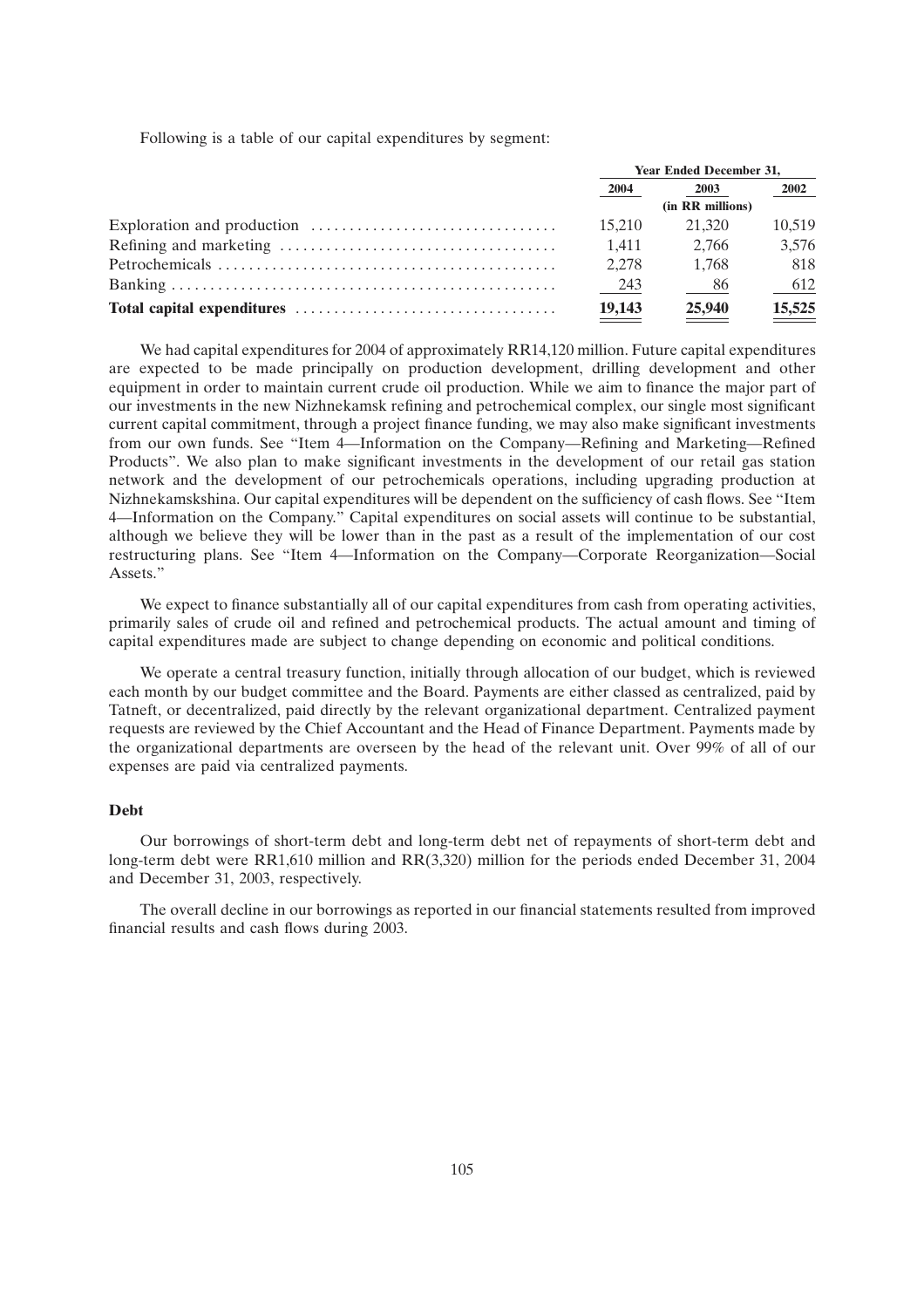The following table shows our borrowings at December 31, 2004 and 2003:

|                                                        | At December 31,                          |          |  |
|--------------------------------------------------------|------------------------------------------|----------|--|
|                                                        | 2004                                     | 2003     |  |
|                                                        | (in RR millions, except for percentages) |          |  |
| <b>Short-term debt</b>                                 |                                          |          |  |
|                                                        | 14,859                                   | 7,561    |  |
| Weighted average interest rates for fixed rate debt    | $6.35\%$                                 | $7.51\%$ |  |
|                                                        | 1,572                                    | 884      |  |
| Weighted average interest rates for variable rate debt | 4.25%                                    | 5.72%    |  |
|                                                        | 16,431                                   | 8,445    |  |
| Foreign currency-denominated short-term debt           | 7,081                                    | 4,335    |  |
|                                                        | 9,350                                    | 4,110    |  |
|                                                        | 16,431                                   | 8,445    |  |
|                                                        | 3,670                                    | 4,768    |  |
|                                                        | (2,000)                                  |          |  |
|                                                        | 18,101                                   | 13,213   |  |
| Long-term debt                                         |                                          |          |  |
|                                                        | 5,445                                    | 4,577    |  |
| Weighted average interest rates for fixed rate debt    | 9.35%                                    | 9.71%    |  |
|                                                        | 7,743                                    | 12,987   |  |
| Weighted average interest rates for variable rate debt | 5.42%                                    | 5.3%     |  |
|                                                        | 13,188                                   | 17,564   |  |
| Foreign currency denominated long-term debt            | 10,719                                   | 15,902   |  |
|                                                        | 2,469                                    | 1,662    |  |
|                                                        | 13,188                                   | 17,564   |  |
|                                                        | (3,670)                                  | (4,768)  |  |
|                                                        | 9,518                                    | 12,796   |  |
|                                                        | 27,619                                   | 26,009   |  |

At December 31, 2004 and 2003, our long-term debt, including current maturities, amounted to RR13,188 million and RR17,564 million, and our short-term debt less the current portion of long-term debt amounted to RR16,431 million and RR8,445 million, respectively. In the following paragraphs we provide a summary of our outstanding debt. For a more comprehensive information about our debt see Note 12 to our audited consolidated financial statements included in this annual report.

## *Short-term foreign currency-denominated debt*

Our short-term foreign currency-denominated debt amounted to RR7,081 million as of December 31, 2004. Our short-term foreign currency-denominated debt included as of December 31, 2004 loans from BNP Paribas, Credit Suisse Zurich and interbank loans.

In December 2003, we entered into a RR1,034 million (U.S.\$35 million) one-month revolving overdraft facility with Credit Suisse Zurich. The monthly revolving loan bore interest at 2.85% per annum and was collateralized by crude oil sales. The amount of loan outstanding as of December 31, 2004 was RR789 million (U.S.\$28.4 million).

In February 2004, we entered into a RR1,825 million (U.S.\$64 million) loan agreement with BNP Paribas. The loan bore interest at an annual rate of one-month London inter-bank offered rate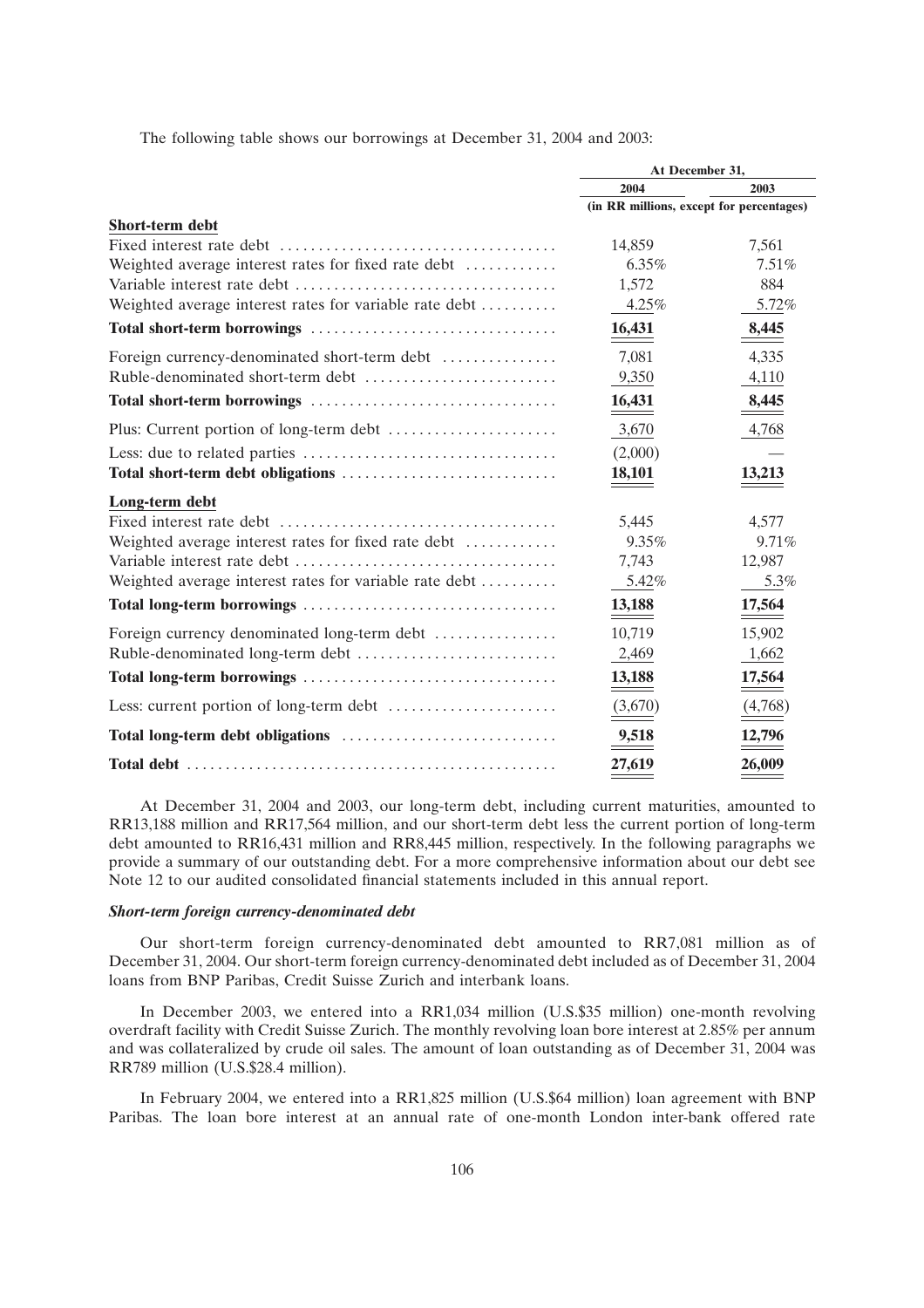(''LIBOR'') plus 2.75%. The loan was collateralized by crude oil export contracts of 50 thousand tons per month and matured in January 2005. The amount of loan outstanding as of December 31, 2004 was RR185 million (U.S.\$6.7 million).

In August 2004, we entered into a RR1,461 million (U.S.\$50 million) loan agreement with BNP Paribas. The loan bore interest at an annual rate of one-month LIBOR plus 2.75%. The loan was collateralized by crude oil export contracts of 50 thousand tons per month and matured in August 2005. The amount of loan outstanding as of December 31, 2004 was RR1,387 million (U.S.\$50 million).

Interbank loans from foreign banks of RR4,720 million and RR2,723 million as at December 31, 2004 and December 31, 2003 had effective average interest rates of 5% and 6% per annum, respectively.

## *Short-term Russian ruble denominated debt*

Russian ruble denominated short-term debt is primarily comprised of loans from Russian banks. Short-term ruble denominated loans of RR7,350 million and RR4,110 million bore contractual interest rates of 8% to 10% and 10% to 20% per annum for the periods ended December 31, 2004 and December 31, 2003, respectively. The loans were collateralized by the assets of the Group.

In September 2004, we entered into a RR2,000 million loan agreement with OAO Svyazinvestneftekhim. The amount of loan outstanding as of December 31, 2004 was RR2,000 million. The loan interest rate was 0.01% per annum. The loan was redeemed in February 2005.

Weighted-average interest rate for short-term debt, excluding short-term portion of long-term debt, as of December 31, 2004 and 2003 was 6.15% and 6.85%, respectively.

## *Long-term foreign currency denominated debt*

In October 2002, we entered into a syndicated loan agreement with BNP Paribas for U.S.\$300 million. The amount outstanding under this loan as of December 31, 2004 was RR4,991 million. The loan proceeds are payable in two tranches. The first tranche in the amount of U.S.\$125 million bore interest of LIBOR plus 4.25% per annum. The second tranche in the amount of U.S.\$175 million bore interest of LIBOR plus 3.75% per annum. The second tranche of the loan amounting to U.S.\$175 million was fully repaid in October 2005. The loan was collateralized by crude oil export contracts of 120 thousand tons per month and matures in October 2007.

In March 2002, we entered into a U.S.\$200 million loan agreement with Credit Suisse First Boston. The amount of loan outstanding as of December 31, 2004 was RR2,752 million (U.S.\$99 million). The loan bore interest at LIBOR plus 3.78% per annum and was collateralized by crude oil export contracts of 80 thousand tons per month. The loan matures in March 2007.

The above two loan agreements require compliance with certain financial covenants including, but not limited to, minimum levels of consolidated tangible net worth, and maximum debt and interest coverage ratios. In the years ended December 31, 2004, 2003 and 2002, we were in compliance with all covenants required by the loan agreements except for one of the covenants contained in our loan agreement with BNP Paribas for U.S.\$300 million and in our loan agreement with Credit Suisse First Boston for U.S.\$200 million. These covenants required the provision of our audited consolidated U.S. GAAP financial statements for the year ended December 31, 2004 by July 31, 2005 and of our interim consolidated financial information for the six months ended June 30, 2005 by November 30, 2005. Our management believes that the delivery to the banks of the U.S. GAAP audited consolidated financial statements for the year ended December 31, 2004 and interim consolidated financial information for the six months ended June 30, 2005 would cure this event of default. See ''Item 3—Key Information—Risk Factors—Risks Relating to the Company—Future delays in the timely completion of our financial statements or filing of our annual reports could lead to negative consequences for us, including sanctions by the New York Stock Exchange or the London Stock Exchange, or cause us to be in default under our loan agreements.''

#### *Eurobonds*

Eurobonds issued represent internationally traded long-term notes issued by Bank Zenit on June 12, 2003 with a face value of U.S.\$125 million and interest rate of 9.25% payable semi-annually in arrears on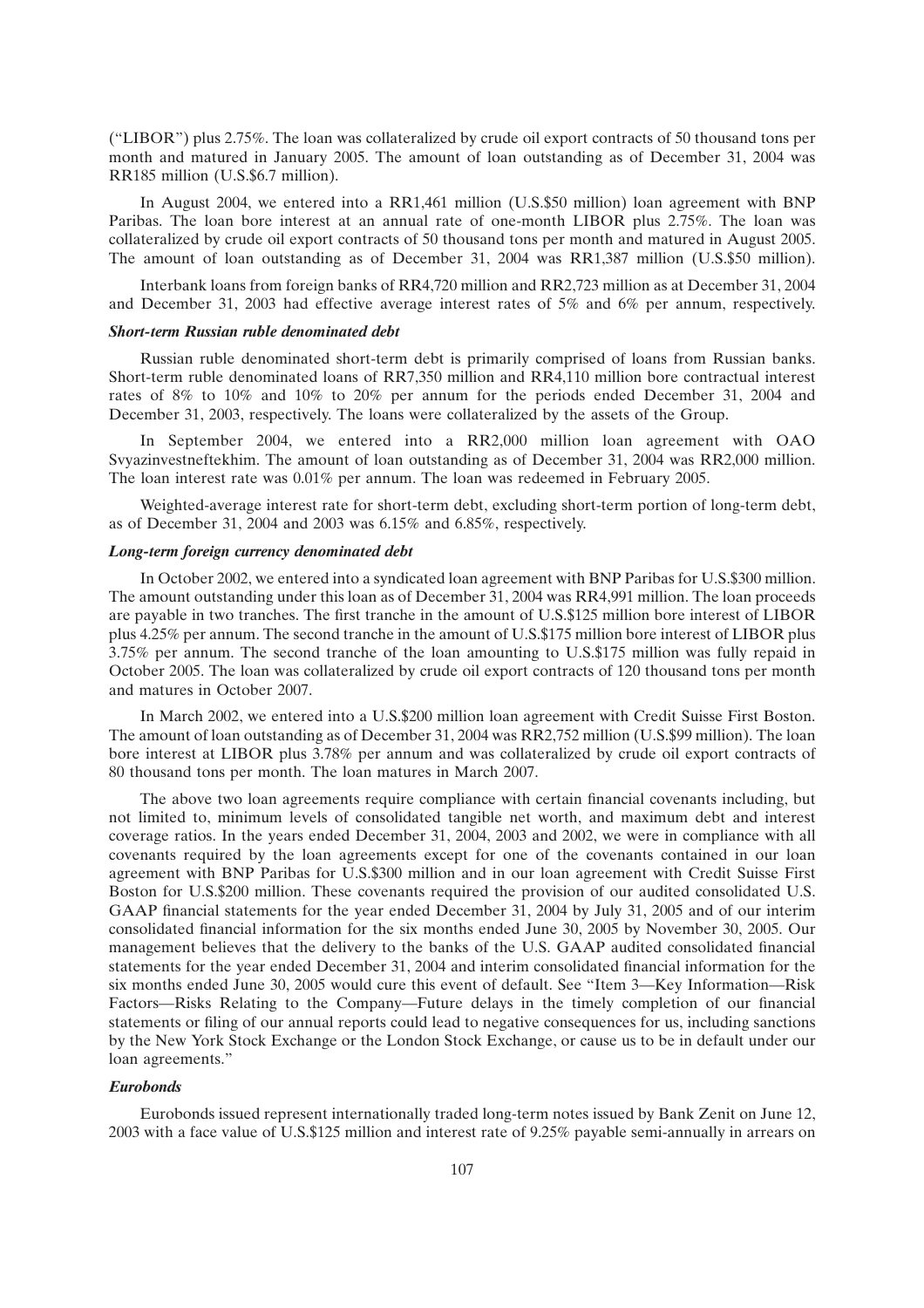June 12 and December 12. The issue matured on June 12, 2006 and the Eurobonds were fully repaid on that date. The effective interest rate on the Eurobonds was 10%. The entire amount of Eurobonds outstanding at December 31, 2004 was RR2,976 million. We were in compliance with the covenant of the financing agreement aiming to maintain a specified capital adequacy ratio.

#### *Long-term Russian ruble denominated debt*

Long-term Russian ruble denominated debt includes ruble-denominated bonds issued by us on March 25, 2004 with a face value of RR 1,000 million maturing in March 2007. The bonds carried a coupon yield of 8.69% for the first and second payments due in September 2004 and March 2005. Subsequent coupon yields are determined by the Chairman of the Board of Bank Zenit. On March 23, 2004, Bank Zenit issued an offer letter committing to redeem the bonds at face value plus coupon on March 24, 2005, the date of the second coupon payment. Long-term Russian ruble denominated debt also included as of December 31, 2004 debentures and other loans bearing interest rates from 9% to 19%. Debentures outstanding as of December 31, 2004 amounted to RR1,166 million. Other loans represented non-banking loans. The loans mature between July 2005 and June 2015.

The following table shows our schedule of repayments for long-term borrowings (excluding long-term promissory notes, deposit certificates and term banking customer deposits) at December 31, 2004 and December 31, 2003, expressed in constant ruble terms.

| At December 31, |                  |
|-----------------|------------------|
| 2004            | 2003             |
|                 | (in RR millions) |
| 3.670           | 4.768            |
| 6.848           | 3,996            |
| 2,460           | 8.699            |
| - 210           | - 101            |
| <u>13,188</u>   | 17,564           |
|                 |                  |

#### **Financing Activity in 2005 and 2006**

#### *Short-term foreign currency denominated debt*

In February 2005, we entered into a loan agreement with Bank Ak Bars, under which we borrowed U.S.\$35.69 million at 5.5% per annum, which we repaid in full in September 2005.

#### *Long-term ruble denominated debt*

In July 2005, we provided a subordinated loan to Bank Zenit in the amount of RR1.7 billion, maturing in 7 years, bearing interest at 8.5% per annum. See ''Item 7—Major Shareholders and Related Party Transactions—Related Party Transactions.''

In April 2006, we provided a subordinated loan to Bank Devon-Credit in the amount of RR900 million, maturing in 7 years, bearing a 7.5% interest per annum. See ''Item 7—Major Shareholders and Related Party Transactions—Related Party Transactions.''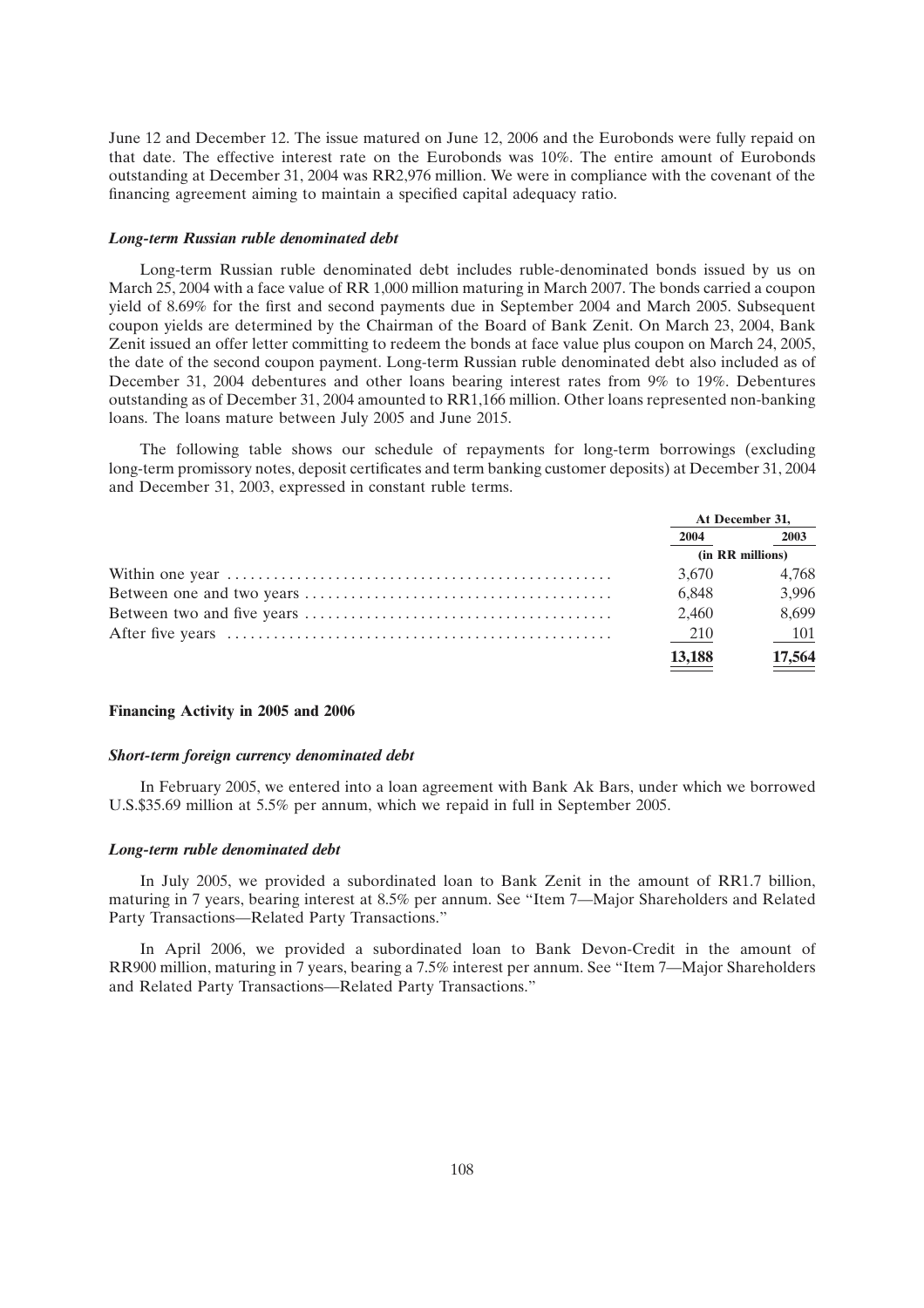## **CONTRACTUAL OBLIGATIONS**

The schedule below sets out our total contractual obligations as of December 31, 2004.

|                                | Payment due by period |                  |                               |           |                      |  |  |  |
|--------------------------------|-----------------------|------------------|-------------------------------|-----------|----------------------|--|--|--|
| <b>Contractual Obligations</b> | <b>Total</b>          | Less than 1 year | 1-3 years<br>(in RR millions) | 3-5 years | More than<br>5 years |  |  |  |
| Long-Term Debt                 |                       |                  |                               |           |                      |  |  |  |
| Obligations                    | 13.188                | 3.670            | 9.358                         | 129       | 31                   |  |  |  |
| Capital (Finance) Lease        |                       |                  |                               |           |                      |  |  |  |
| Obligations                    | 1.208                 | 760              | 356                           | 92        |                      |  |  |  |
| <b>Operating Lease</b>         |                       |                  |                               |           |                      |  |  |  |
| Obligations                    |                       |                  |                               |           |                      |  |  |  |
| Purchase Obligations           |                       |                  |                               |           |                      |  |  |  |
| Other Long-Term                |                       |                  |                               |           |                      |  |  |  |
| Liabilities                    |                       |                  |                               |           |                      |  |  |  |
|                                | 14,396                | 4,430            | 9,714                         | 221       | <b>31</b>            |  |  |  |

#### **OFF-BALANCE SHEET ARRANGEMENTS**

Banking commitments and contingent liabilities comprise Bank Zenit's loan commitments and guarantees of RR4,567 million and RR1,809 million at December 31, 2004 and 2003, respectively. The contractual amount of these commitments represents the value at risk if the bank's clients default and all existing collateral becomes worthless.

Bank Zenit managed fiduciary assets and fiduciary arrangements with a nominal value of RR8,928 million and RR10,857 million at December 31, 2004 and 2003, respectively. These assets are recorded off balance sheet as they are not assets of Bank Zenit. No insurance coverage is maintained with respect to these assets.

The above arrangements have been entered into in the ordinary course of business.

The Central Bank requires banks to maintain a capital adequacy ratio of 10% of risk-weighted assets, computed based on Russian accounting legislation. As of December 31, 2004 and 2003, the Bank Zenit and Bank Devon-Credit capital adequacy ratio on this basis exceeded the statutory minimum.

# **CRITICAL ACCOUNTING POLICIES AND ESTIMATES**

The preparation of consolidated financial statements in conformity with U.S. GAAP requires management to select appropriate accounting policies and to make estimates and assumptions that affect the reported amounts of assets, liabilities, revenues and expenses and the disclosure of contingent assets and liabilities. For a full description of our significant accounting policies, please refer to Note 3 to our audited consolidated financial statements included in this annual report. Certain of these accounting policies involve judgments and uncertainties to such an extent that there is a reasonable likelihood that materially different amounts would have been reported under different conditions, or if different assumptions had been used, and actual amounts may differ from these estimates. The following critical accounting policies require significant judgments, assumptions and estimates and you should read them in conjunction with our consolidated financial statements.

## **Oil Exploration and Production Activities**

We follow the successful efforts method of accounting for our oil and gas properties, whereby costs of acquiring unproved and proved oil and gas property as well as costs of drilling and equipping productive wells, including development dry holes, and related production facilities are capitalized. Exploration expenses, including geological and geophysical expenses and the costs of carrying and retaining undeveloped properties, are expensed as incurred. The costs of exploratory wells that find oil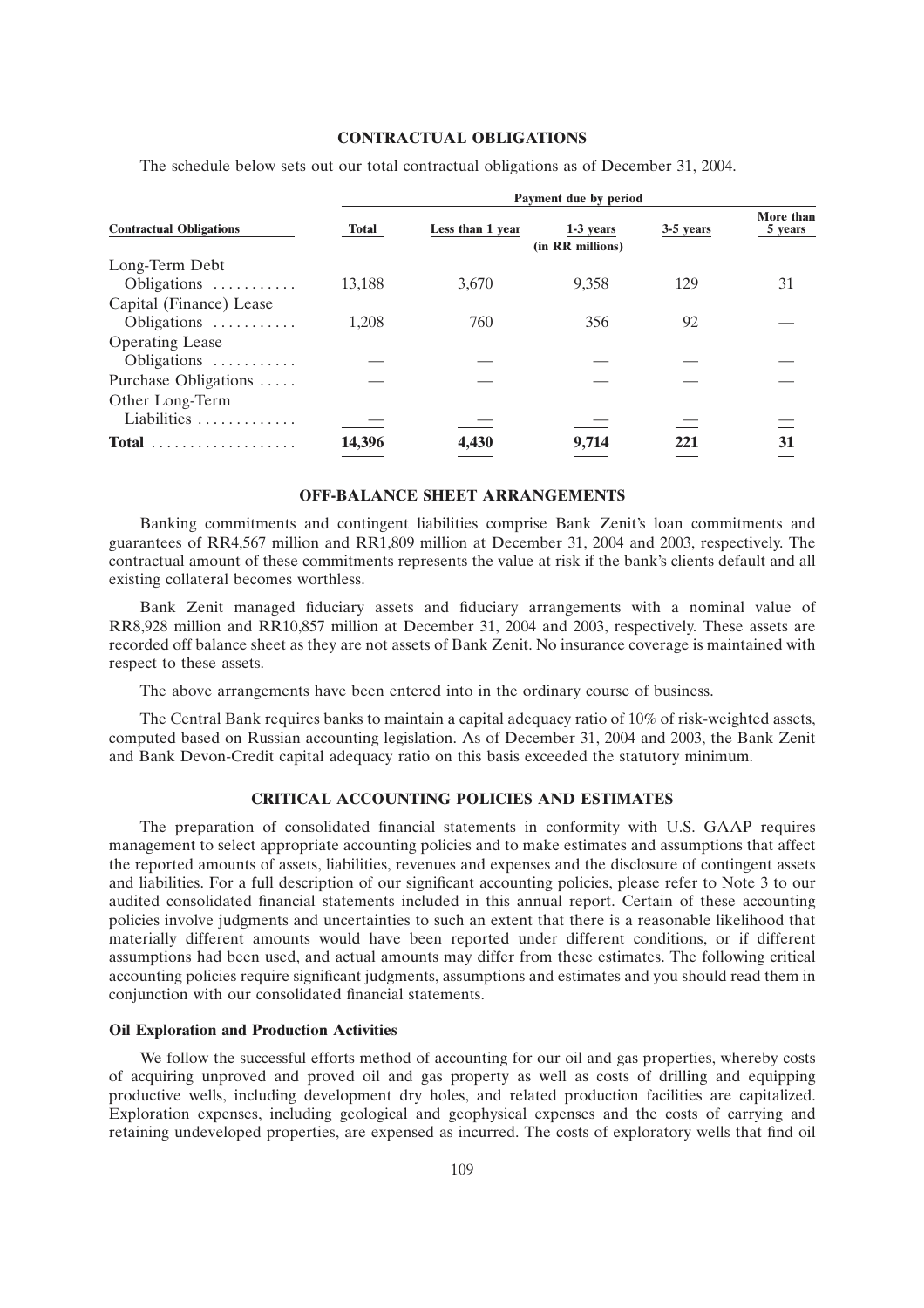and gas reserves are capitalized pending determination of whether proved reserves have been found. If proved reserves are not found, exploratory well costs are expensed as a dry hole. In an area requiring a major capital expenditure before production can begin, an exploration well is carried as an asset if sufficient reserves are discovered to justify its completion as a production well, and additional exploration drilling is underway or firmly planned. We do not capitalize the cost of other exploratory wells for more than one year unless proved reserves are found.

The process of estimating reserves is inherently judgmental. Proved oil and natural gas reserves are estimated quantities of crude oil and natural gas which geological and engineering data demonstrate with reasonable certainty to be recoverable in future years from known reservoirs under existing economic and operating conditions (*i.e.*, prices and costs as of the date that the estimate is made). Prices include consideration of changes in existing prices provided only by contractual arrangements, but not on escalations based upon judgments about future conditions. Actual prices and costs are subject to change due, in significant part, to factors beyond our control. These factors include world oil prices, energy costs and increases or decreases of oil field service costs. Due to inherent uncertainties and the limited nature of reservoir data, estimates of underground reserves are subject to changes over time as additional information becomes available.

The determination of estimated proved reserves is a significant element in arriving at the results of operations of exploration and production activities. We use independent reservoir engineers to estimate all of our oil and gas reserves. The estimates of proved reserves impact well capitalization, undeveloped lease impairments and the depreciation rates of proved properties, wells and equipment. Reduction in reserve estimates may result in the need for impairments of proved properties and related assets.

Our oil and gas fields are located principally in Tatarstan. We obtain licenses from the governmental authorities to explore and produce oil and gas from these fields. Most of our existing production licenses expire from 2013 to 2019, and the license for our largest field, Romashkinskoye, expires in 2013. The economic lives of our licensed fields extend significantly beyond the license expiration dates. Under Russian law, we are entitled to renew our licenses to the end of the economic lives of the fields, provided certain conditions are met. Article 10 of the Subsoil Law provides that a license to use a field ''shall be'' extended at its scheduled termination at the initiative of the subsoil user if necessary to finish production in the field, provided that there are no violations of the conditions of the license. The legislative history of Article 10 indicates that the term ''shall'' replaced the term ''may'' in August 2004, clarifying that the subsoil user has an absolute right to extend the license term so long as it has not violated the conditions of the license. We have received a letter dated April 4, 2006, from the Tatarstan branch of the Federal Services for the Supervision of the Use of Natural Resources under the Ministry of Natural Resources of the Russian Federation, confirming that, to date, it has not identified any violations of the terms of our licenses that could prevent their extension and that, based on approved development plans and in accordance with the Subsoil Law, our licenses will be extended at our request. Our right to extend our licenses is, however, dependent on our continuing to comply with the terms of our licenses, and we have the ability and intent to do so. We plan to request the extension of our licenses and are currently in the process of requesting extensions for our most significant fields, including Romashkinskoye. Our current production plans are based on the assumption, which we consider to be reasonably certain, that we will be able to extend all of our existing licenses. These plans have been designed on the basis that we will be producing crude oil through the economic lives of our fields and not with a view to exploiting our reserves to maximum effect only through the license expiration dates.

Miller and Lents, our independent oil and gas consultants, have confirmed our view that it is ''reasonably certain'' that we will be allowed to produce oil from our reserves after the expiration of our existing production licenses and until the end of the economic lives of the fields. ''Reasonable certainty'' is the applicable standard for defining proved reserves under the SEC's Regulation S-X, Rule 4-10. Accordingly, we have included in proved reserves in this annual report on Form 20-F all reserves that otherwise meet the standards for being characterized as ''proved'' and that we estimate we can produce through the economic lives of our licensed fields.

We revised our estimate of the net oil reserves as of January 1, 2005, as set out in the Revised Reserves Report. The revised report reflected a change in our oil price to U.S.\$17.47 per barrel (rather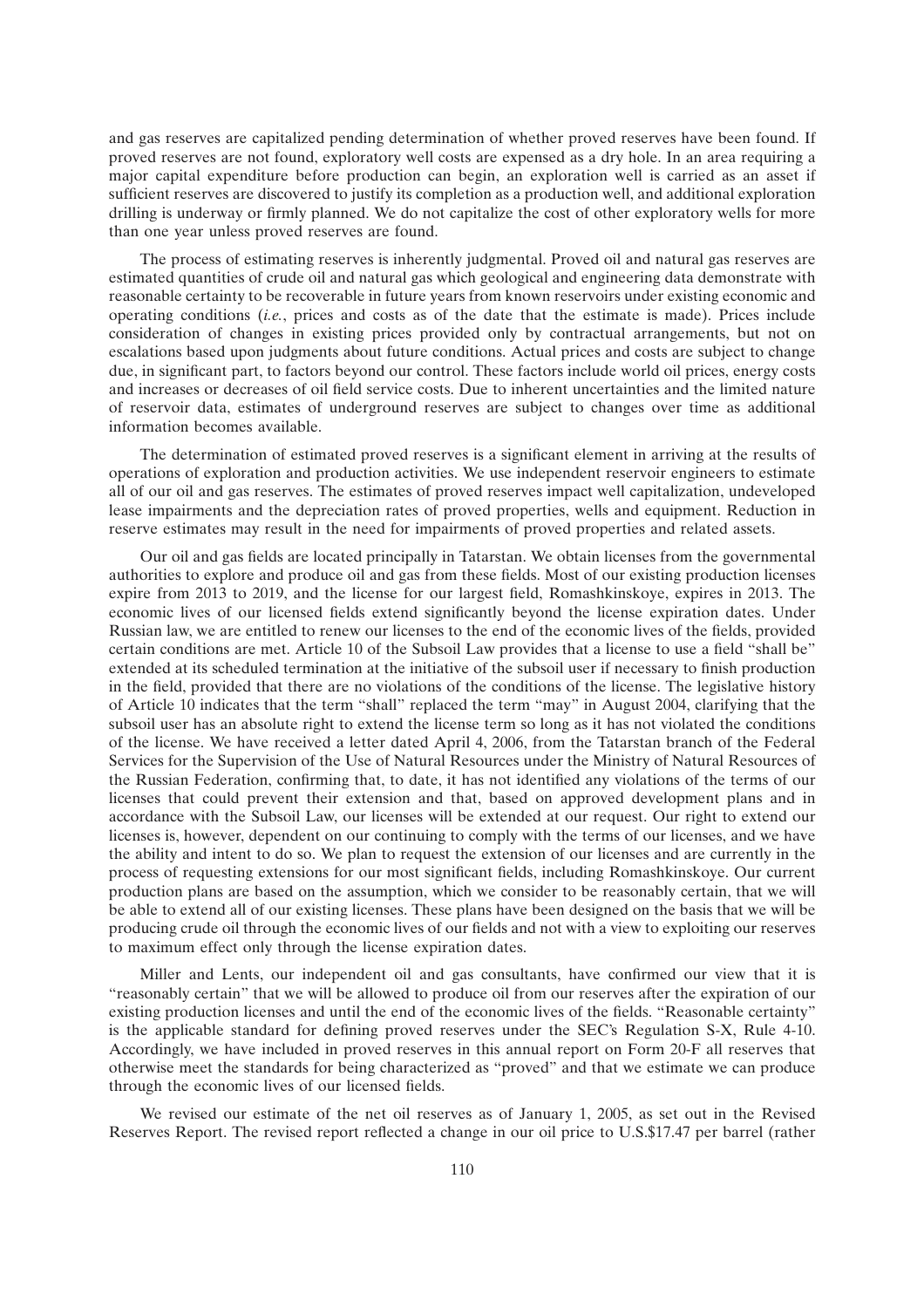than the price of U.S.\$21.53 per barrel that had previously been used) and a change in the ownership interest in our Stepnoozerskoye and Yelginskoye fields. As a result, the estimate of our total proved reserves, previously 5,962.6 mmbbl, was revised to 5,801.1 mmbbl through the economic lives of our licensed fields, and the estimate of our total proved reserves through the current license expiration was revised from 1,499.1 mmbbl to 1,476.1 mmbbl, as presented in the Revised Reserves Report. This revision may affect our future net revenues subsequent to January 1, 2005. See ''Exhibit 15.1—Report of Reserve Consultants, Miller and Lents, Ltd., dated March 20, 2006.''

The SEC staff have indicated that proved reserves generally should be limited to those that can be produced through the license expiration date unless there is a long and clear track record which supports the conclusion that the extension of the license will be granted as a matter of course. We believe that the extension of our licenses is a matter of course as fully described above. To assist the reader in understanding the proved oil reserves that will be produced during the existing license periods and those that will be produced during the period of the expected license extension, we have presented reserves information in this annual report on Form 20-F for each of these two periods in ''Item 4—Information on the Company—Exploration and Production.''

Classification of reserves in Russia currently differs from classifications established in other countries, including the United States. In November 2005, the Russian Ministry of Natural Resources approved a new classification of reserves that should bring the Russian classification into line with international standards, in particular with the classification of petroleum reserves and resources established by the United Nations (WPC/SPE/AAPG). The new classification is expected to come into effect on January 1, 2009.

We calculate depreciation, depletion and amortization using the unit of production method over proved or proved developed oil and gas reserves depending on the nature of the costs involved. See Note 3 and the ''Supplemental Information on Oil and Gas Exploration and Production Activities'' to our audited consolidated financial statements to this annual report. The proved or proved developed reserves used in the unit of production method assume the extension of our production licenses beyond their current expiration dates until the end of the economic lives of the fields, as discussed, above.

We accrue estimated costs of dismantling oil and natural gas production facilities, including abandonment and site restoration costs, using the unit-of-production method and include these costs as a component of depreciation, depletion and amortization. These estimates are based on currently available technology and current environmental regulations and their interpretation. If these technologies or regulations or their interpretation change in the future, our actual results could differ from the estimates. Effective January 1, 2003, we adopted a new accounting principle relating to the accounting for asset retirement obligations, SFAS 143. This new statement applies to legal obligations associated with the retirement and removal of tangible long-lived assets. Following the requirements of SFAS 143, we recognize a liability for the fair value of legally required asset retirement obligations associated with long-lived assets in the period in which the retirement obligations are incurred (typically when the asset is installed at the production location). We capitalize the associated asset retirement costs as part of the carrying amount of the long-lived assets in accordance with SFAS 143. Over time the liability is increased for the change in its present value, and the capitalized cost in properties, plant and equipment is depreciated over the useful life of the related asset. Legal obligations, if any, to retire refining and marketing, distribution and banking assets are generally not recognized because of the indeterminable settlement date of these obligations.

Through December 31, 2002, in accordance with SFAS No. 19, ''Financial Accounting and Reporting by Oil and Gas Producing Companies'' (''SFAS 19''), the estimated undiscounted costs of dismantling and removing major oil and gas production and transportation facilities, including necessary site restoration, were accrued using the unit-of-production method. The change in accounting of asset retirement obligations was accounted for as a change in accounting principle.

#### **Environmental Remediation**

Environmental expenditures are expensed or capitalized, depending upon their future economic benefit. Expenditures that relate to an existing condition caused by past operations, and do not have a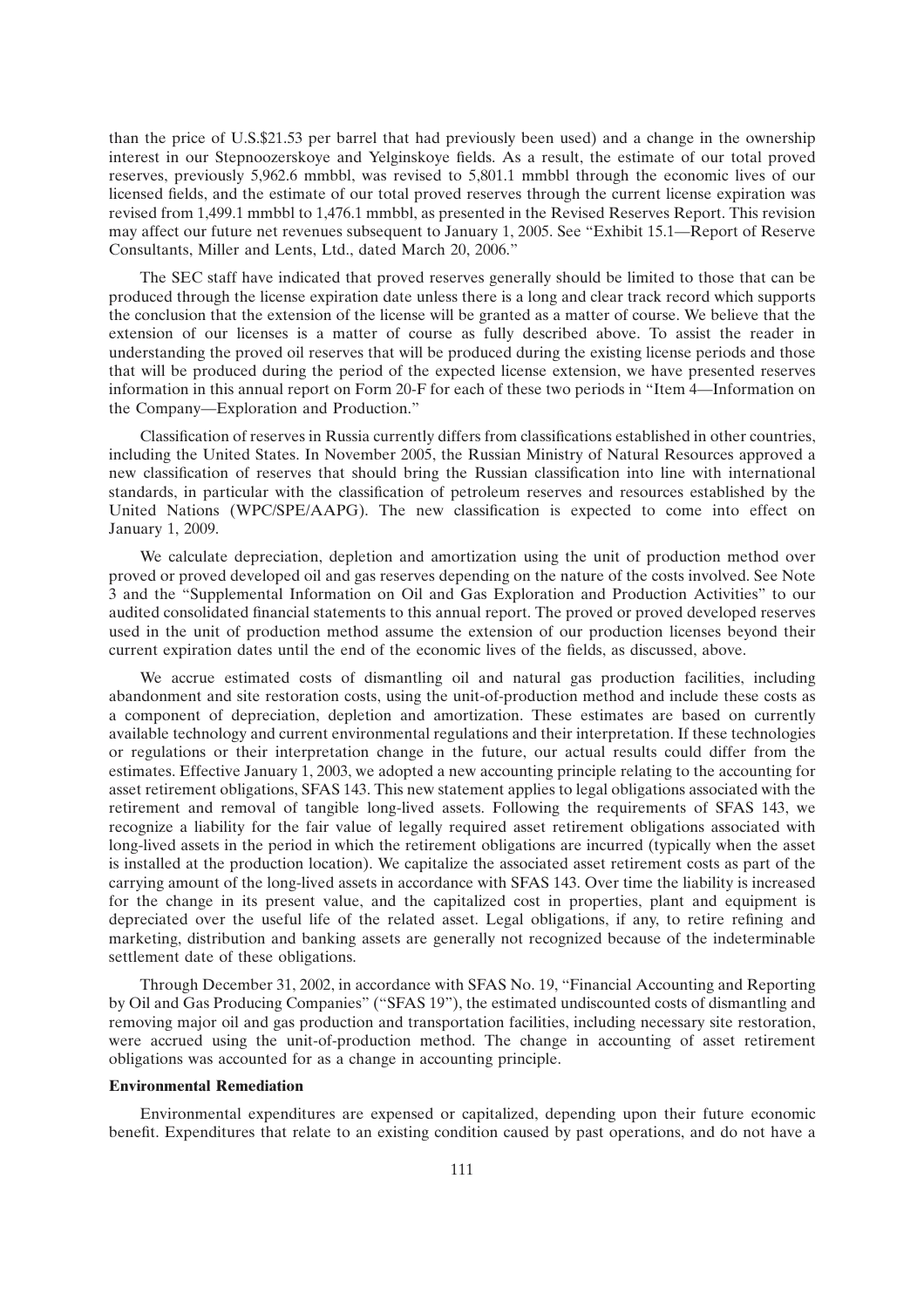future economic benefit, are expensed. Liabilities for these expenditures are recorded on an undiscounted basis when environmental assessments or cleanups are probable and the costs can be reasonably estimated.

#### **Income Tax Accounting**

The computation of our income tax expense requires the interpretation of complex tax laws and regulations and the use of judgment in determining the nature and timing of accounting for differences between financial reporting and income tax reporting. This is particularly evident in the Russian Federation where tax legislation is constantly changing (specifically the statutory profits tax rate) and is subject to interpretation by the tax authorities. Changes in the Russian statutory tax rate can significantly affect our deferred tax liability. As prescribed by U.S. GAAP, any changes to the statutory tax rate are recognized by us in the period the tax law is enacted rather than the effective date of the change.

The above assessment of critical accounting policies is not meant to be an all-inclusive discussion of the uncertainties that can occur from the application of the full range of our accounting policies. Materially different results could occur in the application of the accounting policies as well. Additionally, materially different results can occur upon the adoption of new accounting standards promulgated by the various rule-making bodies.

We believe that our estimates and assumptions are reasonably accurate and we do not believe that they are reasonably likely to change materially in the future.

# **Recent Accounting Pronouncements**

*Stock-based compensation.* On December 16, 2004, the Financial Accounting Standard Board (''FASB'') issued SFAS No. 123 (revised 2004), ''Share Based Payment'' (''SFAS 123R''), which is a revision of SFAS 123. SFAS 123R supersedes Auditing Practices Board (''APB'') 25 and amends Statement No. 95, "Statement of Cash Flows." SFAS 123R prescribes the accounting for a wide range of share-based compensation arrangements, including share options, restricted share plans, performancebased awards, share appreciation rights, and employee share purchase plans; pro forma disclosure is no longer permitted. The cost of the equity instruments is to be measured based on fair value of the instruments on the date they are granted (with certain exceptions) and is required to be recognized over the period during which the employees are required to provide services in exchange for the equity instruments. SFAS 123R is effective in the first interim or annual reporting period beginning after June 15, 2005.

SFAS 123R provides two alternatives for adoption: (1) a ''modified prospective'' method in which compensation cost is recognized for all awards granted subsequent to the effective date of this statement as well as for the unvested portion of awards outstanding as of the effective date and (2) a ''modified retrospective'' method which follows the approach in the ''modified prospective'' method, but also permits entities to restate prior periods to reflect compensation cost calculated under SFAS 123 for pro forma amounts disclosure. We plan to adopt SFAS 123R using the modified prospective method. The adoption of SFAS 123R is expected to have an impact on our results of operations. On March 30, 2005, the SEC released Staff Accounting Bulletin No. 107, "Share-Based Payment," ("SAB 107"), which expresses the views of the SEC staff regarding the application of SFAS 123R. The impact of adopting SFAS 123R and SAB 107 cannot be accurately estimated at this time, as it will depend on the amount of share-based awards granted in future periods. However, had we adopted SFAS 123R and SAB 107 in a prior period, the impact would approximate the impact of SFAS 123 as described in the disclosure of pro forma net income and income per share in Note 3 to our consolidated financial statements included in this annual report.

*Inventory costs.* In November 2004, the FASB issued SFAS No. 151, ''Inventory Costs an amendment of ARB No. 43, Chapter 4" ("SFAS 151"). SFAS 151 requires that items, such as idle facility expense, excessive spoilage, double freight, and re-handling costs, be recognized as a current-period charge. The provisions of SFAS 151 are effective for financial statements for fiscal years beginning after June 15, 2005. We are analyzing the provisions of this statement to determine the effects, if any, on our results of operations, financial position or cash flow.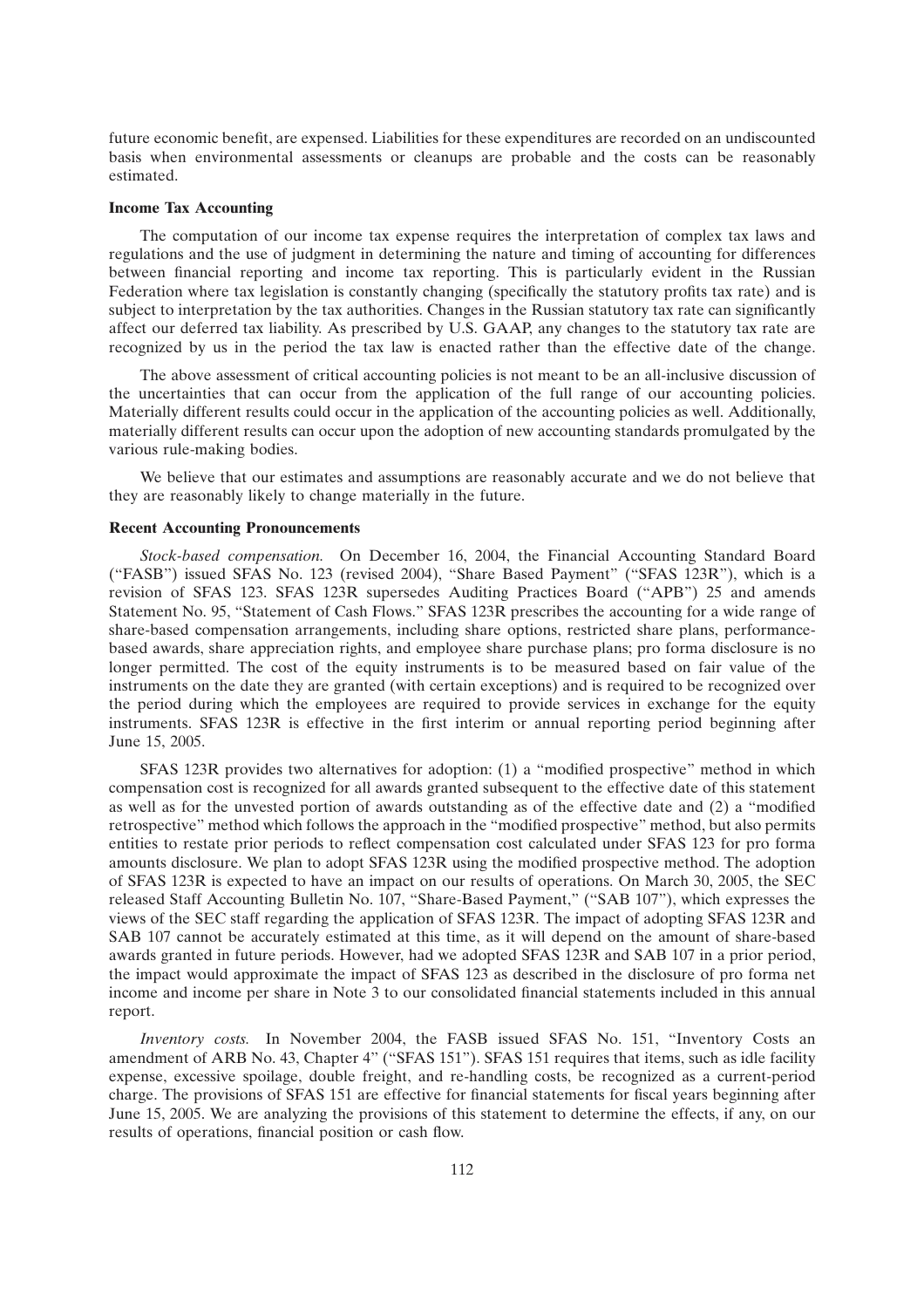*Nonmonetary exchanges of similar assets.* In December 2004, the FASB issued SFAS No. 153, ''Exchanges of Nonmonetary Assets'' (''SFAS 153''). SFAS 153 addresses the measurement of exchanges of nonmonetary assets. The guidance in APB 29 is based on the principle that exchanges of nonmonetary assets should be measured based on the fair value of the assets exchanged. The guidance in APB 29, however, included certain exceptions to that principle. SFAS 153 amends APB 29 to eliminate the exception for nonmonetary exchanges of similar productive assets and replaces it with a general exception for exchanges of nonmonetary assets that do not have commercial substance. A nonmonetary exchange has commercial substance if the future cash flows of the entity are expected to change significantly as a result of the exchange. The provisions of SFAS 153 are effective for financial statements for fiscal years beginning after June 15, 2005. The adoption of the provisions of SFAS 153 is not expected to have a material impact on our results of operations, financial position or cash flow.

*Accounting changes and error corrections.* In May 2005, the FASB issued SFAS No. 154, ''Accounting Changes and Error Corrections'' (''SFAS 154''). SFAS 154 replaces APB Opinion No. 20, "Accounting Changes" ("APB 20"), and SFAS No. 3, "Reporting Changes in Interim Financial Statements'', and changes the requirements for the accounting for and reporting of a change in accounting principle. SFAS 154 requires retrospective application to prior period's financial statements of all changes in accounting principle, unless it is impracticable to determine either the period-specific effects or the cumulative effect of the change, if a pronouncement which requires the change in accounting principle does not include specific transition provisions. SFAS 154 carries forward without change the guidance contained in APB 20 for reporting the correction of an error in previously issued financial statements and a change in accounting estimate. The adoption of the provisions of SFAS 154 is not expected to have a material impact on our results of operations, financial position or cash flow.

*Discontinued operations.* In November 2004, the Emerging Issues Task Force (''EITF'') issued EITF No. 03-13, "Applying the Conditions in Paragraph 42 of FASB Statement No. 144 in Determining Whether to Report Discontinued Operations" ("EITF 03-13"). EITF 03-13 assists in the development of a model for evaluating (a) which cash flows are to be considered in determining whether cash flows have been or will be eliminated and (b) what types of continuing involvement constitute significant continuing involvement when determining whether the disposal or sale of a component of a business is to be accounted for as discontinued operations. We are analyzing the provisions of EITF 03-13 to determine the effects, if any, on our results of operations, financial position or cash flow.

*Conditional asset retirement obligations.* In March 2005, the FASB issued Interpretation No. 47, ''Accounting for Conditional Asset Retirement Obligations, an interpretation of FASB Statement No. 143" ("FIN 47"). This interpretation clarifies that an entity is required to recognize a liability for a legal obligation to perform asset retirement activities when the retirement is conditional on a future event if the liability's fair value can be reasonably estimated. We are analyzing the provisions of this interpretation to determine the effects, if any, on our results of operations, financial position or cash flow.

*Suspended well costs.* In April 2005, the FASB issued FASB Staff Position FAS No. 19-1, "Accounting for Suspended Well Costs" ("FSP FAS 19-1"). FSP FAS 19-1 amends SFAS 19 and applies to companies that follow the successful efforts method of accounting. FSP FAS 19-1 concludes that exploratory well costs should continue to be capitalized when the well has found a sufficient quantity of reserves to justify its completion as a producing well and an entity is making sufficient progress assessing the reserves and the economic and operating viability of the project. In addition FAS 19-1 requires certain disclosures to provide financial statement users information about management's evaluation of capitalized exploratory well costs. The provisions of FSP FAS 19-1 are effective for the first reporting period beginning after April 4, 2005 and should be applied prospectively to existing and newly capitalized exploratory well costs. The adoption of the provisions of FSP FAS 19-1 is not expected to have a material impact on our results of operations, financial position or cash flow.

*Implicit variable interest.* In March 2005, the FASB issued FASB Staff Position FIN 46(R)-5, ''Implicit Variable Interests under FASB Interpretation No. 46 (revised December 2003), Consolidation of Variable Interest Entities'' (''FSP FIN 46(R)-5''). FSP FIN 46(R)-5 is applicable to both non-public and public reporting enterprises and addresses an issue that commonly arises in leasing arrangements among related parties, and in other types of arrangements involving related parties and unrelated parties. We are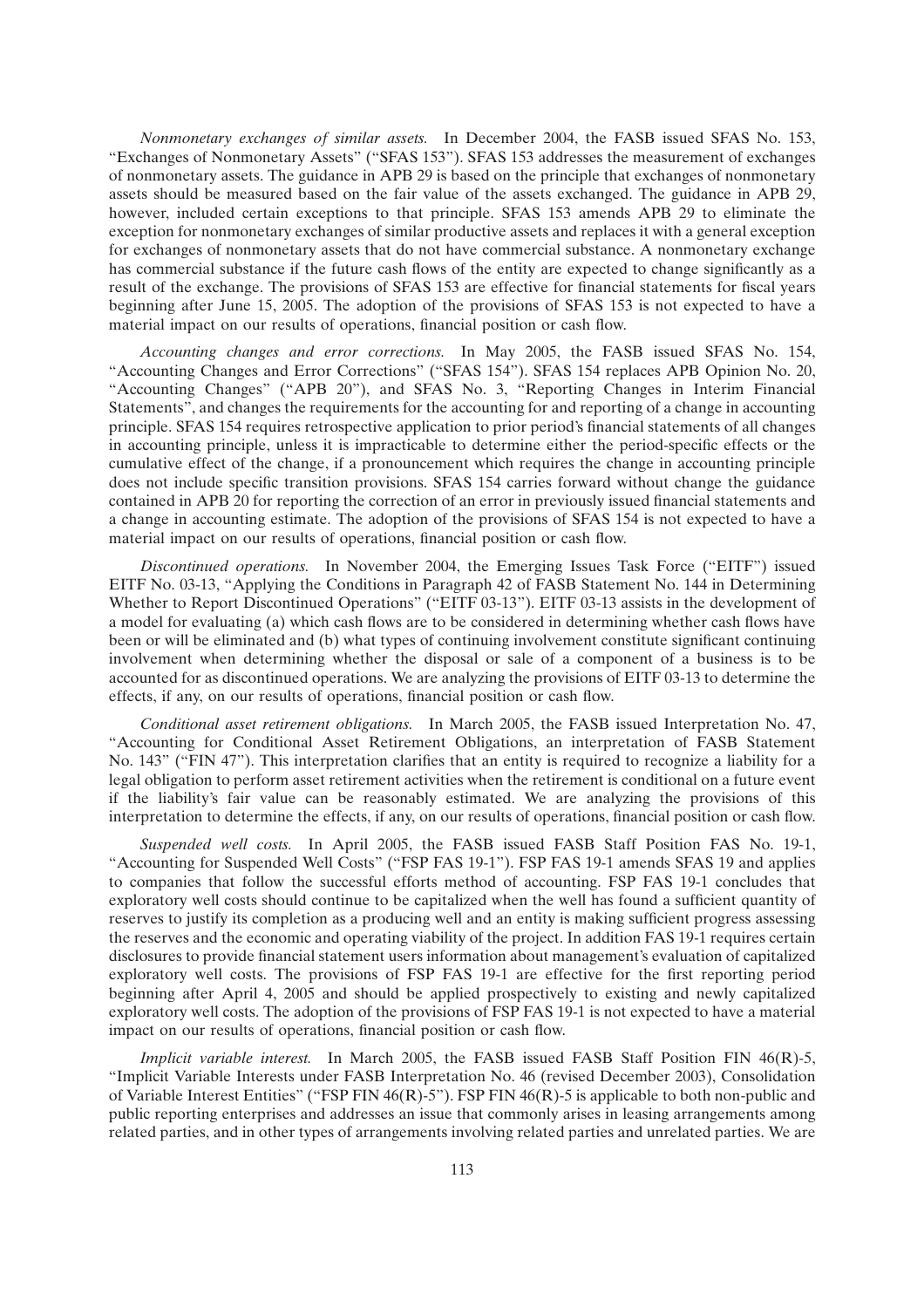analyzing the provisions of this interpretation to determine the effects, if any, on our results of operations, financial position or cash flow. See ''Item 3—Key Information—Risk Factors—Risks Relating to the Company—Our independent registered public accounting firm reported weaknesses in our internal controls and we may not be able to remedy these material weaknesses or prevent future weaknesses.'' See ''—Variable Interest Entities'' under this Item.

*Buy/sell transactions.* In November 2004, the EITF began deliberating the accounting for buy/sell and related transactions as Issue No. 04-13, ''Accounting for Purchases and Sales of Inventory with the Same Counterparty,'' and reached a consensus at its September 2005 meeting. The EITF concluded that purchases and sales of inventory, including raw materials, work-in-progress or finished goods, with the same counterparty that are entered into "in contemplation" of one another should be combined and reported net for purposes of applying APB Opinion No. 29. Additionally, the EITF concluded that exchanges of finished goods for raw materials or work-in-progress within the same line of business is not an exchange subject to APB Opinion No. 29 and should be recorded at fair value.

The new guidance is effective prospectively beginning April 1, 2006, for new arrangements entered into, and for modifications or renewals of existing arrangements. The Group is reviewing this guidance to determine the effects, if any, on the Group's results of operations, financial position or cash flow.

#### **Variable Interest Entities**

Effective January 1, 2004, we have adopted FSP FIN 46(R)-5, in respect of variable interest entities (''VIEs'') created before January 31, 2003. Hereunder is the description of our VIEs.

## *ZAO Univest-Holding*

ZAO Univest-Holding (''Univest-Holding''), a wholly owned subsidiary of ZAO OLC Center-Capital, was founded on October 6, 1999. As of December 31, 2004, we held a 29.85% ownership interest in ZAO OLC Center-Capital and, accordingly, held an indirect ownership of 29.85% in Univest-Holding. This investment has been accounted for under the equity method in these consolidated financial statements.

Univest-Holding is engaged in leasing operations and wholesale trading. During 2004, Univest-Holding was primarily engaged in the leasing out of vehicles, oil-production equipment, and power equipment. Univest-Holding finances its equipment purchases through loans primarily from third party entities registered offshore.

During 2004, we acquired from Univest-Holding, under finance leasing arrangements, machinery and equipment amounting to RR1,241 million and made lease payments of RR1,289 million. During 2004, we indirectly provided financing to Univest-Holding, through loans to a third party. As of December 31, 2004, these loans amounted to RR781 million.

We determined that Univest-Holding was a VIE but that OAO Tatneft was not the primary beneficiary.

Our maximum exposure to loss is estimated to be RR1,206 million, representing loans and accounts receivable from Univest-Holding as of December 31, 2004. These receivables have been accounted for as financial assets.

#### *Oil and oil products traders*

During the year, we entered into a number of transactions in the normal course of business with a number of crude oil and oil products traders. We hold no equity in the entities in question.

We were unable to obtain the necessary financial information to determine whether these entities are variable interest entities or whether we are the primary beneficiary, principally due to legal and other barriers, privacy laws and information disclosure rules and practices in Russia.

Net sales activities with these entities in the year ended December 31, 2004 were approximately RR55,497 million, of which RR49,357 million resulting from sales of crude oil and RR6,140 million from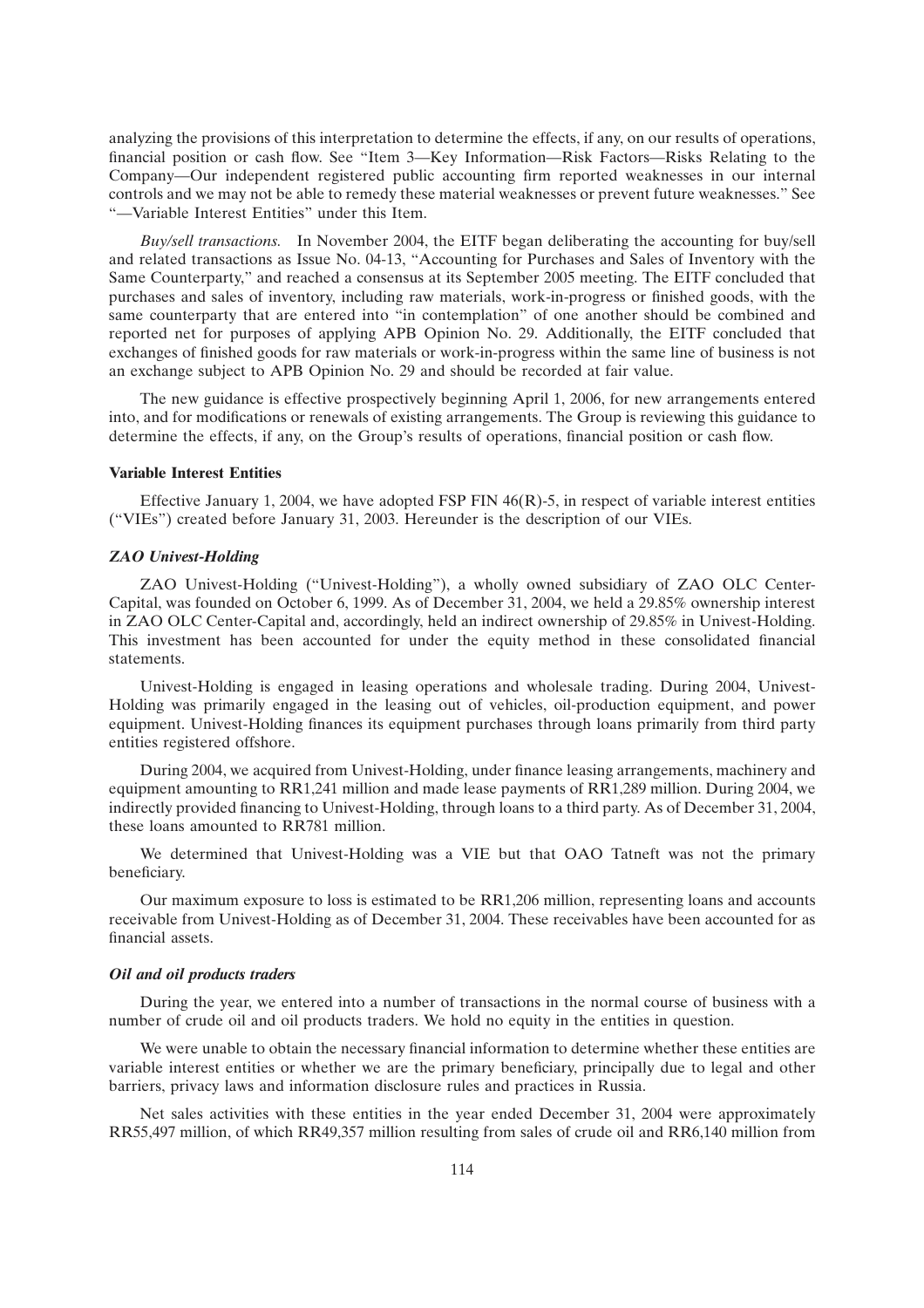sales of oil products. Net purchasing activities accounted for approximately RR10,527 million, of which RR2,306 related to crude oil purchases and RR8,221 million to purchases of oil products.

Our maximum exposure to loss because of its involvement with these entities is estimated to be approximately RR3,414 million, which primarily represents our accounts receivable from these entities as of December 31, 2004. These receivables have been accounted for as financial assets.

## *Off-shore entities*

During the year, we entered into a number of transactions in the normal course of business with a number of off-shore entities.

Xyloco Enterprises Ltd. was engaged in treasury stock transactions on behalf of the Group. In 2003 and 2004, Xyloco Enterprises Ltd. purchased 1,173,200 ADR's and 1,175 Ordinary Shares for a total amount of RR622 million. These securities, together with dividends thereon, were transferred to us in 2004. Solden Investments Ltd. was engaged in securities trading on behalf of the Group. In 2004, Solden Investments Ltd. entered into securities sales and purchase transactions for a total amount of RR445 million. During 2004, we extended loans to Seapower Impex House amounting to RR1,990 million which were repaid in July 2005. The loans bear interest at rates ranging between 3-months LIBOR plus 3.2646% to 3-months LIBOR plus 3.8638% per annum.

We were unable to obtain the necessary financial information to determine whether the above entities were variable interest entities or whether we are the primary beneficiary.

Our maximum exposure to loss because of its involvement with these entities is estimated to be RR1,990 million, which represents the loan granted to Seapower Impex House at December 31, 2004, and which has been accounted for as a financial asset.

#### **RESEARCH AND DEVELOPMENT**

In the years ending December 31, 2004 and 2003, we spent approximately RR283.8 million and RR316 million on research and development, respectively.

The Tatar Research and Design Institute of the Oil Industry (''TatNIPIneft''), a research division of ours, has been in operation for approximately 50 years and is our main research and development unit. TatNIPIneft is one of the leading petroleum and petrochemicals research and development institutes in Russia and specializes in the prospecting and exploration of oil fields, well construction and rehabilitation, production methods, corrosion protection of oil equipment, and the assessment of reserves and development of oil fields.

We often conduct fundamental research in collaboration with independent research institutes, either on an ongoing or one-off contract basis. Generally, contracts for such research provide for the joint ownership of any research developed, our ownership of any resulting patents, and an indemnification of Tatneft by the research institute with regard to any claims arising from unauthorized usage by the research institute of processes or technologies patented by third parties. These terms are all subject to variation, however, depending on the specific circumstances of the research to be conducted.

We use a variety of patented technologies (and related processes) in our operations, as do our affiliates and related institutes, such as TatNIPIneft. These patented technologies and processes include several that have been licensed from third parties. We currently hold approximately 3,000 Russian patents, of which we currently actively exploit approximately 30. In addition, we hold 19 patents outside Russia, including in Canada, China, Germany, France, Iran, Italy, Mexico, the United Kingdom, the United States and Vietnam. Patented technology (and related processes) that are material to our operations consist primarily of patents relating to protecting pipelines against corrosion caused by water or foreign particles, patents for local well casing technology and patents relating to extracting and containing natural gas and light hydrocarbons escaping from crude oil held in storage. We developed some of these patents (such as those on the TATEX natural gas collection system) in joint ventures or in collaboration with third parties. We believe that licensing revenues are not material to us.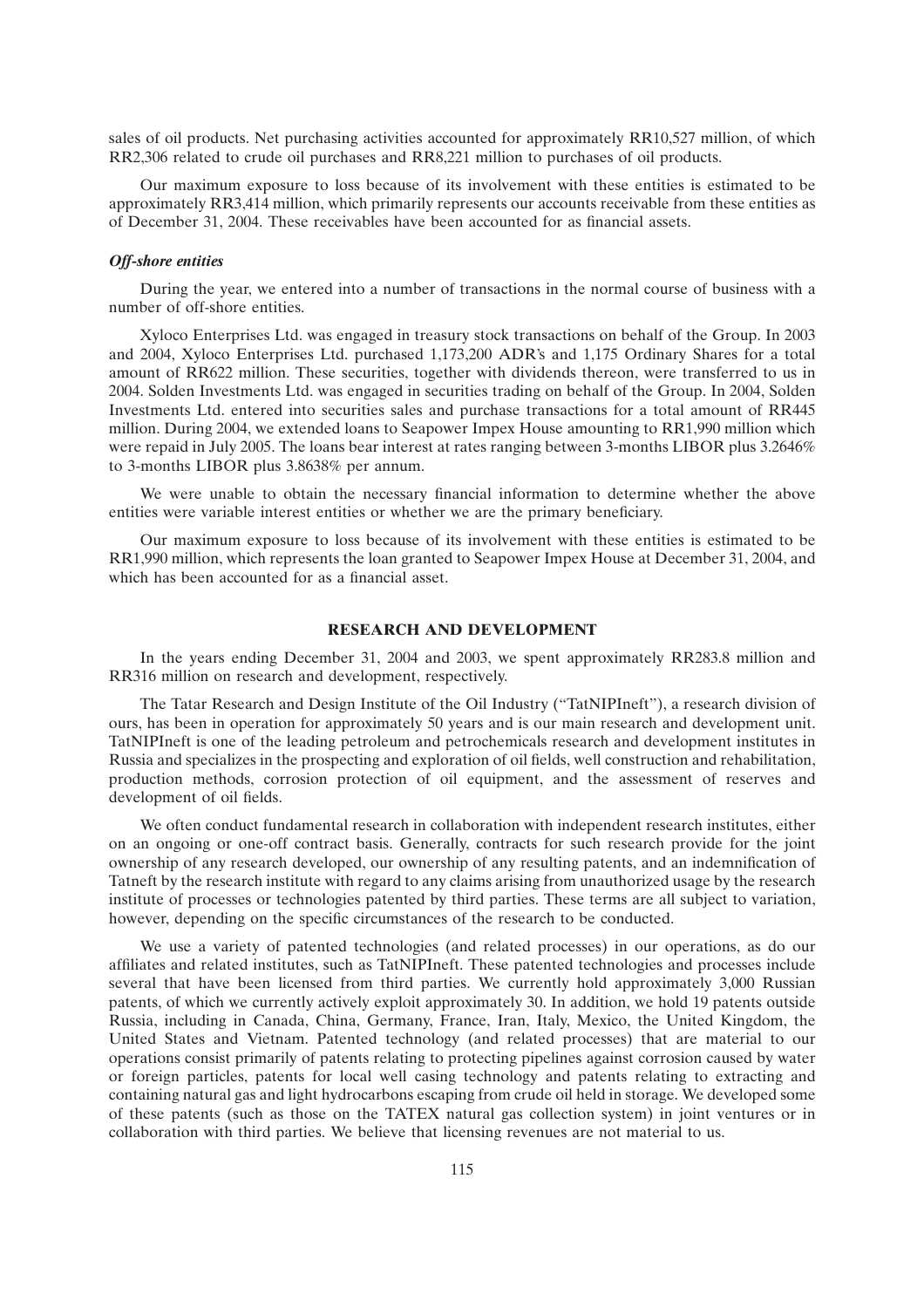In 2004, our oil field development work included continued development of new designs and processes for the application of advanced oil bed stimulation methods and technologies, in order to ensure profitable oil field development. In the area of well construction, we have specifically focused on increasing penetration rates and well production capabilities. Moreover, we continue to improve the quality of techniques for drilling mud, technologies for implementing profile shut-offs and construction of small-diameter wells. In oil and natural gas treatment, we continued work on reconstruction of the collection system, improvement of accounting, as well as implementation of more strict requirements for the oil quality to meet demands of the world and domestic markets.

In the energy sector, we are building new, more efficient and economical equipment. We are focusing on energy-saving projects as well as the development and implementation of measures to optimize energy consumption due to time-specific tariffs by our suppliers, cut energy costs and implement the program of energy saving. We are also improving the automation of our control systems by creating integrated control and information support for oil production, accounting, treatment and delivery. These measures will allow us to use available information to analyze various production areas and to take immediate action during an emergency.

In order to protect our equipment, we have worked to develop new anticorrosion equipment and monitoring programs, including new field development methods. We have also sought to develop geological-technical measures for improving our flooding system, ensuring a reliable operation of well stock and creating highly efficient pumping units, valving and ''Christmas-tree'' equipment. We have also worked to develop technical solutions for the production of high viscosity oil as well as the profitable operation of flooded and low-producing wells. We continued to improve oil gathering and wellproductivity accountability measures and to develop efficient depth pumping units and wellhead equipment for producing wells. In addition, we have undertaken an environmental analysis, including assessing the adequacy of our current environmental efforts and the health of the population in the oil-producing areas of Tatarstan in which we operate.

#### **LICENSES**

As of December 31, 2005, we held 59 production licenses giving us the exclusive rights to produce oil from 73 fields. Of our 59 licenses, 34 were solely production licenses and 25 were combined exploration and production licenses, 6 of which cover 19 oil fields. Two licenses were provided for the Tat-Kandyzskoe oil field located in the Republic of Tatarstan and the Orenburg region. Our joint ventures held production licenses for seven additional oil fields and two subsoil areas: three oil fields of Tatoilgas, two oil fields of TATEX and two oil fields and two subsoil areas of Kalmtatneft. Of the nine licenses held by the joint ventures, one license held by TATEX and two licenses held by Kalmtatneft were solely production licenses and six were combined exploration and production licenses.

Seven of the exploration and production licenses allow for exploration with the right to future development on newly discovered fields. Once exploration is completed, however, each field will require a separate development license with specific conditions relating to that field. Five of these licenses were issued in 1995 and cover nearly the entire oil-prospecting region of Tatarstan. These licenses exclude only fields for which specific licenses have already been granted, and are valid for 25 years. There are currently 19 known oil fields within these license areas, including 17 oilfields for which we have already acquired mining allotments and are in the process of undertaking initial testing exploitation. In addition, two of the exploration and production licenses were granted to our joint venture Kalmtatneft for exploration and production in Kalmykia in March 2002. In 2004, Kalmtatneft received a license for geological survey and evaluation of deposits of hydrocarbon materials in Kalmykia.

We own 75.1% in each of Tatneft-Abdulino and Tatneft Severny, which hold one and two subsoil licenses, respectively, for the exploration of hydrocarbon materials in deposits in the Orenburg region. Tatneft-Abdulino and Tatneft Severny each also received an additional license for the exploration of hydrocarbon materials in deposits in the Orenburg region in a license tender held on March 29, 2005. We own 50% of Kalmneftegaz, which holds four licenses to explore and develop four oil fields in Kalmykia and two licenses for geological survey in Kalmykia. We also acquired in 2004 51% of ZAO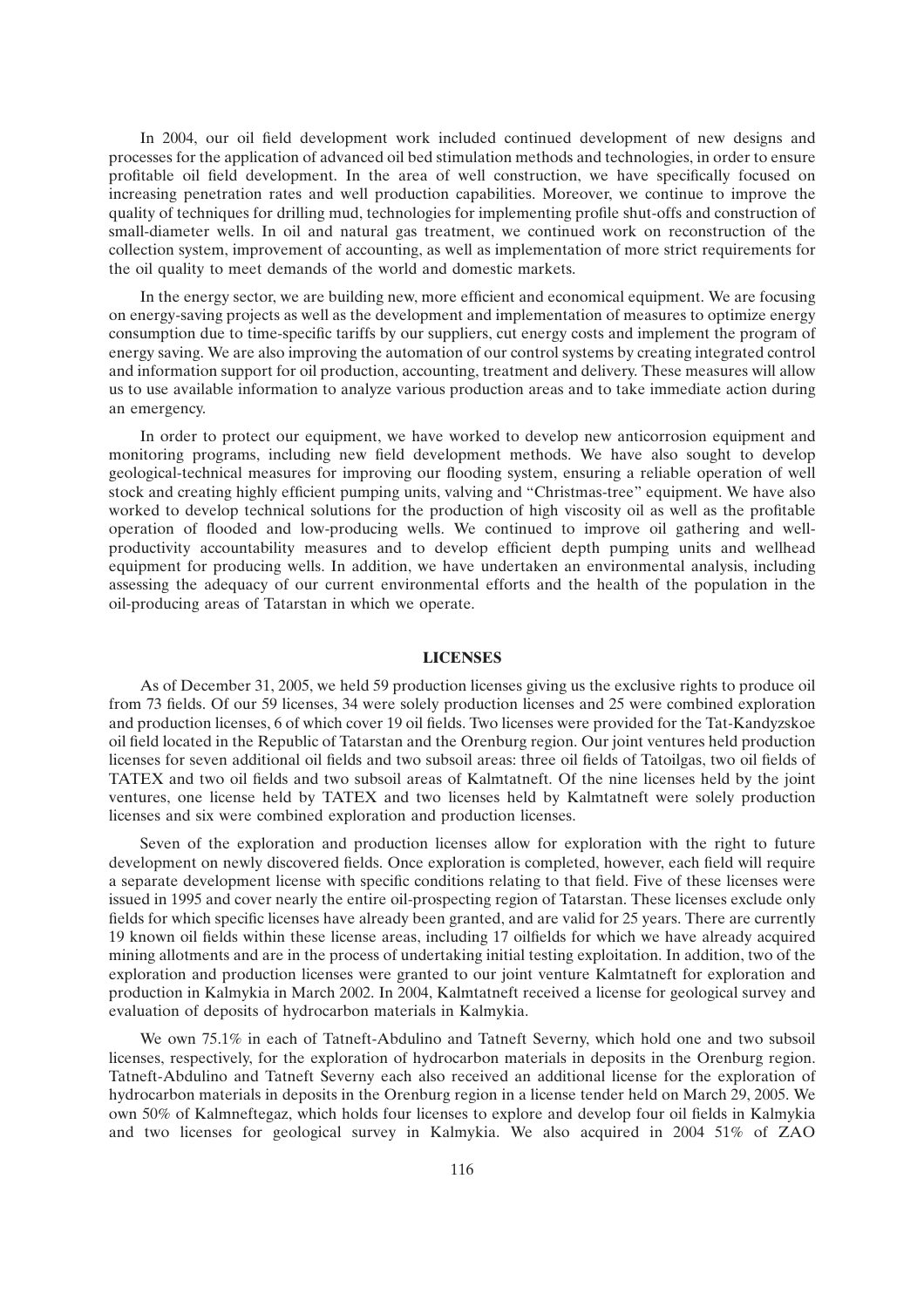Abdulinskneftegaz, which holds one geological survey license for oil fields in the Orenburg region. Tatneft also holds a 74.9% interest in Tatneft-Samara, which holds three subsoil licenses for the exploration of hydrocarbon materials in deposits in the Samara region and recently received an additional two licenses for the exploration and production of hydrocarbon materials in deposits in the Samara region in a license tender held on February 22, 2005. We also acquired in 2005 70% of Ilekneft, which holds one production license and two combined exploration and production licenses. In 2005, we acquired 50% of both Severgeologia and Severgaznefteprom, which each hold two geological survey licenses for oil fields in Nenetsk Autonomous District.

We also currently hold Russian Federation exploration licenses, valid for five years from the date of issuance: one for exploration in the Ulyanovsk region (issued in October 2000 and renewed for three years in 2005), one for exploration in the Chuvash Republic (issued in May 2001) and seven for exploration in the western part of Tatarstan (issued in 2003).

Most of our existing production and combined exploration and production licenses were issued between 1993 and 1997 under the ''grandfather'' provisions of the Tatarstan and Russian laws on subsoil use. The production licenses give Tatneft and the joint ventures the exclusive right to exploit fields in a defined area and are valid for 20 years, and the combined licenses that allow both exploration and production of crude oil are valid for 25 years. All of the licenses relating to the fields located in Tatarstan held by our joint ventures and all but two licenses held by small Tatarstan oil companies were transferred to such entities by Tatneft.

In order to comply with our exploration and production licenses, we pay certain local and federal taxes and to meet certain environmental requirements. These licenses may be revoked if we fail to comply with their terms or if we fail to heed warnings given by the regulatory authorities.

Article 10 of the Subsoil Law provides that a license to use a field must be extended by the relevant authorities at the initiative of the license holder if the extension is necessary to finish production in the field, provided that the licensee has not violated the terms of the license. We believe that our existing production licenses will be extended at or prior to their scheduled expiration and we will apply for extensions of our existing production licenses when appropriate. See ''Item 4—Information on the Company—Overview of the Russian Oil Industry—Regulation of the Russian Oil Industry—Licensing.''

During the fourth quarter of 1997 and 1998, pursuant to a decree of the Tatarstan government encouraging the development of small new oil fields by newly established companies, we transferred several of our oil fields to such newly established companies. Transferred fields were covered by the five special Russian exploration licenses referred to above. As of December 31, 2004, as a result of this process, 28 newly formed oil companies held licenses for 66 small oil fields. Some of the newly established companies are majority owned by former employees of Tatneft. These companies are not affiliates of Tatneft. Such transfers may not have been made in full compliance with Russian law, which requires that the initial license-holder own not less than 50% in the legal entity that receives the license and that the new license-holder possesses the equipment necessary to explore the oil field or extract oil. Subsoil licenses are issued jointly by local and federal authorities. See ''Item 4—Information on the Company— Exploration and Production.''

#### **TRENDS INFORMATION**

Information on recent trends in our operations is discussed in ''Item 4—Information on the Company—Strategy'' and ''—Results of Operations'' above.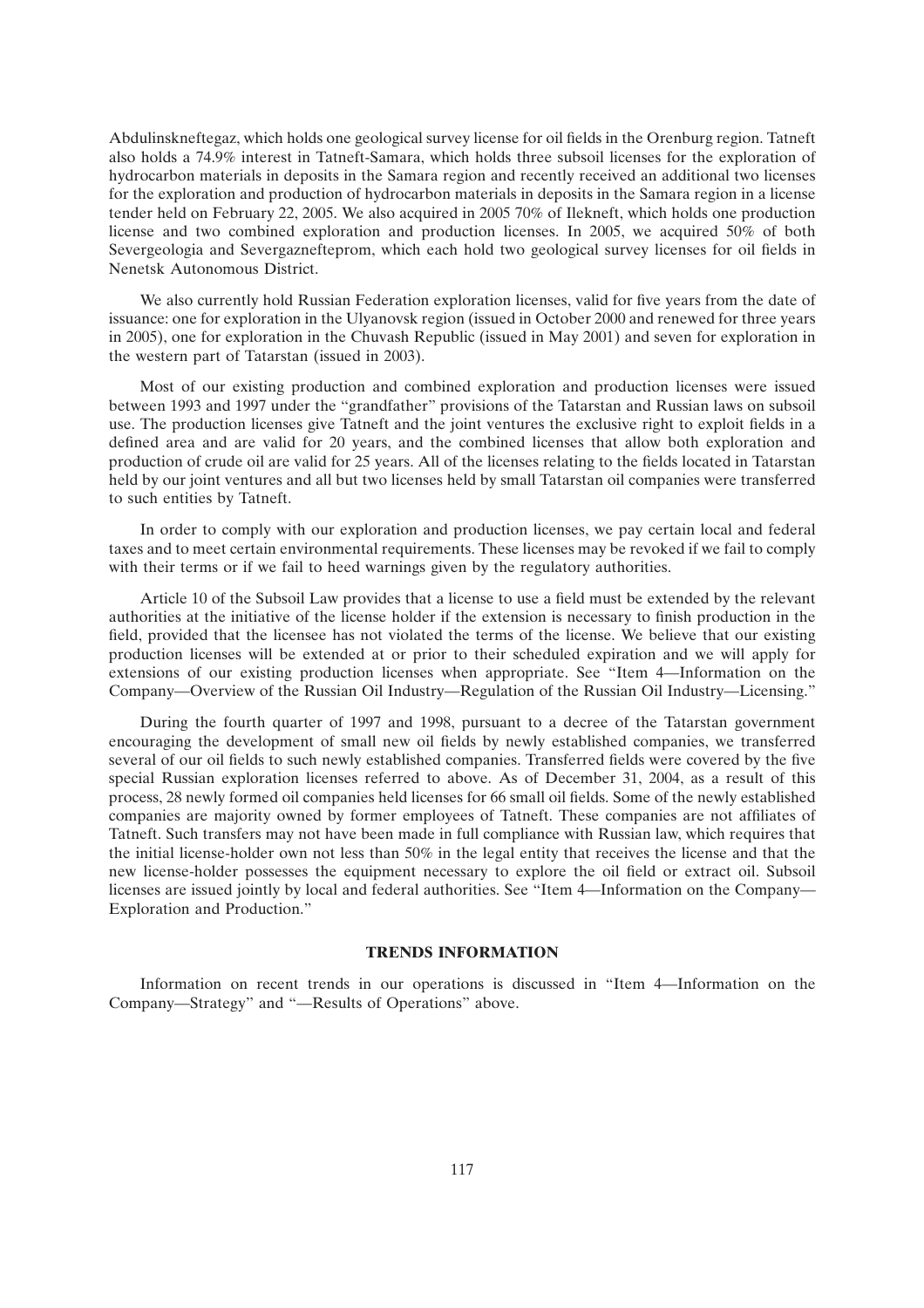## **ITEM 6—DIRECTORS, SENIOR MANAGEMENT AND EMPLOYEES**

#### **DIRECTORS AND SENIOR MANAGEMENT**

The Joint-Stock Companies Law requires at least a seven-member Board of Directors for an open joint stock company with more than 1,000 holders of ordinary shares and at least a nine-member Board of Directors for an open joint stock company with more than 10,000 holders of ordinary shares. Our Board currently consists of 15 members. Directors are elected for one-year terms by our shareholders' meeting by cumulative voting and can be re-elected for an unlimited number of terms. If the Board is not elected at the time prescribed under current legislation, the powers of the existing Board terminate and a new shareholders' meeting has to be convened to elect a new Board. All directors can be removed by a vote of the shareholders' meeting. Apart from those members appointed by the Tatarstan government, through Svyazinvestneftekhim in its capacity as a shareholder of Tatneft, the Tatarstan government holds a Golden Share in our company that gives it power to appoint a representative to our Board. See ''Item 4—Information on the Company—Relationship with Tatarstan'' and ''Item 7—Major Shareholders and Related Party Transactions.''

As of the date of this annual report, the members of our Board of Directors are as follows:

| <b>Name</b>                       | <b>Titles</b>                                                      | Year<br>of Birth |
|-----------------------------------|--------------------------------------------------------------------|------------------|
| Rustam Nurgalievich Minnikhanov*  | Chairman of the Board, Prime Minister of the                       |                  |
|                                   | Republic of Tatarstan                                              | 1957             |
| Shafagat Fahrazovich Takhautdinov | Director, General Director of Tatneft                              | 1946             |
| Rishat Fazlutdinovich Abubakirov  | Director, Head of the Almetyevsk Region and<br>City Administration | 1959             |
| Radik Raufovich Gaizatullin       | Director, Finance Minister of the Republic of<br>Tatarstan         | 1964             |
| Sushovan Ghosh                    | Director, Managing Director of SGI Group Ltd.                      | 1957             |
| Nail Gabdulbarievich Ibragimov    | Director, First Deputy General Director of                         |                  |
|                                   | Production, Chief Engineer                                         | 1955             |
| Rais Salikhovich Khisamov         | Director, Deputy General Director,                                 |                  |
|                                   | Chief Geologist                                                    | 1950             |
| Vladimir Pavlovich Lavushchenko   | Director, Deputy General Director of                               |                  |
|                                   | Economics                                                          | 1949             |
| Nail Ulfatovich Maganov           | Director, First Deputy General Director, Head                      |                  |
|                                   | of Oil and Refined Products Sales Department                       | 1958             |
| Renat Halliulovich Muslimov       | Director, State Counsel to the President of the                    |                  |
|                                   | Republic of Tatarstan                                              | 1934             |
| Valery Yurievich Sorokin          | Director, General Director of                                      |                  |
|                                   | Svyazinvestneftekhim                                               | 1964             |
| Mirgazian Zakievich Taziev        | Director, Member of the Executive Board, Head                      |                  |
|                                   | of the Almetievneft NGDU                                           | 1947             |
| Valery Pavlovich Vasiliev         | Director, Minister of Land and Property                            |                  |
|                                   | Relations of the Republic of Tatarstan                             | 1947             |
| Maria Leonidovna Voskresenskaya   | Director, Director of Brentcross Ltd.                              | 1955             |
| David William Waygood             | Director, Director of Waygood Limited                              | 1950             |

\* Appointed to the Board of Directors pursuant to the exercise of the Golden Share rights of the Tatarstan government.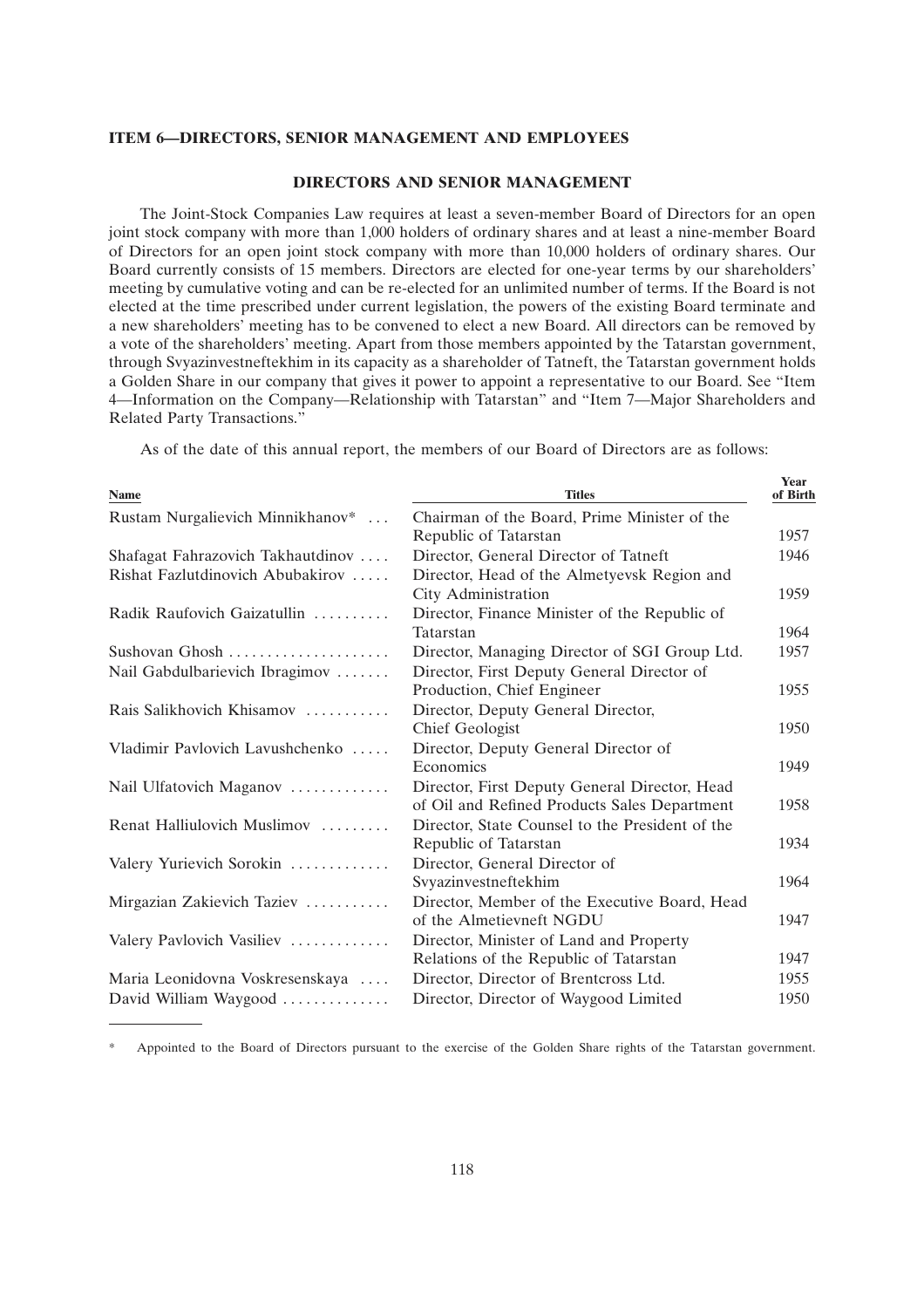| <b>Name</b>                          | <b>Title</b>                                    | <b>Year</b><br>of Birth |
|--------------------------------------|-------------------------------------------------|-------------------------|
| Viktor Isakovich Gorodny             | Deputy General Director, Head of Property       |                         |
|                                      | <b>Management Department</b>                    | 1952                    |
| Iskandar Gatinovich Garifullin       | <b>Chief Accountant</b>                         | 1960                    |
| Valeriy Dmitrievitch Ershov          | Head of Legal Department                        | 1949                    |
| Semyon Afroimovich Feldman           | Advisor to the General Director                 | 1936                    |
| Khamid Zagirovich Kaveev             | Deputy General Director and Director of OOO     |                         |
|                                      | <b>Tatneft Regions</b>                          | 1955                    |
| Rustam Nabiullovich Mukhamadeev      | Deputy General Director of Personnel and        |                         |
|                                      | Social Development                              | 1952                    |
| Rafael Saitovich Nurmukhametov       | Head of the Leninogorskneft NGDU                | 1949                    |
| Rafkat Mazitovich Rakhmanov          | Deputy General Director of Oil Well Repair      |                         |
|                                      | and Oil Enhanced Recovery                       | 1948                    |
| Zagit Foatovich Sharafeev            | Deputy General Director of Tatneft, Director of |                         |
|                                      | Tatneft-Neftekhim                               | 1955                    |
| Fyodor Lazarevich Shyelkov           | Deputy General Director on General Matters      | 1948                    |
| Mikhail Nikolaevich Studenskiy       | Deputy General Director of Drilling             | 1945                    |
| Evgeny Aleksandrovich Tikhturov      | Head of Finance Department                      | 1960                    |
| Vladlen Aleksandrovich Voskoboinikov | Head of Consolidated Financial Reporting        |                         |
|                                      | Department                                      | 1965                    |
| Alexander Trofimovich Yukhimets      | Secretary of the Board of Directors             | 1949                    |
| Vladimir Nikolaevich Zinoviev        | Deputy General Director of Capital              |                         |
|                                      | Construction                                    | 1951                    |

As of the date of this annual report, members of the Executive Board of Tatneft who are not also directors are as follows:

Biographies of the directors and executive officers are set out below.

*Rustam Nurgalievich Minnikhanov.* Mr. Minnikhanov was born in 1957. In 1978, he graduated from the Kazan Agricultural Institute with a specialization in mechanical engineering, and he graduated from the Institute of Soviet Trade in 1986. He started work in 1978 as engineer responsible for diagnostics at the Sabinsky District Union of Agricultural Equipment. He further worked as Senior and Chief Power Engineer at the Sabinsky Forestry Engineering Co. From 1983 to 1985, he was Deputy Director of Trade at the Trade Authority of the Sabinsky District, and from 1985 to 1990 he was Chairman of the Arsky Consumer Supplies Board. He was then elected Chairman of the Executive Committee of the Arsky Council of Peoples' Deputies. In 1992, he was First Deputy Head of the Administration of the Arsky District of the Republic of Tatarstan, and from 1993 to 1996, he was Chairman of the Visokogorsky District Council of People's Deputies and then Head of Administration of the Visokogorsky District of the Republic of Tatarstan. From 1996 to 1998 he was Minister of Finance of the Republic of Tatarstan. Since July 1998 he has been Prime Minister of the Republic of Tatarstan. He has served as Chairman of our Board since June 1998. He has a Ph.D. in Economics.

*Shafagat Fahrazovich Takhautdinov.* Mr. Takhautdinov was born in 1946. In 1971, he graduated from the Gubkin Petrochemical and Gas Industry Institute of Moscow. He started work in 1964 as a driller's assistant at the Almetyevsk Drilling Operations Department and then worked as an oil production operator, underground well repair foreman and manager of a reservoir pressure maintenance section. He also served as Head of the Djalilneft NGDU (1978-1983), Head of the Almetyevneft NGDU (1983-1985), First Secretary of the Leninogorsk City Committee of the Communist Party (1985-1990), and Chief Engineer and First Deputy General Director of Tatneft (1990-1999). Since 1999, he has been our General Director. He has a Ph.D. in Economics.

*Rishat Fazlutdinovich Abubakirov.* Mr. Abubakirov was born in 1959. In 1981, he graduated from the Kazan Construction Engineering Institute. After graduation, he served for two years in the army. Between 1983 and 1990, he was a Young Komsomol League member and then a Communist Party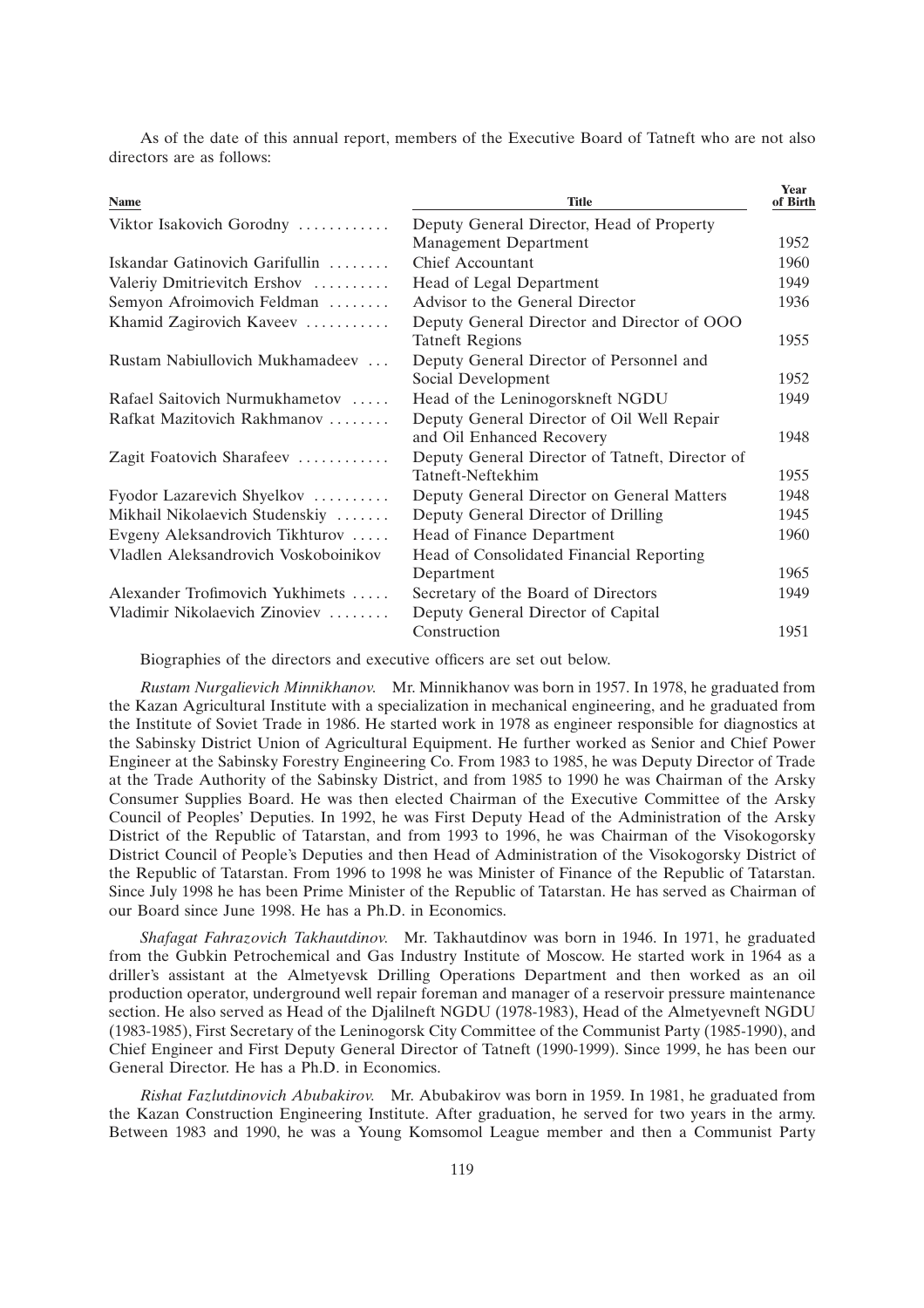functionary, serving at the Almetyevsk City Komsomol Committee, the Tatar Regional Komsomol Committee and the Almetyevsk City Committee. Between 1990 and 2001, he worked at Tatneft as assistant to the General Director, Head of the Public Relations Department, Head of Staff and Deputy General Director of Personnel and Social Development. Since July 2001, he has been Head of the Almetyevsk Region and City Administration. He has a Ph.D. in Economics.

*Radik Raufovich Gaizatullin.* Mr. Gaizatullin was born in 1964. In 1985, he graduated from the Kazan Agricultural Institute with a specialization in accounting and economic analysis of agriculture. He started work as chief accountant at the collective farm Mayak, Laishevsky District. He then worked as the leading economist for control and supervision of the Laishevsky District Cooperative Society, and then as the chief accountant of the agricultural firm Biryuli, Visokogorsky District. In 1999, he was transferred to the Ministry of Finance of the Republic of Tatarstan as Head of the Section for Financing Agriculture and Food Industry. In June 2000, he was appointed Deputy Minister of Finance of the Republic of Tatarstan, and in 2001 he was appointed First Deputy Minister of Finance of the Republic of Tatarstan. Since June 27, 2002, he has served as Finance Minister of the Republic of Tatarstan. He has been a member of our Board of Directors since 2001.

*Sushovan Ghosh.* Mr. Ghosh was born in 1957. He graduated with First Class Honors in 1979 from the Queen Mary's College of the University of London with a specialization in electrical and electronics engineering. He is also a Fellow of the Institute of Chartered Accountants, England and Wales. From 1998 to 2000 and since 2002 he has served as the Managing Director of SGI Group Ltd. (U.K.), and from 2001 to 2002 he was Deputy Head of the International Investments and Trading Department and Director of Finance of Renaissance Capital in Russia.

*Nail Gabdulbarievich Ibragimov.* Mr. Ibragimov was born in 1955. In 1977, he graduated *cum laude* from the Gubkin Petrochemical and Gas Industry Institute of Moscow. He first worked as an oil and natural gas production operator with the Almetyevneft NGDU, and was then promoted to the position of Chief Engineer of the Almetyevneft NGDU. In 1999, he was appointed Deputy General Director and Chief Engineer of Tatneft. He has been First Deputy General Director of Production and Chief Engineer of the Company since 2000. He has a Ph.D. in Technical Sciences.

*Rais Salikhovich Khisamov.* Mr. Khisamov was born in 1950. In 1978, he graduated from the evening department of the Gubkin Petrochemical and Gas Industry Institute of Moscow with a specialization in mining engineering. He started work as an oil production operator at the Oil Production Department of Elkhovneft, then worked as a collector at the Birsk Geological Prospecting Unit and as an operator at the Oil Production Department Irkenneft. In 1972, after serving in the army, he joined the Irkenneft NGDU where he worked until 1997, gradually promoted from the position of well exploration operator to that of Chief Geologist of the Irkenneft NGDU. Since October 1997, he has been working as Chief Geologist and Deputy General Director of the Company. He has a doctorate in Geology and Mineralogy.

*Vladimir Pavlovich Lavushchenko.* Mr. Lavushchenko was born in 1949. In 1972, he graduated from the Gubkin Petrochemical and Gas Industry Institute of Moscow. After serving in the army, he worked as an engineer, then as a senior engineer and chief of a computing equipment group at the Research and Production Division of the Almetyevneft NGDU. In 1984, he became Head of the Scientific Organization of Work Section of the Yamashneft NGDU, and from 1986, he worked as Deputy Director of Economic Matters of the Almetyevneft NGDU. In April 1995, he was appointed Chief Accountant of Tatneft, and since 1997, he has been Deputy General Director of Economics. He has a Ph.D. in Economics.

*Nail Ulfatovich Maganov.* Mr. Maganov was born in 1958. In 1983, he graduated from the evening department of the Gubkin Petrochemical and Gas Industry Institute of Moscow. He started work in 1977 at the Elkhovneft NGDU, where he was gradually promoted from the position of transportation helper to that of Head of the Oil and Gas Production Division. Between 1991 and 1993, he was Deputy Head of the Zainskneft NGDU for capital construction. In 1993, he was transferred to the position of Head of Tatneft Oil and Refined Products Sales Department. In 1994, he was appointed Deputy General Director of Production of Tatneft. Since July 2000, he has been our First Deputy General Director of the Sales of Oil and Refining and Oil Products and Head of the Oil and Refined Products Sales Department.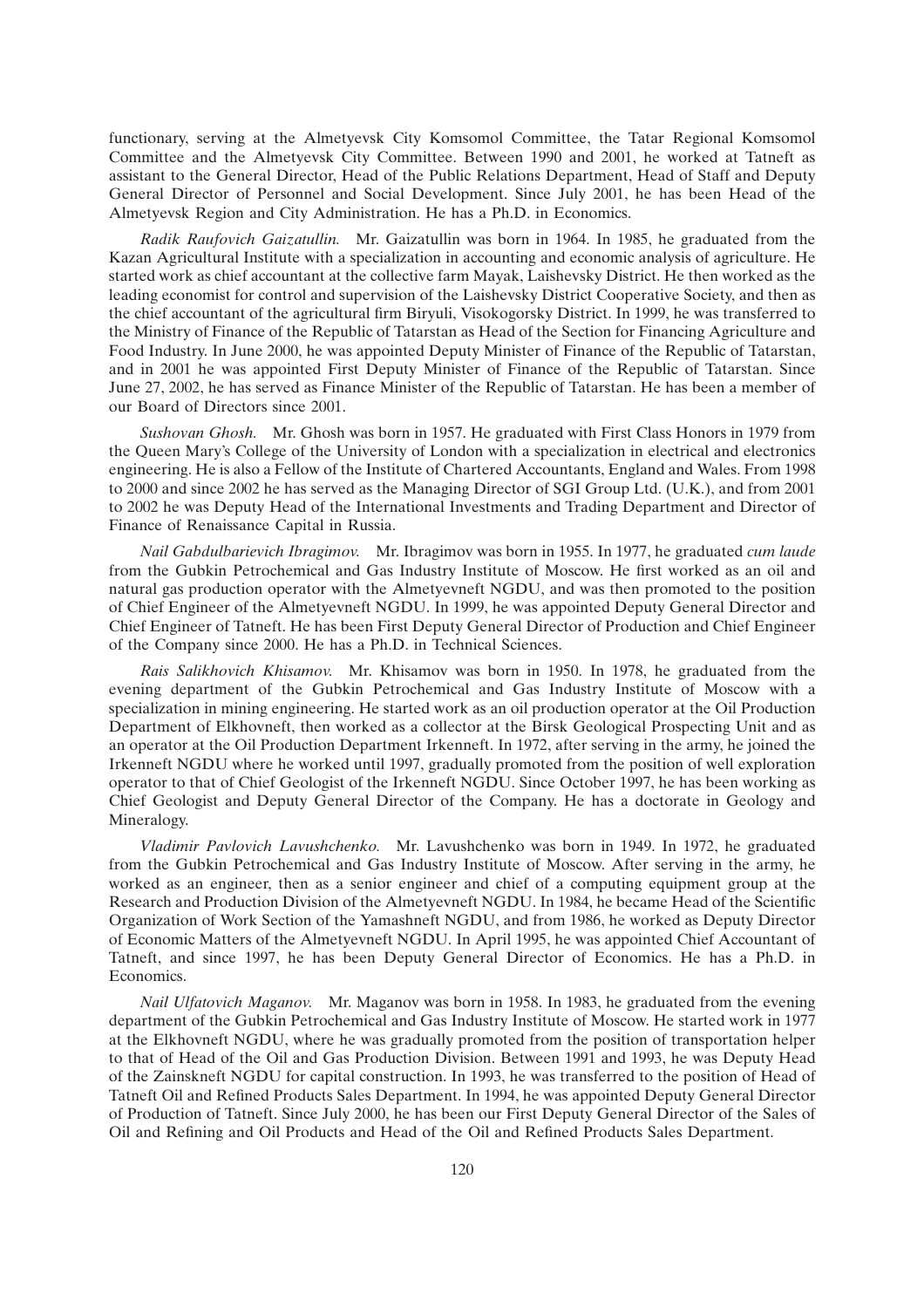*Renat Halliulovich Muslimov.* Mr. Muslimov was born in 1934. In 1957, he graduated from the Kazan State University with a specialization in geology and exploration of oil and natural gas fields. He started work in 1957 as a driller's assistant with a well development team, and later became Head of the Geological Section of the Oil Production Department of Bugulmaneft and Chief Geologist of the Oil Production Department of Leninogorskneft. From 1966 he worked as Chief Geologist and Deputy General Director of Tatneft. Since 1998, he has been State Counsel to the President of the Republic of Tatarstan. He has a Ph.D. in Geology and Mineralogy.

*Valery Yurievich Sorokin.* Mr. Sorokin was born in 1964. He graduated from the Kazan State University in 1986. From 1996 to 2002, he worked as director of the Agency for State Debt Management of the Republic of Tatarstan under the Ministry of Finance of the Republic of Tatarstan. Since 2003 he has been General Director of Svyazinvestneftekhim.

*Mirgazian Zakievich Taziev.* Mr. Taziev was born in 1947. He graduated from the Oktyabrsk Oil Technical College with a specialization in mechanics. In 1972, he graduated from the Gubkin Petrochemical and Gas Industry Institute of Moscow with a specialization in machine and equipment of the oil and gas industry. In 1965, Mr. Taziev began working as a machinist-repairman in the oil-industrial section of Tyumazineft of Production Association ''Bashneft.'' From 1966 to 1978, he worked at the Elkhovneft NGDU, as a mechanic, a specialist in oil production, and the head of exchange of the regional engineering-technological service. In 1978, he joined Tatneft, working as the head of the repair shop and assistant Head of Central Production Services for the repair of electrical loading stations. In 1984, he became assistant Head of construction at Elkhovneft. In 1988, he was appointed Head of the Irkenneft NGDU. From 2001 to 2005, Mr. Taziev served as Head of the Djalilneft NGDU. In 2005, he was appointed Head of the Almetievneft NGDU. Mr. Taziev is also a member of our Executive Board.

*Valery Pavlovich Vasiliev.* Mr. Vasiliev was born in 1947. He graduated from the Kazan Agricultural Institute in 1970 with a specialization in mechanical engineering. He started work in 1970 as a mechanical engineer at the District Coordination Council of the Agricultural Department of the Executive Committee of the Laishevsky District Council. He then worked in the Laishevsky District as Chief Engineer of the Volzhsky state farm, Chairman of the Put Ilyicha collective farm and Director of the Rossiya state farm. His other positions have included: from 1977 to 1985 service as a full-time party officer, serving as the Second and First Secretary of the Laishevsky District Committee of the Communist Party and Head of the Agriculture and Food Industry Section of the Tatar Region Committee of the Communist Party. In 1986, he was appointed First Deputy Chairman of the Republic's State Agricultural Committee and Minister of the Tatar Autonomous Soviet Socialist Republic. He was then appointed First Secretary of the Rybno-Slobodsky District Committee of the Communist Party. From 1989 to 1995, he worked at the government of the Republic of Tatarstan as First Deputy Chairman of the Council of Ministers of the Tatar Autonomous Soviet Socialist Republic and First Deputy Prime Minister of the Republic of Tatarstan. He was then Head of the Control Department of the President of the Republic of Tatarstan. From 1996 to 1999, he headed the Ministry for Agriculture and Food of the Republic of Tatarstan. In May 1999, he was appointed Chairman of the State Property Management Committee of the Republic of Tatarstan. Since 2001, he has been Minister for Land and Property Relations of the Republic of Tatarstan.

*Maria Leonidovna Voskresenskaya.* Ms. Voskresenskaya was born in 1955. She graduated from the Moscow Financial Academy in 1977 with a specialization in economics. She is a U.S. Certified Public Accountant and a certified Russian Auditor. She is also a Director in the Board of Directors of the Independent Directors Association in Russia. She worked at Ernst & Young Moscow office from 1991 until 2003, where she was a partner. During 1993 and 1994, she worked at Ernst & Young Philadelphia office in the United States. Since 2004 she served as a director of Brentcross Holding Ltd.

*David William Waygood.* Mr. Waygood was born in 1950. He is an Associate of the Institute of Bankers in the United Kingdom. From 1998 to 1999, Mr. Waygood served as Group Representative in the Moscow representative office of the National Westminster Bank plc. In 2000 and 2001, he was Director at LTP Trade plc, London, a trade finance company. Since August 2001, he has been Director of Waygood Limited, an international business consultancy.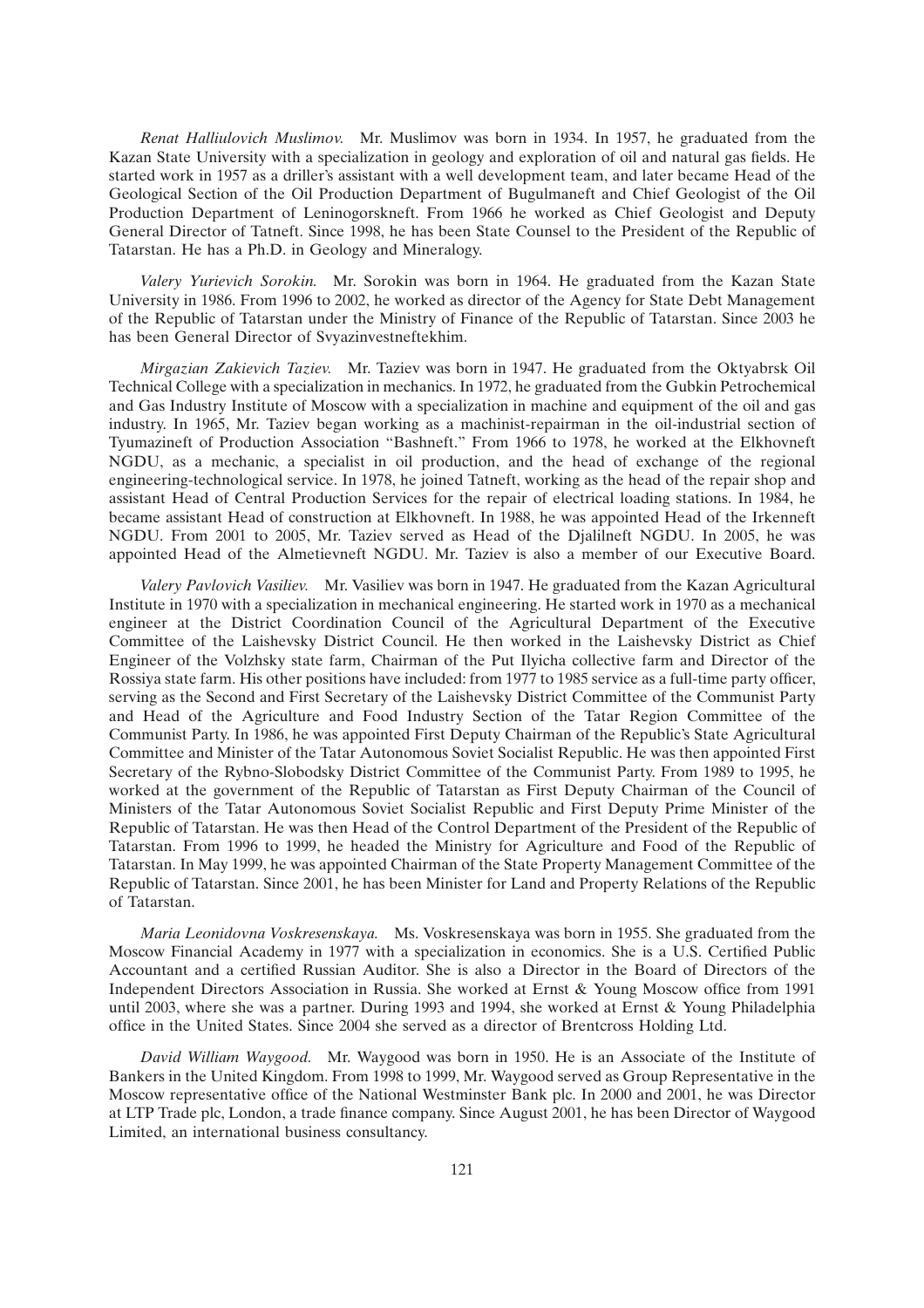*Viktor Isakovich Gorodny.* Mr. Gorodny was born in 1952. In 1978, he graduated *cum laude* from the Gubkin Petrochemical and Gas Industry Institute of Moscow with a specialization in technology and comprehensive mechanization of oil and gas field development. Mr. Gorodny also graduated from the Higher Communist Party School in Saratov in 1987, from the Business Technology College of the North-Western Extramural Polytechnic Institute in 1993 and from the International Personnel Academy in Kiev, Ukraine, in 1998. Between 1969 and 1984, he worked at the Almetyevneft NGDU at various worker and engineer positions, then served as Secretary of the Communist Party Committee at the Elkhovneft NGDU (1984-1985); superintendent of the industrial-transport section of the Almetyevsk City Committee of the Communist Party (1985-1988); and Deputy Head of the Capital Construction Department of the Almetyevneft NGDU (1988-1995). He is a deputy of the Joint Council of the Almetyevsk District of the city of Almetyevsk. Since 1995, he has served as Deputy General Director and Head of the Property Management Department of Tatneft. He has a Ph.D. in Economics.

*Iskandar Gatinovich Garifullin.* Mr. Garifullin was born in 1960. In 1981, he graduated from the Kazan Financial and Economic Institute with a specialization in accounting. Between 1981 and 1982, he worked as Deputy Chief Accountant of a mobile unit of the PA Tatneftestroi. Subsequent work includes serving as an accountant at the Construction and Installation Department of the Suleevneft NGDU (1983-1985); chief accountant of a state farm (1985-1989); Chief Accountant of the Almetyevsk District Agro-Industrial Production Association (1989-1991); Chief Accountant of the Almetyevneft NGDU (1991-1997); and Chief Accountant of Tatneft (1997-1999). Since 1999, Mr. Garifullin has served as Chief Accountant and Head of the Accounting and Financial Reporting Department of Tatneft.

*Valeriy Dmitrievitch Ershov.* Mr. Ershov was born in 1949. In 1978, he graduated from the Kazan State University with a specialization in jurisprudence. He started work in 1971 as an adjuster at the Omsk Aviation Plant. From 1972 to 1992 he served in the Ministry for the Interior of Tatarstan. He then worked as Head of the Bureau for Foreign Economic Relations of AO Alnas (1992-1995) and Director of OOO Taurus (1995-1998). In 1998, he joined Tatneft as Head of Legal Department (renamed from Legal Division after a reorganization in 2002).

*Semyon Afroimovich Feldman.* Mr. Feldman was born in 1936. In 1958, he graduated from the Leningrad Mining Institute and received the specialization of mining engineer for development of oil and natural gas fields. He worked first as an oil production operator, and then as a production foreman, manager of an oil production section and Deputy Head for Capital Construction at the Prikamneft NGDU. From 1985 until February 2004, he served as Deputy General Director of Capital Construction at Tatneft. From February 2004, Mr. Feldman has served as Advisor to the General Director of Tatneft.

*Khamid Zagirovich Kaveev.* Mr. Kaveev was born in 1955. He graduated from the Kazan Aviation Institute in 1978, and received a Ph.D. in Economics from the Academy of National Economy in 1992. After working at the Kazan Aviation Institute, he worked at the Minnibaevsk Oil Refinery from 1979 to 1984. He then worked as an instructor at the Almetyevsk City Committee of the Communist Party, from 1987, serving as Deputy Chairman of the City Council of People's Deputies and from 1989 as Chairman of the Almetyevsk City Council of People's Deputies. He has served as Deputy Manager of the joint ventures Tatoilpetro and TATEX since 1992, and was appointed General Director of TATEX in December 1996. Since June of 1999, he has served as Deputy General Director and Head of the Foreign Economics Corporation of Tatneft. Since 2005, Mr. Kaveev became Director of OOO Tatneft Regions and continued to serve as Deputy General Director.

*Rustam Nabiullovich Mukhamadeev.* Mr. Mukhamadeev was born in 1952. In 1977, he graduated from the Gubkin Petrochemical and Gas Industry Institute of Moscow, with a specialization in technological and complex mechanization for the development of oil and gas fields. From 1970 to 1971, Mr. Mukhamadeev worked as a student operator for Elkhovneft. Following service in the army, he joined the evening department of the Tatarstan branch of the Gubkin Petrochemical and Gas Industry Institute of Moscow as a senior laboratory technician. In 1975, Mr. Mukhamadeev returned to Elkhovneft as an oil-pump research engineer, subsequently becoming a senior geologist at Tatneftegasrazvedka in 1978. His subsequent work includes serving as an instructor in the industrial-transport section of the Almetyevsk City Committee of the Communist Party (1981-1985); Secretary of the Communist Party committee, Assistant Director of Personnel, extra-curricular and social development, Assistant Director of Social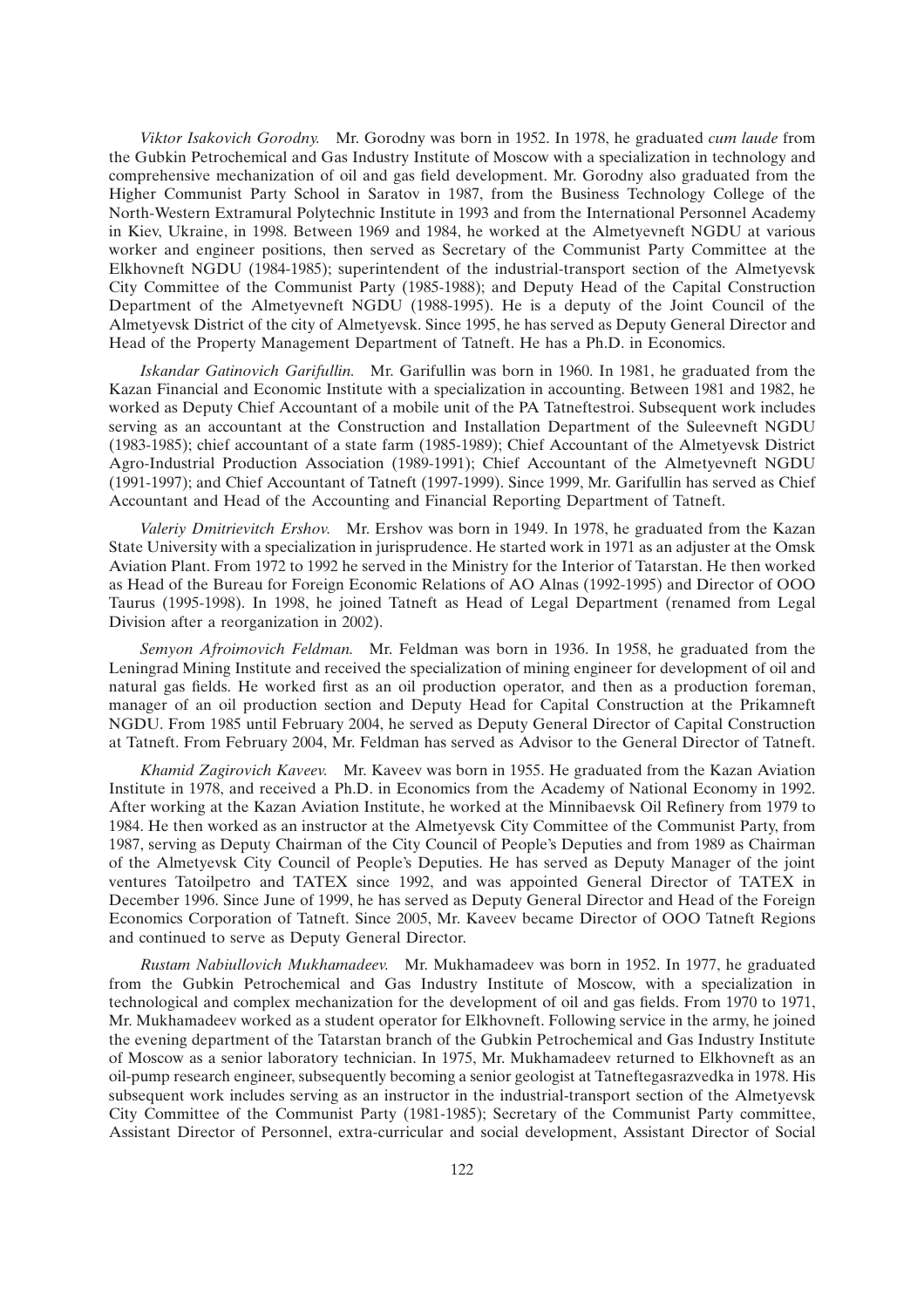Development and Assistant Director of General Operations of the Elkhovneft NGDU (1985-1998); and head of the Almetyevsk repair and construction division of Tatneft (1998-2001). Mr. Mukhamadeev has served as our Deputy General Director of Personnel and Social Development since August 2001.

*Rafael Saitovich Nurmukhametov.* Mr. Nurmukhametov was born in 1949. He began working in 1966 as an electrician. In 1974, he graduated from the Ufa Oil Institute with a specialization in technology and complex mechanization of the development of oil and gas fields. After graduation, he worked at the Suleevneft NGDU as an oil production operator, technology engineer, foreman for oil production, Head of the Oil and Gas Production Shop, and Head of Subterranean and Capital Oil Well Workover. Mr. Nurmukhametov has also served at the Tatar Regional Committee of the Communist Party and as an instructor and Head of the Oil and Gas Production Departments of the Djalilneft NGDU (1983-1986), the Laseganneft NGDU (1986-1989) and the Pokachivneft NGDU (1987-1989). Since 1989, he has been Head of the Leninogorskneft NGDU of Tatneft.

*Rafkat Mazitovich Rakhmanov.* Mr. Rakhmanov was born in 1948. He started work in 1964 as a car mechanic. In 1970, he graduated from the Ufa Oil Institute with a specialization in machinery and equipment for oil and gas fields. After graduation, he worked at the Djalilneft NGDU as a laboratory engineer, oil production foreman, Head of the District Engineer Controlling Service, Head of Oil and Gas Production Shop and Head of a Production Department. He later became Chief Engineer at the Company for well workover. From 1982-1986, he was Head of Oil and Gas Production Shop and then Head of Production Department of the Elkhovneft NGDU. In 1986, he was appointed Head of Almetyevsk Central Base for the Maintenance of Oil Production Equipment. In 2001, he became our Deputy General Director of Oil Well Repair and Oil Enhanced Recovery.

*Zagit Foatovich Sharafeev.* Mr. Sharafeev was born in 1956. In 1980 he graduated from the Kazan Chemical-Technological Institute and in 1991 he graduated from the All-Union Finance and Economics Institute. He also has a Ph.D. in Economics. From 1997 to 2000, he was General Director of OAO Nizhknekamsktekhuglerod. From 2000 to 2002, Mr. Sharafeev was First Deputy General Director of Nizhnekamskshina and from 2002 was First Deputy Director of Tatneft-Neftekhim. In August 2004, Mr. Sharafeev became Director of Tatneft-Neftekhim.

*Fyodor Lazarevich Shyelkov.* Mr. Shyelkov was born in 1948. In 1972, he graduated from the Gubkin Petrochemical and Gas Industry Institute of Moscow with a specialization in oil and gas field machinery and equipment. He started work in 1966 as a driller's assistant at the directorate Tatburneft. His subsequent work positions include: mechanic, driller's assistant, senior mechanical engineer at Leninogorskburneft (1972-1973); service in the army (1973-1974); mechanic, Deputy Manager, Manager of the Production Servicing Unit, Secretary of the Communist Party Committee of the Leninogorsk Drilling Work Department (1974-1983); Head of the Leninogorsk Oil Well Repair and Oil Enhanced Recovery Department (1983-1985); First Deputy General Director of PA Tatneft for Western Siberia (1985-1987); Head of the Department for the Preparation of Processing Fluid for Maintaining Reservoir Pressure of PA Tatneft (1987); and as Deputy General Director of PA Tatneft and Head of the Industrial Transport and Special Purpose Equipment Department (1987-1996). Since 1996, he has served as our Deputy General Director of General Matters.

*Mikhail Nikolaevich Studenskiy.* Mr. Studenskiy was born in 1945. In 1966, he graduated from the Oktyabrsk Oil Technical College with a specialization in oil well drilling, and he graduated from the Ufa Oil Institute in 1972. From 1966 until 1997, he held various positions, from driller to Head of Almetyevsk Drilling Works Department. He has served as Deputy General Director of Drilling of Tatneft since January 2000 and as a Deputy General Director and Head of the Drilling Department since October 2002.

*Evgeny Aleksandrovich Tikhturov.* Mr. Tikhturov was born in 1960. In 1982, he graduated from the Ordjonikidze Moscow Management Institute with a specialization in organization of management. After service in the army, he started work in 1984 at the Yamashneft NGDU as an engineer. Subsequent positions included: Head of the Labor Organization Section, Head of the Labor and Salary Section, Deputy Head for Economics, Deputy Head for Economics—Chief Accountant. In 1995, he was transferred to the position of Deputy Head of Economics and Finances. In 1997, he was appointed Head of Tatneft's Finance Department. Since 1999, he has served as the Head of Finance Department.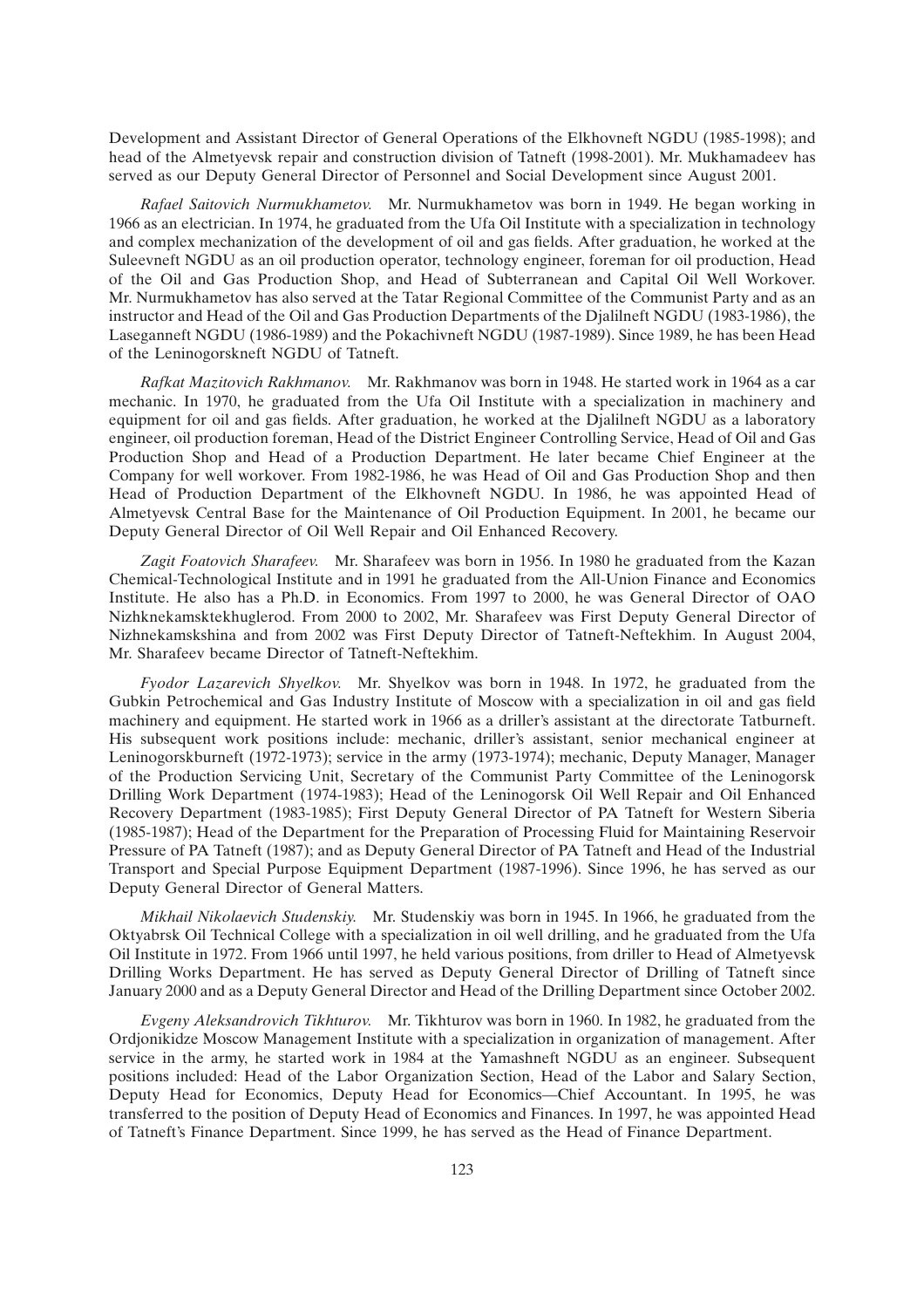*Vladlen Aleksandrovich Voskoboinikov.* Mr. Voskoboinikov was born in 1965. He graduated in 1993 from the Southern Alberta Institute of Technologies with a specialization in accounting and he received an MBA from the University of Aspen in 2002. From 1995 to 1999, he worked at Black Sea Energy, a company listed on the Toronto Stock Exchange, as Chief Financial Officer for oil projects in Russia, then from the year 2001 to 2005, he worked as Chief Financial Officer at the Siberian Service Company, one of the largest oil servicing companies in Russia. Beginning from September 2005, he has served as Head of the Consolidated Financial Reporting Department at Tatneft and became member of the Management Board on December 30, 2005.

*Alexander Trofimovich Yukhimets.* Mr. Yukhimets was born in 1949. He graduated from the Tatar evening faculty of the Gubkin Petrochemical and Gas Industry Institute of Moscow in 1972. He started working in 1966 as a machinist, master in oil production of RITS-1 of the Almetyevneft NGDU. After serving in the army, he worked as an engineer and as Head of Shift of RITS-1. In 1974, he was elected Deputy Secretary of the Communist Party Committee of the Almetyevneft NGDU. From 1976 to 1979, he worked as Deputy General Engineer for Safety. He was elected Head of the Trade Union of the Almetyevneft NGDU in 1979 and Head of the Trade Union of Tatneft in 1985. He served as Deputy Head of the Suleevneft NGDU from 1990 to 1995. Since 1995 Mr. Yukhimets has served as Secretary of our Board of Directors.

*Vladimir Nikolaevich Zinoviev.* Mr. Zinoviev was born in 1951. He graduated from the Kazan Construction Engineering Institute in 1980 with a specialization in industrial and civil construction. Following service in the army (1972-74), he was a foreman at a construction company (1974-76), instructor of industrial-transportation department of the City Communist Party Committee (1976-1980), chief engineer of construction company No. 52 (1980-84), chief engineer and then director of industrial construction complex of the Yakutgasstroy trust in Yakutia (1984-91) and chief engineer of industrial construction company No. 5 (1991-1992). From 1992 through February 2004, he served as deputy chief for capital construction of the Yamashneft NGDU. From February 2004, he has served as Deputy General Director of Capital Construction at Tatneft.

## **COMPENSATION**

Total salaries, bonuses and other awards paid by Tatneft and its subsidiaries to members of the Board as a group and to executive officers other than members of the Board as a group during 2005 were approximately RR179.1 million, and approximately RR96.3 million during 2004, as compared with approximately RR77.7 million during 2003.

In addition, in 2004, we issued and placed to members of our Board and senior management 10,028,000 options to acquire 10,028,000 Ordinary Shares, representing approximately 0.46% of our Ordinary Shares. The options, represented by option certificates, are non-transferable and are exercisable before the end of the fiscal year ended December 31, 2004. Each option entitles its holder to purchase one Ordinary Share at the exercise price, corresponding to the minimum price of the Ordinary Shares in the three-year period preceding the date the decision on issuance of the option certificates was adopted by our Board of Directors. We reserve the right to repurchase during the 90-days period following the end of the fiscal year ended December 31, 2004 outstanding options at the maximum weighted average daily market price of our Ordinary Shares for the preceding three years on the Moscow Interbank Currency Exchange (the ''MICEX'') less the exercise price of the option. In 2005, we repurchased the options granted in 2004 at RR43.48 per option and in 2004 we repurchased the options granted in 2003 at RR40.26 per option. We acquired Ordinary Shares underlying the options on the secondary market. IFK Solid, acted as the underwriter and placement agent for the issuance of the options, and OAO Aktsionerny Kapital (''Aktsionerny Kapital''), our registrar, acts as the registrar for the option certificates. See ''Item 7—Major Shareholders and Related Party Transactions—Related Party Transactions.'' In 2005, we issued and placed 9,840,000 options, 9,611,000 of which we repurchased in the first quarter of 2006 at RR94.03 per option. The remaining options were cancelled due to the non-fulfillment by the beneficiaries of the corresponding options of their working objectives.

We provide termination benefits for the following members of our Board of Directors: Mr. Takhautdinov, Mr. Khisamov, Mr. Lavushchenko, Mr. Maganov and Mr. Taziev. Upon termination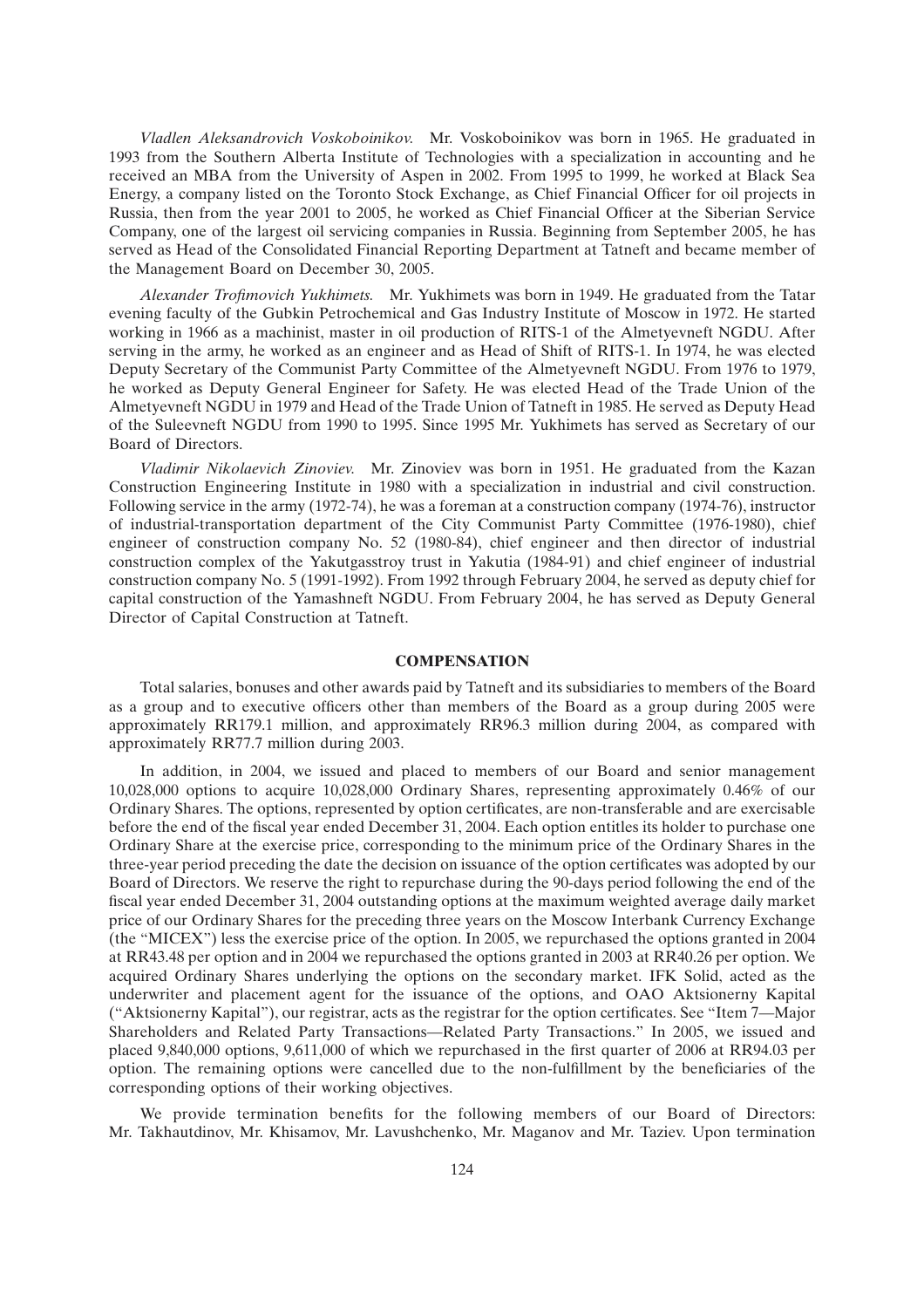these directors receive a one-time cash payment, which is determined as a multiple (10 times) of the basic portion of their monthly salary and in the aggregate totaled RR8,480,720 as of May 15, 2006.

## **BOARD PRACTICES**

#### **Authority of the Board**

The Board has the right to take decisions on all issues pertaining to our activity and internal affairs, except for issues within the competence of the shareholders' meeting, the General Director or the Executive Board. See "—The General Director" and "—The Executive Board" under this Item.

The following matters are within the competence of the Board, according to the Joint-Stock Companies Law, our Charter and the Provisions on the Board of Directors:

- determining our strategic priorities;
- convening annual and extraordinary meetings of shareholders;
- approving agendas for shareholders' meetings;
- determining record dates for the right to participate in the shareholders' meetings;
- submitting certain matters to the shareholders' meetings, as provided for by law; deciding on inclusion of shareholders' proposals to the agendas for shareholders' meetings and deciding on other matters related to the convening and holding of the shareholders' meetings;
- deciding on increases in our charter capital through issuance of additional shares within the amount of authorized shares;
- placement of bonds and other securities:
- determining the market value of property, where provided for by law;
- acquiring stocks, bonds, and other securities we may issue, where provided for by law;
- appointing and dismissing the General Director and the Executive Board;
- making recommendations relating to the amount of remuneration and contributory compensation to be paid to members of the Revision Committee (as defined below) and determining payments for the services of the independent auditors;
- recommending the amount of the dividend on shares and the procedure for payment thereof;
- using our reserves and other funds;
- forming branches and opening representative offices;
- concluding certain major transactions by the Company, where provided for by law;
- concluding certain interested party transactions, where provided for by law;
- approving our registrar and determining the terms and conditions of our agreement with the registrar and its termination;
- amending our Charter following the placement of additional shares, including amendments relating to the increase in our charter capital, as provided by law;
- determining the procedures for presenting all bills, statements and declarations and determining the system for calculation of profits and losses, including the rules relating to the amortization of property;
- appointing the First Deputy General Director;
- appointing and dismissing the Secretary of the Board and determining her/his duties;
- approving other internal documents of the Company on the regulation of the matters related to the competence of the Board of Directors, excluding internal documents that are within the competence of the shareholders' meeting and executive bodies where provided for in the Charter;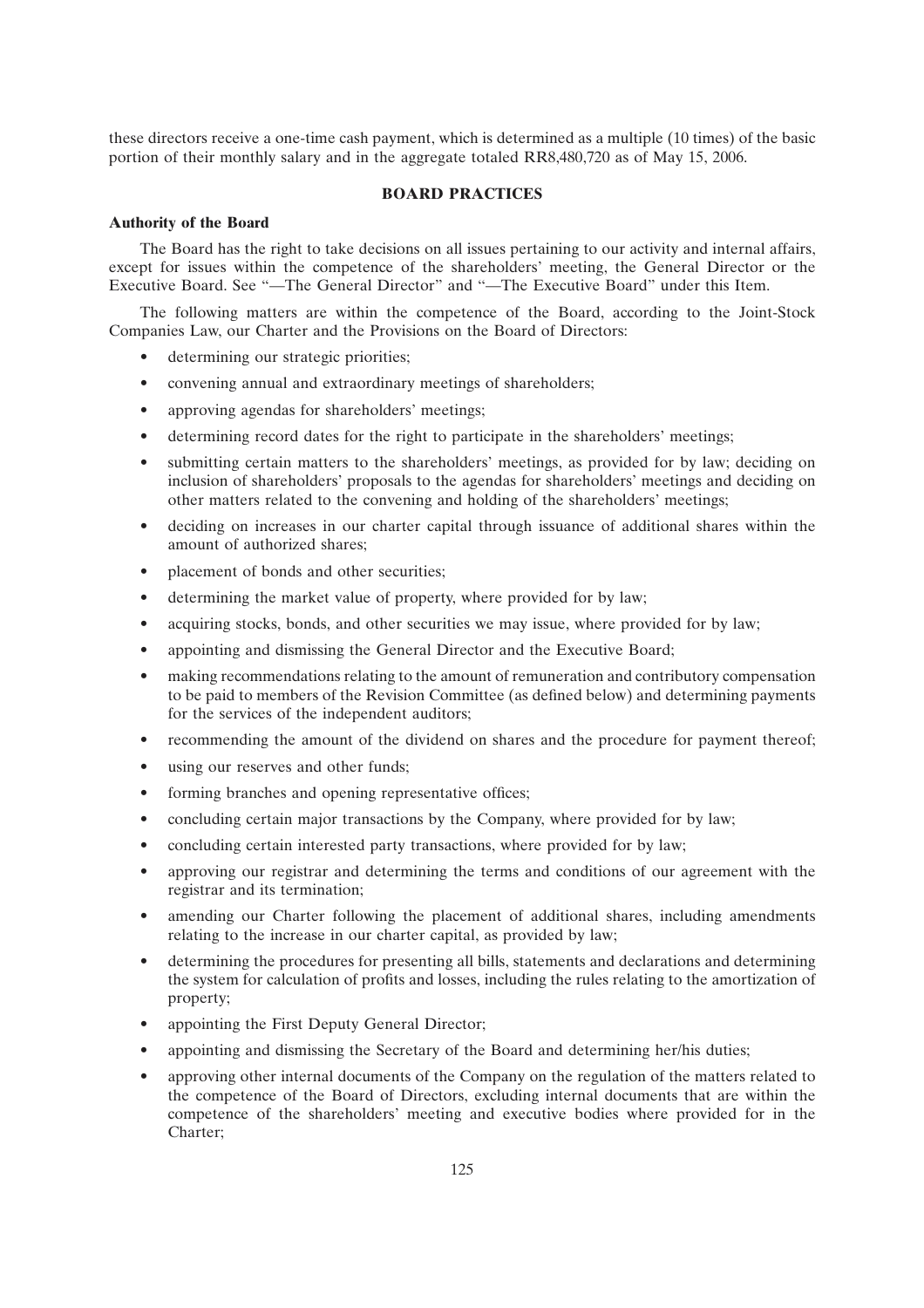- forming committees of the Board of Directors and approving related Regulations;
- adopting the Corporate Governance Code and amending it;
- approving the working standards of the Board of Directors and the Executive Board and determining their compensation; and
- making other decisions that are not within the competence of the shareholders' meeting, the General Director and the Executive Board.

## **Meetings of the Board**

The Board meets whenever necessary, but in general once every month. The Board must hold one meeting at least one month prior to the annual shareholders' meeting to review Tatneft's annual report.

Meetings of the Board can be called by the Chairman of the Board or at the request of any other Director, the General Director, the Executive Board, any member of the Revision Committee or the independent auditor. The agenda of Board meetings must include any items proposed by shareholders who own in the aggregate at least 5% of our Ordinary Shares, members of the Board, the Revision Committee, the General Director or the Executive Board.

The Joint-Stock Companies Law and our Charter generally require the affirmative vote of a majority of our directors present at a meeting for an action to pass. A quorum exists if more than 50% of our directors are present. Russian law requires a unanimous vote of all of our directors for certain decisions, such as the approval of major transactions, and the issuance of additional shares. The Chairman of the Board casts the deciding vote in the event of a tie.

The minutes of Board meetings must be accessible for review to any shareholder upon request.

The current Joint-Stock Companies Law prohibits a person from holding the posts of Chairman of the Board and General Director at the same time.

## **Committees of the Board of Directors**

*Audit Committee.* As of the date of this annual report, the Audit Committee of our Board of Directors, appointed on June 30, 2005, is comprised of the following directors: Mr. Ghosh (Chairman), Mr. Gaizatullin, Mr. Waygood and Ms. Voskresenskaya. Under the terms of reference of the Audit Committee, its membership shall consist of at least three directors, including one director who is an audit committee financial expert. We have determined that pursuant to Rule 10A-3 under the Exchange Act, three members of our Audit Committee are independent and that the fourth falls under the exemption from the audit committee member independence requirement provided by Rule 10A-3(b)(iv)(D) under the Exchange Act. In addition, our Board has determined that Ms. Voskresenskaya qualifies as an ''audit committee financial expert'' for purposes of Item 16A of Form 20-F. Responsibilities of the Audit Committee are separate from the responsibilities of our Revision Committee that we are required to maintain as a matter of Russian law. See ''—Revision Committee'' under this Item. Our Audit Committee is responsible for submitting recommendations to the Board of Directors on an annual basis regarding the independent auditor, negotiating the terms of engagement of the independent auditor and evaluating its performance, overseeing completeness and correctness of our financial statements and evaluating reliability, effectiveness of our internal control, pre-approving permissible non-auditing services provided by our auditor and dealing with ''whistleblowing'' reports.

*Human Resources and Compensation Committee.* As of the date of this annual report, our Human Resources and Compensation Committee, appointed on June 30, 2005, is comprised of the following directors and members of senior management: Mr. Waygood (Chairman), Mr. Lavushchenko, Mr. Ibragimov, Mr. Gorodny, Mr. Mukhamadeev and Mr. Garifullin. The Human Resources and Compensation Committee is responsible for appraising the work of the Board and management, developing recommendations with respect to remuneration of top managers, the terms of their employment contracts and personnel policies more generally, establishing criteria for selecting candidates for the Executive Board and to head the Company's structural divisions, and as preparing proposals on the main terms of agreements with members of the Board of Directors, the General Director and members of the Executive Board.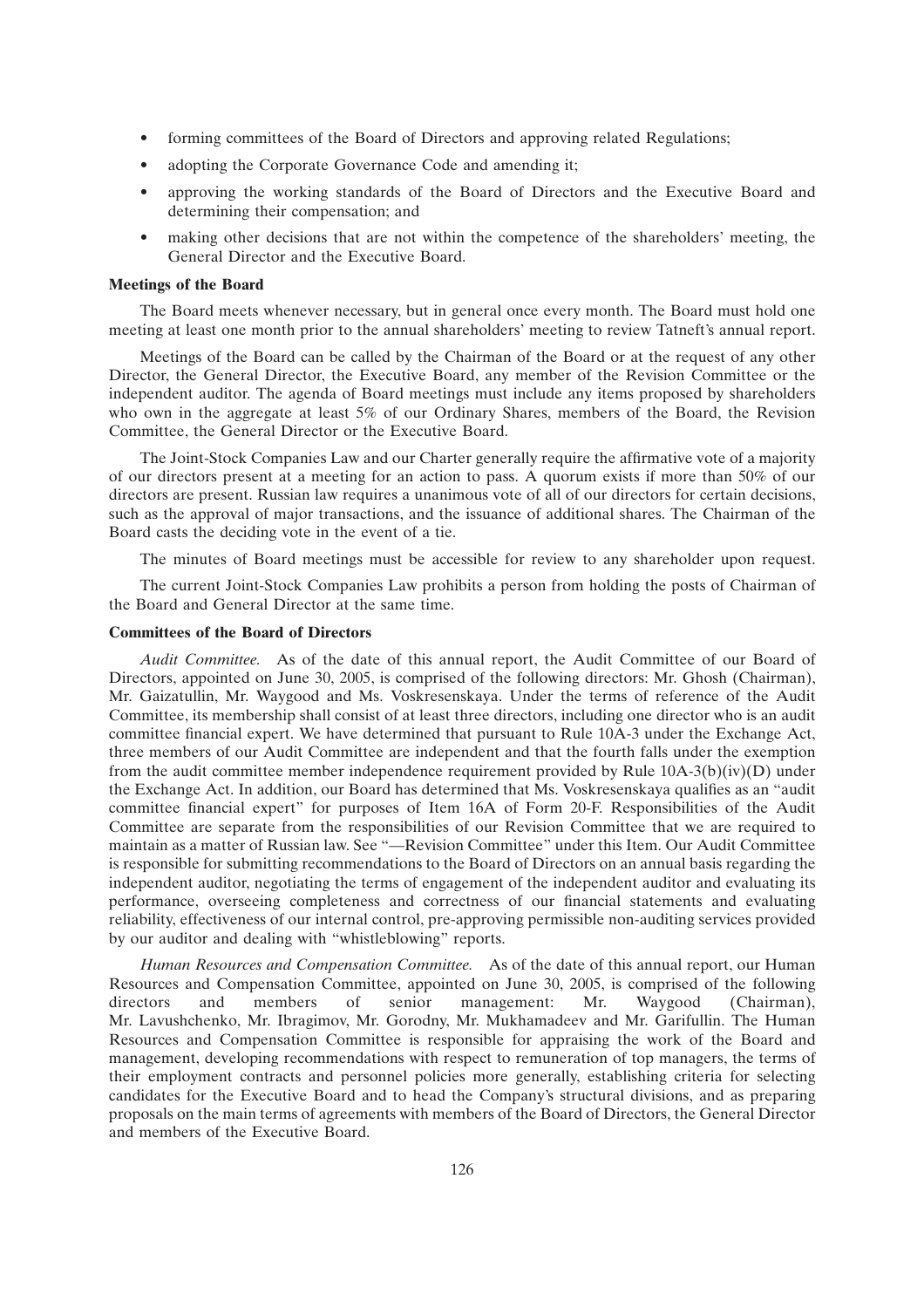*Corporate Governance Committee.* As of the date of this annual report, our Corporate Governance Committee, appointed on June 30, 2005, is comprised of the following directors and members of senior management: Mr. Gorodny (Chairman), Mr. R.S. Khisamov, Mr. Sorokin, Mr. Ershov, Mr. R.M. Khisamov and Mr. Rakhmatullin. The Corporate Governance Committee provides reports and recommendations to the Board of Directors regarding development and improvement of our corporate governance practices, including relationships between the shareholders, the Board of Directors and management and interaction with the subsidiaries and other affiliates.

*Disclosure Committee.* As of the date of this annual report, our Disclosure Committee, appointed on June 30, 2005, is comprised of the following directors and members of senior management: Mr. Lavushchenko (Chairman), Mr. Gorodny, Mr. Tikhturov, Mr. Ershov, Mrs. T. Vilkova, Mr. Gaifutdinov, Mr. Demin, Mr. Garifullin, Mr. Rafikov, Mr. Volkov and Mr. Yukhimets. The Disclosure Committee is responsible for assisting the Board of Directors and the chief executive and financial officers in developing, carrying out and evaluating our internal controls and procedures in connection with information disclosure.

## **Approval of Major Transactions**

The Joint-Stock Companies Law defines a ''major transaction'' as a transaction (including a loan, pledge or guarantee) or a series of interrelated transactions not in the ordinary course of business and not in connection with the placement of ordinary shares or securities convertible into ordinary shares, involving the acquisition or disposal of assets, the value of which constitutes 25% or more of the balance sheet value of the assets of a company calculated in accordance with RAR as of the most recent reporting date. Major transactions involving assets ranging from 25% to 50% of the balance sheet value of the assets of a company require the unanimous approval of all members of the Board or, in the absence of such approval, the affirmative vote of shareholders holding a majority of the voting shares present at a shareholders' meeting. Major transactions involving assets in excess of 50% of the balance sheet value of our assets require a three-quarters affirmative vote of shareholders present at a shareholders' meeting.

## **Approval of Interested Party Transactions**

The Joint-Stock Companies Law contains special requirements for approval of transactions with interested parties. The definition of ''interested parties'' includes members the Board, the General Director, members of the Executive Board, any person that owns, together with any affiliates, at least 20% of our Ordinary Shares (for example, Tatarstan or the Tatarstan Ministry for Land and Property Relations) or that may give instructions to us with which we must comply, provided that such person, or that person's close relatives or affiliates:

- is a party to, or beneficiary of, a transaction with us, whether directly or as a representative or intermediary;
- owns, together or separately, at least 20% of the issued shares of a legal entity that is a party to, or beneficiary of, a transaction with us, whether directly or as a representative or intermediary; or
- is a member of the Board or any management body of the company (or the managing company of such company) that is a party to, or a beneficiary of, a transaction with us, whether directly or as a representative or intermediary.

We must obtain the approval of one of the following prior to entering into an interested party transaction:

• a majority of independent directors (1) who are not ''interested parties'' in the transaction and (2) who are not, and were not during the year preceding the date of approval, our affiliates (except for serving as directors) and who and whose close relatives are not, and were not during the year preceding the date of approval, the General Director or members of the Executive Board; or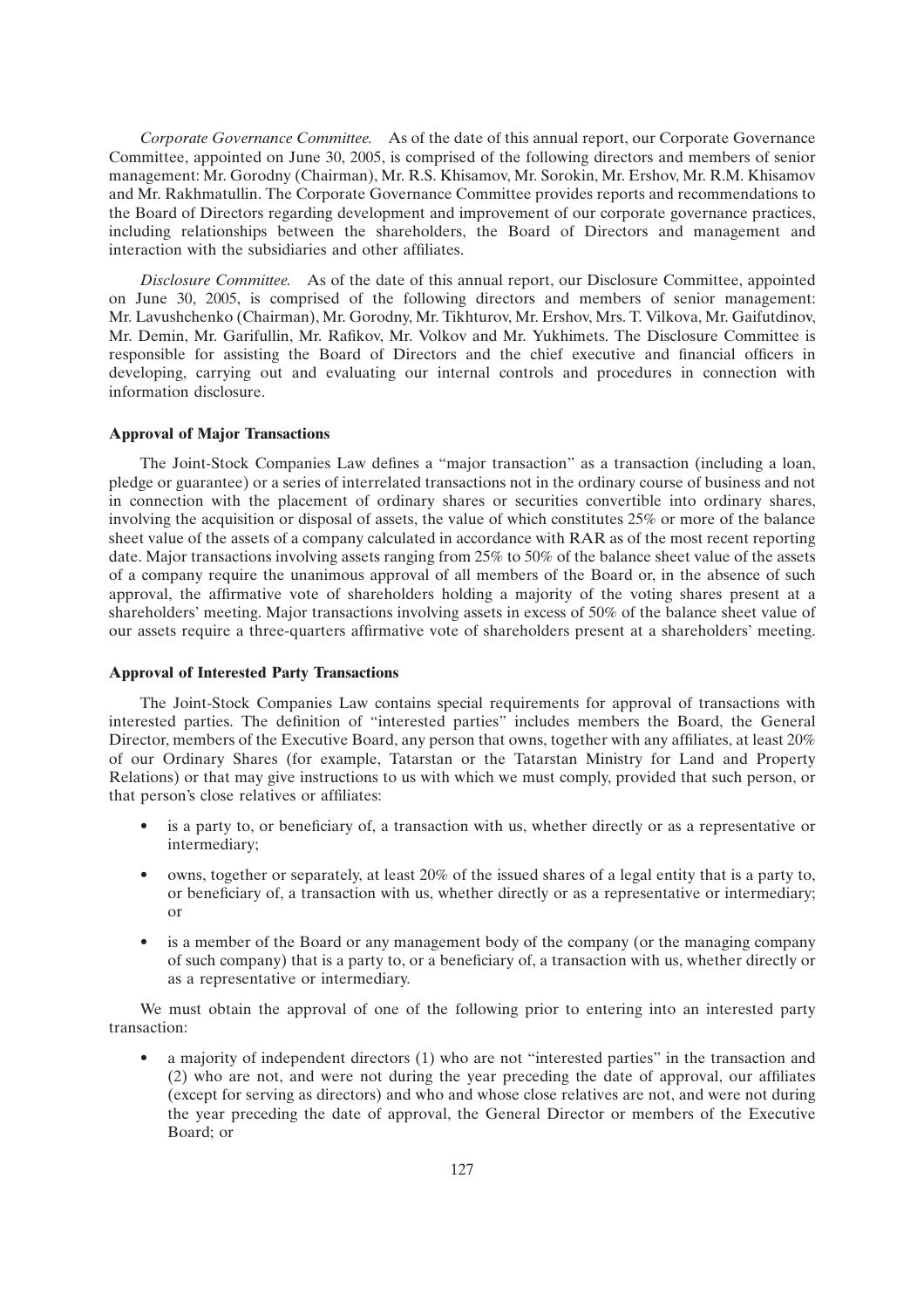• a majority of all shareholders that are not ''interested parties'' in the transaction if (1) the value of such transaction is at least 2% of the value of our balance sheet assets calculated in accordance with RAR as of the most recent reporting date; (2) the transaction involves the issuance of shares or securities convertible into shares in an amount that equals at least 2% of the Ordinary Shares and ordinary shares into which the issued securities convertible into ordinary shares, if any, may be converted; or (3) all members of the Board are interested parties or are not independent directors.

In certain non material transactions, we failed to comply with this requirement of the Joint-Stock Companies Law. Due to the nature of these transactions, we do not believe that this failure will have a material impact on our financial condition or results of operations. See ''Item 3—Key Information—Risk Factors—Risks Relating to the Russian Legal System and Russian Legislation—Some transactions between us and interested parties require the approval of disinterested directors or shareholders and our failure to obtain approvals could cause our business to suffer.''

## **Approval of Transactions other than Major Transactions and Interested Party Transactions**

We have adopted a regulation on the procedure for approving certain transactions by the Board of Directors, approved by the Board on March 28, 2006 (the ''Regulation''), the scope of which is broader than what is required by the Joint-Stock Companies Law. Pursuant to this regulation, advance approval by the Board is required for the following transactions made by Tatneft, its subsidiaries and other organizations controlled by Tatneft (the ''Group Companies''), or on their behalf:

- extension of loans or placement of funds (including deposits), as well as offering of guarantees for debt obligations (sureties, guarantees, pledges or property rights), except for transactions:
	- the amount of liabilities under which does not, in any single transaction or group of related transactions (*i.e.*, transactions with the same participants and with the same commercial goal, including loans extended under the single credit line, provision of various type of security for the same debt obligation, etc) exceed 0.5% of the book value of the net assets of the Group Company according to its financial statements as of the then last reporting date;
	- in which the borrowers or deposit-takers (or obligors under debt obligations that are guaranteed or secured) are other Group Companies, or entities, companies or organizations, the financial statements of which are consolidated with the financial statements of Tatneft prepared in accordance with U.S. GAAP;
	- that are carried out on market terms in the ordinary course of business, including commercial (trade) credits;
	- that represent extension of loans or bank guarantees, as well as placement of funds, by Group Companies that are credit organizations holding relevant licenses; and
	- that represent placement of deposits with credit organizations on market terms.
- acquisition of Tatneft shares or derivatives and securities convertible into Tatneft shares (including depositary receipts based on the Tatneft ordinary shares), except for transactions connected with the ordinary business activities of a Group Company.
- sale of property the book value or contractual selling price of which exceeds 2% of the book value of the net assets of the Group Company according to its financial statements as of the then last reporting date.

The Board may whether approve, refuse or postpone the issue of the advance approval. The decision is taken by a majority vote of members of the Board participating in the meeting. In the event of a tied vote of members of the Board, the Chairman of the Board shall cast the deciding vote.

The Board may also initiate procedures for approval of a transaction that has been already entered into and falling within the scope of this Regulation. Each transaction that is required to be approved in advance by the Board pursuant to this Regulation and that was carried out without such an approval must be notified for approval to the Secretary of the Board. If the Board decides not to approve the transaction,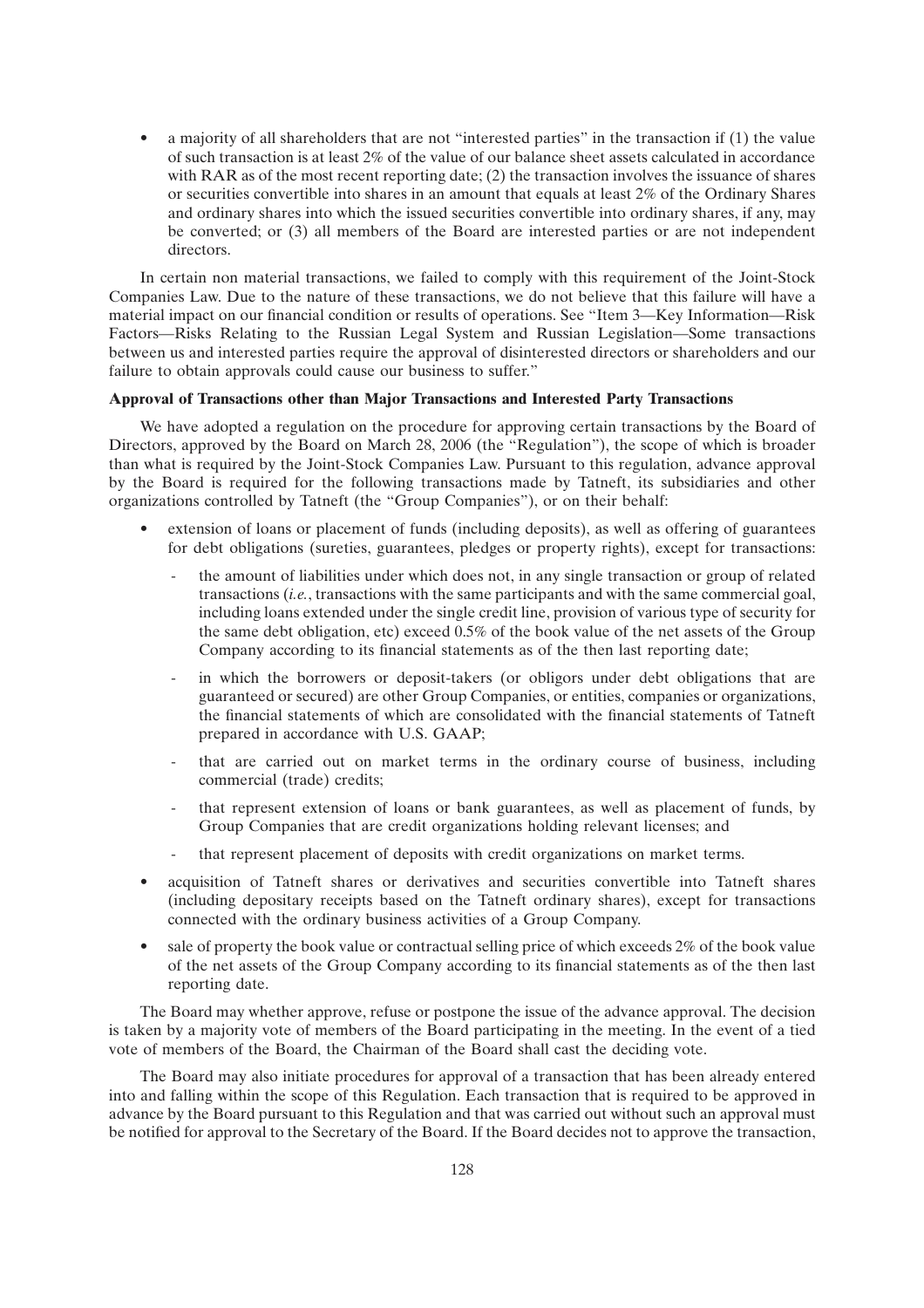the Group Company that is the initiator of the transaction is requested to undertake all possible measures to terminate such a transaction, provided, however, that such termination would not lead to any losses for the Group Company.

## **The General Director**

The General Director is elected by the Board for a five-year term, and can be removed by a vote of 75% of the members of the Board. The current General Director, Mr. Shafagat F. Takhautdinov, was elected by the Board on June 21, 1999, and re-elected for an additional five years on May 24, 2004.

The General Director exercises day-to-day control over our activities. The General Director is accountable to the Board and the shareholders. The General Director is authorized, without a power of attorney, to take actions on behalf of the Company, within his powers established by our Charter and the applicable law.

Pursuant to the Charter and the Provisions On the General Director approved by the shareholders on June 25, 2004, the authority of the General Director includes the following:

- managing our assets in the manner prescribed by our Charter and the law;
- nominating candidates for First Deputy General Director;
- nominating candidates to the Executive Board;
- organizing work of the Executive Board and delegating duties among members of the Executive Board;
- making employment decisions;
- concluding collective bargaining agreements;
- appointing and dismissing heads of departments and representative offices; and
- approving internal documents of the Company, excluding internal documents that are within the competence of the shareholder's meeting, Board of Director and Executive Board.

The General Director also chairs the meetings of our Executive Board.

## **The Executive Board**

The Executive Board is our collegial executive body. While under the Provisions on the Executive Board approved by the shareholders on June 28, 2002, the Executive Board does not have a fixed number of members, the General Director, the First Deputy General Directors, the Chief Accountant, the Secretary of the Board and the Head of the Legal Department must be among its members. Other members may be appointed by the Board. The Executive Board exercises day-to-day management and control over our activities. Pursuant to the Charter, the Executive Board provides for the execution of the following:

- developing our programs of activities;
- participating in commercial and non-commercial organizations;
- fulfilling our financial and investment programs;
- selling our shares and other securities;
- determining procedures for access to the register of shareholders;
- submitting proposals on profit and loss distribution to the Board;
- determining our domestic and foreign pricing policies; and
- approving other internal documents of the Company on the regulation of matters related to the competence of the Executive Board and other documents provided by the General Director.

The Executive Board meets when necessary as determined by the General Director, or at the request of one-third of members of the Executive Board, Board of Directors, Revision Committee or the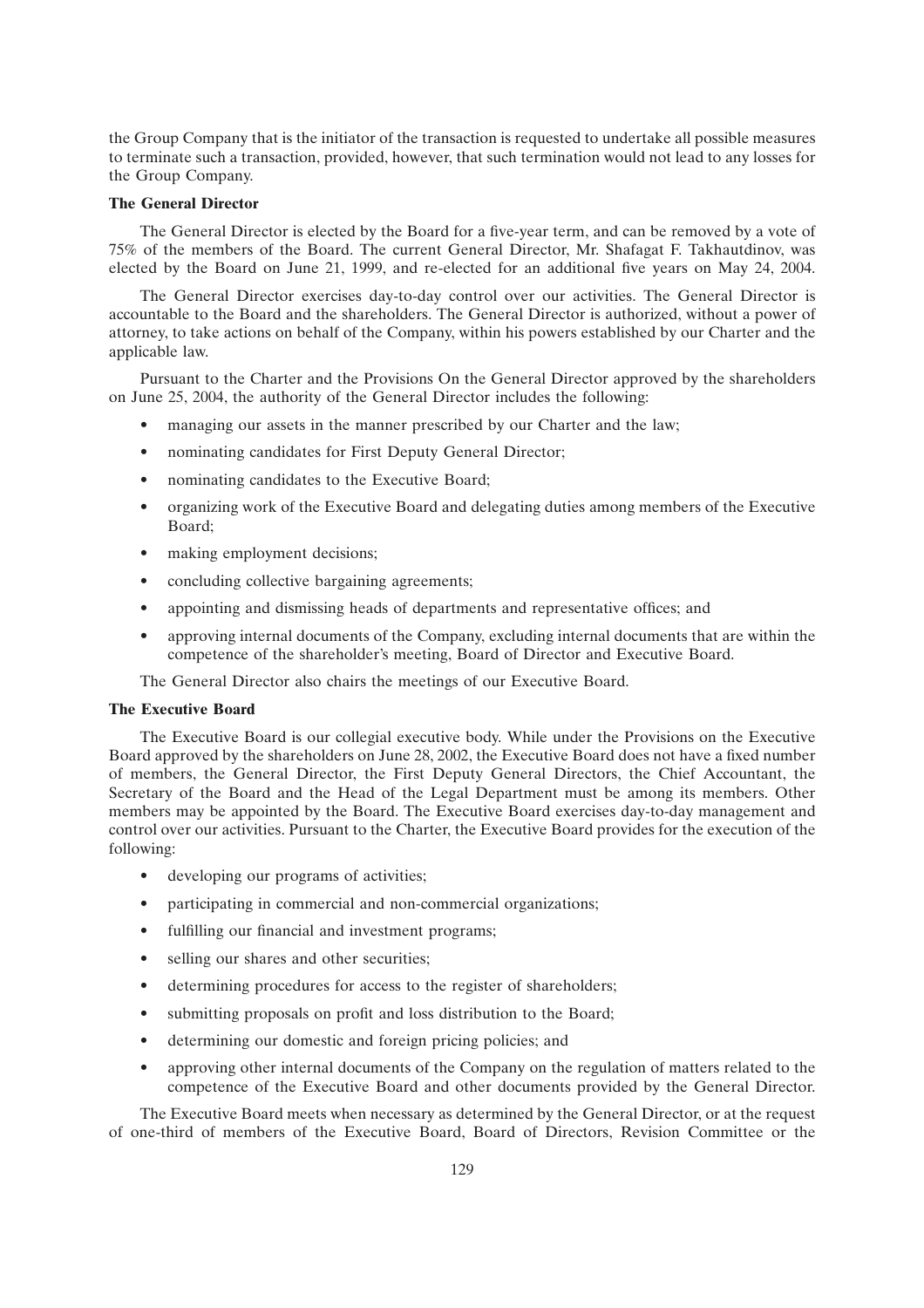Chairman of the Board of Directors. Meetings of the Executive Board have a quorum if at least one-half of the members are present. All decisions are taken by a simple majority of votes. The Chairman of the Executive Board has the deciding vote in the event of a tie.

## **Revision Committee**

The Revision Committee is our financial control body required by the Joint-Stock Companies Law, and is charged with supervising our financial and economic activity. It is accountable to the general shareholders' meeting. The Revision Committee makes decisions by a majority of votes of its members.

The Revision Committee consists of nine members, elected by the general shareholders meeting. The Revision Committee cannot include directors, the General Director or any other of our officers. Revision Committee members serve a one-year term.

The Revision Committee must submit its annual report to the Board at least 40 days prior to each annual shareholders' meeting.

The Revision Committee can be directed to conduct a special audit by holders of 10% or more of the Ordinary Shares, by the shareholders' meeting or by the Board. In such case, a report of the Revision Committee must be submitted to the Board not later than one month after the directive.

Members of the Revision Committee, appointed on June 30, 2005, as of the date of this annual report are:

- *Venera Gibadullovna Kuzmina*, Head of the Revision Committee;
- *Marat Mikhailovich Afanasiev*, Head of Department at the Ministry of Finance of the Republic of Tatarstan;
- *Nikolai Kuzmich Lapin*, Head of the Tatneft Control and Audit Department;
- *Marsel Masgutovich Muradymov*, Chief Accountant of the Almetyevsk Oil Well Repair and Oil Enhanced Recovery Department;
- *Peter Nikolaevich Paramonov*, Chief Accountant of the Irkenneft NGDU;
- *Lilya Rafaelovna Rakhimzyanova*, Head of the Oil Production Section with the Ministry of Economy and Industry of the Republic of Tatarstan;
- *Ildar Asylgaraevich Rakhmatullin*, Head of the Internal Audit Section of the Corporate Management Department of Tatneft;
- *Rustam Ilgizarovich Sharapov*, Deputy Head of the Almetyevskneft NGDU for Economics; and
- *Tamara Milchailovna Vilkova*, Deputy Chief Accountant of Tatneft, Deputy Head of the Accounting Department of Tatneft.

## **Liability of Directors and Officers**

In accordance with the Joint-Stock Companies Law, our directors and executive officers (as defined under Russian law) are liable to Tatneft for losses caused as a result of their culpable actions or inaction, unless there are other grounds for, or scope of, liability established by a federal law. We, or any our shareholder on behalf of us owning at least 1% of our issued common shares, may seek compensation for such losses (by the means of a "derivative action" when the action is brought by a shareholder). Liability is joint and several among all culpable directors and officers. In the event that liability arises as a result of a board decision, directors who voted against the decision or who did not take part in the vote are not liable to us. Our directors and officers have no insurance for their liability in the event of a claim or lawsuit against them claiming wrongdoing in connection with our business.

For a comparison of NYSE corporate governance rules and corporate governance practices of OAO Tatneft, see the table posted on our website *http://www.tatneft.ru (http://www.tatneft.ru/doc/persons/ COMPARISON\_40924\_1.DOC)*.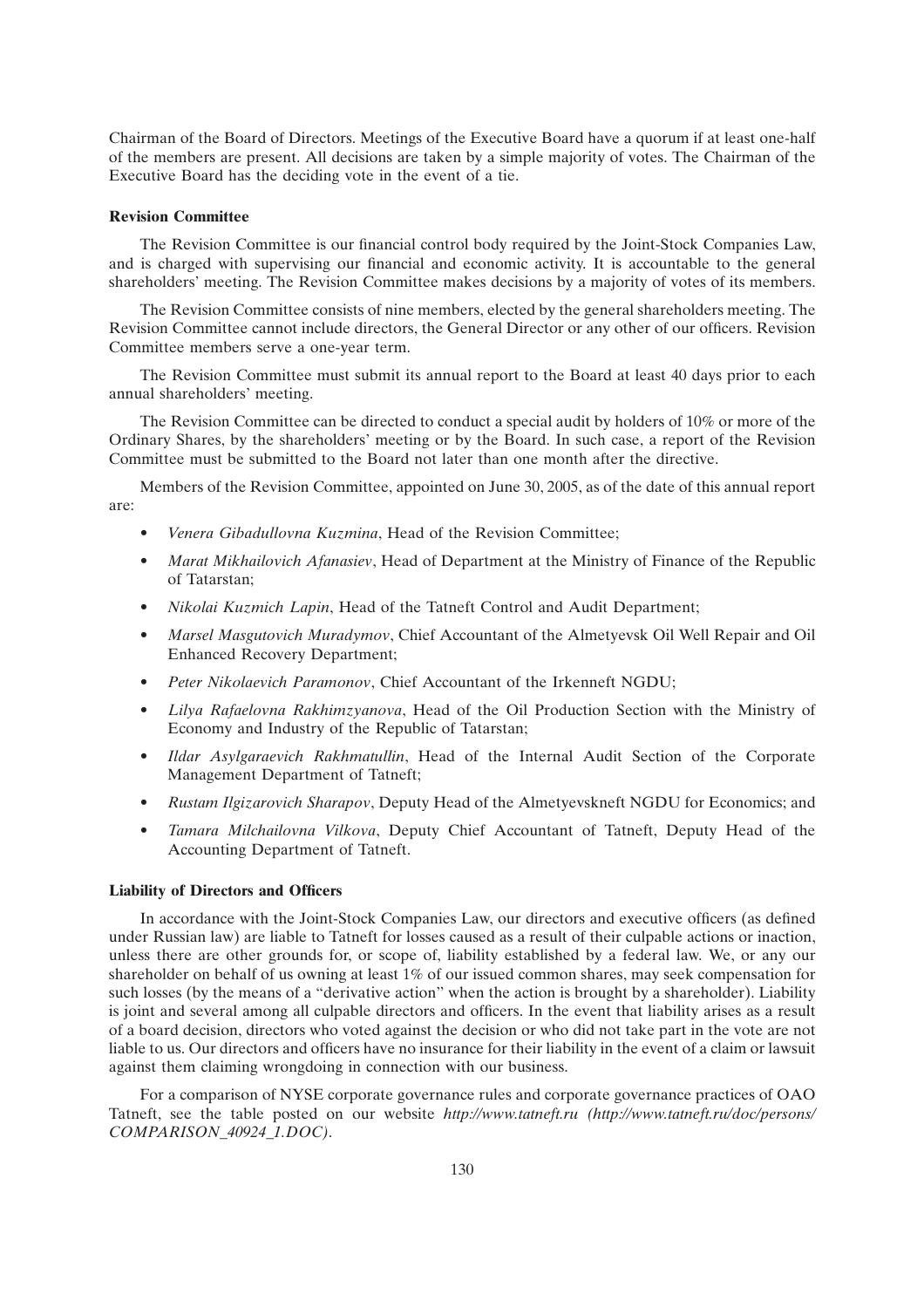#### **EMPLOYEES**

As of December 31, 2005, together with our principal subsidiaries the Group had approximately 80,560 employees, of which Tatneft had approximately 43,610 employees (including 29,037 employees working in oil production and 6,451 in drilling). The Group, together with its affiliated companies, had approximately 100,400 and 98,000 employees as of December 31, 2004 and 2003, respectively, of which Tatneft had approximately 62,805 (including 31,257 employees working in oil production and 6,491 in drilling) and 64,842 employees (including 32,986 employees working in oil production and 6,481 in drilling), respectively. The decrease in the number of our employees in 2005 is primarily attributable to the continuing reorganization of our Group, including to the sale of certain assets. Nizhnekamskshina had 11,243, 13,513 and 14,125 employees in 2005, 2004 and 2003, respectively; and our banking subsidiaries had 1,823 employees and 1,103 employees in 2004 and 2003, respectively. As of December 31, 2002, Tatneft and our wholly-owned subsidiaries had approximately 68,555 employees, Nizhnekamskshina had 14,325 employees and our banking subsidiaries had 1,273 employees.

We have adopted a collective labor agreement that applies to all employees of Tatneft, and sets a minimum level of compensation. This agreement is renegotiated annually and the most recent version became effective on January 25, 2005. Each NGDU, however, is entitled to provide additional benefits to its employees if it so chooses. Most employees are members of the Tatneft employees' union, which acts for those employees in discussions with management. Nizhnekamskshina also has a collective labor agreement applicable to all of its employees. To date, we have not experienced any material labor disputes, strikes or legal actions, and we believe that our relations with our employees are good.

We maintain a pension plan pursuant to the collective labor agreement that entitles employees who have worked with Tatneft for more than ten years and retired before the establishment of our discretionary pension fund to receive on a quarterly basis 7.5% of the base sum in the amount of RR4,500, plus 0.75% for each year of employment over ten years provided, however, that the aggregate amount of payments thereunder may not exceed RR1,500 per quarter. In 1997, we established a new discretionary pension fund, in which employees, who have worked for us for more than ten years may participate. Tatneft pays a portion of the contributions for participants in this plan. At December 31, 2004, there were 53,262 employees participating in the discretionary pension fund. In addition to these pension plans, employees can obtain a number of formal and informal benefits, including bonuses for those who travel frequently, compensation for work-related injuries and losses, and one-time severance pay for workers who are laid off. The liabilities represented by these plans and benefits are not currently material to our financial condition or results of operations. However, the cost of such plans may become significant in the future.

We also have an incentive plan through which we allocate a certain portion of net profits to purchase Ordinary Shares on the secondary market for distribution under our stock option compensation program. In 2002 and 2003, we issued options to purchase 9,300,000 Ordinary Shares, respectively, to the members of the Board of Directors and the senior managers. We repurchased the option certificates from holders upon such option certificates becoming exercisable. In 2004, we issued and placed to members of our Board and senior management 10,028,000 options to acquire 10,028,000 Ordinary Shares. In 2005, we repurchased the options granted in 2004 upon such option certificates becoming exercisable. In 2005, we issued and placed 9,840,000 options, 9,611,000 of which we repurchased in the first quarter of 2006. See ''Item 7—Major Shareholders and Related Party Transactions—Related Party Transactions'' and ''—Compensation'' under this Item.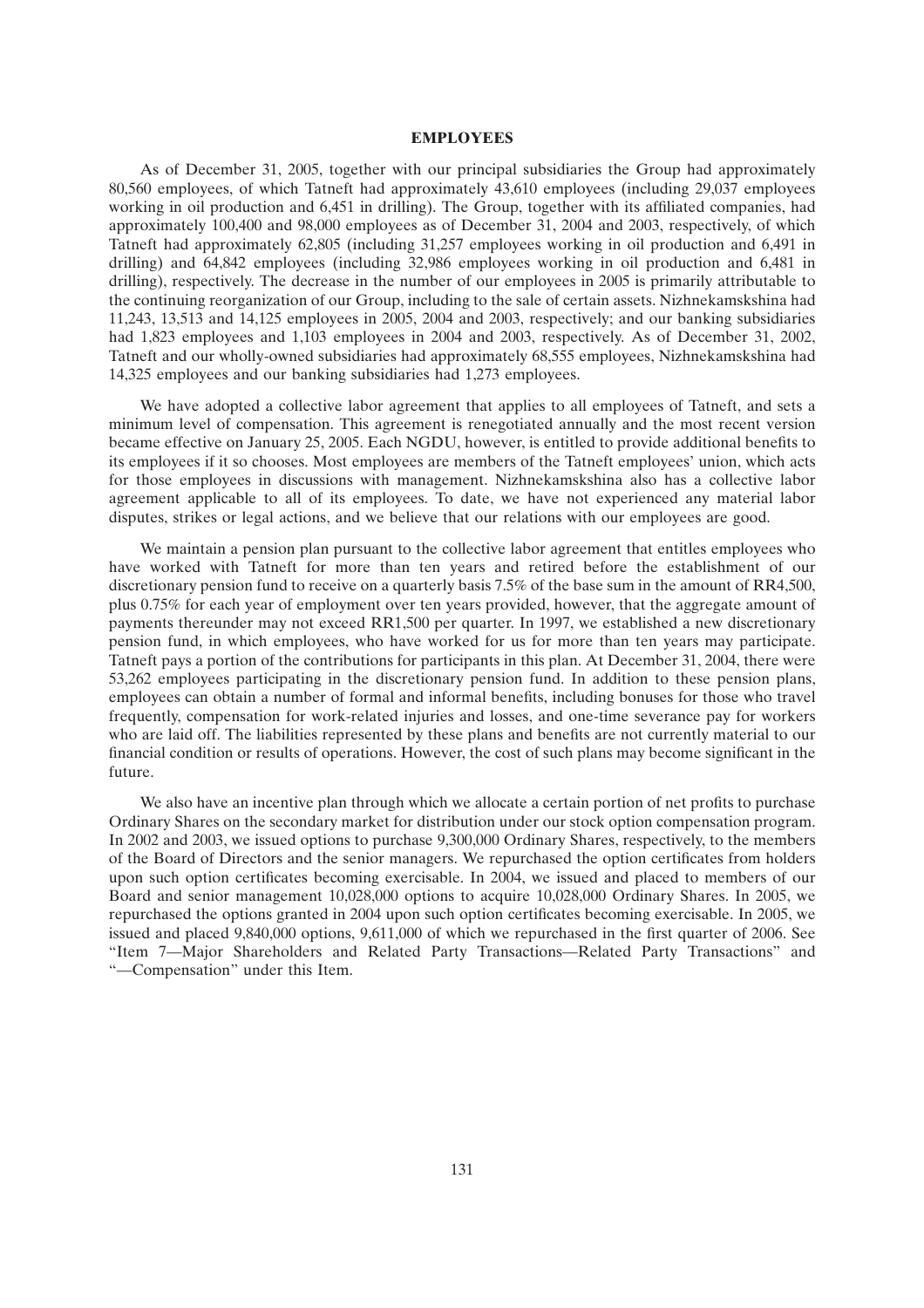## **SHARE OWNERSHIP**

No single Director or executive officer owned in excess of one percent of our outstanding capital stock as at May 15, 2006. Moreover, our directors and members of the Executive Board, as a group (27 persons) own less than one percent of our capital stock. The following table sets forth information concerning the direct ownership of our Ordinary Shares for all directors and members of the Executive Board as at May 15, 2006.

| <b>Name</b>                          | Number of<br><b>Ordinary Shares</b> | <b>Ordinary Share</b><br><b>Ownership Percentage</b> |
|--------------------------------------|-------------------------------------|------------------------------------------------------|
| Rustam Nurgalievich Minnikhanov      | None                                | None                                                 |
|                                      | 2,699,700                           | 0.116503                                             |
| Rishat Fazlutdinovich Abubakirov     | 1,356,500                           | 0.058383                                             |
|                                      | None                                | None                                                 |
|                                      | None                                | None                                                 |
|                                      | 450,400                             | 0.019586                                             |
|                                      | 430,200                             | 0.018760                                             |
| Vladimir Pavlovich Lavushchenko      | 1,050,000                           | 0.045465                                             |
|                                      | None                                | None                                                 |
|                                      | 1,716,900                           | 0.074332                                             |
|                                      | None                                | None                                                 |
|                                      | 227,700                             | 0.010111                                             |
|                                      | None                                | None                                                 |
|                                      | None                                | None                                                 |
|                                      | None                                | None                                                 |
|                                      | None                                | None                                                 |
| Iskandar Gatinovich Garifullin       | 226,500                             | 0.009806                                             |
|                                      | None                                | None                                                 |
|                                      | 880,900                             | 0.038372                                             |
|                                      | 64,500                              | 0.002953                                             |
| Rustam Nabiullovich Mukhamadeev      | 92,900                              | 0.004204                                             |
| Rafael Saitovich Nurmukhametov       | 220,200                             | 0.010465                                             |
| Rafkat Mazitovich Rakhmanov          | 472,300                             | 0.020604                                             |
|                                      | None                                | None                                                 |
|                                      | 686,800                             | 0.029929                                             |
|                                      | 19,200                              | 0.001143                                             |
|                                      | 42,100                              | 0.001939                                             |
| Alexander Trofimovich Yukhimets      | 100,000                             | 0.004583                                             |
| Vladimir Nikolaevich Zinoviev        | None                                | None                                                 |
| Vladlen Aleksandrovich Voskoboinikov | None                                | None                                                 |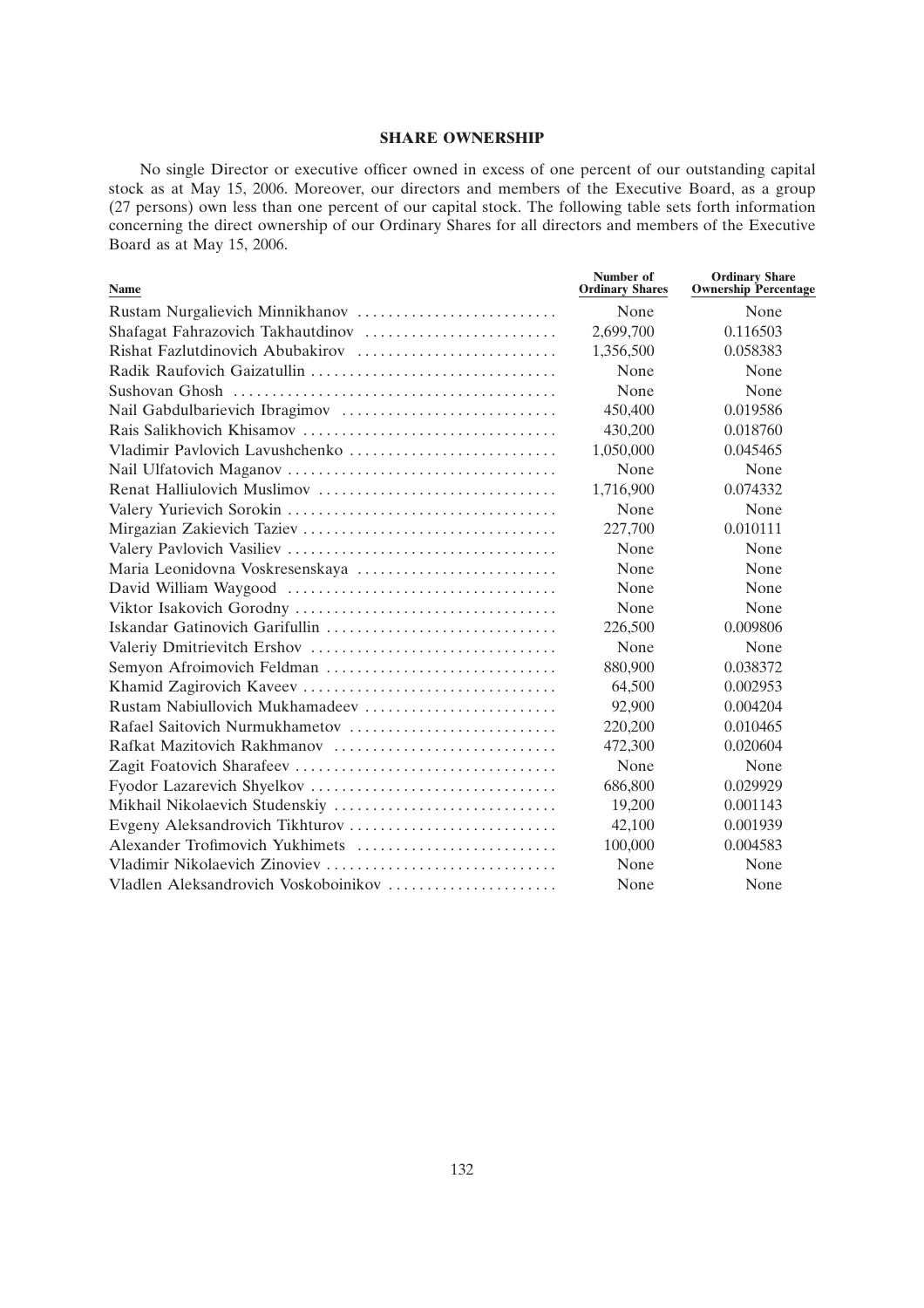The following table sets forth information concerning the direct ownership of our directors and members of our Executive Board of our Preferred Shares as at May 15, 2006. Directors and members of our Executive Board not listed below do not own any of our Preferred Shares.

| <b>Name</b>                     | Number of<br><b>Preferred Shares</b> | <b>Preferred Share</b><br><b>Ownership Percentage</b> |
|---------------------------------|--------------------------------------|-------------------------------------------------------|
|                                 | 10.400                               | 0.000447                                              |
|                                 | 1,600                                | 0.000069                                              |
|                                 | 5,200                                | 0.000224                                              |
|                                 | 6,200                                | 0.000267                                              |
| Vladimir Pavlovich Lavushchenko | 7,600                                | 0.000327                                              |
|                                 | 4,100                                | 0.000176                                              |
|                                 | 12,200                               | 0.000525                                              |
|                                 | 7,500                                | 0.000322                                              |
|                                 | 5,900                                | 0.000254                                              |
|                                 | 1.600                                | 0.000069                                              |
|                                 | 11,700                               | 0.000503                                              |
|                                 | 4,200                                | 0.000181                                              |
| Rustam Nabiullovich Mukhamadeev | 4,900                                | 0.000211                                              |
|                                 | 7,800                                | 0.000335                                              |
|                                 | 7,000                                | 0.000301                                              |
|                                 | 9,400                                | 0.000404                                              |
|                                 | 7,400                                | 0.000318                                              |
|                                 | 3,000                                | 0.000129                                              |
|                                 | 6,600                                | 0.000284                                              |
|                                 | 1,200                                | 0.000052                                              |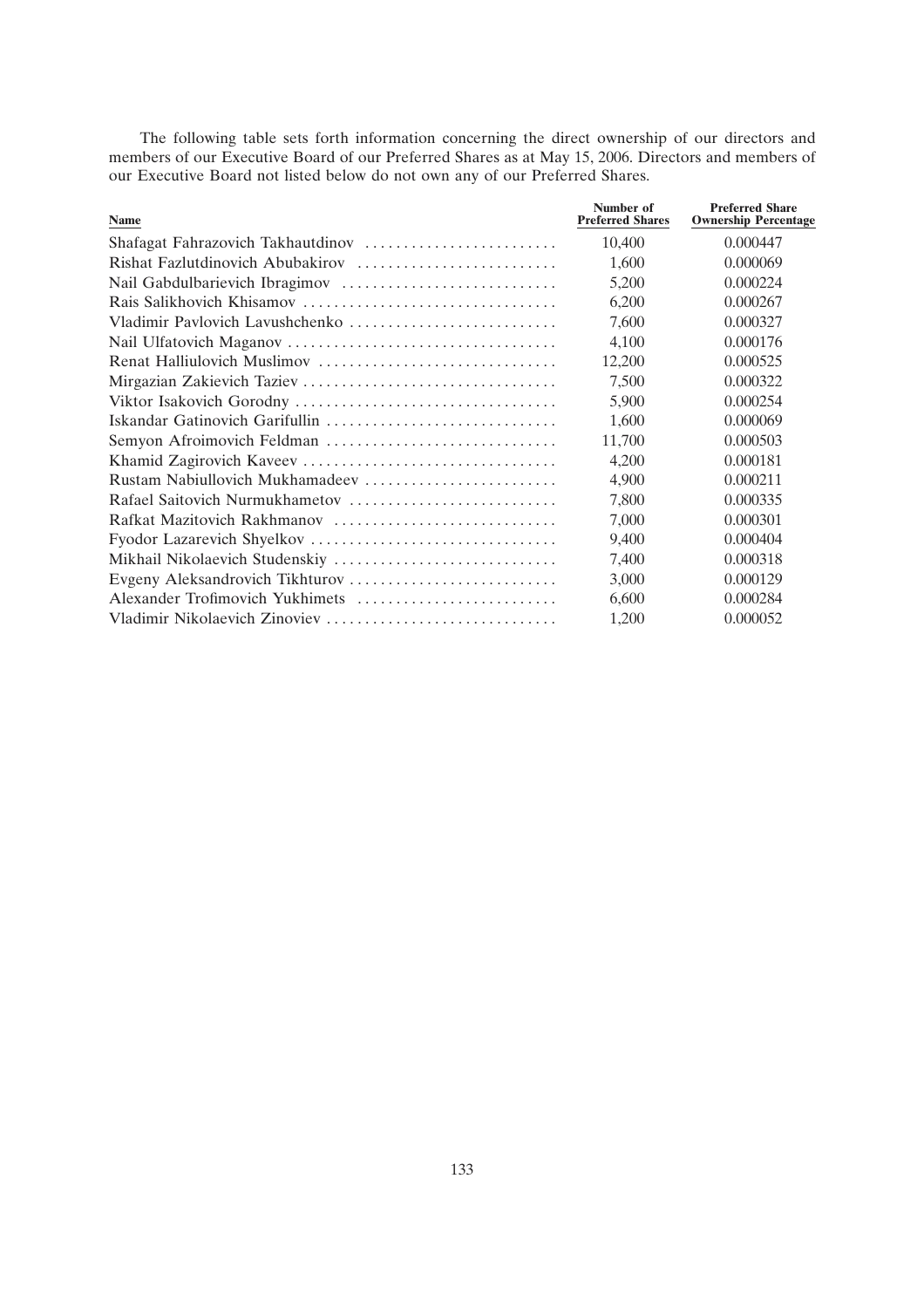#### **ITEM 7—MAJOR SHAREHOLDERS AND RELATED PARTY TRANSACTIONS**

## **MAJOR SHAREHOLDERS**

At May 15, 2006, Svyazinvestneftekhim, a joint-stock company wholly-owned by the Republic of Tatarstan, owned, directly and through its subsidiary Investneftekhim, 781,404,369 Ordinary Shares, or 33.59% of our capital stock and 35.87% of our Ordinary Shares.

In addition to Svyazinvestneftekhim's ownership of Ordinary Shares, the Tatarstan government holds a Golden Share. Under the federal law, the holder of a Golden Share has the power to veto major decisions at meetings of shareholders, including:

- decisions relating to changes in the capital stock;
- amendments to the charter;
- liquidation or reorganization of the company; and
- entering into major or interested party transactions.

Under Tatarstan law, the Golden Share also allows the government to veto the foregoing decisions of the shareholders or the Board, as well as participation of the company in other legal entities and appointment of the General Director. It is not certain how the inconsistencies between federal and Tatarstan legislation on the Golden Share would be resolved, were they to be tested in a court. See ''Item 3—Key Information—Risk Factors—Risks Related to Tatarstan—Tatarstan legislation may be inconsistent with Russian legislation, and resolution of these inconsistencies is uncertain."

Under both federal and Tatarstan law, the Golden Share also allows the government to appoint one representative of the government to each of our Board of Directors and Revision Committee.

In accordance with the Provisions on the Tatarstan Ministry for Land and Property Relations approved by the Order of the Cabinet of Ministers of the Republic of Tatarstan No. 430, dated July 9, 2001, the Tatarstan government retains its rights under the Golden Share until such time as the Tatarstan Ministry for Land and Property Relations takes a decision to terminate them.

Due to Svyazinvestneftekhim's current ownership of Ordinary Shares and its rights under the Golden Share, Tatarstan may elect members of the Board and influence our direction and future operations, including decisions regarding acquisitions and other business opportunities, declaration of dividends and issuance of additional shares and other securities even without recourse to the Golden Share.

In addition to holding a Golden Share in Tatneft, the Tatarstan government holds a Golden Share in our subsidiary Nizhnekamskshina.

## **Shareholding Structure**

Our shareholding structure evolved out of the mass privatization program in Russia that began in 1991. Although there have been some changes since 1991 in the authority of various agencies involved, the privatization process has been regulated and supervised by the Federal State Property Management Committee (the "GKI") or in some regions, such as Tatarstan, by its regional counterparts (for Tatarstan, the Tatarstan Ministry for Land and Property Relations and its predecessors). The privatization program generally required that both management and workers agree on a privatization plan, and that it be approved by the GKI. A plan provided a charter for the new joint-stock company and for the distribution of its shares. Although there were several possible choices, plans generally called for shares to be: (i) given or sold at nominal value or less to management and workers; (ii) sold at tender or auction to third parties; and (iii) held by the state for some specified period of time, often three or five years (with little provision as to what would or could be done with the shares after the specified period). Large blocks of shares (in some cases as much as 51%) were transferred to management and employees. In some cases, workers and management received some shares free of charge (usually Preferred Shares), and were given the right to purchase other shares (usually ordinary voting shares) for nominal value (usually the price to management) or a discount to nominal value (usually the price to workers). Moreover, during the first two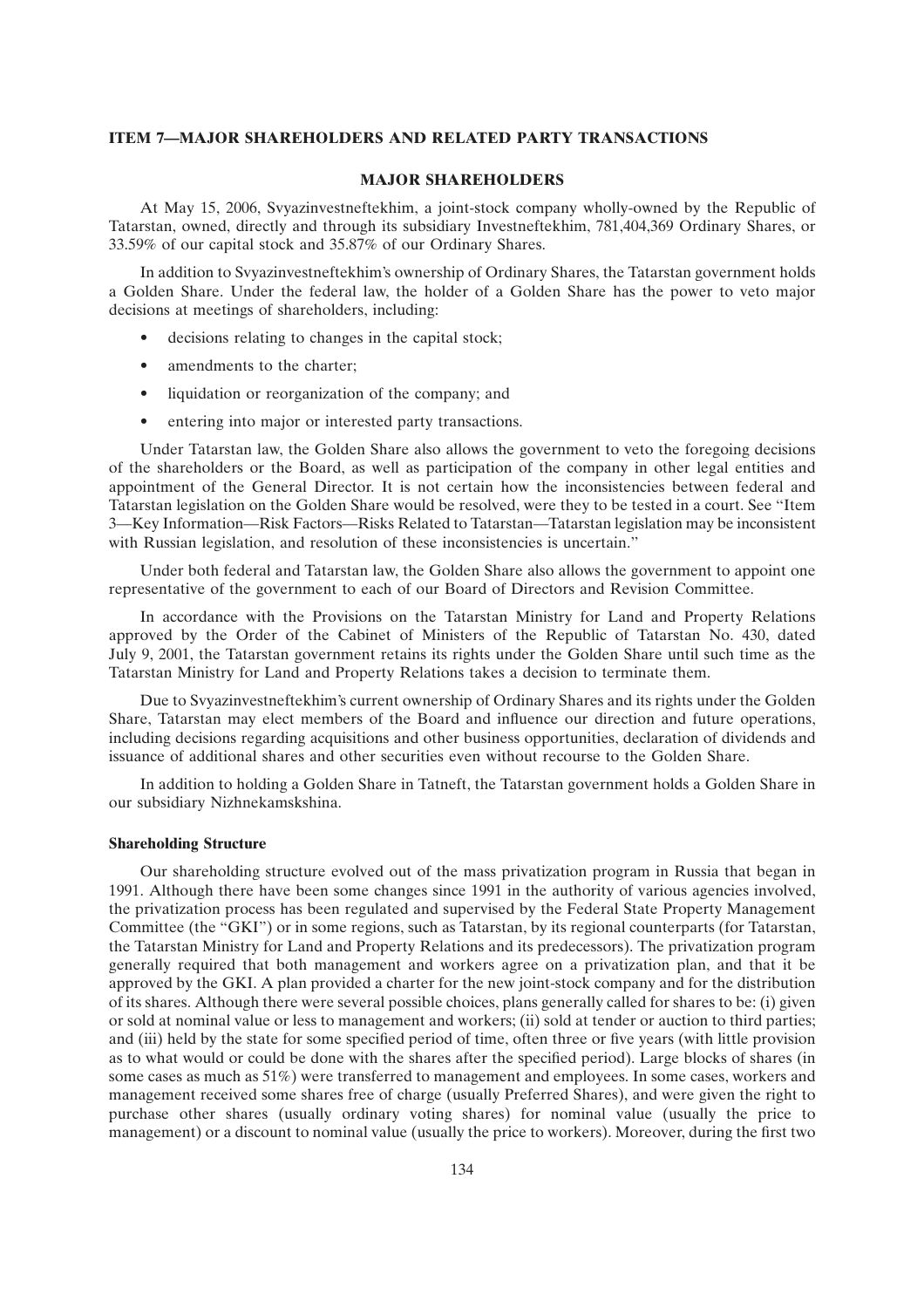years of the privatization program, workers and management were able to purchase shares using privatization vouchers that were issued free to all Russian citizens in October 1992, and that until near the end of the voucher privatization period in 1994 could generally be purchased at a discount to their nominal value. Finally, workers and management, as well as other Russians and in some cases non-Russians, were able to purchase shares in periodic auctions or tenders held by the GKI.

In the case of Tatneft, the Tatarstan State Property Management Committee (the ''Tatarstan GKI''), the legal predecessor to the Tatarstan Ministry for Land and Property Relations, initially owned all of our shares, and then distributed them pursuant to our privatization plan of January 21, 1994 (the ''Privatization Plan''). Workers were given Preferred Shares free of charge, although a few were not taken up and were subsequently returned to the Tatarstan GKI. The Tatarstan GKI offered Ordinary Shares representing approximately 30% of the capital stock to workers at 40% of their nominal value, and offered another 5% to management at nominal value. The Tatarstan GKI gave another block of shares to us to use as bonus shares in order to give incentives to workers and management. The Tatarstan GKI sold some shares in domestic auctions. The Tatarstan GKI also transferred a block of 33,000,000 shares to us, which have since been transferred to Tatneft, Solid & Co. and IFK Solid. See "Item 9-The Offer and Listing—Markets—Activities of the Company and its Affiliates in the Market.'' Finally, the Tatarstan GKI sold Ordinary Shares in a global offering of ADSs, representing the Ordinary Shares, in December 1996. In connection with that transaction, we caused the ADSs to be listed on the LSE and arranged for the ADSs to be listed on the NYSE in March 1998 and on the NewEx trading segment of the Frankfurt Stock Exchange (the "NewEx") in November 2000. Each ADS represents the right to receive twenty ordinary shares.

We have not issued any additional shares since our inception, and the Tatarstan Ministry for Land and Property Relations in 2003 contributed to Svyazinvestneftekhim those shares that it has not previously distributed pursuant to the Privatization Plan.

On June 22, 2001, the annual shareholders' meeting approved a ten-fold increase of the charter capital. This increase was accomplished by raising the nominal value of our shares from 10 kopeks to 1 ruble per share. The FSFM registered the share conversion relating to the charter capital increase on November 20, 2001, and the capital increase became effective on December 20, 2001, when the respective amendments to our Charter were registered with the state registration chamber.

Our shareholding structure at May 15, 2006 is summarized below:

|                                                                                                                 | Number of<br><b>Shares</b> | <b>Percent</b> of<br><b>Charter</b><br>Capital |
|-----------------------------------------------------------------------------------------------------------------|----------------------------|------------------------------------------------|
| <b>Ordinary Shares</b>                                                                                          |                            |                                                |
|                                                                                                                 | 781,404,369                | 33.59                                          |
| <b>Other Ordinary Shares</b>                                                                                    |                            |                                                |
|                                                                                                                 | 141, 147, 174              | 6.07                                           |
| Held by other legal entities <sup>(3)</sup> $\dots \dots \dots \dots \dots \dots \dots \dots \dots \dots \dots$ | 1,256,139,157              | 54.0                                           |
|                                                                                                                 | 589,738,366                | 25.35                                          |
|                                                                                                                 | 2,178,690,700              | 93.66                                          |
| <b>Preferred Shares</b>                                                                                         |                            |                                                |
|                                                                                                                 | 58,815,474                 | 2.5                                            |
|                                                                                                                 | 88,693,026                 | 3.8                                            |
|                                                                                                                 | 7.204.017                  | 0.31                                           |
|                                                                                                                 | 147,508,500                | 6.34                                           |
|                                                                                                                 | 2,326,199,200              | 100.00                                         |

<sup>(1)</sup> Svyazinvestneftekhim is 100% owned by the Tatarstan government. The Tatarstan government also holds a Golden Share in Tatneft.

<sup>(2)</sup> Includes 73,209,590 Ordinary Shares, representing 3.15% of our charter capital and 3.36% of our Ordinary Shares, which are owned by Investneftekhim, a subsidiary of Svyazinvestneftekhim.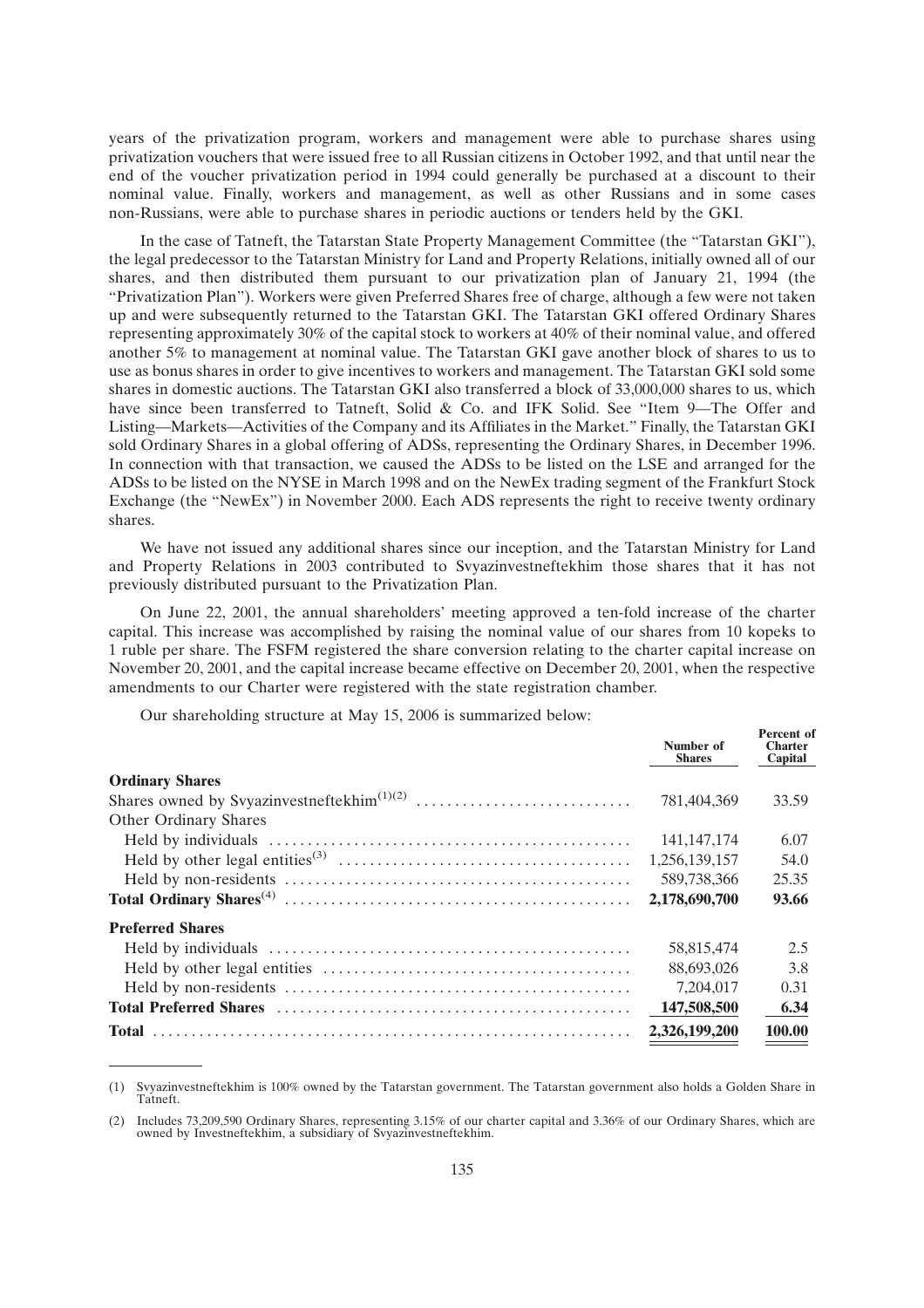- (3) Includes 493,351,080 Ordinary Shares, representing 21.2% of our charter capital and 22.6% of our Ordinary Shares, which were held through our ADR program, with 40 registered and 2,400 beneficial holders of such shares, of which over 1,300 holders were U.S. holders. See ''Item 9—The Offer and Listing—Markets—The ADS Market.''
- (4) Includes 185,559,889 Ordinary Shares held in treasury as of December 31, 2004.

The following table sets forth information as of May 15, 2006 regarding the record ownership of Ordinary Shares by shareholders who own more than 5% of such shares and by the directors and executive officers as a group:

| Ordinary Shareholders <sup>(1)</sup> | Number of<br><b>Ordinary Shares</b> | <b>Percent of</b><br><b>Ordinary Shares</b> |
|--------------------------------------|-------------------------------------|---------------------------------------------|
|                                      | 781.404.369                         | 35.87                                       |
|                                      | 533,456,580                         | 24.49                                       |
|                                      | 160,491,938                         | 7.37                                        |
|                                      | 114,573,600                         | 5.26                                        |
|                                      | 116,284,150                         | 5.34                                        |
|                                      | 10,736,800                          | 0.47                                        |

(1) At December 31, 2004, approximately 185,559,889 of our Ordinary Shares, representing approximately 8.5% of our Ordinary Shares, were held by our subsidiaries and classified as treasury stock under U.S. GAAP. However, u held by subsidiaries may vote and receive dividends.

(2) Includes 73,209,590 Ordinary Shares, representing 3.15% of our charter capital and 3.36% of our Ordinary Shares, which are owned by Investneftekhim, a subsidiary of Svyazinvestneftekhim.

OAO UK URALSIB-Upravlenie Kapitalom (formerly Nikoil-Sberezheniye) is acting in fiduciary management and was one of the registered owners of over 5% of our Ordinary Shares as of May 15, 2006. TAIF acquired in excess of 5% of our Ordinary Shares in late 1998, but TAIF held less than 5% of our shares as of May 15, 2006. We are not currently aware of any arrangements that might result in a future change in control.

Our major shareholders have the same voting rights per share as other shareholders. See ''Item 10—Additional Information—Memorandum and Articles of Association—Voting Rights.''

## **RELATED PARTY TRANSACTIONS**

Svyazinvestneftekhim, which is wholly-owned by the Tatarstan government, is our largest shareholder, owning, directly and through its subsidiary Investneftekhim, 33.59% of our capital stock and 35.87% of our Ordinary Shares. The Tatarstan government also holds a Golden Share. See ''—Major Shareholders'' under this Item. Currently, four of our directors, including the Chairman of the Board, are senior members of the Tatarstan government. In the ordinary course of business, we regularly enter into transactions with other entities that are controlled, either directly or indirectly, by the government of Tatarstan. These enterprises include, among others, Tatenergo and Nizhnekamskneftekhim. In 2002, we purchased approximately 16,767 hectares of land underneath most of our properties in Tatarstan from the Tatarstan government for approximately RR330 million.

In addition, the Tatarstan government owns 28.8% of Ukrtatnafta, the owner of the Kremenchug oil refinery in Ukraine and one of the major customers for our high sulfur content crude oil. We delivered approximately 4.4 million tons (31.5 mmbbl) of crude oil to the Kremenchug refinery, representing approximately 88% of our CIS oil sales in 2005, and 3.09 million tons (22.0 mmbbl) of crude oil, representing almost all of our CIS oil sales, in 2004. In 2003, we delivered approximately 2.56 million tons (18.5 mmbbl) of crude oil to the Kremenchug refinery, representing approximately 97% of our CIS crude oil sales.

Over the course of 2003, the Company arranged for the purchase of its own shares in anticipation of establishing a stock-based compensation scheme for senior management. See ''Item 15—Controls and Procedures'' and Note 19 to our audited consolidated financial statements included in this annual report. This scheme was never adopted and the shares are reflected as treasury stock in the Company's financial statements.

In 2003, at the request of the Tatarstan government, we provided an interest-free loan in the amount of RR1,197 million to the Republican State Unitary Company ''Nedoimka,'' which is wholly owned by the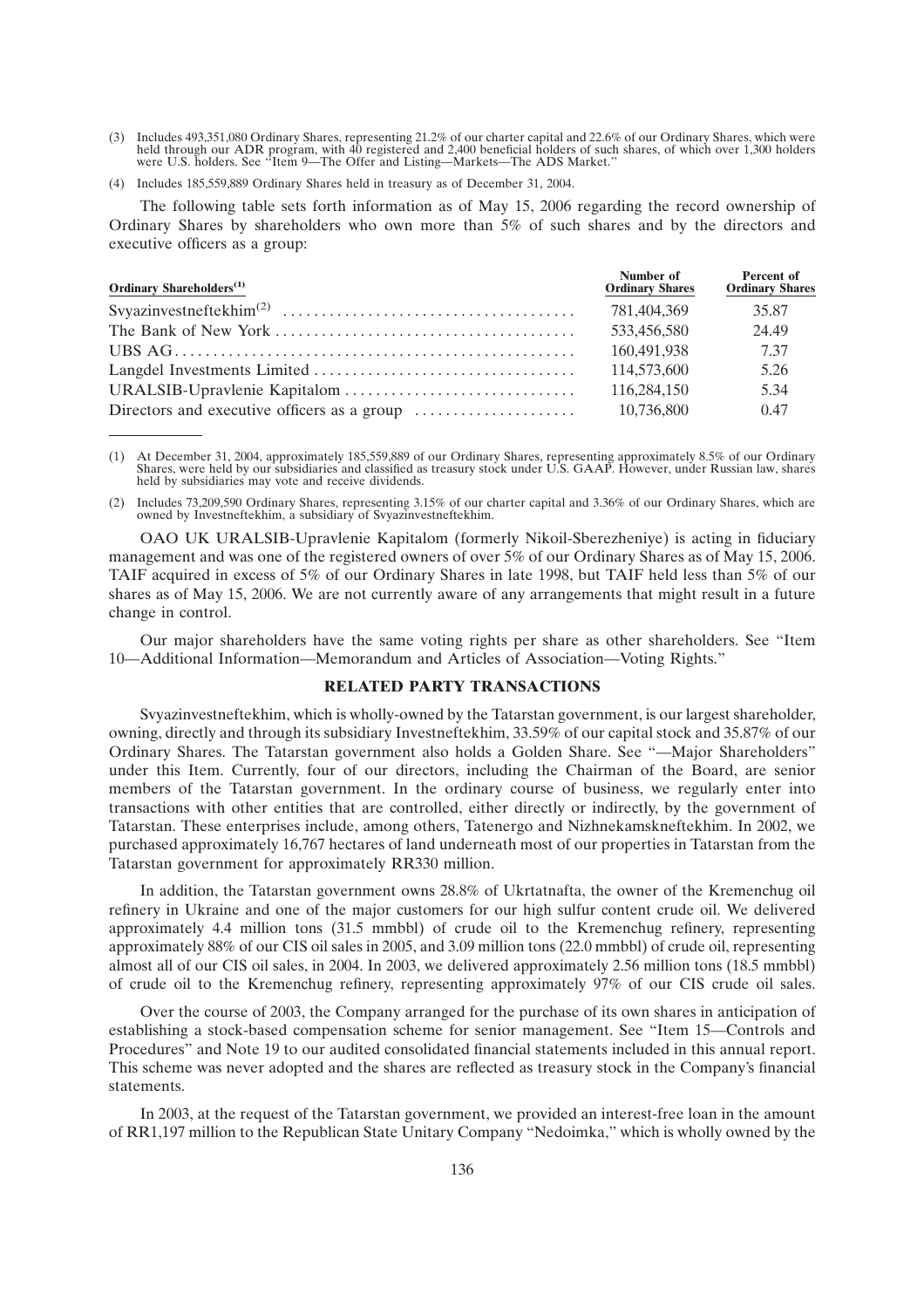government of Tatarstan, in exchange for long-term notes receivable due in 2022. The government of Tatarstan used the proceeds of this transaction to finance social expenditures. We believe that these long-term notes receivable are not recoverable. Consequently, we wrote off the long-term notes receivable in fiscal year 2003, resulting in a charge to operations of RR1,197 million.

In 2003, we entered into an arrangement to lease fixed assets, primarily related to the production of oil and natural gas, until February 1, 2009, from Univest-Holding, of which we held 29.85% as of December 31, 2004, accounted for under the equity method. As of December 31, 2004, we had capital lease obligations to Univest-Holding of RR1,054 million. See Note 19 to our consolidated financial statements.

In addition, in 2003 and 2004 we made a significant portion of our export sales of crude oil and refined products to Efremov Kautschuk GmbH, a subsidiary of OAO Efremovsky Zavod Sinteticheskogo Kauchuka, which sells the crude oil outside of Russia and the CIS. OAO Efremovsky Zavod Sinteticheskogo Kauchuka was in 2003 and 2004 a related party to us as members of our senior management are on its board of directors. Our sales to Efremov Kautschuk GmbH totaled RR54,071 million for the year ended December 31, 2004.

In January 2004, Efremov Kautschuk GmbH, was announced as the winner of a privatization auction for 65.8% of Turkey's oil refining monopoly Tupras. Subsequently, Efremov Kautschuk GmbH formed a consortium with Zorlu Holding A.S. and established a joint venture, Tatneft-Zorlu, of which we agreed to purchase 50% if Tatneft-Zorlu acquired shares in Tupras. On June 6, 2004, Turkey's Administrative Court invalidated the tender for the sale of controlling stake in Tupras in a suit brought by the trade union representing Tupras workers, and this decision was upheld on appeal by the Supreme Administrative Court of Turkey in November 2004. As a result, our agreement to purchase 50% of Tatneft-Zorlu was terminated. In September 2005 the government of Turkey held a new auction for 51% of Tupras. According to press reports, the shares were acquired by a consortium led by Koc Holding with minority participations by Shell Company of Turkey and Shell Overseas Investments (part of Royal Dutch Shell), Aygaz and Opet of Turkey. We did not participate in this new auction and have no commitment to participate in any future auction or tender for the sale of Tupras shares, which may be organized by the government of Turkey, or otherwise to acquire any shares in Tupras.

In January 2004, at the request of the Tatarstan government, we purchased interest-free promissory notes redeemable in 2024 in the amount of RR960 million from ''Tatgospostavki,'' which is wholly owned by the government of Tatarstan. The government of Tatarstan used the proceeds of this transaction to finance social expenditures.

In September 2004, we borrowed RR2 billion under a loan agreement with Svyazinvestneftekhim. The purpose of the loan was to finance construction of a new refinery by TKNK. See ''Item 4—Information on the Company—History and Development.'' The amount of loan outstanding as of December 31, 2004 was RR2 billion. The loan interest rate is 0.01% per annum, and the loan matures in March 2014. As the joint venture parties reached a deadlock with respect to the financing of this project, we repaid the loan in two tranches, RR1,000 million each, in February 2005.

In July 2005, we provided a subordinated loan to Bank Zenit in the amount of RR1.7 billion, maturing in 7 years, bearing interest at 8.5% per annum.

In February 2006, we transferred RR2 billion into fiduciary management to Investment Bank Vesta, LLC, a related party, which is controlled by an affiliate of one of our senior executives. Under this agreement, Investment Bank Vesta is managing and investing our funds for a fee payable if the return on the investment reaches certain threshold. We have the right to terminate unilaterally this agreement at any time.

On April 25, 2006, shareholders of Bank Devon-Credit approved a RR900 million subordinated loan provided by us, maturing in 7 years, priced at 7.5% per annum. This transaction has been also approved by our Board of Directors on April 27, 2006. Shareholders of Bank Devon-Credit also approved deals to be concluded in the future to attract funds by Bank Devon-Credit from us in the aggregate total amount of RR1 billion.

Transactions are entered into in the normal course of business with significant shareholders, directors and companies with which we have significant shareholders in common.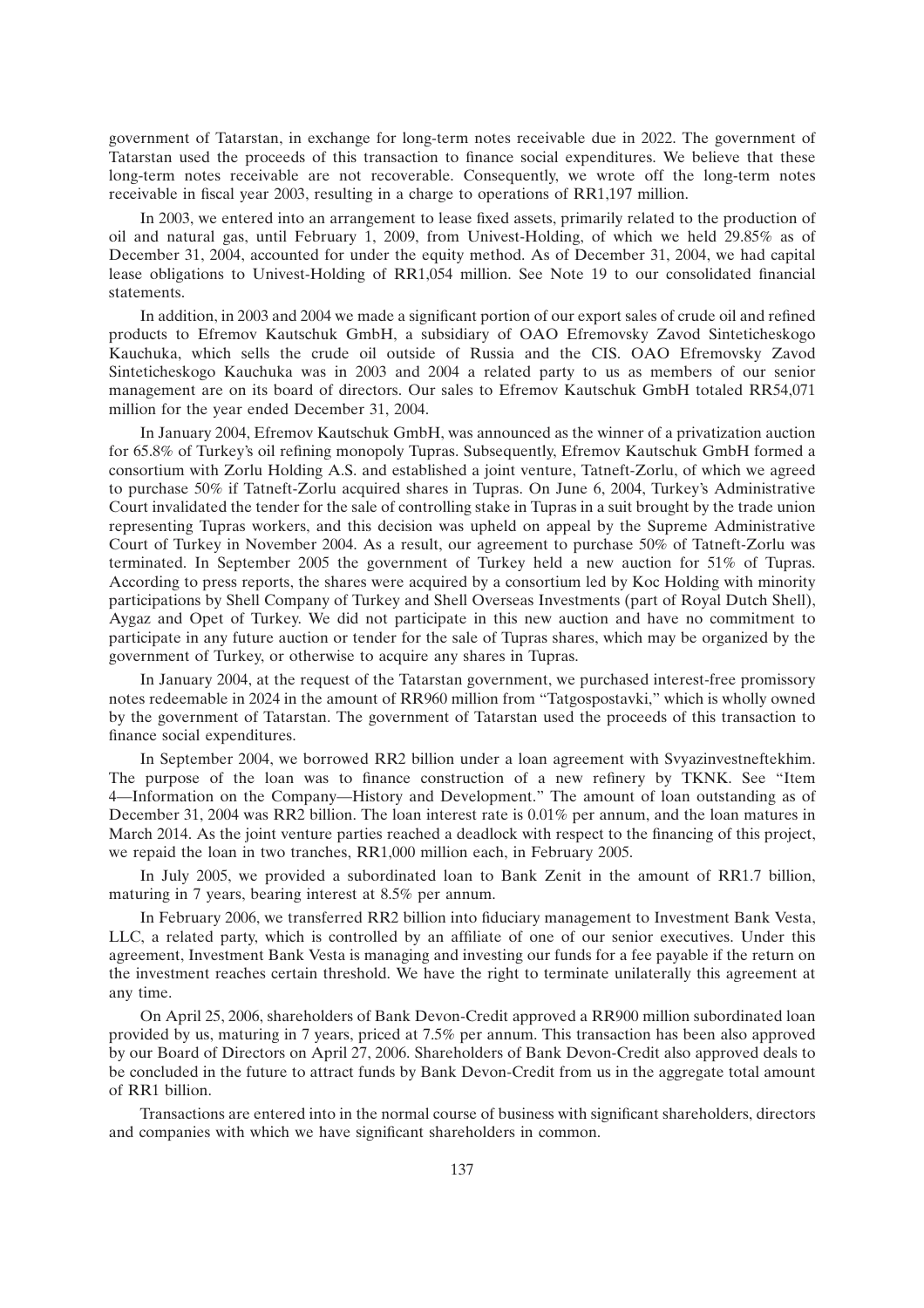# **INTERESTS OF EXPERTS AND COUNSEL**

This Item is not applicable.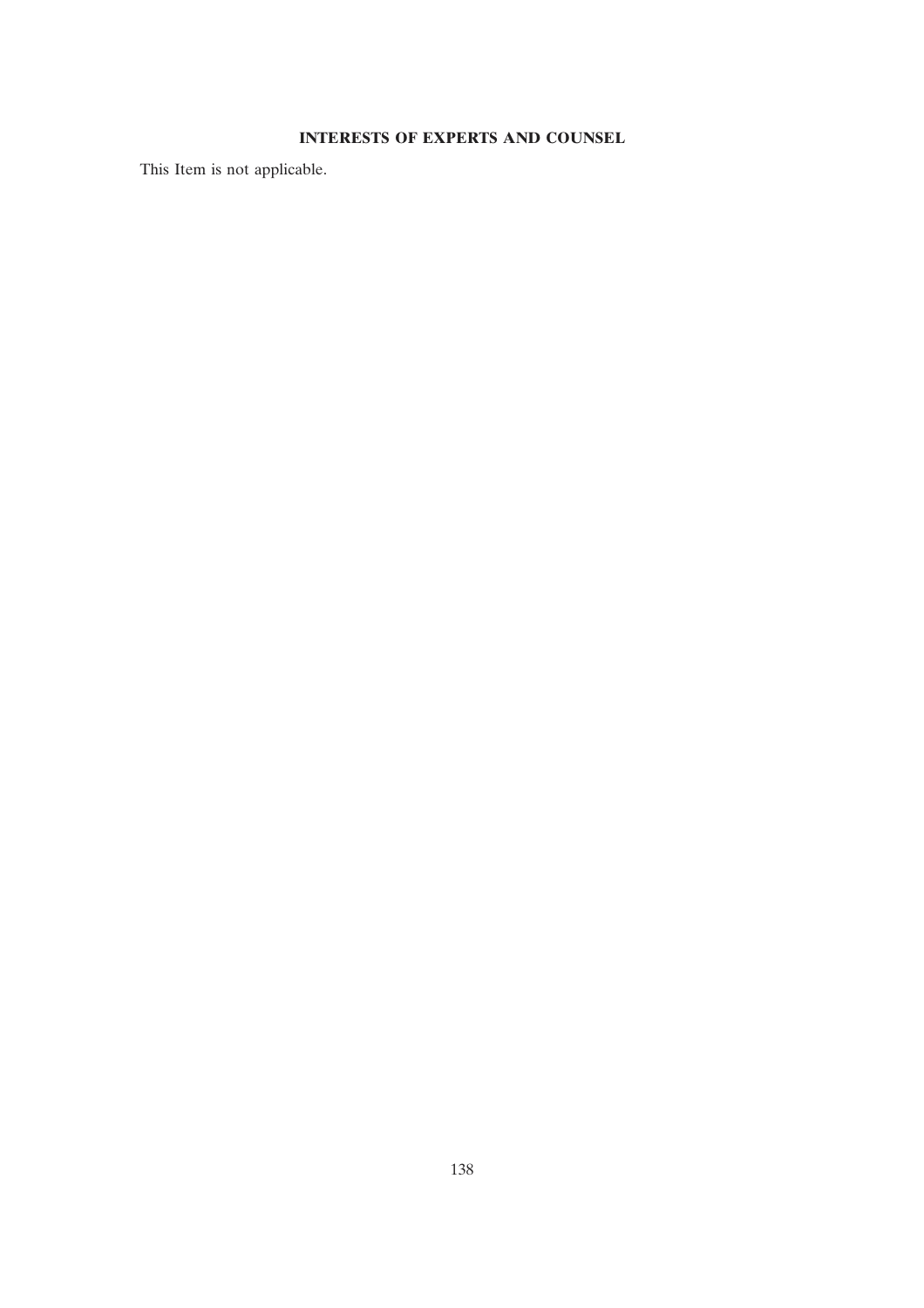#### **ITEM 8—FINANCIAL INFORMATION**

## **CONSOLIDATED STATEMENTS AND OTHER FINANCIAL INFORMATION**

See ''Item 18—Financial Statements'' and our audited consolidated financial statements and other financial information included elsewhere in this annual report.

## **EXPORT SALES**

Export sales (outside the CIS) of oil and refined products were RR114,218 million, RR89,461 million, RR77,854 million, RR80,038 million and RR126,272 million or 55%, 51%, 54%, 51% and 63% of total revenue for the years ended December 31, 2004, 2003, 2002, 2001 and 2000, respectively.

## **LEGAL PROCEEDINGS**

We are the named defendant in a number of lawsuits as well as the named party in numerous other proceedings arising in the ordinary course of business. None of these proceedings has to date had, individually or in the aggregate, a material adverse impact on us. While the outcome of these suits is uncertain, we are currently neither the subject of nor aware of any pending legal action that, in our opinion, would individually or in the aggregate have a material adverse effect on us.

## **DIVIDENDS AND DIVIDEND POLICY**

We may declare annual and interim dividends on the Ordinary Shares and Preferred Shares by resolution of a simple majority of shareholders voting at a shareholders' meeting, up to the amount recommended by the Board. Under the Joint-Stock Companies Law, interim dividends may be declared on results of the first quarter, six months and nine months of the financial year. Under the Joint-Stock Companies Law, we are permitted to pay dividends on Ordinary Shares out of net profits, and dividends on Preferred Shares out of net profits and funds specially designated for such purposes. In either case, these amounts are calculated in accordance with RAR. This legislation and other statutory laws and regulations dealing with distribution rights are open to interpretation. See ''Item 3—Key Information— Risk Factors—Risks Relating to the Company.'' Our Charter requires us to declare an annual dividend to holders of Preferred Shares equal to 100% of the nominal value of Preferred Shares (unless otherwise decided by the shareholders). However, if a dividend declared on the Ordinary Shares is greater than 100% of the nominal value of the Preferred Shares, holders of the Preferred Shares are entitled to receive a dividend at least equal in value to the dividend declared on the Ordinary Shares. The net income (loss) per Ordinary Share calculations consider this entitlement to dividends for the preferred shareholders through the use of the two class calculation method. Under this method, net income is reduced by the amount of dividends on the Preferred Shares and the amount of imputed additional dividends that are necessary to ensure that the preferred shareholders do not receive a dividend amount per Preferred Share that is inferior to that received by each common shareholder. Certain of our loan agreements also restrict our ability to pay dividends in excess of our net profits for the financial year for which the dividend is paid, as calculated in accordance with RAR.

| 2000                              |                             |                                                     | 2001                                       | $2004^{(2)}$<br>2003<br>2002                        |                                           |                                                     |                            |                                                     |                            |                                                     |
|-----------------------------------|-----------------------------|-----------------------------------------------------|--------------------------------------------|-----------------------------------------------------|-------------------------------------------|-----------------------------------------------------|----------------------------|-----------------------------------------------------|----------------------------|-----------------------------------------------------|
| <b>Class of Shares</b>            | $\%$ of<br>nominal<br>value | <b>Per Share</b><br><b>Dividend</b><br>$(RR)^{(1)}$ | $\%$ of<br>nominal<br>value <sup>(3)</sup> | <b>Per Share</b><br><b>Dividend</b><br>$(RR)^{(1)}$ | $%$ of<br>nominal<br>value <sup>(3)</sup> | <b>Per Share</b><br><b>Dividend</b><br>$(RR)^{(1)}$ | $%$ of<br>nominal<br>value | <b>Per Share</b><br><b>Dividend</b><br>$(RR)^{(1)}$ | $%$ of<br>nominal<br>value | <b>Per Share</b><br><b>Dividend</b><br>$(RR)^{(1)}$ |
| Ordinary<br>Shares <sup>(4)</sup> | 300%                        | 0.30                                                | 10%                                        | 0.10                                                | 10%                                       | 0.10                                                | 30%                        | 0.30                                                | 90%                        | 0.90                                                |
| Preferred<br>Shares $\ldots$ .    | $600\%$                     | 0.60                                                | 100%                                       | $1.00\,$                                            | 100%                                      | 1.00                                                | 100%                       | 1.00                                                | 100%                       | 1.00                                                |

The table below illustrates our dividend policies over the five-year period.

(1) Dividends are stated in nominal rubles.

(2) An interim dividend for the nine months ended September 30, 2004 was approved by an extraordinary general meeting of our shareholders held on November 6, 2004. This interim dividend amounted to RR0.67 per Ordinary Shar of RR0.23 per Ordinary Share was approved by the shareholders at the annual meeting dated June 30, 2005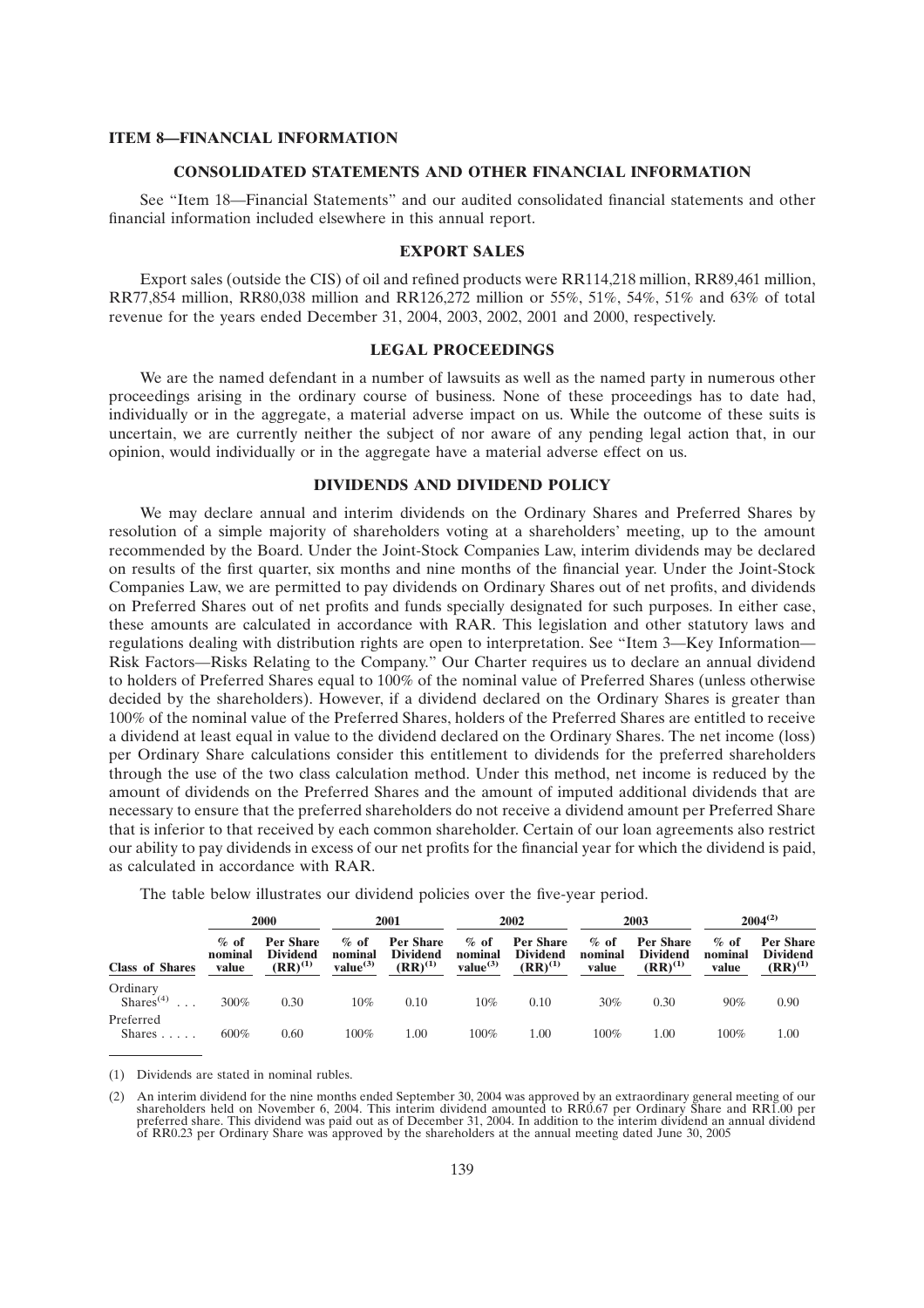- (3) In 2001, the nominal value of both classes of our shares was increased from 10 kopeks to RR1.00 per share.
- (4) One ADS represents 20 Ordinary Shares. The U.S. dollar amount of the ADS dividend is determined by the exchange rate used by the Depositary to convert the dividend to U.S. dollars on the date of payment.

At the annual general meeting of shareholders on June 30, 2005, final dividends of RR0.90 per Ordinary Share and RR1.0 per Preferred Share, to be paid in cash, were approved for 2004. On April 27, 2006, our Board of Directors recommended to our shareholders to approve at the next annual general meeting of shareholders dividends equal to 100% of the nominal value of the Ordinary Shares and to 100% of the nominal value of Preferred Shares.

The amount of any future dividends will depend on our results of operations, cash requirements and other factors. See ''Item 3—Key Information—Risk Factors—Risks Relating to the Company.'' Reserves available for distribution to shareholders are based on statutory accounts prepared in accordance with RAR, which differ from U.S. GAAP.

Owners of ADSs are entitled to receive any dividends to which the Ordinary Shares represented by their ADSs are entitled. Cash dividends are paid to the Depositary in rubles and, except as otherwise provided in the Deposit Agreement between us and the Depositary relating to the ADSs, are converted by the Depositary into U.S. dollars and distributed to owners of ADSs. Under certain circumstances, dividends may be subject to withholding tax. See ''Item 10—Additional Information—Taxation'' for a discussion of the tax consequences for owners of ADSs of the payment of dividends by Tatneft. Fluctuations in the value of the ruble against the U.S. dollar will affect the U.S. dollar amount of any dividends received by the holders of the ADSs.

## **SIGNIFICANT CHANGES**

On December 6, 2002, we filed a lawsuit in the *arbitrazh* court of the Republic of Tatarstan against the Tax Ministry claiming a refund for mineral use tax (royalty tax) in the amount of RR2,251 million. On January 17, 2003, the *arbitrazh* court ruled in our favor and allowed us to apply this amount against future tax payments. The Tax Ministry of Tatarstan appealed this decision, but the federal *arbitrazh* court of the Povolzhsky district and the Russian Supreme *arbitrazh* court upheld the decision in our favor. We recorded the gain of RR2,251 million in Tatneft's Russian statutory accounts for the first quarter of 2004 when we offset the income tax, VAT and tax on production of commercial minerals liability against the amount of the claim. This gain was reflected in our consolidated financial statements prepared in accordance with the U.S. GAAP for the year ended December 31, 2003.

In addition, in April 2005, we received a claim for back taxes from the federal tax authorities, based on their review of our tax filings for the years 2001, 2002 and 2003, in the amount of RR1,380 million. This amount includes both alleged non-payment and under-payment of taxes as well as fines and penalties. The amount of the tax claim was accrued in our financial statements as of December 31, 2003. While we could have challenged this claim, the issue of any such claim would have been uncertain, given the results of recent Russian companies' tax claims. In addition, the amounts claimed were significantly smaller than similar claims recently received by other Russian companies. Consequently, we paid in May 2005 the entire amount claimed.

We revised our estimate of the net oil reserves as of January 1, 2005, as set out in the Revised Reserves Report. The revised report reflected a change in the oil price to U.S.\$17.47 per barrel (rather than the price of U.S.\$21.53 per barrel that had previously been used) and a change in the ownership interest in our Stepnoozerskoye and Yelginskoye fields. As a result, the estimate of our total proved reserves, 5,962.6 mmbbl, was revised to 5,801.1 mmbbl through the economic lives of our licensed fields, and the estimate of our total proved reserves through the current license expiration was revised from 1,499.1 mmbbl to 1,476.1 mmbbl, as presented in the Revised Reserves Report. This revision may affect our future net revenues subsequent to January 1, 2005. See ''Exhibit 15.1—Report of Reserve Consultants, Miller and Lents, Ltd., dated March 20, 2006.''

Other than as disclosed above or elsewhere in this annual report, no significant changes have occurred since the date of our most recent audited financial statements.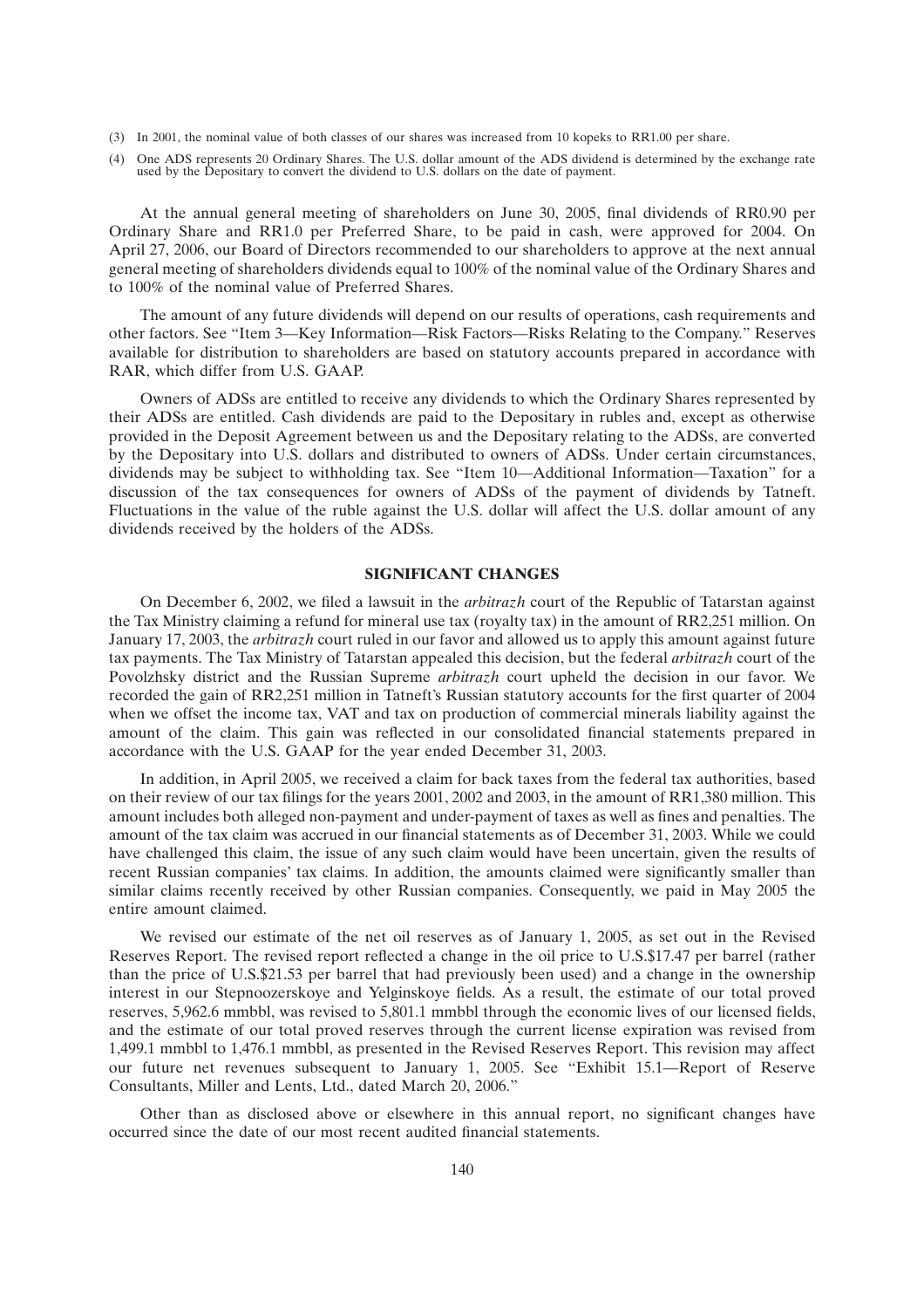#### **ITEM 9—THE OFFER AND LISTING**

Our ADSs are listed on the NYSE, the LSE and the NewEx, the trading segment for central and eastern European securities on the regulated unofficial market of the Frankfurt Stock Exchange. Subsequent to our listing on the NYSE in March 1998, our ADSs have been traded on the Berlin, Munich, Stuttgart, Hamburg and Düsseldorf stock exchanges. Since the integration of NewEx Börse AG into the Deutsche Börse AG in 2002, our ADSs have also been traded on the Xetra trading system of the Deutsche Börse. Our Ordinary Shares are traded on the Russian Trading System (the ''RTS'') and listed on the MICEX.

## **MARKETS**

## **The ADS Market**

The principal trading markets for the ADSs are the NYSE and the LSE. The ADSs were admitted to the Official List of the LSE in December 1996 and were listed on the NYSE on March 30, 1998.

The following table shows, for each period indicated, the reported closing highest and lowest middle market quotation for the ADSs on the NYSE.

|               | U.S.\$ per $ADS(1)$ |        |
|---------------|---------------------|--------|
| <b>Period</b> | <b>High</b>         | Low    |
|               | 14.50               | 6.50   |
|               | 11.73               | 6.69   |
|               | 17.05               | 9.88   |
|               | 14.02               | 9.88   |
|               | 17.05               | 12.64  |
|               | 15.83               | 11.16  |
|               | 16.91               | 14.70  |
|               | 26.90               | 14.25  |
|               | 18.11               | 14.14  |
|               | 23.70               | 16.45  |
|               | 23.00               | 18.02  |
|               | 26.90               | 18.55  |
|               | 37.00               | 21.47  |
|               | 27.82               | 22.80  |
|               | 30.20               | 22.99  |
|               | 32.15               | 21.00  |
|               | 37.28               | 26.80  |
| 2005          |                     |        |
|               | 36.92               | 27.33  |
|               | 37.35               | 31.30  |
|               | 64.35               | 37.65  |
|               | 74.00               | 51.55  |
| 2006          |                     |        |
|               | 89.67               | 65.45  |
|               | 117.25              | 87.00  |
|               | 126.50              | 98.00  |
|               | 125.02              | 105.16 |
|               | 127.00              | 79.60  |

(1) The ratio of Ordinary Shares to ADSs is 20 to 1.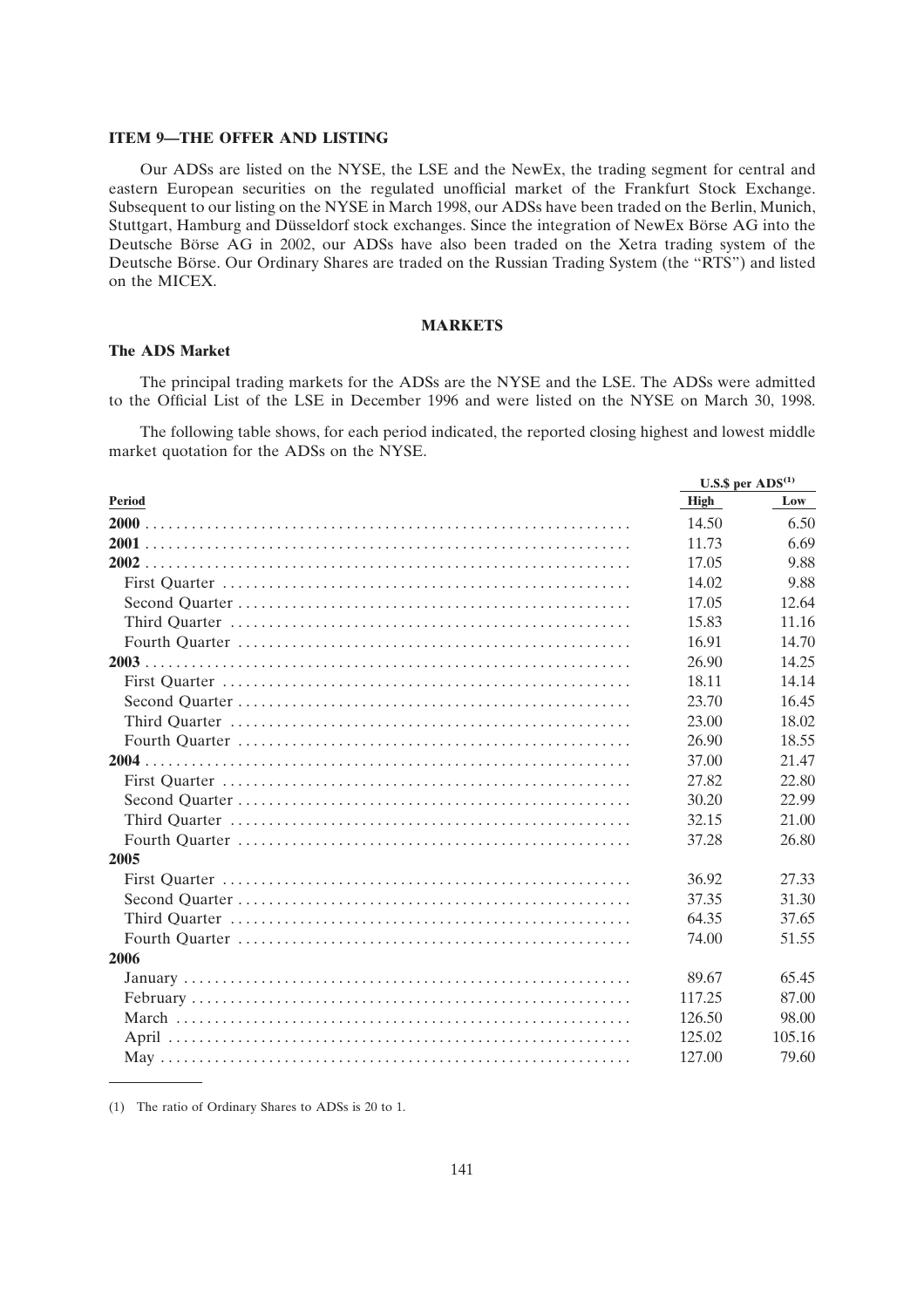The following table shows, for each period indicated, the reported closing highest and lowest middle market quotation for the ADSs on the LSE as derived from the Daily Official List of the LSE.

|               |             | U.S.\$ per $ADS^{(1)}$ |  |
|---------------|-------------|------------------------|--|
| <b>Period</b> | <b>High</b> | Low                    |  |
|               | 14.45       | 6.58                   |  |
|               | 11.70       | 6.38                   |  |
|               | 17.20       | 9.80                   |  |
|               | 14.10       | 9.80                   |  |
|               | 17.20       | 12.75                  |  |
|               | 15.90       | 11.40                  |  |
|               | 16.90       | 14.80                  |  |
|               | 26.90       | 14.40                  |  |
|               | 18.45       | 14.36                  |  |
|               | 24.00       | 16.50                  |  |
|               | 23.11       | 17.80                  |  |
|               | 27.16       | 18.15                  |  |
|               | 37.00       | 21.15                  |  |
|               | 28.00       | 22.50                  |  |
|               | 29.45       | 25.88                  |  |
|               | 32.00       | 21.15                  |  |
|               | 37.00       | 26.75                  |  |
| 2005          |             |                        |  |
|               | 41.00       | 27.18                  |  |
|               | 37.20       | 31.65                  |  |
|               | 64.00       | 37.90                  |  |
|               | 71.00       | 53.48                  |  |
| 2006          |             |                        |  |
|               | 87.90       | 66.80                  |  |
|               | 114.00      | 88.30                  |  |
|               | 124.50      | 101.80                 |  |
|               | 121.00      | 107.00                 |  |
|               | 123.00      | 81.00                  |  |
|               |             |                        |  |

(1) The ratio of Ordinary Shares to ADSs is 20 to 1.

In June 1996, we launched a program, registered with the SEC, for ADRs representing Ordinary Shares or rights to receive Ordinary Shares. In December 1996, we established two unregistered American depositary receipt programs (the ''Restricted ADR Program'' and the ''Regulation S ADR Program'') in connection with an international offering of certain of our Ordinary Shares in the United States and elsewhere pursuant to Rule 144A and Regulation S under the U.S. Securities Act of 1933. In March 1998 we merged these two ADR programs into one registered ADR program (the ''Registered ADR Program'') in connection with listing the ADRs on the NYSE. We also exchanged ADRs issued under the Restricted ADR Program for ADRs issued under the Registered ADR Program, and we formally abolished the Restricted ADR Program in 1999. According to the records of the Depository Trust Company, as of March 31, 2006, there were 13 registered and 2,691 beneficial holders (of which over 2,340 holders were U.S. holders) of 26,683,096 ADRs under the Registered ADR Program. In the aggregate, these holdings constituted approximately 24.5% of our total issued Ordinary Shares, and approximately 22.9% of our capital stock. Since brokers and other nominees hold certain of the ADRs, the above numbers may not represent the actual number of U.S. beneficial holders or of Ordinary Shares or ADRs beneficially held by U.S. persons.

According to the Law on the Securities Markets and the regulations of the Russian Federal Commission on the Securities Market, the predecessor of the FSFM, the deposit of shares of a Russian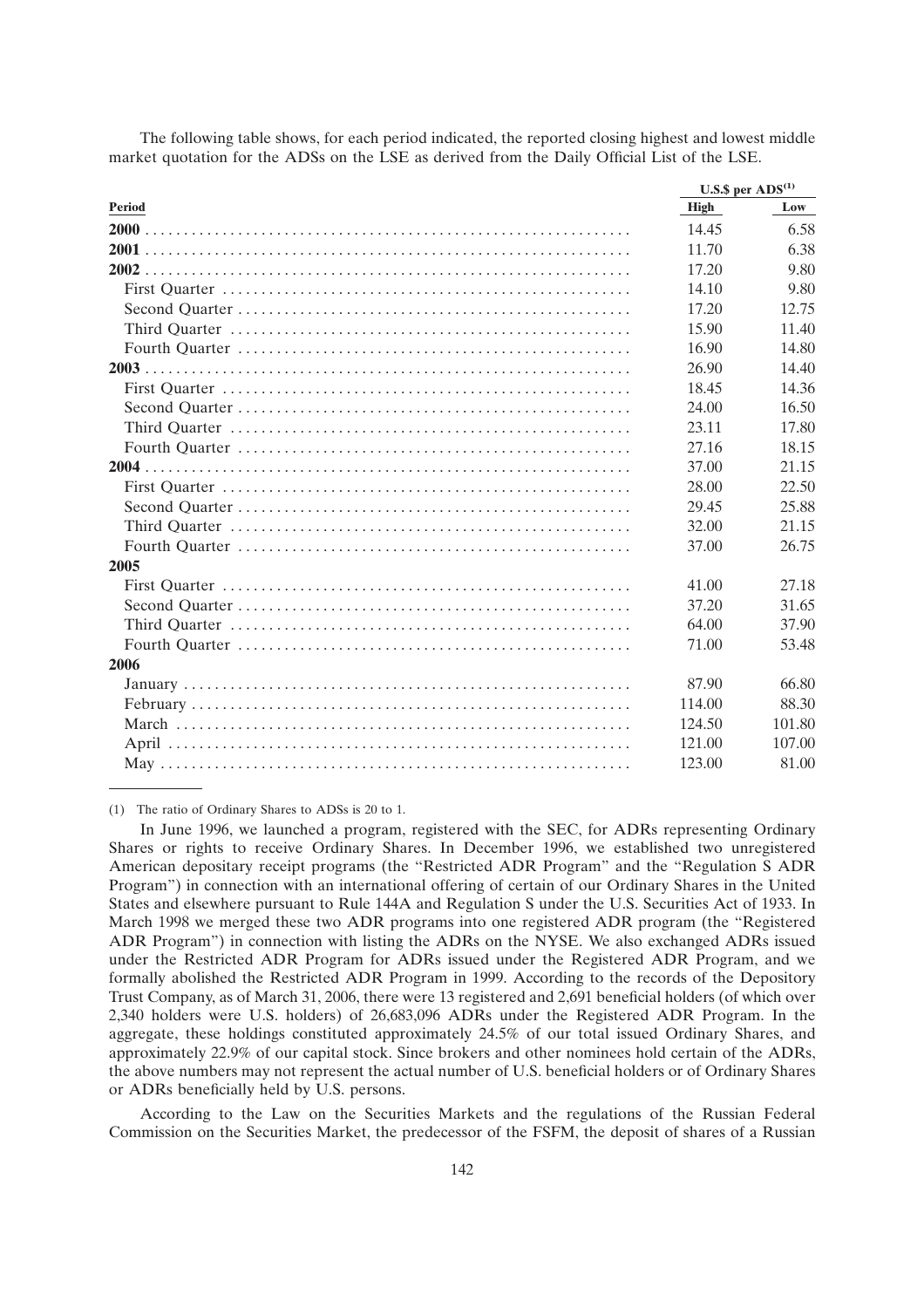company into an ADR program requires the permission of the FSFM. Such permission may be denied, among other reasons, if more than 35% of the class of shares eligible for deposit into the ADR program will circulate outside Russia, including in the form of ADSs, or if the ADR program contemplates the voting of the shares underlying the ADSs other than in accordance with the instructions of the ADS holders. Our ADR program has no express limitations on the deposit of our Ordinary Shares into the program, and it contemplates that, in the absence of instructions from ADS holders, the depositary will give a proxy to vote the shares underlying such ADRs to our representative. There is uncertainty as to whether the FSFM regulation applies to ADR programs into which additional shares have been deposited and/or continue to be deposited in excess of 35% of the Ordinary Shares at the time of enactment of the regulation, or only to ADR programs established after the time of its enactment. There have been articles in the press stating that in January 2004 The Bank of New York ceased deposits of shares of another Russian company into its ADR program after the aggregate number of shares deposited into the program exceeded the amount permitted by FSFM for this company. We have never applied for FSFM permission for our ADR program. In addition, the number of the Ordinary Shares deposited in our ADR program constitutes 22.6% of our Ordinary Shares and we may be required to limit the amount of the Ordinary Shares deposited in our ADR program to 35%. Accordingly, we can give no assurance that The Bank of New York, acting as one of the depositaries for our ADR programs, will allow additional deposits of the Ordinary Shares if they exceed the 35% limitation. Furthermore, the FSFM regulation does not specify the consequences of violating the regulation. See ''Item 3—Key Information—Risk Factors—Risks Relating to Investment in our ADSs—The rights of non-Russian residents to own or vote our shares or ADSs may be subject to restrictions.''

#### **The Ordinary Share Market**

Trading in Ordinary Shares within Russia has grown significantly since 1996. The primary markets for the Ordinary Shares are the RTS and MICEX. The Ordinary Shares were quoted on the RTS on October 17, 1995, and listed on MICEX on August 20, 1999.

The following table shows, for each period indicated, the reported highest and lowest middle market prices for the Ordinary Shares on the RTS. These prices were reported in U.S. dollars.

|        | <b>U.S.\$</b> per Ordinary Share |      |
|--------|----------------------------------|------|
| Period | High                             | Low  |
|        | 0.71                             | 0.33 |
|        | 0.58                             | 0.32 |
|        | 0.85                             | 0.49 |
|        | 0.71                             | 0.50 |
|        | 0.86                             | 0.62 |
|        | 0.80                             | 0.55 |
|        | 0.85                             | 0.74 |
|        | 1.35                             | 0.72 |
|        | 0.91                             | 0.71 |
|        | 1.22.                            | 0.83 |
|        | 1.14                             | 0.87 |
|        | 1.33                             | 0.91 |
|        | 1.86                             | 1.06 |
|        | 1.38                             | 1.13 |
|        | 1.49                             | 1.16 |
|        | 1.61                             | 1.07 |
|        | 1.86                             | 1.36 |
| 2005   |                                  |      |
|        | 1.83                             | 1.43 |
|        | 1.85                             | 1.55 |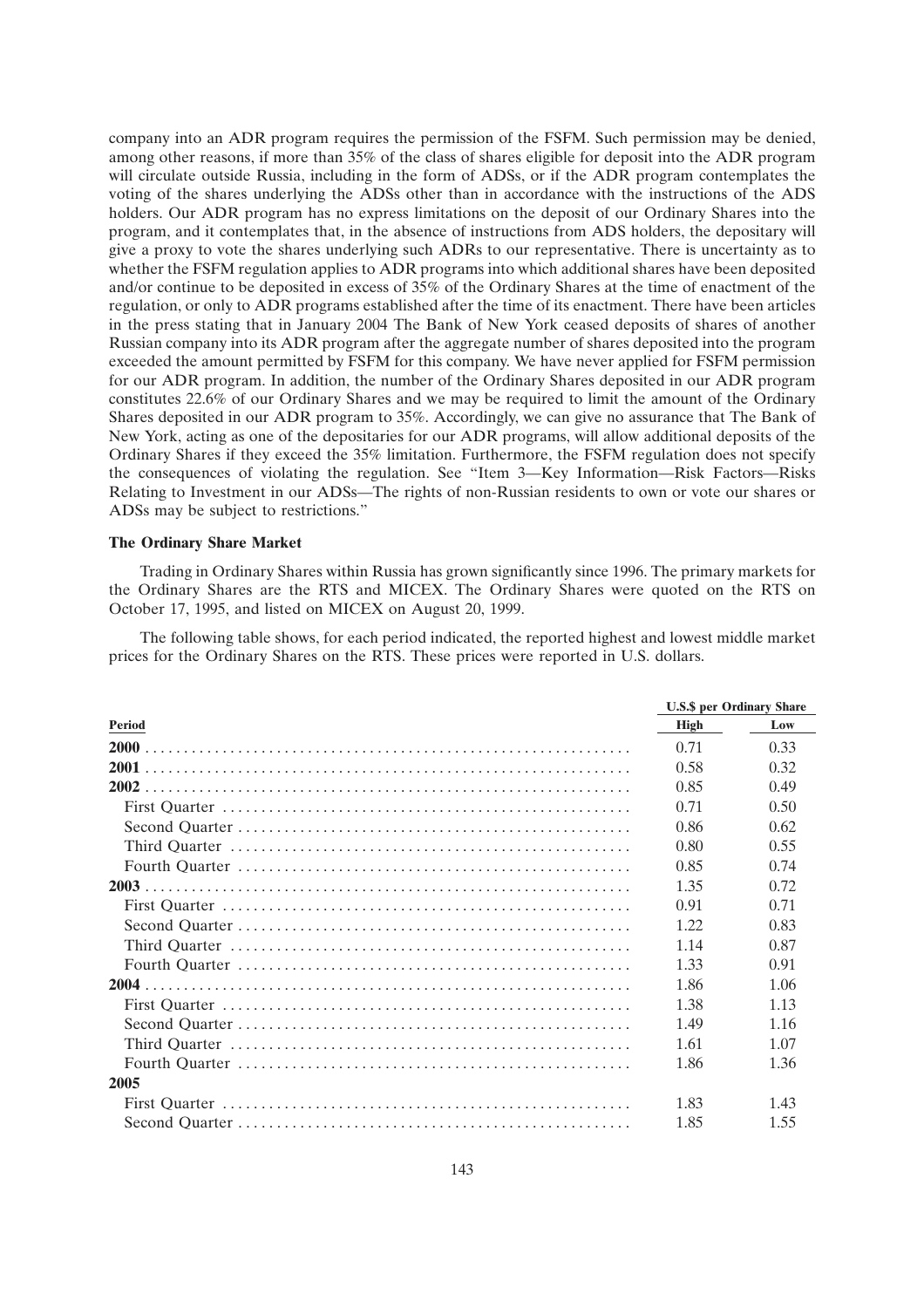|               | <b>U.S.\$</b> per Ordinary Share |      |
|---------------|----------------------------------|------|
| <b>Period</b> | High                             | Low  |
|               | 3.20                             | 1.84 |
|               | 3.95                             | 2.67 |
| -2006         |                                  |      |
|               | 4.48                             | 3.55 |
|               | 5.90                             | 4.25 |
|               | 6.40                             | 5.10 |
|               | 6.10                             | 5.27 |
|               | 6.10                             | 4.10 |

The following table shows, for each period indicated, the reported highest and lowest middle market prices for the Ordinary Shares on the MICEX. These prices are reported in rubles.

|               | <b>RR</b> per Ordinary Share |        |
|---------------|------------------------------|--------|
| <b>Period</b> | <b>High</b>                  | Low    |
|               | 20.35                        | 9.90   |
|               | 16.90                        | 9.36   |
|               | 16.90                        | 9.36   |
|               | 22.00                        | 15.32  |
|               | 26.57                        | 20.09  |
|               | 25.17                        | 17.69  |
|               | 26.94                        | 14.35  |
|               | 41.28                        | 22.58  |
|               | 29.37                        | 22.63  |
|               | 38.60                        | 22.58  |
|               | 35.60                        | 22.53  |
|               | 41.28                        | 26.80  |
|               | 56.75                        | 29.95  |
|               | 40.48                        | 30.20  |
|               | 43.00                        | 33.00  |
|               | 47,10                        | 29.95  |
|               | 56.75                        | 36.58  |
| 2005          |                              |        |
|               | 50.90                        | 38.32  |
|               | 53.15                        | 43.01  |
|               | 92.44                        | 52.50  |
|               | 117.90                       | 76.00  |
| 2006          |                              |        |
|               | 129.50                       | 100.20 |
|               | 180.00                       | 118.80 |
|               | 180.98                       | 140.11 |
|               | 169.35                       | 143.64 |
|               | 167.80                       | 107.63 |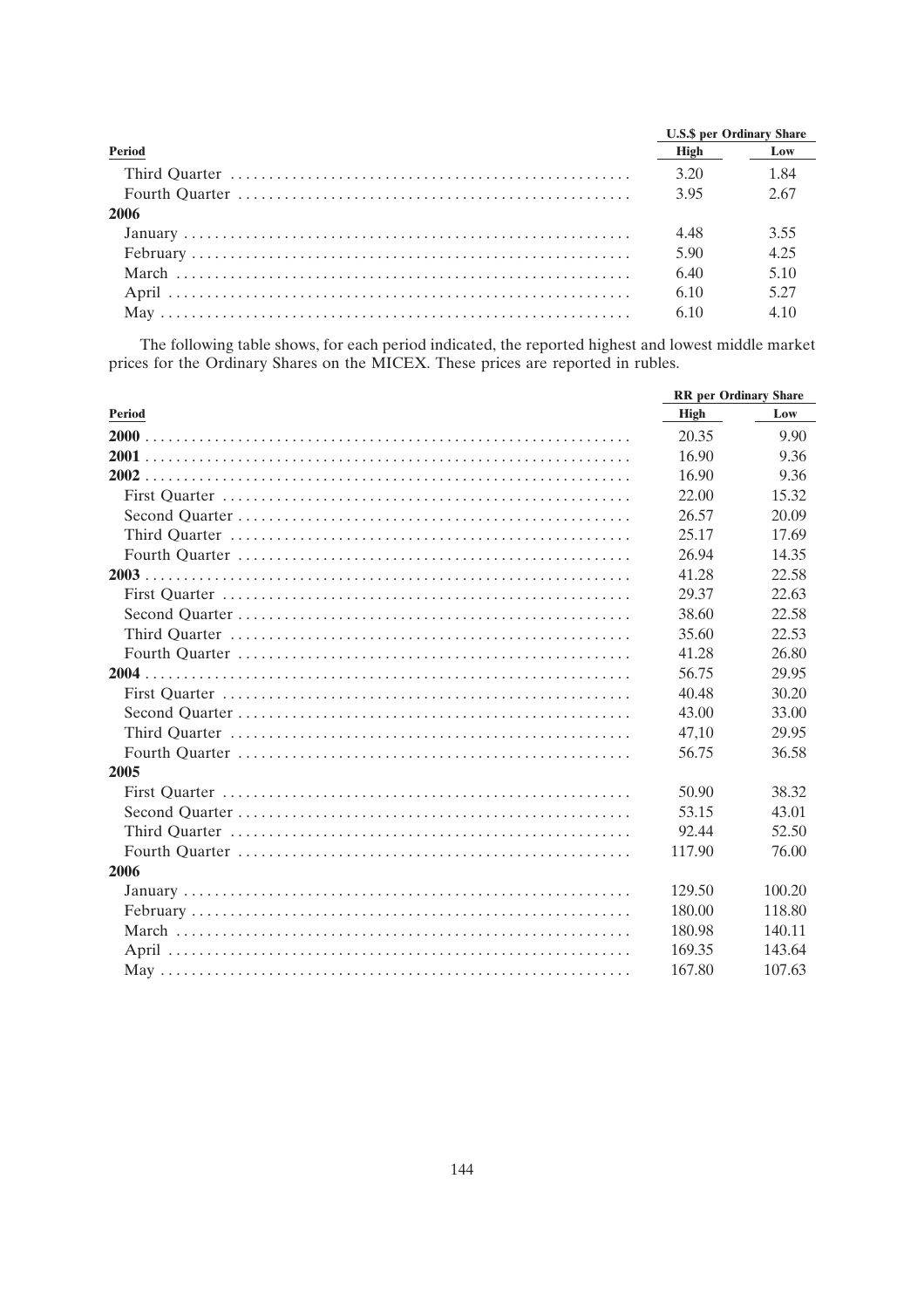#### **Activities of the Company and its Affiliates in the Market**

Both we and our affiliates, including directors, management, and affiliated broker-dealers and financial institutions, have in the past been active in the market for Ordinary Shares. This activity is likely to continue in the future. Russian residents generally find it difficult or impossible to participate in the ADS market due to currency exchange restrictions. See ''Item 10—Additional Information—Exchange Controls.''

On March 18, 1997, Tatneft, IFK Solid and OAO Zenta, formed a limited partnership, Tatneft, Solid & Co. (the ''LP''). The LP was formed in order to acquire unrestricted Ordinary Shares and rights to acquire Restricted Ordinary Shares as those shares became unrestricted. The Restricted Ordinary Shares were the Ordinary Shares that were subject to restrictions on transfer for what was originally a three-year period subsequent to their transfer out of state ownership. By May 2001, all such restrictions were lifted and all of our Ordinary Shares became freely tradable. One reason for the establishment of the LP was to control the flow of Restricted Ordinary Shares into the market as the restrictions on resale expired. See ''—The Ordinary Share Market'' under this Item.

Tatneft, IFK Solid and OAO Zenta are the only general partners in the LP. At May 16, 2006, there were 112 limited partners, mainly Tatneft employees (including our directors and executive officers), who generally contributed unrestricted Ordinary Shares to the LP in exchange for their limited partnership interests. The general partners are entitled to 20% of the LP's net income, and the limited partners to 80%. The general partner and each limited partner share in the net income allocable to its class *pro rata* to its contribution to the LP. At May 15, 2006, 2006, the LP held 6,775 Ordinary Shares. See "—The Ordinary Share Market'' under this Item.

IFK Solid began to actively participate in the market for the Ordinary Shares from September 19, 1996. IFK Solid was acquired in 1996 by a group that included Tatneft and several affiliated and non-affiliated companies, and it continues to participate actively in the market for our shares. In late December 2005, we sold all of our shares in IFK Solid, representing 59.7% of the total outstanding shares of IFK Solid.

In addition, on December 23, 2005, our subsidiary Tatneft Oil AG acquired participation shares with the total value of U.S.\$394.4 million in an open-ended investment company IPCG Fund, incorporated in Jersey, Channel Islands, by contributing 116 million ordinary shares of Tatneft, treasury shares of the Group, and U.S.\$1 million in cash into the fund. IPCG Fund invests its assets primarily in equity and debt of companies operating in, or whose activities are connected to, the Russian Federation in general, and in or to the Republic of Tatarstan, in particular, with a priority for entities operating in the oil and chemicals industry and, to a lesser extent, the banking sector. IPCG Fund's investment objective is to achieve medium and long-term capital appreciation of its investments. IPCG Fund is managed by MARS Capital Management Limited, a company regulated by Jersey Financial Services Commission. IPCG Fund is an indirect shareholder of ZAO Nizhnekamsk Oil Refinery and is expected to participate in the financing of the new refinery and petrochemical complex, including through participation of additional investors in the fund.

Overall, at December 31, 2004, 185,559,889 Ordinary Shares were held by our subsidiaries and classified as treasury stock under U.S. GAAP, compared to 191,430,258 Ordinary Shares at December 31, 2003 and 200,288,083 Ordinary Shares at December 31, 2002. Under Russian law, shares held by subsidiaries may vote and receive dividends.

#### **Share Registrar**

Our share register is currently held by Aktsionerny Kapital, which holds both federal and Tatarstan licenses to act as a share registrar. In the case of trades of Tatneft shares that involve licensed Russian broker-dealers, a transaction will ordinarily be registered by Aktsionerny Kapital solely on the basis of a transfer order. In the case of a transaction in which neither party is a licensed broker-dealer, additional documentation—including a transfer order, signature verifications and properly executed powers-ofattorney—is required. To facilitate trading, Aktsionerny Kapital has departments that act as transfer agents in Moscow and Kazan. These arrangements ordinarily obviate the need for traders in Moscow and Kazan to travel to Almetyevsk to execute a trade. The registrar generally charges the maximum rates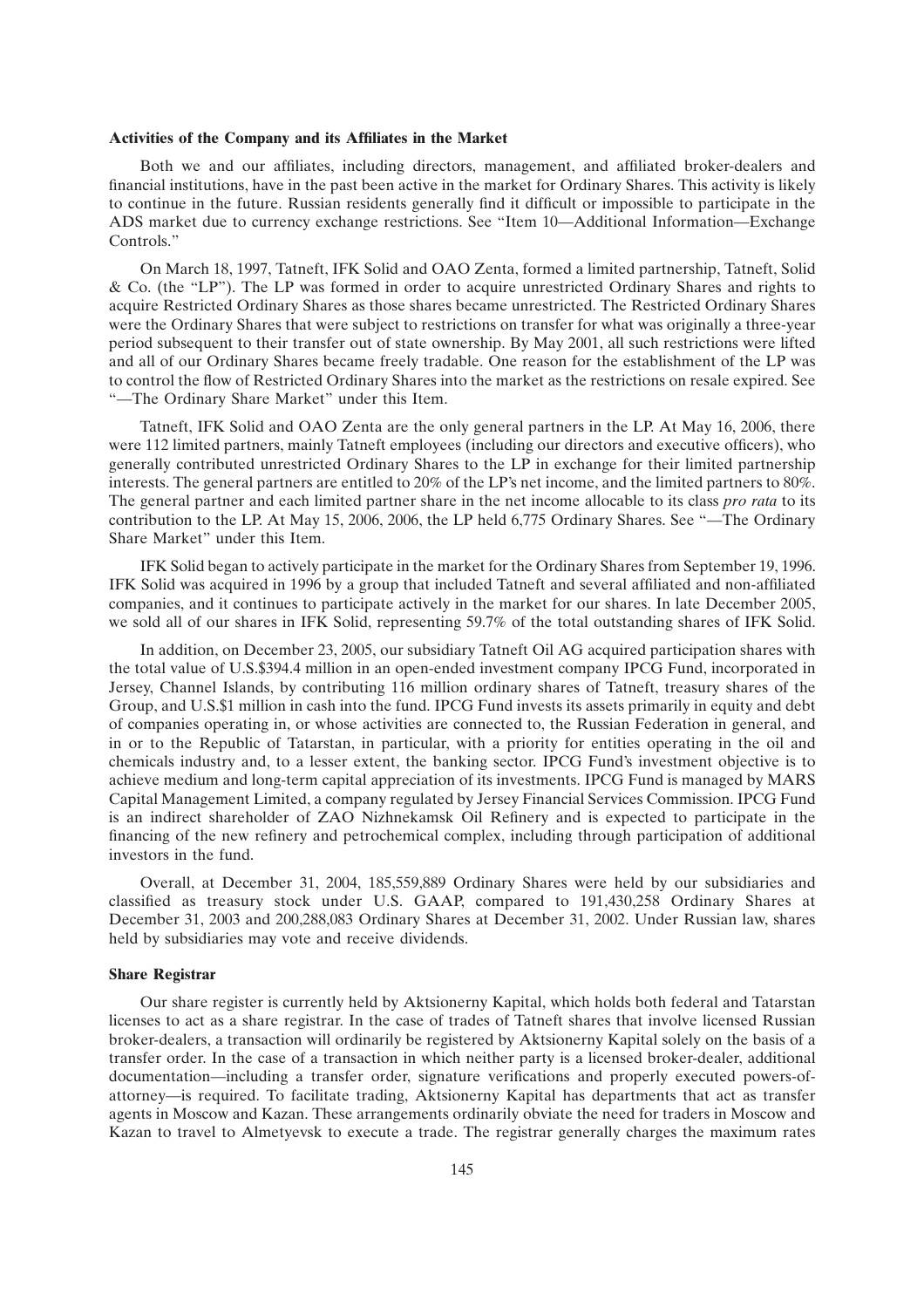permitted by Russian law for various registrar actions. The maximum rates for these transactions currently include: (i) RR10 for opening an account; (ii) from RR20 up to RR8 million for registration of a transaction (depending on the value of the transaction); (iii) RR30 for amendments or additions to the information on a registered person; and (iv) RR10 for issuing an extract from the share register.

Aktsionerny Kapital is a member of PARTAD, the Russian professional organization of share registrars, transfer agents and depositories. It follows PARTAD guidelines for keeping share registers. It keeps reserve copies of the computerized register in a bank vault, as well as copies of extracts from the register. Aktsionerny Kapital also makes periodic backups of the share register.

Aktsionerny Kapital was established as an open joint-stock company in December 1996 and received capital contributions from five entities, including Tatneft and Bank Devon-Credit. We have been informed that Aktsionerny Kapital has expanded its operations to act on behalf of other companies in Tatarstan. At June 1, 2006, it acted as share registrar for 286 companies.

The FSFM regulations currently require that the share register of any Russian company with more than 500 shareholders, such as Tatneft, be held by a specialized registrar and that no shareholder of a specialized registrar own more than 20% of the registrar's share capital. As of December 31, 2004, we owned 24.5% of the shares of Aktsionerny Kapital. The FSFM regulations also generally prohibit (with a few exceptions) a specialized registrar from carrying out any activities other than those of a share registrar, and require that the specialized registrar obtain a license from the FSFM.

To the best of our knowledge and that of Aktsionerny Kapital, there has never been any accusation that either Tatneft or its share registrar has wrongfully failed to effect a transfer of shares on the Tatneft share register, or that a shareholder has been wrongfully deleted from the register.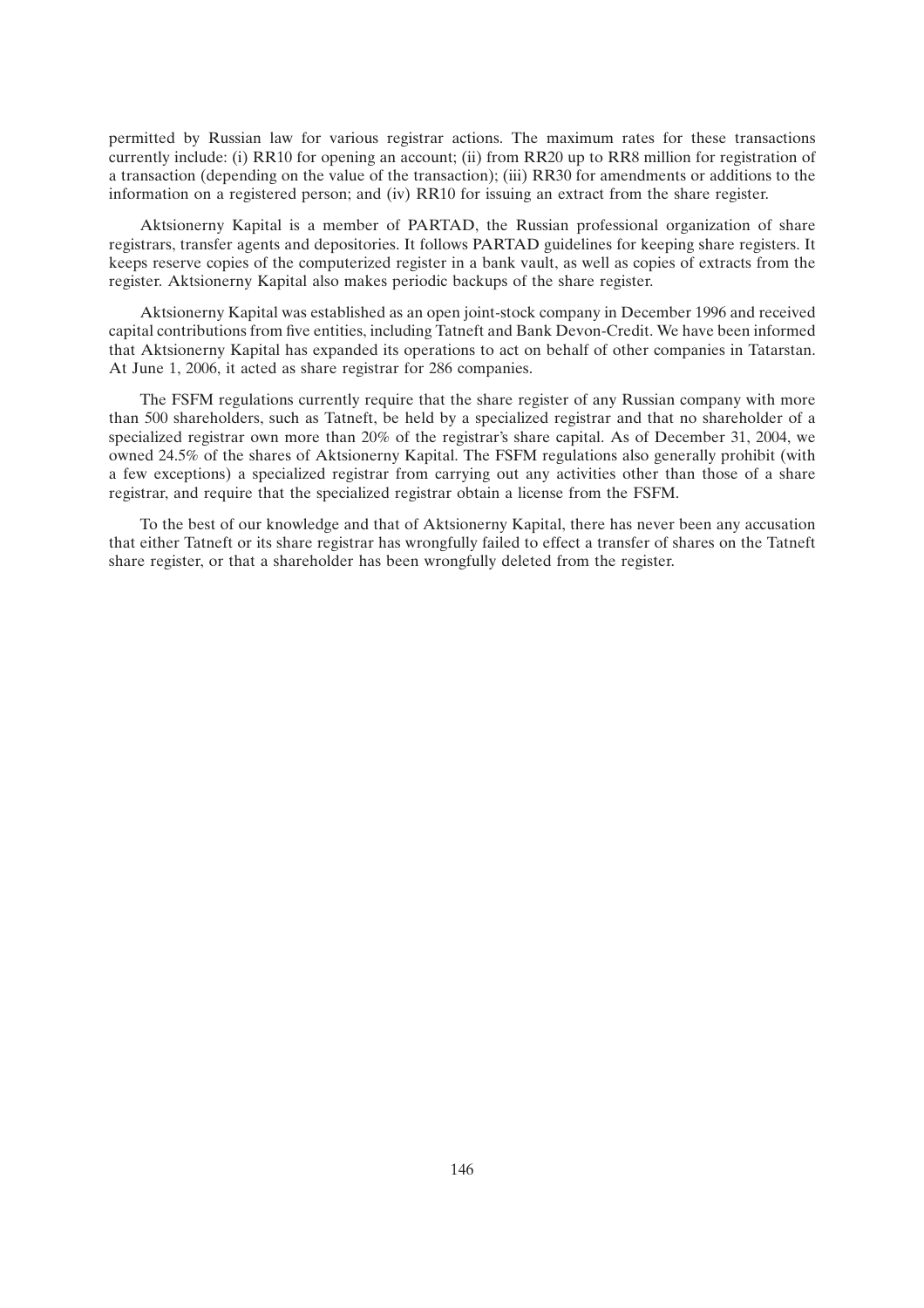## **ITEM 10—ADDITIONAL INFORMATION**

## **MEMORANDUM AND ARTICLES OF ASSOCIATION**

Tatneft is a Russian open joint-stock company. Tatneft's affairs are governed by the Joint-Stock Companies Law, as amended, and the Tatarstan Privatization Law. In addition, our affairs are governed by the Charter and Provisions On the Executive Board, Provisions On the Board of Directors, Provisions On the General Director and Provisions On the Revision Committee, each as approved by the shareholders at the June 25, 2004 annual shareholders' meeting, and as amended on the annual shareholders' meeting dated June 30, 2005.

Section 3 of our Charter states that the principal objective of our activities shall be the generation of profit, particularly through exploration, drilling, and development of oil and natural gas deposits. In pursuing these objectives, we may pursue a wide range of activities, including operation of oil refineries, gasoline stations, and accompanying maintenance, operations and research.

## **Directors**

Our Board of Directors consists of 15 members elected by cumulative voting at the annual shareholders' meeting held on June 30, 2005. The term of office of a Director is until the next annual shareholders' meeting. In cumulative voting, a shareholder may cast a number of votes for one or more nominees for the Board equal to the number of voting shares held by such shareholder multiplied by the number of directors to be elected.

A quorum of the Board exists if a majority of directors are present at a meeting of the Board, and decisions must generally be taken by a majority vote of directors present at such a meeting. Pursuant to the Joint-Stock Companies Law, an interested party transaction involving, whether directly of indirectly, one of our directors must be approved by the disinterested directors or by a majority of all of our disinterested shareholders. See ''Item 6—Directors, Senior Management and Employees—Board Practices—Approval of Interested Party Transactions.''

#### **Authorized Capital and Dividends**

Our authorized capital consists of 2,178,690,700 Ordinary Shares, nominal value RR1.00 per share, and 147,508,500 Preferred Shares, nominal value RR1.00 per share.

Our Board of Directors recommends the payment of interim and annual dividends to our shareholders, who approve such interim and annual dividends by a majority vote at the shareholders' meeting. The dividends approved at the shareholders' meeting may not be more than the amount recommended by the Board. Dividends are distributed to shareholders entitled to participate in the shareholders' meeting that is approving the dividend. Dividends are not paid on treasury shares held by Tatneft.

Holders of Preferred Shares are entitled to a dividend of 100% of the nominal value of their shares unless otherwise decided by the shareholders' meeting. However, if a dividend declared on the Ordinary Shares is greater than 100% of the nominal value of the Preferred Shares, holders of the Preferred Shares are entitled to receive dividends of at least equal value to the dividend declared on the Ordinary Shares.

Under the Joint-Stock Companies Law, we are permitted to pay dividends on Ordinary Shares out of net profits and dividends on Preferred Shares out of net profits and funds specially designated for such purposes. In either case, these amounts are calculated in accordance with RAR. The following conditions also have to be met for dividends to be paid:

- the share capital has been paid in full;
- the value of our net assets, minus the proposed dividend payment, is not less than, and would remain following the payment of dividends, not less than the sum of our share capital and reserve fund;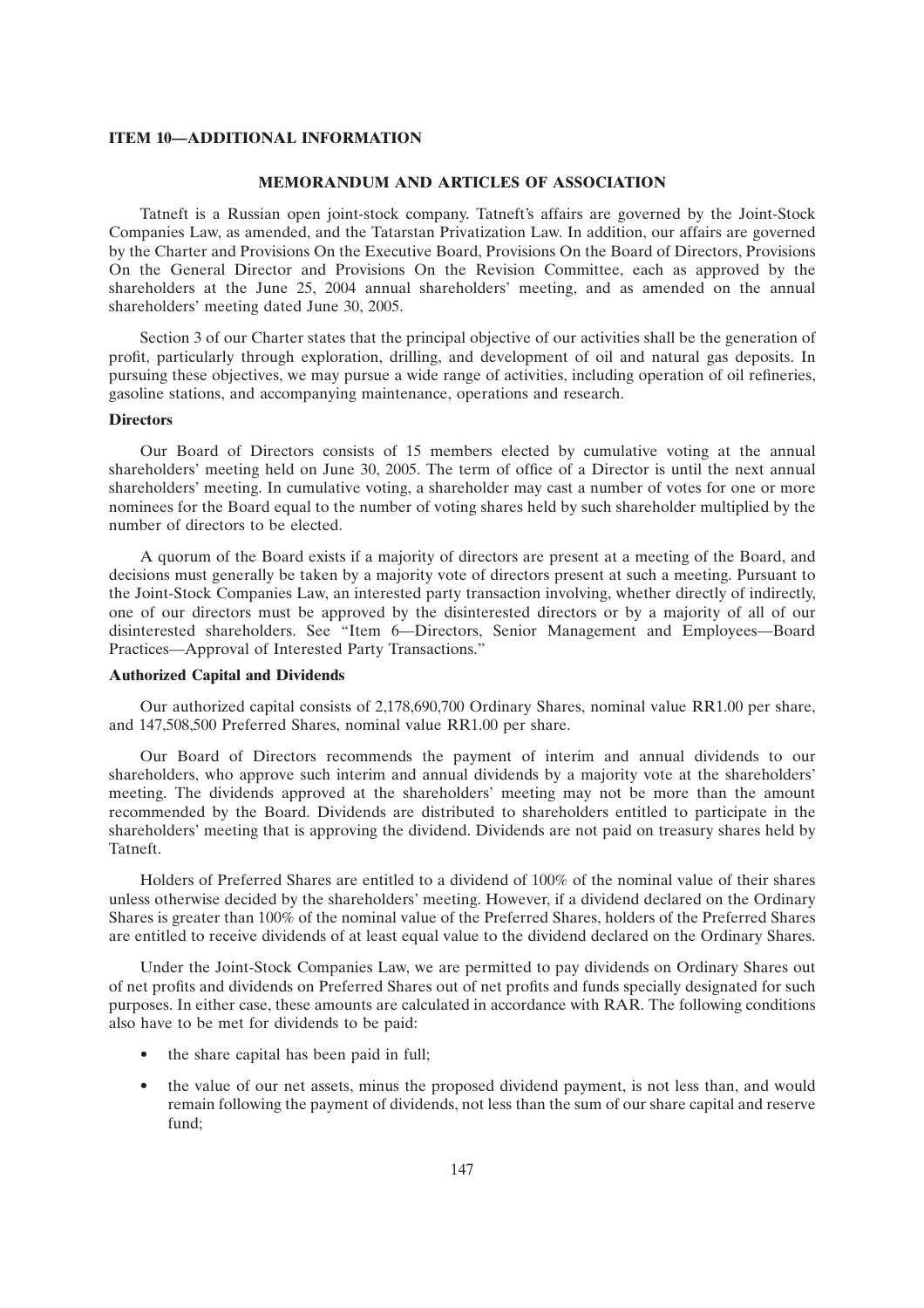- we have repurchased all shares from shareholders who have exercised their right to demand repurchase; and
- we are not, and would not become as a result of the payment of dividends, insolvent.

Our Charter also establishes a mandatory reserve fund equivalent to 5% of the charter capital, with annual contributions of 5% of net income until this amount has been reached. This fund may only be used to cover losses, to redeem bonds, and to repurchase shares when other funds are not available.

## **Voting Rights**

Each fully paid Ordinary Share, except for treasury shares held by Tatneft, gives its holder the right to participate in shareholders' meetings and vote on matters to be decided thereby. Holders of Preferred Shares are generally not entitled to vote at the shareholders' meetings. However, both the Charter and the Joint-Stock Companies Law entitle preferred stockholders to vote on changes and additions to the Charter where such changes provide for reorganization or liquidation of the Company, limitation of their rights, including the issuance of preferred shares with broader rights than those of the existing preferred shares, or change the amount of dividends on the Preferred Shares. Holders of preferred shares are also entitled to vote at the shareholders' meeting on any items that may appear on the agenda in the event that we fail to declare a dividend on Preferred Shares in full.

#### **Shareholders' Meetings**

We are required by the Joint-Stock Companies Law to hold a general shareholders' meeting at least once a year between March 1 and June 30 of each year, and the agenda must include the following items:

- election of members of the Board of Directors;
- election of members of the Revision Committee;
- approval of the annual report, balance sheet, and profit and loss statement;
- approval of any distribution of profits, except net profit that has been distributed as quarterly dividends or losses; and
- approval of an independent auditor.

A shareholder or a group of shareholders owning in the aggregate at least two percent of our issued voting shares may submit proposals to the agenda of the annual shareholders' meeting and may nominate candidates to serve as members of our Board or Revision Committee. The shareholders must provide their agenda proposals or nominations to us within 30 calendar days of the end of the fiscal year preceding the annual shareholders' meeting, (*i.e*., by January 30).

Extraordinary shareholders' meetings may be called by the Board at its own initiative to consider matters within the competence of the general shareholders' meeting, as well as upon written request by the Revision Committee, our independent auditor or shareholders owning not less than 10% of our Ordinary Shares in the aggregate as of the date of such request. The Board must then consider the request, and, if approved, schedule the meeting not more than 40 days from the date of receipt of the request or 70 days from the date of receipt of the request if the proposed agenda includes the re-election of the Board by way of cumulative voting.

The quorum for a shareholders' meeting constitutes presence in person or through authorized representatives of holders of more than 50% of our voting shares. Shareholders are entitled to participate in the shareholders' meeting by forwarding a bulletin to us provided such bulletin is received at least two days before the meeting, except as to the election of Board members, members of the internal audit commission, appointment of the independent auditor, approval of annual reports and annual financial statements, profits distributions (including declaring dividends) and the covering of losses. If the quorum requirement is not met, another shareholders' meeting must be scheduled, in which case the quorum requirement is met if shareholders owning at least 30% of the issued voting shares have registered at that meeting. Shareholders may participate in meetings by proxy, provided that the proxy holds a power of attorney issued by the shareholder.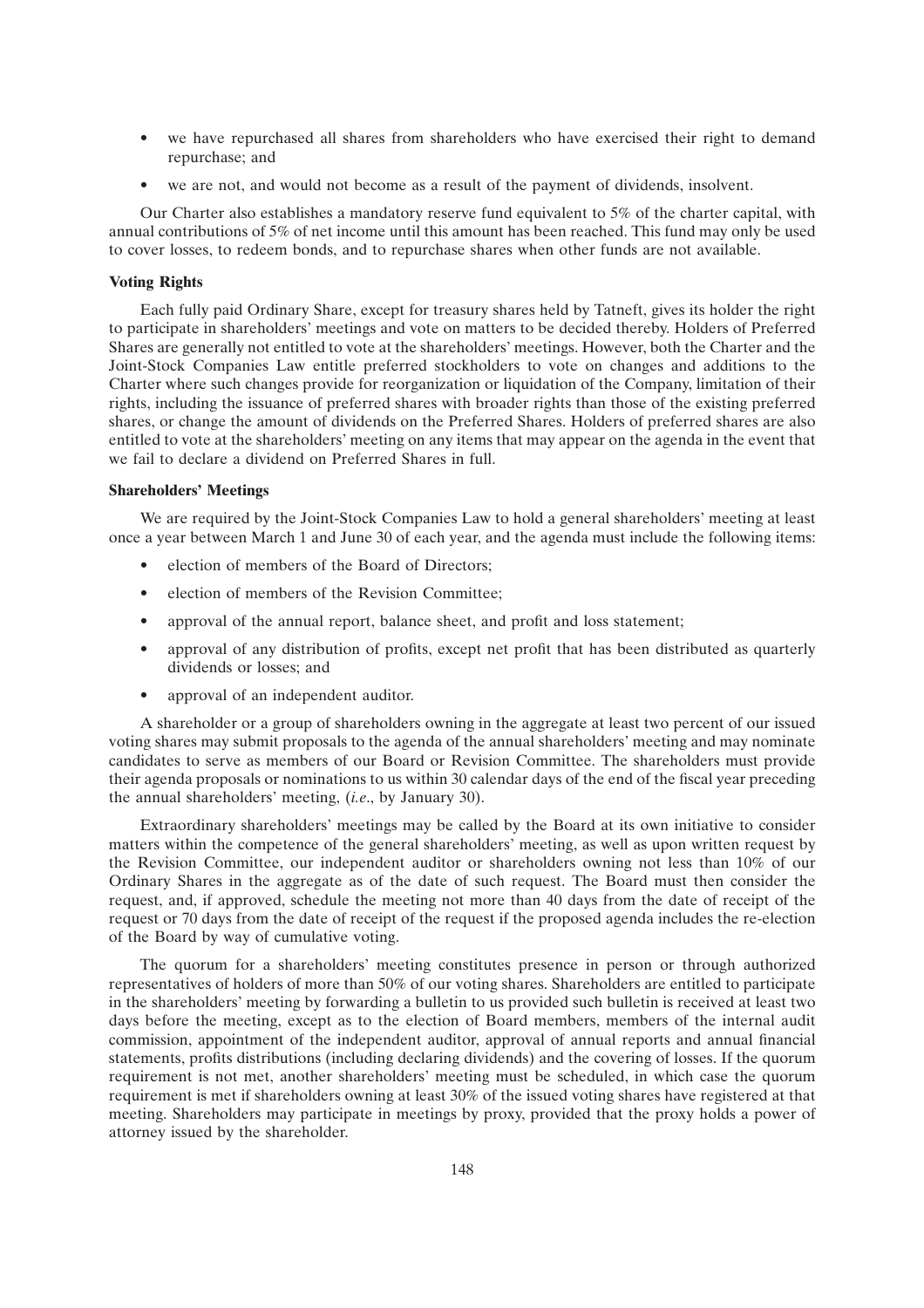#### **Notice and Participation**

All our shareholders entitled to participate in a shareholders' meeting must be notified of a meeting no less than 20 days prior to the date of the meeting. However, if reorganization of the Company is an agenda item, shareholders must be notified at least 30 days prior to the date of the meeting, and if it is an extraordinary shareholders' meeting to elect our Board by cumulative vote, shareholders must be notified at least 50 days prior to the date of the meeting. The record date of the shareholders' meeting is set by the Board and may not be (i) earlier than the date of adoption of the resolution to hold a shareholders' meeting and (ii) more than 50 days before the date of the meeting. In the case of an extraordinary shareholders' meeting to elect our Board, the record date must be within the 65-day period prior to the meeting.

#### **Liquidation**

Under Russian legislation, the liquidation of a company results in its termination without the transfer of rights and obligations to other persons as legal successors. Tatneft may be liquidated by a three-quarters vote of our shareholders at a shareholders' meeting or by a court order.

Following a decision to liquidate, the right to manage our affairs would pass to a liquidation committee. In case of a voluntary liquidation, shareholders appoint the members of the liquidation committee at a shareholders' meeting. The court appoints members of the liquidation committee in the case of an involuntary liquidation. Creditors may file claims within a period to be determined by the liquidation committee, but which must be at least two months from the date of publication of the notice of liquidation by the liquidation committee.

The Civil Code sets the following order of priority among creditors in a liquidation:

- (1) individuals owed compensation for injuries or deaths caused by a company;
- (2) employees;
- (3) creditors with claims secured by pledges of a company's property;
- (4) federal and local governmental budgets; and
- (5) other creditors in accordance with Russian law.

The remaining assets are distributed among shareholders in the following order of priority:

- (1) payments to repurchase shares from shareholders having the right to demand repurchase;
- (2) payments of declared but unpaid dividends on Preferred Shares and the liquidation value of Preferred Shares, if any; and
- (3) payments to holders of Ordinary Shares and Preferred Shares on a pro rata basis.

#### **Limitations on Share Ownership**

There are currently no restrictions under the Charter or under Russian or Tatarstan law that limit the right of non-Russian residents or persons to own or vote our shares either directly or through an ADR program. However, under the Law on the Securities Markets and FSFM regulation, the deposit of shares of a Russian company into an ADR program requires the permission of the FSFM. Such permission may be denied among other reasons if more than 35% of the class of shares eligible for deposit into the ADR program will circulate outside Russia, including in the form of ADSs or if the ADR program contemplates the voting of the shares underlying the ADSs other than in accordance with the instructions of the ADS holders. Our ADR program has no express limitations on the deposit of our Ordinary Shares into the program, and it contemplates that, in the absence of instructions from ADS holders, the depositary will give a proxy to vote the shares underlying such ADRs to our representative. There is uncertainty as to whether the FSFM regulation applies to ADR programs into which additional shares have been deposited and/or continue to be deposited in excess of 35% of the Ordinary Shares at the time of enactment of the regulation, or only to ADR programs established after the time of its enactment. There have been articles in the press stating that in January 2004 The Bank of New York ceased deposits of shares of another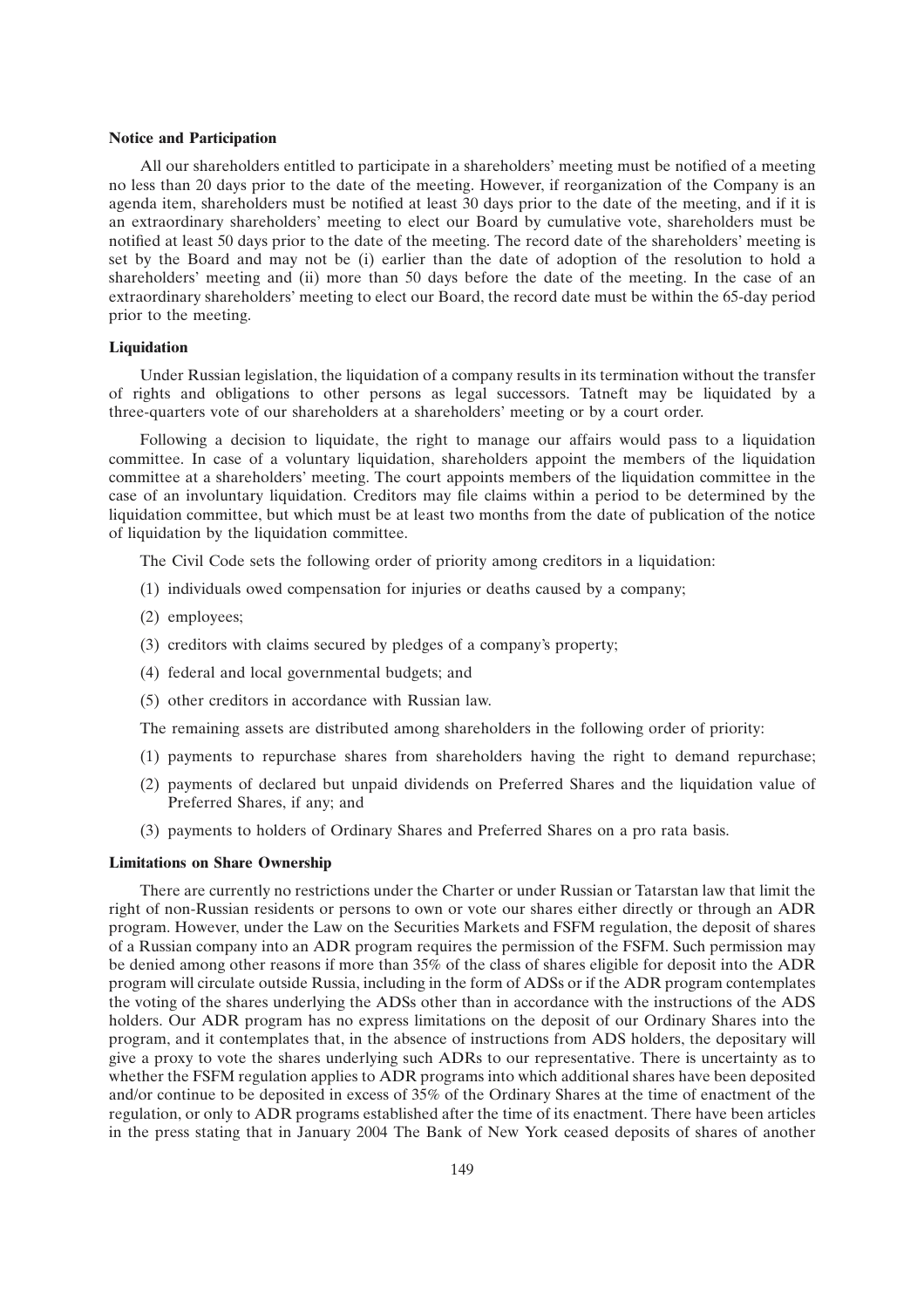Russian company into its ADR program after the aggregate number of shares deposited into the program exceeded the amount permitted by the FSFM for this company. We have never applied for FSFM permission for our ADR program as the requirement to obtain such permission was introduced after we launched our ADR program. In addition, the number of the Ordinary Shares deposited in our ADR program constitutes 22.6% of our Ordinary Shares and we may be required to limit the amount of the Ordinary Shares deposited in ADR program to 35%. Accordingly, we can give no assurance that The Bank of New York, acting as one of the depositaries for our ADR program, will allow additional deposits of the Ordinary Shares if they exceed the 35% limitation. Furthermore, the FSFM regulation does not specify the consequences of violation of the regulation. An assertion that the FSFM regulation and/or the limitation on shares deposited in the program applies to our ADR program could have a material adverse effect on the market price of our Ordinary Shares or ADSs. See ''Item 3—Key Information—Risk Factors—Risks Relating to Investment in our ADSs.''

In addition, according to Russian and international press reports, the Ministry of Industry and Energy has prepared a draft law restricting foreign investments in certain ''strategic'' Russian industries. This draft law has not been submitted to, or approved by, the State Duma and therefore has not become public. The draft law reportedly provides that foreign investors may not own, directly or through a chain of affiliated companies, 50% or more of the share capital of a company involved in a ''strategic'' industry. In addition, a governmental approval will reportedly be required for acquisition by a foreign investor of more than 25% of a company involved in a ''strategic'' industry. On March 2, 2006, the *Kommersant* daily newspaper published a list of 39 ''strategic'' industries that might be influenced by the proposed law, which included production of natural resources. See ''Item 3—Key Information—Risk Factors—Risks Relating to the Russian Legal System and Russian Legislation—Possible restrictions of foreign investments in strategic industries may limit your ability to hold or sell our ADSs.''

## **Approval of the Federal Antimonopoly Service of the Russian Federation**

Pursuant to Russian antimonopoly legislation, any transaction that would result in a person (including companies or individuals of its group, as defined by antimonopoly legislation) holding 20% or more of our issued voting shares must be approved in advance by the Federal Antimonopoly Service.

## **Preemptive Rights**

The Joint-Stock Companies Law grants existing shareholders a preemptive right to purchase shares or securities convertible into shares that we propose to sell in a public offering. In a private placement of shares or securities convertible into shares, shareholders who voted against it or did not vote on such private placement are entitled to acquire an amount of such shares or convertible securities proportionate to their existing stake. This rule does not apply when the shares are placed solely among existing shareholders if all such existing shareholders are entitled to acquire new shares in proportion to their existing holdings. We must notify shareholders in writing of the proposed sale of securities at least 45 days prior to the commencement of the public offering or the private placement. Within this 45-day period the shareholders may exercise their preemptive rights. If a shareholder elects to exercise preemptive rights to purchase securities, and the amount of securities that is proportionate to its existing stake is not a whole number, then such shareholder would be entitled to receive fractional securities.

#### **Redemption Provisions**

The Joint-Stock Companies Law provides that holders of voting shares can require us to repurchase all or a portion of their shares in the event of (i) our reorganization or certain major transactions, or (ii)amendments or restatements of our Charter that restrict such shareholder's rights, in both cases where such shareholders voted against or did not participate in the vote regarding the reorganization, major transaction or amendment or restatement of our Charter. We are required to repurchase shares in the above circumstances at a price determined by our Board, provided that such price may not be less than the market value of the shares as determined by an independent appraiser.

#### **Change of Control Provisions**

In accordance with the Provision of the Tatarstan Ministry for Land and Property Relations approved by the Order of the Cabinet of Ministers of the Republic of Tatarstan No. 430, dated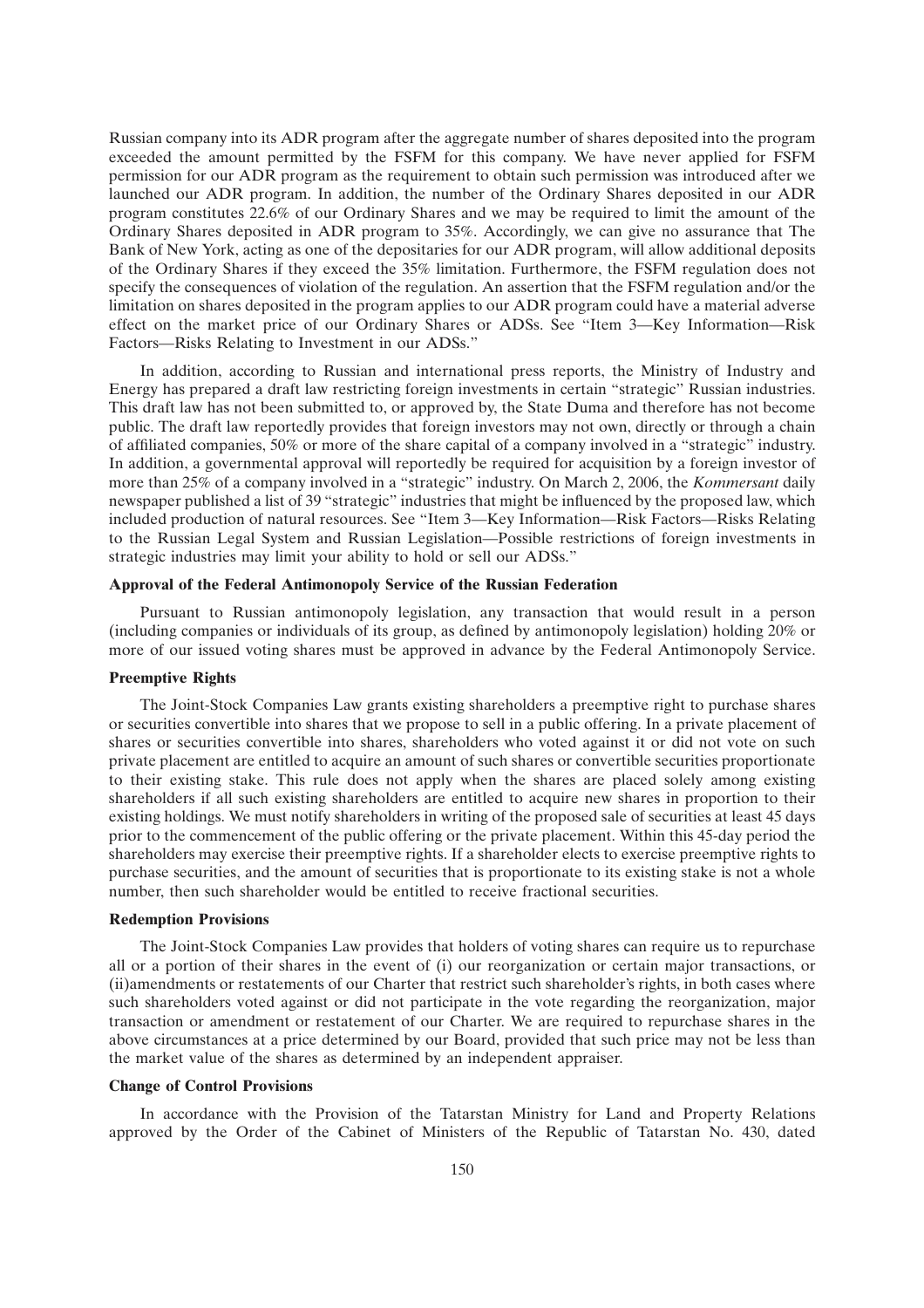July 9, 2001, the Tatarstan government retains its rights under the Golden Share until such time as the Tatarstan Ministry for Land and Property Relations takes a decision to terminate them. The Golden Share gives the Tatarstan government the power to veto certain major decisions, including our liquidation or reorganization (*i.e*., mergers). See ''Item 7—Major Shareholders and Related Party Transactions— Major Shareholders.''

On December 27, 2005, the State Duma of the Russian Federation approved the No. 7-FZ ''On the Amendments to the Federal Law On Joint Stock Companies and other Legal Acts of the Russian Federation,'' dated December 27, 2005, which amends the Joint-Stock Companies Law. All the provisions of this law will become effective on July 1, 2006, except the provision relating to the mandatory insurance of an independent appraiser's liability. This law sets rules for acquisitions of more than 30% of the voting shares of an open joint stock company and provides a legal frame for the squeeze-out of minority shareholders from a Russian company. Under this law, any person (together with its affiliates) intending to acquire more than 30% of our Ordinary Shares may (but is not required to) make an offer to other our shareholders to buy their shares in an amount and at a price determined by such person (''Voluntary Offer''). The price of the Voluntary Offer may differ from the market price. The purchaser of the Ordinary Shares may not acquire such shares at a price or on conditions different from those of the Voluntary Offer as long as the Voluntary Offer is open for acceptance. In addition, if such person (together with its affiliates) reaches the 30%, the 50% or the 75% threshold, this person is obliged to make an offer to the remaining shareholders to purchase their shares at the market price (''Mandatory Offer''). After the initiation of either a Voluntary Offer, or a Mandatory Offer, certain decisions may be taken only by our general shareholders' meeting rather than by our Board of Directors, regardless of the exclusive powers granted to the Board of Directors by our Charter, including share capital increase and approval of certain transactions.

Moreover, a person (together with its affiliates) acquiring more than 95% of our Ordinary Shares is obliged to purchase the shares of the other shareholders at market price at their demand; and to notify all the minority shareholders of their respective rights within 35 days following the acquisition of 95% of our Ordinary Shares. In addition, a person acquiring at least 10% of the our Ordinary Shares as a result of a Mandatory Offer or of a Voluntary Offer is entitled to request a mandatory buy-out of the remaining shares purchased at the market price from all the other shareholders. See "Item 3—Key Information— Risk Factors—Risks Relating to the Russian Legal System and Russian Legislation—You could be subject to a mandatory buy-out procedure initiated by any person acquiring more than 95% of our Ordinary Shares.''

#### **MATERIAL CONTRACTS**

Other than the loan agreements with foreign lenders described under ''Item 5—Operating and Financial Review and Prospects—Liquidity and Capital Resources'' and contracts we enter into in the ordinary course of business, we have not entered into any contracts in the past two years that may be material to our operations.

## **EXCHANGE CONTROLS**

#### **Capital Import and Export Restrictions**

In December 2003, President Putin signed the Currency Law. Most provisions of the Currency Law came into effect in June 2004. The Currency Law significantly liberalizes the exchange control regime in Russia and expands the ability of Russian individuals and legal entities to engage in banking and financial transactions outside of Russia. Effective from January 1, 2007, the Currency Law will remove certain restrictions previously imposed by the Russian Government and the Central Bank on transactions between Russian and non-Russian residents. However, from June 18, 2004, the Government and the Central Bank are able to impose mandatory reserve requirements and require use of special accounts for certain transactions of, among others, Russian residents with non-residents.

The statute provides that any restrictions on operations are introduced only to prevent significant reduction in reserves, sharp movements in the exchange rate of the ruble, as well as to support Russia's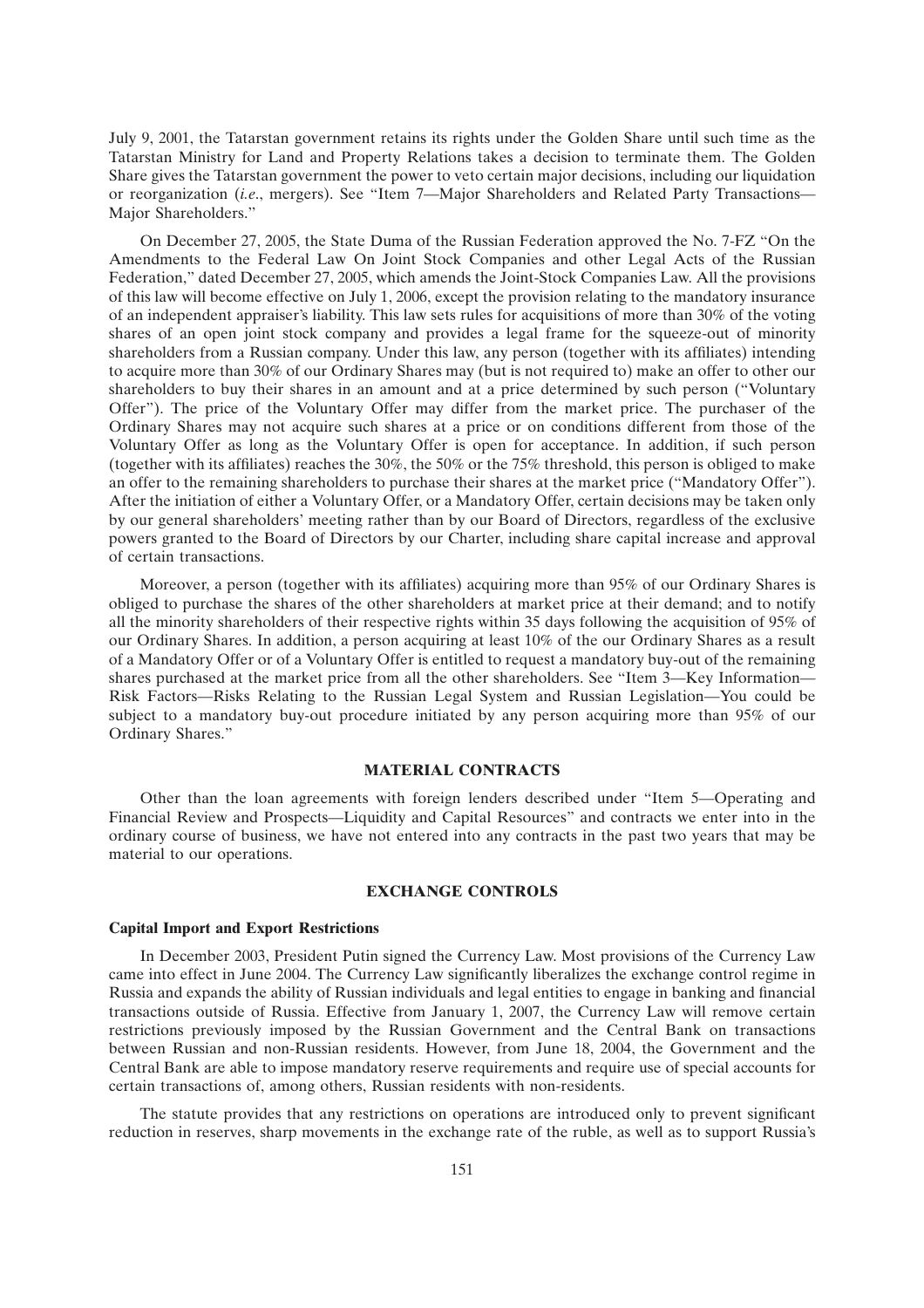balance of payments. Such restrictions should be of a non-discriminatory nature and should be eliminated by the currency authorities upon elimination of circumstances that caused implementation of such restrictions. It appears that these formulations are non-precise and thus provide too much flexibility and discretion for the currency authorities to maintain the specified restrictions.

Russian currency legislation generally allows:

- foreign investors to repatriate income in rubles received from investments in Russia (including profits, dividends and interest) (subject to the rules applicable to non-resident bank accounts and the conversion of rubles into foreign currencies); and
- legal entities to convert rubles into foreign currency for the purposes of making dividend payments to foreign investors and meeting their foreign currency obligations.

The Central Bank may impose a requirement for a non-resident to use a special account in connection with the following currency operations between residents and non-residents:

- making loans by residents to non-residents in rubles;
- receipt of loans by residents from non-residents in rubles;
- operations with external securities, including settlements in connection with transfer of external securities (or rights evidenced by such securities);
- performance by residents of obligations under external securities;
- purchase by non-residents from residents of rights to internal securities, including settlements in connection with transfer of internal securities (or rights evidenced by such securities); and
- purchase by residents from non-residents of rights to internal securities, including settlements in connection with transfer of internal securities (or rights evidenced by such securities), as well as performance by residents of their obligations under internal securities.

Russian exporters are required to repatriate 100% of export proceeds. Though in the past the requirement for mandatory conversion has been as high as 75%, effective from May 1, 2006, the Central Bank abolished mandatory conversion of hard currencies export proceeds.

Russian resident and non-resident companies may exchange rubles for foreign currency and back (including for the purposes of payments of interest and dividends) through special accounts and subject to certain reserve requirements imposed by the Central Bank. The Central Bank regulations on depositing mandatory reserves and mandatory use of special-purpose accounts are to be abolished from July 2006.

### **Restrictions on the Remittance of Dividends, Interest or Other Payments to Non-Residents**

The Federal Law on Foreign Investments in the Russian Federation specifically guarantees foreign investors the right to repatriate their earnings from Russian investments. However, the Russian exchange control regime may materially affect your ability to do so.

Under Russian currency control laws, ruble dividends on the Ordinary Shares may be paid to the Depositary (or its nominee) and converted into U.S. dollars by the Depositary for distribution to owners of ADSs without restriction. Moreover, ADSs may be sold by a non-resident of Russia for U.S. dollars outside Russia without regard to Russian currency control laws so long as the buyer is not a Russian resident.

Under the terms of the Deposit Agreement, to which we, the Depositary, the registered owners of ADRs and the owners of a beneficial interest in book-entry ADRs are parties, ADSs may be sold in Russia to Russian residents without restrictions. However, the Federal Law on Currency Control and Currency Regulation restricts acquisition of foreign securities (including ADSs) by Russian investors by requiring that they conduct these operations through special banking accounts with authorized Russian banks and deposit in a special non-interest bearing account with an authorized Russian bank a monetary sum of 12.5% of the amount paid for the securities for 15 days.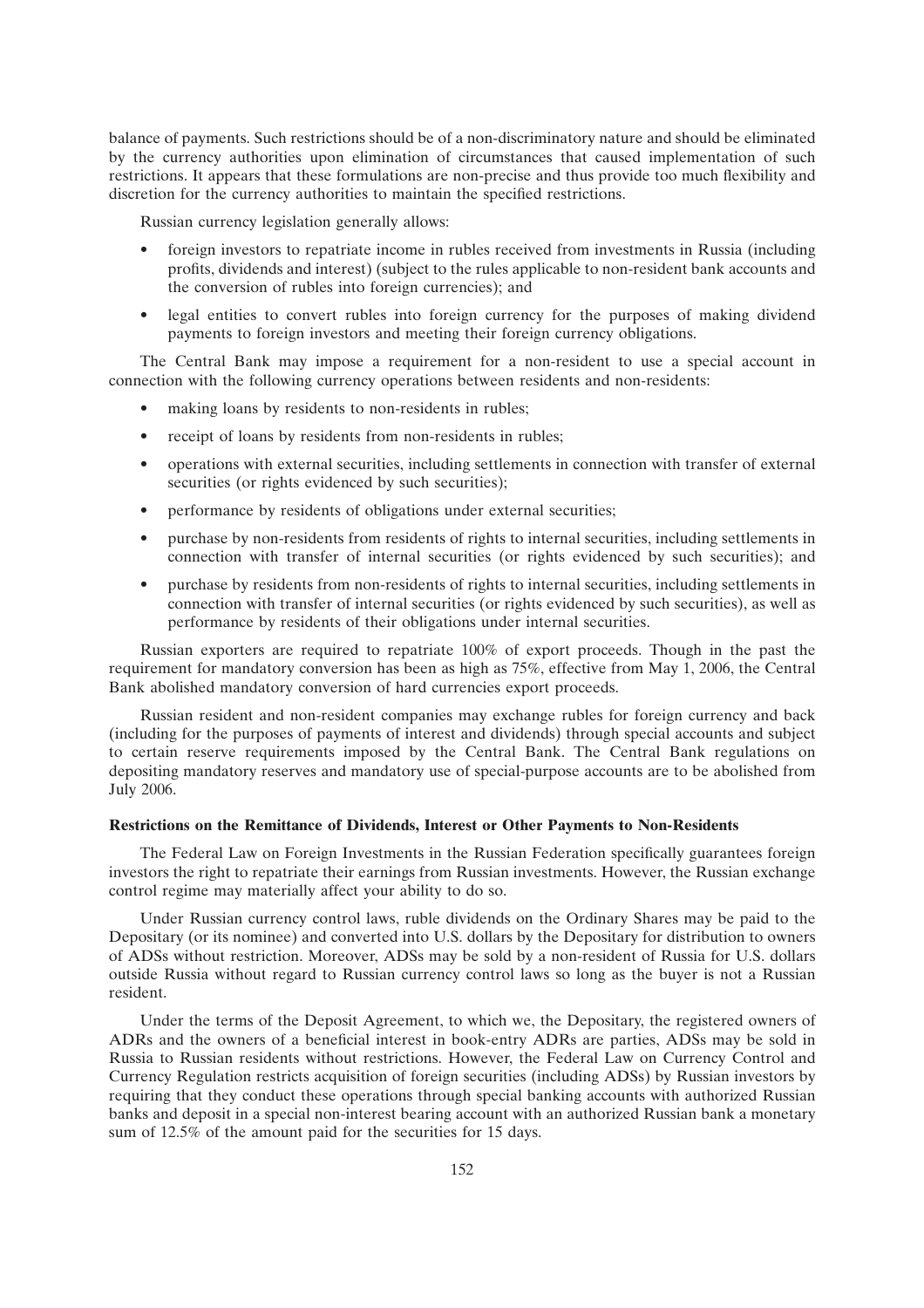These arrangements, together with applicable conversion fees and limitations on immediate repatriation, may increase the costs of such repatriation. Furthermore, weaknesses in the existing banking infrastructure may limit the actual transfer within, and the remittance of funds out of, Russia.

The ability of the Depositary and other persons to convert rubles into U.S. dollars (or another hard currency) is also subject to the availability of U.S. dollars (or such other hard currency) in Russia's currency markets. Although there is currently a market within Russia for the conversion of rubles into U.S. dollars and other foreign currencies, including the interbank currency exchange and over-the-counter and currency futures markets, this market may not continue to exist in its present or a substantially comparable form in the future. At present, there is no market for the conversion of rubles into foreign currencies outside of Russia and no viable market in which to hedge ruble-currency and rubledenominated investments.

#### **TAXATION**

*The following discussion summarizes certain material United States federal and Russian income and withholding tax consequences for holders of our ordinary shares or ADSs. The discussion which follows is based on (a) the U.S. Internal Revenue Code of 1986, as amended, which is referred to in this summary as the ''Code,'' the U.S. Treasury regulations thereunder, and judicial and administrative interpretations thereof, (b) Russian law and (c) the Convention between the United States of America and the Russian Federation for the Avoidance of Double Taxation and the Prevention of Fiscal Evasion with Respect to Taxes on Income and Capital (the ''U.S./Russia Double Tax Treaty'') all as in effect on the date hereof, and as subject to any changes (possibly on a retroactive basis) in these or other laws occurring after such date. It is also based, in part, on representations of the Depositary, and assumes that each obligation in the deposit agreement and any related agreements will be performed in accordance with its terms.*

*The discussion that follows is intended as a descriptive summary only and is not intended as tax advice to any particular investor. It is also not a complete analysis or listing of all potential U.S. federal or Russian income and withholding tax consequences to a prospective holder of our ordinary shares or ADSs. Each prospective investor is urged to consult its own tax adviser regarding the specific U.S. federal, state, and local and Russian tax consequences of the ownership and disposition of our ordinary shares or ADSs.*

### **Russian Tax Considerations**

The following is a summary of certain Russian tax considerations regarding the purchase, ownership and disposition of our ordinary shares or ADSs. The summary is general in nature and is based on the laws of the Russian Federation in effect as at the date of this prospectus. The summary does not seek to address the applicability of any double tax treaty relief. In this regard, however, it is noted that there may be practical difficulties involved in claiming double tax treaty relief. Investors should consult their tax advisors with respect to the consequences of an investment in the ordinary shares or ADSs arising under the legislation of the Russian Federation or any political subdivision thereof. Please see ''Item 3—Key Information—Risk Factors—Risks Relating to the Company—The Russian tax system imposes substantial burdens on us and is subject to frequent change and significant uncertainty.'' Under no circumstances should the descriptions set forth below be viewed as tax advice.

The Russian tax rules applicable to securities, and in particular those held by Non-Resident Holders (as defined below), are characterized by significant uncertainties and by an absence of interpretative guidance. In particular, the Russian tax authorities have provided very little guidance regarding the treatment of ADS arrangements. Russian tax law and procedures are not well developed and rules are sometimes interpreted differently by different tax inspectorates and inspectors. In addition, both the substantive provisions of Russian tax law and the interpretation and application of those provisions by the Russian tax authorities may be subject to more rapid and unpredictable change than in a jurisdiction with more developed capital markets. The relevant chapters of Part II of the Tax Code that set out the regulatory framework for taxation of the income of individuals and the profits of Russian and foreign legal entities do not regulate all issues arising in connection with the purchase, ownership, and disposition of ordinary shares or ADSs by Non-Resident Holders. Currently, the Russian government is in the process of replacing the existing tax legislation with a comprehensive tax code, but it is unclear when this process will be completed and how Non-Residential Holders would be affected.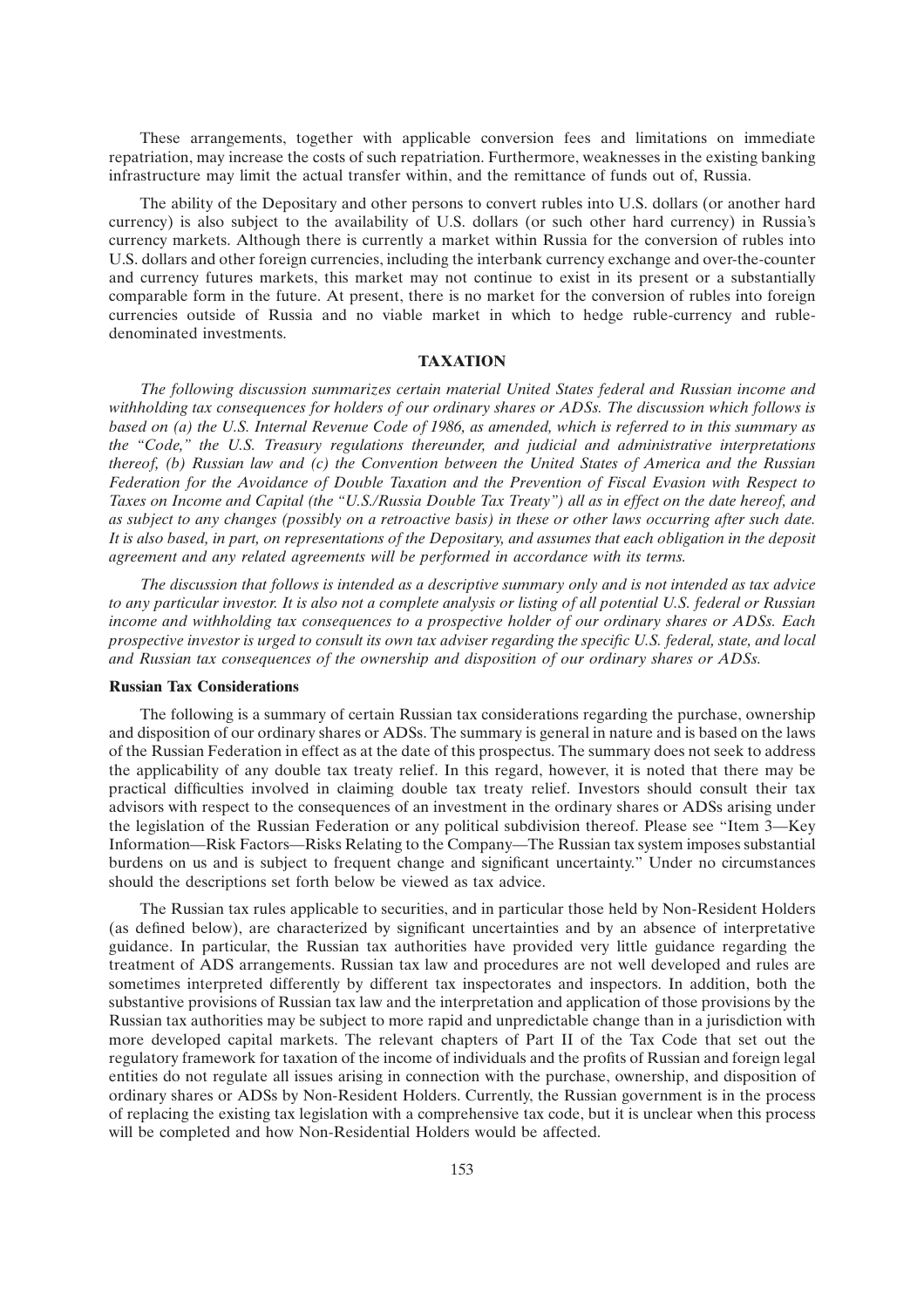#### *General Comments*

For the purposes of this summary, a ''Non-Resident Holder'' means: a physical person, physically present in the Russian Federation for less than 183 days in a given calendar year; or a legal person or entity not incorporated or otherwise organized in the Russian Federation (with no tax registration in Russia), which holds and disposes of our ordinary shares or ADSs other than through a permanent establishment in Russia. Russian income tax obligations of a Non-Resident Holder may arise with respect to income from a Russian source. Russian tax law does not provide a general definition as to what constitutes Russian source income; however, specific types of income, including dividends and capital gains on disposal of shares in certain Russian companies, are referred to as Russian source income for both individual and corporate Non-Resident Holders.

Generally, Russian income tax of a Non-Resident Holder with respect to income from Russian sources will be collected via a withholding mechanism. The obligation to withhold income tax of a Non-Resident Holder lies with a tax agent. Under Russian tax law, a tax agent may be either a Russian company or a foreign company carrying on business through a permanent establishment (taxable presence) in Russia. In practical terms, a tax agent is either a company paying dividends or a purchaser of ordinary shares or ADSs. There is no obligation for a Russian resident individual or a foreign company with no presence in Russia to withhold Russian income tax of a Non-Resident Holder.

#### *Taxation of Dividends*

Dividends paid to a Non-Resident Holder are generally subject to Russian income tax, which will be withheld by us as a tax agent, at a 15% rate for legal entities and at a 30% rate for individuals.

This tax may be reduced under the terms of a double tax treaty between Russia and the country of residence of the Non-Resident Holder. For example, the U.S./Russia Double Tax Treaty provides for reduced rates of withholding on dividends paid to holders that are Eligible U.S. Holders (as defined below) that are entitled to U.S./Russia Double Tax Treaty benefits; a 5% rate applies to Russian source dividends paid to Eligible U.S. Holders that are corporate legal entities owning 10% or more of the Russian entity's outstanding voting shares and a 10% rate applies for all other Eligible U.S. Holders. See ''—Procedure for obtaining double tax treaty relief.''

For the purposes of this summary, "Eligible U.S. Holder" means a U.S. person that is a beneficial owner of an ADS or ordinary share and of the cash dividends paid thereon that satisfies all the following conditions: the holder (i) is a resident in the United States for the purposes of the U.S./Russia Double Tax Treaty and (ii) holds the ordinary shares or ADSs in a manner not effectively connected with a permanent establishment in the Russian Federation through which such U.S. person carries on business activities or with a fixed base in the Russian Federation from which such U.S. person performs independent personal services.

However, double tax treaty relief may not be available to U.S. or other Non-Resident Holders of ADSs because of the lack of interpretative guidance on the beneficial ownership concept in Russia and taxation of income of beneficial owners, relating to the fact that the depositary (and not the holders of the ADSs) is the legal holder of our ordinary shares under Russian law. In 2005, the Ministry of Finance expressed an opinion that holders of depositary receipts should be treated as the beneficial owners of the underlying shares for the purposes of the double tax treaty provisions applicable to taxation of dividend income from the underlying shares, provided that the tax residencies of depositary receipt holders are duly confirmed. However, in the absence of any specific provisions in Russian tax legislation, it is unclear how the Russian tax authorities will ultimately treat the depositary receipt arrangements. In the absence of any further clarification from the Russian tax authorities on the application of relevant double tax treaties, we are unlikely to be able to apply the reduced rates and will have to withhold income tax at the applicable rates under Russian domestic law on dividends payable to U.S. or other Non-Resident Holders. See ''Item 3—Key Information—Risk Factors—Risks Relating to Investment in our ADSs—You may not be able to benefit from the United States-Russia double tax treaty.''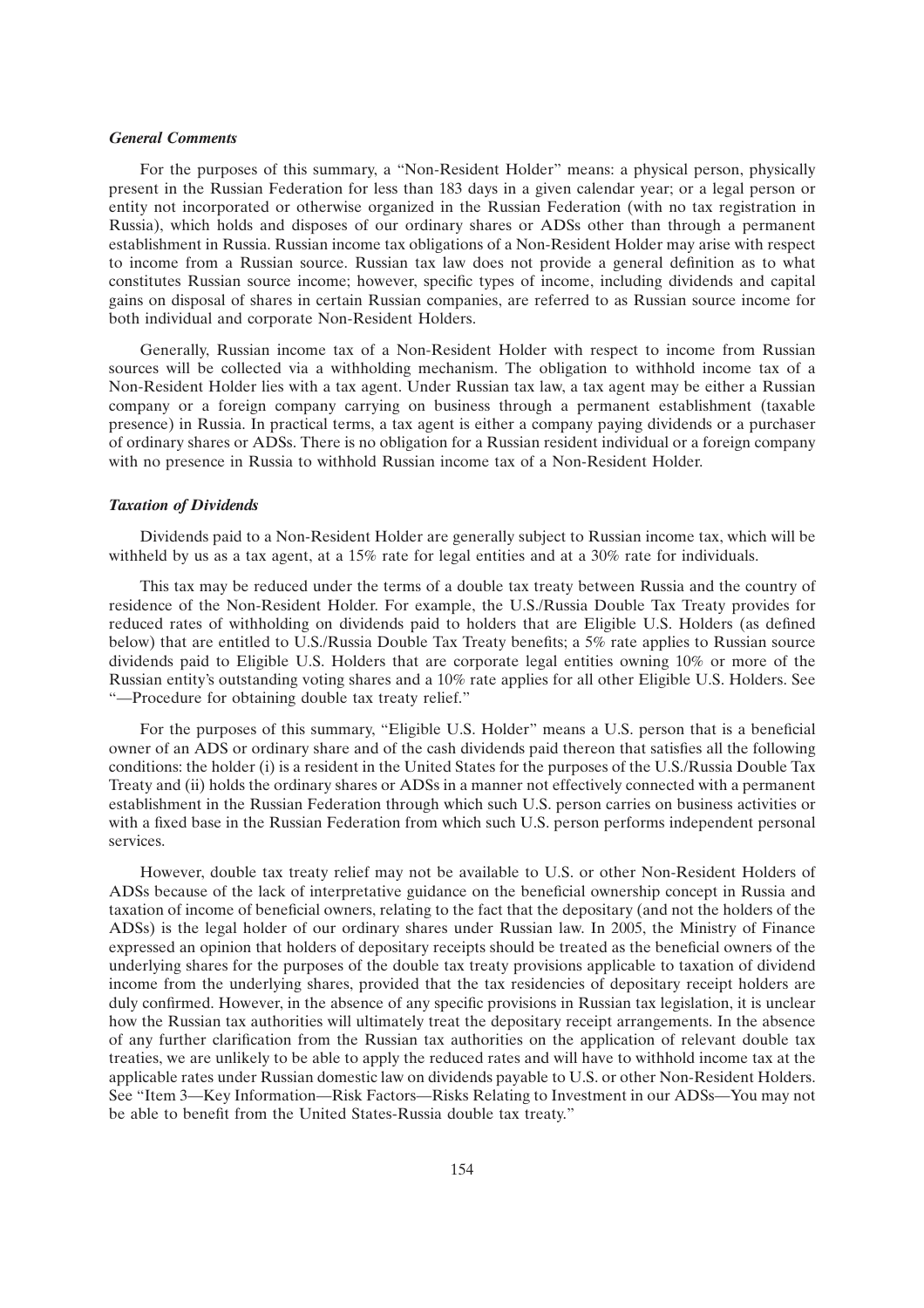#### *Taxation of Capital Gains*

## *Taxation of Legal Entities*

Tax implications may differ upon disposal of either ADSs or our ordinary shares by a Non-Resident Holder that is a legal entity.

In the case of ADSs, a Non-Resident Holder, that is a legal entity, generally should not be subject to any Russian income tax in connection with the sale, exchange or other disposition of ADSs outside Russia. The Tax Code provides that capital gains realized by non-resident legal entities from sales of shares or derivative instruments (where the underlying assets are in the form of shares in Russian companies) that are officially listed and sold on foreign exchanges will not be recognized as income from Russian sources and, therefore, shall not be subject to Russian income tax.

In the case of our Ordinary Shares, a Non-Resident Holder that is a legal entity may be subject to Russian income tax on capital gains only in connection with the sale of shares in a Russian company that has more than 50% of its assets in the form of immovable property in Russia. In the event of such a sale by a Non-Resident Holder, a tax agent will be required to withhold 24% of any gain realized on the sale by the foreign legal entity. The gain will be determined as the difference between the sale price and the cost of acquisition plus all actual expenses relating to the acquisition, holding and disposition of shares paid by the Non-Resident Holder; provided that the Non-Resident Holder is able to present documentation confirming such amounts. Without documentary support, the Non-Resident Holder that is a legal entity is not entitled to deduct the cost of acquisition plus all actual expenses relating to the acquisition, holding and disposition of shares and income tax due will be withheld at the rate of 20% from the gross proceeds of the sale.

## *Taxation of individuals*

Income received by a Non-Resident Holder who is an individual, including capital gains from the sale of securities is subject to income tax at the rate of 30% provided this income is received from a source within Russia. Income is received from a source within Russia if the shares or ADSs are sold in the territory of the Russian Federation. However, there is no definition of ''sale in the territory of the Russian Federation'' in relation to transactions involving securities. There is a risk that any sale of our Ordinary Shares or ADSs may be considered as a sale in the territory of the Russian Federation if the purchaser of our Ordinary Shares or ADSs is a Russian resident (either a legal entity or an individual).

A Non-Resident Holder that is an individual may recognize income as the difference between sale proceeds and the cost of acquisition plus all actual expenses relating to the acquisition, holding and disposition of shares or ADSs. Where the expenses are not documented and cannot be confirmed, the full sale proceeds are subject to tax.

The income tax of a Non-Resident Holder that is an individual must be collected by a tax agent via a withholding procedure. If a tax agent is a professional participant of the securities market (broker, trust manager, or any person acting under an agency or similar agreement for the individual), income tax should be withheld from gross proceeds from the sale of shares or ADSs less deduction of eligible costs and expenses. In other cases, when a tax agent is technically required to withhold income tax from gross sales proceeds, the individual may later claim a deduction for costs and expenses based on a tax declaration to be filed with Russian tax authorities at the end of the reporting period. A refund of any overpayment of personal income tax in relation to disposition of our ordinary shares or ADSs may be claimed on the basis of the tax declaration filed by the individual Non-Resident Holder. There is a significant uncertainty regarding the availability and timing of such refunds.

## *Double tax treaty relief*

A Non-Resident Holder that is a legal entity may be able to avoid Russian income tax on the disposition of shares under the terms of a double tax treaty between the Russian Federation and the country of residence of the Non-Resident Holder.

Under the U.S./Russia Double Tax Treaty, U.S. holders are exempt from income tax on capital gains unless 50% or more of assets of the issuer are represented by immovable property. However, it should be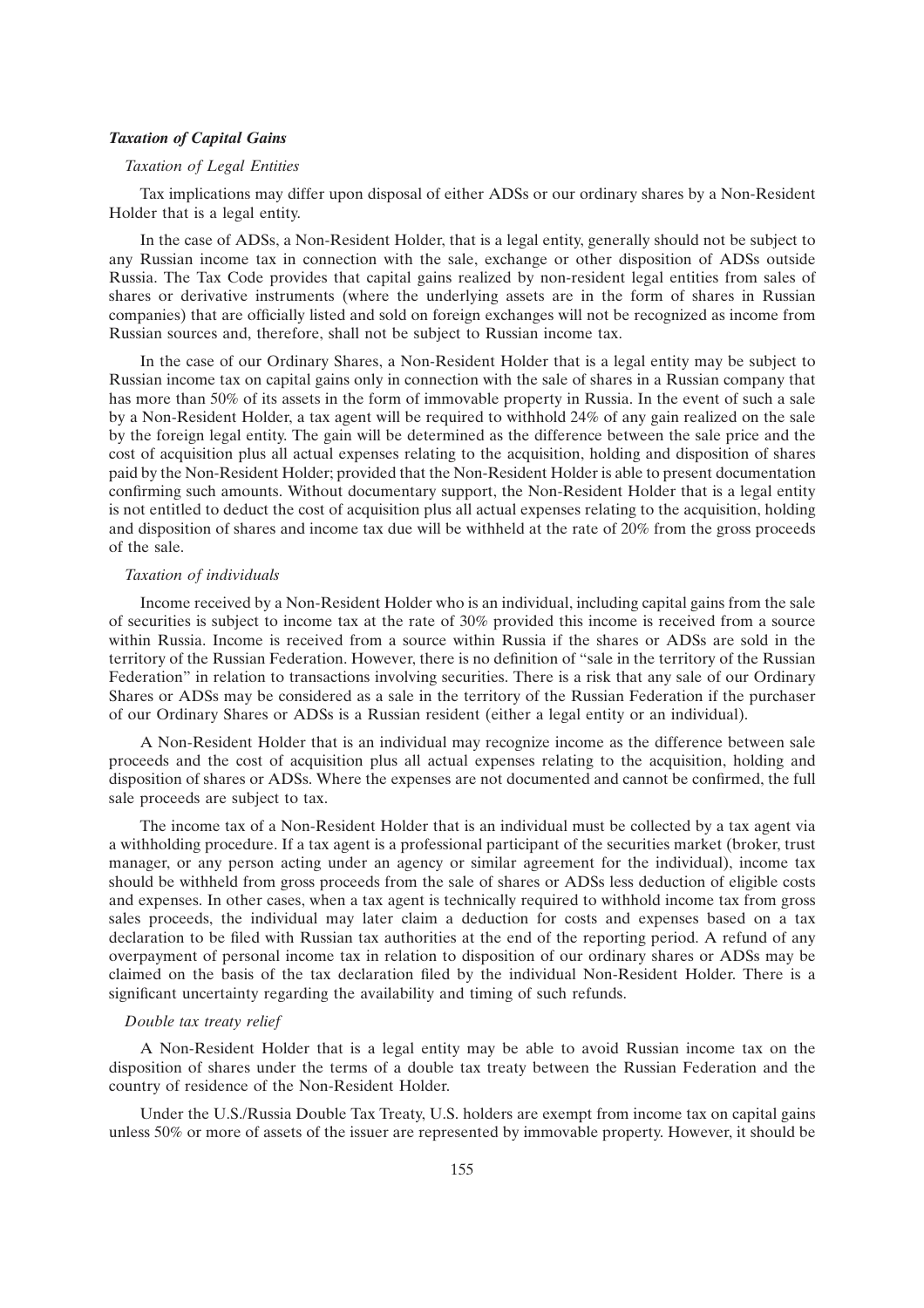noted that there is a difference between the two official (*i.e*., English language and Russian language) texts of the U.S./Russia Double Tax Treaty. Since the Russian competent authority is most likely to rely on the Russian language version, there is a risk for U.S. holders that capital gains on disposal of the shares in a Russian company, where the proceeds of such disposal are received from a source within Russia, would still be subject to Russian tax if immovable property comprised 50% or more of fixed assets (as opposed to assets) of the issuer. Thus, it is possible that no double tax treaty relief from taxation of capital gains will be available for U.S. holders.

In practice, no advance exemption from withholding tax under a double tax treaty is available for individual Non-Resident Holders. See ''—Procedure for obtaining double tax treaty relief.''

It should be noted that all capital gains should be calculated in the currency in which a Non-Resident Holder receives such income.

#### *Procedure for Obtaining Double Tax Treaty Relief*

#### *Legal entities*

The procedure for obtaining double tax treaty relief is simplified under new legislative provisions. The Income Tax Chapter of the Tax Code, which became effective on January 1, 2002, eliminates the requirement that a non-resident organization should obtain tax treaty clearance from Russian tax authorities prior to receiving any income derived from the shares or ADSs (*i.e*., from the payment of dividends or the sale of shares). However, Russian tax authorities, in connection with a tax audit, may still dispute the eligibility of a non-resident to benefit from a double tax treaty and require the tax agent to provide documentary support for non-withholding. Upon failure to provide the required documentary support, the tax agent may be required to pay any tax, penalties, and interest. Under the Tax Code (Article 11) non-resident organizations include foreign legal entities, companies or other corporate formations with civil legal capacity established in accordance with legislation of foreign jurisdictions and international organizations.

In order to take advantage of a double tax treaty, it is sufficient to provide the Russian tax agent in advance of receiving income with a confirmation of tax residence for the purposes of the treaty in a state with which Russia has concluded the relevant treaty. The confirmation of the Non-Resident Holder's tax residence may be issued in the form of a letter from the competent authority of the Non-Resident Holder's country of residence, containing the tax identification number of the resident (if any), the period covered by the letter and the date of issuance. The letter should be duly signed and stamped.

If tax treaty relief is not obtained and income tax is withheld by a tax agent on capital gains or other amounts, a Non-Resident Holder that is an organization as defined by the Tax Code may apply for a tax refund within 3 years from the end of the tax period in which the tax was withheld. To process a claim for a refund, the Russian tax authorities require (i) a confirmation of the tax residence of a Non-Resident Holder in a state with which Russia has concluded the relevant treaty at the time the income was paid; (ii) an application for refund of the income tax withheld in a format provided by the Russian tax authorities; and (iii) copies of the relevant contracts and payment documents confirming the payment of the income tax withheld to the appropriate Russian authorities (Form 1012DT (2002) is designed to combine (i) and (ii) for foreign organizations). The Russian tax authorities may require a Russian translation of some documents. Under the provisions of the Tax Code, the refund of the tax withheld should be granted within one month after the submission of the documents. However, procedures for processing such claims have not been clearly established, and there is significant uncertainty regarding the availability and timing of such refunds.

#### *Individuals*

In accordance with the Tax Code, a Non-Resident Holder who is an individual, in order to take advantage of a relevant double tax treaty, must present to the tax authorities a document substantiating his or her tax residence that complies with the applicable double tax treaty and a document supporting the income received and the tax paid offshore, confirmed by the foreign tax authorities. Formally, such requirement means that an individual cannot rely on the tax treaty until he or she pays the tax in the jurisdiction of their residence.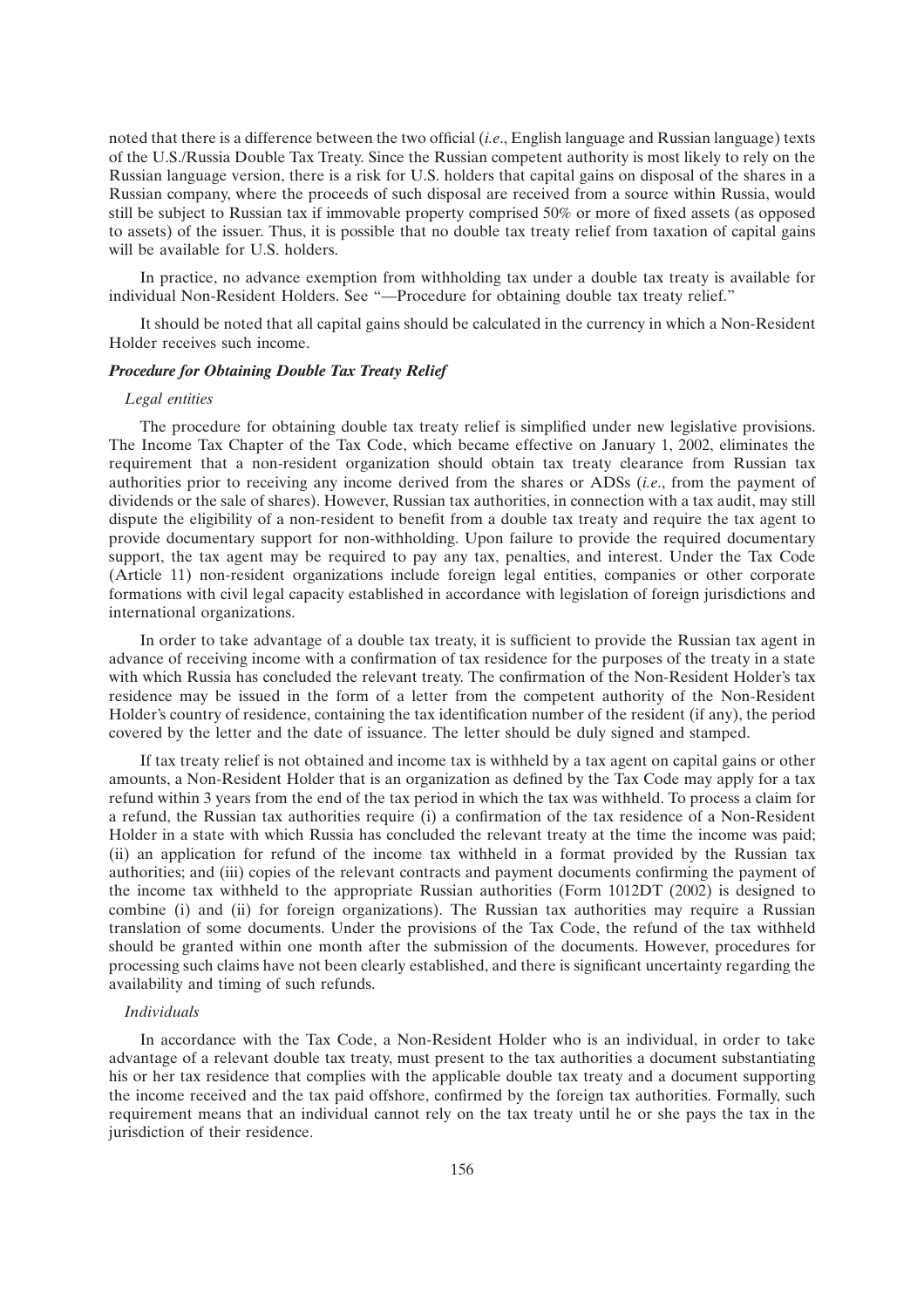If income tax is withheld by a tax agent, a Non-Resident Holder who is an individual may apply for a tax refund within 1 year from the end of the tax period in which the tax was withheld for individual Non-Resident Holders. There is however, significant uncertainty regarding the availability and timing of such refunds.

#### *Information for U.S. holders*

A U.S. corporate holder seeking to obtain relief from Russian withholding tax under the U.S./Russia Double Tax Treaty must provide a confirmation of its tax residence that complies with the applicable double tax treaty in advance of receiving income. U.S. holders may obtain such confirmation by submitting a Form 8802 and all the required statements and documentation to the Internal Revenue Service, Philadelphia Service Center, U.S. Residency Certification Request, P.O. Box 16347, Philadelphia, PA 19114-0447 U.S.A. The procedures for obtaining certification are described in greater detail in Internal Revenue Service Publication 686.

Other than as specifically provided for in the foregoing discussion, the depositary will have no obligation to assist an ADS holder with the completion and filing of any application for advance double tax treaty relief.

#### *Russian Tax Reporting Obligation of a Non-Resident Holder*

If income received by a Non-Resident Holder who is an individual is treated as Russian source income subject to tax in Russia, but for any reason this tax has not been withheld by a tax agent, such a non-resident individual is liable to declare his/her income to the Russian tax authorities and pay the income tax.

No reporting obligations arise with respect to Russian source income for a Non-Resident Holder that is a legal entity.

#### **U.S. Federal Income Tax Considerations**

The following is a general description of the material U.S. federal income tax consequences that apply to you if you are a beneficial owner of ADSs or Ordinary Shares who is a U.S. holder. For purposes of this summary, a ''U.S. Holder'' is a beneficial owner of ADSs or Ordinary Shares that is:

- a citizen or resident of the United States:
- a U.S. domestic corporation; or
- otherwise subject to United States federal income tax on a net income basis with respect to income from the ADSs or Ordinary Shares.

If a partnership (including any entity treated as a partnership for U.S. federal income tax purposes) is a beneficial owner of ADSs or Ordinary Shares, the U.S. federal income tax treatment of a partner in the partnership will generally depend on the status of the partner and the activities of the partnership. Since your U.S. federal income and withholding tax treatment may vary depending upon your particular situation, you may be subject to special rules not discussed below. Special rules will apply, for example, if you are:

- an insurance company;
- a tax-exempt organization;
- a financial institution:
- a person subject to the alternative minimum tax;
- a person who is a broker-dealer in securities;
- an S corporation;
- an expatriate subject to Section 877 of the United States Internal Revenue Code;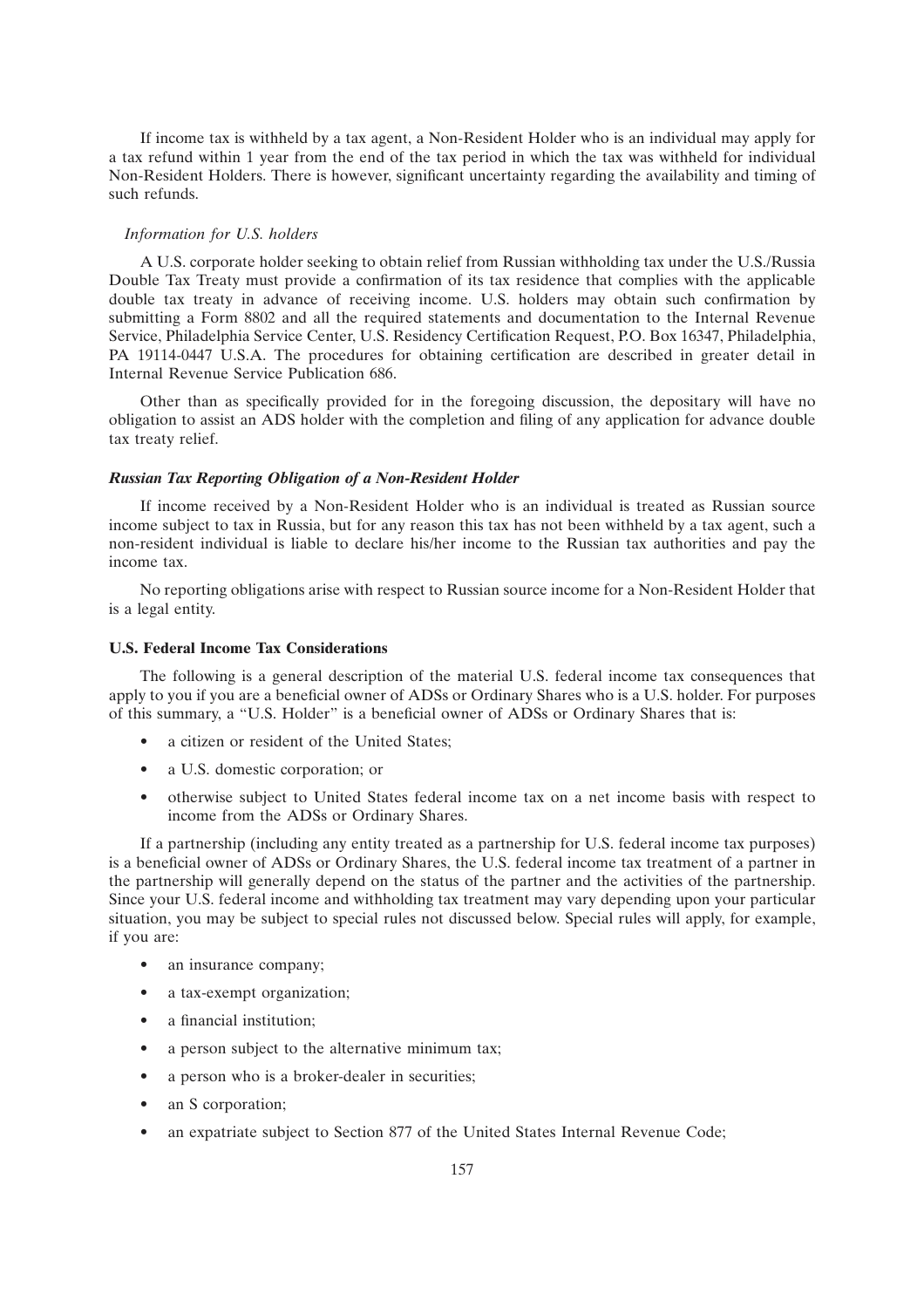- an owner, directly, indirectly or by attribution, of 10% or more of the outstanding Ordinary Shares; or
- an owner holding ADSs or Ordinary Shares as part of a hedge, straddle, synthetic security or conversion transaction.

In addition, this summary is generally limited to persons holding Ordinary Shares or ADSs as ''capital assets'' within the meaning of Section 1221 of the U.S. Internal Revenue Code and whose functional currency is the U.S. dollar. The discussion below also does not address the effect of any U.S. state or local tax law or foreign tax law.

For purposes of applying U.S. federal income and withholding tax law, a holder of an ADS will be treated as the owner of the underlying Ordinary Shares represented by that ADS.

## *Taxation of Dividends on Ordinary Shares or ADSs*

For U.S. federal income tax purposes, the gross amount of a distribution, including any Russian withholding taxes, with respect to Ordinary Shares or ADSs will be treated as a taxable dividend to the extent of our current and accumulated earnings and profits, computed in accordance with U.S. federal income tax principles. Distributions in excess of our current or accumulated earnings and profits will be applied against and will reduce your tax basis in Ordinary Shares or ADSs and, to the extent in excess of such tax basis, will be treated as gain from a sale or exchange of such Ordinary Shares or ADSs. You should be aware that we do not intend to calculate our earnings and profits for U.S. federal income tax purposes. If you are a corporation, you will not be allowed a deduction for dividends received in respect of distributions on Ordinary Shares or ADSs, which is generally available for dividends paid by U.S. corporations to U.S. corporations.

Subject to certain exceptions for short-term and hedged positions, the U.S. dollar amount of dividends received by an individual prior to January 1, 2009 with respect to the ADSs will be subject to taxation at a maximum rate of 15% if the dividends are ''qualified dividends.'' Dividends paid on the ADSs will be treated as qualified dividends if Tatneft was not, in the year prior to the year in which the dividend was paid, and is not, in the year in which the dividend is paid, (a) a passive foreign investment company (''PFIC'') or (b) for dividends paid prior to the 2005 tax year, a foreign personal holding company ("FPHC") or foreign investment company ("FIC"). Based on Tatneft's audited financial statements and relevant market and shareholder data, Tatneft believes that it was not treated as a PFIC, FPHC or FIC for U.S. federal income tax purposes with respect to its 2003 and 2004 taxable years. In addition, based on Tatneft's financial statements and its current expectations regarding the value and nature of its assets, the sources and nature of its income Tatneft does not anticipate being treated as a PFIC for its 2005 taxable year.

The U.S. Treasury has announced its intention to promulgate rules pursuant to which holders of ADSs or common stock and intermediaries through whom such securities are held will be permitted to rely on certifications from issuers to establish that dividends are treated as qualified dividends. Because such procedures have not yet been issued, it is not clear whether Tatneft will be able to comply with them.

Holders of ADSs and Ordinary Shares should consult their own tax advisers regarding the availability of the reduced dividend tax rate in the light of their own particular circumstances.

If a dividend distribution is paid in rubles, the amount includible in income will be the U.S. dollar value of the dividend, calculated using the exchange rate in effect on the date the dividend is includible in income by you in accordance with your method of accounting, regardless of whether the payment is actually converted into U.S. dollars. Any gain or loss resulting from currency exchange rate fluctuations during the period from the date the dividend is includible in your income to the date the rubles are converted into U.S. dollars will be treated as ordinary income or loss. You may be required to recognize foreign currency gain or loss on the receipt of a refund of Russian withholding tax pursuant to the U.S./Russia Double Tax Treaty to the extent the United States dollar value of the refund differs from the dollar equivalent of that amount on the date of receipt of the underlying dividend.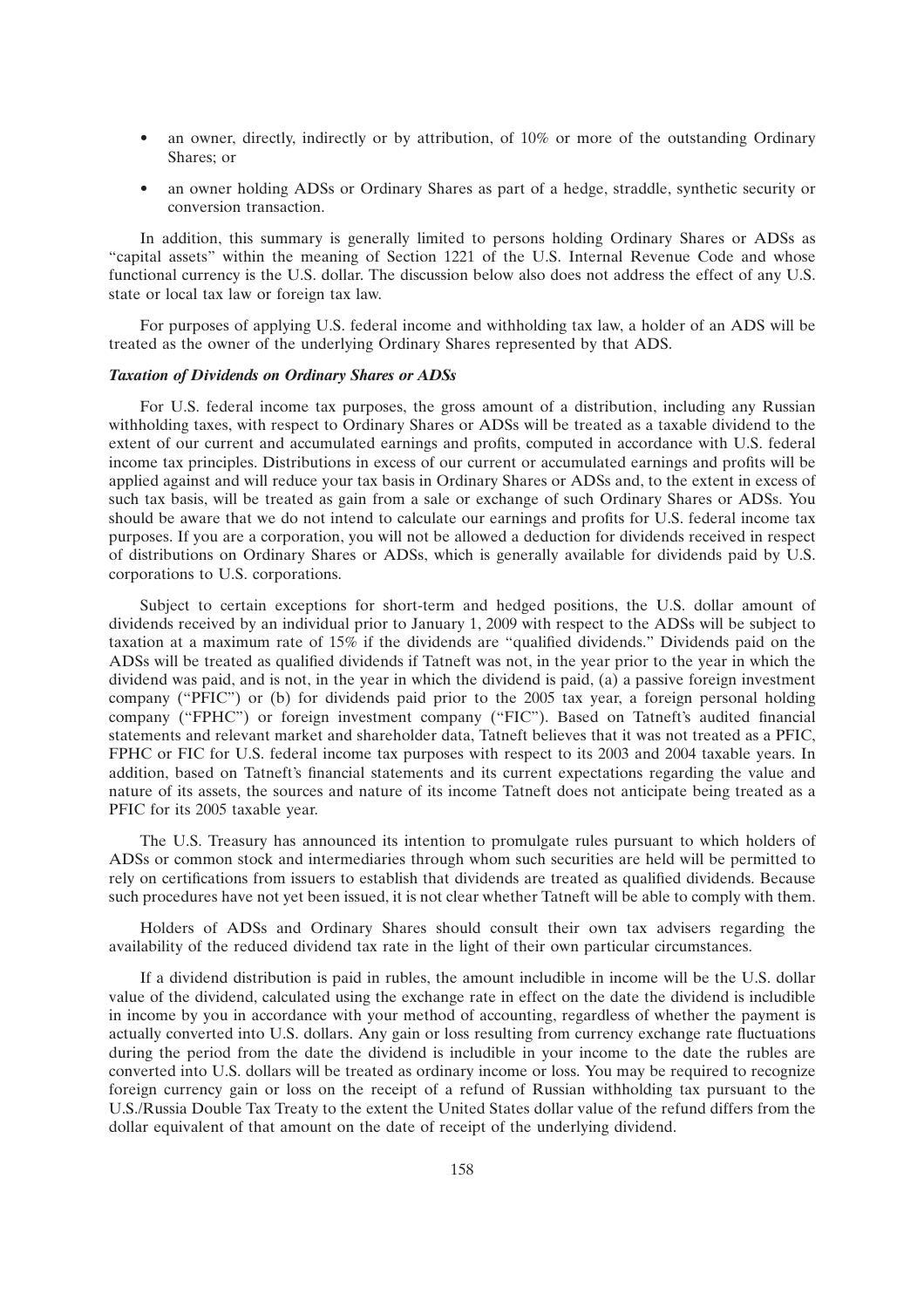Russian withholding tax at the rate applicable to you under the U.S./Russia Double Tax Treaty will be treated as a foreign income tax that, subject to generally applicable limitations and conditions, is eligible for credit against your U.S. federal income tax liability or, at your election, may be deducted in computing taxable income. If Russian tax is withheld at a rate in excess of the rate applicable to you under the U.S./Russia Double Tax Treaty you may not be entitled to credits for the excess amount, even though the procedures for claiming refunds and the practical likelihood that refunds will be made available in a timely fashion are uncertain.

A dividend distribution will be treated as foreign source income and will generally be classified as ''passive income'' or, for a dividend that is includible in your gross income for a tax year beginning before January 1, 2007, in some cases, ''financial services income'' for United States foreign tax credit purposes. The rules relating to the determination of the foreign tax credit, or deduction in lieu of the foreign tax credit, are complex and you should consult your own tax advisors with respect to those rules.

## *Taxation on Sale or Exchange of Ordinary Shares or ADSs*

The sale of Ordinary Shares or ADSs will generally result in the recognition of gain or loss in an amount equal to the difference between the amount realized on the sale and your adjusted basis in such Ordinary Shares or ADSs. That gain or loss will be capital gain or loss if the Ordinary Shares or ADSs are capital assets in your hands and will be long-term capital gain or loss if the Ordinary Shares or ADSs have been held for more than one year. If you are an individual, such realized long-term capital gain is generally subject to taxation at a maximum rate of 15% for gain recognized after May 5, 2003 and before 2009, and otherwise at a maximum rate of 20%. Limitations may apply to your ability to offset capital losses against ordinary income.

Deposits and withdrawals of Ordinary Shares by you in exchange for ADSs will not result in the realization of gain or loss for U.S. federal income tax purposes.

If Russian tax is withheld on the sale of Ordinary Shares or ADSs, you may not be entitled to credits for the amount withheld, even though the procedures for claiming refunds and the practical likelihood that refunds will be made available in a timely fashion are uncertain.

#### *Information Reporting and Backup Withholding*

Dividends and proceeds from the sale or other disposition of Ordinary Shares or ADSs that are paid in the United States or by a U.S.-related financial intermediary will be subject to U.S. information reporting rules and backup withholding tax, unless you are a corporation or other exempt recipient. In addition, you will not be subject to backup withholding if you provide your taxpayer identification number and certify that no loss of exemption from backup withholding has occurred. Holders that are not U.S. persons generally are not subject to information reporting or backup withholding, but such holders may be required to provide certification as to their non-U.S. status in connection with payments received within the United States or through certain U.S.-related financial intermediaries.

### **DOCUMENTS ON DISPLAY**

We are subject to informational requirements of the Exchange Act applicable to foreign private issuers and, in accordance therewith, file annual reports on Form 20-F with the SEC and submit current reports on Form 6-K and other information and documents to the SEC. You may read and copy any materials we file with or submit to the SEC at the SEC's Public Reference Room at 450 Fifth Street, N.W., Room 1024, Washington, D.C. 20549 or the SEC's website *http://www.sec.gov*. You may obtain information on the operation of the Public Reference Room by calling the SEC at 1-800-SEC-0330 or, from outside the United States, at 1-202-942-8090.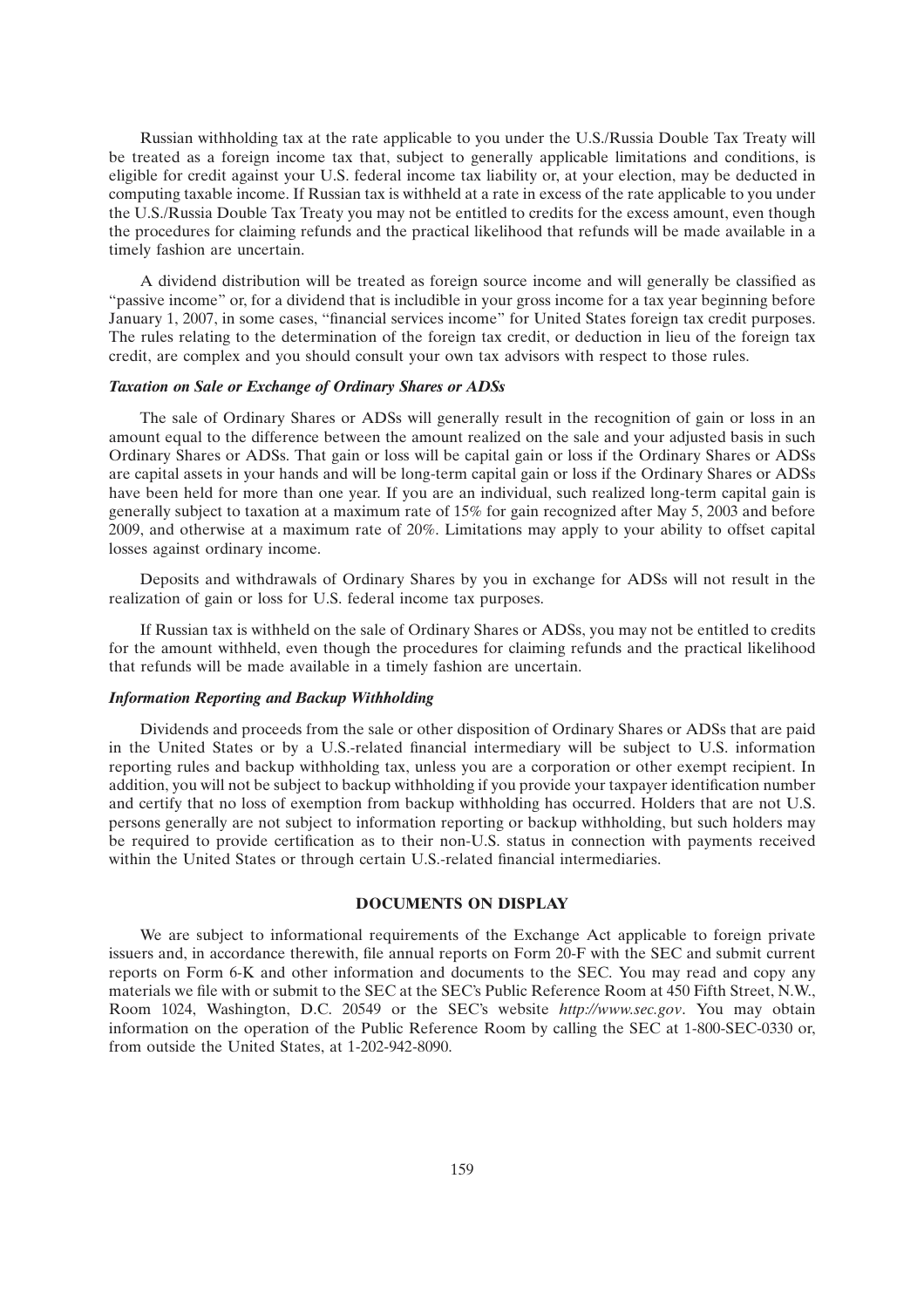#### **ITEM 11—QUANTITATIVE AND QUALITATIVE DISCLOSURES ABOUT MARKET RISK**

We are exposed to market risk from changes in both foreign currency exchange rates and interest rates. We are exposed to foreign exchange risk to the extent that our costs are denominated in currencies other than rubles. We are subject to market risk from changes in interest rates that may affect the cost of our financing. Other than our banking subsidiaries, we do not use financial instruments, such as foreign exchange forward contracts, foreign currency options, interest rate swaps and forward rate agreements, to manage these market risks. We also do not hold or issue derivative or other financial instruments for trading purposes.

## **Foreign Currency Risk**

Our principal exchange rate risk involves changes in the value of the ruble relative to the U.S. dollar. At December 31, 2004, approximately RR17,800 million of our indebtedness was denominated in U.S. dollars (out of approximately RR27,619 million of our total indebtedness at that date). Depreciation in the value of the ruble relative to the U.S. dollar will increase the cost in rubles of our foreign currency denominated costs and expenses and of our debt service obligations for foreign currency denominated indebtedness. A depreciation of the ruble relative to the U.S. dollar will also result in foreign exchange losses as the ruble value of our foreign currency denominated indebtedness is increased. We believe that the risks associated with our foreign currency exposure are mitigated by the fact that a significant portion of our revenues, approximately 65%, are U.S. dollar-denominated, and thus more closely match our foreign currency costs and debt service obligations. Furthermore, total loans and accounts receivable of RR29,685 million at December 31, 2004 were also U.S. dollar based, and serve to mitigate our exposure to foreign currency fluctuations. As of December 31, 2005, the ruble had depreciated against the U.S. dollar by approximately 3.7% since December 31, 2004. The value of the ruble against the U.S. dollar further increased during 2006.

A hypothetical, instantaneous and unfavorable (depreciation of the U.S. dollar against the ruble) 10% change in currency exchange rates on December 31, 2004 would have resulted in additional interest expense, including default interest, of approximately RR47 million per year, reflecting the increased costs in rubles of servicing our foreign currency denominated indebtedness held at December 31, 2004. A hypothetical, instantaneous and unfavorable 10% change in currency exchange rates at December 31, 2004 would have resulted in an estimated foreign exchange loss of approximately RR1,308 million on foreign currency denominated indebtedness held at December 31, 2004.

#### **Interest Rate Risk**

We are exposed to interest rate risk on our indebtedness that bears interest at floating rates and to a lesser extent, on our indebtedness that bears interest at fixed rates. At December 31, 2004, we had approximately RR29,619 million in loans outstanding, of which approximately RR20,304 million bore interest at fixed rates and approximately RR9,315 million bore interest at floating rates determined by reference to the LIBOR for U.S. dollar deposits.

We undertake debt obligations to support general corporate purposes including capital expenditures and working capital needs. Upward fluctuations in interest rates increase the cost of new debt and the interest cost of outstanding variable rate borrowings. Fluctuations in interest rates can also lead to significant fluctuations in the fair value of our debt obligations. A hypothetical, instantaneous and unfavorable change of 100 basis points in the interest rate applicable to floating-rate financial liabilities held at December 31, 2004 would have resulted in additional net interest expense of approximately RR84 million per year. The above sensitivity analysis is based on the assumption of an unfavorable 100 basis point movement of the interest rates applicable to each homogenous category of financial liabilities. A homogeneous category is defined according to the currency in which financial liabilities are denominated and assumes the same interest rate movement within each homogeneous category (*e.g*., U.S. dollars, rubles).

As it relates to our fixed rate financial liabilities a hypothetical, instantaneous 10% decrease in interest rates would have resulted in RR27 million increase in the fair value of long-term debt outstanding as of December 31, 2004. However, our sensitivity to decreases in interest rates and corresponding increases in the fair value of our debt portfolio would unfavorably affect our results and cash flows only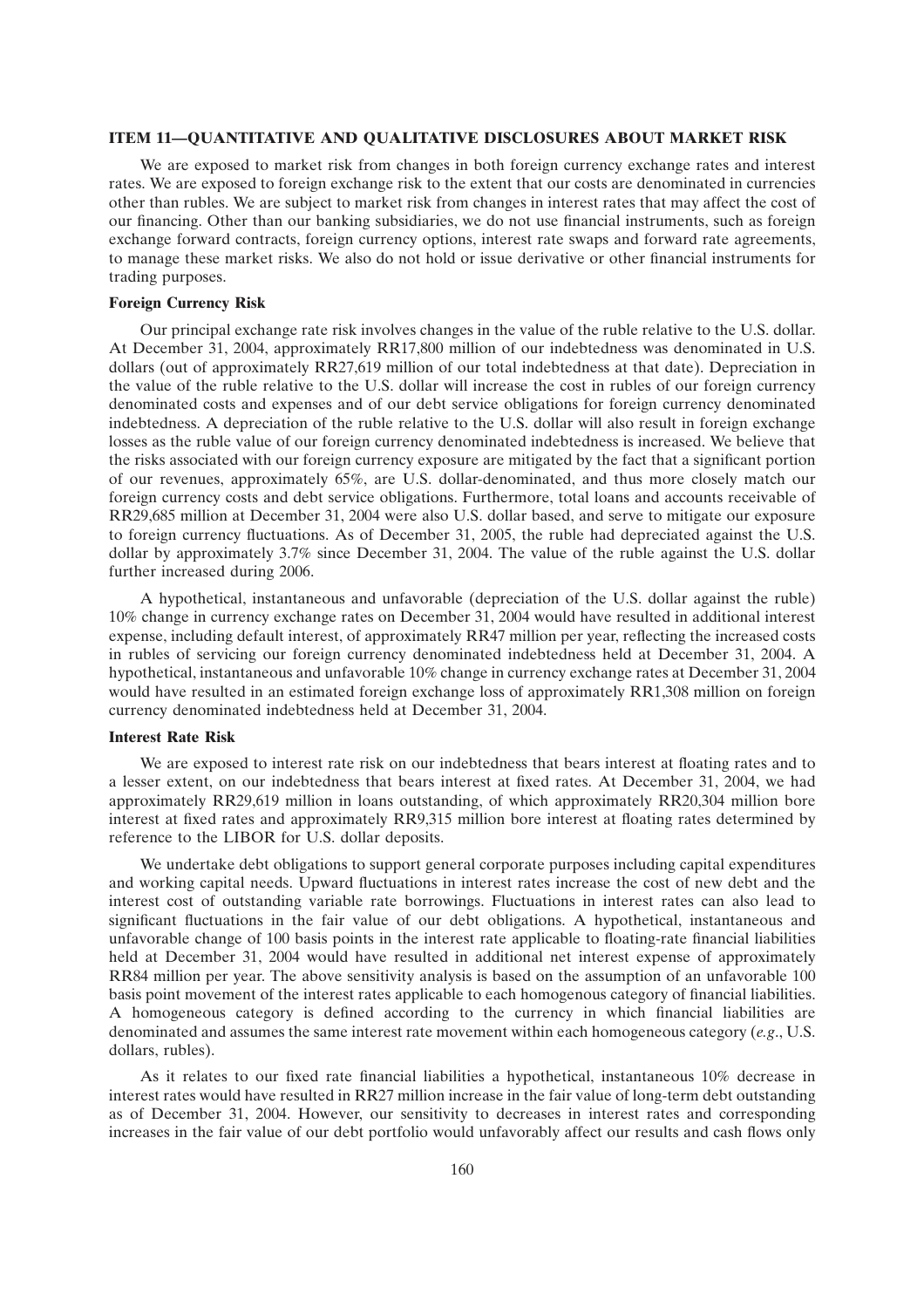to the extent that we elected to repurchase or otherwise retire all or a portion of our fixed-rate debt portfolio at prices above carrying value.

#### **Liquidity Risk**

Liquidity risk arises when the maturity of assets and liabilities do not match. The matching and/or controlled mismatching of the maturities of assets and liabilities is fundamental to the management of our banking subsidiaries. It is unusual for the maturities and interest rates of assets and liabilities of banks ever to be completely matched since business transacted is often of an uncertain term and of differing types. However, while an unmatched position potentially enhances profitability, it can also increase the risk of losses. The maturities of assets and liabilities and the ability to replace, at an acceptable cost, interest-bearing liabilities as they mature, are important factors in assessing the liquidity of our banking subsidiaries and their exposure to changes in interest and exchange rates. Liquidity risk is managed by our banking subsidiaries' Asset/Liability Committees. See "Appendix A-Tatneft's Banking Operations."

#### **Derivatives**

For the purpose of reducing interest rate risk and currency risk, our banking subsidiaries use a number of derivative instruments. These comprise interest rate swaps, forward rate agreements and forward foreign exchange contracts. The objective, when using any derivative instrument, is to ensure that the risk to reward profile of any transaction is optimized. The normal policy is to measure these instruments at their fair value, using the spot rate at the year end as the basis for the fair value measurement with resultant gains or losses being reported within gains less losses arising from dealing in foreign currency within the statement of operations. We do not believe that the derivatives entered into by our banking subsidiaries are material to us. See ''Appendix A—Tatneft's Banking Operations.''

## **Credit Risk**

Our financial instruments that are potentially exposed to concentrations of credit risk consist primarily of accounts receivable, cash and cash equivalents, prepaid VAT as well as loans receivable and advances. A significant portion of our trade accounts receivable is due from domestic and export trading companies. We do not generally require collateral to limit the exposure to loss; however, sometimes letters of credit and prepayments are used. Although collection of these receivables could be influenced by economic factors affecting these entities, we believe there is no significant risk of loss to us beyond allowances already recorded. Our banking subsidiaries' maximum exposure to credit risk excluding the value of collateral is generally reflected in the carrying amounts of financial assets on the balance sheet. The impact of possible netting of assets and liabilities to reduce potential credit exposure is not significant. Our banking subsidiaries structure the levels of credit risk they undertake by placing limits on the amount of risk accepted in relation to one borrower, or groups of borrowers, and to geographical and industry segments. Such risks are monitored on a revolving basis and subject to an annual or more frequent review. Limits on the level of credit risk by product, borrower and industry sector are reviewed regularly. Exposure to credit risk is also managed, in part, by obtaining collateral and corporate and personal guarantees. Overall we do not believe that credit risk is material to us. See Note 21 to our consolidated financial statements and ''Appendix A—Tatneft's Banking Operations.''

We deposit available cash primarily with financial institutions in Russia. Deposit insurance of deposits of legal entities is not offered to financial institutions operating in Russia. To manage this credit risk, we allocate available cash across a variety of Russian banks and Russian affiliates of international banks. Management periodically reviews the creditworthiness of the banks in which it deposits cash.

VAT recoverable, representing amounts payable or paid to suppliers, is recoverable from the tax authorities via offset against VAT payable to the tax authorities on our revenue or direct cash receipts from the tax authorities. Management periodically reviews the recoverability of the balance of prepaid VAT and believes it is fully recoverable within one year.

Credit risk for off-balance sheet financial instruments is defined as the possibility of sustaining a loss as a result of another party to a financial instrument failing to perform in accordance with the terms of the contract. Our banking subsidiaries use the same credit policies in making conditional obligations as they do for on-balance sheet financial instruments through established credit approvals, risk control limits and monitoring procedures. We do not believe that off-balance sheet instruments are material to us.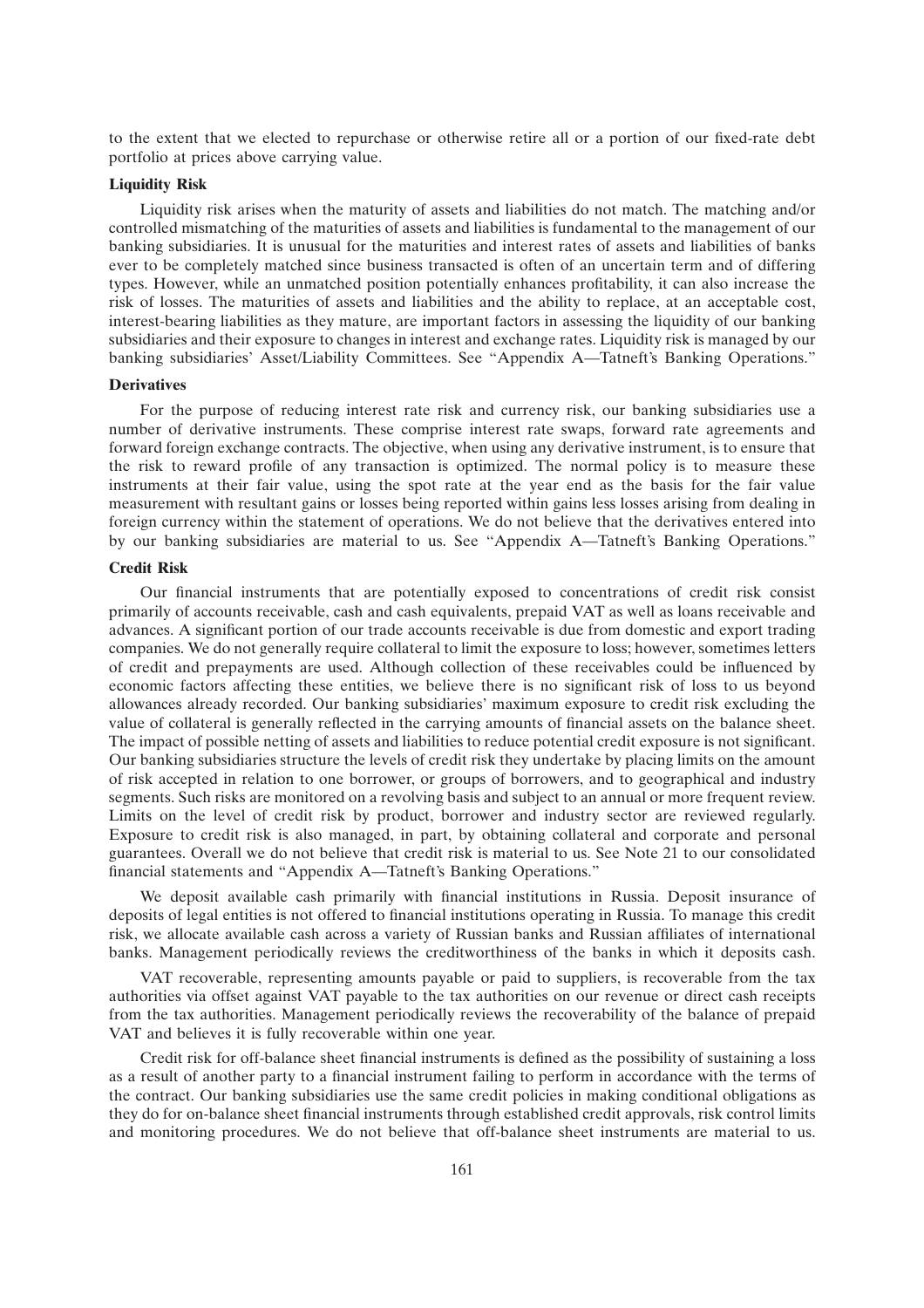#### **Commodity Price Risk**

Substantially all of our crude oil and refined products are sold on the spot market or under short-term contracts at market sensitive prices. Market prices for export sales of crude oil and refined products are subject to volatile trading patterns in the commodity futures market. Average selling prices can differ from quoted market prices due to the effects of uneven volume distributions during the period, quality differentials, different delivery terms compared to quoted benchmarks, different conditions in local markets and other factors. Domestic prices generally follow the trend of world market prices but are volatile due to the nature of the Russian market. We do not use any derivative instruments to hedge our production in order to decrease our price risk exposure. However, since we do not engage in futures and forward contracts, we do not believe that our value at risk is material.

#### **Equity Price Risk**

As of December 31, 2004 we had cost method equity investments in certain entities, totaling RR990 million at December 31, 2004. These investments are exposed to market risk of fluctuations in equity prices. See ''Item 9—The Offer and Listing—Markets—Activities of the Company and its Affiliates in the Market'' for a description of the IPCG Fund.

These investments are shares of Russian companies that are not publicly traded and, accordingly, their market values are not available. Currently, it is not practicable for us to estimate the fair values of these investments because we have not yet obtained or developed the valuation models necessary to make the estimates, and the cost of obtaining an independent valuation is believed by the management to be excessive considering the relative insignificance of the investments. Therefore, these investments are omitted from quantitative risk information disclosure presented herein.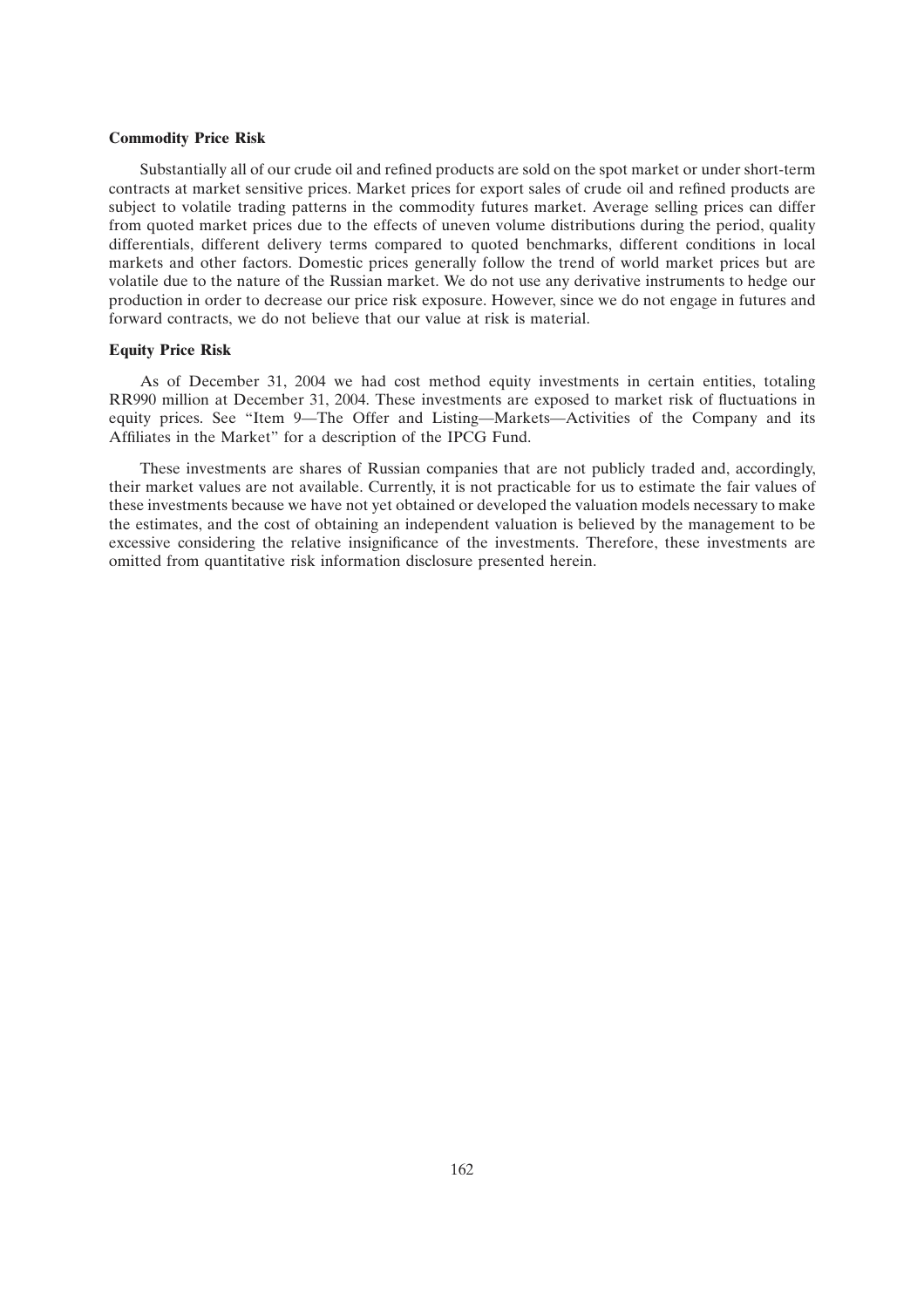# **ITEM 12—DESCRIPTION OF SECURITIES OTHER THAN EQUITY SECURITIES**

This Item is not applicable.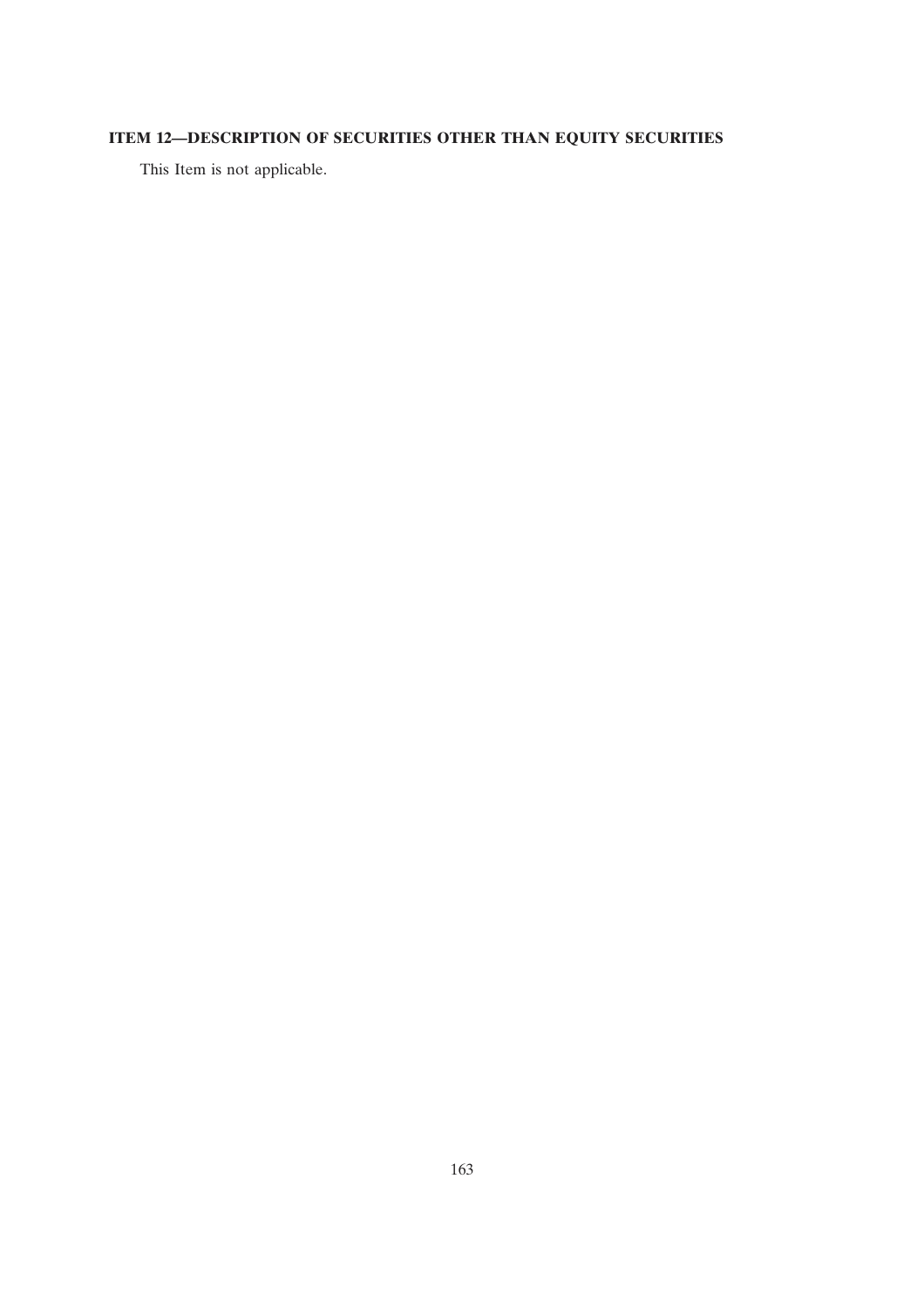# **PART II**

# **ITEM 13—DEFAULTS, DIVIDEND ARREARAGES AND DELINQUENCIES**

None.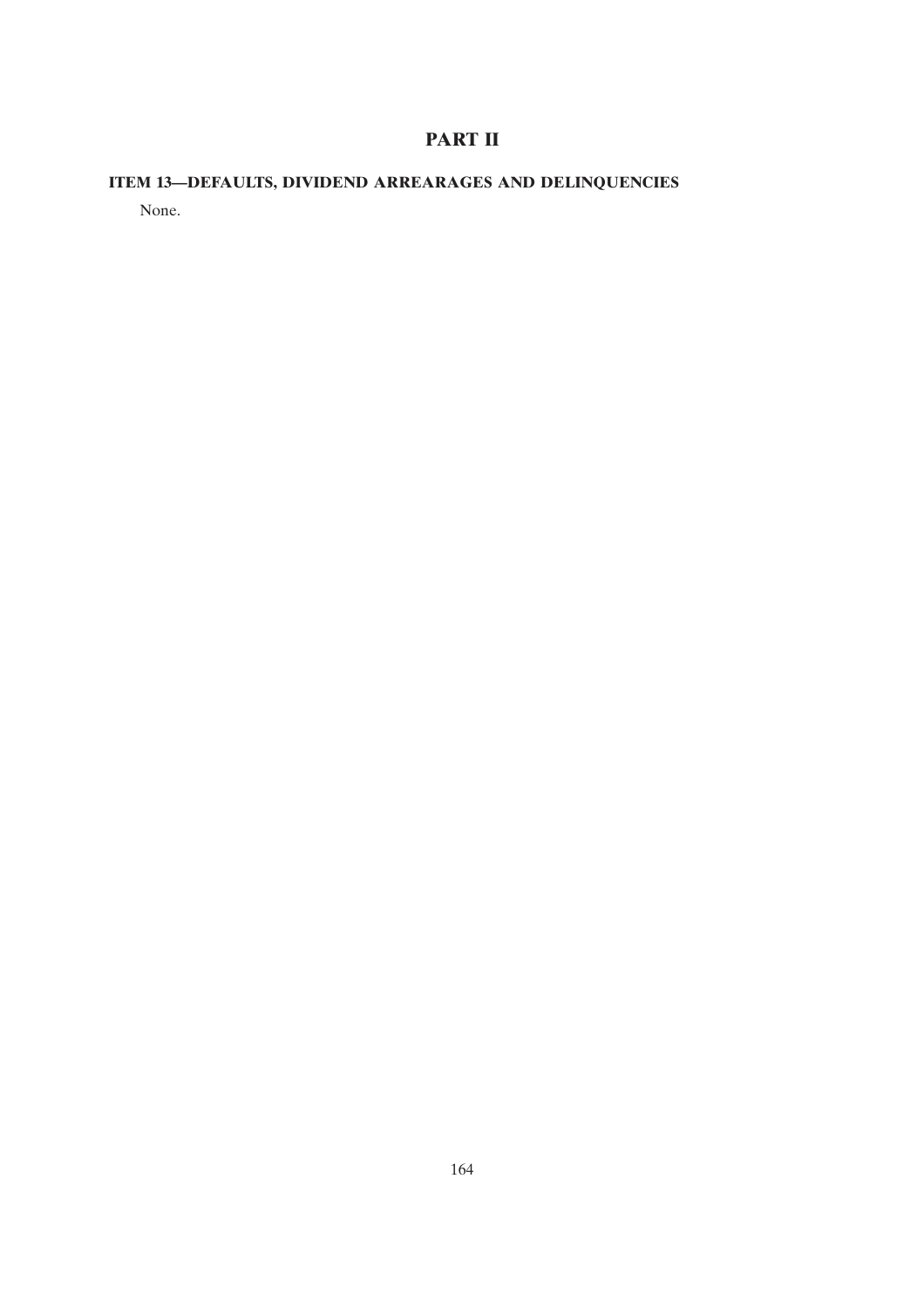## **ITEM 14—MATERIAL MODIFICATIONS TO THE RIGHTS OF SECURITY HOLDERS AND USE OF PROCEEDS**

None.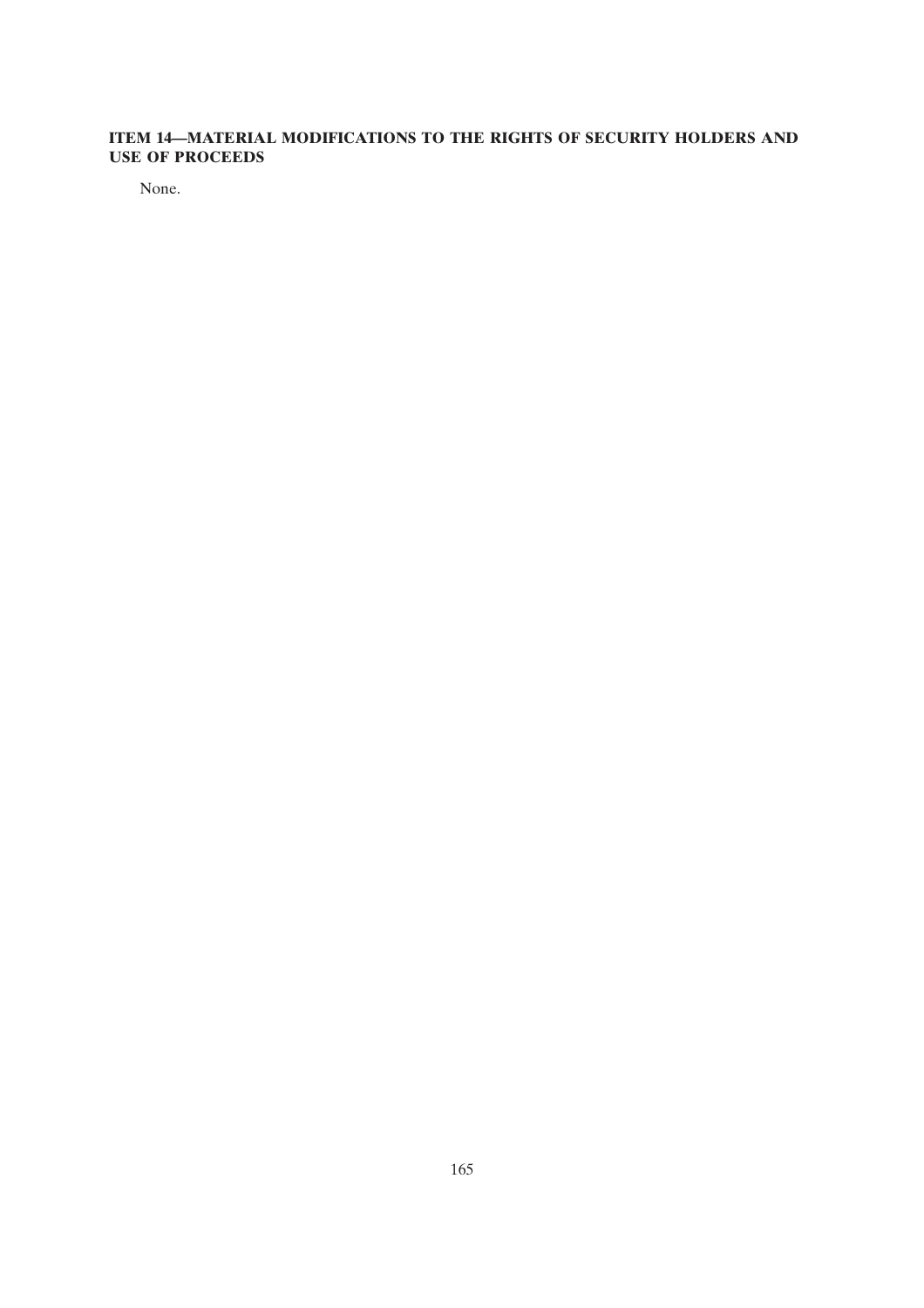#### **ITEM 15—CONTROLS AND PROCEDURES**

We engaged Ernst & Young in September 2005 to audit our U.S. GAAP financial statements for the year ended December 31, 2004. Ernst & Young was also engaged by us in June 2003 to audit our U.S. GAAP financial statements for the year ended December 31, 2003. PricewaterhouseCoopers had audited our financial statements in prior years. As Ernst & Young conducted their audit of the financial statements for the years ended December 31, 2003 and 2004, they identified weaknesses in our control environment (see ''Item 3—Risk Factors—Risks Relating to the Company—Our independent registered public accounting firm reported material weaknesses in our internal controls and we may not be able to remedy these material weaknesses or prevent future weaknesses''), some of which had also been noted by PricewaterhouseCoopers and reported in our annual report on Form 20-F in prior periods. In addition, in the course of the audit of our U.S. GAAP financial statements for the year ended December 31, 2003, Ernst & Young identified certain unusual transactions the nature and business purposes of which were not immediately apparent. Ernst & Young notified the Audit Committee and advised them to retain independent counsel to conduct an investigation of these transactions. Our Audit Committee retained Kennedys as its independent legal counsel to conduct the investigation. Completed in April 2005, the investigation found the following:

- Tatneft funds were transferred to certain companies unrelated to us outside Russia: (a) in the case of certain loans, at relatively low interest rates, to reciprocate for the making of loans by such companies to us in earlier years; and (b) otherwise, to accumulate funds subsequently used for the purchase of approximately 23,465,175 of our shares at market prices, the total value of which was approximately RR1,088.90 million (approximately U.S.\$38.88 million at the official ruble/U.S. dollar exchange rate of RR28.01 to U.S.\$1.00 reported by the Central Bank on May 19, 2005), based on the price of RR46.41 per ordinary share quoted as the middle market price for ordinary shares of Tatneft on the MICEX on May 19, 2005, for a possible employee share incentive program, which the relevant employees of Tatneft wished to keep confidential until the details had been worked out, and which therefore was not disclosed to our independent auditors until the auditors started to make inquiries regarding the nature and business purposes of the transactions;
- Subordinates implemented these transactions on orders from above without understanding, or querying, their true business purpose, and without being able to explain the business purpose accurately to our independent auditors; and
- Inadequate, or inaccurate, documentation for the transactions resulted, among other things, in our independent auditors not being able to understand their true business purposes.

Based on the documentation, information and evidence obtained by it, Kennedys found no evidence of fraud, but also found that our control environment (including our maintenance of books and records and internal controls) was inadequate under the applicable requirements of the Exchange Act. The General Director and Deputy General Director of Economics have thus concluded that our disclosure controls and procedures, as of December 31, 2003 and December 31, 2004, were not effective to provide reasonable assurance that the information required to be disclosed in the reports we file and submit under the Exchange Act is recorded, processed, summarized and reported as and when required.

We have taken and are continuing to take certain measures aimed at improving our control environment and to prevent the recurrence of transactions whose nature and business purposes are not apparent. For instance, we have: expanded (including through external hires) and raised the status (by establishing a new department whose functions and powers are clearly stated in an internal regulation) of our consolidated financial reporting function responsible for, *inter alia*, the preparation of our U.S. GAAP financial statements; appointed a CFO designate whose responsibilities include management of and oversight over the preparation of our U.S. GAAP financial statements; provided training for senior executives in respect of SEC rules and regulations and their respective responsibilities; appointed an independent financial expert to the Audit Committee; adopted a regulation requiring the approval of certain transactions by our Board of Directors even when such approval is not required under Russian law; established a new internal audit department; developed (with the assistance of an external consultant) a software to facilitate the preparation of our consolidated financial statements; and approved the principles of regulations relating to the management (including financial) of us as a group.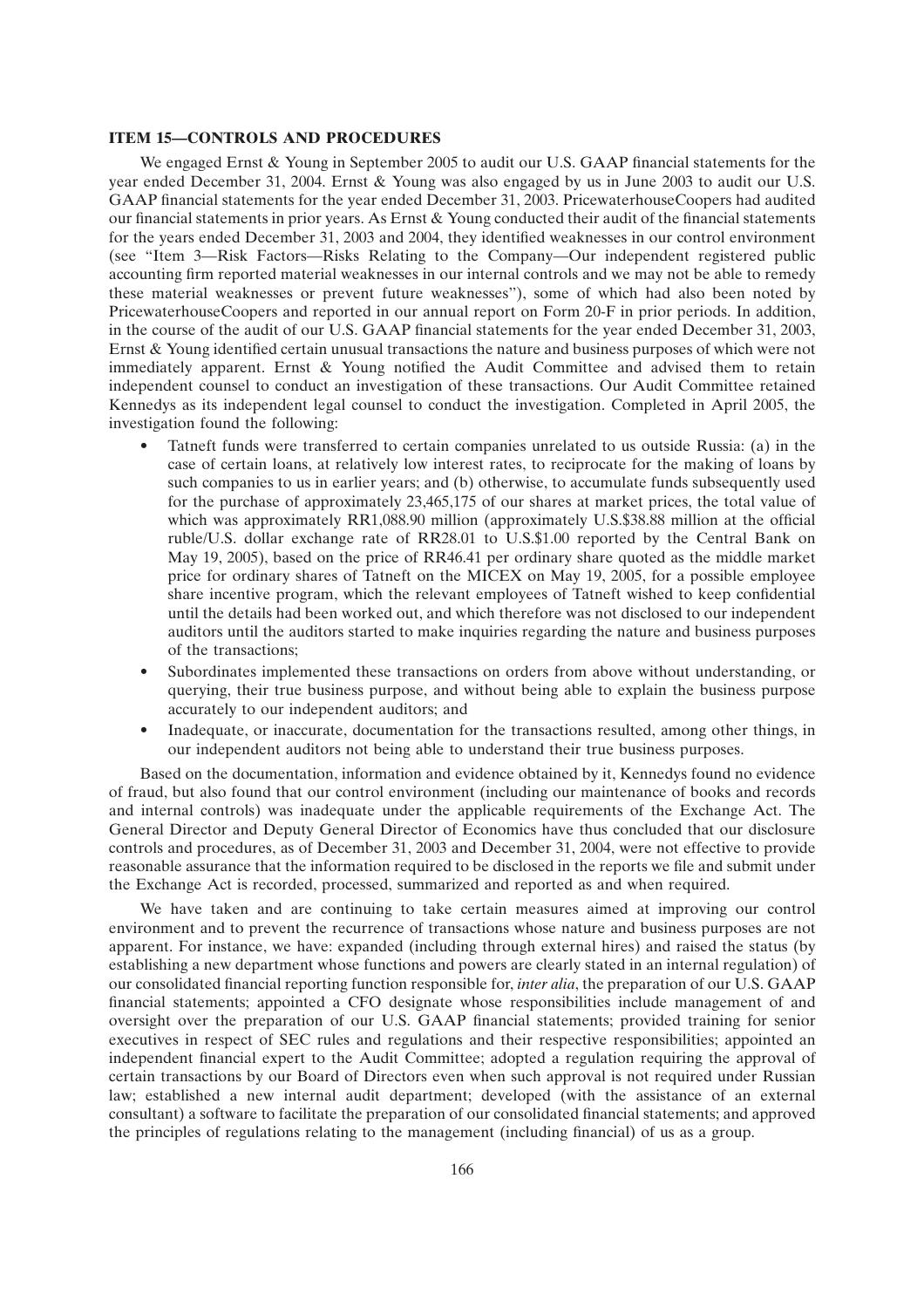## **ITEM 16A—AUDIT COMMITTEE FINANCIAL EXPERT**

Our Board has determined that Maria Leonidovna Voskresenskaya qualifies as an ''audit committee financial expert'' within the meaning of Item 16A of Form 20-F.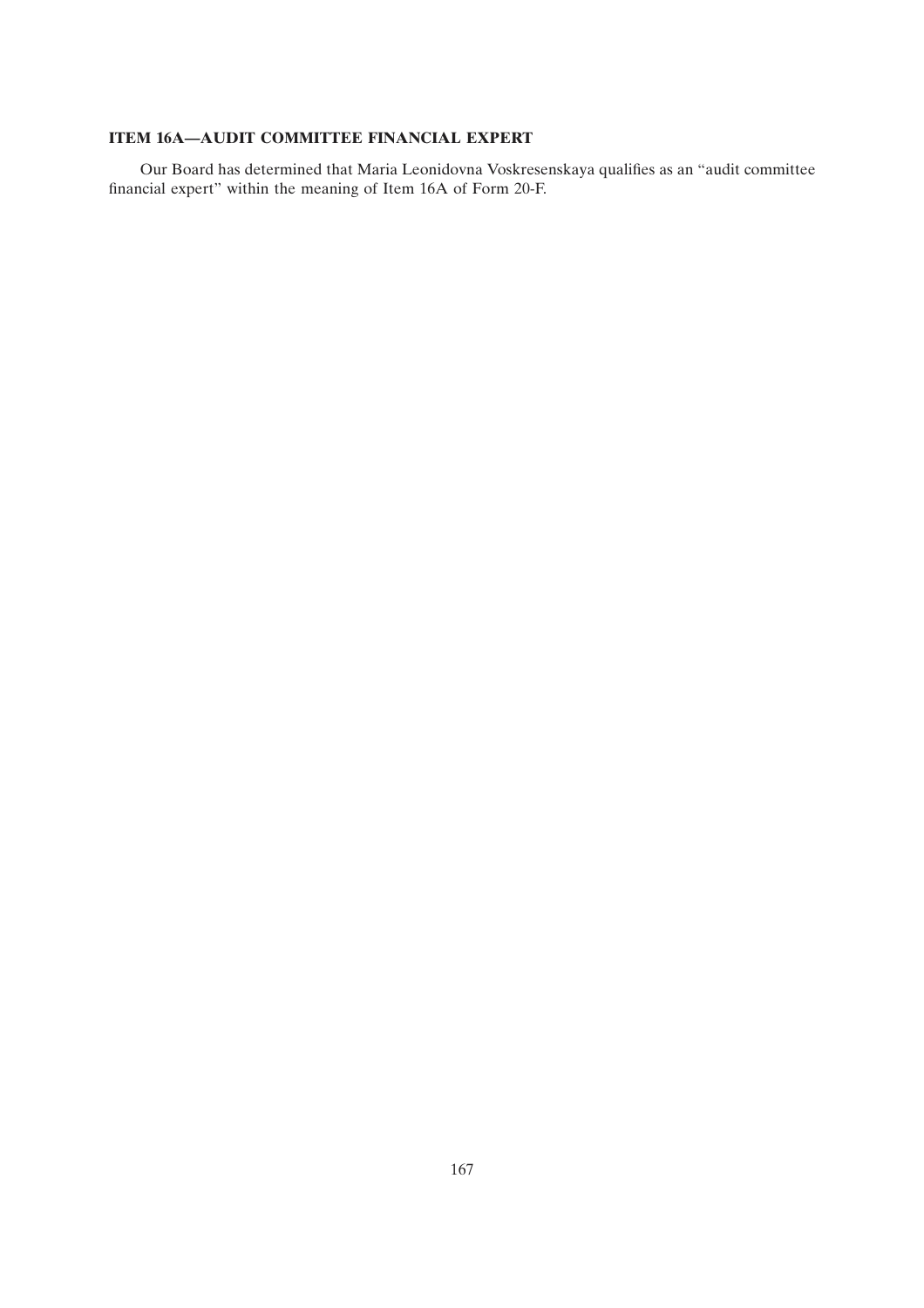## **ITEM 16B—CODE OF ETHICS**

We have adopted the Code of Corporate Culture satisfying the requirements of a code of ethics, as defined in Item 16B of Form 20-F under the Exchange Act. Our Code of Corporate Culture applies to all of our employees. Our Code of Corporate Culture is both filed as Exhibit 11.1 to this Form 20-F and posted on our website *http://www.tatneft.ru*. If we amend the provisions of our Code of Corporate Culture that apply to our General Director, Deputy General Director of Economics, chief accounting officer and persons performing similar functions, or if we grant any waiver of such provisions, we will disclose such amendment or waiver on our website within five business days of the adoption of such amendment or waiver.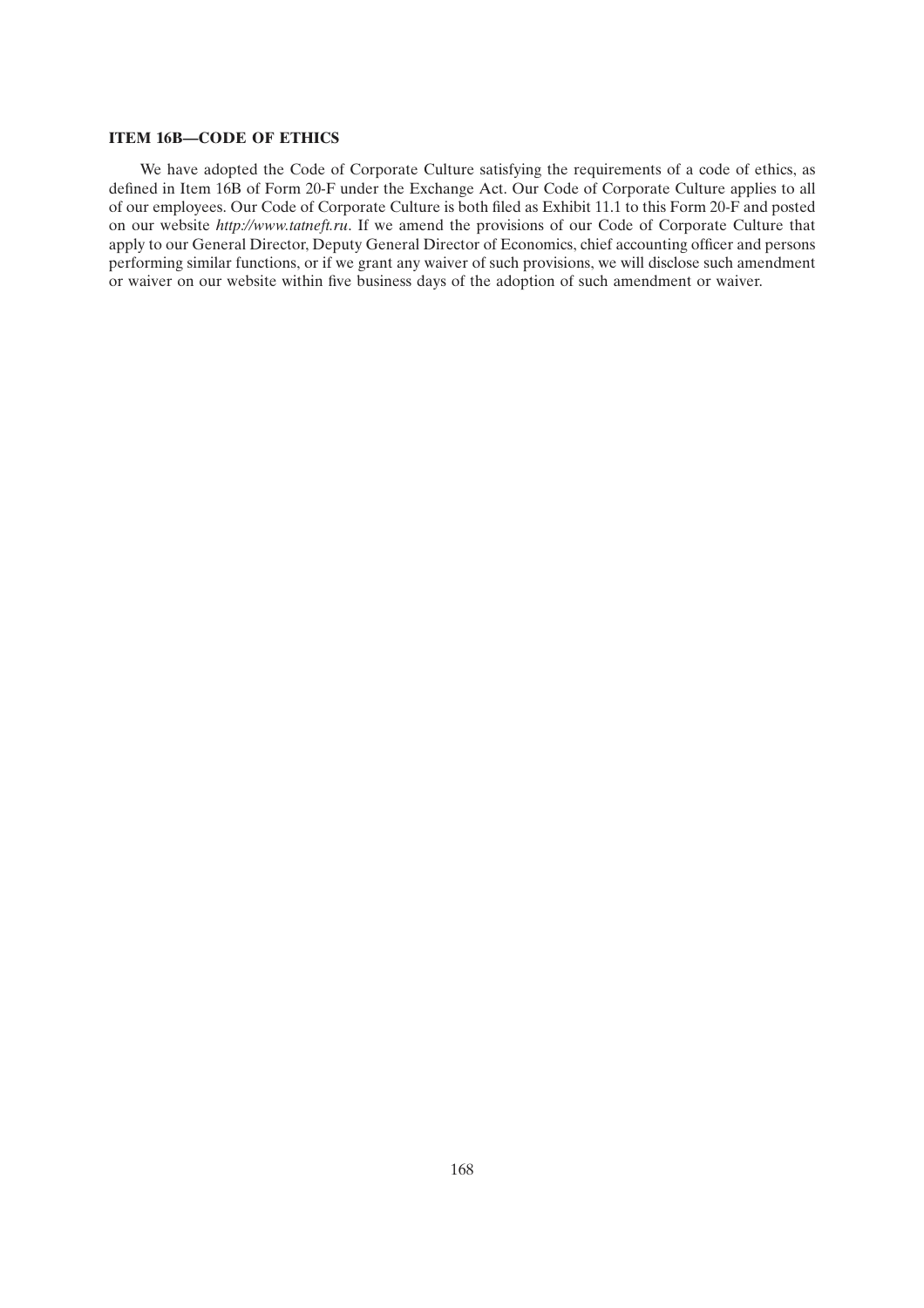## **ITEM 16C—PRINCIPAL ACCOUNTANT FEES AND SERVICES**

#### **Audit and Non-Audit Fees**

The following table sets forth the fees (excluding VAT) billed to us by our independent auditor Ernst & Young during the fiscal years ended December 31, 2005, 2004 and 2003, and by our independent auditor PricewaterhouseCoopers during the fiscal year ended December 31, 2002:

| <b>Year ended December 31.</b>   |                         |                                                                                                                                                                                                                                                                                                                                                                                                                                                                                 |      |
|----------------------------------|-------------------------|---------------------------------------------------------------------------------------------------------------------------------------------------------------------------------------------------------------------------------------------------------------------------------------------------------------------------------------------------------------------------------------------------------------------------------------------------------------------------------|------|
| 2005                             | 2004                    | 2003                                                                                                                                                                                                                                                                                                                                                                                                                                                                            | 2002 |
| $(n\overline{U.S.}\$$ thousands) |                         |                                                                                                                                                                                                                                                                                                                                                                                                                                                                                 |      |
|                                  | $602^{(1)}$ 3.592 1.990 |                                                                                                                                                                                                                                                                                                                                                                                                                                                                                 | 957  |
| - 93                             |                         | 1991 - Andrea Maria (1992 - 1992 - 1992 - 1992 - 1992 - 1992 - 1992 - 1992 - 1992 - 1992 - 1992 - 1993 - 1994                                                                                                                                                                                                                                                                                                                                                                   |      |
|                                  |                         | $\overline{\phantom{a}}$ $\overline{\phantom{a}}$ $\overline{\phantom{a}}$ $\overline{\phantom{a}}$ $\overline{\phantom{a}}$ $\overline{\phantom{a}}$ $\overline{\phantom{a}}$ $\overline{\phantom{a}}$ $\overline{\phantom{a}}$ $\overline{\phantom{a}}$ $\overline{\phantom{a}}$ $\overline{\phantom{a}}$ $\overline{\phantom{a}}$ $\overline{\phantom{a}}$ $\overline{\phantom{a}}$ $\overline{\phantom{a}}$ $\overline{\phantom{a}}$ $\overline{\phantom{a}}$ $\overline{\$ |      |
|                                  |                         |                                                                                                                                                                                                                                                                                                                                                                                                                                                                                 |      |
| 695                              |                         | 3.592 1.997                                                                                                                                                                                                                                                                                                                                                                                                                                                                     | 957  |

(1) Audit fees for the fiscal year ended December 31, 2005 include statutory fees only.

Audit fees in the above tables are the aggregate fees billed by PricewaterhouseCoopers and Ernst & Young in connection with the audit of our annual financial statements (including statutory) and review of our interim financial statements. The fees stated in the table above are not definitive.

Audit fees and audit-related fees include fees and expenses for services rendered from January through December 31 of the fiscal year, notwithstanding when the fees and expenses were billed.

Tax fees comprised advice on the preparation of 2003 annual Dutch tax return of for one of our subsidiaries, IF Solid-Europe B.V.

There were no other fees billed in the above periods by PricewaterhouseCoopers and Ernst & Young, each serving in their respective capacities as the principal accountant related to the performance of the audit of our annual financial statements and review of our interim financial statements.

#### **Pre-approval Policies and Procedures**

Upon proposal by the Board of Directors, the annual general meeting of shareholders appoints the auditor to audit the financial statements of a financial year. The Audit Committee recommends the auditor to the Board of Directors, negotiates the terms of engagement of the auditor and evaluates its performance. All fees relating to audit and other services provided by the independent auditor must be approved on a case-by-case basis by the Audit Committee.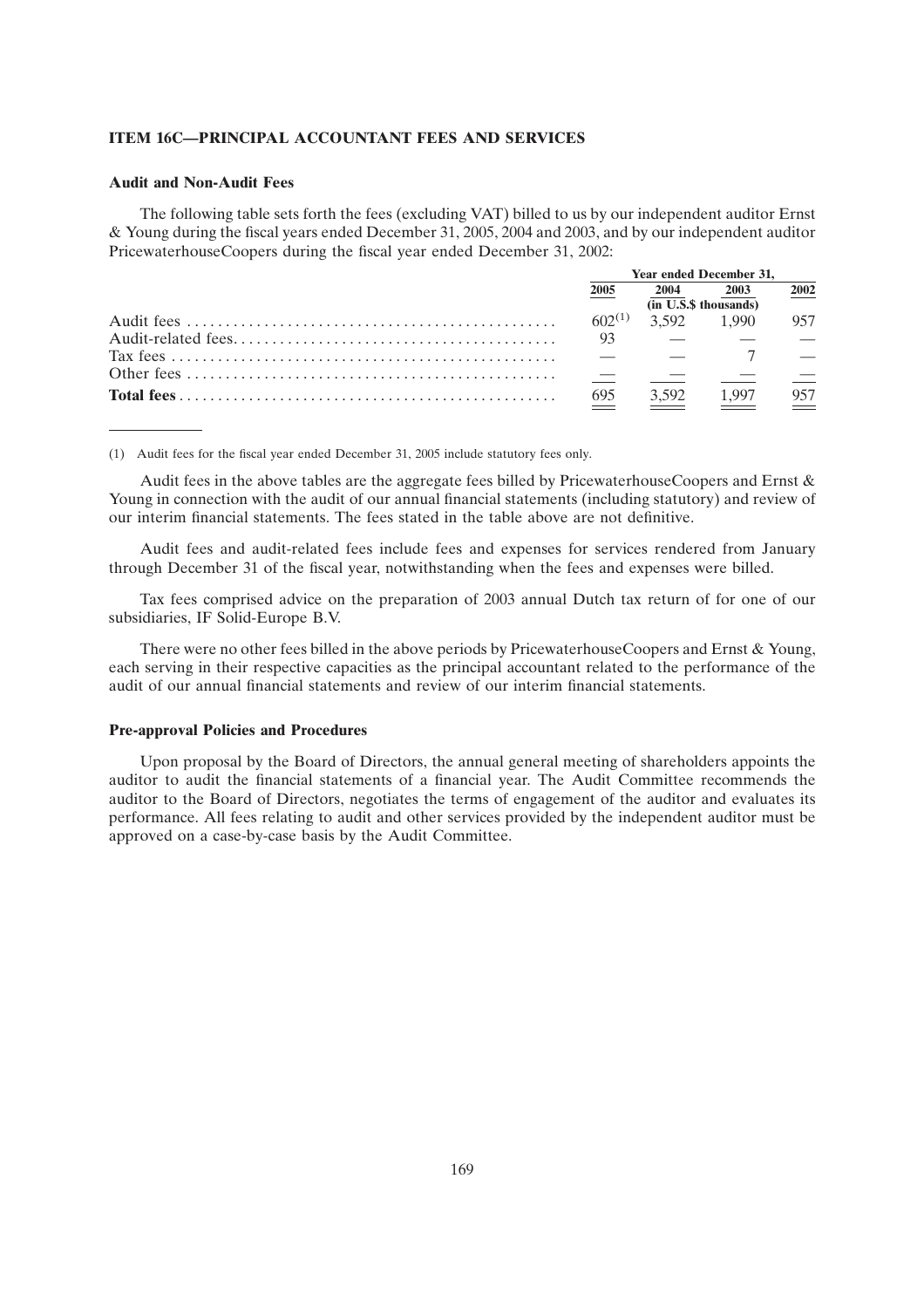# **PART III**

# **ITEM 17—FINANCIAL STATEMENTS**

Not applicable.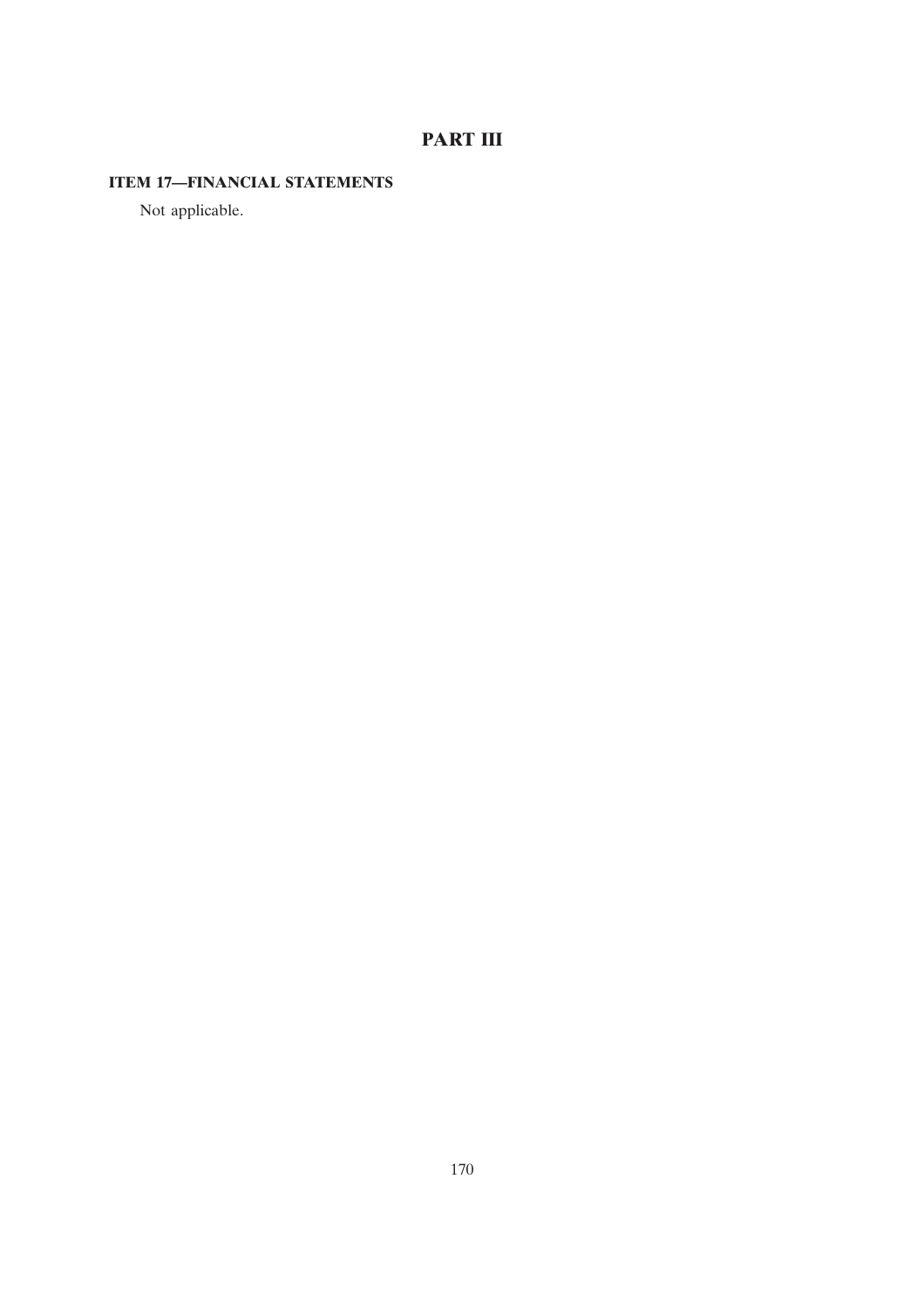## **ITEM 18—FINANCIAL STATEMENTS**

Reference is made to pages F-1 through F-57.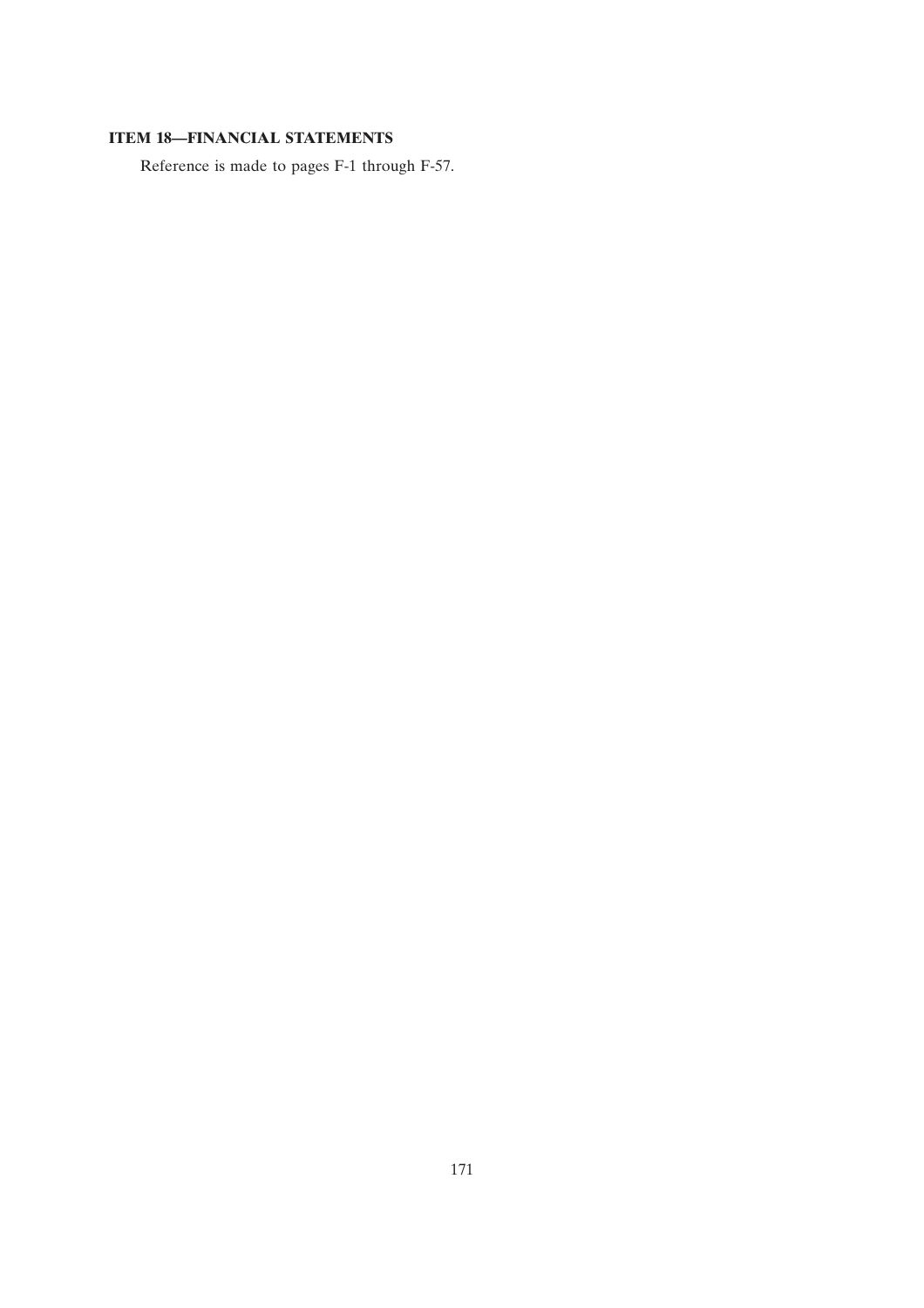## **ITEM 19—EXHIBITS**

(a) The following financial statements are filed as part of this Form 20-F:

| Consolidated Statements of Operations and Comprehensive Income for the years ended     |  |
|----------------------------------------------------------------------------------------|--|
| Consolidated Statements of Cash Flows for the years ended December 31, 2004, 2003      |  |
| Consolidated Statements of Shareholders' Equity for the years ended December 31, 2004, |  |
|                                                                                        |  |
|                                                                                        |  |
|                                                                                        |  |

(b) Index to Exhibits

Pursuant to the rules and regulations of the SEC, we have filed certain agreements as exhibits to this annual report on Form 20-F. These agreements may contain representations and warranties by the parties. These representations and warranties have been made solely for the benefit of the other party or parties to such agreement and (i) may be intended not as statements of fact, but rather as a way of allocating the risk to one of the parties to such agreements if those statements turn out to be inaccurate, (ii) may have been qualified by disclosures that were made to such other party or parties and that either have been reflected in our filings or are not required to be disclosed in those filings, (iii) may apply materiality standards different from what may be viewed as material to investors and (iv) were made only as of the date of such agreements or such other date(s) as may be specified in such agreements and are subject to more recent developments. Accordingly, these representations and warranties may not describe our actual state of affairs at the date hereof.

- 1.1 Translation of the Amended and Restated Charter of OAO Tatneft, as adopted on June 30, 2005.
- \*1.2 Provisions on the Board of Directors of OAO Tatneft, dated June 28, 2002, together with an English translation thereof.
- \*1.3 Provisions on the General Director of OAO Tatneft, dated June 28, 2002, together with an English translation thereof.
- \*1.4 Provisions on the Executive Board of OAO Tatneft, dated June 28, 2002, together with an English translation thereof.
- \*1.5 Provisions on the Revision Committee of OAO Tatneft, dated June 28, 2002, together with an English translation thereof.
- \*\*1.6 Provisions on the Audit Committee of OAO Tatneft, dated October 29, 2004.
- \*\*1.7 Provisions on the Human Resources and Compensation Committee of OAO Tatneft, dated September 28, 2004.
	- 1.8 Regulation on the Procedure for Approving Certain Transactions by the Board of Directors of OAO Tatneft, dated March 28, 2006.
- \*\*\*2.1 Form of Deposit Agreement between OAO Tatneft and The Bank of New York, as Depositary, and holders from time to time of American Depositary Shares thereunder (including as an exhibit the form of American Depositary Receipt).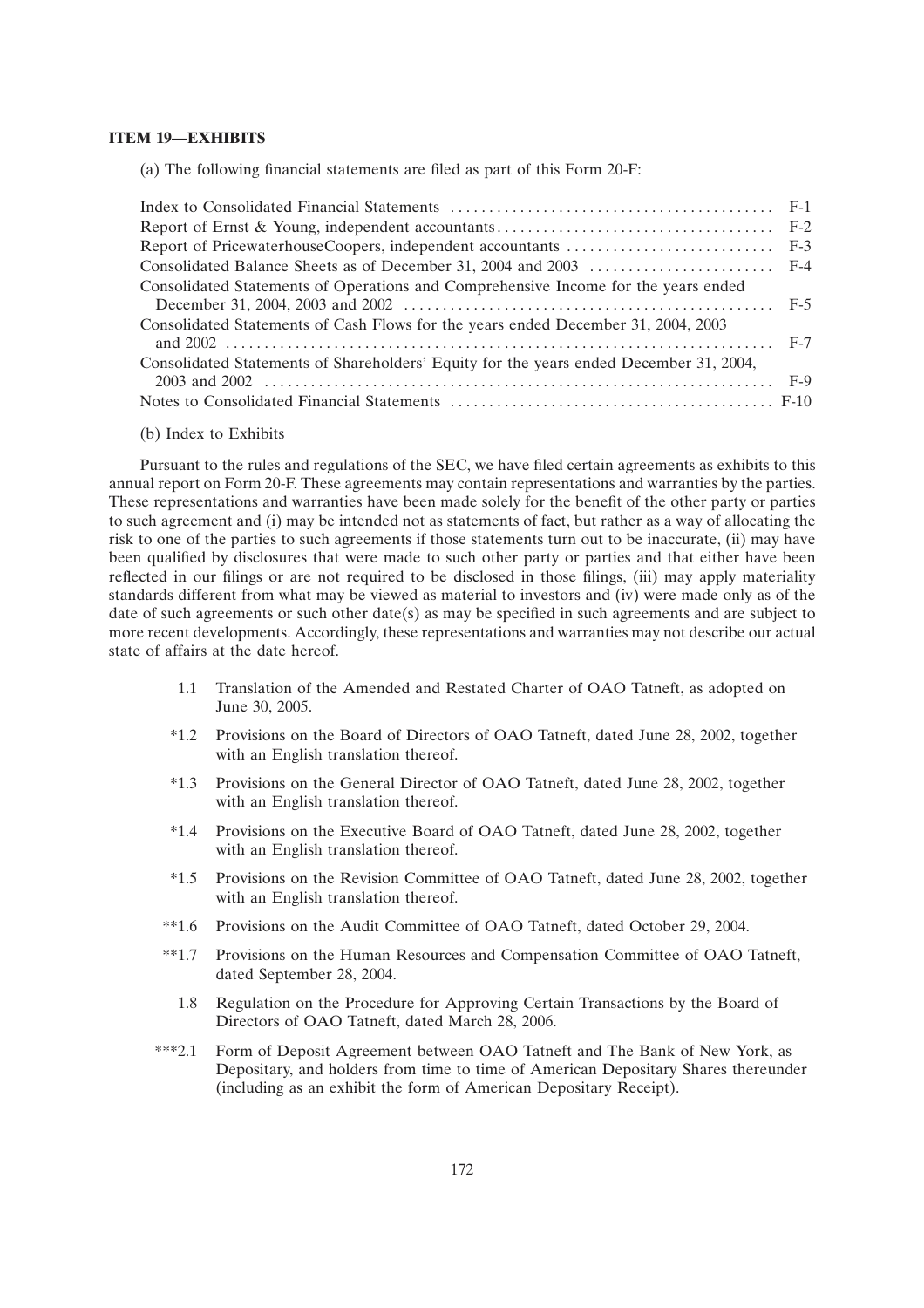- \*\*\*\*2.2 Form of Amended and Restated Deposit Agreement between OAO Tatneft and The Bank of New York, as Depositary, and holders from time to time of American Depositary Shares thereunder (including as an exhibit the form of American Depositary Receipt).
- \*\*\*\*\*4.1 Agreement on Joint Activities for Shared Investment No. 180 of September 17, 1999 between Tatneft and OAO Nizhnekamsk Oil Refinery.
- \*\*\*\*\*4.2 Agreement on Joint Activities in Construction No. 01-37/15 of December 1, 1999.
	- 8.1 List of Significant Subsidiaries of OAO Tatneft.
	- \*\*11.1 Code of Corporate Culture, dated December 26, 2003.
		- 12.1 Section 302 Certification by the General Director.
		- 12.2 Section 302 Certification by the Deputy General Director of Economics.
		- 13.1 Section 906 Certification
- \*\*\*\*\*\*15.1 Report of Reserve Consultants, Miller and Lents, Ltd., dated March 20, 2006.
- \*\*\*\*\*\*\*15.2 Report of Reserve Consultants, Miller and Lents, Ltd., dated May 28, 2004.
	- 15.3 Consent of Miller and Lents, Ltd.
- \* Filed as an exhibit to our annual report on Form 20-F for the year ended December 31, 2001, filed with the SEC on July 1, 2002.
- \*\* Filed as an exhibit to our annual report on Form 20-F for the year ended December 31, 2003, filed with the SEC on July 14, 2005.
- \*\*\* Filed as an exhibit to our Registration Statement on Form F-6 (Reg. No. 333-8488), filed with the SEC on March 19, 1998.
- \*\*\*\* Filed as an exhibit to our amendment to Registration Statement of Form F-6 (Reg. No. 333-8488), filed with the SEC on April 30, 1998.
- \*\*\*\*\* Filed as an exhibit to our annual report on Form 20-F for the year ended December 31, 2000, filed with the SEC on July 2, 2001.
- \*\*\*\*\*\* Incorporated by reference from our report on Form 6-K furnished to the SEC on March 28, 2006.
- \*\*\*\*\*\*\* Incorporated by reference from our report on Form 6-K furnished to the SEC on July 23, 2004.

The total amount of long-term debt securities of the registrant and its subsidiaries authorized under any one instrument does not exceed 10% of the total assets of the Company and its subsidiaries on a consolidated basis. The Company agrees to furnish copies of any or all such instruments to the SEC upon request.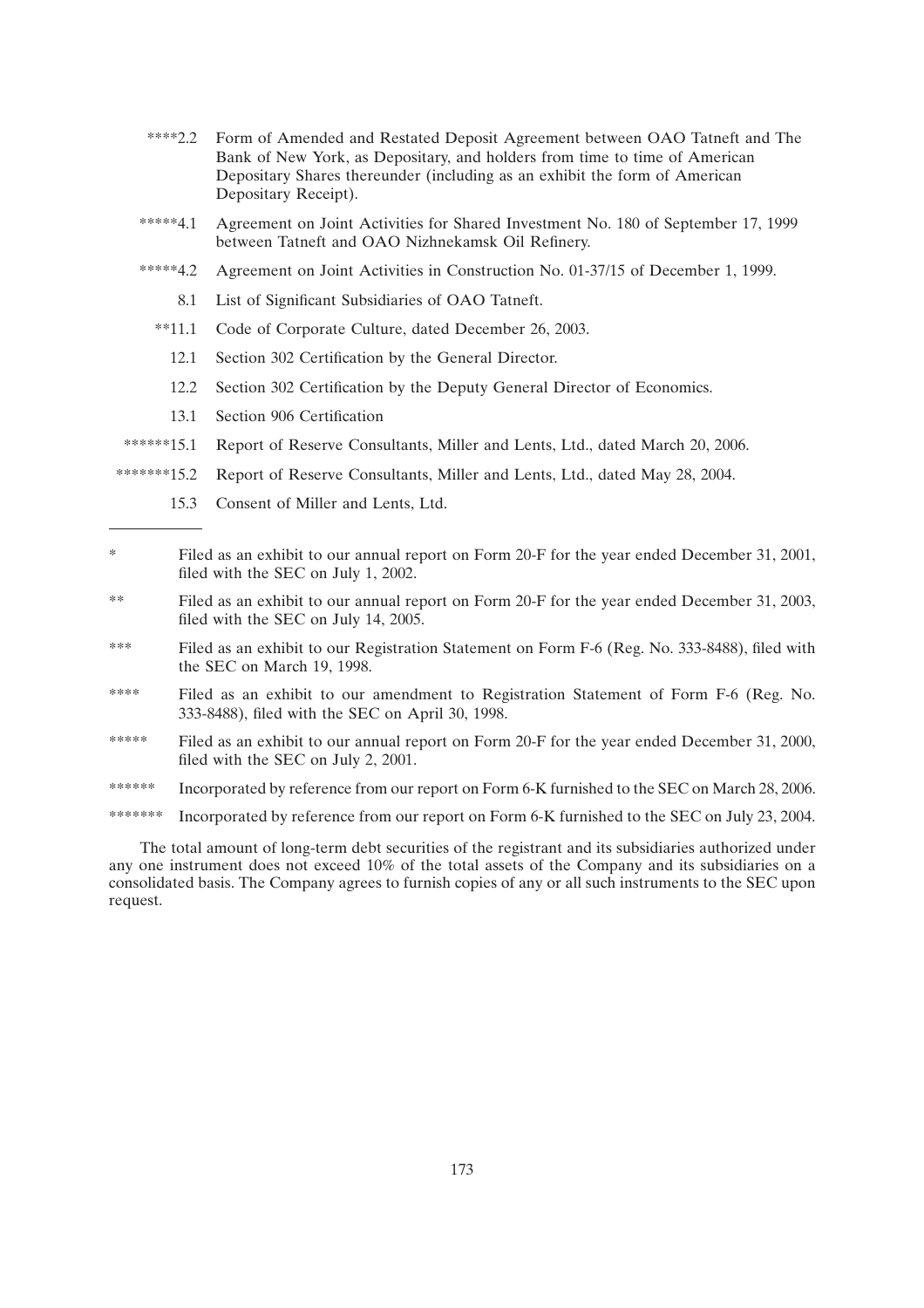## **SIGNATURES**

The registrant hereby certifies that it meets all of the requirements for filing on Form 20-F and that it has duly caused and authorized the undersigned to sign this annual report on its behalf.

# **OAO TATNEFT**

Registrant

/s/ Shafagat F. Takhautdinov Name: Shafagat F. Takhautdinov Title: General Director

Date: June 26, 2006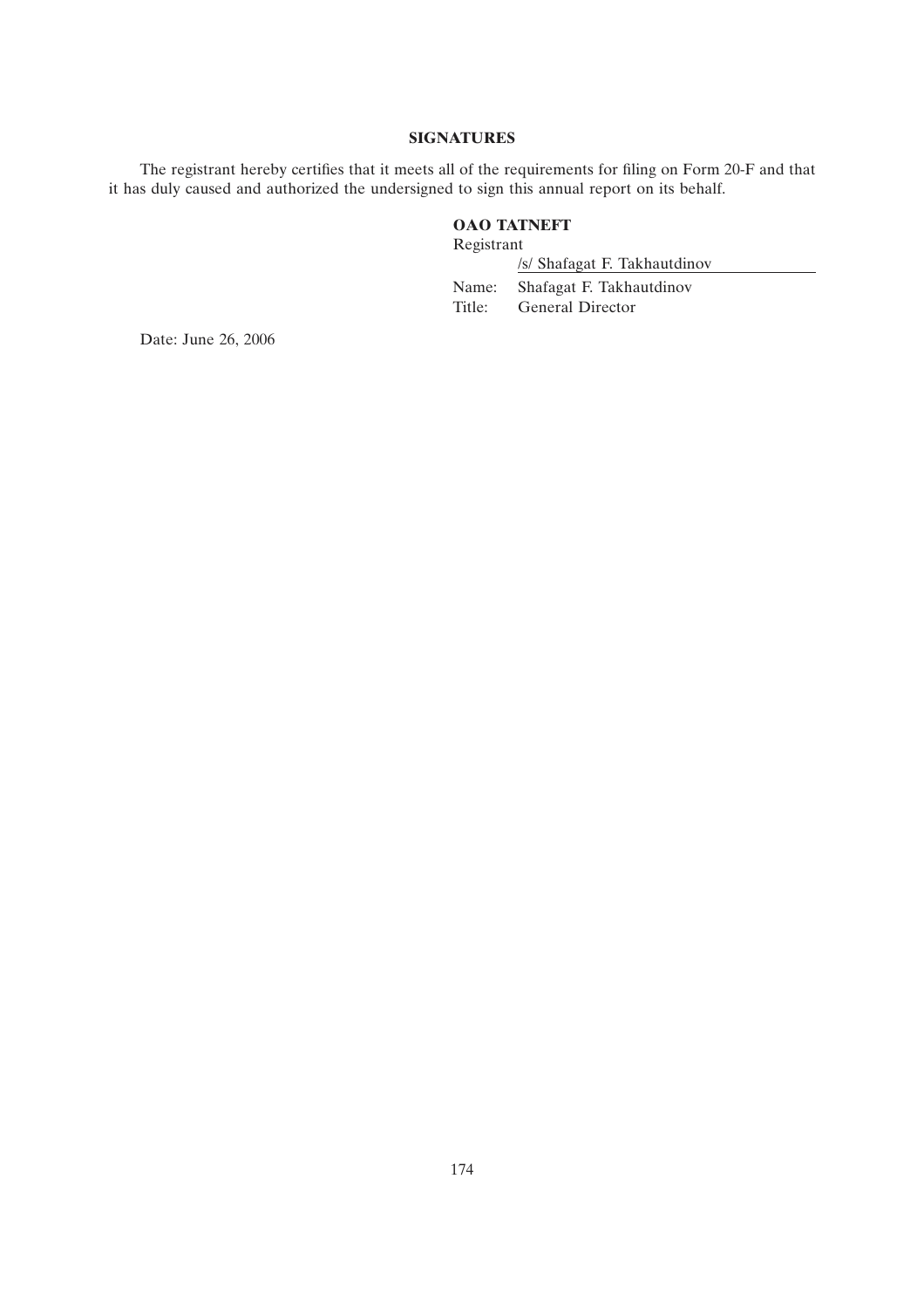## **INDEX TO CONSOLIDATED FINANCIAL STATEMENTS**

|                                                                                        | $F-2$  |
|----------------------------------------------------------------------------------------|--------|
|                                                                                        | $F-3$  |
| <b>Consolidated Financial Statements:</b>                                              |        |
|                                                                                        | $F-4$  |
| Consolidated Statements of Operations and Comprehensive Income for the years ended     | $F-5$  |
| Consolidated Statements of Cash Flows for the years ended December 31, 2004, 2003 and  | $F-7$  |
| Consolidated Statements of Shareholders' Equity for the years ended December 31, 2004, | $F-9$  |
|                                                                                        | $F-10$ |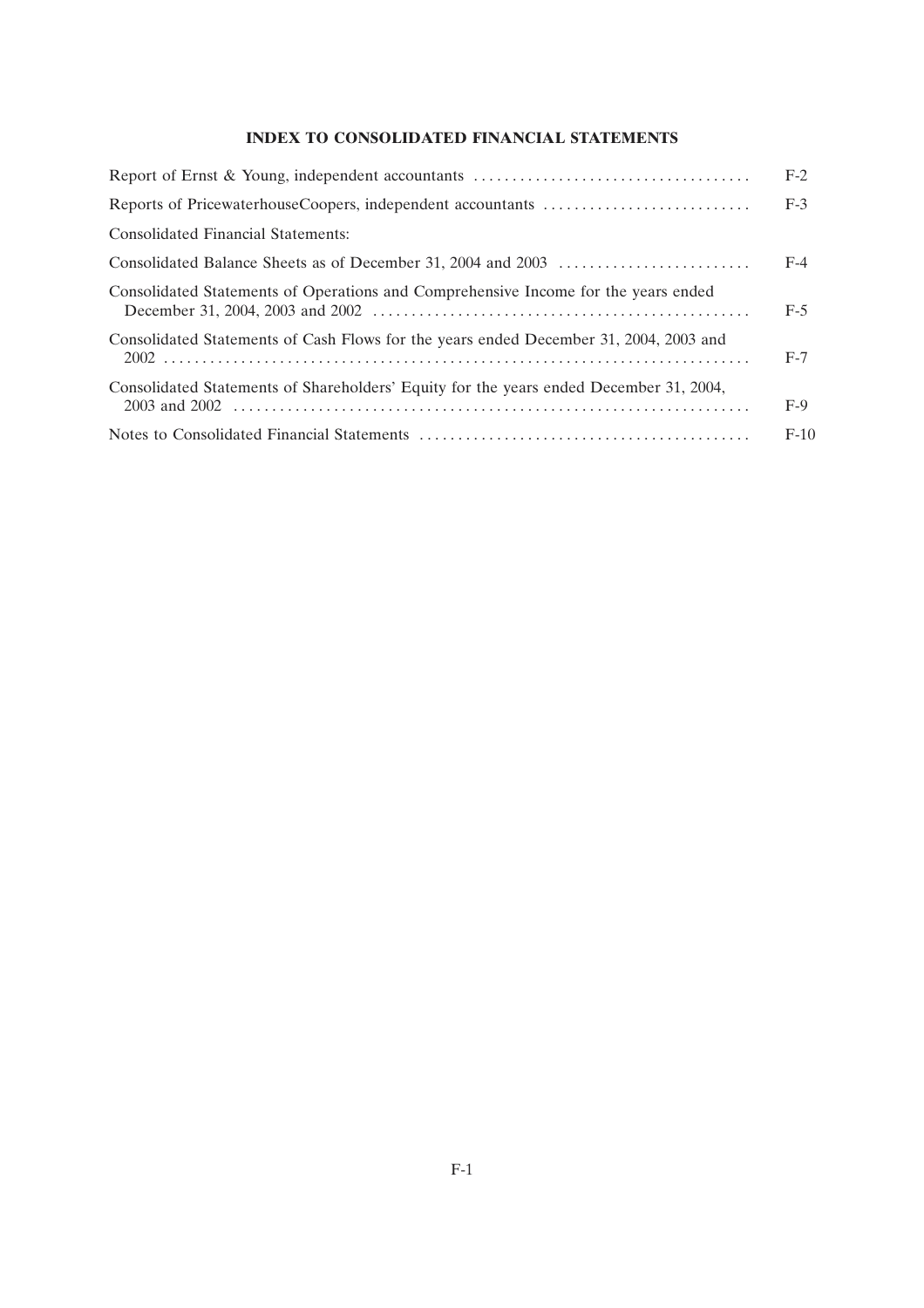#### **Report of Independent Registered Public Accounting Firm**

The Board of Directors and Shareholders of OAO Tatneft

We have audited the accompanying consolidated balance sheets of OAO Tatneft (referred to as the ''Company'') as of December 31, 2004 and 2003, and the related consolidated statements of operations and comprehensive income, shareholders' equity, and cash flows for each of the two years in the period ended December 31, 2004. These financial statements are the responsibility of the Company's management. Our responsibility is to express an opinion on these financial statements based on our audits.

We conducted our audits in accordance with the standards of the Public Company Accounting Oversight Board (United States). Those standards require that we plan and perform the audit to obtain reasonable assurance about whether the financial statements are free of material misstatement. We were not engaged to perform an audit of the Company's internal control over financial reporting. Our audits included consideration of internal control over financial reporting as a basis for designing audit procedures that are appropriate in the circumstances, but not for the purpose of expressing an opinion on the effectiveness of the Company's internal control over financial reporting. Accordingly, we express no such opinion. An audit also includes examining, on a test basis, evidence supporting the amounts and disclosures in the financial statements, assessing the accounting principles used and significant estimates made by management, and evaluating the overall financial statement presentation. We believe that our audits provide a reasonable basis for our opinion.

In our opinion, the financial statements referred to above present fairly, in all material respects, the consolidated financial position of OAO Tatneft at December 31, 2004 and 2003, and the consolidated results of its operations and its cash flows for each of the two years in the period ended December 31, 2004 in conformity with U.S. generally accepted accounting principles.

As discussed in Notes 3 and 11 to the consolidated financial statements, in 2003 the Company adopted Statement of Financial Accounting Standards No. 143, Accounting for Asset Retirement Obligations, effective January 1, 2003.

Ernst \* Young LLC

Moscow, Russia

June 22, 2006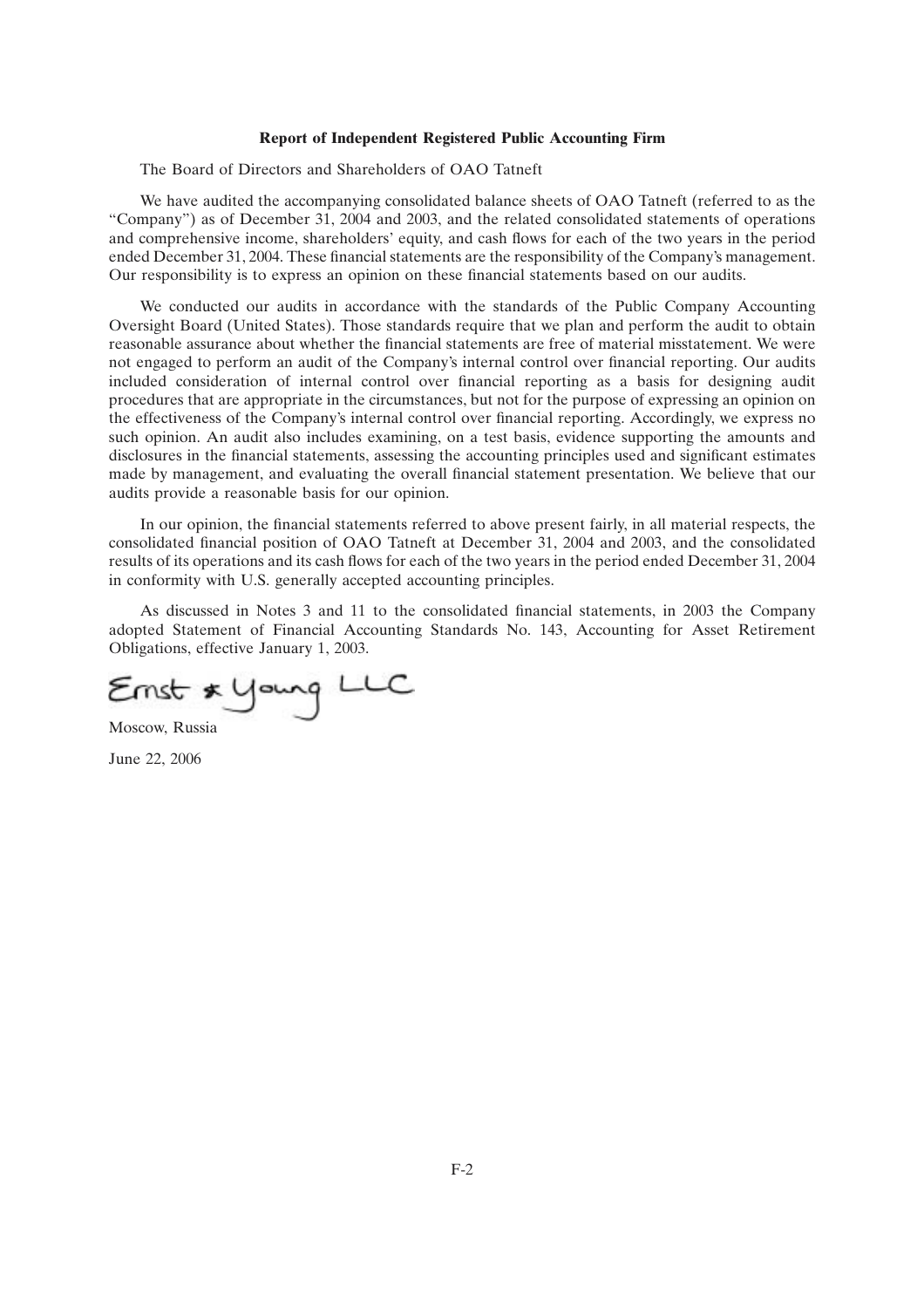#### **Report of Independent Registered Public Accounting Firm**

To the Board of Directors and Shareholders of OAO Tatneft:

In our opinion, the accompanying consolidated statements of operations and comprehensive income, of cash flows and of shareholders' equity for the year ended December 31, 2002, expressed in constant Russian Roubles of December 31, 2002 purchasing power, present fairly, in all material respects, the results of operations and cash flows of OAO Tatneft and its subsidiaries (the ''Group'') for the year ended December 31, 2002, in conformity with accounting principles generally accepted in the United States of America. These financial statements are the responsibility of the Company's management. Our responsibility is to express an opinion on these financial statements based on our audit. We conducted our audit of these statements in accordance with the standards of the Public Company Accounting Oversight Board (United States). Those standards require that we plan and perform the audit to obtain reasonable assurance about whether the financial statements are free of material misstatement. An audit includes examining, on a test basis, evidence supporting the amounts and disclosures in the financial statements, assessing the accounting principles used and significant estimates made by management, and evaluating the overall financial statement presentation. We believe that our audit provides a reasonable basis for our opinion.

As described in Note 4 the Company has restated previously issued financial statements for the year ended December 31, 2002, expressed in constant Russian Roubles of December 31, 2002 purchasing power.

2AO Pricewaterhouse Gospers Andit

June 9, 2003, except for the restatement described in Note 4 as to which the date is July 2, 2005.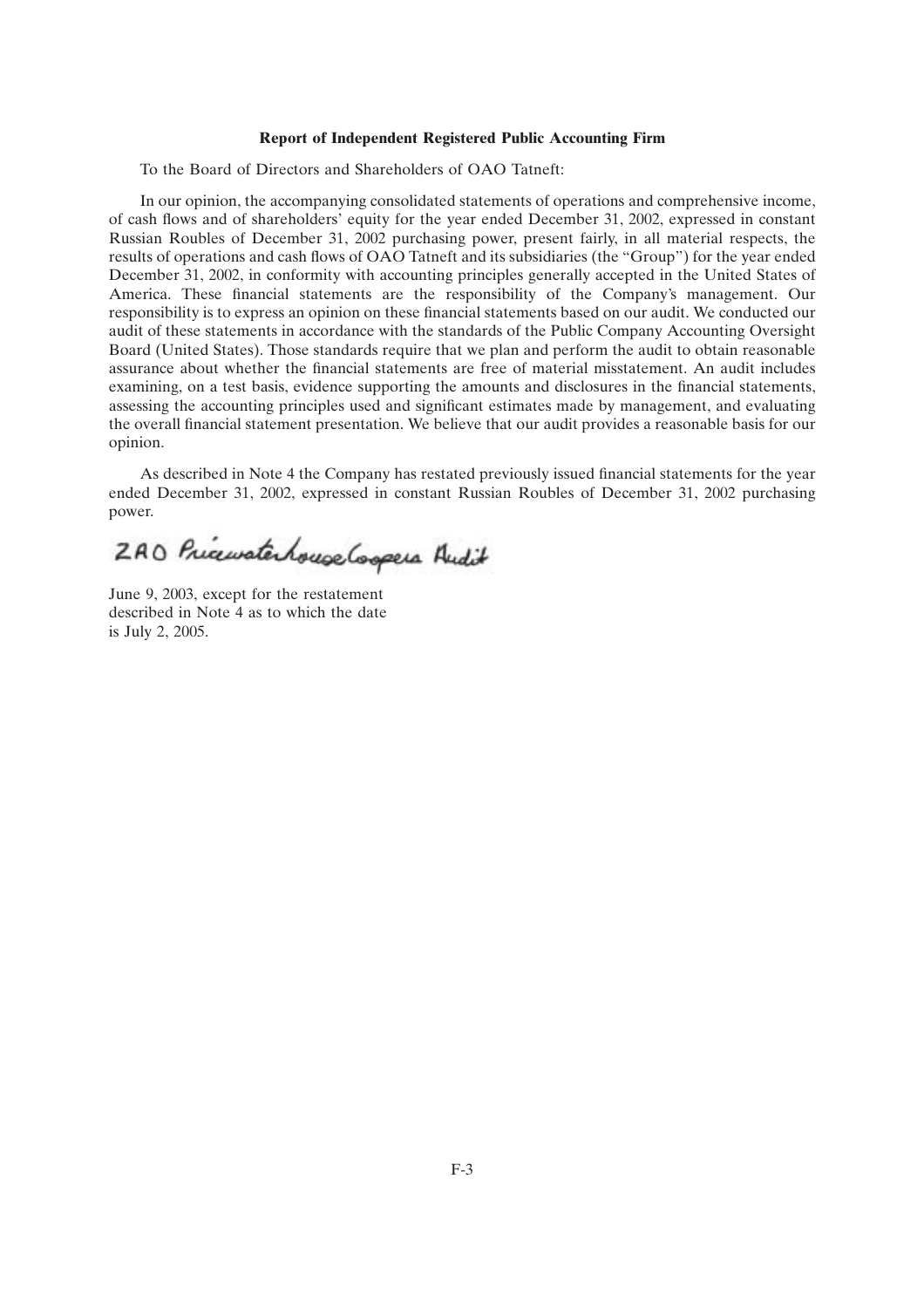# **Consolidated Balance Sheets**

(in millions of Russian Roubles)

|                                                                                                                                            | <b>Notes</b> | At December 31,<br>2004 | At December 31,<br>2003 |
|--------------------------------------------------------------------------------------------------------------------------------------------|--------------|-------------------------|-------------------------|
| <b>Assets</b>                                                                                                                              |              |                         |                         |
|                                                                                                                                            |              | 18,100                  | 8,450                   |
|                                                                                                                                            | 5            | 274                     | 300                     |
|                                                                                                                                            | 6            | 10,625                  | 13,297                  |
| Due from related parties $\dots \dots \dots \dots \dots \dots \dots \dots \dots \dots \dots \dots \dots$                                   | 19           | 22,154                  | 6,631                   |
|                                                                                                                                            | 7            | 7,778                   | 3,223                   |
| Current portion of loans receivable and advances, net                                                                                      | 10           | 21,162                  | 14,042                  |
|                                                                                                                                            | 8            | 10,333                  | 10,051                  |
|                                                                                                                                            | 9            | 15,766                  | 17,506                  |
|                                                                                                                                            |              | 106,192                 | 73,500                  |
|                                                                                                                                            | 5            | 1,024                   | 1,742                   |
| Long-term loans receivable and advances, net                                                                                               | 10           | 12,410                  | 6,746                   |
|                                                                                                                                            | 7            | 6,008                   | 3,721                   |
|                                                                                                                                            | 11           | 183,927                 | 177,008                 |
|                                                                                                                                            |              | 309,561                 | 262,717                 |
|                                                                                                                                            |              |                         |                         |
| Liabilities and shareholders' equity                                                                                                       |              |                         |                         |
| Short-term debt and current portion of long-term debt                                                                                      | 12           | 18,101                  | 13,213                  |
|                                                                                                                                            | 13           | 6,615                   | 6,948                   |
|                                                                                                                                            | 13           | 20,552                  | 16,665                  |
| Trade accounts payable $\dots \dots \dots \dots \dots \dots \dots \dots \dots \dots \dots \dots \dots$                                     |              | 6,242                   | 2,948                   |
|                                                                                                                                            | 19           | 5,258                   | 1,034                   |
|                                                                                                                                            | 14           | 6,805                   | 5,427                   |
|                                                                                                                                            | 15           |                         | 196                     |
|                                                                                                                                            | 11,19        | 760                     | 643                     |
|                                                                                                                                            |              | 7,380                   | 7,159                   |
|                                                                                                                                            |              | 71,713                  | 54,233                  |
| Long-term debt, net of current portion $\dots \dots \dots \dots \dots \dots \dots \dots \dots$                                             | 12           | 9,518                   | 12,796                  |
|                                                                                                                                            | 13           | 2,827                   | 1,485                   |
|                                                                                                                                            | 13           | 1,300                   | 1,337                   |
| Asset retirement obligations, net of current portion                                                                                       | 11           | 23,789                  | 16,955                  |
|                                                                                                                                            | 15           | 22,990                  | 21,271                  |
| Capital lease obligations to related parties, net of current portion $\dots \dots$                                                         | 11,19        | 294                     | 359                     |
|                                                                                                                                            |              | 132,431                 | 108,436                 |
|                                                                                                                                            |              | 6,654                   | 5,101                   |
| Shareholders' equity                                                                                                                       |              |                         |                         |
| Preferred shares (authorized and issued at December 31, 2004 and 2003<br>– 147,508,500 shares; nominal value at December 31, 2004 and 2003 |              |                         |                         |
|                                                                                                                                            | 16           | 148                     | 148                     |
| Common shares (authorized and issued at December 31, 2004 and 2003<br>$-2,178,690,700$ shares; nominal value at December 31, 2004 and 2003 |              |                         |                         |
|                                                                                                                                            | 16           | 2,179                   | 2,179                   |
|                                                                                                                                            |              | 89,625                  | 89,516                  |
|                                                                                                                                            |              | 180                     | 189                     |
|                                                                                                                                            |              | 83,473                  | 62,291                  |
| Less: Common shares held in treasury, at cost (185,559,889 shares and<br>191,430,258 shares at December 31, 2004 and 2003, respectively)   |              | (5,129)                 | (5,143)                 |
|                                                                                                                                            |              | 170,476                 | 149,180                 |
|                                                                                                                                            |              | 309,561                 | 262,717                 |

The accompanying notes are an integral part of these consolidated financial statements.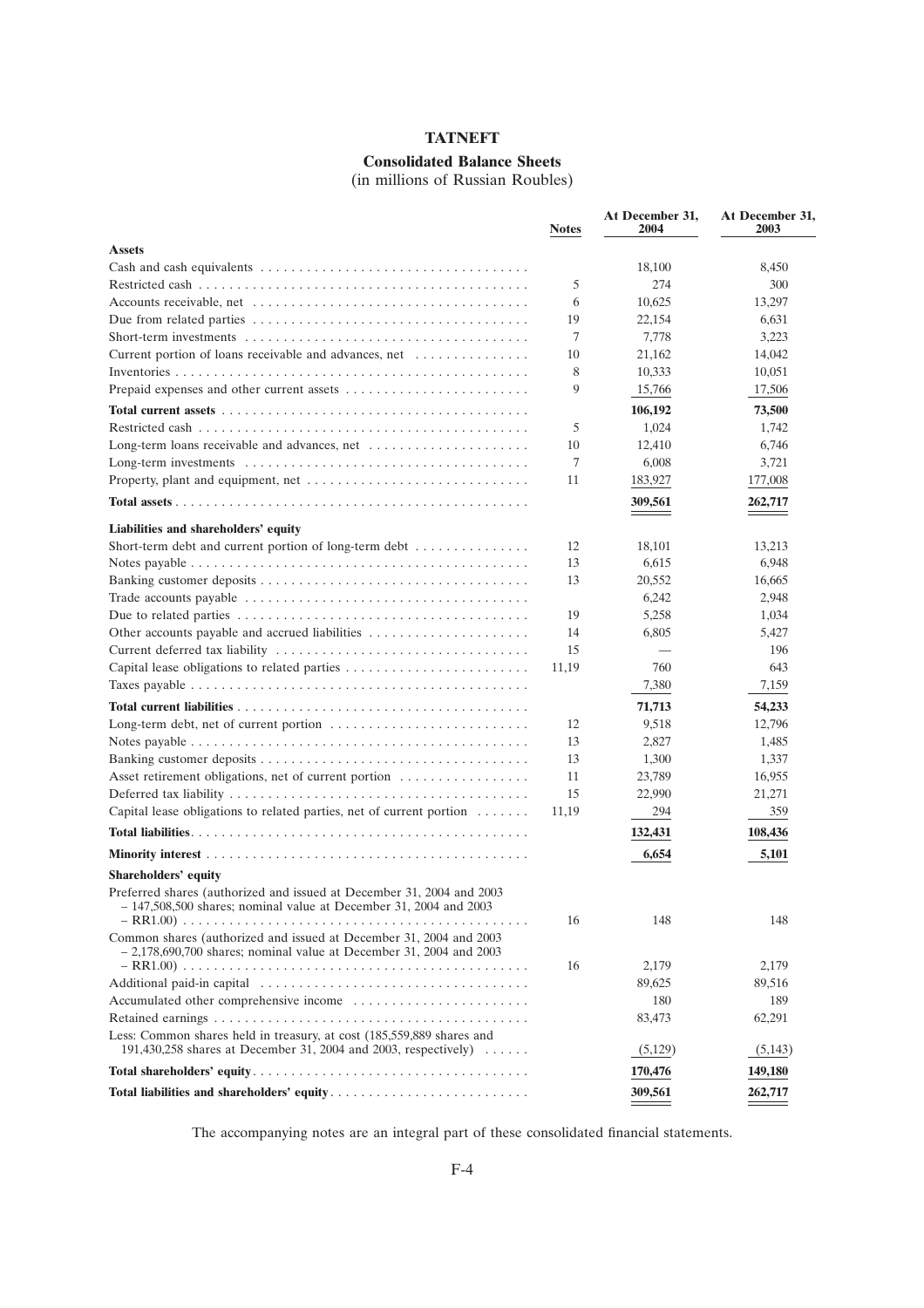## **Consolidated Statements of Operations and Comprehensive Income**

(in millions of Russian Roubles)

|                                                                                                                                                              | <b>Notes</b> | <b>Year ended</b><br>December 31,<br>2004 | <b>Year ended</b><br>December 31,<br>2003 | <b>Year ended</b><br>December 31.<br>2002 |
|--------------------------------------------------------------------------------------------------------------------------------------------------------------|--------------|-------------------------------------------|-------------------------------------------|-------------------------------------------|
|                                                                                                                                                              |              |                                           |                                           | (restated)                                |
| Sales and other operating revenues, including excise tax and<br>export duties $\ldots \ldots \ldots \ldots \ldots \ldots \ldots \ldots \ldots \ldots \ldots$ | 15, 18       | 206,782                                   | 155,818                                   | 146,328                                   |
| <b>Costs and other deductions</b>                                                                                                                            |              |                                           |                                           |                                           |
|                                                                                                                                                              |              | 34,227                                    | 31,799                                    | 36,389                                    |
| Purchased oil and refined products                                                                                                                           |              | 39,107                                    | 28,997                                    | 28,372                                    |
|                                                                                                                                                              |              | 861                                       | 812                                       | 463                                       |
| Transportation                                                                                                                                               |              | 9,142                                     | 7,635                                     | 5,683                                     |
| Selling, general and administrative $\dots \dots \dots \dots \dots$                                                                                          |              | 16,941                                    | 15,499                                    | 16.031                                    |
| Bad debt charges and credits, net $\dots \dots \dots \dots \dots$                                                                                            |              | (714)                                     | (262)                                     | (261)                                     |
| Depreciation, depletion and amortization $\dots \dots \dots \dots$                                                                                           | 18           | 9,237                                     | 8,850                                     | 7,541                                     |
| Loss on disposals of property, plant and equipment and                                                                                                       |              |                                           |                                           |                                           |
| impairment of investments                                                                                                                                    | 10,11        | 726                                       | 2,325                                     | 851                                       |
| Taxes other than income taxes                                                                                                                                | 15           | 59,587                                    | 43,378                                    | 31,988                                    |
| Maintenance of social infrastructure                                                                                                                         | 11           | 249                                       | 279                                       | 199                                       |
|                                                                                                                                                              | 11           | 455                                       | 2,162                                     | 1,293                                     |
| <b>Total costs and other deductions</b>                                                                                                                      |              | 169,818                                   | 141,474                                   | 128,549                                   |
| Other income (expenses)                                                                                                                                      |              |                                           |                                           |                                           |
|                                                                                                                                                              | 7            | 748                                       | 101                                       | 148                                       |
|                                                                                                                                                              |              | 41                                        | (225)                                     | (1,042)                                   |
| Monetary gain                                                                                                                                                | 2            |                                           |                                           | 871                                       |
|                                                                                                                                                              |              | 746                                       | 303                                       | 804                                       |
| Interest expense                                                                                                                                             |              | (1,386)                                   | (1,827)                                   | (2,855)                                   |
|                                                                                                                                                              |              | (1,817)                                   | 1,961                                     | 3,599                                     |
| Total other income (expenses)                                                                                                                                |              | (1,668)                                   | 313                                       | 1,525                                     |
| Income before income taxes, minority interest and<br>cumulative effect of change in accounting principle                                                     |              | 35,296                                    | 14,657                                    | 19,304                                    |
| <b>Income taxes</b>                                                                                                                                          |              |                                           |                                           |                                           |
|                                                                                                                                                              |              | (10,032)                                  | (6,070)                                   | (4,743)                                   |
| Deferred (expense)/benefit $\dots\dots\dots\dots\dots\dots\dots\dots\dots\dots$                                                                              |              | (829)                                     | 1,488                                     | (620)                                     |
| Total income tax expense                                                                                                                                     | 15           | (10, 861)                                 | (4, 582)                                  | (5,363)                                   |
| Income before minority interest and cumulative effect of                                                                                                     |              |                                           |                                           |                                           |
| change in accounting principle $\ldots \ldots \ldots \ldots \ldots \ldots$                                                                                   |              | 24,435                                    | 10,075                                    | 13,941                                    |
|                                                                                                                                                              |              | (1,025)                                   | 63                                        | (471)                                     |
| Income before cumulative effect of change in accounting                                                                                                      |              | 23,410                                    | 10,138                                    | 13,470                                    |
| Cumulative effect of change in accounting principle, net of                                                                                                  |              |                                           |                                           |                                           |
|                                                                                                                                                              | 11           |                                           | 4,742                                     |                                           |
|                                                                                                                                                              |              | 23,410                                    | 14,880                                    | 13,470                                    |
| Foreign currency translation adjustments                                                                                                                     |              | 15                                        | 3                                         | (20)                                      |
| Unrealized holding gains on available-for-sale securities, net                                                                                               |              |                                           |                                           |                                           |
|                                                                                                                                                              |              | 19                                        | 43                                        | 33                                        |
| Less: transfer of realized gains included in net income, net                                                                                                 |              | (43)                                      | (33)                                      | (2,981)                                   |
| Comprehensive income                                                                                                                                         |              | 23,401                                    | 14,893                                    | 10,502                                    |

The accompanying notes are an integral part of these consolidated financial statements.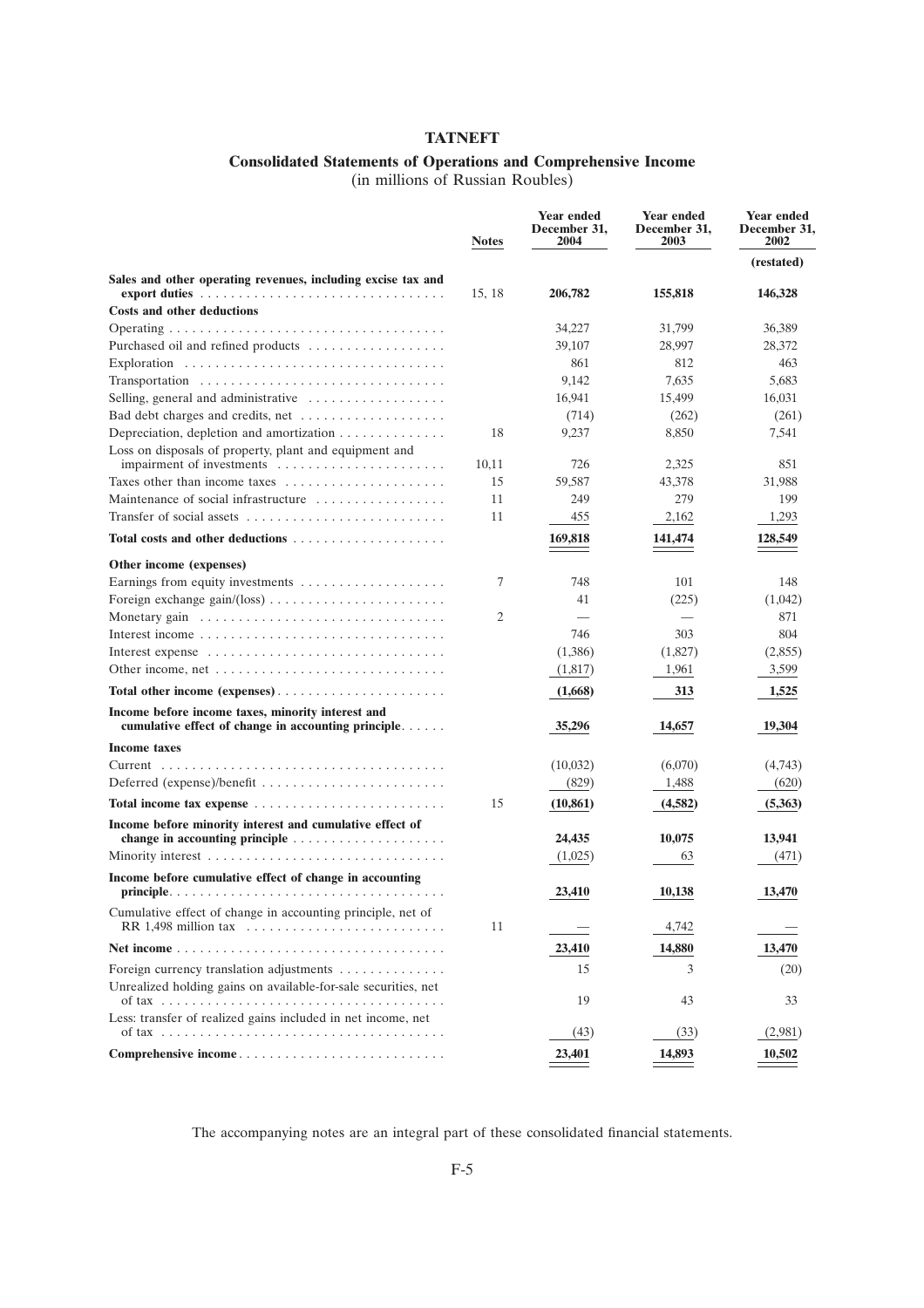# **Consolidated Statements of Operations and Comprehensive Income**

(in millions of Russian Roubles, except per share information)

|                                                                                                   | <b>Notes</b> | <b>Year ended</b><br><b>December 31, 2004</b> | <b>Year ended</b><br><b>December 31, 2003</b> | <b>Year ended</b><br><b>December 31, 2002</b> |
|---------------------------------------------------------------------------------------------------|--------------|-----------------------------------------------|-----------------------------------------------|-----------------------------------------------|
|                                                                                                   |              |                                               |                                               | (restated)                                    |
| Basic net income per share before<br>cumulative effect of changes in<br>accounting principle (RR) | 16           |                                               |                                               |                                               |
|                                                                                                   |              | 10.88                                         | 4.70                                          | 6.24                                          |
| Preferred                                                                                         |              | 11.91                                         | 5.59                                          | 7.12                                          |
| <b>Cumulative effect of changes in accounting</b><br>principle (RR)                               |              |                                               |                                               |                                               |
|                                                                                                   |              |                                               | 2.23                                          |                                               |
| Preferred                                                                                         |              |                                               | 2.23                                          |                                               |
| Basic net income per share (RR)                                                                   |              |                                               |                                               |                                               |
|                                                                                                   |              | 10.88                                         | 6.93                                          | 6.24                                          |
| Preferred                                                                                         |              | 11.91                                         | 7.82                                          | 7.12                                          |
| Diluted net income per share before<br>cumulative effect of changes in                            |              |                                               |                                               |                                               |
| accounting principle (RR)                                                                         | 16           |                                               |                                               |                                               |
| $Common \dots \dots \dots \dots \dots \dots \dots \dots \dots \dots$                              |              | 10.84                                         | 4.68                                          | 6.23                                          |
| Preferred                                                                                         |              | 11.87                                         | 5.58                                          | 7.11                                          |
| <b>Cumulative effect of changes in accounting</b><br>principle (RR)                               |              |                                               |                                               |                                               |
| $Common \dots \dots \dots \dots \dots \dots \dots \dots \dots \dots$                              |              |                                               | 2.22                                          |                                               |
| Preferred                                                                                         |              |                                               | 2.22                                          |                                               |
| Diluted net income per share (RR)                                                                 |              |                                               |                                               |                                               |
|                                                                                                   |              | 10.84                                         | 6.90                                          | 6.23                                          |
| Preferred                                                                                         |              | 11.87                                         | 7.80                                          | 7.11                                          |
| Weighted average common shares<br>outstanding (millions of shares)                                | 16           |                                               |                                               |                                               |
| Basic                                                                                             |              | 1,990                                         | 1,983                                         | 1,991                                         |
| $Diluted \dots \dots \dots \dots \dots \dots \dots \dots \dots \dots$                             |              | 1,998                                         | 1,988                                         | 1,993                                         |
| Weighted average preferred shares                                                                 |              |                                               |                                               |                                               |
| outstanding (millions of shares)                                                                  | 16           |                                               |                                               |                                               |
| Basic                                                                                             |              | 148                                           | 148                                           | 148                                           |
| Diluted                                                                                           |              | 148                                           | 148                                           | 148                                           |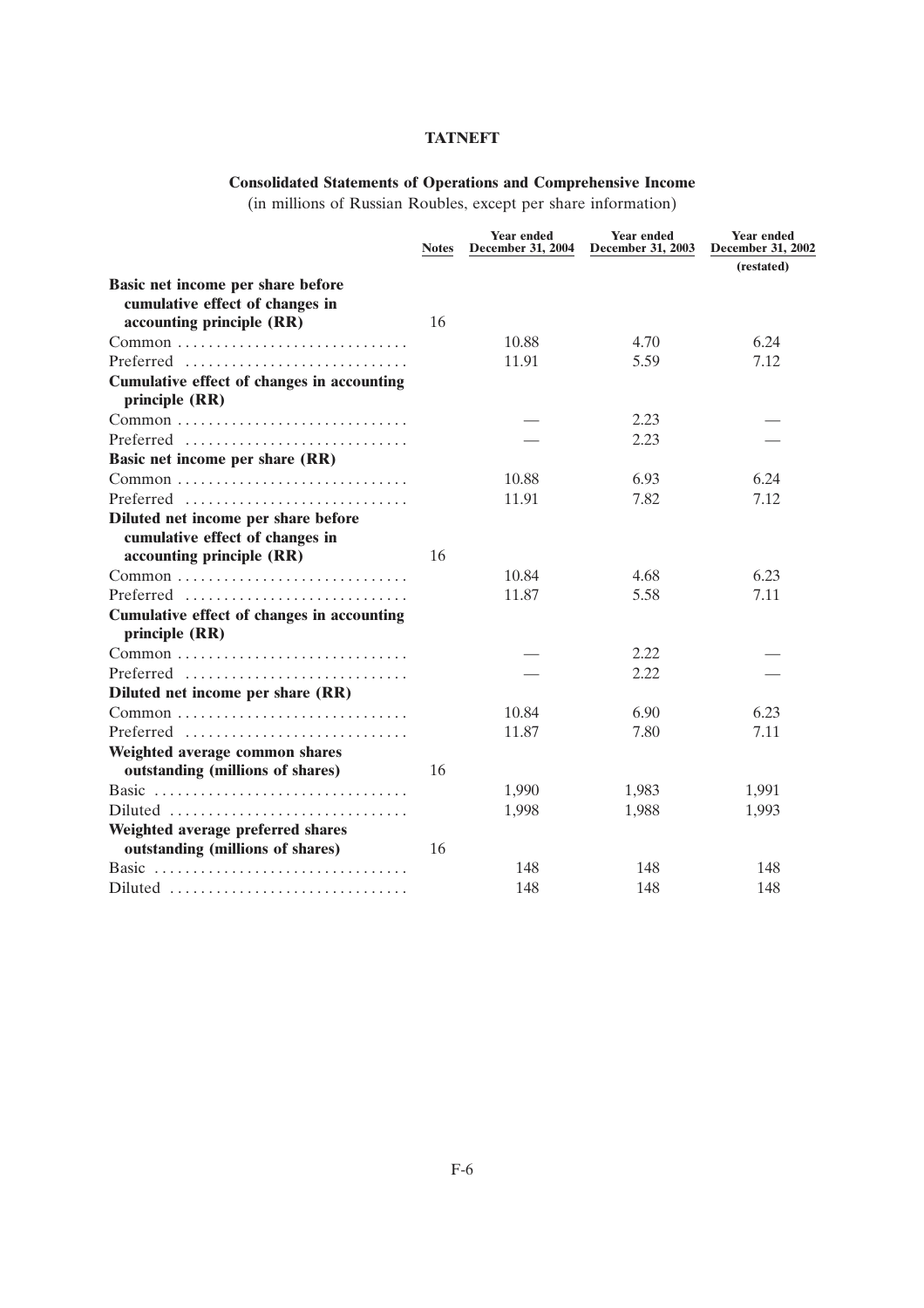## **Consolidated Statements of Cash Flows**

(in millions of Russian Roubles)

|                                                                                   | <b>Notes</b> | <b>Year ended</b><br>December 31,<br>2004 | <b>Year ended</b><br>December 31,<br>2003 | <b>Year ended</b><br>December 31,<br>2002 |
|-----------------------------------------------------------------------------------|--------------|-------------------------------------------|-------------------------------------------|-------------------------------------------|
|                                                                                   |              |                                           |                                           | (restated)                                |
| <b>Operating activities</b>                                                       |              |                                           |                                           |                                           |
| Net income                                                                        |              | 23,410                                    | 14,880                                    | 13,470                                    |
| Adjustments:                                                                      |              |                                           |                                           |                                           |
| Cumulative effect of change in accounting                                         |              |                                           |                                           |                                           |
| principle $\ldots \ldots \ldots \ldots \ldots \ldots \ldots \ldots \ldots \ldots$ |              |                                           | (4,742)                                   |                                           |
| Minority interest                                                                 |              | 1,025                                     | (63)                                      | 471                                       |
| Depreciation, depletion and amortization                                          | 18           | 9,237                                     | 8,850                                     | 7,541                                     |
| Net barter settlements                                                            | 5            | (625)                                     | (1,126)                                   | (2,425)                                   |
| Deferred income tax expense (benefit)                                             |              | 829                                       | (1,488)                                   | 620                                       |
| Disposals and impairments                                                         |              | 726                                       | 2,325                                     | 851                                       |
| Net realized (gain)/loss on available-for-sale                                    |              |                                           |                                           |                                           |
|                                                                                   |              | (43)                                      | 10                                        | (3,408)                                   |
| Effects of foreign exchange                                                       |              | (717)                                     | (1,527)                                   | 869                                       |
| Monetary gain                                                                     |              |                                           |                                           | (871)                                     |
| Undistributed earnings of equity investments                                      |              | (168)                                     | (71)                                      | (121)                                     |
| Transfer of social assets                                                         |              | 455                                       | 2,162                                     | 1,293                                     |
| Accretion of asset retirement obligation                                          |              | 1,709                                     | 1,548                                     |                                           |
|                                                                                   |              | 383                                       | (1,014)                                   | (383)                                     |
| Changes in operational working capital, excluding<br>cash:                        |              |                                           |                                           |                                           |
| Accounts receivable $\dots\dots\dots\dots\dots\dots\dots\dots$                    |              | 631                                       | 543                                       | 3,949                                     |
|                                                                                   |              | (547)                                     | 212                                       | 1,946                                     |
| Prepaid expenses and other current assets                                         |              | (294)                                     | (2,438)                                   | (468)                                     |
| Trading securities                                                                |              | (4, 415)                                  | (193)                                     | 100                                       |
|                                                                                   |              | (13, 944)                                 | (1,770)                                   | (525)                                     |
| Loans receivable and advances $\dots\dots\dots\dots$                              |              | (2,294)                                   | 196                                       | (1,271)                                   |
| Notes receivable                                                                  |              | 461                                       | 1,093                                     | (4, 425)                                  |
| Trade accounts payable                                                            |              | 3,876                                     | (4,333)                                   | (1,859)                                   |
| Other accounts payable and accrued liabilities                                    |              | 7,833                                     | 3,574                                     | (4,574)                                   |
| Taxes payable                                                                     |              | 263                                       | 3,372                                     | (2,097)                                   |
| Net cash provided by operating activities                                         |              | 27,791                                    | 20,000                                    | 8,683                                     |
| <b>Investing activities</b>                                                       |              |                                           |                                           |                                           |
| Additions to property, plant and equipment                                        |              | (12,255)                                  | (12,679)                                  | (13,100)                                  |
| Proceeds from disposals of property, plant and                                    |              |                                           |                                           |                                           |
| equipment $\ldots \ldots \ldots \ldots \ldots \ldots \ldots \ldots \ldots$        |              | 2,539                                     | 1,147                                     | 109                                       |
| Proceeds from disposal/maturity of investments                                    |              | 42                                        | 1,943                                     | 6,272                                     |
| Purchase of investments                                                           |              | (3,630)                                   | (779)                                     | (1,681)                                   |
| Net increase in loans given to                                                    |              |                                           |                                           |                                           |
| bank customers                                                                    |              | (9, 546)                                  | (8,536)                                   | (3,768)                                   |
| Change in restricted cash                                                         |              | 745                                       | (246)                                     | 398                                       |
| Net cash used in investing activities                                             |              | (22, 105)                                 | (19, 150)                                 | (11,770)                                  |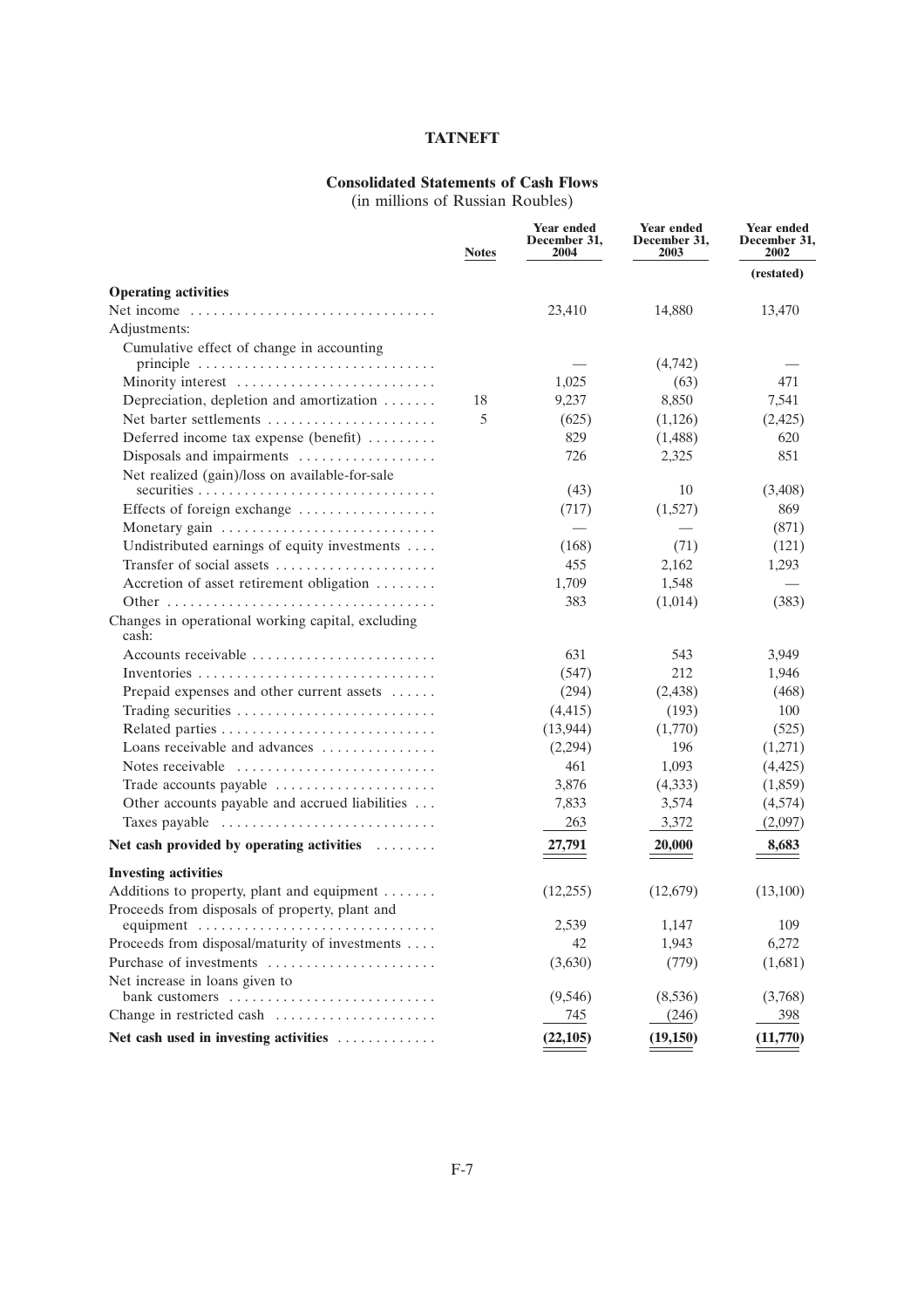## **Consolidated Statements of Cash Flows**

(in millions of Russian Roubles)

|                                                                            | <b>Notes</b> | <b>Year ended</b><br>December 31,<br>2004 | <b>Year ended</b><br>December 31,<br>2003 | Year ended<br>December 31.<br>2002 |
|----------------------------------------------------------------------------|--------------|-------------------------------------------|-------------------------------------------|------------------------------------|
|                                                                            |              |                                           |                                           | (restated)                         |
| <b>Financing activities</b>                                                |              |                                           |                                           |                                    |
| Proceeds from issuance of debt                                             |              | 87,982                                    | 39,468                                    | 40,840                             |
| Repayment of debt                                                          |              | (88,227)                                  | (42,788)                                  | (39,698)                           |
| Repayment of capital lease obligations                                     |              | (1,189)                                   | (1,221)                                   |                                    |
| Net increase in banking customer deposits                                  |              | 3,851                                     | 5,443                                     | 4,742                              |
| Net increase/(decrease) in banking customer                                |              |                                           |                                           |                                    |
| deposits (related parties)                                                 |              | 2,645                                     | (486)                                     | 496                                |
| Dividends paid                                                             |              | (2,219)                                   | (354)                                     | (401)                              |
| Purchase of treasury shares                                                |              | (1,181)                                   | (5,425)                                   | (1,523)                            |
| Proceeds from sale of treasury shares                                      |              | 1,304                                     | 5,495                                     | 1,107                              |
| Proceeds from issuance of shares by                                        |              |                                           |                                           |                                    |
| subsidiaries                                                               |              | 1,003                                     | 401                                       |                                    |
| Net cash provided by financing activities                                  |              | 3,969                                     | 533                                       | 5,563                              |
| Effect of foreign exchange on cash and cash                                |              |                                           |                                           |                                    |
| equivalents                                                                |              | (5)                                       | (3)                                       | 10                                 |
| Effect of inflation accounting                                             |              |                                           |                                           | (288)                              |
| Net change in cash and cash equivalents                                    |              | 9,650                                     | 1,380                                     | 2,198                              |
| Cash and cash equivalents at beginning of                                  |              |                                           |                                           |                                    |
| $period \dots \dots \dots \dots \dots \dots \dots \dots \dots \dots \dots$ |              | 8,450                                     | 7,070                                     | 4,872                              |
| Cash and cash equivalents at end of period                                 |              | 18,100                                    | 8,450                                     | 7,070                              |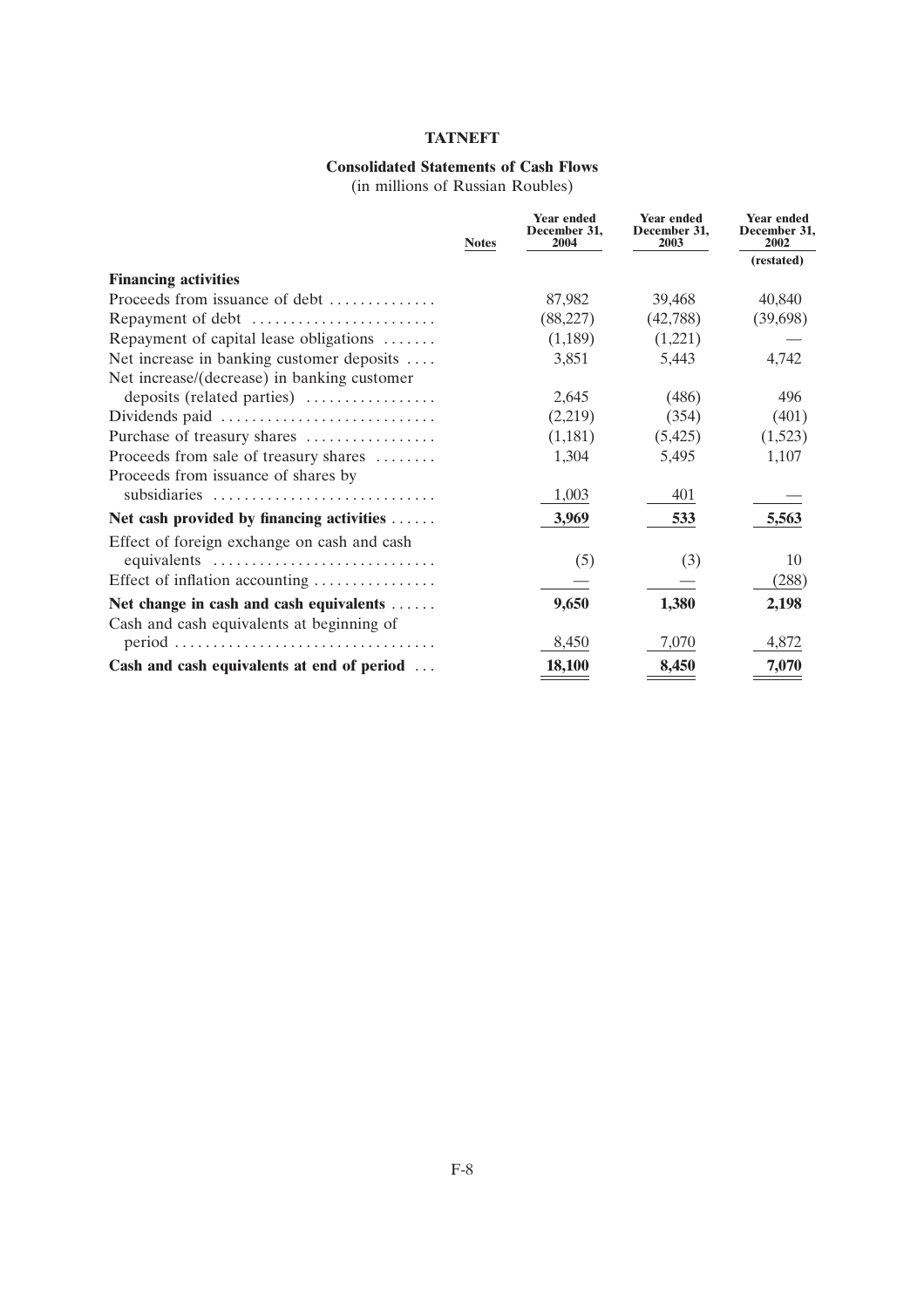## **Consolidated Statements of Shareholders' Equity**

(in millions of Russian Roubles)

|                                                                                                            | 2004          |                          | 2003          |                          | 2002          |               |
|------------------------------------------------------------------------------------------------------------|---------------|--------------------------|---------------|--------------------------|---------------|---------------|
|                                                                                                            | <b>Shares</b> | Amount                   | <b>Shares</b> | <b>Amount</b>            | <b>Shares</b> | <b>Amount</b> |
|                                                                                                            |               |                          |               |                          |               | (restated)    |
| <b>Preferred shares:</b>                                                                                   |               |                          |               |                          |               |               |
| <b>Balance at January 1 and December 31</b><br>$(shares in thousands) \dots \dots \dots \dots \dots \dots$ | 147,509       | 148                      | 147,509       | 148                      | 147,509       | 148           |
| <b>Common shares:</b>                                                                                      |               |                          |               |                          |               |               |
| <b>Balance at January 1 and December 31</b><br>$(shares in thousands) \dots \dots \dots \dots \dots \dots$ | 2,178,691     | 2,179                    | 2,178,691     | 2,179                    | 2,178,691     | 2,179         |
| Treasury shares, at cost:                                                                                  |               |                          |               |                          |               |               |
| <b>Balance at January 1</b>                                                                                | 191,430       | (5,143)                  | 200,288       | (3,990)                  | 176,133       | (2,511)       |
|                                                                                                            | 10,920        | (1,181)                  | 196,452       | (5,995)                  | 195,659       | (5,083)       |
|                                                                                                            | (16,790)      | 1,195                    | (205,310)     | 4,842                    | (171, 504)    | 3,604         |
| <b>Balance at December 31</b>                                                                              |               |                          |               |                          |               |               |
| $(shares in thousands) \dots \dots \dots \dots \dots \dots$                                                | 185,560       | (5,129)                  | 191,430       | (5, 143)                 | 200,288       | (3,990)       |
| <b>Additional paid-in capital</b>                                                                          |               |                          |               |                          |               |               |
|                                                                                                            |               | 89,516                   |               | 88,863                   |               | 89,026        |
| Stock-options redeemed $\dots\dots\dots\dots\dots\dots$                                                    |               |                          |               |                          |               | (163)         |
| Treasury share transactions                                                                                |               | 109                      |               | 653                      |               |               |
| Balance at December 31                                                                                     |               | 89,625                   |               | 89,516                   |               | 88,863        |
| Accumulated other comprehensive income                                                                     |               |                          |               |                          |               |               |
|                                                                                                            |               | 189                      |               | 176                      |               | 3,144         |
| Foreign currency translation adjustments<br>Unrealized holding gains on available-for-sale                 |               | 15                       |               | 3                        |               | (20)          |
| securities, net of tax                                                                                     |               | 19                       |               | 43                       |               | 33            |
| Transfer of realized gains included in net                                                                 |               |                          |               |                          |               |               |
| income, net of $tax \ldots \ldots \ldots \ldots \ldots$                                                    |               | (43)                     |               | (33)                     |               | (2,981)       |
| Balance at December 31                                                                                     |               | 180                      |               | 189                      |               | 176           |
| <b>Retained earnings</b>                                                                                   |               |                          |               |                          |               |               |
|                                                                                                            |               | 62,291                   |               | 51,002                   |               | 36,098        |
| The cumulative effect on prior years of prior<br>year adjustments (see Note 4) $\dots \dots$               |               |                          |               | (3,226)                  |               | (903)         |
|                                                                                                            |               | 62,291                   |               | 47,776                   |               | 35,195        |
| Net income, as adjusted (see Note 4) $\dots \dots$                                                         |               | 23,410                   |               | 14,880                   |               | 13,470        |
|                                                                                                            |               | (2,228)                  |               | (365)                    |               | (387)         |
| Treasury share transactions                                                                                |               | $\overline{\phantom{0}}$ |               | $\overline{\phantom{m}}$ |               | (502)         |
| Balance at December 31                                                                                     |               | 83,473                   |               | 62.291                   |               | 47,776        |
| Total shareholders' equity at December 31                                                                  |               | 170,476                  |               | 149,180                  |               | 135,152       |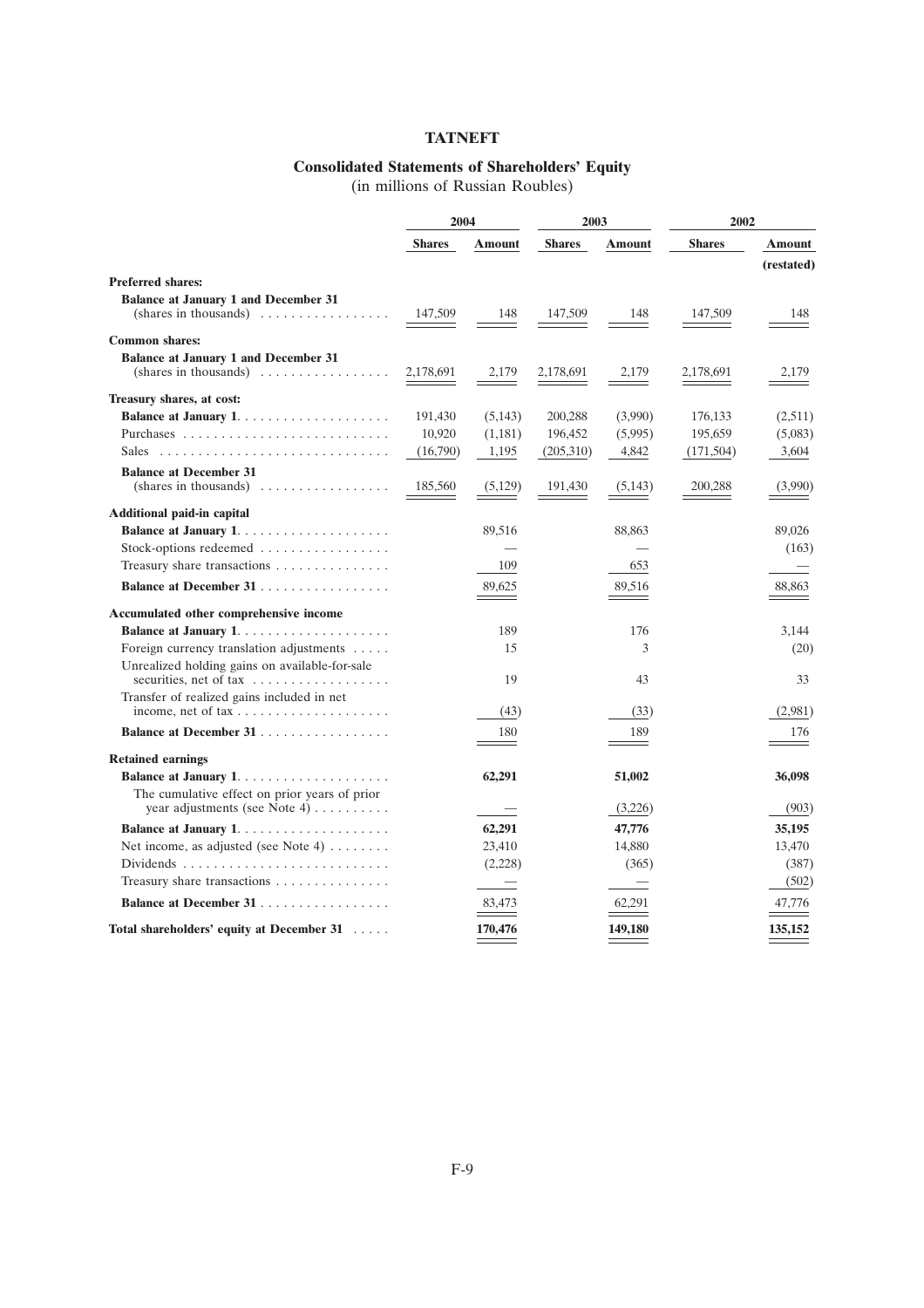#### **Notes to Consolidated Financial Statements**

(in millions of Russian Roubles)

#### **Note 1: Organization**

OAO Tatneft (the "Company") and its subsidiaries (jointly referred to as "the Group") are engaged in crude oil exploration, development and production principally in the Republic of Tatarstan (''Tatarstan''), a republic within the Russian Federation. The Group also engages in refining and marketing of crude oil and refined products and petrochemical and banking activities, as further described in Note 18. The Group's banking activities comprise the operations of Zenit Bank and Devon Credit Bank.

The Company was incorporated as an open joint stock company effective January 1, 1994 (the ''privatization date'') pursuant to the approval of the State Property Management Committee of the Republic of Tatarstan (the ''Government''). All assets and liabilities previously managed by the production association Tatneft, Bugulminsky Mechanical Plant, Menzelinsky Exploratory Drilling Department and Bavlinsky Drilling Department were transferred to the Company at their book value at the privatization date in accordance with Decree No. 1403 on Privatization and Restructuring of Enterprises and Corporations into Joint-Stock Companies. Such transfers are considered transfers between entities under common control at the privatization date, and have been recorded at book value.

At December 31, 2004, the Government held 36% of the common shares of the Company. As further described in Note 16, the Government owns a "Golden Share" which carries the right to veto certain decisions taken at meetings of the shareholders and the Board of Directors. The Government of Tatarstan is able to exercise significant influence through its ownership interest in the Company, its legislative, taxation and regulatory powers, its representation on the Board of Directors and informal influence. The Government has used its influence in the past to facilitate actions that may not maximize shareholder value, such as maintaining employment levels, increasing expenditure on social assets, selling oil to certain customers, transferring exploration or production licenses to small Tatarstan oil companies (including companies not affiliated with the Group), acquiring specified companies or taking actions to raise funds for the benefit of Tatarstan (see Notes 9, 10, 11, 15, 16, 19, 21 and 22).

The Government of Tatarstan controls a number of the Group's suppliers, such as OAO Tatenergo, the supplier of electricity to the Group, and a number of the Group's ultimate customers, such as OAO Nizhnekamskneftekhim (''Nizhnekamskneftekhim''), the principal petrochemical company in Tatarstan. Consequently, the Group may be subject to pressures to enter into transactions that we might not otherwise contemplate with suppliers and contractors controlled by the Government. Related party transactions are further disclosed in Note 19.

#### **Note 2: Basis of Presentation**

The Group maintains its accounting records and prepares its statutory financial statements principally in accordance with the Regulations on Accounting and Reporting of the Russian Federation (''RAR''). The accompanying financial statements have been prepared from these accounting records and adjusted as necessary to comply with accounting principles generally accepted in the United States of America (''US GAAP''). The principal differences between RAR and US GAAP relate to: (1) valuation and depreciation of property, plant and equipment; (2) foreign currency translation; (3) deferred income taxes; (4) valuation allowances for unrecoverable assets; (5) capital leases; (6) stock option transactions; (7) accounting for investments in oil and gas property and conveyances; (8) recognition and disclosure of guarantees, contingencies and commitments; (9) accounting for asset retirement obligation; (10) business combinations and goodwill; and (11) consolidation and accounting for subsidiaries, equity investees and variable interest entities (''VIEs'').

**Use of estimates in the preparation of financial statements.** The preparation of financial statements in conformity with US GAAP requires management to make estimates and assumptions that affect the reported amounts of assets, liabilities, revenues and expenses, and the disclosures of contingent assets and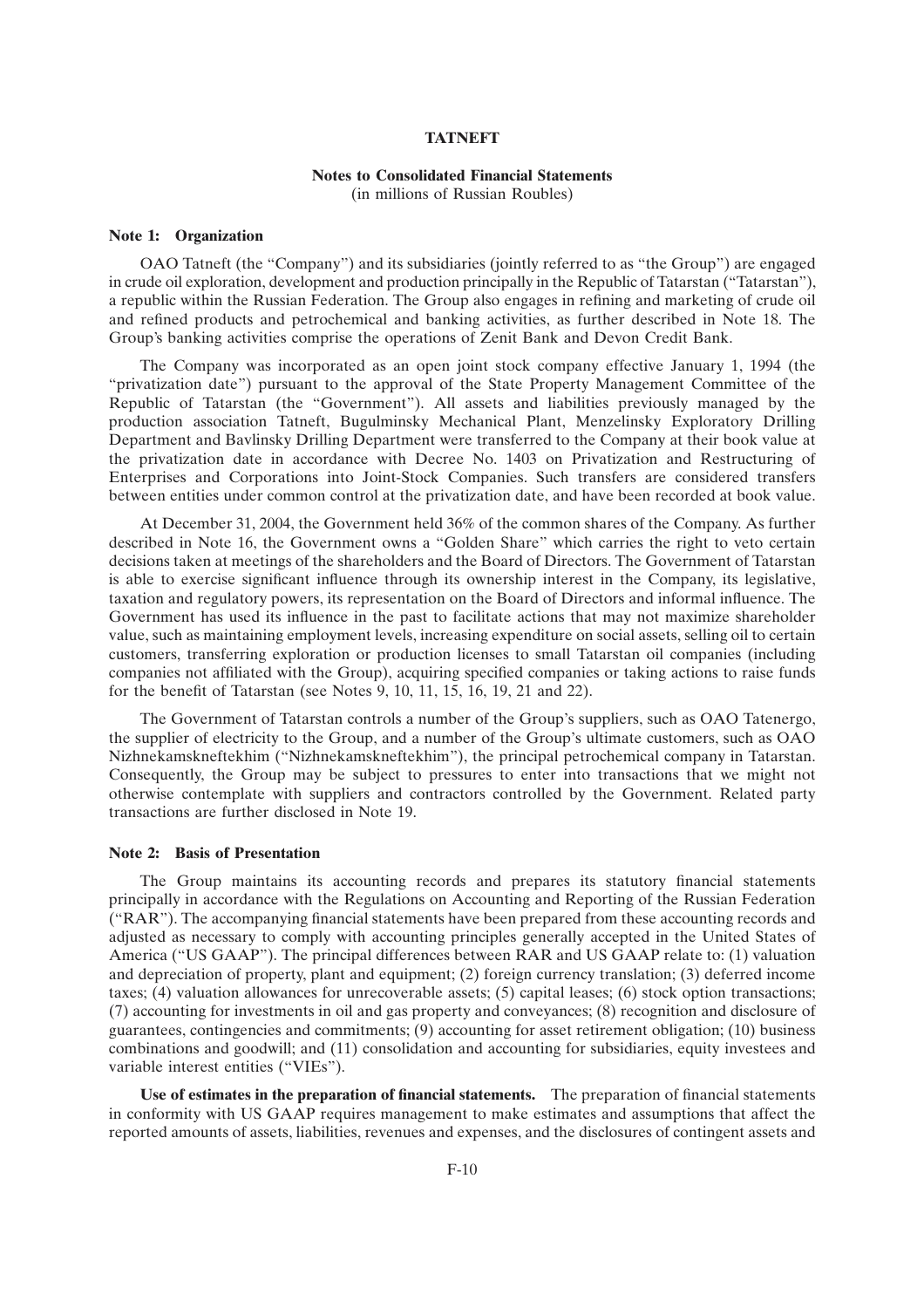#### **Notes to Consolidated Financial Statements (Continued)**

(in millions of Russian Roubles)

#### **Note 2: Basis of Presentation (continued)**

liabilities. While management uses its best estimates and judgments, actual results could differ from those estimates and assumption used. Among the estimates made by the management are: assets valuation allowances, depreciable lives, oil and gas reserves, dismantling costs and income taxes.

**Foreign currency transactions and translation.** The functional currency of the Group except for subsidiaries located outside of the Russian Federation is the Russian Rouble because the majority of its revenues, costs, property and equipment purchased, debt and trade liabilities are either priced, incurred, payable or otherwise measured in Russian Roubles. Accordingly, transactions and balances not already measured in Russian Roubles (primarily US Dollars) have been re-measured into Russian Roubles in accordance with the relevant provisions of US Statement of Financial Accounting Standards (''SFAS'') No. 52, ''*Foreign Currency Translation*''.

Under SFAS No. 52, revenues, costs, capital and non-monetary assets and liabilities are translated at historical exchange rates prevailing on the transaction dates. Monetary assets and liabilities are translated at exchange rates prevailing on the balance sheet date. Exchange gains and losses arising from re-measurement of monetary assets and liabilities that are not denominated in Russian Roubles are credited or charged to operations.

For operations of subsidiaries located outside of the Russian Federation, that primarily use US Dollars as the functional currency, adjustments resulting from translating foreign functional currency assets and liabilities into Russian Roubles are recorded in a separate component of shareholders' equity entitled accumulated other comprehensive income. Gains or losses resulting from transactions in other than the functional currency are reflected in net income.

**Exchange rates, restrictions and controls.** At present, the Russian Rouble is not a fully convertible currency outside of the Russian Federation and, further, the Company was required to sell up to 25% (10% from December 27, 2004) of its hard currency earnings for Russian Roubles. In May 2006, the Central Bank abolished the requirement to convert hard currency proceeds. Within the Russian Federation, official exchange rates are determined daily by the Central Bank of Russia (''CBR''). Market rates may differ from the official rates but the differences are, generally, within narrow parameters monitored by the CBR. Accordingly, the translation of foreign currency denominated assets and liabilities into Russian Roubles does not indicate that the Group could realize or settle, in Russian Roubles, the reported values of these assets and liabilities. The official rate of exchange of the Russian Rouble (''RR'') to the US Dollar (''US \$'') at December 31, 2004 and 2003 was RR 27.75 and RR 29.45 to US \$1.00, respectively.

**Inflation accounting.** Prior to January 1, 2003 the adjustments and reclassifications made to statutory records for the purpose of US GAAP presentation included the restatement of balances and transactions for the changes in the general purchasing power of the RR in accordance with Accounting Principles Board Statement No. 3, ''*Financial Statements Restated for General Price-Level Changes'' (''*APB 3'').

Corresponding figures for the year ended December 31, 2002, were restated for the changes in the general purchasing power of the RR at December 31, 2002. The restatement was calculated using the conversion factors derived from the Russian Federation Consumer Price Index, a historical price index published by the Russian State Committee on Statistics (''Goskomstat'' prior to October 1999 and ''Russian Statistics Agency'' since October 1999), and from indices obtained from other sources for years prior to 1992.

The main guidelines followed in restating the corresponding figures were:

• All corresponding amounts were stated in terms of the measuring unit current at December 31, 2002;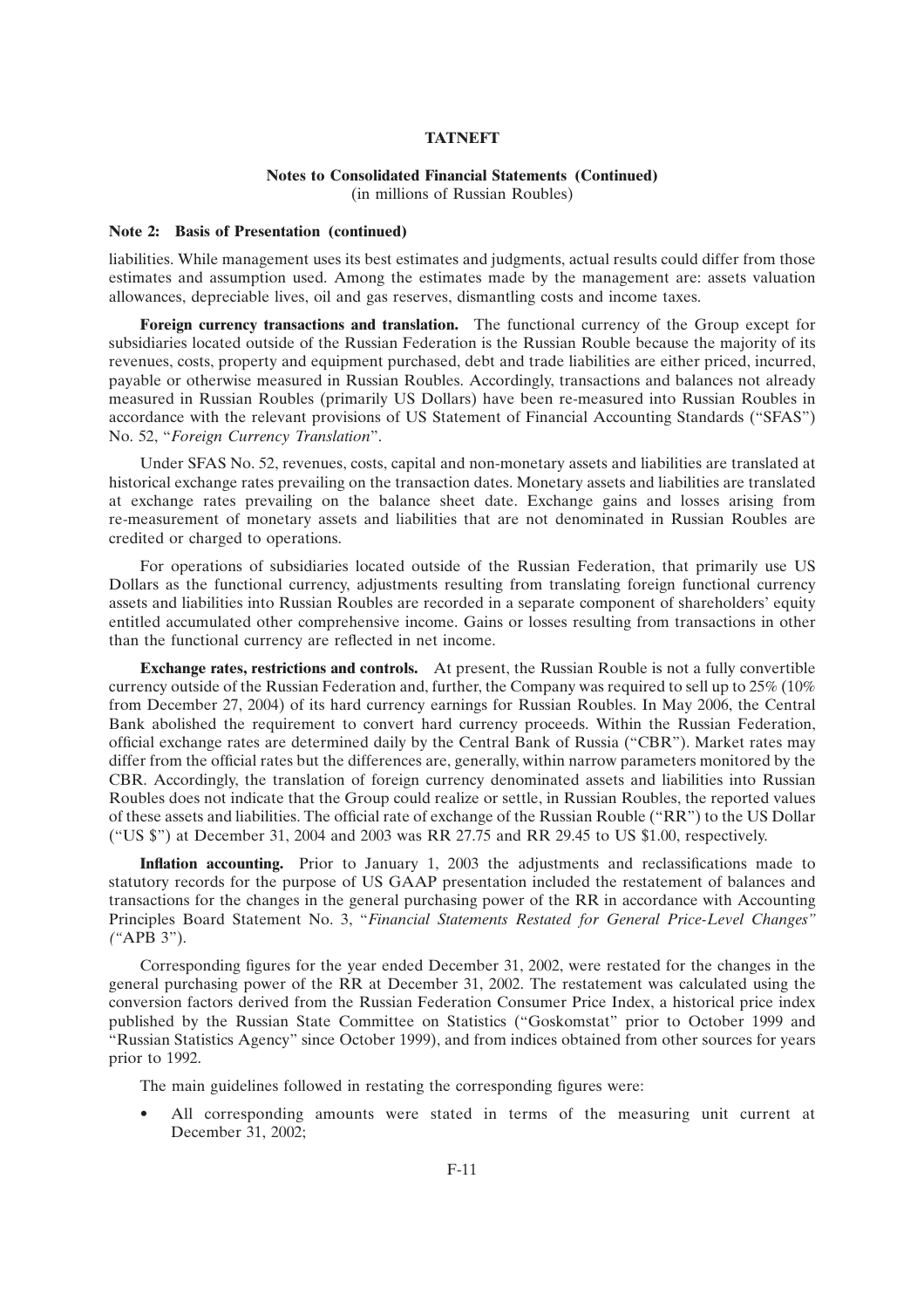## **Notes to Consolidated Financial Statements (Continued)**

(in millions of Russian Roubles)

#### **Note 2: Basis of Presentation (continued)**

- Monetary assets and liabilities held at December 31, 2002 were not restated because they were already expressed in terms of the monetary unit current at December 31, 2002.
- Non-monetary assets and liabilities (those balance sheet items that were not expressed in terms of the monetary unit current at December 31, 2002) and components of shareholders' equity were restated from their historical cost by applying the change in the general price index from the date the non-monetary item originated to December 31, 2002.
- All items in the statement of operations and cash flows were restated by applying the change in the general price index from the dates when the items were initially transacted to December 31, 2002.
- Gains or losses that arose as a result of holding monetary assets and liabilities for the reporting year ended December 31, 2002 were included in the statement of operations as a monetary gain or loss.

On November 25, 2002, the International Practices Task Force of the American Institute of Certified Public Accountants concluded that the Russian Federation would no longer be considered highly inflationary effective January 1, 2003. Accordingly, no restatement was made in the consolidated financial statements of the Group for the years subsequent to January 1, 2003 and the amounts expressed in the measuring unit at December 31, 2002 are treated as the basis for the carrying amounts in these financial statements.

**Barter transactions.** Transactions settled by barter are included in the accompanying consolidated balance sheets and statements of operations on the same basis as cash transactions.

Barter transactions relate to sales of crude oil and refined products and are generally either in the form of direct settlement by crude oil and refined products to the final customer, or through a chain of non-cash transactions involving several companies. In such cases, both sales and purchases are recorded as a result of the barter transaction. Barter sales are recognized at the fair value as disclosed in Note 5 ''Non-cash transactions''.

**Reclassifications.** Certain reclassifications have been made to previously reported balances to conform to the current year's presentation; such reclassifications have no effect on net income or shareholders' equity.

**Principles of consolidation and long-term investments.** The accompanying consolidated financial statements include the operations of all majority-owned, controlled subsidiaries and VIEs where the Group is the primary beneficiary. Joint ventures and affiliates in which the Group has significant influence but not control are accounted for using the equity method. Intercompany transactions and accounts are eliminated on consolidation. Other long-term investments are carried at cost and adjusted for estimated impairment. The Group reviews equity method investments for impairment whenever events or changes in circumstances indicate that an other than temporary decline in value has occurred. The amount of the impairment is based on quoted market prices, where available, or other valuation techniques, including discounted cash flows.

#### **Note 3: Summary of Significant Accounting Policies**

**Cash equivalents.** Cash equivalents are highly liquid short-term investments that are readily convertible to known amounts of cash and have original maturities within three months from their date of purchase. They are carried at cost plus accrued interest, which approximate fair value.

**Inventories.** Inventories of crude oil, refined oil products, materials and supplies, and finished goods are valued at the lower of cost or net realizable value. For inventories valued at cost, the Group uses the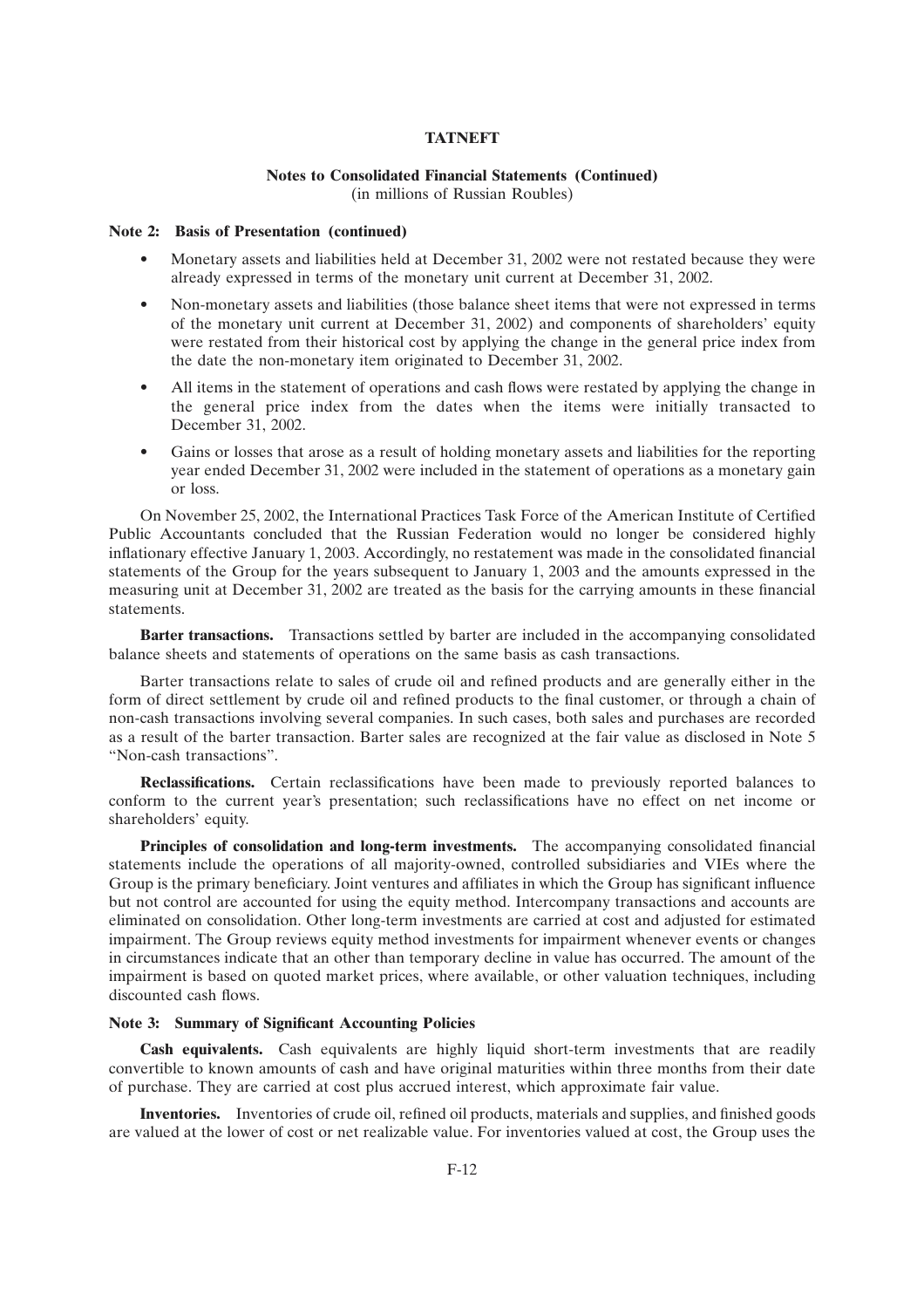## **Notes to Consolidated Financial Statements (Continued)**

(in millions of Russian Roubles)

#### **Note 3: Summary of Significant Accounting Policies (continued)**

weighted-average-cost method. Costs include both direct and indirect expenditures incurred in bringing an item or product to its existing condition and location, but not unusual/non-recurring costs or research and development costs.

**Short-term investments.** Short-term investments consist of debt and equity securities classified as available-for-sale or trading. Securities are classified as available-for-sale when, in management's judgment, they may be sold in response to or in anticipation of changes in market conditions. Available-for-sale securities are carried at estimated fair values on the consolidated balance sheet. Unrealized gains and losses on available-for-sale securities are reported net as increases or decreases to accumulated other comprehensive income. The specific identification method is used to determine realized gains and losses on available-for-sale securities.

Securities classified as trading are bought and held principally for the purpose of selling them in the near term. Trading securities are carried at fair value on the consolidated balance sheet. In determining fair value, trading securities are valued at the last trade price if quoted on an exchange or, if traded over-the-counter, at the last bid price. Unrealized and realized gains and losses on trading securities are included in other income of the consolidated statements of operations and comprehensive income.

If the decline in fair value of an investment below accounting basis is other-than-temporary, the carrying value of the securities is reduced and a loss in the amount of any such decline is recorded. No such reductions have been required during the past three years.

Sale and repurchase agreements and lending of securities. Sale and repurchase agreements are treated as secured financing transactions. Securities sold under sale and repurchase agreements are included in trading securities. The corresponding liability is presented within short-term and long-term debt as well as banking customer deposits. Securities purchased under agreements to resell ("reverse repurchase'') are recorded as loans receivable and advances. The difference between the sale and repurchase prices is treated as interest and recognized over the life of the repurchase agreements using the effective interest method.

Securities lent to counterparts are retained in the consolidated financial statements. Securities borrowed are not recognized in the consolidated financial statements, unless these are sold to third parties, in which case the purchase and sale are recorded within gains less losses arising from trading securities in the consolidated statement of operations and comprehensive income. The obligation to return them is recorded at fair value as a trading liability.

**Trade accounts receivable and allowances for bad debts.** Trade accounts receivable are stated at their principal amounts outstanding net of allowances for bad debts. Specific allowances are recorded against trade receivables whose recovery or collection has been identified as doubtful. An estimated allowance is recorded against trade receivables which are inherent in the portfolio but which at the date of preparing the financial statements have not been specifically identified, as doubtful. Estimates of allowances require the exercise of judgment and the use of assumptions.

**Loans receivable and allowances for impairment.** Loans originated by the Group by providing money directly to the borrower are carried at amortized cost less allowance for loan impairment. Loans are recognized when cash is advanced to borrowers.

The allowance is equal to the difference between the carrying amount and estimated recoverable amount, calculated as the present value of expected cash flows, including amounts recoverable from guarantees and collateral, discounted based on the loan's interest rate at inception.

The allowance for loan impairment also covers losses where there is objective evidence that probable losses are present in components of the loan portfolio at the balance sheet date. These have been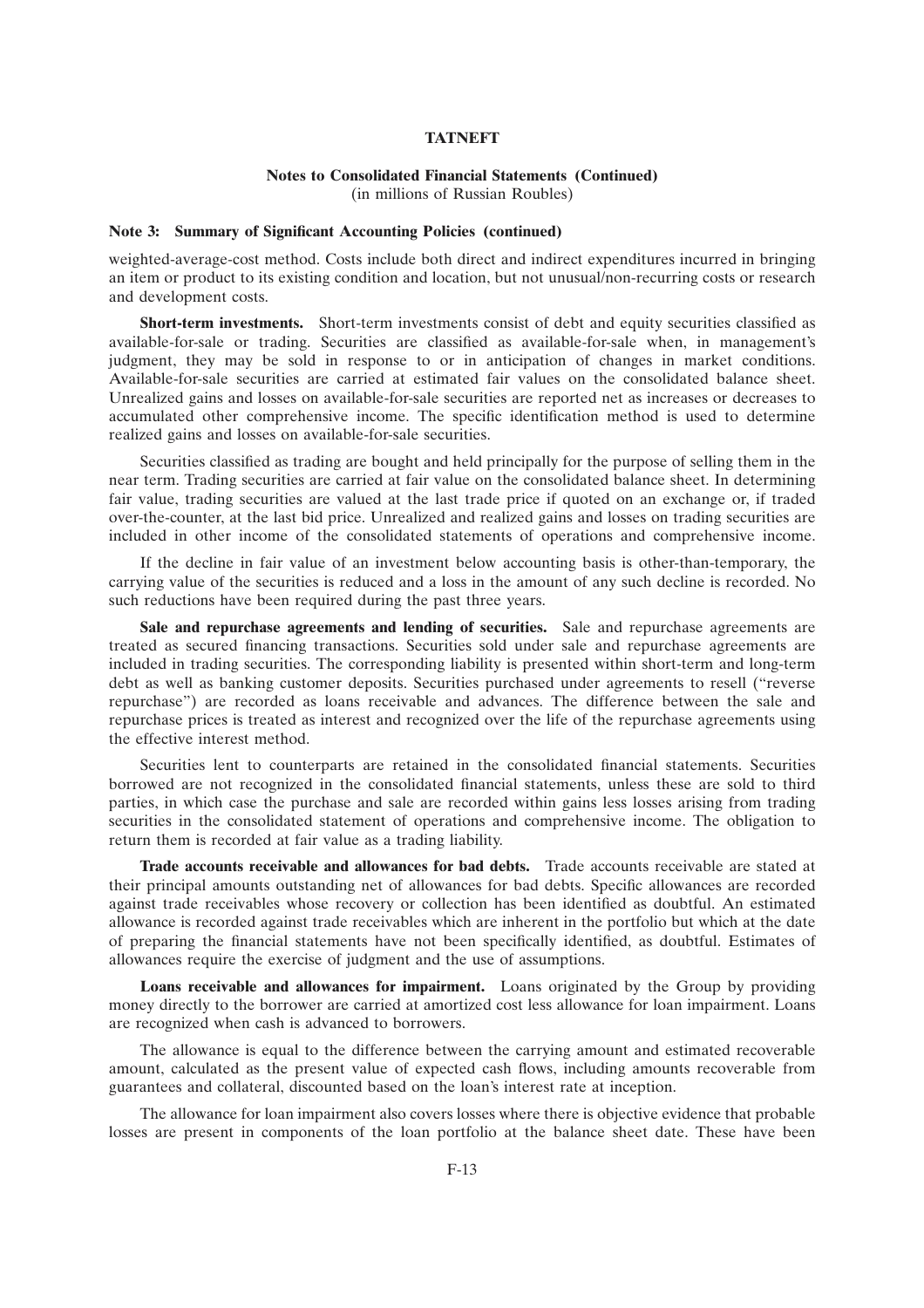## **Notes to Consolidated Financial Statements (Continued)**

(in millions of Russian Roubles)

#### **Note 3: Summary of Significant Accounting Policies (continued)**

estimated based on historical patterns of losses in each component and the credit ratings assigned to the borrowers, and reflect the current economic environment in which the borrowers operate.

When a loan is uncollectible, it is written off against the related allowance for loan impairment. Such loans are written off after the necessary legal procedures have been completed and the amount of the loss has been determined. Recoveries of amounts previously written off are credited to the related allowance for impairment.

If the required allowance for loan impairment subsequently decreases due to an event occurring after the write-down, the release of the allowance is credited to other net-banking line in the consolidated statements of operations and comprehensive income.

**Oil and gas exploration and development cost.** Oil and gas exploration and production activities are accounted for using the successful efforts method whereby costs of acquiring unproved and proved oil and gas property as well as costs of drilling and equipping productive wells, including development dry holes, and related production facilities are capitalized. Exploration expenses, including geological and geophysical expenses and the costs of carrying and retaining undeveloped properties, are expensed as incurred. The costs of exploratory wells that find oil and gas reserves are capitalized pending determination of whether proved reserves have been found. If proved reserves are not found exploratory well costs are expensed. In an area requiring a major capital expenditure before production can begin, an exploratory well remains capitalized if sufficient reserves are discovered to justify its completion as a production well, and additional exploration drilling is underway or firmly planned. The Group does not capitalize the costs of other exploratory wells for more than one year unless proved reserves are found.

**Impairment of long-lived assets.** Long-lived assets, including proved oil and gas properties at a field level, are assessed for possible impairment in accordance with SFAS No. 144, ''*Accounting for the Impairment or Disposal of Long-Lived Assets*''. Property, plant and equipment used in operations are assessed for impairment whenever events or changes in circumstances indicate that the carrying amounts may not be recovered. If the carrying amounts are not expected to be recovered by undiscounted pretax future cash flows, the assets are impaired and an impairment loss is recorded through additional amortization or depreciation provisions in the periods in which the determination of impairment is made. The amount of impairment is determined based on the estimated fair value of the assets determined by discounting anticipated future net cash flows or based on quoted market prices in active markets, if available. In the case of oil and gas fields, the net present value of future cash flows is based on management's best estimate of future prices, which is determined with reference to recent historical prices and published forward prices, applied to projected production volumes of individual fields and discounted at a rate commensurate with the risks involved. The projected production volumes represent reserves, including risk-adjusted probable reserves, expected to be produced based on a stipulated amount of capital expenditures. The production volumes, prices and timing of production are consistent with internal projections and other externally reported information. The price and cost outlook assumptions used in impairment reviews differ from the assumptions used in the Standardized Measure of Discounted Future Net Cash Flows Relating to Proved Oil and Gas Reserve Quantities. In that disclosure, SFAS No. 69, *''Disclosures about Oil and Gas Producing Activities''* requires the use of prices and costs at the balance sheet date, with no projection of future changes in those assumptions.

Individual assets are grouped for impairment purposes at the lowest level for which there are identifiable cash flows that are largely independent of the cash flows of other groups of assets — generally on a field-by-field basis for exploration and production assets, at an entire complex level for refining assets or at a site level for service stations. Long-lived assets committed by management for disposal within one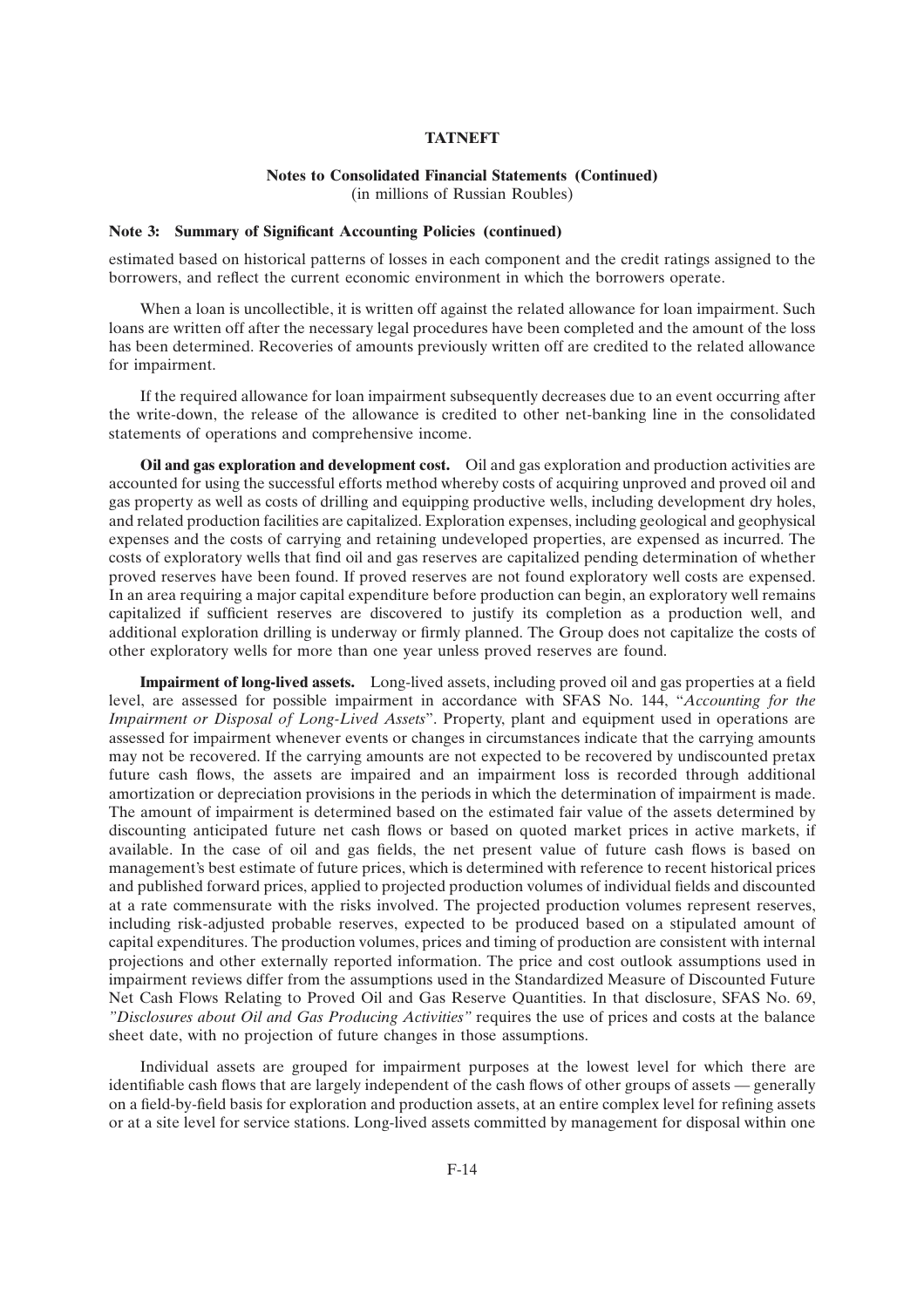#### **Notes to Consolidated Financial Statements (Continued)**

(in millions of Russian Roubles)

#### **Note 3: Summary of Significant Accounting Policies (continued)**

year are accounted for at the lower of amortized cost or fair value, less cost to sell. Acquisition costs of unproved oil and gas properties are evaluated periodically and any impairment assessed is charged to expense.

**Depreciation, depletion and amortization.** The Group calculates depletion expense for acquisition costs of proved properties using the unit of production method over proved oil and gas reserves. Depreciation and depletion expense for oil and gas production equipment and wells is calculated using the unit of production method for each field over proved developed oil and gas reserves. Depreciation of all other plant and equipment is determined on the straight-line method based on estimated useful lives which are as follows:

| <b>Vears</b> |
|--------------|
| 25-33        |
|              |

**Maintenance and repair.** Maintenance and repairs, which are not significant improvements, are expensed when incurred.

**Capitalized interest.** Interest from external borrowings is capitalized on major projects. Capitalized interest is added to the cost of the underlying asset and is amortized over the useful lives of the assets in the same manner as the underlying assets. Since there were no projects which qualified for interest capitalization, no interest was capitalized during the years ended December 31, 2004, 2003 or 2002.

**Change in accounting principle of recognition and measurement of asset retirement obligations.** Effective January 1, 2003, the Group adopted SFAS No. 143, ''*Accounting for Asset Retirement Obligations''* (''SFAS 143''). This new statement applies to legal obligations associated with the retirement and removal of tangible long-lived assets. Following the requirements of SFAS 143 the Group recognizes a liability for the fair value of legally required asset retirement obligations associated with long-lived assets in the period in which the retirement obligations are incurred (typically when the asset is installed at the production location). The Group capitalizes the associated asset retirement costs as part of the carrying amount of the long-lived assets in accordance with SFAS 143. Over time the liability is increased for the change in its present value, and the capitalized cost in properties, plant and equipment is depreciated over the useful life of the related asset. Legal obligations, if any, to retire refining and marketing, distribution and banking assets are generally not recognized because of the indeterminable settlement date of these obligations.

Through December 31, 2002, in accordance with SFAS No. 19, ''*Financial Accounting and Reporting by Oil and Gas Producing Companies''* (''SFAS 19'') the estimated undiscounted costs of dismantling and removing major oil and gas production and transportation facilities, including necessary site restoration, were accrued using the unit-of-production method. The change in accounting of asset retirement obligations was accounted for as a change in accounting principle. See Note 11—''Property, Plant and Equipment for additional information''.

**Change in accounting principle of consolidation of entities with variable interest.** In January 2003, the FASB issued Interpretation No. 46, ''*Consolidation of Variable Interest Entities*'', (''FIN 46'') as revised by FIN 46R to require consolidation of a variable interest by its primary beneficiary and disclosure of VIEs that are not required to be consolidated, but in which the reporting entity has a significant variable interest. In 2003, the Group adopted FIN 46, as revised by FIN 46R, in respect of VIEs created after January 31, 2003, or VIEs created before that date but which had significant modifications in terms of contracts or nature of transactions with the Group subsequent to that date, or VIEs which are special-purposes entities. In 2004, the Group has adopted FIN 46R, in respect of VIEs created before January 31, 2003.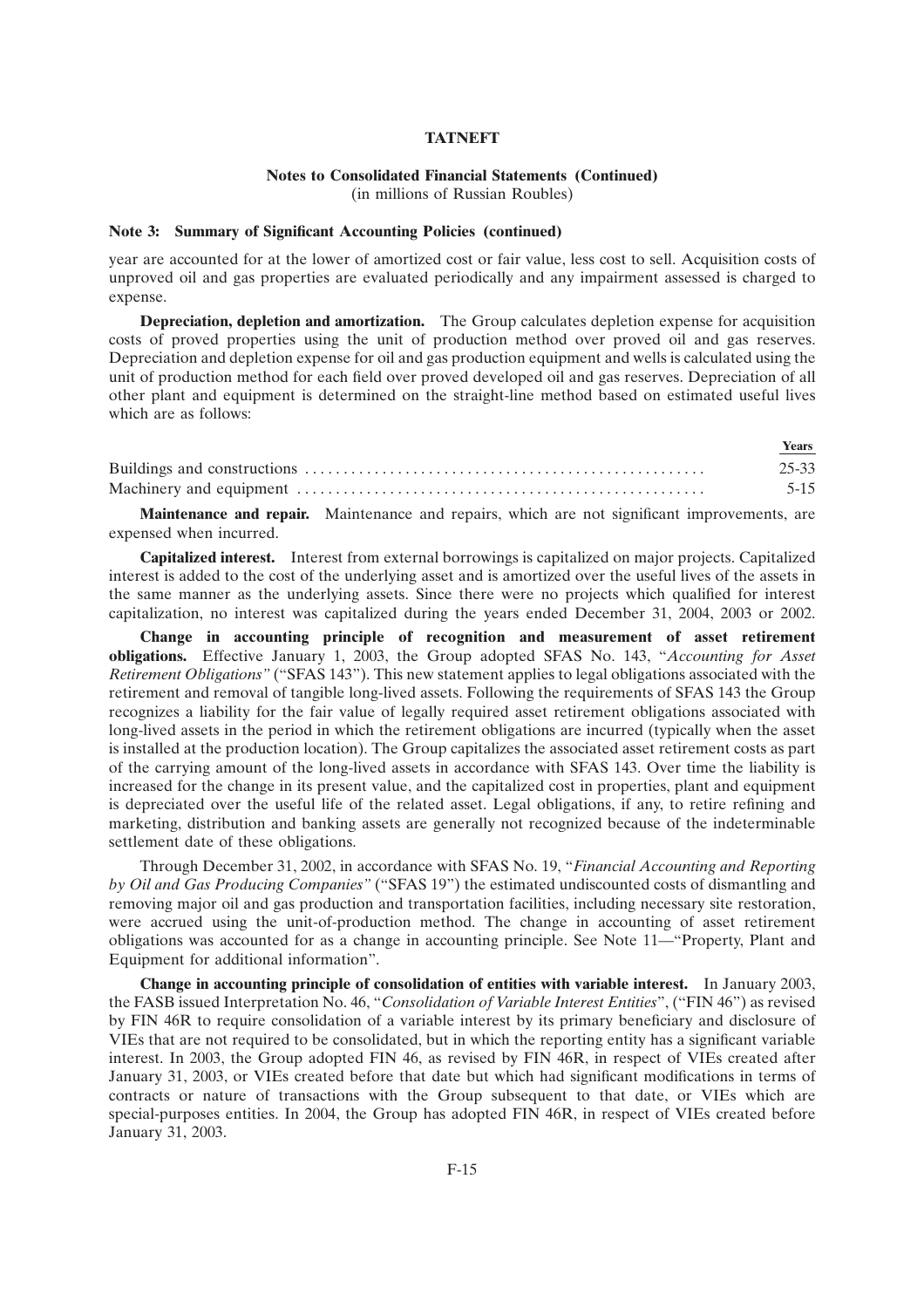#### **Notes to Consolidated Financial Statements (Continued)** (in millions of Russian Roubles)

#### **Note 3: Summary of Significant Accounting Policies (continued)**

#### *ZAO Univest-Holding*

ZAO ''Univest-Holding'' (''Univest''), a wholly owned subsidiary of ZAO OLC Center-Capital, was founded on October 6, 1999. As of December 31, 2004, the Group held a 29.85% ownership interest in ZAO OLC Center-Capital and, accordingly, held an indirect ownership of 29.85% in Univest. This investment has been accounted for under the equity method in these consolidated financial statements.

Univest is engaged in leasing operations and wholesale trading. During 2004, Univest was primarily engaged in the leasing out of vehicles, oil-production equipment, and power equipment. Univest finances its equipment purchases through loans primarily from third party entities registered offshore.

During 2004, the Group acquired from Univest, under finance leasing arrangements, machinery and equipment amounting to RR 1,241 million and made lease payments of RR 1,289 million. During 2004, the Group indirectly provided financing to Univest, through loans to a third party. As of December 31, 2004, these loans amounted to RR 781 million.

The Group determined that Univest was a VIE but that the Company was not the primary beneficiary.

The Group's maximum exposure to loss is estimated to be RR 1,206 million, representing loans and accounts receivable from Univest as of December 31, 2004. These receivables have been accounted for as financial assets.

#### *Oil and oil products traders*

During the year, the Group entered into a number of transactions in the normal course of business with a number of crude oil and oil products traders. The Group holds no equity in the entities in question.

The Group was unable to obtain the necessary financial information to determine whether these entities are variable interest entities or whether the Group is the primary beneficiary, principally due to legal and other barriers, privacy laws and information disclosure rules and practices in Russia.

Net sales activities with these entities in the year ended December 31, 2004 were approximately RR 55,497 million, of which RR 49,357 million resulting from sales of crude oil and RR 6,140 million from sales of oil products. Net purchasing activities accounted for approximately RR 10,527 million, of which RR 2,306 related to crude oil purchases and RR 8,221 million to purchases of oil products.

The Group's maximum exposure to loss because of its involvement with these entities is estimated to be approximately RR 3,414 million, which primarily represents the Group's accounts receivable from these entities as of December 31, 2004. These receivables have been accounted for as financial assets.

### *Off-shore entities*

During the year, the Group entered into a number of transactions in the normal course of business with a number of off-shore entities.

Xyloco Enterprises Ltd. was engaged in treasury stock transactions on behalf of the Group. In 2003 and 2004, Xyloco Enterprises Ltd. purchased 1,173,200 ADR's and 1,175 ordinary shares of the Company for a total amount of RR622 million. These securities, together with dividends thereon, were transferred to the Group in 2004. Solden Investments Ltd. was engaged in securities trading on behalf of the Group. In 2004, Solden Investments Ltd. entered into securities sales and purchase transactions for a total amount of RR445 million. During 2004, the Group extended loans to Seapower Impex House amounting to RR1,990 million which were repaid in July 2005. The loans bear interest at rates ranging between 3-months LIBOR+3.2646% to 3-months LIBOR+3.8638% per annum.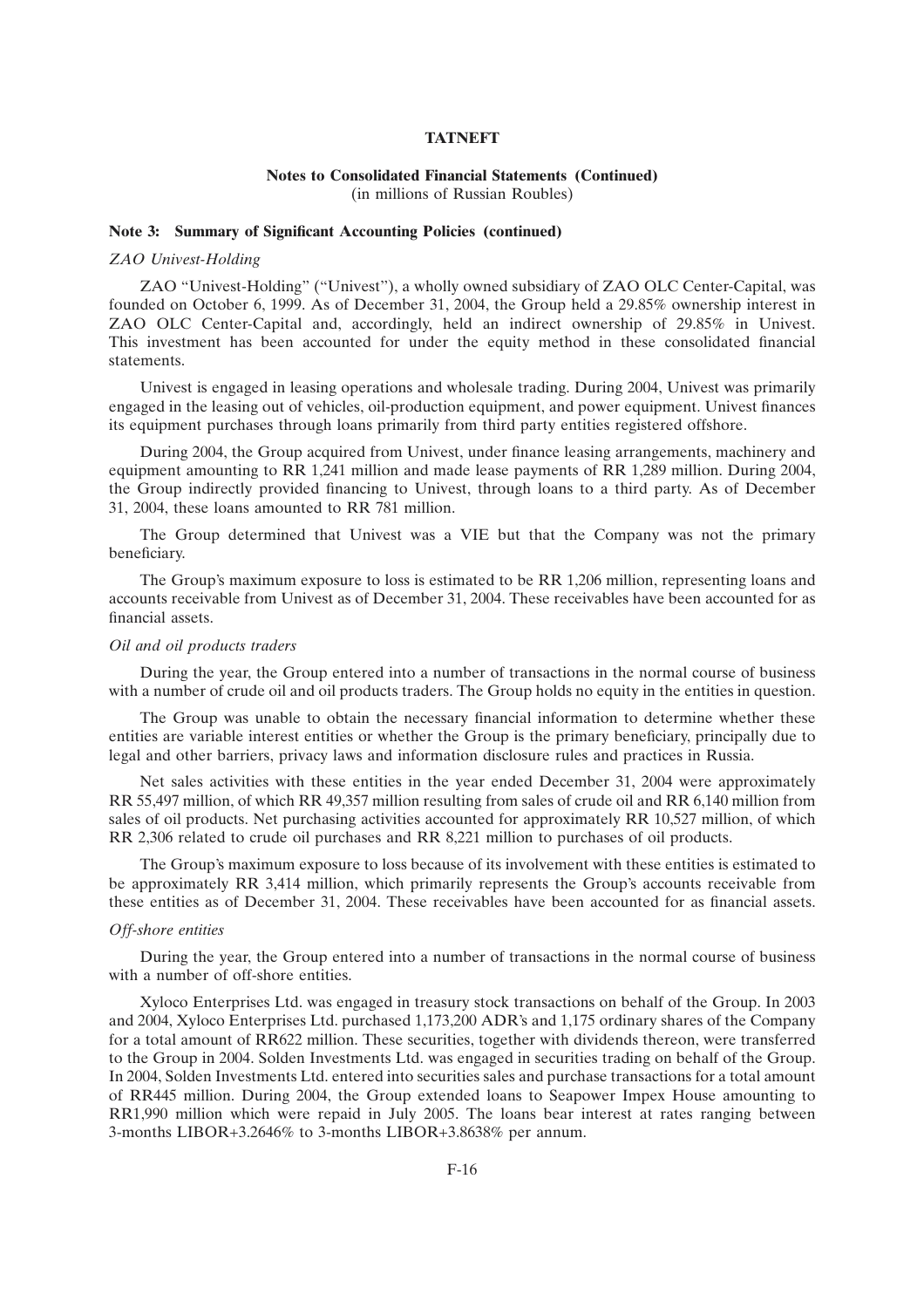## **Notes to Consolidated Financial Statements (Continued)**

(in millions of Russian Roubles)

#### **Note 3: Summary of Significant Accounting Policies (continued)**

The Group was unable to obtain the necessary financial information to determine whether the above entities were variable interest entities or whether the Group was the primary beneficiary.

The Group's maximum exposure to loss because of its involvement with these entities is estimated to be RR1,990 million, which represents the loan granted to Seapower Impex House at December 31, 2004, and which has been accounted for as a financial asset.

**Property dispositions.** When complete units of depreciable property are retired or sold, the asset cost and related accumulated depreciation are eliminated, with any gain or loss reflected in the consolidated statements of operations and comprehensive income. When less than complete units of depreciable property are disposed of or retired, the difference between asset cost and salvage value is charged or credited to accumulated depreciation.

**Capital leases.** Capital leases, which transfer to the Group substantially all the risks and benefits incidental to ownership of the leased item, are capitalized at the inception of the lease at the fair value of the leased property or, if lower, at the present value of the minimum lease payments. Lease payments are apportioned between the interest charges and reduction of the lease liability so as to achieve a constant rate of interest on the remaining balance of the liabilities. Interest charges are charged directly to the consolidated statements of operation and comprehensive income.

Capitalized leased assets are depreciated over the shorter of the estimated useful life of the asset or the lease term unless the leased assets are capitalized by virtue of the terms of the lease agreement granting the Group with ownership rights over the leased assets by the end of the lease term or containing a bargain purchase option. In this case, capitalized assets are depreciated over the estimated useful life of the asset regardless of the lease term. Depreciation of assets held under capital leases is included in depreciation, depletion and amortization charge.

Leases where the lessor retains substantially all the risks and benefits of ownership of the assets are classified as operating leases. Operating lease payments are recognized as an expense in the consolidated statements of operation and comprehensive income on a straight-line basis over the lease term.

**Environmental expenditures.** Environmental expenditures are expensed or capitalized, depending upon their future economic benefit. Expenditures that relate to an existing condition caused by past operations, and do not have a future economic benefit, are expensed. Liabilities for these expenditures are recorded on an undiscounted basis when environmental assessments or cleanups are probable and the costs can be reasonably estimated.

**Pension and post-employment benefits.** The Group's mandatory contributions to the governmental and discretionary non-governmental defined contribution pension schemes are expensed when incurred. The amount of contributions, frequency of payments and other conditions of non-governmental pension plans are regulated by the ''Statement of National non-governmental pension fund of OAO ''Tatneft'' and the contracts concluded between the Company or its subsidiaries and non-profit organization ''National non-governmental pension fund''. In accordance with these contracts the Group is committed to make certain contributions which are determined solely at the discretion of the Group's or its subsidiaries' management but not less than the minimum annual payment regulated by current Russian legislation. In accordance with the provisions of collective agreements concluded on an annual basis between the Company or its subsidiaries and their employees, the Group is obligated to pay certain post-employment benefits the amounts of which are either fixed or depend on the governmental pension amount or at the full discretion of the Group's management. In 2004, 2003 and 2002 the contributions to non-governmental pension plans and post-employment benefit payments were not material.

**Revenue recognition.** Revenues from the production and sale of crude oil, petroleum and chemical products and all other products are recognized when deliveries of products to final customers are made,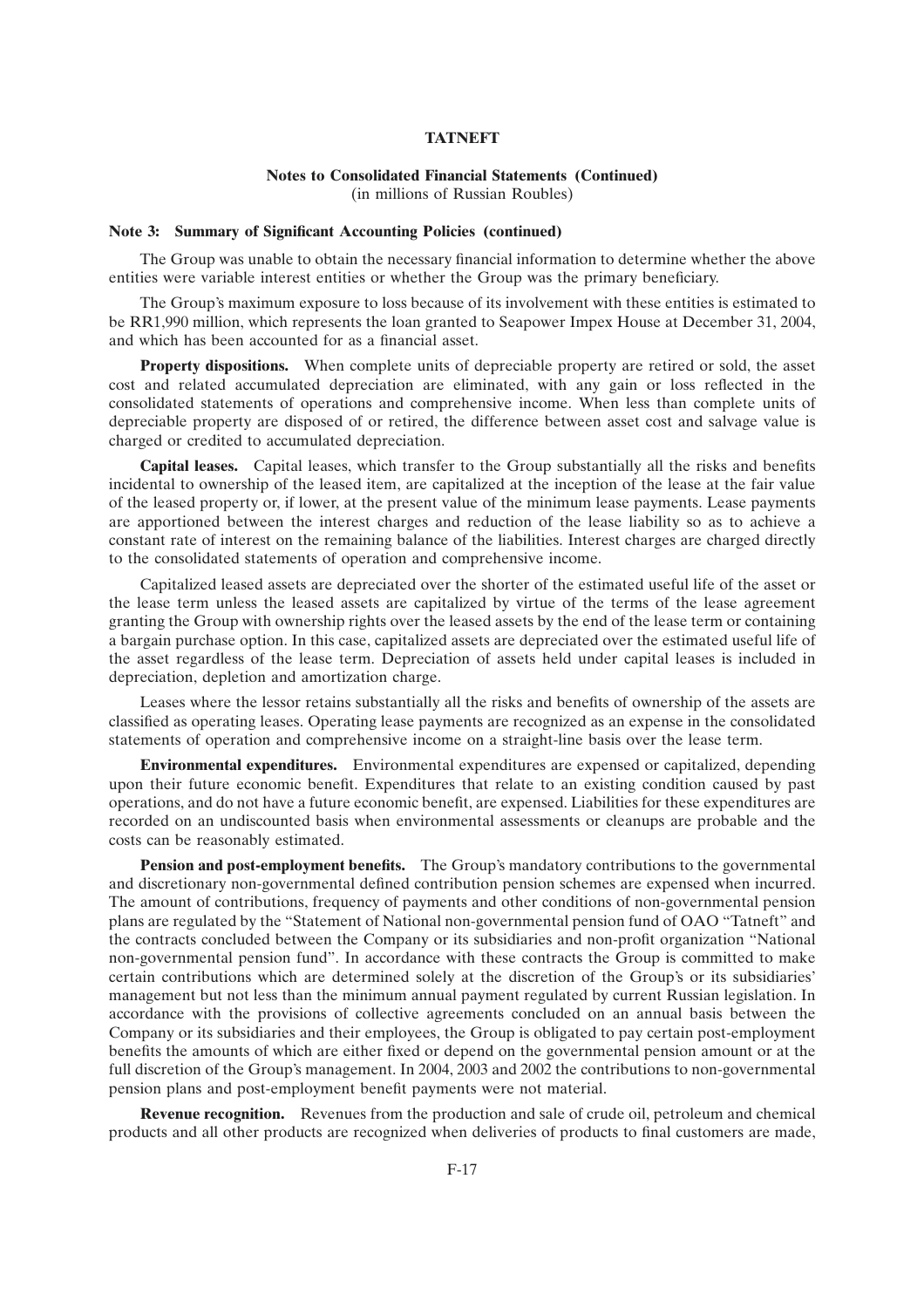## **Notes to Consolidated Financial Statements (Continued)**

(in millions of Russian Roubles)

#### **Note 3: Summary of Significant Accounting Policies (continued)**

title passes to the customer, collection is reasonably assured and sales price to final customers is fixed or determinable. Revenues include the sales portion of contracts involving purchases and sales necessary to reposition supply to address location or quality or grade requirements (e.g., when the Group repositions crude by entering into a contract with a counter party to sell crude in one location and purchase it in a different location) and sales related to purchase for resale activity.

Bank interest income and expense are recognized on an accrual basis calculated using the effective interest method. The recognition of contractual interest income is suspended when loans become overdue by more than ninety days or when management believes that interest is not collectible. When interest accruals are suspended, interest accrued in a prior year is charged against the allowance for loan impairment while interest accrued in the current year but unpaid is reversed and charged against interest income. Loans are returned to accrual status when, in management's judgment, the borrower's ability to make periodic interest and principal payments has improved and payments are made timely over an approximately six month period. Until the loan is returned to accrual status, payments by borrower are applied to loan principal. Bank interest is included on a net basis in sales and other operating revenues in the consolidated statement of operations and comprehensive income since management believes that the activities of the banks are one of the core activities of the Group.

**Shipping and handling costs.** Shipping and handling costs are included in Transportation expenses caption in the consolidated statements of operation and comprehensive income.

**Non-monetary transactions.** In accordance with Accounting Principles Board Statement No. 29, *''The Accounting for Non-monetary Transactions'' (''APB 29'')* such transactions are recorded based on the fair values of the assets (or services) involved which is the same basis as that used in monetary transactions. Thus, the cost of a non-monetary asset acquired in exchange for another non-monetary asset is the fair value of the asset surrendered to obtain it, and a gain or loss is recognized on the exchange if the carrying amount of the asset surrendered differs from its fair value. The fair value of the asset received should be used to measure the cost if it is more clearly evident than the fair value of the asset surrendered.

**Stock-based compensation.** At December 31, 2004, the Group has one stock-based employee compensation plan, which is described more fully in Note 17. The Group accounts for this plan under the recognition and measurement principles of Accounting Principles Board Statement No. 25, ''*Accounting for Stock Issued to Employees*'' (''APB 25''), and related Interpretations. The following table illustrates the effect on net income and income per share as if the Group applied the fair value recognition provisions of SFAS No. 123, ''*Accounting for Stock-Based Compensation'' (*SFAS 123), to stock-based employee compensation. The Group records compensation expense for non-vested common stock awards rateably over the vesting period.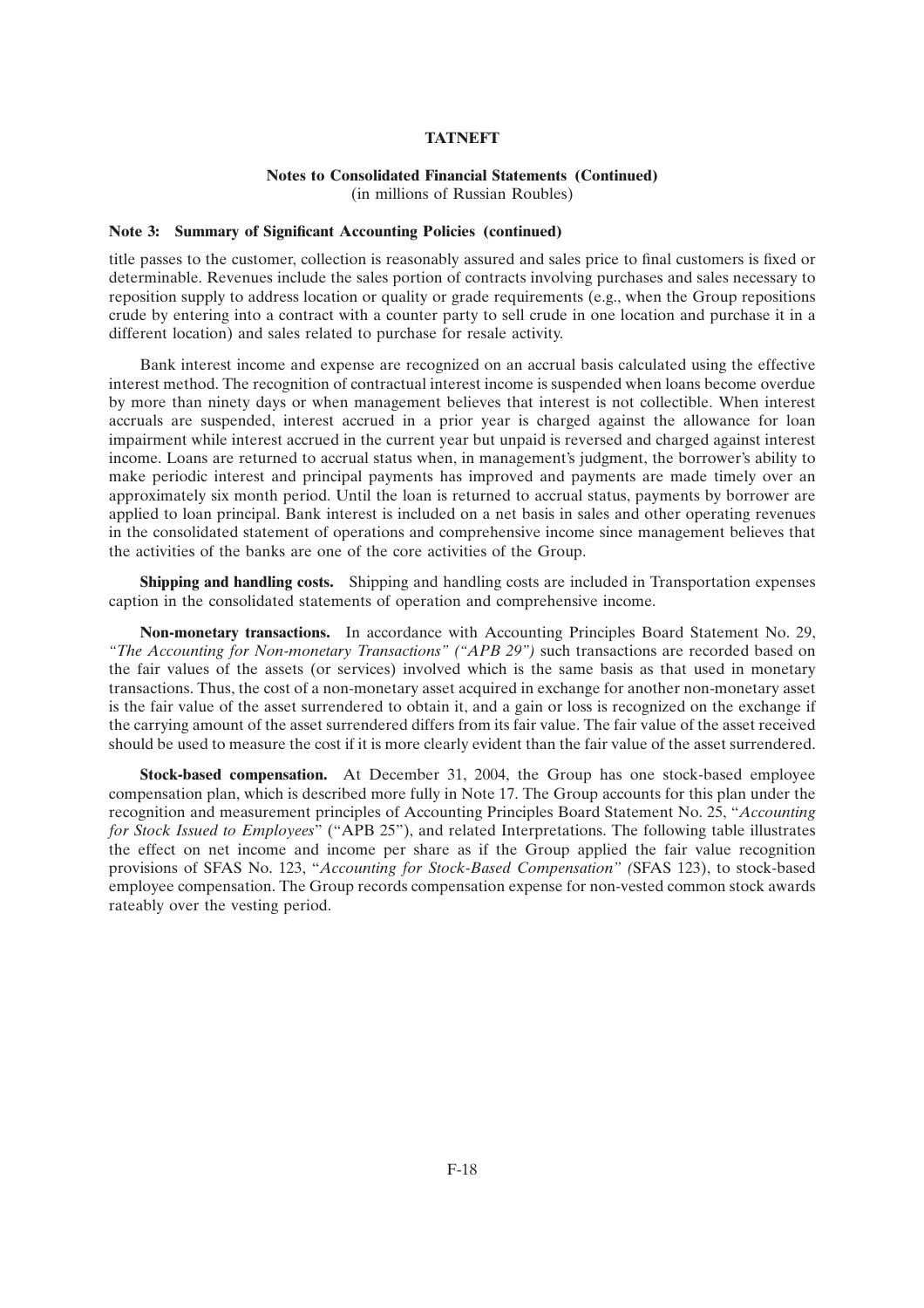## **Notes to Consolidated Financial Statements (Continued)**

(in millions of Russian Roubles)

#### **Note 3: Summary of Significant Accounting Policies (continued)**

|                                                                                     | <b>Year ended</b><br><b>December 31, 2004</b> | <b>Year ended</b><br><b>December 31, 2003</b> | <b>Year ended</b><br><b>December 31, 2002</b> |
|-------------------------------------------------------------------------------------|-----------------------------------------------|-----------------------------------------------|-----------------------------------------------|
| Income before cumulative effect of change in                                        |                                               |                                               |                                               |
| accounting principle                                                                | 23,410                                        | 10,138                                        | 13,470                                        |
| Add: Stock-based employee compensation<br>expense (APB 25) included in reported net |                                               |                                               |                                               |
| income                                                                              | 426                                           | 179                                           | 120                                           |
| Deduct:Total stock-based employee                                                   |                                               |                                               |                                               |
| compensation expense (SFAS 123)                                                     |                                               |                                               |                                               |
| determined under fair value based method                                            |                                               |                                               |                                               |
| for all awards                                                                      | (445)                                         | (269)                                         | (177)                                         |
| Common share dividends                                                              | (1,932)                                       | (217)                                         | (239)                                         |
| Preferred share dividends                                                           | (296)                                         | (148)                                         | (148)                                         |
| Pro forma net income available to common                                            |                                               |                                               |                                               |
| and preferred shareholders, net of dividends                                        | 21,163                                        | 9,683                                         | 13,026                                        |
| Earnings per common share:                                                          |                                               |                                               |                                               |
| Basic – as reported $\dots\dots\dots\dots\dots\dots\dots$                           | 10.88                                         | 4.70                                          | 6.24                                          |
| Basic – pro forma                                                                   | 10.87                                         | 4.65                                          | 6.21                                          |
| $Diluted - as reported \dots \dots \dots \dots \dots \dots$                         | 10.84                                         | 4.68                                          | 6.23                                          |
| $Diluted - pro forma \dots \dots \dots \dots \dots$                                 | 10.83                                         | 4.64                                          | 6.20                                          |
| Earnings per preferred share:                                                       |                                               |                                               |                                               |
| Basic – as reported $\dots\dots\dots\dots\dots\dots\dots$                           | 11.91                                         | 5.59                                          | 7.12                                          |
| Basic – pro forma                                                                   | 11.90                                         | 5.54                                          | 7.09                                          |
|                                                                                     | 11.87                                         | 5.58                                          | 7.11                                          |
| Diluted – pro forma                                                                 | 11.86                                         | 5.53                                          | 7.08                                          |

**Income taxes.** Deferred income tax assets and liabilities are recognized for future tax consequences attributable to differences between the financial statement carrying amounts of existing assets and liabilities and their respective tax bases, except for deferred taxes on income considered to be permanently reinvested in foreign subsidiaries. Deferred tax assets and liabilities are measured using enacted tax rates in the periods in which these temporary differences are expected to reverse. Valuation allowances are provided for deferred income tax assets when management believes that it is unlikely that the assets will be realized.

**Minority interest.** Minority interest represents the minority shareholders' proportionate share of the equity of the Group's subsidiaries. This has been calculated based upon the minority interest ownership percentage of these subsidiaries. The Company does not own any preference shares in subsidiaries.

**Net income per share.** Basic income per share is calculated using the two class method of computing income per share. Under this method, net income is reduced by the amount of dividends declared in the current period for each class of shares, and the remaining income is allocated to common and preferred shares to the extent that each class may share in income if all income for the period had been distributed. Diluted income per share reflects the potential dilution arising from options granted to senior managers and the Directors of the Group.

In March 2004, the Emergency Issue Task Force ("EITF") reached a consensus on Issue 03-6, ''*Participating Securities and the Two-Class Method under FASB Statement No. 128, Earnings per Share*'',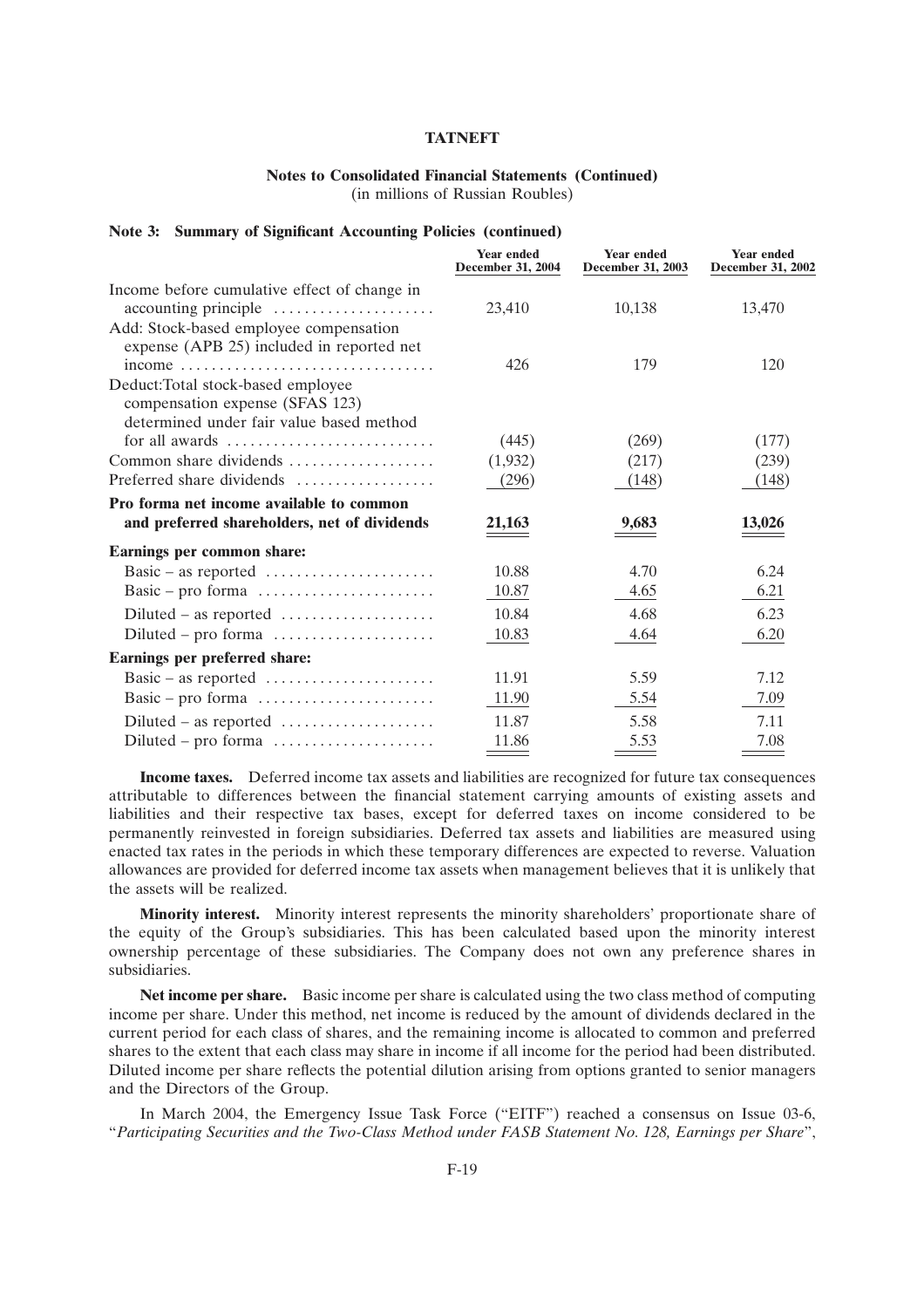### **Notes to Consolidated Financial Statements (Continued)**

(in millions of Russian Roubles)

#### **Note 3: Summary of Significant Accounting Policies (continued)**

that explained how to determine whether a security should be considered a ''participating security'' and how income should be allocated to a participating security when using the two-class method for computing basic income per share. The adoption of this standard in 2004 has not had a material impact on the Group's income per share calculation.

**Treasury shares.** Common shares of the Company owned by the Group at the balance sheet date are designated as treasury shares and are recorded at cost using the weighted-average method. Gains on the resale of treasury shares are credited to additional paid-in capital whereas losses are charged to additional paid-in capital to the extent that previous net gains from resale are included therein or otherwise to retained earnings.

**Accounting for guarantees.** The Group recognizes a liability for the fair value of the obligation it assumes under the guarantee in accordance with the provisions of Financial Accounting Standard Board (''FASB'') issued Interpretation No. 45, ''*Guarantor's Accounting and Disclosure Requirements for Guarantees, Including Indirect Guarantees of Indebtedness of Others'' (*FIN 45).

#### **Recent accounting pronouncements:**

*Stock-based compensation.* On December 16, 2004, FASB issued SFAS No. 123 (revised 2004), "Share Based Payment" ("SFAS 123R"), which is a revision of SFAS 123. SFAS 123R supersedes APB 25 and amends Statement No. 95, ''Statement of Cash Flows''. SFAS 123R prescribes the accounting for a wide range of share-based compensation arrangements, including share options, restricted share plans, performance-based awards, share appreciation rights, and employee share purchase plans; pro forma disclosure is no longer permitted. The cost of the equity instruments is to be measured based on fair value of the instruments on the date they are granted (with certain exceptions) and is required to be recognized over the period during which the employees are required to provide services in exchange for the equity instruments. SFAS 123R is effective in the first interim or annual reporting period beginning after June 15, 2005.

SFAS 123R provides two alternatives for adoption: (1) a ''modified prospective'' method in which compensation cost is recognized for all awards granted subsequent to the effective date of this statement as well as for the unvested portion of awards outstanding as of the effective date and (2) a ''modified retrospective'' method which follows the approach in the ''modified prospective'' method, but also permits entities to restate prior periods to reflect compensation cost calculated under SFAS 123 for pro forma amounts disclosure. The Group plans to adopt SFAS 123R using the modified prospective method. The adoption of SFAS 123R is expected to have an impact on our results of operations. On March 30, 2005, the Security and Exchange Commision ("SEC") released Staff Accounting Bulletin No. 107, "Share-Based Payment," ("SAB 107"), which expresses the views of the SEC staff regarding the application of SFAS 123R. The impact of adopting SFAS 123R and SAB 107 cannot be accurately estimated at this time, as it will depend on the amount of share based awards granted in future periods. However, had we adopted SFAS 123R and SAB 107 in a prior period, the impact would approximate the impact of SFAS 123 as described in the disclosure of pro forma net income and income per share in this Note to the consolidated financial statements.

*Inventory costs.* In November 2004, the FASB issued SFAS No. 151, ''*Inventory Costs an amendment of ARB No. 43, Chapter 4"* ("SFAS 151"). SFAS 151 requires that items, such as idle facility expense, excessive spoilage, double freight, and re-handling costs, be recognized as a current-period charge. The provisions of SFAS 151 are effective for financial statements for fiscal years beginning after June 15, 2005. The Group is analyzing the provisions of this statement to determine the effects, if any, on the Group's results of operations, financial position or cash flow.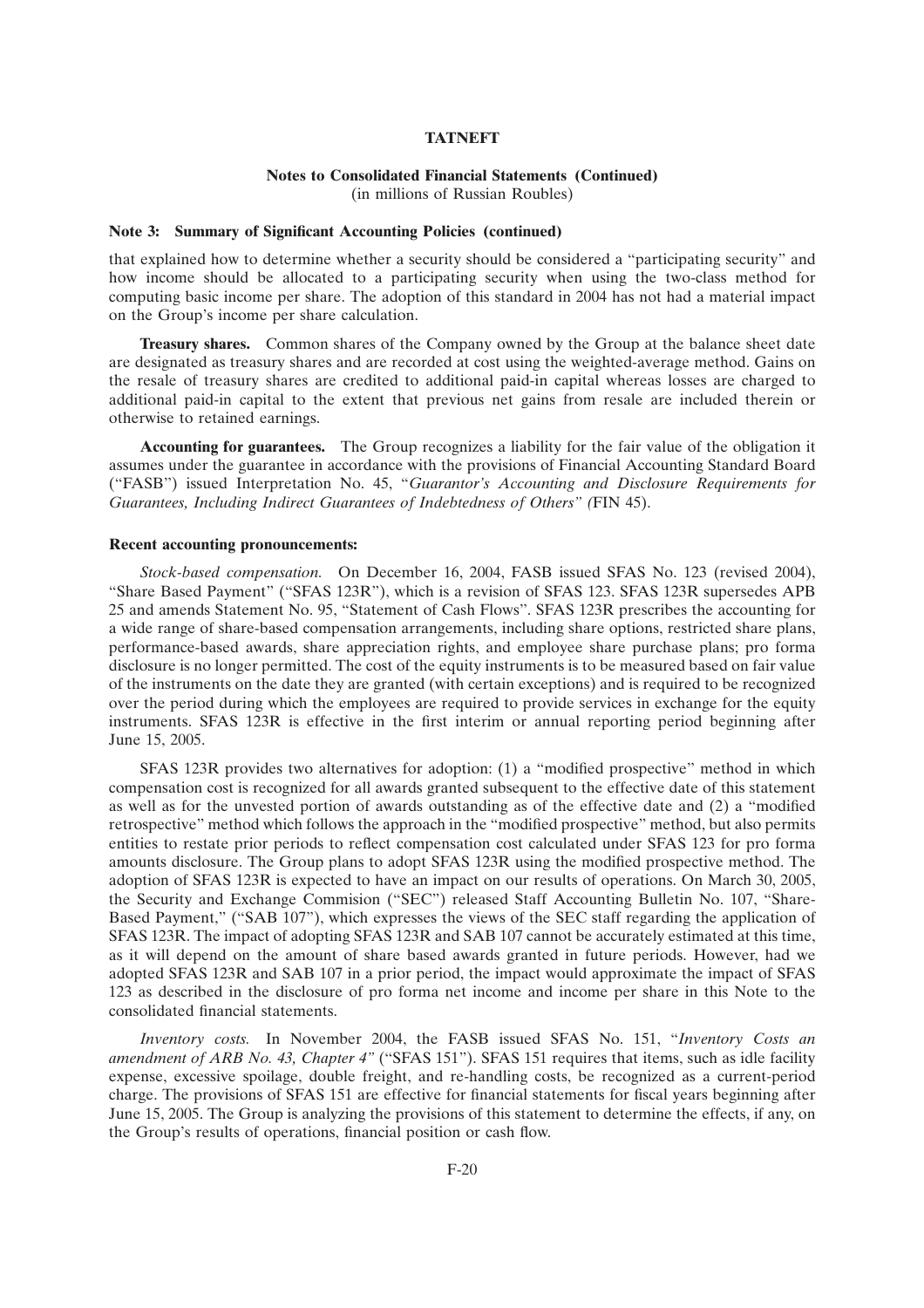#### **Notes to Consolidated Financial Statements (Continued)** (in millions of Russian Roubles)

**Note 3: Summary of Significant Accounting Policies (continued)**

*Nonmonetary exchanges of similar assets.* In December 2004, the FASB issued SFAS No. 153, ''*Exchanges of Nonmonetary Assets'' (''*SFAS 153''). SFAS 153 addresses the measurement of exchanges of nonmonetary assets. The guidance in APB 29 is based on the principle that exchanges of nonmonetary assets should be measured based on the fair value of the assets exchanged. The guidance in APB 29, however, included certain exceptions to that principle. SFAS 153 amends APB 29 to eliminate the exception for nonmonetary exchanges of similar productive assets and replaces it with a general exception for exchanges of nonmonetary assets that do not have commercial substance. A nonmonetary exchange has commercial substance if the future cash flows of the entity are expected to change significantly as a result of the exchange. The provisions of SFAS 153 are effective for financial statements for fiscal years beginning after June 15, 2005. The adoption of the provisions of SFAS 153 is not expected to have a material impact on the Group's results of operations, financial position or cash flow.

*Accounting changes and error corrections.* In May 2005, the FASB issued SFAS No. 154, ''*Accounting changes and error corrections*'' (''SFAS 154''). SFAS 154 replaces APB Opinion No. 20, ''*Accounting Changes*'' (''APB 20''), and SFAS No. 3, ''*Reporting Changes in Interim Financial Statements*'', and changes the requirements for the accounting for and reporting of a change in accounting principle. SFAS 154 requires retrospective application to prior period's financial statements of all changes in accounting principle, unless it is impracticable to determine either the period-specific effects or the cumulative effect of the change, if a pronouncement which requires the change in accounting principle does not include specific transition provisions. SFAS 154 carries forward without change the guidance contained in APB 20 for reporting the correction of an error in previously issued financial statements and a change in accounting estimate. The adoption of the provisions of SFAS 154 is not expected to have a material impact on the Group's results of operations, financial position or cash flow.

*Discontinued operations.* In November 2004, the EITF issued EITF No. 03-13, ''*Applying the Conditions in Paragraph 42 of FASB Statement No. 144 in Determining Whether to Report Discontinued Operations*" ("EITF 03-13"). EITF 03-13 assists in the development of a model for evaluating (a) which cash flows are to be considered in determining whether cash flows have been or will be eliminated and (b) what types of continuing involvement constitute significant continuing involvement when determining whether the disposal or sale of a component of a business is to be accounted for as discontinued operations. The Group is analyzing the provisions of EITF 03-13 to determine the effects, if any, on the Group's results of operations, financial position or cash flow.

*Conditional asset retirement obligations.* In March 2005, the FASB issued Interpretation No. 47, ''*Accounting for Conditional Asset Retirement Obligations, an interpretation of FASB Statement No. 143*'' (''FIN 47''). This interpretation clarifies that an entity is required to recognize a liability for a legal obligation to perform asset retirement activities when the retirement is conditional on a future event if the liability's fair value can be reasonably estimated. The Group is analyzing the provisions of this interpretation to determine the effects, if any, on the Group's results of operations, financial position or cash flow.

*Suspended well costs.* In April 2005, the FASB issued FASB Staff Position FAS No. 19-1, ''*Accounting for suspended well costs*'' (''FSP FAS 19-1''). FSP FAS 19-1 amends SFAS 19 and applies to companies that follow the successful efforts method of accounting. FSP FAS 19-1 concludes that exploratory well costs should continue to be capitalized when the well has found a sufficient quantity of reserves to justify its completion as a producing well and an entity is making sufficient progress assessing the reserves and the economic and operating viability of the project. In addition FSP FAS 19-1 requires certain disclosures to provide financial statement users information about management's evaluation of capitalized exploratory well costs. The provisions of FSP FAS 19-1 are effective for the first reporting period beginning after April 4, 2005 and should be applied prospectively to existing and newly capitalized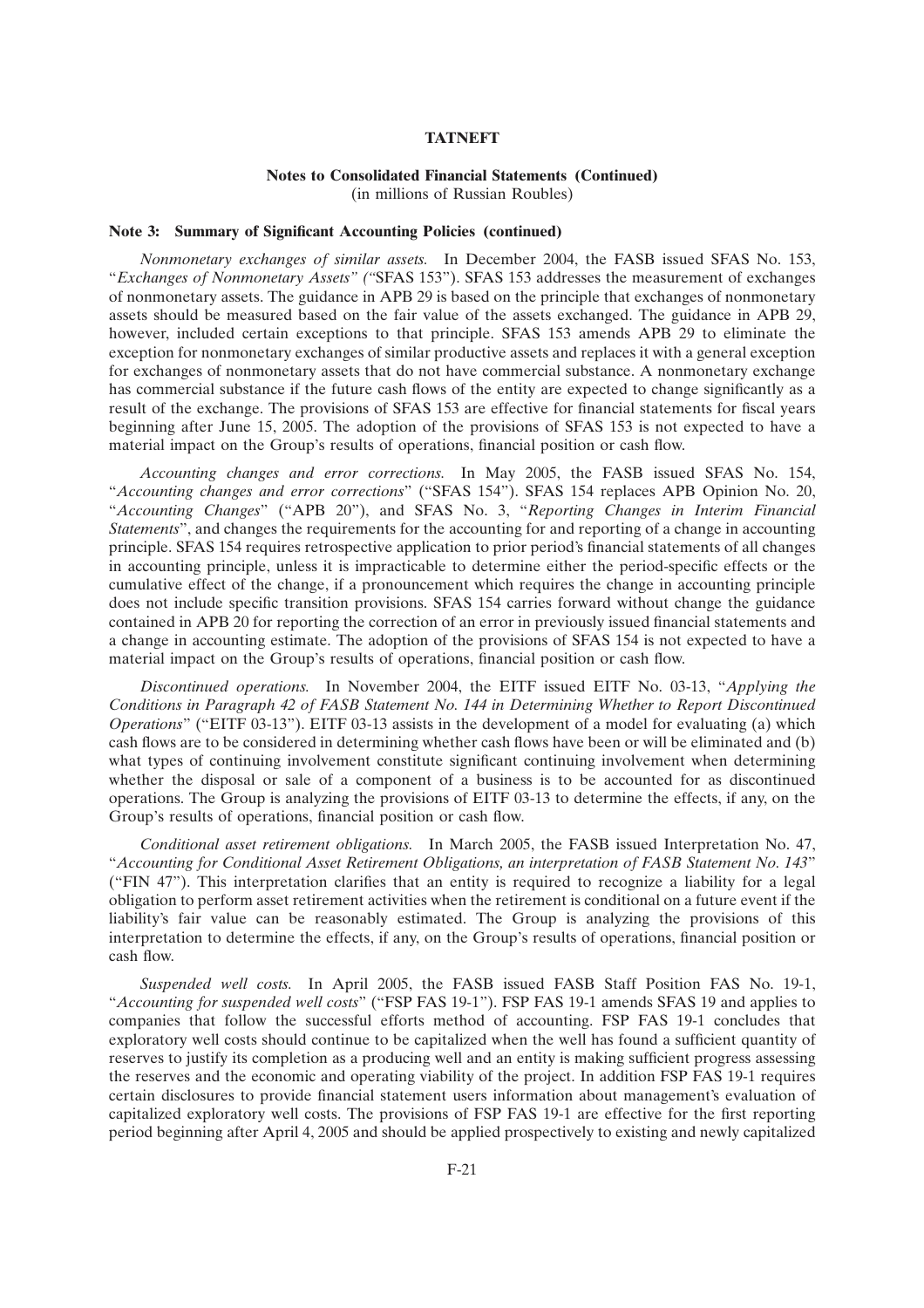## **Notes to Consolidated Financial Statements (Continued)**

(in millions of Russian Roubles)

#### **Note 3: Summary of Significant Accounting Policies (continued)**

exploratory well costs. The adoption of the provisions of FSP FAS 19-1 is not expected to have a material impact on the Group's results of operations, financial position or cash flow.

*Implicit variable interest.* In March 2005, the FASB issued FASB Staff Position FIN 46(R)-5, ''*Implicit Variable Interests under FASB Interpretation No. 46 (revised December 2003), Consolidation of Variable Interest Entities*" ("FSP FIN 46(R)-5"). FSP FIN 46(R)-5 is applicable to both nonpublic and public reporting enterprises and addresses an issue that commonly arises in leasing arrangements among related parties, and in other types of arrangements involving related parties and unrelated parties. The Group is analyzing the provisions of this interpretation to determine the effects, if any, on the Group's results of operations, financial position or cash flow.

*Buy/sell transactions.* In November 2004, the EITF began deliberating the accounting for buy/sell and related transactions as Issue No. 04-13, ''*Accounting for Purchases and Sales of Inventory with the Same Counterparty*,'' and reached a consensus at its September 2005 meeting. The EITF concluded that purchases and sales of inventory, including raw materials, work-in-progress or finished goods, with the same counterparty that are entered into "in contemplation" of one another should be combined and reported net for purposes of applying APB Opinion No. 29. Additionally, the EITF concluded that exchanges of finished goods for raw materials or work-in-progress within the same line of business is not an exchange subject to APB Opinion No. 29 and should be recorded at fair value.

The new guidance is effective prospectively beginning April 1, 2006, for new arrangements entered into, and for modifications or renewals of existing arrangements. The Group is reviewing this guidance to determine the effects, if any, on the Group's results of operations, financial position or cash flow.

#### **Note 4: Restatement of previously issued financial statements**

During preparation of the Group's 2003 financial statements certain errors were identified that related to prior years. Accordingly, the consolidated financial statements of the Group for the year ended December 31, 2002 were restated to reflect the effects of changes in calculation of deferred income taxes and depreciation, depletion and amortization as described below.

#### **Deferred taxes**

For the year ended December 31, 2002, as permitted by the legislation of the Russian Federation, the Group recorded a statutory revaluation of its property, plant and equipment tax base amounting to RR 11,893 million, and inappropriately recorded a decrease in its deferred tax liability of RR 2,854 million calculated on the entire amount of this statutory revaluation. Only a portion of this statutory revaluation, however, will be deductible in the future for tax purposes and as such the tax base of property, plant and equipment as of December 31, 2002 was overstated resulting in an understatement of deferred tax liabilities as of December 31, 2002 amounting to RR 2,158 million. Deferred tax liabilities as of December 31, 2002 and the corresponding deferred tax expenses and benefits for the year then ended were also restated as a result of a restatement of property, plant and equipment, net of accumulated depreciation, depletion and amortization, as of December 31, 2002 as discussed below in the amounts of RR 111 million and RR 50 million, respectively.

#### **Depreciation, depletion and amortization calculation**

The Group had been depleting oil and gas properties on a unit-of-production basis over total proved reserves, and not proved developed reserves, as required by US GAAP. The Group originally believed that the difference between the two classes of reserves was not material and that the impact on the calculation of depreciation, depletion and amortization would also not be material. As a result of a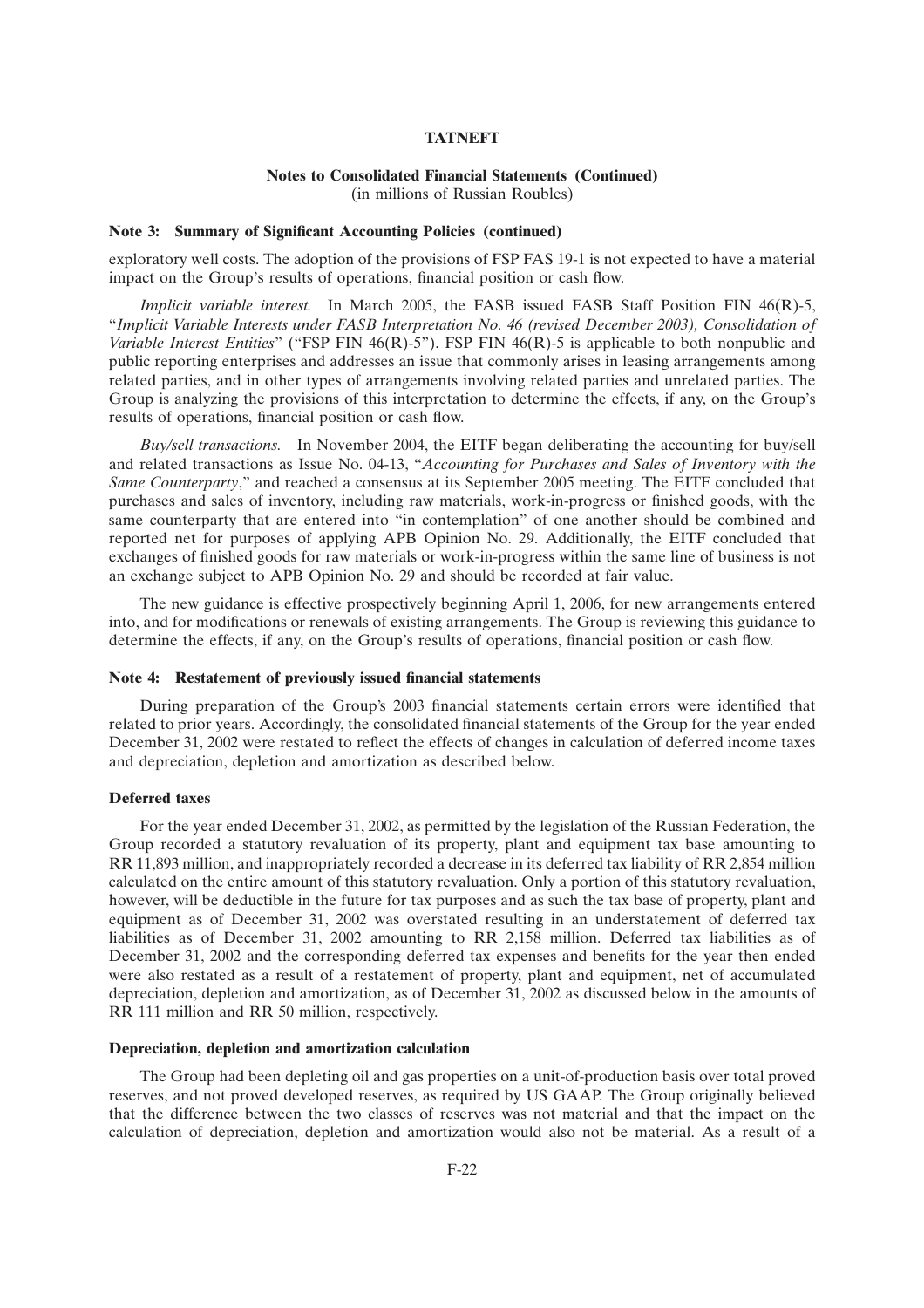## **Notes to Consolidated Financial Statements (Continued)**

(in millions of Russian Roubles)

#### **Note 4: Restatement of previously issued financial statements (continued)**

recalculation of depreciation, depletion and amortization using proved developed reserves, on a cumulative basis, the Group no longer believes that assumption to be appropriate.

The accompanying consolidated financial statements for the year ended December 31, 2002 have been restated to adjust deferred income taxes for the non-deductible amount of the statutory revaluation and to adjust depreciation, depletion and amortization for the impact of using total proved reserves, instead of proved developed reserves as follows:

| Year ended December 31, 2002                         | As reported | As restated                   |
|------------------------------------------------------|-------------|-------------------------------|
|                                                      | 1.488       | (620)                         |
| Depreciation, depletion and amortization adjustments | (7,325)     | (7,541)                       |
|                                                      | 15,793      | $\underline{\frac{13,470}{}}$ |
| Income per share:                                    |             |                               |
| <b>Basic</b>                                         |             |                               |
|                                                      | 732         | 6.24                          |
|                                                      | 8.20        | 7.12                          |
| <b>Diluted</b>                                       |             |                               |
|                                                      | 732         | 623                           |
|                                                      | 8.20        |                               |
|                                                      |             |                               |

#### **Note 5: Cash and Cash Equivalents, Restricted Cash, and Cash Flow Information**

The consolidated statements of cash flows provide information about changes in cash and cash equivalents. At December 31, 2004, 2003 and 2002, cash and cash equivalents of the Group, include US Dollar denominated amounts of RR 7,583 million (US \$273 million), RR 2,888 million (US \$98 million) and RR 4,190 million (US \$132 million), respectively. Short-term restricted cash is cash held in escrow accounts in the amount of RR 274 million and RR 300 million at December 31, 2004 and 2003, respectively. Long-term restricted cash primarily consists of mandatory deposits with the Central Bank of Russia and deposits with lending institutions. Deposits with lending institutions are held over the life of the respective loans. These deposits will not become available to the Group in 2005.

Net cash provided by operating activities reflects payments of interest and income taxes as follows:

| 2004 | Year ended Year ended Year ended<br>December 31, December 31, December 31,<br>2003 | 2002  |
|------|------------------------------------------------------------------------------------|-------|
|      |                                                                                    |       |
|      | 5,932                                                                              | 5,360 |

**Non-cash sales.** Non-cash sales for the years ended December 31, 2004, 2003 and 2002 totalled RR 4,034 million, RR 4,188 million and RR 6,004 million, respectively, which approximates 2%, 3% and 4% of sales and other operating revenues, respectively.

Non-cash sales, settled by purchases of property, plant and equipment, have been excluded from net cash provided by operating activities and from net cash used for investing activities in the accompanying statements of cash flows.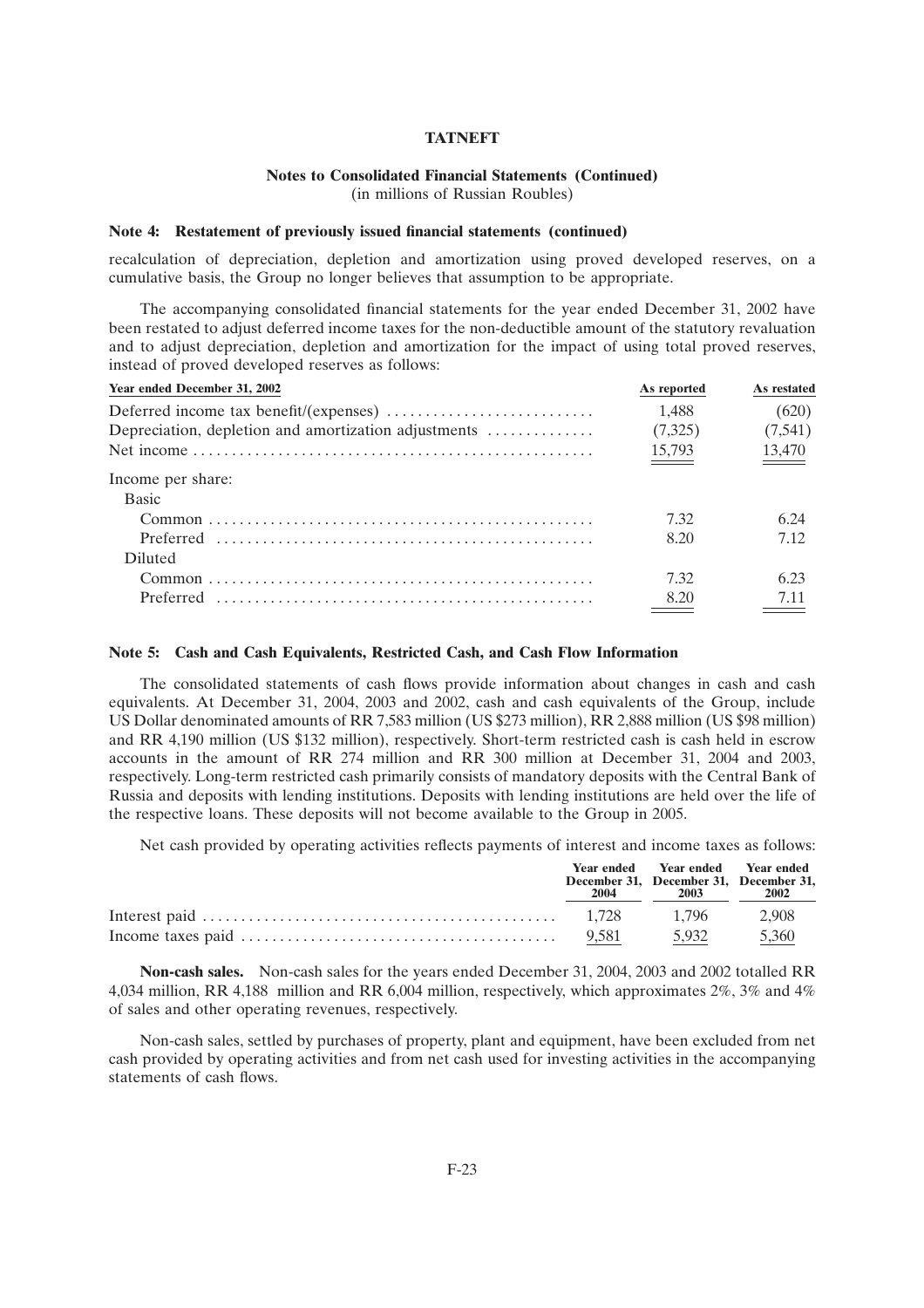### **Notes to Consolidated Financial Statements (Continued)**

(in millions of Russian Roubles)

#### **Note 5: Cash and Cash Equivalents, Restricted Cash, and Cash Flow Information (continued)**

The following table shows the distribution of non-cash transactions included in the consolidated statements of operations and comprehensive income and as additions to property, plant and equipment:

| 2004  | Year ended Year ended Year ended<br>December 31, December 31, December 31,<br>2003 | <b>2002</b> |
|-------|------------------------------------------------------------------------------------|-------------|
| 53    | -69                                                                                | 60          |
| 625   | 1.126                                                                              | 2.425       |
| 3,356 | 2.993                                                                              | 3,519       |
| 4,034 | 4.188                                                                              | 6,004       |

The majority of barter transactions represent transactions which have been settled through a chain of non-cash transactions involving several companies rather than transactions pursuant to standing barter arrangements or transactions originally intended to be settled through a contractual barter agreement.

In 2004 and 2003 the Group capitalized leased assets in the amount of RR 1,241 and RR 2,223 million and paid RR 1,189 million and RR 1,221 million of these amounts, respectively.

#### **Note 6: Accounts Receivable**

Accounts receivable are as follows:

|                                                                                                                                     | At December 31, 2004                   |                                                          |                                       | <b>At December 31, 2003</b>            |                                                          |                                       |  |
|-------------------------------------------------------------------------------------------------------------------------------------|----------------------------------------|----------------------------------------------------------|---------------------------------------|----------------------------------------|----------------------------------------------------------|---------------------------------------|--|
|                                                                                                                                     | <b>Total</b><br>accounts<br>receivable | <b>Accounts</b><br>receivable<br>from related<br>parties | <b>Accounts</b><br>receivable,<br>net | <b>Total</b><br>accounts<br>receivable | <b>Accounts</b><br>receivable<br>from related<br>parties | <b>Accounts</b><br>receivable,<br>net |  |
| Trade – domestic $\dots\dots\dots\dots\dots\dots\dots$<br>Trade – export (US $$428$ million and<br>US \$395 million at December 31, | 7.962                                  | 896                                                      | 7.066                                 | 7.203                                  | 437                                                      | 6,766                                 |  |
| $2004$ and $2003$ , respectively)                                                                                                   | 11,885                                 | 8,326                                                    | 3,559                                 | 11,640                                 | 5,109                                                    | 6,531                                 |  |
| Total accounts receivable, net                                                                                                      | 19,847                                 | 9,222                                                    | 10,625                                | 18,843                                 | $\frac{5,546}{ }$                                        | 13,297                                |  |

Trade receivables are presented net of an allowance for doubtful accounts of RR 791 million and RR 905 million at December 31, 2004 and 2003, respectively.

#### **Note 7: Short and Long-Term Investments**

Short-term investments are classified as available-for-sale and trading securities as follows:

| At December 31, At December 31,<br>2004 | 2003  |
|-----------------------------------------|-------|
| 519                                     | 379   |
| 7,259                                   | 2,844 |
| 7.778                                   | 3,223 |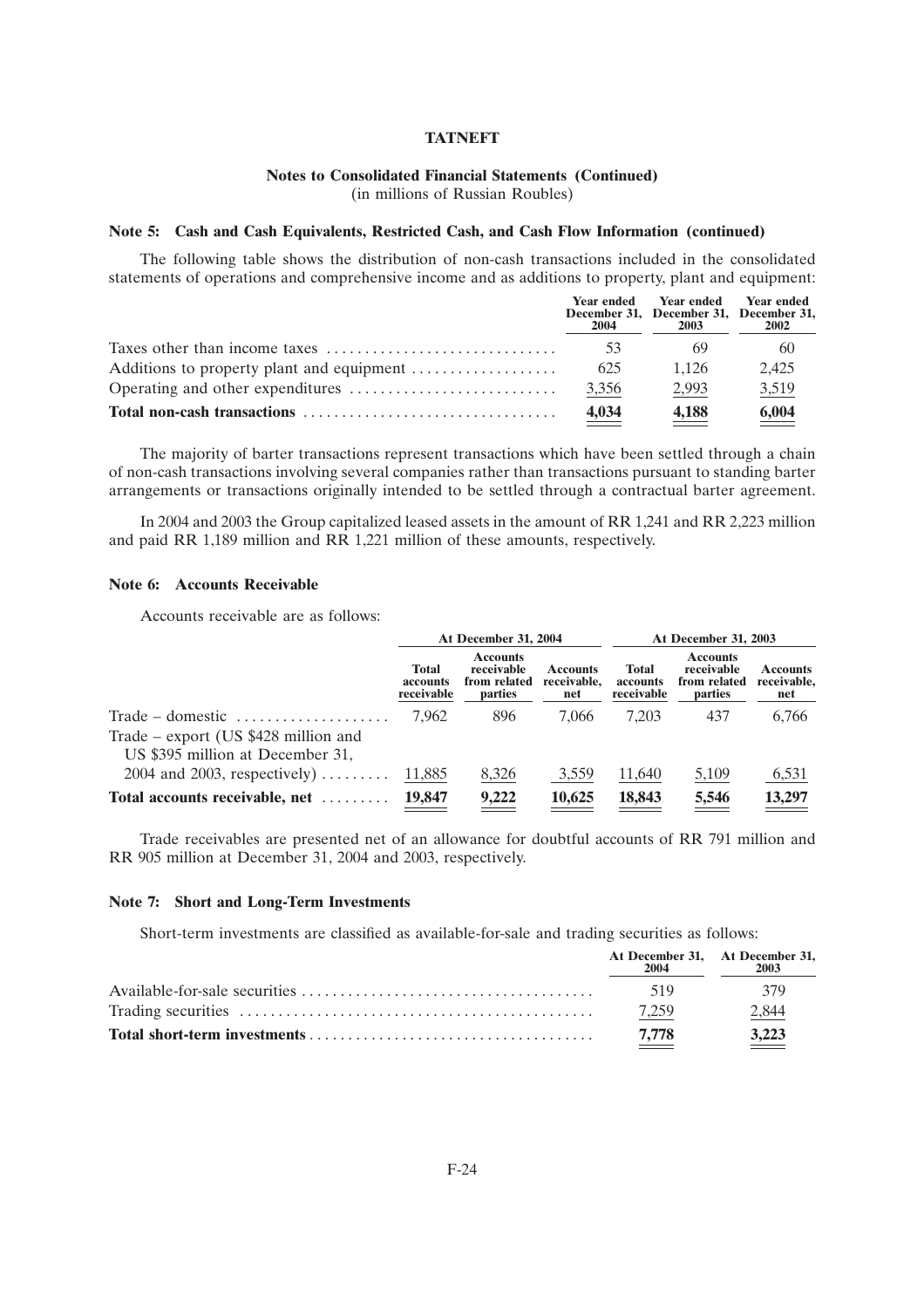### **Notes to Consolidated Financial Statements (Continued)**

(in millions of Russian Roubles)

### **Note 7: Short and Long-Term Investments (continued)**

Trading securities are held in the Group's banks and insurance company, which frequently buy and sell securities with the objective of earning profits on short-term differences in price. All other short-term investments in debt and equity securities are classified as available-for-sale and are as follows:

|                                                          | <b>Cost</b>     | <b>Gross</b><br>unrealized<br>gains | <b>Fair value</b><br>(carrying)<br>value) |
|----------------------------------------------------------|-----------------|-------------------------------------|-------------------------------------------|
|                                                          | 58              |                                     | 58                                        |
|                                                          | 442             | 19                                  | 461                                       |
| Total available-for-sale securities at December 31, 2004 | $\frac{500}{ }$ | 19                                  | $\frac{519}{ }$                           |
|                                                          | <u>336</u>      | 43                                  | $\frac{379}{2}$                           |
| Total available-for-sale securities at December 31, 2003 | 336             | 43                                  | 379                                       |

Short-term investments classified as trading securities are as follows:

| At December 31, At December 31,<br>2004 | 2003   |
|-----------------------------------------|--------|
|                                         | 647    |
| 4.106                                   | 1.722  |
| $-982$                                  | $-475$ |
| 7,259                                   | 2,844  |

At December 31, 2004, total debt securities with fair values totaling RR 1,369 million mature during 2005, and with fair values totaling RR 4,966 million mature between 2006 and 2034.

Net gains on trading and realized available-for-sale securities for the year ended December 31, 2004, 2003 and 2002 were RR 279 million, RR 235 million and RR 3,583 million, respectively, shown as other income.

Long-term investments are as follows:

|                                                         | Ownership<br>percentage at |       | Net book value at                 |      | Income for the year ended<br>December 31, |      |
|---------------------------------------------------------|----------------------------|-------|-----------------------------------|------|-------------------------------------------|------|
|                                                         | December 31,<br>2004       | 2004  | December 31, December 31,<br>2003 | 2004 | 2003                                      | 2002 |
| Investments in equity affiliates and joint<br>ventures: |                            |       |                                   |      |                                           |      |
| $ZAO$ Tatex                                             | 50                         | 1,851 | 1,788                             | 309  | 42                                        | 229  |
| OAO AK Bars bank                                        | 30                         | 2,704 | 609                               | 25   |                                           |      |
| Other                                                   | 20-50                      | 463   | 241                               | 414  | 59                                        | (81) |
| Total investments in equity affiliates and              |                            |       |                                   |      |                                           |      |
| joint ventures/ income                                  |                            | 5,018 | 2,638                             | 748  | 101                                       | 148  |
| Long-term investments, at cost:                         |                            |       |                                   |      |                                           |      |
| ZAO Ukrtatnafta                                         | 9                          | 504   | 504                               |      |                                           |      |
| Other                                                   | $0 - 20$                   | 486   | 579                               |      |                                           |      |
| Total long-term investments, at cost                    |                            | 990   | 1,083                             |      |                                           |      |
| Total long-term investments                             |                            | 6,008 | 3,721                             |      |                                           |      |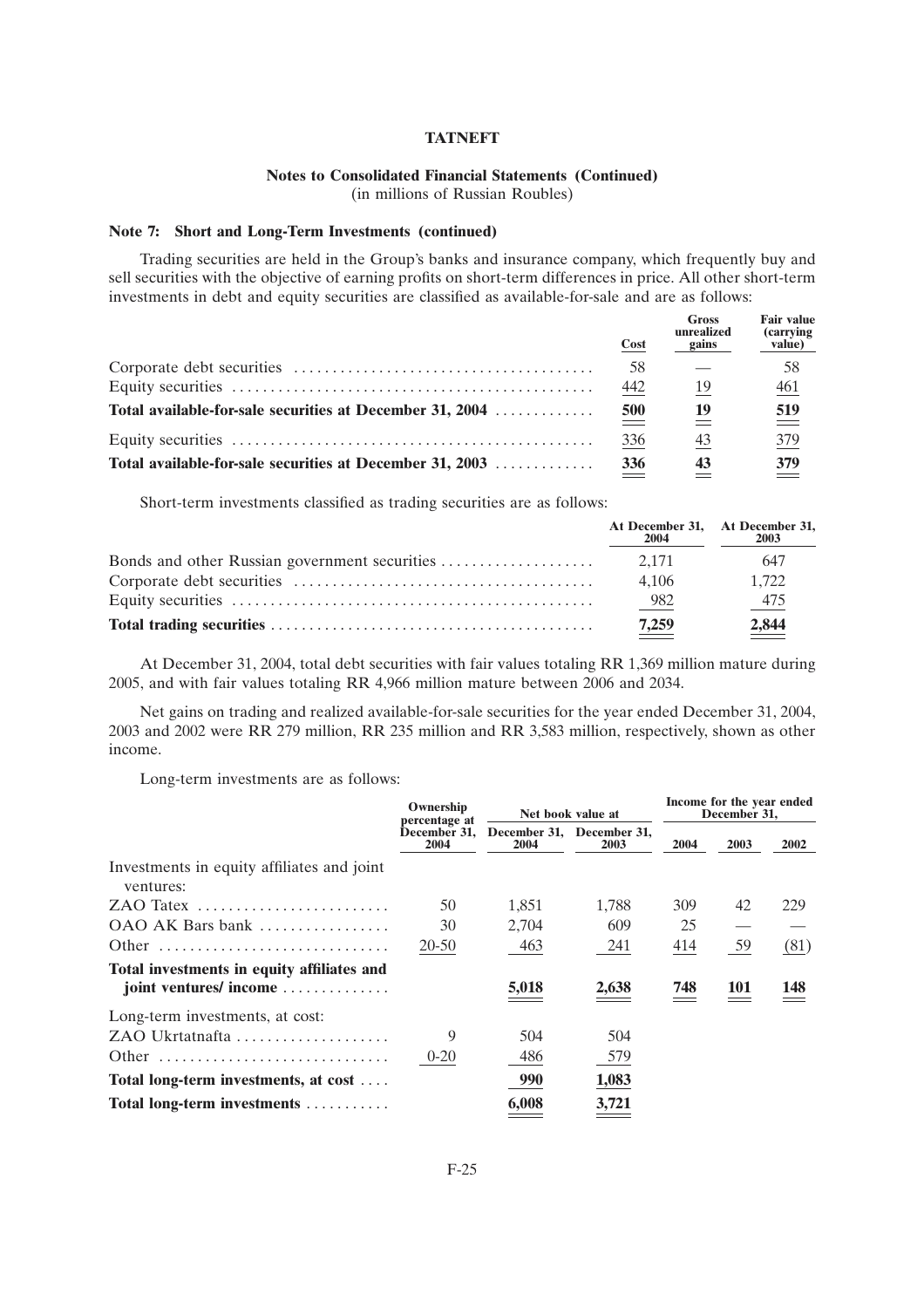#### **Notes to Consolidated Financial Statements (Continued)**

(in millions of Russian Roubles)

#### **Note 7: Short and Long-Term Investments (continued)**

At December 31, 2004, consolidated retained earnings included RR 1,959 million (2003 — RR 1,755 million) related to the undistributed earnings of 50% or less owned companies that are accounted for using the equity method. Summary financial information pertaining to these investments has not been presented as the investments are not material to the Group consolidated financial statements.

Long-term investments not designated as available-for-sale or trading securities are recorded at cost because they are not traded on any market and it is not practicable to determine their fair value.

#### **Note 8: Inventories**

Inventories are as follows:

| 2004   | At December 31, At December 31,<br>2003 |
|--------|-----------------------------------------|
| 5.331  | 5.282                                   |
| 1.529  | 1,485                                   |
| 2.684  | 2.641                                   |
|        | $-643$                                  |
| 10,333 | 10,051                                  |

#### **Note 9: Prepaid Expenses and Other Current Assets**

Prepaid expenses and other current assets are as follows:

|                                                 | At<br>December 31.<br>2004 | At<br>December 31.<br>2003 |
|-------------------------------------------------|----------------------------|----------------------------|
|                                                 | 6.535                      | 6.391                      |
|                                                 | 2,204                      | 878                        |
|                                                 | 1.938                      | 694                        |
|                                                 | 1.675                      | 3.761                      |
|                                                 | 694                        |                            |
|                                                 | 266                        | 504                        |
|                                                 | 148                        | 160                        |
|                                                 | 32                         | 229                        |
|                                                 |                            | 2.251                      |
|                                                 | 2,274                      | 2,638                      |
| Total prepaid expenses and other current assets | 15,766                     | 17,506                     |

**Receivable due from Ministry of Tax.** On December 6, 2002, the Group filed a lawsuit in the Arbitration court of Tatarstan against the Tax Ministry claiming a refund for mineral use tax (royalty tax) paid in the amount of RR 2,251 million. On January 17, 2003, the Arbitration court ruled in favor of the Group and permitted the Group to apply this amount against future tax payments. The Tax Ministry of Tatarstan appealed this decision to the Federal Arbitration court of Povolzhsky district which, on April 6, 2003, upheld the decision of the Arbitration court of Tatarstan. Accordingly, in 2003 the Group recognized the gain of RR 2,251 million as well as a receivable due from the Tax Ministry in the same amount which was legally offset against the Group's tax liabilities in 2004.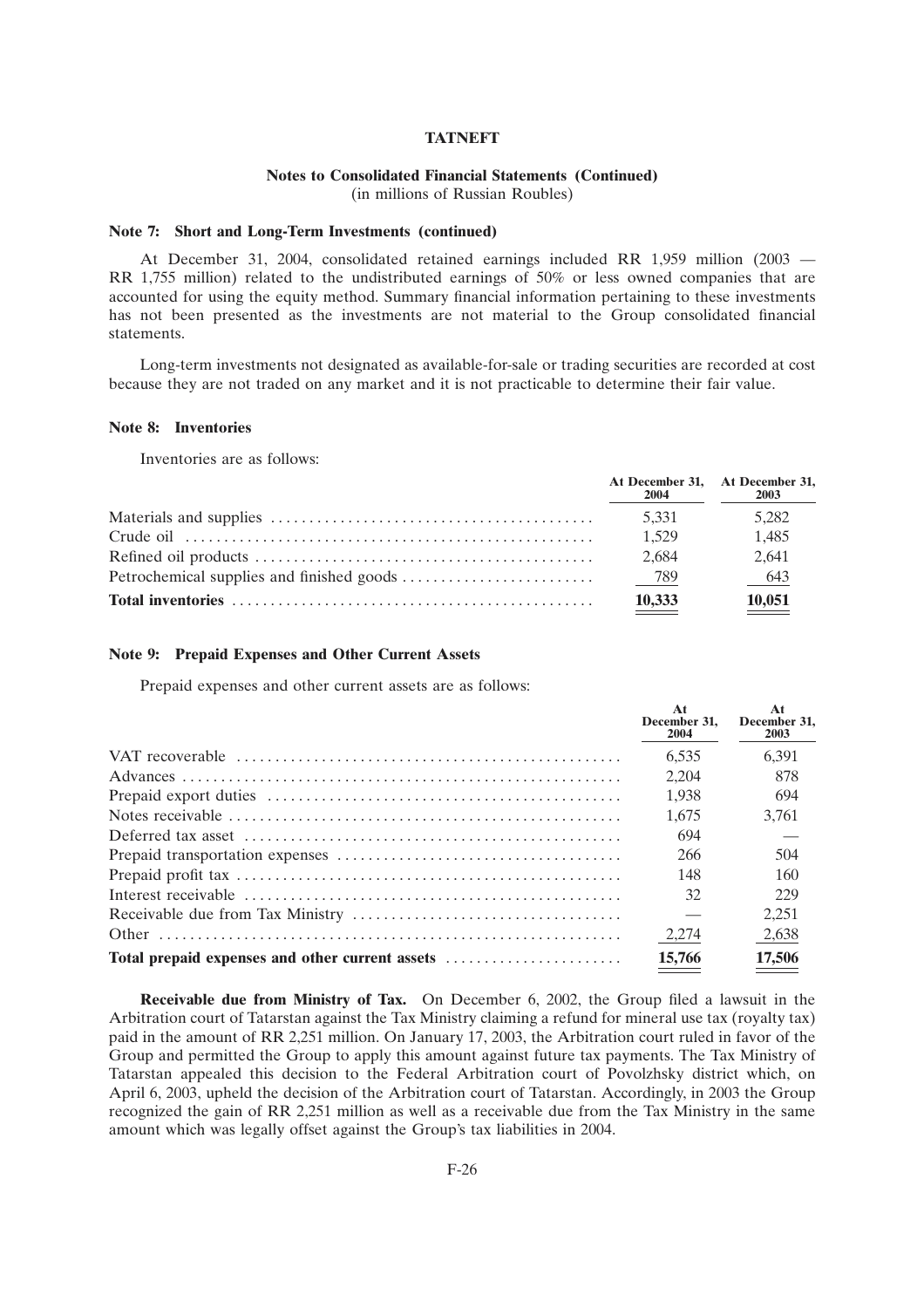## **Notes to Consolidated Financial Statements (Continued)**

(in millions of Russian Roubles)

#### **Note 10: Loans Receivable and Advances**

|                                                         | At<br>December 31.<br>2004 | At<br>December 31,<br><b>2003</b> |
|---------------------------------------------------------|----------------------------|-----------------------------------|
|                                                         | 29.692                     | 20,146                            |
|                                                         | 1.432                      | 479                               |
|                                                         | 1,431                      |                                   |
|                                                         | 10,316                     |                                   |
|                                                         | 3,301                      | 808                               |
| Total loans and notes receivable and advances           | 46,172                     | 21,433                            |
| Less: current portion of loans receivable and advances  | (21,162)                   | (14,042)                          |
|                                                         | (12,600)                   | (645)                             |
| Total long-term loans and notes receivable and advances | 12,410                     | 6,746                             |

**Banking loans and advances.** Banking loans and advances to customers are presented net of allowance for losses of RR 1,257 million and RR 741 million as at December 31, 2004 and 2003, respectively.

At December 31, 2004 and 2003 the weighted average interest rate on banking loans and advances was 14% and 14% on balances denominated in Russian Roubles and 11% and 12% on balances denominated in foreign currency, respectively. The fair values of banking loans and advances approximate the carrying values as interest rates typically adjust on a three months basis.

Economic sector risk concentration within the loan portfolio is as follows:

| At December 31, 2004 At December 31, 2003 |                             |               |       |
|-------------------------------------------|-----------------------------|---------------|-------|
| <b>Amount</b>                             | $\mathscr{A}_{\mathcal{O}}$ | <b>Amount</b> | $\%$  |
|                                           | 78%                         | 14.443        | 72%   |
|                                           | 13%                         | 2.988         | 15%   |
|                                           | $3\%$                       | 1.454         | 7%    |
| 554                                       | $1\%$                       | 229           | $1\%$ |
| 1.451                                     | 5%                          | 1.032         | 5%    |
| 29,692                                    | $100\%$                     | 20,146        | 100%  |

Loans and notes receivable and advances reported as of December 31, 2004 in the amounts of RR 4,638 million, RR 4,011 million and RR 3,761 mature in 2006, 2007 and after 2008, respectively.

Aggregate non-performing loans on which contractual interest is not being recognized amounted to RR 451 million and RR 394 million as of December 31, 2004 and 2003, respectively. Unrecognized contractual interest related to such loans totaled RR 347 million and RR 301 million as of December 31, 2004 and 2003, respectively.

Included in current loans is RR 411 million and RR 838 million as of December 31, 2004 and 2003, respectively, which represents the amounts receivable from customers in connection with security repurchase transactions.

**Promissory notes issued by ''Nedoimka'' and ''Tatgospostavki''.** In 2003 the Group purchased, at the request of Tatarstan government, promissory notes issued by ''Nedoimka'', a unitary company controlled by Tatarstan government, in order to finance social expenditures planned under Tatarstan's budget. Management of the Group believes that these notes are not recoverable and, accordingly, all notes in the amount of RR 1,197 million were written off in 2003 (see also Note 1).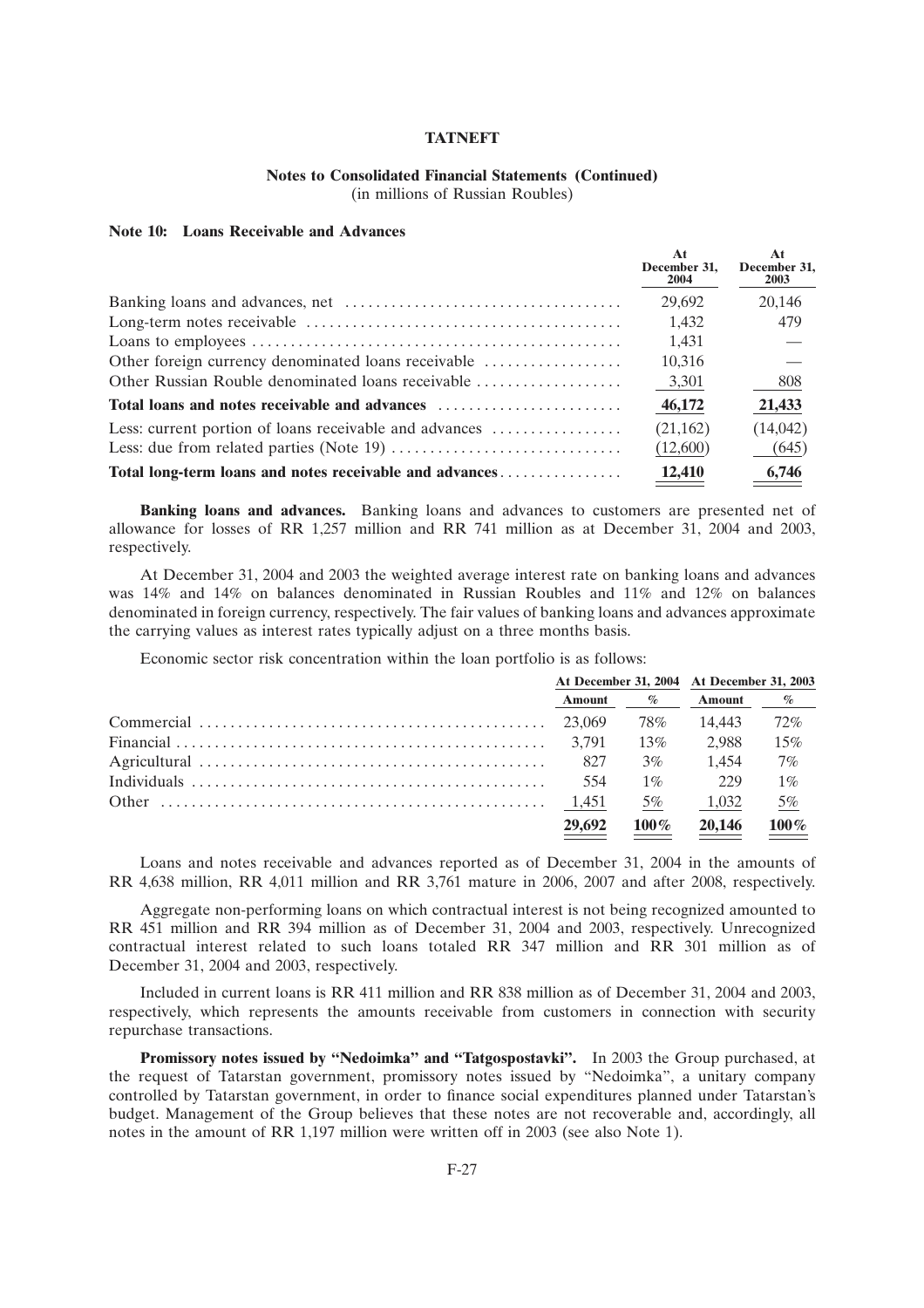### **Notes to Consolidated Financial Statements (Continued)**

(in millions of Russian Roubles)

#### **Note 10: Loans Receivable and Advances (continued)**

In January 2004 the Group purchased, at the request of the Tatarstan government, a promissory note of RR 960 million issued by ''Tatgospostavki'', a unitary company controlled by the Tatarstan government, in order to finance social expenditures planned under Tatarstan's budget. The promissory note is interest free and redeemable in 2024. The fair value of the promissory note as of December 31, 2004 is RR 143 million calculated as the nominal amount of the note discounted at 10%.

#### **Note 11: Property, Plant and Equipment**

Effective January 1, 2003, the Group adopted SFAS 143 which applies to legal obligations associated with the retirement of tangible long-lived assets. SFAS 143 requires entities to record the fair value of a liability for an asset retirement obligation in the period in which it is incurred and a corresponding increase in the carrying amount of the related long-lived asset. Subsequently, the liability is accreted for the passage of time and the related asset is depreciated over its estimated useful life. The adoption of SFAS 143 affected the accounting and reporting of the assets, liabilities and expenses related to these obligations.

Prior to the adoption of SFAS 143 costs related to asset retirement obligation were accrued rateably over the productive lives of the assets in accordance with SFAS 19. Under SFAS 19, asset retirement costs were accrued on a unit-of-production basis as the oil is produced and recorded as an increase of accumulated depreciation. The SFAS 19 method matched the accruals with the revenues generated from production and results in most of the costs being accrued early in field life, when production is at the highest level. Because SFAS 143 requires accretion of the liability as a result of the passage of time using an interest method of allocation, the majority of the costs will be accrued toward the end of field life, when production is at the lowest level. Accordingly, the cumulative income adjustment described below resulted from reversing the higher amount of depreciation accumulated under SFAS 19 in order to report a liability to the lower present value amount resulting from transition to SFAS 143. This amount being reversed in transition, which was previously charged to operating earnings under SFAS 19, will again be charged to those earnings under SFAS 143 in future years.

The Group has numerous asset removal obligations that it is required to perform under law or contract once an asset is permanently taken out of service. The Group's field exploration, development, and production activities include assets related to: well bores and related equipment and operating sites, gathering and oil processing systems, oil storage facilities and pipelines to main transportation trunks. Generally, the Group's licenses and other operating permits require certain actions to be taken by the Group in the abandonment of these operations. Such actions include well abandonment activities, equipment dismantlement and other reclamation activities. The Group's estimates of future abandonment costs consider present regulatory or license requirements and are based upon management's experience of the costs and requirement for such activities. Most of these costs are not expected to be incurred until several years, or decades, in the future and will be funded from general Group resources at the time of removal. Legal or contractual obligations, if any, to retire or otherwise abandon petrochemical, refining and marketing, distribution and banking assets are generally not recognized because of limited history of such activities in these operating areas, absence of clear and definitive legal requirements and indeterminable lives of these assets. Inasmuch as the regulatory and legal environment in Russia continues to evolve, there could be future changes to the requirements and costs associated with abandoning long-lived assets.

SFAS 143 calls for measurements of asset retirement obligations to include, as a component of expected costs, an estimate of the price that a third party would demand, and could expect to receive, for bearing the uncertainties and unforeseeable circumstances inherent in the obligations, sometimes referred to as a market-risk premium. To date, the oil and gas industry has few examples of credit-worthy third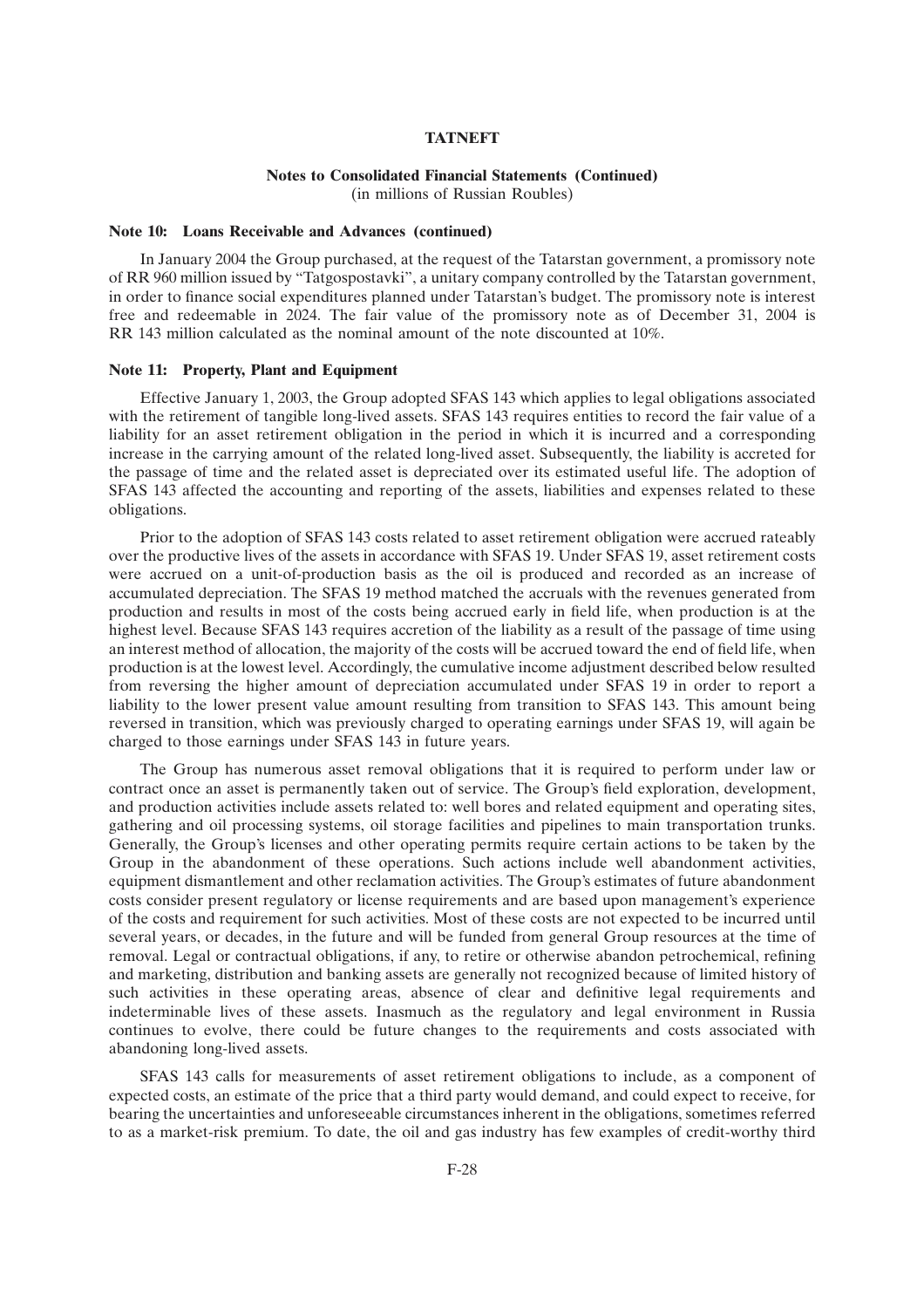## **Notes to Consolidated Financial Statements (Continued)**

(in millions of Russian Roubles)

#### **Note 11: Property, Plant and Equipment (continued)**

parties who are willing to assume this type of risk, for a determinable price, on major oil and gas production facilities and pipelines. Therefore, because determining such a market-risk premium would be an arbitrary process, it has been excluded from the SFAS 143 estimates. As of January 1, 2003, the Group recorded a cumulative-effect adjustment resulting in an after-tax increase to net income of RR 4,742 million in relation to this change in accounting principle. The effect of adoption also included an initial increase of property, plant and equipment of RR 9,912 million, reduction of accumulated depreciation of RR 11,807 million and recognition of asset retirement obligation in the amount of RR 15,479 million as well as deferred tax liabilities of RR 1,498 million.

The cumulative effect of the change on years prior to 2003 resulted in a credit to income of RR 4,742 (RR 2.23 per share), which is included in income for the year ended December 31, 2003. The pro forma effects of the application of SFAS 143 if the Statement had been adopted on January 1, 2002 (rather than January 1, 2003) are presented below:

**2002**

|                                                                                                                                              | 4004       |
|----------------------------------------------------------------------------------------------------------------------------------------------|------------|
|                                                                                                                                              | (restated) |
|                                                                                                                                              | 13,470     |
|                                                                                                                                              | 6.24       |
| Net income (as if Statement 143 had been adopted January 1, 2002)<br>Basic net income per common share (as if Statement 143 had been adopted | 11,380     |
|                                                                                                                                              | 5.26       |
| Basic net income per preferred share (as if Statement 143 had been adopted                                                                   |            |
|                                                                                                                                              | 6.14       |
| Diluted net income per common share (as if Statement 143 had been adopted                                                                    |            |
|                                                                                                                                              | 5.25       |
| Diluted net income per preferred share (as if Statement 143 had been adopted                                                                 |            |
|                                                                                                                                              | 6.13       |
| The pro forma asset retirement obligations if Statement 143 had been adopted on January 1, 2002                                              |            |
| (rather than January 1, 2003) are as follows:                                                                                                |            |

|                                                                       | 2004   | 2003          | 2002 |
|-----------------------------------------------------------------------|--------|---------------|------|
| Pro forma amounts of liability for asset retirement obligation at     |        |               |      |
|                                                                       |        |               |      |
| Pro forma amounts of liability for asset retirement obligation at end |        |               |      |
|                                                                       | 23.803 | 17,090 15,479 |      |

In 2004, the Group revised its estimate of liquidation costs per well from RR 0.21 million in 2003 to RR 0.38 million.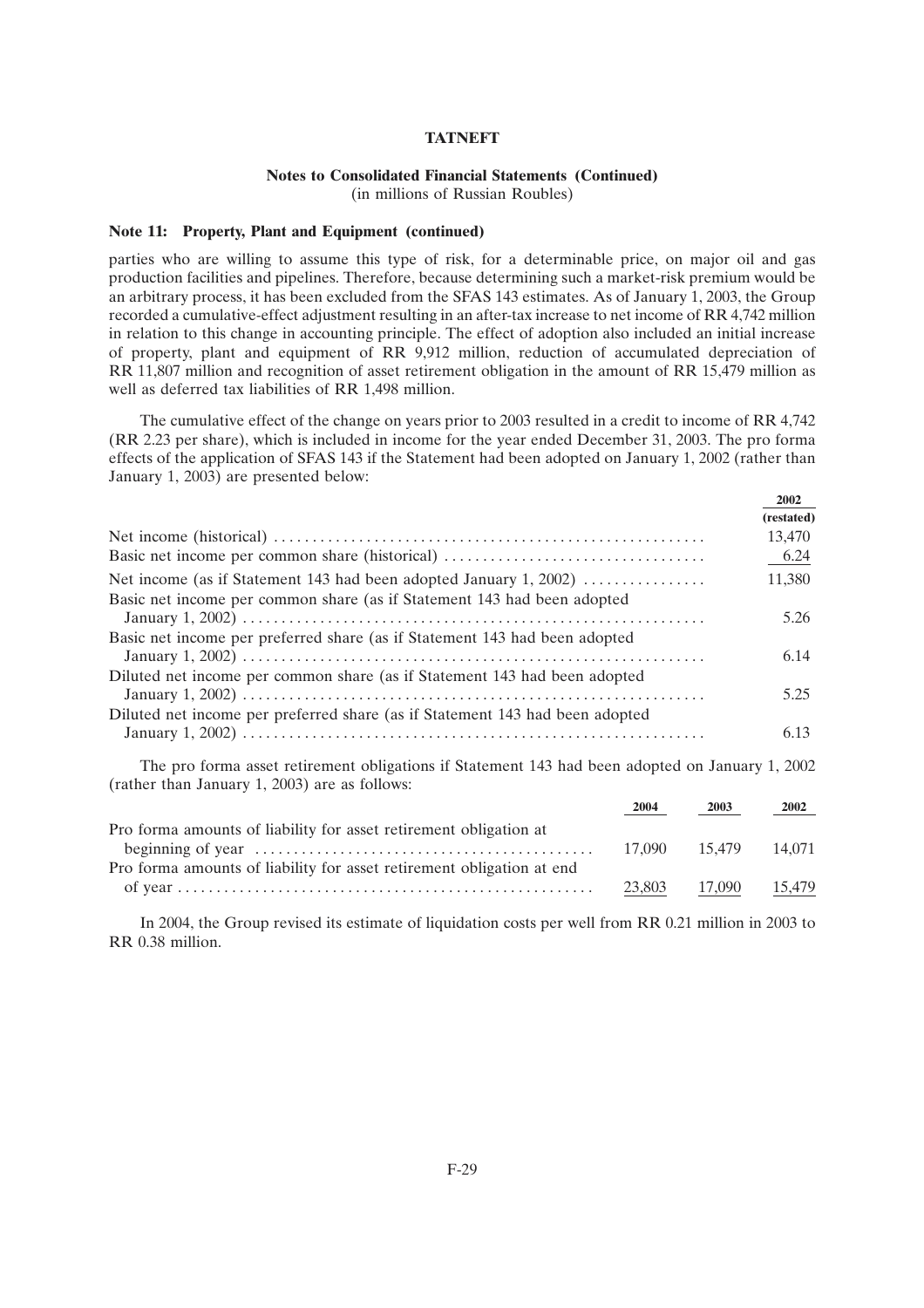## **Notes to Consolidated Financial Statements (Continued)**

(in millions of Russian Roubles)

#### **Note 11: Property, Plant and Equipment (continued)**

During 2004, the overall asset retirement obligation changed as follows:

| 17,090 |
|--------|
| 1,709  |
| 158    |
| 4,864  |
| (18)   |
| 23,803 |
| (14)   |
| 23,789 |

Property, plant and equipment are as follows:

| Cost    | <b>Accumulated</b><br>depreciation,<br>depletion and<br>amortization | Net book<br>value |
|---------|----------------------------------------------------------------------|-------------------|
| 274,463 | 128,562                                                              | 145,901           |
| 24.646  | 9.163                                                                | 15.483            |
| 45.108  | 33,500                                                               | 11.608            |
| 10,935  |                                                                      | 10,935            |
| 355,152 | 171,225                                                              | 183,927           |
| 256,731 | 124.312                                                              | 132.419           |
| 26,657  | 8.418                                                                | 18.239            |
| 43.226  | 30.126                                                               | 13.100            |
| 13,250  |                                                                      | 13,250            |
| 339,864 | 162,856                                                              | 177,008           |
|         |                                                                      |                   |

As stated in Note 3, the Group calculates depreciation, depletion and amortization using the unit of production method over proved or proved developed oil and gas reserves depending on the nature of the costs involved. The proved or proved developed reserves used in the unit of production method assume the extension of our production license beyond their current expiration dates until the end of the economic lives of the fields as discussed below in further detail.

The Group's oil and gas fields are located principally on the territory of Tatarstan. The Group obtains licenses from the governmental authorities to explore and produce oil and gas from these fields. Most of our existing production licenses expire from 2013 to 2019, and the license for our largest field, Romashkinskoye, expires in 2013. The economic lives of our licensed fields extend significantly beyond these dates. Under Russian law, the Group is entitled to renew the licenses to the end of the economic lives of the fields, provided certain conditions are met. Article 10 of the Subsoil Law provides that a license to use a field ''shall be'' extended at its scheduled termination at the initiative of the subsoil user if necessary to finish production in the field, provided that there are no violations of the conditions of the license. The legislative history of Article 10 indicates that the term ''shall'' replaced the term ''may'' in August 2004, clarifying that the subsoil user has an absolute right to extend the license term so long as it has not violated the conditions of the license. The Group has received a written confirmation from the Federal Regional Agency for Subsoil Use under the Ministry of Natural Resources of the Russian Federation confirming that, to date, it has not identified any violations of the terms of the Group's licenses that could prevent their extension and that, based on approved development plans and in accordance with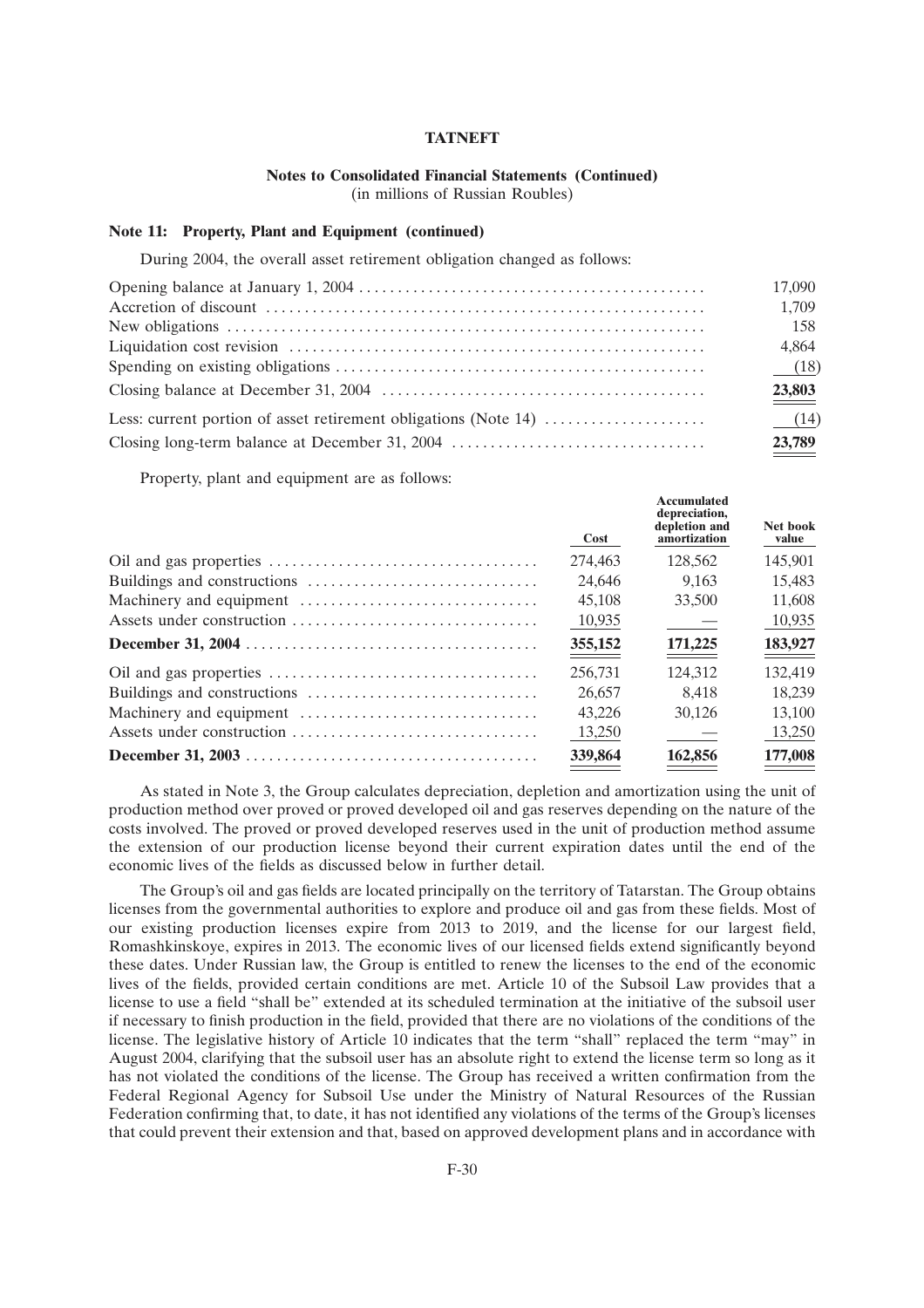### **Notes to Consolidated Financial Statements (Continued)**

(in millions of Russian Roubles)

#### **Note 11: Property, Plant and Equipment (continued)**

the Subsoil Law, the Group's licenses will be extended at the Group's request. The Group's right to extend licenses is, however, dependent on the Group continuing to comply with the terms of the licenses, and management has the ability and intent to do so. The Group's current production plans are based on the assumption, which management considers to be reasonably certain, that the Group will be able to extend all existing licenses. These plans have been designed on the basis that the Group will be producing crude oil through the economic lives of the fields and not with a view to exploiting the Group's reserves to maximum effect only through the license expiration dates.

Miller & Lents, the Group's independent oil and gas consultants, have confirmed management's view that it is ''reasonably certain'' that the Group will be allowed to produce oil from the Group's reserves after the expiration of existing production licenses and until the end of the economic lives of the fields. ''Reasonable certainty'' is the applicable standard for defining proved reserves under the SEC's Regulation S-X, Rule 4-10. Accordingly, management has included in proved reserves in the supplementary information on oil and gas exploration and production activities of the consolidated financial statements as of and for the year ended December 31, 2004 all reserves that otherwise meet the standards for being characterized as ''proved'' and that the Group estimates the Group can produce through the economic lives of Group's licensed fields.

The SEC staff have indicated that proved reserves generally should be limited to those that can be produced through the license expiration date unless there is a long and clear track record which supports the conclusion that the extension of the license will be granted as a matter of course. The Group believes that the extension of the licenses is a matter of course as fully described above. To assist the financial statement reader in understanding the proved oil reserves that will be produced during the existing license period and those that will be produced during the period of the expected license extension, the proved oil reserves have been presented separately for each of these two periods in the accompanying supplementary oil and gas information (see SFAS No. 69, ''*Disclosures about Oil and Gas Producing Activities*'').

The Group's cash flows from operations are dependent on the level of oil prices, which are historically volatile and are also significantly impacted by the proportion of production that the Group can sell on the export market. Historically, the Group has supplemented its cash flows from operations with additional borrowings and may continue to do so. Should oil prices decline for a prolonged period and should the Group not have access to additional capital, the Group would need to reduce its capital expenditures, which could limit its ability to maintain or increase production and in turn meet its debt service requirements and pay dividends.

**Capital leases.** The Group leases machinery and equipment. The following is an analysis of the leased property under capital leases:

| December 31, December 31,<br>2004 | 2003         |
|-----------------------------------|--------------|
| 3.464                             | 2.223        |
| (887)                             | (318)        |
| 2.577                             | <u>1,905</u> |

All capital lease transactions are conducted with related parties as further described in Note 19.

The following is a schedule by year of future lease payments under capital leases together with the present value of the future minimum lease payments as of December 31, 2004: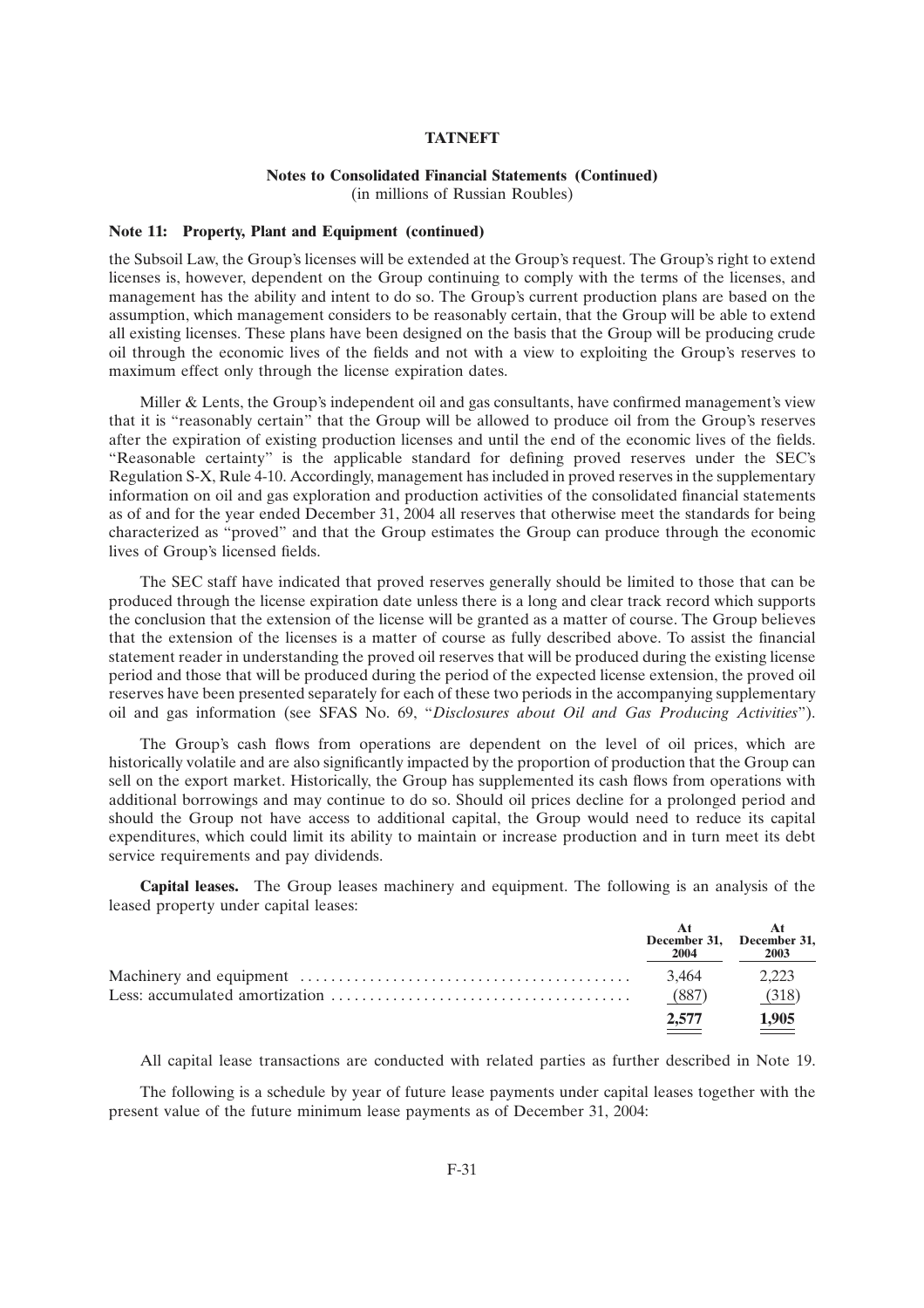#### **Notes to Consolidated Financial Statements (Continued)** (in millions of Russian Roubles)

### **Note 11: Property, Plant and Equipment (continued)**

| <b>Year ended December 31</b>                          |       |
|--------------------------------------------------------|-------|
|                                                        | 760   |
|                                                        | 356   |
|                                                        | $-92$ |
|                                                        | 1,208 |
|                                                        | (154) |
| <b>Present value of future minimum lease payments </b> | 1,054 |
|                                                        | (760) |
|                                                        | 294   |

**Social assets.** During the years ended December 31, 2004, 2003 and 2002 the Group transferred social assets with a net book value of RR 455 million, RR 2,162 million and RR 1,293 million, respectively, to local authorities. At December 31, 2004, and December 31, 2003, the Group held social assets with a net book value of RR 4,732 million and RR 4,870 million all of which were constructed after the privatization date. The remaining social assets comprise mainly dormitories, hotels, gyms and other facilities. The Group may transfer some of these social assets to local authorities in the future, but does not expect these to be significant. The Group incurred social infrastructure expenses of RR 249 million, RR 279 million and RR 199 million for the years ended December 31, 2004, 2003, and 2002, respectively, for maintenance that mainly relates to housing, schools and cultural buildings (see also Note 1).

### **Note 12: Debt**

|                                                                                                | At<br>December 31.<br>2004 | At<br>December 31.<br>2003 |
|------------------------------------------------------------------------------------------------|----------------------------|----------------------------|
| <b>Short-term debt</b>                                                                         |                            |                            |
| Foreign currency denominated debt                                                              |                            |                            |
|                                                                                                | 3,670                      | 4,768                      |
|                                                                                                | 7,081                      | 4,335                      |
|                                                                                                | 9,350                      | 4,110                      |
| Less: due to related parties (Note 19) $\dots \dots \dots \dots \dots \dots \dots \dots \dots$ | (2,000)                    |                            |
|                                                                                                | 18,101                     | $\frac{13,213}{ }$         |
| Long-term debt                                                                                 |                            |                            |
| <b>Foreign currency denominated debt</b>                                                       |                            |                            |
|                                                                                                | 4.991                      | 8.734                      |
|                                                                                                | 2,752                      | 4,220                      |
|                                                                                                | 2.976                      | 2,915                      |
|                                                                                                |                            | 33                         |
|                                                                                                | 2,469                      | 1,662                      |
|                                                                                                | 13,188                     | 17,564                     |
|                                                                                                | (3,670)                    | (4,768)                    |
| Total long-term debt, net of current portion                                                   | 9,518                      | 12,796                     |

Foreign currency debts are primarily denominated in US Dollars.

**Short-term foreign currency denominated debt.** As of December 31, 2004 other short-term foreign currency denominated debt includes loans from BNP Paribas, Credit Suisse Zurich and interbank loans.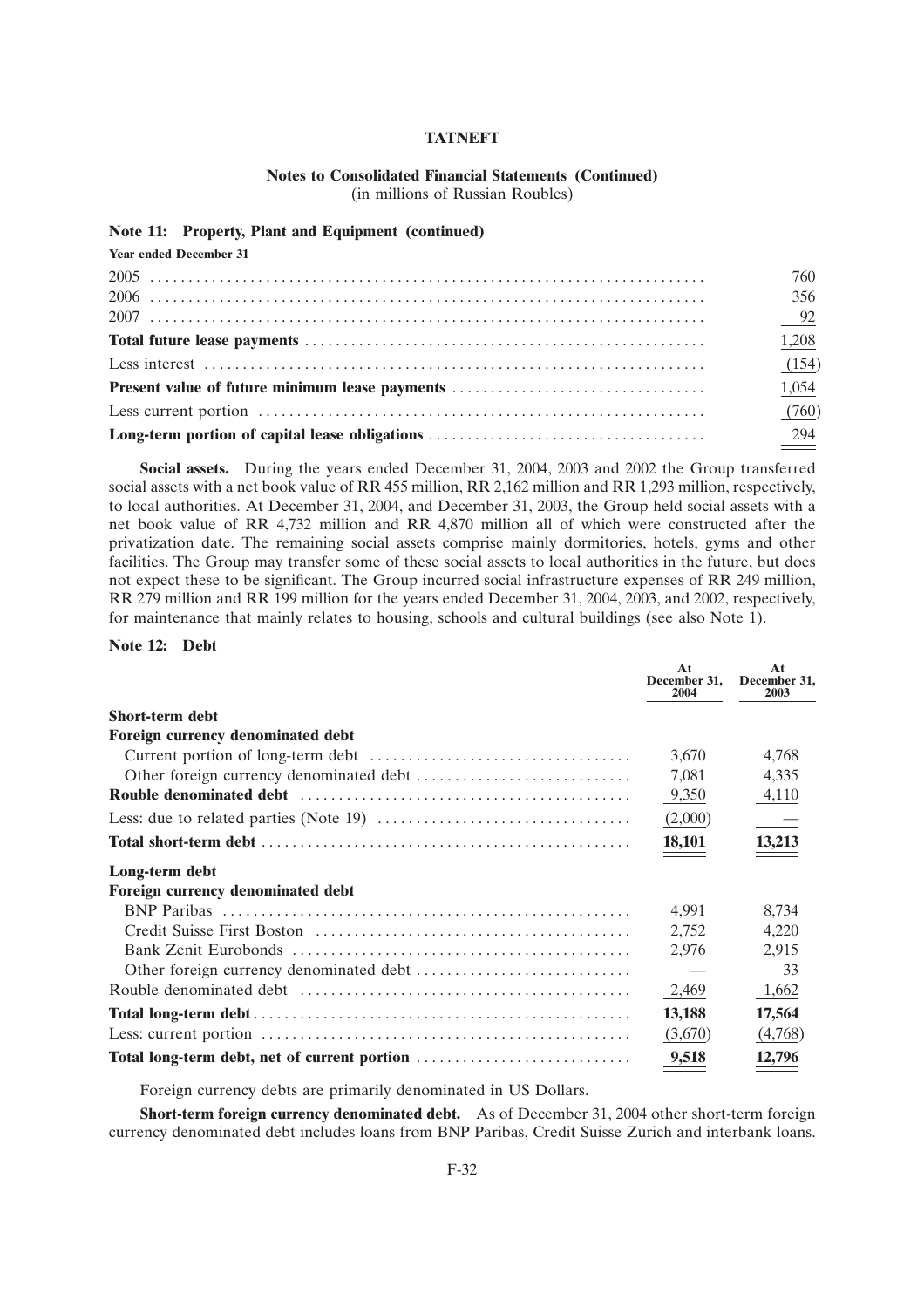## **Notes to Consolidated Financial Statements (Continued)**

(in millions of Russian Roubles)

#### **Note 12: Debt (continued)**

In December 2003 the Group entered into a RR 1,034 million (US \$35 million) one month revolving overdraft facility with Credit Suisse Zurich. The monthly revolving loan bears interest at 2.85% per annum and is collateralized by crude oil sales. The amount of loan outstanding as of December 31, 2004 was RR 789 million (US \$28.4 million).

In February 2004 the Group entered into a RR 1,825 million (US \$64 million) loan agreement with BNP Paribas. The loan bears interest at 1-month LIBOR plus 2.75% per annum, is collateralized by crude oil export contracts of 50 thousand tons per month and matures in January 2005. The amount of loan outstanding as of December 31, 2004 was RR 185 million (US \$ 6.7 million).

In August 2004 the Group entered into a RR 1,461 million (US \$50 million) loan agreement with BNP Paribas. The loan bears interest at 1-month LIBOR plus 2.75% per annum, is collateralized by crude oil export contracts of 50 thousand tons per month and matures in August 2005. The amount of loan outstanding as of December 31, 2004 was RR 1,387 million (US \$50 million).

Interbank loans from foreign banks of RR 4,720 million and RR 2,723 million as at December 31, 2004 and December 31, 2003 had effective average interest rates of 5% and 6% per annum, respectively.

**Short-term Russian Rouble denominated debt.** Russian Rouble denominated short-term debt is primarily comprised of loans with Russian banks. Short-term Rouble denominated loans of RR 7,350 million and RR 4,110 million bear contractual interest rates of 8% to 10% and 10% to 20% per annum for the periods ended December 31, 2004 and December 31, 2003, respectively. The loans are collateralized by the assets of the Group.

In September 2004 the Group entered into a RR 2,000 million loan agreement with OAO ''Svyazinvestneftekhim'', a company controlled by the Tatarstan government. The amount of loan outstanding as of December 31, 2004 was RR 2,000 million. The loan interest rate is 0.01% per annum. The loan was redeemed in February 2005.

Weighted-average interest rate for short-term debt, excluding short-term portion of long-term debt, as of December 31, 2004 and 2003 was 6.15% and 6.85%, respectively.

**Long-term foreign currency denominated debt.** In October 2002, the Group entered into loan agreement with BNP Paribas for US \$300 million. The amount outstanding under this loan as of December 31, 2004 was RR 4,991 million. The loan proceeds are payable in two tranches. The first tranche in the amount US \$125 million bears interest of LIBOR plus 4.25% per annum. The second tranche in the amount US \$175 million bears interest of LIBOR plus 3.75%, per annum. The loan is collateralized by crude oil export contracts of 120 thousand tons per month, and matures in October 2007. The loan agreements require compliance with certain financial covenants including, but not limited to, minimum levels of consolidated tangible net worth, and maximum debt and interest coverage ratios.

In March 2002 the Group entered into a US \$200 million loan agreement with Credit Suisse First Boston. The amount of loan outstanding as of December 31, 2004 was RR 2,752 million (US \$99 million). The loan bears interest at LIBOR plus 3.78% per annum, is collateralized by crude oil export contracts of 80 thousand tons per month and matures in March 2007.

In the years ended December 31, 2004, 2003 and 2002 the Group was in compliance with all covenants required by the loan agreements except for the covenant relating to the US \$300 million debt facility with BNP Paribas and US \$200 million debt facility with Credit Suisse First Boston which required the provision of its audited consolidated US GAAP financial statements for the year ended December 31, 2004 and interim consolidated financial information for the six months ended June 30, 2005 which were required to be sent to the banks by July 31, 2005 and by November 30, 2005, respectively.

**Eurobonds.** Eurobonds issued represent internationally traded long-term Notes issued by a banking subsidiary of the Group on June 12, 2003 with a face value of US \$125 million and interest rate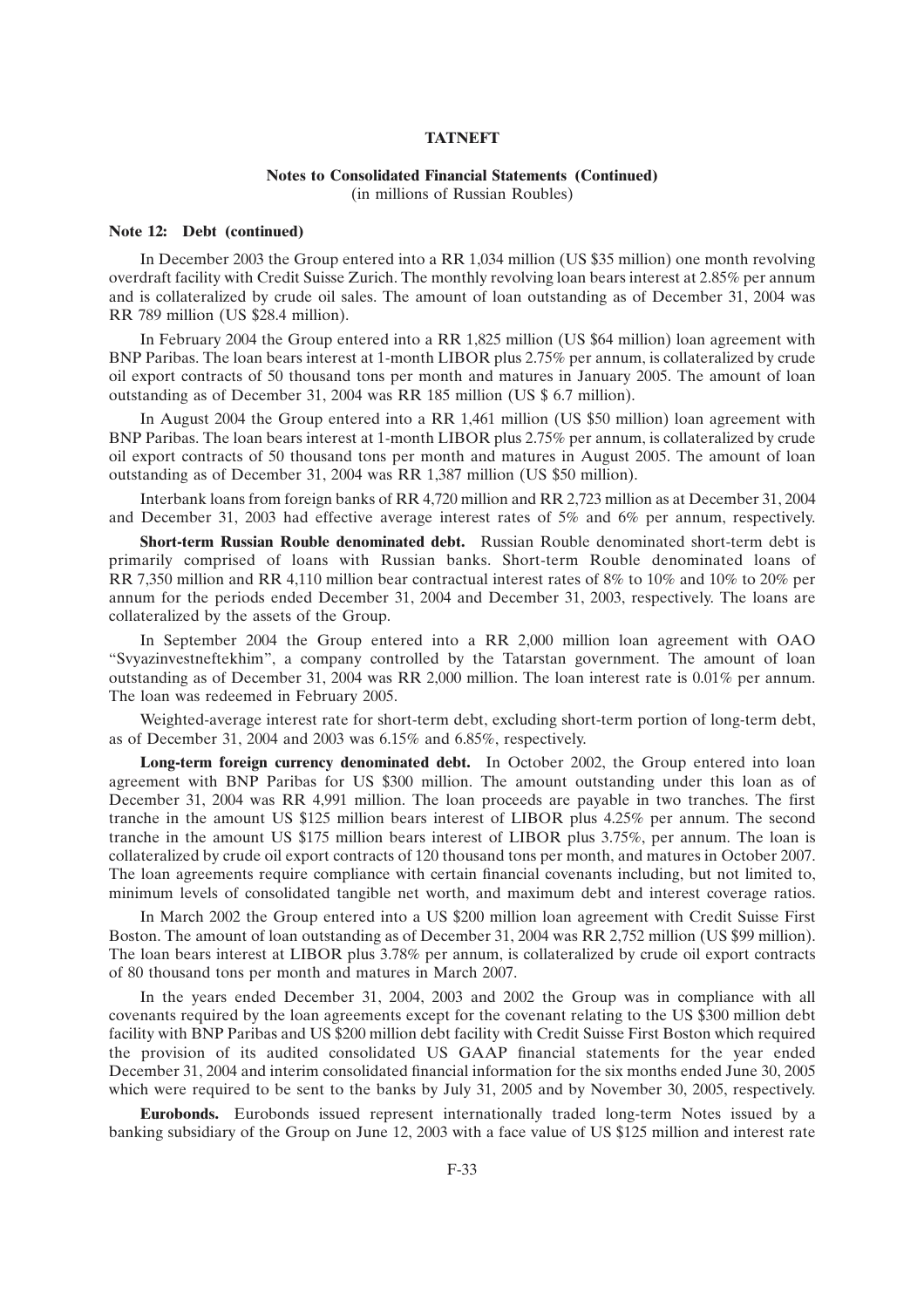## **Notes to Consolidated Financial Statements (Continued)**

(in millions of Russian Roubles)

#### **Note 12: Debt (continued)**

of 9.25% payable semi-annually in arrears on June 12 and December 12. The issue matures on June 12, 2006. The effective interest rate on the Eurobonds is 10%. The entire amount of Eurobonds outstanding at December 31, 2004 was RR 2,976 million. The Group is in compliance with the covenant of the financing agreement to maintain a specified capital adequacy ratio. The Group performs trading operations with its eurobonds.

**Long-term Russian Rouble denominated debt.** Long-term Russian Rouble denominated debt includes RR-denominated bonds issued by the Group on March 25, 2004 with a face value RR 1,000 million maturing in March 2007. The bonds carry a coupon yield of 8.69% for the first and second payments due in September 2004 and March 2005. Subsequent coupon yields are determined by the Chairman of the Board of Bank Zenit. On March 23, 2004, Bank Zenit issued an offer letter committing to redeem the bonds at face value plus coupon on March 24, 2005, the date of the second coupon payment. Also long-term Russian Rouble denominated debt includes debentures and other loans bearing interest rates from 9% to 19%. Debentures outstanding as of December 31, 2004 amounted to RR 1,166 million. Other loans represent non-banking loans. The loans mature between July 2005 to June 2015.

The fair value of the Group's long-term debt is similar to its book value. Fair value assessment is subject to considerable uncertainty.

Aggregate maturities of long-term debt outstanding at December 31, 2004 are as follows:

| 3.670                |
|----------------------|
| 6.848                |
| 2.460                |
| 50                   |
| 109                  |
| 20                   |
| 31                   |
| $\underline{13,188}$ |

#### **Note 13: Notes payable and banking customer deposits**

Notes payable are as follows:

| At December 31, At December 31,<br>2004 | 2003    |
|-----------------------------------------|---------|
| 6.444                                   | 3.739   |
| 2.998                                   | 4.694   |
| (6.615)                                 | (6,948) |
| 2,827                                   | 1,485   |

Bank notes payable as of December 31, 2004 include short-term and long-term notes payable of Zenit Bank in the amounts of RR 5,903 million and RR 292 million, respectively, and short-term notes payable of Devon Credit Bank in the amount of RR 249 million. Bank notes payable for the year ended December 31, 2003 include short-term and long-term notes payable of Zenit Bank in the amounts of RR 3,528 million and RR 20 million, respectively, and short-term notes payable of Devon Credit Bank in the amount of RR 191 million. Bank notes payable bear contractual interest rates ranging from 1% to 7% both in 2004 and 2003.

Other notes payable as of December 31, 2004 include short-term and long-term trade promissory notes payable to third parties and bear contractual interest rates ranging from 1% to 9%, respectively.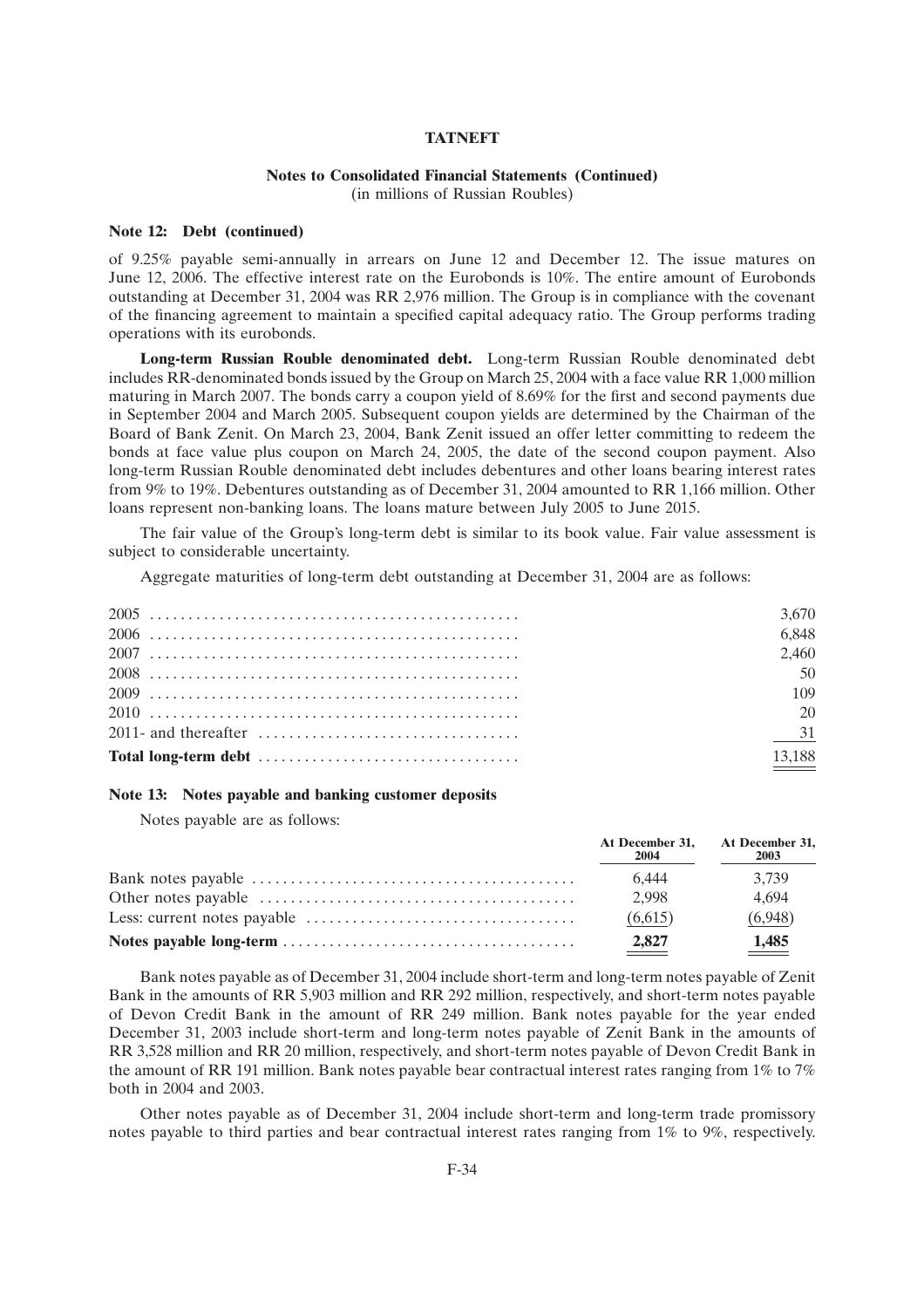# **Notes to Consolidated Financial Statements (Continued)**

(in millions of Russian Roubles)

### **Note 13: Notes payable and banking customer deposits (continued)**

Long-term notes payable in the amounts of RR 1,774 million, RR 954 million and RR 99 million outstanding at December 31, 2004 are payable in 2006, 2007 and after 2008, respectively.

Banking customer deposits are as follows:

| At December 31,<br>2004 | At December 31,<br>2003 |
|-------------------------|-------------------------|
| 16.849                  | 9.546                   |
| 7.748                   | 8.556                   |
| (20,552)                | (16,665)                |
| (2.745)                 | (100)                   |
| 1,300                   | 1,337                   |

Contractual interest rates were 7% and 9% for Russian Rouble interest deposits, and 6% and 6% for foreign currency interest deposits for the periods ended December 31, 2004 and 2003, respectively.

The carrying values of notes payable and banking customer deposits approximate their fair values.

Long-term banking customer deposits in the amount of RR 1,300 million outstanding at December 31, 2004 are payable in 2006-2011.

#### **Note 14: Other Accounts Payable and Accrued Liabilities**

Other accounts payable and accrued liabilities are as follows:

|                                                                             | At December 31.<br>2004 | At December 31,<br>2003 |
|-----------------------------------------------------------------------------|-------------------------|-------------------------|
|                                                                             | 2.265                   | 2.105                   |
|                                                                             | 1.640                   | 1,174                   |
|                                                                             | 519                     | 175                     |
|                                                                             | 414                     | 384                     |
|                                                                             | 218                     | 113                     |
|                                                                             | 63                      | 505                     |
| Current portion of asset retirement obligations (Note 11) $\dots\dots\dots$ | 14                      | 135                     |
|                                                                             |                         | 33                      |
|                                                                             | 1,672                   | 803                     |
| Total other accounts payable and accrued liabilities                        | 6,805                   | 5,427                   |

## **Note 15: Taxes**

Deferred income taxes reflect the impact of temporary differences between the amount of assets and liabilities recognized for financial reporting purposes and such amounts recognized for statutory tax purposes. Deferred tax assets (liabilities) are comprised of the following at December 31, 2004 and 2003: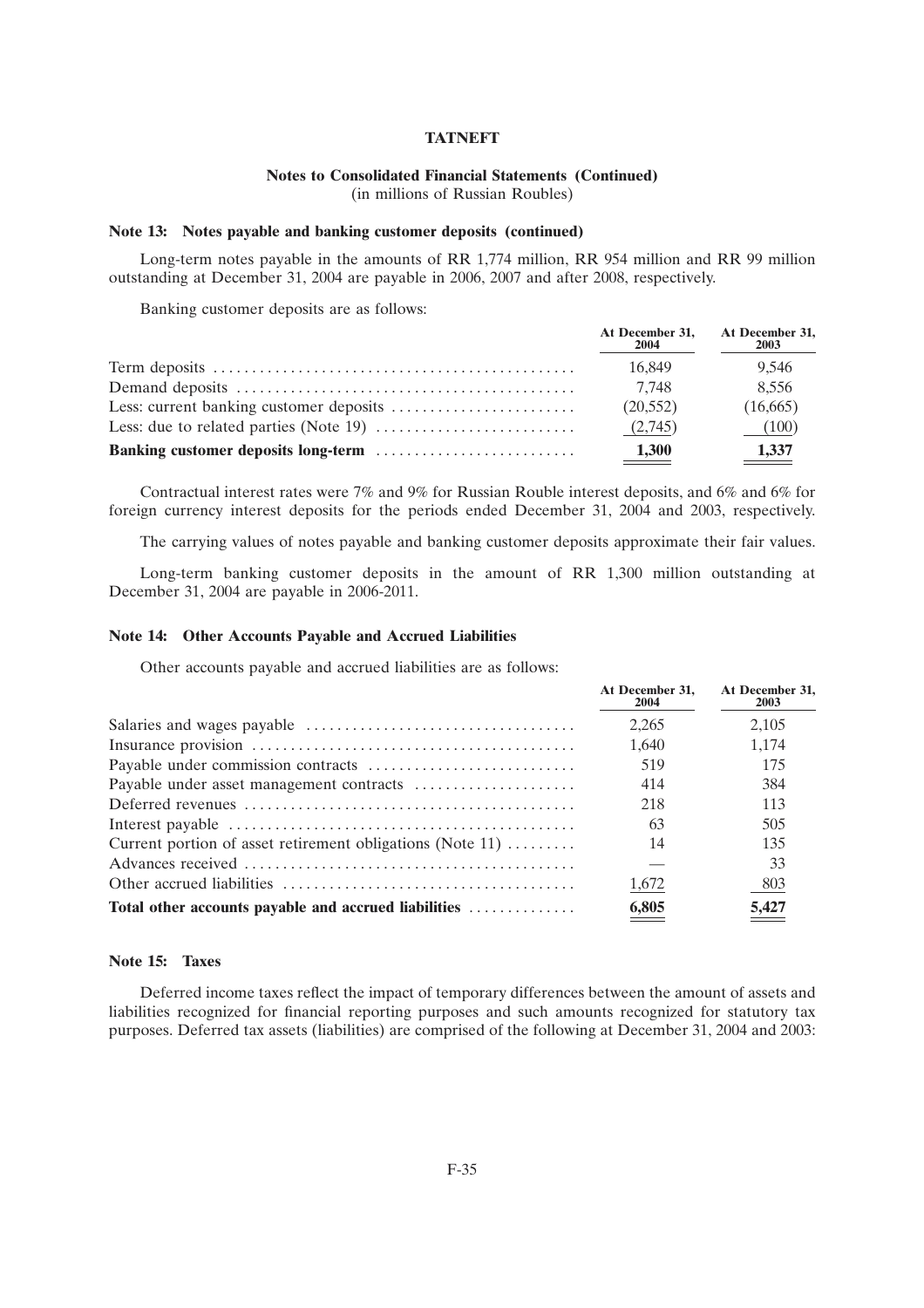## **Notes to Consolidated Financial Statements (Continued)**

(in millions of Russian Roubles)

## **Note 15: Taxes (continued)**

| At December 31.<br>2004 | At December 31.<br>2003 |
|-------------------------|-------------------------|
| 130                     |                         |
| 253                     | 241                     |
| 215                     | 66                      |
| 210                     | 119                     |
| 410                     | 22                      |
| 1,218                   | 451                     |
| (21,897)                | (21, 177)               |
| (271)                   |                         |
| (480)                   | (353)                   |
| (866)                   | (388)                   |
| (23,514)                | (21,918)                |
| (22,296)                | (21, 467)               |

At December 31, 2004 and 2003, deferred taxes were classified in the consolidated balance sheet as follows:

| At December 31, At December 31,<br>2004 | 2003      |
|-----------------------------------------|-----------|
| 694                                     |           |
|                                         | (196)     |
| (22.990)                                | (21,271)  |
| (22,296)                                | (21, 467) |

Presented below is a reconciliation between the provision for income taxes and taxes determined by applying the statutory tax rate to income before income taxes:

|                                                  | <b>Year ended</b><br>2004 | <b>Year ended</b><br>December 31, December 31, December 31,<br>2003 | <b>Year ended</b><br><b>2002</b> |
|--------------------------------------------------|---------------------------|---------------------------------------------------------------------|----------------------------------|
|                                                  |                           |                                                                     | (restated)                       |
| Income before income taxes and minority interest | 35,296                    | 14,657                                                              | 19,304                           |
| Theoretical income tax expense at statutory rate | 8.471                     | 3,518                                                               | 4,633                            |
| Increase (reduction) due to:                     |                           |                                                                     |                                  |
|                                                  |                           |                                                                     | 2.244                            |
|                                                  | 1.766                     | 1.131                                                               | 434                              |
|                                                  | (100)                     | (275)                                                               | (2,195)                          |
|                                                  | 724                       | 208                                                                 | - 247                            |
|                                                  | 10,861                    | 4,582                                                               | 5,363                            |

No provision has been made for additional income taxes of RR 2,760 million on undistributed earnings of a foreign subsidiary. These earnings have been and will continue to be reinvested. These earnings could become subject to additional tax of approximately RR 414 million if they were remitted as dividends.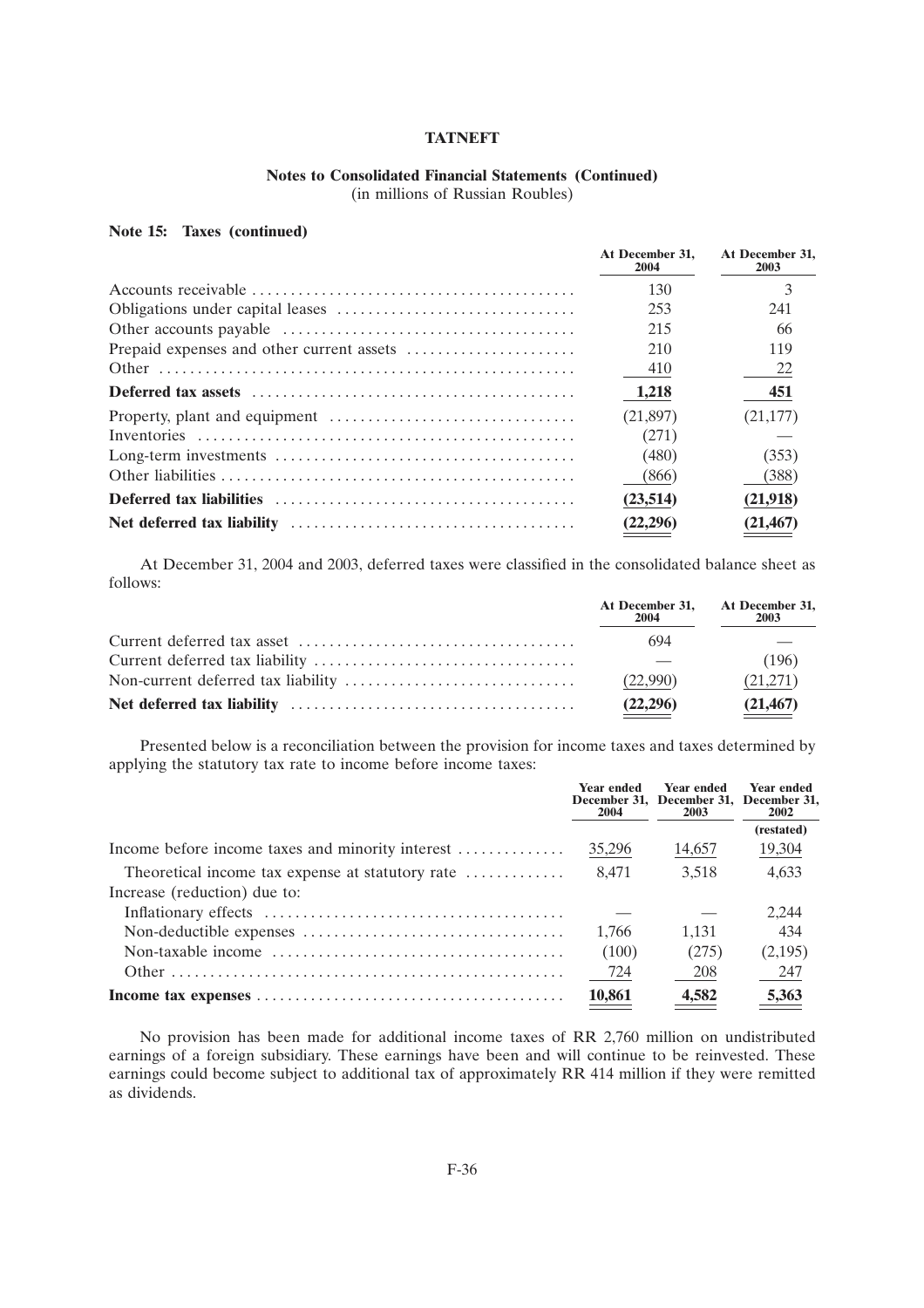### **Notes to Consolidated Financial Statements (Continued)**

(in millions of Russian Roubles)

#### **Note 15: Taxes (continued)**

The Company is subject to a number of taxes other than income taxes, which are detailed as follows:

| <b>Year ended</b><br>2004 | <b>Year ended</b><br>December 31, December 31, December 31,<br><b>2003</b> | <b>Year ended</b><br>2002 |
|---------------------------|----------------------------------------------------------------------------|---------------------------|
| 26.418                    | 19.818                                                                     | 16.940                    |
| 29.232                    | 18,174                                                                     | 11.890                    |
| 1.548                     | 2.031                                                                      | 104                       |
| 1.252                     | 1.389                                                                      | 1.336                     |
|                           |                                                                            | 1.079                     |
| $\overline{4}$            | 686                                                                        | 108                       |
| 1,133                     | 1,280                                                                      | 531                       |
| 59,587                    | 43,378                                                                     | 31,988                    |

Export tariffs and excise taxes are included in revenues in the consolidated statements of operations and comprehensive income.

Effective January 1, 2002, the unified production tax was introduced and replaced the mineral restoration tax, royalty tax and excise tax on crude oil production. Through December 31, 2003, the base rate for the unified production tax was set at RR 340 per ton of crude oil produced and adjusted monthly depending on the market price of Urals blend and the Rouble exchange rate. The tax becomes zero if the Urals blend price falls to or below US \$8.00 per barrel. Due to a change in legislation, from January 1, 2004 the base rate for the unified production tax increased to RR 347 per metric ton of crude oil produced. Effective from January 1, 2005 the base tax rate for the unified production tax was increased from RR 347 to RR 419 per ton of crude oil and non-taxable threshold was increased from US \$8.00 per barrel to US \$9.00 per barrel. From January 1, 2007, the unified production tax rate is set by law at 16.5% of the value of extracted crude oil which may be calculated by either reference to actual sale prices of natural resources or the deemed value of natural resources net of Value Added Tax (''VAT'') less export duties, transportation expenses and certain other distribution expenses.

The Russian government has recently revised the Russian tax system. The new tax system is intended to reduce the number of taxes and the overall tax burden on businesses and to simplify the tax laws. However, the revised tax system relies heavily on the judgments of local tax officials and fails to address many of the existing problems. Even in the event of further reforms to tax legislation, they may not result in a reduction of the tax burden on Russian companies and the establishment of a more efficient tax system. Conversely, they may introduce additional tax collection measures. Accordingly, the Group may have to pay significantly higher taxes, which could have a material adverse effect on its business.

#### **Note 16: Share Capital, Additional Capital and Other Comprehensive Income**

**Authorized share capital.** At December 31, 2004 the authorized share capital consists of 2,178,690,700 voting common shares and 147,508,500 non-voting preferred shares; both classes of shares have a nominal value of RR 1.00 per share.

**Golden share.** OAO *Svyazinvestneftekhim*, a company wholly owned by the government of Tatarstan, as of December 31, 2004 holds approximately 33.59% of the Company's capital stock. These shares were contributed to Svyazinvestneftekhim by the Ministry of Land and Property Relations of Tatarstan in 2003. Tatarstan also holds a ''Golden Share'' — a special governmental right—in Tatneft. The exercise of its powers under the Golden Share enables the Tatarstan government to appoint one representative to the Board of Directors and Revision Committee of the Company and to veto certain major decisions, including those relating to changes in the share capital, amendments to the Charter,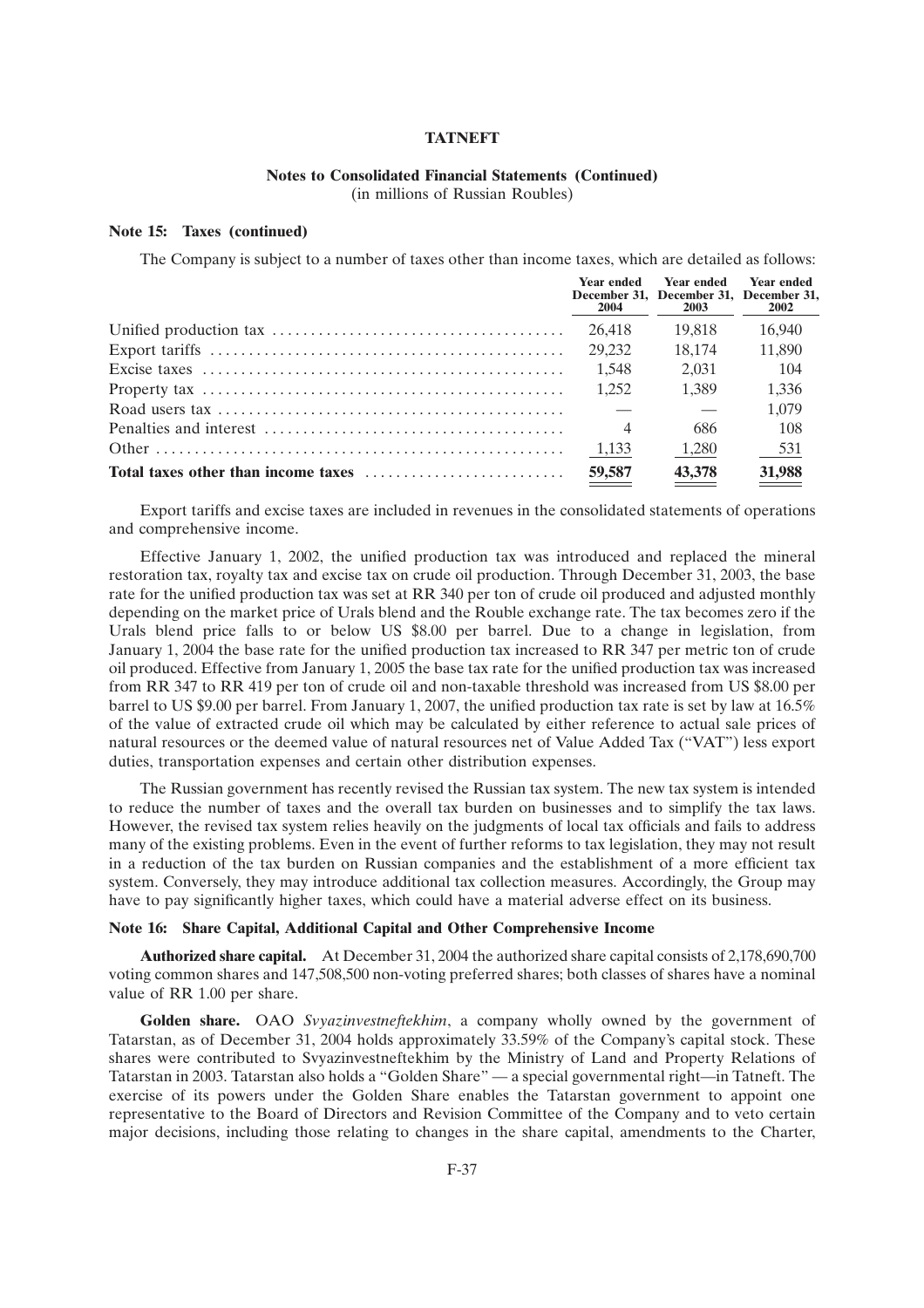#### **Notes to Consolidated Financial Statements (Continued)** (in millions of Russian Roubles)

#### **Note 16: Share Capital, Additional Capital and Other Comprehensive Income (continued)**

liquidation or reorganization and ''major'' and ''interested party'' transactions as defined under Russian law. The Golden Share currently has an indefinite term. The Tatarstan government also controls a number of the Company's suppliers and contractors, such as the electricity producer OAO Tatenergo and the petrochemicals company OAO *Nizhnekamskneftekhim* (see also Note 1).

**Rights attributable to preferred shares.** Unless a different amount is approved at the annual shareholders meeting, preferred shares earn dividends equal to their nominal value. The amount of a dividend for a preferred share may not be less than the amount of a dividend for a common share.

Preferred shareholders may vote at meetings only on the following decisions:

- the amendment of the dividends payable per preferred share;
- the issuance of additional shares with rights greater than the current rights of preferred shareholders; and
- the liquidation or reorganization of the Company.

The decisions listed above can be made only if approved by 75% of preferred shareholders.

Holders of preferred shares acquire the same voting rights as holders of common shares in the event that dividends are either not declared, or declared but not paid, on preferred shares. On liquidation, the shareholders are entitled to receive a distribution of net assets. Under Russian Joint Stock Companies Law and the Company's charter in case of liquidation preferred shareholders have priority over ordinary shareholders to be paid declared but unpaid dividends on preferred shares and the liquidation value of preferred shares, if any.

**Amounts available for distribution to shareholders.** Amounts available for distribution to shareholders are based on the Company's non-consolidated statutory accounts prepared in accordance with RAR, which differ significantly from US GAAP (see Note 2). The statutory accounts are the basis for profit distribution and other appropriations. Russian legislation identifies the basis of distribution as the current period net profit calculated in accordance with RAR. However, this legislation and other statutory laws and regulations dealing with distribution rights are open to legal interpretation. For the years ended December 31, 2004 and 2003, the Company had a statutory current profit of RR 24,626 million and RR 11,415 million, respectively, as reported in the published statutory accounts of the Company.

At the extraordinary general meeting of shareholders on November 6, 2004, interim dividends of RR 0.67 per common share and RR 1.00 per preferred share, expressed in nominal Russian Roubles, were approved for the nine months ended September 30, 2004 for all shareholders.

**Net income per share.** Under the two-class method of computing net income per share, net income is computed for common and preferred shares according to dividends declared and participation rights in undistributed earnings. Under this method, net income is reduced by the amount of dividends declared in the current period for each class of shares, and the remaining income is allocated to common and preferred shares to the extent that each class may share in income if all income for the period had been distributed.

**Other comprehensive income.** The balance of accumulated other comprehensive income as reported on the consolidated balance sheet consists of the following components: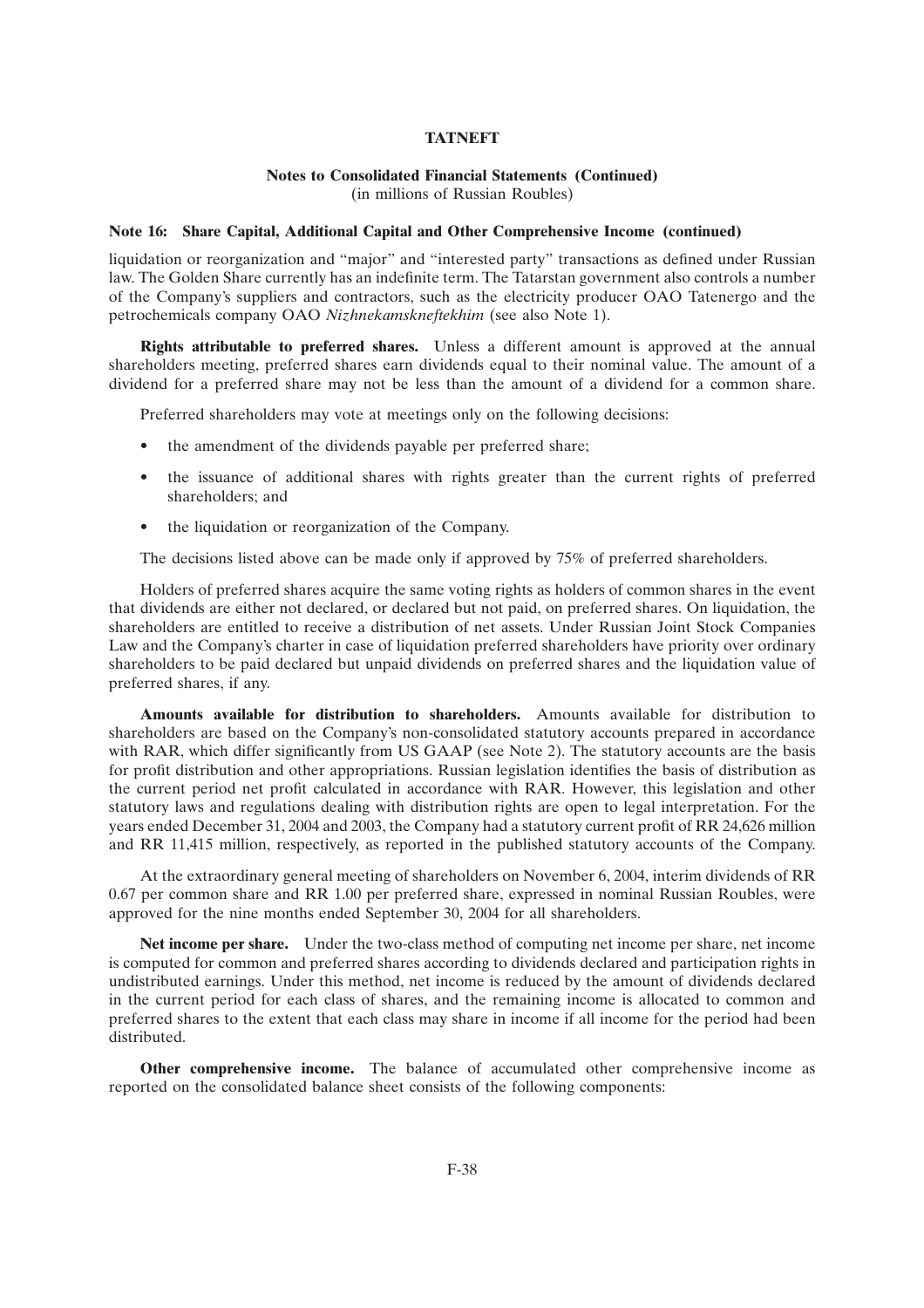## **Notes to Consolidated Financial Statements (Continued)**

(in millions of Russian Roubles)

## **Note 16: Share Capital, Additional Capital and Other Comprehensive Income (continued)**

| Net unrealized gain on available-for-sale securities                                           |                           | At December 31,<br>2004   | At December 31,<br>2003                                             |  |
|------------------------------------------------------------------------------------------------|---------------------------|---------------------------|---------------------------------------------------------------------|--|
|                                                                                                |                           | 19                        |                                                                     |  |
| Net foreign currency translation adjustment gain                                               | 161                       |                           | 146                                                                 |  |
| Accumulated other comprehensive income                                                         | <b>180</b>                |                           | 189                                                                 |  |
|                                                                                                | <b>Year ended</b><br>2004 | <b>Year ended</b><br>2003 | <b>Year ended</b><br>December 31, December 31, December 31,<br>2002 |  |
|                                                                                                |                           |                           | (restated)                                                          |  |
| Income before cumulative effect of change in accounting                                        |                           |                           |                                                                     |  |
|                                                                                                | 23,410                    | 10,138                    | 13,470                                                              |  |
|                                                                                                | (1,932)                   | (217)                     | (239)                                                               |  |
|                                                                                                | (296)                     | (148)                     | (148)                                                               |  |
| Income available to common and preferred shareholders, net of                                  |                           |                           |                                                                     |  |
|                                                                                                | 21,182                    | 9,773                     | 13,083                                                              |  |
| <b>Basic:</b><br>Weighted average number of shares outstanding (millions of<br>shares):        |                           |                           |                                                                     |  |
|                                                                                                | 1,990                     | 1,983                     | 1,991                                                               |  |
|                                                                                                | 148                       | 148                       | 148                                                                 |  |
| Combined weighted average number of common and preferred                                       | 2,138                     | 2,131                     | 2,139                                                               |  |
| Basic net income per share before cumulative effect of changes in<br>accounting principle (RR) |                           |                           |                                                                     |  |
|                                                                                                | 10.88                     | 4.70                      | 6.24                                                                |  |
|                                                                                                | 11.91                     | 5.59                      | 7.12                                                                |  |
| Cumulative effect of changes in accounting principle (RR)                                      |                           |                           |                                                                     |  |
|                                                                                                |                           | 2.23                      |                                                                     |  |
|                                                                                                |                           | 2.23                      |                                                                     |  |
| Basic net income per share (RR)                                                                |                           |                           |                                                                     |  |
|                                                                                                | 10.88                     | 6.93                      | 6.24                                                                |  |
|                                                                                                | 11.91                     | 7.82                      | 7.12                                                                |  |
| <b>Diluted:</b>                                                                                |                           |                           |                                                                     |  |
| Weighted average number of shares outstanding (millions of<br>shares):                         |                           |                           |                                                                     |  |
|                                                                                                | 1,998                     | 1,988                     | 1,993                                                               |  |
|                                                                                                | 148                       | 148                       | 148                                                                 |  |
| Combined weighted average number of common and preferred                                       | 2,146                     | 2,136                     | 2,141                                                               |  |
| Diluted net income per share before cumulative effect of changes                               |                           |                           |                                                                     |  |
| in accounting principle (RR)                                                                   |                           |                           |                                                                     |  |
|                                                                                                | 10.84                     | 4.68                      | 6.23                                                                |  |
|                                                                                                | 11.87                     | 5.58                      | 7.11                                                                |  |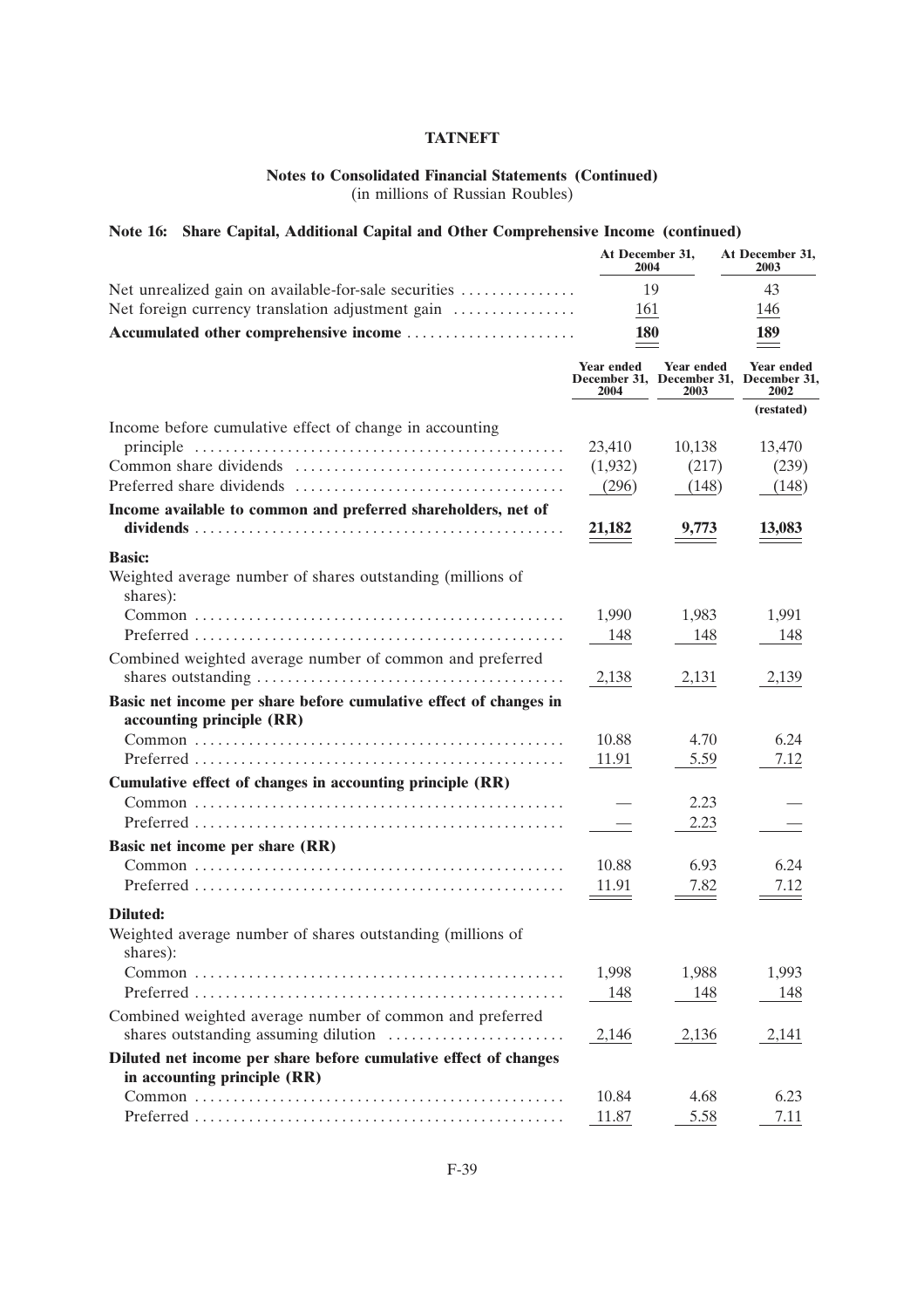#### **Notes to Consolidated Financial Statements (Continued)** (in millions of Russian Roubles)

#### **Note 16: Share Capital, Additional Capital and Other Comprehensive Income (continued)**

|                                                           | <b>Year ended</b><br>2004 | <b>Year ended</b><br>December 31, December 31, December 31,<br>2003 | <b>Year ended</b><br>2002 |
|-----------------------------------------------------------|---------------------------|---------------------------------------------------------------------|---------------------------|
|                                                           |                           |                                                                     | (restated)                |
| Cumulative effect of changes in accounting principle (RR) |                           |                                                                     |                           |
|                                                           |                           | 2.22                                                                |                           |
|                                                           |                           | 2.22                                                                |                           |
| Diluted net income per share (RR)                         |                           |                                                                     |                           |
|                                                           | 10.84                     | 6.90                                                                | 6.23                      |
|                                                           | 11.87                     | 7.80<br>$\sim$                                                      | 7.11                      |

**Minority interest.** Minority interest is adjusted by dividends paid by the Group's subsidiaries amounting to RR 394 million at December 31, 2004 (at December 31, 2003—RR 112 million).

### **Note 17: Stock-Based Compensation**

On December 31, 2000 the Board of Directors of the Company approved the Company stock compensation plan (the "Plan") for senior management and directors of the Company. Under the provisions of the Plan the Company is entitled to issue options to its directors and senior management on an annual basis based on approval of the Board of Directors. The Board of Directors determines the number and exercise price of options as well as their expiration and vesting periods. In accordance with the Plan for all options issued, the Company reserves the right to repurchase outstanding options at the price determinable as the maximum weighted average daily market price for the preceding three years for trades on the Moscow Interbank Currency Exchange less the exercise price of the option.

Option issuance must be registered with the Federal Financial Markets Service (formerly the Federal Commission for the Securities Markets of the Russian Federation) within one year after the approval of the Board of Directors. After registration, the number of options, their exercise prices and other conditions are communicated to the eligible person usually within three weeks after registration through the signing of a security sales contract between the Company or its subsidiary and such person. On the signing date, the option holder pays the non-refundable portion of the exercise price and the remaining amount is payable on the exercise date. The vesting period commences from the date of signing (the grant date).

All options issued in 2003 and 2002 vest in 270 days from the grant date and expire in 365 days after the grant date. Each option gives the option holders the right to purchase one share of the Company. Since the options are granted with an option repurchase feature and because the Company expects to repurchase the stock options after vesting, variable accounting for stock-based compensation under APB No. 25, ''*Accounting for Stock Issued to Employees*'', and related Interpretations is applied. The compensation cost is determined prospectively as an excess of repurchase price over the exercise price of the option until full vesting is achieved. Total compensation cost is allocated rateably over the vesting period and a corresponding liability recorded in other accounts payable and accrued liabilities.

In 2004 the Company issued 10,028,000 performance-related bonus certificates for its senior management and directors with the right to repurchase outstanding options at the price determinable as the maximum weighted average daily market price for the preceding three years for trades on the Moscow Interbank Currency Exchange less the exercise price of option. These bonus certificates vest in 197 days. The exercise price is determined as the sum total of the par value of the underlying stock and the minimum weighted average daily market price for the preceding two years for trades on the Moscow Interbank Currency Exchange, as of the grant date.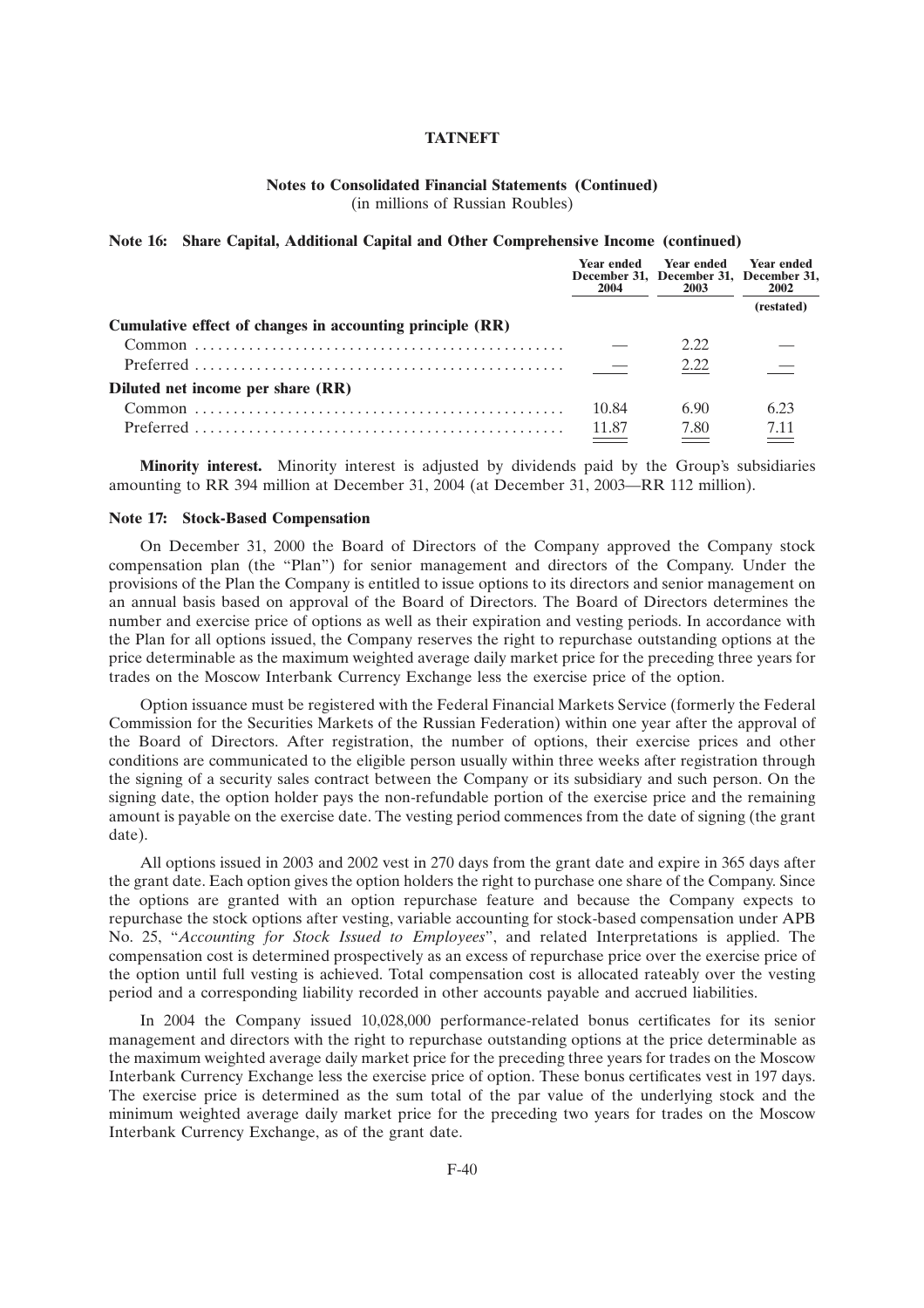### **Notes to Consolidated Financial Statements (Continued)**

(in millions of Russian Roubles)

#### **Note 17: Stock-Based Compensation (continued)**

In 2004 and 2003 the Company repurchased the options granted in 2003 and 2002 through cash settlement at the price of RR 40.26 and RR 27.00 per option, respectively. The amount of compensation expense in respect of the Plan recognized in the consolidated statements of operations for the years ended December 31, 2004 and 2003 was RR 426 million and RR 179 million, respectively.

The following table summarizes the stock option activity for the periods presented:

|                                  | 2004          |       | 2003          |              | 2002          |       |
|----------------------------------|---------------|-------|---------------|--------------|---------------|-------|
|                                  | <b>Shares</b> | Price | <b>Shares</b> | Price        | <b>Shares</b> | Price |
| Outstanding, beginning of        |               |       |               |              |               |       |
| $\text{year}$                    | 9,300,000     | 11.70 | 9,300,000     | <b>10.50</b> | 9,395,000     | 0.10  |
| $Grand$                          | 10,028,000    | 11.70 | 9,300,000     | 11.70        | 9,300,000     | 10.50 |
| Repurchased                      | (9,300,000)   | 11.70 | (9,300,000)   | 10.50        | (9,395,000)   | 0.10  |
| Outstanding, end of year         | 10,028,000    | 11.70 | 9,300,000     | 11.70        | 9,300,000     | 10.50 |
| Exercisable, end of year $\dots$ |               |       |               |              |               |       |

The remaining lives of options outstanding at December 31, 2004, 2003 and 2002 were 0.04, 0.50 and 0.70 years, respectively.

The fair value of the Group's stock options is the estimated present value at the date of grant using the Black-Scholes option pricing model with the following assumptions.

|                         | 2004  | Year ended Year ended<br>December 31, December 31, December 31,<br>2003 | <b>Year ended</b><br><b>2002</b> |
|-------------------------|-------|-------------------------------------------------------------------------|----------------------------------|
|                         |       | 36.42                                                                   | 17.85                            |
| <b>Assumption used:</b> |       |                                                                         |                                  |
|                         | $7\%$ | 6%                                                                      | 19%                              |
|                         | 2%    | $1\%$                                                                   | $1\%$                            |
|                         | 36%   | 36%                                                                     | 38%                              |
|                         |       |                                                                         |                                  |

The Black-Scholes option pricing model was developed for use in estimating the fair value of traded options that have no vesting restrictions and are fully transferable. In addition, this option pricing model requires the input of highly subjective assumptions, including the expected stock price volatility.

#### **Note 18: Segment Information**

The Group's business activities are conducted predominantly through four business segments: exploration and production, refining and marketing, petrochemicals, and banking. The segments were determined by the way management recognizes the segments within the Group for making operating decisions.

Exploration and production segment activities consist of oil extraction by production divisions. Intersegment sales in exploration and production constitute transfers of crude oil and gas from production divisions to the refining and marketing divisions and subsidiaries.

The Group's investments in equity method investees and equity in the net income of investees accounted for by the equity method are included within exploration and production segments, as the Group's major equity investees are engaged in exploration and production activities with an exception of the investment in OAO AK Bars Bank. The investment and equity in the net income of OAO AK Bars Bank are included within banking segment. The Group's investments and equity in the income of the equity investees are disclosed in Note 7.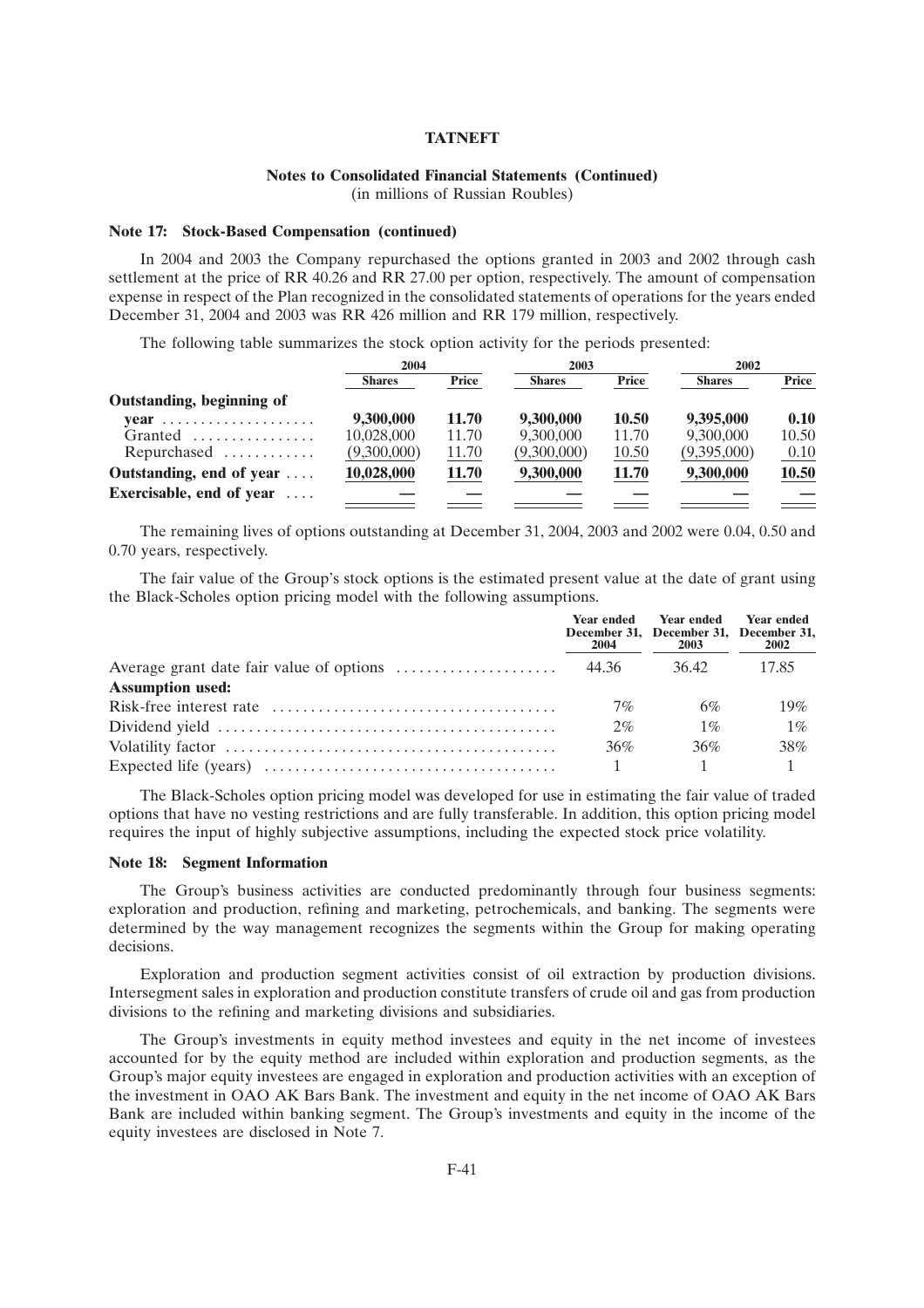## **Notes to Consolidated Financial Statements (Continued)**

(in millions of Russian Roubles)

#### **Note 18: Segment Information (continued)**

Refining and marketing comprises purchases and sales of crude oil and refined products from the Group's own production divisions and third parties, own refining activities and retailing operations. As in prior years, the Company sold significant volumes of oil to intermediaries, which refine oil in domestic refineries, and purchased refined products processed from its oil.

Sales of petrochemical products include sales of petrochemical raw materials and refined products, which are used in production of tires. Sales of tires are disclosed by geographic segment for the reporting periods.

Other sales include revenues from ancillary services provided by the specialized subdivisions and subsidiaries of the Group, such as sales of oilfield equipment and drilling services provided to other companies in Tatarstan, revenues from the sale of auxiliary petrochemical related services and materials as well as other business activities, which do not constitute reportable business segments.

In accordance with SFAS No. 131 ''*Disclosures about Segments of an Enterprise and Related Information*" the Group reports bank interest revenue net of interest expense since a majority of the banking segment's revenues are from interest and the management relies primarily on the ''spread'' between interest revenue and interest expense (net interest revenue) to assess performance of the segment and to make resource allocation decisions.

For the years ended December 31, 2004, 2003 and 2002 the Group had one customer which accounted for RR 54,499 million, RR 34,249 million and RR 19,258 million of sales, which represents 26%, 22% and 13% of total sales, respectively. These sales are included within refining and marketing revenues. Management does not believe that the Group is reliant on any particular customer.

The Group evaluates performance of its reportable operating segments and allocates resources based on income or losses before income taxes and minority interest not including non-banking net interest expense and monetary effects. Segment accounting policies are the same as those disclosed in Note 3. Intersegment sales are at prices that approximate market.

**Segment sales and other operating revenues.** Reportable operating segment sales and other operating revenues are stated in the following table:

|                                   | <b>Year ended</b><br>December 31.<br>2004 | <b>Year ended</b><br>December 31,<br>2003 | Year ended<br>December 31.<br>2002 |
|-----------------------------------|-------------------------------------------|-------------------------------------------|------------------------------------|
| <b>Exploration and production</b> |                                           |                                           |                                    |
|                                   | 124,076                                   | 93,155                                    | 84,394                             |
|                                   | 124,076                                   | 93,155                                    | 84,394                             |
| <b>Refining and marketing</b>     |                                           |                                           |                                    |
|                                   | 19.727                                    | 11.346                                    | 11,901                             |
|                                   | 28,063                                    | 23,545                                    | 24,378                             |
|                                   | 47.790                                    | 34,891                                    | 36,279                             |
|                                   | 16,890                                    | 9.470                                     | 11,510                             |
|                                   | 3,546                                     | 336                                       | 30                                 |
|                                   | 20,436                                    | 9,806                                     | 11,540                             |
|                                   | 85,706                                    | 69.511                                    | 57,886                             |
|                                   | 28,512                                    | 19,950                                    | 19,968                             |
|                                   | 114,218                                   | 89,461                                    | 77,854                             |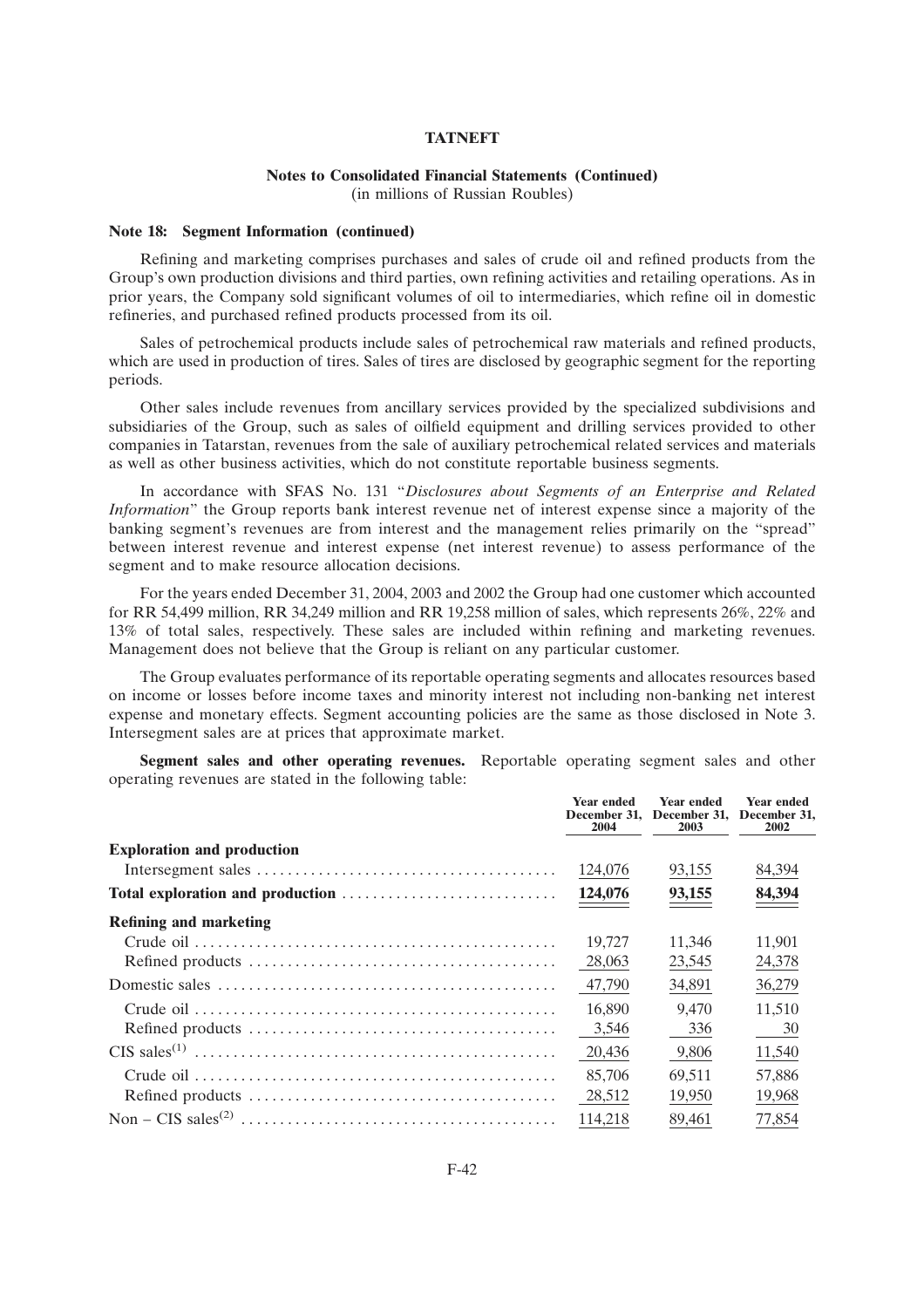## **Notes to Consolidated Financial Statements (Continued)**

(in millions of Russian Roubles)

## **Note 18: Segment Information (continued)**

|                                                                                                                      | <b>Year ended</b><br>December 31.<br>2004 | <b>Year ended</b><br>December 31,<br>2003 | <b>Year ended</b><br>December 31.<br>2002 |
|----------------------------------------------------------------------------------------------------------------------|-------------------------------------------|-------------------------------------------|-------------------------------------------|
|                                                                                                                      | 182,444                                   | 134,158                                   | 125,673                                   |
| <b>Petrochemicals</b>                                                                                                |                                           |                                           |                                           |
|                                                                                                                      | 294                                       | 233                                       | 322                                       |
| $Tires - domestic sales \dots \dots \dots \dots \dots \dots \dots \dots \dots \dots \dots \dots$                     | 9,510                                     | 7,764                                     | 7,046                                     |
|                                                                                                                      | 1,875                                     | 1,799                                     | 908                                       |
|                                                                                                                      | 977                                       | 739                                       | 814                                       |
|                                                                                                                      | 958                                       | 1,281                                     | 1,152                                     |
|                                                                                                                      | 13,614                                    | 11,816                                    | 10,242                                    |
| <b>Banking</b>                                                                                                       |                                           |                                           |                                           |
|                                                                                                                      | 241                                       | 530                                       | 335                                       |
|                                                                                                                      | 1,610                                     | 1,001                                     | 845                                       |
|                                                                                                                      | 1,851                                     | 1,531                                     | 1,180                                     |
|                                                                                                                      | 321,985                                   | 240,660                                   | 221,489                                   |
|                                                                                                                      | 10,156                                    | 9,177                                     | 10,038                                    |
|                                                                                                                      | (124, 611)                                | (93, 918)                                 | (85,051)                                  |
| Elimination of income from equity investments reported<br>separately in the consolidated statement of operations and |                                           |                                           |                                           |
|                                                                                                                      | (748)                                     | (101)                                     | (148)                                     |
| Total sales and other operating revenues                                                                             | 206,782                                   | 155,818                                   | 146,328                                   |

(1) CIS is an abbreviation for Commonwealth of Independent States (excluding the Russian Federation).

(2) Non-CIS sales of crude oil and refined products are mainly made to European markets.

**Segment earnings and assets**. Segment earnings are as follows:

|                                                  | Year ended<br>2004 | <b>Year ended</b><br>December 31, December 31, December 31,<br>2003 | Year ended<br>2002 |
|--------------------------------------------------|--------------------|---------------------------------------------------------------------|--------------------|
|                                                  |                    |                                                                     | (restated)         |
| <b>Segment earnings (loss)</b>                   |                    |                                                                     |                    |
|                                                  | 32,871             | 13.566                                                              | 18.227             |
|                                                  | 2.304              | 2.730                                                               | 2.627              |
|                                                  | 495                | (311)                                                               | (139)              |
|                                                  | 225                | 421                                                                 | 811                |
|                                                  | 35,895             | 16,406                                                              | $\frac{21,526}{2}$ |
|                                                  | 41                 | (225)                                                               | (1,042)            |
|                                                  |                    |                                                                     | 871                |
|                                                  | (640)              | (1,524)                                                             | (2,051)            |
| Income before income taxes and minority interest | 35,296             | 14,657                                                              | 19,304             |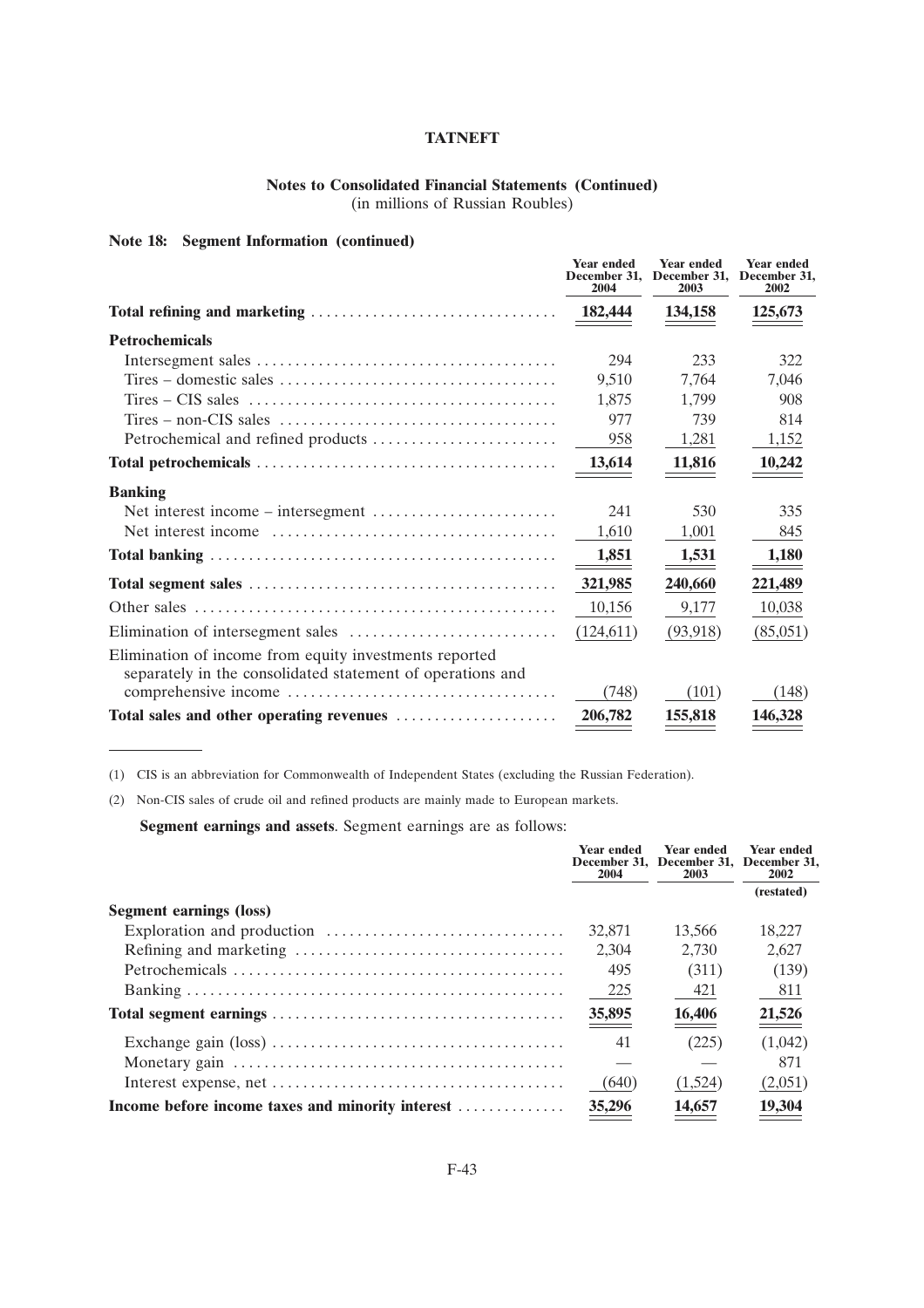## **Notes to Consolidated Financial Statements (Continued)**

(in millions of Russian Roubles)

## **Note 18: Segment Information (continued)**

Segment assets are as follows:

|               | At December 31.<br>2004 | At December 31,<br>2003 |
|---------------|-------------------------|-------------------------|
| <b>Assets</b> |                         |                         |
|               | 210.283                 | 186,023                 |
|               | 42.447                  | 38,814                  |
|               | 9.743                   | 8.924                   |
|               | 47,088                  | 28,956                  |
|               | 309,561                 | 262,717                 |

The Group's assets and operations are primarily located and conducted in Russia.

Segment depreciation, depletion and amortization and additions to property, plant and equipment are as follows:

|                                                        | <b>Year ended</b><br>2004 | <b>Year ended</b><br>December 31, December 31, December 31,<br>2003 | <b>Year ended</b><br>2002 |
|--------------------------------------------------------|---------------------------|---------------------------------------------------------------------|---------------------------|
|                                                        |                           |                                                                     | (restated)                |
| Depreciation, depletion and amortization               |                           |                                                                     |                           |
|                                                        | 7.271                     | 7.150                                                               | 5,938                     |
|                                                        | 821                       | 742                                                                 | 667                       |
|                                                        | 1,108                     | 924                                                                 | 912                       |
|                                                        | 37                        | 34                                                                  | 24                        |
| Total segment depreciation, depletion and amortization | 9,237                     | 8,850                                                               | <u>7,541</u>              |
| Additions to property, plant and equipment             |                           |                                                                     |                           |
|                                                        | 15.210                    | 21,320                                                              | 10.519                    |
|                                                        | 1.411                     | 2.766                                                               | 3.576                     |
|                                                        | 2,278                     | 1.768                                                               | 818                       |
|                                                        | 243                       | 86                                                                  | 612                       |
| Total additions to property, plant and equipment       | 19,142                    | 25,940                                                              | 15,525                    |

#### **Note 19: Related Party Transactions**

Transactions are entered into with significant shareholders, directors and companies with which the Group has significant shareholders and directors in common (see also Note 1). These transactions include sales of crude oil and refined products, purchases of electricity and banking transactions.

In 2003 the Group transferred RR 672 million to several companies outside the Russian Federation unrelated to the Group which the Group intended to use for an acquisition of the Company's shares. The shares acquired for the benefit of the Group were accumulated by one of these companies located in Cyprus with the intention of being used by the Group in the development and establishment of an anticipated incentive scheme for its senior employees. In 2003, RR 570 million of the total funds transferred were used in the acquisition of 20,676,875 Group's shares and reported in the consolidated financial statements as common shares held in treasury as of December 31, 2003. In January 2004, an additional 2,788,300 shares were acquired using these funds. All shares accumulated by the Cyprus based company were transferred to the Group in November 2004.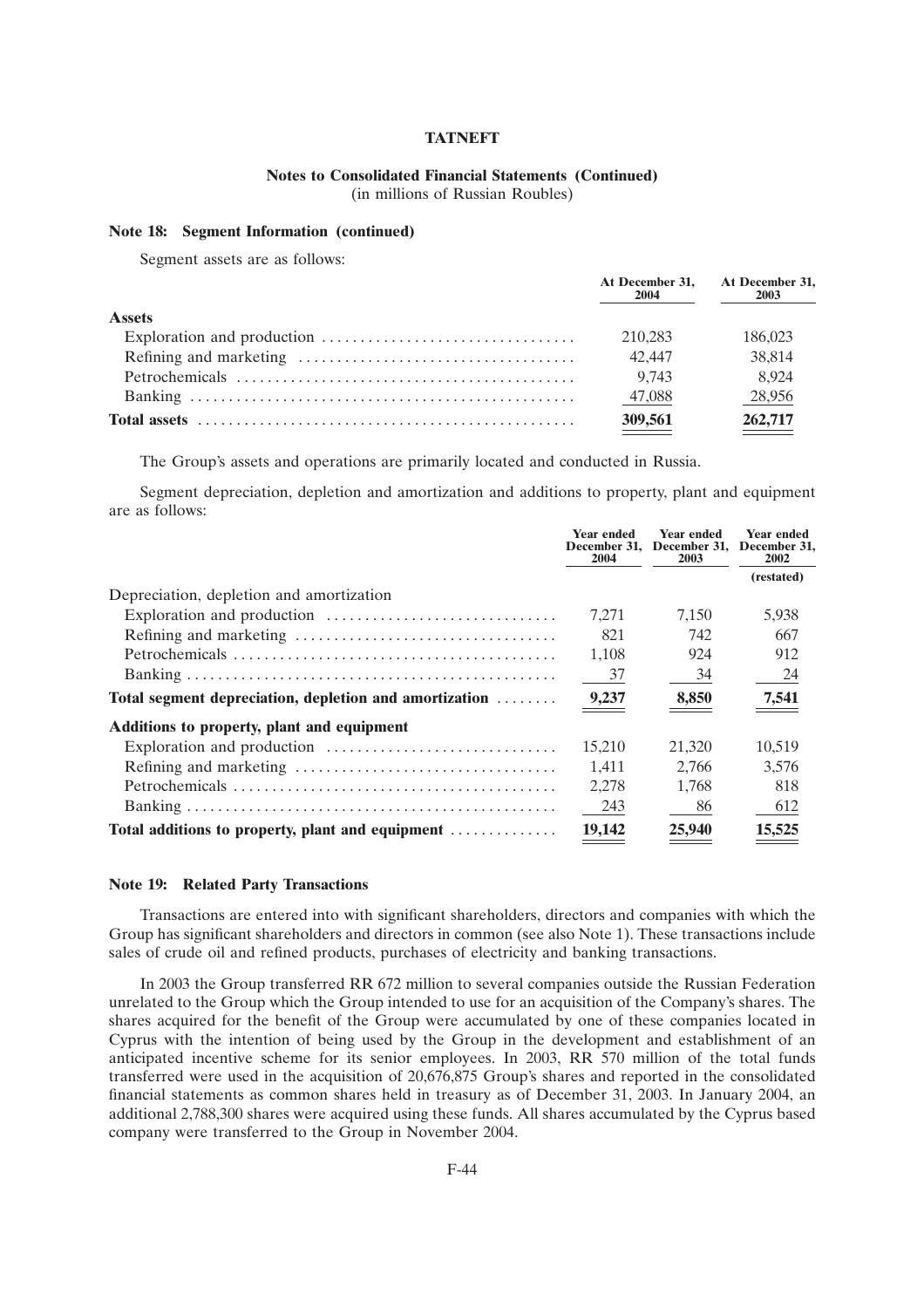## **Notes to Consolidated Financial Statements (Continued)**

(in millions of Russian Roubles)

## **Note 19: Related Party Transactions (continued)**

The amounts of transactions for each year and the outstanding balances at each year end with related parties are as follows:

|                                                                         | <b>Year ended</b><br>2004 | <b>Year ended</b><br>December 31, December 31, December 31,<br>2003 | <b>Year ended</b><br>2002 |
|-------------------------------------------------------------------------|---------------------------|---------------------------------------------------------------------|---------------------------|
|                                                                         | 53,728                    | 23,644                                                              | 12,387                    |
|                                                                         | 8.937                     | 4,409                                                               | 3,037                     |
|                                                                         | 27,962                    | 14,080                                                              | 9,621                     |
| Volumes of refined product sales (thousand tons)                        | 5,106                     | 4,101                                                               | 2,817                     |
|                                                                         | 4,372                     | 671                                                                 | 645                       |
|                                                                         | 1,066                     | 704                                                                 | 429                       |
|                                                                         | (4,893)                   | (798)                                                               | (1,330)                   |
| Volumes of crude oil purchases (thousand tons)                          | 1,244                     | 249                                                                 | 376                       |
|                                                                         | (2,190)                   |                                                                     | (6)                       |
| Volumes of refined products purchases (thousand tons) $\dots\dots\dots$ | 495                       |                                                                     |                           |
|                                                                         | (2,139)                   | (2,072)                                                             | (2,001)                   |
|                                                                         | (3,491)                   | (2,940)                                                             | (3,038)                   |
|                                                                         | (1,671)                   | (1,186)                                                             | (761)                     |
|                                                                         | 103                       | 12                                                                  | 38                        |
|                                                                         | 19                        | 6                                                                   | 22                        |
|                                                                         | (1,240)                   | (2,223)                                                             |                           |
|                                                                         |                           | At December 31, At December 31,<br>2004                             | 2003                      |

| <b>Assets</b>                                                          |         |         |
|------------------------------------------------------------------------|---------|---------|
|                                                                        | 9,222   | 5.546   |
|                                                                        | 332     | 440     |
|                                                                        | 12,600  | 645     |
|                                                                        | 22,154  | 6,631   |
| <b>Liabilities</b>                                                     |         |         |
|                                                                        | (2,745) | (100)   |
|                                                                        | (12)    | (394)   |
|                                                                        | (2,000) |         |
|                                                                        | (501)   | (540)   |
|                                                                        | (5,258) | (1,034) |
|                                                                        | (1,054) | (1,002) |
| <i><b>Other</b></i>                                                    |         |         |
| Common shares held in treasury for an anticipated incentive scheme, at |         |         |
|                                                                        |         | 570     |
|                                                                        | (126)   | (181)   |

#### **Note 20: Financial Instruments and Risk Management**

Fair values. The carrying amounts of short-term financial instruments approximates fair value because of the relatively short period of time between the origination of these instruments and their expected realization.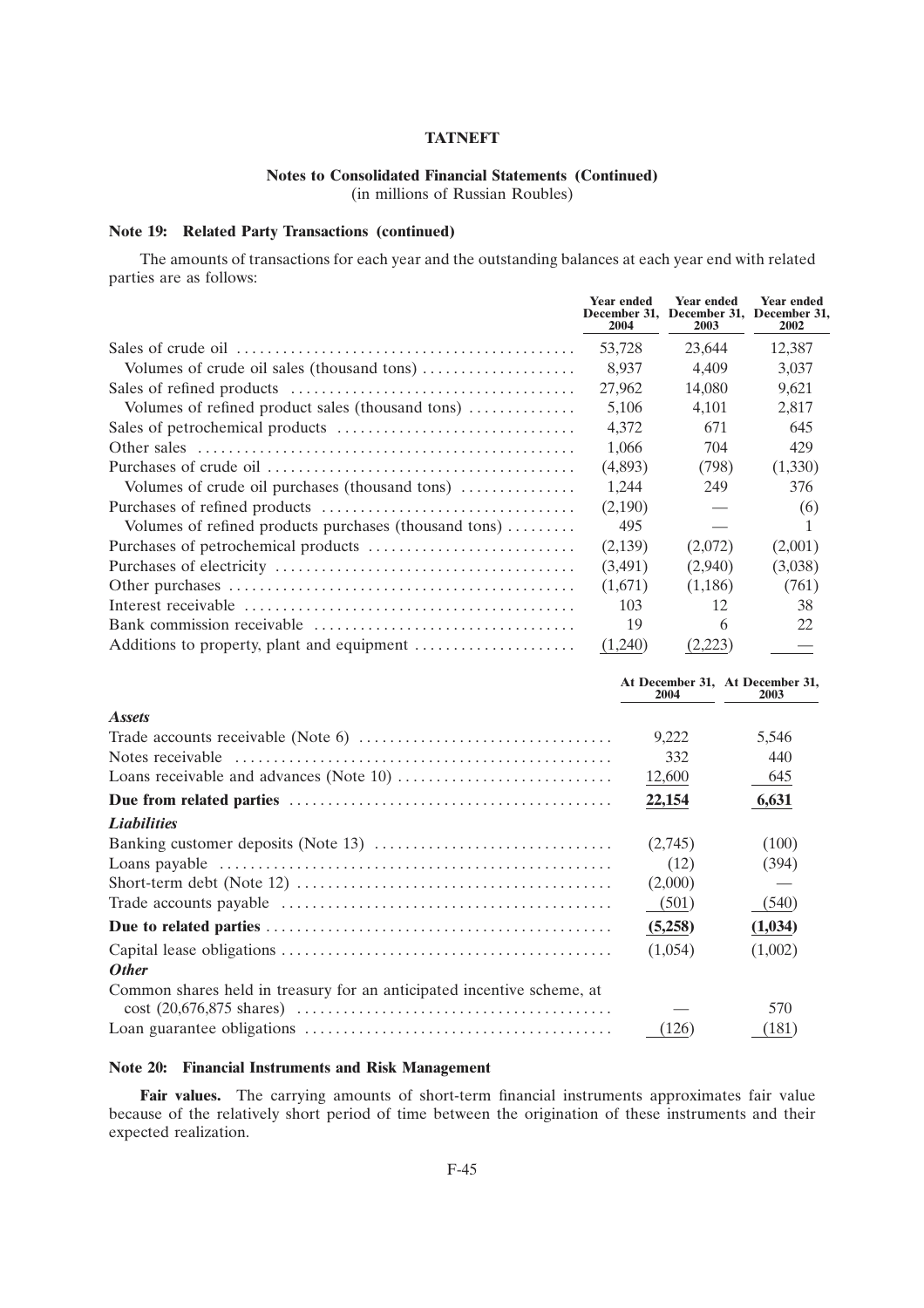### **Notes to Consolidated Financial Statements (Continued)** (in millions of Russian Roubles)

#### **Note 20: Financial Instruments and Risk Management (continued)**

Information concerning the fair value of long-term investments is disclosed in Note 7.

Information concerning the fair value of loans receivable and advances is disclosed in Note 10.

Information concerning the fair value of short-term and long-term debt is disclosed in Note 12.

Information concerning the fair value of notes payable and banking customer deposits is disclosed in Note 13.

**Credit risk.** The Group's financial instruments that are potentially exposed to concentrations of credit risk consist primarily of accounts receivables, cash and cash equivalents, prepaid VAT as well as loans receivable and advances. A significant portion of the Groups's accounts receivable is due from domestic and export trading companies. The Group does not generally require collateral to limit the exposure to loss; however, sometimes letters of credit and prepayments are used. Although collection of these receivables could be influenced by economic factors affecting these entities, management believes there is no significant risk of loss to the Group beyond provisions already recorded.

The Group deposits available cash mostly with financial institutions in the Russian Federation. Deposit insurance for deposits of legal entities is not offered to financial institutions operating in the Russian Federation. To manage this credit risk, the Group allocates its available cash to a variety of Russian banks and Russian affiliates of international banks. Management periodically reviews the credit worthiness of the banks in which it deposits cash.

Prepaid VAT, representing amounts payable or paid to suppliers, is recoverable from the tax authorities via offset against VAT payable to the tax authorities on the Group's revenue or direct cash receipts from the tax authorities. Management periodically reviews the recoverability of the balance of prepaid VAT and believes it is fully recoverable within one year.

The Group's banks take on exposures to credit risk which is the risk that a counter party will be unable to pay amounts in full when due. The banks structure the level of credit risk they undertake by placing limits on the amount of risk accepted in relation to one borrower, or groups of borrowers, and to geographical and industry segments. Such risks are monitored on a revolving basis and subject to an annual or more frequent review. Limits on the level of credit risk by product, borrower and industry sector are reviewed regularly. Exposure to credit risk is also managed in part by obtaining collateral and corporate and personal guarantees.

#### **Note 21: Commitments and Contingent Liabilities**

**Guarantees and commitments.** At December 31, 2004, the Group was liable for certain contingent obligations under various contractual arrangements. Credit-related commitments comprise Zenit Bank loan commitments and guarantees of RR 4,567 million and RR 1,809 million at December 31, 2004 and 2003, respectively. The contractual amount of these commitments represents the value at risk if the bank's clients default and all existing collateral becomes worthless.The Group is required to recognize a liability at inception for the fair value of the obligation as a guarantor for guarantees issued or modified after December 31, 2002. The Group has not recognized a liability either because the guarantees were issued prior to December 31, 2002 and have not been subsequently modified, or because the fair value of the obligations is not material.

**Operating environment.** While there have been improvements in the economic situation in the Russian Federation in recent years, the country continues to display some characteristics of an emerging market. These characteristics include, but are not limited to, the existence of a currency that is not freely convertible in any countries outside of the Russian Federation, restrictive currency controls, and relatively high inflation. The prospects for future economic stability in the Russian Federation are largely dependent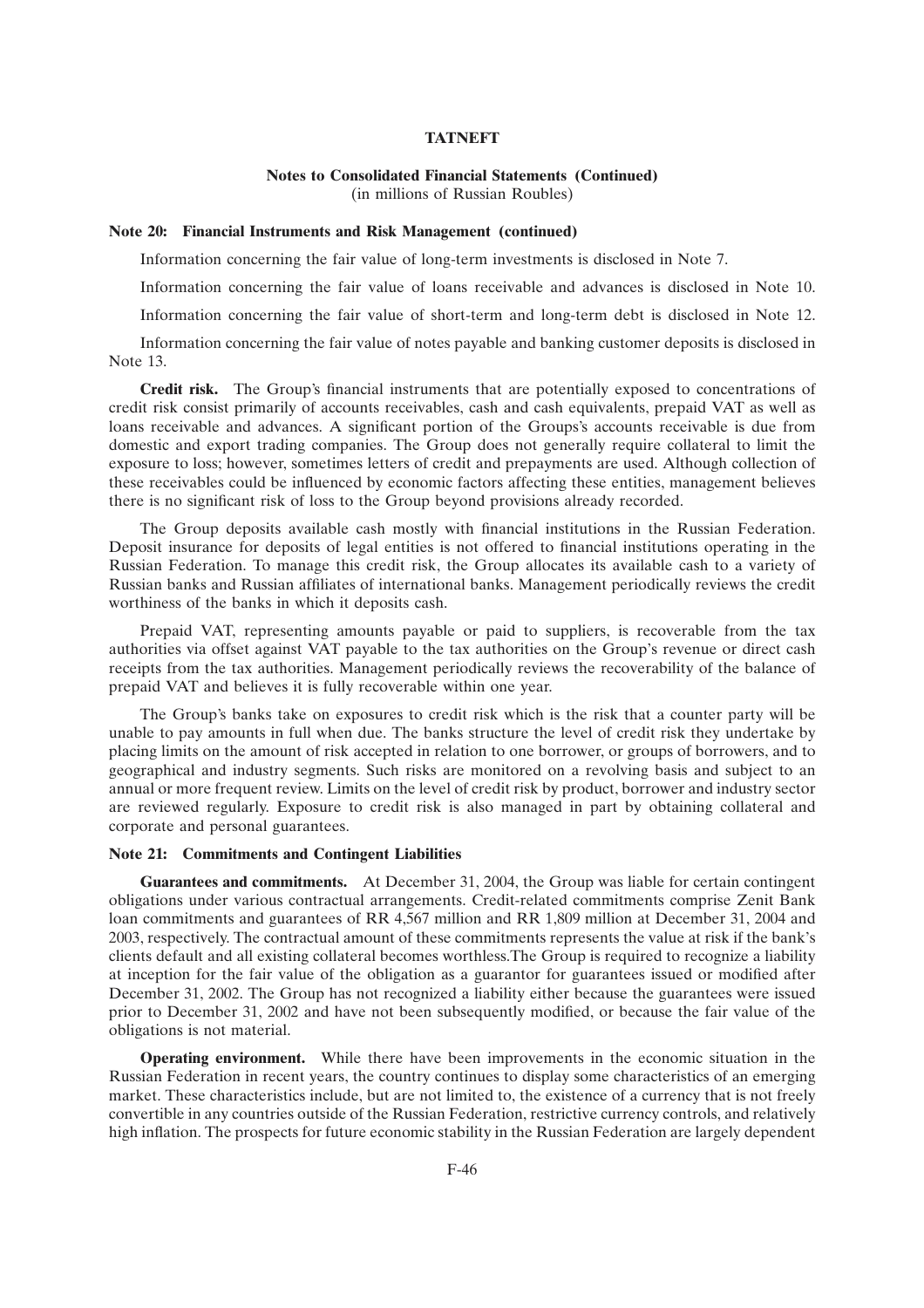# **Notes to Consolidated Financial Statements (Continued)**

(in millions of Russian Roubles)

### **Note 21: Commitments and Contingent Liabilities (continued)**

upon the effectiveness of economic measures undertaken by the government, together with legal, regulatory, and political developments.

**Taxation.** Russian tax legislation is subject to varying interpretations and constant changes. Further, the interpretations of tax legislation by tax authorities as applied to the transactions and activities of the Group may not coincide with that of management. Also interpretations on the application of the tax legislation may vary between regional and Federal tax authorities. As a result, transactions may be challenged by tax authorities and the Group may be assessed for additional taxes, penalties and interest. Consolidated tax returns are not required under existing Russian tax legislation and tax audits are performed on an individual entity basis only. Tax periods remain open to review by the tax authorities for three years.

**Environmental contingencies.** The Group, through its predecessor entities, has operated in Tatarstan for many years without developed environmental laws, regulations and Group policies. Environmental regulations and their enforcement are currently being considered in the Russian Federation and the Group is monitoring its potential obligations related thereto. The outcome of environmental liabilities under proposed or any future environmental legislation cannot reasonably be estimated at present, but could be material. Under existing legislation, however, management believes that there are no probable liabilities that are in addition to the immaterial amounts already accrued in the consolidated financial statements, which would have a material adverse effect on the operating results or financial position of the Group.

**Legal contingencies.** The Group is subject to various lawsuits and claims arising in the ordinary course of business. The outcomes of such contingencies, lawsuits or other proceedings cannot be determined at present. In the case of all known contingencies the Group accrues a liability when the loss is probable and the amount is reasonably estimable. Based on currently available information, management believes that it is remote that future costs related to known contingent liability exposures will exceed current accruals by an amount that would have a material adverse impact on the Group's consolidated financial statements.

**Social commitments.** The Group contributes significantly to the maintenance of local infrastructure and the welfare of its employees within Tatarstan, which includes contributions towards the construction, development and maintenance of housing, hospitals and transport services, recreation and other social needs. Such funding is periodically determined by the Board of Directors after consultation with governmental authorities and recorded as expenditures when incurred.

In addition, the Group is committed to make certain contributions which are determined solely at the discretion of the Group's or its subsidiaries' management but not less than the minimum annual payment regulated by current Russian legislation. Also the provisions of collective agreements concluded on an annual basis between the Company or its subsidiary and their employees require the Group to pay certain post-employment and other benefits, to follow health and safety standards as well as a variety of other social benefits in excess of those required by law. In 2004, 2003 and 2002 the contributions to the non-governmental pension plan and post-employment benefit payments were not material (see also Note 1).

**Transportation of crude oil.** The Group benefits from the blending of its crude oil in the Transneft pipeline system since the Group's crude oil production is generally of a lower quality than that produced by other regions of the Russian Federation which supply through the same pipeline system. There is currently no equalization scheme for differences in crude oil quality within the Transneft pipeline system and the implementation of any such scheme is not determinable at present. However, if this practice were to change, the Group's business could be materially and adversely affected.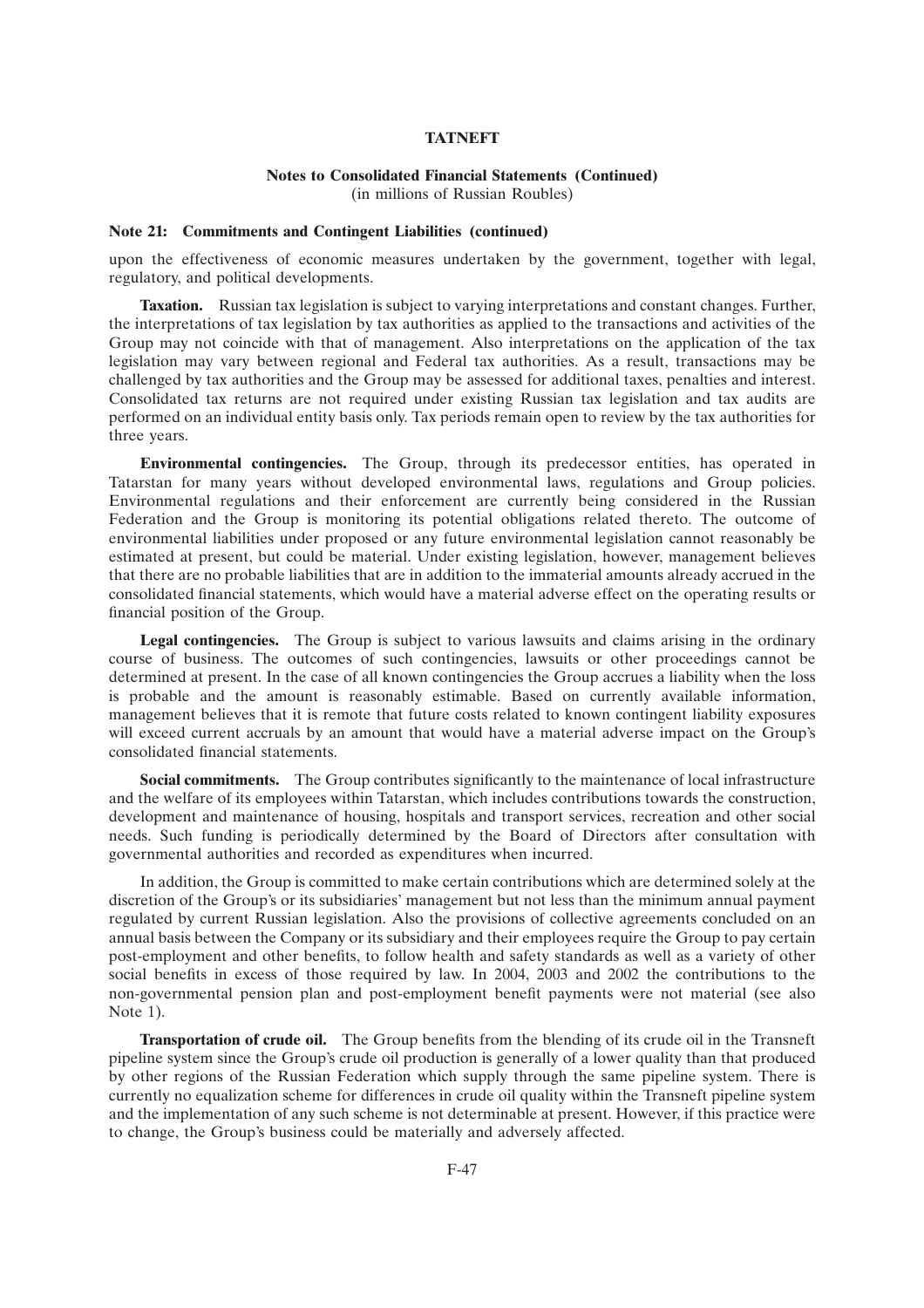## **Notes to Consolidated Financial Statements (Continued)**

(in millions of Russian Roubles)

#### **Note 21: Commitments and Contingent Liabilities (continued)**

**Banking commitments and contingent liabilities.** Zenit Bank fiduciary assets and trust arrangements at nominal value amounted to RR 8,928 million and RR 10,857 million at December 31, 2004 and 2003, respectively, and recorded off balance sheet as they are not assets of Zenit Bank. There is no insurance coverage maintained.

The Central Bank of Russian Federation requires banks to maintain a capital adequacy ratio of 10% of risk-weighted assets, computed based on Russian accounting legislation. As of December 31, 2004 and 2003, the Zenit Bank and Devon-Credit Bank capital adequacy ratios on this basis exceeded the statutory minimum.

#### **Note 22: Subsequent Events**

**New significant borrowings.** In February 2005 the Group entered into a RR 993 million (US \$35 million) loan agreement with AK Bars bank. The amount of loan outstanding as of June 30, 2005 was RR 1,023 million (US \$35 million). The loan beared an interest of 5.5% per annum and was repaid in September 2005.

**New significant lending.** In July 2005, the Group provided a subordinated loan to Zenit Bank in the amount of RR 1.7 billion, maturing in 7 years, bearing an 8.5% interest per annum.

In April 2006, the Group provided a subordinated loan to Devon-Credit bank in the amount of RR 900 million, maturing in 7 years, bearing a 7.5% interest per annum.

**Repayments of loans.** Eurobonds issued by a banking subsidiary of the Group on June 12, 2003 with a face value of US\$125 million were fully repaid in June 2006.

**Dividends.** In addition to interim dividend for the nine months of 2004, in June 2005, an annual dividend of RR0.23 per ordinary share was approved.

**Transactions with employees' stock options.** In 2005 the Company repurchased the options granted in 2004 through cash settlement at the price of RR 43.48 per option.

**Changes in the Group's composition.** In April 2005 the Group decreased its share in the equity of a major subsidiary, Zenit Bank (the "Bank"), by selling 26.75% of the Bank's shares to three Cyprus based companies, acting for the benefit of certain beneficiaries of Urals Energy, which is not related to the Group. The sales price for the Bank's shares, RR 1,214 million (US \$ 41.2 million), was determined based on the results of an independent valuation. The sale of 26.75% of the bank's shares resulted in a loss on disposal of approximately RR 680 million.

In May 2006, the Group increased its shareholding in Zenit Bank up to 39.73% as a result of newly issued shares of the bank.

In December 2005 the Group sold 92% of shares in Devon-Credit bank for RR 857.8 million to Zenit Bank that already owned 3.2% of shares in Devon-Credit bank. The sale of the bank's shares resulted in a loss on disposal of approximately RR 700 million.

In September 2005 the Group, together with Svyazinvestneftekhim and a few other investors, founded ZAO ''Nizhnekamsk Oil Refinery'' to build an oil refining and petrochemical complex in Nizhnekamsk. The new complex will include an oil refinery with a distilling capacity of 7 million tons of oil per year, construction of which is expected to be completed in 2008, a deep refining unit with a fuel oil production capacity of 3.5 million of tons, construction of which is expected be completed in 2009, and a petrochemical plant producing products based on aromatics that is projected to be opened in 2010. The total projected cost of this new refinery and petrochemical complex is US \$ 3.2 billion. The project is expected to be predominantly financed on a project finance basis that is scheduled to be opened in 2006.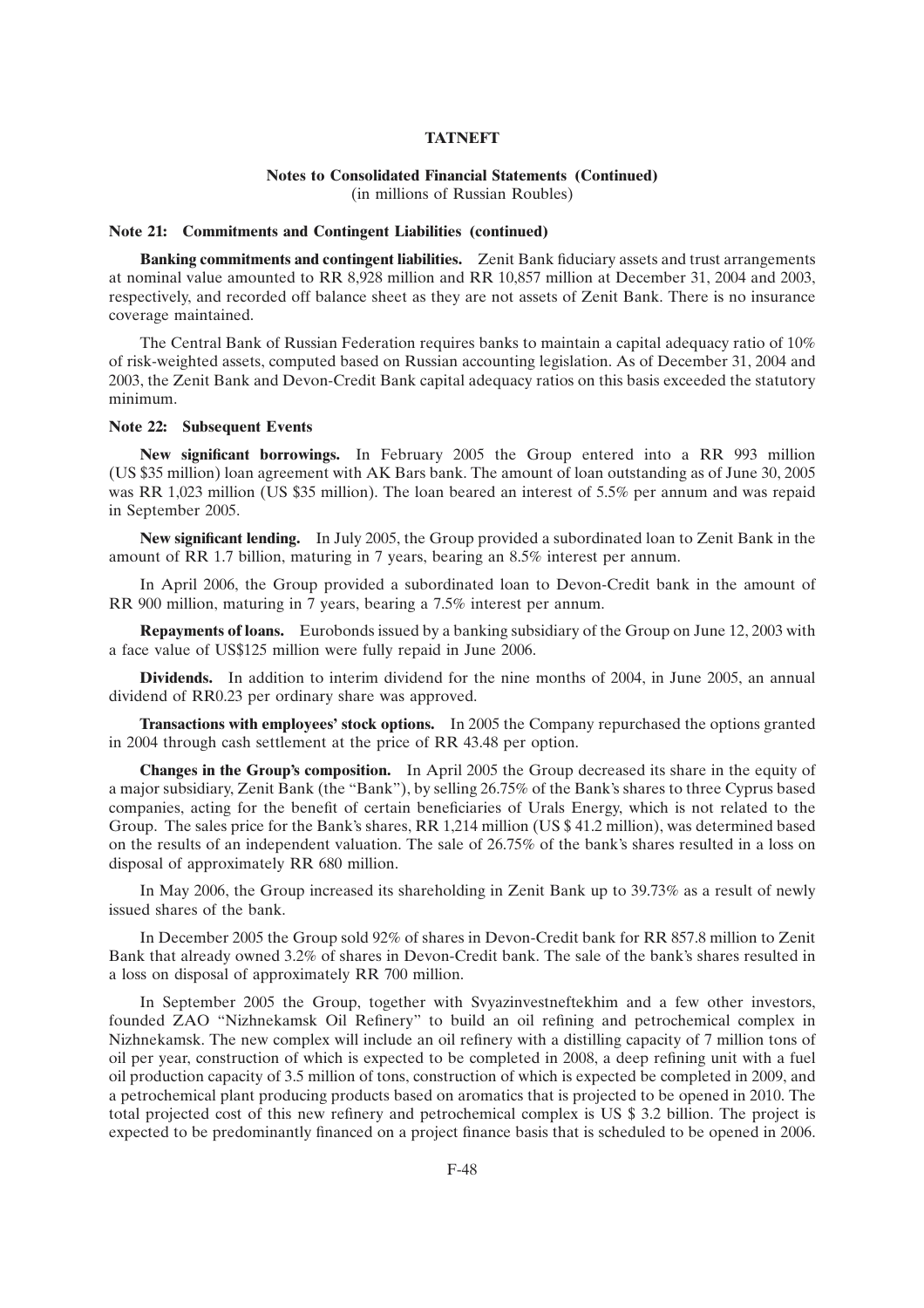### **Notes to Consolidated Financial Statements (Continued)**

(in millions of Russian Roubles)

#### **Note 22: Subsequent Events (continued)**

On December 23, 2005, Tatneft Oil AG, a subsidiary of the Group, acquired participation shares with the total value of US \$ 394.4 million in an open-ended investment company International Petro-Chemical Growth Fund Limited (''IPCG Fund''), incorporated in Jersey, Channel Islands, by contributing 116 million ordinary shares of Tatneft, treasury shares of the Group, and US \$ 1 million in cash into the fund. IPCG Fund invests its assets primarily in equity and debt of companies operating in, or whose activities are connected to, the Russian Federation in general, and in or to the Republic of Tatarstan, in particular, with a priority for entities operating in the oil and chemicals industry and, to a lesser extent, the banking sector. IPCG Fund's investment objective is to achieve medium and long-term capital appreciation of its investments. IPCG Fund is managed by MARS Capital Management Limited, a company regulated by Jersey Financial Services Commission. IPCG Fund is an indirect shareholder of ZAO ''Nizhnekamsk Oil Refinery'' and expected to participate in the financing of the new refinery and petrochemical complex, including through participation of additional investors in the fund.

In March-April 2006, the Group acquired 100% shares of OAO LDS-1000, the owner of the ice hockey arena in the city of Kazan, for RR 2.1 billion.

**Other.** In 2003 OAO "TAIF", then related party to the Group, brought a case before the Arbitration Court of Tatarstan Republic claiming a return of crude distilling unit (the ''CDU'') leased to OAO ''Nizhnekamsk NPZ'', a subsidiary of the Group operating a refinery in Nizhnekamsk, Tatarstan (the ''Refinery''), because of breach by NNPZ of several provisions of the lease agreement dated December 29, 2001. The CDU was installed at the Refinery in 2002 and represents vital assets for its operations of the Refinery. On October 6, 2003 the Arbitration Court ruled in favor of OAO ''TAIF'' and this decision was reinforced by the Arbitration Court of Tatarstan Republic on January 13, 2004. Following a court order the CDU was returned to OAO "TAIF". In addition, in early September 2005, the Group sold to OAO ''TAIF'' its share in the production assets of the Refinery, including the refining units, for approximately US\$315 million. In October 2005, the Group entered into a long-term supply contract with OAO "TAIF" in order to supply up to 650,000 tons per month of crude oil to OAO "TAIF" at market price to be refined at the Refinery.

In July 2005, the Group entered into a six-month crude oil sales contract with Ukrtatoil Limited to supply 3.5 million tons in total at market price.

In August 2005, Tatneft Oil AG acquired from a third party two land plots in the city of Kazan, Tatarstan, of the total size of approximately 2 million square meters for US\$47 million. The acquisition was made on market terms for investment purposes.

In February 2006, the Group transferred RR 2 billion into fiduciary management to Investment Bank Vesta, LLC, a related party, which is controlled by an affiliate of senior executive of the Group.

At December 31, 2004 the carrying amounts of the major classes of assets and liabilities of Zenit Bank and Devon Credit Bank were as follows: **Devon Credit**

| <b>Zenit Bank</b> | Devon Crean<br><b>Bank</b> |
|-------------------|----------------------------|
| 34,217            | 4.239                      |
| 6.166             | 993                        |
| 30,661            | 4.865                      |
| 5.486             | 82                         |
|                   |                            |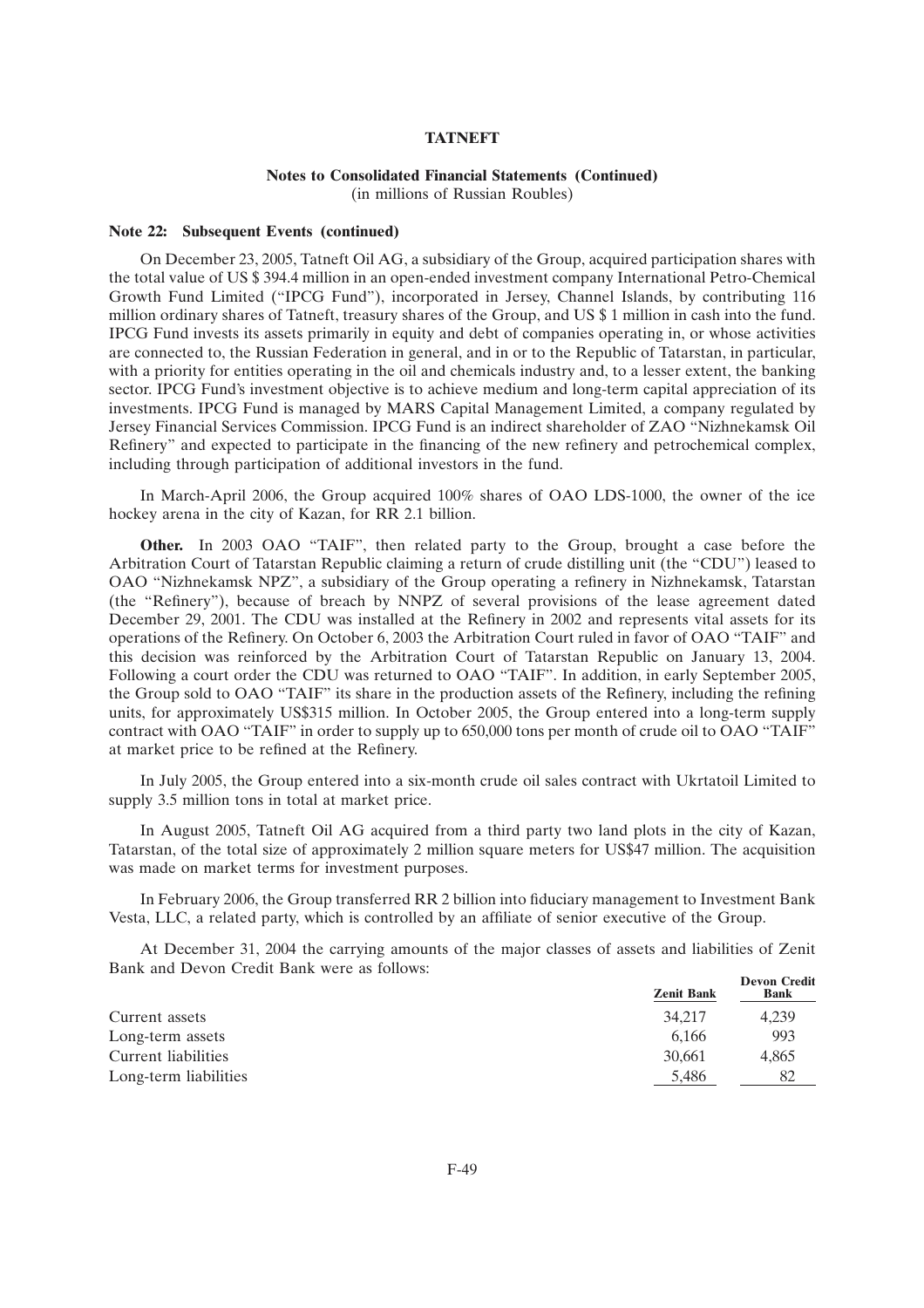### **Supplemental Information on Oil and Gas Exploration and Production Activities (Unaudited)** (in millions of Russian Roubles)

In accordance with SFAS No. 69, ''*Disclosures about Oil and Gas Producing Activities*'', this section provides supplemental information on oil and gas exploration and production activities of the Group.

The Group's oil and gas production is predominantly in Tatarstan within the Russian Federation; therefore, all of the information provided in this section pertains entirely to that region.

#### **Oil Exploration and Production Costs**

The following tables set forth information regarding oil exploration and production costs. The amounts reported as costs incurred include both capitalized costs and costs charged to expense during the year.

### **Costs Incurred in Exploration and Development Activities**

|                                                                | 2004  | Year ended Year ended Year ended<br>December 31, December 31, December 31,<br>2003 | 2002  |
|----------------------------------------------------------------|-------|------------------------------------------------------------------------------------|-------|
|                                                                | 1.168 | 1.091                                                                              | 1.153 |
|                                                                | 8.087 | 6.679                                                                              | 7,807 |
| Total costs incurred in exploration and development activities | 9.255 | 7.770                                                                              | 8,960 |

Property acquisitions are immaterial to the Group's oil activities.

#### **Capitalized Costs of Proved Oil Properties**

|                                                      | At December 31, At December 31,<br>2004 | 2003       |
|------------------------------------------------------|-----------------------------------------|------------|
|                                                      | 274,463                                 | 256,731    |
|                                                      | 3,285                                   | 3,837      |
| Total capitalized costs of proved oil properties     | 277,748                                 | 260,568    |
| Accumulated depreciation, depletion and amortization | (128, 562)                              | (124, 312) |
| Net capitalized costs of proved oil properties       | 149,186                                 | 136,256    |

The following information pertains to the drilling activities of the Group:

|                                                            | Year ended<br>2005 | <b>Year ended</b><br>December 31, December 31, December 31, December 31,<br>2004 | <b>Year ended</b><br>2003 | Year ended<br>2002 |
|------------------------------------------------------------|--------------------|----------------------------------------------------------------------------------|---------------------------|--------------------|
| Net productive development wells drilled $\dots\dots$      | 35 <sub>0</sub>    | 359                                                                              | 420                       | 427                |
| Net productive exploratory wells drilled $\dots\dots\dots$ | 37                 | 29                                                                               | 28                        | $\frac{35}{5}$     |
| Total wells drilled                                        | 387                | 388                                                                              | 448                       | 462                |

As of December 31, 2005 and 2004 the number of net productive oil wells was 18,867 and 18,659, respectively.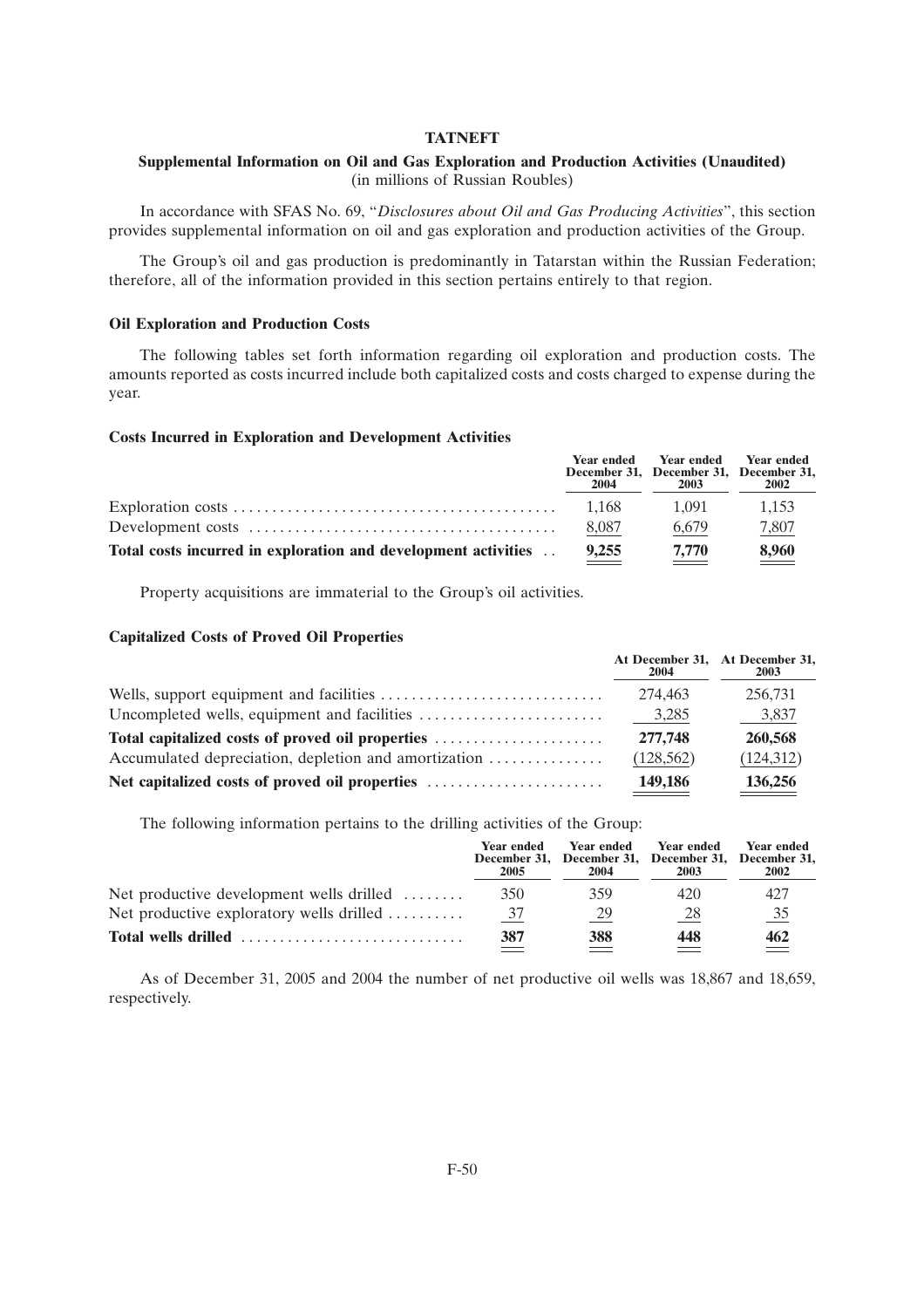### **Supplemental Information on Oil and Gas Exploration and Production Activities (Unaudited)** (in millions of Russian Roubles)

#### **Results of Operations for Oil and Gas Producing Activities**

The Group's results of operations from oil producing activities are shown below. Proved natural gas reserves do not represent a significant portion of the Group's total reserves.

In accordance with SFAS 69, results of operations do not include general corporate overhead and monetary effects nor their associated tax effects. Income taxes are based on statutory rates for the year, adjusted for tax deductions, tax credits and allowances.

|                                                                    | <b>Year ended</b><br>2004 | <b>Year ended</b><br>December 31, December 31,<br>2003 | <b>Year ended</b><br>December 31.<br>2002 |
|--------------------------------------------------------------------|---------------------------|--------------------------------------------------------|-------------------------------------------|
|                                                                    |                           | (restated)                                             |                                           |
| <b>Revenues from net production:</b>                               |                           |                                                        |                                           |
|                                                                    | 105,807                   | 79.344                                                 | 70,360                                    |
|                                                                    | 18,269                    | 13,811                                                 | 14,034                                    |
| Total revenues from net production                                 | 124,076                   | 93,155                                                 | 84,394                                    |
| Less:                                                              |                           |                                                        |                                           |
|                                                                    | 26,500                    | 26,562                                                 | 24,521                                    |
|                                                                    | 861                       | 812                                                    | 463                                       |
| Depreciation, depletion and amortization                           | 7.271                     | 6.985                                                  | 5.677                                     |
|                                                                    | 48.916                    | 32,977                                                 | 25,977                                    |
|                                                                    | 9,726                     | 6,197                                                  | 6,661                                     |
| <b>Results of operations for oil and gas producing activities </b> | 30,802                    | 19,622                                                 | 21,095                                    |
|                                                                    |                           |                                                        |                                           |

(1) Transfers represent crude oil to the refining subsidiaries and third party refineries under processing arrangements at the estimated market price of those transactions.

(2) Production costs include transportation expenses and accretion of discount in accordance with SFAS 143.

The average sales price (including transfers) per ton for 2004, 2003 and 2002 are RR 4,891, RR 3,736 and RR 3,391, respectively. The average production cost per ton for 2004, 2003, and 2002 are RR 1,045, RR 1,065 and RR 985, respectively.

#### **Proved Oil Reserves**

As determined by the Group's independent reservoir engineers, Miller and Lents, Ltd., the following information presents the balances of proved oil reserves at December 31, 2004, 2003 and 2002. The definitions used are in accordance with applicable US Securities and Exchange Commission (''SEC'') regulations (see Note 11).

Proved reserves are the estimated quantities of oil which geological and engineering data demonstrate with reasonable certainty to be recoverable in future years from known reservoirs under existing economic and operating conditions. In some cases, substantial new investments in additional wells and related facilities will be required to recover these proved reserves. Due to the inherent uncertainties and the limited nature of reservoir data, estimates of underground reserves are subject to change over time as additional information becomes available.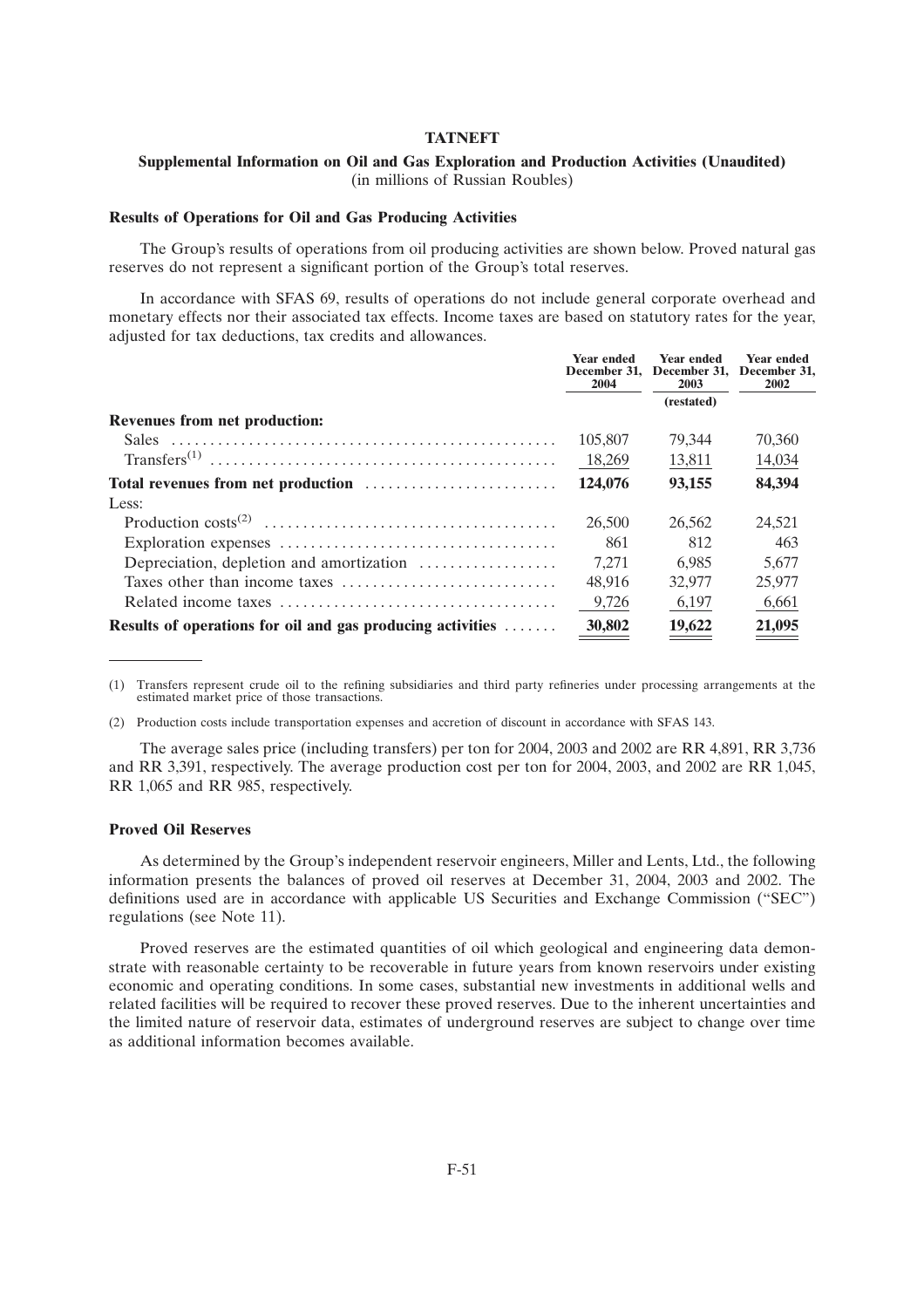### **Supplemental Information on Oil and Gas Exploration and Production Activities (Unaudited)** (in millions of Russian Roubles)

#### **Proved Oil Reserves (continued)**

Management believes that proved reserves should include quantities which are expected to be produced after the expiry dates of the Group's production licenses. Most significant licenses expire in 2013. Management believes the licenses may be extended at the initiative of the Group and management expects to extend such licenses for properties expected to produce subsequent to their license expiry date. The Group has disclosed information on proved oil and gas reserve quantities and standardized measure of discounted future net cash flows for periods up to and past license expiry dates separately (see Note 11).

Proved developed reserves are those reserves which are expected to be recovered through existing wells with existing equipment and operating methods. Undeveloped reserves are those reserves which are expected to be recovered as a result of future investments to drill new wells and/or to install facilities to collect and deliver the production from existing and future wells.

"Net" reserves exclude quantities due to others when produced.

A significant portion of the Group's total proved reserves are classified as either developed non-producing or undeveloped. The developed non-producing proved reserves can be produced from existing well bores but require capital costs for workovers, recompletions, or restoration of shut-in wells, additional completion work or future recompletion prior to the start of production. Of the developed non-producing proved reserves, a significant portion represents existing wells which are expected to be put back into production at a future date.

Net proved reserves of crude oil at December 31, 2004:

|                                                                         | Net proved reserves of<br>crude oil recoverable up<br>to license expiry dates |                       | Net proved reserves of<br>crude oil recoverable<br>past license expiry dates |                       | <b>Total net proved</b><br>reserves of crude oil |                       |
|-------------------------------------------------------------------------|-------------------------------------------------------------------------------|-----------------------|------------------------------------------------------------------------------|-----------------------|--------------------------------------------------|-----------------------|
|                                                                         | (millions of<br>barrels)                                                      | (millions of<br>tons) | (millions of<br>barrels)                                                     | (millions of<br>tons) | (millions of<br>barrels)                         | (millions of<br>tons) |
| Net proved developed<br>producing reserves $\dots$                      | 1.286                                                                         | 180                   | 2,168                                                                        | 305                   | 3.454                                            | 485                   |
| Net proved developed<br>non-producing reserves                          | 145                                                                           | 20                    | 1,931                                                                        | 271                   | 2,076                                            | 291                   |
| Net proved developed<br>reserves                                        | 1,431                                                                         | <b>200</b>            | 4,099                                                                        | 576                   | 5,530                                            | 776                   |
| Net proved undeveloped<br>$reserves \ldots \ldots \ldots \ldots \ldots$ | 45                                                                            | $6\overline{6}$       | 226                                                                          | $\frac{32}{2}$        | 271                                              | <u>38</u>             |
| Net proved developed and<br>undeveloped reserves                        | 1,476                                                                         | <b>206</b>            | 4,325                                                                        | 608                   | 5,801                                            | 814                   |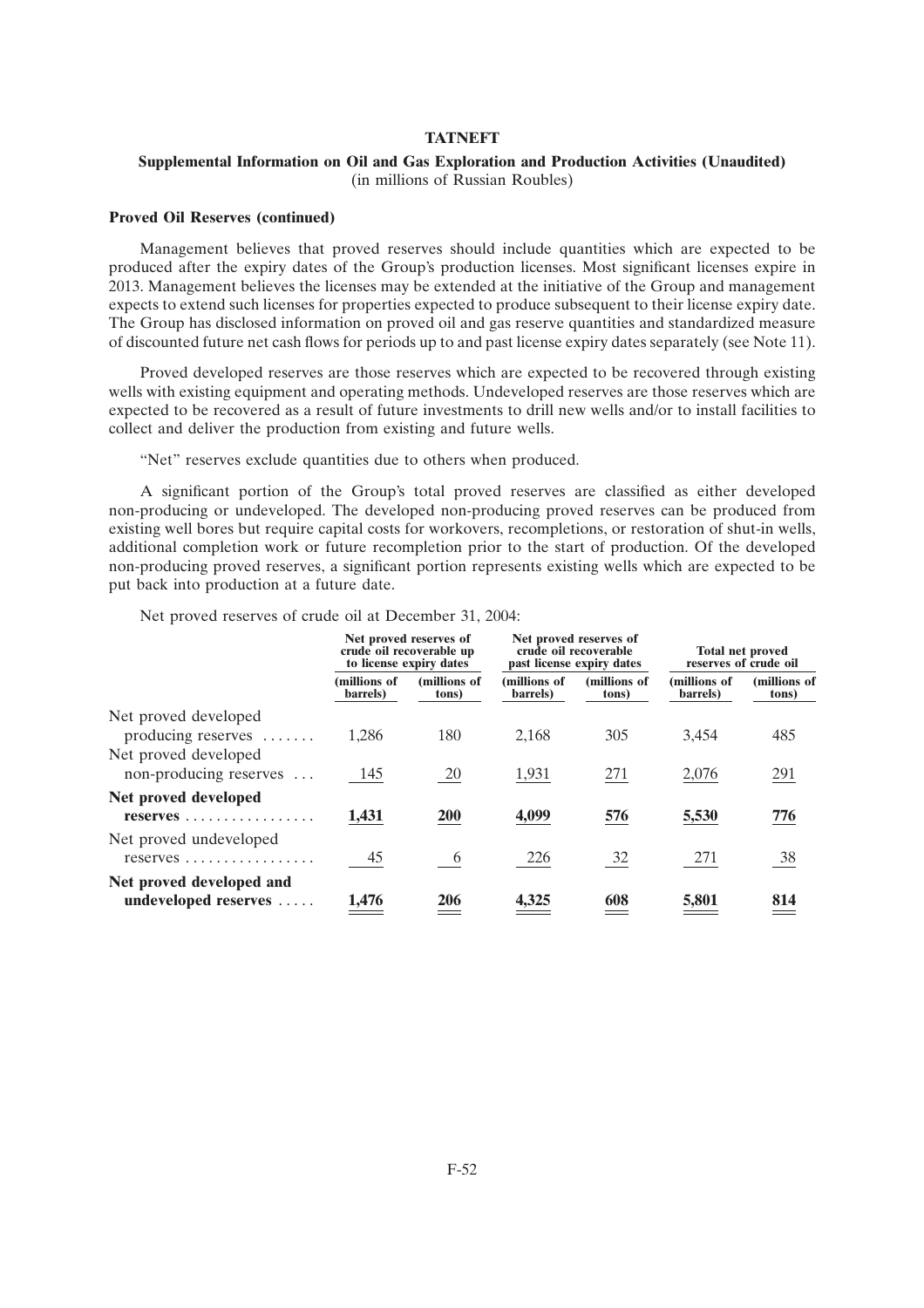## **Supplemental Information on Oil and Gas Exploration and Production Activities (Unaudited)** (in millions of Russian Roubles)

## **Proved Oil Reserves (continued)**

Net proved reserves of crude oil at December 31, 2003:

|                                                                         | Net proved reserves of<br>crude oil recoverable up<br>to license expiry dates |                       |                          | Net proved reserves of<br>crude oil recoverable<br>past license expiry dates |                          | <b>Total net proved</b><br>reserves of crude oil |  |
|-------------------------------------------------------------------------|-------------------------------------------------------------------------------|-----------------------|--------------------------|------------------------------------------------------------------------------|--------------------------|--------------------------------------------------|--|
|                                                                         | (millions of<br>barrels)                                                      | (millions of<br>tons) | (millions of<br>barrels) | (millions of<br>tons)                                                        | (millions of<br>barrels) | (millions of<br>tons)                            |  |
| Net proved developed<br>producing reserves $\dots$                      | 1,448                                                                         | 204                   | 2,067                    | 290                                                                          | 3,515                    | 494                                              |  |
| Net proved developed<br>non-producing reserves                          | 531                                                                           | 75                    | 1,536                    | 215                                                                          | 2,067                    | 290                                              |  |
| Net proved developed<br>reserves                                        | 1,979                                                                         | 279                   | 3,603                    | 505                                                                          | 5,582                    | 784                                              |  |
| Net proved undeveloped<br>$reserves \ldots \ldots \ldots \ldots \ldots$ | 137                                                                           | 19                    | 240                      | 34                                                                           | 377                      | 53                                               |  |
| Net proved developed and<br>undeveloped reserves                        | 2,116                                                                         | 298                   | 3,843                    | 539                                                                          | 5,959                    | 837                                              |  |

Net proved reserves of crude oil at December 31, 2002:

|                                                                  | Net proved reserves of<br>crude oil recoverable up<br>to license expiry dates |                       |                          | Net proved reserves of<br>crude oil recoverable<br>past license expiry dates |                          | <b>Total net proved reserves</b><br>of crude oil |  |
|------------------------------------------------------------------|-------------------------------------------------------------------------------|-----------------------|--------------------------|------------------------------------------------------------------------------|--------------------------|--------------------------------------------------|--|
|                                                                  | (millions of<br>barrels)                                                      | (millions of<br>tons) | (millions of<br>barrels) | (millions of<br>tons)                                                        | (millions of<br>barrels) | (millions of<br>tones)                           |  |
| Net proved developed<br>producing reserves $\dots$               | 1,567                                                                         | 220                   | 1.840                    | 258                                                                          | 3.407                    | 478                                              |  |
| Net proved developed<br>non-producing reserves                   | 627                                                                           | 88                    | 1,485                    | 208                                                                          | 2,112                    | 296                                              |  |
| Net proved developed<br>reserves                                 | 2,194                                                                         | 308                   | 3,325                    | 466                                                                          | 5,519                    | 774                                              |  |
| Net proved undeveloped<br>$reserves \ldots \ldots \ldots \ldots$ | 168                                                                           | 24                    | 285                      | 40                                                                           | 453                      | 64                                               |  |
| Net proved developed and<br>undeveloped reserves                 | 2,362                                                                         | 332                   | 3,610                    | 506                                                                          | 5,972                    | 838                                              |  |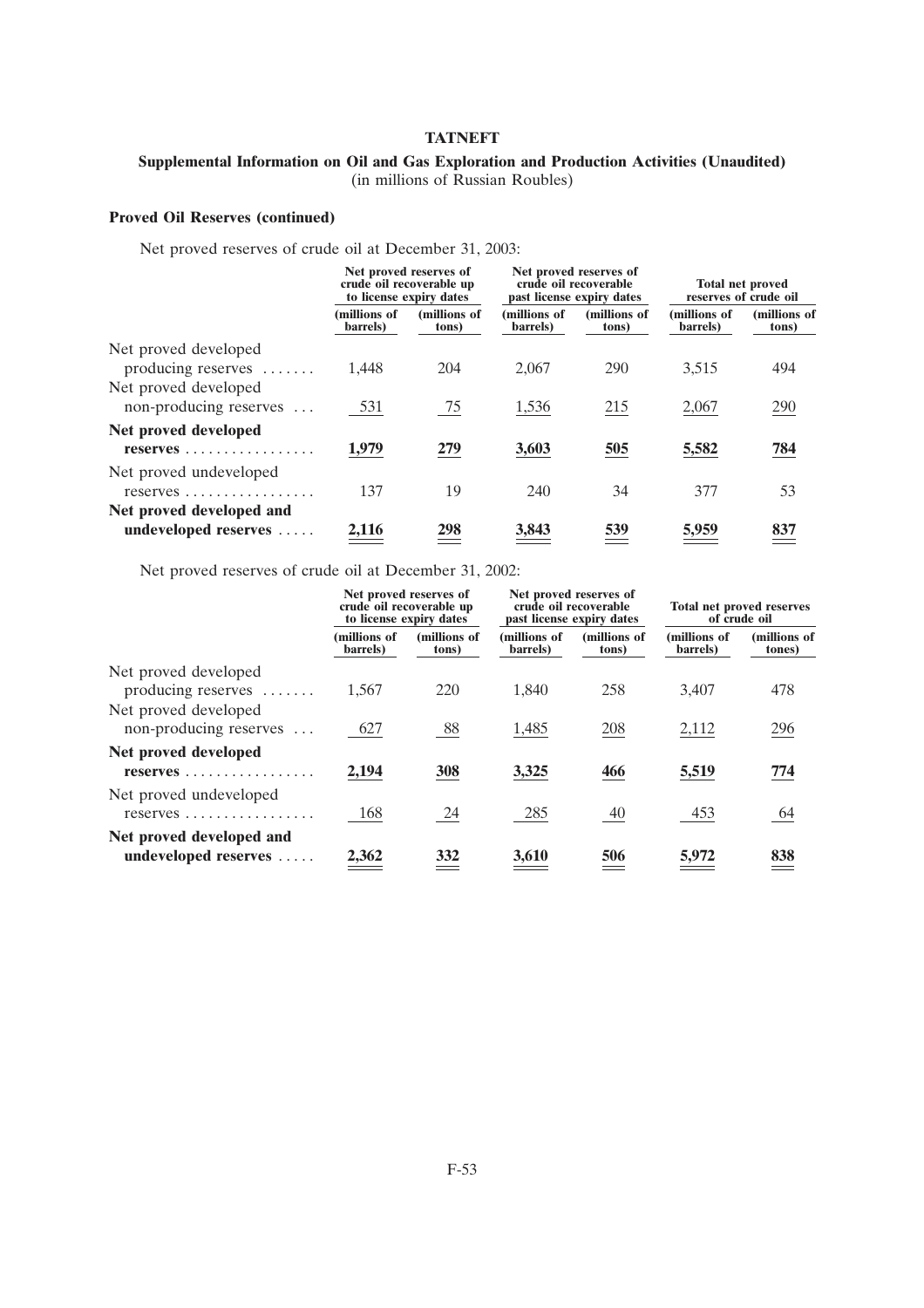### **Supplemental Information on Oil and Gas Exploration and Production Activities (Unaudited)** (in millions of Russian Roubles)

#### **Movements in Proved Oil Reserves**

|                                     | Net proved reserves of<br>crude oil recoverable up<br>to license expiry dates |                       | Net proved reserves of<br>crude oil recoverable<br>past license expiry dates |                       | <b>Total net proved</b><br>reserves of crude oil |                       |
|-------------------------------------|-------------------------------------------------------------------------------|-----------------------|------------------------------------------------------------------------------|-----------------------|--------------------------------------------------|-----------------------|
|                                     | (millions of<br>barrels)                                                      | (millions of<br>tons) | (millions of<br>barrels)                                                     | (millions of<br>tons) | (millions of<br>barrels)                         | (millions of<br>tons) |
| <b>Balance at December 31, 2001</b> | 2,512                                                                         | 353                   | 2.943                                                                        | 413                   | 5,455                                            | 766                   |
| Revisions                           | 25                                                                            | 4                     | 667                                                                          | 93                    | 692                                              | 97                    |
| Production                          | (175)                                                                         | (25)                  |                                                                              |                       | (175)                                            | (25)                  |
| <b>Balance at December 31, 2002</b> | 2,362                                                                         | 332                   | 3,610                                                                        | 506                   | 5,972                                            | 838                   |
| Revisions                           | (70)                                                                          | (9)                   | 233                                                                          | 33                    | 163                                              | 24                    |
| Production                          | (176)                                                                         | (25)                  |                                                                              |                       | (176)                                            | (25)                  |
| Balance at December 31, 2003        | 2,116                                                                         | 298                   | 3.843                                                                        | 539                   | 5,959                                            | 837                   |
| Revisions                           | (459)                                                                         | (67)                  | 482                                                                          | 69                    | 23                                               | 2                     |
| Production                          | (181)                                                                         | (25)                  |                                                                              |                       | (181)                                            | (25)                  |
| <b>Balance at December 31, 2004</b> | 1,476                                                                         | 206                   | 4,325                                                                        | 608                   | 5,801                                            | 814                   |

#### **Standardized Measure, Including Year-to-Year Changes Therein, of Discounted Future Cash Flows**

For the purposes of the following disclosures, estimates were made of quantities of proved reserves and the periods in which they are expected to be produced. Future cash flows were computed by applying year-end prices (as described below) to the Group's estimated annual future production from proved oil reserves. Future development and production costs were computed by applying year-end costs to be incurred in producing and further developing the proved reserves. Future income taxes were computed by applying, generally, year-end statutory tax rates (adjusted for tax deductions, tax credits and allowances) to the estimated future pretax cash flows. The discount was computed by application of a 10% discount factor. The calculations assumed the continuation of existing political, economic, operating and contractual conditions at each of December 31, 2004, 2003, and 2002. However, such arbitrary assumptions have not necessarily proven to be the case in the past and may not in the future. Other assumptions of equal validity would give rise to substantially different results. As a result, future cash flows calculated under this methodology are not necessarily indicative of the Group's future cash flows nor the fair value of its oil reserves.

The net price used in the forecast of future net revenue is the weighted average year end price received for sales domestically, for exports to Commonwealth of Independent States (''CIS'') countries, and for exports to non-CIS countries, after adjustments, where applicable, for certain costs, duties, and taxes. The weighted average net prices per ton used in the forecasts for 2004, 2003, and 2002, are US \$153.38, US \$120.61 and US \$93.81 (US \$21.53, US \$16.93 and US \$13.17 per barrel), respectively.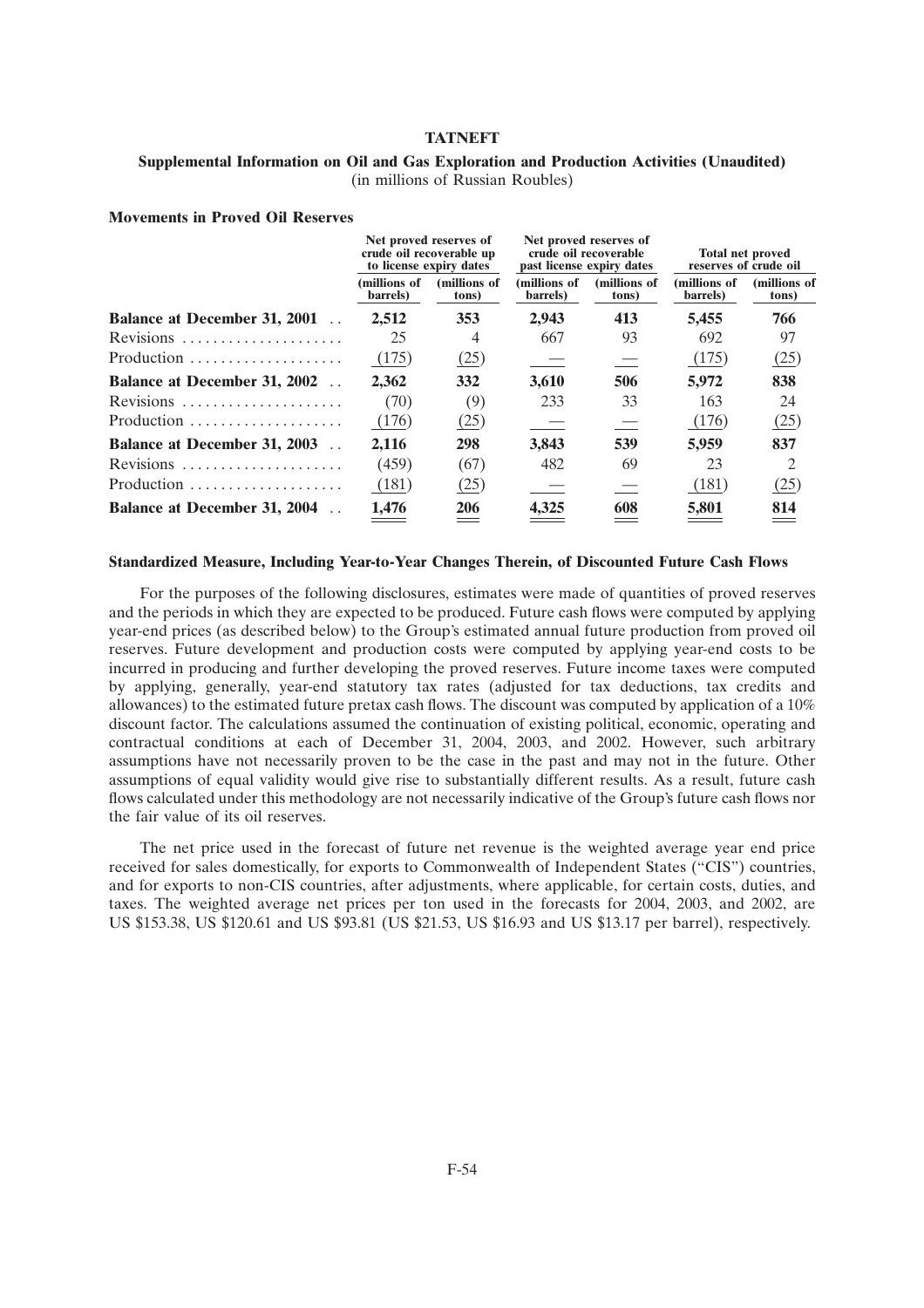## **Supplemental Information on Oil and Gas Exploration and Production Activities (Unaudited)** (in millions of Russian Roubles)

## **Standardized Measure, Including Year-to-Year Changes Therein, of Discounted Future Cash Flows (continued)**

|                                          | As of December 31, 2004                                                                                         |                                                                                                                |                                                                                         |  |
|------------------------------------------|-----------------------------------------------------------------------------------------------------------------|----------------------------------------------------------------------------------------------------------------|-----------------------------------------------------------------------------------------|--|
|                                          | <b>Future cash flows</b><br>attributable to net<br>proved reserves<br>recoverable up to<br>license expiry dates | <b>Future cash flows</b><br>attributable to net<br>proved reserves<br>recoverable past<br>license expiry dates | <b>Future cash flows</b><br>attributable to total<br>recoverable net<br>proved reserves |  |
| Future cash inflows from production      | 739,552                                                                                                         | 2,167,020                                                                                                      | 2,906,572                                                                               |  |
| Future development and production costs. | (418, 843)                                                                                                      | (1,376,825)                                                                                                    | (1,795,668)                                                                             |  |
| Future income taxes                      | (113,910)                                                                                                       | (143, 125)                                                                                                     | (257, 035)                                                                              |  |
| <b>Future net cash flows</b>             | 206,799                                                                                                         | 647,070                                                                                                        | 853,869                                                                                 |  |
| 10% annual discount                      | (65,050)                                                                                                        | (537,500)                                                                                                      | (602, 550)                                                                              |  |
| Discounted future net cash flows         | 141,749                                                                                                         | 109,570                                                                                                        | 251,319                                                                                 |  |
|                                          |                                                                                                                 | As of December 31, 2003                                                                                        |                                                                                         |  |
|                                          | <b>Future cash flows</b><br>attributable to net<br>proved reserves<br>recoverable up to<br>license expiry dates | <b>Future cash flows</b><br>attributable to net<br>proved reserves<br>recoverable past<br>license expiry dates | <b>Future cash flows</b><br>attributable to total<br>recoverable net<br>proved reserves |  |
| Future cash inflows from production      | 1,092,195                                                                                                       | 1,984,230                                                                                                      | 3,076,425                                                                               |  |
| Future development and production costs. | (636, 470)                                                                                                      | (1,237,051)                                                                                                    | (1,873,521)                                                                             |  |
| Future income taxes                      | (157, 631)                                                                                                      | (121, 647)                                                                                                     | (279, 278)                                                                              |  |
| <b>Future net cash flows</b>             | 298,094                                                                                                         | 625,532                                                                                                        | 923,626                                                                                 |  |
| 10% annual discount                      | (109, 124)                                                                                                      | (527,740)                                                                                                      | (636, 864)                                                                              |  |
| Discounted future net cash flows         | 188,970                                                                                                         | 97,792                                                                                                         | 286,762                                                                                 |  |
|                                          |                                                                                                                 | As of December 31, 2002                                                                                        |                                                                                         |  |
|                                          | <b>Future cash flows</b><br>attributable to net<br>proved reserves<br>recoverable up to<br>license expiry dates | <b>Future cash flows</b><br>attributable to net<br>proved reserves<br>recoverable past<br>license expiry dates | <b>Future cash flows</b><br>attributable to total<br>recoverable net<br>proved reserves |  |
| Future cash inflows from production      | 1,005,955                                                                                                       | 1,537,793                                                                                                      | 2,543,748                                                                               |  |
| Future development and production costs. | (637,002)                                                                                                       | (1,016,709)                                                                                                    | (1,653,711)                                                                             |  |
| Future income taxes                      | (97, 381)                                                                                                       | (107, 108)                                                                                                     | (204, 489)                                                                              |  |
| Future net cash flows                    | 271,572                                                                                                         | 413,976                                                                                                        | 685,548                                                                                 |  |
| 10% annual discount                      | (102,970)                                                                                                       | (343, 204)                                                                                                     | (446, 174)                                                                              |  |
| Discounted future net cash flows         | 168,602                                                                                                         | 70,772                                                                                                         | 239,374                                                                                 |  |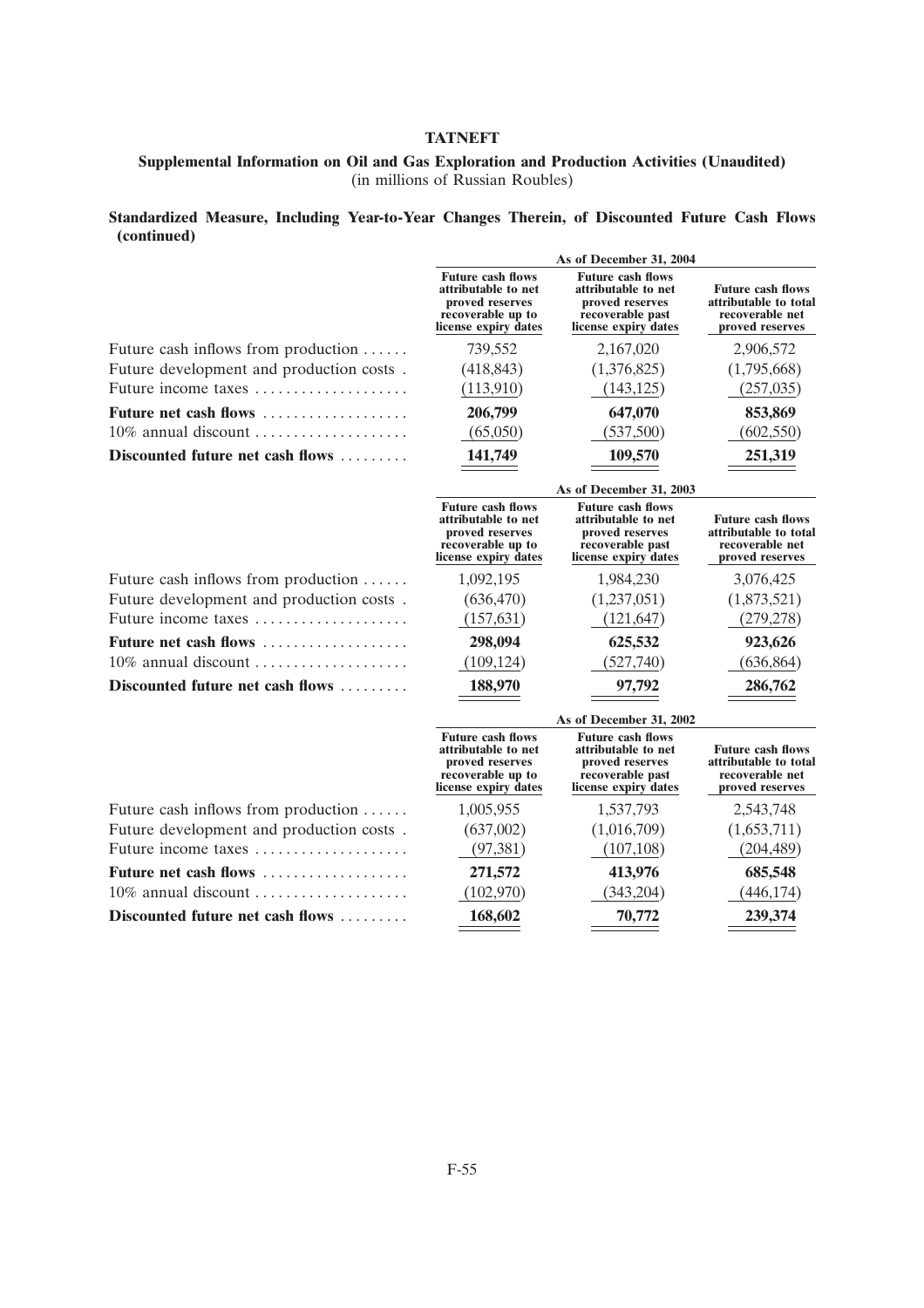## **Supplemental Information on Oil and Gas Exploration and Production Activities (Unaudited)** (in millions of Russian Roubles)

**Changes in the Standardized Measure of Discounted Future Net Cash Flows From Proved Reserve Quantities**

|                                                                                                   | Year ended December 31, 2004                                                                                       |                                                                                                                |                                                                          |  |  |
|---------------------------------------------------------------------------------------------------|--------------------------------------------------------------------------------------------------------------------|----------------------------------------------------------------------------------------------------------------|--------------------------------------------------------------------------|--|--|
|                                                                                                   | <b>Future cash flows</b><br>attributable to net<br>proved reserves<br>recoverable up to<br>license expiry<br>dates | <b>Future cash flows</b><br>attributable to net<br>proved reserves<br>recoverable past<br>license expiry dates | <b>Future cash flows</b><br>attributable to total<br>net proved reserves |  |  |
| Beginning of year                                                                                 | 188,970                                                                                                            | 97,792                                                                                                         | 286,762                                                                  |  |  |
| Sales and transfers of oil produced, net of<br>production costs and other operating<br>expenses   | (47,765)                                                                                                           |                                                                                                                | (47,765)                                                                 |  |  |
| Net change in prices received per ton, net<br>of production costs and other operating<br>expenses | 146,120                                                                                                            | (133, 551)                                                                                                     | 12,569                                                                   |  |  |
| Change in estimated future development                                                            |                                                                                                                    |                                                                                                                |                                                                          |  |  |
|                                                                                                   | 20,895                                                                                                             | (24,093)                                                                                                       | (3,198)                                                                  |  |  |
| Revisions of quantity estimates                                                                   | (92,267)                                                                                                           | 88,778                                                                                                         | (3,489)                                                                  |  |  |
| Development costs incurred during the                                                             |                                                                                                                    |                                                                                                                |                                                                          |  |  |
| $period \dots \dots \dots \dots \dots \dots \dots \dots \dots \dots$                              | 8,087                                                                                                              |                                                                                                                | 8,087                                                                    |  |  |
| Accretion of discount                                                                             | 26,581                                                                                                             | 9,144                                                                                                          | 35,725                                                                   |  |  |
| Net change in income taxes                                                                        | 21,416                                                                                                             | (19,630)                                                                                                       | 1,786                                                                    |  |  |
| Changes in production rate and other $\dots$                                                      | (130, 288)                                                                                                         | 91,130                                                                                                         | (39, 158)                                                                |  |  |
| End of year                                                                                       | 141,749                                                                                                            | 109,570                                                                                                        | 251,319                                                                  |  |  |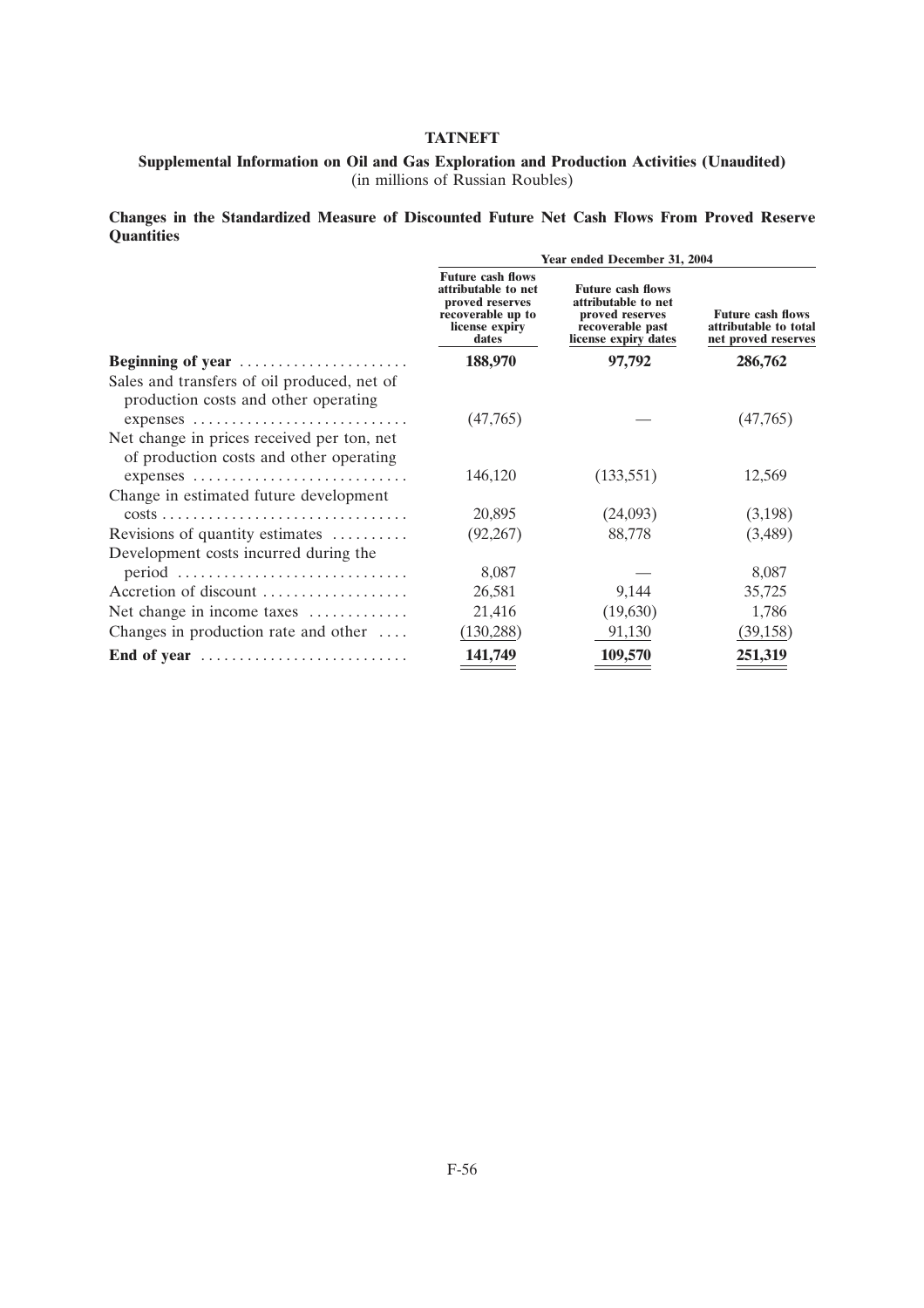## **Supplemental Information on Oil and Gas Exploration and Production Activities (Unaudited)** (in millions of Russian Roubles)

**Changes in the Standardized Measure of Discounted Future Net Cash Flows From Proved Reserve Quantities (continued)**

|                                                                                                   | Year ended December 31, 2003                                                                                       |                                                                                                                |                                                                             |  |
|---------------------------------------------------------------------------------------------------|--------------------------------------------------------------------------------------------------------------------|----------------------------------------------------------------------------------------------------------------|-----------------------------------------------------------------------------|--|
|                                                                                                   | <b>Future cash flows</b><br>attributable to net<br>proved reserves<br>recoverable up to<br>license expiry dates    | <b>Future cash flows</b><br>attributable to net<br>proved reserves<br>recoverable past<br>license expiry dates | <b>Future cash flows</b><br>attributable to<br>total net proved<br>reserves |  |
| Beginning of year                                                                                 | 168,602                                                                                                            | 70,772                                                                                                         | 239,374                                                                     |  |
| Sales and transfers of oil produced, net of<br>production costs and other operating               |                                                                                                                    |                                                                                                                |                                                                             |  |
| expenses<br>Net change in prices received per ton, net<br>of production costs and other operating | (34, 194)                                                                                                          |                                                                                                                | (34, 194)                                                                   |  |
|                                                                                                   | 77,633                                                                                                             | 35,356                                                                                                         | 112,989                                                                     |  |
| Change in estimated future development                                                            |                                                                                                                    |                                                                                                                |                                                                             |  |
|                                                                                                   | 4,532                                                                                                              | (8,347)                                                                                                        | (3,815)                                                                     |  |
| Revisions of quantity estimates                                                                   | (8,514)                                                                                                            | 5,024                                                                                                          | (3,490)                                                                     |  |
| Development costs incurred during the                                                             |                                                                                                                    |                                                                                                                |                                                                             |  |
| $period \dots \dots \dots \dots \dots \dots \dots \dots \dots \dots$                              | 6,958                                                                                                              |                                                                                                                | 6,958                                                                       |  |
| Accretion of discount                                                                             | 21,228                                                                                                             | 8,195                                                                                                          | 29,423                                                                      |  |
| Net change in income taxes                                                                        | (41, 721)                                                                                                          | 13,847                                                                                                         | (27, 874)                                                                   |  |
| Changes in production rate and other                                                              | (5,554)                                                                                                            | (27, 055)                                                                                                      | (32,609)                                                                    |  |
| End of year                                                                                       | 188,970                                                                                                            | 97,792                                                                                                         | 286,762                                                                     |  |
|                                                                                                   | Year ended December 31, 2002                                                                                       |                                                                                                                |                                                                             |  |
|                                                                                                   | <b>Future cash flows</b><br>attributable to net<br>proved reserves<br>recoverable up to<br>license expiry<br>dates | <b>Future cash flows</b><br>attributable to net<br>proved reserves<br>recoverable past<br>license expiry dates | <b>Future cash flows</b><br>attributable to<br>total net proved<br>reserves |  |

| Beginning of year                                                               |
|---------------------------------------------------------------------------------|
| Sales and transfers of oil produced, net of                                     |
| production costs and other operating                                            |
| expenses                                                                        |
| Net change in prices received per ton, net                                      |
| of production costs and other operating                                         |
| expenses                                                                        |
| Change in estimated future development                                          |
| $costs \dots \dots \dots \dots \dots \dots \dots \dots \dots \dots \dots \dots$ |
| Revisions of quantity estimates                                                 |
| Development costs incurred during the                                           |
|                                                                                 |
| Accretion of discount                                                           |
| Net change in income taxes                                                      |
| Changes in production rate and other $\dots$                                    |
| End of year                                                                     |

|                                                                                                   | <b>Future cash flows</b><br>attributable to net<br>proved reserves<br>recoverable up to<br>license expiry<br>dates | <b>Future cash flows</b><br>attributable to net<br>proved reserves<br>recoverable past<br>license expiry dates | <b>Future cash flow</b><br>attributable to<br>total net proved<br>reserves |
|---------------------------------------------------------------------------------------------------|--------------------------------------------------------------------------------------------------------------------|----------------------------------------------------------------------------------------------------------------|----------------------------------------------------------------------------|
| Beginning of year                                                                                 | 149,390                                                                                                            | 51,017                                                                                                         | 200,407                                                                    |
| Sales and transfers of oil produced, net of<br>production costs and other operating<br>expenses   | (33,896)                                                                                                           |                                                                                                                | (33,896)                                                                   |
| Net change in prices received per ton, net<br>of production costs and other operating<br>expenses | 50,332                                                                                                             | 7,082                                                                                                          | 57,414                                                                     |
| Change in estimated future development                                                            |                                                                                                                    |                                                                                                                |                                                                            |
|                                                                                                   | (1,565)                                                                                                            | (510)                                                                                                          | (2,075)                                                                    |
| Revisions of quantity estimates                                                                   | 3,676                                                                                                              | 28,673                                                                                                         | 32,349                                                                     |
| Development costs incurred during the                                                             |                                                                                                                    |                                                                                                                |                                                                            |
| $period \dots \dots \dots \dots \dots \dots \dots \dots \dots \dots$                              | 8,104                                                                                                              |                                                                                                                | 8,104                                                                      |
| Accretion of discount                                                                             | 18,861                                                                                                             | 4,953                                                                                                          | 23,814                                                                     |
| Net change in income taxes $\dots\dots\dots\dots$                                                 | (8,155)                                                                                                            | (10,976)                                                                                                       | (19, 131)                                                                  |
| Changes in production rate and other $\dots$                                                      | (18, 145)                                                                                                          | (9, 467)                                                                                                       | (27,612)                                                                   |
| End of year                                                                                       | 168,602                                                                                                            | 70,772                                                                                                         | 239,374                                                                    |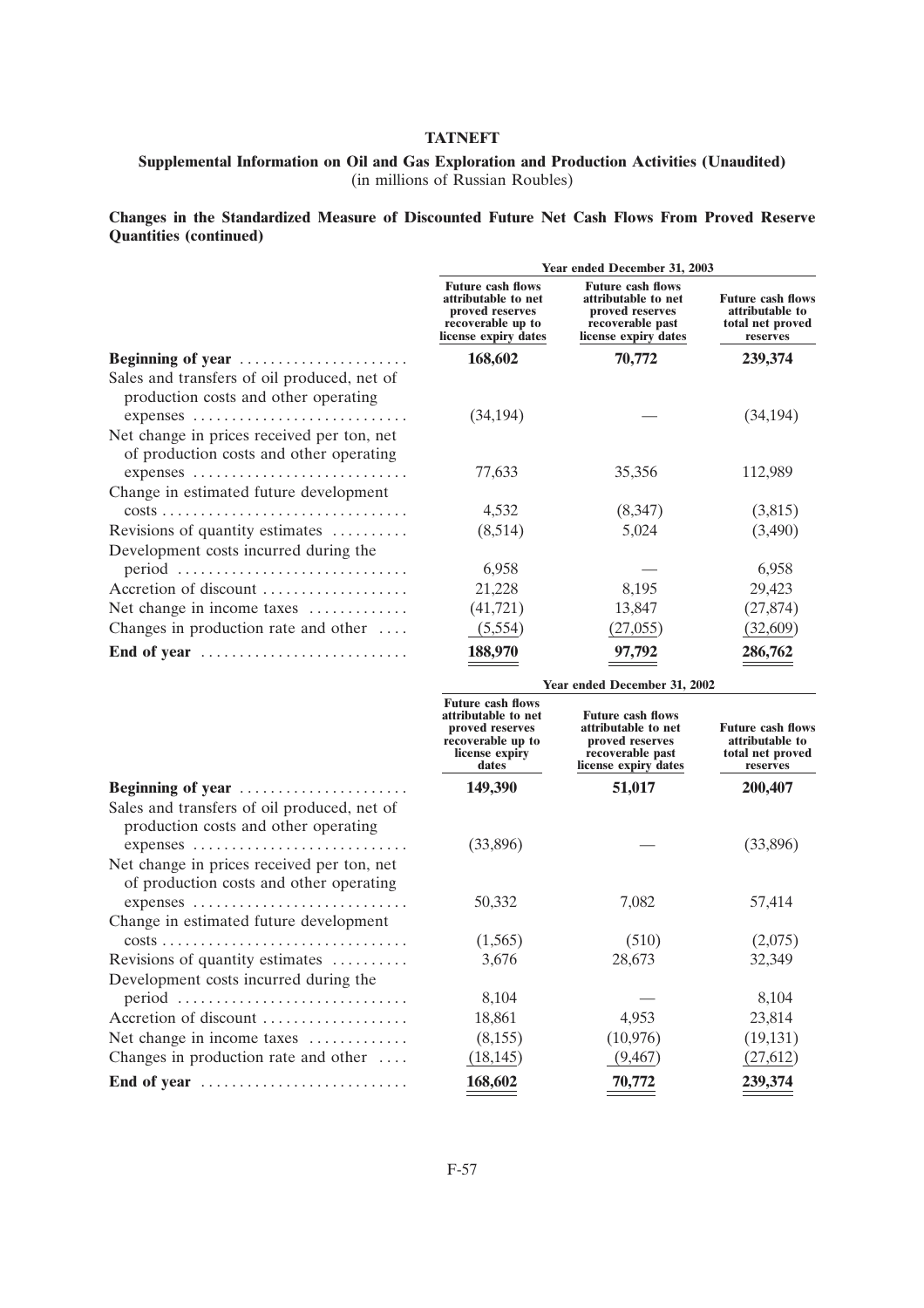#### **APPENDIX A**

#### **TATNEFT'S BANKING OPERATIONS**

In 2004, we conducted our banking operations through, and consolidated the results of, Bank Zenit and Bank Devon-Credit and we owned shares in a number of banking and financial entities. We have recently decreased our activities in these market sectors following the sale in 2005 of our controlling share in most of our significant banking subsidiaries. As of December 31, 2004, our most significant banking subsidiaries were as follows:

- *Bank Zenit.* As of December 31, 2004, we owned 52.70% of Bank Zenit, a Russian commercial bank founded in December 1994 and based in Moscow. Bank Zenit has branches in Rostov-on-Don, Nizhny Novgorod, Almetyevsk, Gorno-Altaisk, St. Petersburg, Kemerovo and Kursk, a representative office in Kazan and additional offices in Kazan and Nizhnekamsk. We increased our stake from 50% plus one share to 52.70% in 2004, then reduced it to 26.95% in 2005 as a result of the sale by our wholly-owned subsidiary, Tatneft Oil AG, of its 26.75% stake in April 2005 to three companies acting on behalf of certain beneficiaries of Urals Energy. As of May 5, 2006, we owned 39.73% of Bank Zenit, as a result of the acquisition in May 2006 of its newly issued shares.
- *Bank Devon-Credit.* As of December 31, 2004, we owned approximately 92% of Bank Devon-Credit, a Russian commercial and retail bank. Bank Devon-Credit serves Tatneft and a significant portion of the local population in Almetyevsk and the southeast of Tatarstan through a network of 13 branch offices. In December 2005, we sold all our shares of Bank Devon-Credit to Bank Zenit.
- *Bank Ak Bars.* As of December 31, 2004 we owned approximately 29.46% of Bank Ak Bars, the largest private bank located in the Republic of Tatarstan in terms of assets and number of retail customers. In 2005 we increased our shareholding to 29.98% of the share capital of this bank and further increased it to 32.27% in 2006. Bank Ak Bars has held approximately 1% of Tatneft's Ordinary Shares since 2000.

As a result of the sale of a significant part of our participation in Bank Zenit and of all our participation in Bank Devon-Credit in 2005, we no longer consider our banking activities to be significant to our operations. For more comprehensive information about our sale of the shares of Bank Zenit and Bank Devon-Credit, see Note 22 to our audited consolidated financial statements included in this annual report.

The principal banking business activity was commercial banking operations within the Russian Federation. The number of employees engaged in our banking activities was 1,823, 1,642 and 1,273 at December 31, 2004, 2003 and 2002, respectively. Bank Zenit employed 1,218, 1,101 and 782 persons at December 31, 2004, 2003 and 2002, respectively, and Bank Devon-Credit employed 574, 539 and 491 persons at December 31, 2004, 2003 and 2002, respectively.

Because Bank Zenit was our only significant banking subsidiary, unless otherwise indicated, all information provided in the following sections is solely with respect to Bank Zenit. Information provided is presented after elimination of intercompany balances and transactions between Bank Zenit and other members of our consolidated group.

#### **Banking Supervision and Regulation**

#### **The Russian banking sector**

The Russian banking sector consists of the Central Bank, credit organizations (banks and non-bank credit organizations) and representative offices of foreign banks. As of April 1, 2006, 1,238 credit organizations were operating in Russia. A majority (663 as of April 1, 2006) of operating Russian credit organizations are located in Moscow and the Moscow region. Currently, there are no branches of foreign banks in Russia.

According to the Central Bank (based on RAR financial statements), as of April 1, 2006, total assets of Russian credit organizations were RR10.4 trillion. Loans, deposits and similar instruments comprised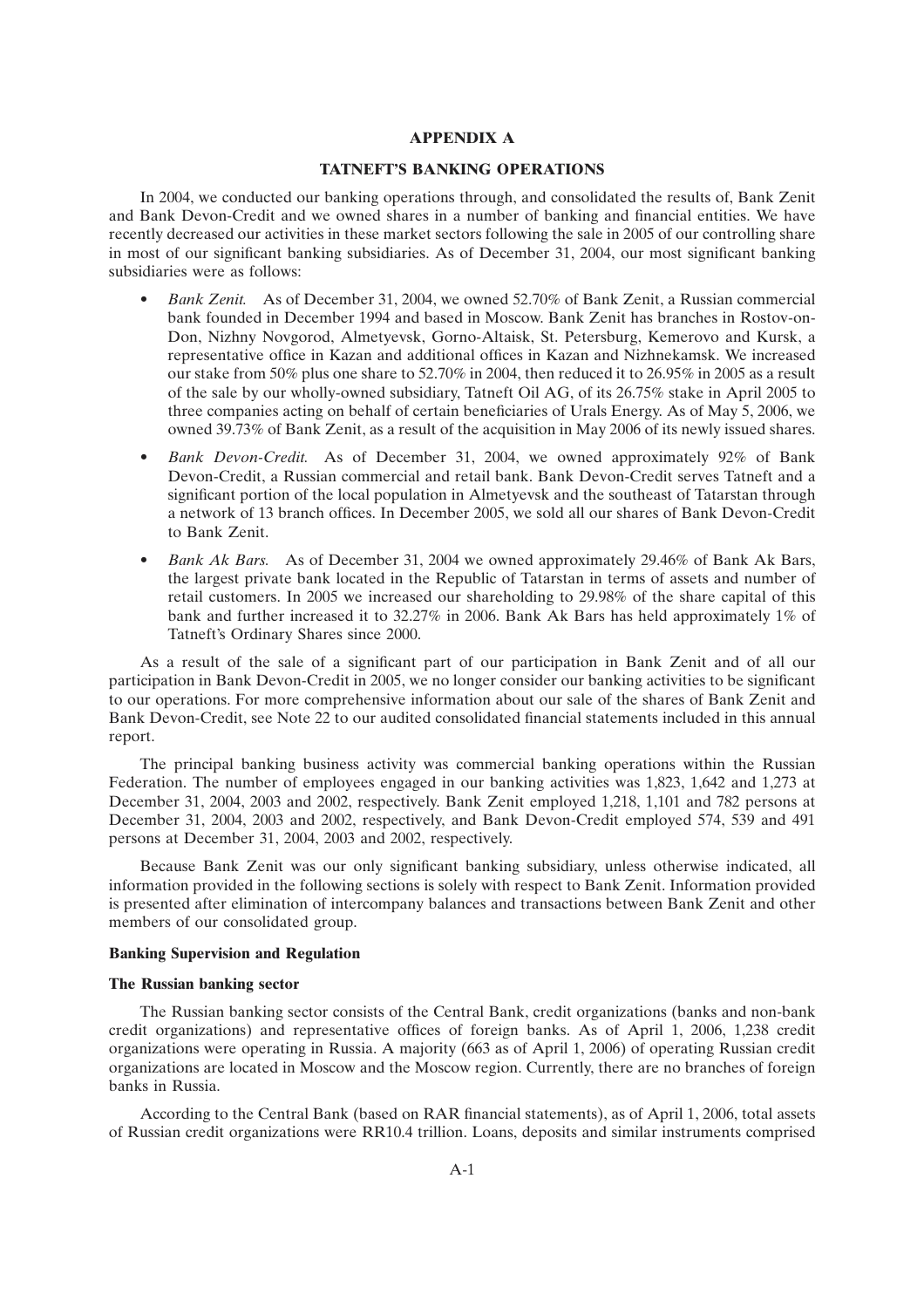66.6% (RR6.9 trillion) of all assets of credit organizations (overdue loans inclusive), including 43.1% (RR4.5 trillion) of loans to the non-financial sector and 8.8% (RR0.9 trillion) of loans to and deposits with banks (overdue loans exclusive). Overdue loans, deposits and similar instruments accounted for approximately 0.9% of all banking assets. Investments in securities by credit organizations represented 16.9% (RR1.8 trillion), including 4.9% (RR0.5 trillion) in debt securities of the Russian Federation, of total assets of Russian credit organizations.

According to the Central Bank (based on RAR financial statements), as of April 1, 2006, the total liabilities of Russian credit organizations amounted to RR10.4 trillion, including interbank deposits comprising 11.3% (RR1.2 trillion) and debt securities comprising 7.6% (RR0.8 trillion) of the total liabilities of Russian credit organizations, while client funds accounted for 59.2% (RR6.2 trillion) of the total liabilities of Russian credit organizations.

According to the Central Bank, as of April 1, 2006, 1,186 operating credit organizations were profitable (under RAR), while 162 were not.

#### *Legislative Framework for the Russian Banking Sector*

The main laws regulating the Russian banking sector are the Federal Law of December 2, 1990 No. 395-I ''On Banks and Banking Activity'', as amended (the ''Banking Law'') and the Federal Law of July 10, 2002 No. 86-FZ ''On the Central Bank of the Russian Federation (Bank of Russia),'' as amended (the ''Central Bank Law''). Among other things, they define credit organizations, set out the list of banking operations and other transactions that may be performed by credit organizations and establish the framework for the registration and licensing of credit organizations and the regulation of banking activity by the Central Bank.

### *Credit Organizations and Their Operations*

Banks provide a wide range of banking services while non-bank credit organizations conduct only a limited number of banking operations, such as maintaining accounts and processing payments on behalf of various companies. The activities of representative offices of foreign banks are generally limited to facilitating the banking operations and representing the interests of their parent banks. Under the Banking Law, a credit organization can be created in the form of a joint stock company, a limited liability company or a company with additional liability, although in practice the latter form is not used. Applicants may be incorporated either inside or outside Russia, although, foreign applicants are subject to stricter requirements. An application for state registration of a new bank needs to be accompanied by a feasibility report regarding the future business activity of the credit organization, detailed information on the suitability of its management and certain other information. A credit organization's application for a Central Bank license may be rejected if the submitted documents do not comply with the requirements set forth in the Banking Law and the Central Bank's regulations, the financial or banking records of the founders of a credit organization are unsatisfactory, the proposed candidates for the executive and chief accountant positions do not meet qualification requirements and for certain other reasons. A detailed procedure for registration of, and issuance licenses to, credit organizations is established in the Central Bank Regulation No. 109-I of January 14, 2004.

The Banking Law authorizes Russian credit organizations to incorporate subsidiaries and open branches outside Russia with prior approval of the Central Bank. The opening of a representative office of a Russian credit organization outside Russia requires a notification of the Central Bank.

Acquisitions in the banking sector are subject to specific banking and antimonopoly rules. According to the Banking Law, the Central Bank must be notified of an acquisition of more than 5% of the participation interest in a credit organization by any individual or a legal entity, or a group of individuals and/or legal entities, and it must give prior consent to an acquisition of more than 20% of the participation interest in a credit organization. In addition, pursuant to the Federal Law No. 117-FZ ''On Protection of Competition in the Financial Services Market'' of June 23, 1999, acquisition of more than 10% of assets of, and more than 20% of the participation interest in, a credit organization whose charter capital exceeds the amount established by the Government (currently RR160 million, as per the Government Regulation No. 194 of March 7, 2000) requires the prior consent of the Federal Antimonopoly Service.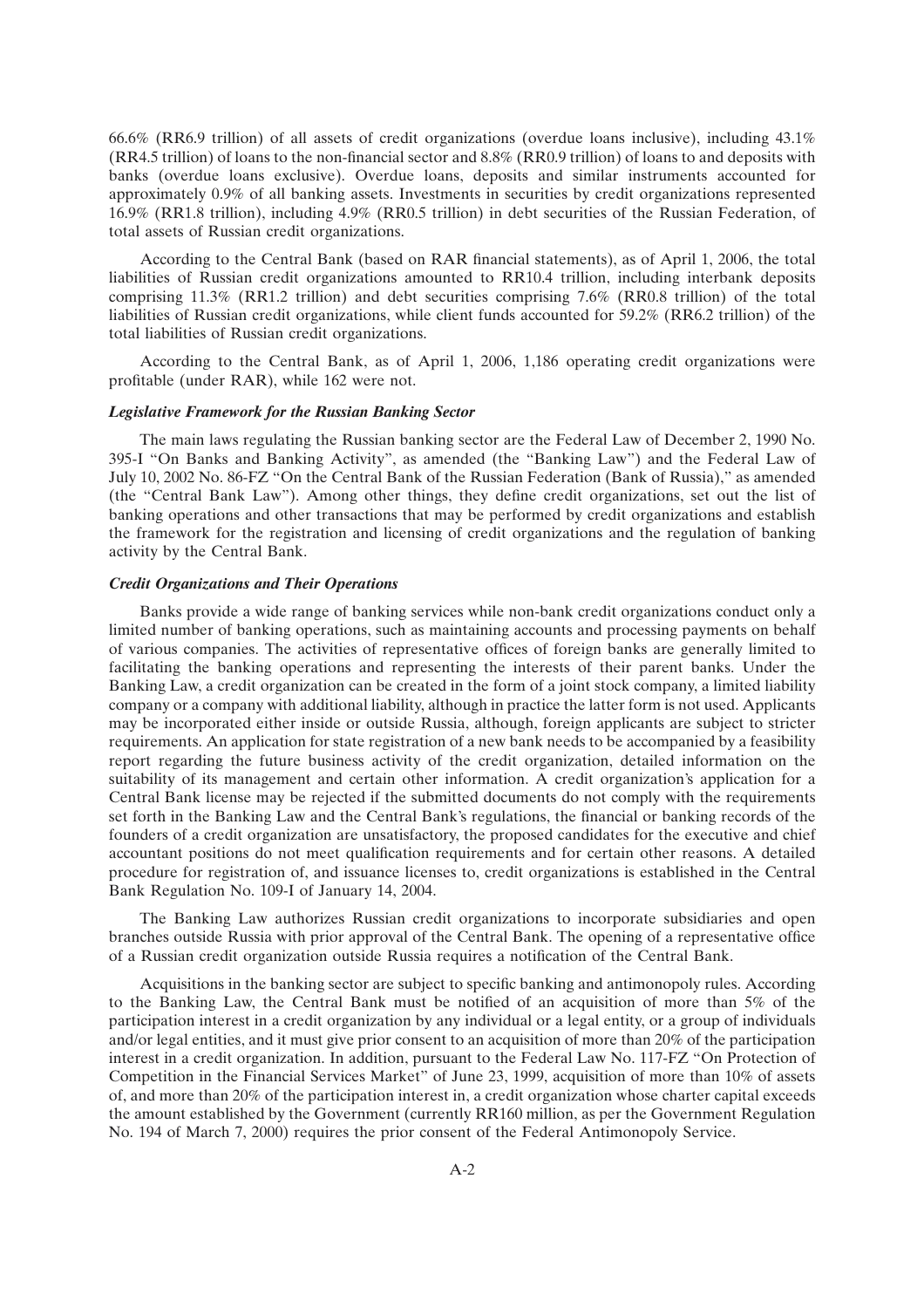The Banking Law states that the following services are ''banking operations'' that require receipt of an appropriate license from the Central Bank: taking deposits from individuals and legal entities (both demand and fixed-term deposits); investing the deposited funds as a principal; opening and maintaining bank accounts for individuals and legal entities; performing settlements in accordance with the instructions of individuals and legal entities, including correspondent banks, from/to their bank accounts; cash, check, promissory note, payment document handling services and over-the-counter services provided to individuals and legal entities; sale and purchase of foreign currency (including banknotes and coins); taking deposits in precious metals and investing them; issuing bank guarantees; and processing payments in accordance with the instructions of individuals without opening bank accounts (excluding payments by post).

In addition to banking operations, credit organizations are permitted to give sureties for obligations of third parties contemplating payment in cash; to take assignments of rights to demand payment in monetary form; to perform fiduciary management of monetary funds and other assets for individuals and legal entities; to engage in operations with precious stones and metals (in accordance with the Federal Law No. 41-FZ "On Precious Stones and Precious Metals" of March 26, 1998 and related legislation); to lease special premises and safe deposit boxes to individuals and legal entities for document and valuables storage; to effect leasing operations; to engage in factoring operations; and to provide consulting and information services. A credit organization may enter into any other transaction in compliance with the relevant Russian legislation. Under the Banking Law, a credit organization cannot engage in manufacturing, commodities trading (excluding precious metals) or insurance activities.

#### *Retail Banking and Protection of Depositors*

The Banking Law provides that a bank may take deposits from individuals only after it has been registered for two years and admitted to the retail deposit insurance system.

The retail deposit insurance system was established recently. As of January 1, 2006, 931 banks were admitted into the retail deposit insurance system. Bank Zenit, Bank Devon-Credit and Bank Ak Bars were all accepted into the system for the insurance of deposits on November 30, 2004, December 15, 2004 and November 23, 2004, respectively.

According to the Federal Law of December 23, 2003 No. 177-FZ ''On Insurance of Deposits of Individuals in Banks of the Russian Federation'' (the ''Deposit Insurance Law''), participation in the retail deposit insurance system is subject to the following requirements: (i) the Central Bank is comfortable that the bank's financial statements and reporting are true and accurate; (ii) the bank is in full compliance with the Central Bank mandatory ratios (capital adequacy, liquidity, etc.) which are more stringent for the banks participating in the retail deposits insurance system; (iii) the bank fully complies with the Central Bank ratios for the assessment of the quality of the bank's capital and assets, profitability and liquidity, as well as the Central Bank's requirements for the transparency of its ownership structure, risk management system and internal control; and (iv) the Central Bank is not conducting any enforcement actions with respect to the bank and no grounds for such enforcement actions have arisen during the Central Bank's review of the bank's application.

The Deposit Insurance Law provided for the creation of the Deposit Insurance Agency that is in charge of, *inter alia*, collecting insurance contributions, managing the funds in the mandatory insurance pools, establishing insurance premiums and monitoring insurance payments. All banks with retail banking licenses are entered into the register of the Deposit Insurance Agency.

Under the Deposit Insurance Law, which came into effect on December 27, 2003, the protection for each client is limited to RR100,000 per bank and banks are required to make quarterly payments into a deposit insurance fund. The insurance payment from the deposit insurance fund will be payable to depositors if a bank's license has been revoked or if the Central Bank has imposed a moratorium on payments by the bank. The basis of the deposit insurance contribution is the quarterly average of daily balances of retail deposits. Standard contribution premiums cannot exceed 0.15% of the contribution basis. In certain circumstances, the premium can be increased up to 0.3% of the contribution basis, but not for more than two quarters per every 18 months. When the size of the insurance fund reaches 5% of total retail deposits of all Russian banks, all succeeding contribution premiums cannot exceed 0.05% of the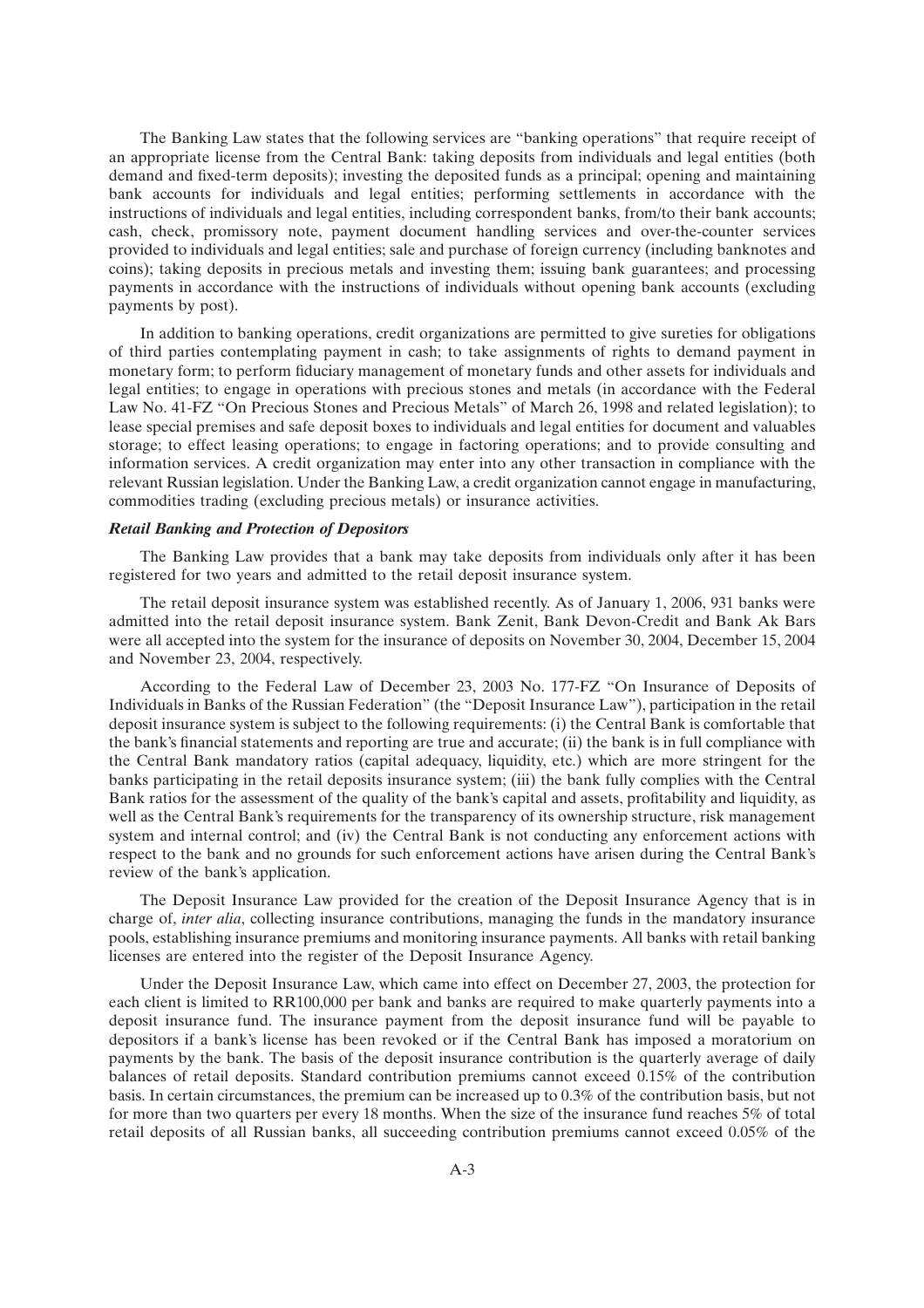contribution basis, and when the size of the insurance fund exceeds 10% of all Russian banks' retail deposits, no contributions need to be made, but they resume once the insurance fund falls below the 10% threshold.

In response to the turmoil that the Russian banking sector experienced from April through July 2004, the Federal Law No. 96-FZ of July 29, 2004 (the ''Uninsured Deposits Law'') established a protection system for retail clients of the banks that did not participate in the retail deposit insurance system. See ''Item 3—Key Information—Risk Factors—Economic Risks—Economic instability in Russia could adversely affect our business.'' The Uninsured Deposits Law contemplates, among other things, that the Central Bank will make payments to the private depositors of insolvent Russian banks if such banks have not been admitted to the system of the insurance of private deposits prior to their bankruptcy. Under the Uninsured Deposits Law, the protection for each client is limited to RR100,000 per bank. Having made the payment to the private depositor, the Central Bank assumes its rights against the bank and receives the same priority in bankruptcy as the private depositor.

#### *The Central Bank and Its Role*

The Central Bank's main aim is to protect the ruble against depreciation and maintain its stability. The Central Bank is also responsible for the condition and development of the Russian banking system and the regulation of banking activity in Russia. The status of the Central Bank as the banking sector regulator is determined by the Constitution of Russia and developed by the Central Bank Law.

The Central Bank Law endows the Central Bank with the power to grant licenses to, and suspend or revoke licenses of, credit organizations. Under the Central Bank Regulation No. 109-I of January 14, 2004, a newly-formed credit organization may apply for a license authorizing it to perform banking operations (other than acceptance of retail deposits) in either both rubles and foreign currencies or in rubles only, as well as a license authorizing it to take deposits in, and conduct related operations with, precious metals. Subject to compliance with applicable requirements, the Central Bank may extend the credit organization's capacity by issuance of: (1) a license authorizing to take retail deposits in either both rubles and foreign currencies or in rubles only, and (2) a general license authorizing to perform all banking operations except for taking deposits in, and conducting related operations with, precious metals.

The Central Bank was established on July 13, 1990 as a successor to the Russian Republican Bank of Gosbank of the Union of Soviet Socialist Republics (''USSR'') (''State Bank of the USSR''). With the collapse of the USSR in 1991, the Central Bank inherited the operational facilities and resources of Gosbank of the USSR, including its subsidiaries and branches. According to the Central Bank Law, the government is not liable for the Central Bank's obligations, nor is the Central Bank liable for the obligations of the government, unless the relevant liability has been undertaken or is required under other Russian laws. The charter capital and other assets of the Central Bank are federal property.

The Central Bank is a separate state authority and is financially independent from the Russian government. Under the Central Bank Law, the Central Bank is generally prohibited from extending loans to the federal government and regional and municipal governments for the purpose of budget deficit financing and from purchasing state securities in the primary market.

The Central Bank consists of the Moscow Head Office, including the Board of Directors, the National Banking Council (a collegial management body of the Central Bank that performs certain governing functions, such as making decisions on maximum capital expenditures of the Central Bank, distribution of its profits, appointment of its auditor and approval of its accounting rules and requirements) and central departments. The Central Bank also has a number of regional branches in the constitutive subjects of Russia (in some of the Russian republics, the Central Bank's regional branches are called National Banks) and local branches. The Chairman of the Central Bank is nominated by the President of Russia and appointed for a fixed term of four years by the State Duma (the lower chamber of the Russian Parliament).

The Chairman of the Central Bank can be replaced under the same procedure and has the right to participate in Government meetings. Of the 12 members of the National Banking Council, two are appointed by the Federation Council (the upper chamber of the Russian Parliament) from among its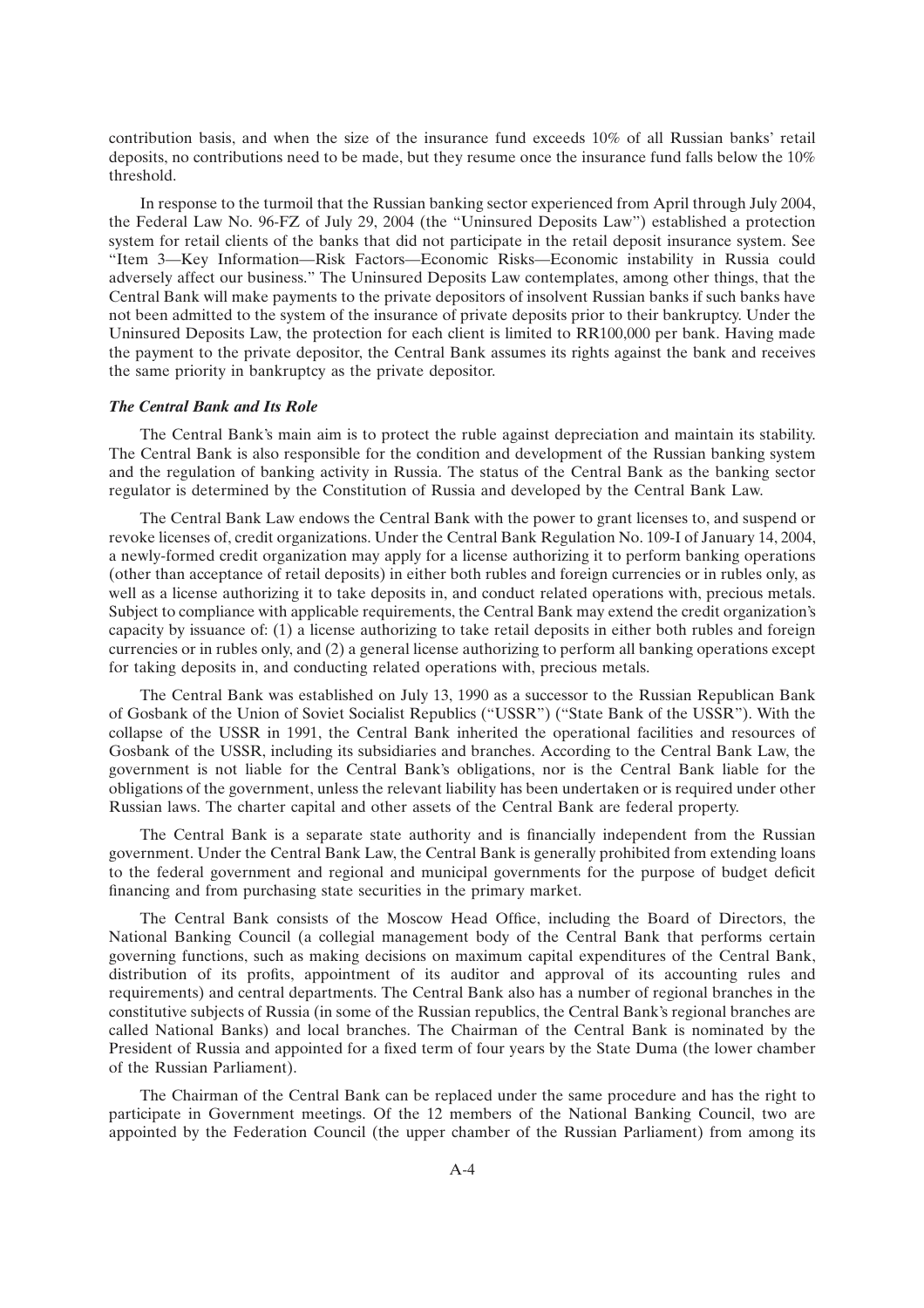members, three are appointed by the State Duma from among its deputies, three are appointed by the President and three are appointed by the Russian Government. The Chairman of the Central Bank is an *ex officio* member of the National Banking Council.

Under current legislation, the Central Bank has the following major functions:

| <b>Function</b>                                                                             | <b>Summary</b>                                                                                                                                                                                                                                                                                                                                                                                                                                                                                                                                                                                              |
|---------------------------------------------------------------------------------------------|-------------------------------------------------------------------------------------------------------------------------------------------------------------------------------------------------------------------------------------------------------------------------------------------------------------------------------------------------------------------------------------------------------------------------------------------------------------------------------------------------------------------------------------------------------------------------------------------------------------|
| Issuing money and regulating its<br>$circulation \ldots \ldots \ldots \ldots \ldots \ldots$ | The Central Bank is the sole issuer of Russian ruble<br>banknotes and regulates their circulation. The Central Bank<br>plans and arranges for the printing of banknotes and the<br>engraving of coins, establishes the rules for their<br>transportation and storage and regulates operations with<br>cash.                                                                                                                                                                                                                                                                                                 |
| Financing/Monetary policy                                                                   | The Central Bank establishes interest rates for its<br>financings, refinances credit organizations, performs currency<br>interventions, establishes reserve requirements for the banks,<br>sets capital adequacy and similar ratio requirements for<br>banks, issues its own bonds (which can be offered to credit<br>organizations only) and trades in the secondary market for<br>government securities.                                                                                                                                                                                                  |
| Transactions with banks                                                                     | The Central Bank renders decisions on the state registration<br>of banks; registers securities issued by banks; extends loans<br>to banks; maintains correspondent accounts of banks in<br>rubles; purchases and sells Russian state securities, Central<br>Bank bonds, certificates of deposit, precious metals and<br>natural gems; purchases and sells foreign currencies and<br>payment documents in foreign currencies issued by Russian<br>and foreign banks. Unless otherwise directly provided by<br>federal laws, the Central Bank is not permitted to participate<br>in charter capital of banks. |
| Implementing the federal budget and<br>debt service                                         | Under the Central Bank Law, the Central Bank is<br>prohibited from extending loans to the government in order<br>to finance the state's budget deficit or purchasing state<br>securities in the primary market, unless a specific exception is<br>created by the federal budget. However, the Central Bank<br>acts as a placement agent with respect to domestic government<br>securities issued by the Ministry of Finance of Russia,<br>maintains budget accounts and acts as an agent for servicing<br>of Russia's domestic state debt.                                                                  |
| Exchange control                                                                            | The Central Bank regulates dealing and settlements in<br>rubles, foreign currency operations in Russia and by Russian<br>residents abroad, administers Russia's gold and currency<br>reserves and establishes the regimes for ruble and foreign<br>currency accounts of residents and non-residents in Russia.                                                                                                                                                                                                                                                                                              |
| Licensing                                                                                   | The Central Bank is responsible for issuing, suspending<br>and revoking banking licenses of credit organizations.                                                                                                                                                                                                                                                                                                                                                                                                                                                                                           |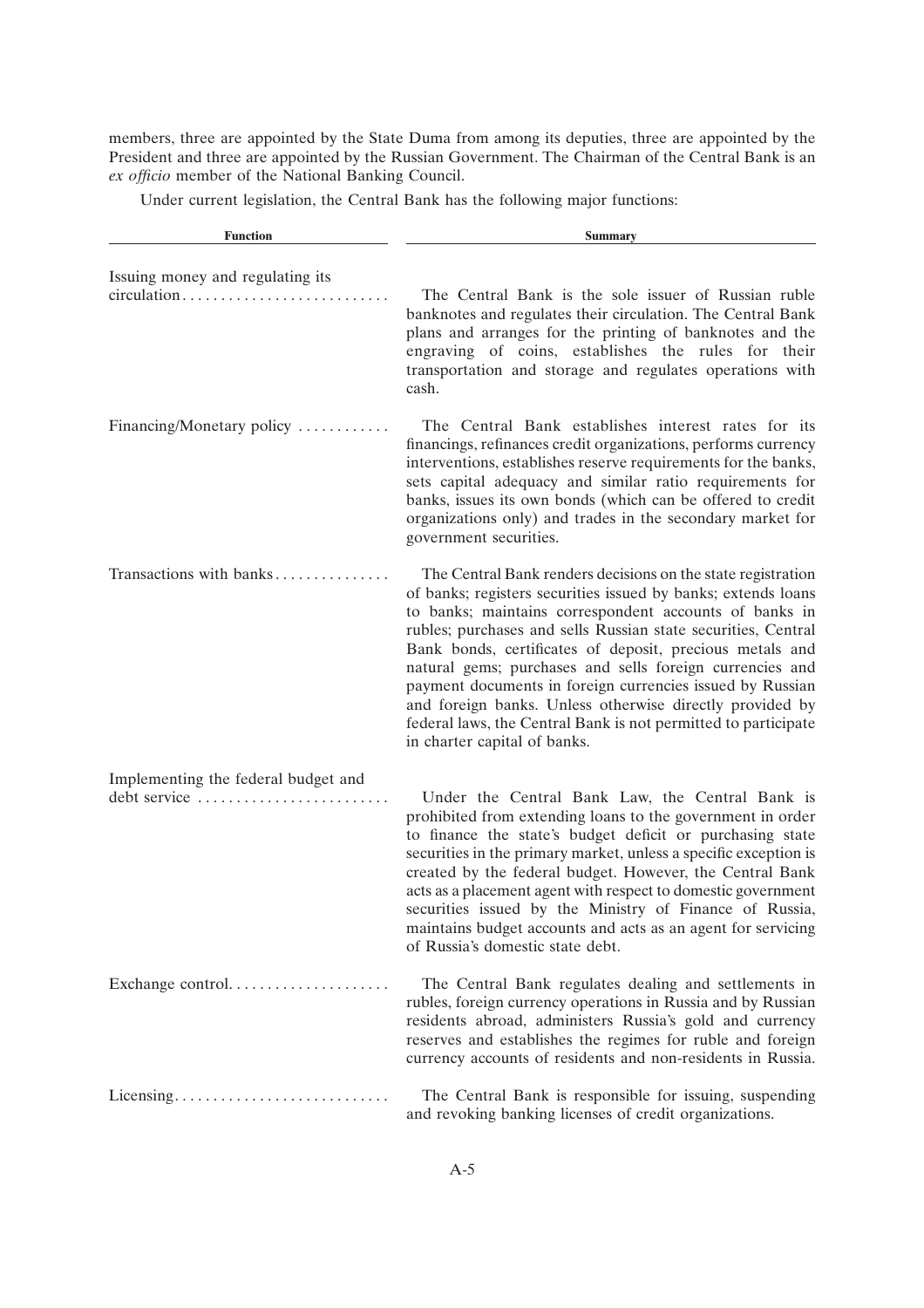| Banking control and supervision $\dots \dots$ | The Central Bank is responsible for monitoring and<br>controlling banks' compliance with ratios and reserve<br>requirements that it sets. See "-Banking Supervision-<br>Mandatory Economic Ratios." The Central Bank imposes<br>administrative sanctions for violations of banking legislation<br>by credit organizations operating in Russia. The Central |
|-----------------------------------------------|------------------------------------------------------------------------------------------------------------------------------------------------------------------------------------------------------------------------------------------------------------------------------------------------------------------------------------------------------------|
|                                               | Bank sets out standards for financial, accounting and statistical<br>reporting by credit organizations in Russia. The Central<br>Bank appoints the temporary administration of banks that<br>are facing insolvency.                                                                                                                                        |

**Function Summary**

The Central Bank is authorized to enter into transactions with credit organizations, foreign banks and the government in order to perform the functions outlined above.

The Central Bank has a number of supervisory roles (described below). However, other state authorities also regulate credit organizations in Russia. For instance, the FSFM issues licenses to banks acting as brokers, dealers or custodians in the Russian securities market. Tax authorities supervise tax assessments of banks. The Federal Antimonopoly Service controls mergers of credit organizations and acquisitions of more than 20% of voting stock in a credit organization as well as disposals of more than 10% of a credit organization's assets.

### *Banking Supervision*

Under the Central Bank Law and the Banking Law, the Central Bank is authorized to adopt binding regulations concerning banking and currency operations. The Central Bank has actively used this power in recent years, creating a detailed and extensive body of regulations. Some of the principal features of the supervisory regime governing banks in Russia are set out below.

### *Mandatory Economic Ratios*

The Central Bank is authorized to introduce various capital adequacy and liquidity requirements applicable to banks. Such requirements currently exist in the form of the relevant mandatory economic ratios described in Regulation No. 110-I of the Central Bank ''On the Banks' Mandatory Economic Ratios.'' Set out below is the system of the mandatory economic ratios which must be observed by the banks on a daily basis and regularly reported on to the Central Bank. Unless stated otherwise, all ratios described below are calculated on the basis of RAR, as formulated under the applicable Russian laws and the Central Bank regulations.

**Central Bank Mandatory**

| <b>Mandatory Economic Ratios</b> | <b>Description</b>                                                                                                                                                                                                                                                                                                                                                                                                                         | <b>Economic Ratio</b><br><b>Requirements</b> |  |  |
|----------------------------------|--------------------------------------------------------------------------------------------------------------------------------------------------------------------------------------------------------------------------------------------------------------------------------------------------------------------------------------------------------------------------------------------------------------------------------------------|----------------------------------------------|--|--|
| Capital adequacy ratio (N1)      | This ratio is intended to limit the risk Minimum 11% (where a bank's<br>of a bank's insolvency and sets capital base is below EUR5<br>requirements for the minimum size of million) and minimum $10\%$<br>the bank's capital base necessary to (where a bank's capital base is<br>cover credit and market risks. It is equal or more than EUR5<br>formulated as a ratio of a bank's capital million).<br>base to its risk-weighted assets. |                                              |  |  |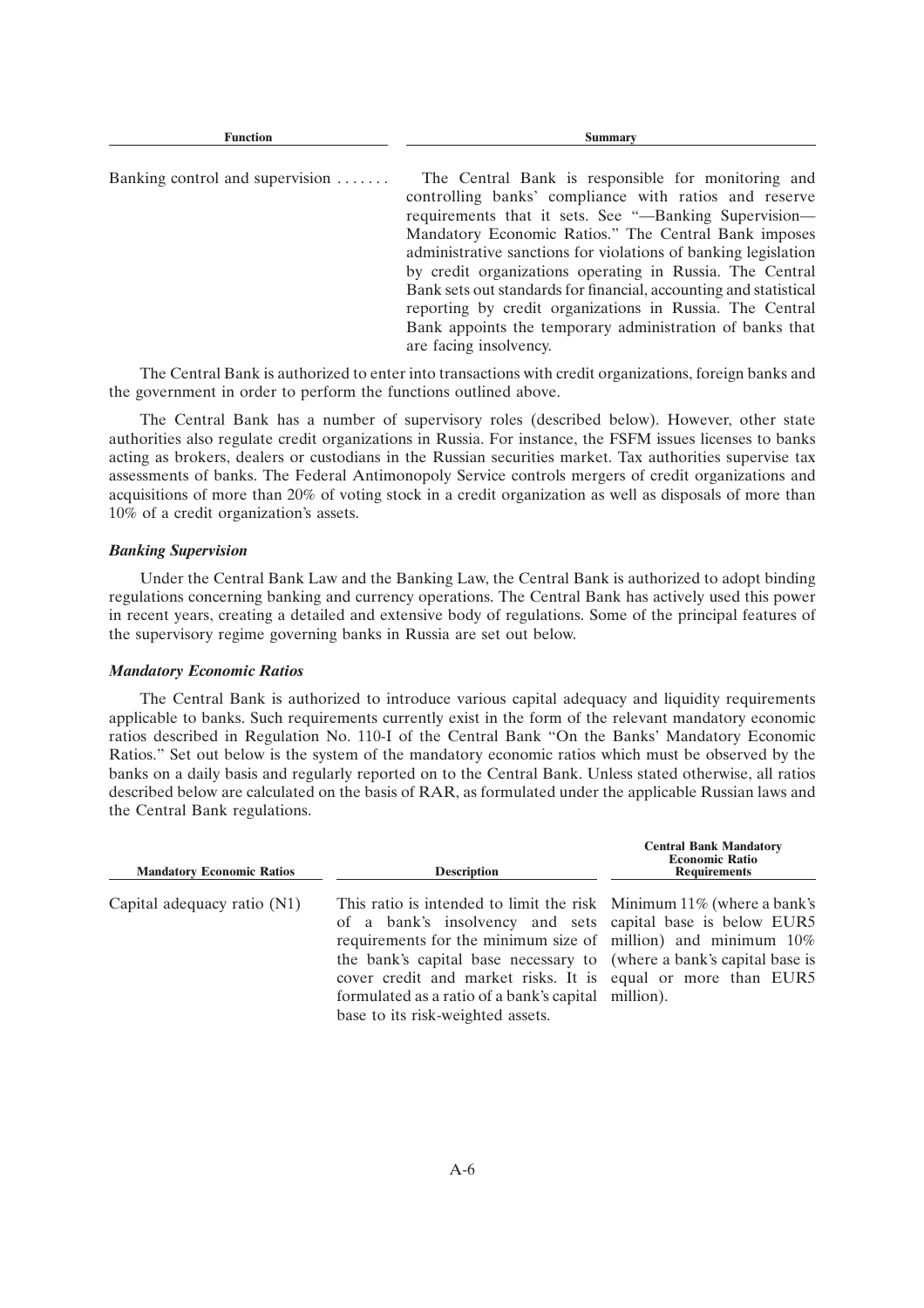| <b>Mandatory Economic Ratios</b>                                                 | <b>Description</b>                                                                                                                                                                                                                                                                                                                                                                                                                                                                                                                                              | <b>Economic Ratio</b><br><b>Requirements</b> |
|----------------------------------------------------------------------------------|-----------------------------------------------------------------------------------------------------------------------------------------------------------------------------------------------------------------------------------------------------------------------------------------------------------------------------------------------------------------------------------------------------------------------------------------------------------------------------------------------------------------------------------------------------------------|----------------------------------------------|
|                                                                                  | The risk-weighted assets are calculated<br>under a formula that takes into account<br>the bank's capital, select categories of<br>assets, reserves created for possible<br>losses of those assets, credit risk on<br>contingent liabilities, credit risk on<br>forward transactions, as well as risks<br>relating to interest rates, securities<br>markets and currencies, in each case<br>separating<br>the<br>systemic<br>and<br>idiosyncratic factors.                                                                                                       |                                              |
| Instant liquidity ratio (N2)                                                     | This ratio is intended to limit the bank's Minimum $15\%$<br>liquidity risk within one operational<br>day. It is formulated as the minimum<br>ratio of a bank's highly liquid assets to<br>its liabilities payable on demand.                                                                                                                                                                                                                                                                                                                                   |                                              |
| Current liquidity ratio (N3)                                                     | This ratio is intended to limit the bank's<br>liquidity risk within 30 calendar days<br>preceding the date of the calculation of<br>this ratio. It is formulated as the<br>minimum ratio of a bank's liquid assets<br>to its liabilities payable on demand and<br>liabilities with terms of up to 30<br>calendar days.                                                                                                                                                                                                                                          | Minimum $50\%$                               |
| Long-term liquidity ratio (N4)                                                   | This ratio is intended to limit the bank's Maximum 120%<br>liquidity risk arising from placement of<br>funds into long-term assets. It is<br>formulated as the maximum ratio of<br>the bank's credit claims maturing in<br>more than one year to the sum of its<br>capital base and liabilities maturing in<br>more than one year.                                                                                                                                                                                                                              |                                              |
| Maximum exposure to a single<br>borrower or a group of related<br>borrowers (N6) | This ratio is intended to limit the credit Maximum 25%<br>exposure of a bank to one borrower or<br>a group of related borrowers (defined<br>as persons who belong to the same<br>banking or financial industrial group,<br>are close relatives, or persons who can<br>indirectly materially<br>directly or<br>influence the decisions of legal entity<br>borrowers). It is formulated as the<br>maximum ratio of the aggregate<br>amount of the bank's various credit<br>claims against a borrower (or a group<br>of related borrowers) to its capital<br>base. |                                              |

**Central Bank Mandatory**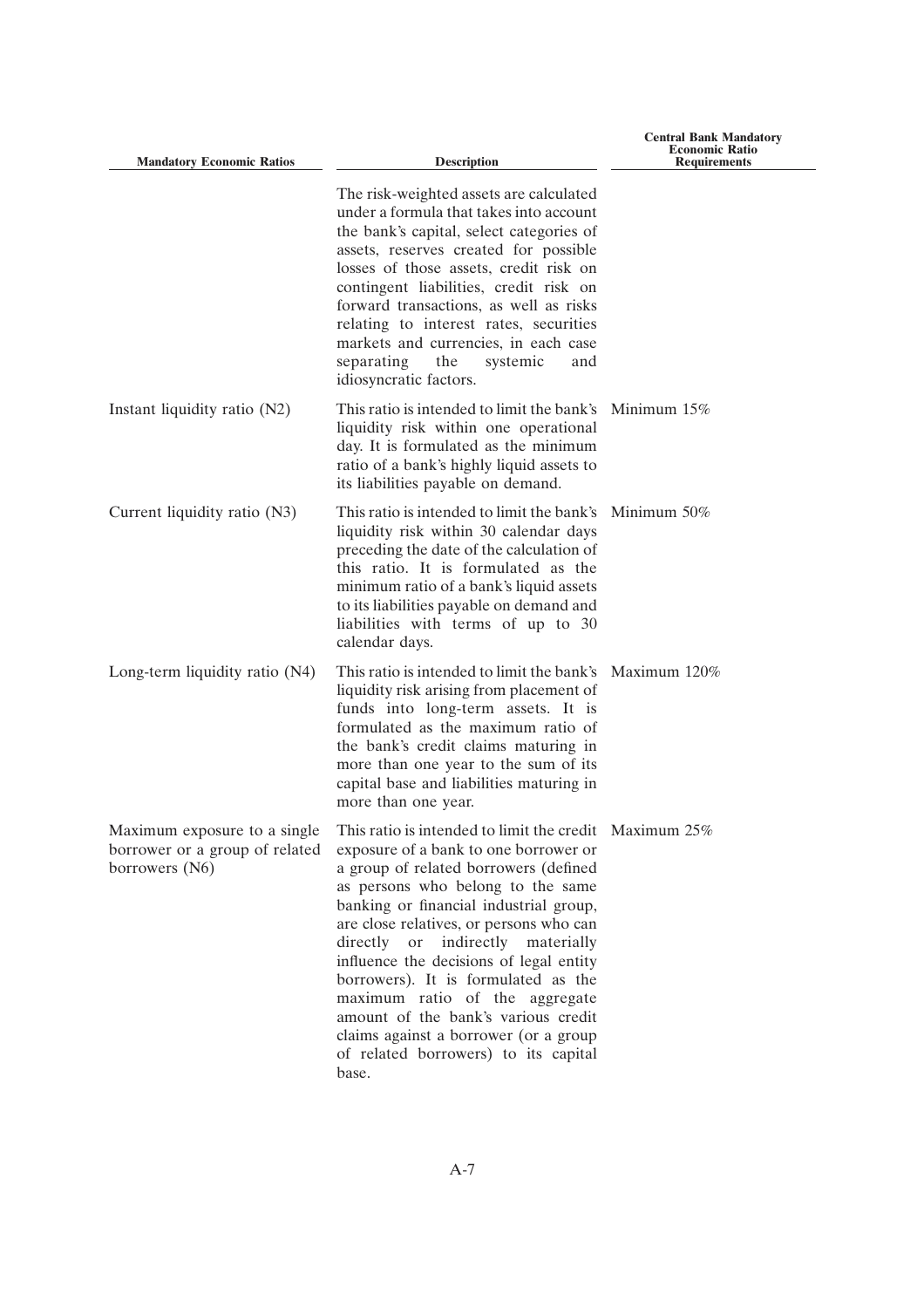**Mandatory Economic Ratios Description** 

**Central Bank Mandatory Economic Ratio Requirements**

|                                                                                                                                  | On September 10, 2004, the Central<br>Bank issued Regulation No. 106-T<br>recommending that Russian banks<br>implement this exposure limit for<br>economically related borrowers. Under<br>Regulation No. 106-T, borrowers are<br>considered economically related if the<br>decline in the financial condition of<br>one borrower affects or may affect the<br>financial condition of the other<br>borrower and may result in such<br>borrower's inability to perform its<br>obligations to the bank (e.g., if a<br>borrower is simultaneously a borrower<br>of a bank and a debtor of another<br>borrower of the bank). |  |
|----------------------------------------------------------------------------------------------------------------------------------|--------------------------------------------------------------------------------------------------------------------------------------------------------------------------------------------------------------------------------------------------------------------------------------------------------------------------------------------------------------------------------------------------------------------------------------------------------------------------------------------------------------------------------------------------------------------------------------------------------------------------|--|
|                                                                                                                                  | To conform Russian prudential norms<br>to the recommendations of the Basle<br>Committee on Banking Supervision<br>and IFRS, the Central Bank has also<br>published a draft Regulation that<br>establishes a 25% exposure limit for<br>economically related borrowers (N6.1)<br>mandatory two years after the<br>Regulation is officially published. The<br>official publication date has not yet<br>been determined.                                                                                                                                                                                                     |  |
| Maximum amount of major<br>credit risks (N7)                                                                                     | This ratio is intended to limit the Maximum 800%<br>aggregate amount of a bank's major<br>credit risks (defined as the sum of<br>loans to, and guarantees or sureties in<br>respect of, one client that exceeds 5%<br>of a bank's capital base). It is<br>formulated as the maximum ratio of<br>the aggregate amount of major credit<br>risks to a bank's capital base.                                                                                                                                                                                                                                                  |  |
| Maximum amount of loans,<br>bank guarantees and sureties<br>extended by the bank to its<br>participants (shareholders)<br>(N9.1) | This ratio is intended to limit a bank's Maximum 50%<br>credit exposure to the bank's owners.<br>It is formulated as the maximum ratio<br>amount of loans, bank<br>of the<br>guarantees and sureties extended by<br>bank to its participants or<br>the<br>shareholders, to its capital base.                                                                                                                                                                                                                                                                                                                             |  |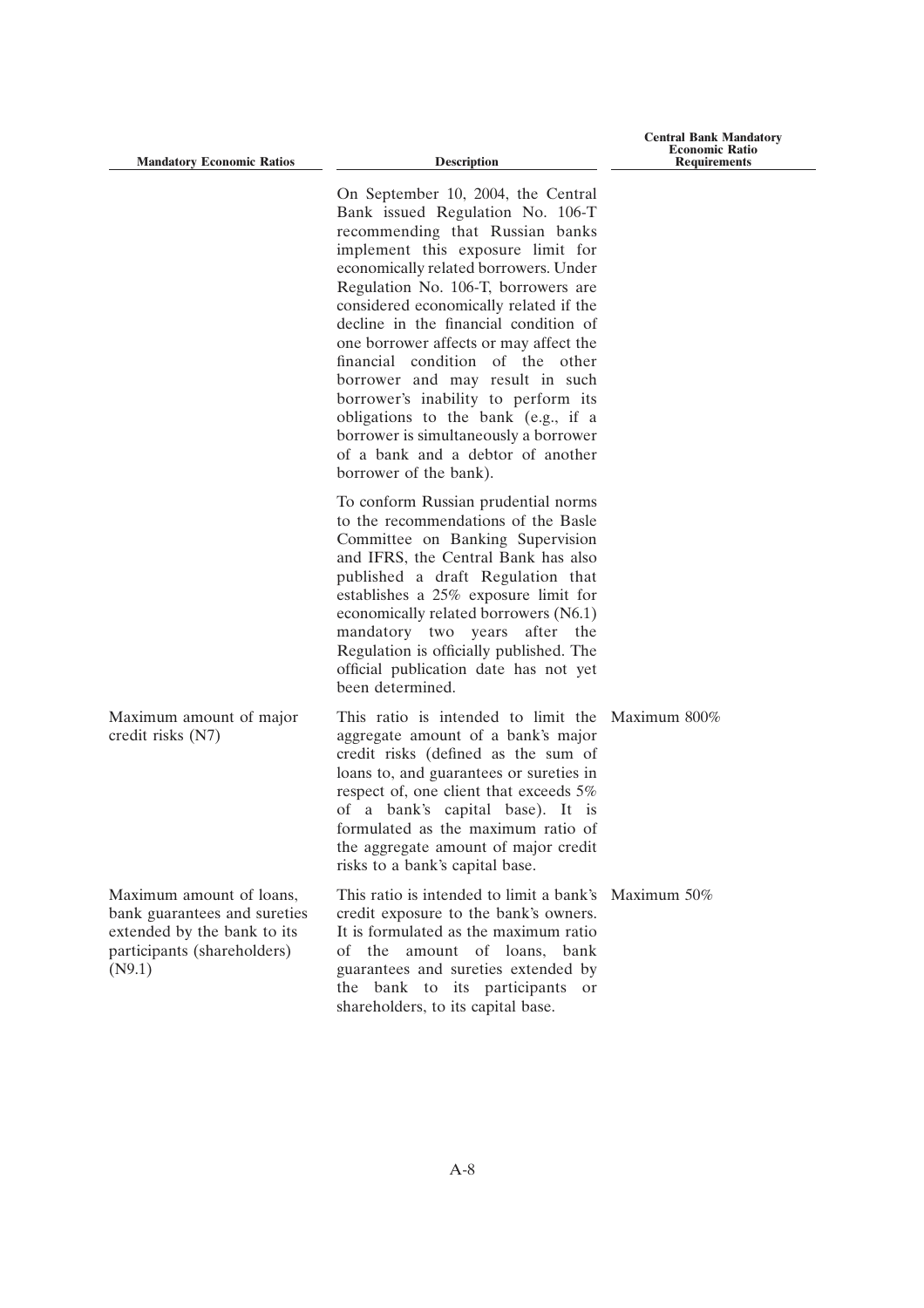| <b>Mandatory Economic Ratios</b>                                                                                                | <b>Description</b>                                                                                                                                                                                                                                                                                                               | <b>Central Bank Mandatory</b><br><b>Economic Ratio</b><br><b>Requirements</b> |  |  |
|---------------------------------------------------------------------------------------------------------------------------------|----------------------------------------------------------------------------------------------------------------------------------------------------------------------------------------------------------------------------------------------------------------------------------------------------------------------------------|-------------------------------------------------------------------------------|--|--|
| Aggregate amount of exposure<br>to the bank's insiders $(N10.1)$                                                                | This ratio is intended to limit the Maximum $3\%$<br>aggregate credit exposure of a bank to<br>its insiders (defined as individuals<br>capable of influencing credit decisions).<br>It is formulated as the maximum ratio<br>of the aggregate amount of the bank's<br>credit claims against its insiders to its<br>capital base. |                                                                               |  |  |
| Ratio for the use of the bank's<br>capital base to acquire shares<br>(participation interests) in<br>other legal entities (N12) | This ratio is intended to limit the Maximum $25\%$<br>aggregate risk of a bank's investments<br>in shares (participation interests) of<br>other legal entities. It is formulated as<br>the maximum ratio of the bank's<br>investments in shares (participation<br>interests) of other legal entities to its<br>capital base.     |                                                                               |  |  |

In addition, in May 2004, the Central Bank issued Regulation No.112-I, which outlines the mandatory economic ratios for credit organizations that issue mortgage-backed bonds. The new regulation provides that the capital adequacy (N1) ratio for such banks should be at least 14%. In addition, the new regulation details the methods of calculation of new ratios that were introduced by the Federal Law ''On Mortgage-Backed Securities," such as the minimum ratio of 10% for loans secured by mortgages to a bank's capital base (N17), the minimum ratio of 100% for claims relating to principal and interest of loans secured by mortgages to the principal plus interest of issued mortgage-backed bonds (N18) and the maximum ratio of 50% for a bank's aggregate obligations to the creditors who have priority right to satisfy their claims before holders of mortgage-backed bonds (such as a bank's depositors) to a bank's capital base (N19). Banks are required to comply with these special ratios from the time when the decision is taken to issue mortgage-backed bonds until the complete redemption of such bonds.

The capital base of a bank is calculated on the basis of RAR and defined in the Central Bank regulations as the aggregate amount of its main capital (including, *inter alia*, its statutory charter capital, paid-in capital and certain reserve and other internal funds, as well as certain amounts of profit) and additional capital (including, *inter alia*, revaluation surpluses, subordinated loans and certain preferred shares) decreased by certain mandatory reserves and other amounts.

#### **Liquidity support by the Central Bank**

Under the Central Bank Law and the Banking Law, the Central Bank is authorized to disburse loans and place deposits with credit organizations that meet certain requirements with respect to, among other things, financial stability, absence of overdue liabilities toward the Central Bank and the Central Bank's ability to directly debit the credit organization's correspondent account, in order to support such credit organizations' liquidity position. The Central Bank's loans are required to be either secured with a pledge of certain securities or receivables specified by the Central Bank or backed with suretyship of companies specified by the Central Bank. The interest rates on the loans offered by the Central Bank range from 0% for intra-day loans to 12% for overnight loans pursuant to the Central Bank Regulation No. 122-P of October 3, 2000, the Central Bank Regulation No. 236-P of August 4, 2003, the Central Bank Regulation No. 273-P of July 14, 2005, and the Central Bank Regulation 1643-U of December 23, 2005. The Central Bank's deposits are placed on the basis of results of auctions arranged by the Central Bank. Such deposits may be either at fixed rates determined prior to the auction or at fixed or floating rates set during the auctions. Depending on the type of deposit offered, the Central Bank establishes specific requirements as to request forms and deposits' amounts, terms and interest rates, pursuant to the Central Bank Regulation No. 203-P of November 5, 2002.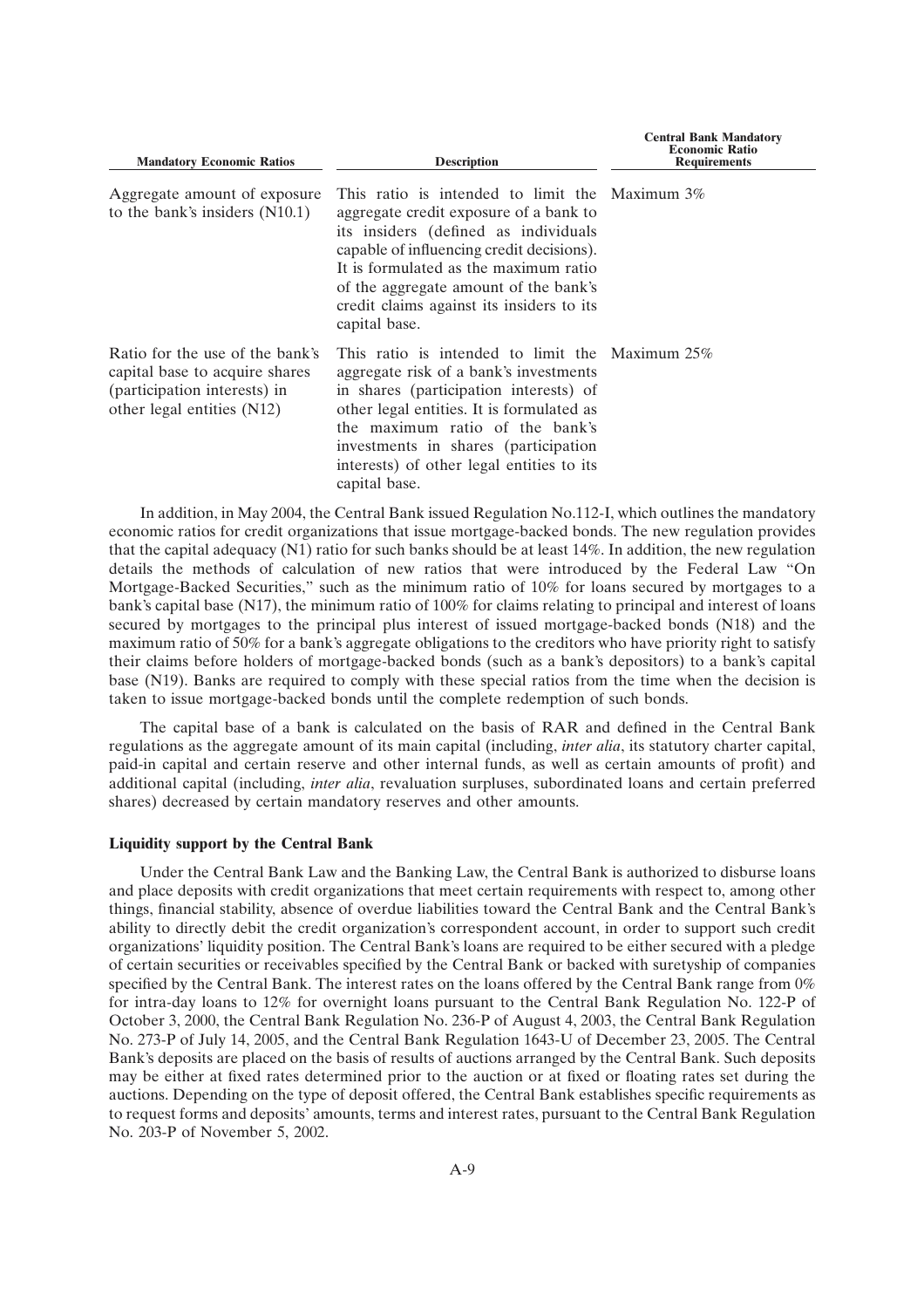#### **Capital requirements**

The Central Bank sets minimum equity (charter capital) requirements for banks. Under the Central Bank Regulation No. 1346-U of December 1, 2003, the minimum capital requirement is set at EUR5 million for each newly-founded bank. Banks whose capital base falls below their charter capital are required to adjust their capital base accordingly (or, if impossible, reduce their charter capital). The procedure for reduction of banks' charter capital to adjust the amount of their capital base is established by the Central Bank Regulation No. 1260-U of March 24, 2003.

In addition, effective from January 1, 2007, the minimum capital base (own capital) requirement for banks will be EUR5 million. However, the base capital of the existing banks may be lower than EUR5 million provided that it does not fall below the capital base of such existing banks as of January 1, 2007 (section 11.2 of the Banking Law).

#### **Reporting requirements**

Under the Central Bank Regulation No. 1376-U of January 16, 2004, routine reporting is performed by credit organizations on a daily, five-day, ten-day, monthly, quarterly, half-yearly and yearly basis; certain reporting is effected on a non-regular basis. Specific monthly reporting requirements apply to credit organizations on liquidation pursuant to the Central Bank Regulation No. 1594-U of July 14, 2004.

Under the Banking Law, banking groups (*i.e*., groups of credit organizations in which one credit organization, directly or indirectly, exercises substantial influence on other credit organizations within the group) and banking holdings (*i.e*., groups of legal entities in which one entity, which is not a credit organization, exercises substantial influence on a credit organization within the group) must regularly submit consolidated financial statements and calculations of mandatory ratios on a consolidated basis to the Central Bank.

#### **Mandatory reserve requirements**

To cover possible loan losses and currency, interest and financial risks, banks are required to comply with the Central Bank requirements for the formation of various types of mandatory reserves. The Board of Directors of the Central Bank sets particular reserve requirements from time to time. Pursuant to the Central Bank Regulation No. 1473-U of July 7, 2004 and the Central Bank Regulation No. 1456-U of June 25, 2004, banks are currently required to post mandatory reserves to be held in non-interest bearing accounts with the Central Bank in the amount equal to 3.5% in respect of funds in rubles and foreign currency attracted from individuals and entities other than non-resident banks and 2% in respect of funds in rubles and foreign currency attracted from non-resident banks. The mandatory reserves are calculated by banks in accordance with the Central Bank Regulation No. 255-P of March 29, 2004. Banks are required to promptly report to the Central Bank and its regional units after the end of each calendar month with calculation of reserves and prompt posting of additional reserves, if necessary. The Central Bank and its regional units have a right to conduct unscheduled audits of credit organizations to check their compliance with the reserves rules, to collect the non-reserved amounts from the banks' correspondent accounts as well as to impose fines for non-compliance with the reserve requirements.

#### **Provisioning and loss allowances**

The Central Bank has put in place rules concerning creation of allowances for loan losses for loans extended by banks. Russian credit organizations are required to calculate and establish their allowances for loan losses in accordance with the Central Bank Regulation No. 254-P, dated March 26, 2004. This regulation requires credit organizations to rank their loans into five categories: quality I category (standard loans)—the absence of credit risk; quality II category (non-standard loans)—moderate credit risk; quality III category (doubtful loans)—considerable credit risk; quality IV category (problem loans)—high credit risk; quality V category (bad loans)—absence of probability that the loan will be repaid. The allocation of the loan into a particular group should be made on the basis of a professional judgment. The range of loans that must be provided for includes rights assigned under contracts, mortgages acquired in the secondary markets, claims relating to the purchase of financial assets with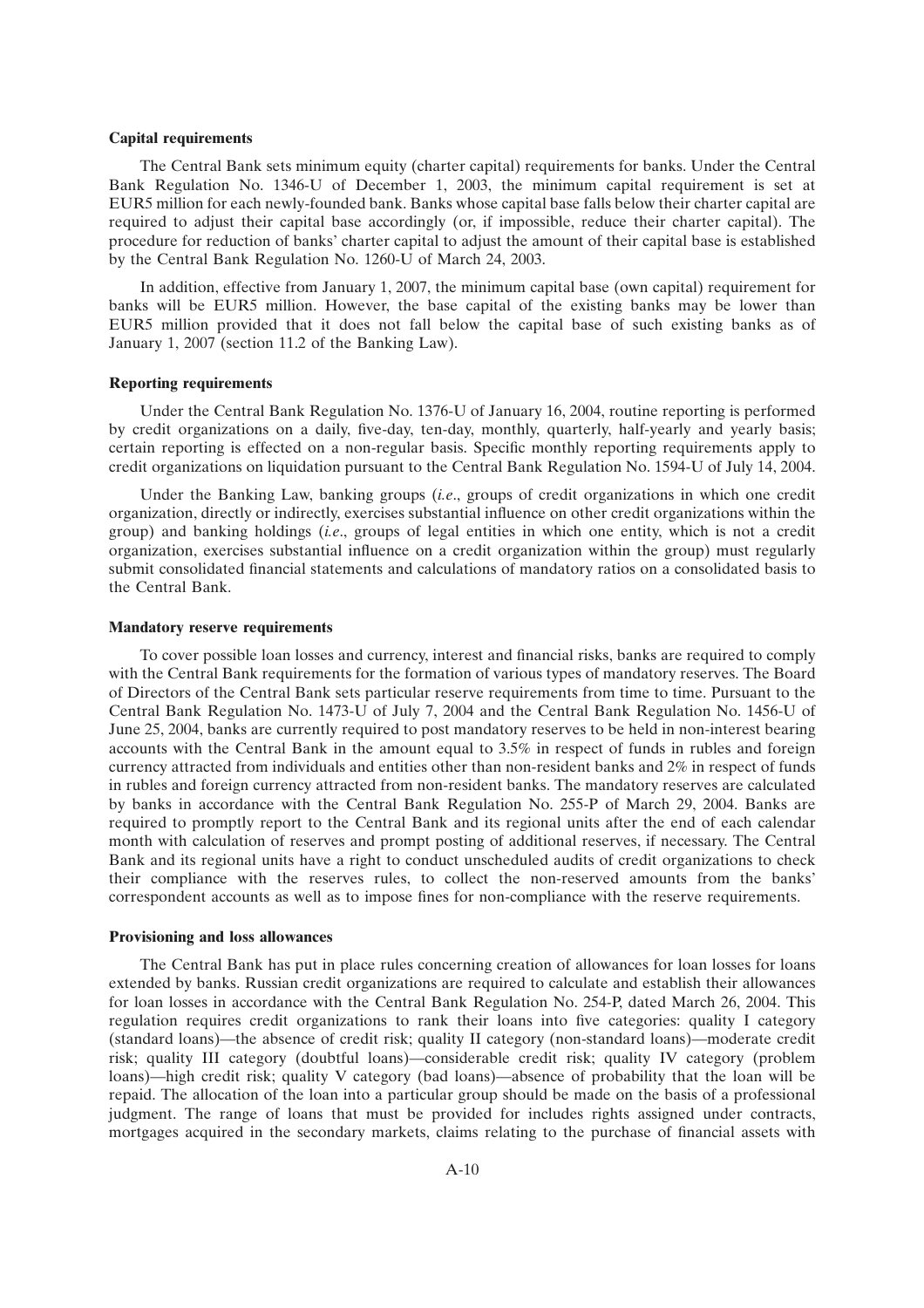deferred payment, rights under repo contracts (if such repo contracts are concluded in respect of unlisted securities) and some other operations. Loans classified as category I loans (standard loans) need not be provided for. Category II through V loans entail the following provisions, respectively: (i) 1% to 20%; (ii) 21% to 50%; (iii) 51% to 100%; and (iv) 100%.

The Central Bank has also established rules for creation of allowances for possible losses, other than loan losses, which may include losses from investments in securities, funds held in correspondent accounts of other banks, contingent liabilities, and forward and other transactions. The Central Bank Regulation No. 283-P of April 28, 2006 requires banks to place such assets and operations into one of five risk groups reflecting the following situations: (i) no real or potential threat of loss; (ii) moderate potential threat of loss; (iii) serious potential or moderate real threat of loss; (iv) significant potential as well as moderate real threat of losses or significant real threat of partial loss; and (v) value of the particular type of asset or operation will be fully lost. Banks are then required to provide allowances for each type of asset or operation in the amounts corresponding to the amounts of possible losses but within the following framework established by the Central Bank for each risk group indicated above, respectively: (i) 0%; (ii) 1% to 20%; (iii) 21% to 50%; (iv) 51% to 100%; and (v) 100%. Banks must report to the Central Bank on the amounts of created non-loan allowances on a monthly basis. The Central Bank and its regional units are responsible for monitoring the compliance of banks with these rules.

Pursuant to the Central Bank Regulation No. 1584-U of June 22, 2005, mandatory allowances must also be created for operations with residents of certain off-shore jurisdictions in the amounts of 25% or 50% depending on the jurisdiction involved.

### **Regulation of currency exposure**

In its Regulation No. 124-I of July 15, 2005, the Central Bank established rules regarding exposure of banks to foreign currency and precious metals (collectively, ''currency exposure''). Currency exposure is calculated with respect to net amounts of balance sheet positions, spot market positions, forward positions, option positions and positions under guarantees, suretyship and letters of credit. Open currency position is calculated as the sum of all these net amounts. Such exposure is calculated for each currency and each precious metal, and then recalculated into rubles in accordance with the official exchange rates and the Central Bank's prices for precious metals.

The Central Bank has established that at the end of each operational day the total amount of all long or short currency positions shall not exceed 20% of the bank's capital base. At the same time, at the end of each operational day the long or short position with respect to one particular currency or precious metal shall not exceed 10% of the bank's capital base.

#### **Accounting and auditing practices**

Pursuant to the Central Bank Regulation No. 205-P dated December 5, 2002, financial statements of credit organizations must be prepared in accordance with RAR. Pursuant to the Central Bank Regulation No. 1363-U dated December 25, 2003, credit organizations are required to submit their financial statements to the territorial institutions of the Central Bank for the period from January 1 to December 31 prior to July 1 of the following year.

Pursuant to the Central Bank Letter No. 19-T dated February 10, 2006, credit organizations must also prepare financials statements in accordance with IFRS on the basis of financial statements prepared in accordance with RAR and submit them to the Central Bank prior to July 1 of the following year.

Annual audits of credit organizations must be carried out by a licensed auditing company under Russian auditing standards applicable to credit organizations.

#### **Insolvency of Credit Organizations**

#### *Petition to the Central Bank for License Revocation*

Under the Federal Law No. 40-FZ on ''Insolvency (Bankruptcy) of Credit Institutions'' dated February 25, 1999, as amended (the "Bank Insolvency Law"), if a credit organization cannot satisfy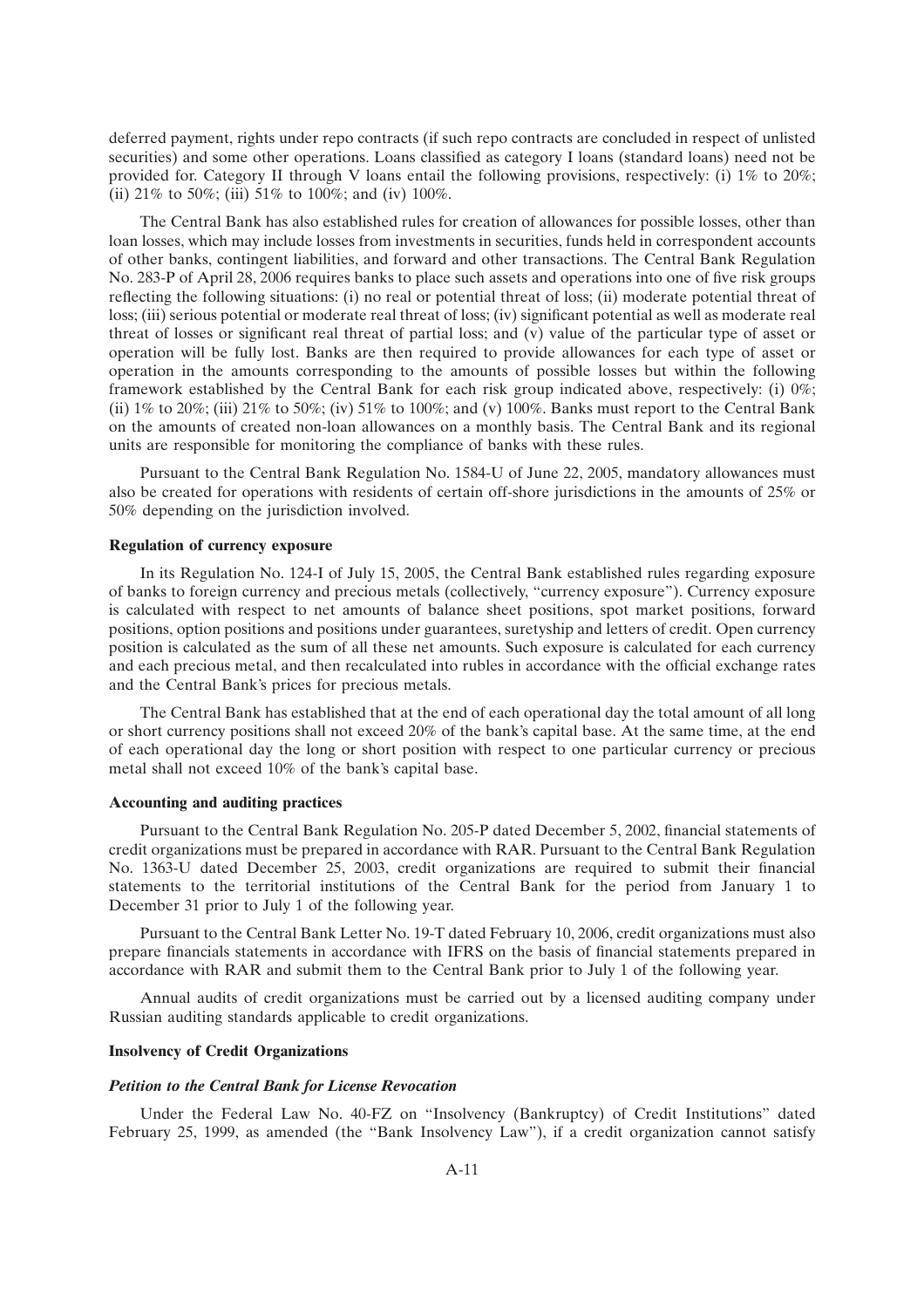creditors' claims within 14 days of when they come due, the following persons may petition the Central Bank (the "License Revocation Petition") to revoke the credit organization's license:

- the credit organization;
- its creditors; and
- the Federal Tax Service.

Under the Banking Law, the Central Bank must revoke a license of a credit organization if:

- the credit organization's capital adequacy ratio falls below 2% in accordance with Russian standards;
- the credit organization's capital base is less than the minimum nominal charter capital requirement established by the Central Bank;
- the credit organization fails to adjust its capital base and nominal charter capital within 45 days of the Central Bank's request; or
- the credit organization fails to satisfy the monetary claims of its creditors, including taxes and other mandatory payments, in the aggregate amount of at least RR100,000 within 14 days of when they come due.

Under the Banking Law, the Central Bank may revoke the license of a credit organization if:

- the information upon which the license was issued is false;
- the credit organization fails to begin operations within one year of the date of issuance of the license;
- the credit organization discloses required information that is materially false;
- the credit organization fails to submit its monthly report to the Central Bank within 15 days of when it is due;
- the credit organization fails to submit information that must appear in the state register of legal entities;
- the credit organization conducts banking operations for which it does not hold a license (including cases when a single banking operation was conducted);
- the credit organization's activities do not comply with Banking Law where, in the past year, it was subject to corrective measures imposed by the Central Bank;
- the credit organization does not follow court decisions regarding the payment of funds from its clients' accounts;
- a credit organization that manages assets involved in a mortgage-backed securities transaction fails to comply with the requirements of the Federal Law No. 152-FZ ''On Mortgage Backed Securities" of November 11, 2003; or
- the temporary administration appointed to manage a credit organization pursuant to the Bank Insolvency Law requests the revocation of the license.

### *Consequences of the Central Bank Decision on License Revocation*

If, in response to the License Revocation Petition, the Central Bank revokes the credit organization's license, any of the following entities can petition an *arbitrazh* court to declare the credit organization insolvent (the ''Insolvency Petition''):

- the credit organization:
- its creditors:
- the Federal Tax Service: and
- the Central Bank.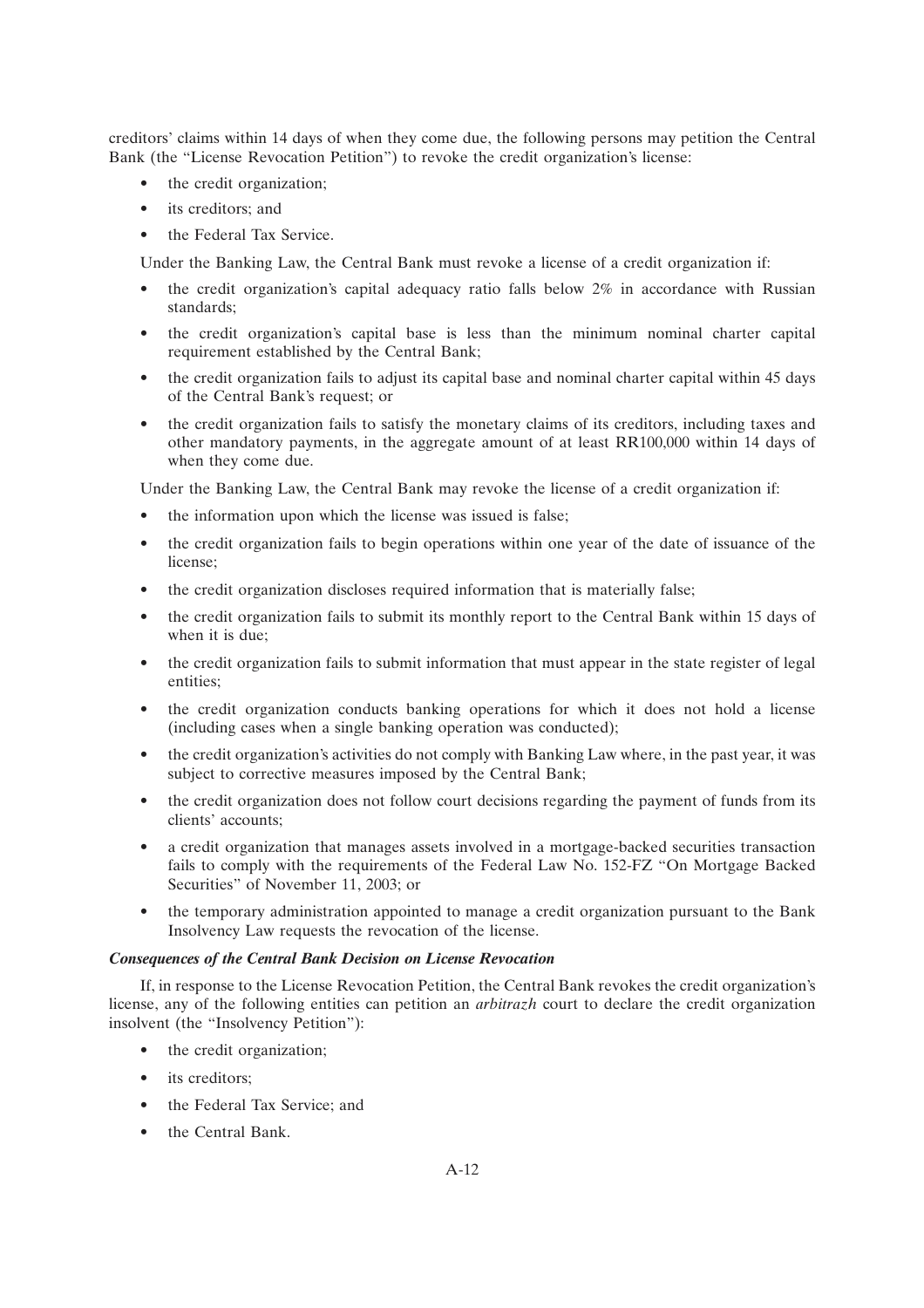Similarly, if the Central Bank fails to respond to the License Revocation Petition within two months of its submission, such persons can then file an Insolvency Petition to the *arbitrazh* court. If the Central Bank rejects the License Revocation Petition, it may be liable for any losses a creditor incurs as a result of the non-revocation of the license. Upon revocation of the credit organization's license, the Central Bank must appoint a temporary administration for the credit organization if such temporary administration is not already in place. The appointment of the temporary administration lasts until the appointment of a receiver. See ''—Appointment of a Receiver.'' Additionally, upon revocation of the credit organization's license, the credit organization may not enter into new transactions or perform transactions pursuant to existing obligations except in the limited cases set forth under the Banking Law.

A local periodical must publish information on an *arbitrazh* court's judgment on the Insolvency Petition. Such publication sets forth, among other things, the time frame for the acceptance and satisfaction of creditors' claims.

#### *Insolvency Proceedings*

After hearing an Insolvency Petition, the *arbitrazh* court may declare the credit organization insolvent if its assets are insufficient to satisfy its creditors' claims at any time.

Upon such a declaration, a moratorium on payments to existing creditors takes effect, and the credit organization may perform its contracts only according to the ranking of claims set forth under the Bank Insolvency Law and the Insolvency Law.

### *Appointment of a Receiver*

After the *arbitrazh* court declares a credit organization insolvent:

- if the credit organization did not hold a retail banking license, the court appoints a Central Bank -accredited receiver;
- if the credit organization held a retail banking license, the Deposit Insurance Agency acts as the receiver.

Upon its appointment, the receiver assumes the management of the credit organization's operations. The receiver's appointment is initially for one year but may be extended by law for a further six-month period and, in practice, for a longer period.

The receiver's functions include:

- analysis of the credit organization's financial standing;
- valuation of its assets;
- identification of its creditors and providing them with notice of the credit organization's insolvency;
- identification of debtors and requesting performance of their obligations to the insolvent credit organization; and
- other functions as set forth under the Bank Insolvency Law.

The receiver reports to a committee of creditors and to the Central Bank, subject to supervision by an *arbitrazh* court.

### *Invalidation of Transactions and Refusal to Perform Obligations*

Under the Bank Insolvency Law, the receiver or any creditor may invalidate transactions:

- entered into within three years before the appointment of the temporary administration; and
- the terms and conditions of which are significantly less favorable to the credit organization than those of a similar transaction entered into under comparable circumstances.

In addition, under the Bank Insolvency Law, the receiver may refuse to perform any transaction that results in losses to the credit organization where a similar transaction would not ordinarily result in such losses.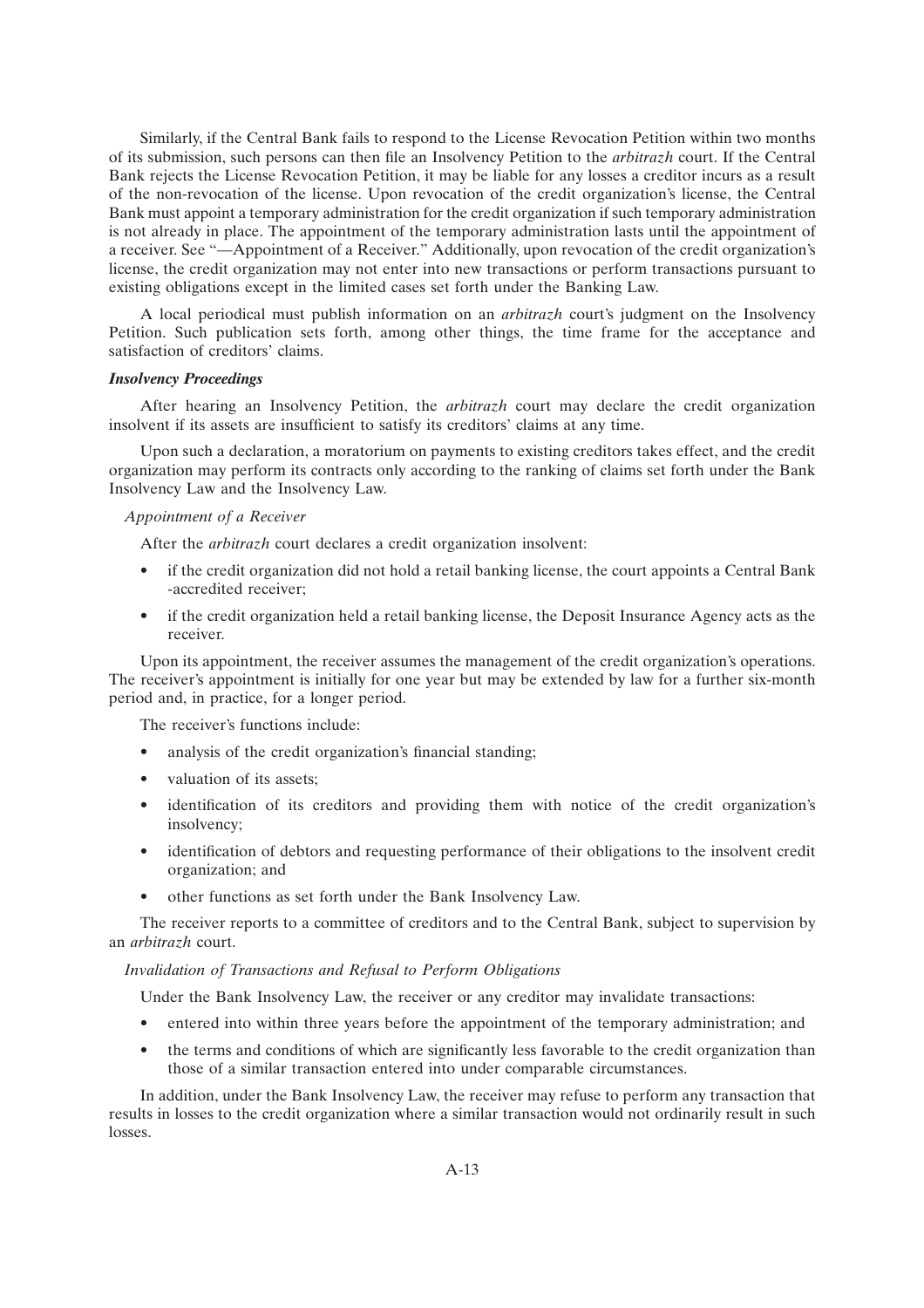The transactions may also be invalidated pursuant to the Federal Law No. 127-FZ on ''Insolvency (Bankruptcy)'' dated October 26, 2002, as amended. Particularly, the receiver or a creditor can invalidate a transaction entered into within six months prior to initiation of bankruptcy proceedings if such transaction would lead to the preferential satisfaction of claim of one creditor over other creditors.

### *Priority of Claims*

Under the Bank Insolvency Law and the Insolvency Law, the claims of creditors of a credit organization rank in the following order of priority:

- claims related to the administration of insolvency proceedings, including salaries of personnel involved in insolvency proceedings, utilities bills, legal expenses and other payments;
- first priority claims, including:
	- claims in tort for damages in respect of physical persons' life or health, as well as moral damages;
	- claims of retail depositors and individuals holding current accounts (except for individual entrepreneurs);
	- claims of the Deposit Insurance Agency in respect of deposits and current accounts transferred to it pursuant to the Deposit Insurance Law; and
	- claims of the Central Bank relating to the Central Bank payments to retail depositors of insolvent credit organizations that are not participants in the deposit insurance system;
- claims under employment contracts and other social benefits and copyright claims;
- claims secured by a pledge of the credit organization's assets. Any residual claims of secured creditors that remain unsatisfied after the sale of such collateral rank *pari passu* with claims of unsecured creditors;
- claims of all other creditors except for claims of subordinated creditors; and
- claims of subordinated creditors.

Claims of each category of creditors must be satisfied in full before claims of the next category may be considered.

#### *Completion of Insolvency Proceedings*

Upon the collection of debts and satisfaction of claims, to the extent possible, the receiver submits a report to the *arbitrazh* court, which in turn extends or closes the insolvency proceedings.

#### **Other banking laws and regulations**

#### *Credit Histories*

In December 2004, the Federal Law ''On Credit Histories'' was passed. This law provides for the establishment of "credit bureaus" that will maintain a database of borrowers' credit histories. The law requires all credit organizations, starting from September 1, 2005, to provide at least one credit bureau with the credit histories of all borrowers that have consented to the distribution of their credit histories. The borrower's credit history will consist of both public and confidential parts and must include, among other facts, information on the borrower's outstanding debt and interest on it, the terms of repayment and any legal proceedings involving the borrower in respect of loans and credits. The borrower's credit history may be distributed to a third party who obtained the borrower's consent, which is valid within one month from the date thereof. The general catalog of credit histories is maintained by the Central Bank and includes cover pages of all credit histories and credit bureaus that maintain the respective credit histories. The credit bureaus are supervised by the FSFM. Following enactment of the new law, a number of credit bureaus have been established.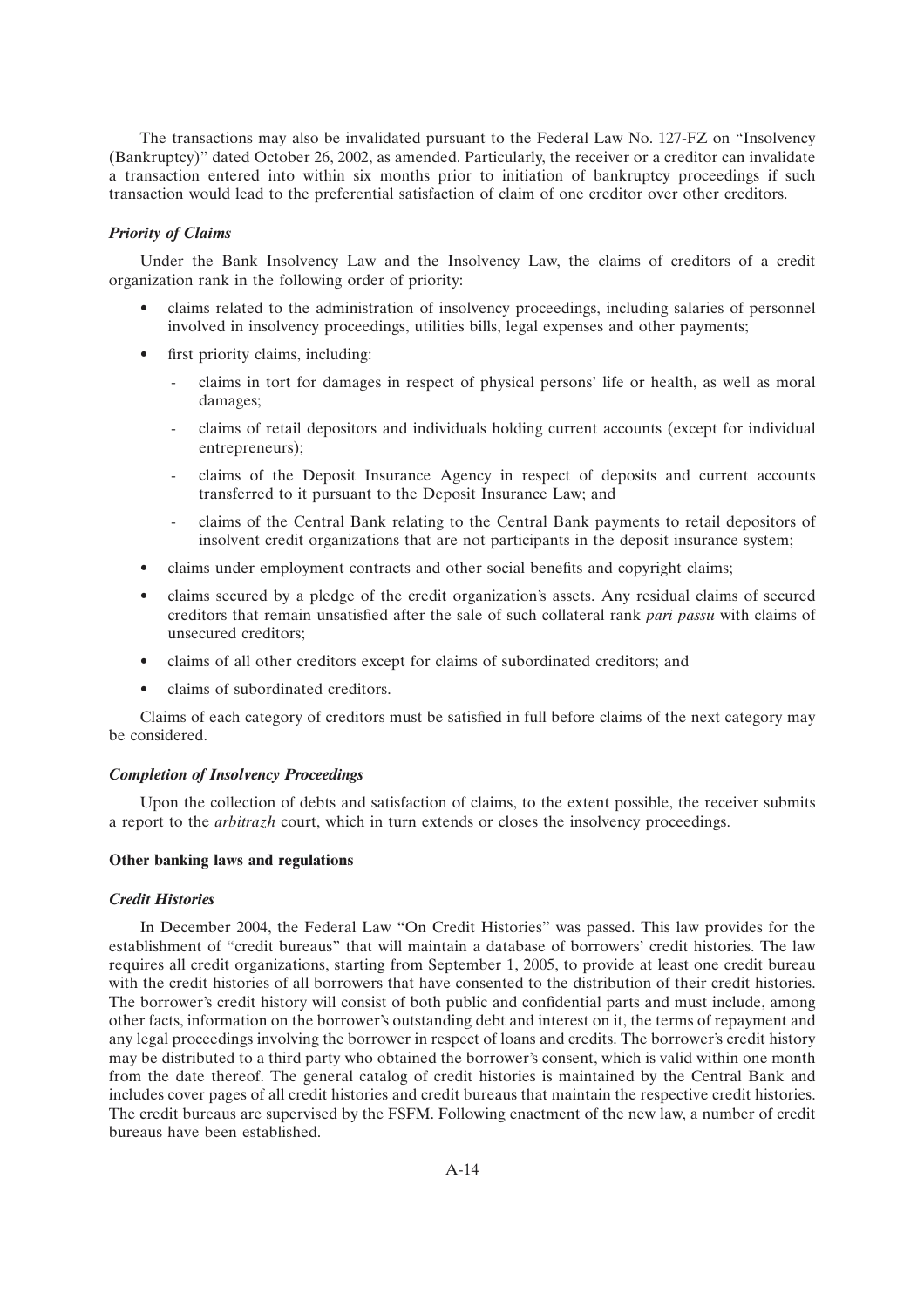#### *Capital Markets Transactions*

According to the Central Bank Law, state registration of all securities issued by credit organizations is conducted by the Central Bank. The Central Bank Regulation No. 128-I dated March 10, 2006 provides that the following securities issuances are subject to registration with the Moscow Head Office of the Central Bank:

- share issuances of credit organizations with the charter capital not less than RR1 billion;
- share issuances of credit organizations with foreign participation interest exceeding 50%, including issuances of credit organizations with participation interests of individuals and legal entities from the CIS;
- bond issuances of credit organizations for the amount not less than RR1 billion;
- securities issuances carried out in the course of reorganization of credit organizations; and
- issuances of option certificates.

All other securities issuances of credit organizations are registered with the territorial departments of the Central Bank.

The FSFM is the regulator for Russian banks as brokers, dealers or securities custodians on the Russian market. The FSFM also acts as the supervisory and control authority for all professional market participants, including banks, with respect to their compliance with Russia's securities laws and regulations. To act as a securities broker or dealer or to provide custody services (other than when acting as a paying agent) a Russian bank or credit organization must obtain appropriate licenses issued by the FSFM.

#### *Currency Control*

The Currency Law is generally aimed at the gradual liberalization of Russian currency control regulations, but at the same time, it introduces new forms of currency control (such as the placement of mandatory deposits and the use of special accounts). The Currency Law provides for most of the current restrictions to remain effective until January 1, 2007. Under the Currency Law, instead of the use of transaction specific licenses, the Government and the Central Bank may establish a general regime for the use of foreign currency applicable to all market participants. With respect to certain currency operations, residents and non-residents may be subject to mandatory deposit requirements in the amount of either up to 100% of the amount of the operation for a period of up to 60 days or up to 20% for a period of up to one year (excluding export/import operations for which other rules may apply). In addition, the Central Bank may require residents and non-residents to carry out certain operations through special accounts in addition to the above mandatory deposit requirements. In particular, settlements between residents and non-residents in relation to loans in foreign currency and rubles, as well as securities, non-banking operations of banks and conversion operations may be covered by such special accounts and mandatory reserve requirements (however, conversion restrictions may not be imposed on authorized banks). Furthermore, the Central Bank retains the right under the Currency Law to introduce currency controls applicable to the banking operations of credit organizations.

The Central Bank has issued some regulations that introduce currency controls, such as rules with respect to opening offshore bank accounts. Effective from July 2006, the Central Bank requirements to use special-purpose accounts and deposit mandatory reserves in connection with loans, operations with securities and residents' offshore Bank accounts will be abolished.

Under the Currency Law, restrictive measures are to be implemented by the Central Bank and/or the Government in light of economic circumstances to prevent a substantial reduction in Russia's gold and foreign exchange reserves, to neutralize currency rate swings and to secure a stable payment balance in Russia. Accordingly, such restrictions should not be implemented or extended unless the Russian economy is in decline, but the criteria for the introduction of such restrictive measures are sufficiently broad so to allow the Central Bank and the Russian Government significant discretion as to their implementation.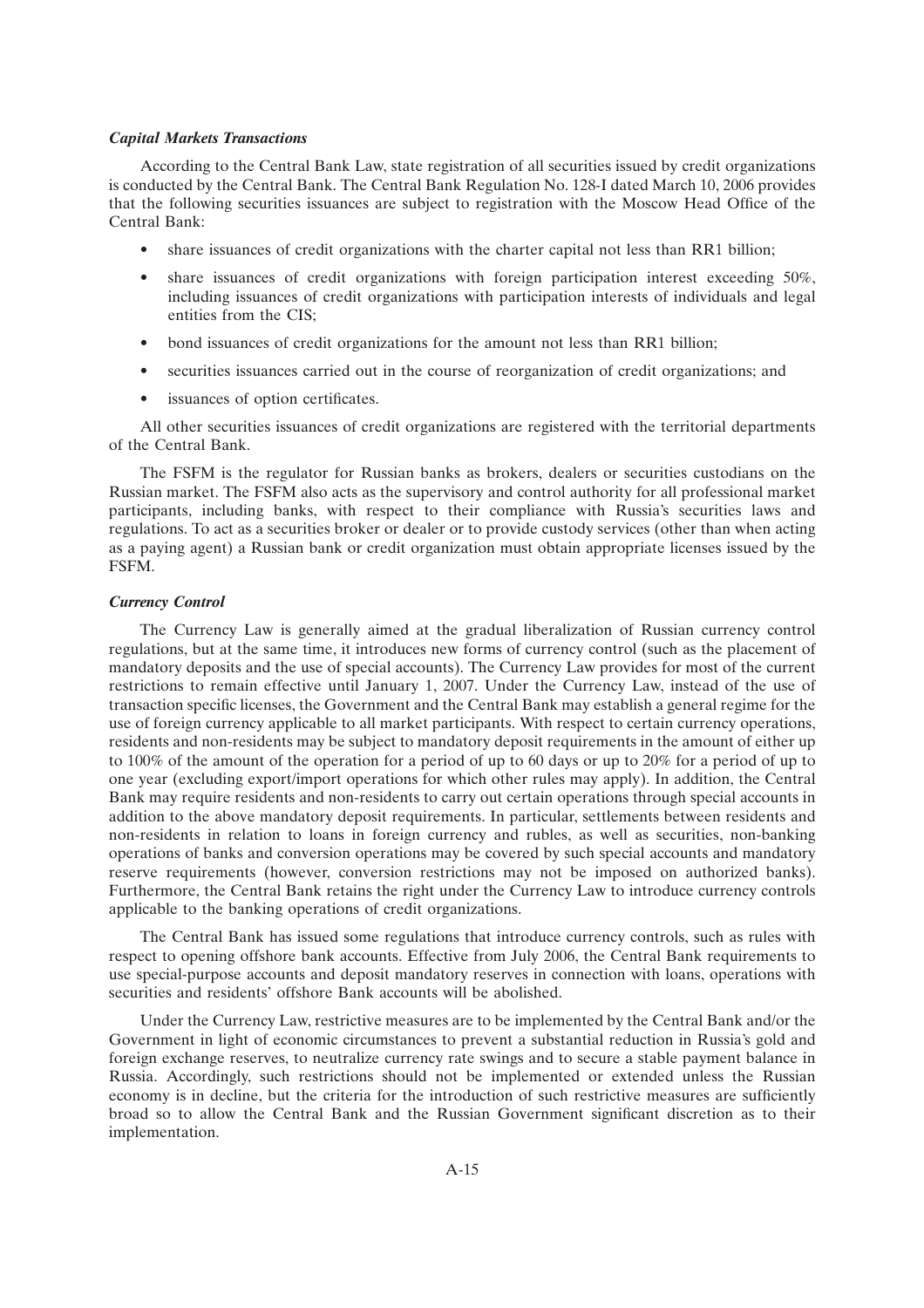#### *Anti-Money Laundering*

In August 2001, the Federal Law ''On Combating the Legalization (Laundering) of Income Obtained by Criminal Means'' (the ''Anti-Money Laundering Law'') was adopted to comply with the requirements of the Financial Action Task Force on Money Laundering (''FATF''). The Anti-Money Laundering Law came into effect on February 1, 2002. Credit organizations are required to comply with the provisions of the Anti-Money Laundering Law relating to, among other things, the development of appropriate internal standards and procedures, client identification, control over client operations and reporting of suspicious activities.

One of the main obligations of banks under the Anti-Money Laundering Law is the control function that involves identification of banks' clients, information gathering with respect to client's operations and reporting of specific operations to the Federal Service for Financial Monitoring, the anti-money laundering authority in Russia. The Anti-Money Laundering Law requires that banks control any operations with money or other property if the sum of such operation is equal to or exceeds RR600,000 (or its equivalent in foreign currencies) when such operation involves any of the following: cash transactions, transactions when one of the counter-parties is resident or has a bank account in a country that does not participate in international efforts to combat money-laundering (which generally corresponds to the ''black list'' issued by FATF), making certain bank deposits that do not identify beneficiaries, and other similar transactions involving precious stones, precious metals and other property. In addition, banks are required to control any operation involving any individual or organization that is known to participate in terrorist activities and any legal entity controlled by them or their agents. If bank officers suspect that an operation is conducted in order to legalize any funds received as a result of illegal activity or to finance terrorist activities, they are required to report such operations whether or not they qualify as controlled operations. Banks are not allowed to inform clients that transactions are being reported to the Federal Service for Financial Monitoring.

#### **Selected Statistical Information**

#### **Average balance sheets and interest rates**

The following table shows major assets and liabilities as at December 31, 2004, 2003 and 2002, together with their respective interest amounts and rates earned or paid during 2004, 2003 and 2002 by Bank Zenit.

|                                                             | Average balance <sup>(1)</sup> |        | <b>Interest income/expense</b> |       |       | Average yield/rate |      |             |             |
|-------------------------------------------------------------|--------------------------------|--------|--------------------------------|-------|-------|--------------------|------|-------------|-------------|
|                                                             | 2004                           | 2003   | 2002                           | 2004  | 2003  | 2002               | 2004 | 2003        | 2002        |
|                                                             |                                |        | (in RR millions)               |       |       |                    |      | $(\%)$      |             |
| <b>Interest earning assets</b>                              |                                |        |                                |       |       |                    |      |             |             |
| Cash and cash equivalents $\dots \dots$                     | 4,361                          | 1,664  | 967                            | 11    | 8     | 25                 | 0.3  | 0.5         | 2.6         |
| Due from other banks                                        | 1,709                          | 1,150  | 1,919                          | 105   | 72    | 151                | 6.1  | 6.3         | 7.9         |
| Trading and available-for-sale<br>securities <sup>(2)</sup> | 4,632                          | 2,722  | 2,414                          | 545   | 332   | 353                | 13.0 | 12.2        | 14.6        |
| Loans and advances to customers $^{(3)}$                    |                                |        |                                |       |       |                    |      |             |             |
|                                                             | 21,848                         | 18,348 | 9,600                          | 2,708 | 2,061 | 1,491              | 12.4 | 11.2        | 15.5        |
| Total interest earning assets $\dots \dots$                 | 32,549                         | 23,884 | 14,900                         | 3,369 | 2,473 | 2,020              | 10.4 | <b>10.3</b> | <b>13.2</b> |
| Cash and cash equivalents                                   | 4,311                          | 3,227  | 1,054                          |       |       |                    |      |             |             |
| Mandatory cash balances with the                            |                                |        |                                |       |       |                    |      |             |             |
| Central Bank                                                | 1.134                          | 1,397  | 1,171                          |       |       |                    |      |             |             |
| Other non-interest bearing assets                           | 440                            | 626    | 1,415                          |       |       |                    |      |             |             |
| Intercompany balances, net                                  | 1,071                          | 1,465  | 2,372                          |       |       |                    |      |             |             |
| Total assets                                                | 39,505                         | 30,599 | 20,912                         |       |       |                    |      |             |             |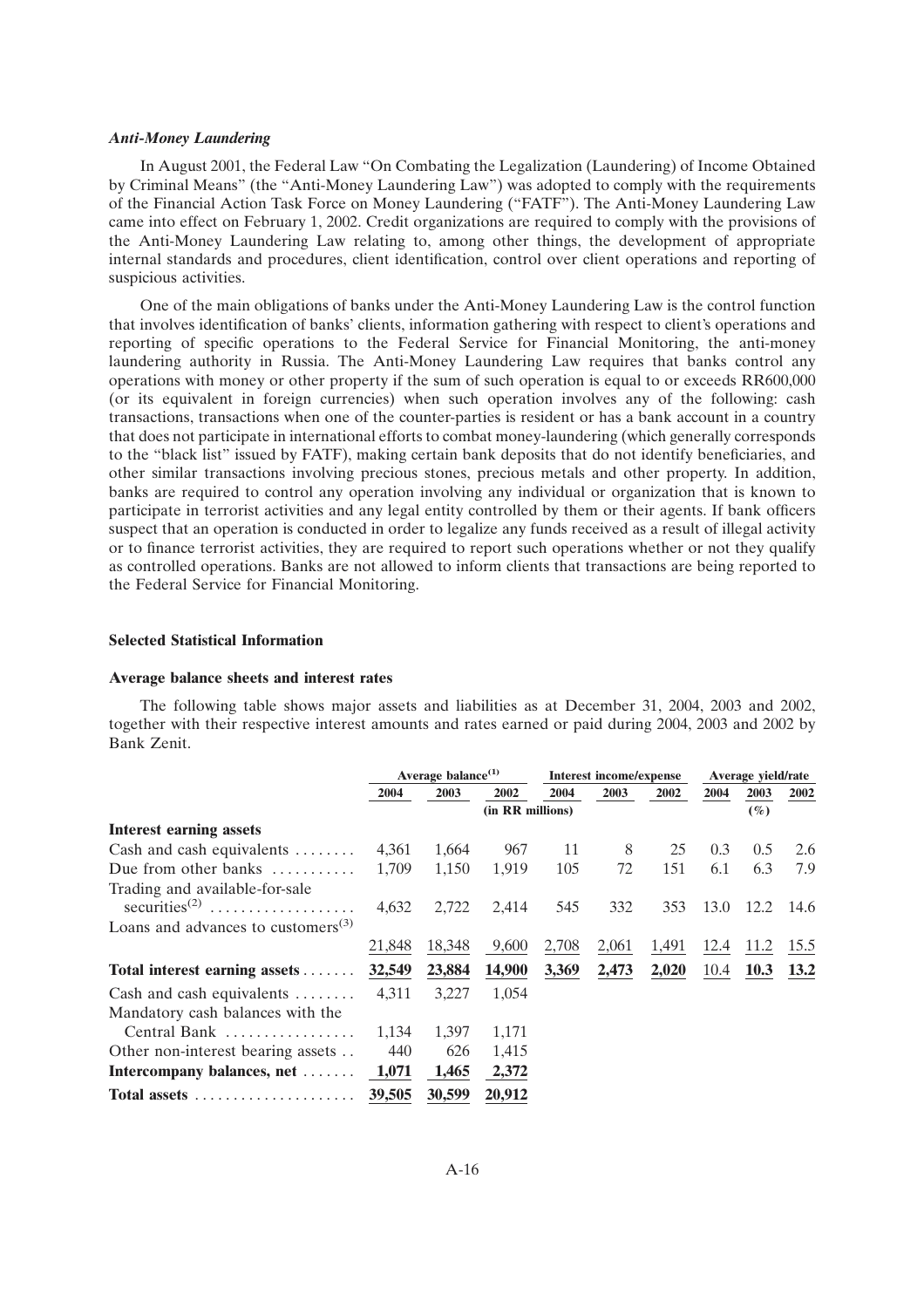|                                               | Average balance <sup>(1)</sup> |        | <b>Interest income/expense</b> |       |       | Average yield/rate       |      |                   |      |
|-----------------------------------------------|--------------------------------|--------|--------------------------------|-------|-------|--------------------------|------|-------------------|------|
|                                               | 2004                           | 2003   | 2002                           | 2004  | 2003  | 2002                     | 2004 | 2003              | 2002 |
|                                               |                                |        | (in RR millions)               |       |       |                          |      | $(\%)$            |      |
| Liabilities and shareholders' equity          |                                |        |                                |       |       |                          |      |                   |      |
| <b>Interest bearing liabilities</b>           |                                |        |                                |       |       |                          |      |                   |      |
| Customers deposits                            | 9,311                          | 7,019  | 4,022                          | 579   | 545   | 512                      | 6.2  | 7.8               | 12.7 |
| Due to other banks <sup>(4)</sup>             | 5,909                          | 2,953  | 3,154                          | 293   | 177   | 108                      | 5.0  | 6.0               | 3.4  |
| Other borrowed funds $\dots\dots\dots$        | 498                            | 533    | 403                            | 36    | 9     | $\overline{2}$           | 7.2  | 1.7               | 0.5  |
| Securities issued by the bank                 | 7,707                          | 6,596  | 4,596                          | 775   | 582   | 421                      | 10.1 | 8.8               | 9.2  |
| Eurobonds issued                              | 2,954                          | 2,915  |                                | 301   | 159   | $\overline{\phantom{a}}$ | 9.3  | 5.5               |      |
| Total interest bearing liabilities            | 26,379                         | 20,016 | 12,175                         | 1,984 | 1,473 | 1,043                    | 7.5  | 7.4               | 8.6  |
| Demand deposits <sup>(5)</sup>                | 3,594                          | 4,052  | 4,097                          |       |       |                          |      |                   |      |
| Other non-interest bearing                    |                                |        |                                |       |       |                          |      |                   |      |
| liabilities                                   | 102                            | 552    | 447                            |       |       |                          |      |                   |      |
| Intercompany balances, net                    | 3,722                          | 1,512  |                                |       |       |                          |      |                   |      |
| Total liabilities                             | 33,796                         | 26,132 | 16,719                         |       |       |                          |      |                   |      |
|                                               | 5,709                          | 4,467  | 4,193                          |       |       |                          |      |                   |      |
| Shareholders' equity $\dots\dots\dots\dots$   | 39,505                         | 30,599 | 20,912                         |       |       |                          |      |                   |      |
| Total liabilities and shareholders'<br>equity |                                |        |                                |       |       |                          |      |                   |      |
| Net interest income                           |                                |        |                                | 1,430 | 1,000 | 977                      |      |                   |      |
| Interest spread                               |                                |        |                                |       |       |                          | 2.8  | 2.9               | 5.0  |
| Net yield on interest earning assets          |                                |        |                                |       |       |                          |      |                   |      |
|                                               |                                |        |                                |       |       |                          | 4.3  | 4.2               | 6.6  |
| Interest earning assets to interest           |                                |        |                                |       |       |                          |      |                   |      |
| bearing liabilities                           |                                |        |                                |       |       |                          |      | 123.4 119.3 122.4 |      |

(1) Average balances are based only on the respective year-end data.

(2) Including available-for-sale securities amounting to RR287 million in 2004.

(3) Loans and advances to customers include overdue and non-accruing loans, net of provisions for loan impairment. See ''—Provisions for loan impairment'' below.

(4) Including correspondent accounts amounting to RR1,570 million, with a 0.6% average yield and interest income amounting to RR10 million. Correspondent accounts were not significant in 2003 and 2002.

(5) Including legal entities accounts amounting to RR2,966 million, with a 0.2% average yield and interest income amounting to RR4.46 million. Legal entities accounts were not significant in 2003 and 2002.

#### **Interest rate risk**

Bank Zenit is exposed to interest rate risk, principally as a result of making fixed interest rate loans and extending credit lines to corporate clients and other banks, in amounts and at maturities that differ from those of the amounts and maturities of Bank Zenit's fixed interest rate term deposits and other borrowings. Due to changes in interest rates and maturities, Bank Zenit's liabilities may have disproportionately high interest rates compared to the interest rates of its assets and vice versa. Interest margins on assets and liabilities having different maturities may increase as a result of changes in market interest rates, but unexpected interest rate movements may also reduce interest rate margins or result in losses. With the consent of the relevant borrower, Bank Zenit may reset fixed interest rates on the relevant loans, to reflect current market conditions. In such cases, Bank Zenit and the relevant borrower sign an addendum to the relevant credit agreement, which sets forth the new interest rate.

Bank Zenit analyzes interest rate risks by major currencies in which it executes transactions (U.S. dollar and ruble) in terms of maturity and the expected and unexpected changes in interest rates. In order to avoid interest rate risk, Bank Zenit strives to allocate funds into assets, the terms of which correspond to the terms of Bank Zenit's liabilities.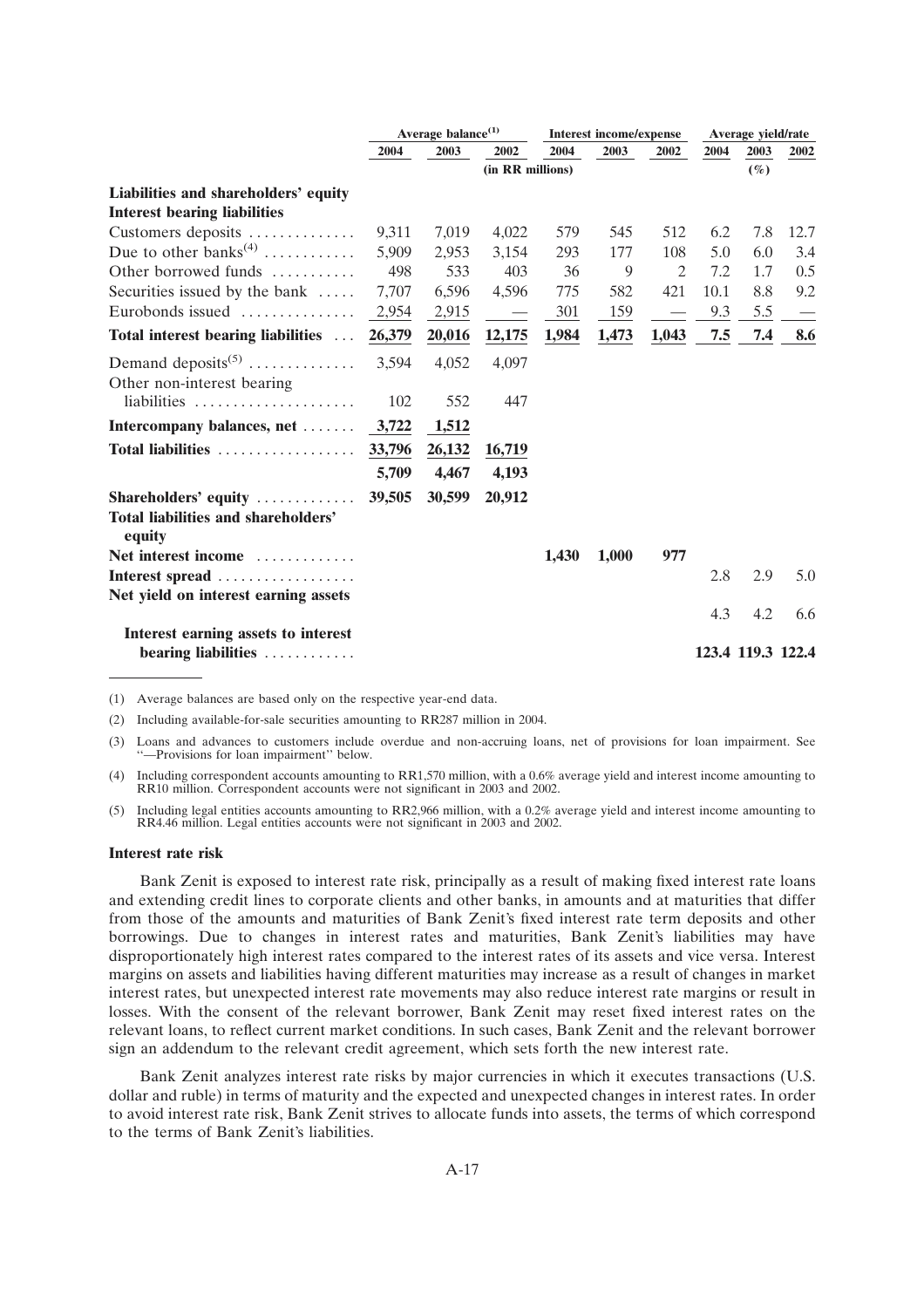Bank Zenit has developed a methodology for the evaluation of interest rate risk by reference to its consolidated balance sheet and the sensitivity of particular line items to interest rate changes. This methodology will aid in internal repricing of assets and liabilities in accordance with market interest rates. According to this methodology, Bank Zenit will estimate the amount of interest income and expenditure resulting from anticipated changes in market rates for given periods, sensitivity levels and liquidity gaps.

The tables below summarize the effective average period-end interest rates, by major currencies, for monetary financial instruments outstanding as at December 31, 2004, 2003 and 2002. The analysis has been prepared for the various instruments using period end contractual rates.

|                                                                | 2004  |              | 2003  |              | 2002  |                         |
|----------------------------------------------------------------|-------|--------------|-------|--------------|-------|-------------------------|
|                                                                | U.S.S | $\mathbf{R}$ | U.S.S | $\mathbf{R}$ | U.S.S | $\mathbf{R} \mathbf{R}$ |
|                                                                |       |              |       |              |       |                         |
| <b>Assets</b>                                                  |       |              |       |              |       |                         |
| Cash and cash equivalents $\dots\dots\dots\dots\dots$          | 0.9   | 2.9          | 0.3   | 0.3          | 0.7   | 0.9 <sup>°</sup>        |
|                                                                | 7.5   | 10.9         | 6.5   | 15.3         | 8.1   | 12.7                    |
| Available-for-sale securities                                  |       |              |       | 6.7          |       | 8.2                     |
| Due from other banks                                           | 4.3   | 7.4          | 1.8   | 5.4          | 1.5   | 13.2                    |
| Loans and advances to customers                                | 11.1  | 13.8         | 11.8  | 14.2         | 14.0  | 18.3                    |
| <b>Liabilities</b>                                             |       |              |       |              |       |                         |
| Due to other banks $\dots \dots \dots \dots \dots \dots \dots$ | 5.4   | 9.4          | 6.4   | 5.5          | 7.0   | 4.0                     |
| Customer term accounts                                         | 5.7   | 6.5          | 6.0   | 8.8          | 5.8   | 12.0                    |
| Securities issued by Bank Zenit                                | 6.2   | 9.0          | 7.9   | 10.1         | 8.0   | 10.0                    |
| Eurobonds issued                                               | 9.3   | 8.7          | 9.3   |              |       |                         |
| Other borrowed funds                                           | 9.1   |              | 6.8   |              | 11.1  |                         |

## **Trading securities**

The following table sets forth the book value of trading securities as at December 31, 2004, 2003 and 2002:

|                                                               | 2004  | 2003             | 2002  |
|---------------------------------------------------------------|-------|------------------|-------|
|                                                               |       | (in RR millions) |       |
| <b>Ruble denominated securities</b>                           |       |                  |       |
|                                                               | 2,878 | 656              | 334   |
|                                                               | 630   | 558              | 273   |
|                                                               | 1,243 | 67               | 158   |
|                                                               | 215   | 61               | 19    |
|                                                               | 125   |                  | 3     |
|                                                               | 330   | 15               | 79    |
|                                                               | 239   | 190              |       |
| U.S. dollar and other foreign currency denominated securities |       |                  |       |
|                                                               | 303   | 713              | 521   |
|                                                               | 138   | 197              | 76    |
|                                                               | 20    | 50               | 15    |
|                                                               | 63    |                  |       |
| U.S. dollar-denominated securities sold under repurchase      |       |                  |       |
| agreements                                                    |       |                  |       |
|                                                               |       |                  | 754   |
|                                                               | 57    | 138              |       |
|                                                               |       |                  | 307   |
|                                                               | 542   |                  |       |
|                                                               | 6,783 | 2,645            | 2,539 |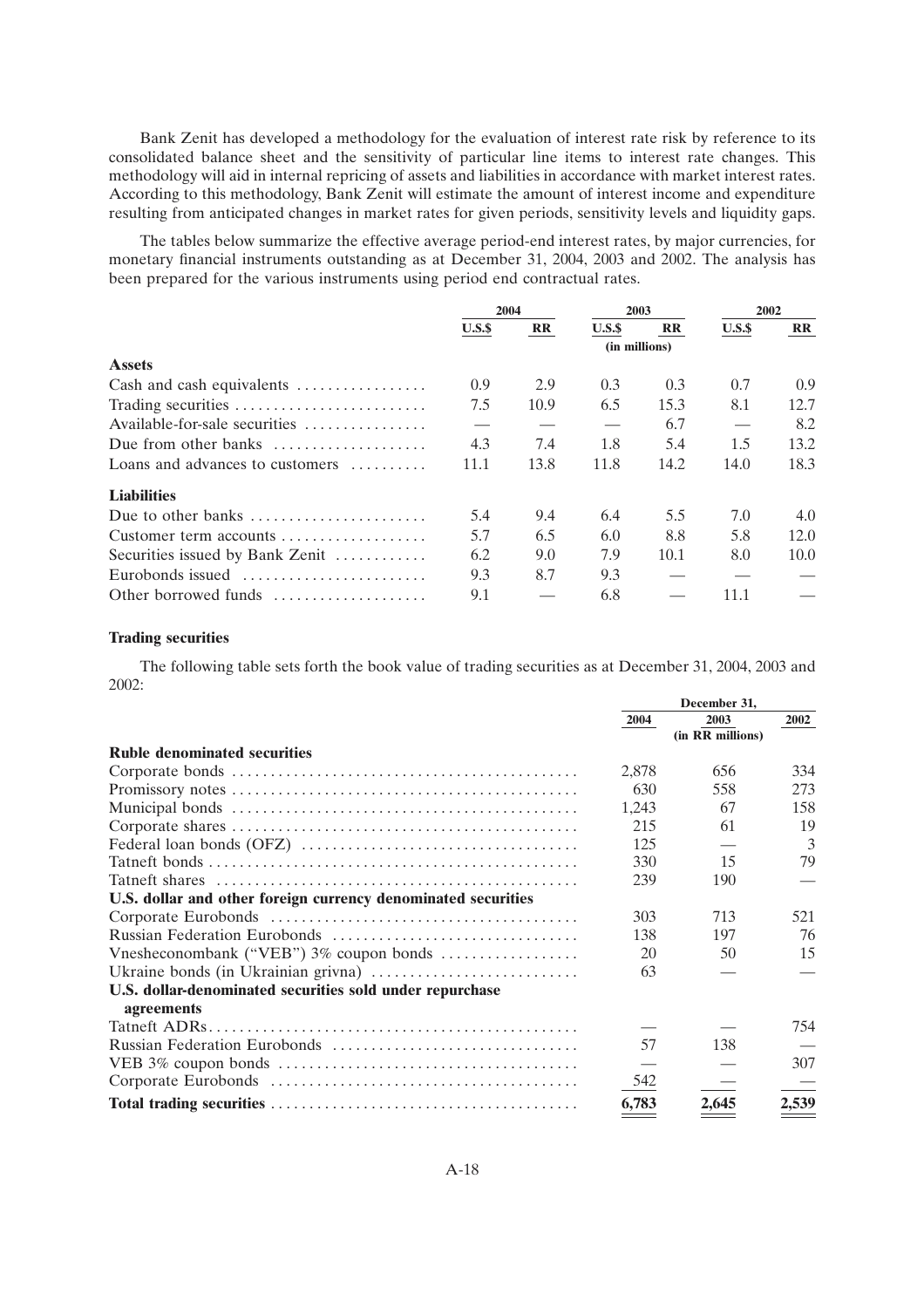Corporate bonds held at December 31, 2004 consist of ruble-denominated bonds issued by large Russian companies engaged primarily in the telecommunications, food manufacturing and trading, finance and investment and chemical industries and maturing from January 2005 to November 2009. The annual coupon rates on these securities range from 7.6% to 20.5%, and yields to maturity from 7.7% to 15.3%.

Promissory notes held at December 31, 2004 are ruble-denominated promissory notes of major Russian companies engaged primarily in energy, manufacturing and banking purchased at a discount to nominal value and maturing from January 2005 to November 2005. Average yield to maturity on these promissory notes was 12.0%.

Municipal bonds held at December 31, 2004 are ruble-denominated bonds issued by the Moscow government, the Yaroslavl and Irkutsk Territory administrations and the Samara administration. Bank Zenit's portfolio of municipal bonds matures from July 2006 to July 2014. The annual coupon rate on these bonds is 10.0-12.5%, and yield to maturity is 7.9-11.6%.

Corporate shares noted above include quoted equity shares of Gazprom and Sberbank.

Corporate Eurobonds held at December 31, 2004 are U.S. dollar-denominated and other currency denominated securities issued by Russian and Kazakh companies and banks and are freely tradable internationally. The annual coupon rates on the corporate Eurobonds vary from 7.1% to 10.5%. The corporate Eurobonds mature from April 2005 to April 2034, and the average yields to maturity vary from 5.2% to 11.5%.

VEB bonds held at December 31, 2004 are U.S. dollar-denominated securities that are commonly referred to as ''MinFin bonds.'' The bonds are purchased at a discount to nominal value and carry an annual coupon of 8.8%. The bonds mature in July 2005, and have a yield to maturity of 3.4%.

Russian Federation Eurobonds held at December 31, 2004 are U.S. dollar-denominated securities. These bonds are purchased at a discount to nominal value and carry an annual coupon of 3%. The bonds mature from November 2007 to May 2008, and have a yield to maturity of 4.5-5.3%.

Since 2001, Bank Zenit has been involved in underwriting corporate bond issues. Since 2002, Bank Zenit has acted as a lead manager or an underwriter in a number of domestic bond issuances by leading Russian companies, as well as in municipal bond issuances. In addition to Russian bond issuances, Bank Zenit participates in the underwriting of Eurobond issuances and has participated in a lending syndicate for one major client. In aggregate Bank Zenit participated in domestic bond issuances of RR47,660 and RR72,250 in 2003 and 2004, respectively, and Eurobond issuances of U.S.\$890 million and U.S.\$1,525 million in 2003 and 2004, respectively.

All trading securities are included in the ''on demand and less than one month'' category, as the nature of the portfolio is that of a trading portfolio and Bank Zenit believes that this is a more accurate portrayal of its liquidity position.

As at December 31, 2004 there were no holdings of securities of an individual issuer that exceeded 10% of Bank Zenit's shareholders' equity.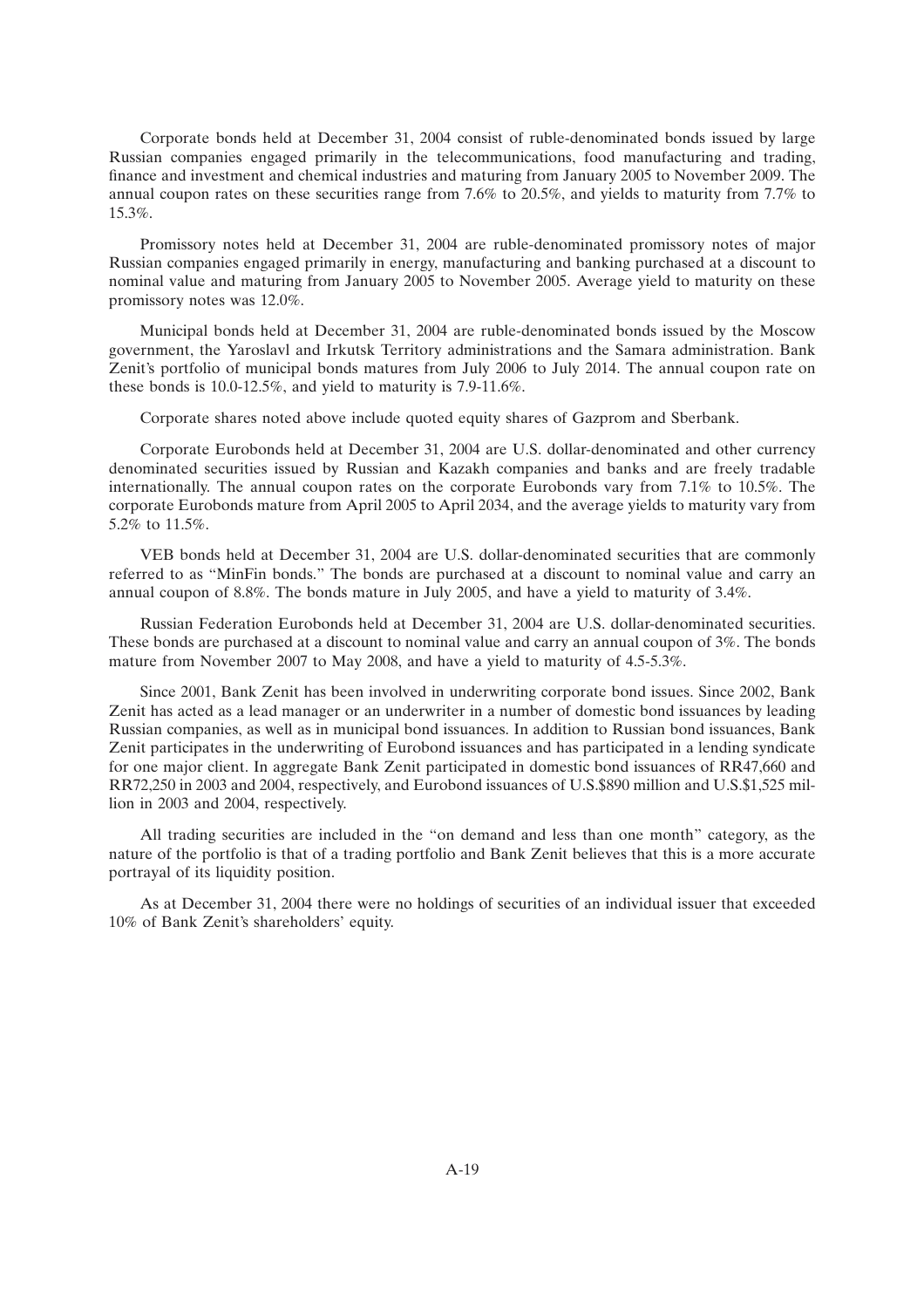#### **Available-for-sale securities**

The following table summarizes the book value of available-for-sale securities as at December 31, 2004, 2003 and 2002:

|                                     | December 31. |                  |                              |
|-------------------------------------|--------------|------------------|------------------------------|
|                                     | 2004         | 2003             | 2002                         |
|                                     |              | (in RR millions) |                              |
| <b>Ruble-denominated securities</b> |              |                  |                              |
|                                     |              | 275              | 532                          |
|                                     |              |                  | 727                          |
|                                     | 317          |                  | - 50                         |
|                                     | 317          | 282              | $\underline{\frac{1,309}{}}$ |

Corporate shares held at December 31, 2004 include unquoted shares of Russian companies owned by Bank Zenit through other companies that hold the legal title for those shares.

### **Loans and advances to customers**

Bank Zenit's loans and advances to customers as at December 31, 2004, 2003 and 2002 are as follows:

|                                                                                  | December 31. |                  |                      |
|----------------------------------------------------------------------------------|--------------|------------------|----------------------|
|                                                                                  | 2004         | 2003             | 2002                 |
|                                                                                  |              | (in RR millions) |                      |
|                                                                                  | 26.051       | 18.595           | 11.203               |
|                                                                                  | 485          | 465              | 623                  |
| Less: Provision for bad and doubtful debts $\dots\dots\dots\dots\dots\dots\dots$ | (1,015)      | (712)            | (947)                |
|                                                                                  | 25,521       | 18,348           | $\underline{10,879}$ |

(1) Loans are classified as overdue when principal repayments are past their contractual due date.

## *Analysis of Loans to Customers by Type of Customer*

Economic sector risk concentrations within the customer loan portfolio as at December 31, 2004, 2003 and 2002 are summarized in the table below.

|                                       | December 31, |                                              |        |                                                |               |                                              |
|---------------------------------------|--------------|----------------------------------------------|--------|------------------------------------------------|---------------|----------------------------------------------|
|                                       | 2004         |                                              | 2003   |                                                |               | 2002                                         |
|                                       | Amount       | % of total<br>customers<br>loan<br>portfolio | Amount | $%$ of total<br>customers<br>loan<br>portfolio | <b>Amount</b> | % of total<br>customers<br>loan<br>portfolio |
|                                       |              |                                              |        | (in RR millions)                               |               |                                              |
| Trade, retail and food                | 11,945       | 45                                           | 9,076  | 47                                             | 5,731         | 49                                           |
| Manufacturing                         | 4.737        | 18                                           | 3,268  | 17                                             | 3.108         | 26                                           |
| Finance                               | 3.739        | 14                                           | 2,420  | 13                                             | 702           | 6                                            |
|                                       | 1.996        | 8                                            | 1,345  | 8                                              | 328           | 3                                            |
| $Construction^{(1)}$                  | 1.293        | 5                                            |        |                                                |               |                                              |
| Agricultural                          | 860          | 3                                            | 1.512  | 8                                              | 715           | 6                                            |
| Individuals                           | 307          |                                              | 242    |                                                | 133           |                                              |
|                                       | 1,659        | 6                                            | 1,197  | 6                                              | 1,108         | 9                                            |
| Total loans and advances to customers |              |                                              |        |                                                |               |                                              |
|                                       | 26,536       | <b>100</b>                                   | 19,060 | <b>100</b>                                     | 11,825        | 100                                          |

<sup>(1)</sup> The construction sector was not significant as at December 31, 2003 and 2002.

<sup>(2)</sup> Including the primary production sector, accounting for RR107 million as at December 31, 2004 and the telecommunications sector, accounting for RR50 million as at December 31, 2004. The share in other sectors of the pr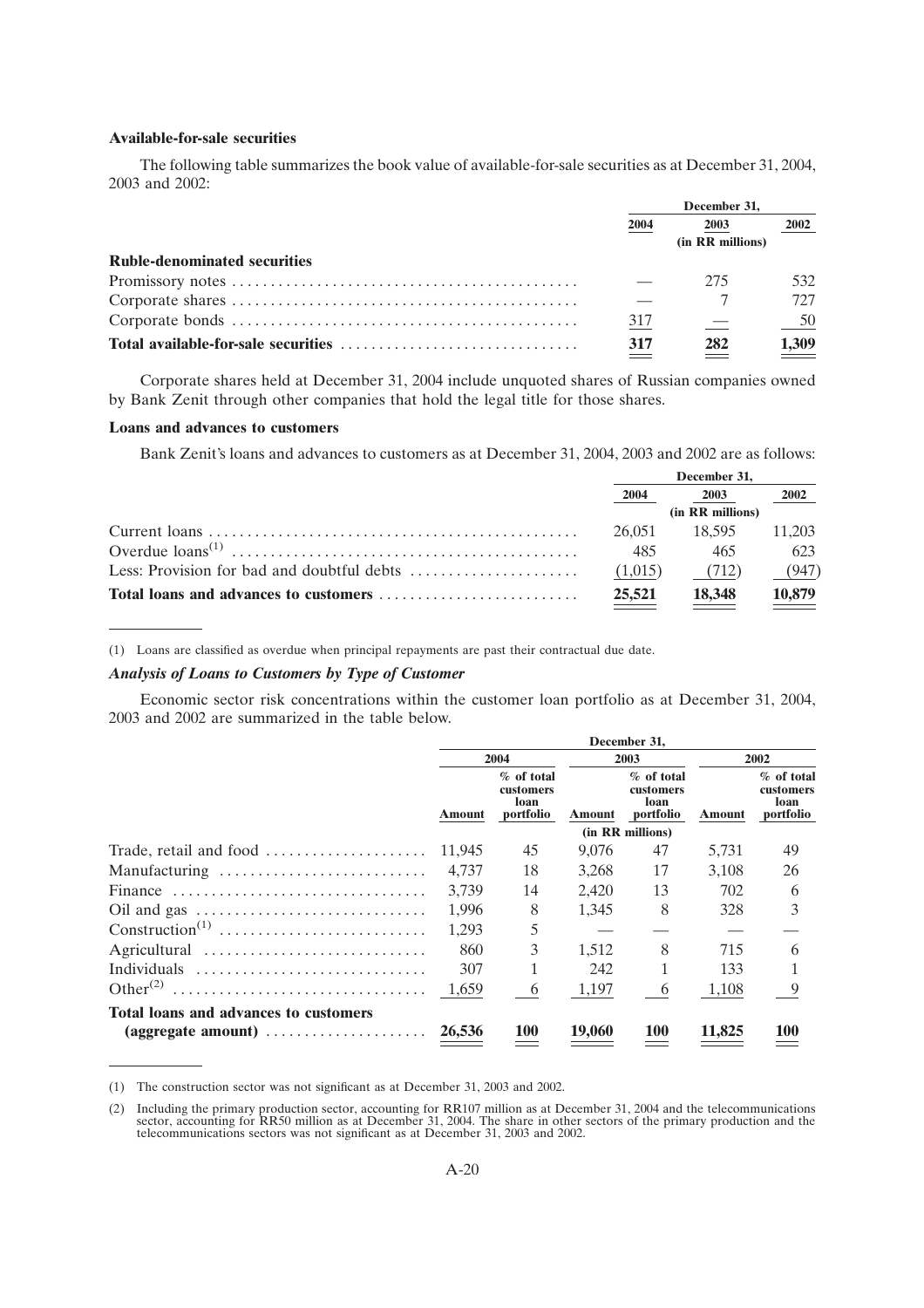#### *Lending Concentrations*

As at December 31, 2004, Bank Zenit's banking operations had seven borrowers with aggregated loan amounts above RR500 million. The aggregate amount of these loans was RR4,671 million or 18% of the loan portfolio.

### *Analysis of Loans to Customers by Maturity and Geography*

The following table summarizes loans and advances to customers at December 31, 2004, by maturity.

|                       | <b>Demand</b> and<br>less than<br>1 month | From 1 to 6<br>months | From 6 to 12<br>months | More than 1<br>vear | Overdue | <b>Total</b> |
|-----------------------|-------------------------------------------|-----------------------|------------------------|---------------------|---------|--------------|
|                       |                                           |                       | (in RR millions)       |                     |         |              |
| Loans and advances to |                                           |                       |                        |                     |         |              |
| customers $(net)$     | 3.934                                     | 10.960                | 2.859                  | 7.549               | 220     | 25,521       |

As at December 31, 2004, the majority of loans and advances to customers have been issued to customers located in Russia, except for RR1,907 million of loans to foreign borrowers.

### *Provisions for Loan Impairment*

### *Provisioning policy*

Within our banking operations, loan officers regularly review the quality of loans for which they are responsible. Specific provisions are made against loans when, as a result of a detailed appraisal of the loan portfolio, it is considered that full recovery is doubtful, which depends in each case on the individual circumstances of the loan, including, among other things, the adequacy of any collateral securing the loan. Provisions made during a year (less amounts released and recoveries of amounts charged-off in previous years) are charged against income. In addition to individual loan underwriting criteria, the management of Bank Zenit has enforced portfolio exposure limits for each class of borrower, each geographical area within Russia and the composition of loan amounts in the portfolio.

In addition, collective impairment provisions are maintained at levels considered appropriate by management to cover losses from loans, which have not been separately identified but are known from experience to be present in any portfolio of bank loans. Reviews of the level of collective impairment provisions are conducted throughout the year. A factor in establishing the level of collective impairment provisions is the scope and detail of the specific provisioning procedures in place at the time of the review, historical patterns of losses in each component and the current economic environment in which the borrowers operate.

Interest receivable on doubtful loans is brought into the consolidated income statement as it accrues only so long as its collectibility is not subject to significant doubt.

When a loan is uncollectible, it is written off against the related provision for loan impairment. Such loans are written off after all the necessary legal procedures have been completed and the amount of the loss has been determined. Recoveries of amounts previously written off are treated as other income.

#### *Movements in loan impairment provisions*

The following table shows movements in loan impairment provisions for each of the three years ended December 31, 2004, 2003 and 2002.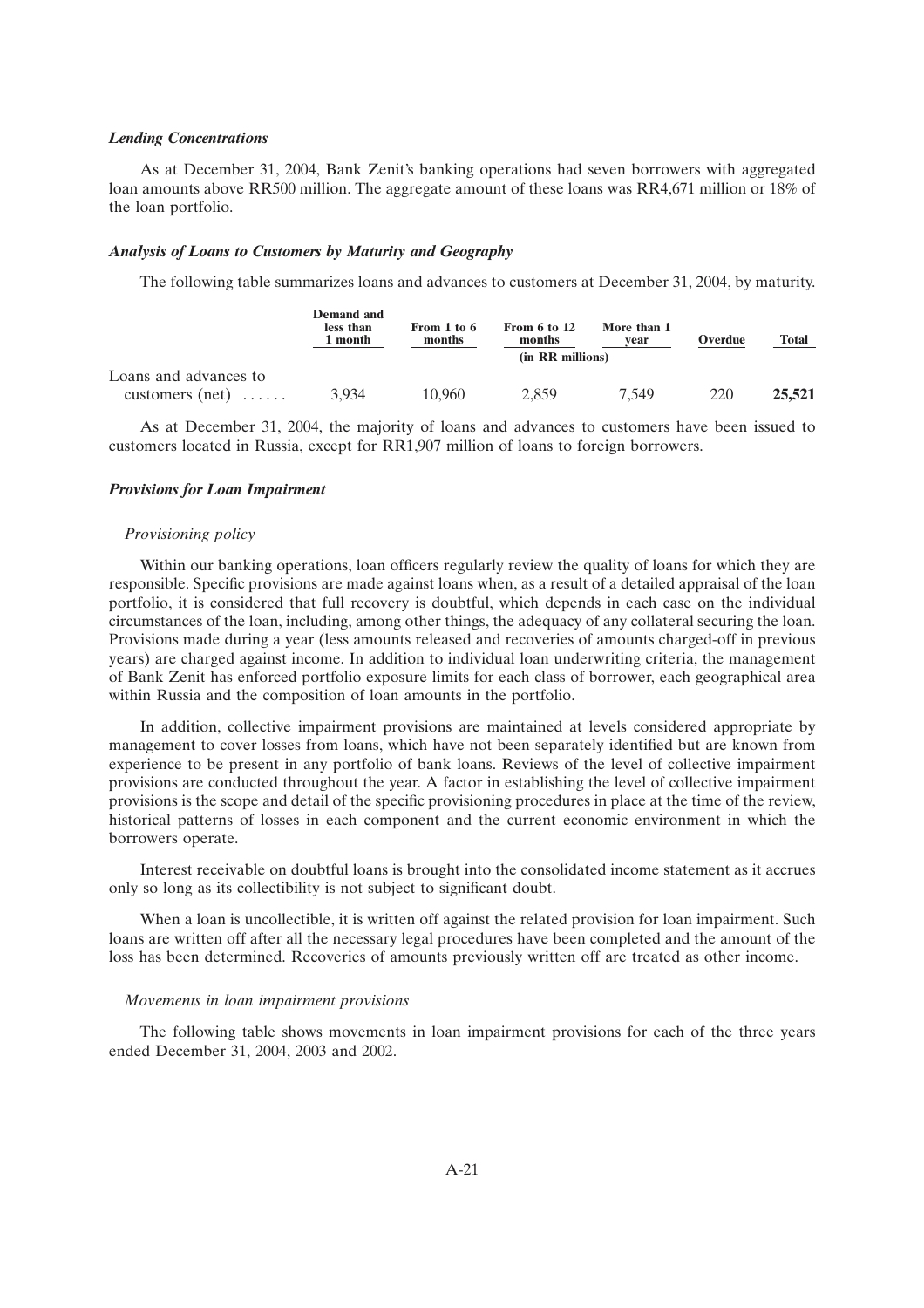| <b>Year Ended December 31,</b> |                  |       |  |
|--------------------------------|------------------|-------|--|
| 2004                           | 2003             | 2002  |  |
|                                | (in RR millions) |       |  |
| 741                            | 947              | 1.061 |  |
| 284                            | (235)            | 25    |  |
| (10)                           |                  | (139) |  |
| 1.015                          | 712              | 947   |  |

In addition, a further RR8 million (RR1 million in 2003) of loan impairment provisions is held in respect of amounts due from banks as of December 31, 2004.

*Summary of loan impairment provisions by economic sector.* The following table summarizes loan impairment provisions on loans to customers by economic sector as at December 31, 2004, 2003 and 2002.

|                                   |                            |                                                 | <b>Year Ended December 31,</b> |                                                 |                            |                                                 |
|-----------------------------------|----------------------------|-------------------------------------------------|--------------------------------|-------------------------------------------------|----------------------------|-------------------------------------------------|
|                                   | 2004                       |                                                 |                                | 2003                                            |                            | 2002                                            |
|                                   | Amount<br>(in RR millions) | $%$ of total<br>loan<br>impairment<br>provision | Amount<br>(in RR millions)     | $%$ of total<br>loan<br>impairment<br>provision | Amount<br>(in RR millions) | $%$ of total<br>loan<br>impairment<br>provision |
| Trade, retail and food $\dots$    | 559                        | 55                                              | 407                            | 58                                              | 488                        | 52                                              |
| Manufacturing                     | 172                        |                                                 | 104                            | 15                                              | 102                        | 11                                              |
| Finance                           | 69                         |                                                 | 37                             |                                                 | 20                         | $\mathfrak{D}$                                  |
| Construction <sup>(1)</sup>       | 49                         |                                                 |                                |                                                 |                            |                                                 |
| Oil and gas                       | 43                         |                                                 | 37                             |                                                 | 101                        |                                                 |
| Agricultural                      | 40                         |                                                 | 58                             |                                                 | 104                        | 11                                              |
| Individuals                       | 19                         |                                                 | 14                             |                                                 |                            |                                                 |
| Other <sup><math>(2)</math></sup> | 64                         |                                                 | 55                             |                                                 | 132                        | 14                                              |
| <b>Total loan impairment</b>      |                            |                                                 |                                |                                                 |                            |                                                 |
| provisions                        | 1,015                      | 100                                             | 712                            | 100                                             | 947                        |                                                 |

(1) The loan portfolio of the construction sector was not significant as at December 31, 2003 and 2002.

(2) Including the primary production sector, accounting for RR29 million as at December 31, 2004 and the telecommunications sector, accounting for RR1 million as at December 31, 2004. The share in other sectors of the prim telecommunications sectors was not significant as at December 31, 2003 and 2002.

### **Funding**

The main sources of Bank Zenit's funding are deposits from corporate clients and other banks, promissory notes and other debt securities issued by Bank Zenit and inter-bank borrowings.

#### *Customer Accounts*

The following table summarizes customer deposit accounts as at December 31, 2004, 2003 and 2002.

|                                | <b>Year Ended December 31.</b> |                  |       |
|--------------------------------|--------------------------------|------------------|-------|
|                                | 2004                           | 2003             | 2002  |
|                                |                                | (in RR millions) |       |
| State and public organizations |                                |                  |       |
|                                | 417                            | 148              | 117   |
|                                | 14                             | 33               |       |
| Other legal entities           |                                |                  |       |
|                                | 6.847                          | 3.464            | 3,052 |
|                                | 8.863                          | 4.152            | 3.178 |
| <b>Individuals</b>             |                                |                  |       |
|                                | 816                            | 439              | 383   |
|                                | 3,824                          | 2,835            | 1,921 |
|                                | 20,781                         | 11,071           | 8,651 |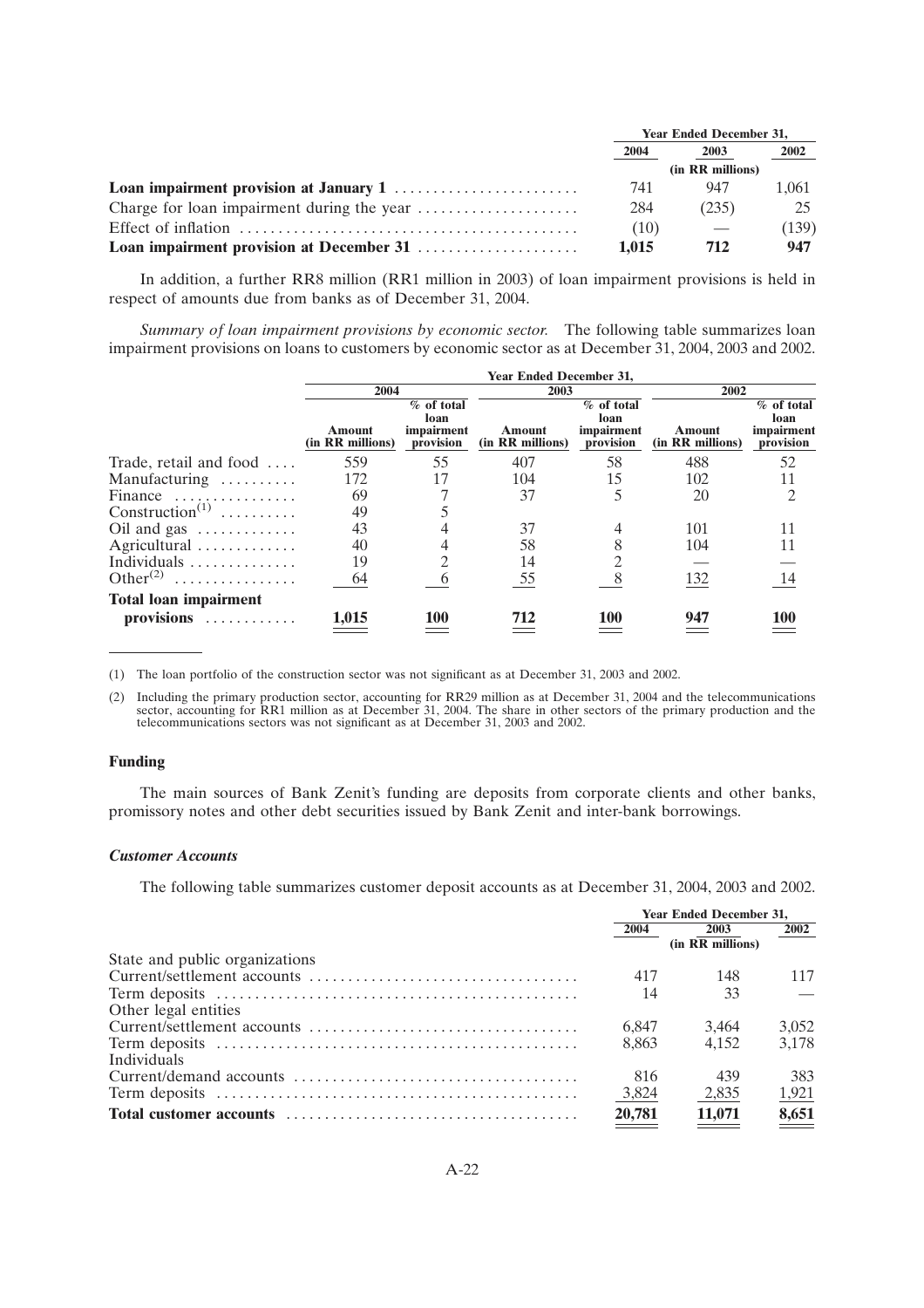#### *Other borrowed funds*

The following table summarizes borrowed funds by type as at December 31, 2004, 2003 and 2002.

| As of December 31, |                  |      |
|--------------------|------------------|------|
| 2004               | 2003             | 2002 |
|                    | (in RR millions) |      |
| 455                | 483              |      |
|                    | 50               | 54   |
| 455                | 533              | 54   |

In June 2003, Bank Zenit entered into a credit facility agreement with WestLB AG (''WestLB'') in the amount of U.S.\$125 million, bearing interest at 9.25%, payable semi-annually. Simultaneously, WestLB issued U.S.\$125 million of 9.25% notes due in June 2006. WestLB loaned the proceeds from this issuance to Bank Zenit under the credit facility agreement. Payments made by Bank Zenit under the credit facility agreement fund WestLB's payment obligations under the notes. As part of this series of transactions, Bank Zenit has guaranteed the obligations of WestLB under the notes.

## **Derivatives**

Bank Zenit engages in derivative financial transactions, including forward contracts involving foreign currencies, securities and precious metals. Foreign exchange and other derivative financial instruments are generally traded in an over-the-counter market with professional market counterparties on standardized contractual terms and conditions.

The table below includes contracts with a maturity date subsequent to December 31, 2004. These contracts were entered into in December 2004 and mature in the first half of 2005.

|                                                               |                                  | <b>Domestic</b>           |                           | Foreign                          |                           |                           |
|---------------------------------------------------------------|----------------------------------|---------------------------|---------------------------|----------------------------------|---------------------------|---------------------------|
|                                                               | Principal or<br>agreed<br>amount | <b>Unrealized</b><br>Loss | <b>Unrealized</b><br>Gain | Principal or<br>agreed<br>amount | <b>Unrealized</b><br>Loss | <b>Unrealized</b><br>Gain |
| <b>Deliverable forwards</b>                                   |                                  |                           |                           |                                  |                           |                           |
| Precious metals                                               |                                  |                           |                           |                                  |                           |                           |
| sale of precious metals                                       |                                  |                           |                           | 1.33                             |                           | 12                        |
| Securities                                                    |                                  |                           |                           |                                  |                           |                           |
| sale of securities                                            |                                  |                           |                           | 205                              |                           |                           |
| purchase of securities                                        |                                  |                           |                           | 270                              | (1)                       |                           |
| <b>Futures</b>                                                |                                  |                           |                           |                                  |                           |                           |
| Securities                                                    |                                  |                           |                           |                                  |                           |                           |
| sale of securities $\dots\dots\dots\dots$                     | 812                              |                           |                           |                                  |                           |                           |
| purchase of securities                                        | 286                              |                           |                           |                                  |                           |                           |
| <b>Options</b>                                                |                                  |                           |                           |                                  |                           |                           |
| Securities                                                    |                                  |                           |                           |                                  |                           |                           |
| sale of call options                                          | 765                              | (12)                      |                           |                                  |                           |                           |
| sale of put options $\dots \dots \dots$                       | 7.313                            |                           |                           |                                  |                           |                           |
| purchase of call options                                      | 5.246                            |                           | 7                         |                                  |                           |                           |
| purchase of put options $\dots$                               | 5.349                            | 421                       |                           |                                  |                           |                           |
| $Total \dots \dots \dots \dots \dots \dots \dots \dots \dots$ | 19.771                           | (12)                      | 428                       | 1.814                            | (1)                       | 13                        |

#### **Competition**

The Russian market for financial and banking services is also highly competitive. Although the Russian banking industry is dominated by a few Moscow-based banks, according to the Central Bank, 1,238 banks and other non-bank credit organizations were licensed to conduct banking transactions in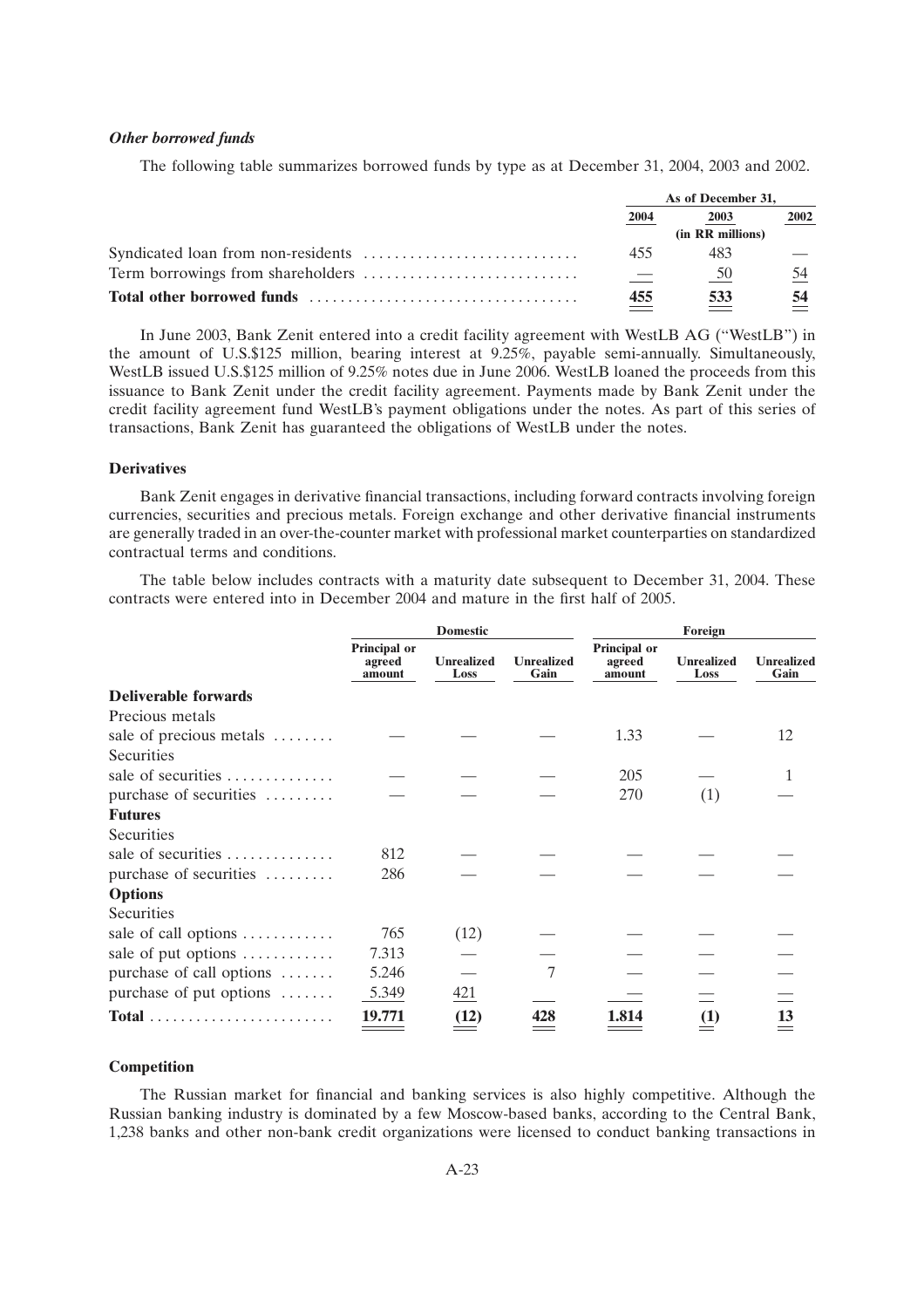Russia as of April 1, 2006. The total assets of banks in Russia were RR10.4 trillion and the twenty largest banks accounted for 62.6% of all banking sector assets (under RAR) in Russia. Due to the large number of banks in Russia and the varying focuses of many of those banks, Bank Zenit faces competition from different banks in each of the business sectors and various regions of Russia in which it operates. In the corporate banking sector, Bank Zenit's primary competitors are Alfa Bank, MDM Bank and OAO Uralsib Bank. In the investment banking sector, Bank Zenit's primary competitors are Alfa Bank, MDM Bank and Investment Bank "Trust." In the private banking sector, Bank Zenit's primary competitors are Financial Corporation NIKoil, Rosbank, Alfa Bank, ING Bank (Eurasia) ZAO and Raiffeisen Bank Austria LLC. Currently, we do not view Bank Zenit as having a competitive position in the Russian retail banking sector. Russian banks expect to face increased competition as a result of recent and proposed Russian banking reforms, which are likely to facilitate further entry of experienced international banks into the Russian market. In addition, many of our banking competitors possess greater resources, both in terms of assets and business volume, and have better access to funding, making them less vulnerable to economic downturns.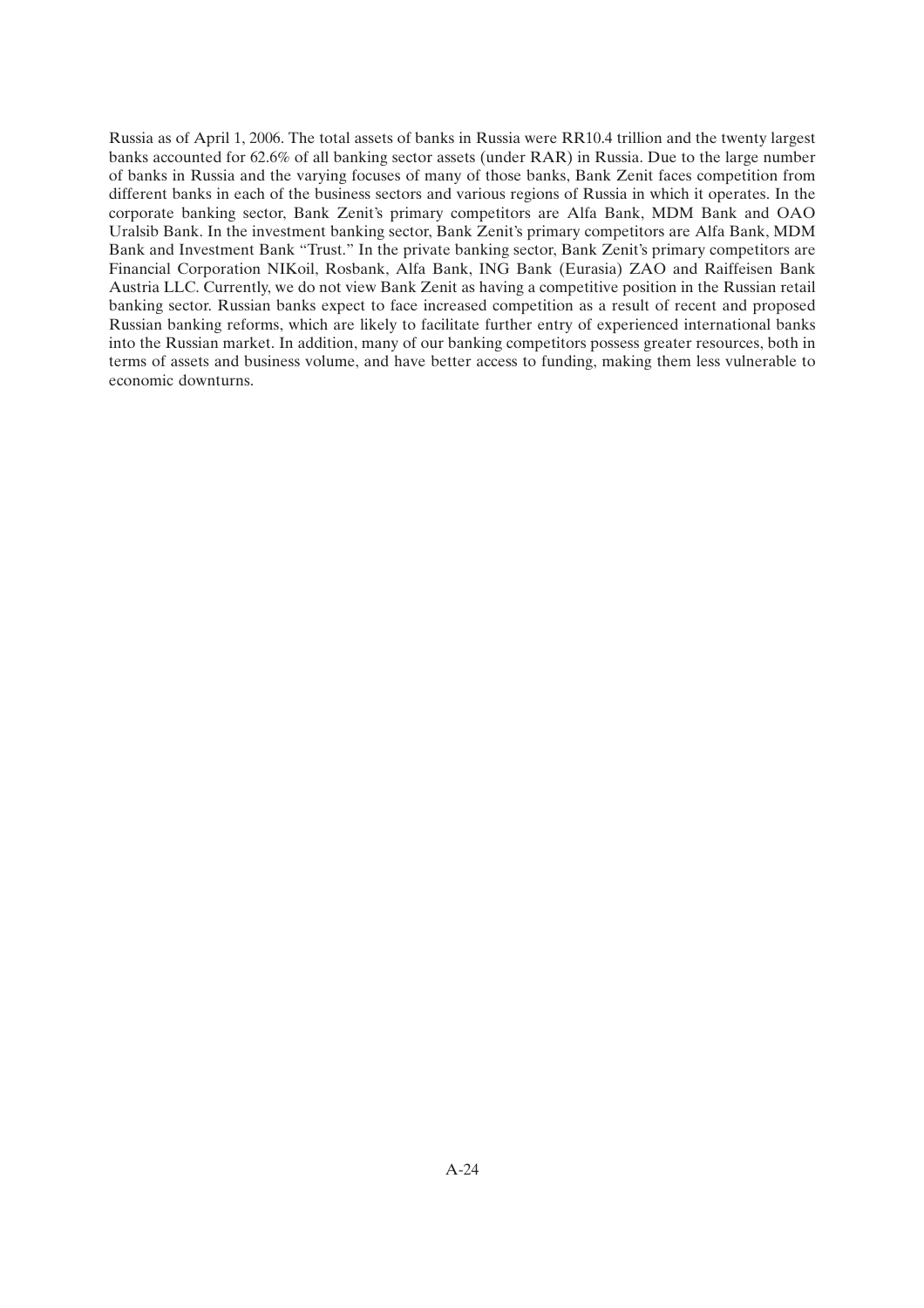**Exhibit 1.1**

*Translation from Russian*

## **CHARTER**

## **of the Open Joint-Stock Company Tatneft Named After V. D. Shashin**

The Holding Company Open Joint Stock Company Tatneft named after V.D. Shashin (hereinafter referred to as the "Company") was established in accordance with the Decree of the President of the Republic of Tatarstan ''On Measures to Transform State Enterprises, Organizations and Associations into Joint-Stock Companies'' No. UP-466 of September 26, 1992 and the Law of the Republic of Tatarstan ''On the Transformation of State and Municipal Property in the Republic of Tatarstan (on Denationalization and Privatization).''

## **Article 1. Trade Name and Location of the Company**

1.1. Trade name of the Company:

in the Russian language—oткрытое акционерное общество ''Татнефть'' имени В.Д. Шашина, abbreviated name—ОАО ''Татнефть'' им. В.Д. Шашина;

in the Tatar language—''Татнефть'' В.Д.Шашин исемендэге Ачык Акционерлык жэмгыяте, abbreviated name—''Татнефть'' В.Д.Шашин исемендэге АЖ;

in Latin transcription—JSC ''TATNEFT''.

1.2. Location of the Company (address of the permanent location of the executive body of the Company) is Russian Federation, Republic of Tatarstan, city of Almetyevsk, 75 Lenin Street.

Mailing address: 75 Lenin Street, Almetyevsk, Republic of Tatarstan, 423450, Russian Federation.

1.3. Date of creation of the Company's and its duration:

The Company was created in January 1994 for an indefinite term.

### **Article 2. Legal Status of the Company**

2.1. The Company shall be a legal entity and shall have in its ownership segregated property and be liable for its obligations with that property, shall have its own balance sheet, and shall in its own name acquire and exercise property rights and personal non-property rights and bear responsibilities and act as a plaintiff or a defendant in court.

2.2. The Company shall have a round seal with its full trade name and address in Russian and Tatar languages, duly registered trade and company names (the Company's emblem and other means of visual identification), bank accounts in rubles and foreign currency. The Company's official organs for notices shall be the newspapers "Neftyanye Vesti" and "Khazineh" (hereinafter referred to as the "Official Organs of the Company'').

2.3. Participants in the Company (shareholders) include legal entities and individuals owning the Company's shares.

2.4. The Company shall be liable for its obligations to the extent of its property. The shareholders shall not be liable for its obligations and shall bear the risk of losses in connection with the Company's activities to the extent of the value of the shares owned by them.

The Company shall not be liable for the shareholders' property obligations.

The Company shall have the right to give binding instructions to any member of the holding group and shall be jointly and severally liable for the transactions made by any member of the holding group in execution of such instructions.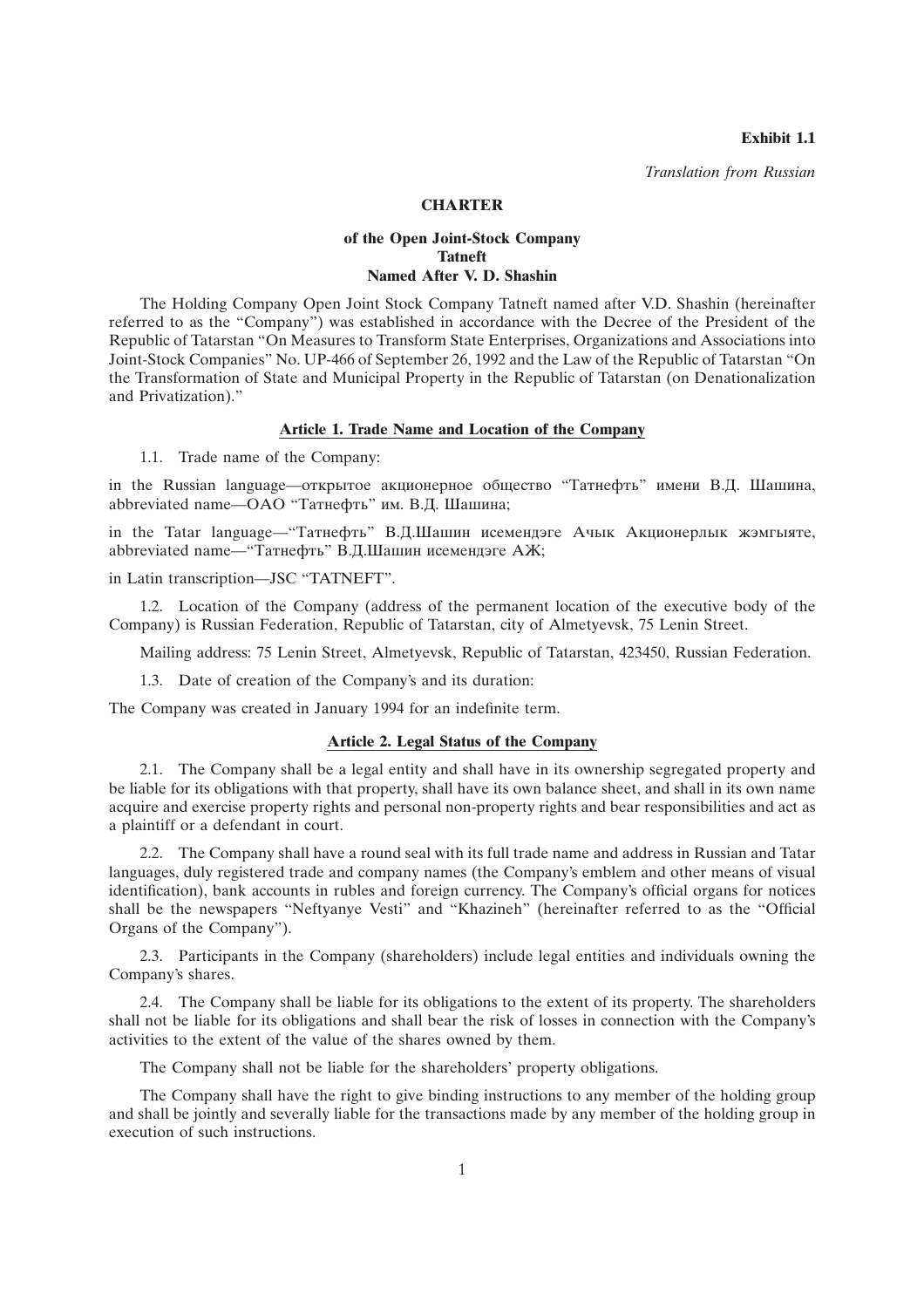2.5. The Company shall be legal successor to the Production Association Tatneft, the Bugulma Machine Plant, the Menzelinsk Exploratory Drilling Department and the Bavlinsk Drilling Department.

2.6. The legal status of the Company shall be defined in accordance with the Civil Code of the Russian Federation and the Federal Law ''On Joint-Stock Companies,'' with the consideration for the specific features provided for by the legal acts of the Republic of Tatarstan on privatization.

2.7. The Company has opened the following representative offices:

- 1. Republic of Iraq, city of Baghdad
- 2. Russian Federation, city of Moscow
- 3. Ukraine, city of Kiev.

The Company has opened the branch in the Great Socialistic National Lybian Arab Djamahiria.

## **Article 3. Objectives and Scope of the Company's Activities**

3.1. The principal objective of the Company's activities shall be the receipt of profit.

The Company shall independently determine the lines of its business activity. Business activity shall be carried out through property complexes (enterprises), by creating branches, representative offices, as well as economic companies or partnerships, or through participation therein.

3.2. The following shall be the principal types of the Company's activity:

– survey and exploration, drilling and development of oil-and-gas and bitumen deposits, as well as deposits of commonly occurring minerals, fresh and mineral underground water, construction of wells for various purposes, including water wells;

– extraction of oil, gas, bitumen, fresh and mineral water and other minerals, and their transportation by various means of transport, processing and sale;

– construction of production facilities and social infrastructure facilities, design and constructionand-installation, start-up-and-adjustment and repair work with respect to any types of equipment and engineering networks;

– manufacture of specific types of machinery, equipment and materials, repair of drilling and oil field equipment;

- conduct of research and designing-and-surveying work;
- manufacture and sale of consumer goods;

– trade and commercial activities (including broker-dealer activities), including foreign economic activities, in accordance with the effective legislation;

- design, construction and operation of local, trunk and international communication lines;
- provision of all types of communication services and of data transmission services;

– performance of topographic-and-geophysical and cartographic work, geological research and implementation of environmental protection measures;

– manufacturing, sale and testing of metrological equipment;

– detection of defects;

– training of specialists, special maintenance of facilities reporting to agencies of the Federal Mining and Industrial Supervision Authority;

– training and certification of personnel, including personnel reporting to agencies of the Federal Mining and Industrial Supervision Authority;

– transportation services, maintenance and repair of public roads, bridge facilities, departmental roads, access roads and industrial sites;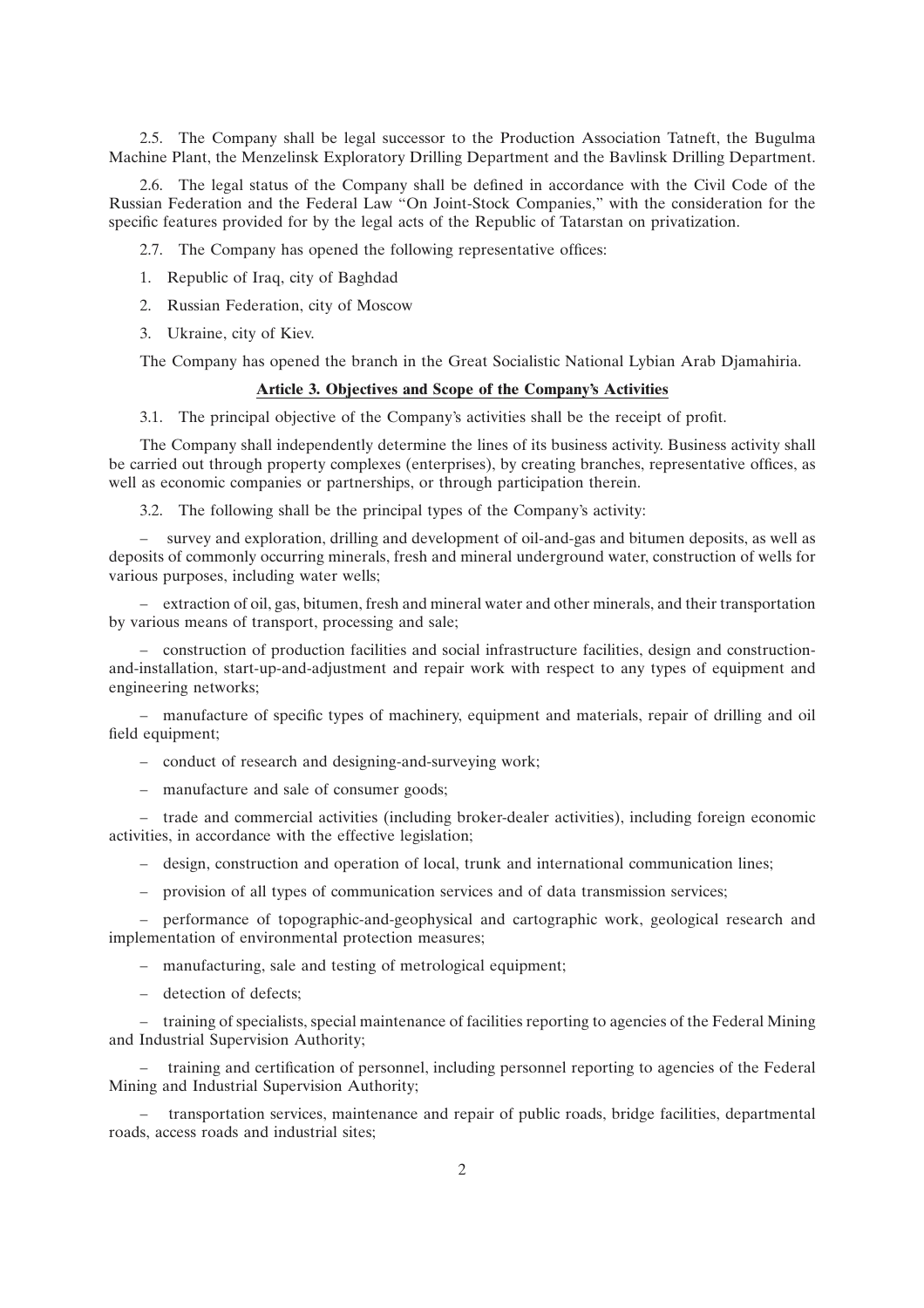– operation and maintenance of low displacement and other vessels, water intake gear and waterworks;

– provision of advisory, leasing, marketing, intermediation and other services, including in the area of foreign economic activities and in financial operations;

– growing, stocking up, processing, storage and commercial use of forest and agricultural products, secondary raw materials and industrial waste;

– retail and wholesale selling of consumer and industrial goods;

– holding and participation in exhibitions, exhibition-plus-sales, tenders, bidding rounds, auctions, including foreign exchange and investment ones, fairs, conferences and seminars, including international ones;

– conduct of transactions with securities and securities' issuance thereof;

- acting as issuer, investor or financial intermediary in the securities market;
- advertising, reference providing, consulting, informational, publishing and legal activities;

– export and import of consumer goods, products intended for production and technical use, including components, spare parts and technical equipment parts, and research and development results in the form of licenses and know-how;

– conduct of barter transactions (operations) with domestic and foreign legal entities and individuals, both within the country and abroad;

- designing, constructing, manufacturing, repairing and exploitation of:
- a) oil and gas industry production units and facilities;
- b) comprehensive oil conditioning installations;
- c) gas handling facilities;
- d) hoisting facilities and safety devices therefore;

e) boiler houses, steam and water boilers, heat generation installations and auxiliary boiler house equipment;

f) oilfield and drilling equipment, spare parts therefore, instruments, means for mechanization of labor-intensive processes;

- g) vessels operating under pressure, oil instrumentation;
- h) crude oil, gas, water, hot water and steam pipelines;
- i) power transmission lines;
- installing, repairing and operating electrical equipment, including explosion-proof equipment;
- designing trunk pipelines;

– repairing and operating railroad, water and automobile transportation vehicles and specialpurpose equipment;

– construction, reconstruction, repair and maintenance of motor roads and road facilities;

- exploitation of pumping and compressor equipment;
- capital repair of wells;

– conduct of mining activities to develop deposits of non-ore materials, mine surveying, and geodetic engineering and geological engineering surveys;

– installation, repair and operation of automation equipment and monitoring instruments, measuring instruments, means of communication, information and computing equipment, equipment of fireextinguishing or fire detecting and extinguishing systems, and security alarm systems;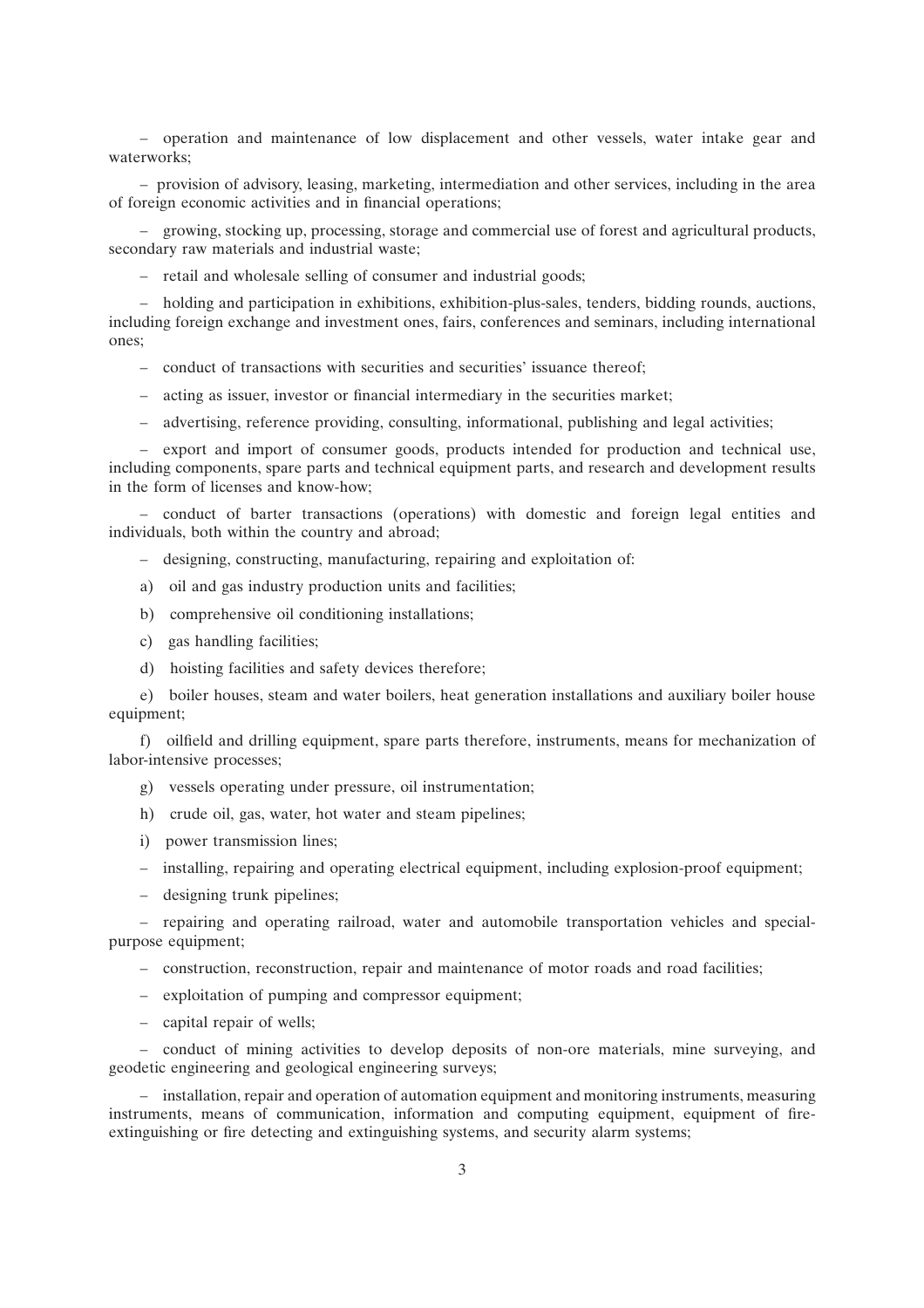– exploitation of oil refining facilities;

– maintenance and operation of filling stations, performance of oil product supply and marketing operations;

– carrying out technical expert reviews of safety of industrial units (facilities), equipment and work in the oil and gas industry, facilities subject to boiler supervision, hoisting facilities, gas pipelines and process pipelines;

– ensuring protection of restricted information that constitutes state secret or operational or commercial secret, and organization and carrying out of defense measures with respect to mobilization preparations, civil defense and emergency situations, in accordance with the laws and regulations of the Russian Federation and the Republic of Tatarstan;

- development and implementation of new technology, carrying out trial production work;
- operation of housing and utility facilities;
- printing activities;
- operation of equipment for producing air separation products;
- storage and processing of grain;
- operation of sanatoriums and resort facilities, fitness and sport centers;
- medical services;
- pharmaceutical operations;
- pre-school and primary school education;
- provision of services in the field of sports, physical culture and fitness;
- production and bottling of mineral and natural drinking water;
- engaging in works related to certification and testing of products;
- engaging in laboratory testing;
- engaging in other types of production, research, commercial and other activity not prohibited by law.

3.3. Types of activity subject to licensing under the effective legislation shall be carried out on the basis of licenses only.

# **Article 4. Charter Capital. Securities**

4.1. The charter capital of the Company shall be comprised of the nominal value of the Company's shares purchased by the shareholders and shall amount to 2,326,199,200 rubles.

4.2. The charter capital of the Company shall be divided into two categories of registered uncertificated shares of the same nominal value of 1 (one) ruble each:

a) preferred shares in the amount of 147,508,500 (one hundred and forty-seven million five hundred and eight thousand five hundred). The total volume of the issue (at nominal value) is 147,508,500 (one hundred and forty-seven million five hundred and eight thousand five hundred) rubles;

b) ordinary shares in the amount of 2,178,690,700 (two billion one hundred and seventy-eight million six hundred and ninety thousand seven hundred). The total volume of the issue (at nominal value) is 2,178,690,700 (two billion one hundred and seventy-eight million six hundred and ninety thousand seven hundred) rubles. Pursuant to the effective legislation a special right (''golden share'') may be used by Republic of Tatarstan with respect to the Company. The legal status of the special right (''golden share'') is determined by the effective legislation of the Russian Federation and the Republic of Tatarstan.

4.3. The portion of the total volume of the charter capital of the joint-stock company represented by preferred shares shall not exceed twenty five (25) per cent.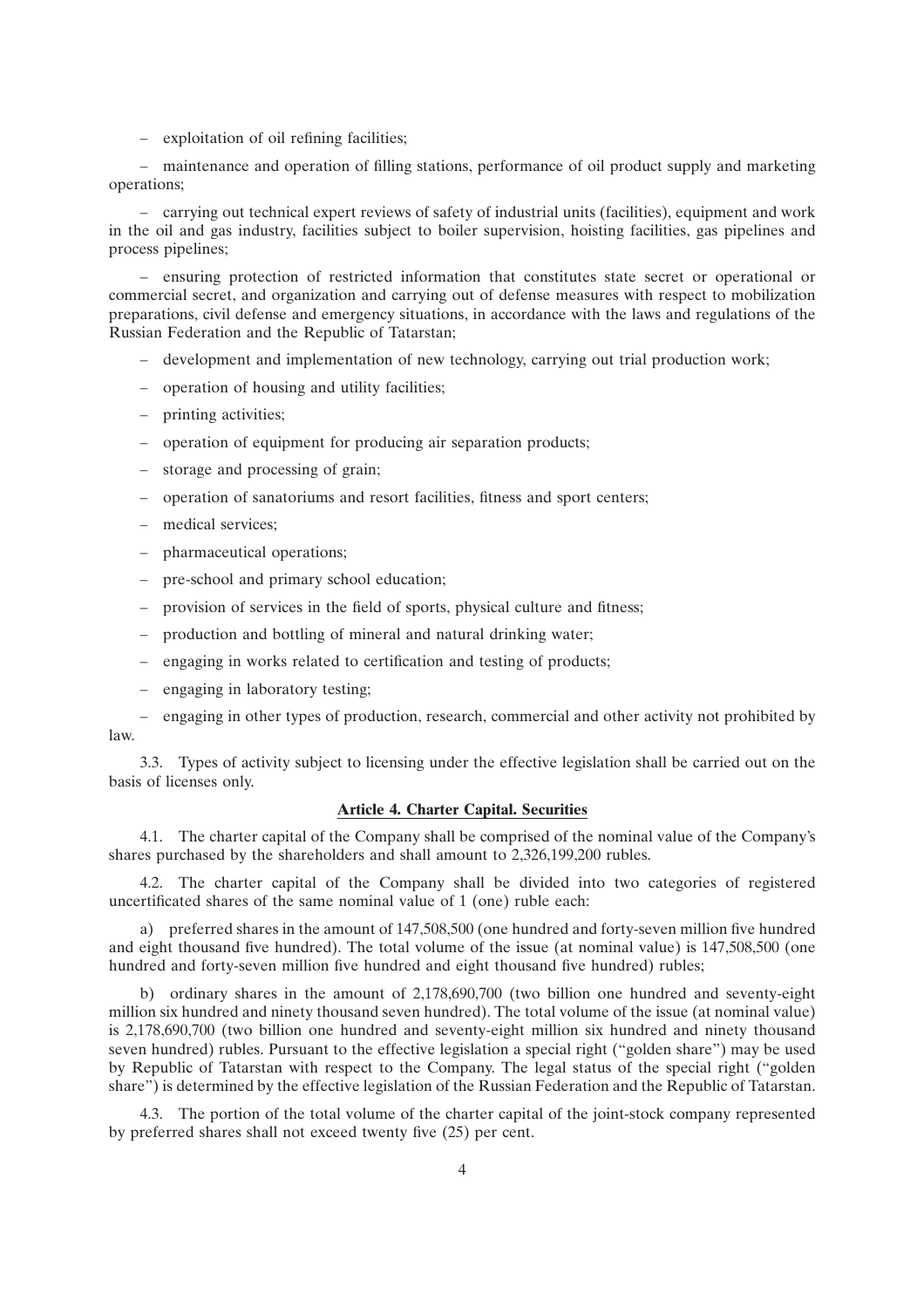4.4. The Company's shareholders shall have the preemptive right to acquire additional shares and issued securities convertible into shares in the event of placement thereof through open subscription, *pro rata* to the amount of the Company's shares of the same category (type) owned by them. If the payment is made in non-monetary form, the Company has the right to demand an independent evaluation of the in-kind contributions by an internationally recognized independent appraiser.

4.5. The Company shall have no obligation to the shareholders to repurchase the shares owned by them, except as provided by law. The Company may repurchase shares for their subsequent resale or redemption.

### **Article 5. Rights and Obligations of Shareholders**

5.1. A shareholder's right of ownership shall extend to the Company's shares acquired by him or her. A shareholder of the Company shall have no proprietary rights to the Company's property, except in the event of its liquidation.

5.2. Each shareholder shall have the right:

– to attend the shareholders' meetings in person or by proxy and transfer to the proxy his or her votes;

– a shareholder (shareholders) holding in aggregate not less than 2 per cent of the Company's voting shares have the right not later than 30 calendar days after the end of the Company's fiscal year submit items to the agenda of the annual General Shareholders' Meeting and propose candidates to the Company's Board of Directors and the Audit Commission, whose number cannot exceed the numerical strength of such body determined in this Charter;

– shareholders, owners of voting shares, shall have the right to demand from the Company to re-purchase all or a part of their shares in cases provided for by the effective legislation;

– in person or by proxy, to participate in the management of the Company's affairs in accordance with the procedure provided for in this Charter;

– to receive information on the Company's activities from its managing bodies, review the constitutive documentation and other documents provided for in the Charter, receive a confirmation of his or her inclusion in the Shareholders' Register;

– to join in with other shareholders of the Company at the place of residence or employment to work out a decision on any issue of the agenda of the general shareholders' meeting and to send a representative to the general shareholders' meeting to whom their votes will be transferred. In such event, a voting agreement shall be drawn up, the form of and the procedure for entering into which shall be approved by the Board of Directors. The signatures of the parties to the agreement, affixed in the presence of proxies, shall be considered to be lawful grounds for transferring the votes and shall not require notarization. The expression of will by the representative shall be confirmed at the general meeting by the totality of the votes.

– other rights of shareholders and the procedure for the exercise thereof shall be contemplated by the effective legislation and regulations of the Russian Federation and the Republic of Tatarstan.

5.3. Each holder of ordinary shares acquired on general terms shall have the right to dispose his or her shares without the consent of the other shareholders.

5.4. Rights of holders of preferred shares:

the holders of preferred shares shall be entitled to an annual fixed dividend equal to 100 (one hundred) per cent of the nominal value of a preferred share, unless otherwise decided by a general shareholders' meeting. The total amount payable as dividend on each preferred share shall be set by the general shareholders' meeting. Provided, however, that if the amount of dividends paid by the Company on each ordinary share in a particular year exceeds the amount payable as dividends on each preferred share, the amount of dividend paid on the latter may not be less than the amount of dividend paid on the ordinary shares.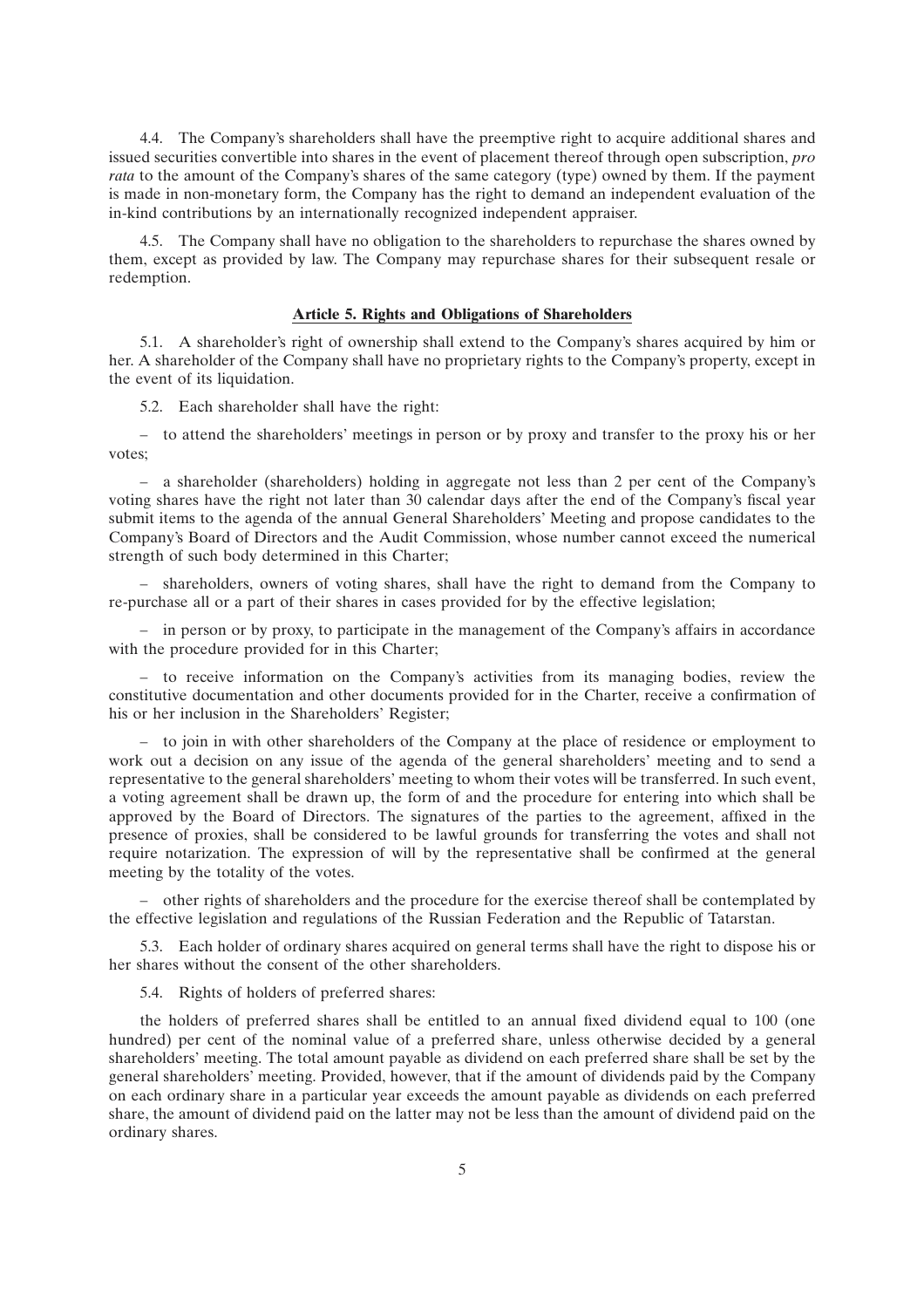Dividends to the holders of preferred shares shall be paid annually after the annual meeting and, additionally, at the time dividends are paid on the ordinary shares in the event that, pursuant to this section, the amount of dividend on the preferred shares is to be increased.

The holders of preferred shares shall have no right to vote at shareholders' meetings, except when the adoption of changes or additions to this Charter provides for the reorganization or liquidation of the Company, a change in the amount of fixed dividend on the preferred shares or the issuance of preferred shares whose holders would be granted broader rights than those reserved by this Charter for the holders of preferred shares. In such events, the decision must be approved by not less than three quarters of votes of owners of voting shares participating in the General Shareholders' Meeting, except for votes of shareholders, owners of the preferred shares, whose rights would be impaired, and three quarters of votes of all shareholders—owners of the preferred shares, whose rights would be impaired.

5.5. The Company shall have no right to pay dividends on the ordinary shares prior to paying dividends on the preferred shares.

5.6. Each ordinary share shall grant to the shareholder, who owns it, the same scope of rights when deciding issues at the shareholders' meeting, it also gives the right to receive dividends, and in the event of the Company's liquidation—the right to receive a part of its property. Each ordinary share shall entitle its holder to one vote at a shareholders' meeting in compliance with the effective legislation.

5.7. In the event the Company is liquidated, the Company's property remaining after the satisfaction of the claims of creditors shall be used to make payments in the following order of precedence:

– the first priority of payments are payments on shares to be bought back under Article 75 of the Federal Law "On Joint Stock Companies";

– the second priority of payments are existing but unpaid dividends on the preferred shares;

– the third priority is the distribution of the remaining property among the shareholders—owners of ordinary and preferred shares.

5.8. A shareholder shall be required:

- to comply with the requirements of the Charter and of the Company's other internal documents;
- to perform as fully as is proper, and timely, the obligations undertaken to the Company;

– not to disclose such confidential information with respect to the Company's activities as set forth in the internal rules of procedure, otherwise the guilty person shall incur liability in accordance with the legislation;

– to make payments for shares in accordance with such procedure, in such amount and using such methods as provided for in the effective legislation and in this Charter and decisions on the issue of securities;

– to refrain from any activity that may be detrimental to the Company;

– to inform the Company's registrar and/or the Company's nominal holder of all changes in his or her identifying details. The Company shall not be responsible for delayed payment of dividends caused by such reason.

5.9. The dividend accrual and payment procedure shall be determined by the effective legislation and this Charter. Dividends shall be paid in monetary form or by securities. The decision on the payment of dividends, the size of dividends and the form of payment thereof shall be adopted by the Company's general shareholders' meeting at the recommendation of the Company's Board of Directors.

Annual dividends shall be paid to the shareholders and nominal holders of shares that were included in the shareholders' register as of the date of drawing up the list of persons eligible to participate in the annual general shareholders' meeting in the period prior to December 31 of the then current year.

In order to ensure timely payment of dividend, the Company shall open a personal account for each shareholder (nominal holder) with the banks Zenit or Devon-Kredit, with mandatory notice thereof to be given to shareholders.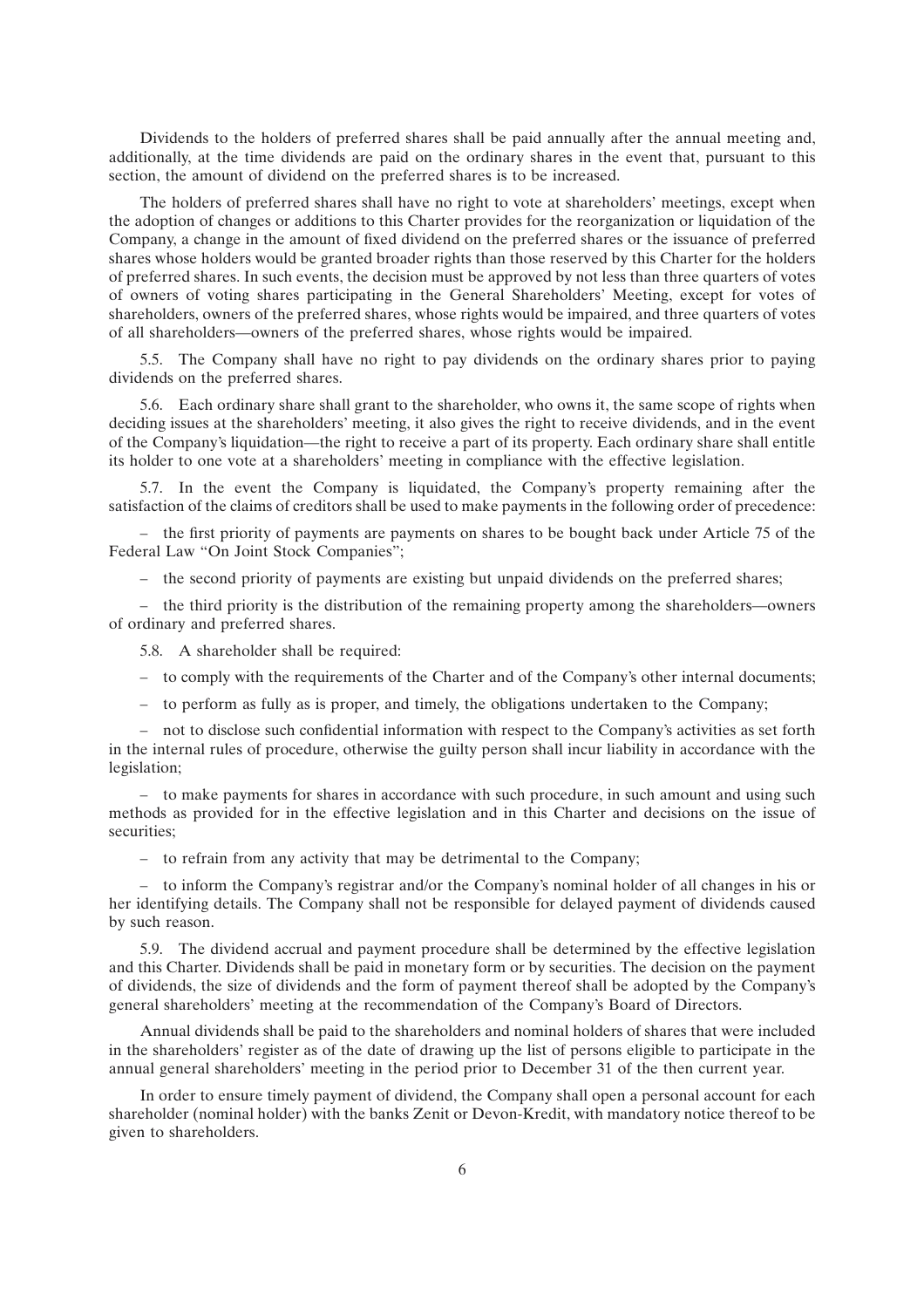5.10. No dividends shall accrue on a share not fully paid for.

5.11. An entity (person) planning to independently or together with its affiliates sell the Company's shares, held by it and its affiliates, constituting over 5 (five) per cent of the Company's charter capital shall inform the Company thirty (30) days prior to the date of such sale.

5.12. An entity (person) that has independently or together with its affiliates acquired 30 or more per cent of the Company's placed ordinary shares and also every 5% of the Company's placed ordinary shares over the 30% of the Company's placed ordinary shares shall, within 30 days from the date of such acquisition, propose to the Company's shareholders to sell to it the Company's ordinary shares and issued securities convertible into ordinary shares at a fair market value but not below their average weighted value for the six months preceding the date of acquisition.

## **Article 6. Property and Funds of the Company**

6.1. The property of the Company shall be comprised of fixed assets and working capital, including the Company's funds, as well as such other property, the value of which is reported on its independent balance sheet.

6.2. The property of the Company may, in the manner prescribed by this Charter, be divided into property complexes (enterprises) on the basis of technological, territorial or other principles.

6.3. The balance-sheet and net income of the Company shall be determined in the manner prescribed by the effective legislation. The net income of the Company shall remain at the disposal of the Company and shall be distributed by it independently.

6.4. The property shall be managed in strict accordance with the principal objective of the Company.

6.5. The Company shall have the right to establish an employee shares ownership fund, financed out of net income. The allocations are contemplated to amount annually to up to 5% of net income. The assets of the fund shall only be used to acquire the Company's shares for subsequent placement to its employees.

6.6. The Company shall establish a reserve fund in the amount of not less 5% of the charter capital. Mandatory annual allocations are contemplated to amount of not less than 5% of net income until the above-mentioned amount is reached. The reserve fund is intended to cover the Company's losses, to redeem bonds and repurchase the Company's shares when no other funds are available.

6.7. The Company shall have the right, by a decision of the Board of Directors, to establish other funds and define the procedure for their use.

6.8. In the event of a change in the ownership structure over the Company's shares in such a way that a stake of one of the Company's shareholders (together with its affiliates) exceeds 50 (fifty) per cent of the Company's charter capital, the Company's borrowings (including bonds) shall be subject to an early redemption, unless otherwise provided for by the Executive Board of the Company.

### **Article 7. Shareholders' Meeting**

7.1. The Company's highest managing body shall be the general meeting of its shareholders. The Company shall hold an annual meeting once a year, not earlier than two months nor later than six months following the end of the fiscal year. In addition to an annual meeting, extraordinary shareholders' meetings may be called. Extraordinary shareholders' meetings may be called by the Board of Directors at its own initiative, as well as upon the written request by the Audit Commission, the Company's external auditor or shareholders owning not less than 10 (ten) per cent of the Company's voting shares as of the date of such request.

Such request shall set forth issues to be included in the agenda, and the decision to call, or refusing to call, a meeting shall be taken by the Board of Directors within 5 days, and the meeting shall be scheduled for a date not later than 40 days from the date of receipt of the request, unless other period is provided for by the Federal Law ''On Joint Stock Companies''.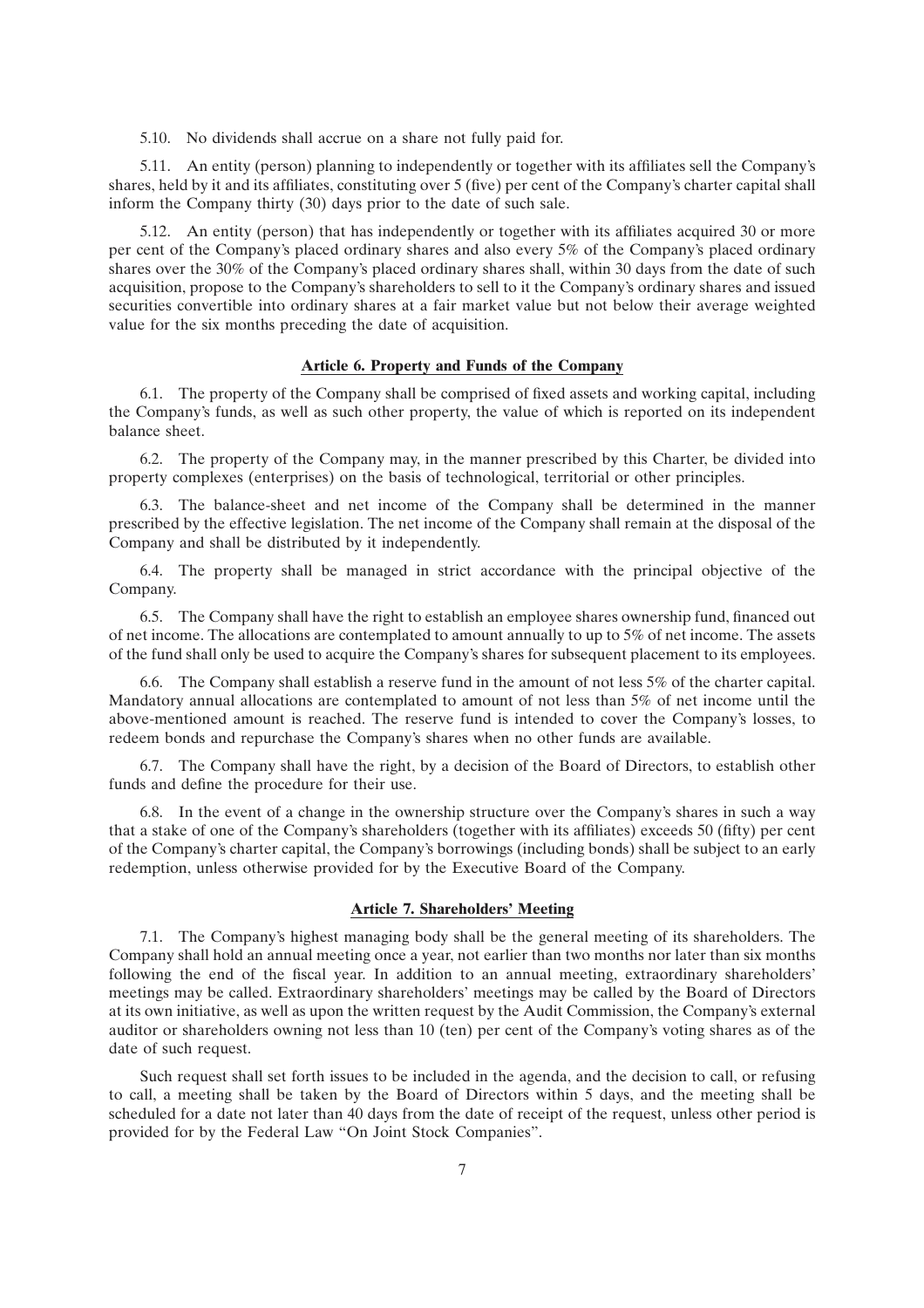Notice about a holding of a meeting and of its agenda shall be published in the Official Organ of the Company not later than 20 days prior to its date, and notice about a holding of a general shareholders' meeting, the agenda of which includes an item on the Company's reorganization, shall be published in the Official Organ of the Company not later than 30 days prior to its date.

In the event provided for by Article 53(2) of the Federal Law ''On Joint Stock Companies'', notice on holding an extraordinary general shareholders' meeting shall be made not later than 50 days prior to its date.

The notice on the holding of a general shareholders' meeting shall set forth:

– full trade name of the Company and location of the Company;

– the form of holding the general shareholders' meeting (in presence or by absentee vote);

– the date, location and time of the meeting, the postal address to which filled in ballot papers can be sent;

– the date for compiling the list of shareholders entitled to participate in the general shareholders' meeting;

– the agenda of the meeting;

– the procedure for the review of the information (materials) that are to be submitted in preparation for the general shareholders' meeting, and the address where it can be reviewed.

The agenda may not be changed after publication of the notice on holding the meeting.

7.2. Except for cases provided for by the effective legislation and this Charter, the quorum for holding a shareholders' meeting shall be met if holders of more than 50 (fifty) per cent of the Company's placed voting shares are present in person or through authorized representatives. In the absence of a quorum, the date of a new shareholders' meeting shall be set, which meeting shall be valid if the registered shareholders or their representatives owning at least 30 (thirty) per cent of the Company's placed voting shares shall be present. Notification of a new meeting shall be made at least 20 days prior to its date.

Each shareholder shall have the right to take part in a meeting in person or through proxies. A proxy shall be required to have a power of attorney issued by the shareholder in the manner provided for by the effective legislation and this Charter.

No presentation of shares shall be required in order to take part in a meeting. Any shareholder may request that his special opinion be recorded in the minutes of the meeting. The minutes shall be kept and prepared by the secretary of the meeting who shall also be the secretary of the Board of Directors. When drafting the decisions of a meeting, it shall be necessary to specify the majority of votes by which the decisions were passed and make note of any special opinions. The correctness of the minutes shall be certified by the signatures of the chairman of the meeting and the secretary. The minutes, voting ballots, and proxies (copies of proxies) shall be kept in the Company's archive; the secretary of the Board of Directors shall keep copies of the minutes. Copies of the minutes of a shareholders' meeting and of all exhibits thereto certified by the secretary, as well as any special opinions, shall be made available to a shareholder upon his or her request.

A shareholders' meeting shall be opened by the chairman of the Board of Directors of the Company or a person authorized by the Board of Directors. Any shareholder or his representative who participates in a meeting may be elected by the meeting as the chairman of the meeting. Proceedings at a meeting shall be conducted by its chairman in accordance with the rules of procedure worked out by the meeting. Preparations for a meeting shall be carried out by the body that took the decision to call it.

7.3. The following issues shall fall under the competence of the general shareholders' meeting as provided for by the effective legislation and this Charter:

1) amendments and additions to the Company's charter and adoption of a new version of the Charter (including changes in the Charter related to the increase of the charter capital, transferred to the competence of the Board of Directors, provided the proposed changes have not been unanimously adopted by the Board of Directors);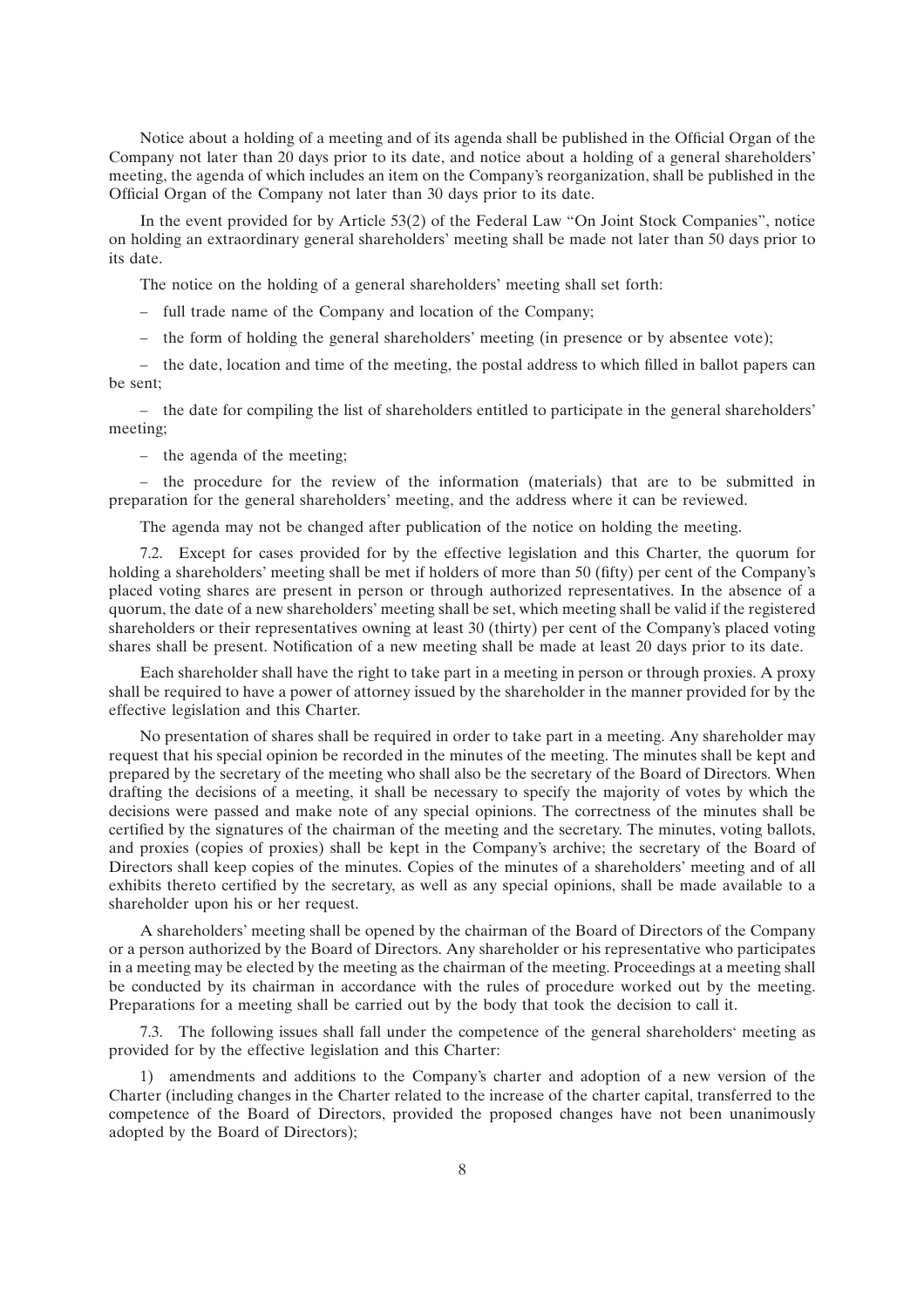#### 2) reorganization of the Company;

3) liquidation of the Company and appointment of the liquidation commission and approval of interim and final liquidation balances:

4) determination of numerical strength of the Board of Directors of the Company, election of its members and early termination of their powers;

5) determination of the amount, nominal value, category (type) of authorized shares and rights attached thereto;

6) an increase in the charter capital by increasing the nominal value of shares or through placement of additional shares, provided a correspondent decision has not been adopted by the Board of Directors within the amount of authorized shares:

7) a decrease in the charter capital by decreasing the nominal value of shares or through redemption by the Company of shares acquired or bought back by the Company;

8) election of members of the Company's Audit Commission and early termination of their powers;

9) approval of the Company's Auditor;

10) approval of annual reports, accounting statements, including profit and loss accounts of the Company, distribution of its profits (including payment (declaration) of dividends, with the exception of the profit that was distributed as dividends after three months, six months, nine months from the beginning of a fiscal year) and losses of the Company at the end of fiscal year;

11) payment (declaration) of dividends after six and nine months from the beginning of a fiscal year;

12) acquisition by the Company of placed shares in cases provided for by the Federal Law ''On Joint Stock Companies'';

13) determination of the procedure for holding the general shareholders' meeting;

14) adoption of decisions on the participation in holding companies, financial and industrial groups, associations and other unions of commercial organizations;

15) approval of internal documents regulating the activities of the bodies of the Company;

16) split up and consolidation of shares;

17) adoption of decisions on the approval of transactions in cases provided for by Article 83 of the Federal Law "On Joint Stock Companies";

18) adoption of decisions on the approval of major transactions in cases provided for by Article 79 of the Federal Law ''On Joint Stock Companies'';

19) resolution of other issues provided for by the effective legislation.

Decisions on the above issues shall be passed by voting by ballots in accordance with the procedure provided for by the effective legislation and this Charter.

## **Article 8. Board of Directors**

8.1. The Board of Directors shall exercise the overall management of the Company activities and take decisions on all matters of the Company activities except for those placed by the effective legislation within the competence of the general shareholders' meeting.

Members of the Board of Directors shall be elected for a term until the next annual general shareholders' meeting and may be re-elected an unlimited number of times.

Powers of the members of the Board of Directors may be terminated ahead of time only at the decision of the general shareholders' meeting. In the event the Board of Directors shall not have been elected by the time prescribed by the effective legislation, the powers of the existing Board of Directors shall be terminated except for powers relating to the preparation for, convocation and holding of the annual general shareholders' meeting.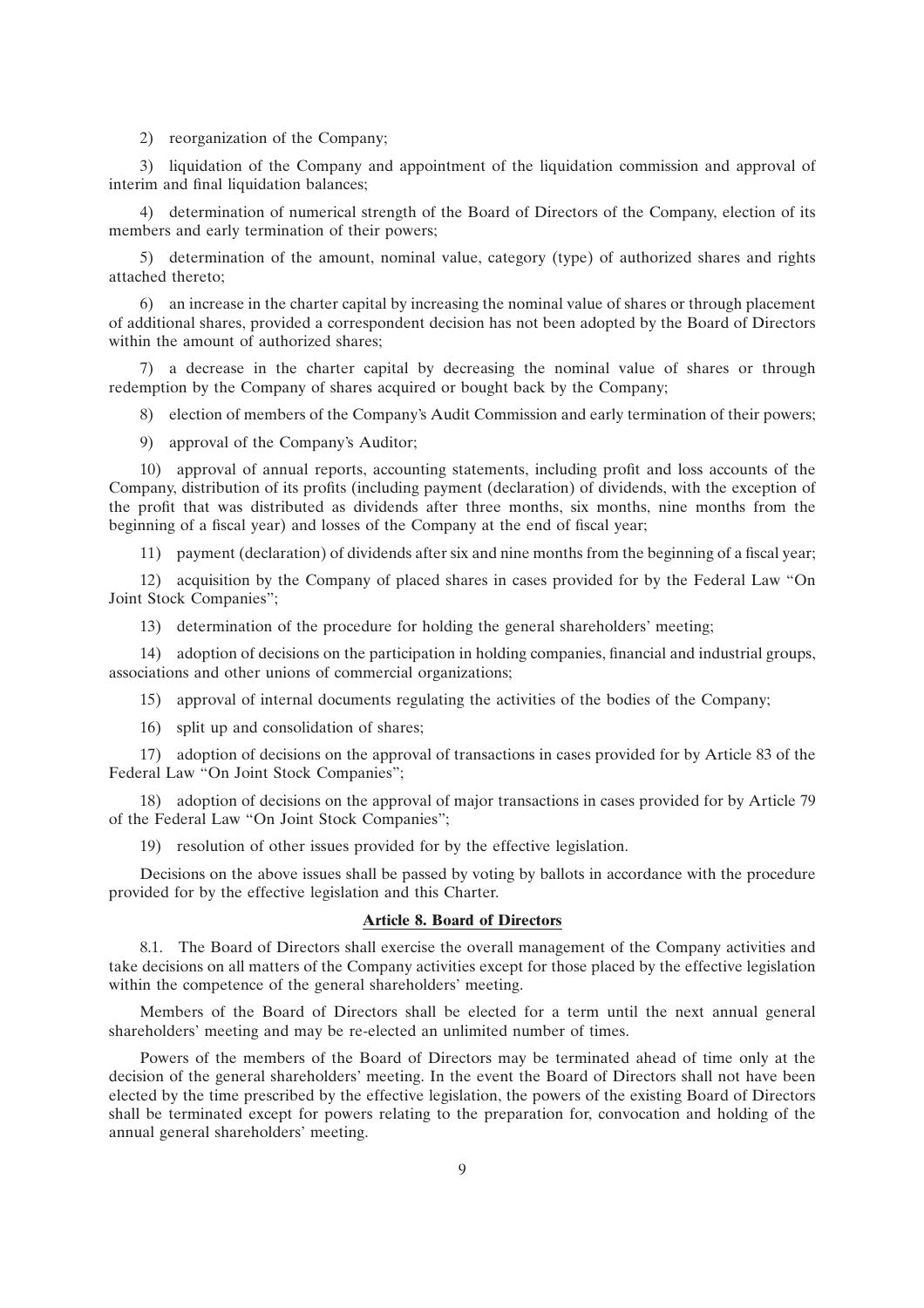8.2. The Board of Directors shall consist of 15 persons. Only a physical person can be a member of the Board of Directors.

Members of the Board of Directors shall be elected and their powers shall be terminated by the general shareholders' meeting according to the procedure provided for by the effective legislation and this Charter.

8.3. The main objective of the Board of Directors shall be working out a policy for the Company development designed to increase its income and ensure stability of its financial and economic situation.

8.4. The Board of Directors of the Company shall have the following powers:

1) determination of the priority lines of the Company's activities;

2) convocation of annual and extraordinary General Shareholders' Meetings, with the exception of cases provided for by Article 55 (8) of the Federal Law ''On Joint Stock Companies'';

3) approval of the agenda for any General Shareholders' Meeting;

4) determination of the date of compilation of the list of persons entitled to participate in a General Shareholders' meeting , and such other matters as fall within the competence of the Board of Directors of the Company and are related to the preparation and holding of a General Shareholders' Meeting;

5) an increase in the charter capital of the Company through a placement of additional shares subject to the number and categories (types) of its authorized shares;

6) placement by the Company of bonds and other issued securities in the cases contemplated by the Federal Law "On Joint Stock Companies";

7) determination of the price (cash valuation) of property and the price of placement or buy-back of issued securities in the cases provided for by the Federal Law ''On Joint Stock Companies'';

8) acquisition of shares, bonds or other securities placed by the Company in the cases provided for by the Federal Law ''On Joint Stock Companies'';

9) constitution of the Company's executive bodies and early termination of their powers;

10) recommendations regarding the amount of compensations and reimbursements paid to the members of the Audit Commission of the Company and determination of the amount of payment for the services of the external auditor of the Company;

11) recommendations regarding the amount of dividend on shares and the procedure for payment thereof;

12) utilization of the Company's reserve fund and other funds;

13) establishment of branches and opening of representative offices of the Company;

14) approval of major transactions in the cases provided for by Chapter Х of the Federal Law ''On Joint Stock Companies'';

15) approval of transactions provided for by Chapter XI of the Federal Law ''On Joint Stock Companies'';

16) approval of the registrar of the Company and the terms of an agreement with it, as well as termination of the agreement with it;

17) adoption of a decision on introduction of amendments and additions to the Company's Charter based on the results of placement of the Company shares, including amendments relating to an increase in the Company's charter capital through placement of additional shares, and any other decision which forms the basis for placement of shares and issued securities convertible into shares, as well as a registered report on the placement results;

18) determination of the procedure for submission of all bills, reports, statements, the system for calculation of profit and loss, including rules relating to the amortization of property;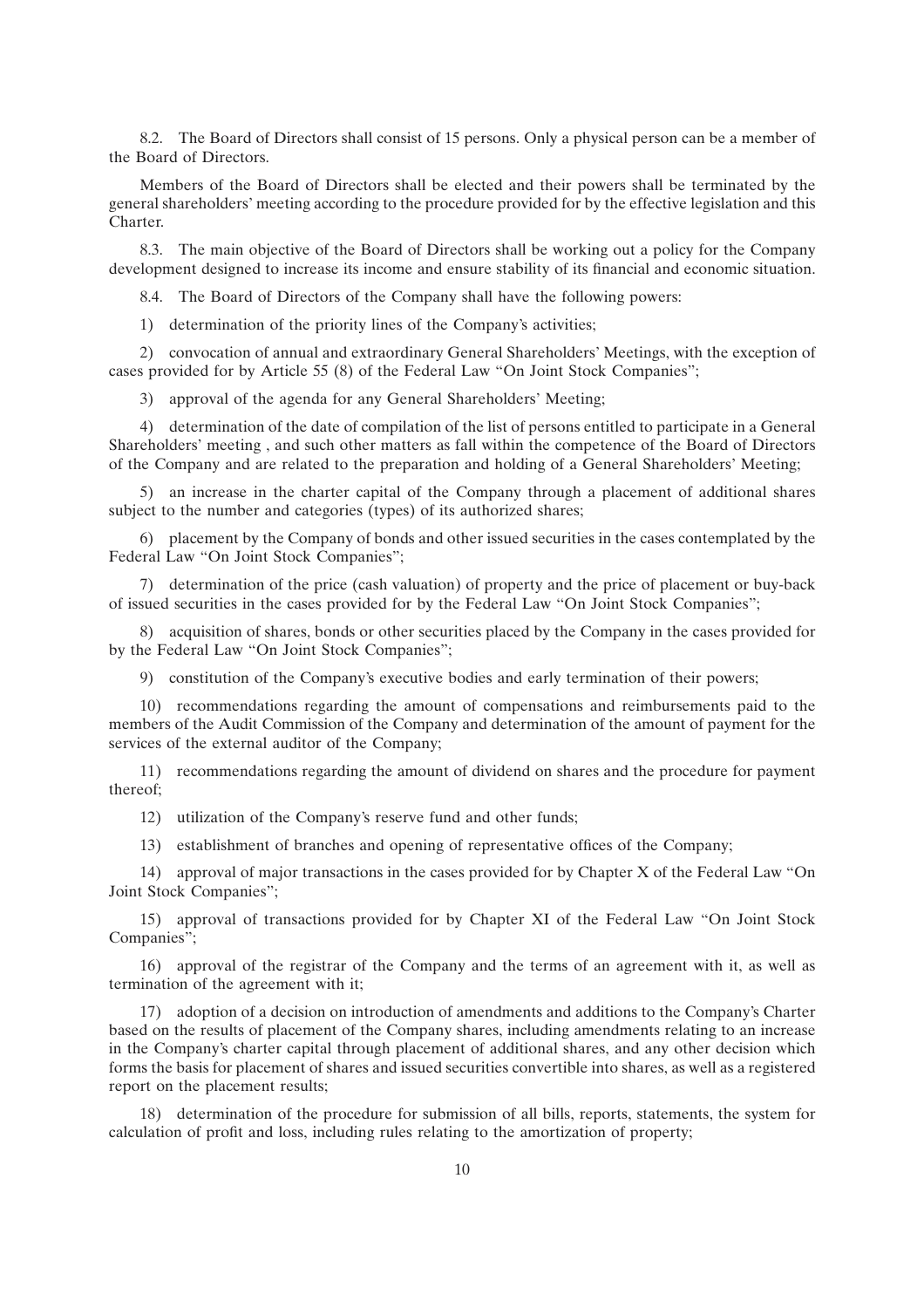19) approval of first deputies of the general director;

20) appointment or removal from office of secretary of the Board of Directors, determination of his functional duties;

21) approval of the Company's other internal documents, besides those stipulated in p. 8.4 hereof, regulating matters that fall within the competence of the Board of Directors of the Company, with the exception of such internal documents whose approval falls within the competence of the General Shareholders' Meeting the executive bodies of the Company under this Charter;

22) constitution of committees of the Board of Directors of the Company and approval of regulations thereon;

23) adoption of the Corporate Governance Code and adoption of amendments thereto;

24) adoption of criteria for the evaluation of work and determination of compensation to the members of the Board of Directors and Executive Board;

25) approval of the estimate of expenses for the maintenance of the Board of Directors;

26) other matters that do not fall within the competence of the General Shareholders' Meeting and executive bodies of the Company.

8.5. Meetings of the Board of Directors shall be held as necessary and, as a rule, not less often than once a month. First organizational meeting of the Board of Directors, on which the Chairman of the Board of Directors has to be elected shall be held on the day of the annual general shareholders' meeting. One of the Board's meetings (the annual meeting) shall be held not later than one month prior to the annual shareholders' meeting to consider the Company's annual report.

Meetings of the Board of Directors may be called by its Chairman upon his initiative or at the request of the general director, the Executive Board or any member of the Board of Directors, the Audit Commission or the external auditor.

8.6. Notice of a meeting of the Board of Directors (except the first organizational meeting) shall be sent in writing to each member of the Board of Directors in the manner determined by the Board of Directors. The notice shall include the meeting agenda. The notice shall attach all of the necessary documents pertaining to the agenda. Any meeting of the Board of Directors may, if necessary, be adjourned with the consent of all Board members present.

8.7. A meeting of the Board of Directors shall be deemed valid if attended by not less than half of all members of the Board of Directors.

All decisions of the Board of Directors shall be adopted by a simple majority of votes of the members of the Board of Directors participating in the meeting, unless otherwise provided for by the effective legislation and this Charter. In the case of a tie, the Chairman of the Board shall have a casting vote.

8.8. The agenda for a meeting shall mandatory include issues proposed for consideration by shareholders who in the aggregate own not less than five (5) per cent of the ordinary shares, members of the Board of Directors, the Audit Commission, the external auditor or the general director and the Executive Board.

8.9. Minutes of all meetings of the Board of Directors shall be taken in the manner prescribed by it. Minutes of the meetings shall be available for review by any shareholder, member of the Board of Directors or his representative at the Company's location. All minutes shall be signed by the chairman of the meeting of the Board of Directors and the secretary of the Board.

8.10. Reelections of the Board of Directors shall be held if:

- the term of powers of the Board of Directors has expired;
- the powers of the Board of Directors have been terminated ahead of time;

– there remains less than half of the number of members of the Board of Directors specified by the Charter of the Company.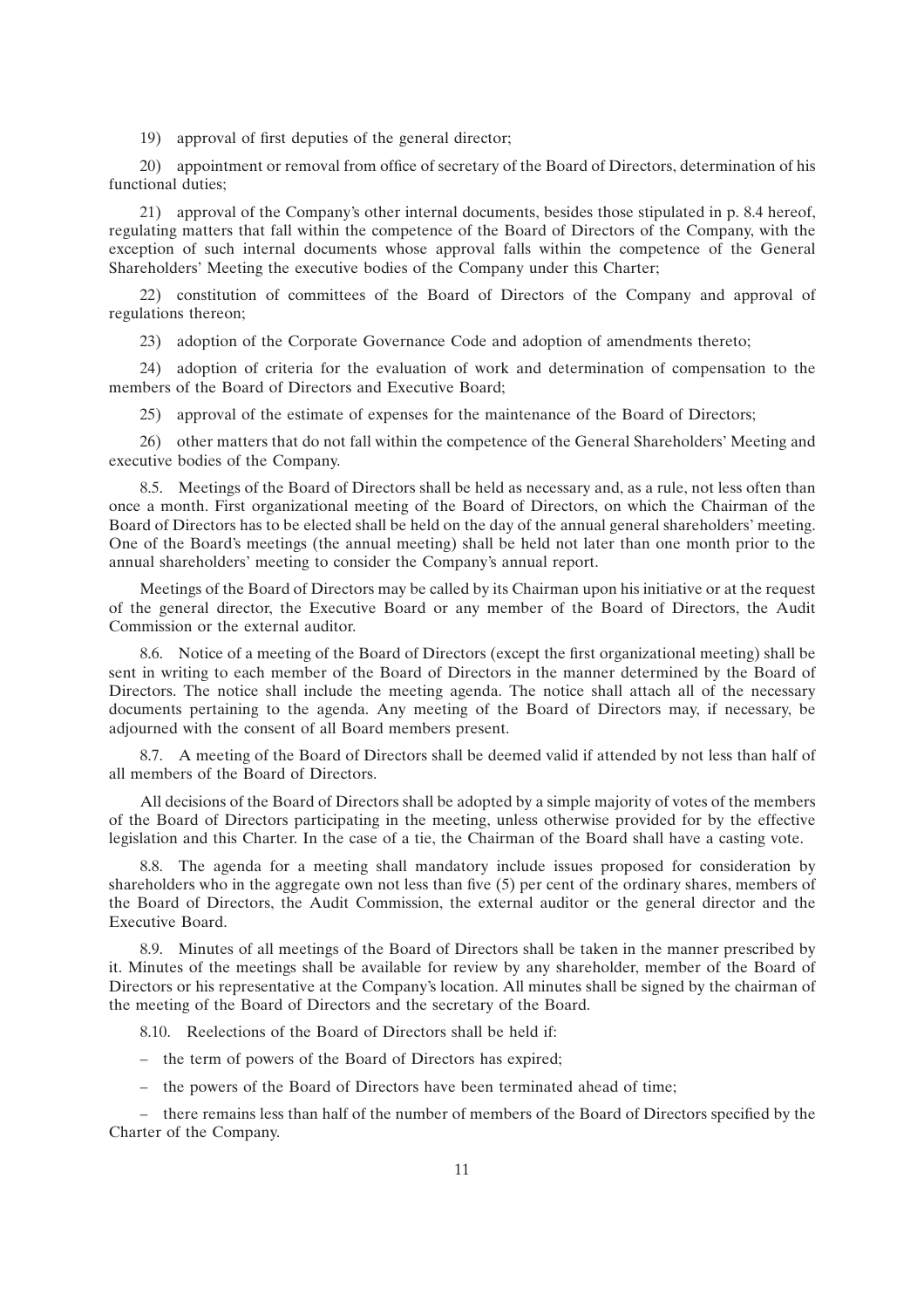8.11. If the number of members of the Board of Directors falls below the half of the number set forth by this Charter, an extraordinary Shareholders' Meeting to elect a new Board of Directors shall be convoked.

8.12. Powers of the members of the Board of Directors are specified in accordance with the effective legislation and this Charter.

8.13. Decisions of the Board of Directors may be adopted by absentee voting (poll).

8.14. The Board of Directors shall constitute committees for the preliminary review of key matters falling within the competence of the Board of Directors.

Permanent and ad hoc committees (for resolution of specific matters) shall be constituted with the Company.

The committees shall act on the basis of regulations thereon approved by the Board of Directors. The composition of each Committee shall be determined by the Board of Directors.

### **Article 9. Executive Bodies of the Company**

9.1. The day-to-day control over the Company's activities shall be exercised by the general director and the Executive Board (collective executive body of the Company). They shall be accountable to the Board of Directors and the General Shareholders' Meeting. The general director and members of the Executive Board shall carry out their activities in strict accordance with the effective legislation, this Charter and an agreement to be entered into by each of them with the Company.

The general director shall be Chairman of the Executive Board.

9.2. The general director shall be appointed in the manner prescribed by law and this Charter for a term of 5 years. An early termination of powers of the general director shall be based on grounds provided for by the effective labor legislation. In this case, the decision of the Board of Directors shall be adopted by a two thirds majority vote of the members of the Board of Directors of the Company, and the votes of the members of the Board of Directors who have ceased to become members of the Board of Directors shall not be taken into account.

9.3. The general director is vested with all powers necessary for fulfillment of the tasks of the Company's management according to the effective legislation.

The general director shall, without a power of attorney, take actions on behalf of the Company within its competence established by this Charter and effective legislation.

9.4. The general director shall have the following powers within his competence:

– to ensure implementation of the decisions of the General Shareholders' Meeting and the Board of Directors;

– to manage the Company's property within the limits determined by the Charter of the Company and the effective legislation;

– to introduce candidates to the Executive Board for the election by the Board of Directors;

– to approve the internal documents of the Company, with the exception of internal documents whose approval falls within the competence of the General Shareholders' Meeting, the Board of Directors or the Executive Board;

– to distribute duties among members of the Executive Board;

– to organize the work of the Executive Board, preside over the meetings of the Executive Board and provide for the minutes of the meetings of the Executive Board to be kept;

– to sign all documents that are approved by the Executive Board;

– to approve the internal documents of the Company, with the exception of internal documents whose approval falls within the competence of the General Shareholders' Meeting. The general director shall be entitled to submit internal documents for approval of the Board of Directors or the Executive Board;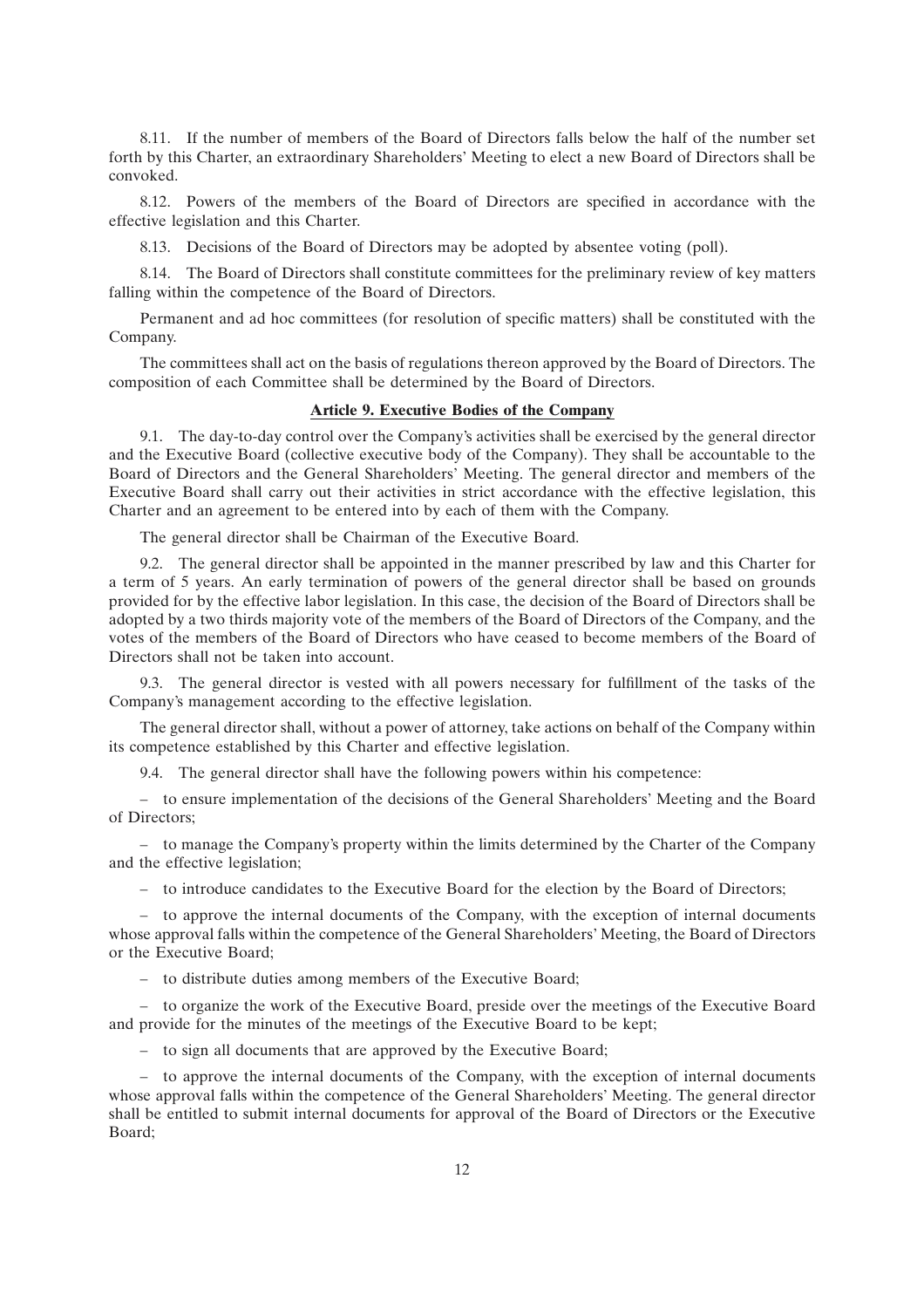– to determine the Company's organizational structure, to approve the personnel structure of the Company, its branches and representative offices, and approve the pay scales;

– to approve job descriptions;

– to employ and dismiss employees, including his/her deputies, chief accountant and heads of sub-divisions, branches and representative offices;

– to nominate for the approval by the Board of Directors the candidates to the positions of the first deputy general directors;

- to enter into labor agreements with the Company's employees;
- to determine the size of remuneration and compensation for members of the Executive Board;
- to offer incentives and administer disciplinary penalties in respect of the Company's employees;
- to provide for favorable and safe labor conditions for the Company's employees;
- to provide for the elaboration, conclusion and fulfillment of a collective agreement;

– to open settlement, foreign currency and other bank accounts of the Company, to enter into agreements on behalf of the Company and to make other transactions;

– to ensure the performance of the Company's budgetary obligations and obligations vis-à-vis its counter parties;

– to adopt decisions on bringing claims on behalf of the Company against legal entities and physical persons and regarding satisfaction of claims brought against the Company;

- to organize the financial accounting and reporting;
- to supervise the elaboration and submission of a draft annual report to the Board of Directors;

– to ensure, together with the Executive Board, preparation for and holding of General Shareholders' Meetings;

- to supervise rational and economical use of material, labor and financial resources;
- to ensure, within the limits of his/her competence, that the Company acts in compliance with laws;
- to adopt decisions on matters relating to the competence of a subsidiary participant;
- to adopt decisions on other matters of the Company's day-today operation.

9.5. The Executive Board of the Company shall be a collective executive body of the Company acting on the basis of the Company's Charter and Regulation on the Executive Board. The Executive Board shall ensure the performance of decisions of the General Shareholders' Meetings and the Board of Directors.

9.6. Members of the Executive Board shall be appointed (elected) by the Company Board of Directors at the proposal of the general director (Chairman of the Executive Board) in accordance with the procedure provided for by the effective legislation and this Charter. Early termination of powers of members of the Executive Board shall be carried out in a manner similar to that of their appointment.

9.7. The Executive Board, under the guidance of the general director (Chairman of the Executive Board), shall ensure the following:

– participate in the development of the Company programs of activities, long term and current plans of the Company activities as well as preparation of reports on the performance thereof;

– participation of the Company in commercial and non-commercial organizations;

– performance of the program for financial and investment activities of the Company within the limits of powers received from the Board of Directors;

– attraction of additional allocations from the subsidiaries to finance target production, scientific and research, social and environmental programs;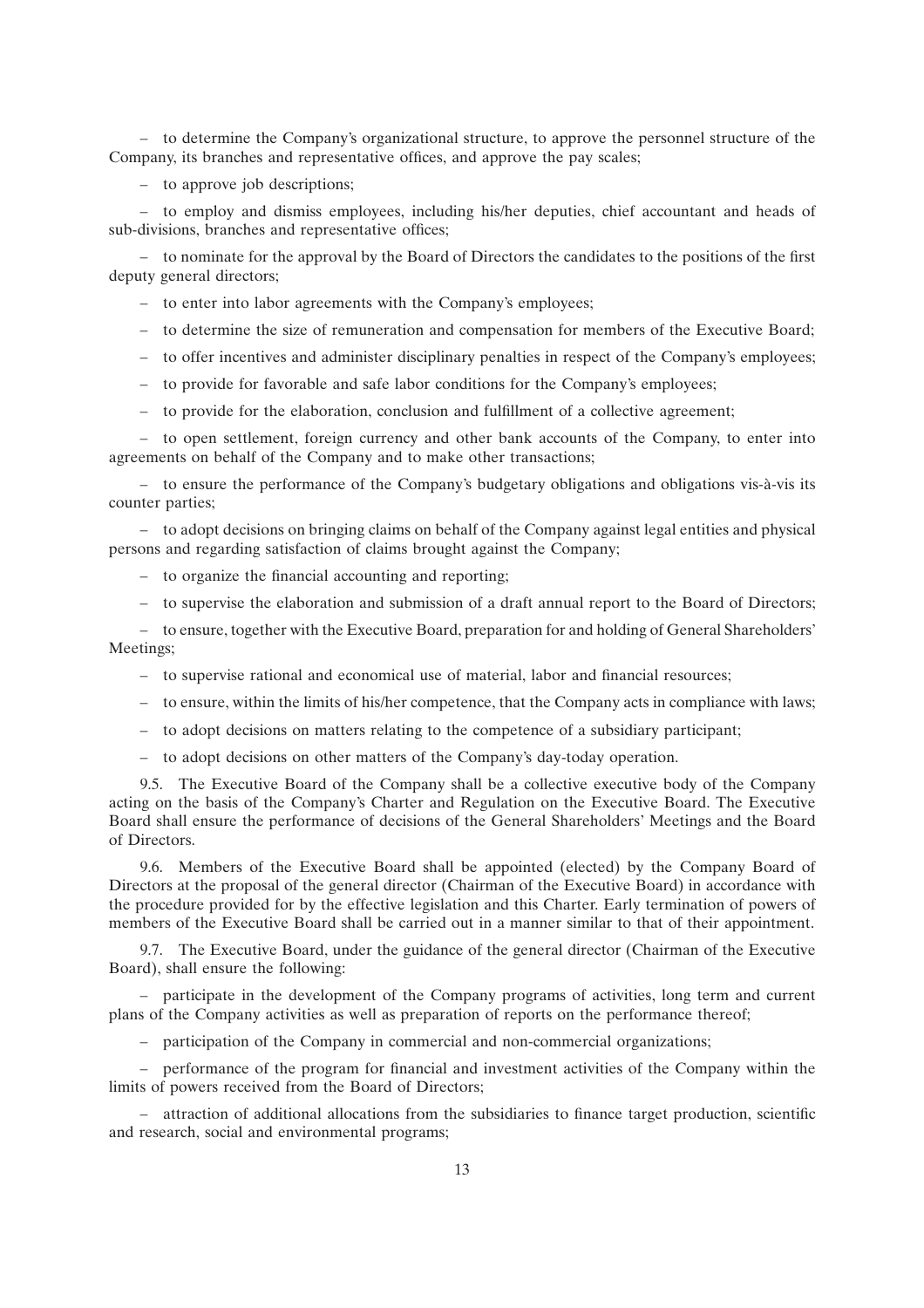– sale of the Company's shares and other securities;

– determination of the procedure for the review of information held in the Company shareholders register;

– submission to the Board of Directors of proposals relating to the procedure of the profit and loss distribution;

– determination of the Company's domestic and foreign price policy;

– mutual coordination of production programs (with other enterprises, if necessary) and balance sheets of subsidiaries and dependent companies;

– approval of the Company's internal documents on matters within the competence of the Executive Board and other documents proposed by the general director;

– development and submission to the Board of Directors of the Company's annual performance estimates, annual balance sheets, profit and loss accounts and other reporting documents;

– regular updates of the Board of Directors about the Company's financial situation, about the performance of priority programs, transactions and decisions that may significantly influence the Company's situation;

– submission of necessary information to the Company's Audit Commission and external auditor;

– organizational and technical support of General Shareholders' Meetings, meetings of the Board of Directors and the Audit Commission;

– review and generalization of performance of the Company's relevant services and subdivisions as well as further improvement of their structure.

The Executive Board may also resolve other matters that do not fall within the competence of the General Shareholders' Meeting, the Board of Directors or the general director of the Company.

9.8. Meetings of the Executive Board shall be convoked by the general director as may be necessary.

9.9. Heads and chief specialists of the Company's staff and structural subdivisions shall be appointed to their positions as a result of a competition. The list of positions to be filled in as a result of competition and the relevant procedure shall be determined by a regulation to be approved by the Board of Directors.

## **Article 10. Shareholders' Register**

10.1. The Company shall charge a registrar (register holder) with the maintenance and custody of a register of its shareholders. The register shall include information concerning each registered person and the number and category (type) of shares recorded in the name of each registered person and such other information as may be required by laws or regulations.

10.2. A person included in the shareholders' register shall timely notify the holder of the Company's shareholders register of changes in the data regarding such person, otherwise the Company and the holder of the register shall have no liability for losses caused in connection therewith.

10.3. The Company shall not be relieved of responsibility for the maintenance and custody of the register of its shareholders.

A shareholder shall upon his request be issued an excerpt from the shareholders' register confirming that such shareholder has been entered on the shareholders' register.

### **Article 11. Accounting and Reporting by the Company. Representation**

- 11.1. The Company's balance sheet and profit and loss account shall be prepared in rubles.
- 11.2. The Company's fiscal years shall correspond to calendar years.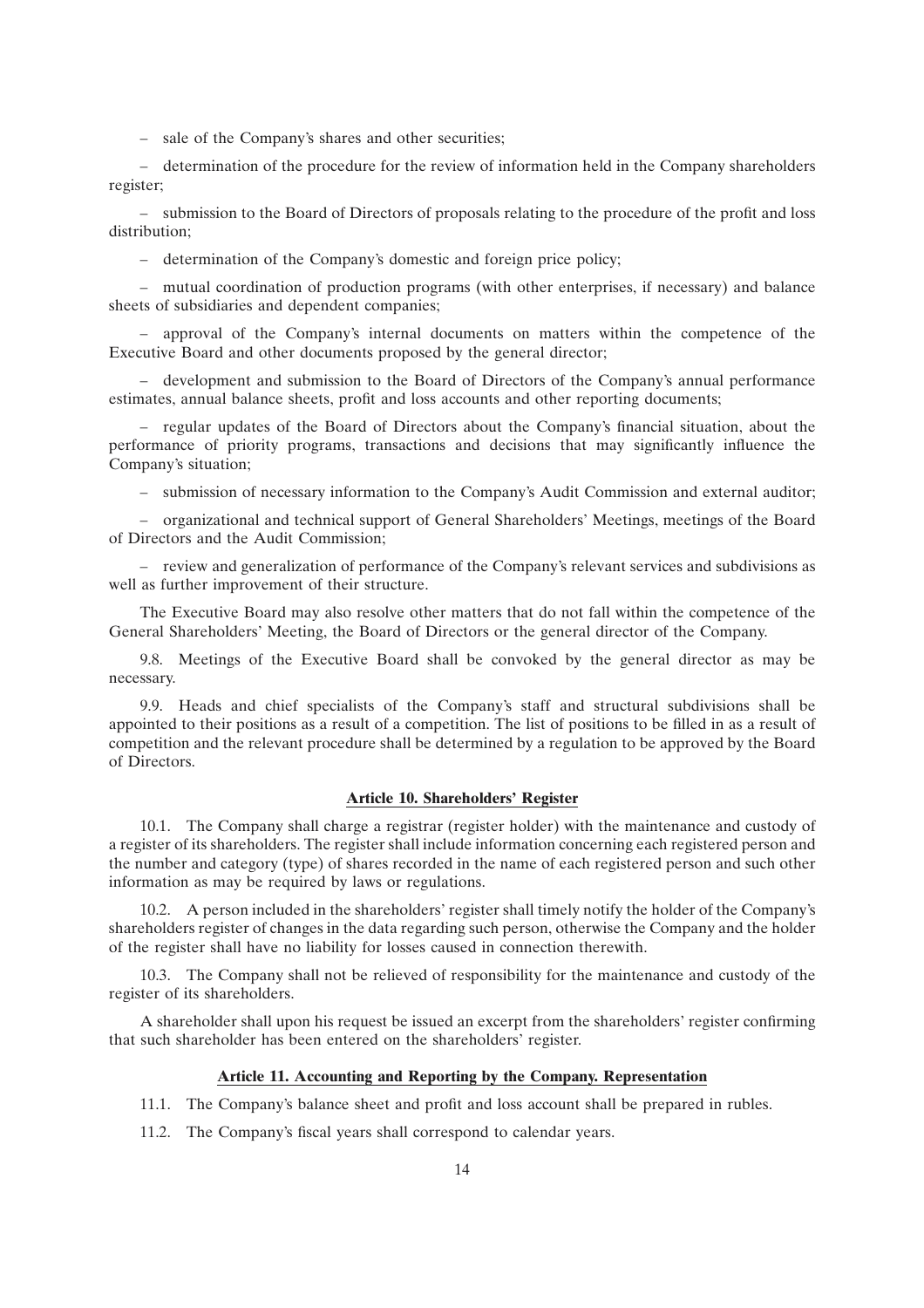11.3. The balance sheet, the profit and loss account, as well as other financial documents used for reporting shall be prepared in accordance with the effective legislation.

11.4. At the place of location of the Company's executive body, there shall be maintained, located and kept its principal documentation, including:

– the Company's constitutive documents, as well as regulatory documents governing relations inside the Company, as subsequently amended and supplemented;

– accounting documents necessary for the conduct of internal audits of the Company, as well as inspections by appropriate state agencies, in accordance with the effective legislation;

– minutes of meetings of the shareholders, the Board of Directors and the Audit Commission;

– a list of members of the Board of Directors and the Audit Commission and deputies and assistants of the general director;

– other documents provided for by Article 89 of the Federal Law ''On Joint Stock Companies''.

Such documents shall be available for review by shareholders and their authorized representatives at any time during business hours. Shareholders and their representatives shall have the right to make copies of such documents, except for those containing commercial secrets.

11.5. The Company shall, following an annual meeting, publish in the Official Organ of the Company for general information its annual report and annual accounting statements.

11.6. Powers of attorney on behalf of the Company shall be issued upon being signed by the General Director or his deputies. Powers of attorney to receive goods and other items of value from legal entities or individuals may also be issued upon being signed by the managers of the Company's branches, representative offices or structural subdivisions.

#### **Article 12. Audit Commission**

12.1. The Audit Commission shall be the Company's control body. It shall exercise control over the Company's financial and economic activity and shall be accountable to the General Shareholders' Meeting of the Company.

12.2. The Commission consisting of nine persons shall be elected by the General Shareholders' Meeting. Members of the Audit Commission may not simultaneously be members of the Board of Directors of the Company, nor can they serve on the other governing bodies of the Company.

In order to organize the conduct of day-to-day work, members of the Commission shall elect a chairman. Meetings of the Commission shall be documented in minutes.

12.3. The Audit Commission shall take decisions at its meetings by a majority vote of its members. Members of the Audit Commission shall be liable for good faith performance of their duties, they do not have independent powers and shall influence the activities of the of the Company only through decisions of the Audit Commission.

12.4. The following matters fall under the competence of the Audit Commission:

– conduct of documentary due diligence (total and selective) of the financial and economic activities of the Company based on the results of the year or pursuant to a decision by a shareholders' meeting or the Board of Directors as well as upon written request by a shareholder(s) holding in aggregate not less than 10 per cent of Company's voting shares;

- examination of compliance with the approved budgets and norms;
- check up of timeliness and correctness of calculation and payment of dividends;
- check up of timeliness and correctness of budgetary payments;

– examination of compliance by the Company and its governing bodies with the legal acts and instructions, as well as decisions of the General Shareholders' Meeting;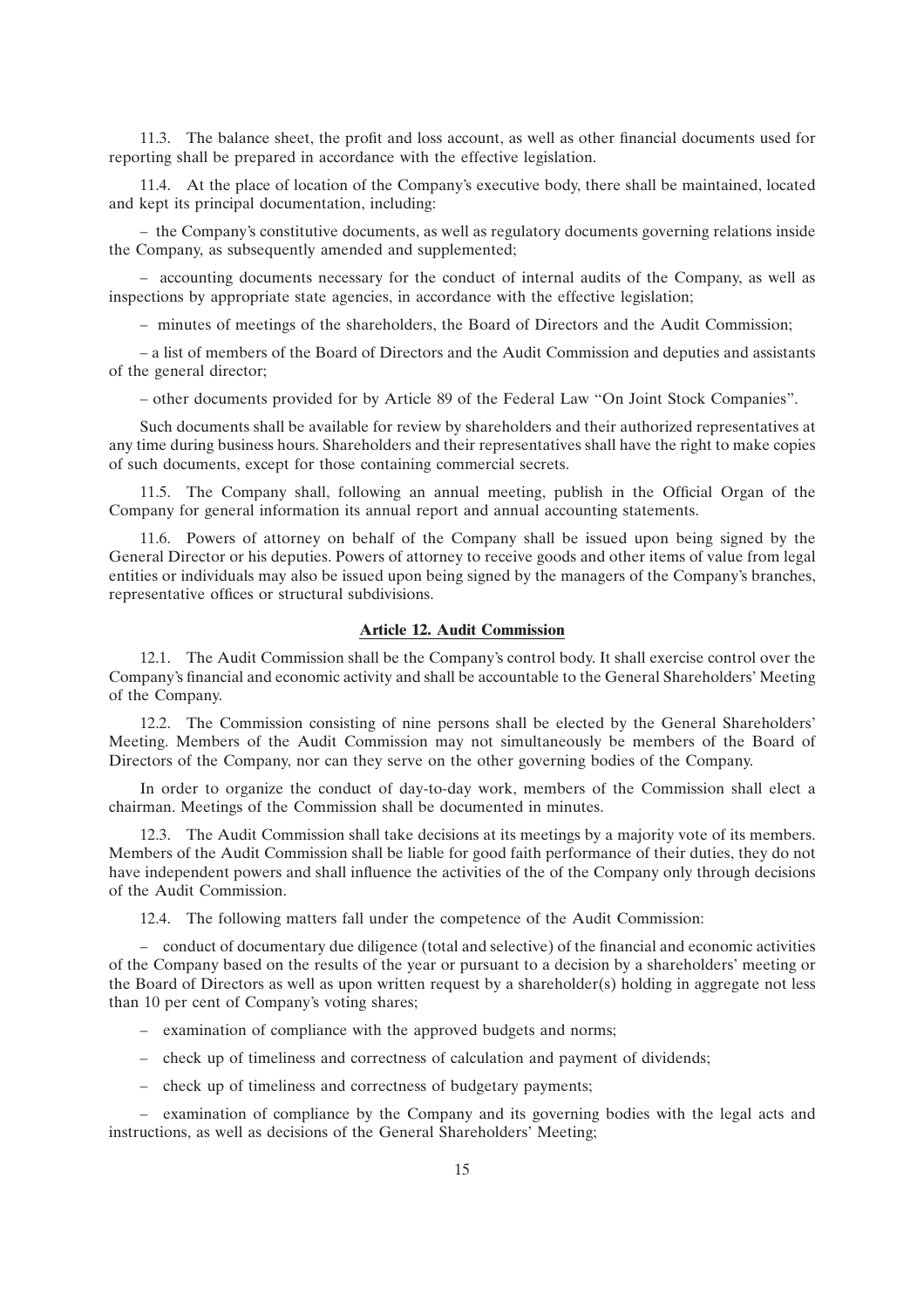– examination of the organization and fairness of operational, accounting and statistical reporting and recording;

– examination of legality of decisions taken by the Board of Directors, the Executive Board or the general director within their competence, provided for by the Charter, and their correspondence to the effective legislation and decisions taken by the shareholders' meeting;

– review of decisions of the shareholders' meeting and submission of proposals relating to the amendment thereof in the event of their failure to comply with the documents of priority legal force;

- examination of the cash in till and property of the Company;
- preparation of recommendations for the Company's managing bodies;
- preparation of opinions, including in respect of the Company's annual report;

– examination of compliance with the effective legislation by the specialized registrar maintaining the Company's register.

12.5. The Audit Commission shall submit to the Board of Directors, not later than 40 (forty) days prior to an annual meeting, a report on the results of the annual audit in accordance with the financial reporting and accounting procedure, for this purpose it shall be authorized :

- to request from the Company's officers any document it needs for its work;
- to request personal explanations of the Company officers in respect of matters it is interested in;

– to request a holding of a meeting of the Board of Directors and (or) a convocation of a shareholders' meeting in the event of revealing violations or other facts threatening the interests of the Company in respect of which relevant decisions are to be taken by bodies under the competence of which such matters fall;

– to retain for its work external specialists who do not occupy any position in the Company and to request an executive body of the Company to cover all necessary expanses connected with the conduct of audit examinations and check ups within the limits of relevant budgets.

12.6. Unscheduled audits shall be carried out upon written request of the holders of not less than (10) ten per cent of Company's ordinary shares or pursuant to a decision by a shareholders' meeting or the Board of Directors. In these cases, audit reports shall, within a month's time after the end of the audit, be presented to the Board of Directors.

## **Article 13. Liquidation and Reorganization of the Company**

- 13.1. The Company may be liquidated in the following cases:
- pursuant to a decision of a General Shareholders' Meeting;
- pursuant to a court decision in accordance with the effective legislation.

13.2. In the event of the Company's liquidation, except in the case of liquidation pursuant to a court decision, a general meeting shall create a liquidation commission and determine the procedure and time for carrying out the liquidation, which time may not be less than two months or more than three months from the moment liquidation is announced.

13.3. The liquidation commission shall carry out the liquidation. From the moment of its appointment, the liquidation commission shall assume all powers of managing the Company's business. From such moment, it shall be the sole authorized representative of the joint stock company with respect to all of the issues relating to its activity. From the moment of its creation, the commission shall take the following actions: it shall place in the official press in the place where the Company is located a publication regarding its liquidation and regarding the procedure and time for creditors to submit their claims. The commission shall ensure an initial publication in the press not later than a week after its creation and shall repeat such publication not earlier than fourteen nor later than forty days thereafter. The liquidation commission shall organize work to recover amounts receivable by the Company and to identify creditors' claims, and shall notify creditors of the Company's liquidation in writing.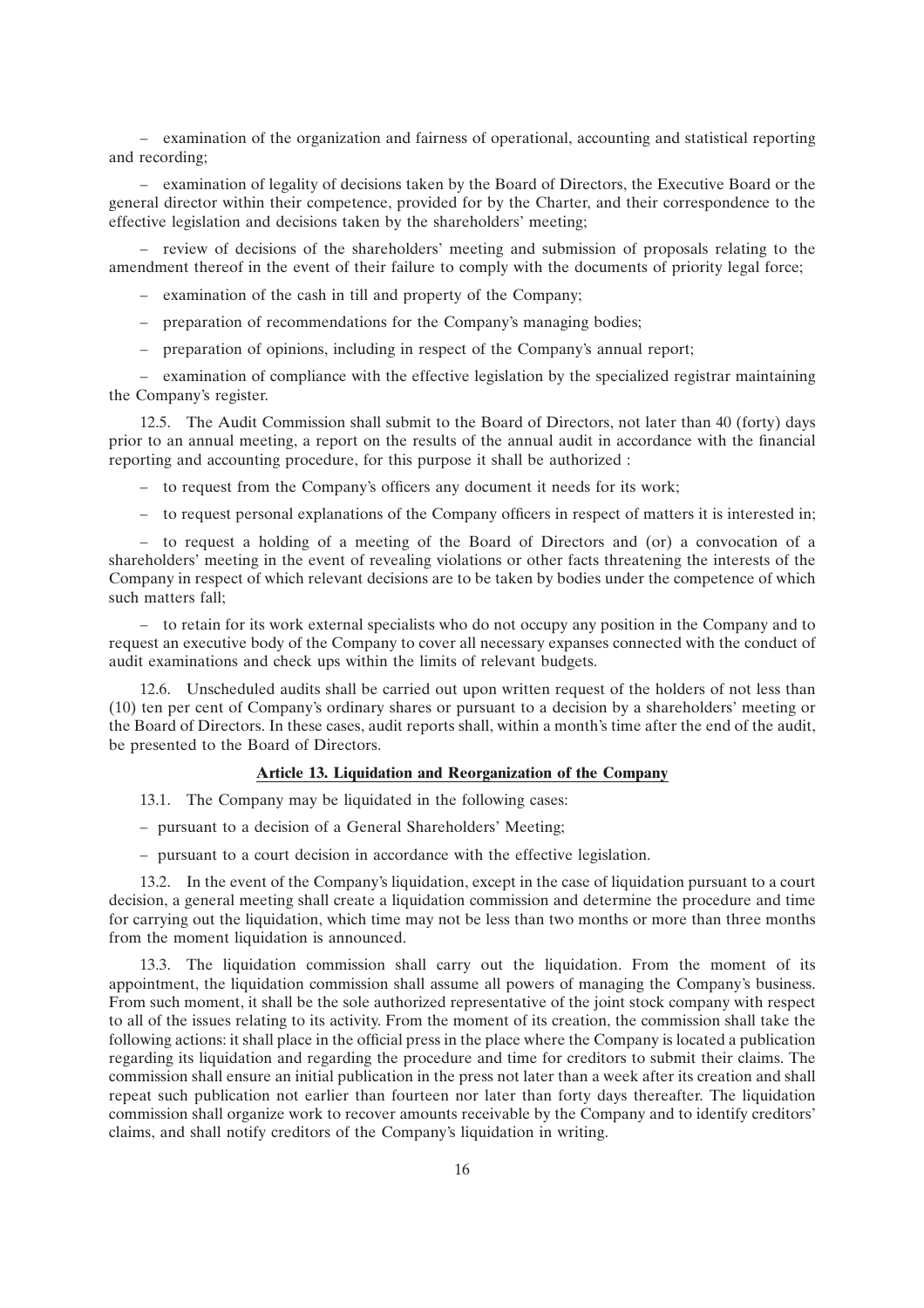Upon expiration of the time for the submitting of claims by creditors, the liquidation commission shall prepare an interim liquidation balance sheet and submit it to a shareholders' meeting for approval after obtaining agreement to it from the authority, which effected the state registration of the Company.

If, at the moment when the decision to liquidate the Company is taken, the Company does not have obligations to creditors, its property shall be distributed among the shareholders in accordance with this Charter and the effective legislation.

13.4. In the event the Company shall have insufficient monetary funds to discharge all of the obligations to its creditors, the liquidation commission shall sell the Company's property through public auctions in accordance with the procedure set forth by the effective legislation. Property remaining after the completion of settlements with the creditors, shall be distributed among the shareholders in accordance with the effective legislation and this Charter.

13.5. In the event the Company shall have insufficient funds to discharge all of the obligations to its creditors, the Company's funds shall be distributed among them in accordance with the order of precedence prescribed by the effective legislation.

Upon completion of all settlements with the creditors, the liquidation commission shall prepare a liquidation balance sheet to be approved by a shareholders' meeting upon authorization by the authority that effected the state registration of the Company.

13.6. The Company shall be deemed to be liquidated from the moment an appropriate entry in the Unified State Register of Legal Entities is made.

13.7. The terms and procedure for reorganization or liquidation that are not provided for in this Charter shall be regulated by the effective legislation.

#### **Article 14. Counting Commission**

14.1 The functions of the counting commission of the Company shall be performed by registrar.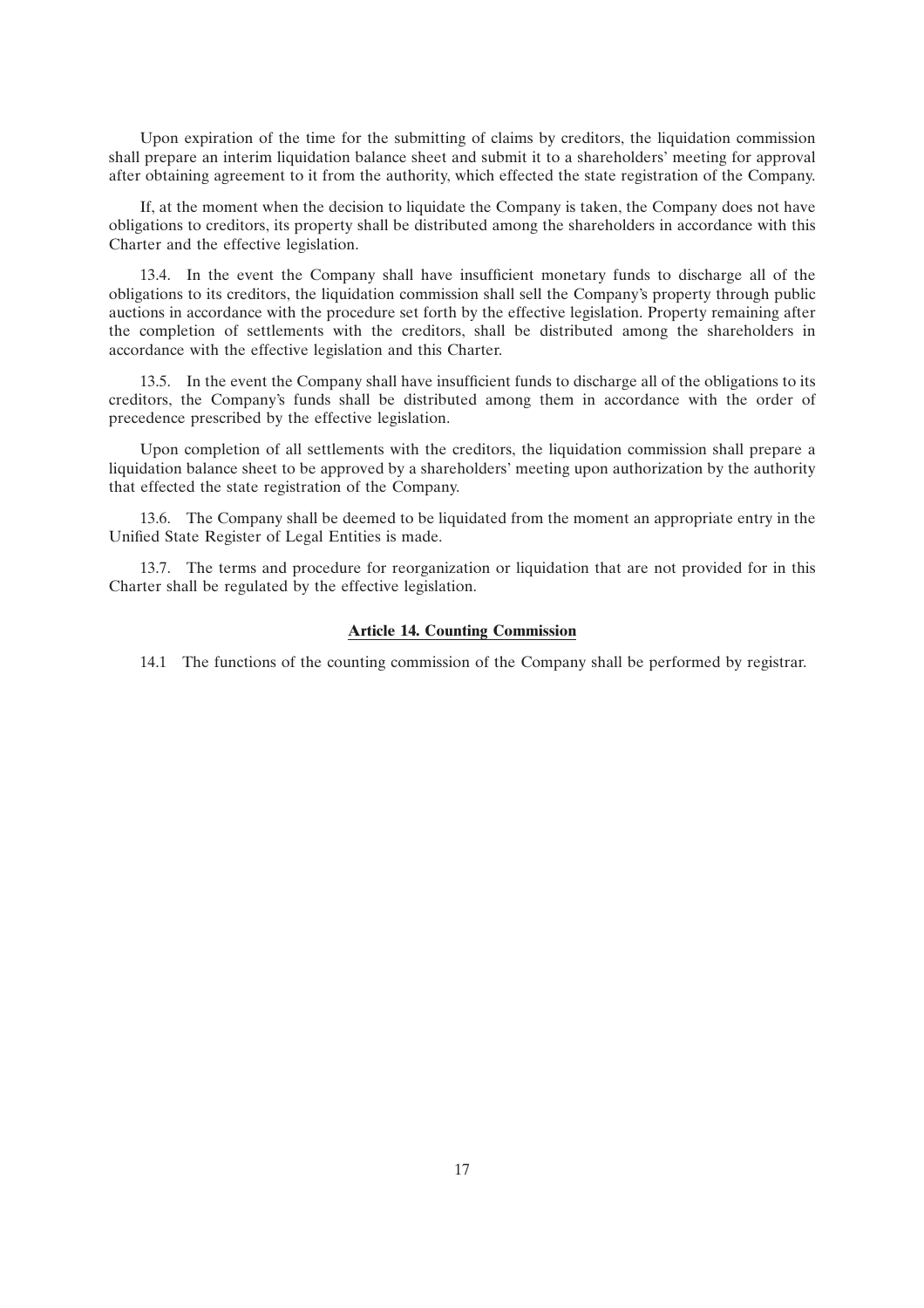**Exhibit 1.8**

*Translation from Russian*

#### **REGULATION**

## **Procedure for Approving Certain Transactions by the Board of Directors of OAO Tatneft**

This regulation regarding the Procedure for Approving Certain Transactions by the Board of Directors of OAO Tatneft (the ''Regulation'') has been developed in accordance with the resolution of the Board of Directors of OAO Tatneft of April 27, 2005, and it aims to improve the corporate governance system of OAO Tatneft.

1. This Regulation relates to transactions of (a) OAO Tatneft, (b) its subsidiaries, and (c) other organizations controlled by OAO Tatneft, which executive bodies' decisions to perform transactions may be determined by OAO Tatneft (hereinafter jointly referred to as the ''Group Companies'' and each, including OAO Tatneft, individually referred to as a ''Group Company''), which require approval in advance by the Board of Directors of OAO Tatneft, as well as the procedure for obtaining such approval.

The list of the Group Companies subject to this Regulation is referred in Annex 1. This list should be revised from time to time depending on any changes in the structure of the Group Companies, but no less than once every three months.

2. This Regulation does not apply to transactions of OAO Tatneft specified in clause 3 of this Regulation that constitute major transactions or interested party transactions under the Federal Law ''On Joint Stock Companies'' and the Charter of OAO Tatneft.

This Regulation applies to all other transactions specified in clause 3 of this Regulation that must also be approved by the Board of Directors or shareholders of any Group Company under applicable law and constitutive documents of such Group Company (with the exception of instances specified in the foregoing paragraph). Such transactions must be approved in accordance with the legislation applicable to the relevant Group Company, the constitutive documents of such Group Company and advance approved by Board of Directors of OAO Tatneft under this Regulation.

- 3. Advance approval by the Board of Directors of OAO Tatneft is required for the following transactions made by the Group Companies or on their behalf:
	- a. extension of loans or placement of funds (including deposits), as well as offering of guarantees for debt obligations (sureties, guarantees, pledges or property rights), except for transactions:
		- i. the amount of liabilities under which does not, in any single transaction or group of related transactions (i.e., transactions with the same participants and with the same commercial goal, including loans extended under a single credit line, provision of various types of securities for the same debt obligation, etc.) exceed 0.5 per cent of the book value of the net assets of the Group Company according to its financial statements as of the then last financial period;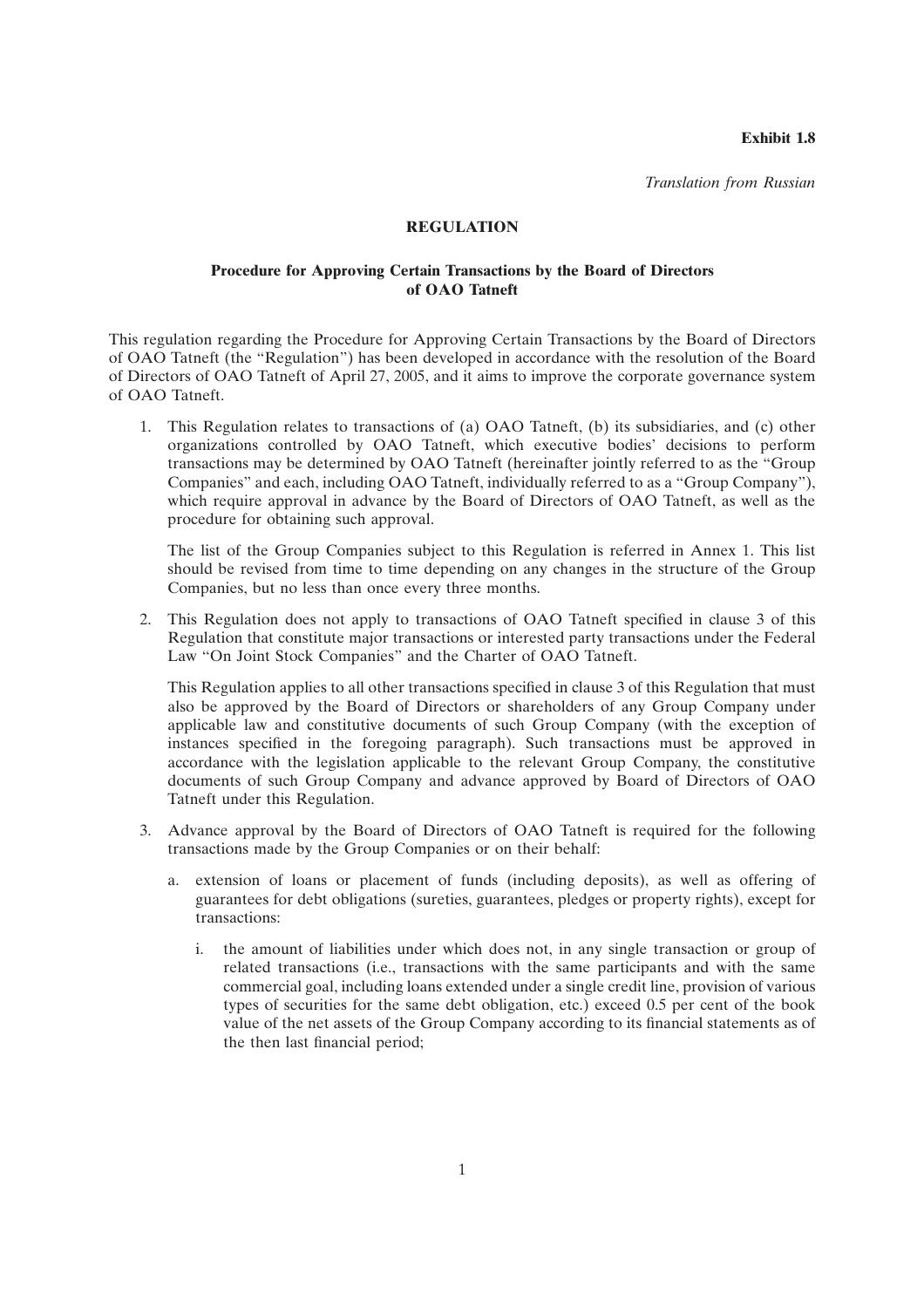- ii. in which the borrowers or deposit-takers (or obligors under debt obligations that are guaranteed or secured) are other Group Companies, or entities, companies or organizations, the financial statements of which are consolidated with the financial statements of OAO Tatneft prepared in accordance with US Generally Accepted Accounting Principles ("US GAAP") (the "Consolidated Organizations")<sup>1</sup>;
- iii. that are carried out on market terms in the ordinary course of business, including commercial (trade) credits;
- iv. that represent extension of loans or bank guarantees, as well as placement of funds, by Group Companies that are credit organizations holding relevant licenses; and
- v. that represent placement of deposits with credit organizations on market terms.
- b. Acquisition of OAO Tatneft shares or derivatives and securities convertible into OAO Tatneft shares (including depositary receipts based on the OAO Tatneft ordinary shares), except for transactions connected with the ordinary business activities of a Group Company.
- c. Sale of property book value or contractual selling price of which exceeds 2% of the book value of the net assets of the Group Company according to its financial statements as of the then last financial period.
- 4. In order to obtain advance approval for the transactions, an authorized representative of the executive body of the Group Company proposing the transaction or giving instructions shall send to the Secretary of the Board of Directors of OAO Tatneft a written request for an advance approval of such transaction, specifying its aim, proving its feasibility and disclosing all material terms of the proposed transaction together with appropriate documentation required for rendering an opinion whether such a transaction is subject to an advance approval under this Regulation. Documentation shall contain information confirming:
	- for the transactions referred in paragraph 3 (a)(i)—that the amount of liabilities under the transaction exceeds 0.5 per cent of the book value of the net assets of the Group Company;
	- for the transactions referred in paragraph  $3(a)(iii)$ —that the transaction is not carried out on market terms in the ordinary course of business;
	- for the transactions referred in paragraph 3 (a)(v)—that the placement of deposits with credit organizations is not on market terms;
- 5. The Secretary of the Board of Directors of OAO Tatneft shall send such request, together with all required documentation for rendering an opinion, to the Legal Department of OAO Tatneft.
- 6. The Legal Department shall, within two business days, send to the Secretary of the Board of Directors of OAO Tatneft its opinion on whether the transaction referred in the request is subject to advance approval. In case of any uncertainty, whether an entity participating in a transaction is a Group Company, the Legal Department may request the Consolidated Financial Reporting Department of OAO Tatneft to confirm it. Such information shall be provided with one business day if the request is received by 12 a.m. of the relevant day or the following business day if the request is received after 12 a.m.
- 7. If the Legal Department of OAO Tatneft confirms the necessity of obtaining an advance approval, the Secretary of the Board of Directors of OAO Tatneft shall include the issue of the advance approval for the transaction on the agenda of the next meeting of the Board of Directors of OAO Tatneft.

If the Legal Department of OAO Tatneft decides that an advance approval under this Regulation is not required, the Secretary of the Board of Directors of OAO Tatneft shall not include the issue of the advance approval for the transaction on the agenda of the next meeting of the Board of Directors of OAO Tatneft. In such case, the Secretary of the Board of Directors

<sup>1</sup> The list of the Consolidated Organizations may be obtained from the Consolidated Financial Reporting Department.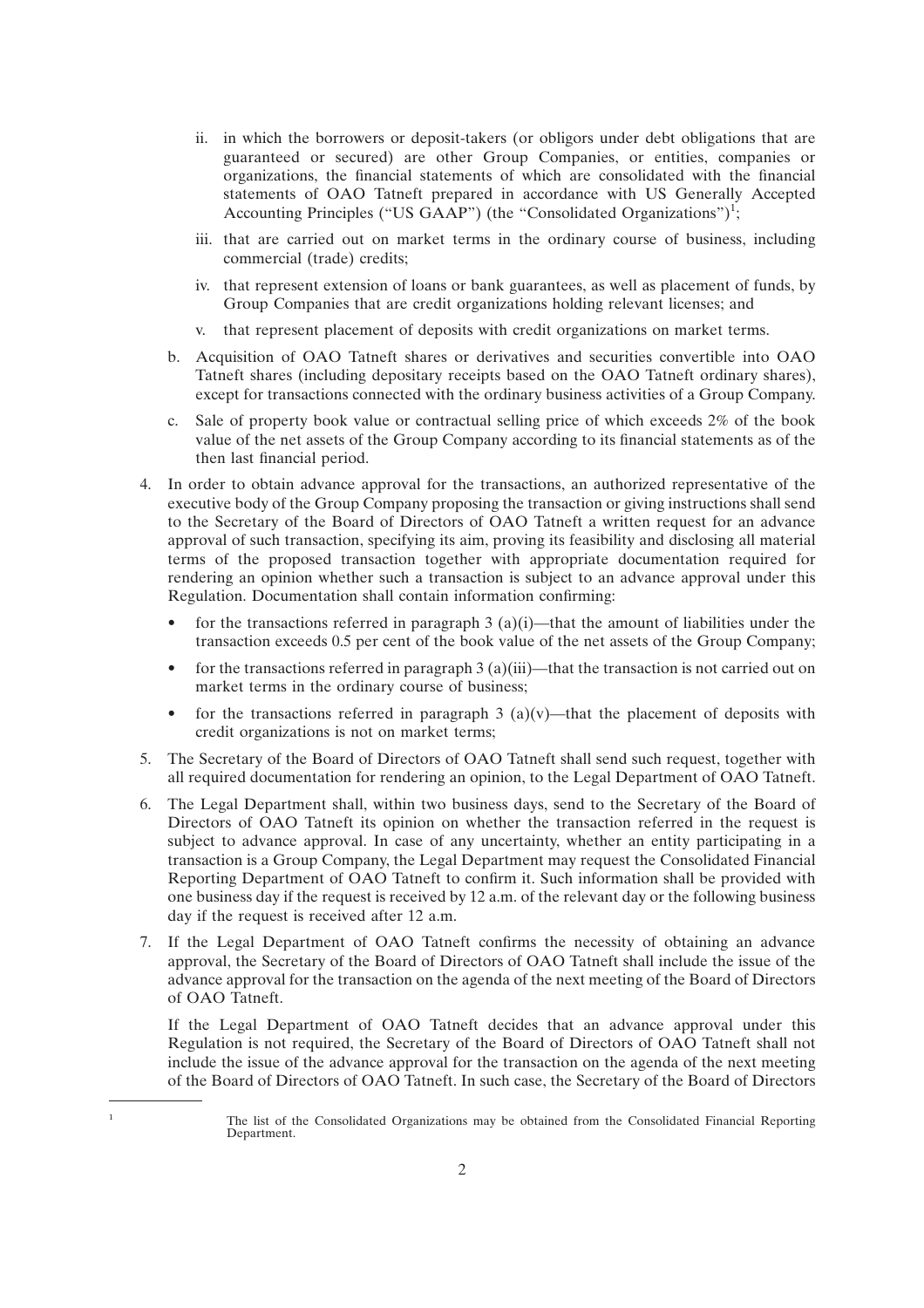of OAO Tatneft shall send the person requesting an advance approval a written reply stating that such transaction does not require an approval.

- 8. Upon the consideration of the written request for the approval of the transaction, the Board of Directors of OAO Tatneft shall adopt one of the following decisions:
	- (a) to approve the transaction;
	- (b) to postpone the issue of the advance approval for the proposed transaction in connection with the absence of the information necessary for adopting a decision; or
	- (c) to refuse to approve the transaction.

The decision on the above issue shall be taken by a majority vote of members of the Board of Directors participating in the meeting. In the event of a tied vote of members of the Board of Directors, the Chairman of the Board of Directors shall cast the deciding vote.

- 9. The decision of the Board of Directors of OAO Tatneft to approve a transaction shall be communicated to the person requesting advance approval of the transaction within one business day after its approval.
- 10. The Board of Directors may initiate procedures for approval of a transaction that has been already entered into by a Group Company or on its behalf that is subject to approval in accordance with clause 3 hereof.
- 11. If a transaction that is required to be approved in advance by the Board of Directors of OAO Tatneft pursuant to this Regulation was carried out without such an approval, the Secretary of the Board of Directors of OAO Tatneft shall be notified in writing in that respect. Such notification shall include all information required for a reasoned opinion of the Legal Department of OAO Tatneft and obtaining relevant approval, as provided for by this Regulation.

If the Board of Directors of OAO Tatneft decides not to approve the transaction, the Secretary of Board of Directors of OAO Tatneft shall send to the executive bodies of the Group Company that is the initiator of the transaction, a request to undertake all possible measures to terminate such a transaction, provided, however, that such termination would not lead to any losses for the Group Company.

- 12. This Regulation shall come into force upon its approval by the Board of Directors of OAO Tatneft.
- 13. This Regulation may be amended and/or supplemented by the decision of the Board of Directors of OAO Tatneft.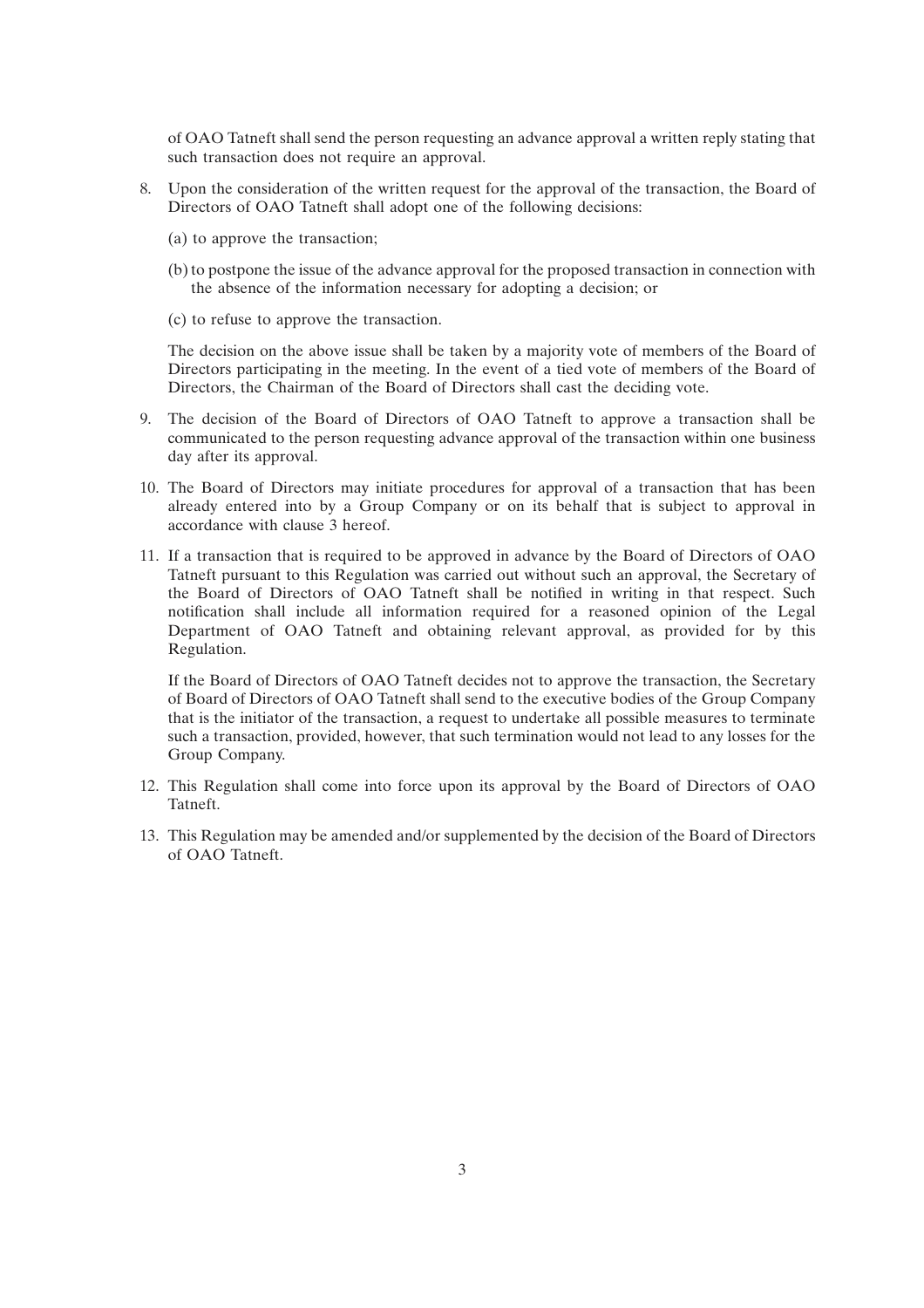### Annex 1

### List of Group Companies

- 1. OAO Tatneft
- 2. OAO Nizhnekamskshina
- 3. OOO Tatneft-Bureniye
- 4. OAO Nizhnekamsky Mechanical Plant
- 5. OOO Tatneft-Neftekhim
- 6. OOO Tatneft-Energoservice
- 7. OOO Tatneft-Active
- 8. OOO Almetievsk-UTT
- 9. OOO Bugulminskoye-UTT
- 10. OOO Tatneft-URS
- 11. OOO Tatneft-Trans
- 12. Tatneft Oil AG
- 13. Tatneft Europe AG
- 14. Teto Finance Ltd.
- 15. Colima Associated SA
- 16. Explora AG
- 17. ZAO Perekryvatel
- 18. OAO Tatneft-Central Base for Production Servicing and Repairs of Drilling Equipment and Special Machinery
- 19. OOO Tatneft-Ak Bars
- 20. OOO Tatneftdor
- 21. OAO Ilekneft
- 22. OAO Tatneftgeophysica
- 23. ZAO Insurance Company Chulpan
- 24. OAO Modern Internet Technologies
- 25. OOO Tatneft-Abdulino
- 26. OOO Tatneft-Severny
- 27. ZAO Tatneft-Samara
- 28. OOO Innovatsionno-proizvodsvenny Technopark Ideya-Yugo-Vostok
- 29. OAO Nizhnekamsky NPZ
- 30. OAO TatNIIneftemash
- 31. OOO Luch Televison Company
- 32. ZAO Yarpolimermash-Tatneft
- 33. OOO Saimen
- 34. Partnership Tatneft, Solid & Co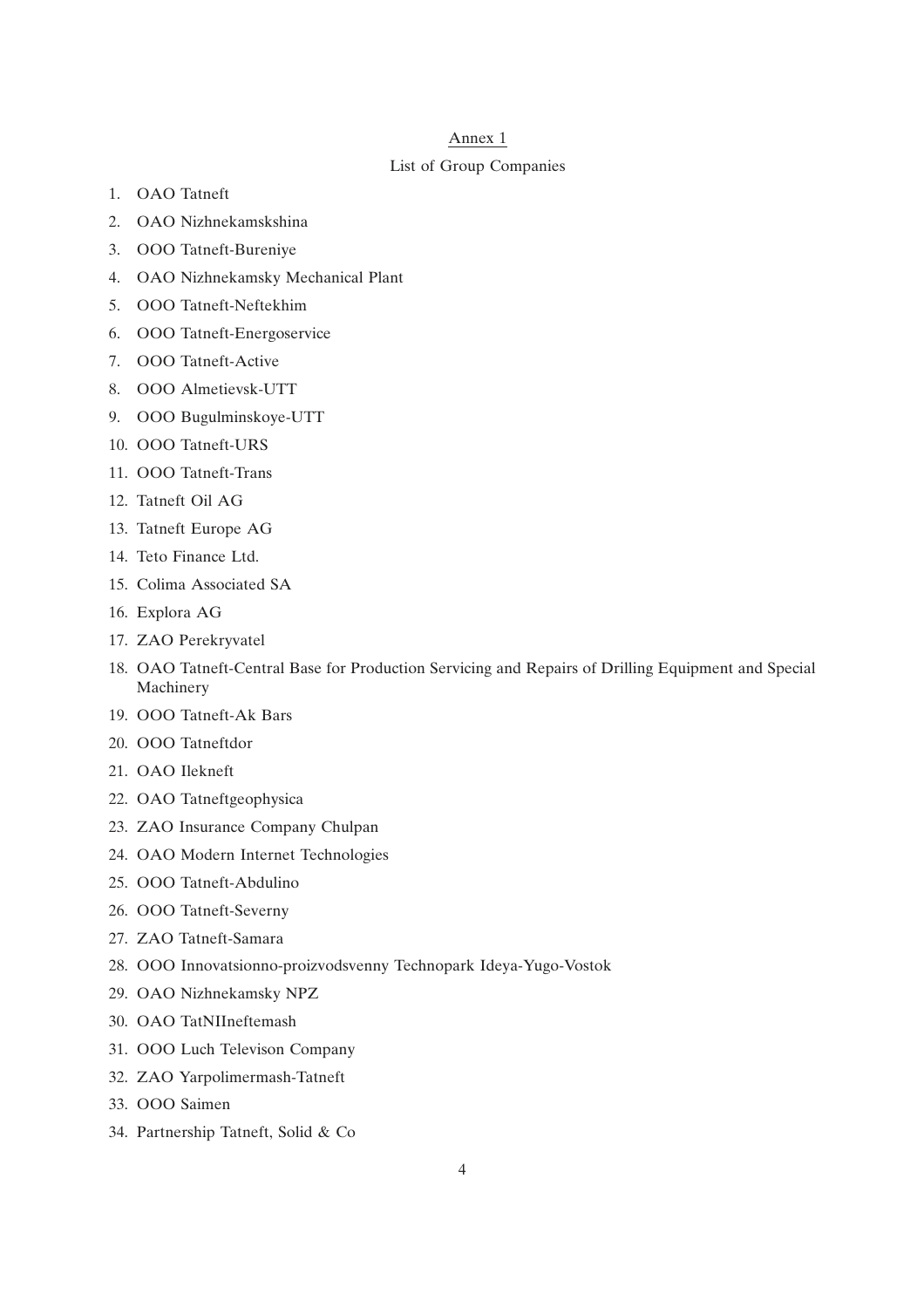- 35. OOO NPP Zavod Stekloplastikovyh Trub
- 36. OOO Gorisont
- 37. ZAO Pioner-2000
- 38. ZAO Tatarstan Innovationnaya Neftekhimicheskaya Kompaniya
- 39. ZAO Abdulinskneftegaz
- 40. OOO TNG-Group
- 41. OOO Tatneft-Regions
- 42. OOO Tatneft-Mekhservice
- 43. ZAO NNPZ
- 44. ZAO KalmTatneft
- 45. OAO Nizhnekamsky Zavod TU
- 46. OOO Tatneft-Nizhnekamskneftekhim-Oil
- 47. ZAO Yambul-Oil
- 48. OAO Kalmneftegaz
- 49. ZAO Severgeologiya
- 50. ZAO Severnefteprom
- 51. Nation Non-state Pension Fund NNPF
- 52. OOO Tatneft-Takaral
- 53. OOO Neftestroyservice
- 54. ZAO Tatoilgas
- 55. ZAO Tatex
- 56. OOO Zelenya Rosha Tatneft
- 57. OAO Almetievsknefteproduct
- 58. OAO Bavlynefteproduct
- 59. OAO Zainsknefteproduct
- 60. OAO Chelnynefteproduct
- 61. OAO Chuvashnefteproduct
- 62. OOO RV-Plast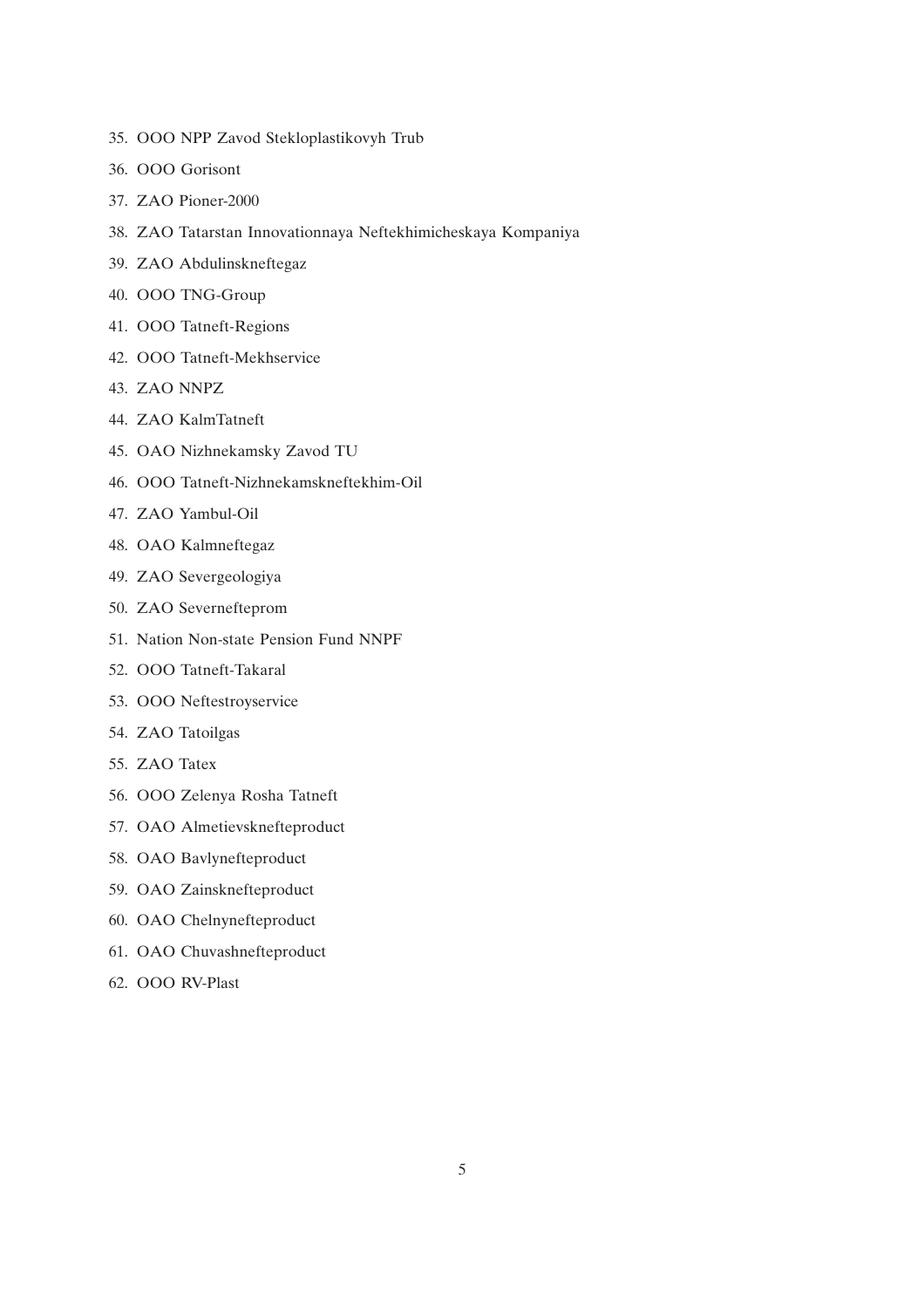## **Exhibit 8.1**

# **LIST OF SIGNIFICANT SUBSIDIARIES OF OAO TATNEFT**

**Name Jurisdiction** 

OAO Nizhnekamskshina Russian Federation OAO Bank Zenit<sup>(1)</sup> Russian Federation Tatneft Europe AG Switzerland

<sup>(1)</sup> As of December 31, 2004, we owned 52.70% of Bank Zenit, a Russian commercial bank founded in December 1994 and based in Moscow. We increased our stake from 50% plus one share to 52.70% in 2004, then reduced it to 26.95% in 2005 as a result of the sale by our wholly-owned subsidiary, Tatneft Oil AG, of its 26.75% stake in April 2005 to three companies acting on behalf of certain beneficiaries of Urals Energy. As of May 15, 2006, we owned 39.73% of Bank Zenit, as a result of the acquisition in May 2006 of its newly issued shares.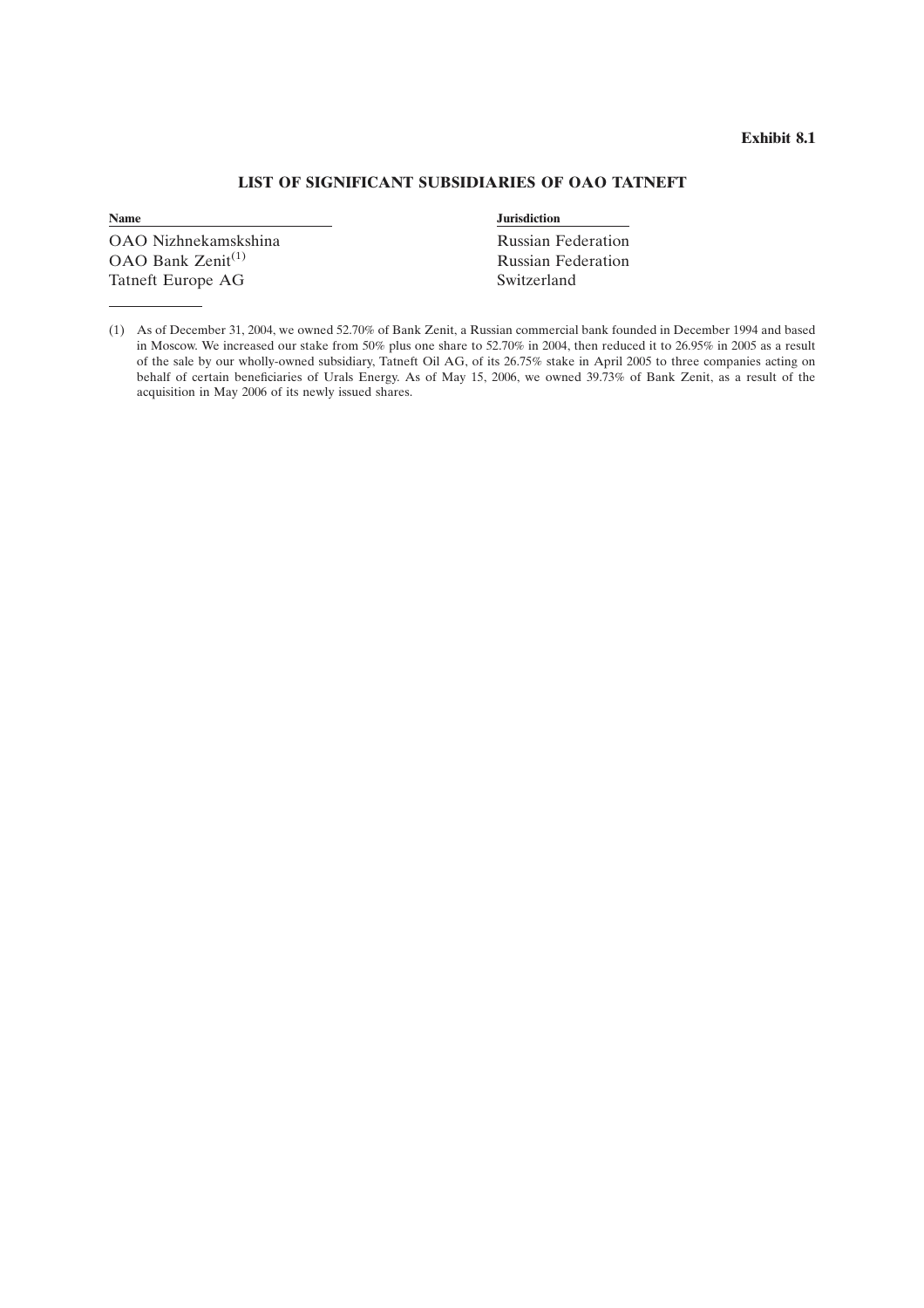# **SECTION 302 CERTIFICATION OF THE GENERAL DIRECTOR OF OAO TATNEFT**

I, Shafagat F. Takhautdinov, certify that:

1. I have reviewed this annual report on Form 20-F of OAO Tatneft;

2. Based on my knowledge, this report does not contain any untrue statement of a material fact or omit to state a material fact necessary to make the statements made, in light of the circumstances under which such statements were made, not misleading with respect to the period covered by this report;

3. Based on my knowledge, the financial statements, and other financial information included in this report, fairly present in all material respects the financial condition, results of operations and cash flows of the registrant as of, and for, the periods presented in this report;

4. The Company's other certifying officer and I are responsible for establishing and maintaining disclosure controls and procedures (as defined in Exchange Act Rules 13a-15(e) and 15d-15(e)) for the Company and have:

(a) Designed such disclosure controls and procedures, or caused such disclosure controls and procedures to be designed under our supervision, to ensure that material information relating to the Company, including its consolidated subsidiaries, is made known to us by others within those entities, particularly during the period in which this report is being prepared;

(b) Evaluated the effectiveness of the Company's disclosure controls and procedures and presented in this report our conclusions about the effectiveness of the disclosure controls and procedures, as of the end of the period covered by this report based on such evaluation; and

(c) Disclosed in this report any change in the Company's internal control over financial reporting that occurred during the period covered by the annual report that has materially affected, or is reasonably likely to materially affect, the Company's internal control over financial reporting; and

5. The Company's other certifying officer and I have disclosed, based on our most recent evaluation of internal control over financial reporting, to the Company's auditors and the audit committee of the Company's board of directors (or persons performing the equivalent functions):

(a) All significant deficiencies and material weaknesses in the design or operation of internal control over financial reporting which are reasonably likely to adversely affect the Company's ability to record, process, summarize and report financial information; and

(b) Any fraud, whether or not material, that involves management or other employees who have a significant role in the Company's internal control over financial reporting.

/s/ Shafagat F. Takhautdinov

Name: Shafagat F. Takhautdinov Title: General Director

Date: June 26, 2006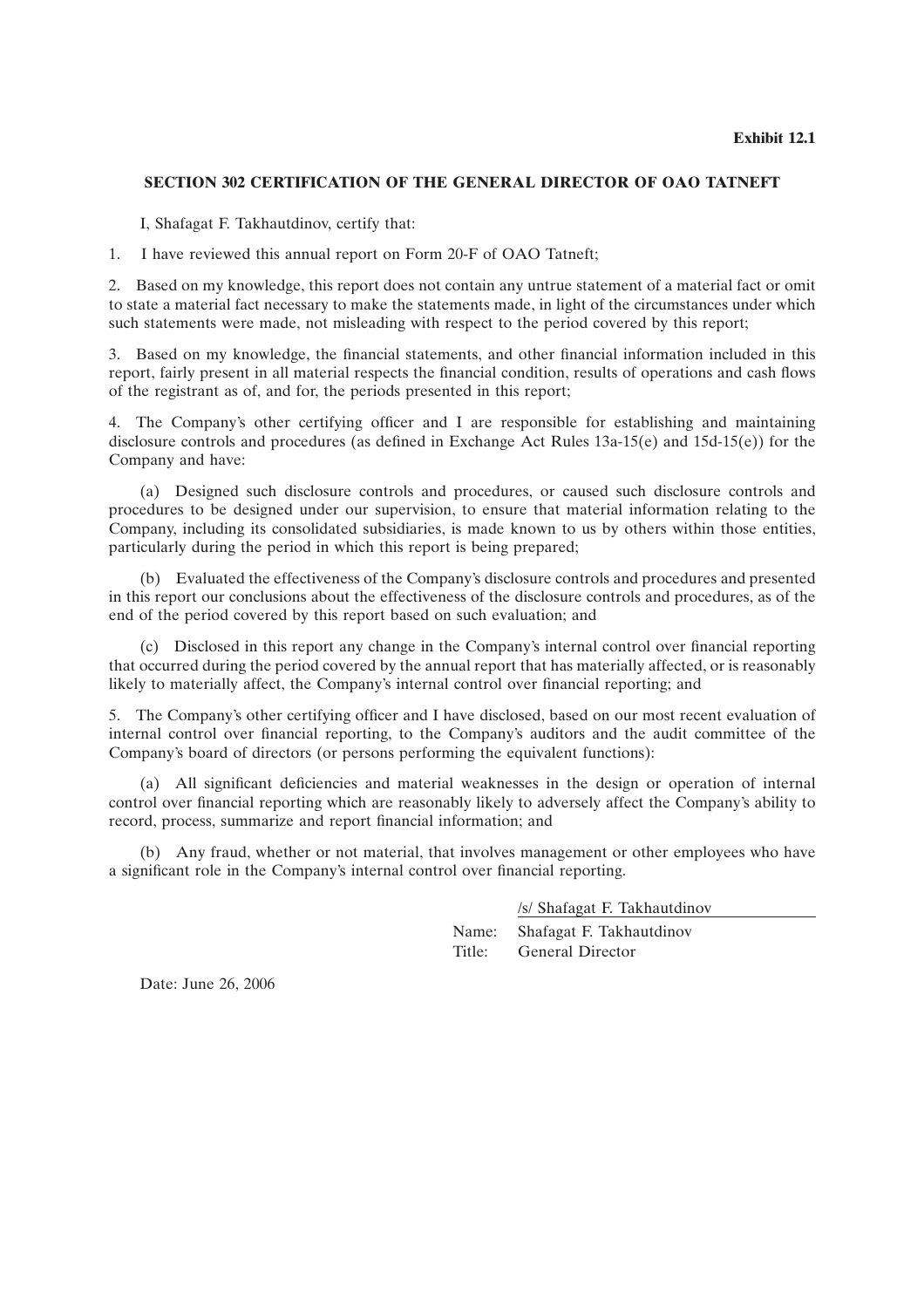# **SECTION 302 CERTIFICATION OF THE DEPUTY GENERAL DIRECTOR OF OAO TATNEFT FOR ECONOMICS**

I, Vladimir P. Lavushchenko, certify that:

1. I have reviewed this annual report on Form 20-F of OAO Tatneft;

2. Based on my knowledge, this report does not contain any untrue statement of a material fact or omit to state a material fact necessary to make the statements made, in light of the circumstances under which such statements were made, not misleading with respect to the period covered by this report;

3. Based on my knowledge, the financial statements, and other financial information included in this report, fairly present in all material respects the financial condition, results of operations and cash flows of the registrant as of, and for, the periods presented in this report;

4. The Company's other certifying officer and I are responsible for establishing and maintaining disclosure controls and procedures (as defined in Exchange Act Rules 13a-15(e) and 15d-15(e)) for the Company and have:

(a) Designed such disclosure controls and procedures, or caused such disclosure controls and procedures to be designed under our supervision, to ensure that material information relating to the Company, including its consolidated subsidiaries, is made known to us by others within those entities, particularly during the period in which this report is being prepared;

(b) Evaluated the effectiveness of the Company's disclosure controls and procedures and presented in this report our conclusions about the effectiveness of the disclosure controls and procedures, as of the end of the period covered by this report based on such evaluation; and

(c) Disclosed in this report any change in the Company's internal control over financial reporting that occurred during the period covered by the annual report that has materially affected, or is reasonably likely to materially affect, the Company's internal control over financial reporting; and

5. The Company's other certifying officer and I have disclosed, based on our most recent evaluation of internal control over financial reporting, to the Company's auditors and the audit committee of the Company's board of directors (or persons performing the equivalent functions):

(a) All significant deficiencies and material weaknesses in the design or operation of internal control over financial reporting which are reasonably likely to adversely affect the Company's ability to record, process, summarize and report financial information; and

(b) Any fraud, whether or not material, that involves management or other employees who have a significant role in the Company's internal control over financial reporting.

/s/ Vladimir P. Lavushchenko

Name: Vladimir P. Lavushchenko Title: Deputy General Director for Economics

Date: June 26, 2006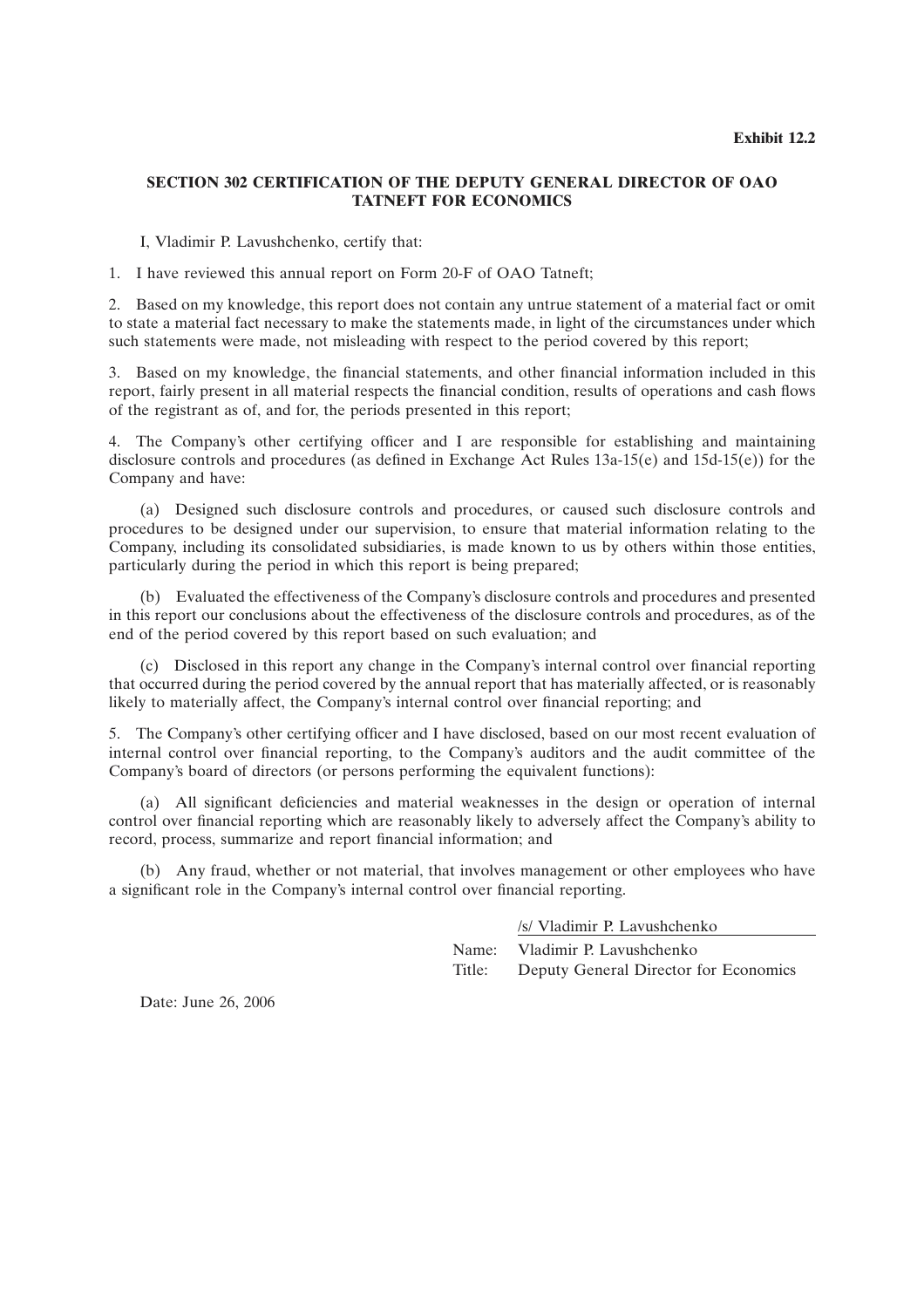## **SECTION 906 CERTIFICATION**

## **Pursuant to Section 906 of the Sarbanes-Oxley Act of 2002 (Subsections (a) and (b) of Section 1350, Chapter 63 of Title 18, United States Code)**

Pursuant to section 906 of the Sarbanes-Oxley Act of 2002 (subsections (a) and (b) of Section 1350, Chapter 63 of Title 18, United States Code), each of the undersigned officers of OAO Tatneft (the ''Company''), does hereby certify, to such officer's knowledge, that:

The annual report on Form 20-F for the year ended December 31, 2004 of the Company fully complies with the requirements of section 13(a) or 15(d) of the Securities Exchange Act of 1934 and information contained in the Form 20-F fairly presents, in all material respects, the financial condition and results of operations of the Company.

/s/ Shafagat F. Takhautdinov

Name: Shafagat F. Takhautdinov Title: General Director

Date: June 26, 2006

/s/ Vladimir P. Lavushchenko

Name: Vladimir P. Lavushchenko Title: Deputy General Director for Economics

Date: June 26, 2006